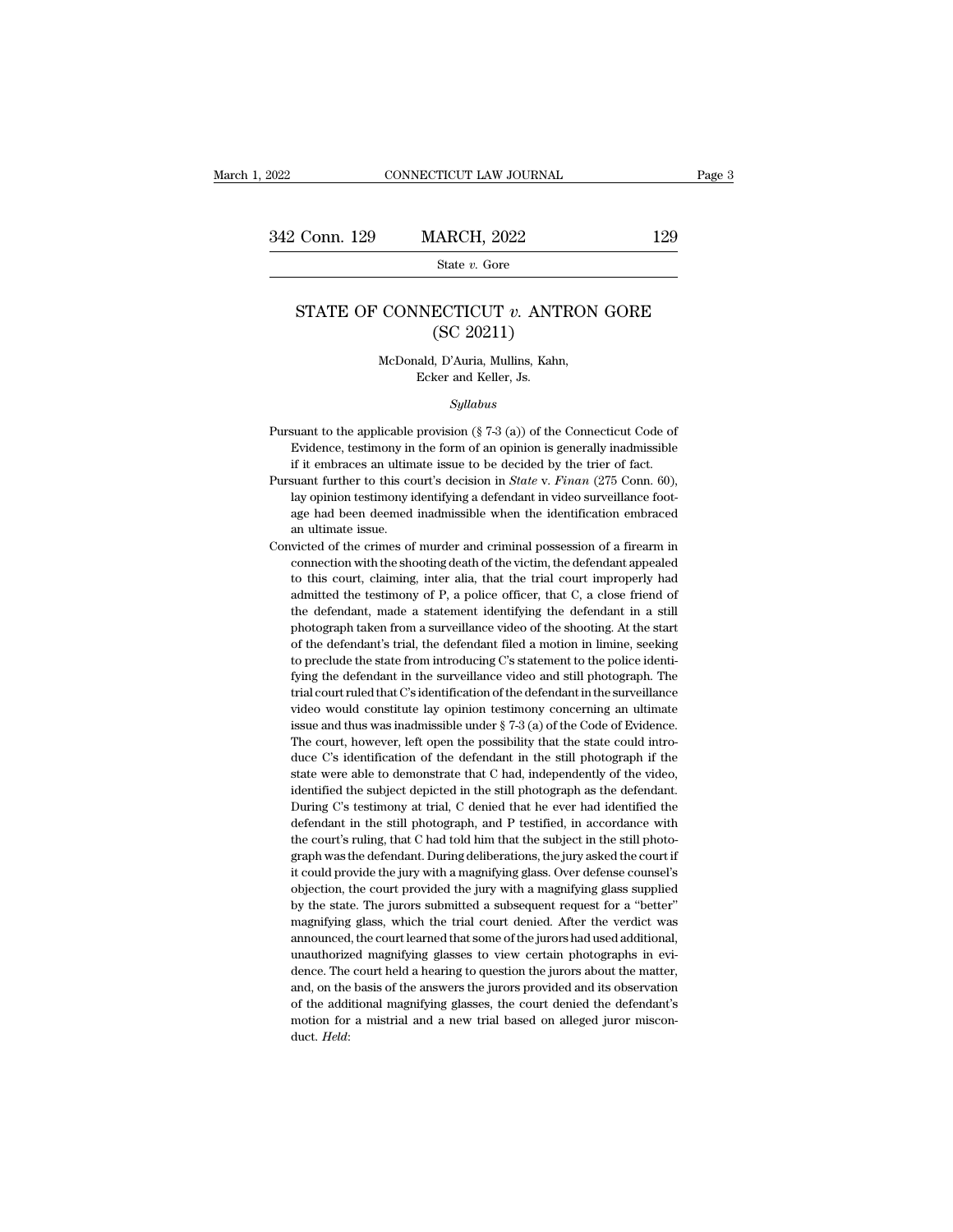|     | CONNECTICUT LAW JOURNAL                                                                                                                                                                                                                                            | March 1, 2022 |
|-----|--------------------------------------------------------------------------------------------------------------------------------------------------------------------------------------------------------------------------------------------------------------------|---------------|
| 130 | <b>MARCH, 2022</b>                                                                                                                                                                                                                                                 | 342 Conn. 129 |
|     | State v. Gore                                                                                                                                                                                                                                                      |               |
|     | 1. The defendant could not prevail on his claim that the trial court improperly<br>admitted P's testimony that C had identified the subject in the still<br>photograph as the defendant:<br>a. This court amended $\S 7-3$ (a) of the Connecticut Code of Evidence |               |

**Example 3.1** State v. Gore<br>
the defendant could not prevail on his claim that the trial court improperly<br>
admitted P's testimony that C had identified the subject in the still<br>
photograph as the defendant:<br>
a. This court

state *v*. Gore<br>he defendant could not prevail on his claim that the trial court improperly<br>admitted P's testimony that C had identified the subject in the still<br>photograph as the defendant:<br>a. This court amended § 7-3 (a) the defendant could not prevail on his claim that the trial court improperly admitted P's testimony that C had identified the subject in the still photograph as the defendant:<br>a. This court amended  $\S 7-3$  (a) of the Conn admitted P's testimony that C had identified the subject in the still<br>photograph as the defendant:<br>a. This court amended  $\S 7-3$  (a) of the Connecticut Code of Evidence<br>and overruled *Finan* and its progeny, holding that photograph as the defendant:<br>
a. This court amended  $\S 7-3$  (a) of the Connecticut Code of Evidence<br>
and overruled *Finan* and its progeny, holding that opinion testimony<br>
that relates to the identification of persons dep a. This court amended  $\S 7-3$  (a) of the Connecticut Code of Evidence<br>and overruled *Finan* and its progeny, holding that opinion testimony<br>that relates to the identification of persons depicted in surveillance<br>video or p and overruled *Finan* and its progeny, holding that opinion testimony<br>that relates to the identification of persons depicted in surveillance<br>video or photographs is not inadmissible simply because it embraces an<br>ultimate that relates to the identification of persons depicted in surveillance video or photographs is not inadmissible simply because it embraces an ultimate issue and that such lay opinion testimony is admissible if it meets th video or photographs is not inadmissible simply because it embraces an ultimate issue and that such lay opinion testimony is admissible if it meets the general requirements for the admissibility of such testimony set fort ultimate issue and that such lay opinion testimony is admissible if it meets the general requirements for the admissibility of such testimony set forth in § 7-1 of the Code of Evidence, that is, it is rationally based on meets the general requirements for the admissibility of such testimony<br>set forth in  $\S$  7-1 of the Code of Evidence, that is, it is rationally based<br>on the perception of the witness and is helpful to a clear understanding set forth in  $\S$  7-1 of the Code of Evidence, that is, it is rationally based<br>on the perception of the witness and is helpful to a clear understanding<br>of the testimony of that witness or the determination of a fact in iss on the perception of the witness and is helpful to a clear understanding of the testimony of that witness or the determination of a fact in issue: the application of the ultimate issue rule in  $\S$  7-3 (a) to identificatio of the testimony of that witness or the determination of a fact in issue:<br>the application of the ultimate issue rule in  $\S 7-3$  (a) to identifications<br>of criminal defendants in video surveillance footage had spawned a lin the application of the ultimate issue rule in  $\S$  7-3 (a) to identifications of criminal defendants in video surveillance footage had spawned a line of cases in which courts struggled to draw an illusory distinction betwe embrace an ultimate issue, and this court determined that the better approach should focus on the relative helpfulness of the testimony regarding the identification to the trier of fact versus the potential preju-<br>dice tha of cases in which courts struggled to draw an illusory distinction between<br>fact and opinion testimony and to determine when such identifications<br>embrace an ultimate issue, and this court determined that the better<br>approach fact and opinion testimony and to determine when such identifications<br>embrace an ultimate issue, and this court determined that the better<br>approach should focus on the relative helpfulness of the testimony<br>regarding the id embrace an ultimate issue, and this court determined that the better approach should focus on the relative helpfulness of the testimony regarding the identification to the trier of fact versus the potential prejudice that approach should focus on the relative helpfulness of the testimony<br>regarding the identification to the trier of fact versus the potential preju-<br>dice that such testimony would pose to the defendant; accordingly, this<br>court regarding the identification to the trier of fact versus the potential prejudice that such testimony would pose to the defendant; accordingly, this court adopted a totality of the circumstances test under which courts are dice that such testimony would pose to the defendant; accordingly, this court adopted a totality of the circumstances test under which courts are to consider four factors in determining whether there is some basis for conc court adopted a totality of the circumstances test under which courts<br>are to consider four factors in determining whether there is some basis<br>for concluding that the witness is more likely than the jury to correctly<br>identi are to consider four factors in determining whether there is some basis<br>for concluding that the witness is more likely than the jury to correctly<br>identify the defendant from surveillance video or photographs, including<br>the for concluding that the witness is more likely than the jury to correctly identify the defendant from surveillance video or photographs, including the witness' general familiarity with the defendant's appearance, the witne identify the defendant from surveillance video or photographs, including<br>the witness' general familiarity with the defendant's appearance, the<br>witness' familiarity with the defendant's appearance, including items of<br>clothi the witness' general familiarity with the defendant's appearance, the witness' familiarity with the defendant's appearance, including items of clothing worn, at the time that the surveillance video or photographs were take witness' familiarity with the defendant's appearance, including items of clothing worn, at the time that the surveillance video or photographs were taken the time the surveillance video or photographs were taken and the ti clothing worn, at the time that the surveillance video or photographs<br>were taken, any change in the defendant's appearance between the time<br>the surveillance video or photographs were taken and the time of trial,<br>or the sub were taken, any change in the defendant's appearance between the time<br>the surveillance video or photographs were taken and the time of trial,<br>or the subject's use of a disguise in the surveillance footage, and the<br>quality the surveillance video or photographs were taken and the time of trial,<br>or the subject's use of a disguise in the surveillance footage, and the<br>quality of the video of photographs, as well as the extent to which the<br>subjec or the subject's use of a disguise in the surveillance footage, and the quality of the video of photographs, as well as the extent to which the subject is depicted in the surveillance footage; moreover, with respect to the quality of the video of photographs, as well as the extent to which the subject is depicted in the surveillance footage; moreover, with respect to the first factor, the witness' general familiarity with the defendant's app subject is depicted in the surveillance footage; moreover, with respect to the first factor, the witness' general familiarity with the defendant's appearance, this court declined to join the majority of jurisdictions that to the first factor, the witness' general familiarity with the defendant's appearance, this court declined to join the majority of jurisdictions that adhere to a minimum threshold for general familiarity and concluded, ins appearance, this court declined to join the majority of jurisdictions that adhere to a minimum threshold for general familiarity and concluded, instead, that, in order for this factor to weigh in favor of admitting lay opi adhere to a minimum threshold for general familiarity and concluded, instead, that, in order for this factor to weigh in favor of admitting lay opinion testimony relating to the identification of persons depicted in survei instead, that, in order for this factor to weigh in favor of admitting lay<br>opinion testimony relating to the identification of persons depicted in<br>surveillance footage, the proponent of the testimony must demonstrate<br>that opinion testimony relating to the identification of persons depicted in surveillance footage, the proponent of the testimony must demonstrate that the witness possesses more than a minimal degree of familiarity with the de surveillance footage, the proponent of the testimony must demonstrate that the witness possesses more than a minimal degree of familiarity with the defendant, and trial courts, in considering whether a witness' level of fa that the witness possesses more than a minimal degree of familiarity<br>with the defendant, and trial courts, in considering whether a witness'<br>level of familiarity with the defendant is sufficient to satisfy this factor,<br>sho with the defendant, and trial courts, in considering whether a witness'<br>level of familiarity with the defendant is sufficient to satisfy this factor,<br>should consider the particular, relevant circumstances, including, but<br>n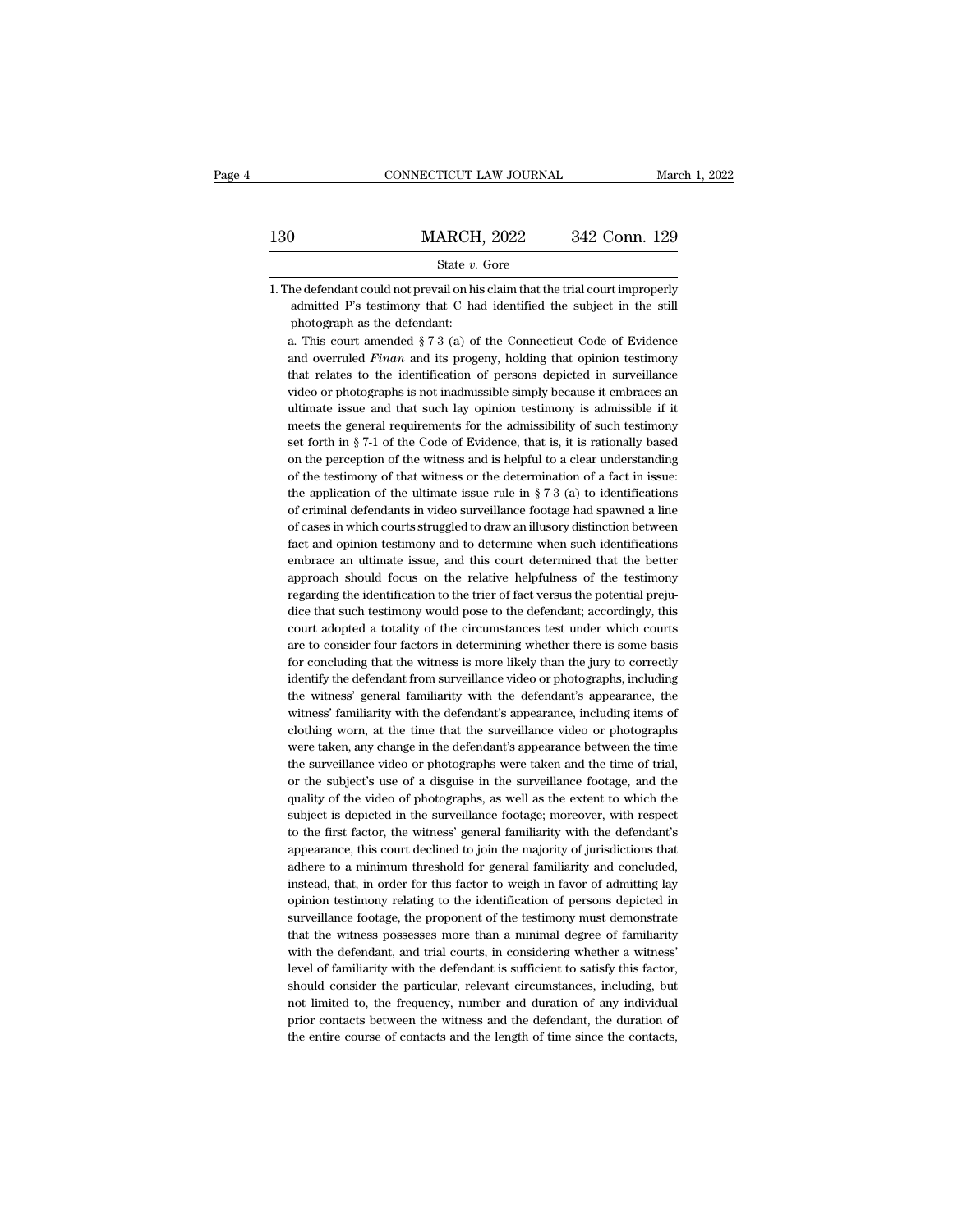| 2022          | CONNECTICUT LAW JOURNAL |     | Page 5 |
|---------------|-------------------------|-----|--------|
|               |                         |     |        |
| 342 Conn. 129 | <b>MARCH, 2022</b>      | 131 |        |
|               | State $v$ . Gore        |     |        |

2 Conn. 129 MARCH, 2022 131<br>State v. Gore<br>the relevant viewing conditions, and the nature of the relationship<br>between the witness and the defendant, if any. the relevant viewing conditions, and the nature of the relationship<br>between the witness and the defendant, if any.<br>b. In the present case, although the record did not reflect whether the<br>defendant's appearance had changed

**b.** In the present case, although the record did not reflect whether the present case, although the record did not reflect whether the defendant's appearance had changed between the time the surveillance State  $v$ . Gore<br>the relevant viewing conditions, and the nature of the relationship<br>between the witness and the defendant, if any.<br>b. In the present case, although the record did not reflect whether the<br>defendant's appear State  $v$ . Gore<br>the relevant viewing conditions, and the nature of the relationship<br>between the witness and the defendant, if any.<br>b. In the present case, although the record did not reflect whether the<br>defendant's appear the relevant viewing conditions, and the nature of the relationship<br>between the witness and the defendant, if any.<br>b. In the present case, although the record did not reflect whether the<br>defendant's appearance had changed between the witness and the defendant, if any.<br>b. In the present case, although the record did not reflect whether the<br>defendant's appearance had changed between the time the surveillance<br>video was recorded and the time of b. In the present case, although the record did not reflect whether the defendant's appearance had changed between the time the surveillance video was recorded and the time of trial, C's long-standing and intimate associat of defendant's appearance had changed between the time the surveillance video was recorded and the time of trial, C's long-standing and intimate association with the defendant, whom C had known for years, easily satisfied wideo was reorded and the time of trial, C's long-standing and intimate association with the defendant, whom C had known for years, easily satisfied the general familiarity factor, C was familiar with the defendant's appea association with the defendant, whom C had known for years, easily satisfied the general familiarity factor, C was familiar with the defendant's appearance when the surveillance footage was recorded, the defendant was not satisfied the general familiarity factor, C was familiar with the defendant's appearance when the surveillance footage was recorded, the defendant was not wearing a disguise in that footage, and the quality of the still ph satisfied the general familiarity factor, C was familiar with the defendant's appearance when the surveillance footage was recorded, the defendant was not wearing a disguise in that footage, and the quality of the still ph Experience with a disguise in that footage, and the quality of the still<br>photograph weighed in favor of admission of the identification testimony,<br>as the trial court found that the subject in the photograph was close<br>enoug had failed in favor of admission of the identification testimony, as the trial court found that the subject in the photograph was close enough to the camera and that the subject's face was visible enough to allow for recog

in bringing into the deliberations to the definite above the definition, as the trial court found that the subject's face was visible enough to allow for recognition.<br>The trial court acted within its discretion in finding the trial court round that the subject's face was visible enough to the camera and that the subject's face was visible enough to allow for recognition.<br>The trial court acted within its discretion in finding that the defend the trial court acted within its discretion in finding that the defendant<br>had failed to prove that he was prejudiced by the conduct of the jurors<br>in bringing into the deliberations two unauthorized magnifying glasses<br>to as a new trial court acted within its discretion in finding that the defendant<br>had failed to prove that he was prejudiced by the conduct of the jurors<br>in bringing into the deliberations two unauthorized magnifying glasses<br>to The and solutional magnifying distributional magnifying glasses to assist in their review of the photographic evidence, and, accordingly, the trial court properly denied the defendant's motion for a mistrial and a new tria different or additional beyond what the court provided magnifying glasses<br>to assist in their review of the photographic evidence, and, accordingly,<br>the trial court properly denied the defendant's motion for a mistrial and<br> allowed and their review of the photographic evidence, and, accordingly, the trial court properly denied the defendant's motion for a mistrial and a new trial based on alleged juror misconduct; the trial court found that t the trial court properly denied the defendant's motion for a mistrial and<br>a new trial based on alleged juror misconduct; the trial court found that<br>the additional magnifying glasses did not allow the jury to do anything<br>di a new trial based on alleged juror misconduct; the trial court found that<br>the additional magnifying glasses did not allow the jury to do anything<br>different or additional beyond what the court provided magnifying glass<br>allo a new trial based on alleged juror misconduct; the trial court found that<br>the additional magnifying glasses did not allow the jury to do anything<br>different or additional beyond what the court provided magnifying glass<br>allo

the additional magnitying glasses did not allow the jury to do anything<br>different or additional beyond what the court provided magnifying glass<br>allowed and did not introduce new evidence or alter existing evidence.<br>Argued ancient of additional beyond what the court provided maginitying gass<br>allowed and did not introduce new evidence or alter existing evidence.<br>Argued September 17, 2020—officially released February 7, 2022\*<br>Procedural Histor Argued September 17, 2020—officially released February 7, 2022\*<br> *Procedural History*<br>
Information charging the defendant with the crimes<br>
of murder and criminal possession of a firearm, brought<br>
to the Superior Court in t Frocedural History<br>
Frocedural History<br>
Information charging the defendant with the crimes<br>
of murder and criminal possession of a firearm, brought<br>
to the Superior Court in the judicial district of Hartford,<br>
where the c Frocedural History<br>Information charging the defendant with the crimes<br>of murder and criminal possession of a firearm, brought<br>to the Superior Court in the judicial district of Hartford,<br>where the court, *Schuman*, *J*., de Information charging the defendant with the crimes<br>of murder and criminal possession of a firearm, brought<br>to the Superior Court in the judicial district of Hartford,<br>where the court, *Schuman*, *J.*, denied in part the de of murder and criminal possession of a firearm, brought<br>to the Superior Court in the judicial district of Hartford,<br>where the court, *Schuman*, *J*., denied in part the defen-<br>dant's motion to preclude certain evidence; th to the Superior Court in the judicial district of Hartford,<br>where the court, *Schuman*, *J*., denied in part the defen-<br>dant's motion to preclude certain evidence; thereafter,<br>the charge of murder was tried to the jury bef dant's motion to preclude certain evidence; thereafter,<br>the charge of murder was tried to the jury before *Schu-<br>man*, *J*.; verdict of guilty; subsequently, the charge of<br>criminal possession of a firearm was tried to the the charge of murder was trie *man, J*.; verdict of guilty; sul<br>criminal possession of a firear<br>finding of guilty; thereafter,<br>rendered judgment in accorda<br>and the court's finding, from wh<br>to this court. *Affirmed*.<br>Julia *Julia K. Conlinity*; subsequently, the charge of<br>
iminal possession of a firearm was tried to the court;<br>
ding of guilty; thereafter, the court, *Schuman*, *J.*,<br>
indered judgment in accordance with the jury verdict<br>
d th riminal possession of a firearm was tried to the court;<br>finding of guilty; thereafter, the court, *Schuman*, J.,<br>rendered judgment in accordance with the jury verdict<br>and the court's finding, from which the defendant appea maing or guilty; thereatter, the court, *Schuman*, *J.*,<br>rendered judgment in accordance with the jury verdict<br>and the court's finding, from which the defendant appealed<br>to this court. Affirmed.<br>*Julia K. Conlin*, assigne

*Julia K. Conlin*, assigned counsel, with whom was  $Emily\ Graner Sexton$ , assigned counsel, for the appellant (defendant).<br>\*February 7, 2022, the date that this decision was released as a slip opinion, is the operative date for all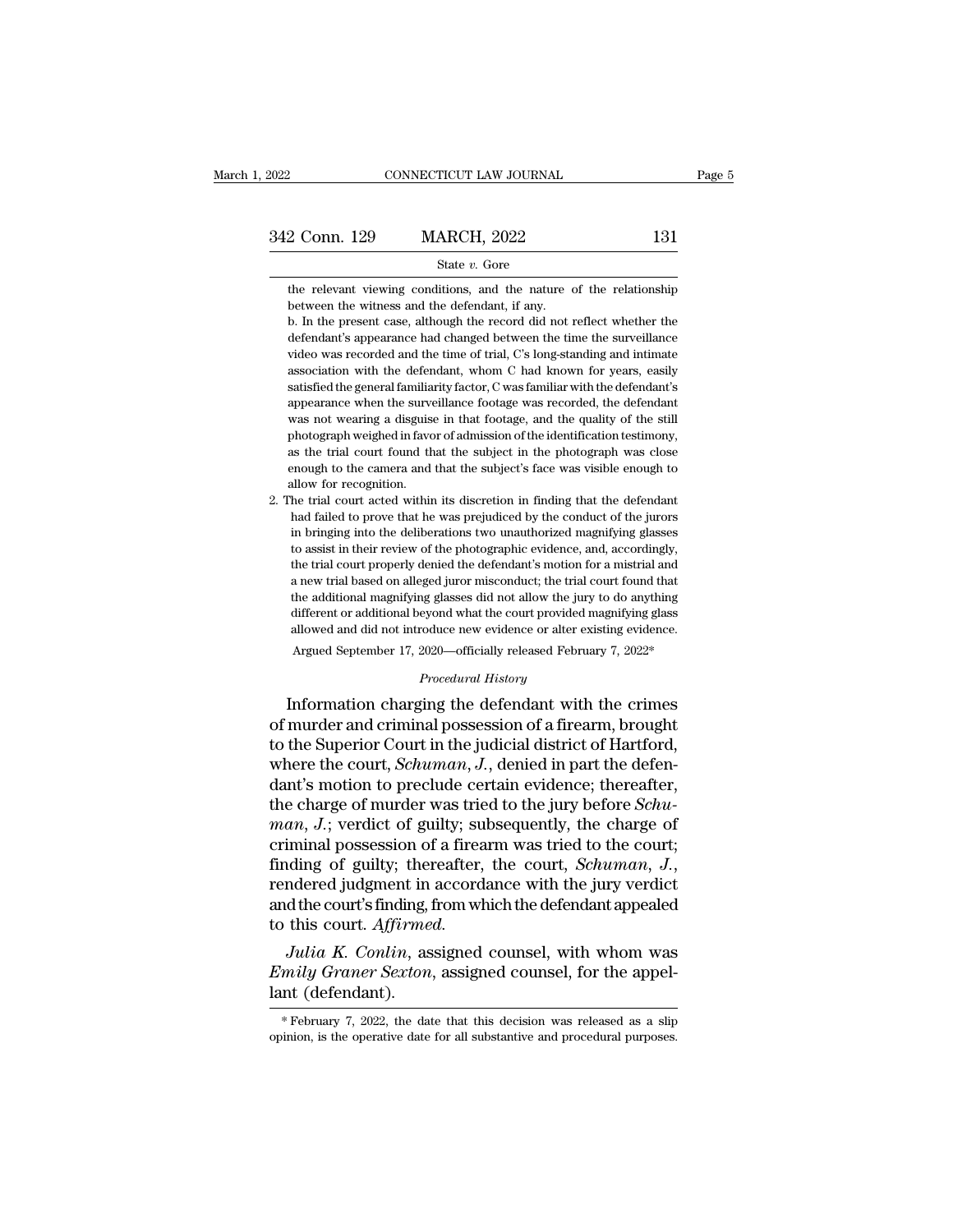|     | CONNECTICUT LAW JOURNAL |               | March 1, 2022 |
|-----|-------------------------|---------------|---------------|
|     |                         |               |               |
| 132 | <b>MARCH, 2022</b>      | 342 Conn. 129 |               |
|     | State $v$ . Gore        |               |               |

*CONNECTICUT LAW JOURNAL*<br> *Linda F. Currie-Zeffiro*, senior assistant state's attor-<br> *Linda F. Currie-Zeffiro*, senior assistant state's attor-<br> *Linda F. Currie-Zeffiro*, senior assistant state's attor-<br> *Linda F. Curri* 132 MARCH, 2022 342 Conn. 129<br>
State v. Gore<br> *Linda F. Currie-Zeffiro*, senior assistant state's attor-<br>
ney, with whom, on the brief, were *Gail P. Hardy*, former<br>
state's attorney, and *Chris A. Pelosi*, former senior<br> 132 MARCH, 2022 342 Conn. 129<br>
<sup>State</sup> *v.* Gore<br> *Linda F. Currie-Zeffiro*, senior assistant state's attor-<br>
ney, with whom, on the brief, were *Gail P. Hardy*, former state's attorney, and *Chris A. Pelosi*, former senio 132 MARCH, 2022 342 Conn. 129<br>  $\frac{\text{State } v. \text{ Gore}}{Linda F. \text{Current}e\text{-}Zeffiro, \text{ senior assistant state's attor-}$ <br>
ney, with whom, on the brief, were *Gail P. Hardy*, former<br>
state's attorney, and *Chris A. Pelosi*, former senior<br>
assistant state's attorney State *v.* Gore<br>*Linda F. Currie-Zeffiro*, senior assistant state's attory, with whom, on the brief, were *Gail P. Hardy*, former<br>ate's attorney, and *Chris A. Pelosi*, former senior<br>sistant state's attorney, for the appel *Linda F. Currie-Zeffiro*, senior assistant state's attor-<br>ney, with whom, on the brief, were *Gail P. Hardy*, former<br>state's attorney, and *Chris A. Pelosi*, former senior<br>assistant state's attorney, for the appellee (sta

### *Opinion*

the's attorney, and *Chris A. Pelosi*, former senior<br>sistant state's attorney, for the appellee (state).<br>*Lisa J. Steele* filed a brief for the Connecticut Crimi-<br>I Defense Lawyers Association as amicus curiae.<br>*Opinion*<br>M assistant state's attorney, for the appellee (state).<br> *Lisa J. Steele* filed a brief for the Connecticut Criminal Defense Lawyers Association as amicus curiae.<br>  $opinion$ <br>
MULLINS, J. When the judges of the Superior Court<br>
ad *Lisa J. Steele* filed a brief for the Connecticut Criminal Defense Lawyers Association as amicus curiae.<br>  $\frac{opinion}{opinion}$ <br>
MULLINS, J. When the judges of the Superior Court<br>
adopted the Connecticut Code of Evidence in 1999, mal Defense Lawyers Association as amicus curiae.<br>  $opinion$ <br>
MULLINS, J. When the judges of the Superior Court<br>
adopted the Connecticut Code of Evidence in 1999, § 7-<br>
3 (a) codified the existing common-law evidentiary rule,<br> *Opinion*<br>
MULLINS, J. When the judges of the Superior Court<br>
adopted the Connecticut Code of Evidence in 1999, § 7-<br>
3 (a) codified the existing common-law evidentiary rule,<br>
which prohibited lay opinion testimony that e opinion<br>
MULLINS, J. When the judges of the Superior Court<br>
adopted the Connecticut Code of Evidence in 1999, § 7-<br>
3 (a) codified the existing common-law evidentiary rule,<br>
which prohibited lay opinion testimony that embr *Finan*, 275 Connecticut Code of Evidence in 1999, § 7-<br>*Finance i* alopted the Connecticut Code of Evidence in 1999, § 7-<br>*Finance in the existing common-law evidentiary rule,*<br>which prohibited lay opinion testimony that adopted the Connecticut Code of Evidence in 1999, § 7-<br>3 (a) codified the existing common-law evidentiary rule,<br>which prohibited lay opinion testimony that embraced<br>an ultimate issue to be decided by the trier of fact.<sup>1</sup>  $3$  (a) codified the existing common-law evidentiary rule, which prohibited lay opinion testimony that embraced an ultimate issue to be decided by the trier of fact.<sup>1</sup> In accordance with that rule, this court held, in *S* which prohibited lay opinion testimon<br>an ultimate issue to be decided by the<br>accordance with that rule, this court<br> $Finan$ ,  $275$  Conn. 60, 66–67, 881 A.2d<br>lay opinion testimony identifying a de<br>surveillance footage is prohi In this appearance with that rule, this court held, in *State* v.<br> *nan*, 275 Conn. 60, 66–67, 881 A.2d 187 (2005), that<br> *y* opinion testimony identifying a defendant in video<br>
rveillance footage is prohibited when that accordance with that rule, this court held, in *State v.*<br>Finan, 275 Conn. 60, 66–67, 881 A.2d 187 (2005), that<br>lay opinion testimony identifying a defendant in video<br>surveillance footage is prohibited when that identific *Finan, 275* Conn. 60, 66–67, 881 A.2d 187 (2005), that<br>lay opinion testimony identifying a defendant in video<br>surveillance footage is prohibited when that identifica-<br>tion embraces an ultimate issue.<br>In this appeal, we r

In this appeal, we reconsider the wisdom of the "ulti-<br>ate issue rule" as applied to lay witness identifications<br>f persons depicted in video surveillance footage.<sup>2</sup> In<br><sup>1</sup> Section 7-3 of the Connecticut Code of Evidence In this appeal, we reconsider the wisdom of the "ultimate issue rule" as applied to lay witness identifications of persons depicted in video surveillance footage.<sup>2</sup> In  $\frac{1}{1}$  Section 7-3 of the Connecticut Code of Evi

mate issue rule" as applied to lay witness identifications<br>of persons depicted in video surveillance footage.<sup>2</sup> In<br> $\frac{1}{1}$ Section 7-3 of the Connecticut Code of Evidence provides: "(a) General<br>rule. Testimony in the fo of persons depicted in video surveillance footage.<sup>2</sup> In  $\frac{1}{1}$  Section 7-3 of the Connecticut Code of Evidence provides: "(a) General rule. Testimony in the form of an opinion is inadmissible if it embraces an ultimat of persons depicted in video surveillance footage.<sup>2</sup> In<br>
<sup>1</sup> Section 7-3 of the Connecticut Code of Evidence provides: "(a) General<br>
rule. Testimony in the form of an opinion is inadmissible if it embraces an<br>
ultimate i <sup>1</sup> Section 7-3 of the Conrule. Testimony in the formultimate issue to be decided provided in subsection (b) embraces an ultimate issue. "(b) Mental state or concent ''') section  $\ell$ -3 or the Connecticut Code or Evidence provides: '(a) General<br>
le. Testimony in the form of an opinion is inadmissible if it embraces an<br>
timate issue to be decided by the trier of fact, except that, othe

<sup>&</sup>quot;(b) Mental state or condition of defendant in a criminal case. 'No expert witness testifying with respect to the mental state or condition of a defendant in a criminal case may state an opinion or inference as to whether ultimate issue to be decided by the trier of fact, except that, other than as<br>provided in subsection (b), an expert witness may give an opinion that<br>embraces an ultimate issue where the trier of fact needs expert assistanc provided in subsection (b), an expert witness may give an opinion that<br>embraces an ultimate issue where the trier of fact needs expert assistance<br>in deciding the issue.<br>"(b) Mental state or condition of defendant in a crim embraces an ultimate issue where the trier of ract needs expert assistance<br>in deciding the issue.<br>"(b) Mental state or condition of defendant in a criminal case. 'No expert<br>witness testifying with respect to the mental sta "(b) Mental state or condition of defendant in a criminal case. "No expert witness testifying with respect to the mental state or condition of a defendant in a criminal case may state an opinion or inference as to whether (b) Mental state or condution of derendant in a criminal case. No expert witness testifying with respect to the mental state or condition of a defendant in a criminal case may state an opinion or inference as to whether t witness testitying with respect to the mential state or condition of a defendant<br>in a criminal case may state an opinion or inference as to whether the<br>defendant did or did not have the mental state or condition constituti In a criminal case may state an opinion or interence as to whether the defendant did or did not have the mental state or condition constituting an element of the crime charged or of a defense thereto, except that such exp element of the crime charged or of a defense thereto, except that such expert witness may state his diagnosis of the mental state or condition of the defendant. The ultimate issue as to whether the defendant was criminall

expert witness may state nis diagnosis of the mental state or condition of<br>the defendant. The ultimate issue as to whether the defendant was criminally<br>responsible for the crime charged is a matter for the trier of fact a the defendant. The ultimate issue as to whether the defendant was criminally responsible for the crime charged is a matter for the trier of fact alone.<sup>7</sup> General Statutes  $\S 54-86i$ .<sup>7</sup><br><sup>2</sup> Although we use the terms "sur responsible for the crime charged is a matter for the trier of fact alone.<br>General Statutes § 54-86i."<br><sup>2</sup> Although we use the terms "surveillance video" and "surveillance foot-<br>age" in this opinion, our reasoning applies General Statutes<br>
<sup>2</sup> Although we<br>
age" in this opin<br>
of a defendant<br>
depict an event<br>
today would app<br>
or photographs.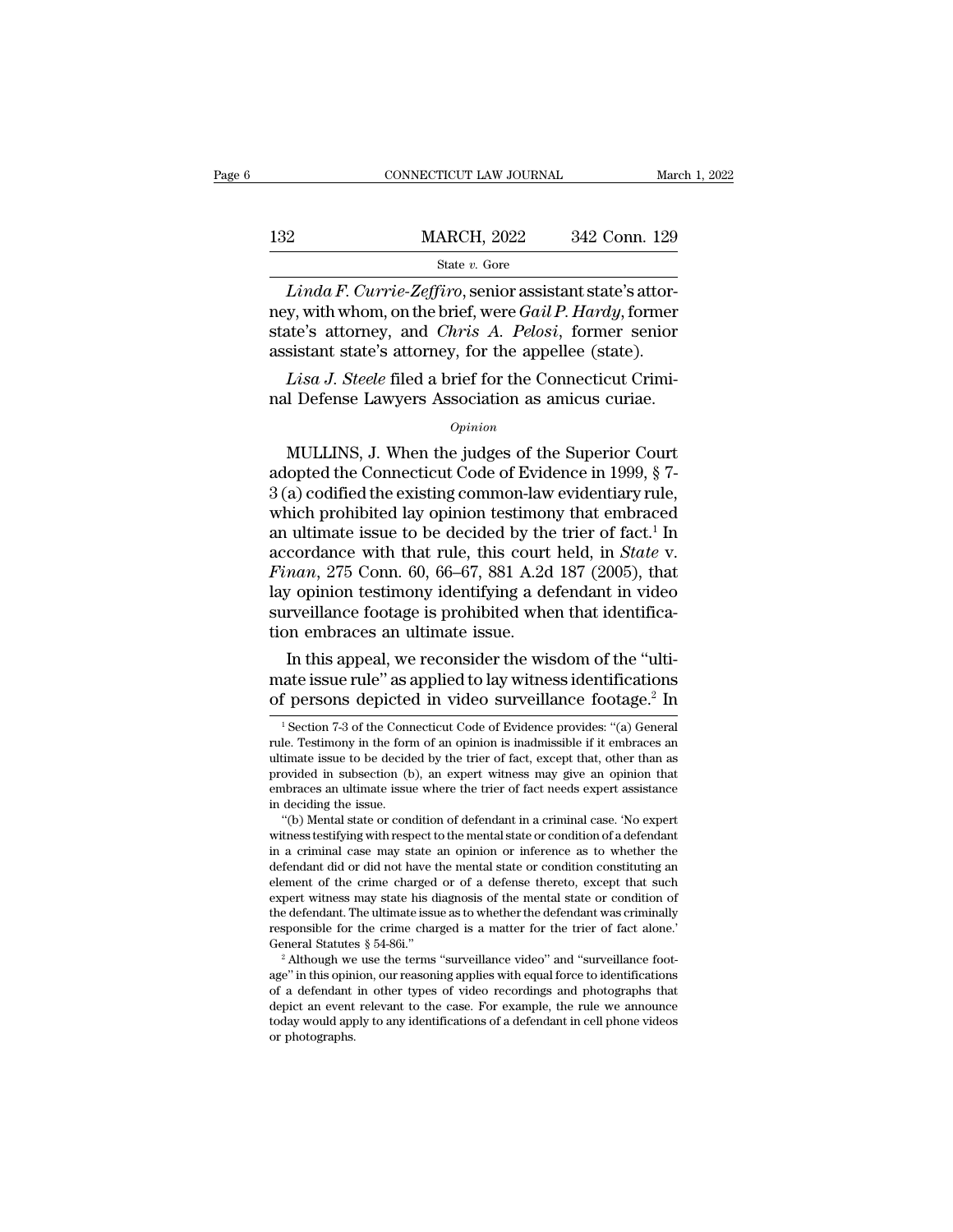| 2022          | CONNECTICUT LAW JOURNAL |     | Page 7 |
|---------------|-------------------------|-----|--------|
|               |                         |     |        |
| 342 Conn. 129 | <b>MARCH, 2022</b>      | 133 |        |
|               | State $v$ . Gore        |     |        |

EXECT 2022 ENRICITY CONNECTICUT LAW JOURNAL Page 7<br>
342 Conn. 129 MARCH, 2022 133<br>
5tate v. Gore<br>
This limited context, we join the majority of federal and<br>
state jurisdictions in concluding that the rule is neither<br>
tonab 342 Conn. 129 MARCH, 2022 133<br>
State v. Gore<br>
this limited context, we join the majority of federal and<br>
state jurisdictions in concluding that the rule is neither<br>
tenable nor necessary. Accordingly, we hereby amend<br>  $8.$ 342 Conn. 129 MARCH, 2022 133<br>
State v. Gore<br>
this limited context, we join the majority of federal and<br>
state jurisdictions in concluding that the rule is neither<br>
tenable nor necessary. Accordingly, we hereby amend<br>
§ 7 342 Conn. 129 MARCH, 2022 133<br>
State  $v$ . Gore<br>
this limited context, we join the majority of federal and<br>
state jurisdictions in concluding that the rule is neither<br>
tenable nor necessary. Accordingly, we hereby amend<br>  $\begin{array}{c}\n\hline\n\text{State } v. \text{ Gore} \\
\hline\n\text{State } v. \text{ Gore} \\
\hline\n\text{this limited context, we join the majority of federal and state justifications in concluding that the rule is neither tenable nor necessary. Accordingly, we hereby amend § 7-3 (a) of the Connecticut Code of Evidence to incorporate an exception to the ultimate issue rule for lay opinion testimony that relates to the identification of persons divided in survivalance video or photographs, and$ state *v*. Gore<br>this limited context, we join the majority of federal and<br>state jurisdictions in concluding that the rule is neither<br>tenable nor necessary. Accordingly, we hereby amend<br> $\S 7-3$  (a) of the Connecticut Code this limited context, we join the majority of federal and<br>state jurisdictions in concluding that the rule is neither<br>tenable nor necessary. Accordingly, we hereby amend<br>§ 7-3 (a) of the Connecticut Code of Evidence to inco state jurisdictions in concluding that the rule is neither<br>tenable nor necessary. Accordingly, we hereby amend<br>§ 7-3 (a) of the Connecticut Code of Evidence to incor-<br>porate an exception to the ultimate issue rule for lay tenable nor necessary. Accordingly, we hereby amend  $\S$  7-3 (a) of the Connecticut Code of Evidence to incorporate an exception to the ultimate issue rule for lay opinion testimony that relates to the identification of pe  $\S$  7-3 (a) of the Connecticut Code of Evidence to incor-<br>porate an exception to the ultimate issue rule for lay opin-<br>ion testimony that relates to the identification of per-<br>sons depicted in surveillance video or photog porate an exception to the ultimate issue rule for lay opin-<br>ion testimony that relates to the identification of per-<br>sons depicted in surveillance video or photographs, and<br>overrule *State* v. Finan, supra, 275 Conn. 60.<sup></sup> ion testimony that relates to the idea<br>sons depicted in surveillance video<br>overrule *State* v. *Finan*, supra, 27<br>explain in part I of this opinion, we<br>the circumstances test for determini<br>ion testimony identifying a perso The defection of this suppress, and<br>errule *State* v. *Finan*, supra, 275 Conn. 60.<sup>3</sup> As we<br>plain in part I of this opinion, we adopt a totality of<br>e circumstances test for determining whether lay opin-<br>n testimony ident overfule *Bluee* V. *Finan*, supra, 275 Confi. 60. As we<br>explain in part I of this opinion, we adopt a totality of<br>the circumstances test for determining whether lay opin-<br>ion testimony identifying a person in surveillance

Exprain in part 1 of diss opinion, we adopt a totality of<br>the circumstances test for determining whether lay opin-<br>ion testimony identifying a person in surveillance video<br>or photographs is admissible.<br>The defendant, Antr the circuit statices test for determining whether lay opin-<br>ion testimony identifying a person in surveillance video<br>or photographs is admissible.<br>The defendant, Antron Gore, appeals from the judg-<br>ment of conviction, ren on testinony identifying a person in surventance video<br>or photographs is admissible.<br>The defendant, Antron Gore, appeals from the judg-<br>ment of conviction, rendered following a jury trial, of<br>murder in violation of General The defendant, Antron Gore, appeals from the judgment of conviction, rendered following a jury trial, of murder in violation of General Statutes  $\S$  53a-54a (a), and criminal possession of a firearm in violation of Genera The defendant, Antron Gore, appeals from the judgment of conviction, rendered following a jury trial, of murder in violation of General Statutes  $\S$  53a-54a (a), and criminal possession of a firearm in violation of Genera ment of conviction, rendered following a jury trial, of<br>murder in violation of General Statutes § 53a-54a (a), and<br>criminal possession of a firearm in violation of General<br>Statutes § 53a-217 (a) (1).<sup>4</sup> The defendant rais murder in violation of General Statutes § 53a-54a (a), and<br>criminal possession of a firearm in violation of General<br>Statutes § 53a-217 (a) (1).<sup>4</sup> The defendant raises two claims<br>on appeal. First, he contends that the tria criminal possession of a firearm in violation of General<br>Statutes § 53a-217(a)(1).<sup>4</sup> The defendant raises two claims<br>on appeal. First, he contends that the trial court improp-<br>erly allowed an officer to testify regarding Statutes § 53a-217(a)(1).<sup>4</sup> The defendant raises two<br>on appeal. First, he contends that the trial court in<br>erly allowed an officer to testify regarding a w<br>identification of the defendant in a still photograph<br>from video rappear. First, he contends that the that court improp-<br>ty allowed an officer to testify regarding a witness'<br>entification of the defendant in a still photograph taken<br>om video surveillance footage. Second, the defendant<br>t originally a moved an officer to testify regarding a writess<br>identification of the defendant in a still photograph taken<br>from video surveillance footage. Second, the defendant<br>claims that the trial court improperly denied

in support of the determined in a samphotograph taken<br>from video surveillance footage. Second, the defendant<br>claims that the trial court improperly denied his motion<br>for a new trial based on juror misconduct.<br>With respect roll video surventance rootage. Second, the determinant claims that the trial court improperly denied his motion for a new trial based on juror misconduct.<br>With respect to the defendant's first claim, the parties originall traints that the trial court improperty defield its motion<br>for a new trial based on juror misconduct.<br>With respect to the defendant's first claim, the parties<br>originally relied on *State v. Finan*, supra, 275 Conn. 60,<br>in With respect to the defendant's first claim, the parties<br>originally relied on *State* v. *Finan*, supra, 275 Conn. 60,<br>in support of their respective positions. The defendant<br>argued that, because the witness' identificati  $\alpha$  support of their respective positions. The detendant regued that, because the witness' identification constituted a lay opinion that embraced the ultimate issue to be ecided by the trier of fact, the admission of the argued that, because the witness' identification constituted a lay opinion that embraced the ultimate issue to be decided by the trier of fact, the admission of the officer's  $\frac{3}{8}$  We emphasize that the rule change we

tuted a lay opinion that embraced the ultimate issue to be decided by the trier of fact, the admission of the officer's  $\frac{1}{3}$  We emphasize that the rule change we announce today extends to identifications of any "perso decided by the trier of fact, the admission of the officer's<br>
<sup>3</sup> We emphasize that the rule change we announce today extends to identifications of any "person" depicted in surveillance video or photographic<br>
footage. Beca cations of any "person" depicted in surveillance video or photographic footage. Because the current appeal involves a criminal defendant, however, for ease of discussion, we sometimes refer to "defendants" depicted in surv <sup>3</sup> We emphasize that the rule change we announce today extends to identifications of any "person" depicted in surveillance video or photographic footage. Because the current appeal involves a criminal defendant, however, cations of any "person" depicted in surveillance video or photographic footage. Because the current appeal involves a criminal defendant, however, for ease of discussion, we sometimes refer to "defendants" depicted in sur for ease of discussion, we sometimes refer to "defendants" depicted in surveillance video or photographic footage. Those references are not intended to narrow the scope of the exception we announce today to the ultimate i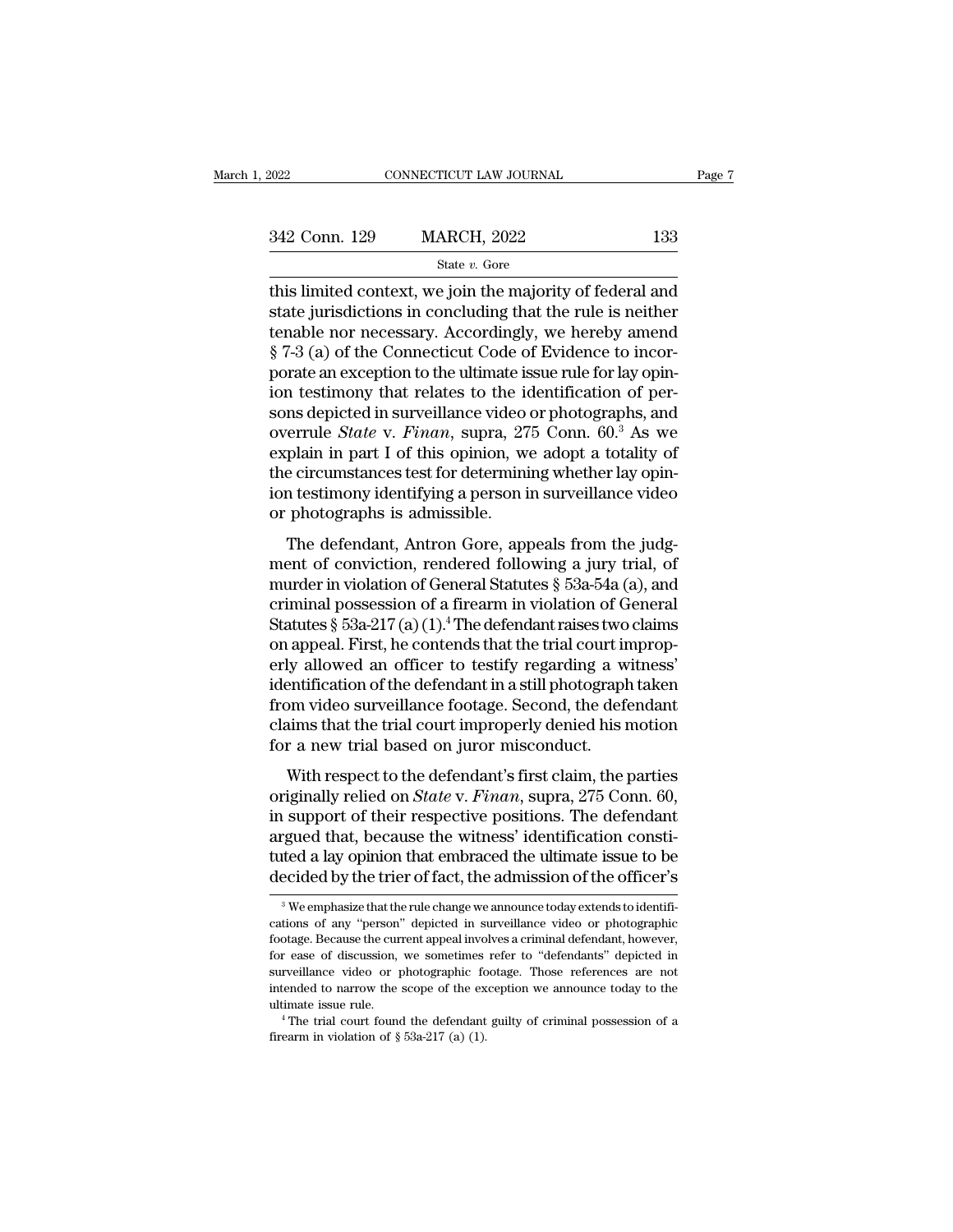|     | CONNECTICUT LAW JOURNAL | March 1, 2022 |
|-----|-------------------------|---------------|
|     |                         |               |
| 134 | <b>MARCH, 2022</b>      | 342 Conn. 129 |
|     | State $v$ . Gore        |               |

CONNECTICUT LAW JOURNAL March 1, 2022<br>  $\frac{134}{\text{State } v. \text{ Gore}}$  MARCH, 2022 342 Conn. 129<br>  $\frac{129}{\text{State } v. \text{ Gore}}$ <br>
testimony recounting that lay opinion violated § 7-3 (a)<br>
of the Connecticut Code of Evidence. The state respo 134 MARCH, 2022 342 Conn. 129<br>
State v. Gore<br>
destimony recounting that lay opinion violated § 7-3 (a)<br>
of the Connecticut Code of Evidence. The state responded<br>
that the officer's testimony recounted the witness' fac-134 MARCH, 2022 342 Conn. 129<br>
State v. Gore<br>
testimony recounting that lay opinion violated § 7-3 (a)<br>
of the Connecticut Code of Evidence. The state responded<br>
that the officer's testimony recounted the witness' *fac-<br>
t* 134 MARCH, 2022 342 Conn. 129<br> **EXECUTE:** State *v.* Gore<br> **EXECUTE:** State *v.* Gore<br> **EXECUTE:** Gore<br>
of the Connecticut Code of Evidence. The state responded<br>
that the officer's testimony recounted the witness' *factua* State v. Gore<br>
testimony recounting that lay opinion violated § 7-3 (a)<br>
of the Connecticut Code of Evidence. The state responded<br>
that the officer's testimony recounted the witness' fac-<br>
tual recognition of the defendan state v. Gote<br>
state v. Gote<br>
testimony recounting that lay opinion violated § 7-3 (a)<br>
of the Connecticut Code of Evidence. The state responded<br>
that the officer's testimony recounted the witness' fac-<br>
tual recognition testimony recounting that lay opinion violated § 7-3 (a)<br>of the Connecticut Code of Evidence. The state responded<br>that the officer's testimony recounted the witness' *fac-<br>tual* recognition of the defendant in the photogr of the Connecticut Code of Evidence. The state responded<br>that the officer's testimony recounted the witness' *fac-<br>tual* recognition of the defendant in the photograph, and,<br>therefore, the testimony was not lay opinion tes that the officer's testimony recounted the witness' *factual* recognition of the defendant in the photograph, and, therefore, the testimony was not lay opinion testimony subject to § 7-3 (a) of the Connecticut Code of Evi tual recognition of the defendant in the photograph, and,<br>therefore, the testimony was not lay opinion testimony<br>subject to § 7-3 (a) of the Connecticut Code of Evidence.<br>Following oral argument, we ordered the parties to therefore, the testimony was not lay opinion testimony<br>subject to § 7-3 (a) of the Connecticut Code of Evidence.<br>Following oral argument, we ordered the parties to submit<br>supplemental briefs addressing two issues: (1) "Wh subject to § 7-3 (a) of the Connecticut Code of Evidence.<br>Following oral argument, we ordered the parties to submit<br>supplemental briefs addressing two issues: (1) "Whether<br>this court should adopt [r]ule 704 (a) of the Fede Following oral argument, we ordered the parties to submit<br>supplemental briefs addressing two issues: (1) "Whether<br>this court should adopt [r]ule 704 (a) of the Federal Rules<br>of Evidence<sup>5</sup> and overrule *State* v. Finan, [ supplemental briefs addressing two issues: (1) "Whether<br>this court should adopt [r]ule 704 (a) of the Federal Rules<br>of Evidence<sup>5</sup> and overrule *State v. Finan*, [supra, 275<br>Conn. 60]?" (Footnote added.) And (2) "[i]f the this court should adopt  $|r|$ ule 704 (a) of the Ferof Evidence<sup>5</sup> and overrule *State* v. Finan, [Conn. 60]?" (Footnote added.) And (2) "[i] adopts  $[r|$ ule 704 (a) of the Federal Rules of what standard should govern the ad brief, 1901)?" (Footnote added.) And (2) "[i]f the court<br>opts [r]ule 704 (a) of the Federal Rules of Evidence,<br>nat standard should govern the admission of lay opin-<br>in testimony identifying a defendant as depicted in<br>otogr adopts [r]ule 704 (a) of the Federal Rules of Evidence,<br>what standard should govern the admission of lay opin-<br>ion testimony identifying a defendant as depicted in<br>photographic or video surveillance?"<br><sup>6</sup><br>In his supplemen

what standard should govern the admission of lay opin-<br>ion testimony identifying a defendant as depicted in<br>photographic or video surveillance?"<sup>6</sup><br>In his supplemental brief, the defendant urges the<br>court to refrain from a ion testimony identifying a defendant as depicted in<br>photographic or video surveillance?" $6$ <br>In his supplemental brief, the defendant urges the<br>court to refrain from abandoning the ultimate issue rule<br>and overruling *Fina* photographic or video surveillance?" $\frac{6}{10}$ <br>In his supplemental brief, the defendant urges the<br>court to refrain from abandoning the ultimate issue rule<br>and overruling *Finan*. The defendant contends that the<br>rule chang In his supplemental brief, the defendant urges the<br>court to refrain from abandoning the ultimate issue rule<br>and overruling *Finan*. The defendant contends that the<br>rule change would be drastic, and that he would suffer<br>unf In his supplemental brief, the defendant urges the<br>court to refrain from abandoning the ultimate issue rule<br>and overruling *Finan*. The defendant contends that the<br>rule change would be drastic, and that he would suffer<br>unf court to refrain from abandoning the ultimate issue rule<br>and overruling *Finan*. The defendant contends that the<br>rule change would be drastic, and that he would suffer<br>unfair prejudice if the court applies the rule in the and overruling *Finan*. The defendant contends that the<br>rule change would be drastic, and that he would suffer<br>unfair prejudice if the court applies the rule in the present<br>case. The defendant argues that, if the court ado rule change would be drastic, and that he would suffer<br>unfair prejudice if the court applies the rule in the present<br>case. The defendant argues that, if the court adopts rule<br>704 (a) of the Federal Rules of Evidence, the s unfair prejudice if the court applies the rule in the present<br>case. The defendant argues that, if the court adopts rule<br>704 (a) of the Federal Rules of Evidence, the standard<br>by which the admissibility of lay opinion testi finder. which the admissibility of lay opinion testimony iden-<br>ying a defendant in photographic or video surveil-<br>nce should be crafted in a manner designed to protect,<br>the greatest extent possible, the jury's role as the fact<br>de tifying a defendant in photographic or video surveil-<br>lance should be crafted in a manner designed to protect,<br>to the greatest extent possible, the jury's role as the fact<br>finder.<br>As we explain subsequently in this opinion

lance should be crafted in a manner designed to protect,<br>to the greatest extent possible, the jury's role as the fact<br>finder.<br>As we explain subsequently in this opinion, our amend-<br>ment of § 7-3 (a) to the Connecticut Code to the greatest extent possible, the jury's role as the fact<br>finder.<br>As we explain subsequently in this opinion, our amend-<br>ment of  $\S 7-3$  (a) to the Connecticut Code of Evidence<br>to incorporate an exception for testimony As we explain subsequently in this opinion, our amend-<br>ent of § 7-3 (a) to the Connecticut Code of Evidence<br>incorporate an exception for testimony relating to<br>e identification of persons depicted in surveillance<br> $\frac{5}{5}$ ment of § 7-3 (a) to the Connecticut Code of Evidence<br>to incorporate an exception for testimony relating to<br>the identification of persons depicted in surveillance<br> $\frac{1}{10}$  Rule 704 (a) of the Federal Rules of Evidence p

The identification of persons depicted in surveillance<br>  $\frac{1}{100}$   $\frac{1}{100}$   $\frac{1}{100}$   $\frac{1}{100}$   $\frac{1}{100}$   $\frac{1}{100}$   $\frac{1}{100}$  into the Federal Rules of Evidence provides that "[a]n opinion<br>
is not objectiona  $^{5}$  Rule 704 (a) of the Federal Rules of Evidence provides that "[a]n opinion is not objectionable just because it embraces an ultimate issue."<br>  $^{6}$  Subsequent to the issuance of the supplemental briefing order, we gr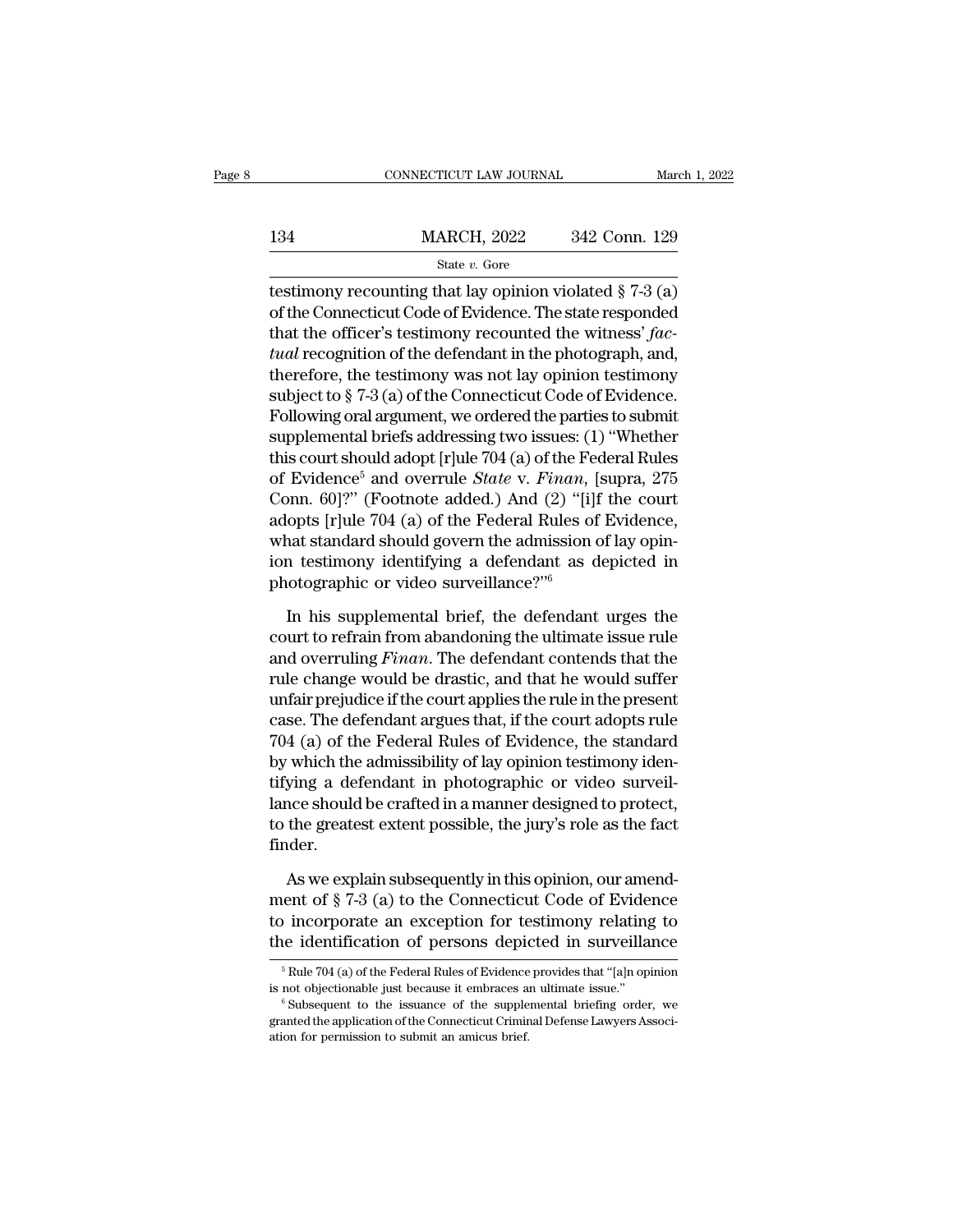| 2022          | CONNECTICUT LAW JOURNAL                                                                                                                                                         | Page 9 |
|---------------|---------------------------------------------------------------------------------------------------------------------------------------------------------------------------------|--------|
|               |                                                                                                                                                                                 |        |
| 342 Conn. 129 | <b>MARCH, 2022</b>                                                                                                                                                              | 135    |
|               | State v. Gore                                                                                                                                                                   |        |
|               | video or photographs does not affect the result in this<br>appeal. <sup>7</sup> We affirm the judgment of the trial court.                                                      |        |
|               | The jury could have found the following relevant facts.<br>At approximately 1 p.m. on January 20, 2017, the defen-<br>dent shot and killed the victim Jason Peddick at a Sunose |        |

342 Conn. 129 MARCH, 2022 135<br>
State v. Gore<br>
video or photographs does not affect the result in this<br>
appeal.<sup>7</sup> We affirm the judgment of the trial court.<br>
The jury could have found the following relevant facts.<br>
At app State v. Gore<br>
State v. Gore<br>
State v. Gore<br>
State v. Gore<br>
State cound and affect the result in this<br>
appeal.<sup>7</sup> We affirm the judgment of the trial court.<br>
The jury could have found the following relevant facts.<br>
At app video or photographs does not affect the result in this<br>appeal.<sup>7</sup> We affirm the judgment of the trial court.<br>The jury could have found the following relevant facts.<br>At approximately 1 p.m. on January 20, 2017, the defen-<br> video of photographs does not affect the result in this<br>appeal.<sup>7</sup> We affirm the judgment of the trial court.<br>The jury could have found the following relevant facts.<br>At approximately 1 p.m. on January 20, 2017, the defen-<br> appear. We armin the judgment of the that court.<br>The jury could have found the following relevant facts.<br>At approximately 1 p.m. on January 20, 2017, the defen-<br>dant shot and killed the victim, Jason Reddick, at a Sunoco<br>g The jury could have found the following relevant facts.<br>At approximately 1 p.m. on January 20, 2017, the defen-<br>dant shot and killed the victim, Jason Reddick, at a Sunoco<br>gas station located at 550 Albany Avenue in Hartfo At approximately 1 p.m. on January 20, 2017, the defendant shot and killed the victim, Jason Reddick, at a Sunoco<br>gas station located at 550 Albany Avenue in Hartford.<br>Video surveillance cameras at the gas station, as well dant shot and killed the victim, Jason Reddick, at a Sunoco<br>gas station located at 550 Albany Avenue in Hartford.<br>Video surveillance cameras at the gas station, as well<br>as cameras located at nearby buildings on Albany Avegas station located at 550 Albany Avenue in Hartford.<br>Video surveillance cameras at the gas station, as well<br>as cameras located at nearby buildings on Albany Ave-<br>nue and Garden Street, captured the shooting. The video<br>foo Video surveillance cameras at the gas station, as well<br>as cameras located at nearby buildings on Albany Ave-<br>nue and Garden Street, captured the shooting. The video<br>footage showed the victim, wearing a turquoise hooded<br>swe as cameras located at nearby buildings on Albany Avenue and Garden Street, captured the shooting. The video footage showed the victim, wearing a turquoise hooded sweatshirt, walking toward one of the gas pumps at the stati nue and Garden Street, captured the shooting. The video<br>footage showed the victim, wearing a turquoise hooded<br>sweatshirt, walking toward one of the gas pumps at the<br>station. The shooter, subsequently identified as the defe footage showed the victim, wearing a turquoise hooded<br>sweatshirt, walking toward one of the gas pumps at the<br>station. The shooter, subsequently identified as the defen-<br>dant, wore blue and white Nike sneakers and a Los<br>Ang sweatshirt, walking toward one of the gas pumps at the<br>station. The shooter, subsequently identified as the defen-<br>dant, wore blue and white Nike sneakers and a Los<br>Angeles Lakers cap. He entered the frame, pulled out<br>a gu station. The shooter, subsequently identified as the defendant, wore blue and white Nike sneakers and a Los Angeles Lakers cap. He entered the frame, pulled out a gun and fired once at the victim, hitting him in the torso. dant, wore blue and white Nike sneakers and a Los<br>Angeles Lakers cap. He entered the frame, pulled out<br>a gun and fired once at the victim, hitting him in the<br>torso. The victim retreated on foot northbound on Gar-<br>den Stree Angeles Lakers cap. He entered the frame, pulled out<br>a gun and fired once at the victim, hitting him in the<br>torso. The victim retreated on foot northbound on Gar-<br>den Street. The shooter followed the victim, first in his<br>v a gun and fired once at the victim, hitting him in the torso. The victim retreated on foot northbound on Garden Street. The shooter followed the victim, first in his vehicle, then on foot. The shooter's vehicle was an olde so. The victim refreated on foot nothbound on dar-<br>n Street. The shooter followed the victim, first in his<br>hicle, then on foot. The shooter's vehicle was an older<br>odel, green, four door Volvo, with mismatched front<br>d rear vehicle, then on foot. The shooter of victin, inst in its<br>vehicle, then on foot. The shooter's vehicle was an older<br>model, green, four door Volvo, with mismatched front<br>and rear rims, a blue sticker attached to the windshi

ventite, then on tool. The shooter s ventite was an oder<br>model, green, four door Volvo, with mismatched front<br>and rear rims, a blue sticker attached to the windshield<br>and a unique license plate holder.<br>Officers who reporte and rear rims, a blue sticker attached to the windshield<br>and a unique license plate holder.<br>Officers who reported to the scene discovered the<br>victim's body in a parking lot at 520 Albany Avenue.<br>They also discovered one sp Officers who reported to the scene discovered the ctim's body in a parking lot at 520 Albany Avenue.<br>hey also discovered one spent .25 caliber shell casing ear one of the gas pumps in the gas station lot and a<br><sup>7</sup>The defe victim's body in a parking lot at 520 Albany Avenue.<br>They also discovered one spent .25 caliber shell casing<br>near one of the gas pumps in the gas station lot and a<br><sup>7</sup>The defendant urges the court not to make the rule chan

They also discovered one spent .25 caliber shell casing<br>near one of the gas pumps in the gas station lot and a<br> $\frac{1}{\pi}$  The defendant urges the court not to make the rule change in this appeal,<br>contending that we should The record of the gas pumps in the gas station lot and a<br>The defendant urges the court not to make the rule change in this appeal,<br>contending that we should not raise the issue sua sponte. We disagree.<br>This appeal presents The defendant urges the court not to make the rule change in this appeal,<br>The defendant urges the court not to make the rule change in this appeal,<br>Contending that we should not raise the issue sua sponte. We disagree.<br>Th <sup>7</sup> The defendant urges the court not to make the rule change in this appeal, contending that we should not raise the issue sua sponte. We disagree. This appeal presents appropriate circumstances for this court to raise t contending that we should not raise the issue sua sponte. We disagree.<br>This appeal presents appropriate circumstances for this court to raise the question sua sponte. The record is adequate for review, all parties have be This appeal presents appropriate circumstances for this court to raise the question sua sponte. The record is adequate for review, all parties have been afforded the opportunity to be heard, and, because our application o *Associates Worldwide, Inc. v. Brown & Brown of Connecticut, Inc.*, 311 Conn. 123, 155–61, 84 A.3d 840 (2014). Helen afforded the opportunity to be heard, *i* the amendment to  $\S 7-3$  (a) of the Connectiaffect the result of the appeal, the defendance e.g., *In re Yasiel R.*, 317 Conn. 773, 790, 12 *Associates Worldwide, Inc. v. Br* the amendment to § 7-3 (a) of the Connecticut Code of Evidence does not affect the result of the appeal, the defendant will not suffer prejudice. See, e.g., *In re Yasiel R.*, 317 Conn. 773, 790, 120 A.3d 1188 (2015); *Bl* affect the result of the appeal, the defendant will not suffer prejudice. See, e.g., *In re Yasiel R.*, 317 Conn. 773, 790, 120 A.3d 1188 (2015); *Blumberg Associates Worldwide, Inc. v. Brown & Brown of Connecticut, Inc.* Associates Worldwide, Inc. v. Brown & Brown of Connecticut, Inc., 311

e.g., In re Yasiel R., 317 Conn. 773, 790, 120 A.3d 1188 (2015); Blumberg Associates Worldwide, Inc. v. Brown & Brown of Connecticut, Inc., 311 Conn. 123, 155–61, 84 A.3d 840 (2014). We emphasize that our narrow holding t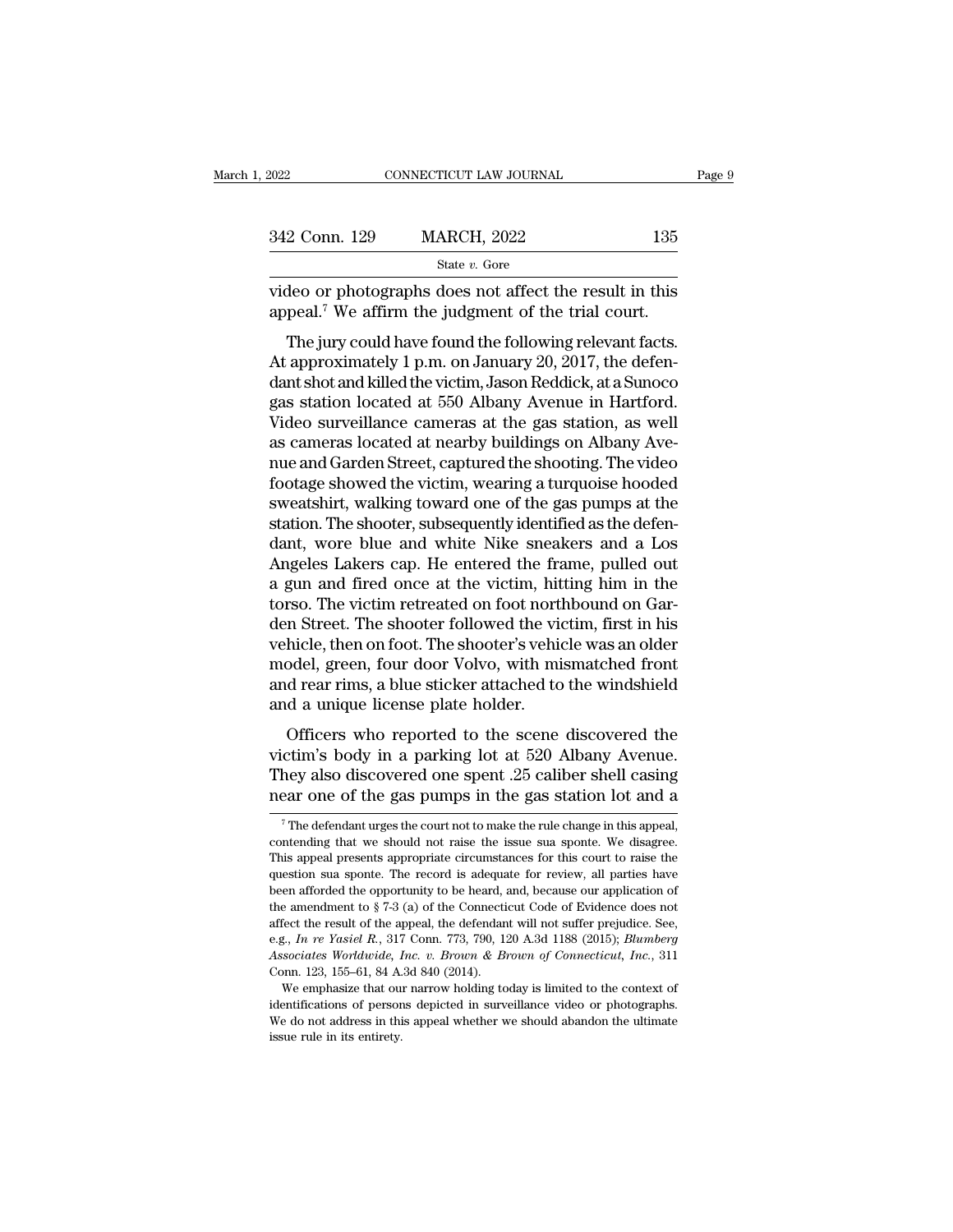|     | CONNECTICUT LAW JOURNAL |               | March 1, 2022 |
|-----|-------------------------|---------------|---------------|
|     |                         |               |               |
| 136 | <b>MARCH, 2022</b>      | 342 Conn. 129 |               |
|     | State $v$ . Gore        |               |               |

trail of blood leading northbound on Garden Street. 136 MARCH, 2022 342 Conn. 129<br>
State v. Gore<br>
Trail of blood leading northbound on Garden Street.<br>
When the police later searched the defendant's vehicle,<br>
they found, under the driver's seat, an unfired, .25 cali-<br>
hor b 136 MARCH, 2022 342 Conn. 129<br>
State v. Gore<br>
trail of blood leading northbound on Garden Street.<br>
When the police later searched the defendant's vehicle,<br>
they found, under the driver's seat, an unfired, .25 cali-<br>
ber b  $\begin{array}{ll}\n \text{MARCH, 2022} & 342 \text{ Conn. } 129 \\
 \hline\n \text{State } v. \text{ Gore} \\
 \text{trail of blood leading northbound on Garden Street.} \\
 \text{When the police later searched the defendant's vehicle, they found, under the driver's seat, an unfired, .25 caliber bullet, with the same casting as the one found at the gas station.\n \end{array}$ Final of blood le<br>When the police<br>they found, unde<br>ber bullet, with the gas station.<br>On the day foll ial of blood leading northbound on Garden Street.<br>
hen the police later searched the defendant's vehicle,<br>
ey found, under the driver's seat, an unfired, .25 cali-<br>
r bullet, with the same casing as the one found at the<br>
s trail of blood leading northoound on Garden Street.<br>When the police later searched the defendant's vehicle,<br>they found, under the driver's seat, an unfired, .25 cali-<br>ber bullet, with the same casing as the one found at th

when the police later searched the detendant s venicle,<br>they found, under the driver's seat, an unfired, .25 cali-<br>ber bullet, with the same casing as the one found at the<br>gas station.<br>On the day following the shooting, th they found, under the driver's seat, an unifred, .25 caliber bullet, with the same casing as the one found at the<br>gas station.<br>On the day following the shooting, the police located<br>an older model, green Volvo in the drivew ber bullet, with the same casing as the one found at the<br>gas station.<br>On the day following the shooting, the police located<br>an older model, green Volvo in the driveway at 31 Win-<br>chester Street in Hartford, the home of Car gas station.<br>
On the day following the shooting, the police located<br>
an older model, green Volvo in the driveway at 31 Win-<br>
chester Street in Hartford, the home of Caron Canty.<br>
The Volvo had mismatched rims, a blue stick On the day following the shooting, the police located<br>an older model, green Volvo in the driveway at 31 Win-<br>chester Street in Hartford, the home of Caron Canty.<br>The Volvo had mismatched rims, a blue sticker on the<br>windshi an older model, green Volvo in the driveway at 31 Winchester Street in Hartford, the home of Caron Canty.<br>The Volvo had mismatched rims, a blue sticker on the windshield and a license plate frame resembling the one<br>depicte chester Street in Hartford, the home of Caron Canty.<br>The Volvo had mismatched rims, a blue sticker on the<br>windshield and a license plate frame resembling the one<br>depicted in the surveillance video. The license plates<br>on th The Volvo had mismatched rims, a blue sticker on the windshield and a license plate frame resembling the one depicted in the surveillance video. The license plates on the car were registered to a different vehicle, owned b windshield and a license plate frame resembling the one<br>depicted in the surveillance video. The license plates<br>on the car were registered to a different vehicle, owned<br>by Crystal Gore. Detectives spoke with Canty, who told depicted in the surveillance video. The license plates<br>on the car were registered to a different vehicle, owned<br>by Crystal Gore. Detectives spoke with Canty, who told<br>them that the car belonged to the defendant. Canty<br>acco on the car were registered to a different vehicle, owned<br>by Crystal Gore. Detectives spoke with Canty, who told<br>them that the car belonged to the defendant. Canty<br>accompanied the detectives to the major crimes divi-<br>sion o by Crystal Gore. Detectives spoke with Canty, who told<br>them that the car belonged to the defendant. Canty<br>accompanied the detectives to the major crimes divi-<br>sion of the Hartford Police Department, where he gave<br>a stateme them that the car belonged to the defendant. Canty<br>accompanied the detectives to the major crimes divi-<br>sion of the Hartford Police Department, where he gave<br>a statement. Canty had never seen anyone other than<br>the defendan accompanied the detectives to the major crimes division of the Hartford Police Department, where he gave a statement. Canty had never seen anyone other than the defendant drive the Volvo, and, as far as Canty knew, the def sion of the Hartford Po<br>a statement. Canty had<br>the defendant drive th<br>knew, the defendant wa<br>to the car. The defen<br>when staying in Hartfo<br>Canty's driveway.<br>Canty described the d statement. Canty had never seen anyone other than<br>e defendant drive the Volvo, and, as far as Canty<br>lew, the defendant was the only person who had keys<br>the car. The defendant lived in Middletown and,<br>nen staying in Hartfor the defendant drive the Volvo, and, as far as Canty<br>knew, the defendant was the only person who had keys<br>to the car. The defendant lived in Middletown and,<br>when staying in Hartford, he sometimes left his car in<br>Canty's dri

knew, the defendant was the only person who had keys<br>to the car. The defendant lived in Middletown and,<br>when staying in Hartford, he sometimes left his car in<br>Canty's driveway.<br>Canty described the defendant as a close fri to the car. The defendant lived in Middletown and,<br>when staying in Hartford, he sometimes left his car in<br>Canty's driveway.<br>Canty described the defendant as a close friend, whom<br>he had known for "half [his] life." He had s when staying in Hartrord, he sometimes left his car in<br>Canty's driveway.<br>Canty described the defendant as a close friend, whom<br>he had known for "half [his] life." He had seen the defen-<br>dant, whom he referred to as his "co Canty s arrveway.<br>Canty described the defendant as a close friend, whom<br>he had known for "half [his] life." He had seen the defen-<br>dant, whom he referred to as his "cousin," on most<br>days around the time of 2016 and 2017. H Canty described the defendant as a close friend, whom<br>he had known for "half [his] life." He had seen the defen-<br>dant, whom he referred to as his "cousin," on most<br>days around the time of 2016 and 2017. He, in fact, had<br>se he had known for "half [his] life." He had seen the defendant, whom he referred to as his "cousin," on most<br>days around the time of 2016 and 2017. He, in fact, had<br>seen the defendant at approximately 5:30 p.m. on the<br>day o dant, whom he referred to as his "cousin," on most<br>days around the time of 2016 and 2017. He, in fact, had<br>seen the defendant at approximately 5:30 p.m. on the<br>day of the shooting. On that day, the defendant arrived at<br>Can days around the time of 2016 and 2017. He, in fact, had<br>seen the defendant at approximately 5:30 p.m. on the<br>day of the shooting. On that day, the defendant arrived at<br>Canty's home in the Volvo, wearing what Canty describe seen the defendant at approximately 5:30 p.m. on the<br>day of the shooting. On that day, the defendant arrived at<br>Canty's home in the Volvo, wearing what Canty described<br>as a red "Nike outfit." The defendant, Canty, and the<br> day of the shooting. On that day, the defendant arrived at Canty's home in the Volvo, wearing what Canty described as a red "Nike outfit." The defendant, Canty, and the defendant's sister's boyfriend spent the evening in t Canty's home in the Volvo, wearing what Canty<br>as a red "Nike outfit." The defendant, Cant<br>defendant's sister's boyfriend spent the ever<br>south end of Hartford together. The next day,<br>the defendant spent several hours togeth a red "Nike outfit." The defendant, Canty, and the<br>fendant's sister's boyfriend spent the evening in the<br>uth end of Hartford together. The next day, Canty and<br>e defendant spent several hours together at Canty's<br>use. The de derendant s sister's boyfriend spent the evening in the<br>south end of Hartford together. The next day, Canty and<br>the defendant spent several hours together at Canty's<br>house. The defendant departed before the police arrived,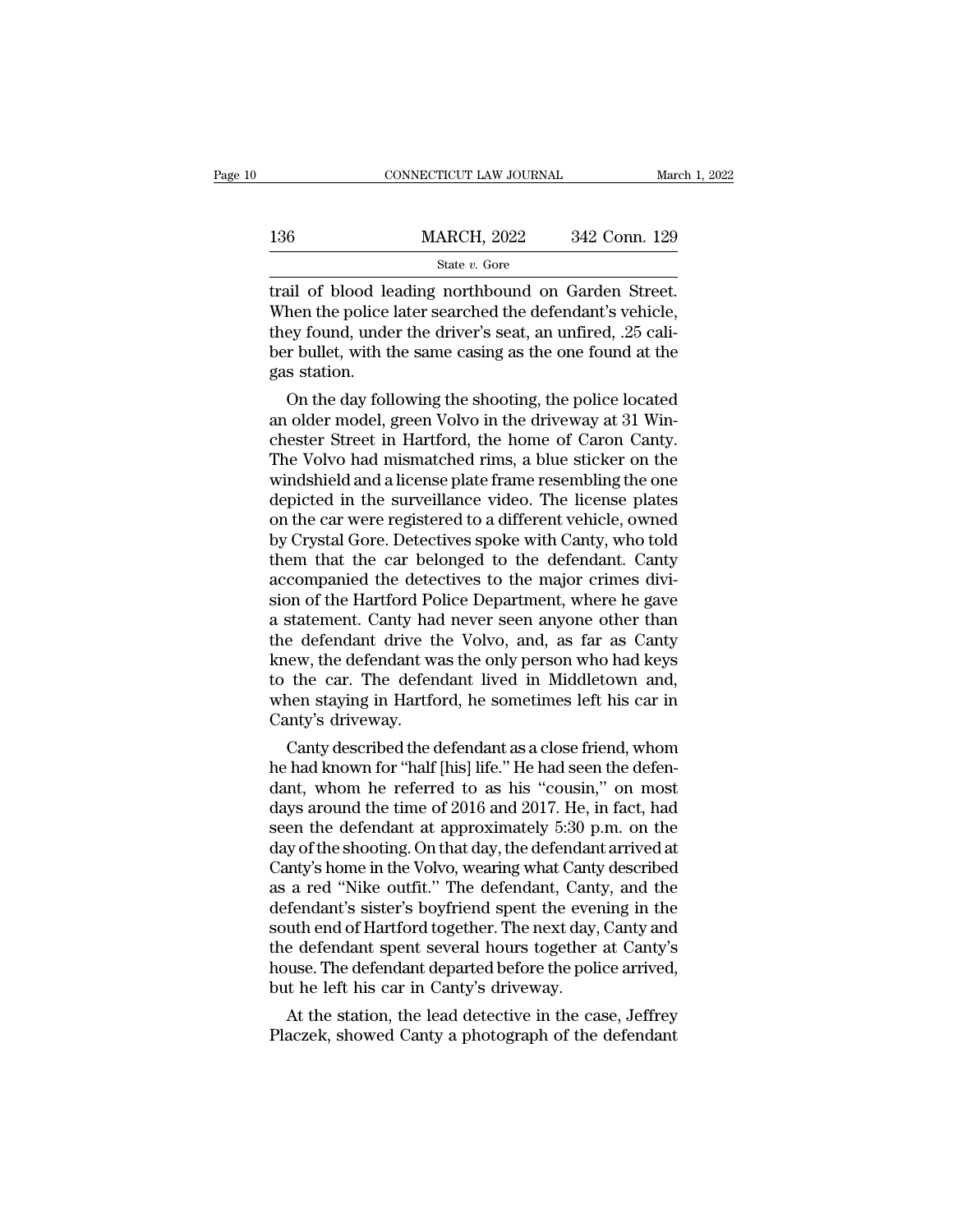| 2022          | CONNECTICUT LAW JOURNAL |     | Page 11 |
|---------------|-------------------------|-----|---------|
|               |                         |     |         |
| 342 Conn. 129 | <b>MARCH, 2022</b>      | 137 |         |
|               | State $v$ . Gore        |     |         |

Figure 2022<br>
That had been posted on the defendant's Facebook page<br>
in December, 2016, less than one month before the<br>
shooting Canty identified the defendant in the photo 342 Conn. 129 MARCH, 2022 137<br>
State v. Gore<br>
that had been posted on the defendant's Facebook page<br>
in December, 2016, less than one month before the<br>
shooting. Canty identified the defendant in the photo-<br>
graph then si 342 Conn. 129 MARCH, 2022 137<br>
State v. Gore<br>
that had been posted on the defendant's Facebook page<br>
in December, 2016, less than one month before the<br>
shooting. Canty identified the defendant in the photo-<br>
graph, then s 342 Conn. 129 MARCH, 2022 137<br>
State v. Gore<br>
that had been posted on the defendant's Facebook page<br>
in December, 2016, less than one month before the<br>
shooting. Canty identified the defendant in the photo-<br>
graph, then s State v. Gore<br>
that had been posted on the defendant's Facebook page<br>
in December, 2016, less than one month before the<br>
shooting. Canty identified the defendant in the photo-<br>
graph, then signed, dated, and wrote the def state *v*. Gore<br>that had been posted on the defendant's Facebook page<br>in December, 2016, less than one month before the<br>shooting. Canty identified the defendant in the photo-<br>graph, then signed, dated, and wrote the defen that had been posted on the defendant's Facebook page<br>in December, 2016, less than one month before the<br>shooting. Canty identified the defendant in the photo-<br>graph, then signed, dated, and wrote the defendant's<br>nickname, in December, 2016, less than one month before the shooting. Canty identified the defendant in the photograph, then signed, dated, and wrote the defendant's nickname, "Tron," at the bottom of the photograph. In the photogra shooting. Canty identified the defendant in the photograph, then signed, dated, and wrote the defendant's nickname, "Tron," at the bottom of the photograph. In the photograph, the defendant wore a Lakers cap and blue and w graph, then signed, dated, and wrote the defendant's<br>nickname, "Tron," at the bottom of the photograph. In<br>the photograph, the defendant wore a Lakers cap and<br>blue and white sneakers. Placzek then showed Canty<br>a 2015 booki tograph. e photograph, the defendant wore a Lakers cap and<br>ue and white sneakers. Placzek then showed Canty<br>2015 booking photograph of the defendant. After iden-<br>ying the defendant in the photograph, Canty signed,<br>ted, and wrote "m blue and white sheakers. Placzek then showed Canty<br>a 2015 booking photograph of the defendant. After iden-<br>tifying the defendant in the photograph, Canty signed,<br>dated, and wrote "my cousin Tron" underneath the pho-<br>tograp

a 2015 booking photograph of the defendant. After identifying the defendant in the photograph, Canty signed, dated, and wrote "my cousin Tron" underneath the photograph.<br>Placzek next showed Canty a still photograph of the thrying the defendant in the photograph, Canty signed,<br>dated, and wrote "my cousin Tron" underneath the photograph.<br>Placzek next showed Canty a still photograph of the<br>vehicle in the video surveillance footage. Canty ident dated, and wrote "my cousin Tron" underneath the photograph.<br>
Placzek next showed Canty a still photograph of the<br>
vehicle in the video surveillance footage. Canty identi-<br>
fied the vehicle as the defendant's, then signed, tograph.<br>
Placzek next showed Canty a still photograph of the<br>
vehicle in the video surveillance footage. Canty identi-<br>
fied the vehicle as the defendant's, then signed, dated,<br>
and indicated on the back of the photograph Placzek next showed Canty a still photograph of the<br>vehicle in the video surveillance footage. Canty identi-<br>fied the vehicle as the defendant's, then signed, dated,<br>and indicated on the back of the photograph that it was<br> vehicle in the video surveillance footage. Canty identi-<br>fied the vehicle as the defendant's, then signed, dated,<br>and indicated on the back of the photograph that it was<br>the defendant's vehicle.<sup>8</sup> Finally, Placzek showed fied the vehicle as the defendant's, then signed, da<br>and indicated on the back of the photograph that it<br>the defendant's vehicle.<sup>8</sup> Finally, Placzek showed Ca<br>a still photograph taken from the video surveilla<br>footage. Can d malcated on the back of the photograph that it was<br>e defendant's vehicle.<sup>8</sup> Finally, Placzek showed Canty<br>still photograph taken from the video surveillance<br>otage. Canty identified the person depicted in the<br>iotograph a the defendant svenicle." Finally, Placzek showed Canty<br>a still photograph taken from the video surveillance<br>footage. Canty identified the person depicted in the<br>photograph as the defendant. He signed, dated, and<br>wrote "Tro

a still photograph taken from the video survelliance<br>footage. Canty identified the person depicted in the<br>photograph as the defendant. He signed, dated, and<br>wrote "Tron" on the back of the photograph.<br>Subsequently, during rootage. Canty identified the person depicted in the photograph as the defendant. He signed, dated, and wrote "Tron" on the back of the photograph.<br>Subsequently, during the defendant's trial, Placzek testified that Canty i court. stified that Canty identified the subject depicted in<br>
e still photograph as the defendant. Following his<br>
mviction, the defendant appealed directly to this<br>
urt.<br>
I<br>
We first address the defendant's claim that the trial<br>

I

the still photograph as the defendant. Following his<br>conviction, the defendant appealed directly to this<br>court.<br>I<br>We first address the defendant's claim that the trial<br>court improperly allowed Placzek to testify that Canty conviction, the defendant appealed directly to this<br>court.<br>I<br>We first address the defendant's claim that the trial<br>court improperly allowed Placzek to testify that Canty<br>had identified the defendant as the person depicted the still photograph taken from the video surveillance of the video surveillance footage. The parties' disagreement centers on whether<br>the trial court improperly allowed Placzek to testify that Canty<br>had identified the def I<br>I<br>We first address the defendant's claim that the trial<br>court improperly allowed Placzek to testify that Canty<br>had identified the defendant as the person depicted in<br>the still photograph taken from the video surveillance I<br>We first address the defendant's claim that the trial<br>court improperly allowed Placzek to testify that Canty<br>had identified the defendant as the person depicted in<br>the still photograph taken from the video surveillance<br>f ad identified the defendant as the person depicted in<br>the still photograph taken from the video surveillance<br>ootage. The parties' disagreement centers on whether<br>the trial court properly concluded that Canty's identifi-<br><sup>8</sup> the still photograph taken from the video surveillance<br>footage. The parties' disagreement centers on whether<br>the trial court properly concluded that Canty's identifi-<br><sup>8</sup> Placzek also showed Canty an excerpt from the video

footage. The parties' disagreement centers on whether<br>the trial court properly concluded that Canty's identifi-<br><sup>8</sup> Placzek also showed Canty an excerpt from the video itself, and Canty<br>identified the suspect in the video because. The parties disagreement eenters on whether<br>the trial court properly concluded that Canty's identifi-<br><sup>8</sup> Placzek also showed Canty an excerpt from the video itself, and Canty<br>identified the suspect in the video a ITE THAT COULT Proper<br>
<sup>8</sup> Placzek also showed Cart<br>
identified the suspect in the<br>
any evidence that Canty had<br>
because the trial court grant<br>
preclude that identification.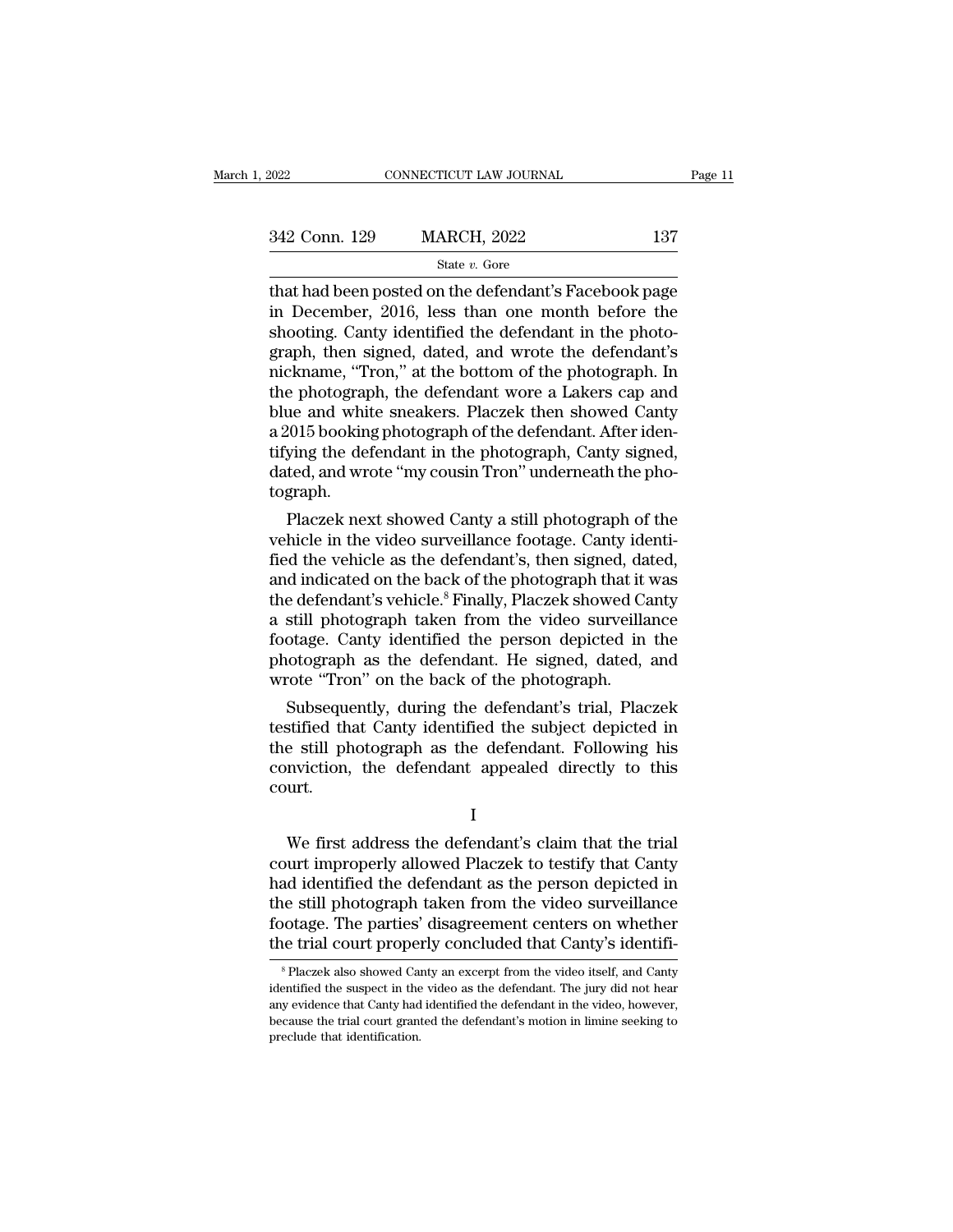|     | CONNECTICUT LAW JOURNAL                                                                                                                                                    | March 1, 2022 |
|-----|----------------------------------------------------------------------------------------------------------------------------------------------------------------------------|---------------|
| 138 | <b>MARCH, 2022</b>                                                                                                                                                         | 342 Conn. 129 |
|     | State v. Gore                                                                                                                                                              |               |
|     | cation was not a statement of opinion but, rather, a<br>recounting of Canty's factual recognition of the defen-<br>dant. The state posited that it was permissible factual |               |

138 MARCH, 2022 342 Conn. 129<br>
State v. Gore<br>
cation was not a statement of opinion but, rather, a<br>
recounting of Canty's factual recognition of the defen-<br>
dant. The state posited that it was permissible factual<br>
testimo  $\begin{array}{ll}\n \text{MARCH, 2022} & \text{342 Conn. 129} \\
 \text{State } v. \text{ Gore} & \\
 \text{cation was not a statement of opinion but, rather, a  
recounting of Canty's factual recognition of the defen-  
dant. The state posited that it was permissible factual  
testimony. The defendant countered that it was prohib-  
ited law opinion. Until today that distinction mattered\n\end{array}$ 138 MARCH, 2022 342 Conn. 129<br>
State v. Gore<br>
cation was not a statement of opinion but, rather, a<br>
recounting of Canty's factual recognition of the defendant. The state posited that it was permissible factual<br>
testimony. State v. Gore<br>
State v. Gore<br>
Cation was not a statement of opinion but, rather, a<br>
recounting of Canty's factual recognition of the defen-<br>
dant. The state posited that it was permissible factual<br>
testimony. The defendan France of state is the control of the defen-<br>
accounting of Canty's factual recognition of the defen-<br>
Int. The state posited that it was permissible factual<br>
stimony. The defendant countered that it was prohib-<br>
d lay op cation was not a statement of opinion but, rather, a<br>recounting of Canty's factual recognition of the defen-<br>dant. The state posited that it was permissible factual<br>testimony. The defendant countered that it was prohib-<br>it

recounting of Canty's factual recognition of the defendant. The state posited that it was permissible factual<br>testimony. The defendant countered that it was prohib-<br>ited lay opinion. Until today, that distinction mattered. dant. The state posited that it was permissible factual<br>testimony. The defendant countered that it was prohib-<br>ited lay opinion. Until today, that distinction mattered.<br>As we explain in this opinion, the application of th testimony. The defendant countered that it was prohibited lay opinion. Until today, that distinction mattered.<br>As we explain in this opinion, the application of the ultimate issue rule, as set forth in § 7-3 (a) of the Con ited lay opinion. Until today, that distinction mattered.<br>As we explain in this opinion, the application of the<br>ultimate issue rule, as set forth in § 7-3 (a) of the Con-<br>necticut Code of Evidence, to identifications of cr As we explain in this opinion, the application of the ultimate issue rule, as set forth in  $\S 7-3$  (a) of the Connecticut Code of Evidence, to identifications of criminal defendants in video surveillance footage has spawn ultimate issue rule, as set forth in § 7-3 (a) of the Con-<br>necticut Code of Evidence, to identifications of criminal<br>defendants in video surveillance footage has spawned<br>a line of cases that, rather than focusing on the re necticut Code of Evidence, to identifications of criminal<br>defendants in video surveillance footage has spawned<br>a line of cases that, rather than focusing on the relative<br>helpfulness of the testimony to the trier of fact ve defendants in video surveillance footage has spawned<br>a line of cases that, rather than focusing on the relative<br>helpfulness of the testimony to the trier of fact versus<br>the potential prejudice to the defendant, have strugg a line of cases that, rather than focusing on the relative<br>helpfulness of the testimony to the trier of fact versus<br>the potential prejudice to the defendant, have struggled<br>to distinguish between fact and opinion testimony helpfulness of the testimony to the trier of fact versus<br>the potential prejudice to the defendant, have struggled<br>to distinguish between fact and opinion testimony, and<br>then, if the testimony is deemed opinion testimony,<br>w the potential prejudice to the defendant, have struggled<br>to distinguish between fact and opinion testimony, and<br>then, if the testimony is deemed opinion testimony,<br>whether it embraces an ultimate issue. We now eschew<br>those to distinguish between fact and opinion testimony, and<br>then, if the testimony is deemed opinion testimony,<br>whether it embraces an ultimate issue. We now eschew<br>those distinctions in favor of focusing on whether a<br>witness' then, if the testimony is de<br>whether it embraces an ultime<br>those distinctions in favor c<br>witness' testimony would be l<br>prejudicial to the defendant<br>albeit on different grounds, th<br>admitted the testimony.<br>We emphasize that, nether it embraces an ultimate issue. We now eschew<br>ose distinctions in favor of focusing on whether a<br>tness' testimony would be helpful to the jury and not<br>ejudicial to the defendant. We therefore conclude,<br>oeit on differ those distinctions in favor of focusing on whether a<br>witness' testimony would be helpful to the jury and not<br>prejudicial to the defendant. We therefore conclude,<br>albeit on different grounds, that the trial court properly<br>

witness' testimony would be helpful to the jury and not<br>prejudicial to the defendant. We therefore conclude,<br>albeit on different grounds, that the trial court properly<br>admitted the testimony.<br>We emphasize that, even if we prejudicial to the defendant. We therefore conclude,<br>albeit on different grounds, that the trial court properly<br>admitted the testimony.<br>We emphasize that, even if we applied § 7-3 (a) of<br>the Connecticut Code of Evidence wi albeit on different grounds, that the trial court properly<br>admitted the testimony.<br>We emphasize that, even if we applied § 7-3 (a) of<br>the Connecticut Code of Evidence without the amend-<br>ment we announce today, we would con admitted the testimony.<br>
We emphasize that, even if we applied § 7-3 (a) of<br>
the Connecticut Code of Evidence without the amend-<br>
ment we announce today, we would conclude that the<br>
trial court acted within its discretion We emphasize that, even if we applied  $\S 7-3$  (a) of<br>the Connecticut Code of Evidence without the amend-<br>ment we announce today, we would conclude that the<br>trial court acted within its discretion in admitting the<br>testimon the Connecticut Code of Evidence without the amend-<br>ment we announce today, we would conclude that the<br>trial court acted within its discretion in admitting the<br>testimony. We nonetheless ground our decision on the<br>applicati ment we announce today, we would conclude that the<br>trial court acted within its discretion in admitting the<br>testimony. We nonetheless ground our decision on the<br>application of the rule change we announce today because<br>doin trial court acted within its discretion in admitting the<br>testimony. We nonetheless ground our decision on the<br>application of the rule change we announce today because<br>doing so illustrates the application of the new rule. testimony. We nonetheless ground our decision on the<br>application of the rule change we announce today because<br>doing so illustrates the application of the new rule. In<br>addition, trial courts have struggled to apply § 7-3 (a application of the rule change we announce today because<br>doing so illustrates the application of the new rule. In<br>addition, trial courts have struggled to apply  $\S 7-3$  (a)<br>of the Connecticut Code of Evidence in this cont doing so illustrates the application of the new rule. In addition, trial courts have struggled to apply  $\S 7-3$  (a) of the Connecticut Code of Evidence in this context, laboring both to draw an illusory distinction betwee addition, trial courts have struggled to apply § 7-3 (a) of the Connecticut Code of Evidence in this context, laboring both to draw an illusory distinction between fact and opinion testimony suggested by *Finan* and its p note and opinion testimony suggested by *Finan* and s progeny, and to determine when identifications of ersons in video footage or still photographs embrace a ultimate issue.<sup>9</sup> Rather than apply an analysis that  $\frac{9 \text{$ its progeny, and to determine when identifications of<br>persons in video footage or still photographs embrace<br>an ultimate issue.<sup>9</sup> Rather than apply an analysis that<br> $9 \text{ In the present case, for example, during the hearing on the defendant's  
motion in limine, the trial court posed one hypothetical after another to  
course, trying to navigate the distinction between identifications that consti$ an ultimate issue.<sup>9</sup> Rather than apply an analysis that

persons in video footage or still photographs embrace<br>an ultimate issue.<sup>9</sup> Rather than apply an analysis that<br> $\frac{9 \text{ In the present case, for example, during the hearing on the defendant's motion in limine, the trial court posed one hypothetical after another to course, trying to navigate the distinction between identifications that constitute factual recognition and ones that are opinion testimony.$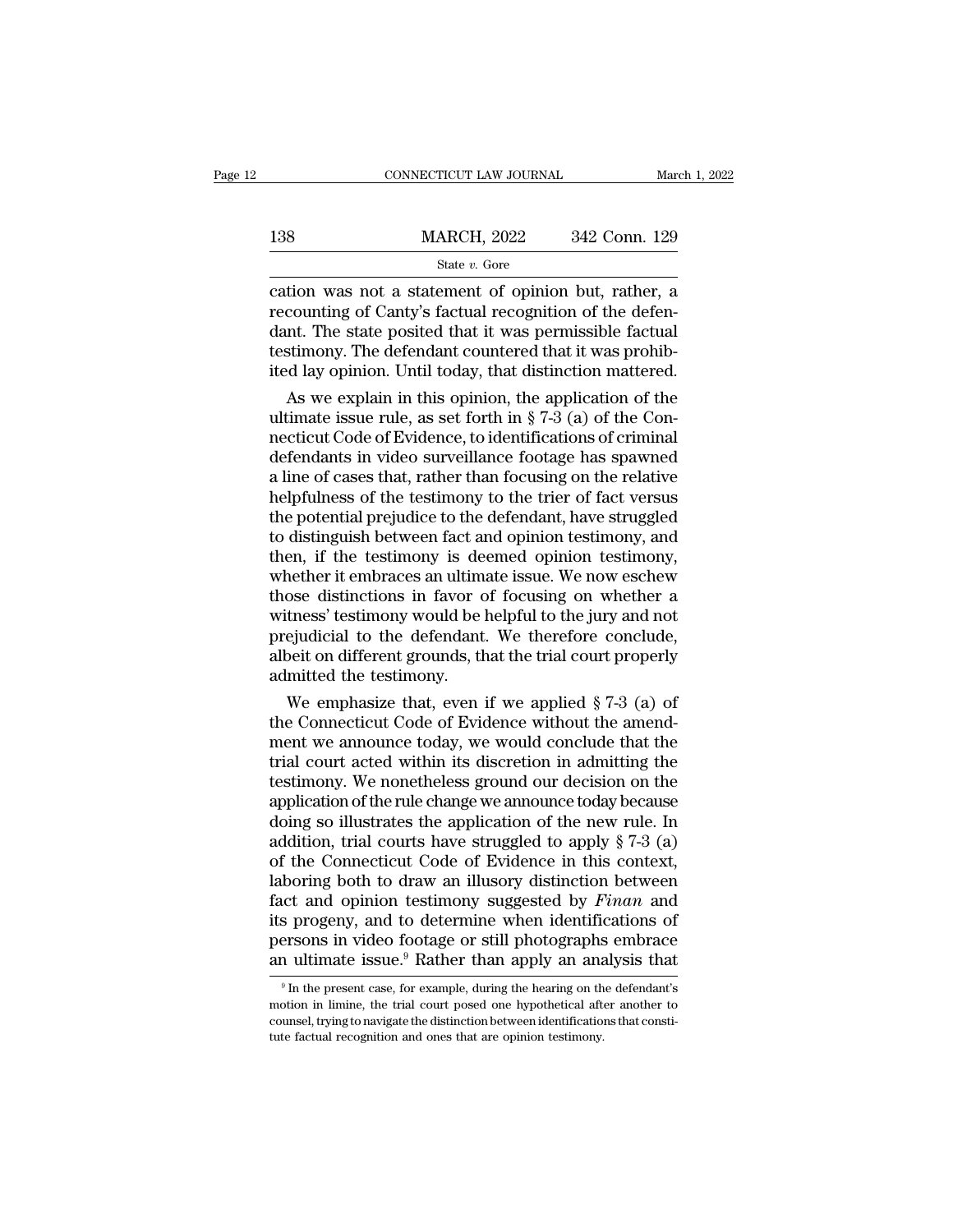| 2022          | CONNECTICUT LAW JOURNAL |     | Page 13 |
|---------------|-------------------------|-----|---------|
|               |                         |     |         |
| 342 Conn. 129 | <b>MARCH, 2022</b>      | 139 |         |
|               | State $v$ . Gore        |     |         |

 $\begin{array}{r|l}\n\text{2022} & \text{COMRECTICUT LAW JOURNAL} & \text{Page 13}\n\hline\n\end{array}\n\quad\n\begin{array}{r|l}\n\text{342 Conn. 129} & \text{MARCH, 2022} & \text{139}\n\hline\n\text{342 W} & \text{544 W. Gore}\n\hline\n\end{array}\n\quad\n\begin{array}{r|l}\n\text{383} & \text{645 W.} \\
\text{394} & \text{645 W.} \\
\text{305 W} & \text{645 W.} \\
\text{319 W} & \text{645 W.$ 342 Conn. 129 MARCH, 2022 139<br>
State *v*. Gore<br>
we have determined to be grounded on artificial and<br>
illusory distinctions, we believe that the better approach<br>
is to provide the trial courts with an illustration of the<br> 342 Conn. 129 MARCH, 2022 139<br>
State v. Gore<br>
we have determined to be grounded on artificial and<br>
illusory distinctions, we believe that the better approach<br>
is to provide the trial courts with an illustration of the<br>
ap 342 Conn. 129 MARCH, 2022 139<br>
state v. Gore<br>
we have determined to be grounded on artificial and<br>
illusory distinctions, we believe that the better approach<br>
is to provide the trial courts with an illustration of the<br>
ap we have determined<br>illusory distinctions, we is to provide the trial<br>application of the tota<br>we adopt today.<br>We begin with the Exercise that the grounded on artificial and<br>usory distinctions, we believe that the better approach<br>to provide the trial courts with an illustration of the<br>plication of the totality of the circumstances test that<br>example we have determined to be grounded on artificial and<br>illusory distinctions, we believe that the better approach<br>is to provide the trial courts with an illustration of the<br>application of the totality of the circumstances tes

musory urstrictions, we beneve that the better approach<br>is to provide the trial courts with an illustration of the<br>application of the totality of the circumstances test that<br>we adopt today.<br>We begin with the following addi is to provide the trial courts with an intestration of the application of the totality of the circumstances test that<br>we adopt today.<br>We begin with the following additional procedural<br>background. The primary issue at trial statement of the colling additional procedural<br>we adopt today.<br>We begin with the following additional procedural<br>background. The primary issue at trial was identifica-<br>tion. At the start of trial, the defendant filed a mot We begin with the following additional procedural<br>background. The primary issue at trial was identifica-<br>tion. At the start of trial, the defendant filed a motion<br>in limine to preclude the state from introducing Canty's<br>s We begin with the following additional procedural<br>background. The primary issue at trial was identifica-<br>tion. At the start of trial, the defendant filed a motion<br>in limine to preclude the state from introducing Canty's<br>s background. The primary issue at trial was identification. At the start of trial, the defendant filed a motion<br>in limine to preclude the state from introducing Canty's<br>statement to the police identifying the defendant in t tion. At the start of trial, the defendant filed a motion<br>in limine to preclude the state from introducing Canty's<br>statement to the police identifying the defendant in the<br>video and the still photograph. The defendant argu in limine to preclude the state from introducing Canty's<br>statement to the police identifying the defendant in the<br>video and the still photograph. The defendant argued<br>that the admission of Canty's statement would violate<br>t statement to the police identifying the defendant in the video and the still photograph. The defendant argued<br>that the admission of Canty's statement would violate<br>the prohibition in § 7-3 (a) of the Connecticut Code of<br>Ev video and the still photograph. The defendant argued<br>that the admission of Canty's statement would violate<br>the prohibition in § 7-3 (a) of the Connecticut Code of<br>Evidence against lay opinion testimony that embraces<br>an ult that the admission of Canty's statement would violate<br>the prohibition in § 7-3 (a) of the Connecticut Code of<br>Evidence against lay opinion testimony that embraces<br>an ultimate issue to be decided by the trier of fact. In<br>s the prohibition in § 7-3 (a) of the Connecticut Code of<br>Evidence against lay opinion testimony that embraces<br>an ultimate issue to be decided by the trier of fact. In<br>support of his argument that such evidence would con-<br>st Evidence against lay opinion testimony that embraces<br>an ultimate issue to be decided by the trier of fact. In<br>support of his argument that such evidence would con-<br>stitute a statement of opinion, the defendant contended<br>th an ultimate issue to be decided by the trier of fact. In<br>support of his argument that such evidence would con-<br>stitute a statement of opinion, the defendant contended<br>that the facial features of the subject were not discer support of his argument that such evidence would constitute a statement of opinion, the defendant contended that the facial features of the subject were not discernible in either the video or the still photograph. The stat stitute a statement of opinion, the defendant contended<br>that the facial features of the subject were not discern-<br>ible in either the video or the still photograph. The state<br>relied on Canty's familiarity with the defendant at the facture of the subject were not uscern-<br>le in either the video or the still photograph. The state<br>lied on Canty's familiarity with the defendant to argue<br>at, even if the images of the individual in the video and<br>e s for the enterprise of the samphotograph. The state<br>relied on Canty's familiarity with the defendant to argue<br>that, even if the images of the individual in the video and<br>the still photograph were not clear to persons unfami

the still photograph were not clear to persons unfamiliar<br>with the defendant, they were discernible to Canty.<br>The court first determined that, because the video<br>footage shown to Canty preceded the footage showing<br>we also t The court first determined that, because the video<br>footage shown to Canty preceded the footage showing<br>we also take judicial notice of the transcripts in *State* v. *Bruny*, 342 Conn.<br>169, A.3d (2022), which we also decide The court first determined that, because the video<br>footage shown to Canty preceded the footage showing<br>we also take judicial notice of the transcripts in *State* v. *Bruny*, 342 Conn.<br>169, A.3d (2022), which we also decide (footage shown to Canty preceded the footage showing<br>We also take judicial notice of the transcripts in *State* v. *Bruny*, 342 Conn.<br>169, A.3d (2022), which we also decide today. See *Karp v. Urban*<br>*Redevelopment Commiss* We also take judicial notice of the transcripts in *State v. Bruny*, 342 Conn.<br>
169, A.3d (2022), which we also decide today. See *Karp v. Urban*<br> *Redevelopment Commission*, 162 Conn. 525, 527, 294 A.2d 633 (1972)<br>
("[t]h We also take judicial notice of the transcripts in *State* v. *Bruny*, 342 Conn. 169, A.3d (2022), which we also decide today. See *Karp* v. *Urban Redevelopment Commission*, 162 Conn. 525, 527, 294 A.2d 633 (1972) ("[t] 169, A.3d (2022), which we also decide today. See *Karp v. Urban* Redevelopment Commission, 162 Conn. 525, 527, 294 A.2d 633 (1972) ("[t]here is no question . . . concerning our power to take judicial notice of files of t Redevelopment Commission, 162 Conn. 525, 527, 294 A.2d 633 (1972)<br>("[t]here is no question . . . concerning our power to take judicial notice<br>of files of the Superior Court, whether the file is from the case at bar or<br>othe <sup>1</sup>"("[t]here is no question  $\ldots$  concerning our power to take judicial notice of files of the Superior Court, whether the file is from the case at bar or otherwise"). In *Bruny*, which also involves lay witnesses who id of files of the Superior Court, whether the file is from the case at bar or otherwise"). In *Bruny*, which also involves lay witnesses who identified the defendant in surveillance footage, the trial court spoke more direc otherwise"). In *Bruny*, which also involves lay witnesses who identified the defendant in surveillance footage, the trial court spoke more directly about the difficulties of applying *Finan*. Specifically, the court comme defendant in surveilance footage, the trial court spoke more directly about<br>the difficulties of applying *Finan*. Specifically, the court commented on the<br>artificial distinction it was required to draw between video footag the difficulties of applying *Finan*. Specifically, the court commented on the artificial distinction it was required to draw between video footage that shows the offense being committed and footage that does not, in order artificial distinction it was required to draw between video footage that shows the offense being committed and footage that does not, in order to determine whether the identification embraced an ultimate issue. The court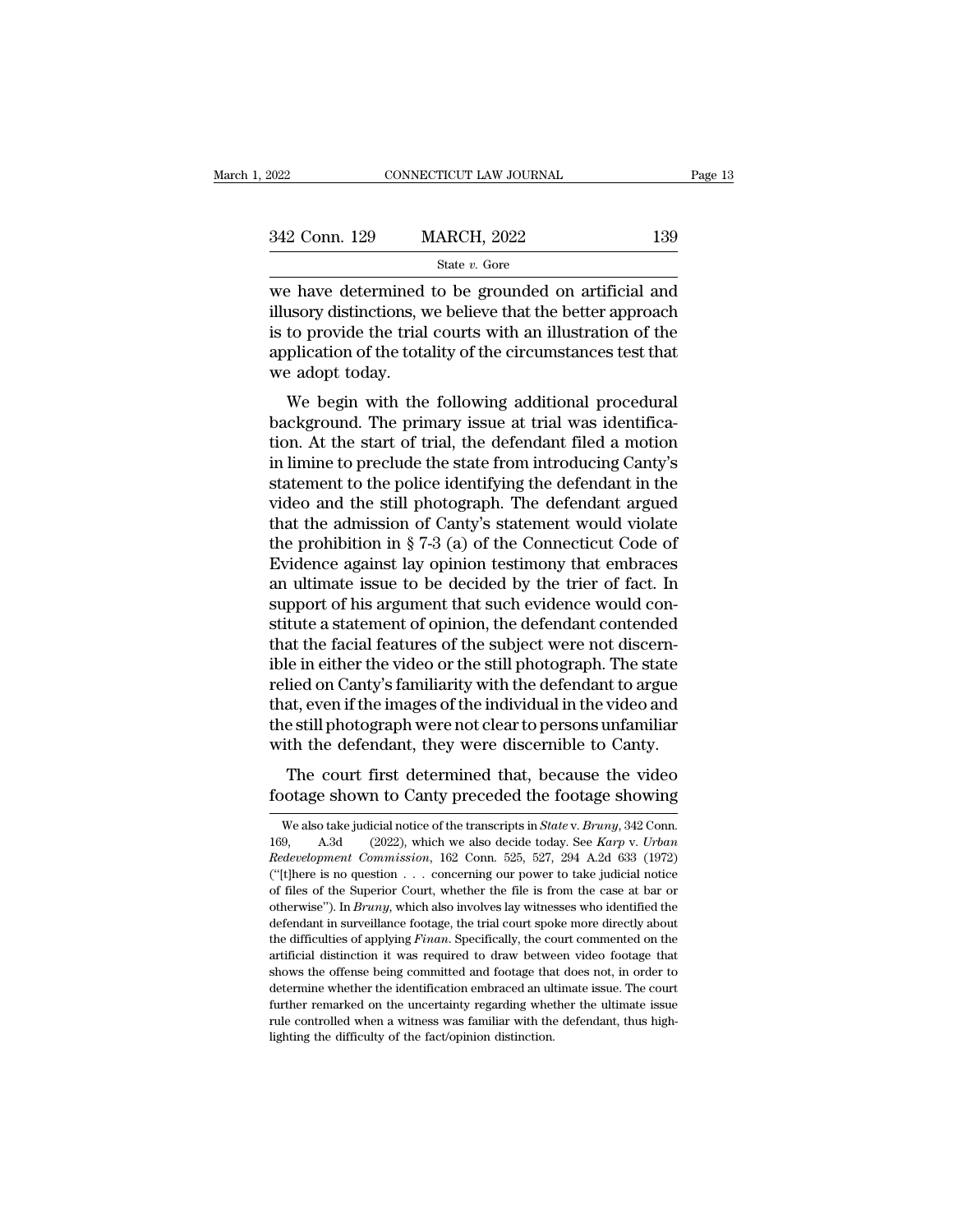### EXECUTE CONNECTICUT LAW JOURNAL March 1, 2022<br>140 MARCH, 2022 342 Conn. 129<br>140 State v. Gore State *v.* Gore

CONNECTICUT LAW JOURNAL March 1, 2<br>
MARCH, 2022 342 Conn. 129<br>
State v. Gore<br>
The actual shooting by only twenty seconds or so,<br>
Canty's identification of the defendant in the video<br>
combraced an ultimate issue in the case MARCH, 2022 342 Conn. 129<br>
State v. Gore<br>
the actual shooting by only twenty seconds or so,<br>
Canty's identification of the defendant in the video<br>
embraced an ultimate issue in the case—the identifica-<br>
tion of the shoote 140 MARCH, 2022 342 Conn. 129<br>
State v. Gore<br>
the actual shooting by only twenty seconds or so,<br>
Canty's identification of the defendant in the video<br>
embraced an ultimate issue in the case—the identifica-<br>
tion of the sh 140 MARCH, 2022 342 Conn. 129<br>
State v. Gore<br>
the actual shooting by only twenty seconds or so,<br>
Canty's identification of the defendant in the video<br>
embraced an ultimate issue in the case—the identifica-<br>
tion of the sh State v. Gore<br>
State v. Gore<br>
the actual shooting by only twenty seconds or so,<br>
Canty's identification of the defendant in the video<br>
embraced an ultimate issue in the case—the identifica-<br>
tion of the shooter. Because § state v. Gore<br>the actual shooting by only twenty seconds or so,<br>Canty's identification of the defendant in the video<br>embraced an ultimate issue in the case—the identifica-<br>tion of the shooter. Because § 7-3 (a) of the Con the actual shooting by only twenty seconds or so,<br>Canty's identification of the defendant in the video<br>embraced an ultimate issue in the case—the identifica-<br>tion of the shooter. Because § 7-3 (a) of the Connecticut<br>Code Canty's identification of the defendant in the video<br>embraced an ultimate issue in the case—the identifica-<br>tion of the shooter. Because § 7-3 (a) of the Connecticut<br>Code of Evidence applies only to opinion testimony,<br>the embraced an ultimate issue in the case—the identification of the shooter. Because § 7-3 (a) of the Connecticut Code of Evidence applies only to opinion testimony, the remaining issue was whether Canty's identification was tion of the shooter. Because § 7-3 (a) of the Connecticut<br>Code of Evidence applies only to opinion testimony,<br>the remaining issue was whether Canty's identification<br>was a matter of fact or opinion. To resolve that questio Code of Evidence applies only to opinion testimony,<br>the remaining issue was whether Canty's identification<br>was a matter of fact or opinion. To resolve that question,<br>the trial court turned to this court's decision in *Stat* the remaining issue was whether Canty's identification<br>was a matter of fact or opinion. To resolve that question,<br>the trial court turned to this court's decision in *State*<br>v. Finan, supra, 275 Conn. 60, and its progeny. S was a matter of fact or opinion. To resolve that question,<br>the trial court turned to this court's decision in *State*<br>v. Finan, supra, 275 Conn. 60, and its progeny. Specifi-<br>cally, relying on the Appellate Court's refinem the trial court turned to this court's decision in *State*<br>v. Finan, supra, 275 Conn. 60, and its progeny. Specifi-<br>cally, relying on the Appellate Court's refinement of<br>Finan in *State* v. Felder, 99 Conn. App. 18, 25 n.6 v. Finan, supra, 275 Conn. 60, and its progeny. Specifically, relying on the Appellate Court's refinement of Finan in State v. Felder, 99 Conn. App. 18, 25 n.6, 912 A.2d 1054, cert. denied, 281 Conn. 921, 918 A.2d 273 (200 cally, relying on the Appellate Court's refinement of Finan in State v. Felder, 99 Conn. App. 18, 25 n.6, 912 A.2d 1054, cert. denied, 281 Conn. 921, 918 A.2d 273 (2007), the trial court explained that, if there is a suffi man in state v. Fetaer, 99 Conn. App. 18, 25 n.o, 912<br>2d 1054, cert. denied, 281 Conn. 921, 918 A.2d 273<br>007), the trial court explained that, if there is a suffi-<br>ent basis for recognition in the video or photograph,<br>witn A.2d 1054, cert. denied, 281 Conn. 921, 918 A.2d 273<br>(2007), the trial court explained that, if there is a suffi-<br>cient basis for recognition in the video or photograph,<br>a witness' recognition of a subject based on their l

(2007), the trial court explained that, if there is a sum-<br>cient basis for recognition in the video or photograph,<br>a witness' recognition of a subject based on their long-<br>standing association is a statement of fact, not cient basis for recognition in the video or photograph,<br>a witness' recognition of a subject based on their long-<br>standing association is a statement of fact, not opinion.<br>Applying that principle from *Felder*, the trial c a witness recognition or a subject based on their iong-<br>standing association is a statement of fact, not opinion.<br>Applying that principle from *Felder*, the trial court<br>found that, in the video footage, the suspect was to standing association is a statement of fact, not opinion.<br>Applying that principle from *Felder*, the trial court<br>found that, in the video footage, the suspect was too far<br>away to be recognized. Therefore, the court conclu Applying that principle from *Felder*, the trial found that, in the video footage, the suspect was away to be recognized. Therefore, the court con Canty's identification of the defendant in the vide constitute lay opinion und that, in the video footage, the suspect was too far<br>vay to be recognized. Therefore, the court concluded,<br>mty's identification of the defendant in the video would<br>nstitute lay opinion testimony as to an ultimate issue<br> away to be recognized. Therefore, the court concluded,<br>Canty's identification of the defendant in the video would<br>constitute lay opinion testimony as to an ultimate issue<br>to be decided by the trier of fact, in violation o

Canty staentincation of the defendant in the video would<br>constitute lay opinion testimony as to an ultimate issue<br>to be decided by the trier of fact, in violation of  $\S 7-3$ <br>(a) of the Connecticut Code of Evidence.<br>By con constitute lay opinion testimony as to an ultimate issue<br>to be decided by the trier of fact, in violation of  $\S$  7-3<br>(a) of the Connecticut Code of Evidence.<br>By contrast, the court found that the photograph allowed<br>for re to be decided by the trier of fact, in violation of  $\S$   $\ell$ -3<br>
(a) of the Connecticut Code of Evidence.<br>
By contrast, the court found that the photograph allowed<br>
for recognition because it showed the defendant's face<br>
f (a) or the Connecticut Code or Evidence.<br>By contrast, the court found that the photograph allowed<br>for recognition because it showed the defendant's face<br>from fairly close up and still. Because Canty indicated<br>in his writte By contrast, the court found that the photograph allowed<br>for recognition because it showed the defendant's face<br>from fairly close up and still. Because Canty indicated<br>in his written statement, however, that he had signed<br> for recognition because it showed the defendant's face<br>from fairly close up and still. Because Canty indicated<br>in his written statement, however, that he had signed<br>the back of the photograph "to confirm that this was<br>Tron from fairly close up and still. Because Canty indicated<br>in his written statement, however, that he had signed<br>the back of the photograph "to confirm that this was<br>Tron in the video," the court granted the motion in limine<br> in his written statement, however, that he had signed<br>the back of the photograph "to confirm that this was<br>Tron in the video," the court granted the motion in limine<br>as to both the video and the photograph. The court rea-<br> the back of the photograph "to confirm that this was<br>Tron in the video," the court granted the motion in limine<br>as to both the video and the photograph. The court rea-<br>soned that, because the person in the video was not re Tron in the video," the court granted<br>as to both the video and the photog<br>soned that, because the person in the<br>nizable, any testimony stating that the<br>in the photograph and the video wer<br>which inherently required a comp:<br> to both the video and the photograph. The court rea-<br>ned that, because the person in the video was not recog-<br>zable, any testimony stating that the persons depicted<br>the photograph and the video were one and the same,<br>nich soned that, because the person in the video was not recognizable, any testimony stating that the persons depicted<br>in the photograph and the video were one and the same,<br>which inherently required a comparison between the<br>tw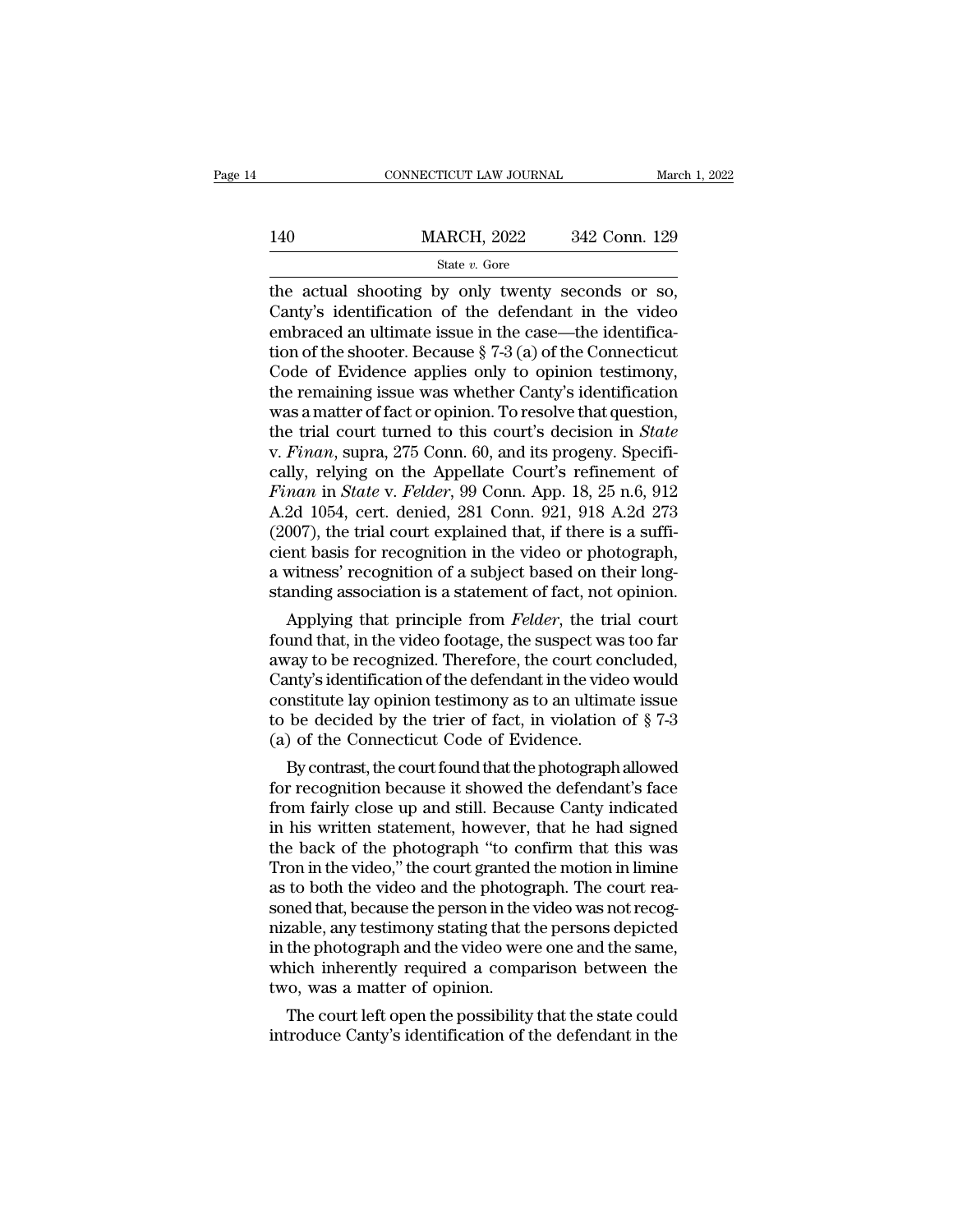# $\begin{tabular}{l l l l} \hline \textbf{2022} & & & & & & \textbf{0.54} \\ \hline \textbf{342 Conn.} & \textbf{129} & & \textbf{MARCH, 2022} & & \textbf{141} \\ \hline & & & & \textbf{State $v$. Gore} & & \textbf{141} \\ \hline \end{tabular}$

State *v.* Gore

still photograph if it were able to demonstrate that Canty  $\frac{342 \text{ Conn. } 129}{\text{State } v. \text{ Gore}}$ <br>
state v. Gore<br>
still photograph if it were able to demonstrate that Canty<br>
had—independently of the video—identified the sub-<br>
ject depicted in the still photograph as the defendant.<br>
The  $\frac{342 \text{ Conn. } 129}{\text{State } v. \text{ Gore}}$ <br>  $\frac{\text{State } v. \text{ Gore}}{\text{still photograph if it were able to demonstrate that Canty}}$ had—independently of the video—identified the subject depicted in the still photograph as the defendant.<br>
The state proposed to do precisely that through t 342 Conn. 129 MARCH, 2022 141<br>  $\frac{\text{State } v. \text{ Gore}}{\text{static } v. \text{force}}$ <br>
still photograph if it were able to demonstrate that Canty<br>
had—independently of the video—identified the sub-<br>
ject depicted in the still photograph as the def State v. Gore<br>still photograph if it were able to demonstrate that Canty<br>had—independently of the video—identified the sub-<br>ject depicted in the still photograph as the defendant.<br>The state proposed to do precisely that t state v. Gore<br>still photograph if it were able to demonstrate that Canty<br>had—independently of the video—identified the sub-<br>ject depicted in the still photograph as the defendant.<br>The state proposed to do precisely that t still photograph if it were able to demonstrate that Canty<br>had—independently of the video—identified the sub-<br>ject depicted in the still photograph as the defendant.<br>The state proposed to do precisely that through the<br>test had—independently of the video—identified the sub-<br>ject depicted in the still photograph as the defendant.<br>The state proposed to do precisely that through the<br>testimony of Placzek. Specifically, anticipating that<br>Canty wou ject depicted in the still photograph as the defendant.<br>The state proposed to do precisely that through the<br>testimony of Placzek. Specifically, anticipating that<br>Canty would deny his identification of the defendant,<br>the st The state proposed to do precisely that through the<br>testimony of Placzek. Specifically, anticipating that<br>Canty would deny his identification of the defendant,<br>the state proposed that Placzek would testify that, dur-<br>ing h testimony of Placzek. Specifically, anticipating that<br>Canty would deny his identification of the defendant,<br>the state proposed that Placzek would testify that, dur-<br>ing his interview with Canty, Canty verbally told Plac-<br>z Canty would deny his identification of the defendant,<br>the state proposed that Placzek would testify that, dur-<br>ing his interview with Canty, Canty verbally told Plac-<br>zek, independently of his written statement and withou the state proposed that Placzek would testify that, during his interview with Canty, Canty verbally told Placzek, independently of his written statement and without reference to the video, that the subject in the photograp ing his interview with Canty, Canty verbally told Placzek, independently of his written statement and without<br>reference to the video, that the subject in the photo-<br>graph was the defendant. The court ruled that Placzek's<br>t zek, independently of his written statement and without<br>reference to the video, that the subject in the photo-<br>graph was the defendant. The court ruled that Placzek's<br>testimony as proposed by the state could come in for<br>th reference to the video, that the subject in the photograph was the defendant. The court ruled that Placzek's testimony as proposed by the state could come in for the truth of the matter asserted pursuant to *State* v. *Whe* graph was the defendant. The court ruled that Placzek's<br>testimony as proposed by the state could come in for<br>the truth of the matter asserted pursuant to *State* v.<br>Whelan, 200 Conn. 743, 753, 513 A.2d 86, cert. denied,<br>47 testimony as proposed by the state could come in for<br>the truth of the matter asserted pursuant to *State* v.<br>Whelan, 200 Conn. 743, 753, 513 A.2d 86, cert. denied,<br>479 U.S. 994, 107 S. Ct. 597, 93 L. Ed. 2d 598 (1986).<br>The the truth of the matter asserted pursuant to *State* v.<br>Whelan, 200 Conn. 743, 753, 513 A.2d 86, cert. denied,<br>479 U.S. 994, 107 S. Ct. 597, 93 L. Ed. 2d 598 (1986).<br>Thereafter, at trial, Canty denied that he ever identifi defendant. In the context of lay witness identifications of a per-<br>nerafter, at trial, Canty denied that he ever identified<br>e defendant in the still photograph. Consistent with<br>ne court's ruling, Placzek testified that Canty had told Fractureit, as analytically denote an<br>all the defendant in the still photograph. Consistent with<br>the court's ruling, Placzek testified that Canty had told<br>him that the subject in the still photograph was the<br>defendant.<br>In

the court's ruling, Placzek testified that Canty had told<br>him that the subject in the still photograph was the<br>defendant.<br>In the context of lay witness identifications of a per-<br>son in surveillance video or photographs, th the courts raing, I hadded assumed and cally had total<br>him that the subject in the still photograph was the<br>defendant.<br>In the context of lay witness identifications of a per-<br>son in surveillance video or photographs, the p that and are subject in the samples protograph was the<br>defendant.<br>In the context of lay witness identifications of a per-<br>son in surveillance video or photographs, the prohibi-<br>tion against opinion testimony on an ultimate In the context of lay witness identifications of a person in surveillance video or photographs, the prohibition against opinion testimony on an ultimate issue in  $\S 7-3$  (a) of the Connecticut Code of Evidence sometimes r In the context of lay witness identifications of a person in surveillance video or photographs, the prohibition against opinion testimony on an ultimate issue in  $\S 7-3$  (a) of the Connecticut Code of Evidence sometimes r son in surveillance video or photographs, the prohibition against opinion testimony on an ultimate issue in § 7-3 (a) of the Connecticut Code of Evidence sometimes requires courts to draw tortuous distinctions in order to tion against opinion testimony on an ultimate issue in § 7-3 (a) of the Connecticut Code of Evidence some-<br>times requires courts to draw tortuous distinctions in<br>order to render the rule workable. The present case<br>exemplif  $\S$  7-3 (a) of the Connecticut Code of Evidence sometimes requires courts to draw tortuous distinctions in order to render the rule workable. The present case exemplifies the problem—in order to determine whether the iden times requires courts to draw tortuous distinctions in<br>order to render the rule workable. The present case<br>exemplifies the problem—in order to determine whether<br>the identification of the defendant as the subject in<br>the foo order to render the rule workable. The present case<br>exemplifies the problem—in order to determine whether<br>the identification of the defendant as the subject in<br>the footage embraced an ultimate issue, the trial court<br>found exemplifies the problem—in order to determine whether<br>the identification of the defendant as the subject in<br>the footage embraced an ultimate issue, the trial court<br>found itself counting the seconds between the footage<br>show the identification of the defendant as the subject in<br>the footage embraced an ultimate issue, the trial court<br>found itself counting the seconds between the footage<br>shown to the witness and the footage depicting the<br>offense the footage embraced an ultimate issue, the trial court<br>found itself counting the seconds between the footage<br>shown to the witness and the footage depicting the<br>offense. It is debatable whether a longer time gap would<br>alwa found itself counting the seconds between the footage<br>shown to the witness and the footage depicting the<br>offense. It is debatable whether a longer time gap would<br>always suffice to draw the distinction. In some cases,<br>the n shown to the witness and the footage depicting the offense. It is debatable whether a longer time gap would always suffice to draw the distinction. In some cases, the nature of the video footage may make it impossible to i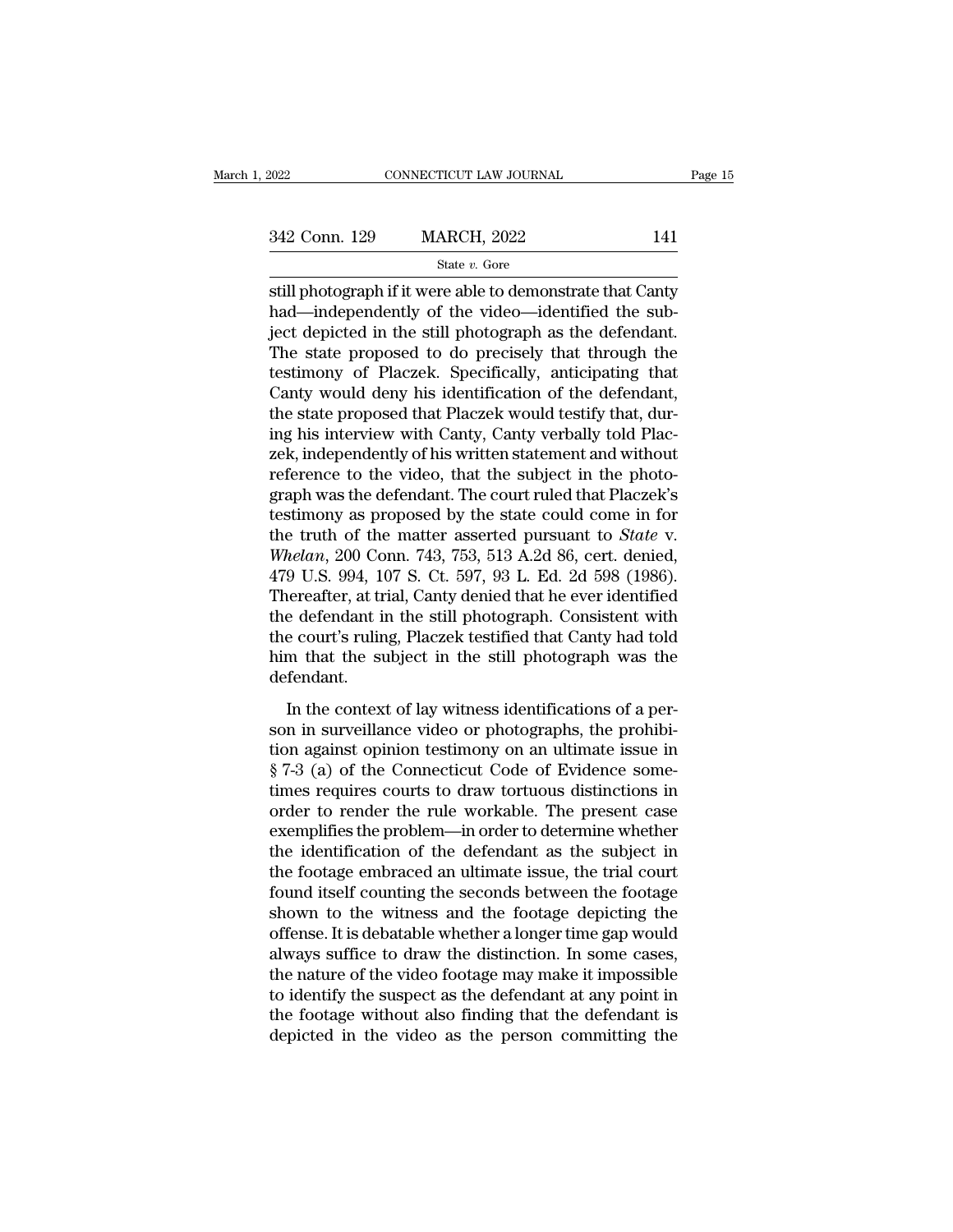|     | CONNECTICUT LAW JOURNAL | March 1, 2022 |
|-----|-------------------------|---------------|
|     |                         |               |
| 142 | <b>MARCH, 2022</b>      | 342 Conn. 129 |
|     | State $v$ . Gore        |               |

CONNECTICUT LAW JOURNAL March 1, 2022<br>
MARCH, 2022 342 Conn. 129<br>
State v. Gore<br>
Crime. For instance, if a shooter's movements are<br>
depicted without pause in hours of footage, including<br>
during the actual shooting the ide  $\begin{array}{lll}\n & \text{MARCH, 2022} & \text{342 Conn. 129} \\
 \text{State } v. \text{ Gore} & \text{.} \\
 \hline\n \text{Crime. For instance, if a shooting} & \text{shooter's movements are depicted without pause in hours of footage, including during the actual shooting, the identification of the subsequent at the beginning of the video, hours.\n$  $\frac{\text{MARCH}}{\text{State } v. \text{ Gore}}$ <br>
State  $v. \text{ Gore}$ <br>
Trime. For instance, if a shooter's movements are<br>
depicted without pause in hours of footage, including<br>
during the actual shooting, the identification of the sus-<br>
pect as the de MARCH, 2022 342 Conn. 129<br>
State v. Gore<br>
crime. For instance, if a shooter's movements are<br>
depicted without pause in hours of footage, including<br>
during the actual shooting, the identification of the sus-<br>
pect as the d State v. Gore<br>
on the order of the order of the order of the order of the order of depicted without pause in hours of footage, including<br>
during the actual shooting, the identification of the sus-<br>
pect as the defendant a rime. For instance,<br>depicted without pause<br>during the actual shoot<br>pect as the defendant at<br>before the offense is re<br>an ultimate issue.<br>Laborious calculation me. For instance, if a shooter's inovenients are<br>picted without pause in hours of footage, including<br>tring the actual shooting, the identification of the sus-<br>ct as the defendant at the beginning of the video, hours<br>fore depicted without pause in hours of lootage, including<br>during the actual shooting, the identification of the sus-<br>pect as the defendant at the beginning of the video, hours<br>before the offense is recorded, may very well embr

during the actual shooting, the identification of the sus-<br>pect as the defendant at the beginning of the video, hours<br>before the offense is recorded, may very well embrace<br>an ultimate issue.<br>Laborious calculations of the t bect as the defendant at the beginning of the video, noting<br>before the offense is recorded, may very well embrace<br>an ultimate issue.<br>Laborious calculations of the timing in video footage<br>represent only one of the potentia an ultimate issue.<br>
Laborious calculations of the timing in video footage<br>
represent only one of the potential hurdles set by § 7-<br>
3 (a) of the Connecticut Code of Evidence. The Finan<br>
decision illustrates a more fundame Laborious calculations of the timing in video footage<br>represent only one of the potential hurdles set by  $\S$  7-<br>3 (a) of the Connecticut Code of Evidence. The Finan<br>decision illustrates a more fundamental challenge cre-<br>a Laborious calculations of the timing in video footage<br>represent only one of the potential hurdles set by § 7-<br>3 (a) of the Connecticut Code of Evidence. The Finan<br>decision illustrates a more fundamental challenge cre-<br>ate represent only one of the potential hurdles set by § 7-<br> *Finan*<br> *Finan*<br> *Finan*<br> *Finan*, flustrates a more fundamental challenge cre-<br> *Added by the ultimate issue rule—distinguishing between*<br> *Finan, tour officers ha* 3 (a) of the Connecticut Code of Evidence. The *Finan*<br>decision illustrates a more fundamental challenge cre-<br>ated by the ultimate issue rule—distinguishing between<br>testimony that "embraces an ultimate issue" and testi-<br>m decision illustrates a more fundamental challenge cre-<br>ated by the ultimate issue rule—distinguishing between<br>testimony that "embraces an ultimate issue" and testi-<br>mony that is simply material to the state's case. In<br>*Fin* ated by the ultimate issue rule—distinguishing between<br>testimony that "embraces an ultimate issue" and testi-<br>mony that is simply material to the state's case. In<br>*Finan*, four officers had identified the defendant as one<br> testimony that "embraces an ultimate issue" and testi-<br>mony that is simply material to the state's case. In<br>Finan, four officers had identified the defendant as one<br>of two men depicted in video surveillance footage of a<br>co mony that is simply material to the state's case. In<br>Finan, four officers had identified the defendant as one<br>of two men depicted in video surveillance footage of a<br>convenience store clerk being robbed at gunpoint. *State* Finan, four officers had identified the defendant as one<br>of two men depicted in video surveillance footage of a<br>convenience store clerk being robbed at gunpoint. *State*<br>v. Finan, supra, 275 Conn. 61–62. The video footage of two men depicted in video surveillance footage of a<br>convenience store clerk being robbed at gunpoint. *State*<br>v. Finan, supra, 275 Conn. 61–62. The video footage<br>depicted the two men entering the store, one armed<br>and on convenience store clerk being robbed at gunpoint. *State* v. *Finan*, supra, 275 Conn. 61–62. The video footage depicted the two men entering the store, one armed and one unarmed. The unarmed man, whom the officers identif v. *Finan*, supra, 275 Conn. 61–62. The video footage<br>depicted the two men entering the store, one armed<br>and one unarmed. The unarmed man, whom the officers<br>identified as the defendant, walked past the checkout<br>area out of depicted the two men entering the store, one armed<br>and one unarmed. The unarmed man, whom the officers<br>identified as the defendant, walked past the checkout<br>area out of camera range. The armed man, who remained<br>in camera r and one unarmed. The unarmed man, whom the officers<br>identified as the defendant, walked past the checkout<br>area out of camera range. The armed man, who remained<br>in camera range, aimed his gun at the store clerk. The<br>armed m identified as the defendant, walked past the checkout<br>area out of camera range. The armed man, who remained<br>in camera range, aimed his gun at the store clerk. The<br>armed man then exited the store; the unarmed man<br>walked out area out of camera range. The armed man, who remained<br>in camera range, aimed his gun at the store clerk. The<br>armed man then exited the store; the unarmed man<br>walked out simultaneously. Id., 62. Each officer testified<br>as to in camera range, aimed his gun at the store clerk. The<br>armed man then exited the store; the unarmed man<br>walked out simultaneously. Id., 62. Each officer testified<br>as to how long he or she had known the defendant,<br>ranging f armed man then exited the store; the unarmed man<br>walked out simultaneously. Id., 62. Each officer testified<br>as to how long he or she had known the defendant,<br>ranging from eight to sixteen years, and also testified<br>as to wh walked out simultaneously. Id., 62. Each officer tes<br>as to how long he or she had known the defen<br>ranging from eight to sixteen years, and also tes<br>as to what enabled him or her to identify the defer<br>as the unarmed man dep In its analysis of the defendant's claim that the official<br>In its analysis of the defendant the unarmed man depicted in the video. Id., 63. The<br>ficers cited to details such as the defendant's profile,<br>s mannerisms and his ranging from eight to sixteen years, and also testined<br>as to what enabled him or her to identify the defendant<br>as the unarmed man depicted in the video. Id., 63. The<br>officers cited to details such as the defendant's profi

as to what enabled nint of her to dentify the defendant<br>as the unarmed man depicted in the video. Id., 63. The<br>officers cited to details such as the defendant's profile,<br>his mannerisms and his distinctive walk. Id.<br>In its as the unarified man depicted in the video. Id., 05. The<br>officers cited to details such as the defendant's profile,<br>his mannerisms and his distinctive walk. Id.<br>In its analysis of the defendant's claim that the offi-<br>cers bincers ched to details such as the defendant's profile,<br>his mannerisms and his distinctive walk. Id.<br>In its analysis of the defendant's claim that the offi-<br>cers' testimony violated § 7-3 (a) of the Connecticut<br>Code of Ev In its analysis and its distinctive walk. Id.<br>
In its analysis of the defendant's claim that the officers' testimony violated  $\S 7-3$  (a) of the Connecticut<br>
Code of Evidence, the Appellate Court concluded that<br>
the testi In its analysis of the defendant's claim that the officers' testimony violated  $\S 7-3$  (a) of the Connecticut Code of Evidence, the Appellate Court concluded that the testimony did not embrace an ultimate issue to be deci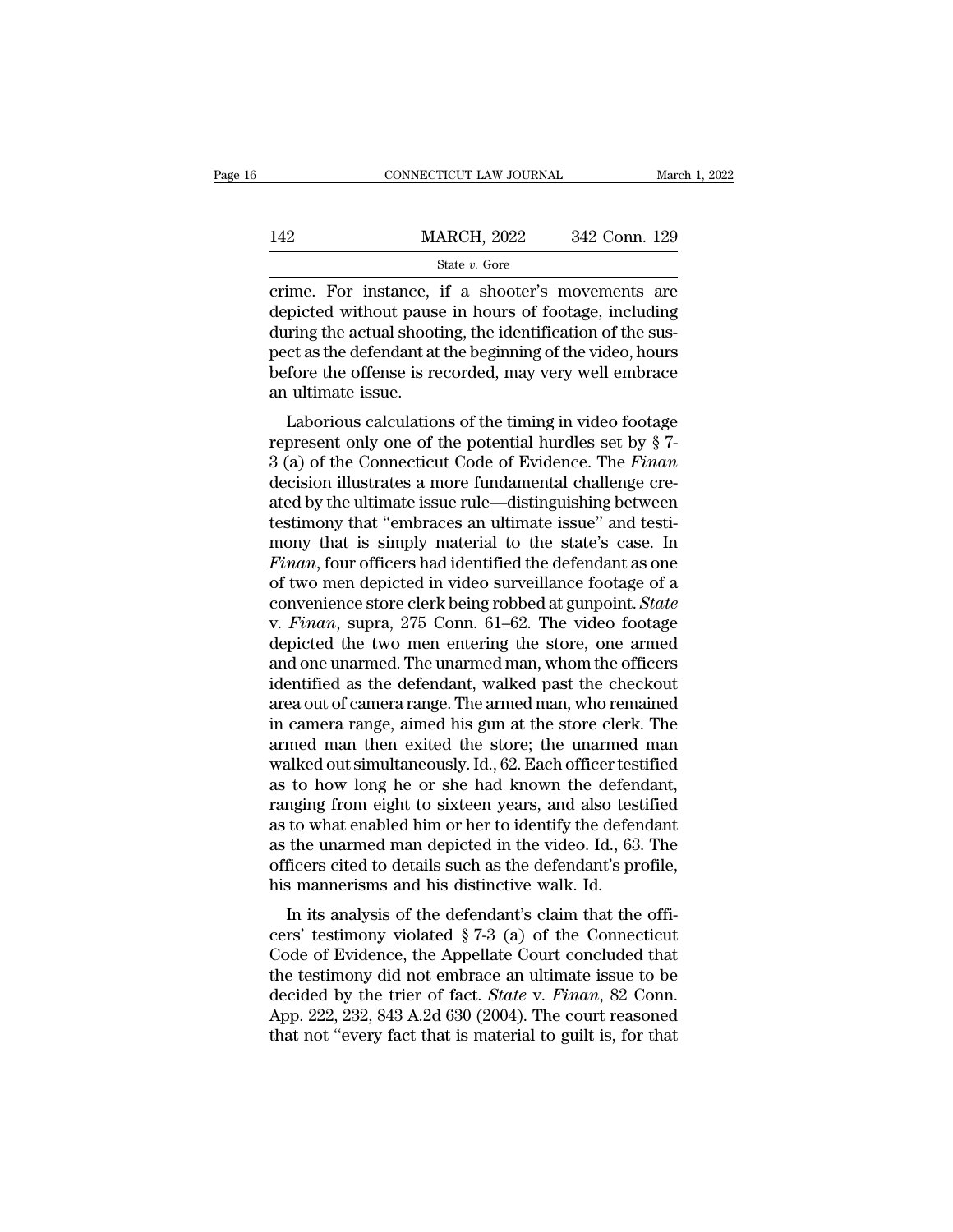| 2022          | CONNECTICUT LAW JOURNAL |     | Page 17 |
|---------------|-------------------------|-----|---------|
|               |                         |     |         |
| 342 Conn. 129 | <b>MARCH, 2022</b>      | 143 |         |
|               | State $v$ . Gore        |     |         |

Figure 2022<br>
Fage 17<br>
2022<br>
21 Conn. 129 MARCH, 2022<br>
21 State v. Gore<br>
21 Conne, an ultimate issue.'' Id. In order for an issue<br>
21 Or fact to embrace the ultimate issue, it must be so<br>
21 or fact to embrace the ultimate 342 Conn. 129 MARCH, 2022 143<br>
State v. Gore<br>
Teason alone, an ultimate issue." Id. In order for an issue<br>
or fact to embrace the ultimate issue, it must be so<br>
interwoven with the question of guilt that it cannot<br>
reason 342 Conn. 129 MARCH, 2022 143<br>
State v. Gore<br>
Teason alone, an ultimate issue." Id. In order for an issue<br>
or fact to embrace the ultimate issue, it must be so<br>
interwoven with the question of guilt that it cannot<br>
reason 342 Conn. 129 MARCH, 2022 143<br>
State v. Gore<br>
reason alone, an ultimate issue." Id. In order for an issue<br>
or fact to embrace the ultimate issue, it must be so<br>
interwoven with the question of guilt that it cannot<br>
reason Since of the defendant as one of the men in the video was material to the state's case, that identified was material to the state's case, that identification could be disortangled from the ultimate question of quilt Id state v. Gore<br>reason alone, an ultimate issue." Id. In order for an issue<br>or fact to embrace the ultimate issue, it must be so<br>interwoven with the question of guilt that it cannot<br>reasonably be separated. Id., 231. Althou reason alone, an ultimate issue." Id. In order for an issue<br>or fact to embrace the ultimate issue, it must be so<br>interwoven with the question of guilt that it cannot<br>reasonably be separated. Id., 231. Although the identifi or fact to embrace the ultimate issue, it must be so<br>interwoven with the question of guilt that it cannot<br>reasonably be separated. Id., 231. Although the identifi-<br>cation of the defendant as one of the men in the video<br>was interwoven with the question of guilt that it cannot<br>reasonably be separated. Id., 231. Although the identifi-<br>cation of the defendant as one of the men in the video<br>was material to the state's case, that identification co reasonably be separated. Id., 231. Although the identification of the defendant as one of the men in the video<br>was material to the state's case, that identification could<br>be disentangled from the ultimate question of guilt cation of the defendant as one of the men in the video<br>was material to the state's case, that identification could<br>be disentangled from the ultimate question of guilt. Id.,<br>232. All that the video proved, the court explai was material to the state's case, that identification could<br>be disentangled from the ultimate question of guilt. Id.,<br>232. All that the video proved, the court explained, was<br>that the defendant was in the store simultaneo be disentangled from the ultimate question of guilt. Id., 232. All that the video proved, the court explained, was that the defendant was in the store simultaneously with the robber—the state still needed to prove that th 232. All that the video prothat the defendant was in<br>the robber—the state s<br>defendant had participat<br>concluded, therefore, th<br>not violate  $\S 7-3$  (a) of<br>dence. See id., 233.<br>In the appeal to this c at the defendant was in the store simulatieously with<br>
e robber—the state still needed to prove that the<br>
fendant had participated in the crime. Id. The court<br>
included, therefore, that the officers' testimony did<br>
it viol the robber—the state sun heeded to prove that the<br>defendant had participated in the crime. Id. The court<br>concluded, therefore, that the officers' testimony did<br>not violate § 7-3 (a) of the Connecticut Code of Evi-<br>dence.

defendant had participated in the crime. Id. The Court<br>concluded, therefore, that the officers' testimony did<br>not violate § 7-3 (a) of the Connecticut Code of Evi-<br>dence. See id., 233.<br>In the appeal to this court, althoug embraced an ultimate issue. *State* v. *Finan*, suppose the same definition of "ultimate issue" as the Appellate Court, this court concluded that the identifications embraced an ultimate issue. *State* v. *Finan*, supra, 2 For violate  $\frac{1}{8}$  ( $-5$  ( $\frac{1}{4}$ ) of the connecticut code of Evidence. See id., 233.<br>In the appeal to this court, although we began with<br>the same definition of "ultimate issue" as the Appellate<br>Court, this court con In the appeal to this court, although we began with<br>the same definition of "ultimate issue" as the Appellate<br>Court, this court concluded that the identifications<br>embraced an ultimate issue. *State v. Finan*, supra, 275<br>Co In the appeal to this court, although we began with<br>the same definition of "ultimate issue" as the Appellate<br>Court, this court concluded that the identifications<br>embraced an ultimate issue. *State v. Finan*, supra, 275<br>Co the same definition of "ultimate issue" as the Appellate<br>Court, this court concluded that the identifications<br>embraced an ultimate issue. *State* v. Finan, supra, 275<br>Conn. 66–67. This court's review of the record per-<br>sua Court, this court concluded that the identifications<br>embraced an ultimate issue. *State* v. *Finan*, supra, 275<br>Conn. 66–67. This court's review of the record per-<br>suaded it that the identification of the defendant as the<br> embraced an ultimate issue. *State* v. *Finan*, supra, 275<br>Conn. 66–67. This court's review of the record per-<br>suaded it that the identification of the defendant as the<br>person shown in the video was central to the jury's d Conn. 66–67. This court's review of the record per-<br>suaded it that the identification of the defendant as the<br>person shown in the video was central to the jury's deter-<br>mination of the defendant's guilt. Id., 67–69. Altho suaded it that the identification of the deferences<br>person shown in the video was central to the<br>mination of the defendant's guilt. Id., 67–6<br>this court's decision in *Finan* did not discuration<br>there is a distinction bet Ison shown in the video was central to the jury s determation of the defendant's guilt. Id., 67–69. Although is court's decision in *Finan* did not discuss whether ere is a distinction between evidence that is material dev mination of the detendant s gain.  $\alpha$ ,  $\alpha$ -os. Althought<br>this court's decision in *Finan* did not discuss whether<br>there is a distinction between evidence that is material<br>and evidence that embraces the ultimate issue, i

there is a distinction between evidence that is material<br>and evidence that embraces the ultimate issue, its analy-<br>sis suggests that the court saw none.<br>In applying § 7-3 (a) of the Connecticut Code of Evi-<br>dence, Connect there is a distinction between evidence that is inaterial<br>and evidence that embraces the ultimate issue, its analy-<br>sis suggests that the court saw none.<br>In applying § 7-3 (a) of the Connecticut Code of Evi-<br>dence, Connec and evidence that embraces the unimate issue, its analysis suggests that the court saw none.<br>
In applying § 7-3 (a) of the Connecticut Code of Evidence, Connecticut courts have also struggled to distinguish between fact an sis suggests that the court saw none.<br>
In applying § 7-3 (a) of the Connecticut Code of Evi-<br>
dence, Connecticut courts have also struggled to distin-<br>
guish between fact and opinion testimony. Although<br>
this court has not In applying § 7-3 (a) of the Connecticut Code of Evi-<br>dence, Connecticut courts have also struggled to distin-<br>guish between fact and opinion testimony. Although<br>this court has not had occasion to consider the distinc-<br>tio dence, Connecticut courts have also struggled to distinguish between fact and opinion testimony. Although this court has not had occasion to consider the distinction, the Appellate Court has done so. See *State* v. *Holley* guish between fact and opinion testimony. Although<br>this court has not had occasion to consider the distinc-<br>tion, the Appellate Court has done so. See *State v. Hol-*<br>ley, 160 Conn. App. 578, 127 A.3d 221 (2015), rev'd on<br> this court has not had occasion to consider the distinction, the Appellate Court has done so. See *State* v. Holley, 160 Conn. App. 578, 127 A.3d 221 (2015), rev'd on other grounds, 327 Conn. 576, 175 A.3d 514 (2018); *Sta* tion, the Appellate Court has done so.<br>*ley*, 160 Conn. App. 578, 127 A.3d 221<br>other grounds, 327 Conn. 576, 175 A.3d<br>v. *Felder*, supra, 99 Conn. App. 18.<br>and *Holley* decisions relied on the v<br>familiarity with the defend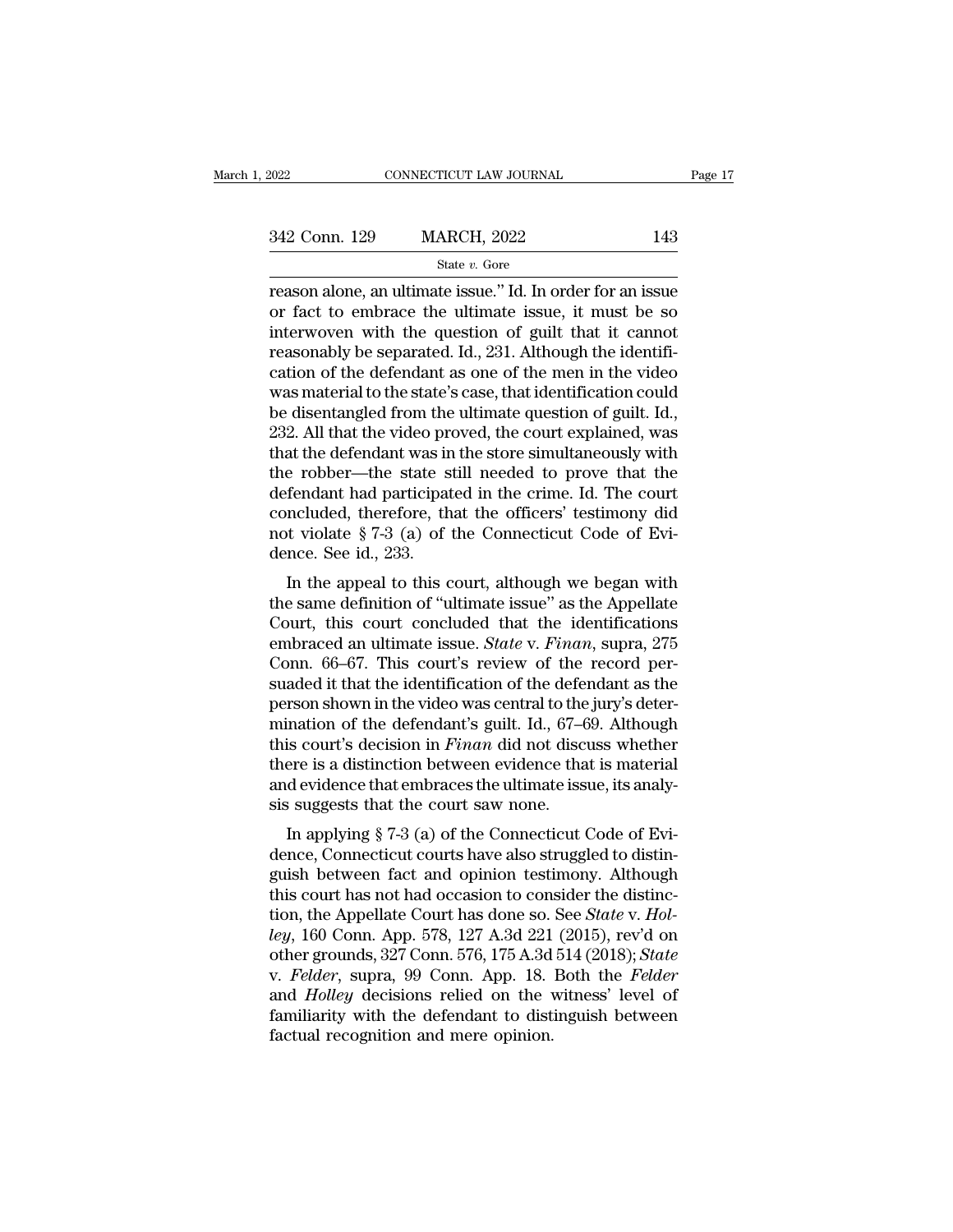CONNECTICUT LAW JOURNAL March 1, 2022<br> **In** *Holley*, the defendant was convicted of numerous<br>
imes, including felony murder, in connection with a<br>
mo invosion *State v. Holley*, supper 160 Conn. App 144 MARCH, 2022 342 Conn. 129<br>
State v. Gore<br>
In *Holley*, the defendant was convicted of numerous<br>
crimes, including felony murder, in connection with a<br>
home invasion. *State* v. *Holley*, supra, 160 Conn. App.<br>
582. At MARCH, 2022 342 Conn. 129<br>
State *v*. Gore<br>
In *Holley*, the defendant was convicted of numerous<br>
crimes, including felony murder, in connection with a<br>
home invasion. *State* v. *Holley*, supra, 160 Conn. App.<br>
582. At tr 144 MARCH, 2022 342 Conn. 129<br>  $\frac{\text{State } v. \text{ Gore}}{1 \text{In } Holly, \text{ the defendant was convicted of numerous}$ <br>
crimes, including felony murder, in connection with a<br>
home invasion. *State* v. *Holley*, supra, 160 Conn. App.<br>
582. At trial, the state presented tes State v. Gore<br>
In *Holley*, the defendant was convicted of numerous<br>
crimes, including felony murder, in connection with a<br>
home invasion. *State* v. *Holley*, supra, 160 Conn. App.<br>
582. At trial, the state presented tes state v. Gore<br>
In *Holley*, the defendant was convicted of numerous<br>
crimes, including felony murder, in connection with a<br>
home invasion. *State* v. *Holley*, supra, 160 Conn. App.<br>
582. At trial, the state presented tes In *Holley*, the defendant was convicted of numerous<br>crimes, including felony murder, in connection with a<br>home invasion. *State* v. *Holley*, supra, 160 Conn. App.<br>582. At trial, the state presented testimony from Nicole<br> crimes, including felony murder, in connection with a<br>home invasion. *State* v. *Holley*, supra, 160 Conn. App.<br>582. At trial, the state presented testimony from Nicole<br>Clark, a coworker of the defendant, who identified hi home invasion. *State* v. *Holley*, supra, 160 Conn. App.<br>582. At trial, the state presented testimony from Nicole<br>Clark, a coworker of the defendant, who identified him<br>on video surveillance footage taken on a bus he rode 582. At trial, the state presented testimony from Nicole Clark, a coworker of the defendant, who identified him<br>on video surveillance footage taken on a bus he rode<br>home with his coconspirator after committing the crimes.<br> Clark, a coworker of the defendant, who identified him<br>on video surveillance footage taken on a bus he rode<br>home with his coconspirator after committing the crimes.<br>Id., 615. The Appellate Court concluded that Clark's<br>test on video surveillance footage taken on a bus he rode<br>home with his coconspirator after committing the crimes.<br>Id., 615. The Appellate Court concluded that Clark's<br>testimony that she recognized the defendant's face in<br>the s home with his coconspirator after committing the crimes.<br>Id., 615. The Appellate Court concluded that Clark's<br>testimony that she recognized the defendant's face in<br>the still photographs from the footage "is not character-<br> Id., 615. The Appellate Court concluded that Clark's<br>testimony that she recognized the defendant's face in<br>the still photographs from the footage "is not character-<br>ized accurately as *opinion* testimony as to whether the<br> testimony that she recognized the defendant's face in<br>the still photographs from the footage "is not character-<br>ized accurately as *opinion* testimony as to whether the<br>photograph depicted the defendant. Clark recognized<br>t the still photographs from the footage "is not characterized accurately as *opinion* testimony as to whether the photograph depicted the defendant. Clark recognized the defendant's face as it appeared in the still image ba ized accurately as *opinion* testimony as to whether the photograph depicted the defendant. Clark recognized the defendant's face as it appeared in the still image based on the fact of her past acquaintance with him; she d photograph depicted the defendant. Clark recognized<br>the defendant's face as it appeared in the still image<br>based on the fact of her past acquaintance with him;<br>she did not merely offer an opinion as to whether the<br>still im the defendant's face as it appeared<br>based on the fact of her past acquare she did not merely offer an opinion<br>still image depicted the defendant. The<br>was based on the *fact* that she recognis<br>not on an opinion that the ph Exa on the fact of her past dequalitance with rink,<br>e did not merely offer an opinion as to whether the<br>Il image depicted the defendant. Thus, her testimony<br>as based on the *fact* that she recognized the defendant,<br>t on an site did not increase once an opinion as to wheater are<br>still image depicted the defendant. Thus, her testimony<br>was based on the *fact* that she recognized the defendant,<br>not on an opinion that the photograph depicted him

bank mage depreted the determination. Thus, the destinctive was based on the *fact* that she recognized the defendant, not on an opinion that the photograph depicted him."<br>(Emphasis in original.) Id., 617.<br>In *Felder*, the mas sased of die *jast* and sine recognized are determined,<br>not on an opinion that the photograph depicted him."<br>(Emphasis in original.) Id., 617.<br>In *Felder*, the defendant was convicted of robbery<br>in the first degree and (Emphasis in original.) Id., 617.<br>
In *Felder*, the defendant was convicted of robbery<br>
in the first degree and larceny in the third degree in<br>
connection with a bank robbery. *State* v. *Felder*, supra,<br>
99 Conn. App. 19 In Felder, the defendant was convicted of robbery<br>in the first degree and larceny in the third degree in<br>connection with a bank robbery. *State* v. Felder, supra,<br>99 Conn. App. 19–20. At trial, his girlfriend and former<br>r In *Felder*, the defendant was convicted of robbery<br>in the first degree and larceny in the third degree in<br>connection with a bank robbery. *State* v. *Felder*, supra,<br>99 Conn. App. 19–20. At trial, his girlfriend and forme in the first degree and larceny in the third degree in connection with a bank robbery. *State* v. *Felder*, supra, 99 Conn. App. 19–20. At trial, his girlfriend and former roommate, Michelle Mills, testified that she reco connection with a bank robbery. *State* v. *Felder*, supra, 99 Conn. App. 19–20. At trial, his girlfriend and former roommate, Michelle Mills, testified that she recognized him in photographs taken from the bank surveillan 99 Conn. App. 19–20. At trial, his girlfriend and former<br>roommate, Michelle Mills, testified that she recognized<br>him in photographs taken from the bank surveillance<br>video. Id., 21. Mills testified that her recognition of t roommate, Michelle Mills, testified that she recognized<br>him in photographs taken from the bank surveillance<br>video. Id., 21. Mills testified that her recognition of the<br>defendant was based on his head covering, sneakers,<br>no him in photographs taken from the bank surveillance<br>video. Id., 21. Mills testified that her recognition of the<br>defendant was based on his head covering, sneakers,<br>nose and posture. Id. On appeal, the defendant relied<br>on t video. Id., 21. Mills testified that her recognition of the<br>defendant was based on his head covering, sneakers,<br>nose and posture. Id. On appeal, the defendant relied<br>on this court's decision in *Finan* to argue that Mills' defendant was based on his head covering, sneakers,<br>nose and posture. Id. On appeal, the defendant relied<br>on this court's decision in *Finan* to argue that Mills'<br>testimony should have been excluded as lay opinion<br>testimon nose and posture. Id. On appeal, the defendant relied<br>on this court's decision in *Finan* to argue that Mills'<br>testimony should have been excluded as lay opinion<br>testimony that went to the ultimate issue. Id., 25 n.6.<br>The on this court's decision in *Finan* to argue that Mills'<br>testimony should have been excluded as lay opinion<br>testimony that went to the ultimate issue. Id., 25 n.6.<br>The Appellate Court rejected the defendant's claim on<br>the testimony should have been excluded as lay opinion<br>testimony that went to the ultimate issue. Id., 25 n.6.<br>The Appellate Court rejected the defendant's claim on<br>the ground that Mills' testimony did not constitute opin-<br>ion testimony that went to the ultimate issue. Id., 25 n.6.<br>The Appellate Court rejected the defendant's claim on<br>the ground that Mills' testimony did not constitute opin-<br>ion testimony. Id. Although the court did not explain<br>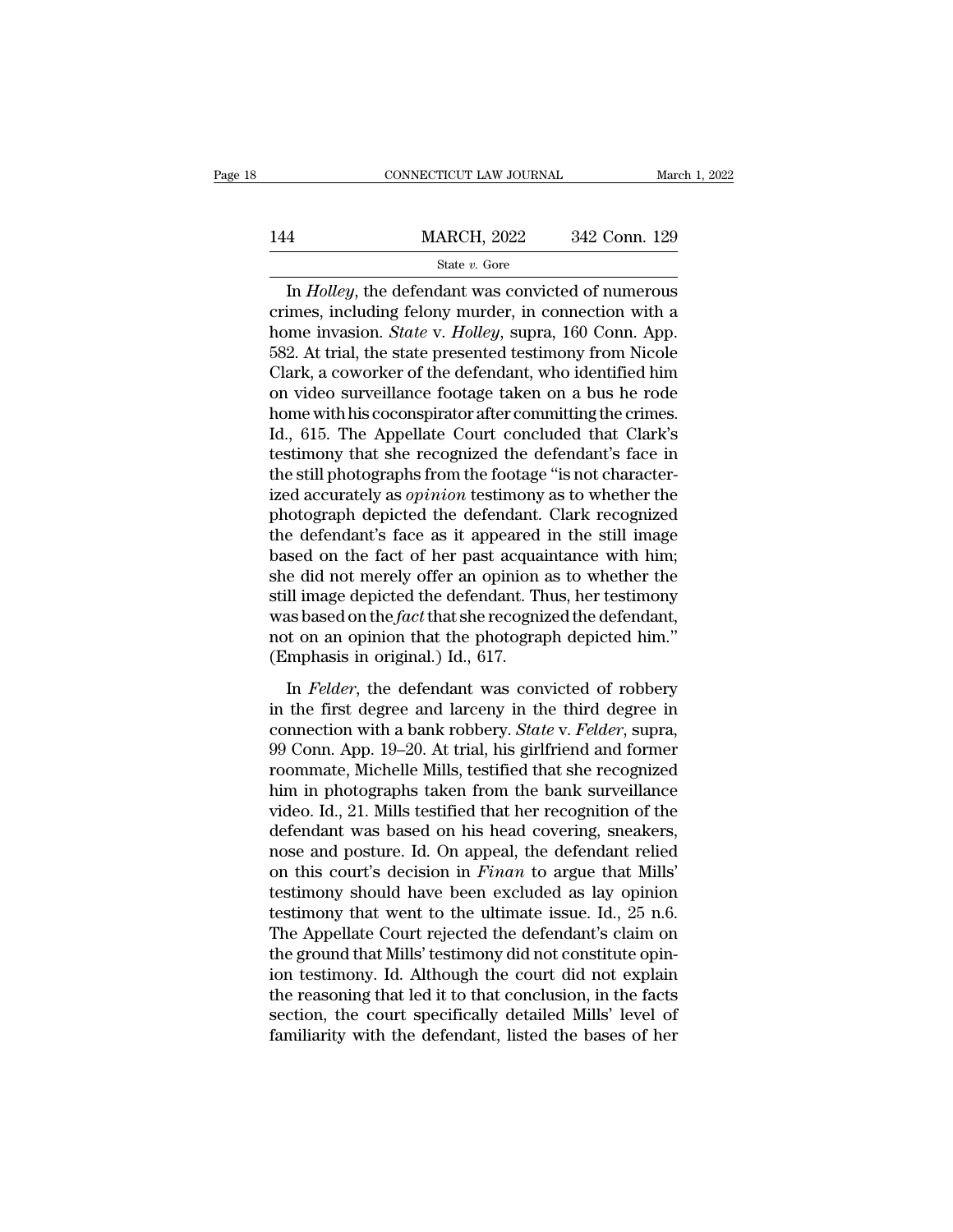| 2022          | CONNECTICUT LAW JOURNAL                                                                       | Page 19 |
|---------------|-----------------------------------------------------------------------------------------------|---------|
| 342 Conn. 129 | <b>MARCH, 2022</b>                                                                            | 145     |
|               | State v. Gore                                                                                 |         |
|               | recognition, and stated that she testified that she "recog-<br>nized" the defendant. Id., 21. |         |

2 Conn. 129 MARCH, 2022 145<br>
State *v*. Gore<br>
cognition, and stated that she testified that she "recog-<br>
zed" the defendant. Id., 21.<br>
Both *Holley* and *Felder* envision a continuum. At one<br>
d, the testimony of witnesses 342 Conn. 129 MARCH, 2022<br>
State v. Gore<br>
recognition, and stated that she testified that she "recog-<br>
nized" the defendant. Id., 21.<br>
Both *Holley* and *Felder* envision a continuum. At one<br>
end, the testimony of witness State v. Gore<br>
recognition, and stated that she testified that she "recog-<br>
nized" the defendant. Id., 21.<br>
Both *Holley* and *Felder* envision a continuum. At one<br>
end, the testimony of witnesses with an intimate level<br> recognition, and stated that she testified that she "recognized" the defendant. Id., 21.<br>Both *Holley* and *Felder* envision a continuum. At one<br>end, the testimony of witnesses with an intimate level<br>of familiarity, such a recognition, and stated that site testined that site recognized" the defendant. Id., 21.<br>Both *Holley* and *Felder* envision a continuum. At one<br>end, the testimony of witnesses with an intimate level<br>of familiarity, such Both *Holley* and *Felder* envision a continuum. At one<br>end, the testimony of witnesses with an intimate level<br>of familiarity, such as a parent or sibling, concerns factual<br>recognition, and such testimony is not subject t Both *Holley* and *Felder* envision a continuum. At one<br>end, the testimony of witnesses with an intimate level<br>of familiarity, such as a parent or sibling, concerns factual<br>recognition, and such testimony is not subject t end, the testimony of witnesses with an intimate level<br>of familiarity, such as a parent or sibling, concerns factual<br>recognition, and such testimony is not subject to § 7-3<br>(a) of the Connecticut Code of Evidence. At the o of familiarity, such as a parent or sibling, concerns factual<br>recognition, and such testimony is not subject to  $\S 7-3$ <br>(a) of the Connecticut Code of Evidence. At the opposite<br>end, witnesses who never met or saw the defe recognition, and such testimony is not subject to  $\S$  7-3<br>(a) of the Connecticut Code of Evidence. At the opposite<br>end, witnesses who never met or saw the defendant<br>prior to identifying him as depicted in video or still p (a) of the Connecticut Code of Evidence. At the opposite<br>end, witnesses who never met or saw the defendant<br>prior to identifying him as depicted in video or still pho-<br>tographs would be prohibited by § 7-3 (a) of the Con-<br>n end, witnesses who never met or saw the defendant<br>prior to identifying him as depicted in video or still pho-<br>tographs would be prohibited by  $\S 7-3$  (a) of the Con-<br>necticut Code of Evidence from offering lay witness<br>opi prior to identifying him as depicted in video or still photographs would be prohibited by  $\S 7-3$  (a) of the Connecticut Code of Evidence from offering lay witness opinion testimony that embraces an ultimate issue. The *F* tographs would be prohibited by  $\S$  7-3 (a) of the Connecticut Code of Evidence from offering lay witness<br>opinion testimony that embraces an ultimate issue. The<br>*Felder/Holley* approach holds a certain familiar appeal.<br>Af inion testimony that embraces an ultimate issue. The *dder/Holley* approach holds a certain familiar appeal.<br>
ter all, as the trial court in the present case explained, would be odd to question the ability of a parent to *Felder/Holley* approach holds a certain familiar appeal.<br>After all, as the trial court in the present case explained,<br>it would be odd to question the ability of a parent to<br>recognize his or her child in a photograph or v

Followithous a finite of recognized the present case explained,<br>it would be odd to question the ability of a parent to<br>recognize his or her child in a photograph or video.<br>Our prior case law also offers insight into the pa *State and contribute present case expansed,*<br> *State and contribute present case expansed,*<br> *State and to question the ability of a parent to*<br> *State process of recognizing a familiar face. In <i>Shields v.*<br> *State,* 45 The would be odd to question are abing or a parent to<br>
recognize his or her child in a photograph or video.<br>
Our prior case law also offers insight into the particu-<br>
lar nature of this type of identification evidence, nam following the state and are protograph of video.<br>
Our prior case law also offers insight into the particular nature of this type of identification evidence, namely,<br>
the process of recognizing a familiar face. In *Shields* Our prior case law also offers insight into the particu-<br>lar nature of this type of identification evidence, namely,<br>the process of recognizing a familiar face. In *Shields* v.<br>*State*, 45 Conn. 266, 269 (1877), this court lar nature of this type of identification evidence, namely,<br>the process of recognizing a familiar face. In *Shields v.*<br>*State*, 45 Conn. 266, 269 (1877), this court explained that<br>"[a] witness well acquainted with another the process of recognizing a familiar face. In *Shields* v.<br> *State*, 45 Conn. 266, 269 (1877), this court explained that<br>
"[a] witness well acquainted with another usually identi-<br>
fies him without conscious mental effort State, 45 Conn. 266, 269 (1877), this court explained that<br>"[a] witness well acquainted with another usually identi-<br>fies him without conscious mental effort in the way of<br>comparison or inference. In the absence of strikin "[a] witness well acquainted with another usually identifies him without conscious mental effort in the way of comparison or inference. In the absence of striking peculiarities of form or feature the identification may be, fies him without conscious mental effort in the way of<br>comparison or inference. In the absence of striking<br>peculiarities of form or feature the identification may<br>be, and often is, by the mere expression of countenance,<br>wh comparison or inference. In the absence of striking<br>peculiarities of form or feature the identification may<br>be, and often is, by the mere expression of countenance,<br>which cannot be described. And the witness may be<br>correct peculiarities of form or feature the identification may<br>be, and often is, by the mere expression of countenance,<br>which cannot be described. And the witness may be<br>correct in his opinion, and yet be unable to give a single<br> be, and often is, by the mere expression of countenance,<br>which cannot be described. And the witness may be<br>correct in his opinion, and yet be unable to give a single<br>feature, or the color of the hair, or of the eyes, or an which cannot be described. And the witness may be correct in his opinion, and yet be unable to give a single feature, or the color of the hair, or of the eyes, or any particulars as to the dress. In such cases the distinct correct in his opinion, and yet be unable to give a sing<br>feature, or the color of the hair, or of the eyes, or an<br>particulars as to the dress. In such cases the distinctic<br>between opinion and fact is so very nice that it m Example, or are color or are han, or or are cycle, or any<br>inticulars as to the dress. In such cases the distinction<br>tween opinion and fact is so very nice that it might<br>rhaps have been as well to consider such identifica-<br> paracterized to the distinct cases are distincted.<br>
between opinion and fact is so very nice that it might<br>
perhaps have been as well to consider such identifica-<br>
tion as a fact, like any other direct perception of the<br>
s between opinion and rate is so very nice and a higher perhaps have been as well to consider such identification as a fact, like any other direct perception of the senses." (Internal quotation marks omitted.) To be sure, bo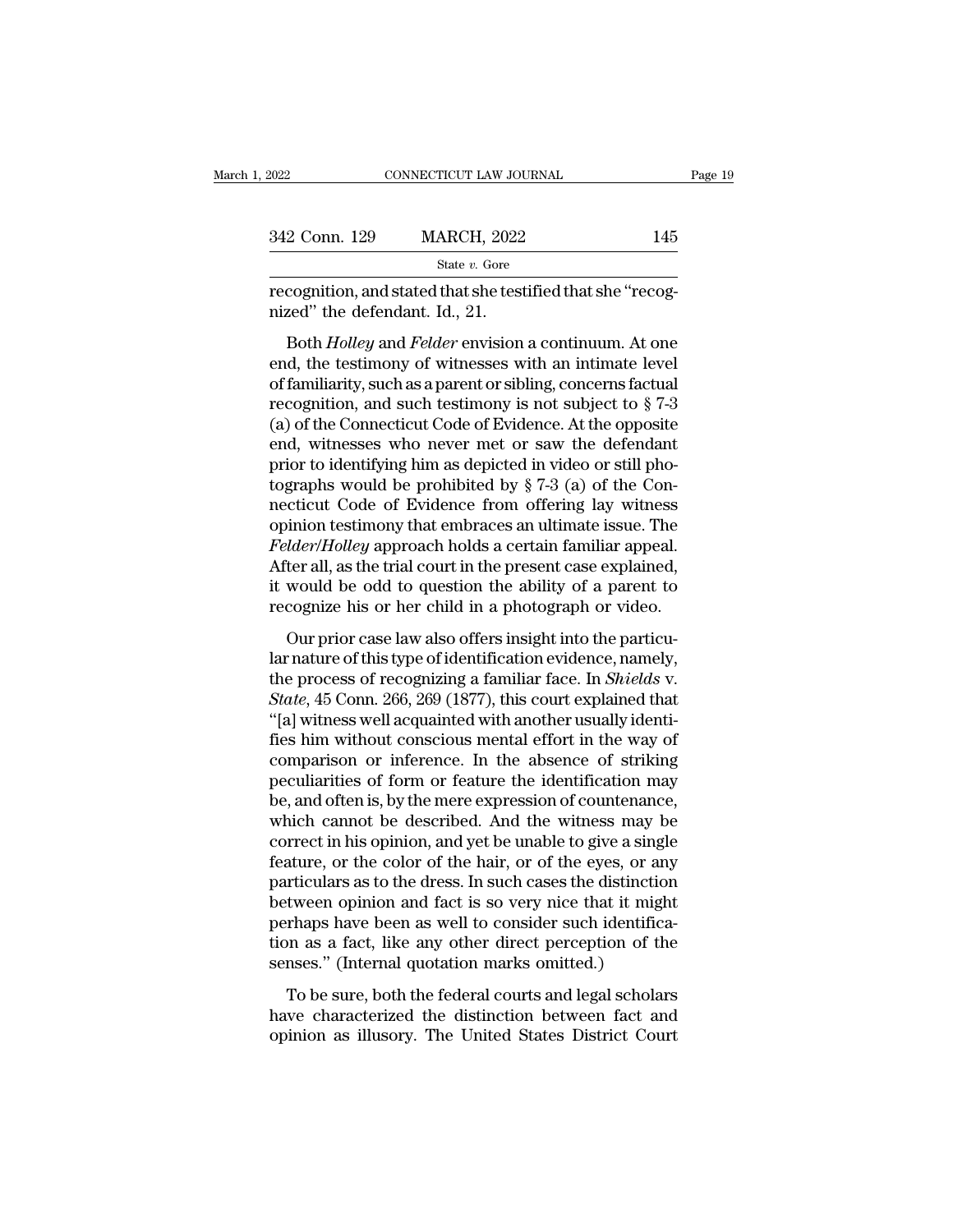### EXECUTE CONNECTICUT LAW JOURNAL March 1, 2022<br>146 MARCH, 2022 342 Conn. 129<br>146 State v. Gore State *v.* Gore

For the Eastern District of New York summarized the<br>
For the Eastern District of New York summarized the<br>
problem, observing that "Wigmore . . . questioned the<br>
proceibility of cloorly distinguished the two 'As soon 146 MARCH, 2022 342 Conn. 129<br>
State v. Gore<br>
for the Eastern District of New York summarized the<br>
problem, observing that "Wigmore . . . questioned the<br>
possibility of clearly distinguishing the two: 'As soon<br>
as we some 146 MARCH, 2022 342 Conn. 129<br>
State v. Gore<br>
for the Eastern District of New York summarized the<br>
problem, observing that "Wigmore . . . questioned the<br>
possibility of clearly distinguishing the two: 'As soon<br>
as we come 146 MARCH, 2022 342 Conn. 129<br>  $\frac{\text{State } v. \text{ Gore}}{\text{for the Eastern District of New York summarized the problem, observing that "Wigmore . . . questioned the possibility of clearly distinguishing the two: 'As soon as we come to analyze and define these terms . . . the distinction vanishes . . . ' [7 J. Wigmore, Evidence (Chedbouma Bar, 1078), $1010! Mozra also aclmow!$ State v. Gore<br>
for the Eastern District of New York summarized the<br>
problem, observing that "Wigmore . . . questioned the<br>
possibility of clearly distinguishing the two: 'As soon<br>
as we come to analyze and define these te State *b*. State<br>for the Eastern District of New York summarized the<br>problem, observing that "Wigmore . . . questioned the<br>possibility of clearly distinguishing the two: 'As soon<br>as we come to analyze and define these ter for the Eastern District of New York summarized the<br>problem, observing that "Wigmore . . . questioned the<br>possibility of clearly distinguishing the two: 'As soon<br>as we come to analyze and define these terms . . .<br>the dist problem, observing that "Wigmore . . . questioned the<br>possibility of clearly distinguishing the two: 'As soon<br>as we come to analyze and define these terms . . .<br>the distinction vanishes . . . . '[7 J. Wigmore, Evidence<br>(Ch possibility of clearly distinguishing the two: 'As soon<br>as we come to analyze and define these terms . . .<br>the distinction vanishes . . . .' [7 J. Wigmore, Evidence<br>(Chadbourne Rev. 1978) § 1919]. Moore also acknowl-<br>edge as we come to analyze and define these terms  $\ldots$  the distinction vanishes  $\ldots$  ' [7 J. Wigmore, Evidence (Chadbourne Rev. 1978) § 1919]. Moore also acknowledged 'the illusory quality of such a fact-opinion distinction. the distinction vanishes . . . . ' [7 J. Wigmore, Evidence<br>
(Chadbourne Rev. 1978) § 1919]. Moore also acknowl-<br>
edged 'the illusory quality of such a fact-opinion distinc-<br>
tion.' [11 J. Moore, Moore's Federal Practice ( (Chadbourne Rev. 1978) § 1919]. Moore also acknowledged 'the illusory quality of such a fact-opinion distinction.' [11 J. Moore, Moore's Federal Practice (2d Ed. 1976) § 701.02]. The critical point bearing on the issue  $\d$ edged 'the illusory quality of such a fact-opinion distinction.' [11 J. Moore, Moore's Federal Practice (2d Ed.<br>1976) § 701.02]. The critical point bearing on the issue<br>... is not simply the philosophical insight that stat tion.' [11 J. Moore, Moore's Federal Practice (2d Ed.<br>1976) § 701.02]. The critical point bearing on the issue<br>... is not simply the philosophical insight that state-<br>ments usually contain both objective and subjective<br>co 1976) § 701.02]. The critical point bearing on the issue<br>  $\ldots$  is not simply the philosophical insight that state-<br>
ments usually contain both objective and subjective<br>
components  $\ldots$  but rather the practical experienc ... is not simply the philosophical insight that state-<br>ments usually contain both objective and subjective<br>components ... but rather the practical experience<br>that opinions often represent a summary of statements<br>of fact. ments usually contain both objective and subjective<br>components . . . but rather the practical experience<br>that opinions often represent a summary of statements<br>of fact. The lay witness uses his opinion as a shorthand<br>rendit components . . . but rather the practical experience<br>that opinions often represent a summary of statements<br>of fact. The lay witness uses his opinion as a shorthand<br>rendition of a set of collective facts otherwise difficult that opinions often represent a summary of statements<br>of fact. The lay witness uses his opinion as a shorthand<br>rendition of a set of collective facts otherwise difficult<br>to state." (Citations omitted; internal quotation ma of fact. The lay witness uses his opinion as a shorthand<br>rendition of a set of collective facts otherwise difficult<br>to state." (Citations omitted; internal quotation marks<br>omitted.) In re Franklin National Bank Securities rendition of a set of collective facts otherwise difficult<br>to state." (Citations omitted; internal quotation marks<br>omitted.) In re Franklin National Bank Securities Liti-<br>gation, 478 F. Supp. 577, 584 (E.D.N.Y. 1979); see to state." (Citations omitted; internal quotation marks<br>
omitted.) In re Franklin National Bank Securities Liti-<br>
gation, 478 F. Supp. 577, 584 (E.D.N.Y. 1979); see also<br>
Beech Aircraft Corp. v. Rainey, 488 U.S. 153, 168, omitted.) In re Franklin National Bank Securities Liti-<br>gation, 478 F. Supp. 577, 584 (E.D.N.Y. 1979); see also<br>Beech Aircraft Corp. v. Rainey, 488 U.S. 153, 168, 109<br>S. Ct. 439, 102 L. Ed. 2d 445 (1988) (observing that<br>"[ gation, 478 F. Supp. 577, 584 (E.D.N.Y. 1979); see also<br>Beech Aircraft Corp. v. Rainey, 488 U.S. 153, 168, 109<br>S. Ct. 439, 102 L. Ed. 2d 445 (1988) (observing that<br>"[i]t has frequently been remarked that the distinction<br>be *Beech Aircraft Corp.* v. *Rainey*, 488 U.S. 153, 168, 109<br>S. Ct. 439, 102 L. Ed. 2d 445 (1988) (observing that<br>"[i]t has frequently been remarked that the distinction<br>between statements of fact and opinion is, at best, o S. Ct. 439, 102 L. Ed. 2d 445 (1988) (observing that<br>"[i]t has frequently been remarked that the distinction<br>between statements of fact and opinion is, at best, one<br>of degree: All statements in language are statements of<br>o "[1]t has frequently been remarked that the distinction<br>between statements of fact and opinion is, at best, one<br>of degree: All statements in language are statements of<br>opinion, i.e., statements of mental processes or perce between statements of fact and opinion is, at best, one<br>of degree: All statements in language are statements of<br>opinion, i.e., statements of mental processes or percep-<br>tions. So-called statements of fact are only more spe of degree: All statements in language are statements of<br>opinion, i.e., statements of mental processes or percep-<br>tions. So-called statements of fact are only more spe-<br>cific statements of opinion." (Internal quotation mark opinion, i.e., statements of mental processes or perceptions. So-called statements of fact are only more specific statements of opinion." (Internal quotation marks omitted.)); G. Bach, "Moderating the Use of Lay Opinion Id tions. So-called statements of fact are on<br>cific statements of opinion." (Internal que<br>omitted.)); G. Bach, "Moderating the Use c<br>Identification Testimony Related to Survei<br>47 Fla. St. U. L. Rev. 445, 451 (2020) ("[i]n its notatived.)); G. Bach, "Moderating the Use of Lay Opinion<br>
entification Testimony Related to Surveillance Video,"<br>
Fla. St. U. L. Rev. 445, 451 (2020) ("[i]n its 'purest form,"<br>
y opinion testimony is just a 'shorthand ren Identification Testimony Related to Surveillance Video,"<br>47 Fla. St. U. L. Rev. 445, 451 (2020) ("[i]n its 'purest form,'<br>lay opinion testimony is just a 'shorthand rendition' of<br>the facts that a witness observed").<br>In sho

47 Fla. St. U. L. Rev. 445, 451 (2020) ("[i]n its 'purest form,'<br>lay opinion testimony is just a 'shorthand rendition' of<br>the facts that a witness observed").<br>In short—at least in this narrow context—we have<br>arrived at th lay opinion testimony is just a 'shorthand rendition' of<br>the facts that a witness observed'').<br>In short—at least in this narrow context—we have<br>arrived at the same conclusion that prompted the advi-<br>sory committee for the the facts that a witness observed").<br>
In short—at least in this narrow context—we have<br>
arrived at the same conclusion that prompted the advi-<br>
sory committee for the Federal Rules of Evidence to<br>
abolish the ultimate issu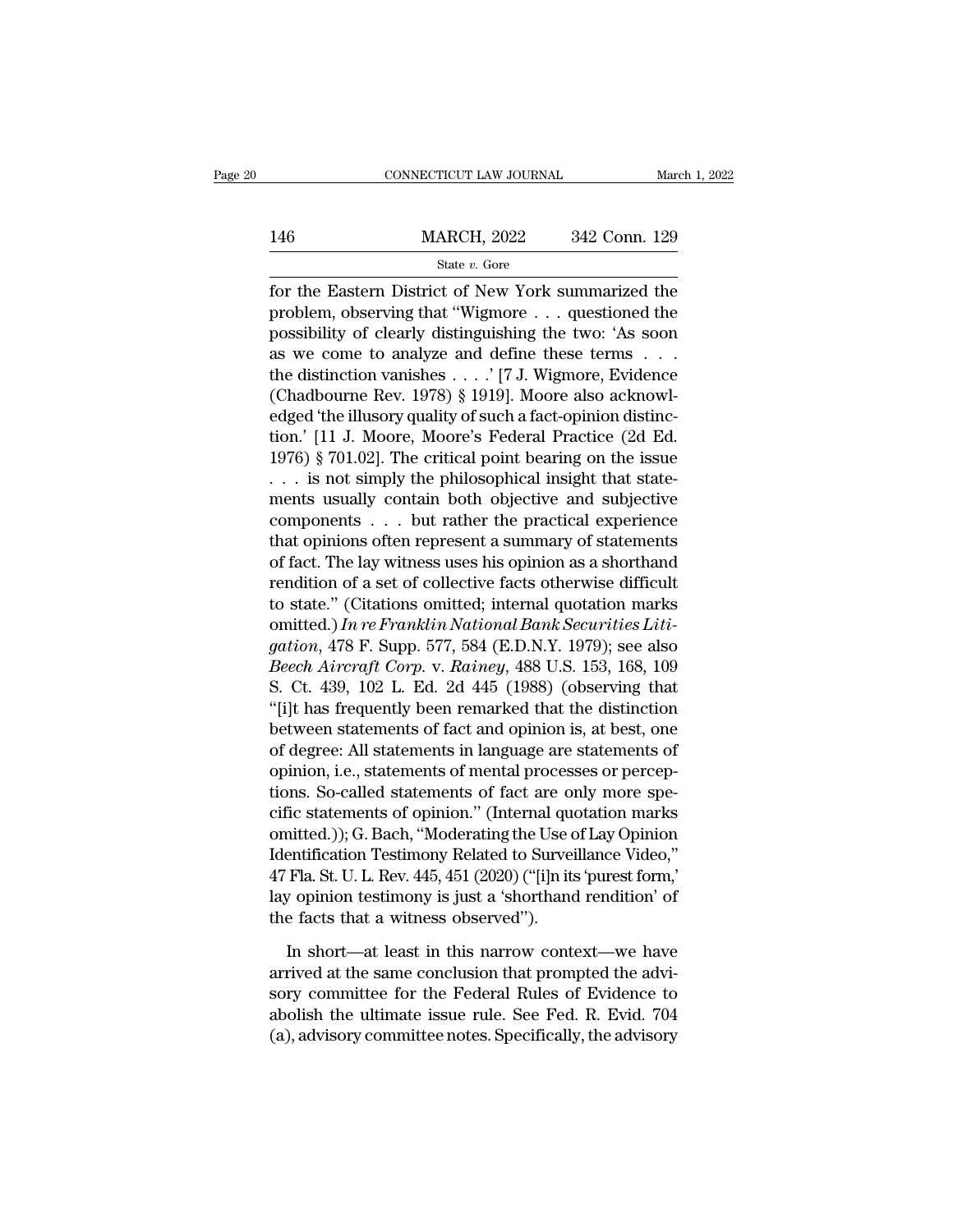# 342 Conn. 129 MARCH, 2022 <sup>147</sup>

### State *v.* Gore

committee notes to rule 704 (a) of the Federal Rules<br>difficult of application and generally served only to<br>difficult of application and generally served only to 342 Conn. 129 MARCH, 2022 147<br>
State v. Gore<br>
committee notes to rule 704 (a) of the Federal Rules<br>
of Evidence state that "[t]he rule was unduly restrictive,<br>
difficult of application, and generally served only to<br>
denri 342 Conn. 129 MARCH, 2022 147<br>
State v. Gore<br>
committee notes to rule 704 (a) of the Federal Rules<br>
of Evidence state that "[t]he rule was unduly restrictive,<br>
difficult of application, and generally served only to<br>
depri 342 Conn. 129 MARCH, 2022 147<br>
State v. Gore<br>
committee notes to rule 704 (a) of the Federal Rules<br>
of Evidence state that "[t]he rule was unduly restrictive,<br>
difficult of application, and generally served only to<br>
depri State v. Gore<br>
State v. Gore<br>
Committee notes to rule 704 (a) of the Federal Rules<br>
of Evidence state that "[t]he rule was unduly restrictive,<br>
difficult of application, and generally served only to<br>
deprive the trier of State v. Gore<br>
committee notes to rule 704 (a) of the Federal Rules<br>
of Evidence state that "[t]he rule was unduly restrictive,<br>
difficult of application, and generally served only to<br>
deprive the trier of fact of useful committee notes to rule 704 (a) of the Federal Rules<br>of Evidence state that "[t]he rule was unduly restrictive,<br>difficult of application, and generally served only to<br>deprive the trier of fact of useful information. [7 J.<br> of Evidence state that "[t]he rule was unduly restrictive,<br>difficult of application, and generally served only to<br>deprive the trier of fact of useful information. [7 J.<br>Wigmore, supra, §§ 1920 and 1921; C. McCormick, Evi-<br> difficult of application, and generally served only to<br>deprive the trier of fact of useful information. [7 J.<br>Wigmore, supra, §§ 1920 and 1921; C. McCormick, Evi-<br>dence (1954) § 12]. The basis usually assigned for the<br>rule deprive the trier of fact of useful information. [7 J. Wigmore, supra, §§ 1920 and 1921; C. McCormick, Evidence (1954) § 12]. The basis usually assigned for the rule, to prevent the witness from 'usurping the province of Wigmore, supra, §§ 1920 and 1921; C. McCormick, Evidence (1954) § 12]. The basis usually assigned for the rule, to prevent the witness from 'usurping the province of the jury,' is aptly characterized as 'empty rhetoric.' <sup>1</sup> I. Wigmore, supra, § 1920]. Efforts to meet the felt eeds of particular situations led to odd verbal circumcutions which were said not to violate the rule.<sup>710</sup><br><sup>10</sup> The vast majority of states also have enacted evide [7 J. Wigmore, supra, § 1920]. Efforts to meet the felt needs of particular situations led to odd verbal circum-<br>locutions which were said not to violate the rule."<sup>10</sup><br><sup>10</sup> The vast majority of states also have enacted e

needs of particular situations led to odd verbal circum-<br>locutions which were said not to violate the rule."<sup>10</sup><br><sup>10</sup> The vast majority of states also have enacted evidentiary codes abolishing the ultimate issue rule. See Iocutions which were said not to violate the rule."<sup>10</sup><br><sup>10</sup> The vast majority of states also have enacted evidentiary codes abolishing the ultimate issue rule. See Alaska R. Evid. 704; Ariz. R. Evid. 704 (a); Ark. R. Evid 10 CULTOITS WHICH WEFE SAID HOT UO VIOTALE LITE TUIE.<br>
<sup>10</sup> The vast majority of states also have enacted evidentiary codes abolishing the ultimate issue rule. See Alaska R. Evid. 704; Ariz. R. Evid. 704; Ark. R. Evid. 704 <sup>10</sup> The vast majority of states also have enacted evidentiary codes abolishing the ultimate issue rule. See Alaska R. Evid. 704; Ariz. R. Evid. 704; Ark. R. Evid. 704; Cal. Evid. Code § 805 (Deering 2004); Colo. R. Evid. 10. 2020); La. Code Evid. Ann., art. 704 (2017); Me. R. Evid. 704; Me. Evid. 704; Me. Evid. 704; Cal. Evid. 704; Fla. Stat. Ann. § 90.703 (West 2011); Ga. Code Ann. § 24-7-704 (a) (2013); Haw. R. Evid. 704; Idaho R. Evid. Ark. R. Evid. 704; Cal. Evid. Code § 805 (Deering 2004); Colo. R. Evid. 704; Del. R. Evid. 704; Fla. Stat. Ann. § 90.703 (West 2011); Ga. Code Ann. § 24-7-704 (a) (2013); Haw. R. Evid. 704; Idaho R. Evid. 704; Ill. R. Evid Del. R. Evid. 704; Fla. Stat. Ann. § 90.703 (West 2011); Ga. Code Ann. § 24-7-704 (a) (2013); Haw. R. Evid. 704; Idaho R. Evid. 704; Ill. R. Evid. 704; Ind. R. Evid. 704 (a); Iowa R. Evid. 5.704; Kan. Stat. Ann. § 60-456 ( 7-704 (a) (2013); Haw. R. Evid. 704; Idaho R. Evid. 704; Ill. R. Evid. 704; Ind. R. Evid. 704 (a); Iowa R. Evid. 5.704; Kan. Stat. Ann. § 60-456 (d) (Cum. Supp. 2020); La. Code Evid. Ann., art. 704 (2017); Me. R. Evid. 704 F. Evid. 704; N.D. R. Evid. 704; N.J. R. Evid. 704; Okla. Stat. Ann. itt. 12, § 2704<br>(West 2020); La. Code Evid. Ann., art. 704 (2017); Me. R. Evid. 704; Md. R.<br>Evid. 5-704 (a); Mich. R. Evid. 704; Minn. R. Evid. 704; Miss Supp. 2020); La. Code Evid. Ann., art. 704 (2017); Me. R. Evid. 704; Md. R. Evid. 5-704 (a); Mich. R. Evid. 704; Minn. R. Evid. 704; Miss. R. Evid. 704; Mont. R. Evid. 704; Neb. Rev. Stat. § 27-704 (2016); Nev. Rev. Stat. Evid. 5-704 (a); Mich. R. Evid. 704; Minn. R. Evid. 704; Miss. R. Evid. 704; Nont. R. Evid. 704; Neb. Rev. Stat. § 27-704 (2016); Nev. Rev. Stat. § 50.295 (2019); N.H. R. Evid. 704; N.J. R. Evid. 704; N.M. R. Evid. 11-704; Mont. R. Evid. 704; Neb. Rev. Stat. § 27-704 (2016); Nev. Rev. Stat. § 50.295 (2019); N.H. R. Evid. 704; N.J. R. Evid. 704; N.M. R. Evid. 11-704; N.C. R. Evid. 704; N.D. R. Evid. 704; Ohio R. Evid. 704; Okla. Stat. Ann. ti (2019); N.H. R. Evid. 704; N.J. R. Evid. 704; N.M. R. Evid. 11-704; N.C. R. Evid. 704; N.D. R. Evid. 704; N.J. R. Evid. 704; N.M. R. Evid. 11-704; N.C. R. Evid. 704; N.D. R. Evid. 704; Ohio R. Evid. 704; Okla. Stat. Ann. t Evid. 704; N.D. R. Evid. 704; Ohio R. Evid. 704; Okla. Stat. Ann. tit. 12, § 2704 (West 2020); Or. Rev. Stat. § 40.420 (2017); Pa. R. Evid. 704; R.I. R. Evid. 704; S.C. R. Evid. 704; S.D. Codified Laws § 19-19-704 (2016); (West 2020); Or. Rev. Stat. § 40.420 (2017); Pa. R. Evid. 704; R.I. R. Evid. 704; S.C. R. Evid. 704; S.D. Codified Laws § 19-19-704 (2016); Tenn. R. Evid. 704; Tex. R. Evid. 704; Utah R. Evid. 704 (a); Vt. R. Evid. 704; Wn 704; S.C. R. Evid. 704; S.D. Codified Laws § 19-19-704 (2016); Tenn. R. Evid. 704; Tex. R. Evid. 704; Utah R. Evid. 704 (a); Vt. R. Evid. 704; Wn. R. Evid. 704; W. Va. R. Evid. 704; Wis. Stat. Ann. § 907.04 (West 2000); W 4; Tex. R. Evid. 704; Utah R. Evid. 704 (a); Vt. R. Evid. 704; Wn. R. Evid. 4; W. Va. R. Evid. 704; Wis. Stat. Ann. § 907.04 (West 2000); Wyo. R. Evid. 4; w. Va. R. Evid. 704; Wis. Stat. Ann. § 907.04 (West 2000); Wyo. R. 704; W. Va. R. Evid. 704; Wis. Stat. Ann. § 907.04 (West 2000); Wyo. R. Evid. 704; see also Supreme Judicial Court Advisory Committee on Massachusetts Evidence Law, Massachusetts Guide to Evidence (2021) § 704, p. 177 (su

204; see also Supreme Judicial Court Advisory Committee on Massachusetts Evidence Law, Massachusetts Guide to Evidence (2021) § 704, p. 177 (summarizing Massachusetts law).<br>
Virginia's evidentiary rule prohibits "opinion in surveillance footage does not, however, testify as to an ultimate fact. The surveillance fact and the sissues of fact" in criminal proceedings, but not in civil cases. Va. R. Evid. 2:704. A lay witness who is familiar w The marizing Massachusetts law).<br>
Wirginia's evidentiary rule prohibits "opinion testimony on the ultimate<br>
issues of fact" in criminal proceedings, but not in civil cases. Va. R. Evid.<br>
2:704. A lay witness who is familia Virginia's evidentiary rule prohibits "opinion testimony on the ultimate issues of fact" in criminal proceedings, but not in civil cases. Va. R. Evid. 2:704. A lay witness who is familiar with the defendant and identifies issues of fact" in criminal proceedings, but not in civil cases. Va. R. Evid. 2:704. A lay witness who is familiar with the defendant and identifies him in surveillance footage does not, however, testify as to an ultimate 2:704. A lay witness who is familiar with the defendant and identifies him<br>in surveillance footage does not, however, testify as to an ultimate fact.<br>Under Virginia law, "[u]ltimate issues of fact for purposes of the conv in surveillance footage does not, however, testify as to an ultimate fact.<br>Under Virginia law, "[u]ltimate issues of fact for purposes of the conviction<br>of a crime are the statutory elements of [the] offense." (Internal qu Fraction Under Virginia law, "[u]]<br>timate issues of fact for of a crime are the statutory elements of [the] c marks omitted.) *Bowman* v. *Commonwealth*,  $S.E.2d 705 (1999)$ ; see id. (testimony of defendader defendant in vi a crime are the statutory elements of [the] offense." (Internal quotation arks omitted.) *Bowman* v. *Commonwealth*, 30 Va. App. 298, 303, 516 E.2d 705 (1999); see id. (testimony of defendant's father-in-law identifying fe evidence code, expressly and categorically barred virtual quotation and marks omitted.) *Bowman* v. *Commonwealth*, 30 Va. App. 298, 303, 516 S.E.2d 705 (1999); see id. (testimony of defendant's father-in-law identifying d

an ultimate issue. See Ala. R. Evid. 704 ("[t]estimony in the form of an ultimate issue of fact" (internal quotation marks omitted)).<br>Alabama is the only state other than Connecticut that has, through its evidence code, ex S.E.2d 705 (1999); see id. (testimony of defendant's father-in-law identifying defendant in video surveillance footage did not implicate "ultimate issue of fact" (internal quotation marks omitted)). Alabama is the only st evidence code, expressly and categorically barred opinion testimony as to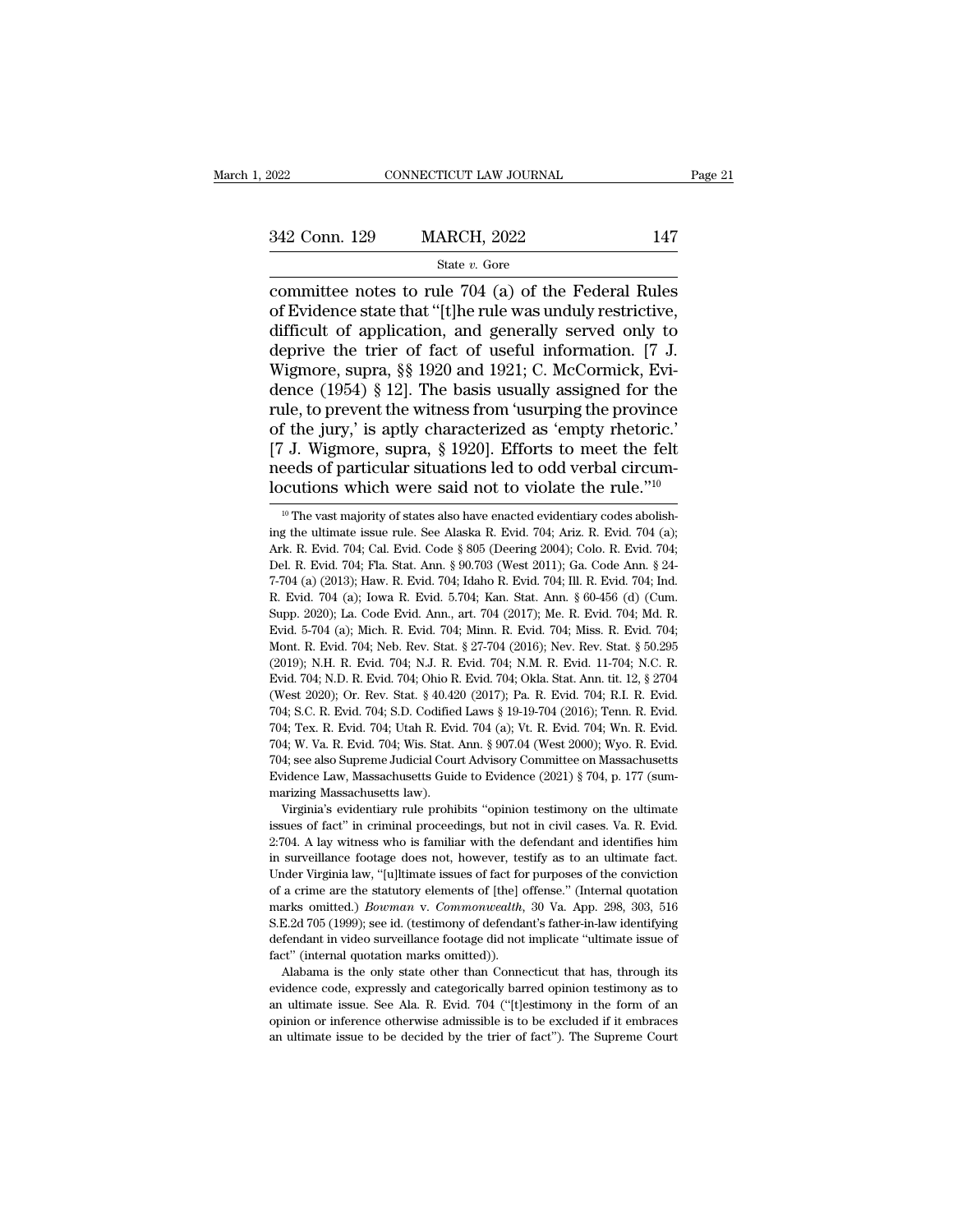# EXECUTE CONNECTICUT LAW JOURNAL March 1, 2022<br>148 MARCH, 2022 342 Conn. 129<br>148 State v. Gore

### State *v.* Gore

For all these reasons, we now hold that opinion testi-<br>
For all these reasons, we now hold that opinion testi-<br>
For all these reasons, we now hold that opinion testi-<br>
Surveillance video or photographs is not inadmissible  $\begin{tabular}{ll} \hline & \multicolumn{1}{l}{{\bf MACH, 2022}} & \multicolumn{1}{l}{342}\,\,{\bf Conn.}\,\, 129 \\ & \multicolumn{1}{l}{\bf Star~E.}\,\, 6ore \\ \hline \hline \end{tabular} \label{thm:29} \begin{tabular}{l} For all these reasons, we now hold that opinion testi-  
mony that relates to the identification of persons depicted  
in surveillance video or photographs is not inadmissible  
solelv because it enhances an ultimate issue. Law onin-$ 148 MARCH, 2022 342 Conn. 129<br>
State v. Gore<br>
For all these reasons, we now hold that opinion testi-<br>
mony that relates to the identification of persons depicted<br>
in surveillance video or photographs is not inadmissible<br>  $\begin{array}{ll}\n & \text{MARCH, 2022} & \text{342 Conn. 129} \\
 & \text{State } v. \text{ Gore} \\
 \hline\n\end{array}$ For all these reasons, we now hold that opinion testimony that relates to the identification of persons depicted in surveillance video or photographs is not in For all these reasons, we now hold that opinion testimony that relates to the identification of persons depicted<br>in surveillance video or photographs is not inadmissible<br>solely because it embraces an ultimate issue. Lay o State *v*. Gore<br>
For all these reasons, we now hold that opinion testi-<br>
mony that relates to the identification of persons depicted<br>
in surveillance video or photographs is not inadmissible<br>
solely because it embraces an For all these reasons, we now hold that opinion testi-<br>mony that relates to the identification of persons depicted<br>in surveillance video or photographs is not inadmissible<br>solely because it embraces an ultimate issue. Lay mony that relates to the identification of persons depicted<br>in surveillance video or photographs is not inadmissible<br>solely because it embraces an ultimate issue. Lay opin-<br>ion testimony identifying a person in surveillan in surveillance video or photographs is not inadmissible<br>solely because it embraces an ultimate issue. Lay opin-<br>ion testimony identifying a person in surveillance video<br>or photographs is admissible if that testimony meet solely because it embraces an ultimate issue. Lay opin-<br>ion testimony identifying a person in surveillance video<br>or photographs is admissible if that testimony meets<br>the requirements of  $\S 7-1$  of the Connecticut Code of<br> the metallic state of the witness or the determination testimony identifying a person in surveillance video or photographs is admissible if that testimony meets the requirements of  $\S 7-1$  of the Connecticut Code of Evide For industry and is admissible if that testimony meets<br>the requirements of  $\S$  7-1 of the Connecticut Code of<br>Evidence.<sup>11</sup> That is, such testimony is admissible if the<br>opinion is "rationally based on the perception of th opinion is "rationally based on the perception of the witness and is helpful to a clear understanding of the testimony of the witness or the determination of a fact in issue." Conn. Code Evid. § 7-1. To the extent that of witness and is helpful to a clear understanding of the testimony of the witness or the determination of a fact<br>in issue." Conn. Code Evid. § 7-1. To the extent that<br>of Alabama, however, has long held that testimony identif

testimony of the witness or the determination of a fact<br>in issue." Conn. Code Evid. § 7-1. To the extent that<br>of Alabama, however, has long held that testimony identifying a defendant<br>as depicted in a surveillance video o in issue." Conn. Code Evid. § 7-1. To the extent that  $\sigma$  falabama, however, has long held that testimony identifying a defendant as depicted in a surveillance video or photograph by a witness who has general familiarity *parte Rieber*, 663 So. 2d 999, 1011 (Ala.), cert. denied, 516 U.S. 995, 116 S. Ct. 531, 133 L. Ed. 2d 437 (1995). % of Alabama, however, has long held that testimony identifying a defendant as depicted in a surveillance video or photograph by a witness who has general familiarity with the defendant is not opinion evidence; rather, th rapided in a surveillance video or photograph by a witness who has<br>depicted in a surveillance video or photograph by a witness who has<br>neral familiarity with the defendant is not opinion evidence; rather, the<br>thess is "te

general familiarity with the defendant is not opinion evidence; rather, the witness is "testifying to facts that are within his personal knowledge." *Ex* parte Rieber, 663 So. 2d 999, 1011 (Ala.), cert. denied, 516 U.S. 99 *wealths* is "testifying to facts that are within his personal knowledge." *Ex* parte Rieber, 663 So. 2d 999, 1011 (Ala.), cert. denied, 516 U.S. 995, 116 S. Ct. 531, 133 L. Ed. 2d 437 (1995).<br> *Kentucky's* evidence code d nate Rieber, 663 So. 2d 999, 1011 (Ala.), cert. denied, 516 U.S. 995, 116 S.<br>Ct. 531, 133 L. Ed. 2d 437 (1995).<br>Kentucky's evidence code does not expressly address the ultimate issue<br>rule. The decision of the Supreme Court Ct. 531, 133 L. Ed. 2d 437 (1995).<br>
Ct. 531, 133 L. Ed. 2d 437 (1995).<br>
Kentucky's evidence code does not expressly address the ultimate issue<br>
rule. The decision of the Supreme Court of Kentucky in *Stringer* v. *Common-*Example 1. The court overcess of expressly address the ultimate issue<br>rule. The decision of the Supreme Court of Kentucky in *Stringer v. Common-<br>wealth*, 956 S.W.2d 883 (Ky. 1997), cert. denied, 523 U.S. 1052, 118 S. Ct.<br> rule. The decision of the Supreme Court of Kentucky in *Stringer* v. Common-<br>wealth, 956 S.W.2d 883 (Ky. 1997), cert. denied, 523 U.S. 1052, 118 S. Ct.<br>1374, 140 L. Ed. 2d 522 (1998), however, resolved the issue. In *Strin* and the 'ultimate' issue. The 'ultimate' reformation to the search of the search of the search of the court recognized that its decisions in this area had been inconsistent. Id., 890–91. The court overruled the decisions t 1374, 140 L. Ed. 2d 522 (1<br>court recognized that its<br>890–91. The court overru<br>704 (a) of the Federal Ru<br>again depart from the 'ul<br>this issue." Id., 891.<br>Missouri's evidence co For the constant in the decisions in this area had been inconsistent. Id., 0–91. The court overruled the decisions that were inconsistent with rule 4 (a) of the Federal Rules of Evidence and clarified that "[w]e now once s90–91. The court overruled the decisions that were inconsistent with rule 704 (a) of the Federal Rules of Evidence and clarified that "[w]e now once again depart from the 'ultimate issue' rule and rejoin the majority vie

To a majority rule that such testimony is not necessarily barrel. The majority view on this issue." Id., 891.<br>
Missouri's evidence code also does not expressly abandon the ultimate<br>
issue rule as to lay opinion testimony. this issue." Id., 891.<br>
Missouri's evidence code also does not expressly abandon the ultimate<br>
issue rule as to lay opinion testimony. Recent authority, however, follows<br>
the majority rule that such testimony is not necess Missouri's evidence code also does not expressly abandon the ultimate<br>issue rule as to lay opinion testimony. Recent authority, however, follows<br>the majority rule that such testimony is not necessarily barred. See *State*<br> for the majority rule as to lay opinion testimony. Recent authority, however, follows<br>the majority rule that such testimony is not necessarily barred. See *State*<br>v. *Saucy*, 164 S.W.3d 523, 530 (Mo. App. 2005) (witness p eotape). the majority rule that such testimony is not necessarily barred. See *State* v. *Saucy*, 164 S.W.3d 523, 530 (Mo. App. 2005) (witness properly allowed to identify defendant in surveillance video; because she lived with de to identify defendant in surveillance video; because she lived with defendant at time of crime and defendant's appearance had since changed, and, therefore, witness more likely than jury to correctly identify defendant in

at time of crime and defendant's appearance had since changed, and, therefore, witness more likely than jury to correctly identify defendant in videotape).<br>
New York has no code of evidence. The New York Court of Appeals, New York has no code of evidence. The New York Court of Appeals,<br>however, has upheld a trial court's decision to allow lay witness opinion<br>testimony identifying a defendant in surveillance photographs. *People* v.<br>*Russell* 

however, has upheld a trial court's decision to allow lay witness opinion<br>testimony identifying a defendant in surveillance photographs. *People* v.<br>*Russell*, 79 N.Y.2d 1024, 1025, 594 N.E.2d 922, 584 N.Y.S.2d 428 (1992). Existency identifying a defendant in surveillance photographs. *People v.* Russell, 79 N.Y.2d 1024, 1025, 594 N.E.2d 922, 584 N.Y.S.2d 428 (1992).<br>
<sup>11</sup> In this appeal, we address the effect of the rule change we announce *Russell,* 79 N.Y.2d 1024, 1025, 594 N.E.2d 922, 584 N.Y.S.2d 428 (1992).<br><sup>11</sup> In this appeal, we address the effect of the rule change we announce today on the admissibility of lay opinions identifying a person in video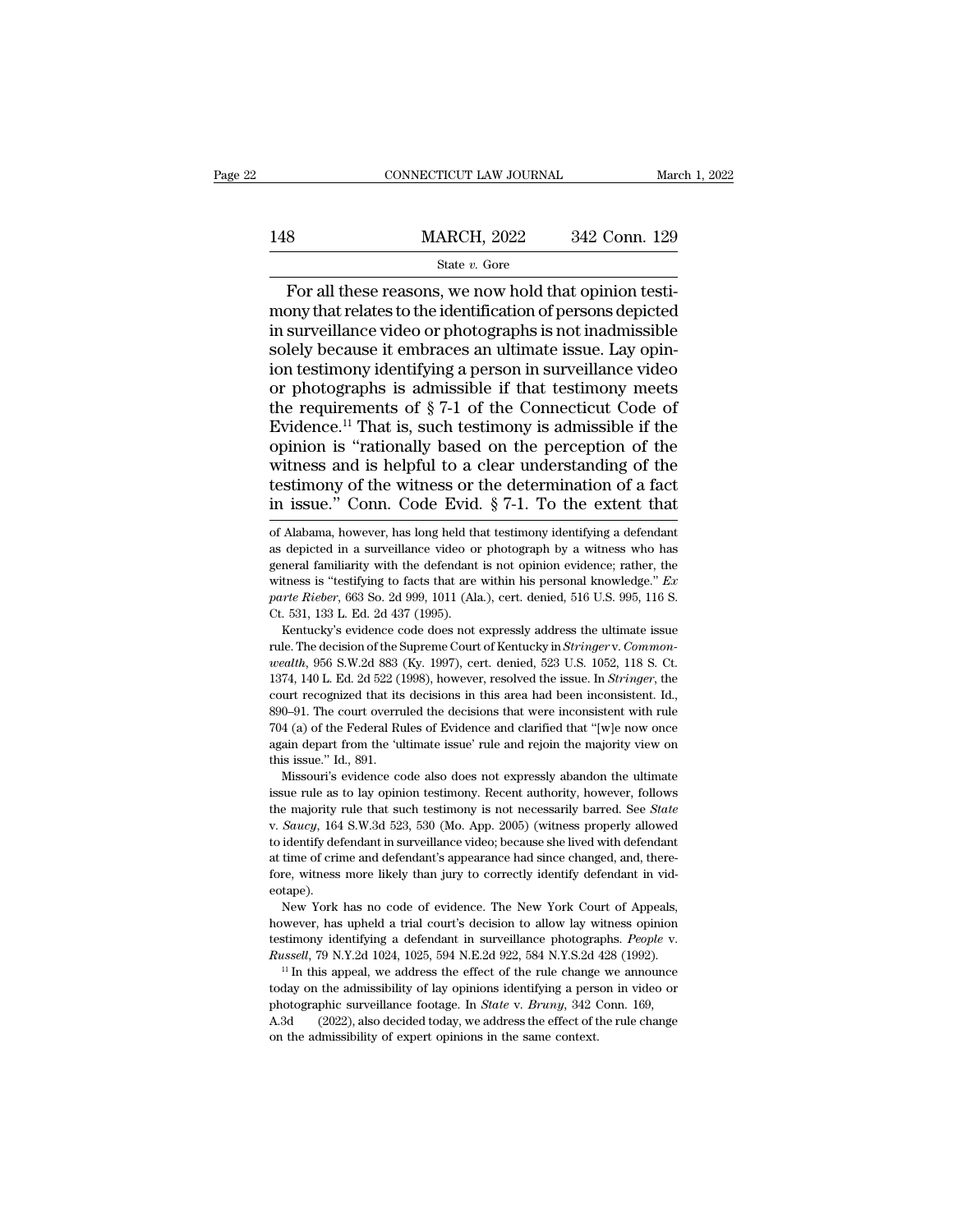| 2022          | CONNECTICUT LAW JOURNAL |     | Page 23 |
|---------------|-------------------------|-----|---------|
| 342 Conn. 129 | <b>MARCH, 2022</b>      | 149 |         |
|               | State $v$ . Gore        |     |         |

the connective connective connective transformation of the court's decision in *Finan* is inconsistent with the court's decision in *Finan* is inconsistent with the court's decision in *Finan* is inconsistent with the cour 342 Conn. 129 MARCH, 2022 149<br>
State v. Gore<br>
this court's decision in *Finan* is inconsistent with the<br>
rule we adopt today, that decision and its progeny; see<br>
State v. Holley, supra, 160 Conn. App. 578; State v.<br>
Felde *SA2* Conn. 129 MARCH, 2022 149<br> *State v. Gore*<br> *State v. Gore*<br> *Holley* decision in *Finan* is inconsistent with the<br>
rule we adopt today, that decision and its progeny; see<br> *State* v. *Holley*, supra, 160 Conn. App. <sup>Felder</sup>, 2022 149<br> *Felis court's decision in Finan is inconsistent with the*<br>
rule we adopt today, that decision and its progeny; see<br> *Felder*, supra, 99 Conn. App. 18; are overruled.<sup>12</sup><br> *Felder*, supra, 99 Conn. App. State *v*. Gore<br>
is court's decision in *Finan* is inconsistent with the<br>
le we adopt today, that decision and its progeny; see<br> *ate* v. *Holley*, supra, 160 Conn. App. 578; *State* v.<br> *lder*, supra, 99 Conn. App. 18; a this court's decision in *Finan* is inconsistent with the<br>rule we adopt today, that decision and its progeny; see<br>*State* v. *Holley*, supra, 160 Conn. App. 578; *State* v.<br>*Felder*, supra, 99 Conn. App. 18; are overruled

Figure 1. Figure 1.1 and the reaction in Figure 1.1 and the reader v. Holley, supra, 160 Conn. App. 578; *State* v. Felder, supra, 99 Conn. App. 18; are overruled.<sup>12</sup><br>Because § 7-1 of the Connecticut Code of Evidence ess Find we adopt today, that decision and its progenty, see<br>State v. Holley, supra, 160 Conn. App. 578; State v.<br>Felder, supra, 99 Conn. App. 18; are overruled.<sup>12</sup><br>Because § 7-1 of the Connecticut Code of Evidence<br>essential Example v. Trottey, supra, 100 Comt. App. 910, Batte v.<br>Felder, supra, 99 Conn. App. 18; are overruled.<sup>12</sup><br>Because § 7-1 of the Connecticut Code of Evidence<br>essentially mirrors rule 701 of the Federal Rules of<br>Evidence,<sup></sup> Feater, supra, 55 Conn. App. 10, are overrured.<br>
Because § 7-1 of the Connecticut Code of Evidence<br>
essentially mirrors rule 701 of the Federal Rules of<br>
Evidence,<sup>13</sup> we look to federal decisions for guidance<br>
in determi Because § 7-1 of the Connecticut Code of Evidence<br>essentially mirrors rule 701 of the Federal Rules of<br>Evidence,<sup>13</sup> we look to federal decisions for guidance<br>in determining whether the trial court in the present<br>case act essentially mirrors rule 701 of the Federal Rules of<br>Evidence,<sup>13</sup> we look to federal decisions for guidance<br>in determining whether the trial court in the present<br>case acted within its discretion in allowing the testi-<br>mon Evidence,<sup>13</sup> we look to federal decisions for guidance<br>in determining whether the trial court in the present<br>case acted within its discretion in allowing the testi-<br>mony. The Third Circuit explained the careful balancing in determining whether the trial court in the present<br>case acted within its discretion in allowing the testi-<br>mony. The Third Circuit explained the careful balancing<br>intended to be effectuated by rule 701 of the Federal<br>Ru case acted within its discretion in allowing the testi-<br>mony. The Third Circuit explained the careful balancing<br>intended to be effectuated by rule 701 of the Federal<br>Rules of Evidence, which represents "a movement away<br>fr mony. The Third Circuit explained the careful balancing<br>intended to be effectuated by rule 701 of the Federal<br>Rules of Evidence, which represents "a movement away<br>from . . . courts' historically skeptical view of lay<br>opin intended to be effectuated by rule 701 of the Federal<br>Rules of Evidence, which represents "a movement away<br>from . . . courts' historically skeptical view of lay<br>opinion evidence, and is rooted in the modern trend<br>away fro Rules of Evidence, which represents "a movement away<br>from . . . courts' historically skeptical view of lay<br>opinion evidence, and is rooted in the modern trend<br>away from fine distinctions between fact and opinion<br>and towar from . . . courts' historically skeptical view of lay<br>opinion evidence, and is rooted in the modern trend<br>away from fine distinctions between fact and opinion<br>and toward greater admissibility. . . . The [r]ule is<br>nonethel 12 Notwithstanding the codification of the common law in the Code of vidence, this court retains the authority to "develop and change the rules" in the code of vidence, this court retains the authority to "develop and cha monetheless designed to exclude lay opinion testimony<br>that amount[s] to little more than choosing up sides<br>... or that merely tell[s] the jury what result to reach<br> $\frac{12}{}$ Notwithstanding the codification of the common l

that amount[s] to little more than choosing up sides<br> $\cdots$  or that merely tell[s] the jury what result to reach<br> $\frac{12}{12}$ Notwithstanding the codification of the common-law in the Code of<br>Evidence, this court retains the <sup>12</sup> Notwithstanding the codification of the common law in the Code of Evidence, this court retains the authority to "develop and change the rules of evidence through case-by-case common-law adjudication." *State* v. *DeJ* <sup>12</sup> Notwithstanding the codification of the common law in the Code of Evidence, this court retains the authority to "develop and change the rules of evidence through case-by-case common-law adjudication." *State* v. *DeJ* Evidence, this court retains the authority to "develop and change the rules of evidence through case-by-case common-law adjudication." *State* v. *DeJesus*, 288 Conn. 418, 421, 953 A.2d 45 (2008). Subsequent to the public of evidence through case-by-case common-law adjudication." *State* v. *DeJesus*, 288 Conn. 418, 421, 953 A.2d 45 (2008). Subsequent to the publication of this court's opinion in *DeJesus*, the legislature authorized this DeJesus, 288 Conn. 418, 421, 953 A.2d 45 (2008). Subsequent to the publication of this court's opinion in *DeJesus*, the legislature authorized this court to adopt the Connecticut Code of Evidence and expressly stated: "N authority of this court's opinion in *DeJesus*, the legislature authorized this court<br>to adopt the Connecticut Code of Evidence and expressly stated: "Nothing<br>in this section shall limit with respect to the law of evidenc to adopt the Connecticut Code of Evidence and expressly stated: "Nothing in this section shall limit with respect to the law of evidence the authority of the Supreme Court under common law  $\ldots$ ." General Statutes § 51-14 in this section shall limit with respect to the law of evidence the authority of the Supreme Court under common law . . . ." General Statutes  $\S 51-14a$  (c). This court's subsequent notice of adoption emphasized our conti see also E. Prescott, Tait's Handbook of Connecticut Evidence (6th Ed. 2019) §§ 1.1.4 through 1.1.7, pp. 10–16.<br>This weak also E. Prescott, Tait's Handbook of Connecticut Evidence, the Supreme Court expressly reserved to i 2019) S§ 1.1.4 through 1.1.7, pp. 10–16. <sup>13</sup> Rule 701 of the Federal Rules of Evidence, the Supreme Court expressly reserved to itself its common-law authority regarding the law of evidence." 76 Conn. L.J., No. 4, p. 1D the Supreme Court expressly reserved to itself its common-law authority regarding the law of evidence." 76 Conn. L.J., No. 4, p. 1D (July 22, 2014); see also E. Prescott, Tait's Handbook of Connecticut Evidence (6th Ed. 20 regarding the lave<br>ee also E. Pres<br>2019) §§ 1.1.4 th<br><sup>13</sup> Rule 701 of t<br>testifying as an<br>one that is:<br>"(a) rationally

see also E. Prescott, Tait's Handbook of Connecticut Evidence (6th Ed. 2019) §§ 1.1.4 through 1.1.7, pp. 10–16.<br><sup>13</sup> Rule 701 of the Federal Rules of Evidence provides: "If a witness is not testifying as an expert, testim <sup>19</sup> 10) §§ 1.1.4 through 1.1.7, pp. 10–16.<br>
<sup>19</sup> New 2010 of the Federal Rules of Evidence provides: "If a witness is not<br>
<sup>19</sup> Rule 701 of the Federal Rules of Evidence provides: "If a witness is not<br>
stifying as an expe testifying as an expert, testimony in the form of an opinion is limited to<br>one that is:<br>"(a) rationally based on the [witness'] perception;<br>"(b) helpful to clearly understanding the [witness'] testimony or to<br>determining <sup>2</sup><br>
"It if the statistifying as an expert, testimony in the form of an opinion is limited to<br>
e that is:<br>
"(a) rationally based on the [witness'] perception;<br>
"(b) helpful to clearly understanding the [witness'] testimony

<sup>&</sup>quot;(a) rationally based on the [witness'] perception;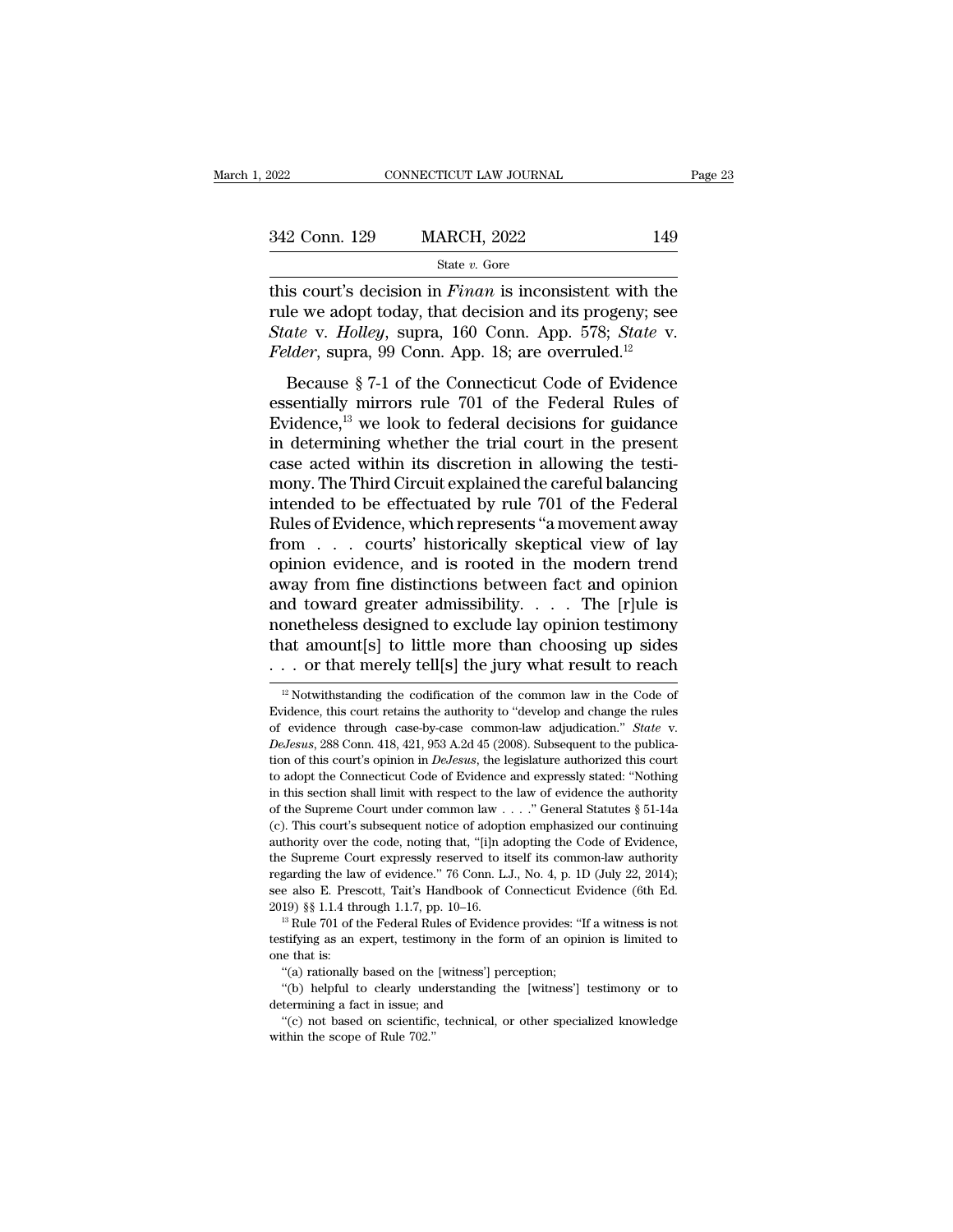|     | CONNECTICUT LAW JOURNAL | March 1, 2022 |
|-----|-------------------------|---------------|
|     |                         |               |
| 150 | <b>MARCH, 2022</b>      | 342 Conn. 129 |
|     | State $v$ . Gore        |               |

CONNECTICUT LAW JOURNAL March 1, 2022<br>
150 MARCH, 2022 342 Conn. 129<br>
5tate v. Gore<br>
......" (Citations omitted; internal quotation marks<br>
omitted.) United States v. Stadtmauer, 620 F.3d 238,<br>
262 (24 Cir. 2010) quoting Eo MARCH, 2022 342 Conn. 129<br>
State v. Gore<br>
....." (Citations omitted; internal quotation marks<br>
omitted.) *United States* v. *Stadtmauer*, 620 F.3d 238,<br>
262 (3d Cir. 2010), quoting Fed. R. Evid. 704, advisory<br>
committee no 262 (3d Cir. 2010), and Fed. R. Evid. 704, advisory<br>
262 (3d Cir. 2010), quoting Fed. R. Evid. 704, advisory<br>
262 (3d Cir. 2010), quoting Fed. R. Evid. 704, advisory<br>
262 (3d Cir. 2010), quoting Fed. R. Evid. 704, advisor M.<br>
150 M.<br>
160 M.<br>
262 (Citations on omitted.) United State<br>
262 (3d Cir. 2010), quo<br>
262 (committee notes.<br>
We begin with the ol State v. Gore<br>
We begin with the observation of the observations of<br>
2. (3d Cir. 2010), quoting Fed. R. Evid. 704, advisory<br>
2. (3d Cir. 2010), quoting Fed. R. Evid. 704, advisory<br>
2. We begin with the observation that id  $\ldots$  ... ." (Citations omitted; internal quotation marks omitted.) *United States v. Stadtmauer*, 620 F.3d 238, 262 (3d Cir. 2010), quoting Fed. R. Evid. 704, advisory committee notes.<br>We begin with the observation that

From eyewithesis omitted; internal quotation marks<br>comitted.) United States v. Stadtmauer, 620 F.3d 238,<br>262 (3d Cir. 2010), quoting Fed. R. Evid. 704, advisory<br>committee notes.<br>We begin with the observation that identifi omitted.) *United States v. Staatmauer*, 620 F.3d 238,<br>262 (3d Cir. 2010), quoting Fed. R. Evid. 704, advisory<br>committee notes.<br>We begin with the observation that identifications of<br>a defendant in surveillance video or pho  $202$  (3d CIr.  $2010$ ), quoting Fed. R. EVId.  $704$ , advisory<br>committee notes.<br>We begin with the observation that identifications of<br>a defendant in surveillance video or photographs differ<br>from eyewitness identifications. commutee notes.<br>
We begin with the observation that identifications of<br>
a defendant in surveillance video or photographs differ<br>
from eyewitness identifications. Unlike eyewitness<br>
identifications, which are grounded on th We begin with the observation that identifications of<br>a defendant in surveillance video or photographs differ<br>from eyewitness identifications. Unlike eyewitness<br>identifications, which are grounded on the witness' rec-<br>olle a defendant in surveillance video or photographs differ<br>from eyewitness identifications. Unlike eyewitness<br>identifications, which are grounded on the witness' rec-<br>ollection of what the witness observed during the inci-<br>de from eyewitness identifications. Unlike eyewitness<br>identifications, which are grounded on the witness' rec-<br>ollection of what the witness observed during the inci-<br>dent in question, an identification of a defendant by a<br>no identifications, which are grounded on the witness' rec-<br>ollection of what the witness observed during the inci-<br>dent in question, an identification of a defendant by a<br>nonpercipient witness in surveillance video or photoollection of what the witnes<br>dent in question, an identifi<br>nonpercipient witness in st<br>graphs is grounded on the<br>with the defendant's appear<br>iarity with the defendant's a<br>the incident occurred.<br>An eyewitness, therefore In the question, an identification of a defendant by a<br>impercipient witness in surveillance video or photo-<br>aphs is grounded on the witness' general familiarity<br>th the defendant's appearance at the time that<br>e incident occ monpercipient witness in surveillance video or photographs is grounded on the witness' general familiarity<br>with the defendant's appearance or the witness' familiarity<br>with the defendant's appearance at the time that<br>the in

graphs is grounded on the witness general ramifiarity<br>with the defendant's appearance or the witness' famil-<br>iarity with the defendant's appearance at the time that<br>the incident occurred.<br>An eyewitness, therefore, testifie with the defendant's appearance or the witness ramiliarity with the defendant's appearance at the time that<br>the incident occurred.<br>An eyewitness, therefore, testifies regarding some-<br>thing that the jury cannot itself obser rarity with the defendant s appearance at the time that<br>the incident occurred.<br>An eyewitness, therefore, testifies regarding some-<br>thing that the jury cannot itself observe—that the eye-<br>witness observed the defendant enga In experiment occurred.<br>
An eyewitness, therefore, testifies regarding something that the jury cannot itself observe—that the eyewitness observed the defendant engaged in conduct<br>
that is relevant to whether he committed t An eyewitness, therefore, testifies regarding something that the jury cannot itself observe—that the eyewitness observed the defendant engaged in conduct that is relevant to whether he committed the offense with which he i thing that the jury cannot itself observe—that the eye-<br>witness observed the defendant engaged in conduct<br>that is relevant to whether he committed the offense<br>with which he is charged. Jurors can never be on the<br>same footi witness observed the defendant engaged in conduct<br>that is relevant to whether he committed the offense<br>with which he is charged. Jurors can never be on the<br>same footing as an eyewitness because they were not<br>there. In cont that is relevant to whether he committed the offense<br>with which he is charged. Jurors can never be on the<br>same footing as an eyewitness because they were not<br>there. In contrast, a witness who identifies the defen-<br>dant in with which he is charged. Jurors can never be on the<br>same footing as an eyewitness because they were not<br>there. In contrast, a witness who identifies the defen-<br>dant in surveillance video or photographs testifies regard-<br>i same footing as an eyewitness because they were not<br>there. In contrast, a witness who identifies the defen-<br>dant in surveillance video or photographs testifies regard-<br>ing material that the jury also is able to observe. Un there. In contrast, a witness who identifies the defendant in surveillance video or photographs testifies regarding material that the jury also is able to observe. Unlike the past events testified to by an eyewitness, the dant in surveillance video or photographs testifies regard-<br>ing material that the jury also is able to observe. Unlike<br>the past events testified to by an eyewitness, the video<br>or photographs in evidence are physically pres ing material that the jury also is able to observe. Unlike<br>the past events testified to by an eyewitness, the video<br>or photographs in evidence are physically present in<br>the courtroom. So is the defendant .The jury is there the past events testified to by an eyewitness, the video<br>or photographs in evidence are physically present in<br>the courtroom. So is the defendant. The jury is therefore<br>able to compare the defendant with the video or photoor photographs in evidence are physically present in<br>the courtroom. So is the defendant. The jury is therefore<br>able to compare the defendant with the video or photo-<br>graphs. Accordingly, as a general rule, nonpercipient<br>la the courtroom. So is the defendant. The jury is therefore<br>able to compare the defendant with the video or photo-<br>graphs. Accordingly, as a general rule, nonpercipient<br>lay opinion testimony identifying a defendant in survei able to compare the defendant with the video or photographs. Accordingly, as a general rule, nonpercipient lay opinion testimony identifying a defendant in surveillance video or photographs is admissible only "if there is graphs. Accordingly, as a general rule, nonpercialy opinion testimony identifying a defendant in su<br>lance video or photographs is admissible only "if<br>is some basis for concluding that the witness is<br>likely to correctly ide If y opinion testimony identifying a defendant in surventice video or photographs is admissible only "if there some basis for concluding that the witness is more cely to correctly identify the defendant from the photo-<br>aph rance video or photographs is admissible only "if there<br>is some basis for concluding that the witness is more<br>likely to correctly identify the defendant from the photo-<br>graph [or video] than is the jury." *United States* v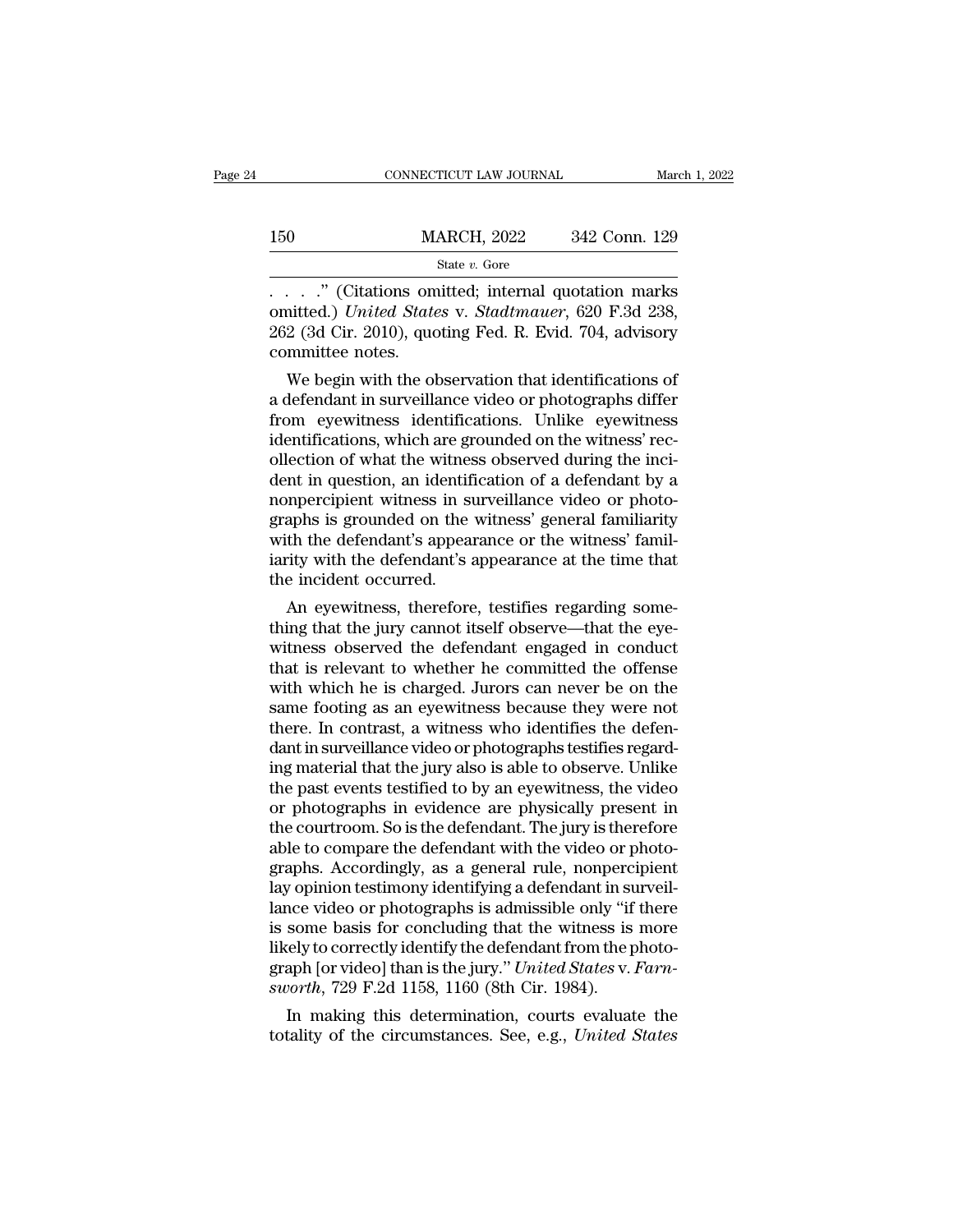v. *Beck*, 418 F.3d 1008, 1015 (9th Cir. 2005). Courts<br>
v. *Beck*, 418 F.3d 1008, 1015 (9th Cir. 2005). Courts<br>
consider the following four factors relevant to determining whether the witness is more likely to correctly id 342 Conn. 129 MARCH, 2022 151<br>
State v. Gore<br>
v. *Beck*, 418 F.3d 1008, 1015 (9th Cir. 2005). Courts<br>
consider the following four factors relevant to determin-<br>
ing whether the witness is more likely to correctly iden-<br>
t 342 Conn. 129 MARCH, 2022 151<br>
State v. Gore<br>
v. *Beck*, 418 F.3d 1008, 1015 (9th Cir. 2005). Courts<br>
consider the following four factors relevant to determin-<br>
ing whether the witness is more likely to correctly iden-<br>
t 342 Conn. 129 MARCH, 2022 151<br>
state v. Gore<br>
v. *Beck*, 418 F.3d 1008, 1015 (9th Cir. 2005). Courts<br>
consider the following four factors relevant to determin-<br>
ing whether the witness is more likely to correctly iden-<br>
t State v. Gore<br>
general level of the Circle of State v. Gore<br>
(State v. Gore<br>
consider the following four factors relevant to determin-<br>
ing whether the witness is more likely to correctly iden-<br>
tify the defendant than is state v. Gore<br>v. *Beck*, 418 F.3d 1008, 1015 (9th Cir. 2005). Courts<br>consider the following four factors relevant to determin-<br>ing whether the witness is more likely to correctly iden-<br>tify the defendant than is the jury: v. *Beck*, 418 F.3d 1008, 1015 (9th Cir. 2005). Courts<br>consider the following four factors relevant to determin-<br>ing whether the witness is more likely to correctly iden-<br>tify the defendant than is the jury: (1) the witnes consider the following four factors relevant to determining whether the witness is more likely to correctly identify the defendant than is the jury: (1) the witness' general level of familiarity with the defendant's appear ing whether the witness is more likely to correctly identify the defendant than is the jury: (1) the witness'<br>general level of familiarity with the defendant's appear-<br>ance; see, e.g., *United States v. Jackman*, 48 F.3d 1 tify the defendant than is the jury: (1) the witness'<br>general level of familiarity with the defendant's appear-<br>ance; see, e.g., *United States* v. *Jackman*, 48 F.3d 1,<br>3–6 (1st Cir. 1995) (defendant's former wife and two general level of familiarity with the defendant's appearance; see, e.g., *United States* v. *Jackman*, 48 F.3d 1, 3–6 (1st Cir. 1995) (defendant's former wife and two acquaintances, each of whom had known defendant for yea ance; see, e.g., *United States v. Jackman*, 48 F.3d 1, 3–6 (1st Cir. 1995) (defendant's former wife and two acquaintances, each of whom had known defendant for years, had sufficient relevant familiarity with defendant to 3–6 (1st Cir. 1995) (defendant's former wife and two<br>acquaintances, each of whom had known defendant for<br>years, had sufficient relevant familiarity with defendant<br>to allow testimony identifying defendant in surveillance<br>f acquaintances, each of whom had known defendant for<br>years, had sufficient relevant familiarity with defendant<br>to allow testimony identifying defendant in surveillance<br>footage); (2) the witness' familiarity with the defen-<br> years, had sufficient relevant familiarity with defendant<br>to allow testimony identifying defendant in surveillance<br>footage); (2) the witness' familiarity with the defen-<br>dant's appearance, including items of clothing worn, to allow testimony identifying defendant in surveillance<br>footage); (2) the witness' familiarity with the defen-<br>dant's appearance, including items of clothing worn, at<br>the time that the surveillance video or photographs<br>w footage); (2) the witness' familiarity with the defendant's appearance, including items of clothing worn, at the time that the surveillance video or photographs were taken; see, e.g., *United States v. Saniti*, 604 F.2d 6 dant's appearance, including items of clothing worn, at<br>the time that the surveillance video or photographs<br>were taken; see, e.g., *United States* v. *Saniti*, 604 F.2d<br>603, 605 (9th Cir.) (roommates allowed to identify<br>de the time that the surveillance video or photographs<br>were taken; see, e.g., *United States* v. *Saniti*, 604 F.2d<br>603, 605 (9th Cir.) (roommates allowed to identify<br>defendant in surveillance footage based both on general<br>fa were taken; see, e.g., *United States* v. *Saniti*, 604 F.2d<br>603, 605 (9th Cir.) (roommates allowed to identify<br>defendant in surveillance footage based both on general<br>familiarity with defendant and familiarity with defen 603, 605 (9th Cir.) (roommates allowed to identify<br>defendant in surveillance footage based both on general<br>familiarity with defendant and familiarity with defen-<br>dant's clothing), cert. denied, 444 U.S. 969, 100 S. Ct. 46 defendant in surveillance footage based both on general<br>familiarity with defendant and familiarity with defen-<br>dant's clothing), cert. denied, 444 U.S. 969, 100 S. Ct. 461,<br>62 L. Ed. 2d 384 (1979); (3) a change in the defe familiarity with defendant and familiarity with defendant's clothing), cert. denied, 444 U.S. 969, 100 S. Ct. 461, 62 L. Ed. 2d 384 (1979); (3) a change in the defendant's appearance between the time the surveillance video dant's clothing), cert. denied, 444 U.S. 969, 100 S. Ct. 461,<br>62 L. Ed. 2d 384 (1979); (3) a change in the defendant's<br>appearance between the time the surveillance video or<br>photographs were taken and trial, or the subject' 62 L. Ed. 2d 384 (1979); (3) a change in the defendant's<br>appearance between the time the surveillance video or<br>photographs were taken and trial, or the subject's use<br>of a disguise in the surveillance footage; see, e.g., appearance between the time the surveillance video or<br>photographs were taken and trial, or the subject's use<br>of a disguise in the surveillance footage; see, e.g., *United*<br>*States v. Farnsworth*, supra, 729 F.2d 1160 (def photographs were taken and trial, or the subject's use<br>of a disguise in the surveillance footage; see, e.g., *United*<br>States v. Farnsworth, supra, 729 F.2d 1160 (defendant<br>wore scarf over his face at time of robbery and ha of a disguise in the surveillance footage; see, e.g., *United*<br>States v. *Farnsworth*, supra, 729 F.2d 1160 (defendant<br>wore scarf over his face at time of robbery and had<br>grown full beard by time of trial); and (4) the qua States v. Farnsworth, supra, 729 F.2d 1160 (defendant<br>wore scarf over his face at time of robbery and had<br>grown full beard by time of trial); and (4) the quality<br>of the video or photographs, as well as the extent to<br>which wore scarf over his face at time of robbery and had<br>grown full beard by time of trial); and (4) the quality<br>of the video or photographs, as well as the extent to<br>which the subject is depicted in the surveillance foot-<br>age grown full beard by time of trial); and (4) the quality<br>of the video or photographs, as well as the extent to<br>which the subject is depicted in the surveillance foot-<br>age. See, e.g., *United States v. Allen*, 787 F.2d 933, of the video or photographs, as well as the extent to<br>which the subject is depicted in the surveillance foot-<br>age. See, e.g., *United States* v. *Allen*, 787 F.2d 933, 936<br>(4th Cir. 1986) ("less than clear" quality of phot which the subject is depicted in the surveillance footage. See, e.g., *United States v. Allen*, 787 F.2d 933, 936 (4th Cir. 1986) ("less than clear" quality of photographs, which provided only "limited glimpses" of individ age. See, e.g., U<sub>1</sub><br>(4th Cir. 1986) ("<br>which provided<br>depicted, render<br>defendant more<br>grounds, 479 U.<br>132 (1987).<br>A witness' ger mich provided only "limited glimpses" of individual<br>picted, rendered testimony of witnesses familiar with<br>fendant more helpful to jury), vacated on other<br>ounds, 479 U.S. 1077, 107 S. Ct. 1271, 94 L. Ed. 2d<br>2 (1987).<br>A witn related both to white sumpless of matriceand<br>depicted, rendered testimony of witnesses familiar with<br>defendant more helpful to jury), vacated on other<br>grounds, 479 U.S. 1077, 107 S. Ct. 1271, 94 L. Ed. 2d<br>132 (1987).<br>A wit defendant more helpful to jury), vacated on other<br>grounds, 479 U.S. 1077, 107 S. Ct. 1271, 94 L. Ed. 2d<br>132 (1987).<br>A witness' general familiarity with the defendant is<br>relevant both to whether the testimony is rationally<br>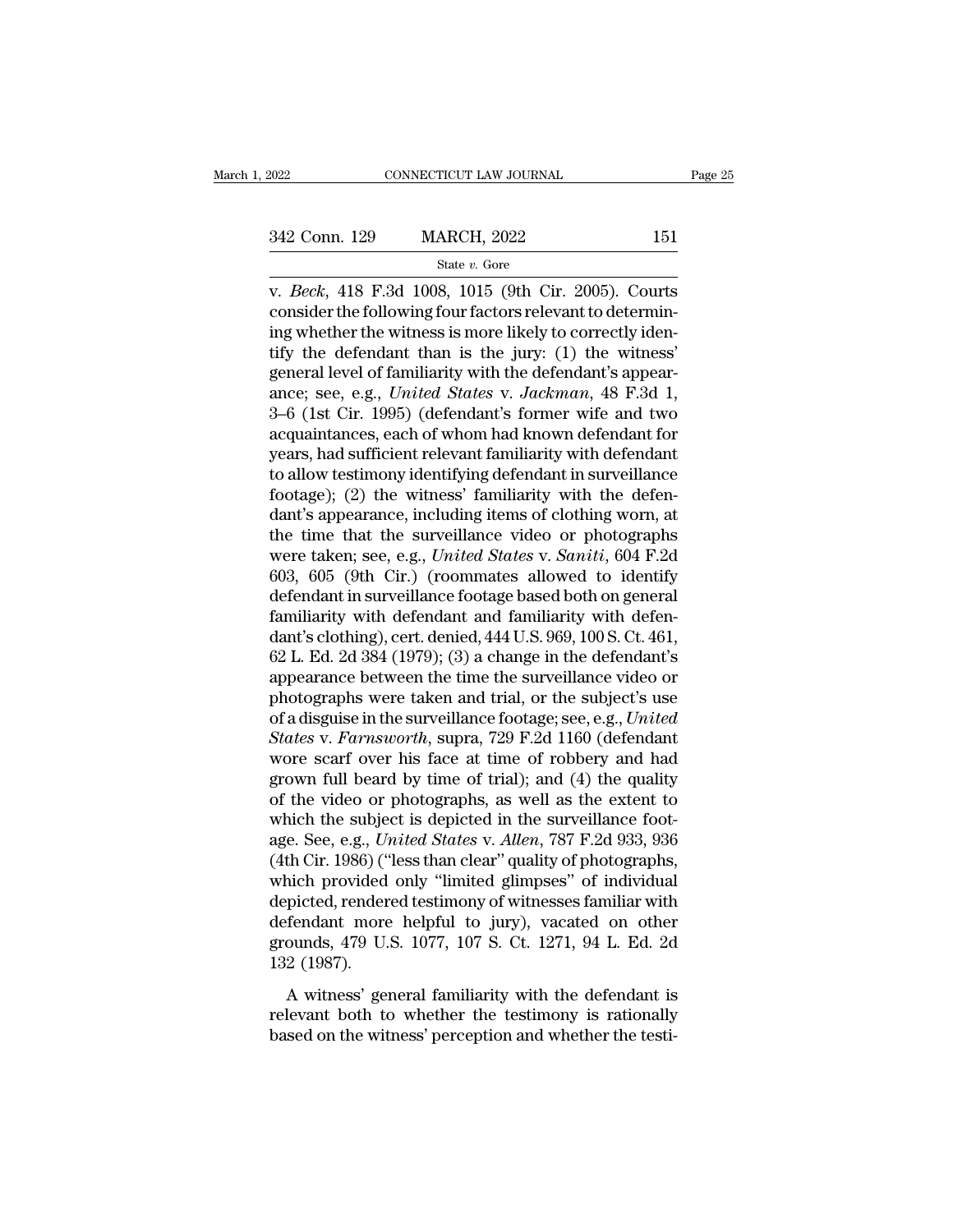|     | CONNECTICUT LAW JOURNAL | March 1, 2022 |
|-----|-------------------------|---------------|
|     |                         |               |
| 152 | <b>MARCH, 2022</b>      | 342 Conn. 129 |
|     | State $v$ . Gore        |               |

CONNECTICUT LAW JOURNAL March 1, 202<br>
MARCH, 2022 342 Conn. 129<br>
State v. Gore<br>
mony is helpful to the fact finder. The Fourth Circuit<br>
explained: "[T]estimony by those who knew defendants<br>
over a period of time and in a v 152 MARCH, 2022 342 Conn. 129<br>
State v. Gore<br>
mony is helpful to the fact finder. The Fourth Circuit<br>
explained: "[T]estimony by those who knew defendants<br>
over a period of time and in a variety of circumstances<br>
offers t 152 MARCH, 2022 342 Conn. 129<br>
State v. Gore<br>
mony is helpful to the fact finder. The Fourth Circuit<br>
explained: "[T]estimony by those who knew defendants<br>
over a period of time and in a variety of circumstances<br>
offers t MARCH, 2022 342 Conn. 129<br>
State v. Gore<br>
mony is helpful to the fact finder. The Fourth Circuit<br>
explained: "[T]estimony by those who knew defendants<br>
over a period of time and in a variety of circumstances<br>
offers to th State v. Gore<br>
State v. Gore<br>
mony is helpful to the fact finder. The Fourth Circuit<br>
explained: "[T]estimony by those who knew defendants<br>
over a period of time and in a variety of circumstances<br>
offers to the jury a per State v. Gore<br>
mony is helpful to the fact finder. The Fourth Circuit<br>
explained: "[T]estimony by those who knew defendants<br>
over a period of time and in a variety of circumstances<br>
offers to the jury a perspective it cou mony is helpful to the fact finder. The Fourth Circuit explained: "[T]estimony by those who knew defendants over a period of time and in a variety of circumstances offers to the jury a perspective it could not acquire in i explained: "[T]estimony by those who knew defendants<br>over a period of time and in a variety of circumstances<br>offers to the jury a perspective it could not acquire<br>in its limited exposure to defendants. Human features<br>devel over a period of time and in a variety of circumstances<br>offers to the jury a perspective it could not acquire<br>in its limited exposure to defendants. Human features<br>develop in the mind's eye over time. These witnesses<br>had i offers to the jury a perspective it could not acquire<br>in its limited exposure to defendants. Human features<br>develop in the mind's eye over time. These witnesses<br>had interacted with defendants in a way the jury could<br>not, a in its limited exposure to defendants. Human features<br>develop in the mind's eye over time. These witnesses<br>had interacted with defendants in a way the jury could<br>not, and in natural settings that gave them a greater<br>apprec develop in the mind's eye over time.<br>had interacted with defendants in a v<br>not, and in natural settings that gav<br>appreciation of defendants' normal a<br>their testimony provided the jury wi<br>those whose exposure was not limite d interacted with defendants in a way the jury could<br>t, and in natural settings that gave them a greater<br>preciation of defendants' normal appearance. Thus,<br>eir testimony provided the jury with the opinion of<br>ose whose expo not, and in natural settings that gave them a greater<br>appreciation of defendants' normal appearance. Thus,<br>their testimony provided the jury with the opinion of<br>those whose exposure was not limited to three days in<br>a steri

appreciation of defendants' normal appearance. Thus,<br>their testimony provided the jury with the opinion of<br>those whose exposure was not limited to three days in<br>a sterile courtroom setting." Id.<br>Decisions of state and fed their testimony provided the jury with the opinion of<br>those whose exposure was not limited to three days in<br>a sterile courtroom setting." Id.<br>Decisions of state and federal courts have set a low<br>bar for general familiarity those whose exposure was not limited to three days in<br>a sterile courtroom setting." Id.<br>Decisions of state and federal courts have set a low<br>bar for general familiarity, holding that, as long as a<br>witness has a greater de ar for general familiarity, holding that, as long as a itness has a greater degree of familiarity with the defen-<br>ant than does the jury, the general familiarity require-<br>ent favors admissibility.<sup>14</sup> For example, courts witness has a greater degree of familiarity with the defendant than does the jury, the general familiarity requirement favors admissibility.<sup>14</sup> For example, courts have  $\frac{14 \text{ Notably, even Alabama, the only other state besides Connecticut that expressly retains the ultimate issue rule in its code of evidence; see footnote 10 of this opinion; has held that a lay$ 

dant than does the jury, the general familiarity requirement favors admissibility.<sup>14</sup> For example, courts have  $\frac{14 \text{ Notably, even Alabama, the only other state besides Connecticut that expressly retains the ultimate issue rule in its code of evidence; see footnote 10 of this opinion; has held that a lay witness may testing regarding the identity of a defendant in surveillance video or photographs if the witness "is better qualified or in a better position than the jury to draw the conclusion.$ ment favors admissibility.<sup>14</sup> For example, courts have  $\frac{14 \text{ Notably, even Alabama, the only other state besides Connecticut that expressly retains the ultimate issue rule in its code of evidence; see footnote 10 of this opinion; has held that a lay witness may testify regarding the identity of a defendant in surveillance video or photographs if the witness "is better qualified or in a better position than the jury to draw the conclusion of identity from those facts personally observed by or known to [the wit$ ment tavors admissibility.<sup>12</sup> F'or example, courts have  $\frac{1}{4}$  Notably, even Alabama, the only other state besides Connecticut that expressly retains the ultimate issue rule in its code of evidence; see footnote 10 of <sup>14</sup> Notably, even Alabama, the only other state besides Connecticut that expressly retains the ultimate issue rule in its code of evidence; see footnote 10 of this opinion; has held that a lay witness may testify regardi Notaby, even Alabania, the only other state besides Connecticut that<br>expressly retains the ultimate issue rule in its code of evidence; see footnote<br>10 of this opinion; has held that a lay witness may testify regarding the expressive retains the untilate issue rule in its code of evidence, see notified 10 of this opinion; has held that a lay witness may testify regarding the identity of a defendant in surveillance video or photographs if th *parte Rieber*, 663 So. 2d 999, 1011–12 (Ala.), cert. denied, 516 So. 2d 999, 1011–12 (Ala.), cert. denied, 516 U.S. 995, 116 S. Ct. 531, 133 L. Ed. 2d 437 (1995). dentity or a detendant in surventance via<br>
"is better qualified or in a better position the of identity from those facts personally of<br>
ness]." *Hardy* v. *State*, 804 So. 2d 247,<br>
denied, 534 U.S. 1043, 122 S. Ct. 621, 15 If we were to retain the applicability of the ultimate issue bar to identifica-<br>If we were to retain the applicability of the ultimate issue bar to retain the space of the ultimate, 534 U.S. 1043, 122 S. Ct. 621, 151 L. E of identity from those facts personally observed by of known to [die wheres]." *Hardy* v. *State*, 804 So. 2d 247, 269 (Ala. Crim. App. 1999), cert. denied, 534 U.S. 1043, 122 S. Ct. 621, 151 L. Ed. 2d 543 (2001); see als

filess<sub>1</sub>. *Hartay* v. *State*, 604 So. 2d 241, 209 (Ala. Crint. App. 1999), cert.<br>denied, 534 U.S. 1043, 122 S. Ct. 621, 151 L. Ed. 2d 543 (2001); see also *Ex*<br>parte Rieber, 663 So. 2d 999, 1011–12 (Ala.), cert. denied, parte Rieber, 000 So. 2d 999, 1011–12 (Kia.), Cert. defield, 510 C.S. 930, 110<br>S. Ct. 531, 133 L. Ed. 2d 437 (1995).<br>If we were to retain the applicability of the ultimate issue bar to identifica-<br>tions of persons depicted 18, o. 351, 155 L. Ed. 2d 451 (1935).<br>
If we were to retain the applicability of the ultimate issue bar to identifica-<br>
tions of persons depicted in surveillance video or photographs, we would<br>
find the reasoning of *Ex pa* If we were to retain the applicability of the unitate issue bar to identifica-<br>tions of persons depicted in surveillance video or photographs, we would<br>find the reasoning of *Ex parte Rieber*, supra, 663 So. 2d 999, and *H* find the reasoning of *Ex parte Rieber*, supra, 663 So. 2d 999, and *Hardy v. State*, supra, 804 So. 2d 247, persuasive to the extent that it is consistent with the Appellate Court decisions in *State v. Felder*, supra, ind the reasoning of *Ex parte Kieber*, supra, 605 So. 2d 999, and *Hartay* v.<br>*State*, supra, 804 So. 2d 247, persuasive to the extent that it is consistent<br>with the Appellate Court decisions in *State* v. *Felder*, supra *Rieber*, supra, 004 30. 2d 247, persuasive to the extent that it is consistent with the Appellate Court decisions in *State v. Felder*, supra, 99 Conn. App. 18, and *State v. Holley*, supra, 160 Conn. App. 578. Specifical whit the Appenate Court decisions in *state v. Fetter*, stipra, 33 Cont. App.<br>18, and *State v. Holley*, supra, 160 Conn. App. 578. Specifically, Alabama<br>courts treat the testimony of a witness who identifies a defendant a for and *state v. Trottey*, supra, 100 Confit. App. 916. Specifically, Alabama<br>courts treat the testimony of a witness who identifies a defendant as depicted<br>in surveillance video or photographs—and who has sufficient gen courts treat the testimoly of a whitess who defining a defendant as depicted<br>in surveillance video or photographs—and who has sufficient general famil-<br>larity with a defendant—as fact, rather than opinion testimony. Ex pa in surventance video or photographs—and who has sumclent general randi-<br>iarity with a defendant—as fact, rather than opinion testimony. *Ex parte*<br>*Rieber*, supra, 1011. Such testimony, therefore, is not categorically barr *Rieber*, supra, 1011. Such testimony, therefore, is not categorically barred by the ultimate issue rule. To determine whether testimony identifying a defendant in surveillance video or photographs is admissible, Alabama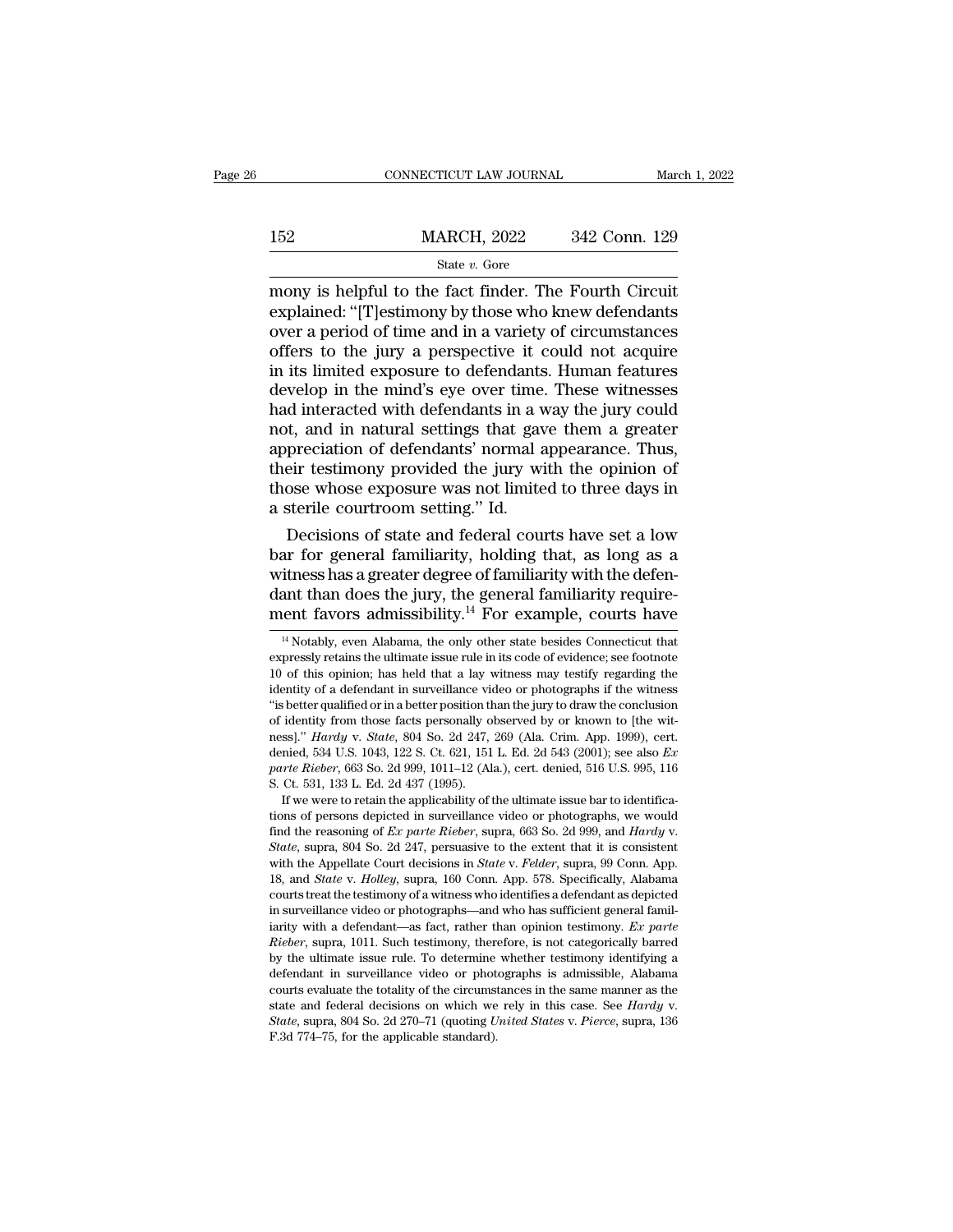342 Conn. 129 MARCH, 2022 <sup>153</sup>

State *v.* Gore

 $\begin{array}{ccc}\n & \text{CONRECTICUT LAW JOURNAL} \\
 \hline\n & \text{MARCH, 2022} & \text{153} \\
 \hline\n & \text{State } v. \text{ Gore} \\
 \text{held this factor to support admissibility when law enforcement} \\
 \text{https://www.e. of the image of the image of the image of the image.\n$ 342 Conn. 129 MARCH, 2022 153<br>
State v. Gore<br>
held this factor to support admissibility when law enforce-<br>
ment witnesses gained familiarity with the defendant<br>
by observing him from a distance. See, e.g., *United*<br>
State <sup>342</sup> Conn. 129 MARCH, 2022 153<br>
<sup>State v. Gore</sup><br>
held this factor to support admissibility when law enforce-<br>
ment witnesses gained familiarity with the defendant<br>
by observing him from a distance. See, e.g., *United*<br> *S* **State v. Gore**<br> **State v. Gore**<br> **State v. Gore**<br> **State v. Gore**<br> **Core**<br> **State v. Gore**<br> **Core**<br> **Core**<br> **Core**<br> **Core**<br> **Core**<br> **Core**<br> **Core**<br> **Core**<br> **Core**<br> **Core**<br> **Core**<br> **Core**<br> **Core**<br> **Core**<br> **Core**<br> **Core**<br> State v. Gore<br>
held this factor to support admissibility when law enforce-<br>
ment witnesses gained familiarity with the defendant<br>
by observing him from a distance. See, e.g., *United*<br> *States* v. *Houston*, 813 F.3d 282, Final and alternative means and the defendant<br>held this factor to support admissibility with the defendant<br>by observing him from a distance. See, e.g., United<br>States v. Houston, 813 F.3d 282, 287, 292 (6th Cir.) (trial<br>cou neld this factor to support admissibility with the defendant<br>by observing him from a distance. See, e.g., *United*<br>*States* v. *Houston*, 813 F.3d 282, 287, 292 (6th Cir.) (trial<br>court properly allowed video surveillance i ent witnesses gained raminarity with the defendant<br>
observing him from a distance. See, e.g., *United*<br>
ates v. *Houston*, 813 F.3d 282, 287, 292 (6th Cir.) (trial<br>
urt properly allowed video surveillance identification<br>
s by observing nim from a distance. See, e.g., *United*<br>States v. Houston, 813 F.3d 282, 287, 292 (6th Cir.) (trial<br>court properly allowed video surveillance identification<br>testimony of federal agent who had observed defenda states v. Houston, 813 F.3d 282, 287, 292 (6th Cir.) (trial<br>court properly allowed video surveillance identification<br>testimony of federal agent who had observed defendant<br>in drive-bys of defendant's farm), cert. denied, U. court properly allowed video survelliance identification<br>testimony of federal agent who had observed defendant<br>in drive-bys of defendant's farm), cert. denied, U.S.<br>, 137 S. Ct. 567, 196 L. Ed. 2d 448 (2016); id., 292<br>("so testimony or rederal agent who had observed derendant<br>in drive-bys of defendant's farm), cert. denied, U.S.<br>, 137 S. Ct. 567, 196 L. Ed. 2d 448 (2016); id., 292<br>("someone who is personally familiar with an individual<br>is pr in arive-bys or detendant s rarm), cert. denied,  $\sim 0.8$ .<br>
, 137 S. Ct. 567, 196 L. Ed. 2d 448 (2016); id., 292 ("someone who is personally familiar with an individual<br>
is presumptively better able to identify the indivi , 137 S. Ct. 567, 196 L. Ed. 2d 448 (2016); 1d., 292<br>("someone who is personally familiar with an individual<br>is presumptively better able to identify the individual<br>in a photograph than a juror"). Courts have concluded<br>th ("someone who is personally ramiliar with an individual<br>is presumptively better able to identify the individual<br>in a photograph than a juror"). Courts have concluded<br>that witnesses who have had a handful of encounters<br>of u Is presumptively better able to identify the maividual<br>in a photograph than a juror"). Courts have concluded<br>that witnesses who have had a handful of encounters<br>of undetermined or brief duration with the defendant<br>have non In a photograph than a juror"). Courts have concluded<br>that witnesses who have had a handful of encounters<br>of undetermined or brief duration with the defendant<br>have nonetheless acquired sufficient general familiarity.<br>See, that witnesses who have had a handrul of encounters<br>of undetermined or brief duration with the defendant<br>have nonetheless acquired sufficient general familiarity.<br>See, e.g., *United States v. Arroyo*, 600 Fed. Appx. 11,<br>1 or undetermined or brief duration with the defendant<br>have nonetheless acquired sufficient general familiarity.<br>See, e.g., *United States v. Arroyo*, 600 Fed. Appx. 11,<br>15 (2d Cir. 2015) (superintendent of apartment buildin have nonetheless acquired sufficient general familiarity.<br>See, e.g., *United States* v. *Arroyo*, 600 Fed. Appx. 11,<br>15 (2d Cir. 2015) (superintendent of apartment building<br>who recognized defendant as boyfriend of one of b See, e.g., *United States v. Arroyo*, 600 Fed. Appx. 11, 15 (2d Cir. 2015) (superintendent of apartment building<br>who recognized defendant as boyfriend of one of build-<br>ing's tenants, and had seen defendant in building "sev 15 (2d Cir. 2015) (superintendent or apartment building<br>
who recognized defendant as boyfriend of one of build-<br>
ing's tenants, and had seen defendant in building "sev-<br>
eral times," was properly allowed to identify defen who recognized defendant as boyfriend of one of bullding<br>"several times," was properly allowed to identify defendant<br>in video surveillance); United States v. Kornegay, 410<br>F.3d 89, 95 (1st Cir. 2005) (holding that detectiv img s tenants, and nad seen defendant in building several times," was properly allowed to identify defendant<br>in video surveillance); United States v. Kornegay, 410<br>F.3d 89, 95 (1st Cir. 2005) (holding that detective's con eral times, was properly allowed to identify defendant<br>in video surveillance); *United States v. Kornegay*, 410<br>F.3d 89, 95 (1st Cir. 2005) (holding that detective's con-<br>tact with defendant "on six occasions within a few In video survelliance); *United States* v. *Kornegay*, 410<br> *F.3d 89, 95 (1st Cir. 2005)* (holding that detective's con-<br>
tact with defendant "on six occasions within a few<br>
months is within the zone that courts have found F.3d 89, 95 (Ist Cir. 2005) (holding that detective s con-<br>tact with defendant "on six occasions within a few<br>months is within the zone that courts have found accept-<br>able to show that the witness was sufficiently familiar react with defendant on six occasions within a few<br>months is within the zone that courts have found accept-<br>able to show that the witness was sufficiently familiar<br>with the defendant to provide a useful identification");<br> months is within the zone that courts have found accept-<br>able to show that the witness was sufficiently familiar<br>with the defendant to provide a useful identification");<br>United States v. Pierce, 136 F.3d 770, 775 (11th Cir able to show that the witness was sufficiently familiar<br>with the defendant to provide a useful identification");<br>United States v. Pierce, 136 F.3d 770, 775 (11th Cir.)<br>(identification testimony of probation officer who met dentification testificity of probation officer who filed<br>efendant ten times over seven months was properly<br>dmitted because those contacts provided some basis<br>or concluding that witness was "more likely" than jury<br>Thus, eve defendant ten times over seven months was properly<br>admitted because those contacts provided some basis<br>for concluding that witness was "more likely" than jury<br>Thus, even without the rule change we announce today, we would

for concluding that witness was "more likely" than jury<br>Thus, even without the rule change we announce today, we would have<br>applied similar reasoning to that relied on by the Alabama courts, as well<br>as *Felder* and *Holley* prime in Contentually that with the rule of the same of the same applied similar reasoning to that relied on by the Alabama courts, as well as *Felder* and *Holley*. Given Canty's familiarity with the defendant, both gener Thus, even without the rule change we announce today, we would have applied similar reasoning to that relied on by the Alabama courts, as well as *Felder* and *Holley*. Given Canty's familiarity with the defendant, both ge applied similar reasoning to that relied on by the Alabama cas *Felder* and *Holley*. Given Canty's familiarity with the detergenerally and at the time that the surveillance footage was reprinciples would have led us to t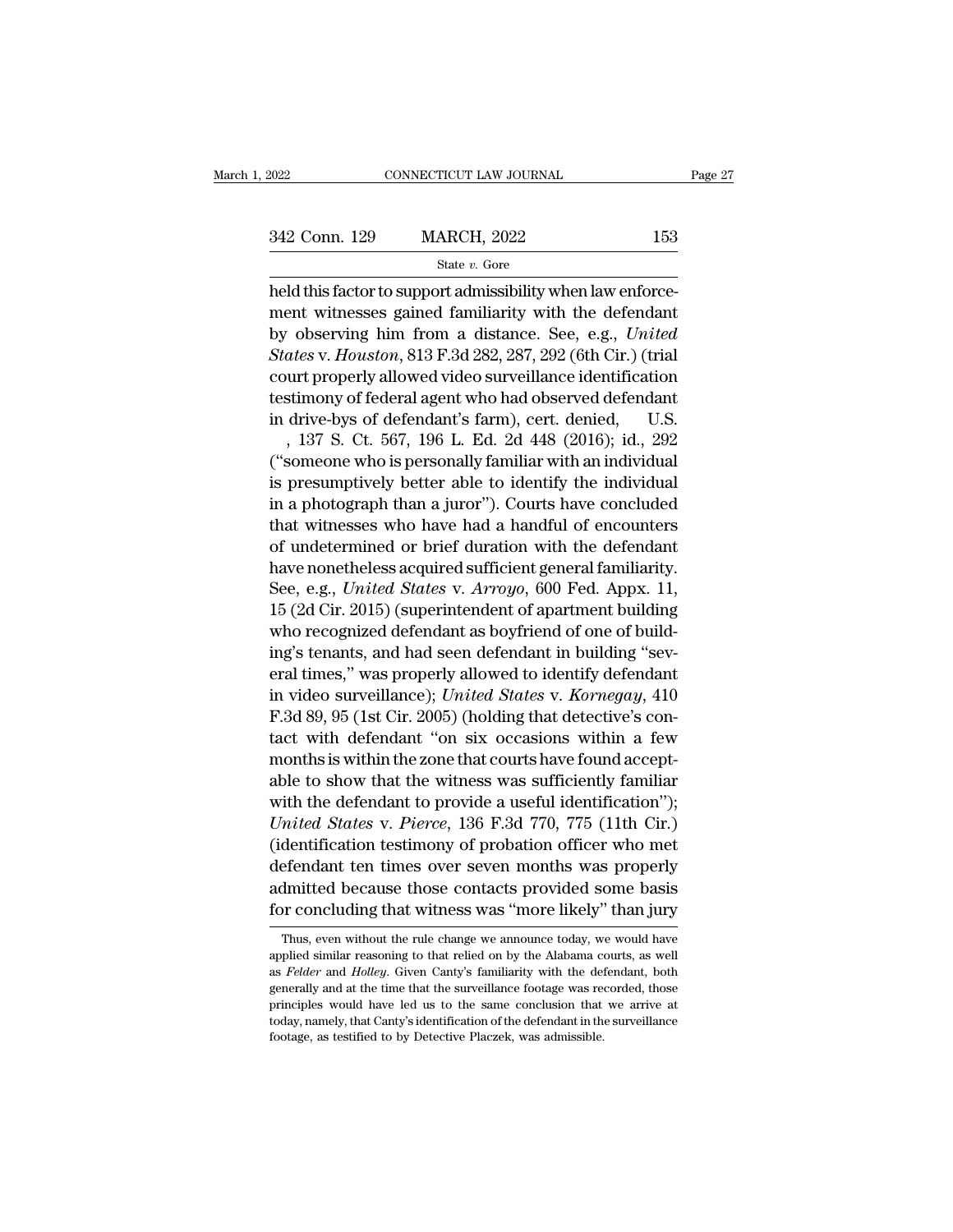# EXECUTE CONNECTICUT LAW JOURNAL March 1, 2022<br>154 MARCH, 2022 342 Conn. 129<br>154 State v. Gore

### State *v.* Gore

CONNECTICUT LAW JOURNAL<br>
MARCH, 2022 342 Conn. 129<br>
State v. Gore<br>
to correctly identify defendant from photograph (inter-<br>
ral quotation marks omitted)), cert. denied, 525 U.S.<br>
074 110 S Ct 430 142 L Ed 2d 350 (1008). Un 154 MARCH, 2022 342 Conn. 129<br>
State v. Gore<br>
to correctly identify defendant from photograph (inter-<br>
nal quotation marks omitted)), cert. denied, 525 U.S.<br>
974, 119 S. Ct. 430, 142 L. Ed. 2d 350 (1998); *United*<br>
States MARCH, 2022 342 Conn. 129<br>
State v. Gore<br>
to correctly identify defendant from photograph (inter-<br>
nal quotation marks omitted)), cert. denied, 525 U.S.<br>
974, 119 S. Ct. 430, 142 L. Ed. 2d 350 (1998); *United*<br> *States* v. *State v. Gore*<br> *State v. Gore*<br> *State v. Gore*<br> *State v. Gore*<br> *State v. Gore*<br> *State v. Gore*<br> *State v. Might*, 904 F.2d 403, 404–405 (8th Cir. 1990)<br> *Court properly admitted identification testimony of*<br> *States* State v. Gore<br>
(court properly identify defendant from photograph (inter-<br>
nal quotation marks omitted)), cert. denied, 525 U.S.<br>
974, 119 S. Ct. 430, 142 L. Ed. 2d 350 (1998); *United*<br> *States v. Wright*, 904 F.2d 403, state v. Gore<br>to correctly identify defendant from photograph (inter-<br>nal quotation marks omitted)), cert. denied, 525 U.S.<br>974, 119 S. Ct. 430, 142 L. Ed. 2d 350 (1998); United<br>States v. Wright, 904 F.2d 403, 404–405 (8t to correctly identify defendant from photograph (internal quotation marks omitted)), cert. denied, 525 U.S.<br>974, 119 S. Ct. 430, 142 L. Ed. 2d 350 (1998); *United*<br>*States* v. *Wright*, 904 F.2d 403, 404–405 (8th Cir. 1990 nal quotation marks omitted)), cert. denied, 525 U.S.<br>974, 119 S. Ct. 430, 142 L. Ed. 2d 350 (1998); *United*<br>*States* v. *Wright*, 904 F.2d 403, 404–405 (8th Cir. 1990)<br>(court properly admitted identification testimony of 974, 119 S. Ct. 430, 142 L. Ed. 2d 350 (1998); United<br>States v. Wright, 904 F.2d 403, 404–405 (8th Cir. 1990)<br>(court properly admitted identification testimony of<br>police officer who had seen defendant eight to ten times<br>ov States v. *Wright*, 904 F.2d 403, 404–405 (8th Cir. 1990)<br>(court properly admitted identification testimony of<br>police officer who had seen defendant eight to ten times<br>over two to three years); *United States v. Allen*, su (court properly admitted identification testimony of<br>police officer who had seen defendant eight to ten times<br>over two to three years); *United States* v. Allen, supra,<br>787 F.2d 935 (familiarity requirement was met when<br>pa police officer who had seen defendant eight to ten times<br>over two to three years); *United States v. Allen*, supra,<br>787 F.2d 935 (familiarity requirement was met when<br>parole officer briefly met defendant on six or seven<br>oc over two to three years); *United States v. Allen*, supra,<br>787 F.2d 935 (familiarity requirement was met when<br>parole officer briefly met defendant on six or seven<br>occasions); *People v. Mixon*, 129 Cal. App. 3d 118, 129,<br>1 787 F.2d 935 (familiarity requirement was met when<br>parole officer briefly met defendant on six or seven<br>occasions); *People* v. *Mixon*, 129 Cal. App. 3d 118, 129,<br>180 Cal. Rptr. 772 (1982) (police officer possessed suffiparole officer briefly met defendant on six or seven<br>occasions); *People* v. Mixon, 129 Cal. App. 3d 118, 129,<br>180 Cal. Rptr. 772 (1982) (police officer possessed suffi-<br>cient relevant familiarity when he had never spoken<br> occasions); *People* v. *Mixon*, 129 Cal. App. 3d 118, 129, 180 Cal. Rptr. 772 (1982) (police officer possessed sufficient relevant familiarity when he had never spoken with defendant but had seen him from relatively close 180 Cal. Rptr. 772 (1982) (police officer possessed sufficient relevant familiarity when he had never spoken<br>with defendant but had seen him from relatively close<br>range on "numerous occasions" over period between<br>one and cient relevant familiarity when he had never spoken<br>with defendant but had seen him from relatively close<br>range on "numerous occasions" over period between<br>one and ten years (internal quotation marks omitted)).<br>Some courts with defendant but had seen him from relatively close<br>range on "numerous occasions" over period between<br>one and ten years (internal quotation marks omitted)).<br>Some courts have required even less, holding that a<br>witness who range on "numerous occasions" over period between<br>one and ten years (internal quotation marks omitted)).<br>Some courts have required even less, holding that a<br>witness who viewed the defendant on a single occasion<br>had suffic one and ten years (internal quotation marks omitted)).<br>Some courts have required even less, holding that a<br>witness who viewed the defendant on a single occasion<br>had sufficient general familiarity with the defendant.<br>See, e Some courts have required even less, holding that a<br>witness who viewed the defendant on a single occasion<br>had sufficient general familiarity with the defendant.<br>See, e.g., *United States v. Jackson*, 688 F.2d 1121,<br>1123–25 witness who viewed the defendant on a single occasion<br>had sufficient general familiarity with the defendant.<br>See, e.g., *United States v. Jackson*, 688 F.2d 1121,<br>1123–25 (7th Cir. 1982) (witness who met defendant<br>only onc had sufficient general familiarity with the defendant.<br>See, e.g., *United States v. Jackson*, 688 F.2d 1121,<br>1123–25 (7th Cir. 1982) (witness who met defendant<br>only once, at holiday party, had sufficient general famil-<br>iar See, e.g., *United States v. Jackson*, 688 F.2d 1121, 1123–25 (7th Cir. 1982) (witness who met defendant only once, at holiday party, had sufficient general familiarity), cert. denied, 460 U.S. 1043, 103 S. Ct. 1441, 75 L. 1123–25 (7th Cir. 1982) (witness who met defendant<br>only once, at holiday party, had sufficient general famil-<br>iarity), cert. denied, 460 U.S. 1043, 103 S. Ct. 1441, 75<br>L. Ed. 2d 797 (1983); *Robinson* v. *People*, 927 P.2d only once, at holiday party, had sufficient general familiarity), cert. denied, 460 U.S. 1043, 103 S. Ct. 1441, 75<br>L. Ed. 2d 797 (1983); *Robinson v. People*, 927 P.2d 381,<br>382, 384 (Colo. 1996) (detective who had single, iarity), cert. denied, 460 U.S. 1043, 103 S. Ct. 1441, 75<br>L. Ed. 2d 797 (1983); *Robinson v. People*, 927 P.2d 381,<br>382, 384 (Colo. 1996) (detective who had single, prior<br>encounter with defendant had sufficient general fam L. Ed. 2d 797 (1983); *Robinson* v. *People*, 927 P.2d 381, 382, 384 (Colo. 1996) (detective who had single, prior encounter with defendant had sufficient general familiarity); *People* v. *Thompson*, 49 N.E.3d 393, 408 (I 382, 384 (Colo. 1996) (detective who had single, prior<br>encounter with defendant had sufficient general famil-<br>iarity); *People* v. *Thompson*, 49 N.E.3d 393, 408 (Ill.<br>2016) (witness who never met defendant, but saw him<br>on encounter with defendant had sufficient general familiarity); *People* v. *Thompson*, 49 N.E.3d 393, 408 (Ill. 2016) (witness who never met defendant, but saw him once, when he was sleeping on porch of mutual friend's hous iarity); *People* v. *Thompson*, 49 N.E.3d 393, 408 (Ill.<br>2016) (witness who never met defendant, but saw him<br>once, when he was sleeping on porch of mutual friend's<br>house, had sufficient familiarity); see also annot., B.<br>F 2016) (witness who never met defendant, but saw him<br>once, when he was sleeping on porch of mutual friend's<br>house, had sufficient familiarity); see also annot., B.<br>Filbert, "Admissibility of Lay Witness Interpretation of<br>Su once, when he was sleeping on porch of mutual friend's<br>house, had sufficient familiarity); see also annot., B.<br>Filbert, "Admissibility of Lay Witness Interpretation of<br>Surveillance Photograph or Videotape," 74 A.L.R.5th<br>64 house, had sufficient familiarity); see also annot., B.<br>Filbert, "Admissibility of Lay Witness Interpretation of<br>Surveillance Photograph or Videotape," 74 A.L.R.5th<br>643, 654–74, § 3 [a] (1999) (citing cases in which courts Even, Transbering of Eng. Transbery, The standard inveillance Photograph or Videotape," 74 A.L.R.5th 3, 654–74, § 3 [a] (1999) (citing cases in which courts ld that witness' familiarity with defendant's appear-<br>ce was suff eral familiarity in language that *suggests* a higher bar, for an indicate that witness' familiarity with defendant's appearance was sufficient to render video or photographic surveillance identification testimony helpful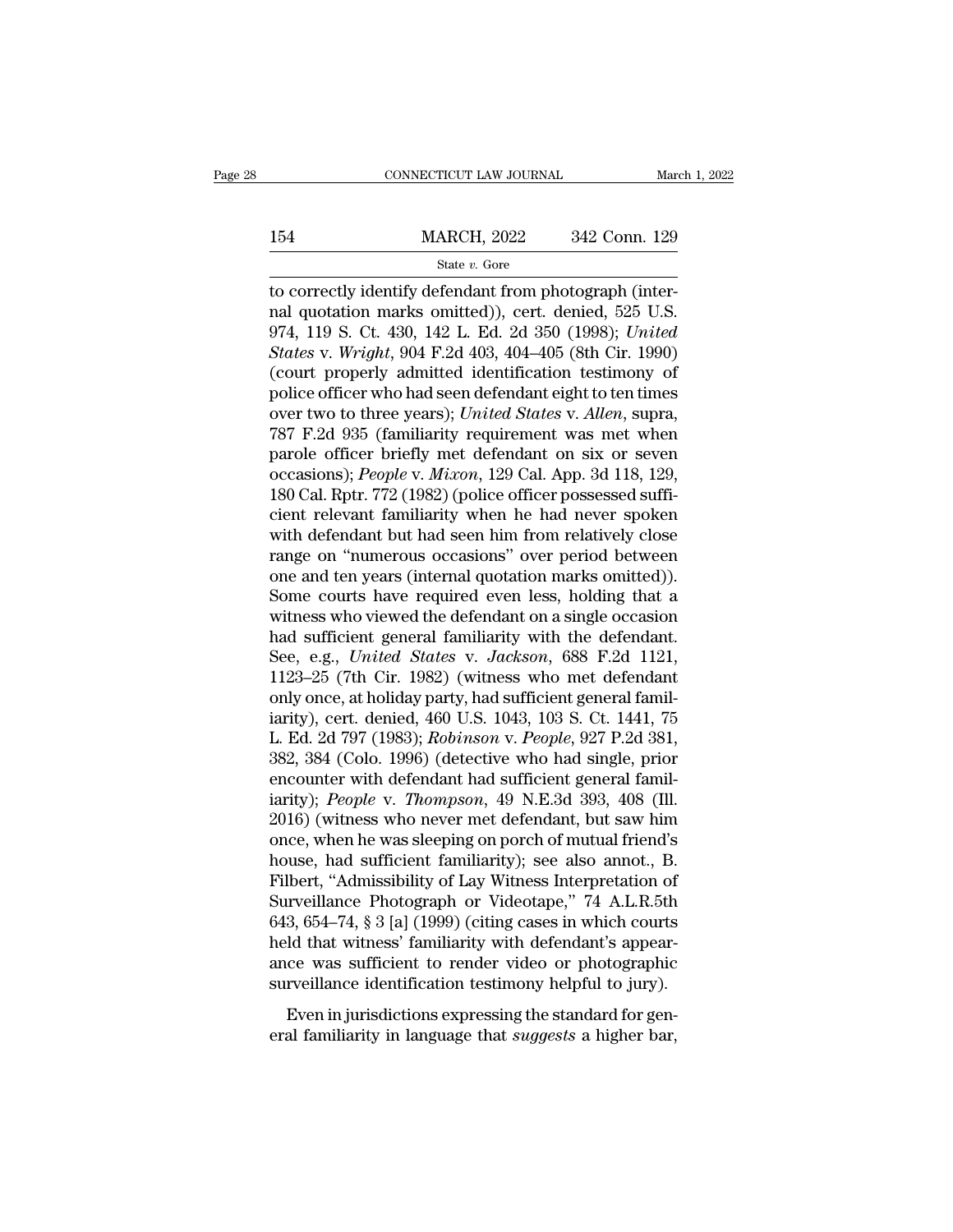$\begin{array}{ccc}\n & \text{COMPECTICUT LAW JOURNAL}\n\hline\n & & \text{MARCH, 2022} & \text{155}\n\hline\n & & \text{State } v. \text{ Gore}\n\hline\n\text{counts routinely find that standard met when the witness possesses marginally greater familiarity with the deformal and the number of times in the image.\n\end{array}$ 342 Conn. 129 MARCH, 2022 155<br>
State v. Gore<br>
courts routinely find that standard met when the wit-<br>
ness possesses marginally greater familiarity with the<br>
defendant than does the jury. For example, in *United*<br>
States v  $\frac{342 \text{ Conn. } 129}{\text{State } v. \text{ Gore}}$  155<br>
courts routinely find that standard met when the wit-<br>
ness possesses marginally greater familiarity with the<br>
defendant than does the jury. For example, in *United*<br> *States* v. *LaPi* **S42 Conn. 129** MARCH, 2022 155<br> **State v. Gore**<br> **Courts routinely find that standard met when the wit-<br>
ress possesses marginally greater familiarity with the<br>
defendant than does the jury. For example, in** *United***<br>** *Sta* State v. Gore<br>
courts routinely find that standard met when the wit-<br>
ness possesses marginally greater familiarity with the<br>
defendant than does the jury. For example, in *United*<br> *States v. LaPierre*, 998 F.2d 1460, 14 state v. Gore<br>
courts routinely find that standard met when the wit-<br>
ness possesses marginally greater familiarity with the<br>
defendant than does the jury. For example, in *United*<br> *States* v. *LaPierre*, 998 F.2d 1460, courts routinely find that standard met when the witness possesses marginally greater familiarity with the defendant than does the jury. For example, in *United States* v. *LaPierre*, 998 F.2d 1460, 1465 (9th Cir. 1993), ness possesses marginally greater familiarity with the<br>defendant than does the jury. For example, in *United*<br>*States* v. *LaPierre*, 998 F.2d 1460, 1465 (9th Cir. 1993),<br>the Ninth Circuit identified two means by which a p defendant than does the jury. For example, in *United*<br>*States* v. *LaPierre*, 998 F.2d 1460, 1465 (9th Cir. 1993),<br>the Ninth Circuit identified two means by which a pro-<br>ponent could introduce this type of testimony—by es *States v. LaPierre,* 998 F.2d 1460, 1465 (9th Cir. 1993),<br>the Ninth Circuit identified two means by which a pro-<br>ponent could introduce this type of testimony—by estab-<br>lishing general familiarity with the defendant or b the Ninth Circuit identified two means by which a pro-<br>ponent could introduce this type of testimony—by estab-<br>lishing general familiarity with the defendant or by dem-<br>onstrating changed appearance and familiarity with th ponent could introduce this type of testimony—by establishing general familiarity with the defendant or by demonstrating changed appearance and familiarity with the defendant's appearance at the time of the incident.<sup>15</sup> T lishing general familiarity wi<br>onstrating changed appeara<br>defendant's appearance at<br>The court stated that the gen<br>is met when "the witness ha<br>tained contact with the p<br>(Emphasis added.) Id.<br>In *LaPierre*, the court hel fendant's appearance at the time of the incident.<sup>15</sup><br>he court stated that the general familiarity requirement<br>met when "the witness has had *substantial and sus-<br>ined contact* with the person in the photograph."<br>mphasis a The court stated that the general familiarity requirement<br>is met when "the witness has had *substantial and sus-<br>tained contact* with the person in the photograph."<br>(Emphasis added.) Id.<br>In *LaPierre*, the court held that

is met when "the witness has had *substantial and sustained contact* with the person in the photograph."<br>(Emphasis added.) Id.<br>In *LaPierre*, the court held that neither of those con-<br>ditions was met. There was no evidenc *tained contact* with the person in the photograph."<br>
(Emphasis added.) Id.<br>
In *LaPierre*, the court held that neither of those conditions was met. There was no evidence that the defendant's appearance had changed, and t (Emphasis added.) Id.<br>
In *LaPierre*, the court held that neither of those conditions was met. There was no evidence that the defendant's appearance had changed, and the witness, a police officer, "not only did not know [ In *LaPierre*, the court held that neither of those conditions was met. There was no evidence that the defendant's appearance had changed, and the witness, a police officer, "not only did not know [the defendant], he had ditions was met. There was no evidence that the defendant's appearance had changed, and the witness, a police officer, "not only did not know [the defendant], he had never even seen him in person." Id. Despite the high sta dant's appearance had changed, and the witness, a police officer, "not only did not know [the defendant], he<br>had never even seen him in person." Id. Despite the high<br>standard for general familiarity described in *LaPierre* ice officer, "not only did not know [the defendant], he<br>had never even seen him in person." Id. Despite the high<br>standard for general familiarity described in *LaPierre*,<br>the Ninth Circuit subsequently has applied the same had never even seen him in person." Id. Despite the high<br>standard for general familiarity described in *LaPierre*,<br>the Ninth Circuit subsequently has applied the same<br>low bar as that applied in other jurisdictions. See, e. familiar). We bar as that applied in other jurisdictions. See, e.g.,<br> *ited States v. Beck*, supra, 418 F.3d 1015 (witness<br>
no had seen defendant four times in two month period<br>
r total of more than seventy minutes was sufficiently<br> United States v. Beck, supra, 418 F.3d 1015 (witness<br>who had seen defendant four times in two month period<br>for total of more than seventy minutes was sufficiently<br>familiar).<br>In the handful of cases in which courts applyin

who had seen defendant four times in two month period<br>for total of more than seventy minutes was sufficiently<br>familiar).<br>In the handful of cases in which courts applying either<br>rule 701 of the Federal Rules of Evidence or for total of more than seventy minutes was sufficiently familiar).<br>
In the handful of cases in which courts applying either<br>
rule 701 of the Federal Rules of Evidence or a state<br>
analogue to the rule have concluded that w familiar).<br>
In the handful of cases in which courts applying either<br>
rule 701 of the Federal Rules of Evidence or a state<br>
analogue to the rule have concluded that witnesses lacked<br>
sufficient general familiarity to favor In the handful of cases in which courts applying either<br>rule 701 of the Federal Rules of Evidence or a state<br>analogue to the rule have concluded that witnesses lacked<br>sufficient general familiarity to favor admissibility, In the handful of cases in which courts applying either<br>rule 701 of the Federal Rules of Evidence or a state<br>analogue to the rule have concluded that witnesses lacked<br>sufficient general familiarity to favor admissibility, rule 701 of the Federal Rules of Evidence or a state<br>analogue to the rule have concluded that witnesses lacked<br>sufficient general familiarity to favor admissibility, the<br>witness had little or no familiarity with the defend 15 The Ninth Circuit subsequently with the defendant.<br>
15 The Ninth Circuit subsequently with defendant was "very<br>
16 The Ninth Circuit subsequently adopted the totality of the circumstances<br>
16 The Ninth Circuit subsequen See, e.g., *United States* v. *Fulton*, 837 F.3d 281, 299 (3d Cir. 2016) (identification testimony was improper when detectives' sole familiarity with defendant was "very <sup>15</sup> The Ninth Circuit subsequently adopted the tot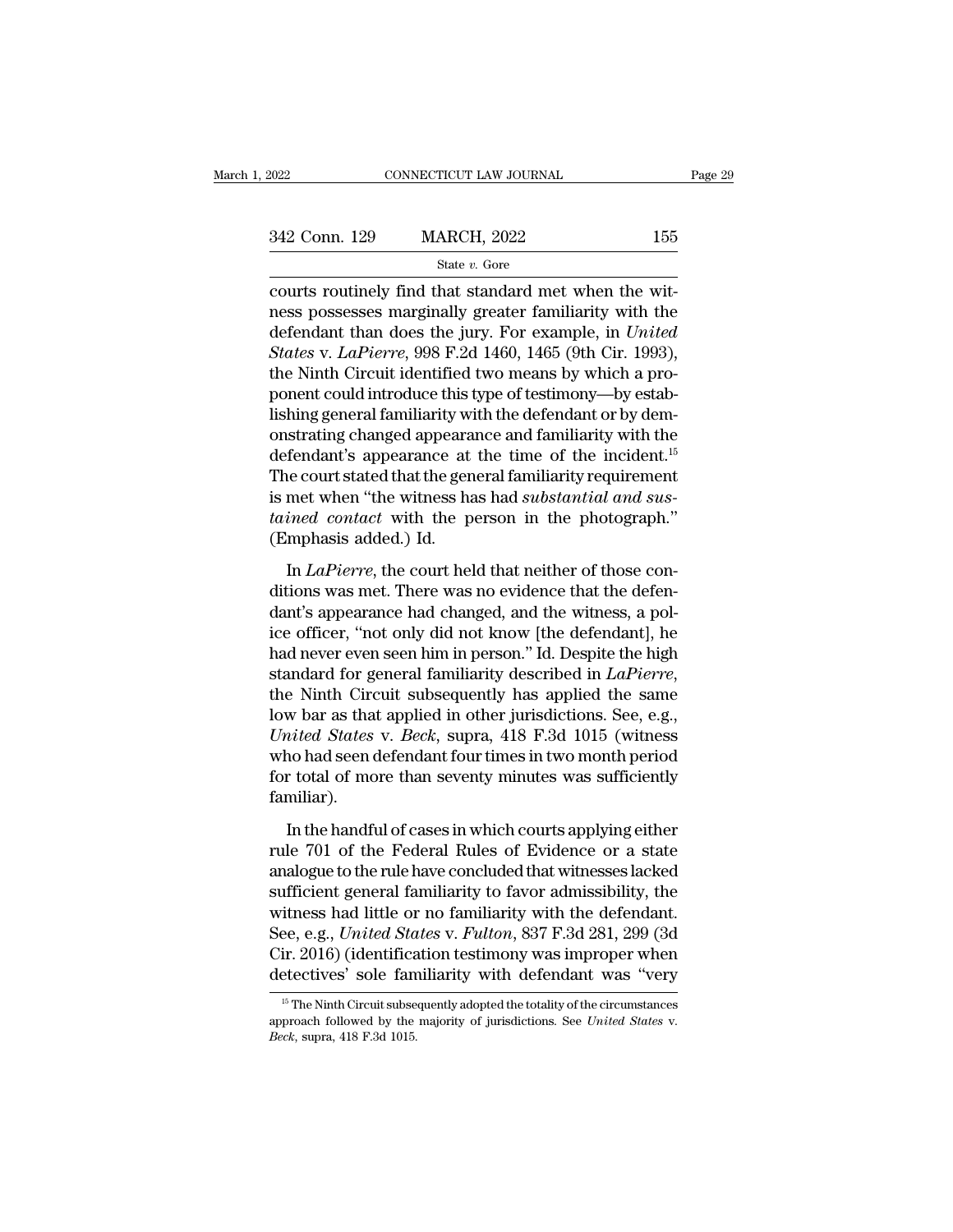# $\begin{tabular}{l l l l} \multicolumn{2}{c| l l l} \multicolumn{2}{c| l l} \multicolumn{2}{c| l l} \multicolumn{2}{c| l l} \multicolumn{2}{c| l l} \multicolumn{2}{c| l l} \multicolumn{2}{c| l l} \multicolumn{2}{c| l l} \multicolumn{2}{c| l l} \multicolumn{2}{c| l l l} \multicolumn{2}{c| l l l} \multicolumn{2}{c| l l l l} \multicolumn{2}{c| l l l l l} \multicolumn{2}{c| l l l l l l l} \multicolumn{2}{c| l l l l l l l l l l l l l l l l l l l$

State *v.* Gore

CONNECTICUT LAW JOURNAL March 1, 2022<br>
MARCH, 2022 342 Conn. 129<br>
State v. Gore<br>
limited'' and acquired only after defendant was under<br>
investigation), cert. denied, U.S. , 139 S. Ct. 214,<br>
202 J. Ed. 145 (2018): United St 156 MARCH, 2022 342 Conn. 129<br>
State v. Gore<br>
limited" and acquired only after defendant was under<br>
investigation), cert. denied, U.S., 139 S. Ct. 214,<br>
202 L. Ed. 145 (2018); United States v. Jadlowe, 628 156 MARCH, 2022 342 Conn. 129<br>
<sup>202</sup> State *v*. Gore<br>
202 L. Ed. 145 (2018); *United States* v. *Jadlowe*, 628<br>
202 L. Ed. 145 (2018); *United States* v. *Jadlowe*, 628<br>
202 L. Ed. 145 (2018); *United States* v. *Jadlowe*, For MARCH, 2022 342 Conn. 129<br>
State v. Gore<br>
limited" and acquired only after defendant was under<br>
investigation), cert. denied, U.S. , 139 S. Ct. 214,<br>
202 L. Ed. 145 (2018); *United States v. Jadlowe*, 628<br>
F.3d 1, 24 State v. Gore<br>
limited" and acquired only after defendant was under<br>
investigation), cert. denied, U.S. , 139 S. Ct. 214,<br>
202 L. Ed. 145 (2018); *United States v. Jadlowe*, 628<br>
F.3d 1, 24 (1st Cir. 2010) (testimony of f state v. Gore<br>
limited" and acquired only after defendant was under<br>
investigation), cert. denied, U.S. , 139 S. Ct. 214,<br>
202 L. Ed. 145 (2018); *United States v. Jadlowe*, 628<br>
F.3d 1, 24 (1st Cir. 2010) (testimony of f limited" and acquired only after defendant was under<br>investigation), cert. denied, U.S. , 139 S. Ct. 214,<br>202 L. Ed. 145 (2018); *United States v. Jadlowe*, 628<br>F.3d 1, 24 (1st Cir. 2010) (testimony of federal agent<br>identi investigation), cert. denied, U.S. , 139 S. Ct. 214, 202 L. Ed. 145 (2018); *United States v. Jadlowe*, 628 F.3d 1, 24 (1st Cir. 2010) (testimony of federal agent identifying defendant in surveillance footage was improper 202 L. Ed. 145 (2018); *United States v. Jadlowe*, 628 F.3d 1, 24 (1st Cir. 2010) (testimony of federal agent identifying defendant in surveillance footage was improperly admitted when agent made identification by comparin F.3d 1, 24 (1st Cir. 2010) (testimony of federal agent<br>identifying defendant in surveillance footage was improp-<br>erly admitted when agent made identification by com-<br>paring defendant's image on screen with his driver's<br>lic identifying defendant in surveillance footage was improp-<br>erly admitted when agent made identification by com-<br>paring defendant's image on screen with his driver's<br>license photograph, which was in evidence), cert. denied,<br> erly admitted when agent made identification by comparing defendant's image on screen with his driver's license photograph, which was in evidence), cert. denied, 563 U.S. 926, 131 S. Ct. 1833, 179 L. Ed. 2d 788 (2011); Uni paring defendant's image on screen with his driver's<br>license photograph, which was in evidence), cert. denied,<br>563 U.S. 926, 131 S. Ct. 1833, 179 L. Ed. 2d 788 (2011);<br>*United States v. LaPierre*, supra, 998 F.2d 1465 (tes license photograph, which was in evidence), cert. denied,<br>563 U.S. 926, 131 S. Ct. 1833, 179 L. Ed. 2d 788 (2011);<br>*United States v. LaPierre*, supra, 998 F.2d 1465 (testi-<br>mony was inadmissible when witness did not know<br>d 563 U.S. 926, 131 S. Ct. 1833, 179 L. Ed. 2d 788 (2011);<br> *United States v. LaPierre*, supra, 998 F.2d 1465 (testi-<br>
mony was inadmissible when witness did not know<br>
defendant, had never seen him in person, and based<br>
iden United States v. LaPierre, supra, 998 F.2d 1465 (testi-<br>mony was inadmissible when witness did not know<br>defendant, had never seen him in person, and based<br>identification in surveillance footage on review of pho-<br>tographs o mony was inadmissible when witness did not know<br>defendant, had never seen him in person, and based<br>identification in surveillance footage on review of pho-<br>tographs of defendant and witnesses' description of<br>him); *Commonw* defendant, had never seen him in person, and based<br>identification in surveillance footage on review of pho-<br>tographs of defendant and witnesses' description of<br>him); *Commonwealth* v. *Vacher*, 469 Mass. 425, 442,<br>14 N.E.3 identification in surveillance footage on review of photographs of defendant and witnesses' description of him); *Commonwealth* v. *Vacher*, 469 Mass. 425, 442, 14 N.E.3d 264 (2014) (video surveillance identification testi tographs of defendant and witnesses' description of<br>him); *Commonwealth* v. *Vacher*, 469 Mass. 425, 442,<br>14 N.E.3d 264 (2014) (video surveillance identification<br>testimony of detective was improperly admitted when<br>record d him); *Commonwealth* v. *Vacher*, 469 Mass. 425, 442, 14 N.E.3d 264 (2014) (video surveillance identification testimony of detective was improperly admitted when record did not reveal that "detective possessed any special 14 N.E.3d 264 (2014) (video surveillance identification<br>testimony of detective was improperly admitted when<br>record did not reveal that "detective possessed any<br>special familiarity with the defendant that the jury<br>lacked, testimony of detective was improperly admitted when<br>record did not reveal that "detective possessed any<br>special familiarity with the defendant that the jury<br>lacked, or that the defendant's appearance had changed<br>since the record did not reveal that "detective possessed any<br>special familiarity with the defendant that the jury<br>lacked, or that the defendant's appearance had changed<br>since the time the footage was taken, such that the jury<br>neede special familiarity with the defendant that the jury<br>lacked, or that the defendant's appearance had changed<br>since the time the footage was taken, such that the jury<br>needed assistance in identifying the individual depicted' lacked, or that the defendant's appearar<br>since the time the footage was taken, su<br>needed assistance in identifying the indiv<br>see also annot., 74 A.L.R.5th, supra, § 3<br>(citing cases in which courts have he<br>level of familiar ce are and are rootage was altern, such and are jary<br>eded assistance in identifying the individual depicted");<br>e also annot., 74 A.L.R.5th, supra, § 3 [b], pp. 674–78<br>iting cases in which courts have held that witness'<br>vel itectical assistance in actuallying are inarcolated approach to the see also annot., 74 A.L.R.5th, supra, § 3 [b], pp. 674–78 (citing cases in which courts have held that witness' level of familiarity with defendant was in

of the transmission which courts have held that witness'<br>level of familiarity with defendant was insufficient to<br>render testimony helpful to jury).<br>Courts have recognized that the concept of "familiar-<br>ity" with another pe level of familiarity with defendant was insufficient to<br>render testimony helpful to jury).<br>Courts have recognized that the concept of "familiar-<br>ity" with another person is not an either/or dichotomy<br>of "unfamiliar" versu From the administry with determining was instanted to<br>render testimony helpful to jury).<br>Courts have recognized that the concept of "familiar-<br>ity" with another person is not an either/or dichotomy<br>of "unfamiliar" versus " For instance, in *Jacky*.<br>Courts have recognized that the concept of "familiarity" with another person is not an either/or dichotomy<br>of "unfamiliar" versus "familiar." Universally, however,<br>courts have held that the degree Courts have recognized that the concept of "familiar-<br>ity" with another person is not an either/or dichotomy<br>of "unfamiliar" versus "familiar." Universally, however,<br>courts have held that the degree of familiarity goes to<br> ity" with another person is not an either/or dichotomy<br>of "unfamiliar" versus "familiar." Universally, however,<br>courts have held that the degree of familiarity goes to<br>the weight rather than to the admissibility of the tes of "unfamiliar" versus "familiar." Universally, however,<br>courts have held that the degree of familiarity goes to<br>the weight rather than to the admissibility of the testi-<br>mony. For instance, in *United States v. Jackson*, courts have held that the degree of familiarity goes to<br>the weight rather than to the admissibility of the testi-<br>mony. For instance, in *United States v. Jackson*, supra,<br>688 F.2d 1126, the Seventh Circuit concluded that the weight rather than to the admissibility of the testi-<br>mony. For instance, in *United States v. Jackson*, supra,<br>688 F.2d 1126, the Seventh Circuit concluded that a<br>witness who had met the defendant only once, at a holi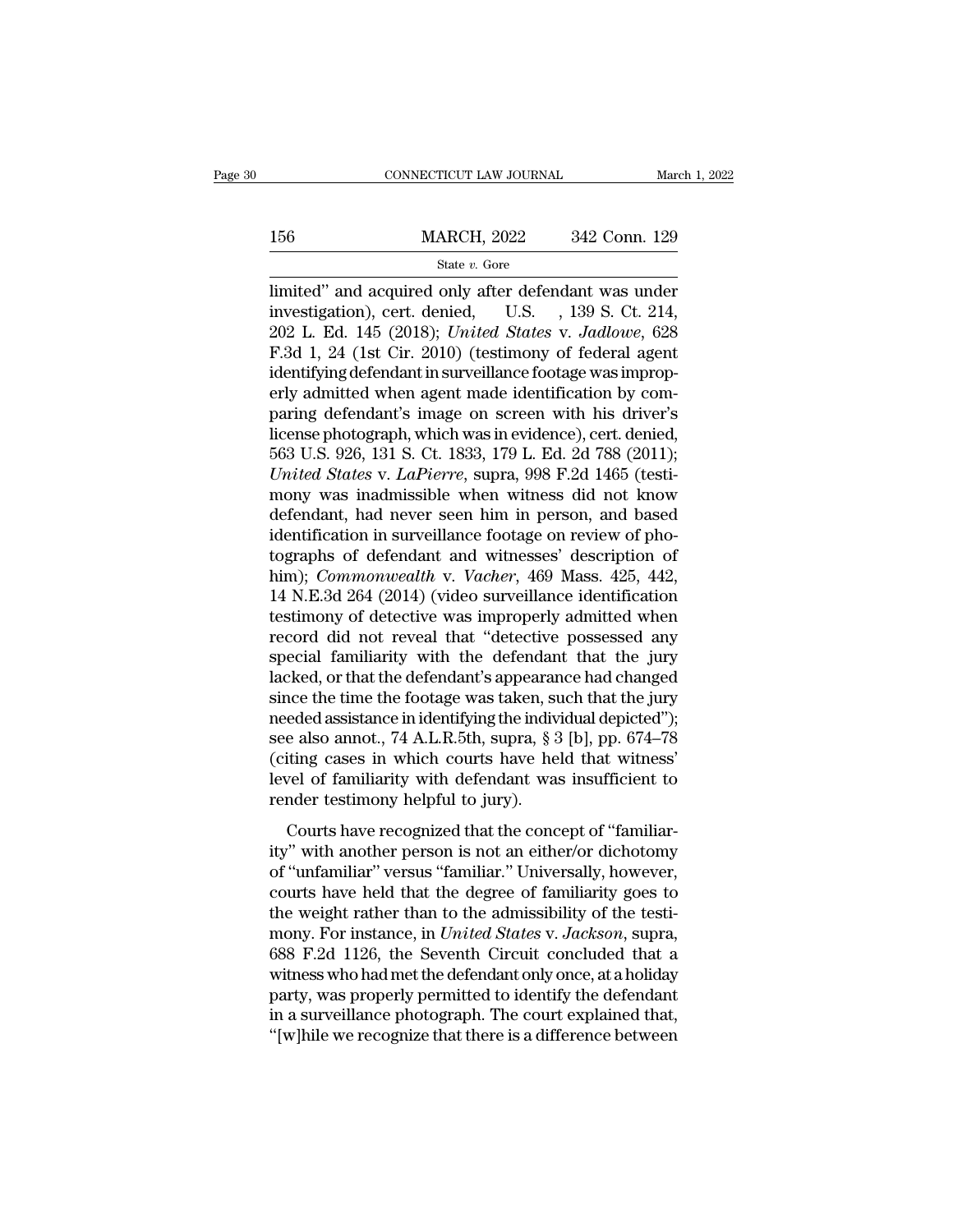Fage 3.<br>
1622 Conn. 129 MARCH, 2022 157<br>
1622 State v. Gore<br>
1621 Gore<br>
1622 157<br>
1622 State v. Gore<br>
1622 157<br>
1622 157<br>
1622 157<br>
1622 157<br>
1622 157<br>
1622 157<br>
1622 157<br>
1622 157<br>
1622 157<br>
1622 1633<br>
1622 1633<br>
1622 163 342 Conn. 129 MARCH, 2022 157<br>
State  $v$ . Gore<br>
identification testimony which is based [on] a [witness']<br>
one social encounter with the defendant and identifica-<br>
tion testimony which is based [on] a [witness'] close<br>
an 342 Conn. 129 MARCH, 2022 157<br>
State v. Gore<br>
identification testimony which is based [on] a [witness']<br>
one social encounter with the defendant and identifica-<br>
tion testimony which is based [on] a [witness'] close<br>
and 342 Conn. 129 MARCH, 2022 157<br>
state v. Gore<br>
identification testimony which is based [on] a [witness']<br>
one social encounter with the defendant and identifica-<br>
tion testimony which is based [on] a [witness'] close<br>
and State v. Gore<br>
identification testimony which is based [on] a [witness']<br>
one social encounter with the defendant and identifica-<br>
tion testimony which is based [on] a [witness'] close<br>
and on-going relationship with the state v. Gore<br>identification testimony which is based [on] a [witness']<br>one social encounter with the defendant and identifica-<br>tion testimony which is based [on] a [witness'] close<br>and on-going relationship with the defe identification testimony which is based [on] a [witness']<br>one social encounter with the defendant and identifica-<br>tion testimony which is based [on] a [witness'] close<br>and on-going relationship with the defendant, we do<br>no one social encounter with the defendant and identification testimony which is based [on] a [witness'] close<br>and on-going relationship with the defendant, we do<br>not believe that the difference  $\dots$  is determinative of<br>the tion testimony which is based [on] a [witness'] close<br>and on-going relationship with the defendant, we do<br>not believe that the difference  $\ldots$  is determinative of<br>the issue of admissibility of the evidence. The amount<br>of and on-going relationship with the defendant, we do<br>not believe that the difference . . . is determinative of<br>the issue of admissibility of the evidence. The amount<br>of time that the witness had to observe the defendant<br>goe not believe that the difference  $\ldots$  is determinative of<br>the issue of admissibility of the evidence. The amount<br>of time that the witness had to observe the defendant<br>goes to the weight to be accorded to the testimony by<br> the issue of admissibility of the evidence. The amount<br>of time that the witness had to observe the defendant<br>goes to the weight to be accorded to the testimony by<br>the jury rather than to its admissibility." Id., 1125; see<br> of time that the witness had to observe the defendant<br>goes to the weight to be accorded to the testimony by<br>the jury rather than to its admissibility." Id., 1125; see<br>also *United States* v. *Beck*, supra, 418 F.3d 1012, 1 goes to the weight to be accorded to the testimony by<br>the jury rather than to its admissibility." Id., 1125; see<br>also *United States* v. *Beck*, supra, 418 F.3d 1012, 1015<br>(probation officer's four contacts with defendant, the jury rather than to its admissibility." Id., 1125; see<br>also *United States* v. *Beck*, supra, 418 F.3d 1012, 1015<br>(probation officer's four contacts with defendant, each<br>for thirty minutes or less, was sufficient for a also United States v. Beck, supra, 418 F.3d 1012, 1015<br>(probation officer's four contacts with defendant, each<br>for thirty minutes or less, was sufficient for admissibility<br>of testimony identifying defendant in surveillance (probation officer's four contacts with defendant, each<br>for thirty minutes or less, was sufficient for admissibility<br>of testimony identifying defendant in surveillance pho-<br>tograph, as degree of familiarity goes to weight for thirty minutes or less, was sufficient for admissibility<br>of testimony identifying defendant in surveillance pho-<br>tograph, as degree of familiarity goes to weight rather<br>than to admissibility); *Robinson* v. *People*, of testimony identifying defendant in surveillance photograph, as degree of familiarity goes to weight rather than to admissibility); *Robinson v. People*, supra, 927 P.2d 384 (rejecting defendant's challenge to testimony tograph, as degree of familiarity goes to weight rather<br>than to admissibility); *Robinson* v. *People*, supra, 927<br>P.2d 384 (rejecting defendant's challenge to testimony<br>of detective, who had seen defendant once, that defe than to admissibility); *Robinson* v. *People*, supra, 927<br>P.2d 384 (rejecting defendant's challenge to testimony<br>of detective, who had seen defendant once, that defen-<br>dant was depicted in surveillance photograph, as degr P.2d 384 (rejecting defendant's challenge to testimony<br>of detective, who had seen defendant once, that defen-<br>dant was depicted in surveillance photograph, as degree<br>of familiarity goes to weight rather than to admissibilof detective, who had seen defendant once, that defendant was depicted in surveillance photograph, as degree of familiarity goes to weight rather than to admissibility). But see *United States v. Calhoun*, 544 F.2d 291, 29 dant was depicted in surveillance photograph, as degree<br>of familiarity goes to weight rather than to admissibil-<br>ity). But see *United States* v. *Calhoun*, 544 F.2d 291,<br>294–96 (6th Cir. 1976) (it was abuse of discretion of familiarity goes to weight rather than to admissibility). But see *United States* v. *Calhoun*, 544 F.2d 291, 294–96 (6th Cir. 1976) (it was abuse of discretion to admit parole officer's testimony identifying defendant ity). But see *United States* v. *Calhoun*, 544 F.2d 291, 294–96 (6th Cir. 1976) (it was abuse of discretion to admit parole officer's testimony identifying defendant in surveillance photograph because probative value was I so (car on. 1910) (it was assass of discretion to<br>mit parole officer's testimony identifying defendant<br>surveillance photograph because probative value was<br>tweighed by prejudice to defendant on basis that<br>oss-examination that the particle photograph because probative value was<br>outweighed by prejudice to defendant on basis that<br>cross-examination to test witness' level of familiarity<br>with defendant would reveal that he was on parole).<br>In sum

outweighed by prejudice to defendant on basis that<br>cross-examination to test witness' level of familiarity<br>with defendant would reveal that he was on parole).<br>In summary, our review of the relevant case law reveals<br>that co Examples a sy prejudice to determine on state diac<br>cross-examination to test witness' level of familiarity<br>with defendant would reveal that he was on parole).<br>In summary, our review of the relevant case law reveals<br>that co the defendant would reveal that he was on parole).<br>In summary, our review of the relevant case law reveals<br>that courts regularly find that this prong of the totality<br>of the circumstances inquiry favors admissibility unless In summary, our review of the relevant case law reveals<br>that courts regularly find that this prong of the totality<br>of the circumstances inquiry favors admissibility unless<br>the witness has had virtually zero prior contacts In summary, our review of the relevant case law reveals<br>that courts regularly find that this prong of the totality<br>of the circumstances inquiry favors admissibility unless<br>the witness has had virtually zero prior contacts that courts regularly find that this prong of the totality<br>of the circumstances inquiry favors admissibility unless<br>the witness has had virtually zero prior contacts with<br>the defendant. The low bar for general familiarity of the circumstances inquiry favors admissibility unless<br>the witness has had virtually zero prior contacts with<br>the defendant. The low bar for general familiarity ren-<br>ders this prong close to meaningless, a mere rubber<br>st the witness has had virtually zero prior contacts with<br>the defendant. The low bar for general familiarity ren-<br>ders this prong close to meaningless, a mere rubber<br>stamp on the road to admissibility. Rather than inquiring<br>w the defendant. The low bar for general familiarity renders this prong close to meaningless, a mere rubber stamp on the road to admissibility. Rather than inquiring whether a witness has some degree of "familiarity" with th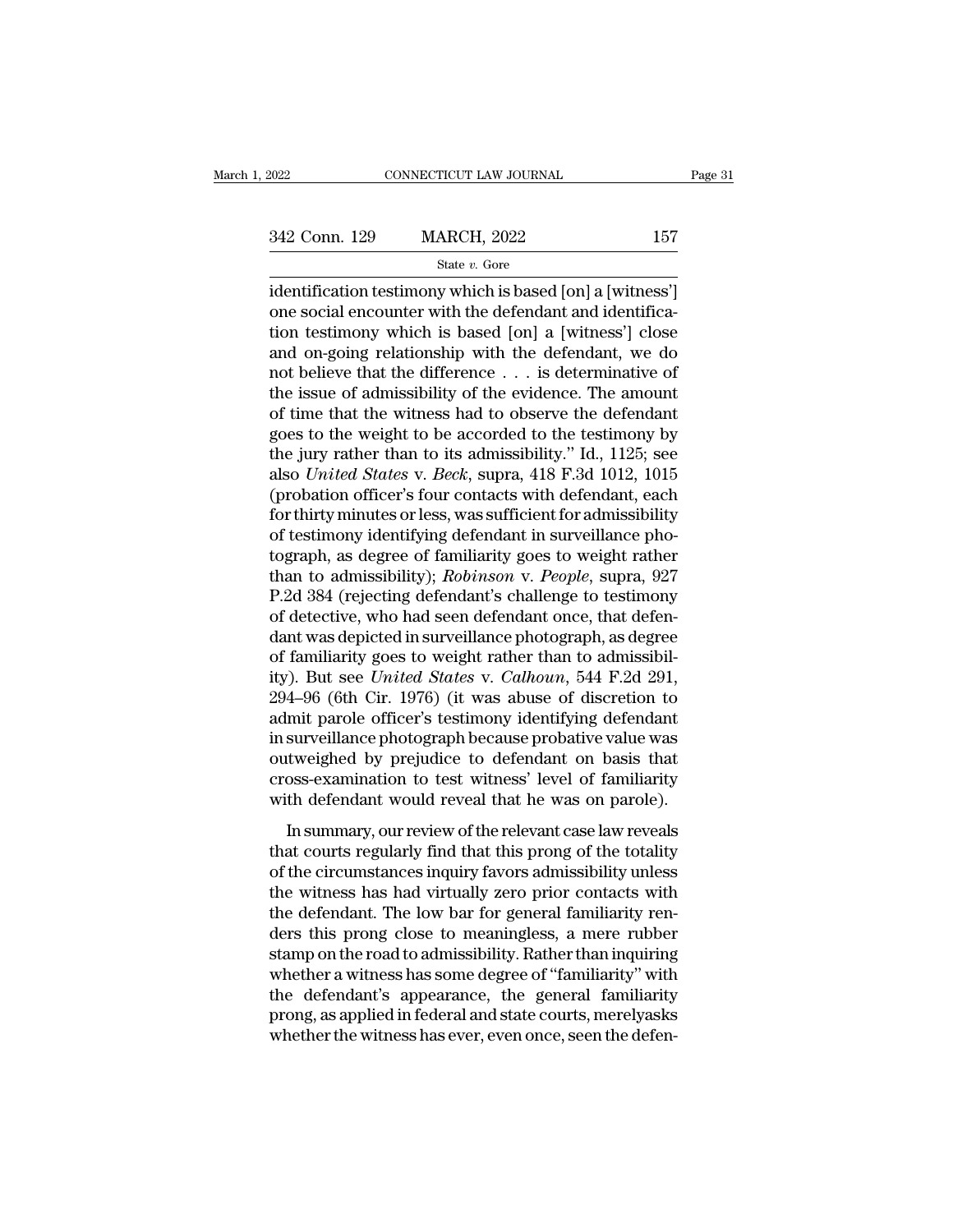|              | CONNECTICUT LAW JOURNAL                                                                                                                                                                       | March 1, 2022 |
|--------------|-----------------------------------------------------------------------------------------------------------------------------------------------------------------------------------------------|---------------|
|              |                                                                                                                                                                                               |               |
| 158          | MARCH, 2022                                                                                                                                                                                   | 342 Conn. 129 |
|              | State v. Gore                                                                                                                                                                                 |               |
| photographs. | dant prior to identifying him in surveillance video or                                                                                                                                        |               |
|              | The low standard for general familiarity tends to favor<br>the prosecution. <sup>16</sup> Although a defendant in some instances<br>may seek to introduce testimony that he is not the person |               |

158 MARCH, 2022 342 Conn. 129<br>
State v. Gore<br>
dant prior to identifying him in surveillance video or<br>
photographs.<br>
The low standard for general familiarity tends to favor<br>
the prosecution.<sup>16</sup> Although a defendant in som State v. Gore<br>
dant prior to identifying him in surveillance video or<br>
photographs.<br>
The low standard for general familiarity tends to favor<br>
the prosecution.<sup>16</sup> Although a defendant in some instances<br>
may seek to introd siate v. Gore<br>
dant prior to identifying him in surveillance video or<br>
photographs.<br>
The low standard for general familiarity tends to favor<br>
the prosecution.<sup>16</sup> Although a defendant in some instances<br>
may seek to introd dant prior to identifying him in surveillance video or<br>photographs.<br>The low standard for general familiarity tends to favor<br>the prosecution.<sup>16</sup> Although a defendant in some instances<br>may seek to introduce testimony that h photographs.<br>The low standard for general familiarity tends to favor<br>the prosecution.<sup>16</sup> Although a defendant in some instances<br>may seek to introduce testimony that he is not the person<br>depicted in surveillance video or p The low standard for general familiarity tends to favor<br>the prosecution.<sup>16</sup> Although a defendant in some instances<br>may seek to introduce testimony that he is not the person<br>depicted in surveillance video or photographs; s the prosecution.<sup>16</sup> Although a defendant in some instances<br>may seek to introduce testimony that he is not the person<br>depicted in surveillance video or photographs; see, e.g.,<br>*United States v. Jackman*, supra, 48 F.3d 4 ( may seek to introdu<br>depicted in surveil<br>*United States v. Ja*<br>brother testified tl<br>photographs was<br>of cases, it is the s<br>of testimony.<br>We conclude tha picted in surveillance video or photographs; see, e.g., *iited States v. Jackman*, supra, 48 F.3d 4 (defendant's other testified that suspect depicted in surveillance otographs was not defendant); in the vast majority case United States v. Jackman, supra, 48 F.3d 4 (defendant's brother testified that suspect depicted in surveillance photographs was not defendant); in the vast majority of cases, it is the state that seeks to introduce this t

If the disadvantage that the low threshold for general famility applied in virtually all jurisdictions that have contributed in virtually all jurisdictions that have contributed to the majority of the disadvantage that cri

ness'] identification on cross-examination . . . . ." United States v. Pierce, supra, 136 F.3d 776; see also United States v. Calhoun, supra, 544 F.2d 294–96.<br>Because the present case does not involve direct lay opinion t supra, 136 F.3d 776; see also *United States v. Calhoun*, supra, 544 F.2d 294–96.<br>
Because the present case does not involve direct lay opinion testimony<br>
from a member of law enforcement, we need not determine whether to space the present case does not involve direct lay opinion testimony<br>
from a member of law enforcement, we need not determine whether to adopt<br>
any additional limitations on the use of such testimony. Some safeguards<br>
that Because the present case does not involve direct lay opinion testimony<br>from a member of law enforcement, we need not determine whether to adopt<br>any additional limitations on the use of such testimony. Some safeguards<br>that *United States* we present case also *Hostates* and *Lee alg* optical cestually from a member of law enforcement, we need not determine whether to adopt any additional limitations on the use of such testimony. Some safegua that may merit future consideration include (1) restricting the use of lay opinion testimony by members of law enforcement to instances "when no other adequate identification testimony is available to the prosecution"; *U* opinion testimony by members of law enforcement to instances "when no<br>other adequate identification testimony is available to the prosecution";<br>*United States v. Farnsworth*, supra, 729 F.2d 1161; see also *United States*<br> other adequate identification testimony is available to the prosecution";<br>United States v. Farnsworth, supra, 729 F.2d 1161; see also United States<br>v. Butcher, 557 F.2d 666, 670 (9th Cir. 1977); (2) barring testimony conce United States v. Farnsworth, supra, 729 F.2d 1161; see also United States v. Butcher, 557 F.2d 666, 670 (9th Cir. 1977); (2) barring testimony concerning the nature of the relationship between the defendant and the law en v. *Butcher*, 557 F.2d 666, 670 (9th Cir. 1977); (2) barring testimony concerning the nature of the relationship between the defendant and the law enforcement witness; see G. Bach, supra, 47 Fla. St. U. L. Rev. 475–76; (3) ment witness; see G. Bach, supra, 47 Fla. St. U. L. Rev. 475–76; (3) allowing the defendant an opportunity to examine the proffered witness outside the presence of the jury, thus affording the trial court the opportunity ment witness; see G. Bach, supra, 47 Fla. St. U. L. Rev. 475–76; (3) allowing the defendant an opportunity to examine the proffered witness outside the presence of the jury, thus affording the trial court the opportunity presence of the jury, thus affording the trial court the opportunity to rule

of testimony.<br>We conclude that the low threshold for general familiarity applied in virtually all jurisdictions that have con-<br><sup>16</sup> The disadvantage that criminal defendants suffer due to the majority<br>rule favoring admissi We conclude that the low threshold for general familiarity applied in virtually all jurisdictions that have con-<br><sup>16</sup> The disadvantage that criminal defendants suffer due to the majority rule favoring admissibility unless We conclude that the low threshold for general randi-<br>iarity applied in virtually all jurisdictions that have con-<br><sup>16</sup> The disadvantage that criminal defendants suffer due to the majority<br>rule favoring admissibility unles Example in the distribution of the majority of the distribution of the majority of the distribution distribution of the majority with the defendant is most pronounced when the witness is a member of law enforcement. See g <sup>16</sup> The disadvantage that criminal defendants suffer due to the majority rule favoring admissibility unless the witness has no familiarity with the defendant is most pronounced when the witness is a member of law enforce The favoring admissibility unless the witness has no familiarity with the defendant is most pronounced when the witness is a member of law enforcement. See generally G. Bach, supra, 47 Fla. St. U. L. Rev. 445 (highlighting either by highlighting the defendant's most pronounced when the witness is a member of law enforcement. See generally G. Bach, supra, 47 Fla. St. U. L. Rev. 445 (highlighting problems presented by law enforcement testimony system, if the generally G. Bach, supra, 47 Fla. St. U. L. Rev. 445 (highlighting problems presented by law enforcement testimony in particular). Courts have recognized the risk that "testimony from law enforcement or corr problems presented by law enforcement testimony in particular). Courts<br>have recognized the risk that "testimony from law enforcement or corrections personnel may increase the possibility of prejudice to the defendant<br>eith have recognized the risk that "testimony from law enforcement or corrections personnel may increase the possibility of prejudice to the defendant either by highlighting the defendant's prior contact with the criminal justi 294–96. stem, if the [witness'] occupation is revealed to the jury, or by effectively natraining defense counsel's ability to undermine the basis for the [wit-<br>ss'] identification on cross-examination . . . . " United States v. P from a member of law enforcement, we need not determine that a member of limitial defense counsel's ability to undermine the basis for the [witness'] identification on cross-examination  $\ldots$ ." United States v. Pierce, su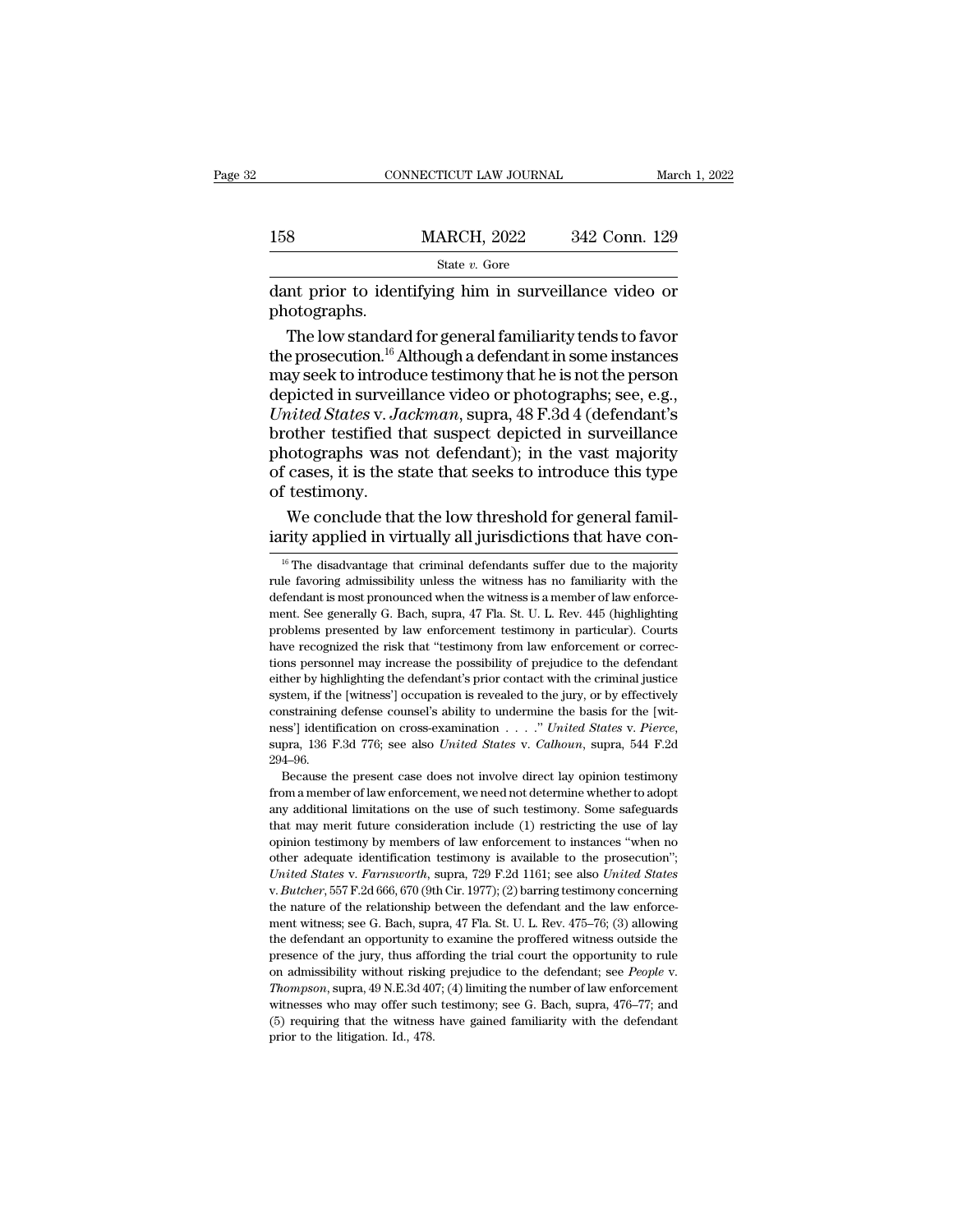342 Conn. 129 MARCH, 2022 <sup>159</sup>

State *v.* Gore

Fage 33<br>
state v. Gore<br>
Sidered the admissibility of lay witness identifications<br>
of a defendant in surveillance video or photographs<br>
state v. Gore<br>
state v. Gore<br>
state v. Gore<br>
state v. Gore<br>
or photographs<br>
does not of 342 Conn. 129 MARCH, 2022 159<br>
State v. Gore<br>
sidered the admissibility of lay witness identifications<br>
of a defendant in surveillance video or photographs<br>
does not afford sufficient protection to criminal defen-<br>
danta  $\frac{342 \text{ Conn. } 129}{\text{State } v. \text{ Gore}}$ <br>  $\frac{\text{State } v. \text{ Gore}}{\text{sidered the admissibility of lay witness identifications}}$ <br>
of a defendant in surveillance video or photographs<br>
does not afford sufficient protection to criminal defen-<br>
dants against good faith mistaken identifica 342 Conn. 129 MARCH, 2022 159<br>
State v. Gore<br>
sidered the admissibility of lay witness identifications<br>
of a defendant in surveillance video or photographs<br>
does not afford sufficient protection to criminal defen-<br>
dants State  $v$ . Gore<br>
sidered the admissibility of lay witness identifications<br>
of a defendant in surveillance video or photographs<br>
does not afford sufficient protection to criminal defen-<br>
dants against good faith mistaken i sidered the admissibility of lay witness identifications<br>of a defendant in surveillance video or photographs<br>does not afford sufficient protection to criminal defen-<br>dants against good faith mistaken identifications. We<br>b sidered the admissibility of lay witness identifications<br>of a defendant in surveillance video or photographs<br>does not afford sufficient protection to criminal defen-<br>dants against good faith mistaken identifications. We<br>be of a defendant in surveillance video or photographs<br>does not afford sufficient protection to criminal defen-<br>dants against good faith mistaken identifications. We<br>believe that the better rule is to require, in order for<br>th does not afford sufficient protection to criminal defendants against good faith mistaken identifications. We believe that the better rule is to require, in order for the witness' general familiarity with the defendant's ap dants against good faith mistaken identifications. We<br>believe that the better rule is to require, in order for<br>the witness' general familiarity with the defendant's<br>appearance to weigh in favor of admissibility, that the<br>p believe that the better rule is to require, in order for<br>the witness' general familiarity with the defendant's<br>appearance to weigh in favor of admissibility, that the<br>proponent of the testimony demonstrate that the wit-<br>ne the witness' general familiarity with the defendant's<br>appearance to weigh in favor of admissibility, that the<br>proponent of the testimony demonstrate that the wit-<br>ness possesses more than a minimal degree of familiar-<br>ity appearance to weigh in favor of admissibility, that the proponent of the testimony demonstrate that the witness possesses more than a minimal degree of familiarity with the defendant. We acknowledge that we are eschewing t proponent of the testimony demonstrate that the wit-<br>ness possesses more than a minimal degree of familiar-<br>ity with the defendant. We acknowledge that we are<br>eschewing the bright line rule applied by other jurisdic-<br>tions ness possesses more than a minimal degree of familiarity with the defendant. We acknowledge that we are eschewing the bright line rule applied by other jurisdictions in favor of one that relies on trial courts to exercise ity with the defendant. We acknowledge that we are<br>eschewing the bright line rule applied by other jurisdic-<br>tions in favor of one that relies on trial courts to exercise<br>their discretion to determine whether this factor s eschewing the bright line rule applied by other jurisdictions in favor of one that relies on trial courts to exercise<br>their discretion to determine whether this factor sup-<br>ports admissibility. That determination will rest tions in favor of one that relies on trial courts to exercise<br>their discretion to determine whether this factor sup-<br>ports admissibility. That determination will rest on the<br>facts and circumstances of each case. For insta their discretion to determine whether this factor sup-<br>ports admissibility. That determination will rest on the<br>facts and circumstances of each case. For instance,<br>although we are confident that viewing a defendant<br>sleepin ports admissibility. That determination will rest on the<br>facts and circumstances of each case. For instance,<br>although we are confident that viewing a defendant<br>sleeping on a porch on a single occasion is insufficient<br>to re facts and circumstances of each case. For instance,<br>although we are confident that viewing a defendant<br>sleeping on a porch on a single occasion is insufficient<br>to render a witness' testimony identifying the defendant<br>in vi although we are confident that viewing a defendant<br>sleeping on a porch on a single occasion is insufficient<br>to render a witness' testimony identifying the defendant<br>in video surveillance footage reliable; contra *People* v sleeping on a porch on a single occasion is insufficient<br>to render a witness' testimony identifying the defendant<br>in video surveillance footage reliable; contra *People v.<br>Thompson*, supra, 49 N.E.3d 408; we cannot rule ou to render a witness' testimony identifying the defendant<br>in video surveillance footage reliable; contra *People v.<br>Thompson*, supra, 49 N.E.3d 408; we cannot rule out<br>the possibility that, under some circumstances, a singl in video surveillance footage reliable; contra *People v.*<br>Thompson, supra, 49 N.E.3d 408; we cannot rule out<br>the possibility that, under some circumstances, a single<br>encounter will be sufficient to satisfy this factor. In Thompson, supra, 49 N.E.3d 408; we cannot rule out<br>the possibility that, under some circumstances, a single<br>encounter will be sufficient to satisfy this factor. In<br>exercising their discretion to determine whether the<br>propo the possibility that, under some circumstances, a single<br>encounter will be sufficient to satisfy this factor. In<br>exercising their discretion to determine whether the<br>proponent has satisfied this factor, courts should con-<br> encounter will be sufficient to satisfy this factor. In exercising their discretion to determine whether the proponent has satisfied this factor, courts should consider whether the witness' level of familiarity with the de exercising their discretion to determine whether the<br>proponent has satisfied this factor, courts should con-<br>sider whether the witness' level of familiarity with the<br>defendant is sufficient to render the identification rel proponent has satisfied this factor, courts should consider whether the witness' level of familiarity with the defendant is sufficient to render the identification reliable. In making that determination, courts should cons sider whether the witness' level of familiarity with the<br>defendant is sufficient to render the identification reli-<br>able. In making that determination, courts should con-<br>sider the particular, relevant circumstances, inclu defendant is sufficient to render the identification reli-<br>able. In making that determination, courts should con-<br>sider the particular, relevant circumstances, including,<br>but not limited to, the frequency, number and durat able. In making that determination, courts should consider the particular, relevant circumstances, including, but not limited to, the frequency, number and duration of any individual prior contacts; the duration of the ent sider the particular, relevant circumstances, including,<br>but not limited to, the frequency, number and duration<br>of any individual prior contacts; the duration of the<br>entire course of contacts and the length of time since<br>t but not limited to, the frequency, number and duration<br>of any individual prior contacts; the duration of the<br>entire course of contacts and the length of time since<br>the contacts; the relevant viewing conditions; and the<br>nat of any individual prior contacts; the duration of the<br>entire course of contacts and the length of time since<br>the contacts; the relevant viewing conditions; and the<br>nature of the relationship between the witness and the<br>def entire course of contacts and the length of time since<br>the contacts; the relevant viewing conditions; and the<br>nature of the relationship between the witness and the<br>defendant, if any. Of course, under certain circum-<br>stanc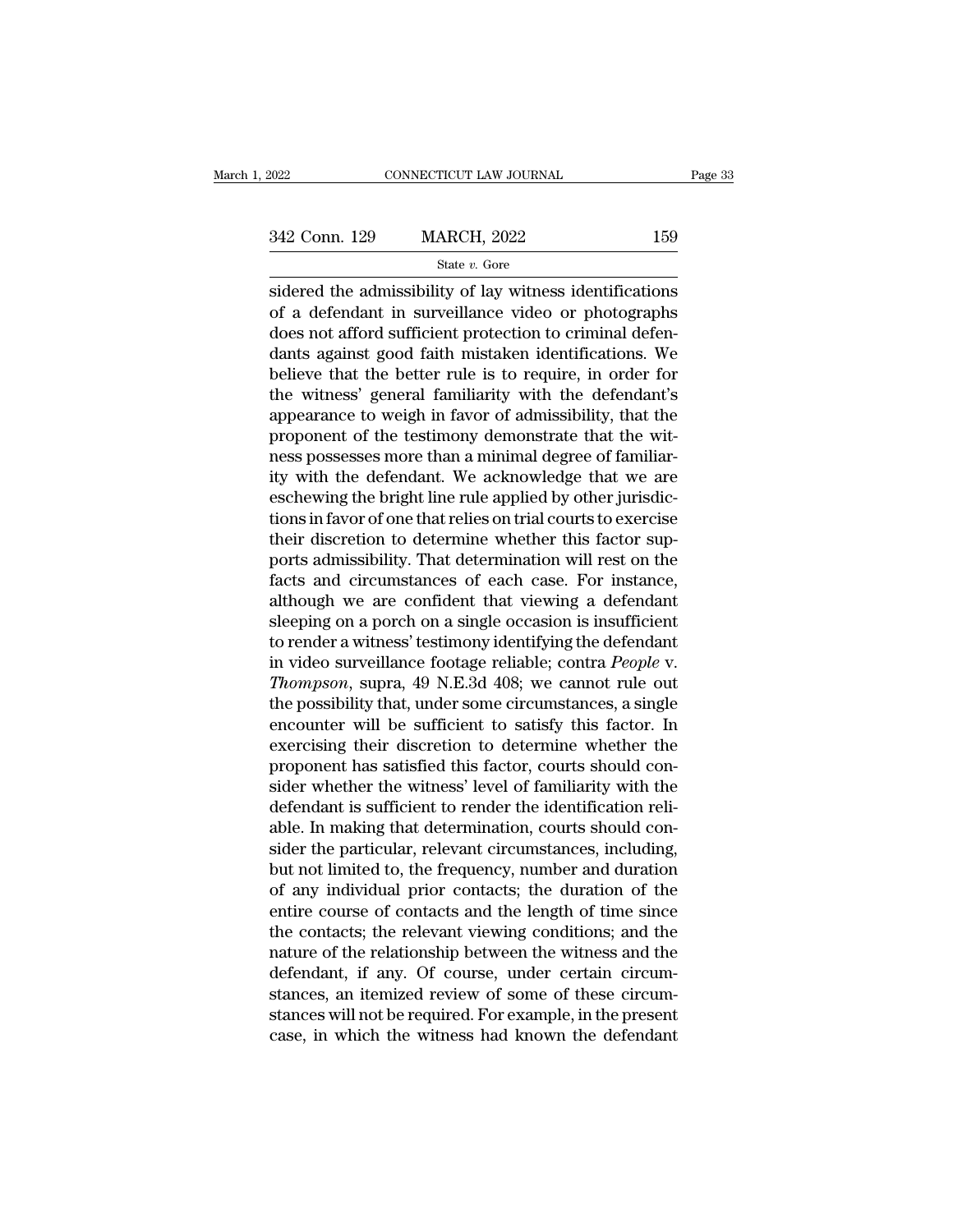|               | CONNECTICUT LAW JOURNAL                                                                                                  |               | March 1, 2022 |
|---------------|--------------------------------------------------------------------------------------------------------------------------|---------------|---------------|
| 160           | <b>MARCH, 2022</b>                                                                                                       | 342 Conn. 129 |               |
|               | State $v$ . Gore                                                                                                         |               |               |
| tha dafandant | for half of his life, it would make little sense to question<br>the relevant viewing conditions during his contacts with |               |               |

160 MARCH, 2022 342 Conn. 129<br>State v. Gore<br>for half of his life, it would make little sense to question<br>the relevant viewing conditions during his contacts with<br>the defendant. 160<br>
for half of his life, it<br>
the relevant viewing<br>
the defendant.<br>
Our conclusion i  $\begin{array}{r} \text{MARCH, 2022} \qquad 342 \text{ Conn. } 129 \ \text{State } v. \text{ Gore} \end{array}$ <br>
Thalf of his life, it would make little sense to question<br>
e relevant viewing conditions during his contacts with<br>
e defendant.<br>
Our conclusion is guided in part b

State  $v$ . Gore<br>
for half of his life, it would make little sense to question<br>
the relevant viewing conditions during his contacts with<br>
the defendant.<br>
Our conclusion is guided in part by the measures<br>
taken, both by thi for half of his life, it would make little sense to question<br>the relevant viewing conditions during his contacts with<br>the defendant.<br>Our conclusion is guided in part by the measures<br>taken, both by this court and by the leg for harmon ins me, it would hake interestise to question<br>the relevant viewing conditions during his contacts with<br>the defendant.<br>Our conclusion is guided in part by the measures<br>taken, both by this court and by the legisla the defendant.<br>
Our conclusion is guided in part by the measures<br>
taken, both by this court and by the legislature, to pro-<br>
tect defendants against good faith, mistaken identifica-<br>
tions in the related context of eyewitn follow the measures taken, both by this court and by the legislature, to protect defendants against good faith, mistaken identifications in the related context of eyewitness identification.<br>As we have observed in this opin Our conclusion is guided in part by the measures<br>taken, both by this court and by the legislature, to pro-<br>tect defendants against good faith, mistaken identifica-<br>tions in the related context of eyewitness identification. taken, both by this court and by the legislature, to protect defendants against good faith, mistaken identifications in the related context of eyewitness identification.<br>As we have observed in this opinion, eyewitness iden tect defendants against good faith, mistaken iden<br>tions in the related context of eyewitness identific<br>As we have observed in this opinion, eyewitness i<br>fications are different from identifications of a d<br>dant in surveilla It is in the related collext of eyewithess identification.<br>
Since the related context of eyewithess identifications:<br>
Since that in surveillance footage. The two contexts, however,<br>
erlap in one significant respect: both i As we have observed in this opinion, eyewithess identifications are different from identifications of a defendant in surveillance footage. The two contexts, however, overlap in one significant respect: both involve the wit

memory and weight and the malleability of memory; the and retrieval; the malleabil-<br>memory encognized that recent scientific developments "abundantly [demonstrate] the many vagaries of<br>memory encoding, storage and retrieva dant in surventance footage. The two contexts, nowever,<br>overlap in one significant respect: both involve the wit-<br>ness' claimed recognition of the defendant.<br>We have recognized that recent scientific develop-<br>ments "abunda overlap in one significant respect, both involve the whi-<br>ness' claimed recognition of the defendant.<br>We have recognized that recent scientific develop-<br>ments "abundantly [demonstrate] the many vagaries of<br>memory encoding, ness claimed recognition of the defendant.<br>We have recognized that recent scientific develop-<br>ments "abundantly [demonstrate] the many vagaries of<br>memory encoding, storage and retrieval; the malleabil-<br>ity of memory; the c We have recognized that recent scientific developments "abundantly [demonstrate] the many vagaries of memory encoding, storage and retrieval; the malleability of memory; the contaminating effects of extrinsic information; ments "abundantly [demonstrate] the many vagaries of<br>memory encoding, storage and retrieval; the malleabil-<br>ity of memory; the contaminating effects of extrinsic<br>information; the influence of police interview tech-<br>niques memory encoding, storage and retrieval; the malleability of memory; the contaminating effects of extrinsic information; the influence of police interview techniques and identification procedures; and the many other factors ity of memory; the contaminating effects of extrinsic<br>information; the influence of police interview tech-<br>niques and identification procedures; and the many<br>other factors that bear on the reliability of eyewitness<br>identif information; the influence of police interview techniques and identification procedures; and the many other factors that bear on the reliability of eyewitness identifications." (Internal quotation marks omitted.) State v. miques and identification procedures; and the many<br>other factors that bear on the reliability of eyewitness<br>identifications." (Internal quotation marks omitted.)<br>State v. Guilbert, 306 Conn. 218, 237, 49 A.2d 705 (2012).<br> other factors that bear on the reliability of eyewitness<br>identifications." (Internal quotation marks omitted.)<br>State v. Guilbert, 306 Conn. 218, 237, 49 A.2d 705 (2012).<br>In light of the growing body of scientific research identifications." (Internal quotation marks omitted.)<br> *State* v. *Guilbert*, 306 Conn. 218, 237, 49 A.2d 705 (2012).<br>
In light of the growing body of scientific research and<br>
studies revealing the fallibility of eyewitnes State v. Guilbert, 306 Conn. 218, 237, 49 A.2d 705 (2012).<br>In light of the growing body of scientific research and<br>studies revealing the fallibility of eyewitness identifica-<br>tions, this court has increased the procedural In light of the growing body of scientific research and<br>studies revealing the fallibility of eyewitness identifica-<br>tions, this court has increased the procedural safe-<br>guards that apply in the context of eyewitness<br>identi studies revealing the fallibility of eyewitness identifications, this court has increased the procedural safe-<br>guards that apply in the context of eyewitness<br>identifications. See, e.g., *State v. Harris*, 330 Conn. 91,<br>115 tions, this court has increased the procedural safe-<br>guards that apply in the context of eyewitness<br>identifications. See, e.g., *State* v. *Harris*, 330 Conn. 91,<br>115, 191 A.3d 119 (2018) (state constitution required<br>modif guards that apply in the context of eyewitness<br>identifications. See, e.g., *State* v. *Harris*, 330 Conn. 91,<br>115, 191 A.3d 119 (2018) (state constitution required<br>modification of factors set forth in *Neil* v. *Biggers*, identifications. See, e.g., *State* v. *Harris*, 330 Conn. 91, 115, 191 A.3d 119 (2018) (state constitution required modification of factors set forth in *Neil* v. *Biggers*, 409 U.S. 188, 199–200, 93 S. Ct. 375, 34 L. Ed. 115, 191 A.3d 119 (2018) (state constitution required<br>modification of factors set forth in *Neil* v. *Biggers*, 409<br>U.S. 188, 199–200, 93 S. Ct. 375, 34 L. Ed. 2d 401 (1972),<br>in light of "recent developments in social sci modification of factors set forth in *Neil* v. *Biggers*, 409<br>U.S. 188, 199–200, 93 S. Ct. 375, 34 L. Ed. 2d 401 (1972),<br>in light of "recent developments in social science and<br>the law"); *State* v. *Guilbert*, supra, 234–3 in light of "recent developments in social science and<br>the law"); *State* v. *Guilbert*, supra, 234–35 (relying on<br>"near perfect scientific consensus" in reversing long-<br>standing bar on admission of expert testimony on fal the law"); *State* v. *Guilbert*, supra, 234–35 (relying on "near perfect scientific consensus" in reversing long-<br>standing bar on admission of expert testimony on falli-<br>bility of eyewitness identification); *State* v. *L*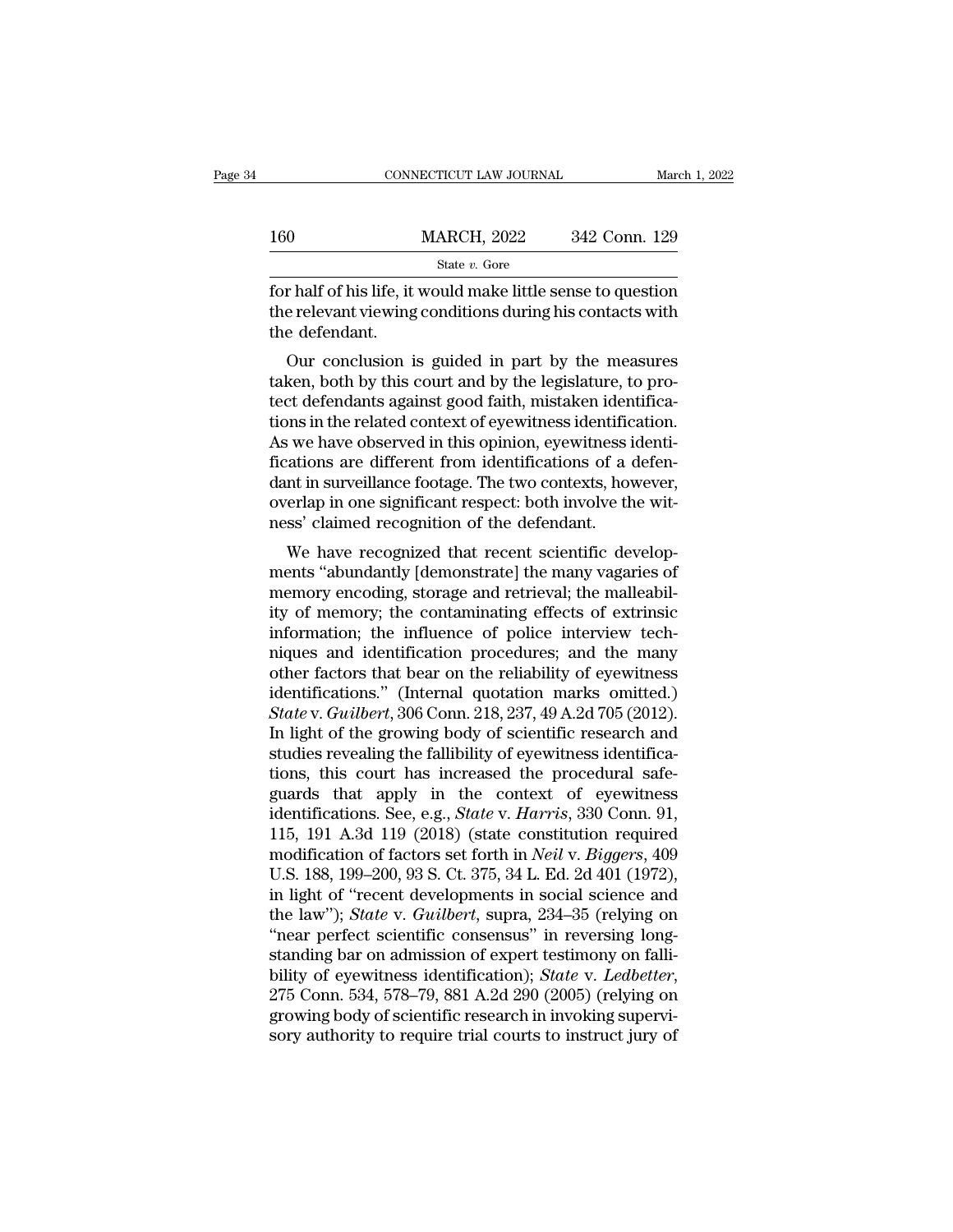| 2022          | CONNECTICUT LAW JOURNAL |     | Page 35 |
|---------------|-------------------------|-----|---------|
|               |                         |     |         |
| 342 Conn. 129 | <b>MARCH, 2022</b>      | 161 |         |
|               | State $v$ . Gore        |     |         |

 $\begin{array}{r|l} \text{nonreduction law Journal} \ \hline \text{non. 129} & \text{MARCH, 2022} & \text{161} \ \hline \text{state } v. \text{ Gore} \ \text{risk of misidentification in cases in which law enforcement failed to instruct witness that perpetator may or may not be present in identification procedure, unless the effect of the model.} \end{array}$ 342 Conn. 129 MARCH, 2022 161<br>
State v. Gore<br>
Tisk of misidentification in cases in which law enforce-<br>
ment failed to instruct witness that perpetrator may or<br>
may not be present in identification procedure, unless<br>
no s 342 Conn. 129 MARCH, 2022 161<br>
State v. Gore<br>
Trisk of misidentification in cases in which law enforce-<br>
ment failed to instruct witness that perpetrator may or<br>
may not be present in identification procedure, unless<br>
no 342 Conn. 129 MARCH, 2022 161<br>
State *v*. Gore<br>
risk of misidentification in cases in which law enforce-<br>
ment failed to instruct witness that perpetrator may or<br>
may not be present in identification procedure, unless<br>
no state *v*. Gore<br>
risk of misidentification in cases in which law enforce-<br>
ment failed to instruct witness that perpetrator may or<br>
may not be present in identification procedure, unless<br>
no significant risk of misidentifi state v. Gore<br>
risk of misidentification in cases in which law enforce-<br>
ment failed to instruct witness that perpetrator may or<br>
may not be present in identification procedure, unless<br>
no significant risk of misidentific risk of misidentification in cases in which law enform<br>ment failed to instruct witness that perpetrator may<br>may not be present in identification procedure, unle<br>no significant risk of misidentification exists) (over<br>uled i ay not be present in identification procedure, unless<br>
is ginificant risk of misidentification exists) (over-<br>
led in part on other grounds by *State* v. *Harris*, 330<br>
binn. 91, 191 A.3d 119 (2018)), cert. denied, 547 U. and in the procedure procedure, and some procedure in part on other grounds by *State* v. *Harris*, 330 Conn. 91, 191 A.3d 119 (2018)), cert. denied, 547 U.S. 1082, 126 S. Ct. 1798, 164 L. Ed. 2d 537 (2006).<br>The General A

For eigenfield in part on other grounds by *State v. Harris*, 330<br>Conn. 91, 191 A.3d 119 (2018)), cert. denied, 547 U.S.<br>1082, 126 S. Ct. 1798, 164 L. Ed. 2d 537 (2006).<br>The General Assembly has also enacted legislation<br>a Fraction 19.1 191 A.3d 119 (2018)), cert. denied, 547 U.S.<br>
1082, 126 S. Ct. 1798, 164 L. Ed. 2d 537 (2006).<br>
The General Assembly has also enacted legislation<br>
adding significant procedural protections in the context<br>
of 1082, 126 S. Ct. 1798, 164 L. Ed. 2d 537 (2006).<br>
The General Assembly has also enacted legislation<br>
adding significant procedural protections in the context<br>
of eyewitness identifications. See General Statutes  $\S$  54-<br>
1 The General Assembly has also enacted legislation<br>adding significant procedural protections in the context<br>of eyewitness identifications. See General Statutes § 54-<br>1p. In adding the procedural safeguards, the legislature, The General Assembly has also enacted legislation<br>adding significant procedural protections in the context<br>of eyewitness identifications. See General Statutes § 54-<br>1p. In adding the procedural safeguards, the legislature, adding significant procedural protections in the context<br>of eyewitness identifications. See General Statutes  $\S$  54-<br>1p. In adding the procedural safeguards, the legislature,<br>like this court, relied on scientific research of eyewitness identifications. See General Statutes  $\S$  54-<br>1p. In adding the procedural safeguards, the legislature,<br>like this court, relied on scientific research. See, e.g.,<br>54 H.R. Proc., Pt. 23, 2011 Sess., p. 7813, 1p. In adding the procedural safeguards, the legislature,<br>like this court, relied on scientific research. See, e.g.,<br>54 H.R. Proc., Pt. 23, 2011 Sess., p. 7813, remarks of<br>Representative Gary Holder-Winfield (stating that like this court, relied on scientific research. See, e.g.,<br>54 H.R. Proc., Pt. 23, 2011 Sess., p. 7813, remarks of<br>Representative Gary Holder-Winfield (stating that new<br>procedural safeguards intended to incorporate "the lat 54 H.R. Proc., Pt. 23, 2011 Sess., p. 7813, remarks of Representative Gary Holder-Winfield (stating that new procedural safeguards intended to incorporate "the latest scientific [research] and best procedures"). None of t Representative Gary Holder-Winfield (stating that new<br>procedural safeguards intended to incorporate "the lat-<br>est scientific [research] and best procedures"). None<br>of the procedural safeguards in § 54-1p is currently<br>requ procedural safeguards intended to incorporate "the lattest scientific [research] and best procedures"). None<br>of the procedural safeguards in  $\S 54-1p$  is currently<br>required for witnesses who identify a defendant in sur-<br>v est scientific [research] and best procedures"). None<br>of the procedural safeguards in  $\S 54$ -1p is currently<br>required for witnesses who identify a defendant in sur-<br>veillance video or photographs.<sup>17</sup> In light of our rest of the procedural safeguards in  $\S$  54-1p is currently<br>required for witnesses who identify a defendant in sur-<br>veillance video or photographs.<sup>17</sup> In light of our restric-<br>tion of this type of testimony to witnesses who p required for witnesses who identify a defendant in surveillance video or photographs.<sup>17</sup> In light of our restriction of this type of testimony to witnesses who possess more than a minimal degree of familiarity with the de veillance video or photographs.<sup>17</sup> In light of our restriction of this type of testimony to witnesses who possess<br>more than a minimal degree of familiarity with the<br>defendant, we deem it unnecessary at this time to<br>requir tion of this type of testimony to witnesses who possess<br>more than a minimal degree of familiarity with the<br>defendant, we deem it unnecessary at this time to<br>require any additional procedural protections in this<br>context. Re cations. Fordam, we dittind a procedural protections in this<br>quire any additional procedural protections in this<br>ntext. Requiring more than a minimal degree of famil-<br>ity in order for this prong to weigh in favor of admissi-<br>lity s require any additional procedural procedure in this<br>context. Requiring more than a minimal degree of famil-<br>iarity in order for this prong to weigh in favor of admissi-<br>bility significantly reduces the risk of mistaken ide

Fortunal requiring more diam a minimial algebra of radiative incritive in the accuracy of admissibility significantly reduces the risk of mistaken identifications.<br>In comparison to the vast amount of scientific research on identifications.<br>In comparison to the vast amount of scientific research<br>on stranger identifications, there have been only a small<br>number of studies focused on the accuracy of familiar<br>identifications. See J. Vallano et a In comparison to the vast amount of scientific research<br>n stranger identifications, there have been only a small<br>umber of studies focused on the accuracy of familiar<br>lentifications. See J. Vallano et al., "Familiar Eyewiton stranger identifications, there have been only a small<br>number of studies focused on the accuracy of familiar<br>identifications. See J. Vallano et al., "Familiar Eyewit-<br> $\frac{17}{17}$  Indeed, some of those protections would

number of studies focused on the accuracy of familiar identifications. See J. Vallano et al., "Familiar Eyewit-<br> $\frac{17}{17}$  Indeed, some of those protections would not be applicable or appropriate in this context. For ins identifications. See J. Vallano et al., "Familiar Eyewit-<br>
<sup>17</sup> Indeed, some of those protections would not be applicable or appro-<br>
priate in this context. For instance, the prohibition against visible writings<br>
or infor <sup>17</sup> Indeed, some of those protections would not be applicable or appropriate in this context. For instance, the prohibition against visible writings or information concerning any previous arrest of the person suspected a <sup>17</sup> Indeed, some of those protections would not be applicable or appriate in this context. For instance, the prohibition against visible writion or information concerning any previous arrest of the person suspected the p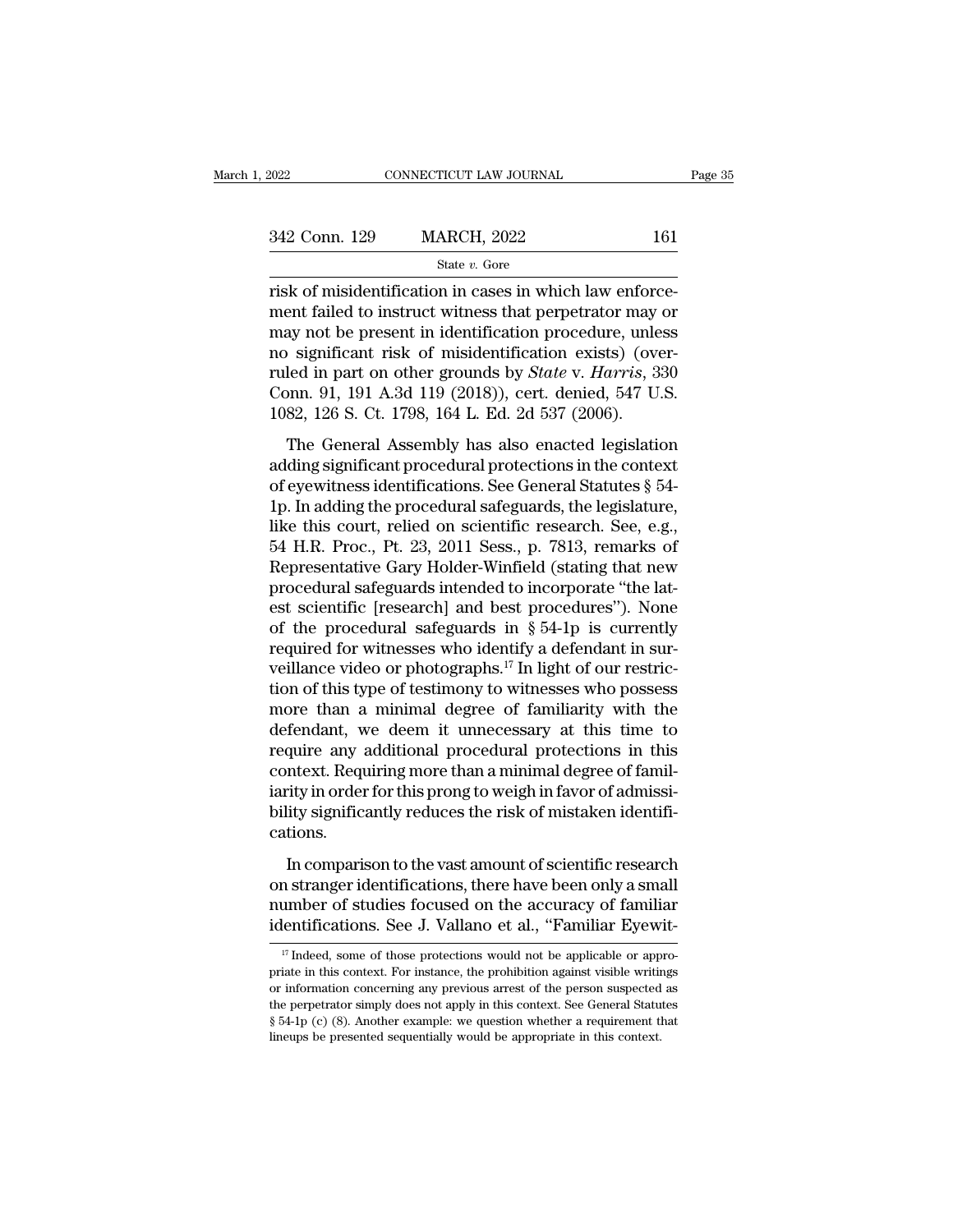# EXECUTE CONNECTICUT LAW JOURNAL March 1, 2022<br>162 MARCH, 2022 342 Conn. 129<br>162 State v. Gore

### State *v.* Gore

CONNECTICUT LAW JOURNAL March 1, 2022<br>
MARCH, 2022 342 Conn. 129<br>
State v. Gore<br>
ness Identifications: The Current State of Affairs," 25<br>
Psychol. Pub. Policy & L. 128, 128–29 (2019) (observing<br>
that bulk of scientific stu MARCH, 2022 342 Conn. 129<br>
State v. Gore<br>
Ress Identifications: The Current State of Affairs," 25<br>
Psychol. Pub. Policy & L. 128, 128–29 (2019) (observing<br>
that bulk of scientific studies of accuracy of eyewitness<br>
identif 162 MARCH, 2022 342 Conn. 129<br>
State v. Gore<br>
ness Identifications: The Current State of Affairs," 25<br>
Psychol. Pub. Policy & L. 128, 128–29 (2019) (observing<br>
that bulk of scientific studies of accuracy of eyewitness<br>
id 162 MARCH, 2022 342 Conn. 129<br>
State v. Gore<br>
ness Identifications: The Current State of Affairs," 25<br>
Psychol. Pub. Policy & L. 128, 128–29 (2019) (observing<br>
that bulk of scientific studies of accuracy of eyewitness<br>
id State v. Gore<br>
State v. Gore<br>
Resp. (2012) Cosmic 125<br>
Resp. 25<br>
Psychol. Pub. Policy & L. 128, 128–29 (2019) (observing<br>
that bulk of scientific studies of accuracy of eyewitness<br>
identifications have focused on stranger State v. Gore<br>
ness Identifications: The Current State of Affairs," 25<br>
Psychol. Pub. Policy & L. 128, 128–29 (2019) (observing<br>
that bulk of scientific studies of accuracy of eyewitness<br>
identifications have focused on st ness Identifications: The Current State of Affairs," 25<br>Psychol. Pub. Policy & L. 128, 128–29 (2019) (observing<br>that bulk of scientific studies of accuracy of eyewitness<br>identifications have focused on stranger identificat Psychol. Pub. Policy & L. 128, 128–29 (2019) (observing<br>that bulk of scientific studies of accuracy of eyewitness<br>identifications have focused on stranger identifications,<br>whereas "familiar identifications" have received o that bulk of scientific studies of accuracy of eyewitness<br>identifications have focused on stranger identifications,<br>whereas "familiar identifications" have received only<br>"sporadic and haphazard attention among social scie identifications have focused on stranger identifications,<br>whereas "familiar identifications" have received only<br>"sporadic and haphazard attention among social scien-<br>tists and legal practitioners"). The relevant field stud whereas "familiar identifications" have received only<br>"sporadic and haphazard attention among social scientists and legal practitioners"). The relevant field studies<br>in the area, however, are "remarkably consistent" and<br>de "sporadic and haphazard attention among social scientists and legal practitioners"). The relevant field studies<br>in the area, however, are "remarkably consistent" and<br>demonstrate that, as a general rule, familiarity renders tists and legal practitioners"). The relevant field studies<br>in the area, however, are "remarkably consistent" and<br>demonstrate that, as a general rule, familiarity renders<br>an identification significantly more reliable than<br> in the area, however, are "remarkably consistent" and<br>demonstrate that, as a general rule, familiarity renders<br>an identification significantly more reliable than<br>stranger identifications. Id., 131; see also *State* v. *Gui* demonstrate that, as a general rule, familiarity renders<br>an identification significantly more reliable than<br>stranger identifications. Id., 131; see also *State* v. *Guilb-*<br>ert, supra, 306 Conn. 259–60 (recognizing, in con an identification significantly more reliable than<br>stranger identifications. Id., 131; see also *State* v. *Guilb-*<br>*ert*, supra, 306 Conn. 259–60 (recognizing, in context<br>of eyewitness identifications, that, "although th stranger identifications. Id., 131; see also *State* v. *Guilb-*<br>*ert*, supra, 306 Conn. 259–60 (recognizing, in context<br>of eyewitness identifications, that, "although there are<br>exceptions, identification of a person who i ert, supra, 306 Conn. 259–60 (recognizing, in context<br>of eyewitness identifications, that, "although there are<br>exceptions, identification of a person who is [well-<br>known] to the eyewitness generally does not give rise<br>to t of eyewitness identifications, that, "although there are<br>exceptions, identification of a person who is [well-<br>known] to the eyewitness generally does not give rise<br>to the same risk of misidentification as does the identifi exceptions, identification of a person who is [well-known] to the eyewitness generally does not give rise<br>to the same risk of misidentification as does the identifi-<br>cation of a person who is not [well-known] to the eye-<br> known] to the eyewitness generally does not give rise<br>to the same risk of misidentification as does the identifi-<br>cation of a person who is not [well-known] to the eye-<br>witness"). The more problematic question is *how much* to the same risk of misidentification as does the identification of a person who is not [well-known] to the eyewitness"). The more problematic question is *how much* familiarity is required to render an identification of a identification. tness"). The more problematic question is *how much*<br>miliarity is required to render an identification of a<br>fendant in surveillance video or photographs suffi-<br>ently reliable to allay concerns regarding a lack of<br>ailable p familiarity is required to render an identification of a<br>defendant in surveillance video or photographs suffi-<br>ciently reliable to allay concerns regarding a lack of<br>available procedural protections against a mistaken<br>iden

defendant in surveillance video or photographs suffi-<br>ciently reliable to allay concerns regarding a lack of<br>available procedural protections against a mistaken<br>identification.<br>As we have already stated, the concept of fam ciently reliable to allay concerns regarding a lack of<br>available procedural protections against a mistaken<br>identification.<br>As we have already stated, the concept of familiarity<br>encompasses a broad range of possibilities. U available procedural protections against a mistaken<br>identification.<br>As we have already stated, the concept of familiarity<br>encompasses a broad range of possibilities. Unlimited,<br>the term may include both a person's spouse o identification.<br>As we have already stated, the concept of familiarity<br>encompasses a broad range of possibilities. Unlimited,<br>the term may include both a person's spouse of fifty<br>years and a stranger's onetime brief encount As we have already stated, the concept of familiarity<br>encompasses a broad range of possibilities. Unlimited,<br>the term may include both a person's spouse of fifty<br>years and a stranger's onetime brief encounter. Few<br>would do encompasses a broad range of possibilities. Unlimited,<br>the term may include both a person's spouse of fifty<br>years and a stranger's onetime brief encounter. Few<br>would doubt the ability of a spouse to accurately iden-<br>tify h the term may include both a person's spouse of fifty<br>years and a stranger's onetime brief encounter. Few<br>would doubt the ability of a spouse to accurately iden-<br>tify his or her partner—even from the relatively poor<br>quality years and a stranger's onetime brief encount<br>would doubt the ability of a spouse to accurate<br>tify his or her partner—even from the relative<br>quality that is common among surveillance vi<br>photographs—but we do not have the s Lality that is common among surveillance video and<br>hotographs—but we do not have the same confidence<br> $\alpha$  an identification by a person who has a minimal<br>egree of familiarity with a defendant.<sup>18</sup><br> $\alpha$ <sup>18</sup> One study found photographs—but we do not have the same confidence<br>in an identification by a person who has a minimal<br>degree of familiarity with a defendant.<sup>18</sup><br><sup>18</sup> One study found the effects of a high degree of familiarity to have a<br>s

in an identification by a person who has a minimal<br>degree of familiarity with a defendant.<sup>18</sup><br> $\frac{18}{18}$  One study found the effects of a high degree of familiarity to have a<br>significant impact on the accuracy of identi The art intertainment of by a person who has a numitar degree of familiarity with a defendant.<sup>18</sup><br>
<sup>18</sup> One study found the effects of a high degree of familiarity to have a significant impact on the accuracy of identifi The study found the effects of a high degree of familiarity to have a significant impact on the accuracy of identifications from low quality closed-<br>circuit television footage. See generally V. Bruce et al., "Matching Ide significant impact on the accuracy of identifications from low quality closed-<br>circuit television footage. See generally V. Bruce et al., "Matching Identities<br>of Familiar and Unfamiliar Faces Caught on CCTV Images," 7 J. E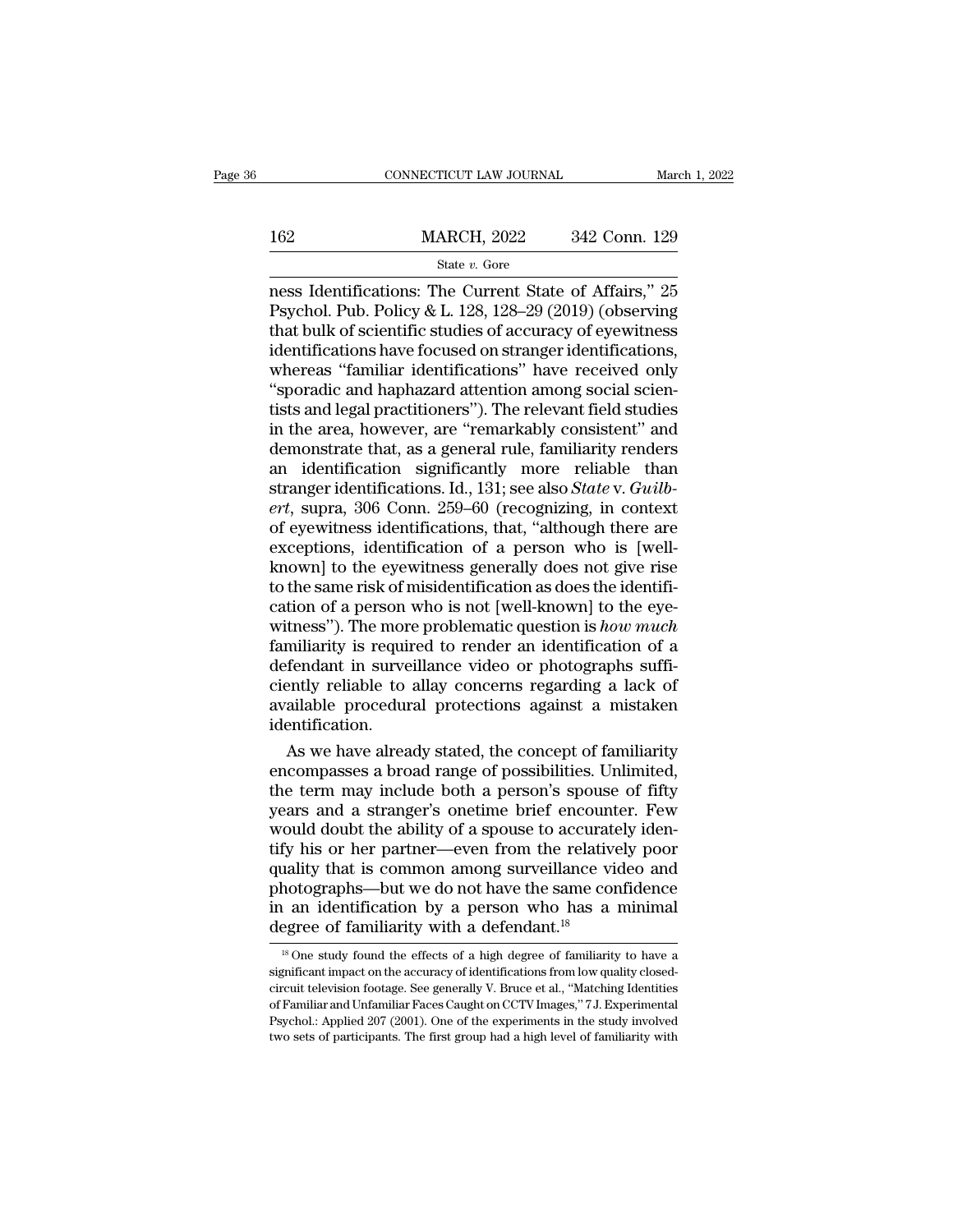# 342 Conn. 129 MARCH, 2022 <sup>163</sup>

State *v.* Gore

CONNECTICUT LAW JOURNAL Page 37<br>
2 Conn. 129 MARCH, 2022 163<br>
State v. Gore<br>
We particularly note that, although familiarity increases<br>
e accuracy of identifications, these identifications are<br>
timmuno from detracting fact 342 Conn. 129 MARCH, 2022 163<br>
State v. Gore<br>
We particularly note that, although familiarity increases<br>
the accuracy of identifications, these identifications are<br>
not immune from detracting factors such as expecta-<br>
tio 342 Conn. 129 MARCH, 2022 163<br>
State v. Gore<br>
We particularly note that, although familiarity increases<br>
the accuracy of identifications, these identifications are<br>
not immune from detracting factors such as expecta-<br>
tio 342 Conn. 129 MARCH, 2022 163<br>
State v. Gore<br>
We particularly note that, although familiarity increases<br>
the accuracy of identifications, these identifications are<br>
not immune from detracting factors such as expecta-<br>
tio State v. Gore<br>
State v. Gore<br>
We particularly note that, although familiarity increases<br>
the accuracy of identifications, these identifications are<br>
not immune from detracting factors such as expecta-<br>
tions (the belief t state v. Gore<br>We particularly note that, although familiarity increases<br>the accuracy of identifications, these identifications are<br>not immune from detracting factors such as expecta-<br>tions (the belief that one will come a We particularly note that, although familiarity increases<br>the accuracy of identifications, these identifications are<br>not immune from detracting factors such as expecta-<br>tions (the belief that one will come across a familia the accuracy of identifications, these identifications are<br>not immune from detracting factors such as expecta-<br>tions (the belief that one will come across a familiar<br>face), the presence of a disguise, cross-racial identifi not immune from detracting factors such as expecta-<br>tions (the belief that one will come across a familiar<br>face), the presence of a disguise, cross-racial identifica-<br>tions, and an increased distance between the witness<br>an tions (the belief that one will come across a familiar face), the presence of a disguise, cross-racial identifications, and an increased distance between the witness and the target individual. J. Vallano et al., supra, 25 face), the presence of a disguise, cross-racial identifications, and an increased distance between the witness<br>and the target individual. J. Vallano et al., supra, 25<br>Psychol. Pub. Policy & L. 133. Requiring more than a<br>mi tions, and an increased distance between the witness<br>and the target individual. J. Vallano et al., supra, 25<br>Psychol. Pub. Policy & L. 133. Requiring more than a<br>minimal degree of familiarity provides greater assur-<br>ance t and the target individual. J. Vallano et al., supra, 25<br>Psychol. Pub. Policy & L. 133. Requiring more than a<br>minimal degree of familiarity provides greater assur-<br>ance that a witness' identification of a defendant in<br>surve Psychol. Pub. Policy & L. 133. Requiring more than a<br>minimal degree of familiarity provides greater assur-<br>ance that a witness' identification of a defendant in<br>surveillance footage will be less affected by these<br>detractor minimal degree of familiarity provides greater assurance that a witness' identification of a defendant in<br>surveillance footage will be less affected by these<br>detractors. See V. Bruce et al., "Matching Identities of<br>Familia ance that a witness' identification of a defendant in<br>surveillance footage will be less affected by these<br>detractors. See V. Bruce et al., "Matching Identities of<br>Familiar and Unfamiliar Faces Caught on CCTV<br>Images," 7 J. surveillance footage will be less affected by these<br>detractors. See V. Bruce et al., "Matching Identities of<br>Familiar and Unfamiliar Faces Caught on CCTV<br>Images," 7 J. Experimental Psychol.: Applied 207, 212<br>(2001) (demons detractors. See V. Bruce et al., "Matching Identities of<br>Familiar and Unfamiliar Faces Caught on CCTV<br>Images," 7 J. Experimental Psychol.: Applied 207, 212<br>(2001) (demonstrating high level of accuracy in high<br>degree famili Familiar and Unfamiliar Faces Caught on CCTV<br>Images," 7 J. Experimental Psychol.: Applied 207, 212<br>(2001) (demonstrating high level of accuracy in high<br>degree familiarity identifications despite poor video<br>quality). Indeed Images," 7 J. Experimental Psychol.: Applied 207, 212 (2001) (demonstrating high level of accuracy in high degree familiarity identifications despite poor video quality). Indeed, in a given case, the presence of such detra (2001) (demonstrating high level of accuracy in high degree familiarity identifications despite poor video quality). Indeed, in a given case, the presence of such detractors may prompt the trial court to exercise its discr degree familiarity identifications despite poor video<br>quality). Indeed, in a given case, the presence of such<br>detractors may prompt the trial court to exercise its<br>discretion to allow expert testimony on the risks of<br>misid quality). Indeed, in a given case, the presence of such<br>detractors may prompt the trial court to exercise its<br>discretion to allow expert testimony on the risks of<br>misidentification pursuant to this court's decision in<br>*Sta* detractors may prompt the trial court to exercise its<br>discretion to allow expert testimony on the risks of<br>misidentification pursuant to this court's decision in<br>*State* v. *Guilbert*, supra, 306 Conn. 246–48. In addition, discretion to allow expert testimony on the risks of<br>misidentification pursuant to this court's decision in<br>*State* v. *Guilbert*, supra, 306 Conn. 246–48. In addition,<br>the trial court may provide a cautionary jury instruc misidentification pursuant to this court's decision state v. Guilbert, supra, 306 Conn. 246–48. In acthe trial court may provide a cautionary jury instress the equal of the trial court to cranistructions to assist the jury Example in a counterparty of supplementation of the distribution.<br>
The trial court may provide a cautionary jury instruction.<br>
Eq. e.g., *State* v. *Harris*, supra, 330 Conn. 134–35 ("it<br>
ay be appropriate for the trial co See, e.g., *State* v. *Harris*, supra, 330 Conn. 134–35 ("it may be appropriate for the trial court to craft jury instructions to assist the jury in its consideration of [the reliability of eyewitness testimony]"). In acco

may be appropriate for the trial court to craft jury<br>mstructions to assist the jury in its consideration of<br>[the reliability of eyewitness testimony]").<br>In accordance with these principles, we decline to<br>join the majority instructions to assist the jury in its consideration of<br>
[the reliability of eyewitness testimony]").<br>
In accordance with these principles, we decline to<br>
join the majority of jurisdictions that adhere to a mini-<br>
mum thr In accordance with these principles, we decline to join the majority of jurisdictions that adhere to a minipoin the majority of jurisdictions that adhere to a mini-<br>mum threshold for general familiarity and hold that the<br>degree of a witness' familiarity with a defendant goes<br>the target face in the video. The second group was un

mum threshold for general familiarity and hold that the degree of a witness' familiarity with a defendant goes the target face in the video. The second group was unfamiliar with any people in the experiment. Id., 208. Both degree of a witness' familiarity with a defendant goes<br>the target face in the video. The second group was unfamiliar with any<br>people in the experiment. Id., 208. Both groups were asked to determine<br>whether a photograph mat degree of a with the video. The second group was unfamiliar with any<br>people in the experiment. Id., 208. Both groups were asked to determine<br>whether a photograph matched the target person shown in poor quality<br>video images the target face in the video. The second group was unfamiliar with any people in the experiment. Id., 208. Both groups were asked to determine whether a photograph matched the target person shown in poor quality video ima people in the experiment. Id., 208. Both groups were asked to determine whether a photograph matched the target person shown in poor quality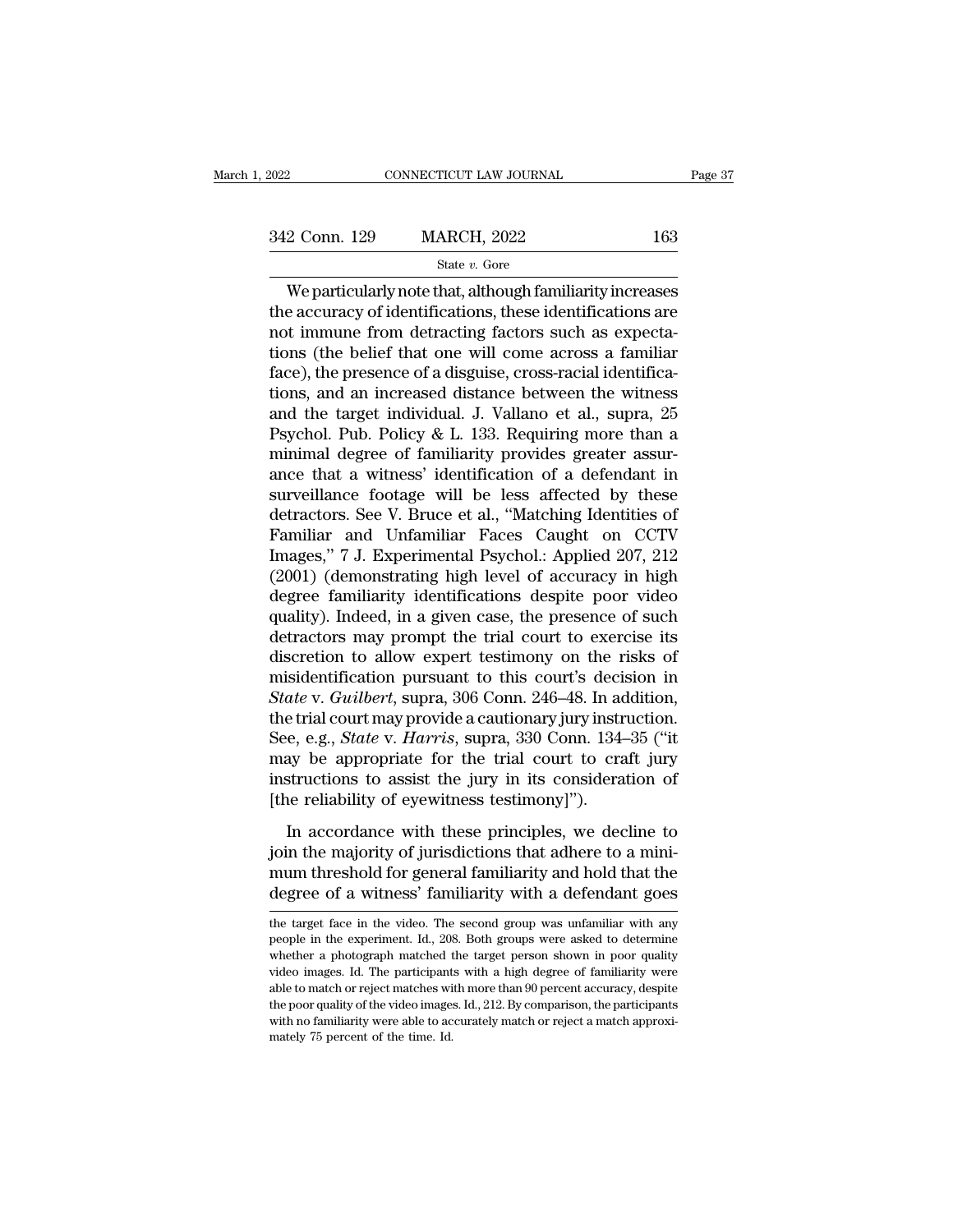|     | CONNECTICUT LAW JOURNAL | March 1, 2022 |
|-----|-------------------------|---------------|
|     |                         |               |
| 164 | <b>MARCH, 2022</b>      | 342 Conn. 129 |
|     | State $v$ . Gore        |               |

CONNECTICUT LAW JOURNAL March 1, 2022<br>  $\frac{\text{MARCH}}{\text{State } v. \text{ Gore}}$ <br>
to the admissibility of the witness' identification of the<br>
defendant in surveillance video or photographs. In<br>
order for the witness' general familiarity wit  $\frac{\text{MARCH}}{\text{State } v. \text{ Gore}}$ <br>  $\frac{\text{State } v. \text{ Gore}}{\text{to the admissible of the witness' identification of the}$ <br>
defendant in surveillance video or photographs. In<br>
order for the witness' general familiarity with the defen-164 MARCH, 2022 342 Conn. 129<br>
State v. Gore<br>
to the admissibility of the witness' identification of the<br>
defendant in surveillance video or photographs. In<br>
order for the witness' general familiarity with the defen-<br>
dan  $\frac{\text{MARCH, 2022}}{\text{State } v. \text{ Gore}}$ <br>
to the admissibility of the witness' identification of the<br>
defendant in surveillance video or photographs. In<br>
order for the witness' general familiarity with the defen-<br>
dant's appearance t State v. Gore<br>
state v. Gore<br>
to the admissibility of the witness' identification of the<br>
defendant in surveillance video or photographs. In<br>
order for the witness' general familiarity with the defen-<br>
dant's appearance t state  $v$ . Gore<br>to the admissibility of the witness' identification of the<br>defendant in surveillance video or photographs. In<br>order for the witness' general familiarity with the defen-<br>dant's appearance to weigh in favor to the admissibility of the witness' identification of the defendant in surveillance video or photographs. In order for the witness' general familiarity with the defendant's appearance to weigh in favor of admitting such t defendant in surveillance video or photographs. In<br>order for the witness' general familiarity with the defen-<br>dant's appearance to weigh in favor of admitting such<br>testimony, the proponent of the testimony must demon-<br>stra order for the witness' general familiarity with the defendant's appearance to weigh in favor of admitting such testimony, the proponent of the testimony must demonstrate that the witness possesses more than a minimal degre dant's appearance to weigh in favor of admitting s<br>testimony, the proponent of the testimony must den<br>strate that the witness possesses more than a mini<br>degree of familiarity with the defendant. Some illus<br>tive examples of standary, the proponent of the testinony must denon-<br>ate that the witness possesses more than a minimal<br>gree of familiarity with the defendant. Some illustra-<br>re examples of persons who may satisfy this standard<br>e friends, strate that the whitess possesses infire than a minimal<br>degree of familiarity with the defendant. Some illustra-<br>tive examples of persons who may satisfy this standard<br>are friends, longtime acquaintances, neighbors, cowork

degree of familiarity with the defendant. Some mustrative examples of persons who may satisfy this standard<br>are friends, longtime acquaintances, neighbors, cowork-<br>ers, family members, and former classmates.<br>We believe tha the examples of persons who may satisfy this standard<br>are friends, longtime acquaintances, neighbors, cowork-<br>ers, family members, and former classmates.<br>We believe that this standard comports with the<br>requirement of § 7-1 are menus, longuine acquaintances, heighbors, cowork-<br>ers, family members, and former classmates.<br>We believe that this standard comports with the<br>requirement of § 7-1 of the Connecticut Code of Evi-<br>dence that lay witness Ers, ranny members, and former classmates.<br>
We believe that this standard comports with the<br>
requirement of  $\S 7$ -1 of the Connecticut Code of Evi-<br>
dence that lay witness opinion testimony must be ratio-<br>
nally based on We believe that this standard comports with the<br>requirement of  $\S 7$ -1 of the Connecticut Code of Evi-<br>dence that lay witness opinion testimony must be ratio-<br>nally based on the perception of the witness and helpful.<br>When requirement of § 7-1 of the Connecticut Code of Evidence that lay witness opinion testimony must be rationally based on the perception of the witness and helpful.<br>When a witness who is familiar with the defendant's appeara dence that lay witness opinion testimony must be rationally based on the perception of the witness and helpful.<br>When a witness who is familiar with the defendant's<br>appearance views surveillance video or photographs<br>that ma nally based on the perception of the witness and helpful.<br>When a witness who is familiar with the defendant's<br>appearance views surveillance video or photographs<br>that may or may not depict him, that witness brings to<br>the ta When a witness who is familiar with the defendant's<br>appearance views surveillance video or photographs<br>that may or may not depict him, that witness brings to<br>the task of identification an ability the jury cannot<br>acquire i appearance views surveillance video or photographs<br>that may or may not depict him, that witness brings to<br>the task of identification an ability the jury cannot<br>acquire in the context of a criminal trial. The witness'<br>proc that may or may not depict him, that witness brings to<br>the task of identification an ability the jury cannot<br>acquire in the context of a criminal trial. The witness'<br>process of recognition is informed by having observed<br>th acquire in the context of a criminal trial. The witness'<br>process of recognition is informed by having observed<br>the defendant in different contexts, over an extended<br>period of time. That wealth of experience renders the<br>tes process of recognition is informed by having obser<br>the defendant in different contexts, over an extend<br>period of time. That wealth of experience renders<br>testimony helpful to the jury. See *United States* v. All<br>supra, 787 riod of time. That wealth of experience renders the<br>stimony helpful to the jury. See *United States v. Allen*,<br>pra, 787 F.2d 936 (contrasting perspective of jury<br>th witness who had observed defendant in variety of<br>rcumstan period of the test wealth of experience renders the<br>testimony helpful to the jury. See *United States v. Allen*,<br>supra, 787 F.2d 936 (contrasting perspective of jury<br>with witness who had observed defendant in variety of<br>ci

vestimony neiprur to the jury. See *United States v. Alten*,<br>supra, 787 F.2d 936 (contrasting perspective of jury<br>with witness who had observed defendant in variety of<br>circumstances over extended period of time).<br>The remai supra, 187 F.2d 950 (contrasting perspective or Jury<br>with witness who had observed defendant in variety of<br>circumstances over extended period of time).<br>The remaining three factors—the witness' familiarity<br>with the defendan with whitess who had observed defendant in variety of<br>circumstances over extended period of time).<br>The remaining three factors—the witness' familiarity<br>with the defendant's appearance at the time of the sur-<br>veillance foot The remaining three factors—the witness' familiarity<br>with the defendant's appearance at the time of the sur-<br>veillance footage, any change in the defendant's appear-<br>ance since the surveillance or any disguise worn by the<br> The remaining three factors—the witness' familiarity<br>with the defendant's appearance at the time of the sur-<br>veillance footage, any change in the defendant's appear-<br>ance since the surveillance or any disguise worn by the<br> with the defendant's appearance at the time of the surveillance footage, any change in the defendant's appearance since the surveillance or any disguise worn by the subject at the time of the surveillance, and the quality veillance footage, any change in the defendant's appearance since the surveillance or any disguise worn by the subject at the time of the surveillance, and the quality of the video or photographs—also should be considered ance since the surveillance or any disguise worn by the subject at the time of the surveillance, and the quality of the video or photographs—also should be considered under the totality of the circumstances along with the subject at the time of the surveillance, and the quality<br>of the video or photographs—also should be considered<br>under the totality of the circumstances along with the<br>witness' general familiarity with the defendant. With<br>re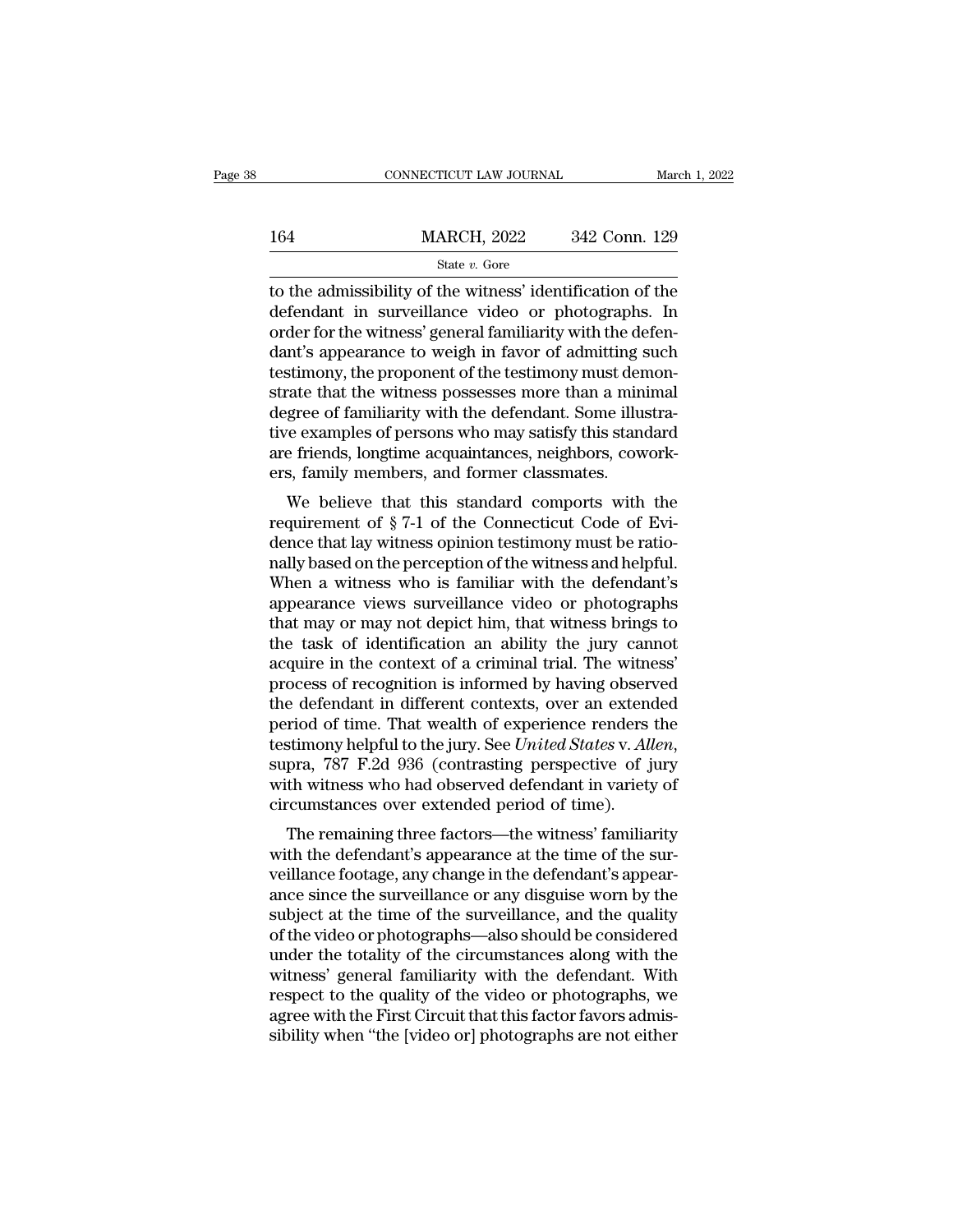| 2022          | CONNECTICUT LAW JOURNAL | Page 39 |  |
|---------------|-------------------------|---------|--|
| 342 Conn. 129 | <b>MARCH, 2022</b>      | 165     |  |
|               | State $v$ . Gore        |         |  |

so unmistakably clear or so hopelessly obscure that the<br>
so unmistakably clear or so hopelessly obscure that the<br>
so unmistakably clear or so hopelessly obscure that the<br>
so unmistakably clear or so hopelessly obscure tha 342 Conn. 129 MARCH, 2022 165<br>State v. Gore<br>So unmistakably clear or so hopelessly obscure that the<br>witness is no [better suited] than the jury to make the<br>identification." United States v. Jackman, supra, 48<br> $F$ 3d 5 342 Conn. 129 MARCH, 2022 165<br>
State *v*. Gore<br>
So unmistakably clear or so hopelessly obscure that the<br>
witness is no [better suited] than the jury to make the<br>
identification." *United States* v. *Jackman*, supra, 48<br>
F. 342 Conn. 1<br>
so unmistak<br>
so unmistak<br>
witness is n<br>
identificatio<br>
F.3d 5.<br>
Applying State v. Gore<br>
Munistakably clear or so hopelessly obscure that the<br>
these is no [better suited] than the jury to make the<br>
entification." United States v. Jackman, supra, 48<br>
3d 5.<br>
Applying these principles to the prese so unmistakably clear or so hopelessly obscure that the<br>witness is no [better suited] than the jury to make the<br>identification." *United States v. Jackman*, supra, 48<br>F.3d 5.<br>Applying these principles to the present case,

so unmistakably clear or so hopelessly obscure that the<br>witness is no [better suited] than the jury to make the<br>identification." *United States v. Jackman*, supra, 48<br>F.3d 5.<br>Applying these principles to the present case, witness is no [better suited] than the jury to make the<br>identification." *United States v. Jackman*, supra, 48<br>F.3d 5.<br>Applying these principles to the present case, we<br>conclude that Canty's long-standing and intimate asso ndentification." United States v. Jackman, supra, 48<br>F.3d 5.<br>Applying these principles to the present case, we<br>conclude that Canty's long-standing and intimate asso-<br>ciation with the defendant easily meets the general<br>fami F.3d 5.<br>Applying these principles to the present case, we<br>conclude that Canty's long-standing and intimate asso-<br>ciation with the defendant easily meets the general<br>familiarity prong, which favors admitting Placzek's tes-<br> Applying these principles to the present case, we conclude that Canty's long-standing and intimate association with the defendant easily meets the general familiarity prong, which favors admitting Placzek's testimony that conclude that Canty's long-standing and intimate association with the defendant easily meets the general familiarity prong, which favors admitting Placzek's testimony that Canty had identified the suspect in the photograph ciation with the defendant easily meets the general familiarity prong, which favors admitting Placzek's testimony that Canty had identified the suspect in the photograph as the defendant. Canty and the defendant had known familiarity prong, we<br>timony that Canty<br>photograph as the<br>had known each<br>stated, he had kno<br>They were so close<br>as his cousin.<br>The second pron mony that Canty had identified the suspect in the dotograph as the defendant. Canty and the defendant d known each other for years. As Canty himself atted, he had known the defendant for half his life. They were so close t photograph as the defendant. Canty and the defendant<br>had known each other for years. As Canty himself<br>stated, he had known the defendant for half his life.<br>They were so close that Canty described the defendant<br>as his cousi

had known each other for years. As Canty himself<br>stated, he had known the defendant for half his life.<br>They were so close that Canty described the defendant<br>as his cousin.<br>The second prong, the witness' familiarity with th stated, he had known the defendant for half his life.<br>They were so close that Canty described the defendant<br>as his cousin.<br>The second prong, the witness' familiarity with the<br>defendant's appearance at the time that the sur They were so close that Canty described the defendant<br>as his cousin.<br>The second prong, the witness' familiarity with the<br>defendant's appearance at the time that the surveillance<br>footage was recorded, also weighs in favor o as his cousin.<br>The second prong, the witness' familiarity with the<br>defendant's appearance at the time that the surveillance<br>footage was recorded, also weighs in favor of admissi-<br>bility. Canty was familiar with the defenda The second prong, the witness' familiarity with the<br>defendant's appearance at the time that the surveillance<br>footage was recorded, also weighs in favor of admissi-<br>bility. Canty was familiar with the defendant's appear-<br>an defendant's appearance at the time that the surveillance<br>footage was recorded, also weighs in favor of admissi-<br>bility. Canty was familiar with the defendant's appear-<br>ance when the surveillance video was recorded. Indeed, footage was recorded, also weighs in favor of admissibility. Canty was familiar with the defendant's appearance when the surveillance video was recorded. Indeed, he spent several hours with the defendant both on the day of bility. Canty was familiar with the defendant's appearance when the surveillance video was recorded. Indeed, he spent several hours with the defendant both on the day of the shooting and the following day. In addition, at ance when the surveillance video was recorded. Indeed,<br>he spent several hours with the defendant both on the<br>day of the shooting and the following day. In addition,<br>at the time of the shooting, Canty saw the defendant<br>regu spent several nours with the detendant both on the<br>y of the shooting and the following day. In addition,<br>the time of the shooting, Canty saw the defendant<br>gularly—he spent time with the defendant on most<br>ys. He was familia day of the shooting and the following day. In addition,<br>at the time of the shooting, Canty saw the defendant<br>regularly—he spent time with the defendant on most<br>days. He was familiar with the type of clothing the<br>defendant

at the time of the shooting, Canty saw the defendant<br>regularly—he spent time with the defendant on most<br>days. He was familiar with the type of clothing the<br>defendant wore, describing him as favoring Nike outfits.<br>As for th regularly—ne spent time with the detendant on most<br>days. He was familiar with the type of clothing the<br>defendant wore, describing him as favoring Nike outfits.<br>As for the remaining two prongs, the record does not<br>reflect w days. He was familiar with the type of clothing the<br>defendant wore, describing him as favoring Nike outfits.<br>As for the remaining two prongs, the record does not<br>reflect whether the defendant's appearance changed<br>between t detendant wore, describing him as favoring Nike outfits.<br>
As for the remaining two prongs, the record does not<br>
reflect whether the defendant's appearance changed<br>
between the time the surveillance video was recorded<br>
and etween the time the surveillance video was recorded<br>nd the time of trial, and, although he wore a baseball<br>ap in the surveillance footage, he was not wearing a<br>isguise.<sup>19</sup> The quality of the photograph, however, also<br><sup>19</sup> and the time of trial, and, although he wore a baseball cap in the surveillance footage, he was not wearing a disguise.<sup>19</sup> The quality of the photograph, however, also  $\frac{19}{19}$  Because we examine the totality of the c

cap in the surveillance footage, he was not wearing a disguise.<sup>19</sup> The quality of the photograph, however, also  $\frac{19}{19}$  Because we examine the totality of the circumstances in determining whether the identification t disguise.<sup>19</sup> The quality of the photograph, however, also<br>disguise.<sup>19</sup> The quality of the photograph, however, also<br><sup>19</sup> Because we examine the totality of the circumstances in determining<br>whether the identification tes Integrals of the protograph, nowever, also<br>
<sup>19</sup> Because we examine the totality of the circumstances in determining<br>
whether the identification testimony was admissible, the failure to satisfy<br>
this single factor to suppo <sup>19</sup> Because we examine the totality of the circumstances in determining whether the identification testimony was admissible, the failure to satisfy this single factor to support admitting the testimony is not fatal. That whether the identification testimony was admissible, the failure to satisfy this single factor to support admitting the testimony is not fatal. That weakness may be highlighted during cross-examination and in closing argu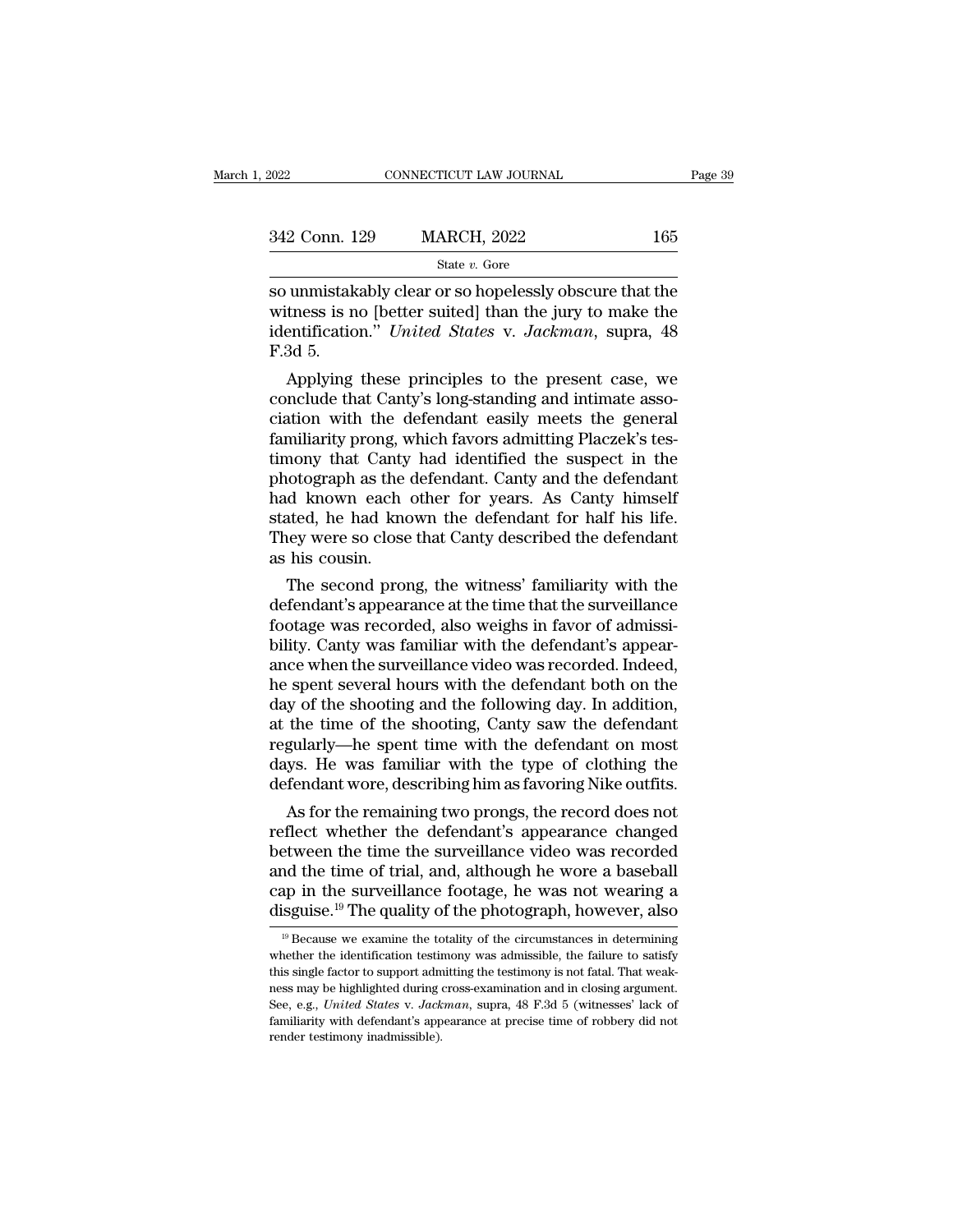|     | CONNECTICUT LAW JOURNAL                                                                                                                                                      | March 1, 2022 |  |
|-----|------------------------------------------------------------------------------------------------------------------------------------------------------------------------------|---------------|--|
| 166 | <b>MARCH, 2022</b>                                                                                                                                                           | 342 Conn. 129 |  |
|     | State $v$ . Gore                                                                                                                                                             |               |  |
|     | weighs in favor of admission. The trial court found that,<br>although it was not unmistakably clear, the subject was<br>close enough to the camera, and his face was visible |               |  |

166 MARCH, 2022 342 Conn. 129<br>
State v. Gore<br>
weighs in favor of admission. The trial court found that,<br>
although it was not unmistakably clear, the subject was<br>
close enough to the camera, and his face was visible<br>
enoug 166 MARCH, 2022 342 Conn. 129<br>
State v. Gore<br>
weighs in favor of admission. The trial court found that,<br>
although it was not unmistakably clear, the subject was<br>
close enough to the camera, and his face was visible<br>
enoug 166 MARCH, 2022 342 Conn. 129<br>
State *v*. Gore<br>
weighs in favor of admission. The trial court found that,<br>
although it was not unmistakably clear, the subject was<br>
close enough to the camera, and his face was visible<br>
eno State v. Gore<br>
weighs in favor of admission. The trial court found that,<br>
although it was not unmistakably clear, the subject was<br>
close enough to the camera, and his face was visible<br>
enough, to allow for recognition. Th state  $v$ . Gore<br>weighs in favor of admission. The trial court found that,<br>although it was not unmistakably clear, the subject was<br>close enough to the camera, and his face was visible<br>enough, to allow for recognition. The defendant. ough, to allow for recognition. The trial court, there-<br>re, properly admitted Placzek's testimony that Canty<br>d identified the subject in the photograph as the<br>fendant.<br>II<br>We next address the defendant's claim that the tria

fore, properly admitted Placzek's testimony that Canty<br>had identified the subject in the photograph as the<br>defendant.<br>II<br>We next address the defendant's claim that the trial<br>court improperly denied his motion for a mistria had identified the subject in the photograph as the<br>defendant.<br>II<br>We next address the defendant's claim that the trial<br>court improperly denied his motion for a mistrial and<br>a new trial based on alleged juror misconduct. Sp II<br>We next address the defendant's claim that the trial<br>court improperly denied his motion for a mistrial and<br>a new trial based on alleged juror misconduct. Specifi-<br>cally, the defendant claims that the trial court abused<br> II<br>We next address the defendant's claim that the trial<br>court improperly denied his motion for a mistrial and<br>a new trial based on alleged juror misconduct. Specifi-<br>cally, the defendant claims that the trial court abused<br> IT<br>We next address the defendant's claim that the trial<br>court improperly denied his motion for a mistrial and<br>a new trial based on alleged juror misconduct. Specifi-<br>cally, the defendant claims that the trial court abused<br> We next address the defendant's claim that the trial court improperly denied his motion for a mistrial and a new trial based on alleged juror misconduct. Specifically, the defendant claims that the trial court abused its d court improperly denied his motion for a mistrial and<br>a new trial based on alleged juror misconduct. Specifi-<br>cally, the defendant claims that the trial court abused<br>its discretion in denying the defendant's motion for a<br>n a new trial based on alleged juror misconduct. Specifically, the defendant claims that the trial court abused<br>its discretion in denying the defendant's motion for a<br>new trial, in which he argued that he suffered prejudice<br> cally, the defendant claims that the trial court abused<br>its discretion in denying the defendant's motion for a<br>new trial, in which he argued that he suffered prejudice<br>when jurors brought in and used two unauthorized mag-<br> its discretion in denying the defendant's motion for a<br>new trial, in which he argued that he suffered prejudice<br>when jurors brought in and used two unauthorized mag-<br>nifying glasses to assist them in reviewing the photo-<br>g he suffered prejudice<br>when jurors brought in and used two unauthorized mag-<br>nifying glasses to assist them in reviewing the photo-<br>graphic evidence during their deliberations. The state<br>responds that the trial court acted when jurors brought in and use<br>nifying glasses to assist them<br>graphic evidence during their<br>responds that the trial court a<br>in concluding that the defenda<br>he suffered prejudice due to<br>We agree with the state.<br>The record re The record reveals the following and the referred prejudice during their deliberations. The state sponds that the trial court acted within its discretion concluding that the defendant had failed to prove that suffered prej graphic evidence during their demoerations. The state<br>responds that the trial court acted within its discretion<br>in concluding that the defendant had failed to prove that<br>he suffered prejudice due to the alleged misconduct.

responds that the that court acted whilm its discretion<br>in concluding that the defendant had failed to prove that<br>he suffered prejudice due to the alleged misconduct.<br>We agree with the state.<br>The record reveals the followi In concluding that the determinant had failed to prove that<br>he suffered prejudice due to the alleged misconduct.<br>We agree with the state.<br>The record reveals the following additional facts rele-<br>vant to the resolution of th The surface prejudice the to the aneged insconduct.<br>We agree with the state.<br>The record reveals the following additional facts relevant to the resolution of this claim. In its final charge<br>to the jurors, the court instruct We agree with the state.<br>The record reveals the following additional facts relevant to the resolution of this claim. In its final charge<br>to the jurys, the court instructed them that they were<br>not allowed to "go outside the The record reveals the following additional facts relevant to the resolution of this claim. In its final charge<br>to the jurors, the court instructed them that they were<br>not allowed to "go outside the evidence introduced in vant to the resolution of this claim. In its final charge<br>to the jurors, the court instructed them that they were<br>not allowed to "go outside the evidence introduced in<br>court to find the facts." On the first day of delibera to the jurors, the court instructed them that they were<br>not allowed to "go outside the evidence introduced in<br>court to find the facts." On the first day of deliberations,<br>the jury sent the court a note requesting a magnify not allowed to "go outside the evidence introduced ir<br>court to find the facts." On the first day of deliberations<br>the jury sent the court a note requesting a magnifying<br>glass. Over defense counsel's objection, the court ma after the verdict was announced, the trial judge met<br>the jury sent the court a note requesting a magnifying<br>ass. Over defense counsel's objection, the court marked<br>d sent to the jury a magnifying glass supplied by the<br>te.<sup></sup> the jury sent the court a hote requesting a magnifying<br>glass. Over defense counsel's objection, the court marked<br>and sent to the jury a magnifying glass supplied by the<br>state.<sup>20</sup> The jury sent a second note, requesting a

agnifying glass—the court denied that request.<br>After the verdict was announced, the trial judge met<br>ith the jurors "to talk to [them] informally about the<br> $\frac{20}{100}$  This court has held that it is within the discretion

II

After the verdict was announced, the trial judge met<br>with the jurors "to talk to [them] informally about the<br> $\frac{20 \text{ T}}{100 \text{ N}}$  This court has held that it is within the discretion of the trial court to<br>allow a jury to during deliberations. *State* v. *Walk to* [them] informally about the  $\frac{1}{20}$  This court has held that it is within the discretion of the trial court to allow a jury to use a magnifying glass to inspect photographic ev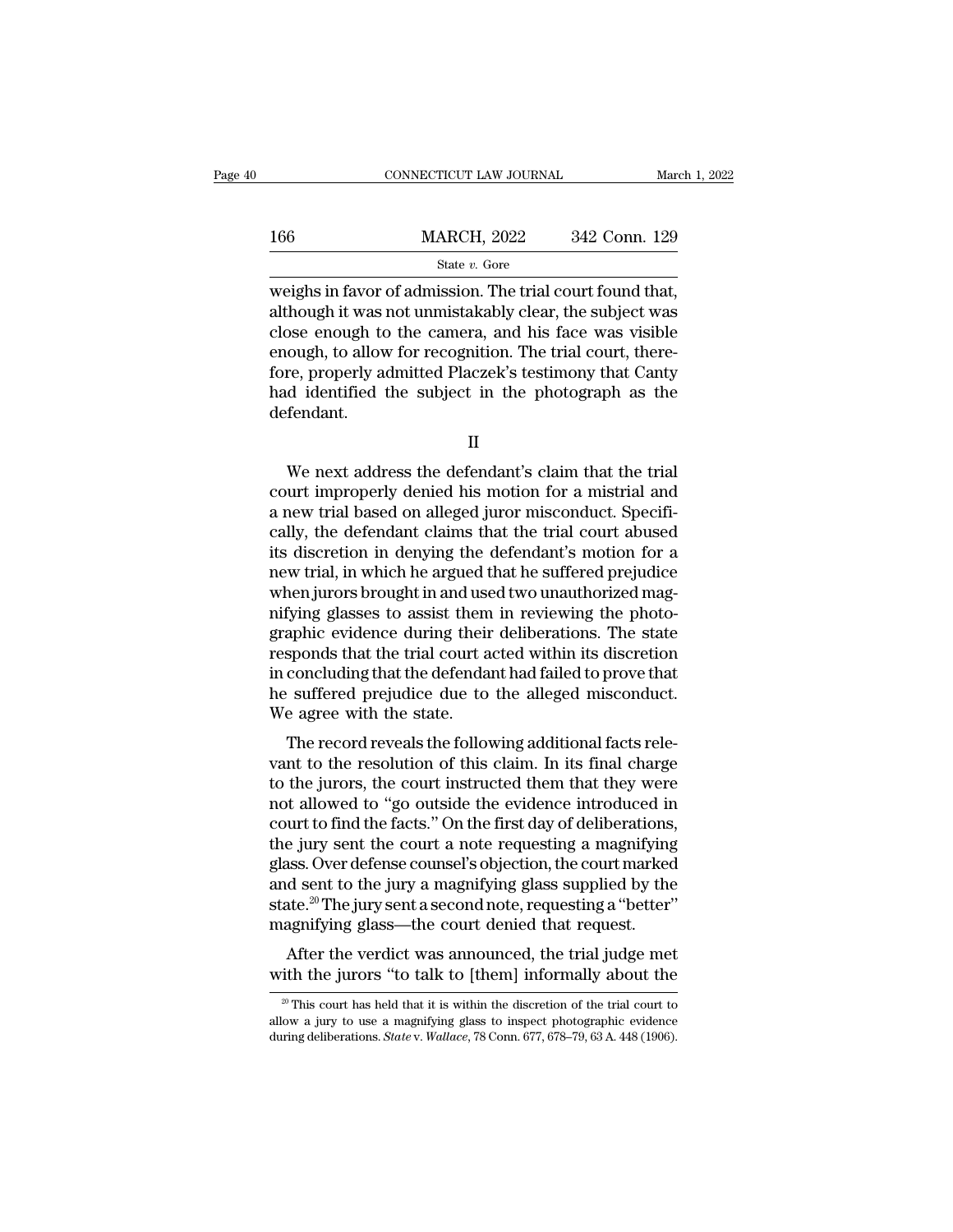| 2022          | CONNECTICUT LAW JOURNAL |     | Page 41 |
|---------------|-------------------------|-----|---------|
|               |                         |     |         |
| 342 Conn. 129 | <b>MARCH, 2022</b>      | 167 |         |
|               | State $v$ . Gore        |     |         |

The connective connective trial process.'' During that discussion, after the jurors<br>
trial process.'' During that discussion, after the jurors<br>
that returned the magnifying glass that the court had<br>
provided to them, the j  $\frac{342 \text{ Conn. } 129}{\text{State } v. \text{ Gore}}$   $\frac{342 \text{ Conn. } 129}{\text{State } v. \text{ Gore}}$ <br>
trial process." During that discussion, after the jurors<br>
had returned the magnifying glass that the court had<br>
provided to them, the judge observed one of 342 Conn. 129 MARCH, 2022 167<br>
State v. Gore<br>
trial process." During that discussion, after the jurors<br>
had returned the magnifying glass that the court had<br>
provided to them, the judge observed one of the jurors<br>
remove 342 Conn. 129 MARCH, 2022 167<br>
State v. Gore<br>
trial process." During that discussion, after the jurors<br>
had returned the magnifying glass that the court had<br>
provided to them, the judge observed one of the jurors<br>
remove Since 2014, 122 Elementary, 2022<br>
State v. Gore<br>
trial process." During that discussion, after the jurors<br>
had returned the magnifying glass that the court had<br>
provided to them, the judge observed one of the jurors<br>
remo state *v*. Gore<br>trial process." During that discussion, after the jurors<br>had returned the magnifying glass that the court had<br>provided to them, the judge observed one of the jurors<br>remove a different magnifying glass from trial process." During that discussion, after the jurors<br>had returned the magnifying glass that the court had<br>provided to them, the judge observed one of the jurors<br>remove a different magnifying glass from her backpack,<br>th had returned the magnifying glass that the court had<br>provided to them, the judge observed one of the jurors<br>remove a different magnifying glass from her backpack,<br>then replace it. The court subsequently held a hearing,<br>pu provided to them, the judge observed one of the jurors<br>remove a different magnifying glass from her backpack,<br>then replace it. The court subsequently held a hearing,<br>pursuant to *State* v. *Brown*, 235 Conn. 502, 668 A.2d<br> remove a different magnifying glass from her backpack,<br>then replace it. The court subsequently held a hearing,<br>pursuant to *State* v. *Brown*, 235 Conn. 502, 668 A.2d<br>1288 (1995), during which the court questioned both<br>the then replace it. The court subsequently held a hearing,<br>pursuant to *State* v. *Brown*, 235 Conn. 502, 668 A.2d<br>1288 (1995), during which the court questioned both<br>the foreman and the female juror who had displayed<br>the mag pursuant to *State* v. *Brown*, 235 Conn. 502, 668 A.2d<br>1288 (1995), during which the court questioned both<br>the foreman and the female juror who had displayed<br>the magnifying glass. The female juror confirmed that<br>she had b 1288 (1995), during which the court questione<br>the foreman and the female juror who had dis<br>the magnifying glass. The female juror confirme<br>she had brought in a magnifying glass, a toy bel<br>to her preschool aged son. She tol Exploration and the formate years and the informed that<br>e magnifying glass. The female juror confirmed that<br>e had brought in a magnifying glass, a toy belonging<br>her preschool aged son. She told the court that,<br>hough she di are magnitying glass. The female juror committed due<br>she had brought in a magnifying glass, a toy belonging<br>to her preschool aged son. She told the court that,<br>although she did not use that magnifying glass, she<br>believed t

the magnifying glass, a toy beforinging<br>to her preschool aged son. She told the court that,<br>although she did not use that magnifying glass, she<br>believed that at least two other jurors did.<br>She informed the court that the f see the presenced agea son. She work are court and,<br>although she did not use that magnifying glass, she<br>believed that at least two other jurors did.<br>She informed the court that the foreman had also<br>brought in a magnifying information regarding the distribution regarding the distribution of the informed the court that the foreman had also brought in a magnifying glass. She saw the foreman use the magnifying glass that he had brought but did She informed the court that the foreman had also<br>brought in a magnifying glass. She saw the foreman use<br>the magnifying glass that he had brought but did not<br>see anyone else use it. When the court pressed for more<br>informati She informed the court that the foreman had also<br>brought in a magnifying glass. She saw the foreman use<br>the magnifying glass that he had brought but did not<br>see anyone else use it. When the court pressed for more<br>informati brought in a magnifying glass. She saw the foreman use<br>the magnifying glass that he had brought but did not<br>see anyone else use it. When the court pressed for more<br>information regarding how the jurors had used the extra<br>ma the magnifying glass that he had brought but did not<br>see anyone else use it. When the court pressed for more<br>information regarding how the jurors had used the extra<br>magnifying glasses, she explained that the jurors wished<br> see anyone else use it. When the<br>information regarding how the ju<br>magnifying glasses, she explained<br>to use the magnifying glasses to<br>ing the photographs that were r<br>larly the still photograph of the s<br>video surveillance fo Morthalastriegatang now are jarons had ased are ended<br>agnifying glasses, she explained that the jurors wished<br>use the magnifying glasses to assist them in evaluat-<br>g the photographs that were not very clear, particu-<br>river finally ing glasses, site exprained that the Jarons wished<br>to use the magnifying glasses to assist them in evaluat-<br>ing the photographs that were not very clear, particu-<br>larly the still photograph of the suspect taken fro

during the photographs that were not very clear, particularly the still photograph of the suspect taken from the video surveillance footage.<br>When the court questioned the foreman, he confirmed that he had brought a magnify readerly the still photographs and were not very elect, particularly the still photograph of the suspect taken from the video surveillance footage.<br>When the court questioned the foreman, he confirmed that he had brought a video surveillance footage.<br>
When the court questioned the foreman, he con-<br>
firmed that he had brought a magnifying glass into court<br>
during deliberations. He told the court that the glass is<br>
called a "loupe," and it is When the court questioned the foreman, he con-<br>firmed that he had brought a magnifying glass into court<br>during deliberations. He told the court that the glass is<br>called a "loupe," and it is used in photography for view-<br>in When the court questioned the foreman, he confirmed that he had brought a magnifying glass into court<br>during deliberations. He told the court that the glass is<br>called a "loupe," and it is used in photography for view-<br>ing firmed that he had brought a magnifying glass into court<br>during deliberations. He told the court that the glass is<br>called a "loupe," and it is used in photography for view-<br>ing negatives. The glass was old and foggy, no be during deliberations. He told the court that the called a "loupe," and it is used in photography for ing negatives. The glass was old and foggy, no than reading glasses. He used the magnifying y view the still photograph o of a reading to the course of an additional two days, no better<br>an reading glasses. He used the magnifying glass to<br>ew the still photograph of the suspect. He believed<br>at one or two jurors seated near him also viewed the<br>o may megaarves. The glass was old and roggy, he setter<br>than reading glasses. He used the magnifying glass to<br>view the still photograph of the suspect. He believed<br>that one or two jurors seated near him also viewed the<br>photo

man reading grasses. The ased are maginizing grass to<br>view the still photograph of the suspect. He believed<br>that one or two jurors seated near him also viewed the<br>photograph through the magnifying glass.<br>Over the course of The value of two jurors seated near him also viewed the photograph through the magnifying glass.<br>Over the course of an additional two days, the court questioned the remaining jurors. Two of the jurors were questioned by te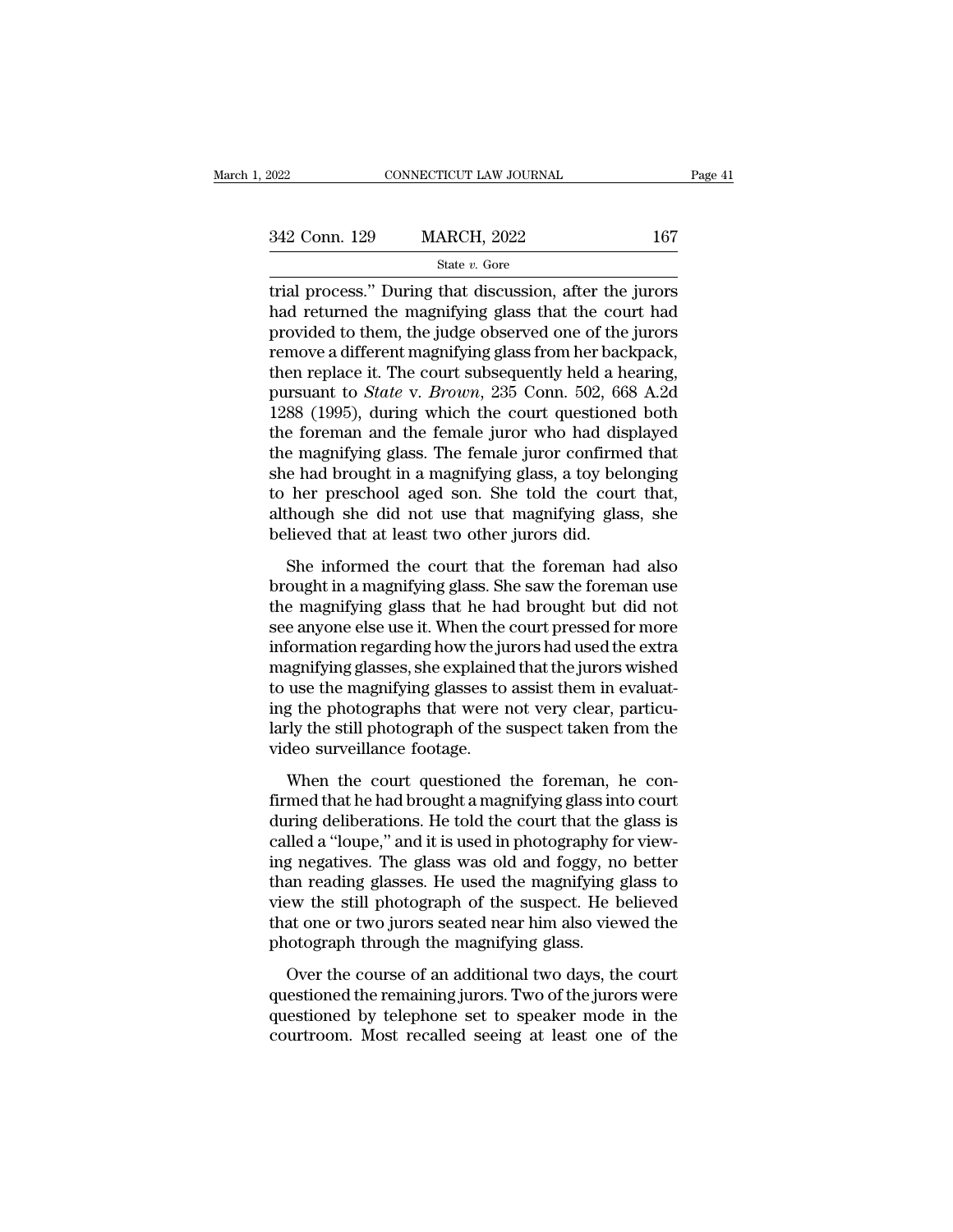|     | CONNECTICUT LAW JOURNAL | March 1, 2022 |
|-----|-------------------------|---------------|
| 168 | <b>MARCH, 2022</b>      | 342 Conn. 129 |
|     | State $v$ . Gore        |               |

CONNECTICUT LAW JOURNAL March 1, 202<br>
MARCH, 2022 342 Conn. 129<br>
State v. Gore<br>
additional magnifying glasses; many recalled both. Most<br>
of them remembered seeing at least some jurors using<br>
one of the additional magnifyin 168 MARCH, 2022 342 Conn. 129<br>
State v. Gore<br>
additional magnifying glasses; many recalled both. Most<br>
of them remembered seeing at least some jurors using<br>
one of the additional magnifying glasses. The consensus<br>
was that 168 MARCH, 2022 342 Conn. 129<br>
State v. Gore<br>
additional magnifying glasses; many recalled both. Most<br>
of them remembered seeing at least some jurors using<br>
one of the additional magnifying glasses. The consensus<br>
was tha MARCH, 2022  $\qquad 342$  Conn. 129<br>  $\qquad \qquad$  State v. Gore<br>
additional magnifying glasses; many recalled both. Most<br>
of them remembered seeing at least some jurors using<br>
one of the additional magnifying glasses. The consens State *v*. Gore<br>
additional magnifying glasses; many recalled both. Most<br>
of them remembered seeing at least some jurors using<br>
one of the additional magnifying glasses. The consensus<br>
was that people were using the magni  $\begin{array}{c} \text{state $\mathit{v}$.} \text{ Gore} \\ \text{additional magnifying glasses; many recall of them remembered seeing at least some one of the additional magnifying glasses.} \text{T was that people were using the magnify:} \\\text{view the photographs, particularly the still from the video surveillance footage.} \end{array}$ In its memoral magnitying glasses, many recanced both. Most<br>them remembered seeing at least some jurors using<br>the of the additional magnifying glasses. The consensus<br>as that people were using the magnifying glasses to<br>ew t on them remembered seeing at reast some jurors dang<br>one of the additional magnifying glasses. The consensus<br>was that people were using the magnifying glasses to<br>view the photographs, particularly the still photographs<br>from

one of the additional magnitying glasses. The consensus<br>was that people were using the magnifying glasses to<br>view the photographs, particularly the still photographs<br>from the video surveillance footage.<br>In its memorandum o was diat people were doing are magnifying glasses to<br>view the photographs, particularly the still photographs<br>from the video surveillance footage.<br>In its memorandum of decision denying the defen-<br>dant's motion for a mistr From the video surveillance footage.<br>
In its memorandum of decision denying the defen-<br>
dant's motion for a mistrial and a new trial, the trial<br>
court found that neither of the additional magnifying<br>
glasses, both of which In its memorandum of decision denying the defen-<br>dant's motion for a mistrial and a new trial, the trial<br>court found that neither of the additional magnifying<br>glasses, both of which had been marked as exhibits<br>for the purp In its memorandum of decision denying the defen-<br>dant's motion for a mistrial and a new trial, the trial<br>court found that neither of the additional magnifying<br>glasses, both of which had been marked as exhibits<br>for the purp dant's motion for a mistrial and a new trial, the trial<br>court found that neither of the additional magnifying<br>glasses, both of which had been marked as exhibits<br>for the purpose of the hearing, had high powers of<br>magnificat court found that neither of the additional magnifying<br>glasses, both of which had been marked as exhibits<br>for the purpose of the hearing, had high powers of<br>magnification. As to the loupe, the court found that it<br>was quite glasses, both of which had been marked as exhibits<br>for the purpose of the hearing, had high powers of<br>magnification. As to the loupe, the court found that it<br>was quite foggy. The court also found that the additional<br>two ma Moreover, the court observed that "[t]he additional<br>agnification. As to the loupe, the court found that it<br>as quite foggy. The court also found that the additional<br>o magnifying glasses did not allow the jury to do<br>ything d magnifieration. To to the todpe, the court found that he was quite foggy. The court also found that the additional<br>two magnifying glasses did not allow the jury to do<br>anything different or additional beyond what the court<br>

ral different or additional beyond what the court<br>two magnifying glasses did not allow the jury to do<br>anything different or additional beyond what the court<br>provided magnifier allowed.<br>Moreover, the court observed that "[t court authorized, the court authorized, the additional magnifier allowed.<br>
Moreover, the court observed that "[t]he additional<br>
magnifiers did not introduce new evidence or alter<br>
existing evidence. Like the magnifying gla may allowed magnifier allowed.<br>
Moreover, the court observed that "[t]he additional<br>
magnifiers did not introduce new evidence or alter<br>
existing evidence. Like the magnifying glasses sim-<br>
ply allowed the jury to look clo Moreover, the court observed that "[t]he additional<br>magnifiers did not introduce new evidence or alter<br>existing evidence. Like the magnifying glass that the<br>court authorized, the additional magnifying glasses sim-<br>ply allo Moreover, the court observed that "[t]he additional<br>magnifiers did not introduce new evidence or alter<br>existing evidence. Like the magnifying glasses sim-<br>ply allowed the jury to look closer at existing evidence,<br>which was magnifiers did not introduce new evidence or alter<br>existing evidence. Like the magnifying glass that the<br>court authorized, the additional magnifying glasses sim-<br>ply allowed the jury to look closer at existing evidence,<br>wh existing evidence. Like the magnifying glass that the court authorized, the additional magnifying glasses simply allowed the jury to look closer at existing evidence, which was part of their task as jurors." The magnifying court authorized, the additional magnifying glasses sin<br>ply allowed the jury to look closer at existing evidence<br>which was part of their task as jurors." The magnifyin<br>glasses, the court added, were "essentially neutral." where are jury to rook croser at embails evidence,<br>nich was part of their task as jurors." The magnifying<br>asses, the court added, were "essentially neutral." The<br>poser look allowed by a magnifier equally could have<br>mefitt glasses, the court added, were "essentially neutral." The<br>closer look allowed by a magnifier equally could have<br>benefitted the defendant or the state and, therefore,<br>was not inherently prejudicial to the defendant.<br>We rev

discretion. See, e.g., *State* v. *Roman*, *Readmannian* in the closer look allowed by a magnifier equally could have benefitted the defendant or the state and, therefore, was not inherently prejudicial to the defendant.<br>W benefitted the defendant or the state and, therefore,<br>was not inherently prejudicial to the defendant.<br>We review a trial court's determination as to whether<br>juror misconduct has prejudiced a party for abuse of<br>discretion. was not inherently prejudicial to the defendant.<br>We review a trial court's determination as to whether<br>juror misconduct has prejudiced a party for abuse of<br>discretion. See, e.g., *State* v. *Roman*, 262 Conn. 718,<br>727, 81 We review a trial court's determination as to whether<br>juror misconduct has prejudiced a party for abuse of<br>discretion. See, e.g., *State* v. *Roman*, 262 Conn. 718,<br>727, 817 A.2d 100 (2003). "We recognize that the trial<br>j We review a trial court's determination as to whether<br>juror misconduct has prejudiced a party for abuse of<br>discretion. See, e.g., *State* v. *Roman*, 262 Conn. 718,<br>727, 817 A.2d 100 (2003). "We recognize that the trial<br>j juror misconduct has prejudiced a party for abuse of discretion. See, e.g., *State* v. *Roman*, 262 Conn. 718, 727, 817 A.2d 100 (2003). "We recognize that the trial judge has a superior opportunity to assess the proceedi discretion. See, e.g., *State* v. *Roman*, 262 Conn. 718, 727, 817 A.2d 100 (2003). "We recognize that the trial judge has a superior opportunity to assess the proceedings over which he or she personally has presided . . . 727, 817 A.2d 100 (2003). "We recognize that the trial<br>judge has a superior opportunity to assess the proceed-<br>ings over which he or she personally has presided  $\dots$ <br>and thus is in a superior position to evaluate the cred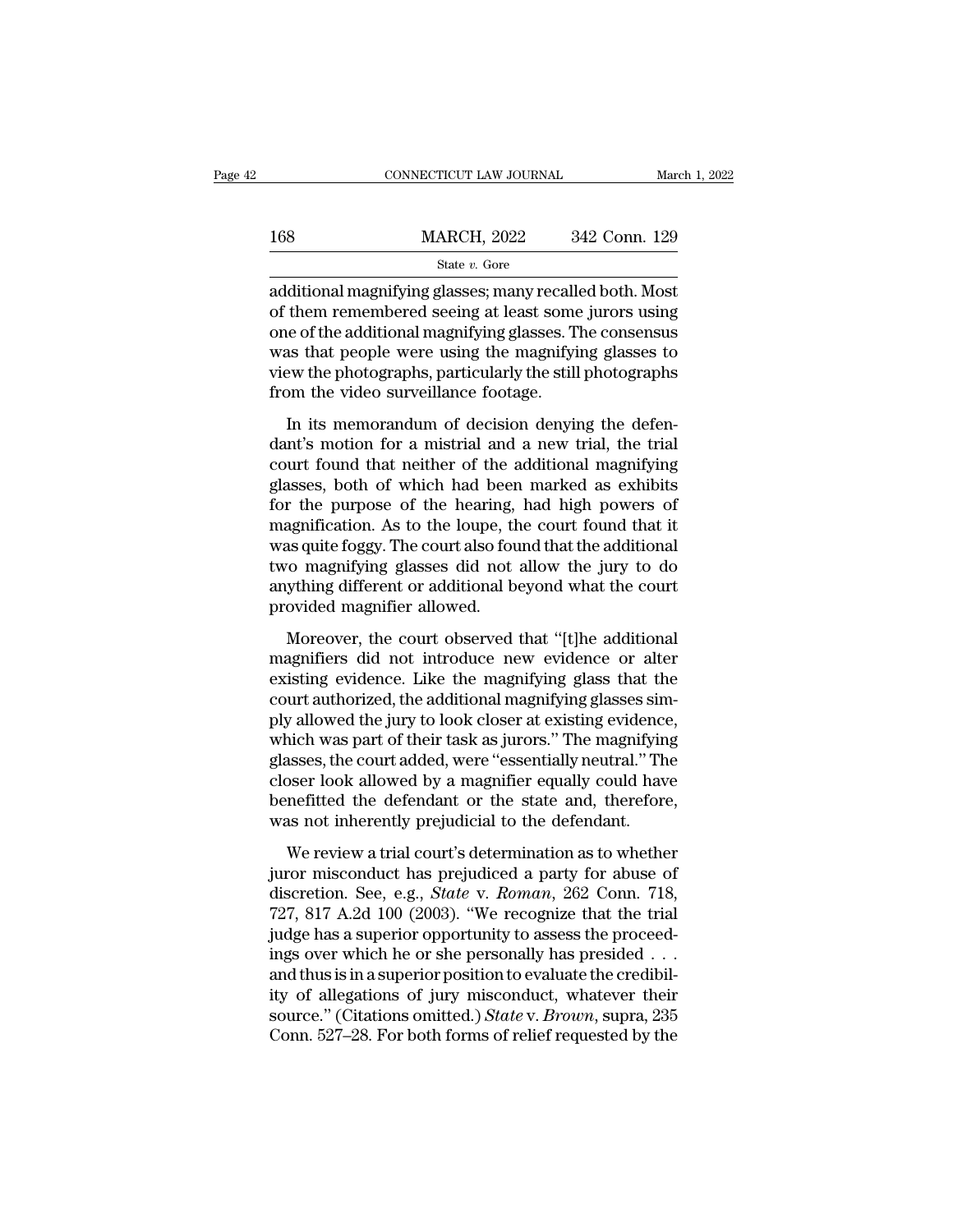| 2022          | CONNECTICUT LAW JOURNAL                                                                                                                                                        | Page 43 |
|---------------|--------------------------------------------------------------------------------------------------------------------------------------------------------------------------------|---------|
| 342 Conn. 169 | <b>MARCH, 2022</b>                                                                                                                                                             | 169     |
|               | State $v$ . Bruny                                                                                                                                                              |         |
|               | defendant, a mistrial and a new trial, he bore the burden<br>of establishing that the alleged misconduct prejudiced<br>him, Soo Practice Boole 8.49.49 (in motion for mistrial |         |

342 Conn. 169 MARCH, 2022 169<br>
State v. Bruny<br>
defendant, a mistrial and a new trial, he bore the burden<br>
of establishing that the alleged misconduct prejudiced<br>
him. See Practice Book § 42-43 (in motion for mistrial,<br>
de 342 Conn. 169 MARCH, 2022 169<br>
State v. Bruny<br>
defendant, a mistrial and a new trial, he bore the burden<br>
of establishing that the alleged misconduct prejudiced<br>
him. See Practice Book § 42-43 (in motion for mistrial,<br>
de 342 Conn. 169 MARCH, 2022 169<br>
State v. Bruny<br>
defendant, a mistrial and a new trial, he bore the burden<br>
of establishing that the alleged misconduct prejudiced<br>
him. See Practice Book § 42-43 (in motion for mistrial,<br>
de State *v*. Bruny<br>
State *v*. Bruny<br>
defendant, a mistrial and a new trial, he bore the burden<br>
of establishing that the alleged misconduct prejudiced<br>
him. See Practice Book § 42-43 (in motion for mistrial,<br>
defendant mus state v. Bruny<br>defendant, a mistrial and a new trial, he bore the burden<br>of establishing that the alleged misconduct prejudiced<br>him. See Practice Book § 42-43 (in motion for mistrial,<br>defendant must show that alleged erro defendant, a mistrial and a new trial, he bore the burden<br>of establishing that the alleged misconduct prejudiced<br>him. See Practice Book § 42-43 (in motion for mistrial,<br>defendant must show that alleged error resulted in "s of establishing that the alleged misconduct prejudiced<br>him. See Practice Book § 42-43 (in motion for mistrial,<br>defendant must show that alleged error resulted in "sub-<br>stantial and irreparable prejudice to the defendant's<br> him. See Practice Book § 42-43 (in motion for mistrial,<br>defendant must show that alleged error resulted in "sub-<br>stantial and irreparable prejudice to the defendant's<br>case"); Practice Book § 42-53 (in motion for new trial, defendant must show that alleged error resulted in "substantial and irreparable prejudice to the defendant's<br>case"); Practice Book § 42-53 (in motion for new trial,<br>defendant must show that error was "materially injuri-<br>ou stantial and irreparable prejudice to the defendant's<br>case"); Practice Book § 42-53 (in motion for new trial,<br>defendant must show that error was "materially injuri-<br>ous" to him). In light of the trial court's findings that case"); Practice Book § 42-53 (in motion for new trial,<br>defendant must show that error was "materially injuri-<br>ous" to him). In light of the trial court's findings that<br>the two unauthorized magnifiers did not allow the jur defendant must show that error was "materially injurious" to him). In light of the trial court's findings that<br>the two unauthorized magnifiers did not allow the jurors<br>to do anything different or additional beyond what the ous" to him). In light of the trial court's findings that<br>the two unauthorized magnifiers did not allow the jurors<br>to do anything different or additional beyond what the<br>court provided magnifier allowed and did not introdu the two unauthorized magnifiers<br>to do anything different or addit<br>court provided magnifier allowed<br>new evidence or alter existing  $\epsilon$ <br>that the court acted within its dis<br>the defendant had failed to prove<br>by the alleged m The judgment of additional<br>time in the court acted within its dise<br>at the court acted within its dise<br>e defendant had failed to prove the<br>the alleged misconduct.<br>The judgment is affirmed.<br>In this opinion the other justic In the court acted within its discretion in finding the defendant had failed to prove that he was prejudic<br>
In this alleged misconduct.<br>
The judgment is affirmed.<br>
In this opinion the other justices concurred.

## % in alleged misconduct.<br>
ie judgment is affirmed.<br>
this opinion the other justices concurred.<br>
STATE OF CONNECTICUT *v*. JEAN BRUNY<br>
(SC 20174) irmed.<br>
other justices conc<br>
WECTICUT v. JEAN<br>
(SC 20174)<br>
and McDonald, D'Auria, M TE OF CONNECTICUT *v*. JEAN BRUN'<br>
(SC 20174)<br>
Robinson, C. J., and McDonald, D'Auria, Mullins,<br>
Kahn, Ecker and Keller, Js. CONNECTICUT  $v$ . JEAN<br>
(SC 20174)<br>
C. J., and McDonald, D'Auria, Mixahn, Ecker and Keller, Js.<br>
Sullabus

#### *Syllabus*

(COC 20174)<br>
Robinson, C. J., and McDonald, D'Auria, Mullins,<br>
Kahn, Ecker and Keller, Js.<br>
Syllabus<br>
Convicted of the crimes of murder and criminal possession of a pistol or<br>
revolver in connection with the shooting death Robinson, C. J., and McDonald, D'Auria, Mullins,<br>Kahn, Ecker and Keller, Js.<br>Syllabus<br>victed of the crimes of murder and criminal possession of a pistol or<br>revolver in connection with the shooting death of the victim insid Kahn, Ecker and Keller, Js.<br>Syllabus<br>victed of the crimes of murder and criminal possession of a pistol or<br>revolver in connection with the shooting death of the victim inside a<br>nightclub, the defendant appealed to this cou Syllabus<br>
since defendant and criminal possession of a pistol or<br>
revolver in connection with the shooting death of the victim inside a<br>
nightclub, the defendant appealed to this court. Prior to the shooting,<br>
the defendan *Syllabus*<br>victed of the crimes of murder and criminal possession of a pistol or<br>revolver in connection with the shooting death of the victim inside a<br>nightclub, the defendant appealed to this court. Prior to the shooting, victed of the crimes of murder and criminal possession of a pistol or revolver in connection with the shooting death of the victim inside a nightclub, the defendant appealed to this court. Prior to the shooting, the defend revolver in connection with the shooting death of the victim inside a nightclub, the defendant appealed to this court. Prior to the shooting, the defendant and several other individuals, including  $T$ ,  $H$  and  $M$ , arrive mightclub, the defendant appealed to this court. Prior to the shooting, the defendant and several other individuals, including T, H and M, arrived at the nightclub. About forty-five minutes later, the victim arrived with h the defendant and several other individuals, including T, H and M, arrived at the nightclub. About forty-five minutes later, the victim arrived with his cousin, W, and a few friends. The victim's group and the defendant's at the nightclub. About forty-five minutes later, the victim arrived with<br>his cousin, W, and a few friends. The victim's group and the defendant's<br>group were at opposite ends of the nightclub's main room. Soon there-<br>after his cousin, W, and a few friends. The victim's group and the defendant's group were at opposite ends of the nightclub's main room. Soon thereafter, the defendant made his way toward the area where the victim's group was st and fired. The victim fall to the viginal parameter, the defendant rande his way toward the area where the victim's group was standing and stood behind them. Immediately after someone in the defendant's group threw a bottl exister, the defendant made his way toward the area where the victim's group was standing and stood behind them. Immediately after someone in the defendant's group threw a bottle at the victim's group, the defendant steppe group was standing and stood behind them. Immediately after someone<br>in the defendant's group threw a bottle at the victim's group, the defen-<br>dant stepped forward, aimed a handgun at the back of the victim's head,<br>and fire in the defendant's group threw a bottle at the victim's group, the defen-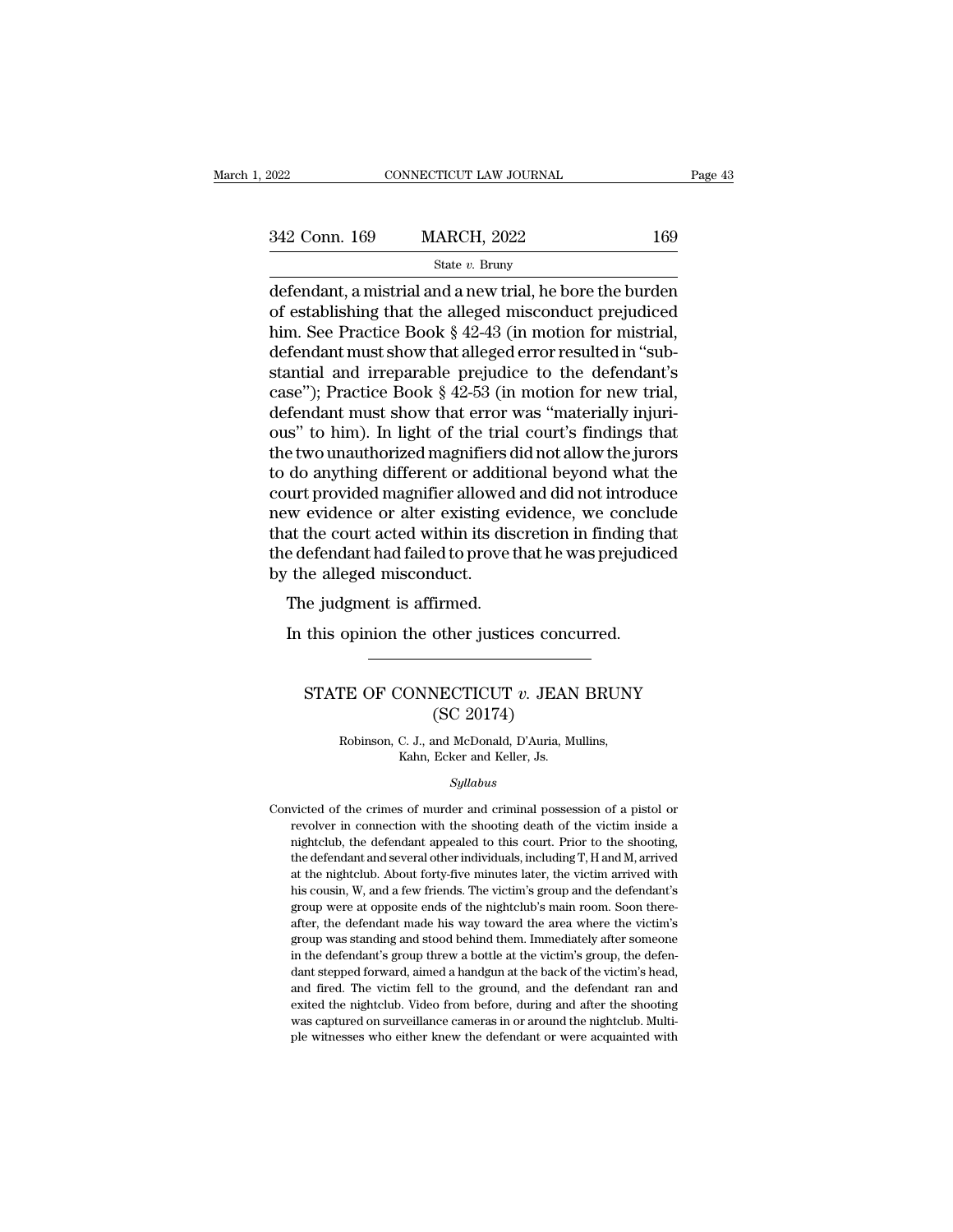|                   | CONNECTICUT LAW JOURNAL                                                                                                                      | March 1, 2022 |
|-------------------|----------------------------------------------------------------------------------------------------------------------------------------------|---------------|
| 170               | <b>MARCH, 2022</b>                                                                                                                           | 342 Conn. 169 |
|                   | State $v$ . Bruny                                                                                                                            |               |
| conviction, held: | him provided testimony at the defendant's trial identifying him in the<br>surveillance footage. On appeal to this court from the judgment of |               |

State *v*. Bruny<br>him provided testimony at the defendant's trial identifying him in the<br>surveillance footage. On appeal to this court from the judgment of<br>conviction, *held*:<br>1. The defendant could not prevail on his claim

- State v. Bruny<br>him provided testimony at the defendant's trial identifying him in the<br>surveillance footage. On appeal to this court from the judgment of<br>conviction, *held*:<br>the defendant could not prevail on his claim that him provided testimony at the defendant's trial identifying him in the surveillance footage. On appeal to this court from the judgment of conviction, *held*:<br>The defendant could not prevail on his claim that the trial cour surveillance footage. On appeal to this court from the judgment of conviction, *held*:<br>the defendant could not prevail on his claim that the trial court had<br>abused its discretion in admitting the testimory of four lay witn conviction, *held*:<br>the defendant could not prevail on his claim that the trial court had<br>abused its discretion in admitting the testimony of four lay witnesses,<br>T, H, M, and S, identifying the defendant as one of the pers the defendant could not prevail on his claim that the trial court had abused its discretion in admitting the testimony of four lay witnesses,  $T$ ,  $H$ ,  $M$ , and  $S$ , identifying the defendant as one of the persons depicte abused its discretion in admitting the testimony of four lay witnesses,<br>T, H, M, and S, identifying the defendant as one of the persons depicted<br>in the surveillance footage of the interior and exterior of the nightclub<br>whe T, H, M, and S, identifying the defendant as one of the persons depicted<br>in the surveillance footage of the interior and exterior of the nightclub<br>where the shooting occurred insofar as their testimony improperly<br>embraced in the surveillance footage of the interior and exterior of the nightclub<br>where the shooting occurred insofar as their testimony improperly<br>embraced an ultimate issue to be decided by the jury, in violation of<br>the Connect where the shooting occurred insofar as their testimony improperly<br>embraced an ultimate issue to be decided by the jury, in violation of<br>the Connecticut Code of Evidence (§ 7-3 (a)): in *State* v. *Gore* (342 Conn.<br>129), t embraced an ultimate issue to be decided by the jury, in violation of the Connecticut Code of Evidence (§ 7-3 (a)): in *State* v. *Gore* (342 Conn. 129), this court amended § 7-3 (a) of the Code of Evidence to incorporate the Connecticut Code of Evidence (§ 7-3 (a)): in *State* v. *Gore* (342 Conn. 129), this court amended § 7-3 (a) of the Code of Evidence to incorporate an exception to the ban on lay opinion testimony that embraces an ult 129), this court amended § 7-3 (a) of the Code of Evidence to incorporate<br>an exception to the ban on lay opinion testimony that embraces an<br>ultimate issue for opinion testimony that relates to the identification of<br>a crim an exception to the ban on lay opinion testimony that embraces an ultimate issue for opinion testimony that relates to the identification of a criminal defendant depicted in a surveillance video or photograph, and such tes ultimate issue for opinion testimony that relates to the identification of<br>a criminal defendant depicted in a surveillance video or photograph,<br>and such testimony is admissible if, in accordance with the provision<br>(§ 7-1) a criminal defendant depicted in a surveillance video or photograph, and such testimony is admissible if, in accordance with the provision (§ 7-1) of the Code of Evidence governing the admissibility of lay opinion testimo and such testimony is admissible if, in accordance with the provision  $(\S 7-1)$  of the Code of Evidence governing the admissibility of lay opinion testimony, it is rationally based on the perception of the witness and is (§ 7-1) of the Code of Evidence governing the admissibility of lay opinion testimony, it is rationally based on the perception of the witness and is helpful to a clear understanding of that witness' testimony or the deter testimony, it is rationally based on the perception of the witness and<br>is helpful to a clear understanding of that witness' testimony or the<br>determination of a fact in issue; moreover, testimony identifying a defen-<br>dant is helpful to a clear understanding of that witness' testimony or the determination of a fact in issue; moreover, testimony identifying a defendant in surveillance footage meets the requirements of  $\S 7-1$  if there is som determination of a fact in issue; moreover, testimony identifying a defendant in surveillance footage meets the requirements of  $\S 7-1$  if there is some basis for concluding that the witness is more likely to correctly id dant in surveillance footage meets the requirements of  $\S$  7-1 if there is some basis for concluding that the witness is more likely to correctly identify the defendant from the footage than is the jury, and that determin some basis for concluding that the witness is more likely to correctly identify the defendant from the footage than is the jury, and that determination should be based on consideration of several factors, in light of the t identify the defendant from the footage than is the jury, and that determination should be based on consideration of several factors, in light of the totality of the circumstances, including the witness' general familiarit nation should be based on consideration of several factors, in light of<br>the totality of the circumstances, including the witness' general familiar-<br>ity with the defendant's appearance, the witness' familiarity with the<br>def the totality of the circumstances, including the witness' general familiarity with the defendant's appearance, the witness' familiarity with the defendant's appearance, including items of clothing worn, at the time that th ity with the defendant's appearance, the witness' familiarity with the defendant's appearance, including items of clothing worn, at the time that the surveillance video or photographs were taken, a change in the defendant' defendant's appearance, including items of clothing worn, at the time<br>that the surveillance video or photographs were taken, a change in<br>the defendant's appearance between the time the surveillance video or<br>photographs wer that the surveillance video or photographs were taken, a change in<br>the defendant's appearance between the time the surveillance video or<br>photographs were taken and the time of trial, or the subject's use of a<br>disguise in t the defendant's appearance between the time the surveillance video or photographs were taken and the time of trial, or the subject's use of a disguise in the surveillance footage, and the quality of the video or photograph photographs were taken and the time of trial, or the subject's use of a disguise in the surveillance footage, and the quality of the video or photographs, as well as the extent to which the subject is depicted in the surve disguise in the surveillance footage, and the quality of the video or photographs, as well as the extent to which the subject is depicted in the surveillance footage; in the present case, S, T and H had sufficient general photographs, as well as the extent to which the subject is depicted in the surveillance footage; in the present case, S, T and H had sufficient general familiarity with the defendant, as S was the defendant's foster mother the surveillance footage; in the present case, S, T and H had sufficient general familiarity with the defendant, as S was the defendant 's foster mother, and all three witnesses had known the defendant for many years, and, general familiarity with the defendant, as S was the defendant's foster mother, and all three witnesses had known the defendant for many years, and, although the degree of M's general familiarity with the defendant was low mother, and all three witnesses had known the defendant for many<br>years, and, although the degree of M's general familiarity with the defen-<br>dant was low, she, T and H were with the defendant on the day of the<br>shooting and years, and, although the degree of M's general familiarity with the defendant was low, she, T and H were with the defendant on the day of the shooting and were familiar with his appearance at the time that the surveillance years, and, although the degree of M's general familiarity with the defendant was low, she, T and H were with the defendant on the day of the shooting and were familiar with his appearance at the time that the surveillance shooting and were familiar with his appearance at the time that the surveillance footage was taken; furthermore, the fact that the defendant's appearance had changed between the time that the surveillance footage was recor surveillance footage was taken; furthermore, the fact that the defendant's<br>appearance had changed between the time that the surveillance footage<br>was recorded and the time of trial, as well as the quality of the video,<br>weig
- appearance had changed between the time that the surveillance footage was recorded and the time of trial, as well as the quality of the video, weighed in favor of the admissibility of the challenged testimony.<br>The defendan was recorded and the time of trial, as well as the quality of the video, weighed in favor of the admissibility of the challenged testimony.<br>he defendant could not prevail on his claim that the trial court improperly had ad had admitted the expert testimony of E, a forensic examiner, regarding an enhanced video that he compiled from the raw surveillance footage of the nightclub and in which he tracked the movement of certain individuals throu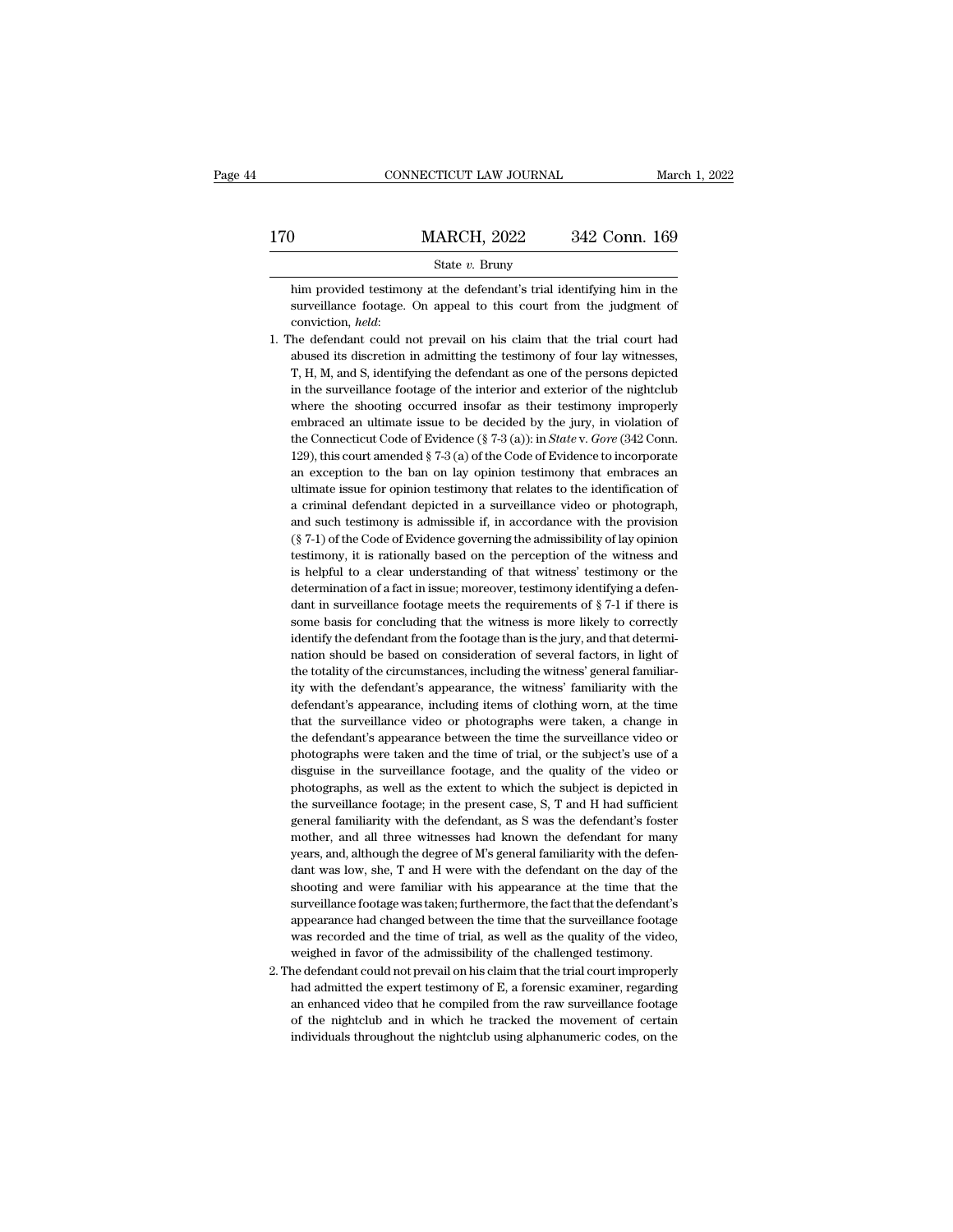# EXECTIVE CONNECTICUT LAW JOURNAL Page 45<br>342 Conn. 169 MARCH, 2022 171<br>State v. Bruny

#### State *v.* Bruny

2 Conn. 169 MARCH, 2022 171<br>
State v. Bruny<br>
ground that E's testimony invaded the province of the jury, in violation<br>
of § 7-3 (a) of the Connecticut Code of Evidence: this court determined 2 Conn. 169 MARCH, 2022 171<br>
State v. Bruny<br>
ground that E's testimony invaded the province of the jury, in violation<br>
of § 7-3 (a) of the Connecticut Code of Evidence: this court determined<br>
that expert testimony pertaini 2 Conn. 169 MARCH, 2022 171<br>
State v. Bruny<br>
ground that E's testimony invaded the province of the jury, in violation<br>
of § 7-3 (a) of the Connecticut Code of Evidence: this court determined<br>
that expert testimony pertaini State v. Bruny<br>
state v. Bruny<br>
ground that E's testimony invaded the province of the jury, in violation<br>
of § 7-3 (a) of the Connecticut Code of Evidence: this court determined<br>
that expert testimony pertaining to the id State  $v$ . Bruny<br>
ground that E's testimony invaded the province of the jury, in violation<br>
of  $\S$  7-3 (a) of the Connecticut Code of Evidence: this court determined<br>
that expert testimony pertaining to the identification ground that E's testimony invaded the province of the jury, in violation of  $\S$  7-3 (a) of the Connecticut Code of Evidence: this court determined that expert testimony pertaining to the identification of a defendant in s of § 7-3 (a) of the Connecticut Code of Evidence: this court determined<br>that expert testimony pertaining to the identification of a defendant in<br>surveillance footage is admissible if it comports with the requirements<br>of t that expert testimony pertaining to the identification of a defendant in surveillance footage is admissible if it comports with the requirements of the provision (§ 7-2) of the Connecticut Code of Evidence governing the a surveillance footage is admissible if it comports with the requirements of the provision ( $\S$  7-2) of the Connecticut Code of Evidence governing the admissibility of expert testimony, and the trial court correctly conclud of the provision ( $\S$  7-2) of the Connecticut Code of Evidence governing<br>the admissibility of expert testimony, and the trial court correctly con-<br>cluded that E's testimony met those requirements, as E's experience<br>and tr the admissibility of expert testimony, and the trial court correctly concluded that E's testimony met those requirements, as E's experience and training in the area of forensic video analysis were extensive, his skill and cluded that E's testimony met those requirements, as E's experience<br>and training in the area of forensic video analysis were extensive, his<br>skill and knowledge were directly applicable to the jury's task of interpre-<br>ting and training in the area of forensic video analysis were extensive, his skill and knowledge were directly applicable to the jury's task of interpreting the surveillance footage, his expertise enabled him to analyze the sur skill and knowledge were directly applicable to the jury's task of interpreting the surveillance footage, his expertise enabled him to analyze the surveillance footage in a manner that was beyond the ability of the average ting the surveillance footage, his expertise enabled him to analyze the surveillance footage in a manner that was beyond the ability of the average person, and his testimony and the enhanced video itself likely were helpfu surveillance footage in a manner that was beyond the ability of the average person, and his testimony and the enhanced video itself likely were helpful to the jury; moreover, E never identified the defendant as the shooter % average person, and his testimony and the enhanced video itself likely<br>were helpful to the jury; moreover, E never identified the defendant as<br>the shooter, the identity of the defendant as the shooter in the video<br>was a were helpful to the jury; moreover, E never identified the defendant as<br>the shooter, the identity of the defendant as the shooter in the video<br>was a determination left to the jury; and, therefore, E's testimony did<br>not inv the shooter, the identity of the defendant as the shooter in the video was a determination left to the jury, and, therefore, E's testimony did not invade the province of the jury; accordingly, the trial court acted within

- was a determination left to the jury, and, therefore, E's testimony did<br>not invade the province of the jury; accordingly, the trial court acted<br>within its broad discretion in admitting E's testimony.<br>his court declined to not invade the province of the jury; accordingly, the trial court acted<br>within its broad discretion in admitting E's testimony.<br>his court declined to address the defendant's claim concerning whether<br>the trial court had inc within its broad discretion in admitting E's testimony.<br>his court declined to address the defendant's claim concerning whether<br>the trial court had incorrectly concluded that defense counsel opened<br>the door to certain of E' his court declined to address the defendant's claim concerning whether<br>the trial court had incorrectly concluded that defense counsel opened<br>the door to certain of E's testimony on redirect examination regarding<br>the survei the trial court had incorrectly concluded that defense counsel opened<br>the door to certain of E's testimony on redirect examination regarding<br>the surveillance footage, because, even if that conclusion had been<br>incorrect, th the door to certain of E's testimony on redirect examination regarding<br>the surveillance footage, because, even if that conclusion had been<br>incorrect, the defendant failed to demonstrate that any error was harm-<br>ful; althou the surveillance footage, because, even if that conclusion had been<br>incorrect, the defendant failed to demonstrate that any error was harm-<br>ful; although this court found it troubling that the trial court permitted<br>E to te incorrect, the defendant failed to demonstrate that any error was harm-<br>ful; although this court found it troubling that the trial court permitted<br>E to testify, during redirect examination, that the notes of a special<br>agen ful; although this court found it troubling that the trial court permitted E to testify, during redirect examination, that the notes of a special agent with the Federal Bureau of Investigation indicated that the individual ful; although this court found it troubling that the trial court permitted  $E$  to testify, during redirect examination, that the notes of a special agent with the Federal Bureau of Investigation indicated that the individ agent with the Federal Bureau of Investigation indicated that the individual labeled with a certain alphanumeric code in the enhanced video and who shot the victim was the defendant, insofar as the trial court, in doing so ual labeled with a certain alphanumeric code in the enhanced video and who shot the victim was the defendant, insofar as the trial court, in doing so, undermined all attempts to distance E's testimony from directly identif who shot the victin<br>doing so, undermine<br>identifying the defendant<br>ing evidence that t<br>specific alphanume:<br>the defendant.<br>he trial court did r doing so, undermined all attempts to distance E's testimony from directly<br>identifying the defendant as the shooter, the state presented overwhelm-<br>ing evidence that the individual in the video who was assigned that<br>specif identifying the defendant as the shooter, the state presented overwhelming evidence that the individual in the video who was assigned that specific alphanumeric code shot the victim and that that individual was the defenda
- ing evidence that the individual in the video who was assigned that specific alphanumeric code shot the victim and that that individual was the defendant.<br>The trial court did not abuse its discretion in denying the defenda specific alphanumeric code shot the victim and that that individual was<br>the defendant.<br>he trial court did not abuse its discretion in denying the defendant's<br>request for a special credibility instruction as to P, a witness the defendant.<br>
the trial court did not abuse its discretion in denying the defendant's<br>
request for a special credibility instruction as to P, a witness who was<br>
in prison at the time of the defendant's trial and who, acc he trial court did not abuse its discretion in denying the defendant's request for a special credibility instruction as to P, a witness who was in prison at the time of the defendant's trial and who, according to the defen 4. The trial court did not abuse its discretion in denying the defendant's request for a special credibility instruction as to  $P$ , a witness who was in prison at the time of the defendant's trial and who, according to th in prison at the time of the defendant's trial and who, according to the defendant, should have been treated as a jailhouse informant when he testified that, one month before the shooting, he observed the defendant with a defendant, should have been treated as a jailhouse informant when he testified that, one month before the shooting, he observed the defendant with a gun and acknowledged on cross-examination that he was hoping to receive f testified that, one month before the shooting, he observed the defendant with a gun and acknowledged on cross-examination that he was hoping to receive favorable treatment in exchange for the information he provided: the r with a gun and acknowledged on cross-examination that he was hoping<br>to receive favorable treatment in exchange for the information he pro-<br>vided: the rule requiring a special credibility instruction for jailhouse<br>informant to receive favorable treatment in exchange for the information he provided: the rule requiring a special credibility instruction for jailhouse informants did not apply to P's testimony, as that testimony did not relate to vided: the rule requiring a special credibility instruction for jailhouse informants did not apply to P's testimony, as that testimony did not relate to an inculpatory statement or confession that the defendant made to P w informants did not apply to P's testimony, as that testimony did not relate to an inculpatory statement or confession that the defendant made to P while they were incarcerated together but, rather, concerned P's observati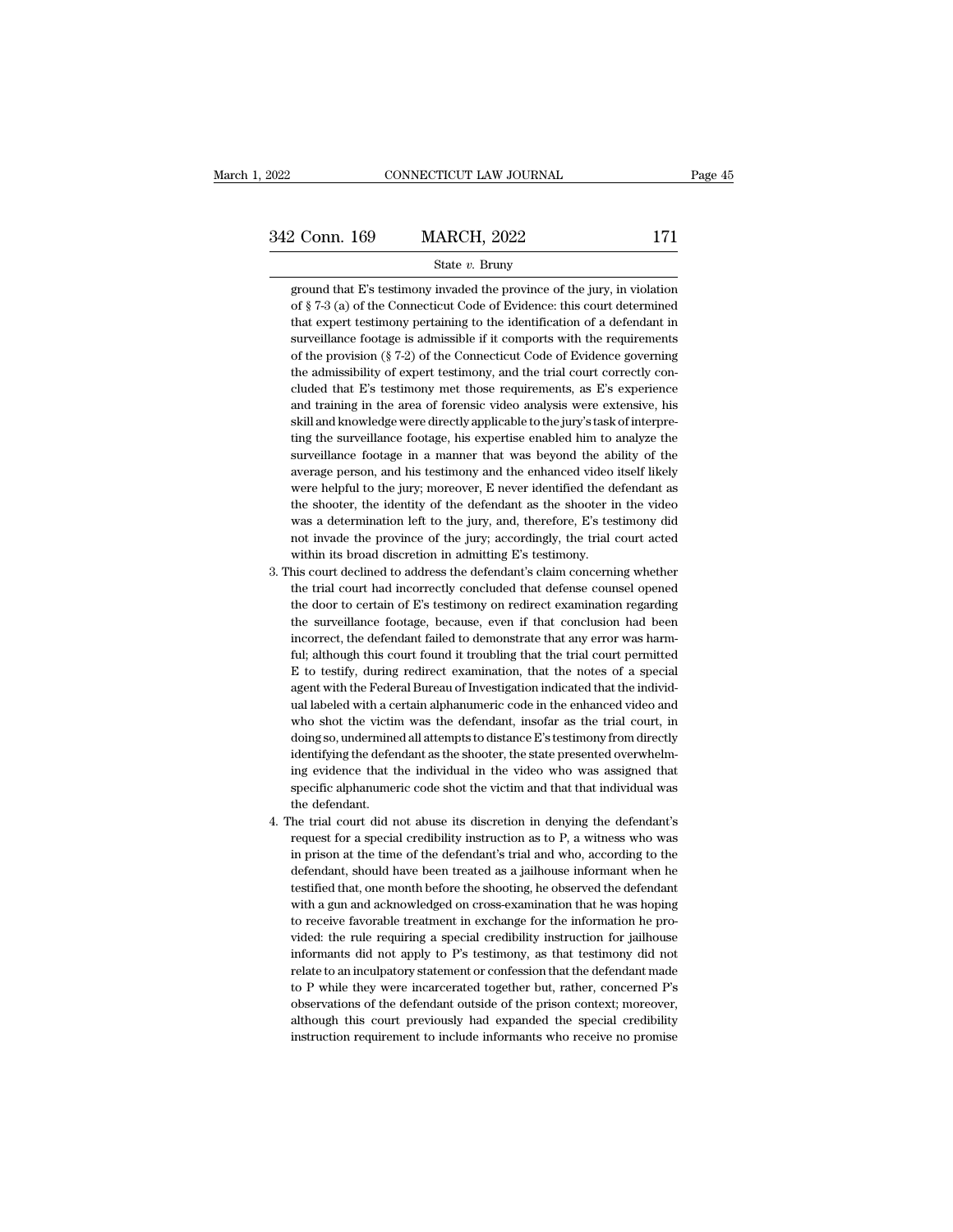|     | CONNECTICUT LAW JOURNAL                                                                                                                                                                                                    | March 1, 2022 |
|-----|----------------------------------------------------------------------------------------------------------------------------------------------------------------------------------------------------------------------------|---------------|
| 172 | <b>MARCH, 2022</b>                                                                                                                                                                                                         | 342 Conn. 169 |
|     | State $v$ . Bruny                                                                                                                                                                                                          |               |
|     | from the state in exchange for their testimony and incarcerated wit-<br>nesses who testify that the defendant confessed or made inculpatory<br>statements to them outside of prison, it declined to adopt a rule requiring |               |

from the state in exchange for their testimony and incarcerated wit-<br>nesses who testify that the defendant confessed or made inculpatory  $\begin{minipage}[t]{0.5cm} \begin{tabular}{p{0.5cm}p{0.5cm}p{0.5cm}p{0.5cm}p{0.5cm}p{0.5cm}p{0.5cm}p{0.5cm}p{0.5cm}p{0.5cm}p{0.5cm}p{0.5cm}p{0.5cm}p{0.5cm}p{0.5cm}p{0.5cm}p{0.5cm}p{0.5cm}p{0.5cm}p{0.5cm}p{0.5cm}p{0.5cm}p{0.5cm}p{0.5cm}p{0.5cm}p{0.5cm}p{0.5cm}p{0.5cm}p{0.$ State  $v$ . Bruny<br>from the state in exchange for their testimony and incarcerated wit-<br>nesses who testify that the defendant confessed or made inculpatory<br>statements to them outside of prison, it declined to adopt a rule r State *v*. Bruny<br>from the state in exchange for their testimony and incarcerated wit-<br>nesses who testify that the defendant confessed or made inculpatory<br>statements to them outside of prison, it declined to adopt a rule re from the state in exchange for their testimony and incarcerated witnesses who testify that the defendant confessed or made inculpatory statements to them outside of prison, it declined to adopt a rule requiring such an ins resses who testify that the defendant confessed or made inculpatory<br>statements to them outside of prison, it declined to adopt a rule requiring<br>such an instruction for testimony regarding observed events but did not<br>forecl statements to them outside of prison, it declined to adopt a rule requiring<br>such an instruction for testimony regarding observed events but did not<br>foreclose the possibility that a trial court could exercise its discretion such an instruction for testimony regarding observed events but did not foreclose the possibility that a trial court could exercise its discretion to give a special credibility instruction when the witness' testimony relat foreclose the possibility that a trial court could exercise its discretion<br>to give a special credibility instruction when the witness' testimony<br>relates to an event rather than to a statement; furthermore, defense<br>counsel (*ial credibility instruction when the witness*<br>vent rather than to a statement; furthermomined P's credibility effectively during cross-ex<br>esented testimony from an expert witness wiliability of jailhouse informants.<br>(*On* relates to an event rather than to a statement; furthermore, defense<br>counsel impeached P's credibility effectively during cross-examination,<br>and counsel presented testimony from an expert witness who testified<br>about the un

- counsel impeached P's credibility effectively during cross-examination,<br>and counsel presented testimony from an expert witness who testified<br>about the unreliability of jailhouse informants.<br>(One justice concurring separate and counsel presented testimony from an expert witness who testified<br>about the unreliability of jailhouse informants.<br> $(One\ justice\ conccurring\ separately)$ <br>he defendant could not prevail on his claim that the trial court improperly<br>had denied h about the unreliability of jailhouse informants.<br>
(One justice concurring separately)<br>
he defendant could not prevail on his claim that the trial court improperly<br>
had denied his motion to suppress the out-of-court and in-(One justice concurring separately)<br>he defendant could not prevail on his claim that the trial court improperly<br>had denied his motion to suppress the out-of-court and in-court identifi-<br>cations of the defendant made by W, have defendant could not prevail on his claim that the trial court improperly had denied his motion to suppress the out-of-court and in-court identifications of the defendant made by W, who was the victim's cousin, was pre had denied his motion to suppress the out-of-court and in-court identifications of the defendant made by W, who was the victim's cousin, was present at the nightclub on the night of the shooting, and had "bad blood" with o cations of the defendant made by W, who was the victim's cousin, was<br>present at the nightclub on the night of the shooting, and had "bad<br>blood" with one of the individuals in the defendant's group, this court<br>having determ present at the nightclub on the night of the shooting, and had "bad blood" with one of the individuals in the defendant's group, this court having determined that, even if the identifications should have been suppressed, a blood" with one of the individuals in the defendant's group, this court having determined that, even if the identifications should have been suppressed, any error in admitting them was harmless: the state's case was stron having determined that, even if the identifications should have been suppressed, any error in admitting them was harmless: the state's case was strong and did not rely on eyewitness testimony but relied, instead, on the fa suppressed, any error in admitting them was harmless: the state's case<br>was strong and did not rely on eyewitness testimony but relied, instead,<br>on the fact that the defendant was captured in the surveillance video<br>shooting ity thoroughly and effectively during cross-examination, highlighting many inconsistencies in W's stories as they evolved each time he met with law enforcement, and also highlighting that W waited for approximately three a on the fact that the defendant was captured in the surveillance video<br>shooting the victim; moreover, defense counsel impeached W's credibil-<br>ity thoroughly and effectively during cross-examination, highlighting<br>many incons shooting the victim; moreover, defense counsel impeached W's credibility thoroughly and effectively during cross-examination, highlighting many inconsistencies in W's stories as they evolved each time he met with law enfor ity thoroughly and effectively during cross-examination, highlighting<br>many inconsistencies in W's stories as they evolved each time he met<br>with law enforcement, and also highlighting that W waited for approxi-<br>mately three many inconsistencies in W's stories as they evolved each time he met<br>with law enforcement, and also highlighting that W waited for approxi-<br>mately three and one-half years to come forward to the police, that he<br>was incarce with law enforcement, and also highlighting that W waited for approximately three and one-half years to come forward to the police, that he was incarcerated and faced a lengthy sentence when he did finally come forward, an mately three and one-half years to come forward to the police, that he was incarcerated and faced a lengthy sentence when he did finally come forward, and that he had a motive to lie because he was testifying pursuant to a was incarcerated and faced a lengthy sentence when he did finally come<br>forward, and that he had a motive to lie because he was testifying<br>pursuant to a cooperation agreement; furthermore, the testimony of<br>the defendant's e forward, and that he had a motive to lie because he was testifying<br>pursuant to a cooperation agreement; furthermore, the testimony of<br>the defendant's expert witness concerning the unreliability of jailhouse<br>informant testi pursuant to a cooperation agreement; furthermore, the testimony of the defendant's expert witness concerning the unreliability of jailhouse informant testimony further reinforced W's motivation to lie, the trial court gave the defendant's expert witness concerning the unreliability of jailhouse<br>informant testimony further reinforced W's motivation to lie, the trial<br>court gave a special credibility instruction as to W, reminding the jury<br>tha informant testimony further reinforced W's motivation to lie, the trial<br>court gave a special credibility instruction as to W, reminding the jury<br>that W was testifying pursuant to a cooperation agreement, and W's<br>testimony
- court gave a special credibility instruction as to W, reminding the jury<br>that W was testifying pursuant to a cooperation agreement, and W's<br>testimony was cumulative of other, more persuasive evidence.<br>he defendant's claim that W was testifying pursuant to a cooperation agreement, and W's<br>testimony was cumulative of other, more persuasive evidence.<br>he defendant's claim that the state had presented insufficient evidence<br>to prove beyond a reas testimony was cumulative of other, more persuasive evidence.<br>he defendant's claim that the state had presented insufficient evidence<br>to prove beyond a reasonable doubt the element of the crime of criminal<br>possession of a p he defendant's claim that the state had presented insufficient evidence to prove beyond a reasonable doubt the element of the crime of criminal possession of a pistol or revolver that the gun in question have a barrel leng to prove beyond a reasonable doubt the element of the crime of criminal possession of a pistol or revolver that the gun in question have a barrel length of less than twelve inches was unavailing: although the gun that the possession of a pistol or revolver that the gun in question have a barrel<br>length of less than twelve inches was unavailing: although the gun that<br>the defendant allegedly was holding when he shot the victim was not<br>introdu length of less than twelve inches was unavailing: although the gun that<br>the defendant allegedly was holding when he shot the victim was not<br>introduced into evidence and no person testified that he or she saw the<br>gun on the the defendant allegedly was holding when he shot the victim was not introduced into evidence and no person testified that he or she saw the gun on the night of the shooting, that gun was visible in the surveillance footage introduced into evidence and no person testified that he or she saw the gun on the night of the shooting, that gun was visible in the surveillance footage and appeared to be approximately the size of the shooter's hand; mo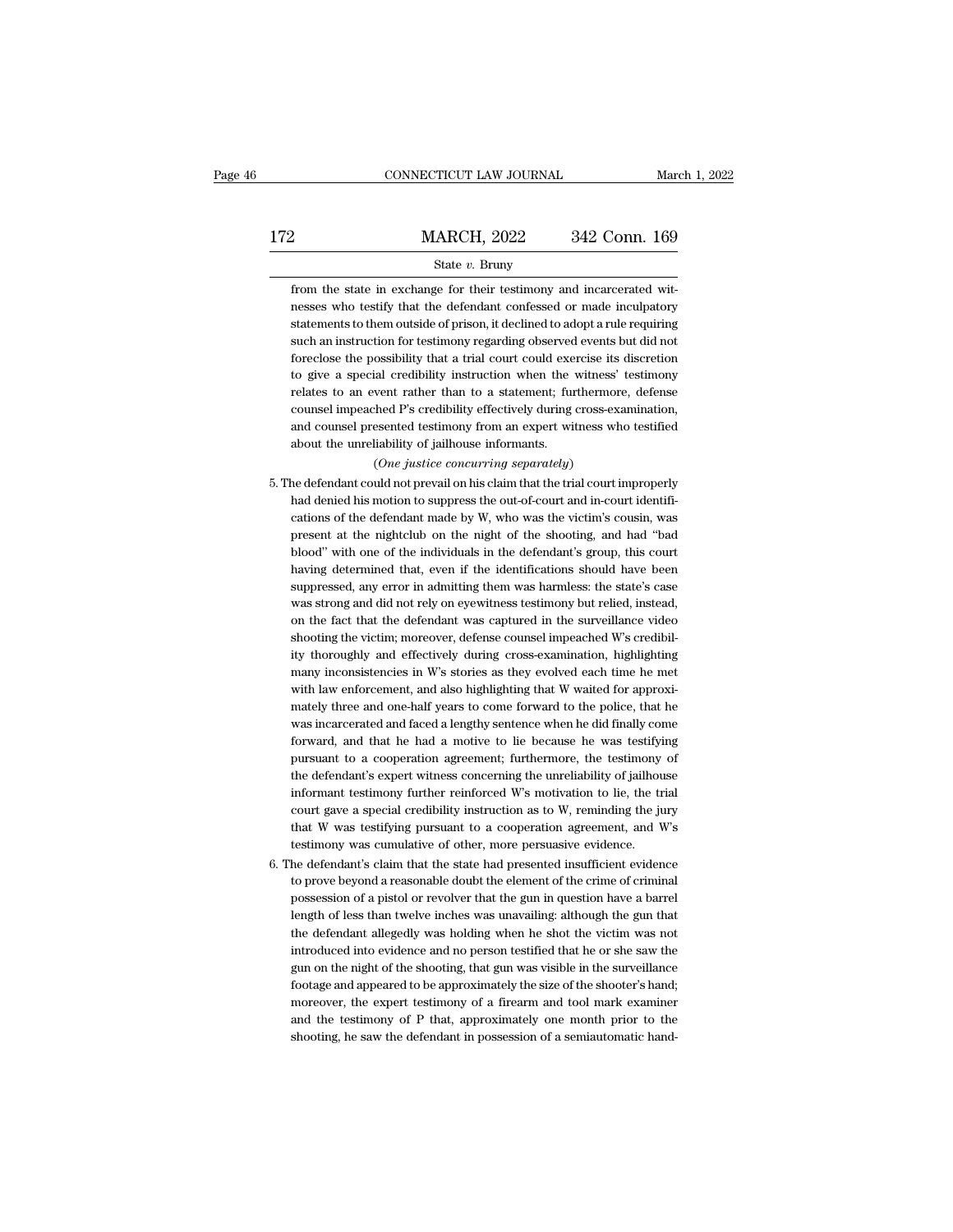| 2022          | CONNECTICUT LAW JOURNAL | Page 47 |  |
|---------------|-------------------------|---------|--|
| 342 Conn. 169 | <b>MARCH, 2022</b>      | 173     |  |
|               | State $v$ . Bruny       |         |  |

2 Conn. 169 MARCH, 2022 173<br>
State v. Bruny<br>
gun that was slightly larger than P's own hand, provided further support<br>
for a finding that the gun barrel was the requisite length. For a finding that the gun barrel was slightly larger than P's own hand, provided further<br>for a finding that the gun barrel was the requisite length.<br>Argued November 19 –2020—officially released February 7–20 State v. Bruny<br>State v. Bruny<br>State v. Bruny<br>State v. Bruny<br>State v. Bruny<br>State v. Bruny<br>State v. Bruny<br>State further support<br>Sor a finding that the gun barrel was the requisite length.<br>Argued November 19, 2020—officiall **Procedural Procedural American barrel was the requisite length**<br> **Procedural History**<br> **Procedural History** 

gun that was slightly larger than P's own hand, provided further support<br>for a finding that the gun barrel was the requisite length.<br>Argued November 19, 2020—officially released February 7, 2022\*<br>*Procedural History*<br>Subst for a finding that the gun barrel was the requisite length.<br>
Argued November 19, 2020—officially released February 7, 2022\*<br>
Procedural History<br>
Substitute information charging the defendant with<br>
the crimes of murder and Argued November 19, 2020—officially released February 7, 2022\*<br> *Procedural History*<br>
Substitute information charging the defendant with<br>
the crimes of murder and criminal possession of a pistol<br>
or revolver, brought to th *Hagued November 19, 2020—oinclary released February 1, 2022<br>
<i>Procedural History*<br> *Procedural History*<br>
the crimes of murder and criminal possession of a pistol<br>
or revolver, brought to the Superior Court in the judicial **Substitute information charging the defendant with**<br>the crimes of murder and criminal possession of a pistol<br>or revolver, brought to the Superior Court in the judicial<br>district of New Haven, where the court,  $Blue, J$ , denie Substitute information charging the defendant with<br>the crimes of murder and criminal possession of a pistol<br>or revolver, brought to the Superior Court in the judicial<br>district of New Haven, where the court, *Blue*, *J*., Substitute information charging the defendant with<br>the crimes of murder and criminal possession of a pistol<br>or revolver, brought to the Superior Court in the judicial<br>district of New Haven, where the court, *Blue*, *J.*, d the crimes of murder and criminal possession of a pistol<br>or revolver, brought to the Superior Court in the judicial<br>district of New Haven, where the court,  $Blue$ , J., denied<br>or denied in part the defendant's motions to prec or revolver, brought to the Superior Court in the judicial<br>district of New Haven, where the court, *Blue*, *J*., denied<br>or denied in part the defendant's motions to preclude<br>certain evidence; thereafter, the charge of mur district of New Haven, where the court, *Blue*, *J*., denied<br>or denied in part the defendant's motions to preclude<br>certain evidence; thereafter, the charge of murder was<br>tried to the jury before *Blue*, *J*.; verdict of gu or denied in part the defendant's motions to preclude<br>certain evidence; thereafter, the charge of murder was<br>tried to the jury before  $Blue$ ,  $J$ .; verdict of guilty; subse-<br>quently, the charge of criminal possession of a pi certain evidence; thereafter, the charge of murder was<br>tried to the jury before  $Blue$ ,  $J$ ; verdict of guilty; subse-<br>quently, the charge of criminal possession of a pistol<br>or revolver was tried to the court; finding of gui *Affirmed. Pamela S. Nagy*, assistant public defender, for the pellant (defendant).<br>Pamela S. Nagy, assistant public defender, for the pellant (defendant). after, the court, *Blue*, *J*., re<br>in accordance with the jury's<br>ing, from which the defend<br>*Affirmed.*<br>*Pamela S. Nagy*, assista<br>appellant (defendant).<br>*Matthew A. Weiner*, assi *A. Mathew A. Weiner, assistant public defender, for the pellant (defendant).*<br>*Mamela S. Nagy, assistant public defender, for the pellant (defendant).*<br>*Matthew A. Weiner, assistant state's attorney, with nom, on the brie* 

mg, from which the defendant appealed to this court.<br>Affirmed.<br>Pamela S. Nagy, assistant public defender, for the<br>appellant (defendant).<br>Matthew A. Weiner, assistant state's attorney, with<br>whom, on the brief, were *Patrick Ayfrmed.*<br> *Pamela S. Nagy*, assistant public defender, for the<br>
appellant (defendant).<br> *Matthew A. Weiner*, assistant state's attorney, with<br>
whom, on the brief, were *Patrick J. Griffin*, state's<br>
attorney, *Seth R. Ga* Pamela S. Nagy, assistant public defender, for the appellant (defendant).<br>Matthew A. Weiner, assistant state's attorney, with whom, on the brief, were *Patrick J. Griffin*, state's attorney, *Seth R. Garbarsky*, senior ass appellant (defendant).<br> *Matthew A. Weiner*, assistant s<br>
whom, on the brief, were *Patric*<br>
attorney, *Seth R. Garbarsky*, sen<br>
attorney, and *Lisa M. D'Angelo*, a<br>
ney, for the appellee (state). Figure 1. This is the companion case to *State* v.<br>
MULLINS, J. This is the companion case to *State* v.<br> *Opinion*<br>
MULLINS, J. This is the companion case to *State* v.<br> *Opinion*<br>
MULLINS, J. This is the companion case t

#### *Opinion*

*Goreen Sear T. Carolarsky*, senior assistant state's attorney, and *Lisa M. D'Angelo*, assistant state's attorney, for the appellee (state).<br> *Opinion*<br> *Goreen S42* Conn. 129, A.3d (2022), decided today.<br>
In *Gore*, we a option<br>
In *Gore*, for the appellee (state).<br>
Opinion<br>
MULLINS, J. This is the companion case to *State v.*<br>
Gore, 342 Conn. 129, A.3d (2022), decided today.<br>
In *Gore*, we amended § 7-3 (a) of the Connecticut Code<br>
of Evi opinion<br>
opinion<br>
MULLINS, J. This is the companion case to *State v.*<br>
Gore, 342 Conn. 129, A.3d (2022), decided today.<br>
In *Gore*, we amended § 7-3 (a) of the Connecticut Code<br>
of Evidence to incorporate an exception to *Opinion*<br>
MULLINS, J. This is the companion case to *State* v.<br> *Gore*, 342 Conn. 129, A.3d (2022), decided today.<br>
In *Gore*, we amended § 7-3 (a) of the Connecticut Code<br>
of Evidence to incorporate an exception to the MULLINS, J. This is the companion case to *State* v.<br>Gore, 342 Conn. 129, A.3d (2022), decided today.<br>In *Gore*, we amended § 7-3 (a) of the Connecticut Code<br>of Evidence to incorporate an exception to the ultimate<br>issue r In *Gore*, we amended  $\S 7-3$  (a) of the Connecticut Code<br>of Evidence to incorporate an exception to the ultimate<br>issue rule for opinion testimony that relates to the iden-<br>tification of criminal defendants and other pers tification of criminal defendants and other persons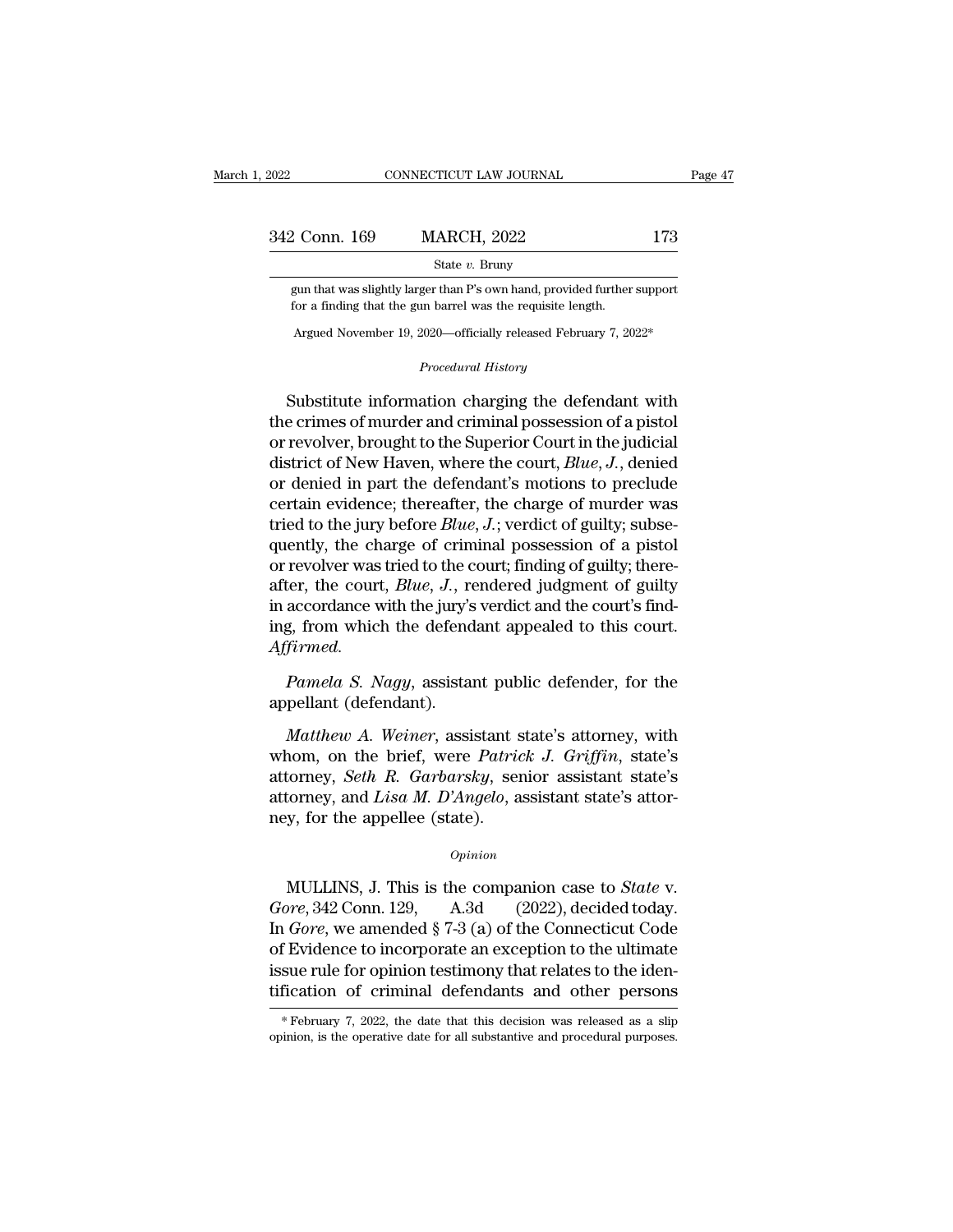|     | CONNECTICUT LAW JOURNAL                                                                                                                                                                         | March 1, 2022 |
|-----|-------------------------------------------------------------------------------------------------------------------------------------------------------------------------------------------------|---------------|
| 174 | <b>MARCH, 2022</b>                                                                                                                                                                              | 342 Conn. 169 |
|     | State $v$ . Bruny                                                                                                                                                                               |               |
|     | depicted in surveillance video or photographs. <sup>1</sup> Our de-<br>cision in <i>Gore</i> addresses how the change to our Code<br>of Fridence offects the admissibility of ley enjoint testi |               |

174 MARCH, 2022 342 Conn. 169<br>
<sup>State v</sup>. Bruny<br>
depicted in surveillance video or photographs.<sup>1</sup> Our decision in *Gore* addresses how the change to our Code<br>
of Evidence affects the admissibility of lay opinion testi-<br>
m 174 MARCH, 2022 342 Conn. 169<br>
State v. Bruny<br>
depicted in surveillance video or photographs.<sup>1</sup> Our decision in *Gore* addresses how the change to our Code<br>
of Evidence affects the admissibility of lay opinion testi-<br>
mo 174 MARCH, 2022 342 Conn. 169<br>  $\frac{\text{State } v. \text{ Bruny}}{\text{depicted in surveillance video or photographs.<sup>1</sup> Our decision in *Gore* addresses how the change to our Code of Evidence affects the admissibility of lay opinion testi‐\nmany identifying a defendant in surveillance video or\nphotographs. In this appeal, we consider how the rule\nchange effect the admissibility of synort opinion testi$ State v. Bruny<br>
depicted in surveillance video or photographs.<sup>1</sup> Our de-<br>
cision in *Gore* addresses how the change to our Code<br>
of Evidence affects the admissibility of lay opinion testi-<br>
mony identifying a defendant i since *v*. Bruny<br>depicted in surveillance video or photographs.<sup>1</sup> Our de-<br>cision in *Gore* addresses how the change to our Code<br>of Evidence affects the admissibility of lay opinion testi-<br>mony identifying a defendant in depicted in surveillance video or photographs.<sup>1</sup> Our decision in *Gore* addresses how the change to our Code of Evidence affects the admissibility of lay opinion testimony identifying a defendant in surveillance video or cision in *Gore* addresses how the change to our Code<br>of Evidence affects the admissibility of lay opinion testi-<br>mony identifying a defendant in surveillance video or<br>photographs. In this appeal, we consider how the rule of Evidence affects the admissibility of lay opinion testi-<br>mony identifying a defendant in surveillance video or<br>photographs. In this appeal, we consider how the rule<br>change affects the admissibility of expert opinion te mony identifying a defendant in surveillance video or photographs. In this appeal, we consider how the rule change affects the admissibility of expert opinion testimony relating to the identification of a defendant in sur dence.<sup>2</sup> ony relating to the identification of a defendant in<br>reveillance video or photographs. Put simply, we con-<br>ide that such testimony is admissible if it meets the<br>quirements of  $\S 7-2$  of the Connecticut Code of Evi-<br>nce.<sup>2</sup> surveillance video or photographs. Put simply, we conclude that such testimony is admissible if it meets the requirements of  $\S 7-2$  of the Connecticut Code of Evidence.<sup>2</sup><br>The defendant, Jean Bruny, appeals from the judg

murder that the comparison is admissible if it meets the<br>requirements of  $\S 7-2$  of the Connecticut Code of Evi-<br>dence.<sup>2</sup><br>The defendant, Jean Bruny, appeals from the judg-<br>ment of conviction, rendered following a jury tr requirements of §7-2 of the Connecticut Code of Evidence.<sup>2</sup><br>The defendant, Jean Bruny, appeals from the judg-<br>ment of conviction, rendered following a jury trial, of<br>murder in violation of General Statutes §53a-54a (a)<br>a The defendant, Jean Bruny, appeals from the judg-<br>ment of conviction, rendered following a jury trial, of<br>murder in violation of General Statutes § 53a-54a (a)<br>and criminal possession of a pistol or revolver in viola-<br>tio The defendant, Jean Bruny, appeals from the judg-<br>
ment of conviction, rendered following a jury trial, of<br>
murder in violation of General Statutes § 53a-54a (a)<br>
and criminal possession of a pistol or revolver in viola-<br> The defendant, Jean Bruny, appeals from the judgment of conviction, rendered following a jury trial, of murder in violation of General Statutes § 53a-54a (a) and criminal possession of a pistol or revolver in violation of ment of conviction, rendered following a jury trial, of<br>murder in violation of General Statutes § 53a-54a (a)<br>and criminal possession of a pistol or revolver in viola-<br>tion of General Statutes (Rev. to 2013) § 53a-217c (a murder in violation of General Statutes § 53a-54a (a)<br>and criminal possession of a pistol or revolver in viola-<br>tion of General Statutes (Rev. to 2013) § 53a-217c (a)<br>(1).<sup>3</sup> In this appeal, the defendant claims that the t and criminal possession of a pistol or revolver in violation of General Statutes (Rev. to 2013) § 53a-217c (a)  $(1)^3$  In this appeal, the defendant claims that the trial court  $(1)$  improperly admitted testimony from four tion of General Statutes (Rev. to 2013) § 53a-217c (a)<br>(1).<sup>3</sup> In this appeal, the defendant claims that the trial<br>court (1) improperly admitted testimony from four lay<br>witnesses identifying the defendant in video surveil (1).<sup>3</sup> In this appeal, the defendant claims that the trial court (1) improperly admitted testimony from four lay witnesses identifying the defendant in video surveillance footage, (2) improperly admitted expert testimony court (1) improperly admitted testimony from four lay<br>witnesses identifying the defendant in video surveillance<br>footage, (2) improperly admitted expert testimony regard-<br>ing an enhancement of the video surveillance footage witnesses identifying the defendant in video surveillance<br>footage, (2) improperly admitted expert testimony regard-<br>ing an enhancement of the video surveillance footage<br>and incorrectly concluded that defense counsel had<br>o nd incorrectly concluded that defense counsel had<br>pened the door to certain testimony elicited during<br>ne prosecutor's redirect examination of the expert, (3)<br>nproperly denied the defendant's motion to suppress<br><sup>1</sup>As we not opened the door to certain testimony elicited during<br>the prosecutor's redirect examination of the expert, (3)<br>improperly denied the defendant's motion to suppress<br> $\frac{1}{1}$ As we note in *State v. Gore*, supra, 342 Conn. 1

the prosecutor's redirect examination of the expert,  $(3)$ <br>improperly denied the defendant's motion to suppress<br> $\frac{1}{1}$ As we note in *State* v. Gore, supra, 342 Conn. 129, "[n]otwithstanding<br>the codification of the comm improperly denied the defendant's motion to suppress<br>
<sup>1</sup>As we note in *State v. Gore*, supra, 342 Conn. 129, "[n]otwithstanding<br>
the codification of the common law in the Code of Evidence, this court<br>
retains the authori The United the deferminant Structure of Suppress<br>
<sup>1</sup> As we note in *State* v. *Gore*, supra, 342 Conn. 129, "[n]otwithstanding<br>
the codification of the common law in the Code of Evidence, this court<br>
retains the authority <sup>1</sup> As we note in *State v. Gore*, supra, 342 Conn. 129, "[n]otwithstanding the codification of the common law in the Code of Evidence, this court retains the authority to develop and change the rules of evidence through retains the authority to develop and change the rules of evidence through case-by-case common-law adjudication." (Internal quotation marks omitted.) Id., 149 n.12, quoting *State* v. *DeJesus*, 288 Conn. 418, 421, 953 A.2d

case-by-case common-law adjudication." (Internal quotation marks omit-<br>case-by-case common-law adjudication." (Internal quotation marks omit-<br>ted.) Id., 149 n.12, quoting *State* v. *DeJesus*, 288 Conn. 418, 421, 953 A.2d<br> case-by-case common-law adjudication." (Internal quotation marks omitted.) Id., 149 n.12, quoting *State* v. *DeJesus*, 288 Conn. 418, 421, 953 A.2d 45 (2008).<br>
<sup>2</sup> Section 7-2 of the Connecticut Code of Evidence provides assist the trier of fact in understanding the evidence provides: "A witness qualified as an expert by knowledge, skill, experience, training, education or otherwise may testify in the form of an opinion or otherwise conce <sup>2</sup> Section 7-2 of the Connecticut Code of Evidence provides: "A witness qualified as an expert by knowledge, skill, experience, training, education or otherwise may testify in the form of an opinion or otherwise concerni % or otherwise may testify in the form of an opinion or otherwise concerning scientific, technical or other specialized knowledge, if the testimony will assist the trier of fact in understanding the evidence or in determi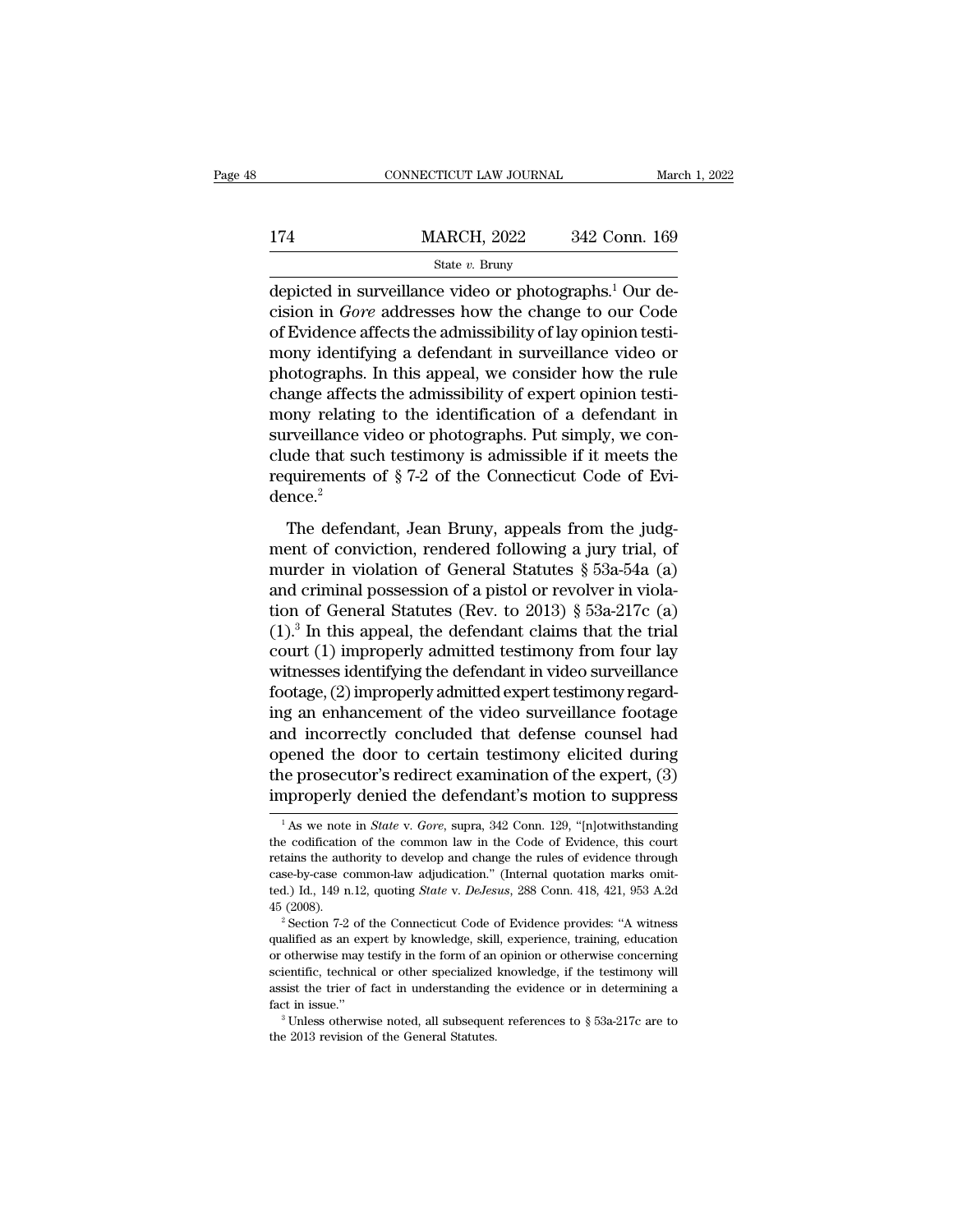| 2022          | CONNECTICUT LAW JOURNAL                                                                                                                                                      | Page 49 |
|---------------|------------------------------------------------------------------------------------------------------------------------------------------------------------------------------|---------|
| 342 Conn. 169 | <b>MARCH, 2022</b>                                                                                                                                                           | 175     |
|               | State $v$ . Bruny                                                                                                                                                            |         |
|               | the identifications of the defendant made by Nigel Watts,<br>and (4) improperly denied the defendant's request for<br>a special credibility instruction as to a witness whom |         |

342 Conn. 169 MARCH, 2022 175<br>
state v. Bruny<br>
the identifications of the defendant made by Nigel Watts,<br>
and (4) improperly denied the defendant's request for<br>
a special credibility instruction as to a witness whom<br>
the 342 Conn. 169 MARCH, 2022 175<br>
State v. Bruny<br>
the identifications of the defendant made by Nigel Watts,<br>
and (4) improperly denied the defendant's request for<br>
a special credibility instruction as to a witness whom<br>
the 342 Conn. 169 MARCH, 2022 175<br>
state  $v$ . Bruny<br>
the identifications of the defendant made by Nigel Watts,<br>
and (4) improperly denied the defendant's request for<br>
a special credibility instruction as to a witness whom<br>
th State v. Bruny<br>State v. Bruny<br>the identifications of the defendant made by Nigel Watts,<br>and (4) improperly denied the defendant's request for<br>a special credibility instruction as to a witness whom<br>the defendant claims sho state v. Bruny<br>the identifications of the defendant made by Nigel Watts,<br>and (4) improperly denied the defendant's request for<br>a special credibility instruction as to a witness whom<br>the defendant claims should have been t the identifications of the defendant made by Nigel Watts,<br>and (4) improperly denied the defendant's request for<br>a special credibility instruction as to a witness whom<br>the defendant claims should have been treated as a<br>jail and (4) improperly denied the defendant's<br>a special credibility instruction as to a wit<br>the defendant claims should have been trial<br>jailhouse informant. Finally, the defendant<br>there was insufficient evidence to support<br>tio reasonally instruction as to a whitess whom<br>e defendant claims should have been treated as a<br>lhouse informant. Finally, the defendant claims that<br>ere was insufficient evidence to support his convic-<br>firm the judgment of th fact determinate changes should have been detailed as a<br>failhouse informant. Finally, the defendant claims that<br>there was insufficient evidence to support his convic-<br>tion for criminal possession of a pistol or revolver. W

damouse mormane. Thang, are determined enams that<br>there was insufficient evidence to support his convic-<br>tion for criminal possession of a pistol or revolver. We<br>affirm the judgment of the trial court.<br>The jury reasonably tion for criminal possession of a pistol or revolver. We<br>affirm the judgment of the trial court.<br>The jury reasonably could have found the following<br>facts. On the night of August 10, 2013, the defendant,<br>his foster brother, affirm the judgment of the trial court.<br>
The jury reasonably could have found the following<br>
facts. On the night of August 10, 2013, the defendant,<br>
his foster brother, Teon Simons (Teon), and Teon's<br>
cousins, Solomon Grah The jury reasonably could have found the following<br>facts. On the night of August 10, 2013, the defendant,<br>his foster brother, Teon Simons (Teon), and Teon's<br>cousins, Solomon Graham (Solomon), Tyrone Graham<br>(Tyrone) and Ja The jury reasonably could have found the following<br>facts. On the night of August 10, 2013, the defendant,<br>his foster brother, Teon Simons (Teon), and Teon's<br>cousins, Solomon Graham (Solomon), Tyrone Graham<br>(Tyrone) and Jam facts. On the night of August 10, 2013, the defendant,<br>his foster brother, Teon Simons (Teon), and Teon's<br>cousins, Solomon Graham (Solomon), Tyrone Graham<br>(Tyrone) and Jamal Hopper, were all at Tyrone's home<br>in Waterbury. his foster brother, Teon Simons (Teon), and Teon's<br>cousins, Solomon Graham (Solomon), Tyrone Graham<br>(Tyrone) and Jamal Hopper, were all at Tyrone's home<br>in Waterbury. Also at Tyrone's home were Latoya Maia,<br>Randy Hall and cousins, Solomon Graham (Solomon), Tyrone Graham<br>(Tyrone) and Jamal Hopper, were all at Tyrone's home<br>in Waterbury. Also at Tyrone's home were Latoya Maia,<br>Randy Hall and some of Maia's friends. Sometime<br>between 11 and 11: (Tyrone) and Jamal Hopper, were all at Tyrone's home<br>in Waterbury. Also at Tyrone's home were Latoya Maia,<br>Randy Hall and some of Maia's friends. Sometime<br>between 11 and 11:30 p.m., the group decided to go to<br>the Cheetah C in Waterbury. Also at Tyrone's home were Latoya Maia,<br>Randy Hall and some of Maia's friends. Sometime<br>between 11 and 11:30 p.m., the group decided to go to<br>the Cheetah Club in New Haven, where a rapper, Lil<br>Durk, was perfo Randy Hall and some of Maia's friends. Sometime<br>between 11 and 11:30 p.m., the group decided to go to<br>the Cheetah Club in New Haven, where a rapper, Lil<br>Durk, was performing that night. Traveling in multiple<br>cars, the grou between 11 and 11:30 p.m., the group decided to go to<br>the Cheetah Club in New Haven, where a rapper, Lil<br>Durk, was performing that night. Traveling in multiple<br>cars, the group left Waterbury sometime after 11:45<br>p.m. and a re sheed at the minutes, where a rapper, and<br>the definition in the minutes after the defendant<br>in minutes after 11:45<br>m. and arrived at the Cheetah Club at approximately<br>:30 a.m. While they were at the club, the group spen Early, was performing and right. Travelling in mattept<br>cars, the group left Waterbury sometime after 11:45<br>p.m. and arrived at the Cheetah Club at approximately<br>12:30 a.m. While they were at the club, the group spent<br>most

ears, are group for watersary sometime area 11.15<br>p.m. and arrived at the Cheetah Club at approximately<br>12:30 a.m. While they were at the club, the group spent<br>most of their time in a room called the Cheetah room.<br>About fo 12:30 a.m. While they were at the club, the group spent<br>12:30 a.m. While they were at the club, the group spent<br>most of their time in a room called the Cheetah room.<br>About forty-five minutes after the defendant's group<br>arr nost of their time in a room called the Cheetah room.<br>About forty-five minutes after the defendant's group<br>arrived at the club, the victim, Torrance Dawkins, arrived<br>with his cousin, Watts, and a few friends. The victim's<br> About forty-five minutes after the defendant's group<br>arrived at the club, the victim, Torrance Dawkins, arrived<br>with his cousin, Watts, and a few friends. The victim's<br>group, who were celebrating the victim's birthday that About forty-five minutes after the defendant's group<br>arrived at the club, the victim, Torrance Dawkins, arrived<br>with his cousin, Watts, and a few friends. The victim's<br>group, who were celebrating the victim's birthday that arrived at the club, the victim, Torrance Dawkins, arrived<br>with his cousin, Watts, and a few friends. The victim's<br>group, who were celebrating the victim's birthday that<br>night, walked over to a corner of the Cheetah room n with his cousin, Watts, and a few friends. The victim's<br>group, who were celebrating the victim's birthday that<br>night, walked over to a corner of the Cheetah room near<br>the emergency exit and stood at the end of a long bar<br>t group, who were celebrating the victim's birthday that<br>night, walked over to a corner of the Cheetah room near<br>the emergency exit and stood at the end of a long bar<br>that lined a wall in the room. The defendant's group,<br>inc night, walked over to a corner of the Cheetah room near<br>the emergency exit and stood at the end of a long bar<br>that lined a wall in the room. The defendant's group,<br>including Hall, was at the opposite corner of the room,<br>ne the emergency exit and stood at the that lined a wall in the room. The including Hall, was at the opposite near a door that led to the patio area Lil Durk was performing. Watts rewhom he had "bad blood . . . ." He in his g duding Hall, was at the opposite corner of the room,<br>ar a door that led to the patio area of the club, where<br>l Durk was performing. Watts recognized Hall, with<br>nom he had "bad blood . . . ." He warned the others<br>his group the area door that led to the patio area of the club, where Lil Durk was performing. Watts recognized Hall, with whom he had "bad blood  $\ldots$ ." He warned the others in his group to expect a fight.<br>Soon thereafter, the def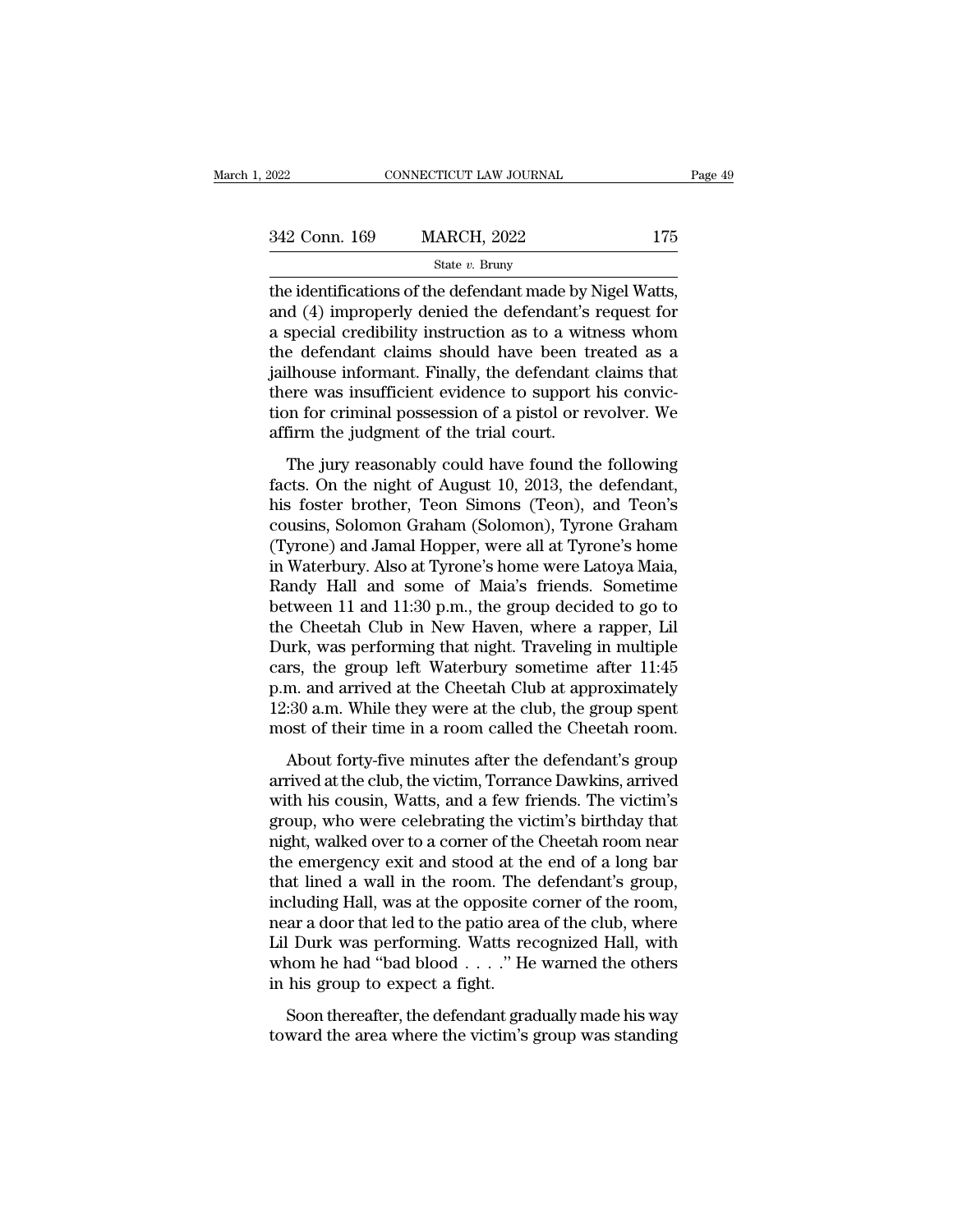State *v.* Bruny

CONNECTICUT LAW JOURNAL March 1, 2<br>  $\frac{176}{\text{State } v. \text{ Bruny}}$ <br>  $\frac{\text{State } v. \text{ Bruny}}{\text{and positioned himself at the emergency exit door.}}$ <br>
From that position, the defendant stood behind the victim's group as they faced Hall. At that point Hall 176 MARCH, 2022 342 Conn. 169<br>
State v. Bruny<br>
and positioned himself at the emergency exit door.<br>
From that position, the defendant stood behind the<br>
victim's group as they faced Hall. At that point, Hall<br>
throw a hottle 176 MARCH, 2022 342 Conn. 169<br>
State v. Bruny<br>
and positioned himself at the emergency exit door.<br>
From that position, the defendant stood behind the<br>
victim's group as they faced Hall. At that point, Hall<br>
threw a bottle  $\frac{\text{MARCH, 2022}}{\text{State } v. \text{ Bruny}}$ <br>and positioned himself at the emergence<br>From that position, the defendant stood<br>victim's group as they faced Hall. At that<br>threw a bottle at the victim's group.<br>Seconds after Hall threw the State v. Bruny<br>
d positioned himself at the emergency exit door.<br>
com that position, the defendant stood behind the<br>
ctim's group as they faced Hall. At that point, Hall<br>
rew a bottle at the victim's group.<br>
Seconds after and positioned himself at the emergency exit door.<br>From that position, the defendant stood behind the<br>victim's group as they faced Hall. At that point, Hall<br>threw a bottle at the victim's group.<br>Seconds after Hall threw th

and positioned finised at the entergency exit door.<br>From that position, the defendant stood behind the<br>victim's group as they faced Hall. At that point, Hall<br>threw a bottle at the victim's group.<br>Seconds after Hall threw t From that position, the defendant stood behind the<br>victim's group as they faced Hall. At that point, Hall<br>threw a bottle at the victim's group.<br>Seconds after Hall threw the bottle, the defendant<br>stepped forward from the em Victim's group as they raced rian. At that point, rian<br>threw a bottle at the victim's group.<br>Seconds after Hall threw the bottle, the defendant<br>stepped forward from the emergency exit to within a<br>foot or two from the victi Seconds after Hall threw the bottle, the defendant<br>stepped forward from the emergency exit to within a<br>foot or two from the victim, aimed a handgun at the<br>back of his head and fired. The victim fell to the ground.<br>Almost e Seconds after Hall threw the bottle, the defendant<br>stepped forward from the emergency exit to within a<br>foot or two from the victim, aimed a handgun at the<br>back of his head and fired. The victim fell to the ground.<br>Almost e stepped forward from the emergency exit to within a<br>foot or two from the victim, aimed a handgun at the<br>back of his head and fired. The victim fell to the ground.<br>Almost everyone else, including the defendant, ran from<br>the foot or two from the victim, aimed a hand<br>back of his head and fired. The victim fell to t<br>Almost everyone else, including the defendar<br>the room. The defendant slid to the floor<br>sprinted toward the exit from the Cheetah<br>th Ex of its fiead and fried. The victilit left to the ground.<br>
most everyone else, including the defendant, ran from<br>
e room. The defendant slid to the floor while he<br>
rinted toward the exit from the Cheetah room, and<br>
en ju reports of a shooting at the club, Detective David Tawardian and then jumped up and raced out of the room. He then<br>ran out the front entrance of the club.<br>Shortly after the New Haven police responded to<br>reports of a shooti

the Foolit. The defendant shd to the floor while he<br>sprinted toward the exit from the Cheetah room, and<br>then jumped up and raced out of the room. He then<br>ran out the front entrance of the club.<br>Shortly after the New Haven sprinted toward the exit front the Cheetan foont, and<br>then jumped up and raced out of the room. He then<br>ran out the front entrance of the club.<br>Shortly after the New Haven police responded to<br>reports of a shooting at the c The Cheet Jumped up and raced out of the Front. He then<br>ran out the front entrance of the club.<br>Shortly after the New Haven police responded to<br>reports of a shooting at the club, Detective David<br>Zaweski arrived at the scen Fair out the front entrance of the club.<br>
Shortly after the New Haven police responded to<br>
reports of a shooting at the club, Detective David<br>
Zaweski arrived at the scene and reviewed the video<br>
surveillance footage, whic Shortly after the New Haven police responded to<br>reports of a shooting at the club, Detective David<br>Zaweski arrived at the scene and reviewed the video<br>surveillance footage, which had captured the shooting.<br>Zaweski download reports of a shooting at the club, Detec<br>Zaweski arrived at the scene and reviewed<br>surveillance footage, which had captured the<br>Zaweski downloaded the Cheetah Club surve<br>eos to a thumb drive. A copy of the footage<br>sent to Weski arrived at the scene and reviewed the video<br>rveillance footage, which had captured the shooting.<br>weski downloaded the Cheetah Club surveillance vid-<br>s to a thumb drive. A copy of the footage was later<br>nt to Anthony I Survenlance lootage, which had captured the shooting.<br>Zaweski downloaded the Cheetah Club surveillance vid-<br>eos to a thumb drive. A copy of the footage was later<br>sent to Anthony Imel, a forensic examiner with the<br>Federal B

Eaweski downloaded the Cheetal Club surventance via-<br>eos to a thumb drive. A copy of the footage was later<br>sent to Anthony Imel, a forensic examiner with the<br>Federal Bureau of Investigation (FBI).<br>On January 15, 2015, Zawe France of a trial of the Redy of the Footage was fater<br>sent to Anthony Imel, a forensic examiner with the<br>Federal Bureau of Investigation (FBI).<br>On January 15, 2015, Zaweski, Special Agent Jonathan<br>Lauria of the FBI and a Sent to Anthony Inter, a forensic examiner with the<br>Federal Bureau of Investigation (FBI).<br>On January 15, 2015, Zaweski, Special Agent Jonathan<br>Lauria of the FBI and a third investigator interviewed<br>the defendant. During t Tederal Bureau of Investigation (TBI).<br>
On January 15, 2015, Zaweski, Special Agent Jonathan<br>
Lauria of the FBI and a third investigator interviewed<br>
the defendant. During the interview, the defendant<br>
declined to identify On January 15, 2015, Zaweski, Special Agent Jonathan<br>Lauria of the FBI and a third investigator interviewed<br>the defendant. During the interview, the defendant<br>declined to identify photographs of Tyrone and Solo-<br>mon and de Lauria of the FBI and a third investigator interviev<br>the defendant. During the interview, the defend<br>declined to identify photographs of Tyrone and So<br>mon and denied having been at the Cheetah Club<br>the night of the shootin e defendant. During the interview, the defendant<br>clined to identify photographs of Tyrone and Solo-<br>on and denied having been at the Cheetah Club on<br>e night of the shooting. He claimed that he had visited<br>onnecticut only o declined to definity photographs of Tyrone and Solo-<br>mon and denied having been at the Cheetah Club on<br>the night of the shooting. He claimed that he had visited<br>Connecticut only once, when he was younger, with his<br>foster m

showed the habitation and defined having been at the cheedant club of<br>the night of the shooting. He claimed that he had visited<br>Connecticut only once, when he was younger, with his<br>foster mother, Stephanie Simons (Stephani the hight of the shooting. He claimed that he had visited<br>Connecticut only once, when he was younger, with his<br>foster mother, Stephanie Simons (Stephanie).<br>On April 6, 2016, while the defendant was in feder-<br>al custody, La connecticut only once, when he was younger, which its<br>foster mother, Stephanie Simons (Stephanie).<br>On April 6, 2016, while the defendant was in feder-<br>al custody, Lauria again interviewed him. When Lauria<br>showed the defend foster mother, stephane smoots (stephane).<br>
On April 6, 2016, while the defendant was in feder-<br>
al custody, Lauria again interviewed him. When Lauria<br>
showed the defendant still photographs from the sur-<br>
veillance videos On April 6, 2016, while the defendant was in feder-<br>al custody, Lauria again interviewed him. When Lauria<br>showed the defendant still photographs from the sur-<br>veillance videos, the defendant denied seeing himself<br>in the ph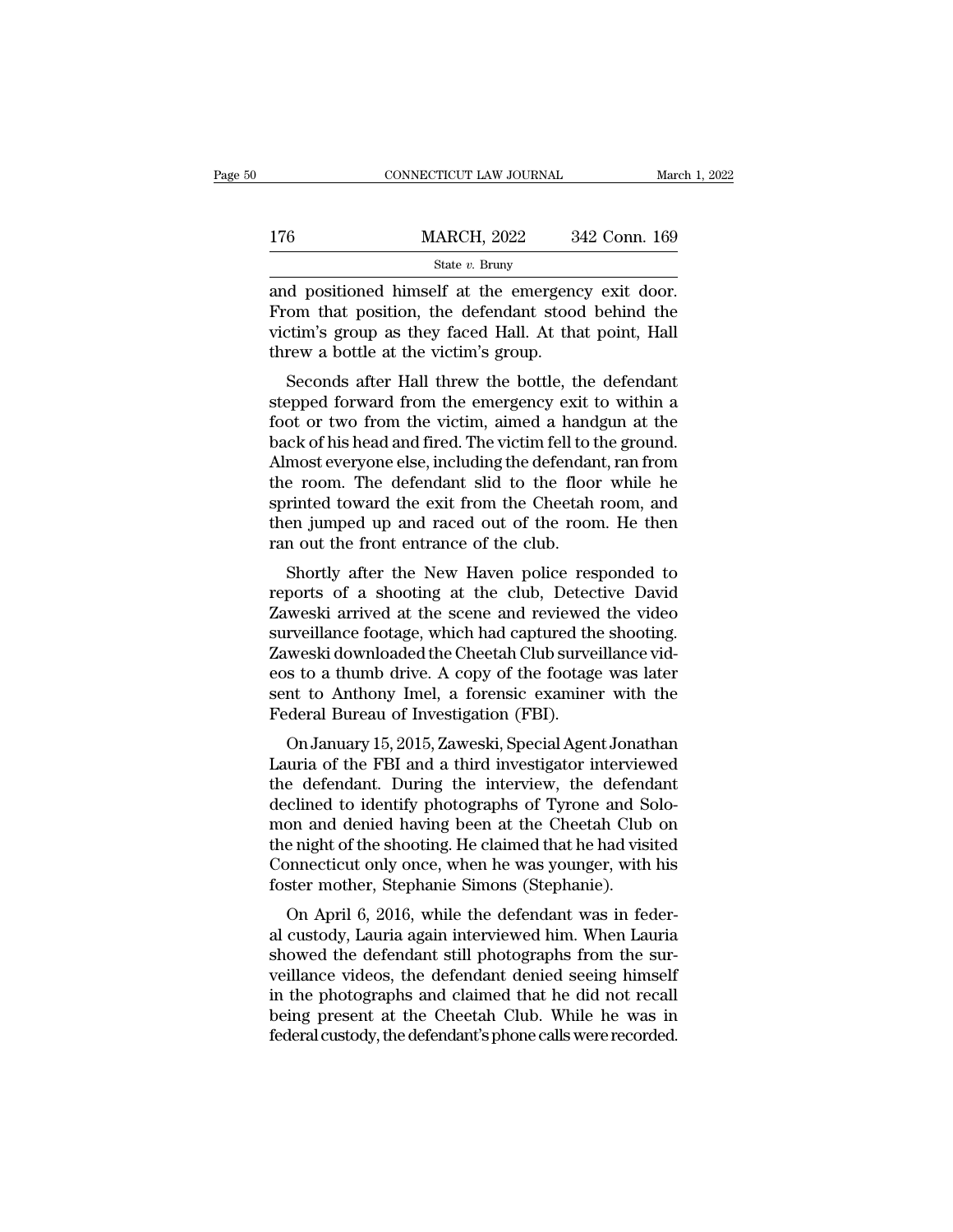| 2022          | CONNECTICUT LAW JOURNAL |     | Page 51 |
|---------------|-------------------------|-----|---------|
|               |                         |     |         |
| 342 Conn. 169 | <b>MARCH, 2022</b>      | 177 |         |
|               | State $v$ . Bruny       |     |         |

CONNECTICUT LAW JOURNAL<br>
2022 177<br>
2022 177<br>
2022 177<br>
2022 177<br>
2022 177<br>
2022 177<br>
2022 177<br>
2022 177<br>
2022 177<br>
2022 177<br>
2022 177<br>
2022 177<br>
2022 177<br>
2022 177<br>
2022 177<br>
2022 177<br>
2022 178<br>
2020 102 103<br>
2020 104<br>
202 342 Conn. 169 MARCH, 2022 177<br>
State v. Bruny<br>
During a phone call he placed sometime after his inter-<br>
view with Lauria, the defendant said that he had seen<br>
the video surveillance footage, and "it's looking real<br>
had "W 342 Conn. 169 MARCH, 2022 177<br>
State v. Bruny<br>
During a phone call he placed sometime after his inter-<br>
view with Lauria, the defendant said that he had seen<br>
the video surveillance footage, and "it's looking real<br>
bad." 342 Conn. 169 MARCH, 2022 177<br>
State v. Bruny<br>
During a phone call he placed sometime after his inter-<br>
view with Lauria, the defendant said that he had seen<br>
the video surveillance footage, and "it's looking real<br>
bad." Since of the video for the video for the video surveillance footage, and "it's looking real<br>bad." When the person on the other end of the line asked<br>if the video footage was "clear as day," the defendant<br>responded that it State v. Bruny<br>During a phone call he placed sometime after his inter-<br>view with Lauria, the defendant said that he had seen<br>the video surveillance footage, and "it's looking real<br>bad." When the person on the other end of During a phone call he placed sometime after his inter-<br>view with Lauria, the defendant said that he had seen<br>the video surveillance footage, and "it's looking real<br>bad." When the person on the other end of the line asked<br> view with Lauria, the defendant said that he had seen<br>the video surveillance footage, and "it's looking real<br>bad." When the person on the other end of the line asked<br>if the video footage was "clear as day," the defendant<br>r the video surveillance footad." When the person on the if the video footage was "responded that it was not, damn it." Speculating on h<br>deal, the defendant stated the received "fifteen."<br>The defendant was subst d." When the person on the other end of the line asked<br>the video footage was "clear as day," the defendant<br>sponded that it was not, but that it was "clear enough,<br>mn it." Speculating on his chances of securing a plea<br>al, if the video footage was "clear as day," the defendant<br>responded that it was not, but that it was "clear enough,<br>damn it." Speculating on his chances of securing a plea<br>deal, the defendant stated that he "might be lucky"

responded that it was not, but that it was "clear enough,<br>damn it." Speculating on his chances of securing a plea<br>deal, the defendant stated that he "might be lucky" if<br>he received "fifteen."<br>The defendant was subsequentl damn it." Speculating on his chances of securing a plea<br>
deal, the defendant stated that he "might be lucky" if<br>
he received "fifteen."<br>
The defendant was subsequently charged with mur-<br>
der in violation of § 53a-54a (a), deal, the defendant stated that he "might be lucky" if<br>he received "fifteen."<br>The defendant was subsequently charged with mur-<br>der in violation of § 53a-54a (a), criminal possession of<br>a pistol or revolver in violation of he received "fifteen."<br>The defendant was subsequently charged with mur-<br>der in violation of § 53a-54a (a), criminal possession of<br>a pistol or revolver in violation of § 53a-217c (a) (1),<br>and carrying a pistol without a pe The defendant was subsequently charged with mur-<br>der in violation of  $\S$  53a-54a (a), criminal possession of<br>a pistol or revolver in violation of  $\S$  53a-217c (a) (1),<br>and carrying a pistol without a permit in violation o der in violation of § 53a-54a (a), criminal possession of<br>a pistol or revolver in violation of § 53a-217c (a) (1),<br>and carrying a pistol without a permit in violation of<br>General Statutes § 29-35 (a).<sup>4</sup> Following a jury t a pistol or revolver in violation of<br>and carrying a pistol without a per<br>General Statutes § 29-35 (a).<sup>4</sup> Follov<br>was found guilty of murder. The trial<br>found him guilty of criminal posse:<br>revolver. The court imposed a total The defendant contends that the trial court subsequently<br>wind him guilty of murder. The trial court subsequently<br>wolver. The court imposed a total effective sentence<br>fifty years of incarceration.<br> $I$ <br>The defendant contend

#### I

was found guilty of indities. The trial court subsequently<br>found him guilty of criminal possession of a pistol or<br>revolver. The court imposed a total effective sentence<br>of fifty years of incarceration.<br>I<br>The defendant cont France and Main Sunty of Criminal possession of a pistor of<br>revolver. The court imposed a total effective sentence<br>of fifty years of incarceration.<br>I<br>The defendant contends that the trial court abused<br>its discretion in adm Frontei. The court imposed a total effective sentence<br>of fifty years of incarceration.<br>I<br>The defendant contends that the trial court abused<br>its discretion in admitting the testimony of four lay<br>witnesses, Tyrone, Hopper, S I<br>
The defendant contends that the trial court abused<br>
its discretion in admitting the testimony of four lay<br>
witnesses, Tyrone, Hopper, Stephanie and Maia, identi-<br>
fying him as one of the persons depicted in the surveil-I<br>
The defendant contends that the trial court abused<br>
its discretion in admitting the testimony of four lay<br>
witnesses, Tyrone, Hopper, Stephanie and Maia, identi-<br>
fying him as one of the persons depicted in the surveil-The defendant contends that the trial court abused<br>its discretion in admitting the testimony of four lay<br>witnesses, Tyrone, Hopper, Stephanie and Maia, identi-<br>fying him as one of the persons depicted in the surveil-<br>lance its discretion in admitting the testimony of four lay<br>witnesses, Tyrone, Hopper, Stephanie and Maia, identi-<br>fying him as one of the persons depicted in the surveil-<br>lance video of the interior and exterior of the Cheetah witnesses, Tyrone, Hopper, Stephanie and Maia, identifying him as one of the persons depicted in the surveillance video of the interior and exterior of the Cheetah Club. In his original brief to this court, the defendant c fying him as one of the persons depicted in the surveil-<br>lance video of the interior and exterior of the Cheetah<br>Club. In his original brief to this court, the defendant<br>claimed that the lay opinion testimony improperly<br>e aimed that the lay opinion testimony improperly<br>mbraced an ultimate issue to be decided by the jury<br>nd, therefore, violated  $\S 7-3$  of the Connecticut Code<br> $Evidence.<sup>5</sup>$  Following oral argument, we ordered the<br> $\frac{4}{10}$ <sup>4</sup> embraced an ult<br>and, therefore, v<br>of Evidence.<sup>5</sup> Fo.<br><sup>4</sup>The state entered a<br>without a permit.<br>Moreover, although and, therefore, violated § 7-3 of the Connecticut Code f Evidence.<sup>5</sup> Following oral argument, we ordered the  $\frac{4}{1}$ <sup>4</sup> The state entered a nolle prosequi as to the charge of carrying a pistol thout a permit.<br>Moreover,

of Evidence.<sup>5</sup> Following oral argument, we ordered the  $\frac{4 \text{ The state entered a noble prosequi as to the charge of carrying a piston without a permit. Moreover, although § 29-35 (a) was the subject of a technical amendment in 2016; see Public Acts 2016, No. 16-193, § 9; that amendment has no bearing on the merits of this appeal. In the interest of simplicity, we refer to the current revision of the statue.$ on EVIQENCE. FOHOWING OPTHIT argument, we Ordered the<br>
<sup>4</sup> The state entered a nolle prosequi as to the charge of carrying a pistol<br>
without a permit.<br>
Moreover, although § 29-35 (a) was the subject of a technical amendme <sup>4</sup> The state entered a nolle prosequi as to the charge of carrying a pistol without a permit.<br>Moreover, although  $\S 29-35$  (a) was the subject of a technical amendment in 2016; see Public Acts 2016, No. 16-193,  $\S 9$ ; th Moreover, although § 29-35 (a) was the subject of a technical amendment<br>in 2016; see Public Acts 2016, No. 16-193, § 9; that amendment has no bearing<br>on the merits of this appeal. In the interest of simplicity, we refer t on the merits of this appeal. In the interest of simplicity, we refer to the

in 2016; see Public Acts 2016, No. 16-193, § 9; that amendment has no bearing<br>on the merits of this appeal. In the interest of simplicity, we refer to the<br>current revision of the statute.<br><sup>5</sup> Section 7-3 of the Connecticu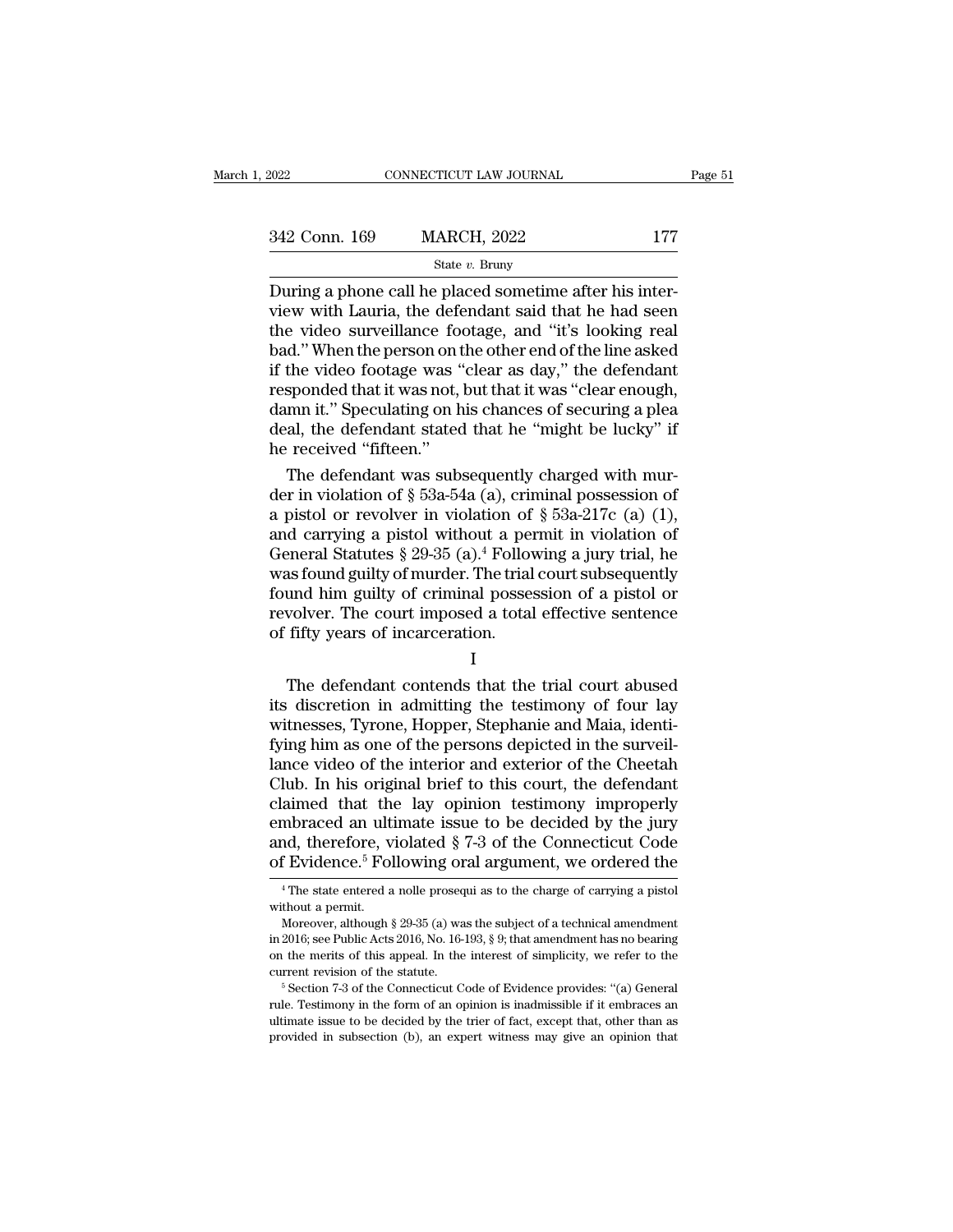# EXECUTE CONNECTICUT LAW JOURNAL March 1, 2022<br>178 MARCH, 2022 342 Conn. 169<br>State v. Bruny

### State *v.* Bruny

 $\begin{tabular}{ll} \multicolumn{1}{l}{{\bf ConRECTICUT LAW JOURNAL}} & {March 1, 2022} \\ \hline & {MARCH, 2022} & 342 & {Conn. 169} \\ \hline & {State $v$. Bruny} \\ \hline \end{tabular}$  parties to submit supplemental briefs addressing two issues: (1) "Whether this court should adopt rule 704  $(a)$  of the Eede 178 MARCH, 2022 342 Conn. 169<br>
State v. Bruny<br>
parties to submit supplemental briefs addressing two<br>
issues: (1) "Whether this court should adopt rule 704<br>
(a) of the Federal Rules of Evidence and overrule *State*<br>
v. Fina 178 MARCH, 2022 342 Conn. 169<br>
State v. Bruny<br>
parties to submit supplemental briefs addressing two<br>
issues: (1) "Whether this court should adopt rule 704<br>
(a) of the Federal Rules of Evidence and overrule *State*<br>
v. *Fi* V. *Finance H. 2022 Finance State v. Bruny*<br>
Figure 2022 *Finance State v. Bruny*<br>
Figure 2016 issues: (1) "Whether this court should adopt rule 704<br>
(a) of the Federal Rules of Evidence and overrule *State*<br>
v. *Finan*, State v. Bruny<br>
State v. Bruny<br>
parties to submit supplemental briefs addressing two<br>
issues: (1) "Whether this court should adopt rule 704<br>
(a) of the Federal Rules of Evidence and overrule *State*<br>
v. *Finan*, 275 Conn. State v. Bruny<br>
parties to submit supplemental briefs addressing two<br>
issues: (1) "Whether this court should adopt rule 704<br>
(a) of the Federal Rules of Evidence and overrule *State*<br>
v. *Finan*, 275 Conn. 60, 61, 881 A.2 parties to submit supplemental briefs addressing two<br>issues: (1) "Whether this court should adopt rule 704<br>(a) of the Federal Rules of Evidence and overrule *State*<br>v. Finan, 275 Conn. 60, 61, 881 A.2d 187 (2005)?" And<br>(2) issues: (1) "Whether this court should adopt rule 704 (a) of the Federal Rules of Evidence and overrule *State* v. *Finan*, 275 Conn. 60, 61, 881 A.2d 187 (2005)?" And (2) "[i]f the court adopts rule 704 (a) of the Federa (a) of the Federal Rules of Evidence and overrule *State* v. *Finan*, 275 Conn. 60, 61, 881 A.2d 187 (2005)?" And (2) "[i]f the court adopts rule 704 (a) of the Federal Rules of Evidence, what standard should govern the a v. *Finan*, 275 Conn. 60, 61, 881 A.2d 187 (2005)?" And (2) "[i]f the court adopts rule 704 (a) of the Federal Rules of Evidence, what standard should govern the admission of expert opinion testimony, relating to the ident (2) "[i]f the court adopts rule 704 (a) of the Federal Rules of Evidence, what standard should govern the admission of expert opinion testimony, relating to the identification of a defendant in surveillance photographs or Rules of Evidence, what standard should govern the<br>admission of expert opinion testimony, relating to the<br>identification of a defendant in surveillance photo-<br>graphs or video, that embraces an ultimate issue?" As<br>we explai admission of expert opinion testimony, relating to the<br>identification of a defendant in surveillance photo-<br>graphs or video, that embraces an ultimate issue?" As<br>we explain in *State* v. *Gore*, supra, 342 Conn. 134–35,<br>ra identification of a defendant in surveillance photographs or video, that embraces an ultimate issue?" As<br>we explain in *State* v. Gore, supra, 342 Conn. 134–35,<br>rather than adopt rule 704 (a) of the Federal Rules of<br>Eviden graphs or video, that embraces an ultimate issue?" As<br>we explain in *State* v. *Gore*, supra, 342 Conn. 134–35,<br>rather than adopt rule 704 (a) of the Federal Rules of<br>Evidence, we amend § 7-3 (a) of the Connecticut Code<br>o we explain in *State* v. *Gore*, supra, 342 Conn. 134–35,<br>rather than adopt rule 704 (a) of the Federal Rules of<br>Evidence, we amend § 7-3 (a) of the Connecticut Code<br>of Evidence to incorporate an exception to the ban on<br>l rather than adopt rule 704 (a) of the Federal Rules of<br>Evidence, we amend § 7-3 (a) of the Connecticut Code<br>of Evidence to incorporate an exception to the ban on<br>lay opinion testimony that embraces an ultimate issue<br>for o Evidence, we amend  $\S$  7-3 (a) of the Connecticut Code of Evidence to incorporate an exception to the ban on lay opinion testimony that embraces an ultimate issue for opinion testimony that relates to the identification o of Evidence to incorporate an except<br>lay opinion testimony that embraces<br>for opinion testimony that relates to<br>of criminal defendants and other pe<br>surveillance video or photographs.<sup>6</sup> A<br>we conclude that the trial court di of criminal defendants and other persons depicted in<br>surveillance video or photographs.<sup>6</sup> Applying that rule,<br>we conclude that the trial court did not abuse its discre-<br>tion in admitting the testimony.<br>mbraces an ultimate surveillance video or photographs.<sup>6</sup> Applying that rule,<br>we conclude that the trial court did not abuse its discre-<br>tion in admitting the testimony.<br> $\overline{\phantom{a}}$  embraces an ultimate issue where the trier of fact needs ex

We conclude that the trial court did not abuse its discretion in admitting the testimony.<br>
The ending the state or condition of defendant in a criminal case. 'No expert<br>
"(b) Mental state or condition of defendant in a cri we concrude that the trial court did not abdoe its discretion<br>tion in admitting the testimony.<br>mentaces an ultimate issue where the trier of fact needs expert assistance<br>in deciding the issue.<br>"(b) Mental state or conditio in a criminal case may state an opinion or inference as to whether the defendant in a criminal case. "(b) Mental state or condition of defendant in a criminal case. 'No expert witness testifying with respect to the mental embraces an ultimate issue where the trier of fact needs expert assistance<br>in deciding the issue.<br>"(b) Mental state or condition of defendant in a criminal case. 'No expert<br>witness testifying with respect to the mental sta in deciding the issue.<br>
"(b) Mental state or condition of defendant in a criminal case. 'No expert<br>
witness testifying with respect to the mental state or condition of a defendant<br>
in a criminal case may state an opinion "(b) Mental state or condition of defendant in a criminal case. 'No expert witness testifying with respect to the mental state or condition of a defendant in a criminal case may state an opinion or inference as to whether witness testifying with respect to the mental state or condition of a defendant in a criminal case may state an opinion or inference as to whether the defendant did or did not have the mental state or condition constitutin responsible for the crime charged is a matter for the crime charged in a criminal case may state an opinion or inference as to whether the defendant did or did not have the mental state or condition constituting an elemen defendant did or did not have the mental state or condition constituting an element of the crime charged or of a defense thereto, except that such expert witness may state his diagnosis of the mental state or condition of Frement of the crime charged or of a defense thereto, except that such<br>pert witness may state his diagnosis of the mental state or condition of<br>e defendant. The ultimate issue as to whether the defendant was criminally<br>sp expert witness may state his diagnosis of the mental state or condition of<br>the defendant. The ultimate issue as to whether the defendant was criminally<br>responsible for the crime charged is a matter for the trier of fact a

Evidence addresses the majority of the concerns raised by the defendant mass of the connecticut S  $\S$  54-86i."<br>The rule change we announce today effects no change to  $\S$  7-3 (b) of the Connecticut Code of Evidence.<br>
<sup>6</sup> T General Statutes § 54-86i."<br>
The rule change we announce today effects no change to § 7-3 (b) of the<br>
Connecticut Code of Evidence.<br>
<sup>6</sup> The change we make today to § 7-3 (a) of the Connecticut Code of<br>
Evidence addresses The rule change we announce today effects no change to  $\S 7-3$  (b) of the Connecticut Code of Evidence.<br>
<sup>6</sup> The change we make today to  $\S 7-3$  (a) of the Connecticut Code of Evidence addresses the majority of the concer Connecticut Code of Evidence.<br>
<sup>6</sup> The change we make today to  $\S$  7-3 (a) of the Connecticut Code of Evidence addresses the majority of the concerns raised by the defendant in his supplemental brief arguing against the a <sup>6</sup> The change we make today to § 7-3 (a) of the Connecticut Code of Evidence addresses the majority of the concerns raised by the defendant in his supplemental brief arguing against the adoption of rule 704 (a) of the Fe Evidence adresses the majority of the concerns raised by the defendant<br>in his supplemental brief arguing against the adoption of rule 704 (a) of the<br>Federal Rules of Evidence. As for the defendant's arguments concerning<br>o in his supplemental brief arguing against the adoption of rule  $704$  (a) of the Federal Rules of Evidence. As for the defendant's arguments concerning our abandonment of the ultimate issue rule in this narrow context, we Federal Rules of Evidence. As for the defendant's arguments concerning<br>our abandonment of the ultimate issue rule in this narrow context, we<br>disagree with the defendant that the rule change will result in testimony<br>that i our abandonment of the ultimate issue rule in this narrow context, we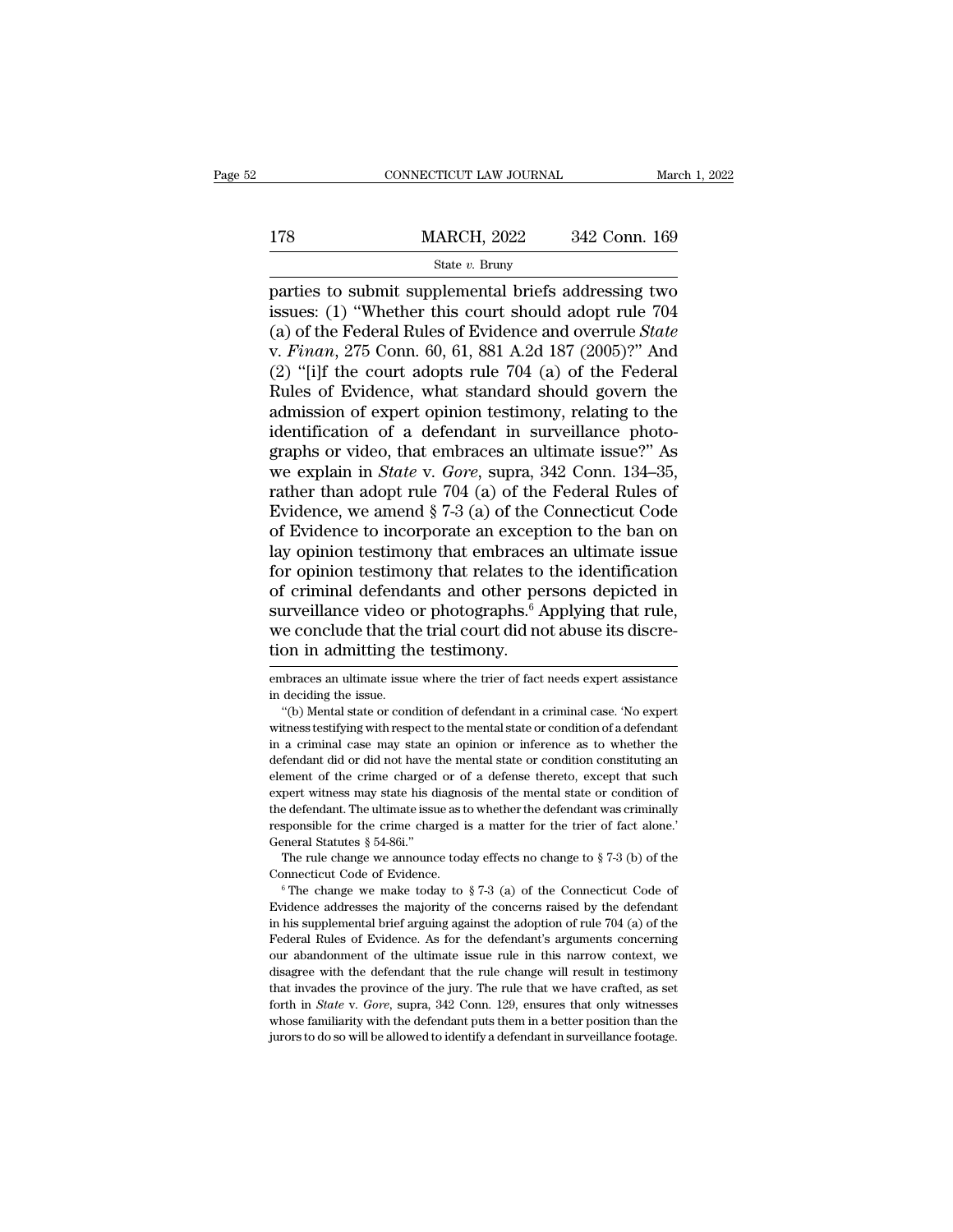| 2022          | CONNECTICUT LAW JOURNAL |     | Page 53 |
|---------------|-------------------------|-----|---------|
|               |                         |     |         |
| 342 Conn. 169 | <b>MARCH, 2022</b>      | 179 |         |
|               | State $v$ . Bruny       |     |         |

CONNECTICUT LAW JOURNAL<br>
2 Conn. 169 MARCH, 2022 179<br>
State v. Bruny<br>
The following additional facts and procedural back-<br>
Durant are relevant to our resolution of this issue. There<br>
The multiple video surveillance cameras  $\frac{342 \text{ Conn. } 169}{342 \text{ Conn. } 169}$  MARCH, 2022 179<br>State v. Bruny<br>The following additional facts and procedural back-<br>ground are relevant to our resolution of this issue. There<br>were multiple video surveillance cameras at t  $\frac{342 \text{ Conn. } 169}{342 \text{ Conn. } 169}$  MARCH, 2022 179<br>
State v. Bruny<br>
The following additional facts and procedural back-<br>
ground are relevant to our resolution of this issue. There<br>
were multiple video surveillance cameras 342 Conn. 169 MARCH, 2022 179<br>
State  $v$ . Bruny<br>
The following additional facts and procedural background are relevant to our resolution of this issue. There<br>
were multiple video surveillance cameras at the Chee-<br>
tah Clu Since of the following additional facts and procedural background are relevant to our resolution of this issue. There<br>were multiple video surveillance cameras at the Chee-<br>tah Club, including cameras that captured video o State v. Bruny<br>The following additional facts and procedural background are relevant to our resolution of this issue. There<br>were multiple video surveillance cameras at the Chee-<br>tah Club, including cameras that captured v The following additional facts and procedural background are relevant to our resolution of this issue. There were multiple video surveillance cameras at the Cheetah Club, including cameras that captured video of the exteri ground are relevant to our resolution of this issue. There<br>were multiple video surveillance cameras at the Chee-<br>tah Club, including cameras that captured video of the<br>exterior of the building, the interior entrance and tw were multiple video surveillance cameras at the Cheetah Club, including cameras that captured video of the exterior of the building, the interior entrance and two different angles of the interior of the Cheetah room.<br>Prio tah Club, including cameras that captured video of the exterior of the building, the interior entrance and two<br>different angles of the interior of the Cheetah room.<br>Prior to trial, the defendant moved to preclude the state exterior of the building, the interior entrance and two<br>different angles of the interior of the Cheetah room.<br>Prior to trial, the defendant moved to preclude the state<br>from presenting any testimony from witnesses identi-<br>f different angles of the interior of the Cheetah room.<br>Prior to trial, the defendant moved to preclude the state<br>from presenting any testimony from witnesses identi-<br>fying him in the video surveillance footage. Relying on<br>§ Prior to trial, the defendant moved to preclude the state<br>from presenting any testimony from witnesses identi-<br>fying him in the video surveillance footage. Relying on<br>§ 7-3 (a) of the Connecticut Code of Evidence and this<br> from presenting any testimony from witnesses identifying him in the video surveillance footage. Relying on  $\S$  7-3 (a) of the Connecticut Code of Evidence and this court's decision in *State v. Finan*, supra, 275 Conn. 67 fying him in the videos  $\$ 7-3 (a) of the Conne<br>court's decision in *Sta*<br>the defendant argues<br>him in the video foota<br>opinion embracing ar<br>the trier of fact.<br>During argument o For (a) of the connecticat code of Evidence and this<br>urt's decision in *State* v. Finan, supra, 275 Conn. 67,<br>e defendant argued that any testimony identifying<br>m in the video footage would constitute improper lay<br>inion emb the defendant argued that any testimony identifying<br>the defendant argued that any testimony identifying<br>him in the video footage would constitute improper lay<br>opinion embracing an ultimate issue to be decided by<br>the trier

Figure 1.1 and Hopper had general familiarity with the defendant.<sup>7</sup> The debate increases to be decided by the trier of fact.<br>
During argument on the motion to preclude opinion testimony, defense counsel did not dispute th Finith in the video rootage would construct improper lay<br>opinion embracing an ultimate issue to be decided by<br>the trier of fact.<br>During argument on the motion to preclude opinion<br>testimony, defense counsel did not dispute by the trier of fact.<br>
During argument on the motion to preclude opinion<br>
testimony, defense counsel did not dispute that Steph-<br>
anie, Tyrone and Hopper had general familiarity with<br>
the defendant.<sup>7</sup> The debate instead f During argument on the motion to preclude opinion<br>testimony, defense counsel did not dispute that Steph-<br>anie, Tyrone and Hopper had general familiarity with<br>the defendant.<sup>7</sup> The debate instead focused on the tim-<br>ing of During argument on the motion to preclude opinion<br>testimony, defense counsel did not dispute that Steph-<br>anie, Tyrone and Hopper had general familiarity with<br>the defendant.<sup>7</sup> The debate instead focused on the tim-<br>ing of testimony, defense counsel did not dispute that Stephanie, Tyrone and Hopper had general familiarity with<br>the defendant.<sup>7</sup> The debate instead focused on the tim-<br>ing of the identifications. Specifically, the parties dis-<br> anie, Tyrone and Hopper had general familiarity with<br>the defendant.<sup>7</sup> The debate instead focused on the tim-<br>ing of the identifications. Specifically, the parties dis-<br>agreed regarding whether witness testimony that<br>ident the defendant.<sup>7</sup> The debate instead focused on the tim-<br>ing of the identifications. Specifically, the parties dis-<br>agreed regarding whether witness testimony that<br>identified the defendant in the video surveillance foot-<br>a ing of the identifications. Specifically, the parties dis-<br>agreed regarding whether witness testimony that<br>identified the defendant in the video surveillance foot-<br>age, but did not identify him in the footage covering the<br> agreed regarding whether witness testimony that<br>identified the defendant in the video surveillance foot-<br>age, but did not identify him in the footage covering the<br>shooting or the few seconds preceding and following<br>it, wou identified the defendant in the video surveillance foot-<br>age, but did not identify him in the footage covering the<br>shooting or the few seconds preceding and following<br>it, would embrace an ultimate issue, in violation of<br>*F* age, but did not identify him in the footage covering the shooting or the few seconds preceding and following it, would embrace an ultimate issue, in violation of *Finan*. The trial court ruled that *Finan* did not bar the sooting of the few seconds preceding and following<br>would embrace an ultimate issue, in violation of<br>nan. The trial court ruled that *Finan* did not bar<br>e state from presenting testimony that identified the<br>fendant in the s *Finan*. The trial court ruled that *Finan* did not bar<br>the state from presenting testimony that identified the<br>defendant in the surveillance video while engaged in<br>noncriminal activity before and after the shooting.<br>Steph

Finant. The that court futed that *T* than dud not bat<br>the state from presenting testimony that identified the<br>defendant in the surveillance video while engaged in<br>noncriminal activity before and after the shooting.<br>Stepha defendant in the surveillance video while engaged in<br>noncriminal activity before and after the shooting.<br>Stephanie was the only one of the four lay witnesses<br>identifying the defendant in the surveillance video who<br>did not Stephanie was the only one of the four lay witnesses<br>lentifying the defendant in the surveillance video who<br>id not accompany him to the Cheetah Club that night.<br>he had known the defendant since his placement as<br><sup>7</sup> Because identifying the defendant in the surveillance video who<br>did not accompany him to the Cheetah Club that night.<br>She had known the defendant since his placement as<br><sup>7</sup> Because Maia was unavailable to testify at the suppressio

did not accompany him to the Cheetah Club that night.<br>She had known the defendant since his placement as<br><sup>7</sup>Because Maia was unavailable to testify at the suppression hearing, the<br>trial court postponed its ruling as to her The had known the defendant since his pl<br>
<sup>7</sup> Because Maia was unavailable to testify at the suppress<br>
trial court postponed its ruling as to her identification of t<br>
the surveillance video until the time of trial. The cou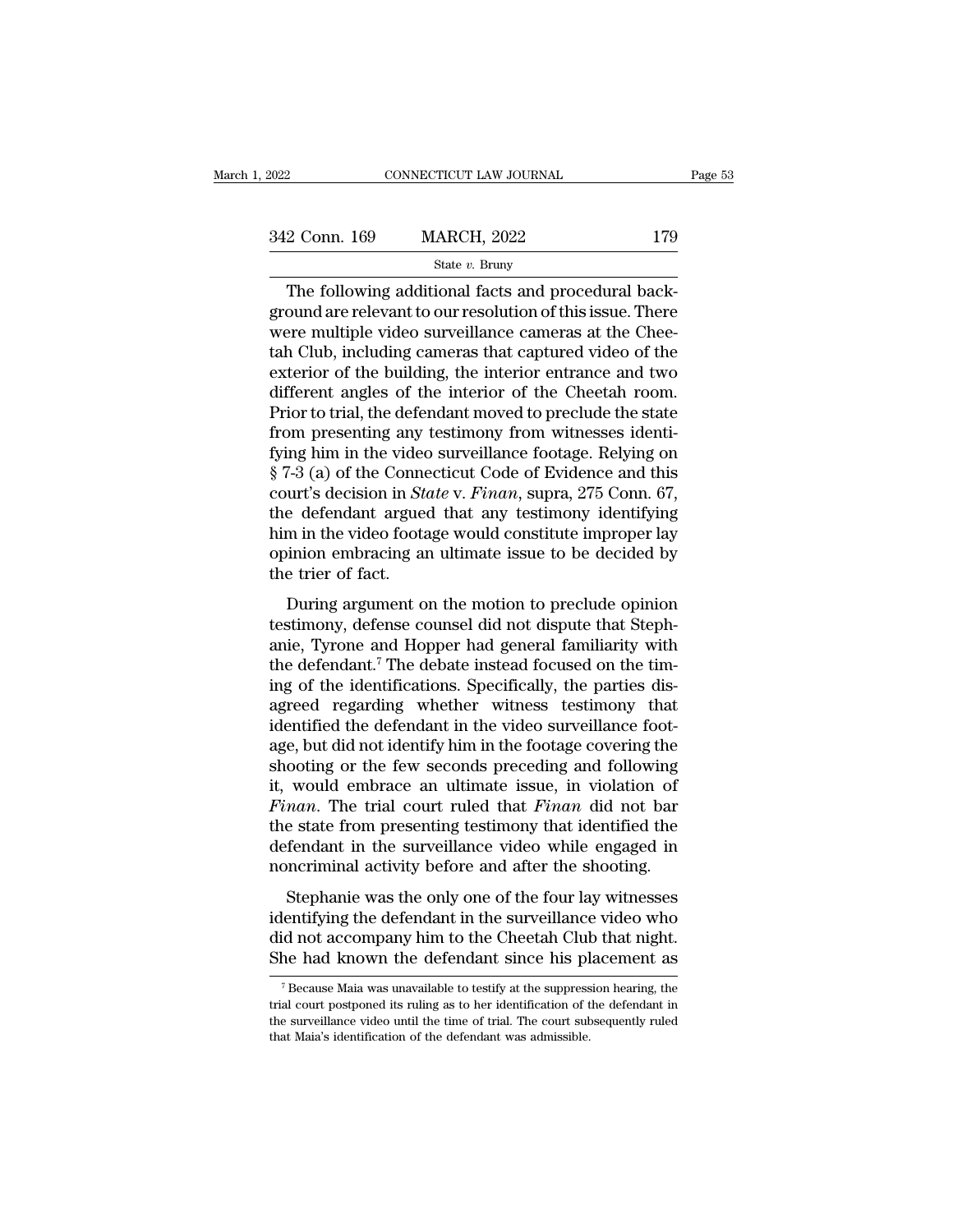|     | CONNECTICUT LAW JOURNAL                                                                                                                                                | March 1, 2022 |
|-----|------------------------------------------------------------------------------------------------------------------------------------------------------------------------|---------------|
|     |                                                                                                                                                                        |               |
| 180 | <b>MARCH, 2022</b>                                                                                                                                                     | 342 Conn. 169 |
|     | State $v$ . Bruny                                                                                                                                                      |               |
|     | her foster son in her home when he was twelve years<br>old, approximately nine years before the video surveil-<br>lange footage was regarded. She identified the defen |               |

180 MARCH, 2022 342 Conn. 169<br>
State v. Bruny<br>
her foster son in her home when he was twelve years<br>
old, approximately nine years before the video surveil-<br>
lance footage was recorded. She identified the defen-180 MARCH, 2022 342 Conn. 169<br>
State v. Bruny<br>
her foster son in her home when he was twelve years<br>
old, approximately nine years before the video surveil-<br>
lance footage was recorded. She identified the defen-<br>
dant ente MARCH, 2022 342 Conn. 169<br>
State v. Bruny<br>
her foster son in her home when he was twelve years<br>
old, approximately nine years before the video surveil-<br>
lance footage was recorded. She identified the defen-<br>
dant entering her foster son in h<br>old, approximately<br>lance footage was<br>dant entering the c<br>7:03:55 a.m.<sup>8</sup> in the<br>7:03:54 a.m. in a stil State v. Bruny<br>
in her home when he was twelve years<br>
intely nine years before the video surveil-<br>
was recorded. She identified the defen-<br>
the club, immediately behind Tyrone, at<br>
in the video surveillance footage and at <sup>53:46</sup> *v*. Bruny<br>
her foster son in her home when he was twelve years<br>
old, approximately nine years before the video surveil-<br>
lance footage was recorded. She identified the defen-<br>
dant entering the club, immediately her foster son in her home when he was twelve years<br>old, approximately nine years before the video surveil-<br>lance footage was recorded. She identified the defen-<br>dant entering the club, immediately behind Tyrone, at<br>7:03:5 old, approximately nine years before the video surveil-<br>lance footage was recorded. She identified the defen-<br>dant entering the club, immediately behind Tyrone, at<br>7:03:55 a.m.<sup>8</sup> in the video surveillance footage and at<br>7 photograph.  $193:55$  a.m.<sup>8</sup> in the video surveillance footage and at  $193:54$  a.m. in a still photograph from the video footage.<br>
ie also identified the defendant running out of the ab in the video footage and in a corresponding sti 7:03:54 a.m. in a still photograph from the video footage.<br>She also identified the defendant running out of the<br>club in the video footage and in a corresponding still<br>photograph.<br>The remaining three witnesses who identifie

She also identified the defendant running out of the<br>club in the video footage and in a corresponding still<br>photograph.<br>The remaining three witnesses who identified the<br>defendant in the video, Tyrone, Maia and Hopper, wer club in the video footage and in a corresponding still<br>photograph.<br>The remaining three witnesses who identified the<br>defendant in the video, Tyrone, Maia and Hopper, were<br>with the defendant at the club on the night of the s photograph.<br>The remaining three witnesses who identified the<br>defendant in the video, Tyrone, Maia and Hopper, were<br>with the defendant at the club on the night of the shoot-<br>ing. Tyrone identified himself in line entering t The remaining three witnesses who identified the<br>defendant in the video, Tyrone, Maia and Hopper, were<br>with the defendant at the club on the night of the shoot-<br>ing. Tyrone identified himself in line entering the club<br>at 7 The remaining three witnesses who identified the<br>defendant in the video, Tyrone, Maia and Hopper, were<br>with the defendant at the club on the night of the shoot-<br>ing. Tyrone identified himself in line entering the club<br>at 7 defendant in the video, Tyrone, Maia and Hopper, were<br>with the defendant at the club on the night of the shoot-<br>ing. Tyrone identified himself in line entering the club<br>at 7:03:53 a.m. in the video surveillance footage and with the defendant at the club on the night of the shooting. Tyrone identified himself in line entering the club<br>at 7:03:53 a.m. in the video surveillance footage and identified the defendant as the person immediately behi ing. Tyrone identified himself in line entering the club<br>at 7:03:53 a.m. in the video surveillance footage and iden-<br>tified the defendant as the person immediately behind<br>him. Tyrone had known the defendant for approximate at 7:03:53 a.m. in the video surveillance footage and identified the defendant as the person immediately behind<br>him. Tyrone had known the defendant for approximately<br>nine years, since the defendant became Stephanie's fos-<br> tified the defendant as the person immediately behind<br>him. Tyrone had known the defendant for approximately<br>nine years, since the defendant became Stephanie's fos-<br>ter son. Although the defendant lived in Brooklyn and<br>Tyro him. Tyrone had known the defendant for approximately<br>nine years, since the defendant became Stephanie's fos-<br>ter son. Although the defendant lived in Brooklyn and<br>Tyrone lived in Waterbury, they often saw each other<br>on we nine years, since the defendant became Stephanie's fos-<br>ter son. Although the defendant lived in Brooklyn and<br>Tyrone lived in Waterbury, they often saw each other<br>on weekends. Tyrone considered the defendant to be<br>his cous ter son. Although the defendant l<br>Tyrone lived in Waterbury, they on<br>weekends. Tyrone considered<br>his cousin and referred to him by<br>and "L. B.," short for "Little Bloo<br>that "Little Blood" referred to the<br>Tyrone's family, hi weekends. Tyrone considered the defendant to be<br>s cousin and referred to him by the nicknames "Cuz"<br>d "L. B.," short for "Little Blood." Tyrone explained<br>at "Little Blood" referred to the defendant's status as<br>rone's fami his cousin and referred to him by the nicknames "Cuz"<br>and "L. B.," short for "Little Blood." Tyrone explained<br>that "Little Blood" referred to the defendant's status as<br>Tyrone's family, his "blood."<br>Hopper identified the de

and "L. B.," short for "Little Blood." Tyrone explained<br>that "Little Blood" referred to the defendant's status as<br>Tyrone's family, his "blood."<br>Hopper identified the defendant as the person walk-<br>ing immediately behind Tyr that "Little Blood" referred to the defendant's status as<br>Tyrone's family, his "blood."<br>Hopper identified the defendant as the person walk-<br>ing immediately behind Tyrone, whom Hopper identi-<br>fied as entering the club at 7: Tyrone's family, his "blood."<br>
Hopper identified the defendant as the person walk-<br>
ing immediately behind Tyrone, whom Hopper identi-<br>
fied as entering the club at 7:03:53 a.m. in the video<br>
surveillance footage. Hopper f Hopper identified the defendant as the person walk-<br>ing immediately behind Tyrone, whom Hopper identi-<br>fied as entering the club at 7:03:53 a.m. in the video<br>surveillance footage. Hopper first met the defendant<br>when Hopper Hopper identified the defendant as the person walking immediately behind Tyrone, whom Hopper identified as entering the club at 7:03:53 a.m. in the video surveillance footage. Hopper first met the defendant when Hopper mov ing immediately behind Tyrone, whom Hopper identi-<br>fied as entering the club at 7:03:53 a.m. in the video<br>surveillance footage. Hopper first met the defendant<br>when Hopper moved to Connecticut, sometime around<br>2011. The rec when Hopper moved to Connecticut, sometime around 2011. The record is unclear as to how frequently he saw the defendant during the two years leading up to the murder, but Hopper testified that he occasionally vis-<br><sup>8</sup>Zawes 2011. The record is unclear as to how frequently he saw<br>the defendant during the two years leading up to the<br>murder, but Hopper testified that he occasionally vis-<br><sup>8</sup>Zaweski testified that the time stamped on the video su

the defendant during the two years leading up to the murder, but Hopper testified that he occasionally vis-<br><sup>8</sup>Zaweski testified that the time stamped on the video surveillance footage was "approximately six hours and thir murder, but Hopper testified that he occasionally vis-<br>
<sup>8</sup> Zaweski testified that the time stamped on the video surveillance footage<br>
was "approximately six hours and thirty-four minutes ahead of the actual<br>
time." For si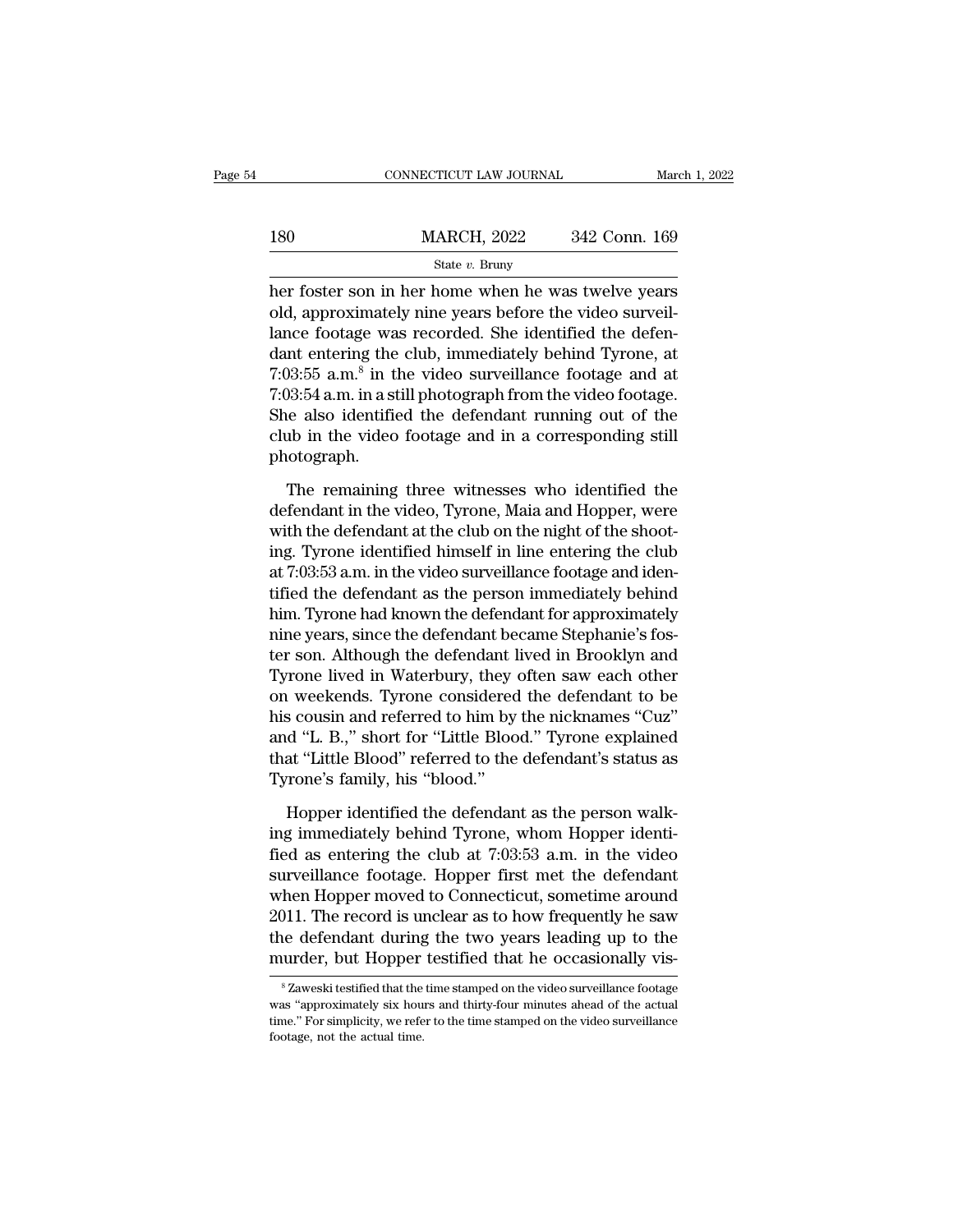| 2022          | CONNECTICUT LAW JOURNAL                                                                                                                                                   | Page 55 |
|---------------|---------------------------------------------------------------------------------------------------------------------------------------------------------------------------|---------|
|               |                                                                                                                                                                           |         |
| 342 Conn. 169 | <b>MARCH, 2022</b>                                                                                                                                                        | 181     |
|               | State $v$ . Bruny                                                                                                                                                         |         |
|               | ited the home of Stephanie, who was Hopper's aunt,<br>and that he lived with her for a few months.                                                                        |         |
|               | Like Tyrone, Hopper and Stephanie, Maia identified<br>Tyrone in the video surveillance footage entering the<br>club at $7.03.53$ a m simmodiately followed by the defenct |         |

342 Conn. 169 MARCH, 2022 181<br>
State v. Bruny<br>
ited the home of Stephanie, who was Hopper's aunt,<br>
and that he lived with her for a few months.<br>
Like Tyrone, Hopper and Stephanie, Maia identified<br>
Tyrone in the video surv State v. Bruny<br>ited the home of Stephanie, who was Hopper's aunt,<br>and that he lived with her for a few months.<br>Like Tyrone, Hopper and Stephanie, Maia identified<br>Tyrone in the video surveillance footage entering the<br>club ited the home of Stephanie, who was Hopper's aunt,<br>and that he lived with her for a few months.<br>Like Tyrone, Hopper and Stephanie, Maia identified<br>Tyrone in the video surveillance footage entering the<br>club at 7:03:53 a.m., ked the holde of stephante, who was Hopper s adm,<br>and that he lived with her for a few months.<br>Like Tyrone, Hopper and Stephanie, Maia identified<br>Tyrone in the video surveillance footage entering the<br>club at 7:03:53 a.m., Like Tyrone, Hopper and Stephanie, Maia identified<br>Tyrone in the video surveillance footage entering the<br>club at 7:03:53 a.m., immediately followed by the defen-<br>dant at 7:03:54 a.m. Maia admitted that she "didn't really<br>k Like Tyrone, Hopper and Stephanie, Maia identified<br>Tyrone in the video surveillance footage entering the<br>club at 7:03:53 a.m., immediately followed by the defen-<br>dant at 7:03:54 a.m. Maia admitted that she "didn't really<br>k Tyrone in the video surveillance footage entering the<br>club at 7:03:53 a.m., immediately followed by the defen-<br>dant at 7:03:54 a.m. Maia admitted that she "didn't really<br>know" the defendant. She met the defendant through<br> club at 7:03:53 a.m., immediately followed by the defen-<br>dant at 7:03:54 a.m. Maia admitted that she "didn't really<br>know" the defendant. She met the defendant through<br>Solomon, whom she had been dating for only a few<br>months dant at 7:03:54 a.m. Maia admitted that she "didn't really<br>know" the defendant. She met the defendant through<br>Solomon, whom she had been dating for only a few<br>months by the time of the shooting. During those months,<br>Maia h know" the defendant. She met the defendant through<br>Solomon, whom she had been dating for only a few<br>months by the time of the shooting. During those months,<br>Maia had seen the defendant approximately five or six<br>times. She Solomon, whom she had been<br>months by the time of the shootin<br>Maia had seen the defendant ap<br>times. She had interacted and sp<br>on those occasions to describe<br>who went by the nickname, "L.<br>the defendant's real name.<br>As we exp State by the time of the shooting. Buting drobe indicate,<br>
aia had seen the defendant approximately five or six<br>
ness. She had interacted and spoken with him enough<br>
<sup>1</sup> those occasions to describe him as a "quiet guy"<br>
no times. She had interacted and spoken with him enough<br>on those occasions to describe him as a "quiet guy"<br>who went by the nickname, "L. B." Maia did not know<br>the defendant's real name.<br>As we explain in *State* v. *Gore*, s

on those occasions to describe him as a "quiet guy"<br>who went by the nickname, "L. B." Maia did not know<br>the defendant's real name.<br>As we explain in *Statev. Gore*, supra, 342 Conn. 134–35,<br>we have amended  $\S 7-3$  (a) of t on above becauses to describe rank as a quice gay<br>who went by the nickname, "L. B." Maia did not know<br>the defendant's real name.<br>As we explain in *State* v. *Gore*, supra, 342 Conn. 134–35,<br>we have amended § 7-3 (a) of th the defendant's real name.<br>
As we explain in *State v. Gore*, supra, 342 Conn. 134–35,<br>
we have amended  $\S 7-3$  (a) of the Connecticut Code of<br>
Evidence to incorporate an exception to the ultimate<br>
issue rule for lay opin As we explain in *State* v. *Gore*, supra, 342 Conn. 134–35, we have amended  $\S 7-3$  (a) of the Connecticut Code of Evidence to incorporate an exception to the ultimate issue rule for lay opinion testimony that relates to As we explain in *State* v. *Gore*, supra, 342 Conn. 134–35,<br>we have amended § 7-3 (a) of the Connecticut Code of<br>Evidence to incorporate an exception to the ultimate<br>issue rule for lay opinion testimony that relates to t we have amended  $\S 7-3$  (a) of the Connecticut Code of<br>Evidence to incorporate an exception to the ultimate<br>issue rule for lay opinion testimony that relates to the<br>identification of criminal defendants or other persons<br>d Evidence to incorporate an exception to the ultimate<br>issue rule for lay opinion testimony that relates to the<br>identification of criminal defendants or other persons<br>depicted in surveillance video or photographs. Accord-<br>in issue rule for lay opinion testimony that relates to the<br>identification of criminal defendants or other persons<br>depicted in surveillance video or photographs. Accord-<br>ingly, "[l]ay opinion testimony identifying a person in identification of criminal defendants or other persons<br>depicted in surveillance video or photographs. Accord-<br>ingly, "[I]ay opinion testimony identifying a person in<br>surveillance video or photographs is admissible if that<br> depicted in surveillance video or photographs. Accordingly, "[I]ay opinion testimony identifying a person in surveillance video or photographs is admissible if that testimony meets the requirements of  $\S 7-1$  of the Conne ingly, "[I]ay opinion testimony identifying a person in<br>surveillance video or photographs is admissible if that<br>testimony meets the requirements of  $\S$  7-1 of the Con-<br>necticut Code of Evidence. That is, such testimony is surveillance video or photographs is admissible if that testimony meets the requirements of  $\S$  7-1 of the Connecticut Code of Evidence. That is, such testimony is admissible if the opinion is 'rationally based on the per testimony meets the requirements of § 7-1 of<br>necticut Code of Evidence. That is, such test<br>admissible if the opinion is 'rationally base<br>perception of the witness and is helpful to a cle<br>standing of the testimony of the wi missible if the opinion is 'rationally based on the<br>reception of the witness and is helpful to a clear under-<br>anding of the testimony of the witness or the determi-<br>anding of the testimony of the witness or the determi-<br>t damassiste in the opinion is Trademary stated on the<br>perception of the witness and is helpful to a clear under-<br>standing of the testimony of the witness or the determi-<br>nation of a fact in issue.' Conn. Code Evid. § 7-1."

standing of the testimony of the witness or the determination of a fact in issue.' Conn. Code Evid. § 7-1." (Footnote omitted.) *State* v. *Gore*, supra, 148.<br>Testimony identifying a defendant as depicted in surveillance fractionally of the sessinory of the whatess of the determination of a fact in issue.' Conn. Code Evid. § 7-1." (Footnote omitted.) *State* v. *Gore*, supra, 148.<br>Testimony identifying a defendant as depicted in surveilla ration of a face in issae. Corni. Code Evra. 3 + 1. (1 000)<br>note omitted.) *State* v. *Gore*, supra, 148.<br>Testimony identifying a defendant as depicted in sur-<br>veillance video or photographs meets the requirements<br>of § 7-Testimony identifying a defendant as depicted in surveillance video or photographs meets the requirements of  $\S 7-1$  of the Connecticut Code of Evidence and is therefore admissible " if there is some basis for concluding Testimony identifying a defendant as depicted in surveillance video or photographs meets the requirements of § 7-1 of the Connecticut Code of Evidence and is therefore admissible " if there is some basis for concluding tha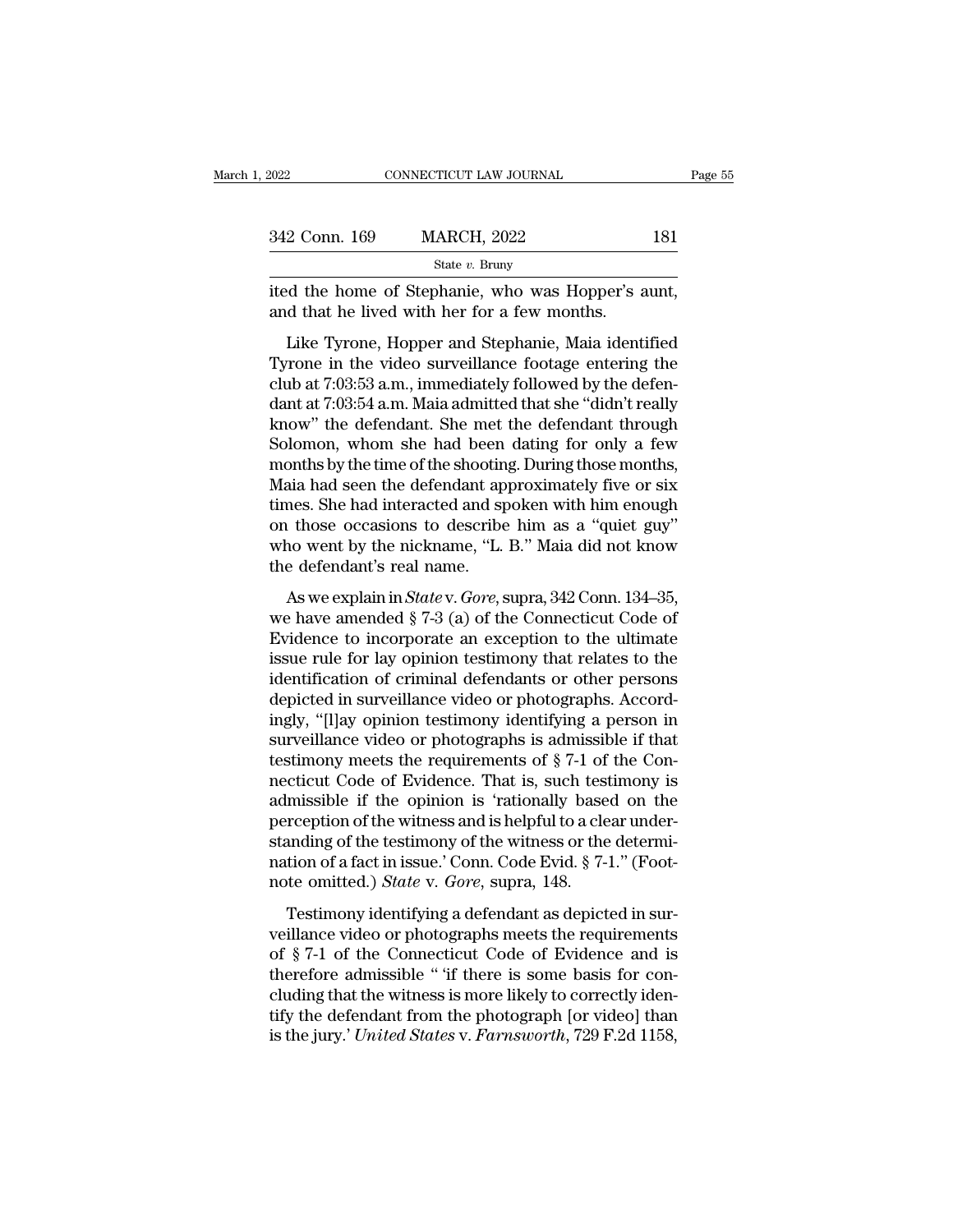|     | CONNECTICUT LAW JOURNAL |               | March 1, 2022 |
|-----|-------------------------|---------------|---------------|
|     |                         |               |               |
| 182 | <b>MARCH, 2022</b>      | 342 Conn. 169 |               |
|     | State $v$ . Bruny       |               |               |

CONNECTICUT LAW JOURNAL March 1, 2<br>
1160 (8th Cir. 1984).'' *State* v. *Gore*, supra, 342 Conn. 150.<br>
In making this determination, we evaluate the following<br>
four factors, considering the totality of the circum 182 MARCH, 2022 342 Conn. 169<br>
State v. Bruny<br>
1160 (8th Cir. 1984)." *State v. Gore*, supra, 342 Conn. 150.<br>
In making this determination, we evaluate the following<br>
four factors, considering the totality of the circum-182 MARCH, 2022 342 Conn. 169<br>
State v. Bruny<br>
1160 (8th Cir. 1984)." *State v. Gore*, supra, 342 Conn. 150.<br>
In making this determination, we evaluate the following<br>
four factors, considering the totality of the circum-<br> 182 MARCH, 2022 342 Conn. 169<br>
State v. Bruny<br>
1160 (8th Cir. 1984)." *State* v. *Gore*, supra, 342 Conn. 150.<br>
In making this determination, we evaluate the following<br>
four factors, considering the totality of the circum State v. Bruny<br>State v. Bruny<br>1160 (8th Cir. 1984)." *State* v. *Gore*, supra, 342 Conn. 150.<br>In making this determination, we evaluate the following<br>four factors, considering the totality of the circum-<br>stances: "(1) the state v. Bruny<br>
1160 (8th Cir. 1984)." *State* v. *Gore*, supra, 342 Conn. 150.<br>
In making this determination, we evaluate the following<br>
four factors, considering the totality of the circum-<br>
stances: "(1) the witness' g 1160 (8th Cir. 1984)." *State* v. *Gore*, supra, 342 Conn. 150.<br>In making this determination, we evaluate the following<br>four factors, considering the totality of the circum-<br>stances: "(1) the witness' general level of fam In making this determination, we evaluate the following<br>four factors, considering the totality of the circum-<br>stances: "(1) the witness' general level of familiarity<br>with the defendant's appearance . . . (2) the witness'<br> four factors, considering the totality of the circum-<br>stances: "(1) the witness' general level of familiarity<br>with the defendant's appearance  $\dots$  (2) the witness'<br>familiarity with the defendant's appearance, including<br>it stances: "(1) the witness' general level of familiarity<br>with the defendant's appearance . . . (2) the witness'<br>familiarity with the defendant's appearance, including<br>items of clothing worn, at the time that the surveillan with the defendant's appearance . . . (2) the witness'<br>familiarity with the defendant's appearance, including<br>items of clothing worn, at the time that the surveillance<br>video or photographs were taken . . . (3) a change<br>in familiarity with the defendant's appearance, including<br>items of clothing worn, at the time that the surveillance<br>video or photographs were taken  $\ldots$  (3) a change<br>in the defendant's appearance between the time the<br>survei items of clothing worn, at the time that the surveillance<br>video or photographs were taken . . . (3) a change<br>in the defendant's appearance between the time the<br>surveillance video or photographs were taken and trial,<br>or th video or photographs were taken  $\ldots$  (3) a change<br>in the defendant's appearance between the time the<br>surveillance video or photographs were taken and trial,<br>or the subject's use of a disguise in the surveillance<br>footage in the defendant's<br>surveillance video<br>or the subject's us<br>footage . . . and (<br>graphs, as well as<br>depicted in the su<br>ted.) Id., 151.<br>Three of the fo The subject's use of a disguise in the surveillance<br>otage  $\dots$  and (4) the quality of the video or photo-<br>aphs, as well as the extent to which the subject is<br>picted in the surveillance footage." (Citations omit-<br>d.) Id., for the subjects use of a usguise in the surventance<br>footage  $\dots$  and (4) the quality of the video or photo-<br>graphs, as well as the extent to which the subject is<br>depicted in the surveillance footage." (Citations omit-<br>te

Frame is a set of the quanty of the video of photographs, as well as the extent to which the subject is depicted in the surveillance footage." (Citations omitted.) Id., 151.<br>Three of the four witnesses had sufficient gene graphs, as wen as the extent to which the subject is<br>depicted in the surveillance footage." (Citations omit-<br>ted.) Id., 151.<br>Three of the four witnesses had sufficient general<br>familiarity with the defendant to support admi depicted in the surveniance rootage. (Citations onticed.) Id., 151.<br>
Three of the four witnesses had sufficient general<br>
familiarity with the defendant to support admissibility.<br>
As we explain in *Gore*, we depart from the ted.) Id., 151.<br>
Three of the four witnesses had sufficient general<br>
familiarity with the defendant to support admissibility.<br>
As we explain in *Gore*, we depart from the majority of<br>
jurisdictions that have set a low bar Three of the four witnesses had sufficient general<br>familiarity with the defendant to support admissibility.<br>As we explain in *Gore*, we depart from the majority of<br>jurisdictions that have set a low bar for general familiar familiarity with the defendant to support admissibility.<br>As we explain in *Gore*, we depart from the majority of<br>jurisdictions that have set a low bar for general familiar-<br>ity. See id., 163–64. Pursuant to our decision in As we explain in *Gore*, we depart from the majority of jurisdictions that have set a low bar for general familiarity. See id., 163–64. Pursuant to our decision in *Gore*, "[i]n order for the witness' general familiarity jurisdictions that have set a low bar for general familiarity. See id., 163–64. Pursuant to our decision in *Gore*, "[i]n order for the witness' general familiarity with the defendant's appearance to weigh in favor of admi ity. See id., 163–64. Pursuant to our decision in *Gore*,<br>"[i]n order for the witness' general familiarity with the<br>defendant's appearance to weigh in favor of admitting<br>such testimony, the proponent of the testimony must<br> "[i]n order for the witness' general familiarity with the defendant's appearance to weigh in favor of admitting<br>such testimony, the proponent of the testimony must<br>demonstrate that the witness possesses more than a<br>minimal defendant's appearance to weigh in favor of admitting<br>such testimony, the proponent of the testimony must<br>demonstrate that the witness possesses more than a<br>minimal degree of familiarity with the defendant. Some<br>illustrati such testimony, the preferences that the<br>
minimal degree of fan<br>
illustrative examples<br>
standard are friends<br>
bors, coworkers, fan<br>
mates.'' Id., 164.<br>
This factor is satis mionstrate that the whitess possesses note than a<br>inimal degree of familiarity with the defendant. Some<br>ustrative examples of persons who may satisfy this<br>andard are friends, longtime acquaintances, neigh-<br>rs, coworkers, f Huluhai degree of familiarity with the defendant. Some<br>illustrative examples of persons who may satisfy this<br>standard are friends, longtime acquaintances, neigh-<br>bors, coworkers, family members, and former class-<br>mates." I

mustrative examples of persons who may satisfy this<br>standard are friends, longtime acquaintances, neigh-<br>bors, coworkers, family members, and former class-<br>mates." Id., 164.<br>This factor is satisfied as to Stephanie, Tyrone standard are friends, forgume acquaintances, negri-<br>bors, coworkers, family members, and former class-<br>mates." Id., 164.<br>This factor is satisfied as to Stephanie, Tyrone and<br>Hopper. Stephanie's relationship with the defend bors, coworkers, ranny members, and former class-<br>mates." Id., 164.<br>This factor is satisfied as to Stephanie, Tyrone and<br>Hopper. Stephanie's relationship with the defendant—<br>he was placed in her home as her foster son appr This factor is satisfied as to Stephanie, Tyrone and<br>Hopper. Stephanie's relationship with the defendant—<br>he was placed in her home as her foster son approxi-<br>mately nine years prior to the shooting—easily supports<br>admissi This factor is satisfied as to Stephanie, Tyrone and Hopper. Stephanie's relationship with the defendant—<br>he was placed in her home as her foster son approximately nine years prior to the shooting—easily supports<br>admissibi Hopper. Stephanie's relationship with the defendant—<br>he was placed in her home as her foster son approxi-<br>mately nine years prior to the shooting—easily supports<br>admissibility. As his foster mother, Stephanie is pre-<br>cisel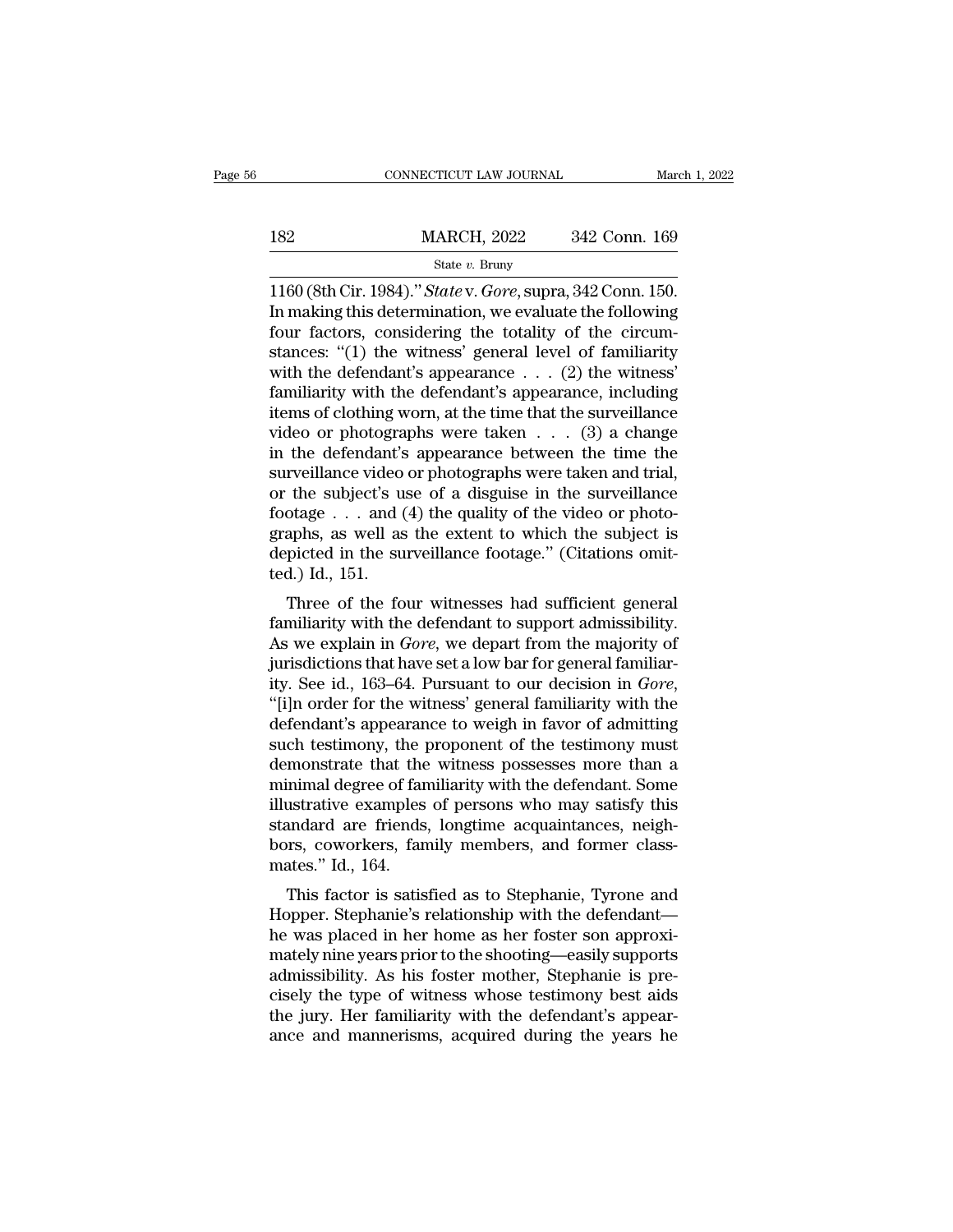| 2022          | CONNECTICUT LAW JOURNAL |     | Page 57 |
|---------------|-------------------------|-----|---------|
|               |                         |     |         |
| 342 Conn. 169 | <b>MARCH, 2022</b>      | 183 |         |
|               | State $v$ . Bruny       |     |         |

EXECT 2022 ENRICH CONNECTICUT LAW JOURNAL Page 57<br>
342 Conn. 169 MARCH, 2022 183<br>
312 State v. Bruny<br>
2022 183<br>
2022 183<br>
2010 I State v. Bruny<br>
2010 I State v. Bruny<br>
2010 I State Connection<br>
2011 I State Connection<br>
201 342 Conn. 169 MARCH, 2022 183<br>
State  $v$ . Bruny<br>
lived in her home, lends reliability to her identification<br>
of him in the surveillance footage. Similarly, Tyrone's<br>
degree of general familiarity with the defendant is mor  $\frac{342 \text{ Conn. } 169}{\text{State } v. \text{ Bruny}}$ <br>
State  $v. \text{ Bruny}$ <br>
lived in her home, lends reliability to her identification<br>
of him in the surveillance footage. Similarly, Tyrone's<br>
degree of general familiarity with the defendant is 342 Conn. 169 MARCH, 2022 183<br>
State v. Bruny<br>
lived in her home, lends reliability to her identification<br>
of him in the surveillance footage. Similarly, Tyrone's<br>
degree of general familiarity with the defendant is more<br> State v. Bruny<br>
lived in her home, lends reliability to her identification<br>
of him in the surveillance footage. Similarly, Tyrone's<br>
degree of general familiarity with the defendant is more<br>
than sufficient to support adm  $\frac{1}{2}$  state v. Blady<br>lived in her home, lends reliability to her identification<br>of him in the surveillance footage. Similarly, Tyrone's<br>degree of general familiarity with the defendant is more<br>than sufficient to suppo lived in her home, lends reliability to her identification<br>of him in the surveillance footage. Similarly, Tyrone's<br>degree of general familiarity with the defendant is more<br>than sufficient to support admissibility. He testi of him in the surveillance footage. Similarly, Tyrone's<br>degree of general familiarity with the defendant is more<br>than sufficient to support admissibility. He testified that<br>he and the defendant knew each other since the de degree of general familiarity with the defendant is more<br>than sufficient to support admissibility. He testified that<br>he and the defendant knew each other since the defen-<br>dant's placement in Stephanie's home, and that they than sufficient to support admissibility. He testified that<br>he and the defendant knew each other since the defen-<br>dant's placement in Stephanie's home, and that they<br>were close. They saw each other often, and Tyrone con-<br>s he and the defendant knew each other since the defendant's placement in Stephanie's home, and that they were close. They saw each other often, and Tyrone considered the defendant a cousin. Although Hopper did not have a re dant's placement in Stephanie's home, and that they<br>were close. They saw each other often, and Tyrone con-<br>sidered the defendant a cousin. Although Hopper did<br>not have a relationship with the defendant that anyone<br>would de were close. They saw each other often, and Tyrone considered the defendant a cousin. Although Hopper did<br>not have a relationship with the defendant that anyone<br>would describe as "close," he certainly had more than<br>a minima sidered the defendant a cousin. Although Hopper did<br>not have a relationship with the defendant that anyone<br>would describe as "close," he certainly had more than<br>a minimal degree of familiarity with the defendant. Hop-<br>per not have a relationship with the defendant that anyone<br>would describe as "close," he certainly had more than<br>a minimal degree of familiarity with the defendant. Hop-<br>per had known the defendant for approximately two<br>years, would describe as "close," he certainly had more than<br>a minimal degree of familiarity with the defendant. Hop-<br>per had known the defendant for approximately two<br>years, had visited Stephanie's home during that time,<br>and had a minimal degree of fan<br>per had known the de<br>years, had visited Step<br>and had lived with St<br>degree of general famili<br>ting his testimony iden<br>veillance footage.<br>This factor is not sat ars, had visited Stephanie's home during that time,<br>d had lived with Stephanie for a few months. His<br>gree of general familiarity, therefore, supports admit-<br>ig his testimony identifying the defendant in the sur-<br>illance fo and had lived with Stephanie for a few months. His<br>degree of general familiarity, therefore, supports admit-<br>ting his testimony identifying the defendant in the sur-<br>veillance footage.<br>This factor is not satisfied as to Ma

degree of general familiarity, therefore, supports admitting his testimony identifying the defendant in the surveillance footage.<br>This factor is not satisfied as to Maia. She knew the defendant only through Solomon, whom s ting his testimony identifying the defendant in the surveillance footage.<br>This factor is not satisfied as to Maia. She knew the<br>defendant only through Solomon, whom she had been<br>dating for a scant few months. During that p veillance footage.<br>This factor is not satisfied as to Maia. She knew the<br>defendant only through Solomon, whom she had been<br>dating for a scant few months. During that period, she<br>saw the defendant approximately five or six This factor is not satisfied as to Maia. She knew the<br>defendant only through Solomon, whom she had been<br>dating for a scant few months. During that period, she<br>saw the defendant approximately five or six times, and<br>the reco This factor is not satisfied as to Maia. She knew the<br>defendant only through Solomon, whom she had been<br>dating for a scant few months. During that period, she<br>saw the defendant approximately five or six times, and<br>the reco defendant only through Solomon, whom she had been<br>dating for a scant few months. During that period, she<br>saw the defendant approximately five or six times, and<br>the record is unclear as to the length of each of these<br>encoun dating for a scant few months. During that period, she<br>saw the defendant approximately five or six times, and<br>the record is unclear as to the length of each of these<br>encounters, the viewing conditions, or the nature of<br>her saw the defendant approximately five or six times, and<br>the record is unclear as to the length of each of these<br>encounters, the viewing conditions, or the nature of<br>her interaction with the defendant on those occasions.<br>Mai the record is unclear as to the length of each of these<br>encounters, the viewing conditions, or the nature of<br>her interaction with the defendant on those occasions.<br>Maia admitted that she did not "know" the defendant<br>and di encounters, the viewing conditions, or the nature of<br>her interaction with the defendant on those occasions.<br>Maia admitted that she did not "know" the defendant<br>and did not even know his real name. On the basis of<br>this reco her interaction with the defendant on those occasions.<br>Maia admitted that she did not "know" the defendant<br>and did not even know his real name. On the basis of<br>this record, we cannot say that she had more than a<br>minimal de and did not even know his real name. On the basis of<br>this record, we cannot say that she had more than a<br>minimal degree of familiarity with the defendant. As we<br>explain in *Gore*, "the concept of familiarity encom-<br>passes this record, we cannot say that she had more than a<br>minimal degree of familiarity with the defendant. As we<br>explain in *Gore*, "the concept of familiarity encom-<br>passes a broad range of possibilities." *State* v. *Gore*,<br>s minimal degree of familiarity with the defendant. As we<br>explain in *Gore*, "the concept of familiarity encom-<br>passes a broad range of possibilities." *State* v. *Gore*,<br>supra, 342 Conn. 162. Along that continuum of possibi explain in *Gore*, "the concept of familiarity encompasses a broad range of possibilities." *State v. Gore*, supra, 342 Conn. 162. Along that continuum of possibilities, Maia barely qualifies as a casual acquaintance. Her passes a broad range of possibilities." *State v. Gore,* supra, 342 Conn. 162. Along that continuum of possibilities, Maia barely qualifies as a casual acquaintance. Her low degree of familiarity with the defendant casts d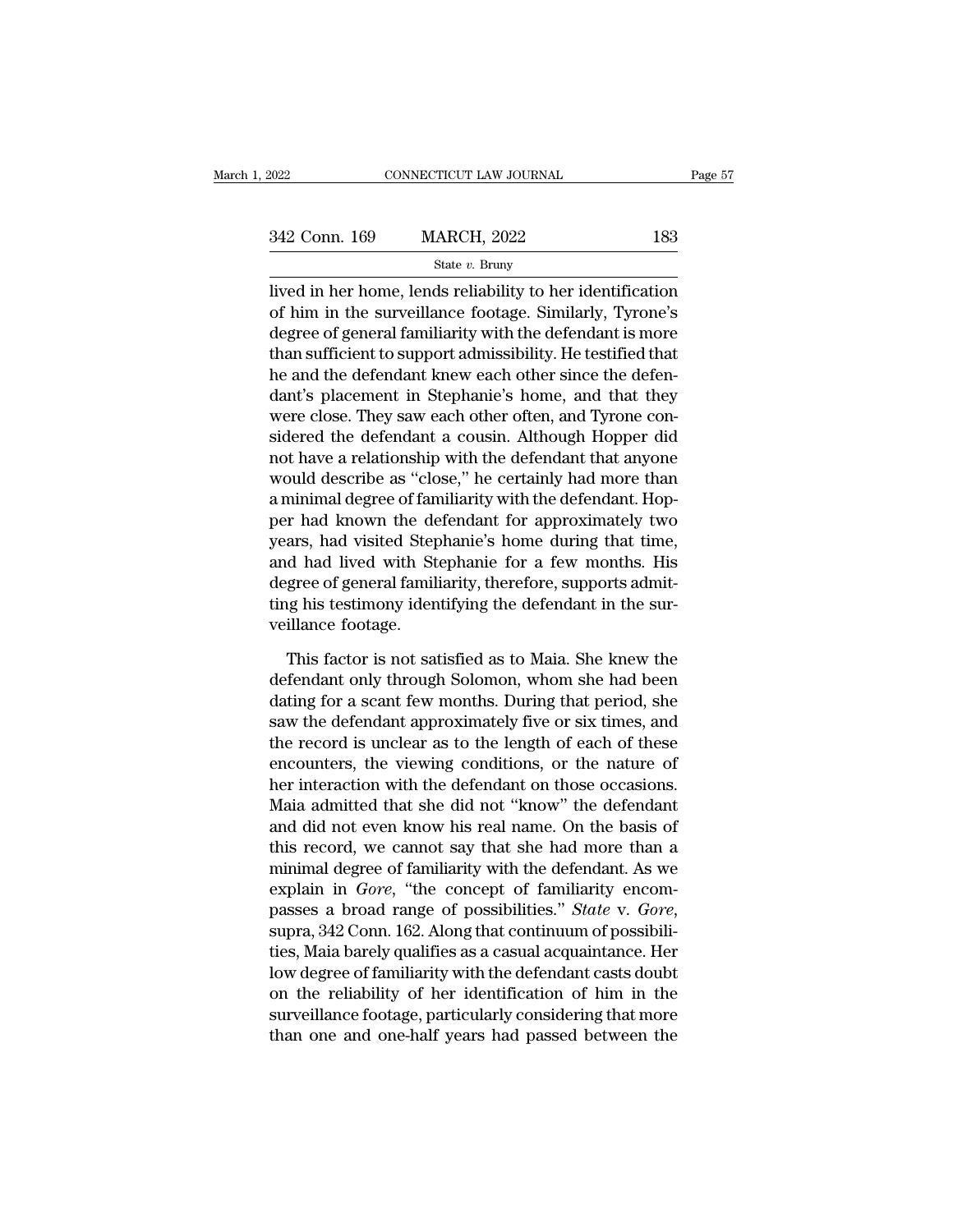|                       | CONNECTICUT LAW JOURNAL                                                                                                                                      | March 1, 2022 |
|-----------------------|--------------------------------------------------------------------------------------------------------------------------------------------------------------|---------------|
| 184                   | <b>MARCH, 2022</b>                                                                                                                                           | 342 Conn. 169 |
|                       | State $v$ . Bruny                                                                                                                                            |               |
| surveillance footage. | last time she saw him and the first time she viewed the                                                                                                      |               |
|                       | With respect to the second factor, Tyrone, Hopper<br>and Maia were with the defendant on the day of the<br>shooting hoth at the club and hefershand in Water |               |

EXECT MARCH, 2022 342 Conn. 169<br>
State v. Bruny<br>
last time she saw him and the first time she viewed the<br>
surveillance footage.<br>
With respect to the second factor, Tyrone, Hopper<br>
and Maia were with the defendant on the d state  $v$ . Bruny<br>
last time she saw him and the first time she viewed the<br>
surveillance footage.<br>
With respect to the second factor, Tyrone, Hopper<br>
and Maia were with the defendant on the day of the<br>
shooting—both at the last time she saw him and the first time she viewed the<br>surveillance footage.<br>With respect to the second factor, Tyrone, Hopper<br>and Maia were with the defendant on the day of the<br>shooting—both at the club and beforehand, i surveillance footage.<br>
With respect to the second factor, Tyrone, Hopper<br>
and Maia were with the defendant on the day of the<br>
shooting—both at the club and beforehand, in Water-<br>
bury. All three, therefore, were familiar w With respect to the second factor, Tyrone, Hopper<br>and Maia were with the defendant on the day of the<br>shooting—both at the club and beforehand, in Water-<br>bury. All three, therefore, were familiar with his appear-<br>ance at th With respect to the second factor, Tyrone, Hopper<br>and Maia were with the defendant on the day of the<br>shooting—both at the club and beforehand, in Water-<br>bury. All three, therefore, were familiar with his appear-<br>ance at th and Maia were with the defendant on the day of the<br>shooting—both at the club and beforehand, in Water-<br>bury. All three, therefore, were familiar with his appear-<br>ance at the time that the surveillance footage was taken.<br>Al shooting—both at the club and beforehand, in Water-<br>bury. All three, therefore, were familiar with his appear-<br>ance at the time that the surveillance footage was taken.<br>Although Stephanie did not see the defendant on the<br>d bury. All three, therefore, were familiar with his appearance at the time that the surveillance footage was taken.<br>Although Stephanie did not see the defendant on the day of the shooting, and the record is unclear regardin ance at the time that the surveillance footage was taken.<br>Although Stephanie did not see the defendant on the<br>day of the shooting, and the record is unclear regarding<br>the last time she saw him prior to that day, her high<br>d Although Stephanie did not see the defendant on the<br>day of the shooting, and the record is unclear regarding<br>the last time she saw him prior to that day, her high<br>degree of general familiarity with the defendant more<br>than day of the shooting, and the reacher the last time she saw him pridegree of general familiarity v<br>than offsets this factor. More<br>*Gore*, because we evaluate the<br>of the circumstances, the failur<br>is not fatal. Id., 165 n.19. gree of general familiarity with the defendant more<br>an offsets this factor. Moreover, as we explain in<br>ore, because we evaluate the factors under the totality<br>the circumstances, the failure to satisfy a single factor<br>not f than offsets this factor. Moreover, as we explain in<br> *Gore*, because we evaluate the factors under the totality<br>
of the circumstances, the failure to satisfy a single factor<br>
is not fatal. Id., 165 n.19.<br>
With respect to

Gore, because we evaluate the factors under the totality<br>of the circumstances, the failure to satisfy a single factor<br>is not fatal. Id., 165 n.19.<br>With respect to the third factor, the defendant's appear-<br>ance had changed of the circumstances, the failure to satisfy a single factor<br>is not fatal. Id., 165 n.19.<br>With respect to the third factor, the defendant's appear-<br>ance had changed between the time that the surveil-<br>lance footage was reco is not fatal. Id., 165 n.19.<br>With respect to the third factor, the defendant's appear-<br>ance had changed between the time that the surveil-<br>lance footage was recorded and the time of trial. In the<br>video surveillance footag With respect to the third factor, the defendant's appear-<br>ance had changed between the time that the surveil-<br>lance footage was recorded and the time of trial. In the<br>video surveillance footage, the defendant wore his hair With respect to the third factor, the defendant's appear-<br>ance had changed between the time that the surveil-<br>lance footage was recorded and the time of trial. In the<br>video surveillance footage, the defendant wore his hair ance had changed between the time that the surveillance footage was recorded and the time of trial. In the video surveillance footage, the defendant wore his hair very short. Although he had some facial hair, he wore that lance footage was recorded and the time of trial. In the<br>video surveillance footage, the defendant wore his hair<br>very short. Although he had some facial hair, he wore<br>that short as well. Witnesses who identified the defenvideo surveillance footage, the defendant wore his hair<br>very short. Although he had some facial hair, he wore<br>that short as well. Witnesses who identified the defen-<br>dant in court at the time of trial described him as havi very short. Although he had some facial hair, he wore<br>that short as well. Witnesses who identified the defen-<br>dant in court at the time of trial described him as having<br>dreadlocks, a beard and a mustache. Courts have con-<br> that short as well. Witnesses who identified the defendant in court at the time of trial described him as having<br>dreadlocks, a beard and a mustache. Courts have con-<br>sidered changes in a criminal defendant's hairstyle or<br>f dant in court at the time of trial described him as having<br>dreadlocks, a beard and a mustache. Courts have con-<br>sidered changes in a criminal defendant's hairstyle or<br>facial hair between the recording of the surveillance<br> dreadlocks, a beard and a mustache. Courts have considered changes in a criminal defendant's hairstyle or facial hair between the recording of the surveillance video and the time of trial to weigh in favor of admissibility sidered changes in a criminal defendant's hairstyle or<br>facial hair between the recording of the surveillance<br>video and the time of trial to weigh in favor of admissi-<br>bility. See, e.g., *United States* v. *Farnsworth*, sup facial hair between the recording of the surveillance<br>video and the time of trial to weigh in favor of admissi-<br>bility. See, e.g., *United States v. Farnsworth*, supra, 729<br>F.2d 1160–61 (defendant wore scarf over his face video and the time of trial to weigh in favor of admissibility. See, e.g., *United States* v. *Farnsworth*, supra, 729 F.2d 1160–61 (defendant wore scarf over his face at time of robbery and had grown beard by time of tria bility. See, e.g., *United States* v. *Farnsworth*, supra, 729<br>*F.2d* 1160–61 (defendant wore scarf over his face at<br>time of robbery and had grown beard by time of trial);<br>see also, e.g., *United States* v. *Towns*, 913 F. F.2d 1160–61 (defendant wore scarf over his face at time of robbery and had grown beard by time of trial); see also, e.g., *United States v. Towns*, 913 F.2d 434, 445 (7th Cir. 1990) (defendant shaved his moustache betwee time of robbery and had grown beard by time of trial);<br>see also, e.g., *United States v. Towns*, 913 F.2d 434,<br>445 (7th Cir. 1990) (defendant shaved his moustache<br>between robbery and criminal trial); *United States v.*<br>*Lu* see also,<br>445 (7th (<br>between 1<br>*Lucas*, 89<br>facial hair<br>cert. denie<br>81 (1990).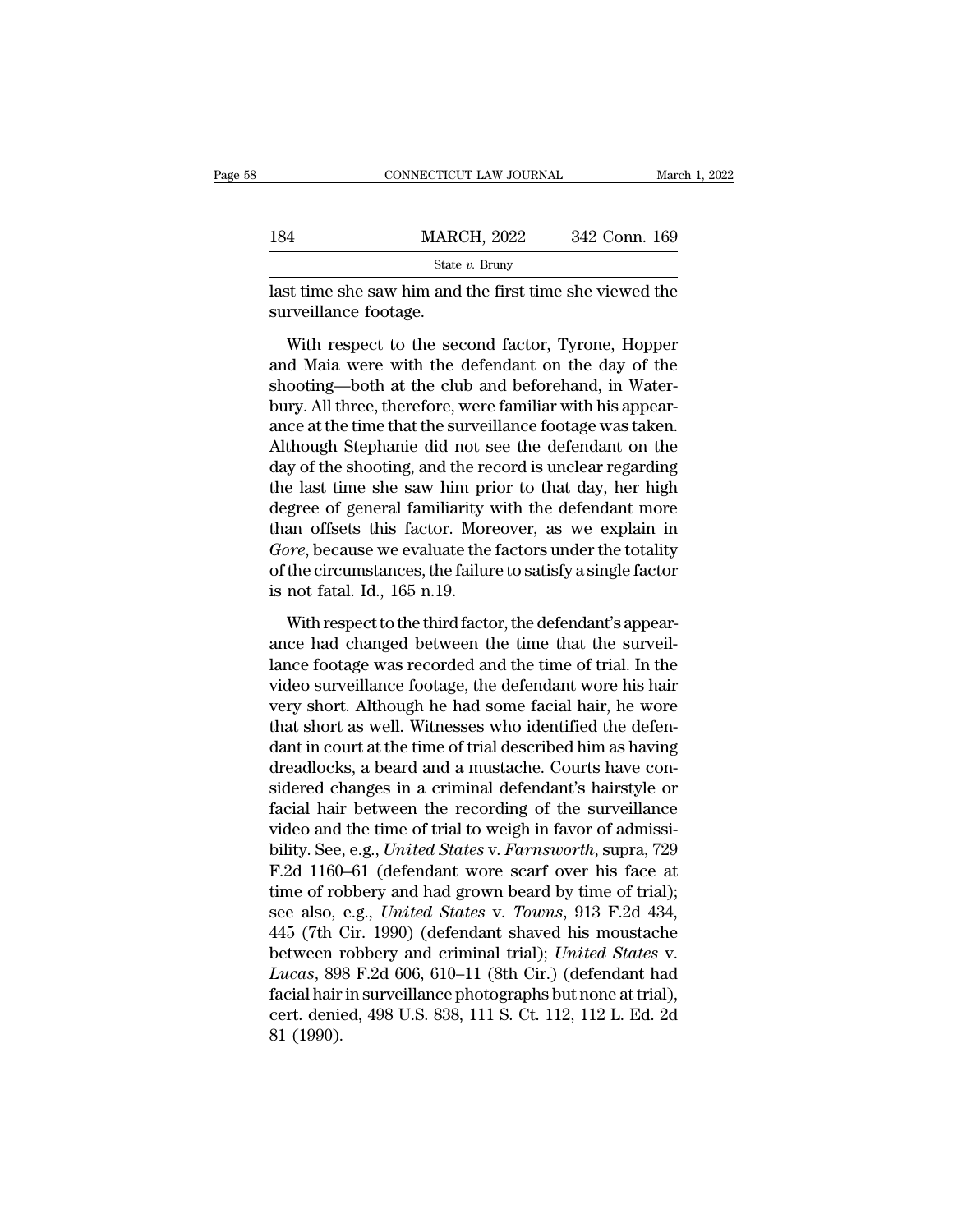| 2022          | CONNECTICUT LAW JOURNAL |     | Page 59 |
|---------------|-------------------------|-----|---------|
|               |                         |     |         |
| 342 Conn. 169 | <b>MARCH, 2022</b>      | 185 |         |
|               | State $v$ . Bruny       |     |         |

#### State *v.* Bruny

Finally, as for the quality of the video, it fell within<br>
e range that favors admissibility. That is, the video,<br>
which the defendant frequently amogred was " 'Ineignally 342 Conn. 169 MARCH, 2022 185<br>
State v. Bruny<br>
Finally, as for the quality of the video, it fell within<br>
the range that favors admissibility. That is, the video,<br>
in which the defendant frequently appeared, was " [nei-<br>
t 342 Conn. 169 MARCH, 2022 185<br>
State v. Bruny<br>
Finally, as for the quality of the video, it fell within<br>
the range that favors admissibility. That is, the video,<br>
in which the defendant frequently appeared, was "' (nei-<br> 342 Conn. 169 MARCH, 2022 185<br>
State *v*. Bruny<br>
Finally, as for the quality of the video, it fell within<br>
the range that favors admissibility. That is, the video,<br>
in which the defendant frequently appeared, was " '[nei-State v. Bruny<br>
State v. Bruny<br>
Finally, as for the quality of the video, it fell within<br>
the range that favors admissibility. That is, the video,<br>
in which the defendant frequently appeared, was "'[nei-<br>
ther] so unmista State v. Bruny<br>Finally, as for the quality of the video, it fell within<br>the range that favors admissibility. That is, the video,<br>in which the defendant frequently appeared, was " '[nei-<br>ther] so unmistakably clear [nor] so Finally, as for the quality of the video, it fell within<br>the range that favors admissibility. That is, the video,<br>in which the defendant frequently appeared, was " '[nei-<br>ther] so unmistakably clear [nor] so hopelessly obs the range that f<br>in which the def<br>ther] so unmista<br>that the witness<br>make the identif<br>F.3d 1, 5 (1st C<br>Conn. 165.<br>We conclude which the defendant frequently appeared, was " '[nei-<br>er] so unmistakably clear [nor] so hopelessly obscure<br>at the witness is no [better suited] than the jury to<br>ake the identification.' United States v. Jackman, [48<br>3d 1 ther] so unmistakably clear [nor] so hopelessly obscure<br>that the witness is no [better suited] than the jury to<br>make the identification.' *United States v. Jackman*, [48<br>F.3d 1, 5 (1st Cir. 1995)]." *State v. Gore*, supra,

that the witness is no [better suited] than the jury to<br>make the identification.' *United States v. Jackman*, [48<br>F.3d 1, 5 (1st Cir. 1995)].'' *State v. Gore*, supra, 342<br>Conn. 165.<br>We conclude that, viewed under the tot make the identification.' *United States v. Jackman*, [48<br>F.3d 1, 5 (1st Cir. 1995)]." *State v. Gore, s*upra, 342<br>Conn. 165.<br>We conclude that, viewed under the totality of the<br>circumstances, the trial court acted within i F.3d 1, 5 (1st Cir. 1995)]." *State* v. *Gore*, supra, 342 Conn. 165.<br>We conclude that, viewed under the totality of the circumstances, the trial court acted within its discretion<br>in admitting the testimony of all four wi Conn. 165.<br>We conclude that, viewed under the totality of the<br>circumstances, the trial court acted within its discretion<br>in admitting the testimony of all four witnesses, which<br>was rationally based on their perception and We conclude that, viewed under the totality of the circumstances, the trial court acted within its discretion in admitting the testimony of all four witnesses, which was rationally based on their perception and helpful to circumstances, the trial court acted within its discretion<br>in admitting the testimony of all four witnesses, which<br>was rationally based on their perception and helpful to<br>the jury. See Conn. Code Evid. § 7-1. The trial cou in admitting the testimony of all four witnesses, which<br>was rationally based on their perception and helpful to<br>the jury. See Conn. Code Evid. § 7-1. The trial court prop-<br>erly allowed those witnesses to identify the defen was rationally based on their perception and helpful to<br>the jury. See Conn. Code Evid. § 7-1. The trial court prop-<br>erly allowed those witnesses to identify the defendant<br>in the surveillance video footage and still photogr the jury. See Conn. Code Evid. § 7-1. The trial court properly allowed those witnesses to identify the defendant<br>in the surveillance video footage and still photographs<br>from the video. All four factors supported admitting<br> erly allowed those witnesses to identify the defendant<br>in the surveillance video footage and still photographs<br>from the video. All four factors supported admitting<br>the testimony of Tyrone and Hopper. As to Stephanie,<br>we ha in the surveillance video footage and still photographs<br>from the video. All four factors supported admitting<br>the testimony of Tyrone and Hopper. As to Stephanie,<br>we have noted that, although she did not see the defen-<br>dant from the video. All four factors supported admitting<br>the testimony of Tyrone and Hopper. As to Stephanie,<br>we have noted that, although she did not see the defen-<br>dant on the night of the shooting, her high degree of<br>genera the testimony of Tyrone and Hopper. As to Stephanie,<br>we have noted that, although she did not see the defen-<br>dant on the night of the shooting, her high degree of<br>general familiarity more than offsets the failure to sat-<br>i we have noted that, although she did not see the defendant on the night of the shooting, her high degree of general familiarity more than offsets the failure to satisfy that single factor. With respect to Maia, although he dant on the night of the shooting, her high degree of<br>general familiarity more than offsets the failure to sat-<br>isfy that single factor. With respect to Maia, although<br>her level of general familiarity is low, she was with general familiarity more than offsets the failure to satisfy that single factor. With respect to Maia, although<br>her level of general familiarity is low, she was with the<br>defendant on the night of the shooting and therefore isfy that single factor. With respect to Maia, although<br>her level of general familiarity is low, she was with the<br>defendant on the night of the shooting and therefore<br>was familiar with his appearance at the time of the<br>sur her level of general familiarity is<br>defendant on the night of the sl<br>was familiar with his appearance<br>surveillance footage. That, take<br>remaining two factors, support:<br>mony identifying the defendant in<br>and the still photogr surveillance footage. That, taken together with the remaining two factors, supports admitting her testimony identifying the defendant in the surveillance video and the still photographs.<sup>9</sup><br>
<sup>9</sup> Although we reach our conc remaining two factors, supports admitting her testi-

mony identifying the defendant in the surveillance video<br>and the still photographs.<sup>9</sup><br>Although we reach our conclusion by applying the rule that we<br>announced today in *State v. Gore*, supra, 342 Conn. 129, we emphasize t notify identifying the deferminant in the surventance video<br>and the still photographs.<sup>9</sup><br>Although we reach our conclusion by applying the rule that we<br>announced today in *State* v. *Gore*, supra, 342 Conn. 129, we emphasi and the still photographs.<sup>3</sup><br>
<sup>9</sup> Although we reach our conclusion by applying the rule that we announced today in *State v*. *Gore*, supra, 342 Conn. 129, we emphasize that we would have arrived at the same result by ap <sup>9</sup> Although we reach our conclusion by applying the rule that we announced today in *State* v. *Gore*, supra, 342 Conn. 129, we emphasize that we would have arrived at the same result by applying § 7-3 (a) of the Connect <sup>•</sup> Attnough we reach our conclusion by applying the rule that we announced today in *State* v. *Gore*, supra, 342 Conn. 129, we emphasize that we would have arrived at the same result by applying § 7-3 (a) of the Connect announced today in *state* v. Gore, supra, 342 Conn. 129, we empnasize that we would have arrived at the same result by applying § 7-3 (a) of the Connecticut Code of Evidence, as interpreted by *State* v. Finan, supra, 27 Connecticut Code of Evidence, as interpreted by *State* v. *Finan*, supra, 275 Conn. 60. The testimony of the witnesses did not embrace an ultimate issue to be decided by the trier of fact. None of the witnesses testified Connecticut Code of Evidence, as interpreted by State V. Pinan, supra,  $276$  Conn. 60. The testimony of the witnesses did not embrace an ultimate issue to be decided by the trier of fact. None of the witnesses testified t Conn. b0. The testimony of the witnesses and not embrace an ultimate issue<br>to be decided by the trier of fact. None of the witnesses testified that they<br>saw the defendant shoot the victim. No witness identified the defenda to be decided by the trier of ract. None of the witnesses testined that they saw the defendant shoot the victim. No witness identified the defendant in the surveillance video or still photographs from the video at the time *Finan*.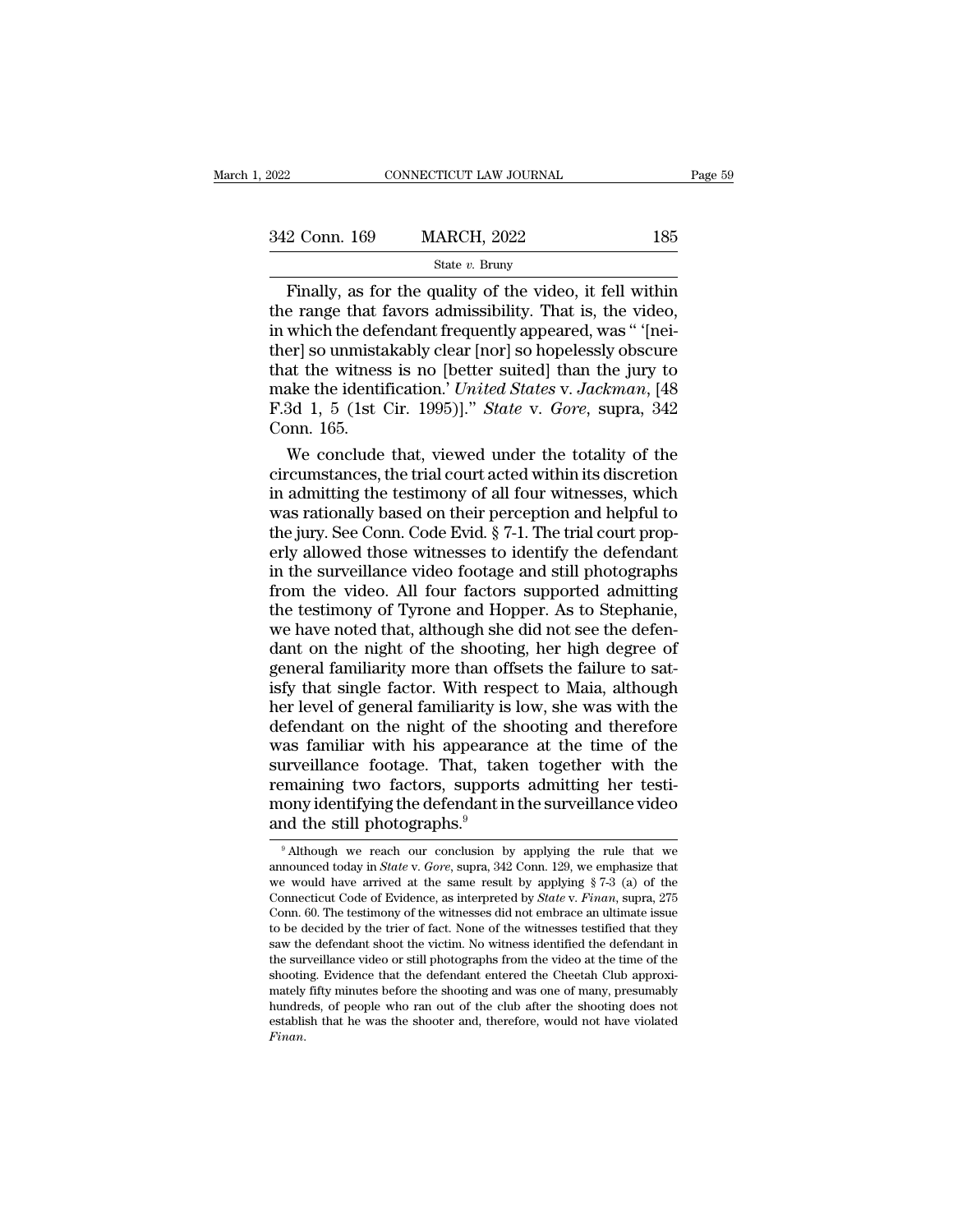|     | CONNECTICUT LAW JOURNAL | March 1, 2022 |
|-----|-------------------------|---------------|
| 186 | <b>MARCH, 2022</b>      | 342 Conn. 169 |
|     | State $v$ . Bruny       |               |
|     | Н                       |               |
|     | A                       |               |

 $\begin{array}{c|l}\n & \text{State } v. \text{ Bruny} \\
 & \text{II} \\
 & \text{A}\n\end{array}$ The defendant claims that the trial court abused its<br>discretion in allowing the state's expert, Imel, a forensic<br>examiner, to testify regarding an enhanced video he<br>acompile II<br>
A<br>
The defendant claims that the trial court abused its<br>
discretion in allowing the state's expert, Imel, a forensic<br>
examiner, to testify regarding an enhanced video he<br>
compiled from the raw video surveillance footag Example 1 The defendant claims that the trial court abused its<br>discretion in allowing the state's expert, Imel, a forensic<br>examiner, to testify regarding an enhanced video he<br>compiled from the raw video surveillance footag A<br>
The defendant claims that the trial court abused its<br>
discretion in allowing the state's expert, Imel, a forensic<br>
examiner, to testify regarding an enhanced video he<br>
compiled from the raw video surveillance footage,<br> The defendant claims that the trial court abused its<br>discretion in allowing the state's expert, Imel, a forensic<br>examiner, to testify regarding an enhanced video he<br>compiled from the raw video surveillance footage,<br>tracki The defendant claims that the trial court abused its<br>discretion in allowing the state's expert, Imel, a forensic<br>examiner, to testify regarding an enhanced video he<br>compiled from the raw video surveillance footage,<br>tracki discretion in allowing the state's expert, Imel, a forensic<br>examiner, to testify regarding an enhanced video he<br>compiled from the raw video surveillance footage,<br>tracking the movement of certain individuals through<br>the cl examiner, to testify regarding an enhanced video he<br>compiled from the raw video surveillance footage,<br>tracking the movement of certain individuals through<br>the club. The defendant contends that Imel's testimony<br>invaded the compiled from the raw video surveillance footage,<br>tracking the movement of certain individuals through<br>the club. The defendant contends that Imel's testimony<br>invaded the province of the jury, in violation of § 7-3<br>(a) of tracking the movement of certain in<br>the club. The defendant contends tha<br>invaded the province of the jury, in<br>(a) of the Connecticut Code of Evider<br>by this court in *State* v. *Finan*, sup<br>We conclude that the trial court waded the province of the jury, in violation of  $\S 7-3$ <br>) of the Connecticut Code of Evidence, as interpreted<br>this court in *State* v. *Finan*, supra, 275 Conn. 60.<br>e conclude that the trial court acted within its discre-(a) of the Connecticut Code of Evidence, as interpreted<br>by this court in *State* v. *Finan*, supra, 275 Conn. 60.<br>We conclude that the trial court acted within its discre-<br>tion in admitting the testimony.<br>We emphasize, at

by this court in *State* v. *Finan*, supra, 275 Conn. 60.<br>We conclude that the trial court acted within its discretion in admitting the testimony.<br>We emphasize, at the outset, that Imel never identi-<br>fied the defendant as We conclude that the trial court acted within its discretion in admitting the testimony.<br>We emphasize, at the outset, that Imel never identified the defendant as the shooter and was never asked<br>to do so. In his testimony, tion in admitting the testimony.<br>We emphasize, at the outset, that Imel never identified the defendant as the shooter and was never asked<br>to do so. In his testimony, Imel explained, instead, how<br>he tracked the movements of We emphasize, at the outset, that Imel never identi-<br>fied the defendant as the shooter and was never asked<br>to do so. In his testimony, Imel explained, instead, how<br>he tracked the movements of various individuals, who,<br>exce We emphasize, at the outset, that Imel never identi-<br>fied the defendant as the shooter and was never asked<br>to do so. In his testimony, Imel explained, instead, how<br>he tracked the movements of various individuals, who,<br>exce fied the defendant as the shooter and was never asked<br>to do so. In his testimony, Imel explained, instead, how<br>he tracked the movements of various individuals, who,<br>except for the victim, were identified only by alphanu-<br>m to do so. In his testimony, Imel explained, instead, how<br>he tracked the movements of various individuals, who,<br>except for the victim, were identified only by alphanu-<br>meric code, using video surveillance footage of the<br>Che the tracked the movements of various individuals, who,<br>except for the victim, were identified only by alphanu-<br>meric code, using video surveillance footage of the<br>Cheetah Club gathered from multiple camera angles.<br>Although except for the victim, were identified only by alphanumeric code, using video surveillance footage of the Cheetah Club gathered from multiple camera angles.<br>Although the defendant was depicted in the video footage, and Ime meric code, using video surveillance footage of the<br>Cheetah Club gathered from multiple camera angles.<br>Although the defendant was depicted in the video foot-<br>age, and Imel tracked images of the defendant using<br>the alphanum Cheetah Club gathered from multiple camera angles.<br>Although the defendant was depicted in the video footage, and Imel tracked images of the defendant using<br>the alphanumeric code, the identity of the defendant<br>was left to Although the defendant was depicted in the video foot-<br>age, and Imel tracked images of the defendant using<br>the alphanumeric code, the identity of the defendant<br>was left to the jury. Against this backdrop, we hold that<br>expe age, and lmel tracked images of the defendant using<br>the alphanumeric code, the identity of the defendant<br>was left to the jury. Against this backdrop, we hold that<br>expert opinion testimony that pertains to the identifica-<br> Expert opinion testimony that pertains to the neutrication of a defendant in surveillance footage is admissible it comports with the requirements of  $\S 7-2$  of the onnecticut Code of Evidence, which provides: "A with-<br>Bec tion of a defendant in surveillance footage is admissible<br>if it comports with the requirements of  $\S 7-2$  of the<br>Connecticut Code of Evidence, which provides: "A wit-<br>Because our application of the new rule does not chang

if it comports with the requirements of  $\S 7-2$  of the Connecticut Code of Evidence, which provides: "A wit-<br>Because our application of the new rule does not change the result of<br>the appeal, we disagree with the defendant Connecticut Code of Evidence, which provides: "A wit-<br>Because our application of the new rule does not change the result of<br>the appeal, we disagree with the defendant's claim, in his supplemental<br>brief, that we should not the appeal, we disagree with the defendant's claim, in his supplemental brief, that we should not apply the new rule in this appeal. As we explained in *Gore*, "[r]ather than apply an analysis that we have determined to b Because our application of the new rule does not change the result of the appeal, we disagree with the defendant's claim, in his supplemental brief, that we should not apply the new rule in this appeal. As we explained in the appeal, we disagree with the defendant's claim, in his supplemental brief, that we should not apply the new rule in this appeal. As we explained in *Gore*, "[r]ather than apply an analysis that we have determined to be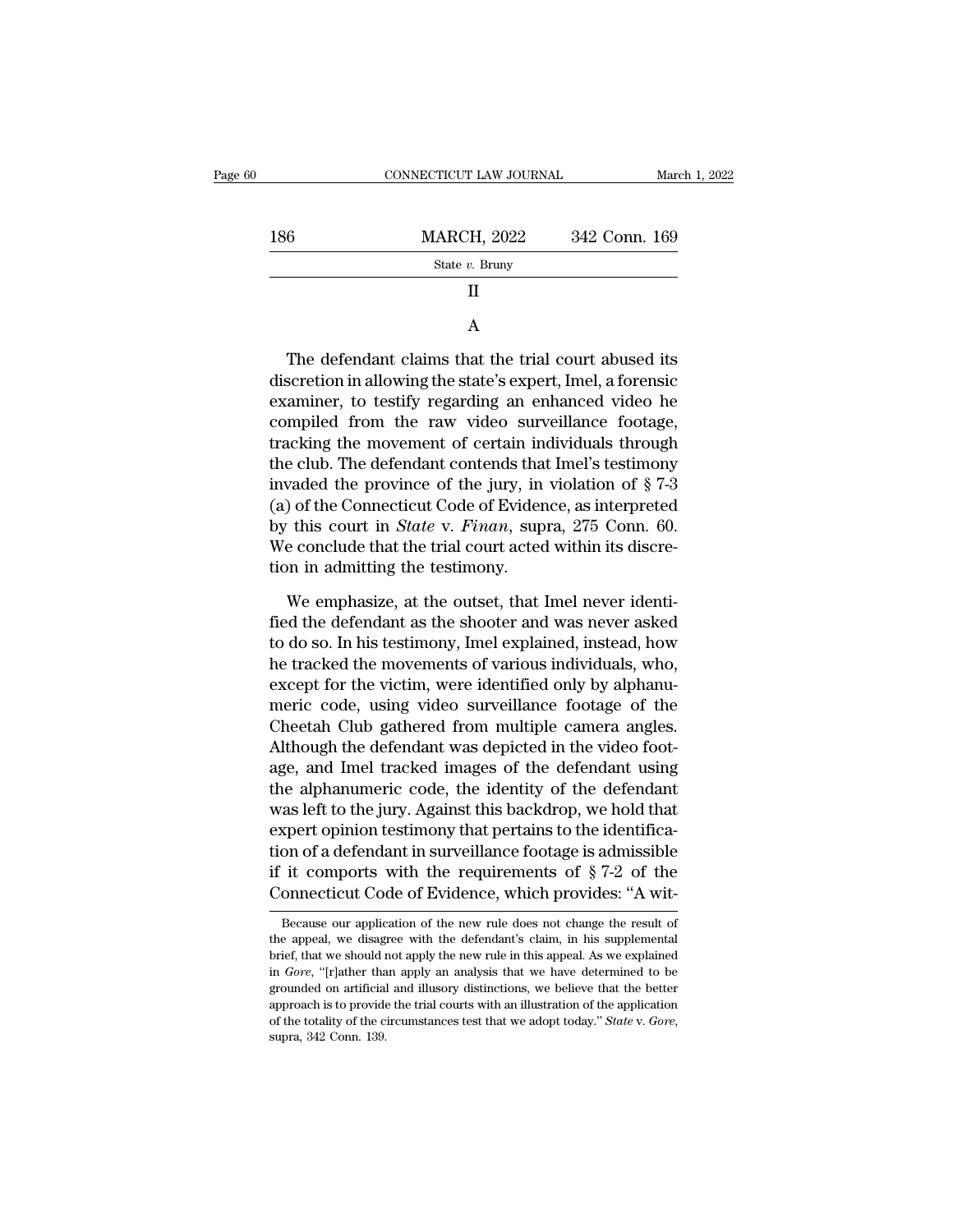| 2022          | CONNECTICUT LAW JOURNAL | Page 61 |  |
|---------------|-------------------------|---------|--|
| 342 Conn. 169 | <b>MARCH, 2022</b>      | 187     |  |
|               | State $v$ . Bruny       |         |  |

FORE CONNECTICUT LAW JOURNAL<br>
S42 Conn. 169 MARCH, 2022 187<br>
State v. Bruny<br>
ness qualified as an expert by knowledge, skill, experi-<br>
ence, training, education or otherwise may testify in the<br>
form of an opinion or otherw 342 Conn. 169 MARCH, 2022 187<br>
State v. Bruny<br>
mess qualified as an expert by knowledge, skill, experience, training, education or otherwise may testify in the<br>
form of an opinion or otherwise concerning scientific,<br>
tech 342 Conn. 169 MARCH, 2022 187<br>
State v. Bruny<br>
ness qualified as an expert by knowledge, skill, experience, training, education or otherwise may testify in the<br>
form of an opinion or otherwise concerning scientific,<br>
tech technical or other specialized knowledge, *if the testimong state v. Bruny*<br>*mess qualified as an expert by knowledge, skill, experience, training, education or otherwise may testify in the form of an opinion or otherwise concerning scientific, technical or other specialized* Example 18 as an expert by knowledge, skill, experience, training, education or otherwise may testify in the form of an opinion or otherwise concerning scientific, technical or other specialized knowledge, *if the testimo* ness qualified as are<br>nce, training, eduction<br>form of an opinion<br>technical or other<br>mony will assist the<br>vidence or in det<br>sis added.)<br>Our task, therefor For the analysis of the trial of the trial of the trial of the trial or other specialized knowledge, *if the testiony will assist the trier of fact* in understanding the idence or in determining a fact in issue." (Emphabi column of an opinion of other wise concerning selections,<br>technical or other specialized knowledge, *if the testi-*<br>mony will assist the trier of fact in understanding the<br>evidence or in determining a fact in issue." (Emp

mony will assist the trier of fact in understanding the evidence or in determining a fact in issue." (Emphasis added.)<br>Our task, therefore, is to consider whether the trial court correctly determined that Imel's testimony mong was assue the river of yater in anterestanting are<br>evidence or in determining a fact in issue." (Empha-<br>sis added.)<br>Our task, therefore, is to consider whether the trial<br>court correctly determined that Imel's testimon sis added.)<br>
Our task, therefore, is to consider whether the trial<br>
court correctly determined that Imel's testimony com-<br>
ported with the requirements of  $\S$  7-2 of the Connecticut<br>
Code of Evidence. The legal principles Our task, therefore, is to consider whether the trial court correctly determined that Imel's testimony comported with the requirements of  $\S 7-2$  of the Connecticut Code of Evidence. The legal principles that guide our re Our task, therefore, is to consider whether the trial<br>court correctly determined that Imel's testimony com-<br>ported with the requirements of § 7-2 of the Connecticut<br>Code of Evidence. The legal principles that guide our<br>rev court correctly determined that Imel's testimony comported with the requirements of  $\S$  7-2 of the Connecticut Code of Evidence. The legal principles that guide our review of the trial court's ruling on the admissibility ported with the requirements of  $\S$  7-2 of the Connecticut<br>Code of Evidence. The legal principles that guide our<br>review of the trial court's ruling on the admissibility of<br>expert testimony are well settled. "The trial cou Code of Evidence. The legal principles that guide our<br>review of the trial court's ruling on the admissibility of<br>expert testimony are well settled. "The trial court has<br>wide discretion in ruling on the qualification of ex review of the trial court's ruling on the admissibility of<br>expert testimony are well settled. "The trial court has<br>wide discretion in ruling on the qualification of expert<br>witnesses and the admissibility of their opinions expert testimony are well settled. "The trial court has<br>wide discretion in ruling on the qualification of expert<br>witnesses and the admissibility of their opinions. . . .<br>The court's decision is not to be disturbed unless wide discretion in ruling on the qualification of expert<br>witnesses and the admissibility of their opinions. . . .<br>The court's decision is not to be disturbed unless [its]<br>discretion has been abused, or the error is clear witnesses and the admissibility of their opinions. . . . The court's decision is not to be disturbed unless [its] discretion has been abused, or the error is clear and involves a misconception of the law. . . . Generally, The court's decision is not to be disturbed unless [its]<br>discretion has been abused, or the error is clear and<br>involves a misconception of the law.... Generally,<br>expert testimony is admissible if (1) the witness has a<br>spe discretion has been abused, or the error is clear and<br>involves a misconception of the law.... Generally,<br>expert testimony is admissible if (1) the witness has a<br>special skill or knowledge directly applicable to a mat-<br>ter involves a misconception of the law. . . . Generally,<br>expert testimony is admissible if (1) the witness has a<br>special skill or knowledge directly applicable to a mat-<br>ter in issue, (2) that skill or knowledge is not common special skill or knowledge directly applicable to a matter in issue, (2) that skill or knowledge is not common<br>to the average person, and (3) the testimony would be<br>helpful to the court or jury in considering the issues."<br> ter in issue, (2) that skill or knowledge is not common<br>to the average person, and (3) the testimony would be<br>helpful to the court or jury in considering the issues."<br>(Internal quotation marks omitted.) *State* v. *Leniar* to the average person, and (3) the testimony would be<br>helpful to the court or jury in considering the issues."<br>(Internal quotation marks omitted.) *State* v. *Leniart*,<br> $333$  Conn. 88, 142, 215 A.3d 1104 (2019), quoting helpful to the court or jury in considering the issues."<br>(Internal quotation marks omitted.) *State v. Leniart*,<br>333 Conn. 88, 142, 215 A.3d 1104 (2019), quoting *State*<br>v. *Taylor G.*, 315 Conn. 734, 760, 110 A.3d 338 (20 (Internal quotation marks omitted.) *State v. Leniart*,<br>333 Conn. 88, 142, 215 A.3d 1104 (2019), quoting *State*<br>v. *Taylor G.*, 315 Conn. 734, 760, 110 A.3d 338 (2015).<br>"It is well settled that [t]he true test of the adm 333 Conn. 88, 142, 215 A.3d 1104 (2019), quoting *State* v. *Taylor G.*, 315 Conn. 734, 760, 110 A.3d 338 (2015). "It is well settled that [t]he true test of the admissibility of [expert] testimony is not whether the subj v. *Taylor G.*, 315 Conn. 734, 760, 110 A.3d 338 (2015).<br>
"It is well settled that [t]he true test of the admissibility<br>
of [expert] testimony is not whether the subject matter<br>
is common or uncommon, or whether many pers "It is well settled that [t]he true test of the admissibility<br>of [expert] testimony is not whether the subject matter<br>is common or uncommon, or whether many persons<br>or few have some knowledge of the matter; but it is<br>wheth of [expert] testimony is not whether the subject matter<br>is common or uncommon, or whether many persons<br>or few have some knowledge of the matter; but it is<br>whether the witnesses offered as experts have any pecu-<br>liar knowle is common or uncommon, or whether many persons<br>or few have some knowledge of the matter; but it is<br>whether the witnesses offered as experts have any pecu-<br>liar knowledge or experience, not common to the world,<br>which render or few have some knowledge of the matter; but it is<br>whether the witnesses offered as experts have any pecu-<br>liar knowledge or experience, not common to the world,<br>which renders their opinions founded on such knowl-<br>edge or whether the witnesses offered as experts have any peculiar knowledge or experience, not common to the world, which renders their opinions founded on such knowledge or experience any aid to the court or the jury in determi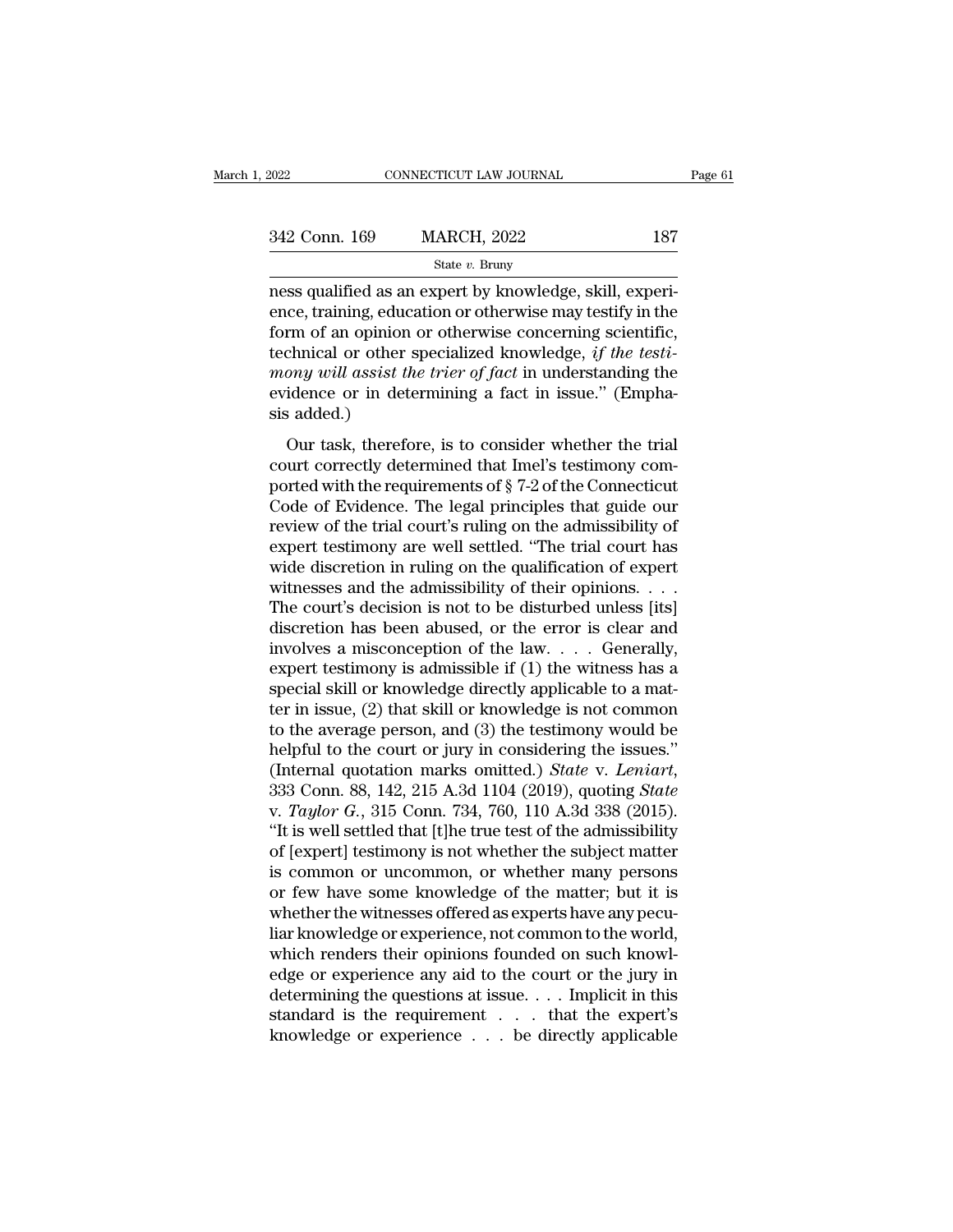|     | CONNECTICUT LAW JOURNAL | March 1, 2022 |
|-----|-------------------------|---------------|
|     |                         |               |
| 188 | <b>MARCH, 2022</b>      | 342 Conn. 169 |
|     | State $v$ . Bruny       |               |

CONNECTICUT LAW JOURNAL March 1, 2022<br>  $\begin{array}{r}\n 188 \text{ } \text{MARCH, 2022} \text{ } \text{ } 342 \text{ Conn. } 169 \\
 \text{State } v. \text{ Bruny}\n \end{array}$ to the matter specifically in issue.'' (Internal quotation<br>
marks omitted.) *State* v. *Leniart*, supra, 142. MARCH, 2022 342 Conn. 169<br>
State *v*. Bruny<br>
to the matter specifically in issue." (Internal quotation<br>
marks omitted.) *State* v. *Leniart*, supra, 142. "To the<br>
extent the trial court makes factual findings to support<br>
i 188 MARCH, 2022 342 Conn. 169<br>
State v. Bruny<br>
to the matter specifically in issue." (Internal quotation<br>
marks omitted.) *State* v. *Leniart*, supra, 142. "To the<br>
extent the trial court makes factual findings to support 188 MARCH, 2022 342 Conn. 169<br>
state v. Bruny<br>
to the matter specifically in issue." (Internal quotation<br>
marks omitted.) *State* v. *Leniart*, supra, 142. "To the<br>
extent the trial court makes factual findings to support state v. Bruny<br>
and to the matter specifically in issue." (Internal quotation<br>
marks omitted.) *State v. Leniart*, supra, 142. "To the<br>
extent the trial court makes factual findings to support<br>
its decision, we will accep State v. Bruny<br>to the matter specifically in issue." (Internal quotation<br>marks omitted.) *State* v. *Leniart*, supra, 142. "To the<br>extent the trial court makes factual findings to support<br>its decision, we will accept those to the matter sp<br>marks omitted.)<br>extent the trial c<br>its decision, we<br>are clearly impre<br>ted.) *Fleming* v.<br>531 (2015).<br>In his motion In the trial court makes factual findings to support<br>  $\alpha$  decision, we will accept those findings unless they<br>  $\alpha$  e clearly improper." (Internal quotation marks omit-<br>  $\alpha$ .) *Fleming v. Dionisio*, 317 Conn. 498, 505, Extent the trial court makes ractual midings to support<br>its decision, we will accept those findings unless they<br>are clearly improper." (Internal quotation marks omit-<br>ted.) Fleming v. Dionisio, 317 Conn. 498, 505, 119 A.3d

ince of the jury and violated the trial court ruled that the proton matter.<br>Final violation of the same state of the state of the state of the jury and violated the expert testimony, the<br>defendant argued that it improperly *Finance Cetary Improper.* (Internal quotation makes onti-<br>ted.) *Fleming v. Dionisio*, 317 Conn. 498, 505, 119 A.3d<br>531 (2015).<br>In his motion to preclude the expert testimony, the<br>defendant argued that it improperly invad argument on the motion, the motion, the defendant argued that it improperly invaded the province of the jury and violated this court's decision in Finan. Following the state's proffer, and after hearing argument on the mo 531 (2015).<br>In his motion to preclude the expert testimony, the<br>defendant argued that it improperly invaded the prov-<br>ince of the jury and violated this court's decision in<br>*Finan*. Following the state's proffer, and afte In his motion to preclude the expert testimony, the<br>defendant argued that it improperly invaded the prov-<br>ince of the jury and violated this court's decision in<br> $Finan$ . Following the state's proffer, and after hearing<br>argum defendant argued that it improperly invaded the province of the jury and violated this court's decision in Finan. Following the state's proffer, and after hearing argument on the motion, the trial court ruled that the test ince of the jury and violated this court's decision in *Finan*. Following the state's proffer, and after hearing argument on the motion, the trial court ruled that the testimony was admissible. The court began by consider Finan. Following the state's proffer, and after hearing<br>argument on the motion, the trial court ruled that the<br>testimony was admissible. The court began by consider-<br>ing the requirements of  $\S 7-2$  of the Connecticut Code argument on the motion, the trial court ruled that the<br>testimony was admissible. The court began by consider-<br>ing the requirements of  $\S 7-2$  of the Connecticut Code<br>of Evidence. The court was satisfied that Imel possesse testimony was admissible. The court began by considering the requirements of  $\S 7-2$  of the Connecticut Code of Evidence. The court was satisfied that Imel possessed knowledge, skill, experience, training and education th ing the requirements of § 7-2 of the Connecticut Code<br>of Evidence. The court was satisfied that Imel possessed<br>knowledge, skill, experience, training and education<br>that were both directly applicable to the matter at issue<br> knowledge, skill, experience, training and education<br>that were both directly applicable to the matter at issue<br>and not common to the average person. The court also<br>found that the testimony would be helpful to the jury.<br>In that were both directly applicable to the matter at issue<br>and not common to the average person. The court also<br>found that the testimony would be helpful to the jury.<br>In order to avoid any conflict with  $\S 7-3$  (a) and *Fi* and not common to the average person. The court also<br>found that the testimony would be helpful to the jury.<br>In order to avoid any conflict with  $\S 7-3$  (a) and *Finan*,<br>however, the court required Imel to remove all ident found that the testimony would be helpful to the jury.<br>In order to avoid any conflict with  $\S 7-3$  (a) and *Finan*,<br>however, the court required Imel to remove all identi-<br>fying labels over the subjects in the video in the In order to avoid any conflict with  $\S$  7-3 (a) and *Finan*, however, the court required Imel to remove all identifying labels over the subjects in the video in the seconds immediately before and after the shooting. The c however, the court required Imel to remove all identifying labels over the subjects in the video in the seconds immediately before and after the shooting. The court reasoned that, if the enhanced video did not display a la Ing labels over all stables in the video in the seconds<br>mediately before and after the shooting. The court<br>assoned that, if the enhanced video did not display a<br>belower any persons depicted in the video at the<br>tual time o minediately before and after the shooting. The court<br>reasoned that, if the enhanced video did not display a<br>label over any persons depicted in the video at the<br>actual time of the shooting, the video and Imel's testi-<br>mony

reasonce that, if the emfanced video that hot usplay a<br>label over any persons depicted in the video at the<br>actual time of the shooting, the video and Imel's testi-<br>mony would not invade the province of the jury.<br>The trial factual time of the shooting, the video and Imel's testi-<br>actual time of the shooting, the video and Imel's testi-<br>mony would not invade the province of the jury.<br>The trial court correctly concluded that Imel's testi-<br>mon mony would not invade the province of the jury.<br>The trial court correctly concluded that Imel's testi-<br>mony met the standards of  $\S 7-2$  of the Code of Evi-<br>dence. Imel's testimony regarding tracking individuals<br>in the su The trial court correctly concluded that Imel's testi-<br>mony met the standards of  $\S 7-2$  of the Code of Evi-<br>dence. Imel's testimony regarding tracking individuals<br>in the surveillance video footage is akin to expert testi The surveillance video footage is akin to expert testi-<br>nony regarding facial and clothing comparison and<br>hotogrammetry<sup>10</sup> applied to surveillance video and<br> $\frac{10}{10}$ Photogrammetry is the science of "calculating the he in the surveillance video footage is akin to expert testi-<br>mony regarding facial and clothing comparison and<br>photogrammetry<sup>10</sup> applied to surveillance video and<br><sup>10</sup> Photogrammetry is the science of "calculating the heigh

mony regarding facial and clothing comparison and<br>photogrammetry<sup>10</sup> applied to surveillance video and<br><sup>10</sup> Photogrammetry is the science of "calculating the heights of objects<br>from their photographic images." *United Sta* photographotographotographotographotographotographotographotographotographotographotographotographotographotographotographotographotographotographotographotographotographotographotographotographotographotographotographotog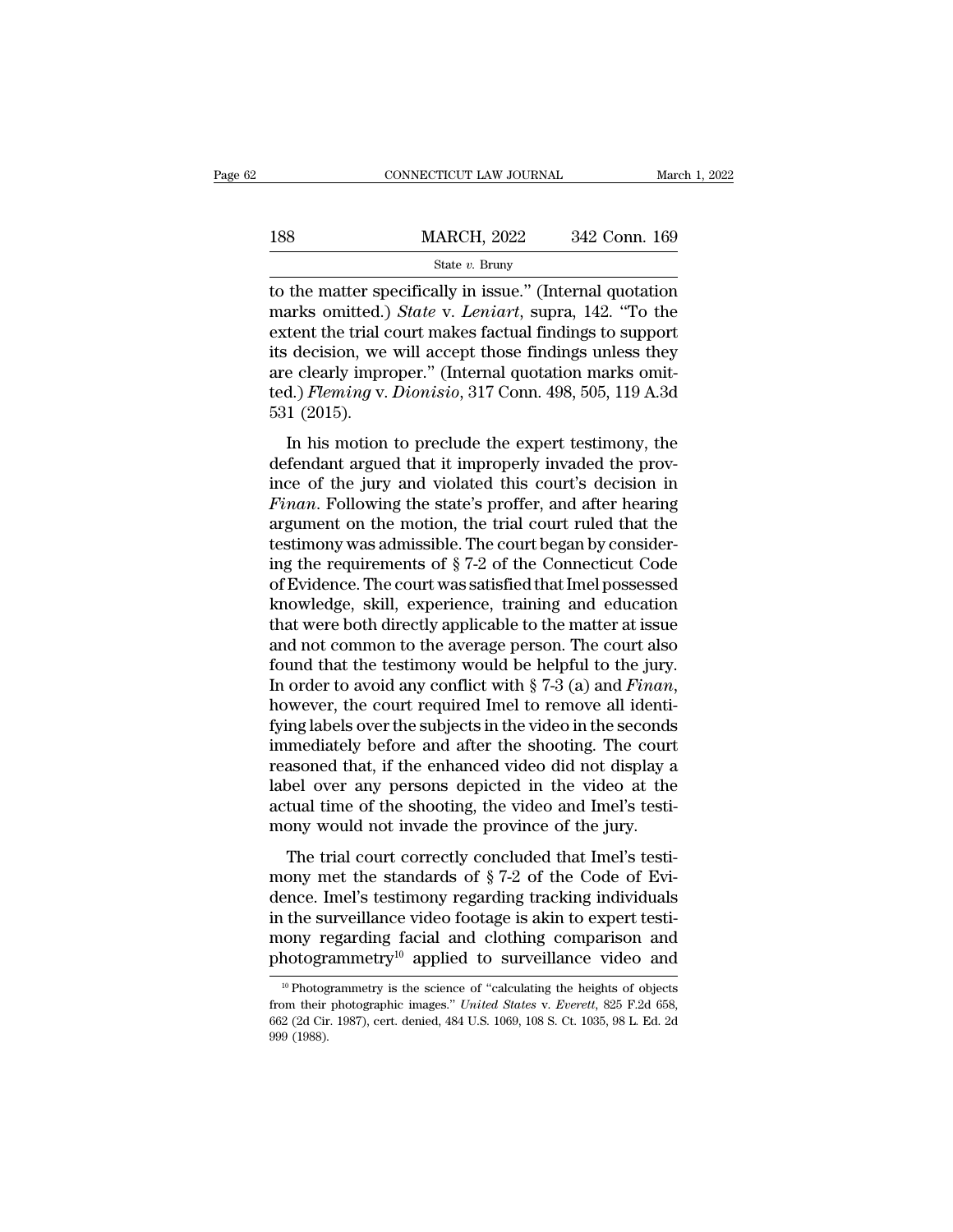342 Conn. 169 MARCH, 2022 <sup>189</sup>

State *v.* Bruny

Photographs. Those types of expert testimony have generally been held to be admissible under rule 702 of<br>The Enderal Pulses of Expert testimony have generally been held to be admissible under rule 702 of<br>The Enderal Pulse 342 Conn. 169 MARCH, 2022 189<br>
State v. Bruny<br>
photographs. Those types of expert testimony have generally been held to be admissible under rule 702 of<br>
the Federal Rules of Evidence, which "treat[s] expert<br>
oninion testi 342 Conn. 169 MARCH, 2022 189<br>
State v. Bruny<br>
photographs. Those types of expert testimony have generally been held to be admissible under rule 702 of<br>
the Federal Rules of Evidence, which "treat[s] expert<br>
opinion testi 342 Conn. 169 MARCH, 2022 189<br>
State v. Bruny<br>
photographs. Those types of expert testimony have generally been held to be admissible under rule 702 of<br>
the Federal Rules of Evidence, which "treat[s] expert<br>
opinion testi State *v.* Bruny<br>
State *v.* Bruny<br>
photographs. Those types of expert testimony have generally been held to be admissible under rule 702 of<br>
the Federal Rules of Evidence, which "treat[s] expert<br>
opinion testimony similar State *v*. Bruny<br>
photographs. Those types of expert testimony have gen-<br>
erally been held to be admissible under rule 702 of<br>
the Federal Rules of Evidence, which "treat[s] expert<br>
opinion testimony similarly to the Conne photographs. Those types of expert testimony have generally been held to be admissible under rule 702 of<br>the Federal Rules of Evidence, which "treat[s] expert<br>opinion testimony similarly to the Connecticut Code of<br>Evidence erally been held to be admissible under rule 702 of<br>the Federal Rules of Evidence, which "treat[s] expert<br>opinion testimony similarly to the Connecticut Code of<br>Evidence."<sup>11</sup> *State* v. *Favoccia*, 306 Conn. 770, 837 n.8, the Federal Rules of Evidence, which "treat[s] expert<br>opinion testimony similarly to the Connecticut Code of<br>Evidence."<sup>11</sup> *State* v. *Favoccia*, 306 Conn. 770, 837 n.8,<br>51 A.3d 1002 (2012) (*Zarella*, *J*., dissenting); opinion testimony similarly to the Connecticut Code of<br>Evidence."<sup>11</sup> State v. Favoccia, 306 Conn. 770, 837 n.8,<br>51 A.3d 1002 (2012) (Zarella, J., dissenting); see, e.g.,<br>United States v. Everett, 825 F.2d 658, 662 (2d Cir Evidence."<sup>11</sup> State v. Favoccia, 306 Conn. 770, 837 n.8,<br>51 A.3d 1002 (2012) (*Zarella, J.*, dissenting); see, e.g.,<br>*United States* v. *Everett*, 825 F.2d 658, 662 (2d Cir.<br>1987) (trial court did not abuse discretion in 51 A.3d 1002 (2012) (*Zarella, J.*, dissenting); see, e.g., United States v. Everett, 825 F.2d 658, 662 (2d Cir. 1987) (trial court did not abuse discretion in admitting testimony of photogrammetry expert interpreting bank United States v. Everett, 825 F.2d 658, 662 (2d Cir.<br>1987) (trial court did not abuse discretion in admitting<br>testimony of photogrammetry expert interpreting bank<br>surveillance photographs), cert. denied, 484 U.S. 1069,<br>108 1987) (trial court did not abuse discretion in admitting<br>testimony of photogrammetry expert interpreting bank<br>surveillance photographs), cert. denied, 484 U.S. 1069,<br>108 S. Ct. 1035, 98 L. Ed. 2d 999 (1988); *United States* testimony of photogrammetry expert interpreting bank<br>surveillance photographs), cert. denied, 484 U.S. 1069,<br>108 S. Ct. 1035, 98 L. Ed. 2d 999 (1988); *United States*<br>v. *Alexander*, 816 F.2d 164, 167 (5th Cir. 1987) (excl surveillance photographs), cert. denied, 484 U.S. 1069,<br>108 S. Ct. 1035, 98 L. Ed. 2d 999 (1988); *United States*<br>v. *Alexander*, 816 F.2d 164, 167 (5th Cir. 1987) (exclu-<br>sion of facial comparison testimony of defense exp 108 S. Ct. 1035, 98 L. Ed. 2d 999 (1988); *United States*<br>v. *Alexander*, 816 F.2d 164, 167 (5th Cir. 1987) (exclu-<br>sion of facial comparison testimony of defense expert<br>interpreting bank surveillance video and photographs v. *Alexander*, 816 F.2d 164, 167 (5th Cir. 1987) (exclusion of facial comparison testimony of defense expert interpreting bank surveillance video and photographs was clearly erroneous); *United States* v. *Green*, 525 F.2 sion of facial comparison testimony of defense expert<br>interpreting bank surveillance video and photographs<br>was clearly erroneous); *United States* v. *Green*, 525 F.2d<br>386, 391–92 (8th Cir. 1975) (expert testimony comparin 36, 391–92 (8th Cir. 1975) (expert testimony comparing<br>othing in bank surveillance photographs with clothing<br>orn by model in photographs taken by law enforce-<br>ent was admissible). But see, e.g., *United States* v.<br><sup>11</sup> Rul clothing in bank surveillance photographs with clothing<br>worn by model in photographs taken by law enforce-<br>ment was admissible). But see, e.g., *United States* v.<br><sup>11</sup> Rule 702 of the Federal Rules of Evidence provides: "A

help the trier of fact to understand the evidence or to determine a fact<br>in issue;<br>"(b) the testimony is based on sufficient facts or data;<br>"(c) the testimony is the product of reliable principles and methods; and<br>"(d) th issue;<br>
issue;<br>
"(b) the testimony is based on sufficient facts or data;<br>
"(c) the testimony is the product of reliable principles and methods; and<br>
"(d) the expert has reliably applied the principles and methods to the<br>
t

"(b) the testimony is based on sufficient facts or data;<br>"(c) the testimony is the product of reliable principles and methods; and<br>"(d) the expert has reliably applied the principles and methods to the<br>facts of the case." (c) the testimony is the product of reliable principles and methods; and "(d) the expert has reliably applied the principles and methods to the facts of the case."<br>Compare rule 702 of the Federal Rules of Evidence with § "(d) the expert has reliably applied the principles and methods to the facts of the case." Compare rule 702 of the Federal Rules of Evidence with § 7-2 of the Connecticut Code of Evidence; see footnote 2 of this opinion; facts of the case."<br>
Compare rule 702 of the Federal Rules of Evidence with § 7-2 of the<br>
Connecticut Code of Evidence; see footnote 2 of this opinion; and § 7-4 of<br>
the Connecticut Code of Evidence, which provides in rel the Connecticut Code of Evidence, which provides in relevant part: "(a) Opinion testimony by experts. An expert may testify in the form of an opinion and give reasons therefor, provided sufficient facts are shown as the fo onnecticut Code of Evidence; see footnote 2 of this opinion; and  $\S$  7-4 of e Connecticut Code of Evidence, which provides in relevant part: "(a) inion testimony by experts. An expert may testify in the form of an inion a the Connecticut Code of Evidence, which provides in relevant part: "(a) Opinion testimony by experts. An expert may testify in the form of an opinion and give reasons therefor, provided sufficient facts are shown as the fo

made the experts. An expert may testify in the form of an opinion testimony by experts. An expert may testify in the form of an opinion and give reasons therefor, provided sufficient facts are shown as the foundation for t be a the foundation of the expert of provided sufficient facts are shown as the foundation for the expert's opinion.<br>
"(b) Bases of opinion testimony by experts. The facts in the particular case upon which an expert bases the foundation for the expert's opinion.<br>
"(b) Bases of opinion testimony by experts. The facts in the particular<br>
case upon which an expert bases an opinion may be those perceived by or<br>
made known to the expert at or bef "(b) Bases of opinion testimony by experts. The facts in the particular case upon which an expert bases an opinion may be those perceived by or made known to the expert at or before the proceeding. The facts need not be a case upon which an expert bases an opinion may be those perceived by or made known to the expert at or before the proceeding. The facts need not be admissible in evidence if of a type customarily relied on by experts in t

worn by model in photographs taken by lament was admissible). But see, e.g., *Unite*  $\frac{1}{12}$  Rule 702 of the Federal Rules of Evidence provides: "A qualified as an expert by knowledge, skill, experience, traini may tes The expertison of the Federal Rules of Evidence provides: "A witness who is alified as an expert by knowledge, skill, experience, training, or education ay testify in the form of an opinion or otherwise if: "(a) the exper Help the trier of fact to understand the evidence or to determine a fact in issue,<br>i.e.,  $\frac{1}{2}$  and  $\frac{1}{2}$  and  $\frac{1}{2}$  and  $\frac{1}{2}$  are  $\frac{1}{2}$  and  $\frac{1}{2}$  are  $\frac{1}{2}$  and  $\frac{1}{2}$  are  $\frac{1}{2}$  and  $\frac{1}{$ <sup>11</sup> Rule 702<br>qualified as a<br>may testify ir<br>"(a) the exp<br>help the trier<br>in issue;<br>"(b) the tes

qualified as an expert by knowledge, skill, experience, training, or education may testify in the form of an opinion or otherwise if:<br>
"(a) the expert's scientific, technical, or other specialized knowledge will help the t as the testimon of an opinion or otherwise if:<br>
"(a) the expert's scientific, technical, or other specialized knowledge will<br>
dp the trier of fact to understand the evidence or to determine a fact<br>
issue;<br>
"(b) the testimo "(a) the expert's scientific, technical, or other specialized knowledge will<br>the the expert's scientific, technical, or other specialized knowledge will<br>the trier of fact to understand the evidence or to determine a fact<br>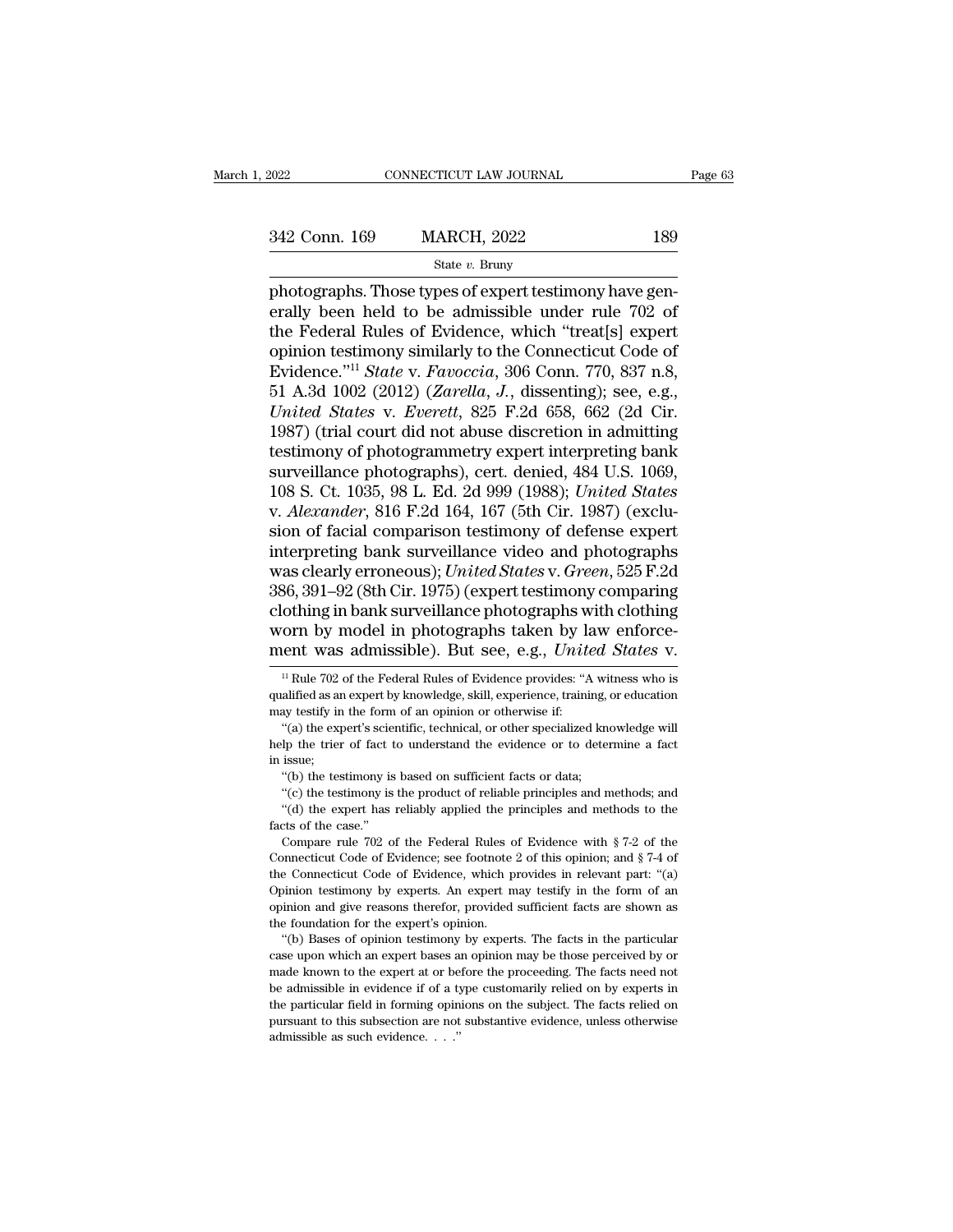|     | CONNECTICUT LAW JOURNAL |               | March 1, 2022 |
|-----|-------------------------|---------------|---------------|
|     |                         |               |               |
| 190 | <b>MARCH, 2022</b>      | 342 Conn. 169 |               |
|     | State $v$ . Bruny       |               |               |

**Brown**, 501 F.2d 146, 149–50 (9th Cir. 1974) (trial court<br> **Brown**, 501 F.2d 146, 149–50 (9th Cir. 1974) (trial court<br>
abused its discretion in admitting facial comparison 190 MARCH, 2022 342 Conn. 169<br>
State v. Bruny<br>
Brown, 501 F.2d 146, 149–50 (9th Cir. 1974) (trial court<br>
abused its discretion in admitting facial comparison<br>
testimony when comparisons testified to by expert were<br>
too ge 190 MARCH, 2022 342 Conn. 169<br>
State v. Bruny<br>
Brown, 501 F.2d 146, 149–50 (9th Cir. 1974) (trial court<br>
abused its discretion in admitting facial comparison<br>
testimony when comparisons testified to by expert were<br>
too ge 190 MARCH, 2022 342 Conn. 169<br>
State v. Bruny<br>
Brown, 501 F.2d 146, 149–50 (9th Cir. 1974) (trial court<br>
abused its discretion in admitting facial comparison<br>
testimony when comparisons testified to by expert were<br>
too ge State *v.* Bruny<br>
State *v.* Bruny<br>
Brown, 501 F.2d 146, 149–50 (9th Cir. 1974) (trial court<br>
abused its discretion in admitting facial comparison<br>
testimony when comparisons testified to by expert were<br>
too general to be State v. Bruny<br>*Brown*, 501 F.2d 146, 149–50 (9th Cir. 1974) (trial court<br>abused its discretion in admitting facial comparison<br>testimony when comparisons testified to by expert were<br>too general to be considered to require Brown, 501 F.2d<br>abused its discretistimony when<br>too general to b<br>tise), rev'd on o<br>v. *Nobles*, 422 U<br>141 (1975).<br>One state app distinstins and the confident and the confident stimony when comparisons testified to by expert were<br>o general to be considered to require special exper-<br>e), rev'd on other grounds sub nom. United States<br>Nobles, 422 U.S. 2 destiniony when comparisons destined to by expert were<br>too general to be considered to require special exper-<br>tise), rev'd on other grounds sub nom. United States<br>v. Nobles, 422 U.S. 225, 95 S. Ct. 2160, 45 L. Ed. 2d<br>141

tise), rev'd on other grounds sub nom. *United States*<br>v. *Nobles*, 422 U.S. 225, 95 S. Ct. 2160, 45 L. Ed. 2d<br>141 (1975).<br>One state appellate court recently rejected a chal-<br>lenge to expert testimony strikingly similar to they, tev d on other grounds sub hohi. *Chited States*<br>v. *Nobles*, 422 U.S. 225, 95 S. Ct. 2160, 45 L. Ed. 2d<br>141 (1975).<br>One state appellate court recently rejected a chal-<br>lenge to expert testimony strikingly similar to v. *Nobles*, 422 0.3. 225, 35 3. 0t. 2100, 45 L. Ed. 2d<br>141 (1975).<br>One state appellate court recently rejected a chal-<br>lenge to expert testimony strikingly similar to that at<br>issue in the present case. In *People* v. *Tr* 141 (1975).<br>
One state appellate court recently rejected a chal-<br>
lenge to expert testimony strikingly similar to that at<br>
issue in the present case. In *People* v. *Tran*, 50 Cal.<br>
App. 5th 171, 263 Cal. Rptr. 3d 740 (202 One state appellate court recently rejected a challenge to expert testimony strikingly similar to that at issue in the present case. In *People v. Tran*, 50 Cal. App. 5th 171, 263 Cal. Rptr. 3d 740 (2020), review denied, C lenge to expert testimony strikingly similar to that at<br>issue in the present case. In *People v. Tran*, 50 Cal.<br>App. 5th 171, 263 Cal. Rptr. 3d 740 (2020), review denied,<br>California Supreme Court, Docket No. S263358 (Augus issue in the present case. In *People v. Tran*, 50 Cal.<br>App. 5th 171, 263 Cal. Rptr. 3d 740 (2020), review denied,<br>California Supreme Court, Docket No. S263358 (August<br>19, 2020), the California Court of Appeal for the Four App. 5th 171, 263 Cal. Rptr. 3d 740 (2020), review denied,<br>California Supreme Court, Docket No. S263358 (August<br>19, 2020), the California Court of Appeal for the Fourth<br>District held that the trial court did not abuse its California Supreme Court, Docket No. S263358 (August<br>19, 2020), the California Court of Appeal for the Fourth<br>District held that the trial court did not abuse its discre-<br>tion in admitting the testimony of a forensic video 19, 2020), the California Court of Appeal for the Fourth<br>District held that the trial court did not abuse its discre-<br>tion in admitting the testimony of a forensic video ana-<br>lyst, Grant Fredericks, who created an enhanced District held that the trial court did not abuse its discretion in admitting the testimony of a forensic video analyst, Grant Fredericks, who created an enhanced video of an assault in a crowded outdoor restaurant dining a tion in admitting the te<br>lyst, Grant Fredericks,<br>of an assault in a cro<br>area, compiled from<br>cameras of nearby bus<br>of bystanders who wit<br>76, 179, 180, 188.<br>As Imel did in the Solid Tredericks, who created an enhanced video<br>an assault in a crowded outdoor restaurant dining<br>ea, compiled from videos taken from surveillance<br>meras of nearby businesses and from the cell phones<br>bystanders who witnesse or an assault in a crowded outdoor restaurant uning<br>area, compiled from videos taken from surveillance<br>cameras of nearby businesses and from the cell phones<br>of bystanders who witnessed the incident. See id., 174–<br>76, 179,

area, complied from videos taken from surventance<br>cameras of nearby businesses and from the cell phones<br>of bystanders who witnessed the incident. See id., 174–<br>76, 179, 180, 188.<br>As Imel did in the present case, Fredericks calleras of hearby businesses and front the cell phones<br>of bystanders who witnessed the incident. See id., 174–<br>76, 179, 180, 188.<br>As Imel did in the present case, Fredericks added<br>markings to the video to track certain in For 179, 180, 188.<br>
As Imel did in the present case, Fredericks added<br>
markings to the video to track certain individuals and<br>
to aid the jury in its task of interpreting the video. Id.,<br>
188. The Court of Appeal reasoned Fo, 179, 180, 188.<br>As Imel did in the present case, Fredericks added<br>markings to the video to track certain individuals and<br>to aid the jury in its task of interpreting the video. Id.,<br>188. The Court of Appeal reasoned tha As Imel did in the present case, Fredericks added<br>markings to the video to track certain individuals and<br>to aid the jury in its task of interpreting the video. Id.,<br>188. The Court of Appeal reasoned that the "challenged<br>ev markings to the video to track certain individuals and<br>to aid the jury in its task of interpreting the video. Id.,<br>188. The Court of Appeal reasoned that the "challenged<br>evidence was relevant, useful, and highly probative to aid the jury in its task of interpreting the video. Id.,<br>188. The Court of Appeal reasoned that the "challenged<br>evidence was relevant, useful, and highly probative of<br>the circumstances that led to [the victim's] paralys 188. The Court of Appeal reasoned that the "challenged<br>evidence was relevant, useful, and highly probative of<br>the circumstances that led to [the victim's] paralysis.<br>[Fredericks'] testimony helped the jury to identify what evidence was relevant, useful, and highly probative of<br>the circumstances that led to [the victim's] paralysis.<br>[Fredericks'] testimony helped the jury to identify what<br>portions of the video evidence required closer examina the circumstances that led to [the victim's] paralysis.<br>[Fredericks'] testimony helped the jury to identify what<br>portions of the video evidence required closer examina-<br>tion and to interpret some of the information conveye [Fredericks'] testimony helped the jury to identify what<br>portions of the video evidence required closer examina-<br>tion and to interpret some of the information conveyed<br>by the video evidence. His expertise was necessary for portions of the video evidence required closer examination and to interpret some of the information conveyed<br>by the video evidence. His expertise was necessary for<br>the [members of the] jury to accurately evaluate the<br>video tion and to interpret some of the information conveyed<br>by the video evidence. His expertise was necessary for<br>the [members of the] jury to accurately evaluate the<br>videos to appreciate who and what they were watching<br>as wel by the video evidence. His expertise was necessary for<br>the [members of the] jury to accurately evaluate the<br>videos to appreciate who and what they were watching<br>as well as the chronology and relationship between<br>each video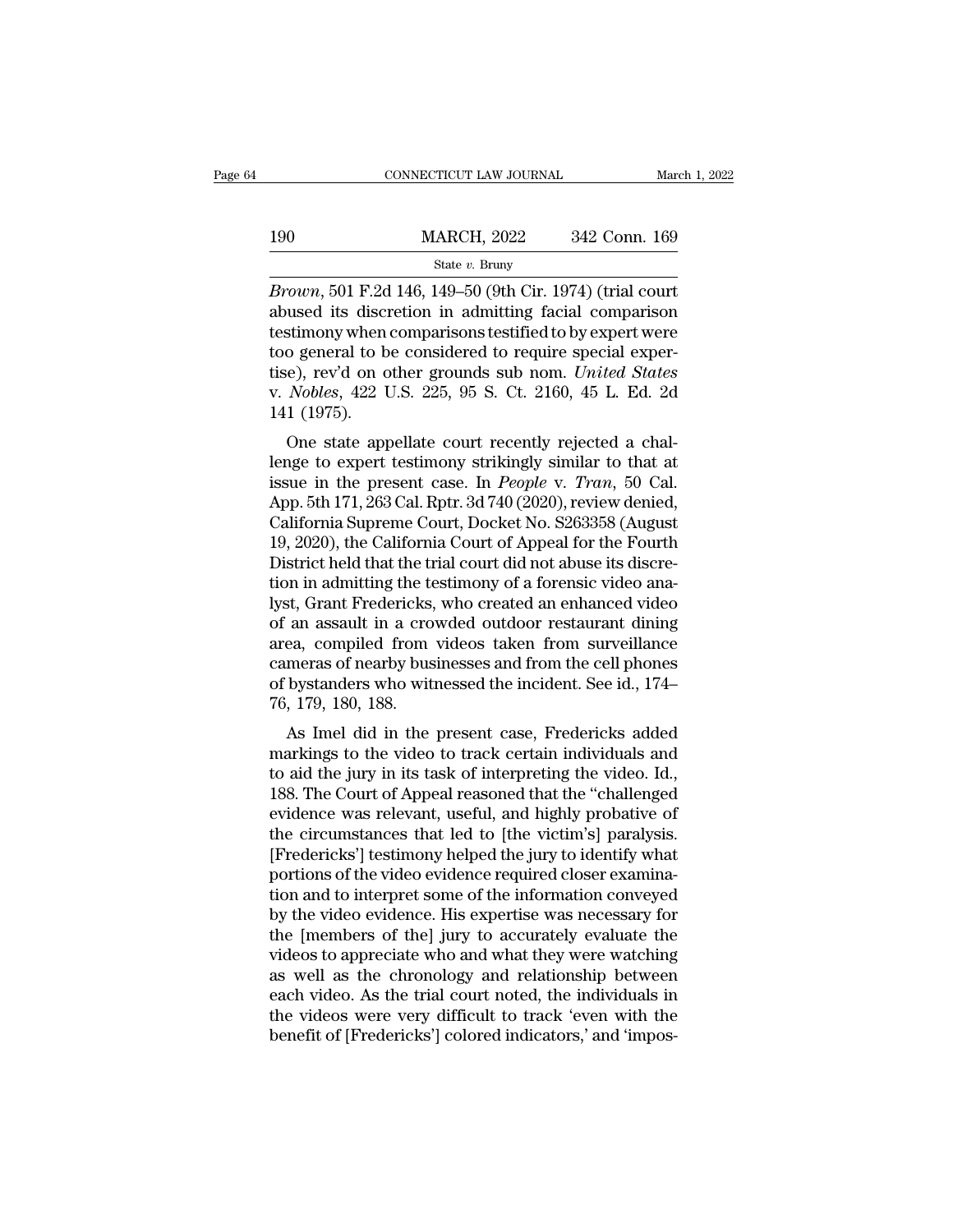| 2022          | CONNECTICUT LAW JOURNAL |     | Page 65 |
|---------------|-------------------------|-----|---------|
|               |                         |     |         |
| 342 Conn. 169 | <b>MARCH, 2022</b>      | 191 |         |
|               | State $v$ . Bruny       |     |         |

Fage CONNECTICUT LAW JOURNAL Page<br>342 Conn. 169 MARCH, 2022 191<br>5tate v. Bruny<br>5tate v. Bruny<br>5tate v. Bruny<br>188–89. 188–89.

 $\frac{\text{Rate } v. \text{ Bruny}}{\text{State } v. \text{ Bruny}}$ <br>
De' to track without his expert assistance." Id.,<br>
8–89.<br>
Imel's experience and training in the area of forensic<br>
deo and image analysis were extensive. As of the time<br>
trial Jmel had bee 342 Conn. 169 MARCH, 2022 191<br>
State v. Bruny<br>
sible' to track without his expert assistance." Id.,<br>
188–89.<br>
Imel's experience and training in the area of forensic<br>
video and image analysis were extensive. As of the time State *v*. Bruny<br>
sible' to track without his expert assistance." Id.,<br>
188–89.<br>
Imel's experience and training in the area of forensic<br>
video and image analysis were extensive. As of the time<br>
of trial, Imel had been ana sible' to track without his expert assistance." Id.,<br>188–89.<br>Imel's experience and training in the area of forensic<br>video and image analysis were extensive. As of the time<br>of trial, Imel had been analyzing video for approx sible to track without its expert assistance. Tu., 188–89.<br>Imel's experience and training in the area of forensic<br>video and image analysis were extensive. As of the time<br>of trial, Imel had been analyzing video for approxi-Imel's experience and training in the area of forensic<br>video and image analysis were extensive. As of the time<br>of trial, Imel had been analyzing video for approxi-<br>mately thirty years, approximately eight years of which<br>we Imel's experience and training in the area of forensic<br>video and image analysis were extensive. As of the time<br>of trial, Imel had been analyzing video for approxi-<br>mately thirty years, approximately eight years of which<br>we video and image analysis were extensive. As of the time<br>of trial, Imel had been analyzing video for approxi-<br>mately thirty years, approximately eight years of which<br>were for the FBI as a forensic examiner with the foren-<br>s of trial, Imel had been analyzing video for approximately thirty years, approximately eight years of which were for the FBI as a forensic examiner with the forensic audio, video and image analysis laboratory. Over the year mately thirty years, approximately eight years of which<br>were for the FBI as a forensic examiner with the foren-<br>sic audio, video and image analysis laboratory. Over<br>the years, he had taken and taught many classes on<br>and co were for the FBI as a forensic examiner with the forensic audio, video and image analysis laboratory. Over<br>the years, he had taken and taught many classes on<br>and conducted training in video forensics and image<br>enhancement, sic audio, video and image analysis laboratory. Over<br>the years, he had taken and taught many classes on<br>and conducted training in video forensics and image<br>enhancement, including teaching a course on the sub-<br>jects for the the years, he had taken and taught many classes on<br>and conducted training in video forensics and image<br>enhancement, including teaching a course on the sub-<br>jects for the United States Department of State. He was<br>the primar and conducted training in video forensics and image<br>enhancement, including teaching a course on the sub-<br>jects for the United States Department of State. He was<br>the primary forensics examiner for the Boston Mara-<br>thon bomb enhancement, including teaching a course on the sub-<br>jects for the United States Department of State. He was<br>the primary forensics examiner for the Boston Mara-<br>thon bombing and performed video tracking analysis<br>for that i jects for the United States Department of State. He was<br>the primary forensics examiner for the Boston Mara-<br>thon bombing and performed video tracking analysis<br>for that investigation, as well as for the Pulse nightclub<br>shoo the primary forensi<br>thon bombing and<br>for that investigatio<br>shooting in Florida.<br>tion, he tracked th<br>pects among thousa<br>camera views.<br>Imel's skill and k on bombing and performed video tracking analysis<br>
r that investigation, as well as for the Pulse nightclub<br>
ooting in Florida. In the Boston Marathon investiga-<br>
m, he tracked the movements of the bombing sus-<br>
cts among t for that investigation, as wen as for the I use highletilo<br>shooting in Florida. In the Boston Marathon investiga-<br>tion, he tracked the movements of the bombing sus-<br>pects among thousands of individuals, utilizing multiple<br>

shooting in Florida. In the Boston Marathon investiga-<br>tion, he tracked the movements of the bombing sus-<br>pects among thousands of individuals, utilizing multiple<br>camera views.<br>Imel's skill and knowledge were directly appl from, he tracked the movements of the bomong suspects among thousands of individuals, utilizing multiple camera views.<br>
Imel's skill and knowledge were directly applicable<br>
to the jury's task in the present case. Like the pects among mousants of murviolals, utilizing multiple<br>camera views.<br>Imel's skill and knowledge were directly applicable<br>to the jury's task in the present case. Like the Boston<br>Marathon and Pulse nightclub investigations, caniera views.<br>
Imel's skill and knowledge were directly applicable<br>
to the jury's task in the present case. Like the Boston<br>
Marathon and Pulse nightclub investigations, the pres-<br>
ent case involved video surveillance foo Imel's skill and knowledge were directly applicable<br>to the jury's task in the present case. Like the Boston<br>Marathon and Pulse nightclub investigations, the pres-<br>ent case involved video surveillance footage from multi-<br>pl to the jury's task in the present case. Like the Boston<br>Marathon and Pulse nightclub investigations, the present case involved video surveillance footage from multi-<br>ple cameras covering many individuals moving about<br>in a Marathon and Pulse nightclub investigations, the present case involved video surveillance footage from multiple cameras covering many individuals moving about<br>in a crowded area. The lighting was low, and individuals<br>moved ent case involved video surveillance footage from multi-<br>ple cameras covering many individuals moving about<br>in a crowded area. The lighting was low, and individuals<br>moved in and out of view of the cameras—creating the<br>need ple cameras covering many individuals moving about<br>in a crowded area. The lighting was low, and individuals<br>moved in and out of view of the cameras—creating the<br>need for a significant amount of cross-referencing of<br>the foo in a crowded area. The lighting was low, and individuals<br>moved in and out of view of the cameras—creating the<br>need for a significant amount of cross-referencing of<br>the footage from the various cameras. In order to create<br>h moved in and out of view of the cameras—creating the<br>need for a significant amount of cross-referencing of<br>the footage from the various cameras. In order to create<br>his fifty-two minute enhanced video, Imel compiled<br>footage need for a significant amount of cross-referencing of<br>the footage from the various cameras. In order to create<br>his fifty-two minute enhanced video, Imel compiled<br>footage from multiple cameras, lightened images, added<br>alpha the footage from the various cameras. In order to create<br>his fifty-two minute enhanced video, Imel compiled<br>footage from multiple cameras, lightened images, added<br>alphanumeric labels over certain individuals, including<br>the his fifty-two minute enhanced video, Imel compiled<br>footage from multiple cameras, lightened images, added<br>alphanumeric labels over certain individuals, including<br>the defendant, tracked those individuals throughout the<br>enha footage from multiple cameras, lightened images, added<br>alphanumeric labels over certain individuals, including<br>the defendant, tracked those individuals throughout the<br>enhanced video, inserted "halos" over images at crucial alphanumeric labels over certain individuals, including<br>the defendant, tracked those individuals throughout the<br>enhanced video, inserted "halos" over images at crucial<br>points during the video in the minute leading up to an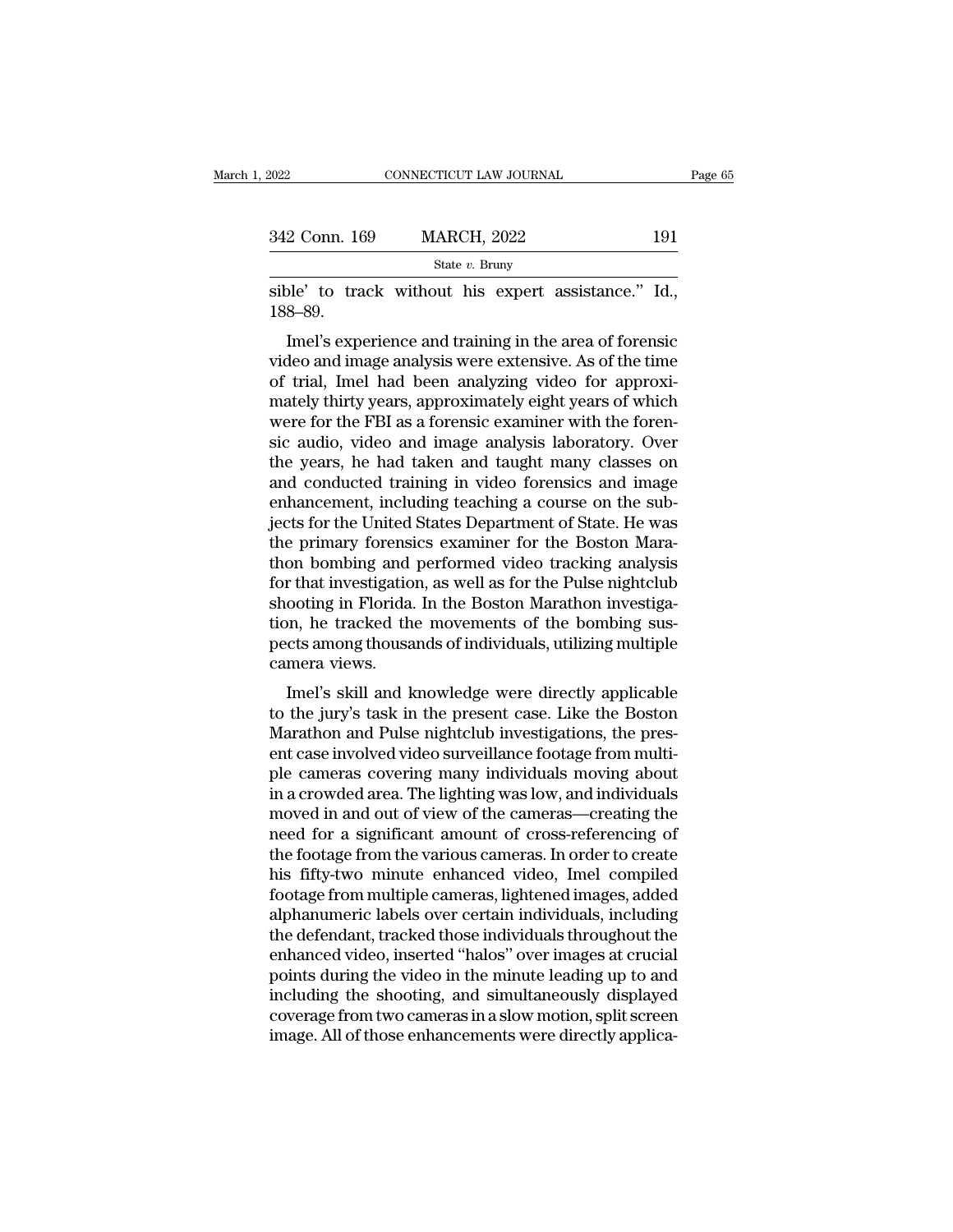|          | CONNECTICUT LAW JOURNAL                                                                                                                                                  |               | March 1, 2022 |
|----------|--------------------------------------------------------------------------------------------------------------------------------------------------------------------------|---------------|---------------|
| 192      |                                                                                                                                                                          | 342 Conn. 169 |               |
|          | <b>MARCH, 2022</b><br>State $v$ . Bruny                                                                                                                                  |               |               |
| footage. | ble to the jury's task of interpreting the surveillance                                                                                                                  |               |               |
|          | Imel's training and expertise enabled him to analyze<br>the video surveillance footage in a manner that was<br>hoyand the shility of an eyerage nergen. He distilled the |               |               |

 $\frac{\text{MARCH, } 2022}{\text{State } v. \text{ Bruny}}$ <br>
ble to the jury's task of interpreting the surveillance<br>
footage.<br>
Imel's training and expertise enabled him to analyze<br>
the video surveillance footage in a manner that was<br>
beyond the abi State  $v$ . Bruny<br>ble to the jury's task of interpreting the surveillance<br>footage.<br>Imel's training and expertise enabled him to analyze<br>the video surveillance footage in a manner that was<br>beyond the ability of an average p ble to the jury's task of interpreting the surveillance<br>footage.<br>Imel's training and expertise enabled him to analyze<br>the video surveillance footage in a manner that was<br>beyond the ability of an average person. He distille footage.<br>
Imel's training and expertise enabled him to analyze<br>
the video surveillance footage in a manner that was<br>
beyond the ability of an average person. He distilled the<br>
enhanced video from hours of raw video surveil Imel's training and expertise enabled him to analyze<br>the video surveillance footage in a manner that was<br>beyond the ability of an average person. He distilled the<br>enhanced video from hours of raw video surveillance<br>footage lmel's training and expertise enabled him to analyze<br>the video surveillance footage in a manner that was<br>beyond the ability of an average person. He distilled the<br>enhanced video from hours of raw video surveillance<br>footage the video surveillance footage in a manner that was<br>beyond the ability of an average person. He distilled the<br>enhanced video from hours of raw video surveillance<br>footage. The methodology that he used to accomplish<br>the task beyond the ability of an average person. He distilled the enhanced video from hours of raw video surveillance footage. The methodology that he used to accomplish the task involved both his specialized experience in trackin enhanced video fr<br>footage. The meth<br>the task involved<br>tracking analyses :<br>nology to enhance<br>analysis took hun<br>four months.<br>Imel described Exercise task involved both his specialized experience in<br>acking analyses and the adaptation of computer tech-<br>logy to enhance the video surveillance footage. His<br>alysis took hundreds of hours, over the course of<br>ur months tracking analyses and the adaptation of computer tech-<br>nology to enhance the video surveillance footage. His<br>analysis took hundreds of hours, over the course of<br>four months.<br>Imel described his methodology for undertaking a

mology to enhance the video surveillance footage. His<br>analysis took hundreds of hours, over the course of<br>four months.<br>Imel described his methodology for undertaking a<br>tracking analysis. Once individuals have been identifi analysis took hundreds of hours, over the course of<br>four months.<br>Imel described his methodology for undertaking a<br>tracking analysis. Once individuals have been identified<br>as the subjects of tracking, Imel tracks their move four months.<br>
Imel described his methodology for undertaking a<br>
tracking analysis. Once individuals have been identified<br>
as the subjects of tracking, Imel tracks their movement<br>
through the video surveillance footage by r Imel described his methodology for undertaking a<br>tracking analysis. Once individuals have been identified<br>as the subjects of tracking, Imel tracks their movement<br>through the video surveillance footage by relying on<br>the app Imel described his methodology for undertaking a<br>tracking analysis. Once individuals have been identified<br>as the subjects of tracking, Imel tracks their movement<br>through the video surveillance footage by relying on<br>the app tracking analysis. Once individuals have been identified<br>as the subjects of tracking, Imel tracks their movement<br>through the video surveillance footage by relying on<br>the appearance of the individuals and their clothing,<br>ho as the subjects of tracking, Imel tracks their movement<br>through the video surveillance footage by relying on<br>the appearance of the individuals and their clothing,<br>how they move, the direction in which they are moving,<br>and through the video surveillance footage by relying on<br>the appearance of the individuals and their clothing,<br>how they move, the direction in which they are moving,<br>and their positions and movement relative to other indi-<br>vid the appearance of the individuals and their clothing,<br>how they move, the direction in which they are moving,<br>and their positions and movement relative to other indi-<br>viduals depicted in the footage. Computer software<br>enabl how they move, the direction in which they are moving,<br>and their positions and movement relative to other indi-<br>viduals depicted in the footage. Computer software<br>enables him to review the video surveillance footage<br>frame and their positions and movement relative to other indi-<br>viduals depicted in the footage. Computer software<br>enables him to review the video surveillance footage<br>frame by frame. For each subject, Imel reviews that<br>individua viduals depicted in the footage. Computer software<br>enables him to review the video surveillance footage<br>frame by frame. For each subject, Imel reviews that<br>individual's movement forward—then backward—mul-<br>tiple times to co enables him to review the video surveillance footage<br>frame by frame. For each subject, Imel reviews that<br>individual's movement forward—then backward—mul-<br>tiple times to confirm that subject's movement through-<br>out the foot frame by frame. For each subject, Imel reviews that<br>individual's movement forward—then backward—mul-<br>tiple times to confirm that subject's movement through-<br>out the footage, one frame at a time. Once he has comp-<br>leted his ble times to confirm that subject's movement throught<br>t the footage, one frame at a time. Once he has comp-<br>red his analysis of one subject's movement throughout<br>e entire course of the raw video surveillance footage,<br>perfo out the footage, one frame at a time. Once he has completed his analysis of one subject's movement throughout<br>the entire course of the raw video surveillance footage,<br>he performs the same analysis for the next subject.<br>Giv

leted his analysis of one subject's movement throughout<br>the entire course of the raw video surveillance footage,<br>he performs the same analysis for the next subject.<br>Given the difficulty of reviewing hours of video sur-<br>vei the entire course of the raw video surveillance footage,<br>he performs the same analysis for the next subject.<br>Given the difficulty of reviewing hours of video sur-<br>veillance footage from multiple camera angles, Imel's<br>testi he performs the same analysis for the next subject.<br>
Given the difficulty of reviewing hours of video sur-<br>
veillance footage from multiple camera angles, Imel's<br>
testimony, as well as the enhanced video itself, was<br>
likel Given the difficulty of reviewing hours of video surveillance footage from multiple camera angles, Imel's testimony, as well as the enhanced video itself, was likely helpful to the jury. During Imel's testimony, the prosec Given the difficulty of reviewing hours of video surveillance footage from multiple camera angles, Imel's testimony, as well as the enhanced video itself, was likely helpful to the jury. During Imel's testimony, the prosec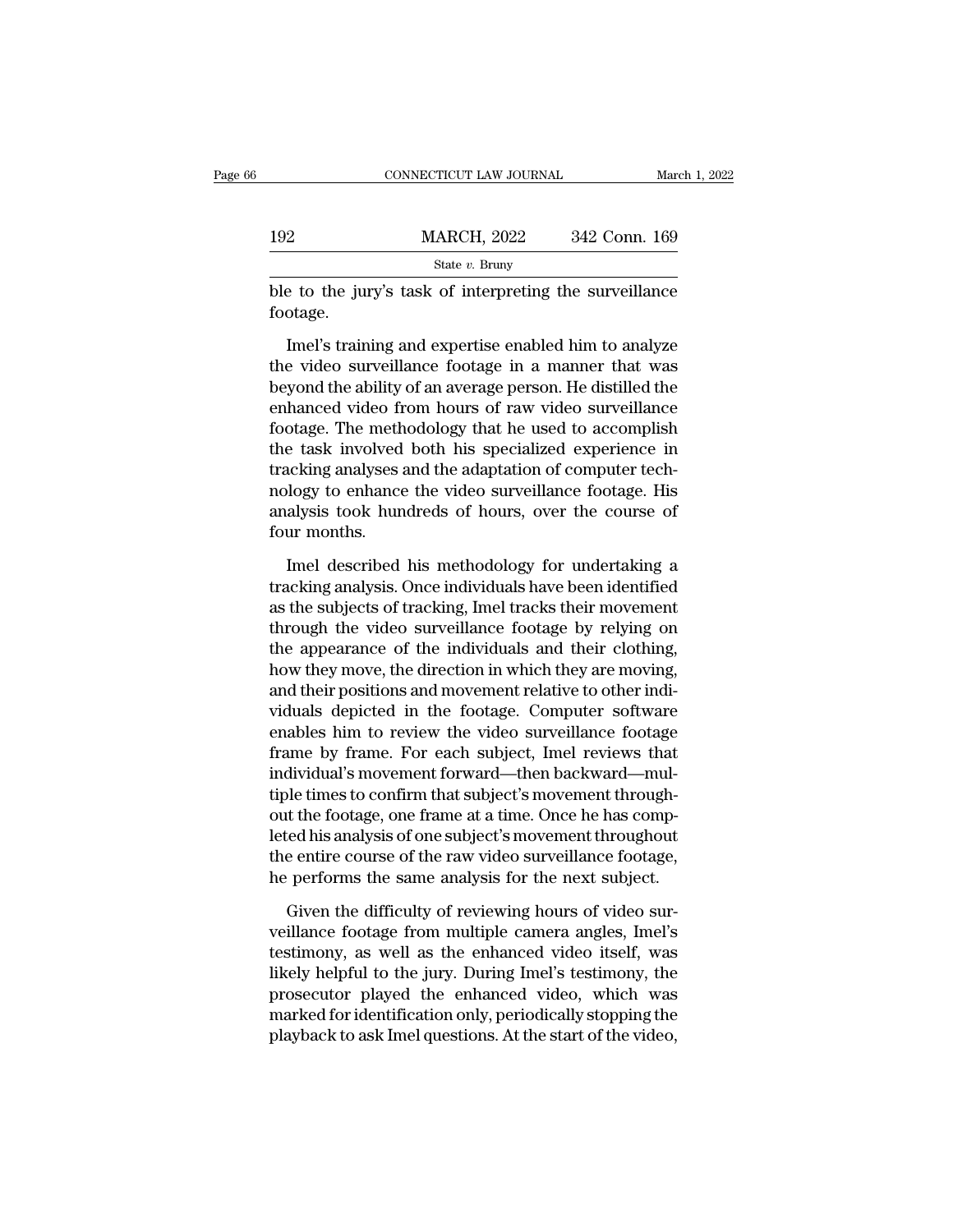| 2022          | CONNECTICUT LAW JOURNAL | Page 67 |  |
|---------------|-------------------------|---------|--|
| 342 Conn. 169 | <b>MARCH, 2022</b>      | 193     |  |
|               | State $v$ . Bruny       |         |  |

EXECTE EXECT THE SURFALL TRANSFER ON THE FIRST STAR SET ON MARCH, 2022<br>
State v. Bruny<br>
Imel identified the first labels on the video, FW-1 and<br>
FW-2, which appeared above two women entering the<br>
club. He explained that t  $\frac{342 \text{ Conn. } 169}{342 \text{ Conn. } 169}$  MARCH,  $2022$  193<br>State v. Bruny<br>Imel identified the first labels on the video, FW-1 and<br>FW-2, which appeared above two women entering the<br>club. He explained that these tags would follow 342 Conn. 169 MARCH, 2022 193<br>
State v. Bruny<br>
Imel identified the first labels on the video, FW-1 and<br>
FW-2, which appeared above two women entering the<br>
club. He explained that these tags would follow the<br>
same two indi 342 Conn. 169 MARCH, 2022 193<br>
State v. Bruny<br>
Imel identified the first labels on the video, FW-1 and<br>
FW-2, which appeared above two women entering the<br>
club. He explained that these tags would follow the<br>
same two indi State v. Bruny<br>
State v. Bruny<br>
Imel identified the first labels on the video, FW-1 and<br>
FW-2, which appeared above two women entering the<br>
club. He explained that these tags would follow the<br>
same two individuals through State v. Bruny<br>Imel identified the first labels on the video, FW-1 and<br>FW-2, which appeared above two women entering the<br>club. He explained that these tags would follow the<br>same two individuals throughout the video, marki Imel identified the first labels on the video, FW-1 and FW-2, which appeared above two women entering the club. He explained that these tags would follow the same two individuals throughout the video, marking their movemen cameras. 10. He explained that these tags would follow the<br>me two individuals throughout the video, marking<br>eir movement through the club. The majority of the<br>otage in the enhanced video showed the Cheetah<br>om, which was covered by same two individuals throughout the video, marking<br>their movement through the club. The majority of the<br>footage in the enhanced video showed the Cheetah<br>room, which was covered by two different surveillance<br>cameras.<br>At abo

their movement through the club. The majority of the<br>footage in the enhanced video showed the Cheetah<br>room, which was covered by two different surveillance<br>cameras.<br>At about seven minutes before the end of the enhanced<br>vid Frootage in the enhanced video showed the Cheetah<br>room, which was covered by two different surveillance<br>cameras.<br>At about seven minutes before the end of the enhanced<br>video, Imel identified a subject standing in front of t room, which was covered by two different surveillance<br>cameras.<br>At about seven minutes before the end of the enhanced<br>video, Imel identified a subject standing in front of the<br>bar, tagged as "victim." As with all the other cameras.<br>
At about seven minutes before the end of the enhanced<br>
video, Imel identified a subject standing in front of the<br>
bar, tagged as "victim." As with all the other subjects,<br>
Imel tracked the victim from the entranc At about seven minutes before the end of the enhanced<br>video, Imel identified a subject standing in front of the<br>bar, tagged as "victim." As with all the other subjects,<br>Imel tracked the victim from the entrance of the club video, Imel identified a subject standing in front of the<br>bar, tagged as "victim." As with all the other subjects,<br>Imel tracked the victim from the entrance of the club.<br>Less than one minute before the shooting, the image<br> bar, tagged as "victim." As with all the other subjects,<br>Imel tracked the victim from the entrance of the club.<br>Less than one minute before the shooting, the image<br>in the enhanced video split into two screens in order<br>to s Imel tracked the victim from the entrance of the club.<br>Less than one minute before the shooting, the image<br>in the enhanced video split into two screens in order<br>to show the Cheetah room from both camera angles,<br>thus provid Less than one minute before the shooting, the image<br>in the enhanced video split into two screens in order<br>to show the Cheetah room from both camera angles,<br>thus providing a fuller view of the scene. Seconds before<br>the shoo in the enhanced video split into two screens in order<br>to show the Cheetah room from both camera angles,<br>thus providing a fuller view of the scene. Seconds before<br>the shooting, Imel inserted a halo over an individual<br>labele to show the Cheetah room from both camera angles,<br>thus providing a fuller view of the scene. Seconds before<br>the shooting, Imel inserted a halo over an individual<br>labeled "MS-4," who stood behind the victim and<br>appeared to thus providing a fuller view of the scene. Seconds before<br>the shooting, Imel inserted a halo over an individual<br>labeled "MS-4," who stood behind the victim and<br>appeared to be holding an object in his right hand. Per<br>the tr the shooting, Imel inserted a halo over an individual<br>labeled "MS-4," who stood behind the victim and<br>appeared to be holding an object in his right hand. Per<br>the trial court's ruling, the alphanumeric labels did not<br>appear labeled "MS-4," who stood behind the victim and<br>appeared to be holding an object in his right hand. Per<br>the trial court's ruling, the alphanumeric labels did not<br>appear in the few seconds before and after the shooting.<br>Imm appeared to be holding an object in his right hand. Per<br>the trial court's ruling, the alphanumeric labels did not<br>appear in the few seconds before and after the shooting.<br>Immediately after the shooting, MS-4 could be seen<br> the trial court's ruling, the alphanumeric labels did not<br>appear in the few seconds before and after the shooting.<br>Immediately after the shooting, MS-4 could be seen<br>running across the Cheetah room, and Imel inserted a<br>hal appear in the few seconds before and after the shood Immediately after the shooting, MS-4 could be running across the Cheetah room, and Imel inser halo over the right hand of MS-4 to highlight the appeared to be holding so mediately after the shooting, MS-4 could be seen<br>nning across the Cheetah room, and Imel inserted a<br>lo over the right hand of MS-4 to highlight that he<br>peared to be holding something in that hand. The<br>deo shows that MS-4 running across the Cheetah room, and Imel inserted a<br>halo over the right hand of MS-4 to highlight that he<br>appeared to be holding something in that hand. The<br>video shows that MS-4 then ran out of the front door<br>of the clu

<sup>12</sup> We emphasize that, because Imel did not identify MS-4 as the defendant,<br>
12 We emphasize that, because Imel did not identify MS-4 as the defendant,<br>
12 We emphasize that, because Imel did not identify MS-4 as the defen of the club, along with many other patrons.<br>At no point during Imel's testimony did he state that<br>he believed that MS-4 was the defendant.<sup>12</sup> Although<br> $\frac{12}{12}$  We emphasize that, because Imel did not identify MS-4 as At no point during Imel's testimony did he state that<br>he believed that MS-4 was the defendant.<sup>12</sup> Although<br> $\frac{12}{12}$  We emphasize that, because Imel did not identify MS-4 as the defendant,<br>we need not address in this o The to point daring inters describently did it is state dideo the believed that MS-4 was the defendant.<sup>12</sup> Although  $\frac{12}{12}$  We emphasize that, because Imel did not identify MS-4 as the defendant, we need not address The Defieved trial MiS-4 Was trie deferred. Certainly,  $\frac{12}{12}$  We emphasize that, because Imel did not identify MS-4 as the defendant, we need not address in this opinion under what circumstances, if any, an expert wi <sup>12</sup> We emphasize that, because Imel did not identify MS-4 as the defendant, we need not address in this opinion under what circumstances, if any, an expert witness may be permitted to do so. Imel's testimony merely serve we need not address in this opinion under what circumstances, if any, an expert witness may be permitted to do so. Imel's testimony merely served to explain the enhanced video and the nature of the tracking analysis Imel p expert witness may be permitted to do so. Imel's testimony merely served to explain the enhanced video and the nature of the tracking analysis Imel performed. Certainly, although the tracking labels, except for the victim' to explain the enhanced video and the nature of the tracking analysis Imel performed. Certainly, although the tracking labels, except for the victim's,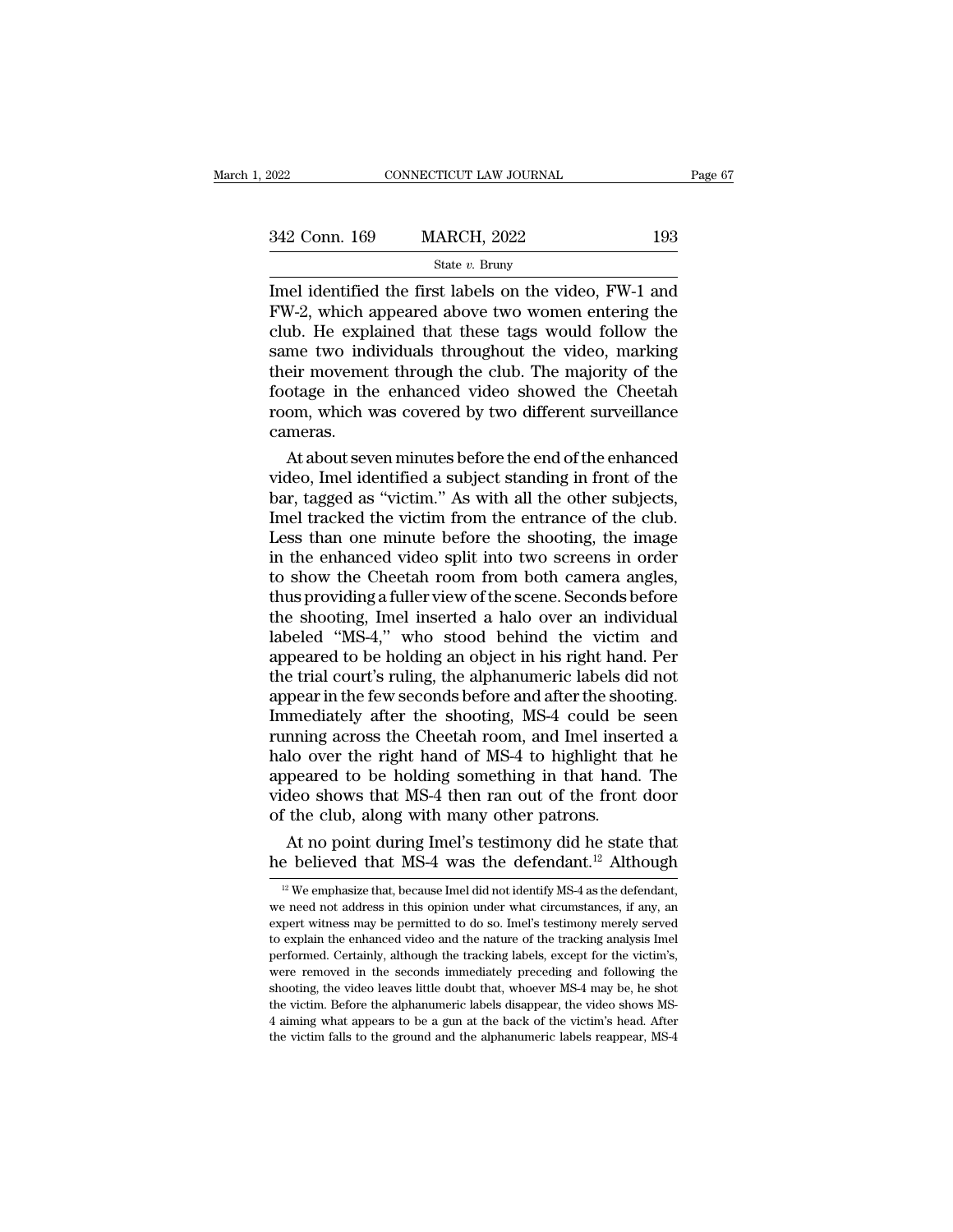|     | CONNECTICUT LAW JOURNAL | March 1, 2022 |
|-----|-------------------------|---------------|
|     |                         |               |
| 194 | <b>MARCH, 2022</b>      | 342 Conn. 169 |
|     | State $v$ . Bruny       |               |

CONNECTICUT LAW JOURNAL March 1, 2022<br>
194 MARCH, 2022 342 Conn. 169<br>
State v. Bruny<br>
Imel's testimony, understood in conjunction with the<br>
video, constituted persuasive proof that MS-4 shot the<br>
video, constituted persuas  $\frac{\text{MARCH}}{\text{State } v. \text{ Bruny}}$ <br>
State v. Bruny<br>
Imel's testimony, understood in conjunction with the<br>
video, constituted persuasive proof that MS-4 shot the<br>
victim, the state was still required to prove that MS-4<br>
was the defe 194 MARCH, 2022 342 Conn. 169<br>
State v. Bruny<br>
Imel's testimony, understood in conjunction with the<br>
video, constituted persuasive proof that MS-4 shot the<br>
victim, the state was still required to prove that MS-4<br>
was the MARCH, 2022 342 Conn. 169<br>
State v. Bruny<br>
Imel's testimony, understood in conjunction with the<br>
video, constituted persuasive proof that MS-4 shot the<br>
victim, the state was still required to prove that MS-4<br>
was the def  $\begin{array}{l}\n\hline\n\text{State } v. \text{ Bruny} \\
\hline\n\text{State } v. \text{ Bruny} \\
\hline\n\text{Imel's testimony, understood in conjunction with the video, constituted persuasive proof that MS-4 shot the victim, the state was still required to prove that MS-4 was the defendant. Moreover, the tracking information depicted in the enhanced video, and Imel's expert testimony explaining it, could not have been developed by the average liver. That information thus assisted the$ state v. Bruny<br>Imel's testimony, understood in conjunction with the<br>video, constituted persuasive proof that MS-4 shot the<br>victim, the state was still required to prove that MS-4<br>was the defendant. Moreover, the tracking Imel's testimony, understood in conjunction with the<br>video, constituted persuasive proof that MS-4 shot the<br>victim, the state was still required to prove that MS-4<br>was the defendant. Moreover, the tracking information<br>depi video, constituted persuasive proof that MS-4 shot the victim, the state was still required to prove that MS-4 was the defendant. Moreover, the tracking information depicted in the enhanced video, and Imel's expert testimo victim, the state was still required to prove that MS-4<br>was the defendant. Moreover, the tracking information<br>depicted in the enhanced video, and Imel's expert testi-<br>mony explaining it, could not have been developed by<br>th was the defendant. Moreover, the tracking information<br>depicted in the enhanced video, and Imel's expert testi-<br>mony explaining it, could not have been developed by<br>the average juror. That information thus assisted the<br>jury depicted in the enhanced video, and Imel's expert testi-<br>mony explaining it, could not have been developed by<br>the average juror. That information thus assisted the<br>jury in carrying out its task, without allowing the expert mony explaining it, could not have been developed by<br>the average juror. That information thus assisted the<br>jury in carrying out its task, without allowing the expert<br>to identify the shooter. Accordingly, Imel's testimony<br>d the average juror. That information thus assisted the<br>jury in carrying out its task, without allowing the expert<br>to identify the shooter. Accordingly, Imel's testimony<br>did not invade the province of the jury. See, e.g., *S* jury in carrying out its task, without allowing the expert<br>to identify the shooter. Accordingly, Imel's testimony<br>did not invade the province of the jury. See, e.g., *State*<br>v. *Guilbert*, 306 Conn. 218, 251–52, 49 A.3d 70 to identify the shooter. Accordingly, Imel's testimony<br>did not invade the province of the jury. See, e.g., *State*<br>v. *Guilbert*, 306 Conn. 218, 251–52, 49 A.3d 705 (2012)<br>(expert testimony regarding reliability of eyewitn did not invade the province of the jury. See, e.g., *State* v. *Guilbert*, 306 Conn. 218, 251–52, 49 A.3d 705 (2012) (expert testimony regarding reliability of eyewitness identifications did not invade province of jury bec v. *Guilbert*, 306 Conn. 218, 251–52, 49 A.3d 705 (2012)<br>(expert testimony regarding reliability of eyewitness<br>identifications did not invade province of jury because<br>reliability of eyewitness identifications is not within (expert testimony regarding reliability of eyewitness<br>identifications did not invade province of jury because<br>reliability of eyewitness identifications is not within<br>knowledge of average juror); *State* v. *Borrelli*, 227 identifications did not invade province of jury because<br>reliability of eyewitness identifications is not within<br>knowledge of average juror); *State* v. *Borrelli*, 227 Conn.<br>153, 174, 629 A.2d 1105 (1993) (expert testimony reliability of eyewitness identifications is not within<br>knowledge of average juror); *State* v. *Borrelli*, 227 Conn.<br>153, 174, 629 A.2d 1105 (1993) (expert testimony regard-<br>ing general characteristics of victims of domes 153, 174, 629 A.2d 1105 (1993) (expert testimony regard-<br>ing general characteristics of victims of domestic abuse<br>did not invade province of jury because information<br>testified to by expert was "beyond the jury's experience ing general characteristics of victims of domestic abuse<br>did not invade province of jury because information<br>testified to by expert was "beyond the jury's experience<br>and knowledge"); see also, e.g., *United States* v. *Gre* did not invade province of jury because informatestified to by expert was "beyond the jury's experi<br>and knowledge"); see also, e.g., *United States* v. *G*.<br>supra, 525 F.2d 392 (expert testimony regarding det<br>comparison of suried to by expert was beyond the jury's experience<br>d knowledge"); see also, e.g., *United States v. Green*,<br>pra, 525 F.2d 392 (expert testimony regarding detailed<br>mparison of articles of clothing did not invade prov-<br>ce and knowledge ); see also, e.g., *United States v. Green*,<br>supra, 525 F.2d 392 (expert testimony regarding detailed<br>comparison of articles of clothing did not invade prov-<br>ince of jury because average juror lacks skill and

supra, 525 F.2d 392 (expert testimony regarding detailed<br>comparison of articles of clothing did not invade prov-<br>ince of jury because average juror lacks skill and experi-<br>ence necessary to make such comparisons).<br>Accordin comparison or articles or clothing did not invade prov-<br>ince of jury because average juror lacks skill and experi-<br>ence necessary to make such comparisons).<br>Accordingly, our review of the record persuades us<br>that the trial Ince of Jury because average Juror facks skill and experience necessary to make such comparisons).<br>Accordingly, our review of the record persuades us<br>that the trial court acted within its broad discretion in<br>permitting Ime ence necessary to make such comparisons).<br>Accordingly, our review of the record persuades us<br>that the trial court acted within its broad discretion in<br>permitting Imel's testimony, which the court correctly<br>concluded would Accordingly, our review of the record persuades us<br>that the trial court acted within its broad discretion in<br>permitting Imel's testimony, which the court correctly<br>concluded would assist the jury in its task of interpre-<br>t ncluded would assist the jury in its task of interpre-<br>neg the surveillance footage. Imel's expertise was<br>rectly applicable to the jury's task, not common to<br>e average person, and likely was helpful to the jury.<br>B<br>The defe ting the surveillance footage. Imel's expertise was<br>directly applicable to the jury's task, not common to<br>the average person, and likely was helpful to the jury.<br>B<br>The defendant next claims that the trial court incor-<br>rect

### B

B<br>
The defendant next claims that the trial court incor-<br>
rectly concluded that defense counsel opened the door<br>
is seen running away from the direction of the victim's body. Accordingly,<br>
Imel's testimony would be valid e

Implementative testimony and the valid even under § 7-3 (a) of the Connective Connective valid even under § 7-3 (a) of the Connecticut Code of Evidence, as interpreted by *Finan*. The defendant next claims that<br>rectly concluded that defense cours<br>is seen running away from the direction of the<br>Imel's testimony would be valid even under<br>Code of Evidence, as interpreted by *Finan*.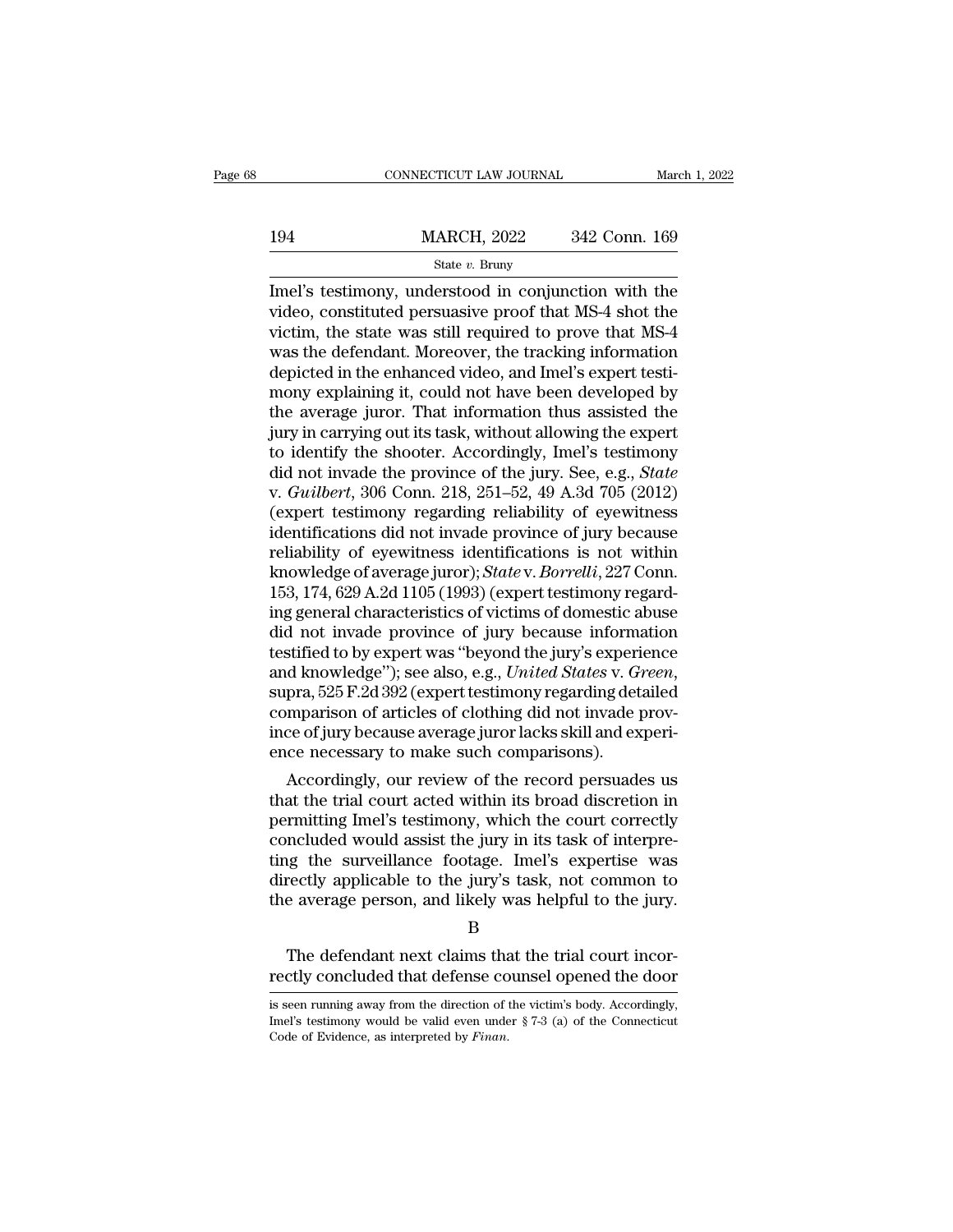| 2022          | CONNECTICUT LAW JOURNAL                                                                                                                                                      | Page 69 |
|---------------|------------------------------------------------------------------------------------------------------------------------------------------------------------------------------|---------|
|               |                                                                                                                                                                              |         |
| 342 Conn. 169 | <b>MARCH, 2022</b>                                                                                                                                                           | 195     |
|               | State $v$ . Bruny                                                                                                                                                            |         |
|               | to certain of Imel's testimony on redirect examination.<br>Specifically, during redirect, Imel testified that Lauria's<br>notos which Lauria had sont to Imal along with the |         |

 $\frac{342 \text{ Conn. } 169}{\text{State } v. \text{ Bruny}}$ <br>
to certain of Imel's testimony on redirect examination.<br>
Specifically, during redirect, Imel testified that Lauria's<br>
notes, which Lauria had sent to Imel along with the<br>
video survoilla 342 Conn. 169 MARCH, 2022 195<br>
State v. Bruny<br>
to certain of Imel's testimony on redirect examination.<br>
Specifically, during redirect, Imel testified that Lauria's<br>
notes, which Lauria had sent to Imel along with the<br>
vid 342 Conn. 169 MARCH, 2022 195<br>
state  $v$ . Bruny<br>
to certain of Imel's testimony on redirect examination.<br>
Specifically, during redirect, Imel testified that Lauria's<br>
notes, which Lauria had sent to Imel along with the<br>
v State v. Bruny<br>
state v. Bruny<br>
to certain of Imel's testimony on redirect examination.<br>
Specifically, during redirect, Imel testified that Lauria's<br>
notes, which Lauria had sent to Imel along with the<br>
video surveillance State v. Bruny<br>to certain of Imel's testimony on redirect examination.<br>Specifically, during redirect, Imel testified that Lauria's<br>notes, which Lauria had sent to Imel along with the<br>video surveillance footage, indicated to certain of Imel's testimony on redirect examination.<br>Specifically, during redirect, Imel testified that Lauria's<br>notes, which Lauria had sent to Imel along with the<br>video surveillance footage, indicated that the individ best which Lauria had sent to Imel along with the<br>deo surveillance footage, indicated that the individual<br>beled MS-4 was the defendant, who shot the victim.<br>ren if we assume, without deciding, that the defendant<br>correct, w rotes, which Eadria had sent to finer along what the<br>video surveillance footage, indicated that the individual<br>labeled MS-4 was the defendant, who shot the victim.<br>Even if we assume, without deciding, that the defendant<br>is

Iabeled MS-4 was the defendant, who shot the victim.<br>Even if we assume, without deciding, that the defendant<br>is correct, we conclude that any error was harmless.<br>During cross-examination of Imel, defense counsel<br>attempted Even if we assume, without deciding, that the defendant<br>Even if we assume, without deciding, that the defendant<br>is correct, we conclude that any error was harmless.<br>During cross-examination of Imel, defense counsel<br>attempt Liventi we assaint, whild declearing, and the detendant<br>is correct, we conclude that any error was harmless.<br>During cross-examination of Imel, defense counsel<br>attempted to demonstrate that Lauria had influenced<br>Imel's anal notes, we conclude that any crior was narriess.<br>
During cross-examination of Imel, defense counsel<br>
attempted to demonstrate that Lauria had influenced<br>
Imel's analysis of the raw video surveillance footage.<br>
Defense couns During cross-examination of Imel, defense counsel<br>attempted to demonstrate that Lauria had influenced<br>Imel's analysis of the raw video surveillance footage.<br>Defense counsel elicited testimony from Imel that, when<br>Lauria se attempted to demonstrate that Lauria had influenced<br>Imel's analysis of the raw video surveillance footage.<br>Defense counsel elicited testimony from Imel that, when<br>Lauria sent him the raw footage, he also included his<br>notes Imel's analysis of the raw video surveillance footage.<br>Defense counsel elicited testimony from Imel that, when<br>Lauria sent him the raw footage, he also included his<br>notes, indicating his beliefs regarding the identity of<br>c Defense counsel elicited testimony from Imel that, when<br>Lauria sent him the raw footage, he also included his<br>notes, indicating his beliefs regarding the identity of<br>certain individuals depicted in the video. In Lauria's<br>n Lauria sent him the raw footage, he also included his<br>notes, indicating his beliefs regarding the identity of<br>certain individuals depicted in the video. In Lauria's<br>notes, with respect to at least some of those individual notes, indicating his beliefs regarding the identity of<br>certain individuals depicted in the video. In Lauria's<br>notes, with respect to at least some of those individuals,<br>he tracked their movements and incorporated specific certain individuals depicted in the video. In Lauria's<br>notes, with respect to at least some of those individuals,<br>he tracked their movements and incorporated specific<br>time references from the raw video surveillance footage notes, with respect to at least some of those individuals,<br>he tracked their movements and incorporated specific<br>time references from the raw video surveillance footage<br>for those movements. For example, defense counsel<br>aske he tracked their movements and incorporated specif<br>time references from the raw video surveillance footag<br>for those movements. For example, defense couns<br>asked Imel whether Lauria's notes indicated that,<br>7:08:36 a.m., and, r those movements. For example, defense counsel<br>ked Imel whether Lauria's notes indicated that, at<br>08:36 a.m., and, again, at 7:47:37 a.m., the individual<br>oeled as MS-4 exited the Cheetah room to the patio.<br>lel answered th asked Imel whether Lauria's notes indicated that, at 7:08:36 a.m., and, again, at 7:47:37 a.m., the individual labeled as MS-4 exited the Cheetah room to the patio.<br>Imel answered that the notes had so indicated.<br>During re

7:08:36 a.m., and, again, at 7:47:37 a.m., the individual<br>labeled as MS-4 exited the Cheetah room to the patio.<br>Imel answered that the notes had so indicated.<br>During redirect examination, the prosecutor asked<br>Imel whether 1.08:36 a.m., and, again, as 1.11:51 a.m., are marriadal labeled as MS-4 exited the Cheetah room to the patio.<br>
Imel answered that the notes had so indicated.<br>
During redirect examination, the prosecutor asked<br>
Imel whethe abeted as the Tented the entertain from to the pasto.<br>Imel answered that the notes had so indicated.<br>During redirect examination, the prosecutor asked<br>during cross-examination that Lauria had noted that, at<br>7:08:36 a.m., " During redirect examination, the prosecutor asked<br>Imel whether defense counsel had correctly stated dur-<br>ing cross-examination that Lauria had noted that, at<br>7:08:36 a.m., "MS-4 exits bar." Over defense counsel's<br>objection During redirect examination, the prosecutor asked<br>Imel whether defense counsel had correctly stated dur-<br>ing cross-examination that Lauria had noted that, at<br>7:08:36 a.m., "MS-4 exits bar." Over defense counsel's<br>objection Imel whether defense counsel had correctly stated during cross-examination that Lauria had noted that, at 7:08:36 a.m., "MS-4 exits bar." Over defense counsel's objection, Imel answered that Lauria actually had written: "J ing cross-examination that Lauria had noted that<br>7:08:36 a.m., "MS-4 exits bar." Over defense couns<br>objection, Imel answered that Lauria actually had w<br>ten: "Jean Bruny exits bar and goes to patio." Imel a<br>testified, over below and, This Tellas salt Tover detense counsers<br>jection, Imel answered that Lauria actually had writ-<br>n: "Jean Bruny exits bar and goes to patio." Imel also<br>stified, over defense counsel's objection, that Lauria's<br>tes i beyecasi, mer answered and had actually had wind<br>ten: "Jean Bruny exits bar and goes to patio." Imel also<br>testified, over defense counsel's objection, that Lauria's<br>notes indicated that, at 7:56:53 a.m., "Jean Bruny shoots

refit. Setat Branj exits dar and goes to pairs. Their also<br>testified, over defense counsel's objection, that Lauria's<br>notes indicated that, at 7:56:53 a.m., "Jean Bruny shoots<br>Torrance Dawkins and exits toward hallway."<br>Be resulted, over determse counsers objection, that Ladina's<br>notes indicated that, at 7:56:53 a.m., "Jean Bruny shoots<br>Torrance Dawkins and exits toward hallway."<br>Because we conclude that any error was harmless,<br>we do not rea Forrance Dawkins and exits toward hallway."<br>Because we conclude that any error was harmless,<br>we do not reach the question of whether the trial court<br>abused its discretion in allowing the testimony. We<br>emphasize, however, t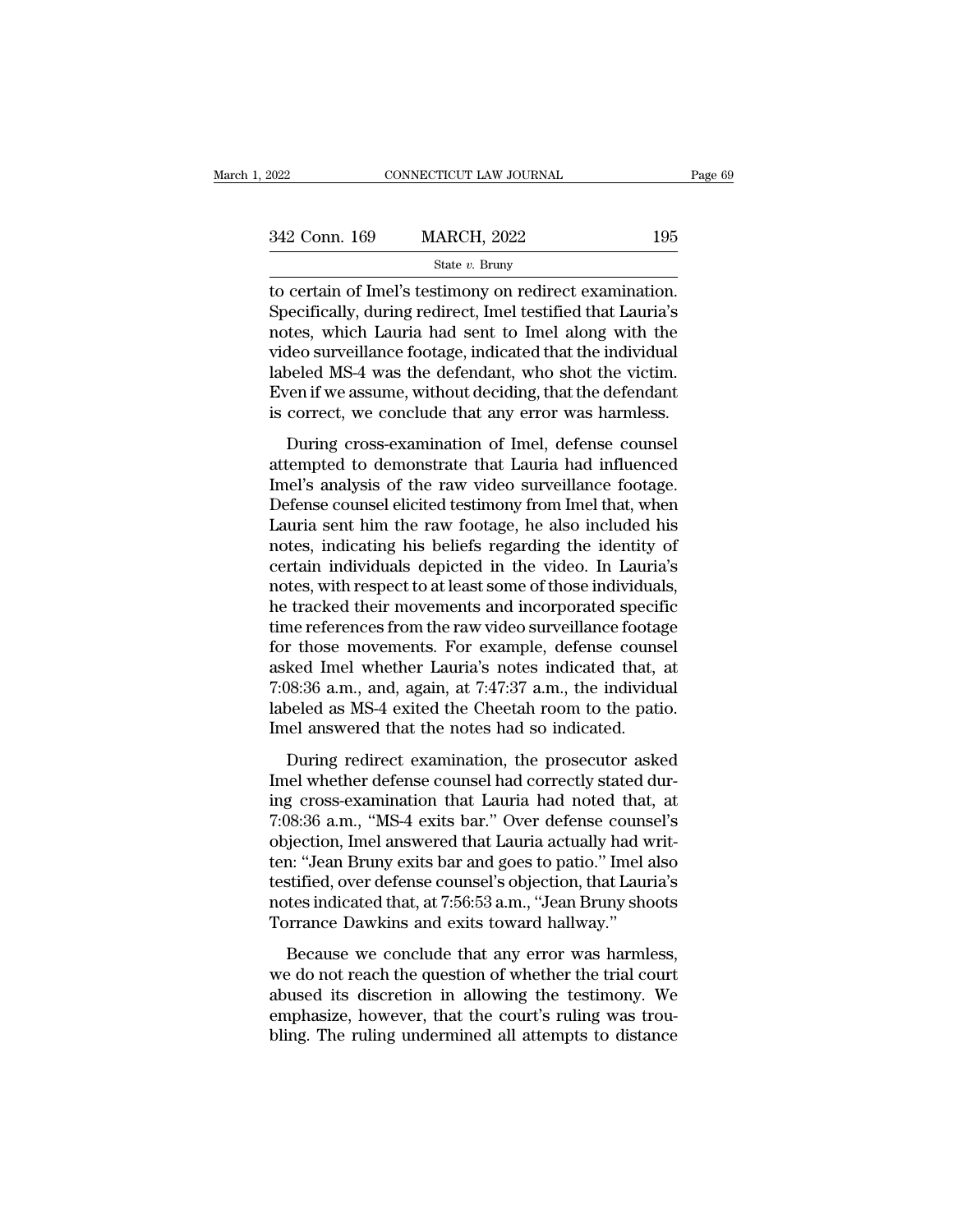|     | CONNECTICUT LAW JOURNAL |               | March 1, 2022 |
|-----|-------------------------|---------------|---------------|
|     |                         |               |               |
| 196 | <b>MARCH, 2022</b>      | 342 Conn. 169 |               |
|     | State $v$ . Bruny       |               |               |

CONNECTICUT LAW JOURNAL<br>
IMPLEMENT MARCH, 2022 342 Conn. 169<br>
State v. Bruny<br>
Imel's testimony from an identification of the defen-<br>
dant. Additionally, although Imel did not testify that he<br>
holisyed that MS 4 was the def 196 MARCH, 2022 342 Conn. 169<br>
State v. Bruny<br>
Imel's testimony from an identification of the defendant. Additionally, although Imel did not testify that he<br>
believed that MS-4 was the defendant, his testimony<br>
that I aur 196 MARCH, 2022 342 Conn. 169<br>
State v. Bruny<br>
Imel's testimony from an identification of the defendant. Additionally, although Imel did not testify that he<br>
believed that MS-4 was the defendant, his testimony<br>
that Lauri 196 MARCH, 2022 342 Conn. 169<br>
State v. Bruny<br>
Imel's testimony from an identification of the defendant. Additionally, although Imel did not testify that he<br>
believed that MS-4 was the defendant, his testimony<br>
that Lauri State v. Bruny<br>Imel's testimony from an identification of the defendant. Additionally, although Imel did not testify that he<br>believed that MS-4 was the defendant, his testimony<br>that Lauria's notes indicated that the defen State v. Bruny<br>Imel's testimony from an identification of the defendant. Additionally, although Imel did not testify that he<br>believed that MS-4 was the defendant, his testimony<br>that Lauria's notes indicated that the defen Imel's testimony from an identification of the defen-<br>dant. Additionally, although Imel did not testify that he<br>believed that MS-4 was the defendant, his testimony<br>that Lauria's notes indicated that the defendant was<br>the s dant. Additionally, although Imel did not testify that he believed that MS-4 was the defendant, his testimony that Lauria's notes indicated that the defendant was the shooter indirectly introduced the opinion of a law enfo believed that MS-4 was the defendant, his testimony<br>that Lauria's notes indicated that the defendant was<br>the shooter indirectly introduced the opinion of a law<br>enforcement officer that the defendant was depicted in<br>the vid that Lauria's notes indicated that the defendant was<br>the shooter indirectly introduced the opinion of a law<br>enforcement officer that the defendant was depicted in<br>the video surveillance footage.<sup>13</sup> Although we conclude<br>th the shooter indirectly introduced the opinion of a law<br>enforcement officer that the defendant was depicted in<br>the video surveillance footage.<sup>13</sup> Although we conclude<br>that the state's overwhelming evidence proving that MSenforcement officer that the defendant was depicted in<br>the video surveillance footage.<sup>13</sup> Although we conclude<br>that the state's overwhelming evidence proving that MS-<br>4 was the defendant rendered any error harmless, we<br>re the video surveillance footage.<sup>13</sup> Although we conclude<br>that the state's overwhelming evidence proving that MS-<br>4 was the defendant rendered any error harmless, we<br>reiterate our concerns regarding testimony by members<br>of that the state's overwhelming evidence proving that MS-4 was the defendant rendered any error harmless, we reiterate our concerns regarding testimony by members of law enforcement identifying a defendant as depicted in vi 4 was the defendant rendered any error harmless, we<br>reiterate our concerns regarding testimony by members<br>of law enforcement identifying a defendant as depicted<br>in video surveillance footage, as we explain more fully<br>in reiterate our concerns regarding testimony by members<br>of law enforcement identifying a defendant as depicted<br>in video surveillance footage, as we explain more fully<br>in *State* v. *Gore*, supra, 342 Conn. 158 n.16. See gene of law enforcement identifying a defendant as depicted<br>in video surveillance footage, as we explain more fully<br>in *State* v. *Gore*, supra, 342 Conn. 158 n.16. See generally<br>G. Bach, "Moderating the Use of Lay Opinion Iden in video surveillance footage, as v<br>in *State* v. *Gore*, supra, 342 Conn. 1<br>G. Bach, "Moderating the Use of Lation Testimony Related to Surveil<br>St. U. L. Rev. 445 (2020) (highlig<br>sented by law enforcement testime<br>dants in Bach, "Moderating the Use of Lay Opinion Identifica-<br>on Testimony Related to Surveillance Video," 47 Fla.<br>. U. L. Rev. 445 (2020) (highlighting problems pre-<br>nted by law enforcement testimony identifying defen-<br>nts in surv tion Testimony Related to Surveillance Video," 47 Fla.<br>St. U. L. Rev. 445 (2020) (highlighting problems presented by law enforcement testimony identifying defendants in surveillance video).<br>Even if the trial court's ruling

St. U. L. Rev. 445 (2020) (highlighting problems presented by law enforcement testimony identifying defendants in surveillance video).<br>Even if the trial court's ruling constituted an abuse of discretion, the defendant has sented by law enforcement testimony identifying defendants in surveillance video).<br>
Even if the trial court's ruling constituted an abuse<br>
of discretion, the defendant has failed to demonstrate<br>
that the error was harmful. dants in surveillance video).<br>
Even if the trial court's ruling constituted an abuse<br>
of discretion, the defendant has failed to demonstrate<br>
that the error was harmful. "The law governing harm-<br>
less error for nonconstitu Even if the trial court's ruling constituted an abuse<br>of discretion, the defendant has failed to demonstrate<br>that the error was harmful. "The law governing harm-<br>less error for nonconstitutional evidentiary claims is<br>well Even if the trial court's ruling constituted an abuse<br>of discretion, the defendant has failed to demonstrate<br>that the error was harmful. "The law governing harm-<br>less error for nonconstitutional evidentiary claims is<br>well of discretion, the defendant has failed to demonstrate<br>that the error was harmful. "The law governing harm-<br>less error for nonconstitutional evidentiary claims is<br>well settled. When an improper evidentiary ruling is not<br>co that the error was harmful. "The law governing harm-<br>less error for nonconstitutional evidentiary claims is<br>well settled. When an improper evidentiary ruling is not<br>constitutional in nature, the defendant bears the burden<br> less error for nonconstitutional evidentiary claims is<br>well settled. When an improper evidentiary ruling is not<br>constitutional in nature, the defendant bears the burden<br>of demonstrating that the error was harmful. . . . .<br> well settled. When an improper evidentiary ruling is not<br>constitutional in nature, the defendant bears the burden<br>of demonstrating that the error was harmful. . . . .<br>[T]he proper standard for determining whether an erro-<br> constitutional in nature, the defendant bears the burden<br>of demonstrating that the error was harmful. . . . .<br>[T]he proper standard for determining whether an erro-<br>neous evidentiary ruling is harmless should be whether<br>th of demonstrating that the error was harmful. . . . . . [T]he proper standard for determining whether an erro-<br>neous evidentiary ruling is harmless should be whether<br>the jury's verdict was substantially swayed by the error 13 We question whether Lauria would have been permitted—either under that the more did not substantially affect the verdict." (Internal in the more did not substantially affect the verdict." (Internal in the question wheth ... Accordingly, a nonconstitutional error is harmless<br>when an appellate court has a fair assurance that the<br>error did not substantially affect the verdict." (Internal<br> $\frac{18}{18}$  We question whether Lauria would have bee

when an appellate court has a fair assurance that the error did not substantially affect the verdict." (Internal  $\frac{18}{10}$  We question whether Lauria would have been permitted—either under the *Finan* rule or under the Figure 2.1 The probability affect the verdict." (Internal<br>
<sup>13</sup> We question whether Lauria would have been permitted—either under<br>
the *Finan* rule or under the rule we announced today in *Gore*—to testify<br>
regarding his <sup>13</sup> We question whether Lauria would have been permitted—either under the *Finan* rule or under the rule we announced today in *Gore*—to testify regarding his opinion that the defendant was depicted in the video. The ind *Finan* or *Gore*.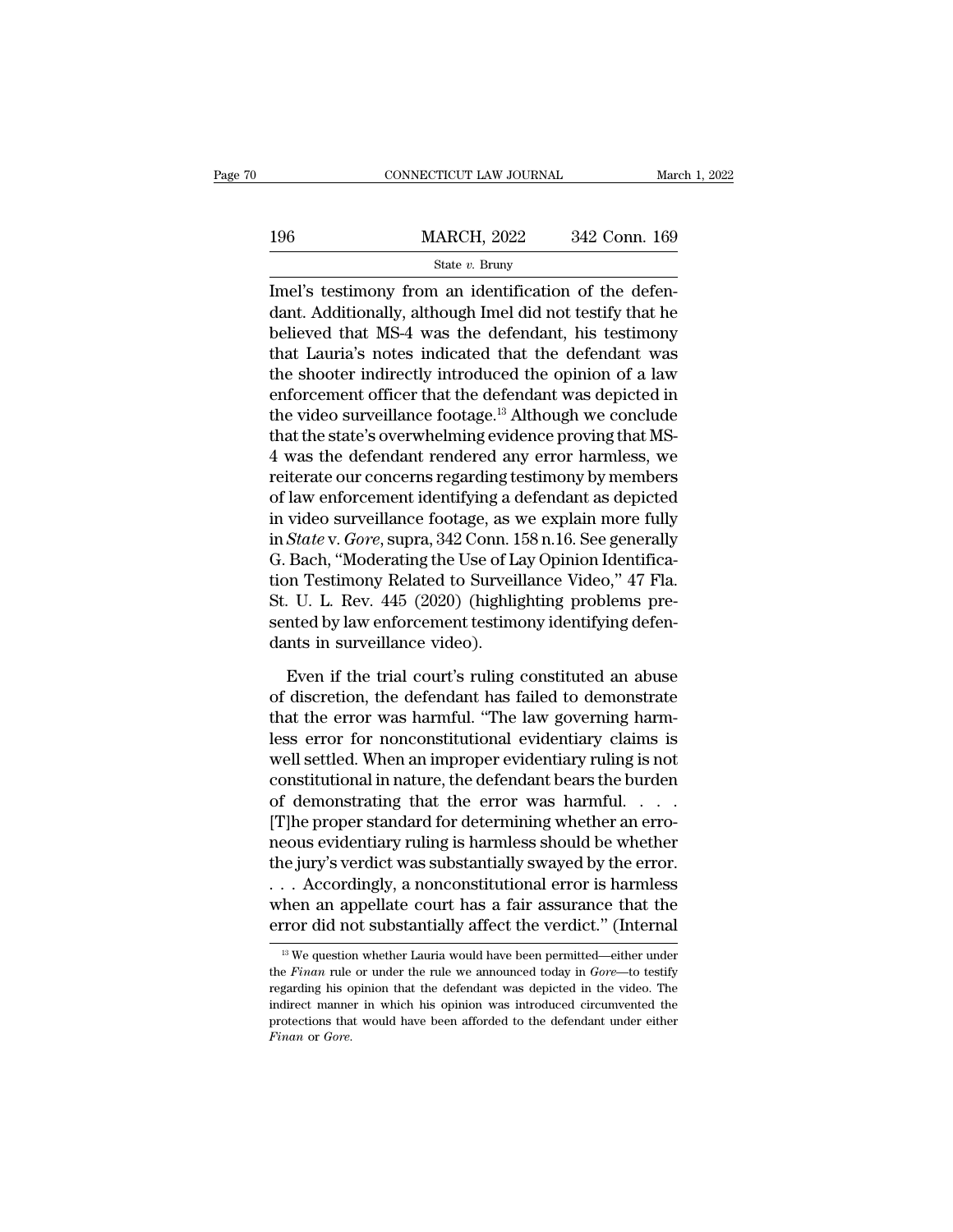| 2022          | CONNECTICUT LAW JOURNAL                                                                                                                                              | Page 71 |
|---------------|----------------------------------------------------------------------------------------------------------------------------------------------------------------------|---------|
|               |                                                                                                                                                                      |         |
| 342 Conn. 169 | <b>MARCH, 2022</b>                                                                                                                                                   | 197     |
|               | State $v$ . Bruny                                                                                                                                                    |         |
|               | quotation marks omitted.) State v. Fernando V., 331<br>Conn. 201, 215, 202 A.3d 350 (2019).                                                                          |         |
|               | The defendant has not demonstrated that the jury's<br>verdict was substantially swayed by the admission of<br>Imol's tostimony rogarding I awia's hoarsay statomonts |         |

342 Conn. 169 MARCH, 2022 197<br>
State v. Bruny<br>
quotation marks omitted.) State v. Fernando V., 331<br>
Conn. 201, 215, 202 A.3d 350 (2019).<br>
The defendant has not demonstrated that the jury's<br>
verdict was substantially swaye State v. Bruny<br>
quotation marks omitted.) State v. Fernando V., 331<br>
Conn. 201, 215, 202 A.3d 350 (2019).<br>
The defendant has not demonstrated that the jury's<br>
verdict was substantially swayed by the admission of<br>
Imel's t quotation marks omitted.) *State* v. *Fernando* V., 331 Conn. 201, 215, 202 A.3d 350 (2019).<br>The defendant has not demonstrated that the jury's verdict was substantially swayed by the admission of Imel's testimony regardin Coloration marks omated.) Battery,  $P$  and  $V$ ,  $\theta$ .  $\theta$ .  $\theta$ .  $\theta$ .  $\theta$ .  $\theta$ .  $\theta$ .  $\theta$ .  $\theta$ .  $\theta$ .  $\theta$ .  $\theta$ .  $\theta$ .  $\theta$ .  $\theta$ .  $\theta$ .  $\theta$ .  $\theta$  are  $\theta$  in  $\theta$  is verdict was substantially swayed by the admiss The defendant has not demonstrated that the jury's<br>verdict was substantially swayed by the admission of<br>Imel's testimony regarding Lauria's hearsay statements.<br>Under the circumstances of this case, the fact that<br>Lauria opi The defendant has not demonstrated that the jury's<br>verdict was substantially swayed by the admission of<br>Imel's testimony regarding Lauria's hearsay statements.<br>Under the circumstances of this case, the fact that<br>Lauria opi rate was sussuariany swayed by the damission of<br>hel's testimony regarding Lauria's hearsay statements.<br>nder the circumstances of this case, the fact that<br>uria opined that the defendant was the individual<br>picted in the vide mers essamony regarang hadras redrisdy statements.<br>
Under the circumstances of this case, the fact that<br>
Lauria opined that the defendant was the individual<br>
depicted in the video who shot the victim had little<br>
impact on

Lauria opined that the defendant was the individual<br>depicted in the video who shot the victim had little<br>impact on the jury making that determination itself.<br>Indeed, the state presented overwhelming evidence<br>both that the Example of the video who shot the victim had little<br>impact on the jury making that determination itself.<br>Indeed, the state presented overwhelming evidence<br>both that the individual labeled as MS-4 shot the victim<br>and that M impact on the jury making that determination itself.<br>Indeed, the state presented overwhelming evidence<br>both that the individual labeled as MS-4 shot the victim<br>and that MS-4 was the defendant. The video surveillance<br>footag Indeed, the state presented overwhelming evidence<br>both that the individual labeled as MS-4 shot the victim<br>and that MS-4 was the defendant. The video surveillance<br>footage provided powerful proof that the individual<br>labeled Indeed, the state presented overwhelming evidence<br>both that the individual labeled as MS-4 shot the victim<br>and that MS-4 was the defendant. The video surveillance<br>footage provided powerful proof that the individual<br>labeled both that the individual labeled as MS-4 shot the victim<br>and that MS-4 was the defendant. The video surveillance<br>footage provided powerful proof that the individual<br>labeled as MS-4 in the enhanced video shot the victim.<br>In and that MS-4 was the defendant. The video surveillance<br>footage provided powerful proof that the individual<br>labeled as MS-4 in the enhanced video shot the victim.<br>In the minutes preceding the shooting, the enhanced<br>video s footage provided powerful proof that the individual<br>labeled as MS-4 in the enhanced video shot the victim.<br>In the minutes preceding the shooting, the enhanced<br>video shows MS-4 moving from the corner near the<br>patio door and labeled as MS-4 in the enhanced video shot the victim.<br>In the minutes preceding the shooting, the enhanced<br>video shows MS-4 moving from the corner near the<br>patio door and the raised platform, where his group<br>congregated, t In the minutes preceding the shooting, the enhanced<br>video shows MS-4 moving from the corner near the<br>patio door and the raised platform, where his group<br>congregated, toward the emergency exit door, near the<br>victim's group. video shows MS-4 moving from the corner near the<br>patio door and the raised platform, where his group<br>congregated, toward the emergency exit door, near the<br>victim's group. When the enhanced video displays a split<br>screen in patio door and the raised platform, where his group<br>congregated, toward the emergency exit door, near the<br>victim's group. When the enhanced video displays a split<br>screen in the minute before the shooting, both camera<br>angle congregated, toward the emergency exit door, near the victim's group. When the enhanced video displays a split screen in the minute before the shooting, both camera angles are shown. On the right side of the screen, MS-4 r victim's group. When the enhanced video displays a split<br>screen in the minute before the shooting, both camera<br>angles are shown. On the right side of the screen, MS-4<br>remains by the emergency door exit until the individual screen in the minute before the shooting, both camera<br>angles are shown. On the right side of the screen, MS-4<br>remains by the emergency door exit until the individual<br>labeled MS-1, shown on the left side of the screen,<br>thro angles are shown.<br>remains by the en<br>labeled MS-1, sho<br>throws a bottle ir<br>At that point in th<br>of the victim, the<br>is displayed.<br>On the right sid beled MS-1, shown on the left side of the screen,<br>rows a bottle in the direction of the victim's group.<br>that point in the enhanced video, with the exception<br>the victim, the labeling over individuals no longer<br>displayed.<br>On bottle lands in the direct state of the seriest,<br>throws a bottle in the direction of the victim's group.<br>At that point in the enhanced video, with the exception<br>of the victim, the labeling over individuals no longer<br>is dis

the exact in the direction of the vietning group.<br>At that point in the enhanced video, with the exception<br>of the victim, the labeling over individuals no longer<br>is displayed.<br>On the right side of the screen, immediately af The dide point in the childred video, what the energy of the victim, the labeling over individuals no longer<br>is displayed.<br>On the right side of the screen, immediately after the<br>bottle lands near the victim, however, an in from the right side of the screen, immediately after the<br>bottle lands near the victim, however, an individual in<br>the exact spot where MS-4 had just been standing by<br>the emergency exit door moves a couple of feet away<br>from by displayed.<br>
On the right side of the screen, immediately after the<br>
bottle lands near the victim, however, an individual in<br>
the exact spot where MS-4 had just been standing by<br>
the emergency exit door moves a couple of On the right side of the screen, immediately after the<br>bottle lands near the victim, however, an individual in<br>the exact spot where MS-4 had just been standing by<br>the emergency exit door moves a couple of feet away<br>from th bottle lands near the victim, however, an individual in<br>the exact spot where MS-4 had just been standing by<br>the emergency exit door moves a couple of feet away<br>from the wall to a spot just behind the victim. This<br>particula the exact spot where MS-4 had just been standing by<br>the emergency exit door moves a couple of feet away<br>from the wall to a spot just behind the victim. This<br>particular individual is highlighted by a halo of light in<br>the en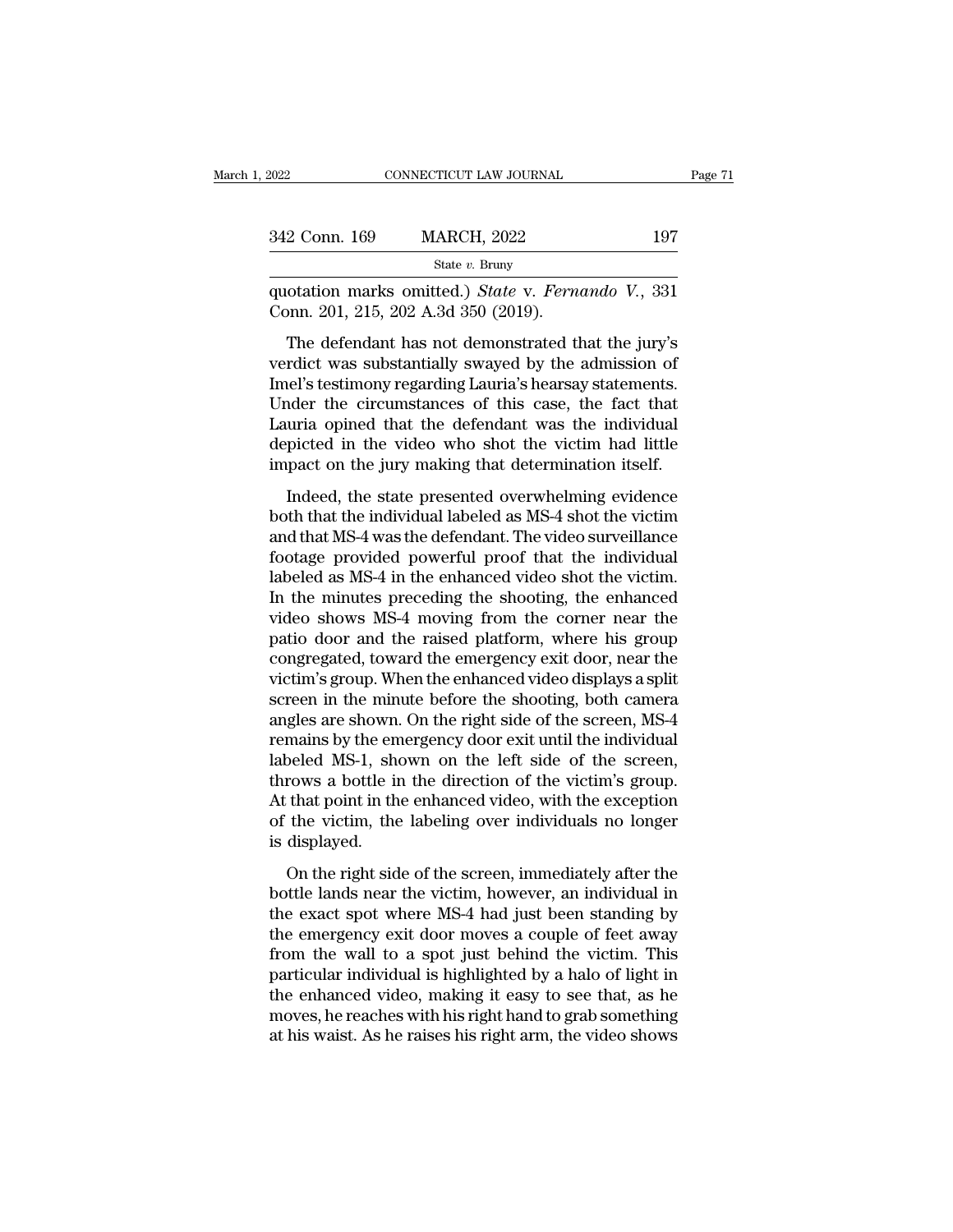|     | CONNECTICUT LAW JOURNAL                                                                                                                                                         | March 1, 2022 |
|-----|---------------------------------------------------------------------------------------------------------------------------------------------------------------------------------|---------------|
| 198 | <b>MARCH, 2022</b>                                                                                                                                                              | 342 Conn. 169 |
|     | State $v$ . Bruny                                                                                                                                                               |               |
|     | that he is holding a small, dark object, which he points<br>at the back of the victim's head. A small plume of light<br>choots from the dark object in his hand then dissinates |               |

198 MARCH, 2022 342 Conn. 169<br>
State v. Bruny<br>
that he is holding a small, dark object, which he points<br>
at the back of the victim's head. A small plume of light<br>
shoots from the dark object in his hand, then dissipates.<br> 198 MARCH, 2022 342 Conn. 169<br>
State v. Bruny<br>
that he is holding a small, dark object, which he points<br>
at the back of the victim's head. A small plume of light<br>
shoots from the dark object in his hand, then dissipates.<br> MARCH, 2022 342 Conn. 169<br>
State v. Bruny<br>
State v. Bruny<br>
that he is holding a small, dark object, which he points<br>
at the back of the victim's head. A small plume of light<br>
shoots from the dark object in his hand, then State v. Bruny<br>
State v. Bruny<br>
that he is holding a small, dark object, which he points<br>
at the back of the victim's head. A small plume of light<br>
shoots from the dark object in his hand, then dissipates.<br>
As the victim state v. Bruny<br>that he is holding a small, dark object, which he points<br>at the back of the victim's head. A small plume of light<br>shoots from the dark object in his hand, then dissipates.<br>As the victim immediately crumbles that he is holding a small, dark object, which he points<br>at the back of the victim's head. A small plume of light<br>shoots from the dark object in his hand, then dissipates.<br>As the victim immediately crumbles to the ground, at the back of the victim's head. A small plume of light<br>shoots from the dark object in his hand, then dissipates.<br>As the victim immediately crumbles to the ground, the<br>individual begins to run away. As he crosses over fro shoots from the d<br>As the victim imr<br>individual begins<br>the right side of<br>MS-4 appears abo<br>MS-4's right han<br>dark object.<br>Although the  $\epsilon$ Figure 1.1 The enhanced video was a demonstrative hibit only, the jury watched that video the light solve him. The enhanced video highlights S-4's right hand, which is still holding the small, rk object.<br>Although the enhan murviqual begins to run away. As he crosses over front<br>the right side of the screen to the left side, the label<br>MS-4's right hand, which is still holding the small,<br>dark object.<br>Although the enhanced video was a demonstrat

the right side of the screen to the left side, the laber<br>MS-4 appears above him. The enhanced video highlights<br>MS-4's right hand, which is still holding the small,<br>dark object.<br>Although the enhanced video was a demonstrati MS-4 appears above film. The emranced video highlights<br>MS-4's right hand, which is still holding the small,<br>dark object.<br>Although the enhanced video was a demonstrative<br>exhibit only, the jury watched it as Imel testified a MS-4's right hand, which is sun holding the shian,<br>dark object.<br>Although the enhanced video was a demonstrative<br>exhibit only, the jury watched it as Imel testified about<br>it. After having watched that video, the jury then w dark object.<br>Although the enhanced video was a demonstrative<br>exhibit only, the jury watched it as Imel testified about<br>it. After having watched that video, the jury then was<br>able to review the raw video surveillance footag Although the enhanced video was a demonstrative<br>exhibit only, the jury watched it as Imel testified about<br>it. After having watched that video, the jury then was<br>able to review the raw video surveillance footage, which<br>was exhibit only, the jury watched it as Imel testified about<br>it. After having watched that video, the jury then was<br>able to review the raw video surveillance footage, which<br>was introduced as full exhibits, with a greater unde it. After having watched that video, the jury then was<br>able to review the raw video surveillance footage, which<br>was introduced as full exhibits, with a greater under-<br>standing of what to look for, from which camera angle,<br> able to review the raw video surveillance footage, which<br>was introduced as full exhibits, with a greater under-<br>standing of what to look for, from which camera angle,<br>and when, in the raw footage. The raw video surveil-<br>la was introduced as full exhibits, with a greater under-<br>standing of what to look for, from which camera angle,<br>and when, in the raw footage. The raw video surveil-<br>lance footage displays all of the same events as shown<br>in t standing of what to look for, from which camera angle, and when, in the raw footage. The raw video surveillance footage displays all of the same events as shown in the enhanced video, including the moment when MS-4 shoots and when, in the raw footage. The raw video s<br>lance footage displays all of the same events as<br>in the enhanced video, including the moment wh<br>4 shoots the victim. Accordingly, the raw video s<br>lance footage, as understood w the enhanced video, including the moment when MS-<br>shoots the victim. Accordingly, the raw video surveil-<br>nce footage, as understood with the assistance of the<br>hanced video and Imel's testimony, provides over-<br>nelming proof In the emlanced video, including the moment when MS-4 shoots the victim. Accordingly, the raw video surveillance footage, as understood with the assistance of the enhanced video and Imel's testimony, provides overwhelming

4 shoots the victint. Accordingly, the raw video surven-<br>lance footage, as understood with the assistance of the<br>enhanced video and Imel's testimony, provides over-<br>whelming proof that MS-4 shot the victim.<br>The state also rance rootage, as understood with the assistance of the<br>enhanced video and Imel's testimony, provides over-<br>whelming proof that MS-4 shot the victim.<br>The state also produced strong evidence, through the<br>raw video surveill enhanced video and liner's testimony, provides over-<br>whelming proof that MS-4 shot the victim.<br>The state also produced strong evidence, through the<br>raw video surveillance footage, the enhanced video and<br>the testimony of St Whenhing proof that MS-4 shot the victim.<br>
The state also produced strong evidence, through the<br>
raw video surveillance footage, the enhanced video and<br>
the testimony of Stephanie, Tyrone and Hopper, that<br>
the defendant w The state also produced strong evidence, through the<br>raw video surveillance footage, the enhanced video and<br>the testimony of Stephanie, Tyrone and Hopper, that<br>the defendant was the individual labeled as MS-4 in<br>the enhanc raw video surveillance footage, the enhanced video and<br>the testimony of Stephanie, Tyrone and Hopper, that<br>the defendant was the individual labeled as MS-4 in<br>the enhanced video. The enhanced video shows MS-4<br>entering the the testimony of Stephanie, Tyrone and Hopper, that<br>the defendant was the individual labeled as MS-4 in<br>the enhanced video. The enhanced video shows MS-4<br>entering the club at 7:03:54 or 7:03:55 a.m., immediately<br>behind a h the defendant was the individual labeled as MS-4 in<br>the enhanced video. The enhanced video shows MS-4<br>entering the club at 7:03:54 or 7:03:55 a.m., immediately<br>behind a heavyset individual, whom the jury reasonably<br>could h the enhanced video. The enhanced video shows MS-4<br>entering the club at 7:03:54 or 7:03:55 a.m., immediately<br>behind a heavyset individual, whom the jury reasonably<br>could have identified as Tyrone.<sup>14</sup> Because of his size,<br>T entering the club at 7:03:54 or 7:03:55 a.m., immediately<br>behind a heavyset individual, whom the jury reasonably<br>could have identified as Tyrone.<sup>14</sup> Because of his size,<br>Tyrone was particularly easy to identify in the sur behind a heavyset individual, whom the jury reasonabl<br>could have identified as Tyrone.<sup>14</sup> Because of his size<br>Tyrone was particularly easy to identify in the survei<br>lance footage. Tyrone, Stephanie and Hopper each ider<br>ti nce footage. Tyrone, Stephanie and Hopper each iden-<br>fied the defendant in the raw video surveillance<br>ootage as he was entering the club, immediately behind<br>yrone, just as MS-4 did in the enhanced video.<br><sup>14</sup> Witnesses con tified the defendant in the raw video surveillance<br>footage as he was entering the club, immediately behind<br>Tyrone, just as MS-4 did in the enhanced video.<br> $\frac{14 \text{ W} }{4 \text{ W} }$  Witnesses consistently described Tyrone as b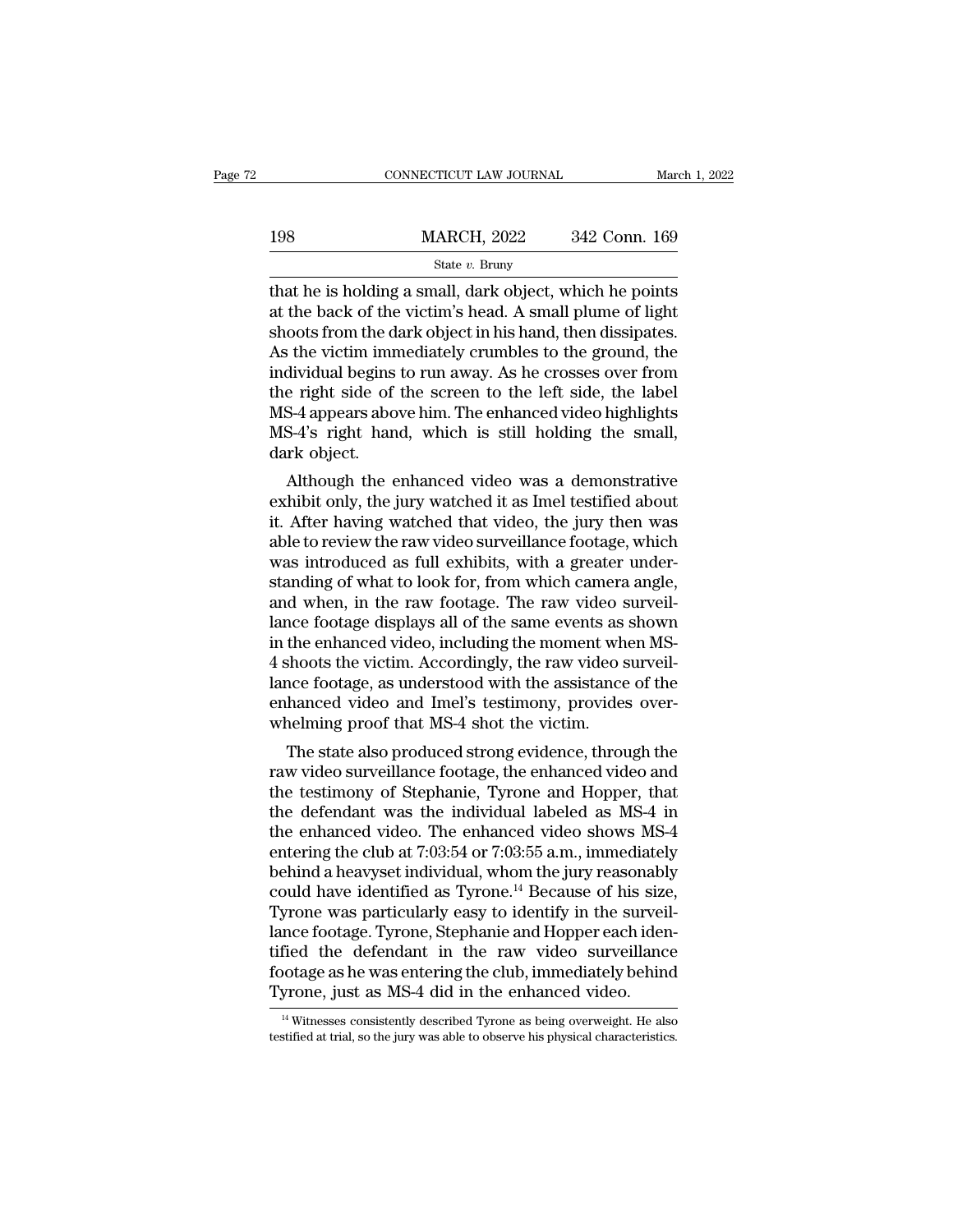| 2022          | CONNECTICUT LAW JOURNAL |     | Page 73 |
|---------------|-------------------------|-----|---------|
|               |                         |     |         |
| 342 Conn. 169 | <b>MARCH, 2022</b>      | 199 |         |
|               | State $v$ . Bruny       |     |         |

Eq.  $\frac{P_{\text{age}} \cdot 78}{2 \text{ Conn. } 169}$  MARCH, 2022 199<br>
State v. Bruny<br>
All three of the witnesses identified the defendant<br>
tering the club immediately behind Tyrone, at 7:03:54<br>
T:03:55.3 m. procisely, the same time that MS 342 Conn. 169 MARCH, 2022 199<br>
State v. Bruny<br>
All three of the witnesses identified the defendant<br>
entering the club immediately behind Tyrone, at 7:03:54<br>
or 7:03:55 a.m., precisely the same time that MS-4<br>
entered the 342 Conn. 169 MARCH, 2022 199<br>
State v. Bruny<br>
All three of the witnesses identified the defendant<br>
entering the club immediately behind Tyrone, at 7:03:54<br>
or 7:03:55 a.m., precisely the same time that MS-4<br>
entered the 342 Conn. 169 MARCH, 2022 199<br>
State v. Bruny<br>
All three of the witnesses identified the defendant<br>
entering the club immediately behind Tyrone, at 7:03:54<br>
or 7:03:55 a.m., precisely the same time that MS-4<br>
entered the Since 1981 and 1992 and 1992 and 1992 and 1993 and the club immediately behind Tyrone, at 7:03:54<br>or 7:03:55 a.m., precisely the same time that MS-4<br>entered the club in the enhanced video. Stephanie also<br>identified the de State v. Bruny<br>
All three of the witnesses identified the defendant<br>
entering the club immediately behind Tyrone, at 7:03:54<br>
or 7:03:55 a.m., precisely the same time that MS-4<br>
entered the club in the enhanced video. Ste All three of the witnesses identified the defendant<br>entering the club immediately behind Tyrone, at 7:03:54<br>or 7:03:55 a.m., precisely the same time that MS-4<br>entered the club in the enhanced video. Stephanie also<br>identifi entering the club immediately behind Tyrone, at 7:03:54<br>or 7:03:55 a.m., precisely the same time that MS-4<br>entered the club in the enhanced video. Stephanie also<br>identified the defendant running out of the club at<br>7:56:59 or 7:03:55 a.m., precisely the same time that MS-4<br>entered the club in the enhanced video. Stephanie also<br>identified the defendant running out of the club at<br>7:56:59 a.m., at precisely the same time that the enhanced<br>video entered the club in the enhanced video. Stephanie also<br>identified the defendant running out of the club at<br>7:56:59 a.m., at precisely the same time that the enhanced<br>video shows MS-4 running out of the club. All of this<br>te identified the defendant running out of the club at 7:56:59 a.m., at precisely the same time that the enhanced<br>video shows MS-4 running out of the club. All of this<br>testimony, understood in conjunction with the raw<br>video s 7:56:59 a.m., at precisely the same time that the enhanced<br>video shows MS-4 running out of the club. All of this<br>testimony, understood in conjunction with the raw<br>video surveillance footage and the enhanced video,<br>proved t video shows MS-4 running out of the club. All of this<br>testimony, understood in conjunction with the raw<br>video surveillance footage and the enhanced video,<br>proved that the defendant was MS-4. Finally, we observe<br>that the de testimony, understood in conjunction with the raw<br>video surveillance footage and the enhanced video,<br>proved that the defendant was MS-4. Finally, we observe<br>that the defendant's physical characteristics matched<br>those of MS video surveillance footage and the enhanced video,<br>proved that the defendant was MS-4. Finally, we observe<br>that the defendant's physical characteristics matched<br>those of MS-4, a fact the jury could observe for itself.<br>Unde proved that the defendant was MS-4. Finally,<br>that the defendant's physical characteristi<br>those of MS-4, a fact the jury could observ<br>Understood within this context, Lauria's c<br>MS-4 was the defendant, who shot the victin<br>ni at the detendant's physical characteristics matched<br>ose of MS-4, a fact the jury could observe for itself.<br>Inderstood within this context, Lauria's opinion that<br>S-4 was the defendant, who shot the victim, was insig-<br>ficant diose of MS-4, a fact the jury could observe for fisen.<br>Understood within this context, Lauria's opinion that<br>MS-4 was the defendant, who shot the victim, was insig-<br>nificant and cumulative in the midst of all the other<br>ev

Enderstood whill this collext, Lauria's opinformulation<br>MS-4 was the defendant, who shot the victim, was insignificant and cumulative in the midst of all the other<br>evidence establishing the same point.<br>Further evidence of wis-4 was the defendant, who shot the victim, was insignificant and cumulative in the midst of all the other<br>evidence establishing the same point.<br>Further evidence of the unlikelihood that Lauria's<br>opinion substantially sw Further evidence establishing the same point.<br>Further evidence of the unlikelihood that Lauria's<br>opinion substantially swayed the jury's verdict was the<br>strength of the state's case. As we just explained, the<br>video provide Further evidence of the unlikelihood that Lauria's<br>opinion substantially swayed the jury's verdict was the<br>strength of the state's case. As we just explained, the<br>video provided powerful evidence of the defendant's<br>guilt. Further evidence of the unlikelihood that Lauria's<br>opinion substantially swayed the jury's verdict was the<br>strength of the state's case. As we just explained, the<br>video provided powerful evidence of the defendant's<br>guilt. opinion substantially swayed the jury's verdict was the<br>strength of the state's case. As we just explained, the<br>video provided powerful evidence of the defendant's<br>guilt. In addition to the video surveillance footage, the<br> strength of the state's case. As we just explained, the video provided powerful evidence of the defendant's guilt. In addition to the video surveillance footage, the state produced the call detail records of the cell phone video provided powerful evidence of the defendant's<br>guilt. In addition to the video surveillance footage, the<br>state produced the call detail records of the cell phones<br>used by the defendant and members of his group, show-<br> guilt. In addition to the video surveillance footage, the<br>state produced the call detail records of the cell phones<br>used by the defendant and members of his group, show-<br>ing that they went to the Cheetah Club that night, a state produced the call detail records of the cell phones<br>used by the defendant and members of his group, show-<br>ing that they went to the Cheetah Club that night, and<br>DNA evidence proving that the defendant was inside<br>the used by the defendant and members of his group, showing that they went to the Cheetah Club that night, and DNA evidence proving that the defendant was inside the Cheetah room that night. The state also produced the testimo Finally, the state produced substantial consciousness<br>and produced substantial common that night. The state also produced<br>te testimony of a witness that established that the<br>fendant possessed a handgun approximately one<br>on DNA evidence proving that the defendant was filsted<br>the Cheetah room that night. The state also produced<br>the testimony of a witness that established that the<br>defendant possessed a handgun approximately one<br>month prior to t

the testimony of a witness that established that the<br>defendant possessed a handgun approximately one<br>month prior to the shooting. See part III of this opinion.<br>Finally, the state produced substantial consciousness<br>of guilt the testimoly of a whitess that established that the<br>defendant possessed a handgun approximately one<br>month prior to the shooting. See part III of this opinion.<br>Finally, the state produced substantial consciousness<br>of guilt werendant possessed a nandgun approximately one<br>month prior to the shooting. See part III of this opinion.<br>Finally, the state produced substantial consciousness<br>of guilt evidence. In his two interviews with detectives,<br>the Finally, the state produced substantial consciousness<br>of guilt evidence. In his two interviews with detectives,<br>the defendant claimed he was not at the Cheetah Club<br>on the night of the shooting, even when confronted<br>with t Finally, the state produced substantial consciousness<br>of guilt evidence. In his two interviews with detectives,<br>the defendant claimed he was not at the Cheetah Club<br>on the night of the shooting, even when confronted<br>with t of guilt evidence. In his two interviews with detectives,<br>the defendant claimed he was not at the Cheetah Club<br>on the night of the shooting, even when confronted<br>with the presence of his DNA in the Cheetah room. He<br>claimed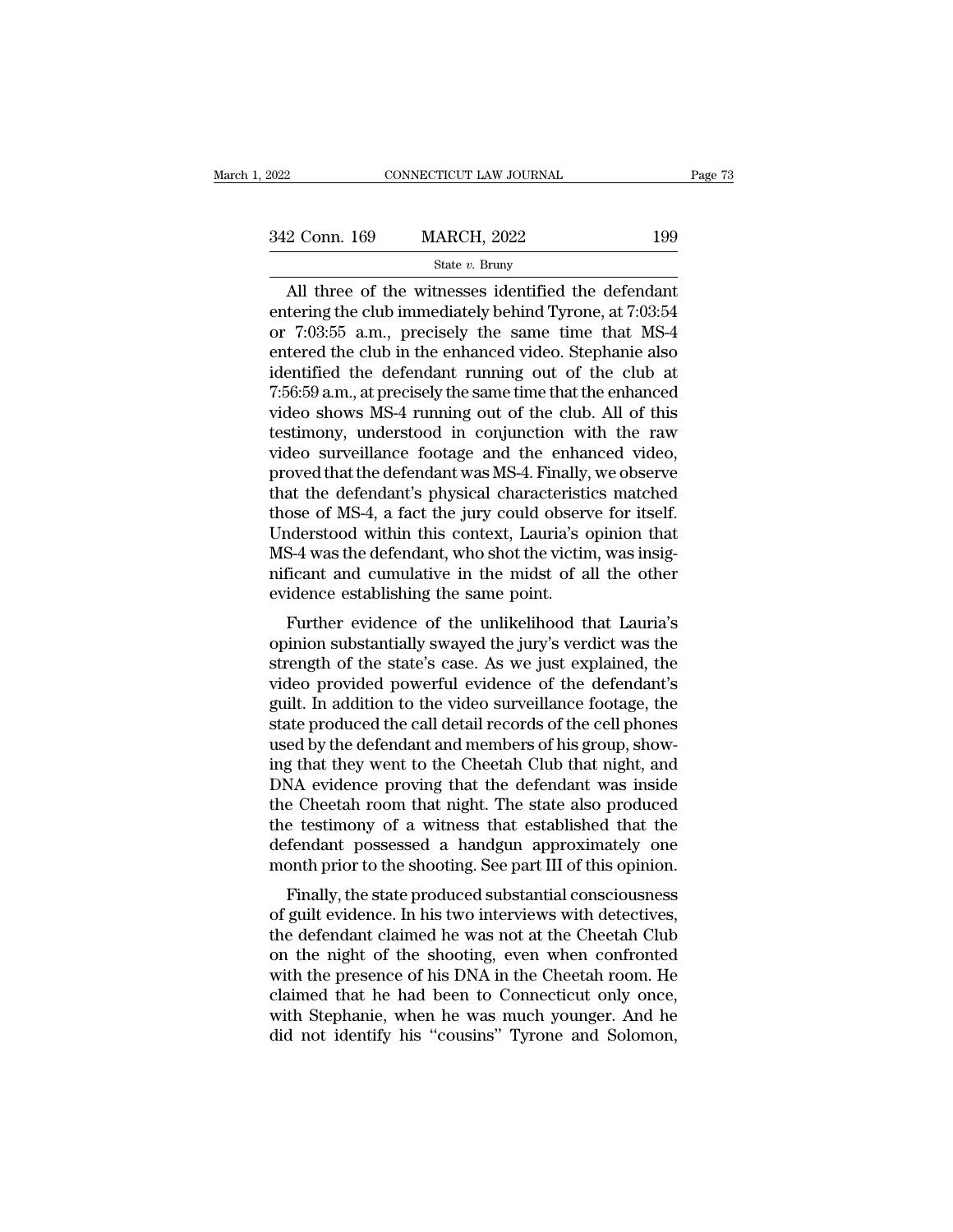|     | CONNECTICUT LAW JOURNAL                                                                                                                                                    | March 1, 2022 |
|-----|----------------------------------------------------------------------------------------------------------------------------------------------------------------------------|---------------|
| 200 | <b>MARCH, 2022</b>                                                                                                                                                         | 342 Conn. 169 |
|     | State $v$ . Bruny                                                                                                                                                          |               |
|     | despite the fact that Tyrone testified that he knew the<br>defendant well. The defendant also claimed not to rec-<br>ognize himself when detectives showed him still photo |               |

 $\begin{array}{ll}\n & \text{MARCH, 2022} & \text{342 Conn. 169} \\
 \text{State } v. \text{ Bruny} \\
 \text{despite the fact that Tyrone testified that he knew the defendant well. The defendant also claimed not to recognize himself when detectives showed him still photo-  
graphs of the survivalance foot490. The state produced\n$  $\frac{\text{MARCH}}{\text{H}_{\text{other}}}$  and  $\frac{\text{State } v. \text{ Bruny}}{\text{H}_{\text{other}}}$ <br>
despite the fact that Tyrone testified that he knew the<br>
defendant well. The defendant also claimed not to rec-<br>
ognize himself when detectives showed him still phot  $\begin{array}{ll}\n 200 & \text{MARCH, } 2022 & 342 \text{ Conn. } 169 \\
 \hline\n \text{State } v. \text{ Bruny} \\
 \text{despite the fact that Tyrone testified that he knew the defendant well. The defendant also claimed not to rec-  
ognize himself when detectives showed him still photo-  
graphs of the surveillance footage. The state produced  
evidence that, after the defendant saw the video surveillance  
lence footage, he placed a phone call during which be\n\end{array}$ State v. Bruny<br>
State v. Bruny<br>
despite the fact that Tyrone testified that he knew the<br>
defendant well. The defendant also claimed not to rec-<br>
ognize himself when detectives showed him still photo-<br>
graphs of the survei state v. Bruny<br>despite the fact that Tyrone testified that he knew the<br>defendant well. The defendant also claimed not to rec-<br>ognize himself when detectives showed him still photo-<br>graphs of the surveillance footage. The despite the fact that Tyrone testified that he knew the<br>defendant well. The defendant also claimed not to rec-<br>ognize himself when detectives showed him still photo-<br>graphs of the surveillance footage. The state produced<br>e defendant well. The defendant also claimed not to rec-<br>ognize himself when detectives showed him still photo-<br>graphs of the surveillance footage. The state produced<br>evidence that, after the defendant saw the video surveilognize himself when detectives showed him still photographs of the surveillance footage. The state produced evidence that, after the defendant saw the video surveillance footage, he placed a phone call, during which he sai graphs of the surveillance footage. The state produced<br>evidence that, after the defendant saw the video surveil-<br>lance footage, he placed a phone call, during which he<br>said to the person on the other end of the line that h evidence that, after the defendant saw the video surveil-<br>lance footage, he placed a phone call, during which he<br>said to the person on the other end of the line that he<br>had seen the video, that "it's looking real bad," and lance footage, he placed a phone call, during which he said to the person on the other end of the line that he had seen the video, that "it's looking real bad," and that he would be lucky if he received fifteen years of i In the overall strength of the state's case, the error of the overall strength of the would be lucky if he received fifteen years of prisonment. During the call, the defendant said that, hough the video was not "clear as d That seen the video, that it's looking real bad, and<br>that he would be lucky if he received fifteen years of<br>imprisonment. During the call, the defendant said that,<br>although the video was not "clear as day," it was "clear<br>

that he would be hicky if he received inteent years of<br>imprisonment. During the call, the defendant said that,<br>although the video was not "clear as day," it was "clear<br>enough, damn it."<br>Given the overall strength of the st miprisonment. During the can, the defendant said that,<br>although the video was not "clear as day," it was "clear<br>enough, damn it."<br>Given the overall strength of the state's case, the<br>overwhelming evidence that the state pro antiough the video was not clear as uay, it was clear<br>enough, damn it."<br>Given the overall strength of the state's case, the<br>overwhelming evidence that the state produced that<br>the defendant was the individual designated in Given the overall strength of the state's case, the<br>overwhelming evidence that the state produced that<br>the defendant was the individual designated in the<br>enhanced video as MS-4, who shot the victim, and the<br>relative insign Given the overall strength of the state<br>overwhelming evidence that the state<br>the defendant was the individual des<br>enhanced video as MS-4, who shot the<br>relative insignificance of Lauria's opinio<br>we conclude that the defenda hanced video as MS-4, who shot the victim, and the<br>lative insignificance of Lauria's opinion on that issue,<br>e conclude that the defendant has failed to demon-<br>rate that any error was harmful.<br>III<br>The defendant next claims

#### III

relative insignificance of Lauria's opinion on that issue,<br>we conclude that the defendant has failed to demon-<br>strate that any error was harmful.<br>III<br>III<br>The defendant next claims that the trial court abused<br>its discretion we conclude that the defendant has failed to demonstrate that any error was harmful.<br>
III<br>
The defendant next claims that the trial court abused<br>
its discretion in denying his request for a special credi-<br>
bility instructi strate that any error was harmful.<br>
III<br>
The defendant next claims that the trial court abused<br>
its discretion in denying his request for a special credi-<br>
bility instruction as to Leon Pruden, a witness who<br>
the defendant III<br>The defendant next claims that the trial court abused<br>its discretion in denying his request for a special credi-<br>bility instruction as to Leon Pruden, a witness who<br>the defendant claims should have been treated as a<br>ja The defendant next claims that the trial court abused<br>its discretion in denying his request for a special credi-<br>bility instruction as to Leon Pruden, a witness who<br>the defendant claims should have been treated as a<br>jailho The defendant next claims that the trial court abused<br>its discretion in denying his request for a special credi-<br>bility instruction as to Leon Pruden, a witness who<br>the defendant claims should have been treated as a<br>jailho its discretion in denying his request for a special credi-<br>bility instruction as to Leon Pruden, a witness who<br>the defendant claims should have been treated as a<br>jailhouse informant. The defendant contends that Pru-<br>den wa bility instruction as to Leon Pruden, a witness who<br>the defendant claims should have been treated as a<br>jailhouse informant. The defendant contends that Pru-<br>den was a self-interested witness who had a motive<br>to testify aga the defendant claims should have been treated as a<br>jailhouse informant. The defendant contends that Pru-<br>den was a self-interested witness who had a motive<br>to testify against the defendant. Pruden's credibility,<br>therefore, jailhouse informant. The defendant contends that Pru-<br>den was a self-interested witness who had a motive<br>to testify against the defendant. Pruden's credibility,<br>therefore, was inherently suspect. The defendant argues<br>that, den was a self-interested witness who had a motive<br>to testify against the defendant. Pruden's credibility,<br>therefore, was inherently suspect. The defendant argues<br>that, because Pruden was the only witness who testified<br>tha to testify against the defendant. Pruden's credibility,<br>therefore, was inherently suspect. The defendant argues<br>that, because Pruden was the only witness who testified<br>that he had seen the defendant in the possession of a<br> therefore, was inherently su<br>that, because Pruden was th<br>that he had seen the defen<br>gun on a prior occasion,<br>testimony was harmful erro<br>court acted within its discre<br>requested instruction.<br>The following additiona at, because I ruden was the only whitess who testhied<br>at he had seen the defendant in the possession of a<br>n on a prior occasion, the admission of Pruden's<br>stimony was harmful error. We conclude that the trial<br>urt acted wit resolution of this issue. At the time of the defendant of Pruden's<br>testimony was harmful error. We conclude that the trial<br>court acted within its discretion in declining to give the<br>requested instruction.<br>The following add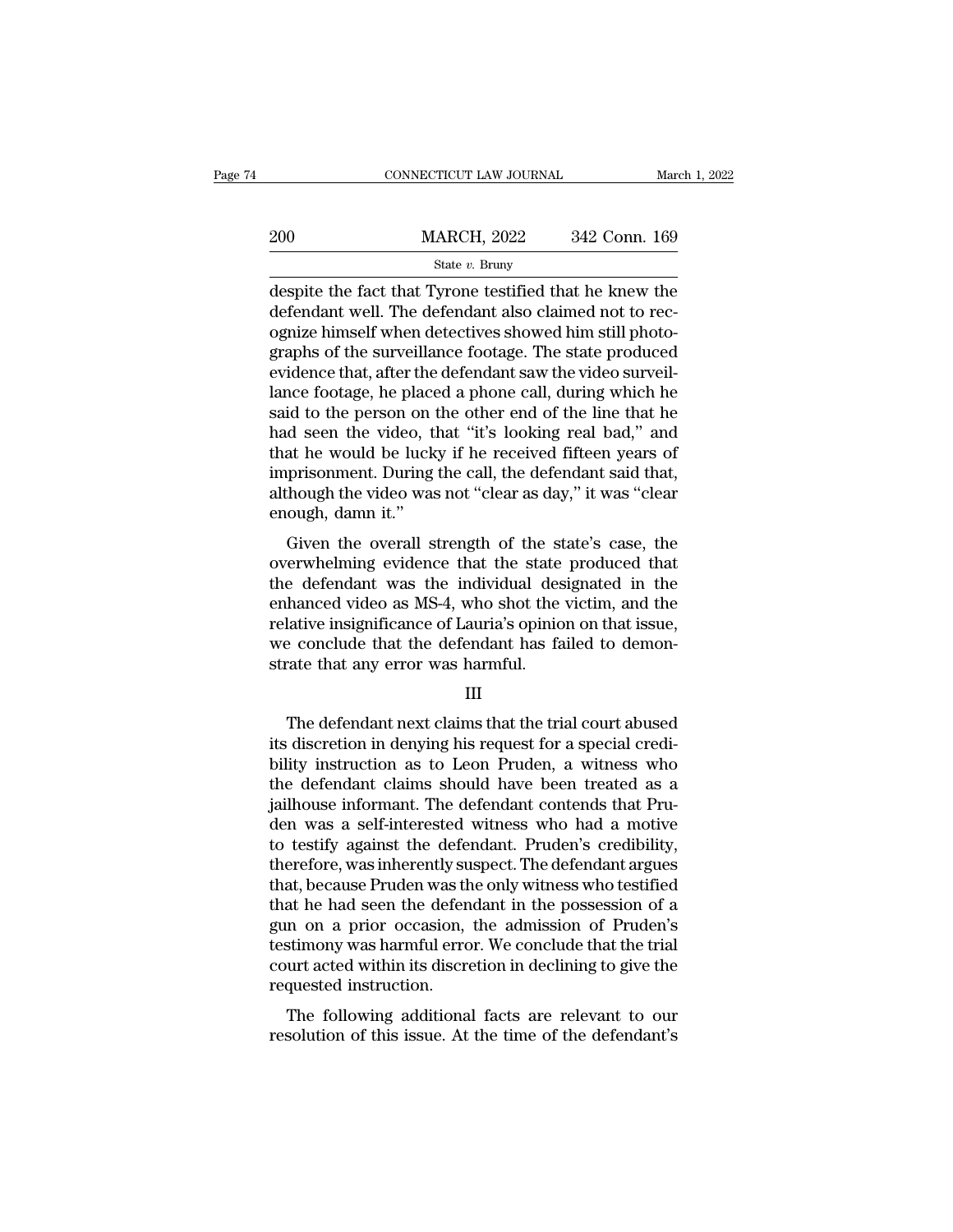| 2022          | CONNECTICUT LAW JOURNAL | Page 75 |  |
|---------------|-------------------------|---------|--|
| 342 Conn. 169 | <b>MARCH, 2022</b>      | 201     |  |
|               | State $v$ . Bruny       |         |  |

### State *v.* Bruny

Figure 2022<br>
The CONNECTICUT LAW JOURNAL Page 7:<br>  $\frac{342 \text{ Conn. } 169}{\text{State } v. \text{ Bruny}}$ <br>
Trial, Pruden was serving a sentence of six years of<br>
imprisonment with ten years of special parole. He testi-<br>
fied that during the summ 342 Conn. 169 MARCH, 2022 201<br>
State v. Bruny<br>
trial, Pruden was serving a sentence of six years of<br>
imprisonment with ten years of special parole. He testi-<br>
fied that, during the summer of 2013, he saw the defen-<br>
dant 342 Conn. 169 MARCH, 2022 201<br>
State v. Bruny<br>
trial, Pruden was serving a sentence of six years of<br>
imprisonment with ten years of special parole. He testi-<br>
fied that, during the summer of 2013, he saw the defen-<br>
dant 342 Conn. 169 MARCH, 2022 201<br>
State v. Bruny<br>
trial, Pruden was serving a sentence of six years of<br>
imprisonment with ten years of special parole. He testi-<br>
fied that, during the summer of 2013, he saw the defen-<br>
dant SET COMM 100 MILINOTI, 2022<br>
State v. Bruny<br>
Trial, Pruden was serving a sentence of six years of<br>
imprisonment with ten years of special parole. He testi-<br>
fied that, during the summer of 2013, he saw the defen-<br>
dant on State v. Bruny<br>
trial, Pruden was serving a sentence of six years of<br>
imprisonment with ten years of special parole. He testi-<br>
fied that, during the summer of 2013, he saw the defen-<br>
dant on about five or six occasions trial, Pruden was serving a sentence of six years of<br>imprisonment with ten years of special parole. He testi-<br>fied that, during the summer of 2013, he saw the defen-<br>dant on about five or six occasions at the home of<br>Miche imprisonment with ten years of special parole. He testi-<br>fied that, during the summer of 2013, he saw the defendant on about five or six occasions at the home of<br>Michelle Saunders, in Waterbury. Pruden knew the<br>defendant o fied that, during the summer of 2013, he saw the defendant on about five or six occasions at the home of Michelle Saunders, in Waterbury. Pruden knew the defendant only as "Gunner." About one month prior to the shooting, P dant on about five or six occasions at the home of<br>Michelle Saunders, in Waterbury. Pruden knew the<br>defendant only as "Gunner." About one month prior to<br>the shooting, Pruden, Solomon and the defendant were<br>at Saunders' hom Michelle Saunders, in Waterbury. Pruden knew the<br>defendant only as "Gunner." About one month prior to<br>the shooting, Pruden, Solomon and the defendant were<br>at Saunders' home. When Solomon asked the defendant<br>to "show . . . defendant only as "Gunner." About one month prior to<br>the shooting, Pruden, Solomon and the defendant were<br>at Saunders' home. When Solomon asked the defendant<br>to "show . . . something" to Pruden, the defendant<br>"pulled out a the shooting, Pruden, Solomon and the defendant were<br>at Saunders' home. When Solomon asked the defendant<br>to "show . . . something" to Pruden, the defendant<br>"pulled out a black handgun from his waist" and<br>"handed it" to Sol at Saunders' home. When Solomon asked the defendant<br>to "show . . . something" to Pruden, the defendant<br>"pulled out a black handgun from his waist" and<br>"handed it" to Solomon. Solomon then handed the gun<br>back to the defenda to "show . . . something" to Pruden, the defendant<br>"pulled out a black handgun from his waist" and<br>"handed it" to Solomon. Solomon then handed the gun<br>back to the defendant, who said nothing. Pruden saw<br>the weapon only bri ulled out a black handgun from his waist" and<br>anded it" to Solomon. Solomon then handed the gun<br>ck to the defendant, who said nothing. Pruden saw<br>e weapon only briefly and did not know specifically<br>nat type of gun it was, "nanded it" to Solomon. Solomon then handed the gun<br>back to the defendant, who said nothing. Pruden saw<br>the weapon only briefly and did not know specifically<br>what type of gun it was, only that it was a semiautomatic<br>handgu

back to the defendant, who said nothing. Pruden saw<br>the weapon only briefly and did not know specifically<br>what type of gun it was, only that it was a semiautomatic<br>handgun, "[a] little bigger than [Pruden's] hand."<br>During the weapon only briefly and did not know specifically<br>what type of gun it was, only that it was a semiautomatic<br>handgun, "[a] little bigger than [Pruden's] hand."<br>During cross-examination, defense counsel elicited<br>testimon what type of gun it was, only that it was a semiautomatic<br>handgun, "[a] little bigger than [Pruden's] hand."<br>During cross-examination, defense counsel elicited<br>testimony from Pruden that, although he became aware<br>of the sh handgun, "[a] little bigger than [Pruden's] hand."<br>During cross-examination, defense counsel elicited<br>testimony from Pruden that, although he became aware<br>of the shooting at the Cheetah Club almost immediately,<br>he did not During cross-examination, defense counsel elicited<br>testimony from Pruden that, although he became aware<br>of the shooting at the Cheetah Club almost immediately,<br>he did not approach the police with the information<br>about his testimony from Pruden that, although he became aware<br>of the shooting at the Cheetah Club almost immediately,<br>he did not approach the police with the information<br>about his encounter with the defendant until more than<br>six mo the shooting at the Cheetah Club almost immediately,<br>
did not approach the police with the information<br>
out his encounter with the defendant until more than<br>
x months later, on March 5, 2014, the day that Pruden<br>
as arrest requested a special credibility instruction as to both was arrested. Pruden admitted that he hoped to receive favorable treatment in exchange for the information.<br>During the charge conference, defense counsel requested a s

about his encounter with the detendant until more than<br>six months later, on March 5, 2014, the day that Pruden<br>was arrested. Pruden admitted that he hoped to receive<br>favorable treatment in exchange for the information.<br>Dur six months later, on March 5, 2014, the day that Pruden<br>was arrested. Pruden admitted that he hoped to receive<br>favorable treatment in exchange for the information.<br>During the charge conference, defense counsel<br>requested a was arrested. Pruden admitted that he hoped to receive<br>favorable treatment in exchange for the information.<br>During the charge conference, defense counsel<br>requested a special credibility instruction as to both<br>Watts and Pru ravorable treatment in exchange for the information.<br>
During the charge conference, defense counsel<br>
requested a special credibility instruction as to both<br>
Watts and Pruden. The trial court granted defense counsel's reque During the charge conference, defense counsel<br>requested a special credibility instruction as to both<br>Watts and Pruden. The trial court granted defense coun-<br>sel's request as to Watts but denied it as to Pruden.<br>The court o requested a special credibility instruction as to both<br>Watts and Pruden. The trial court granted defense coun-<br>sel's request as to Watts but denied it as to Pruden.<br>The court observed that, because Watts had testified<br>purs Watts and Pruden. The trial court granted defense counsel's request as to Watts but denied it as to Pruden.<br>The court observed that, because Watts had testified<br>pursuant to a cooperation agreement, it was reasonable<br>to inf sentenced.<sup>15</sup> 1) infer that he was hoping for favorable treatment<br>
1 exchange for his testimony. By contrast, the court<br>
assoned, at the time of trial, Pruden had already been<br>  $\frac{15}{15}$  The defendant contends that the trial court ga in exchange for his testimony. By contrast, the court reasoned, at the time of trial, Pruden had already been sentenced.<sup>15</sup><br> $\frac{15}{15}$  The defendant contends that the trial court gave the instruction as to Watts because

reasoned, at the time of trial, Pruden had already been<br>sentenced.<sup>15</sup><br><sup>15</sup> The defendant contends that the trial court gave the instruction as to<br>Watts because it believed it had discretion to do so but did not believe th **Sentenced.**<sup>15</sup><br>
<sup>15</sup> The defendant contends that the trial court gave the instruction as to<br>
Watts because it believed it had discretion to do so but did not believe the<br>
law gave it discretion to give the same charge a <sup>15</sup> The defendant contends that the trial court gave the instruction as to Watts because it believed it had discretion to do so but did not believe the law gave it discretion to give the same charge as to Pruden. Upon ou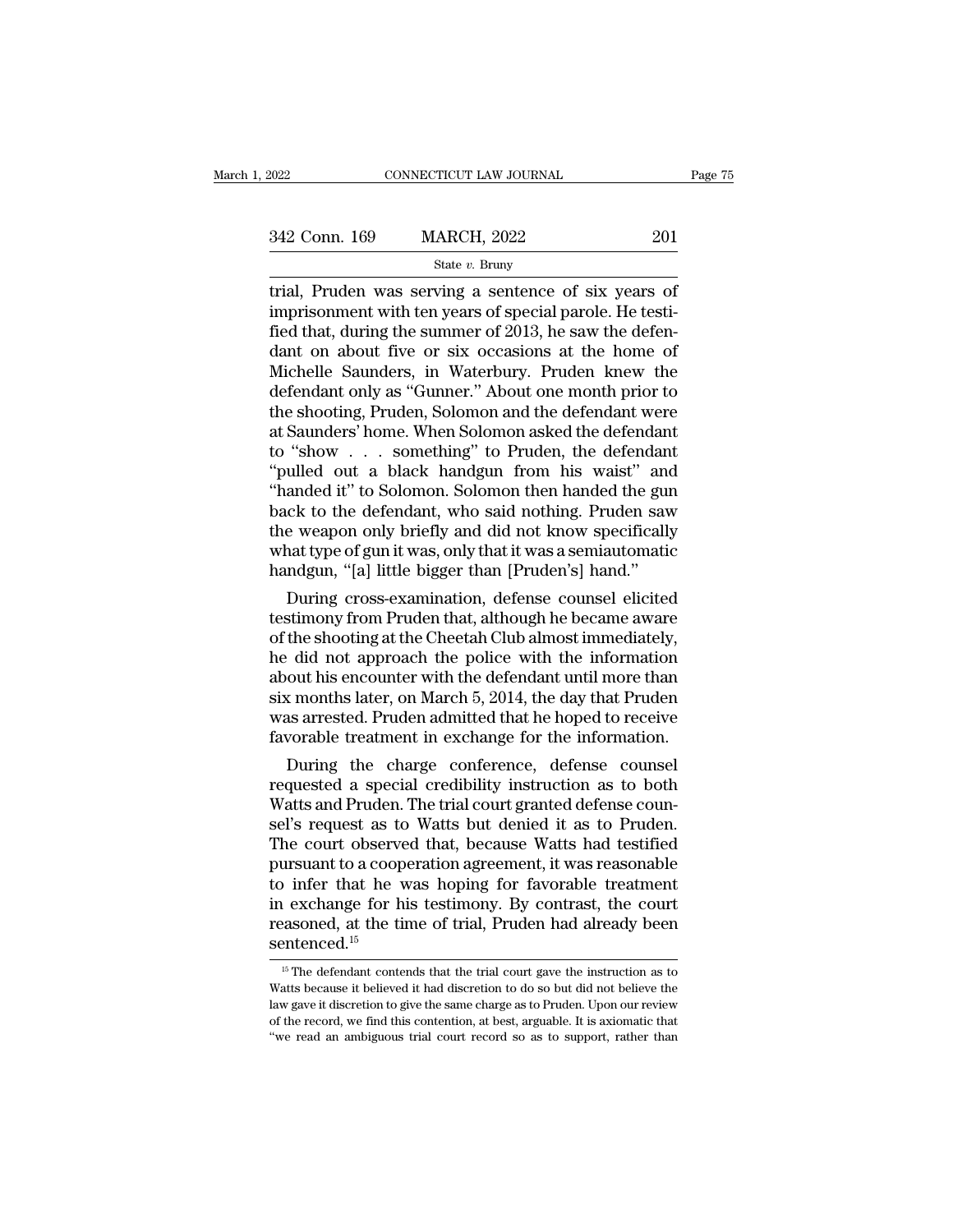|     | CONNECTICUT LAW JOURNAL | March 1, 2022 |
|-----|-------------------------|---------------|
| 202 | <b>MARCH, 2022</b>      | 342 Conn. 169 |
|     | State $v$ . Bruny       |               |

We begin our analysis of the defendant's claim with 202 MARCH, 2022 342 Conn. 169<br>
State v. Bruny<br>
We begin our analysis of the defendant's claim with<br>
the well established standard of review. "When reviewing<br>
the challenged jury instruction . . . we must adhere<br>
to the we 202 MARCH, 2022 342 Conn. 169<br>
State v. Bruny<br>
We begin our analysis of the defendant's claim with<br>
the well established standard of review. "When reviewing<br>
the challenged jury instruction . . . we must adhere<br>
to the we 202 MARCH, 2022 342 Conn. 169<br>
State v. Bruny<br>
We begin our analysis of the defendant's claim with<br>
the well established standard of review. "When reviewing<br>
the challenged jury instruction . . . we must adhere<br>
to the we State v. Bruny<br>
State v. Bruny<br>
We begin our analysis of the defendant's claim with<br>
the well established standard of review. "When reviewing<br>
the challenged jury instruction . . . we must adhere<br>
to the well settled rule State *v*. Bruny<br>We begin our analysis of the defendant's claim with<br>the well established standard of review. "When reviewing<br>the challenged jury instruction  $\ldots$  we must adhere<br>to the well settled rule that a charge to We begin our analysis of the defendant's claim with<br>the well established standard of review. "When reviewing<br>the challenged jury instruction  $\ldots$  we must adhere<br>to the well settled rule that a charge to the jury is to<br>be the well established standard of review. "When reviewing<br>the challenged jury instruction  $\ldots$  we must adhere<br>to the well settled rule that a charge to the jury is to<br>be considered in its entirety, read as a whole, and ju the challenged jury instruction . . . we must adhere<br>to the well settled rule that a charge to the jury is to<br>be considered in its entirety, read as a whole, and judged<br>by its total effect rather than by its individual co to the well settled rule that a charge to the jury is to<br>be considered in its entirety, read as a whole, and judged<br>by its total effect rather than by its individual compo-<br>nent parts.... As long as [the instructions] are be considered in its entirety, read as a whole, and judged<br>by its total effect rather than by its individual compo-<br>nent parts. . . . As long as [the instructions] are cor-<br>rect in law, adapted to the issues and sufficient by its total effect rather than by its individual component parts. . . . As long as [the instructions] are correct in law, adapted to the issues and sufficient for the guidance of the jury . . . we will not view the instr nent parts. . . . As long as<br>rect in law, adapted to the i<br>guidance of the jury . . . w<br>tions as improper." (Interna<br>*State* v. *Arroyo*, 292 Conr<br>(2009), cert. denied, 559 U.<br>L. Ed. 2d 1086 (2010).<br>"Generally, a [crimina idance of the jury  $\ldots$  we will not view the instructions as improper." (Internal quotation marks omitted.)<br>
ate v. Arroyo, 292 Conn. 558, 566, 973 A.2d 1254<br>
009), cert. denied, 559 U.S. 911, 130 S. Ct. 1296, 175<br>
Ed. 2 gandance of are  $j_0$ ,  $j_1$ ,  $k_2$ , we win not view are instate<br>tions as improper." (Internal quotation marks omitted.)<br>State v. Arroyo, 292 Conn. 558, 566, 973 A.2d 1254<br>(2009), cert. denied, 559 U.S. 911, 130 S. Ct. 12

State v. Arroyo, 292 Conn. 558, 566, 973 A.2d 1254<br>(2009), cert. denied, 559 U.S. 911, 130 S. Ct. 1296, 175<br>L. Ed. 2d 1086 (2010).<br>"Generally, a [criminal] defendant is not entitled to<br>an instruction singling out any of t Falsely. Throgg, 282 comit 559, 369, 369, 369, 125 1<br>(2009), cert. denied, 559 U.S. 911, 130 S. Ct. 1296, 175<br>L. Ed. 2d 1086 (2010).<br>
"Generally, a [criminal] defendant is not entitled to<br>an instruction singling out any of *Patterson, 276 Conn. 452, 467, 886 A.2d 777 (2005).*<br> *Patterson, 276 Conningly, a [criminal] defendant is not entitled to*<br> *Patterson, 276 Conn. 452, 467, 886 A.2d 777 (2005).*<br> *Patterson, 276 Conn. 452, 467, 886 A.2d* "Generally, a [criminal] defendant is not entitled to<br>an instruction singling out any of the state's witnesses<br>and highlighting his or her possible motive for testifying<br>falsely." (Internal quotation marks omitted.) *Stat* "Generally, a [criminal] defendant is not entitled to<br>an instruction singling out any of the state's witnesses<br>and highlighting his or her possible motive for testifying<br>falsely." (Internal quotation marks omitted.) *Stat* an instruction singling out any of the state's witnesses<br>and highlighting his or her possible motive for testifying<br>falsely." (Internal quotation marks omitted.) *State* v.<br>*Patterson*, 276 Conn. 452, 467, 886 A.2d 777 (2 and highlighting his or her possible motive for testifying falsely." (Internal quotation marks omitted.) *State* v. *Patterson*, 276 Conn. 452, 467, 886 A.2d 777 (2005). "This court has held, however, that a special credib This court has held, however, that a special credibility<br>struction is required for three types of witnesses,<br>mely, complaining witnesses, accomplices and jail-<br>use informants." (Footnotes omitted.) *State v. Diaz*,<br>2 Conn mantion is required for three types of witnesses,<br>
namely, complaining witnesses, accomplices and jail-<br>
house informants." (Footnotes omitted.) *State v. Diaz*,<br>
302 Conn. 93, 101–102, 25 A.3d 594 (2011).<br>
We previously h

has a configured to these sypes of massess,<br>namely, complaining witnesses, accomplices and jail-<br>house informants." (Footnotes omitted.) State v. Diaz,<br>302 Conn. 93, 101–102, 25 A.3d 594 (2011).<br>We previously have defined manter, comparing manesses, accompacts and jum<br>house informants." (Footnotes omitted.) State v. Diaz,<br>302 Conn. 93, 101–102, 25 A.3d 594 (2011).<br>We previously have defined a "classic jailhouse infor-<br>mant" as "a witness w Id., 99 n.4. In *Patterson*, when we first recognized the exception. 93, 101–102, 25 A.3d 594 (2011).<br>We previously have defined a "classic jailhouse informant" as "a witness who has testified that the defendant<br>has confes We previously have defined a "classic jailhouse informant" as "a witness who has testified that the defendant has confessed to him or had made inculpatory statements to him while they were incarcerated together."<br>Id., 99 We previously have defined a "classic jailhouse informant" as "a witness who has testified that the defendant<br>has confessed to him or had made inculpatory statements to him while they were incarcerated together."<br>Id., 99 n mant" as "a witness who has testified that the defendant<br>has confessed to him or had made inculpatory state-<br>ments to him while they were incarcerated together."<br>Id., 99 n.4. In *Patterson*, when we first recognized the<br>ex Id., 99 n.4. In *Patterson*, when we first recognized the exception for jailhouse informants, we applied it to a witness who testified that, while he and the defendant were cellmates in prison, the defendant, who had been exception for jailhouse informants, we applied it to a<br>witness who testified that, while he and the defendant<br>were cellmates in prison, the defendant, who had been<br>contradict, [the trial court's] judgment." Walton v. New H

witness who testified that, while he and the defendant<br>were cellmates in prison, the defendant, who had been<br>contradict, [the trial court's] judgment." Walton v. New Hartford, 223 Conn.<br>155, 167, 612 A.2d 1153 (1992). Ther were cellmates in prison, the defendant, who had been<br>contradict, [the trial court's] judgment." Walton v. New Hartford, 223 Conn.<br>155, 167, 612 A.2d 1153 (1992). Therefore, we will not lightly conclude that<br>the trial cou were centricates in prison, the determinant, who had been<br>contradict, [the trial court's] judgment." Walton v. New Hartford, 223 Conn.<br>155, 167, 612 A.2d 1153 (1992). Therefore, we will not lightly conclude that<br>the trial contradict, [the trial court's] judgment." Walton v. New Hartford, 223 Conn.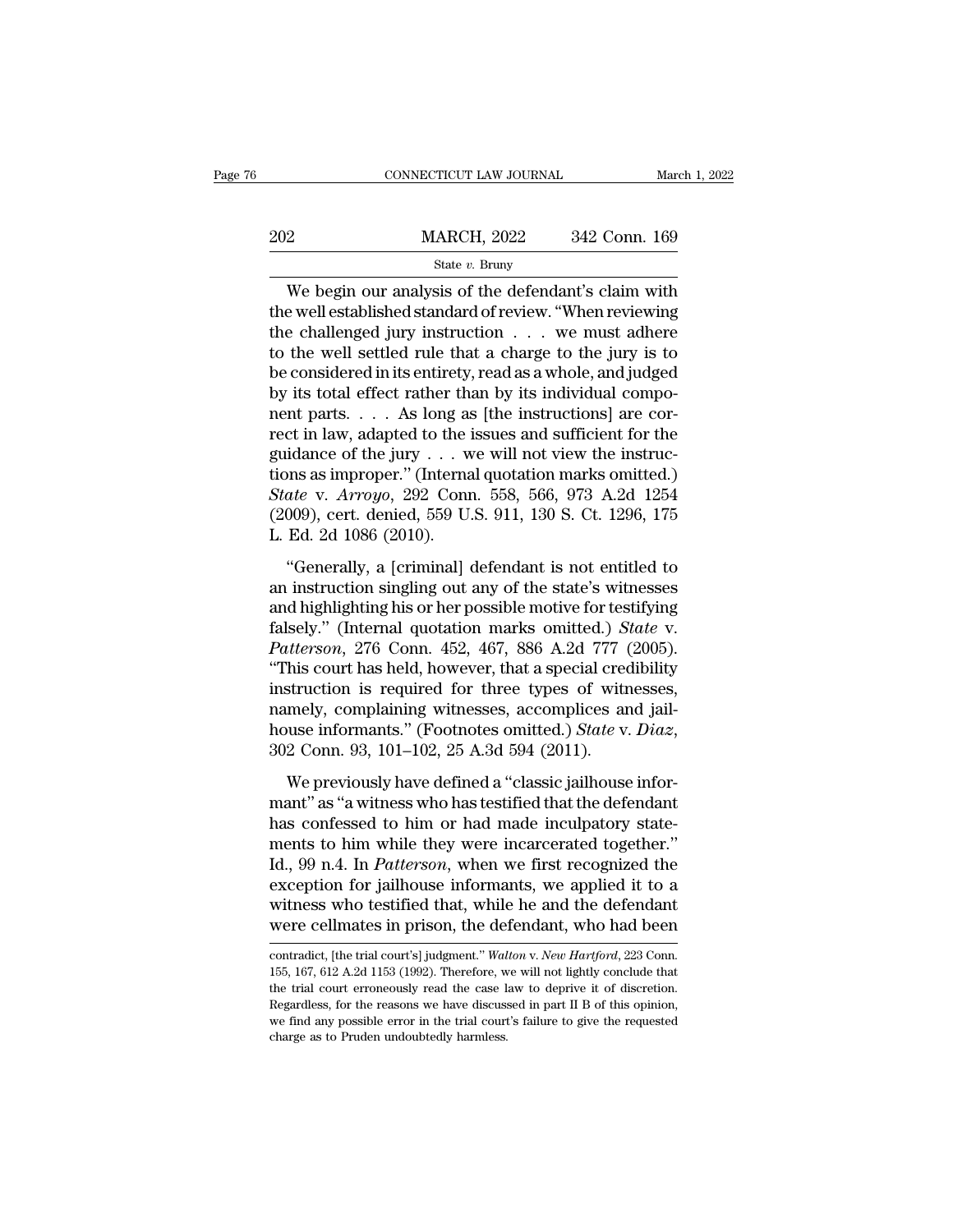| 2022          | CONNECTICUT LAW JOURNAL |     | Page 77 |
|---------------|-------------------------|-----|---------|
|               |                         |     |         |
| 342 Conn. 169 | <b>MARCH, 2022</b>      | 203 |         |
|               | State $v$ . Bruny       |     |         |

connecticut LAW JOURNAL Page 77<br>  $\begin{array}{r}\n 342 \text{ Conn. } 169 \quad \text{MARCH, } 2022 \quad \text{203}\n \end{array}$ <br>  $\begin{array}{r}\n \text{State } v. \text{ Bruny}\n \end{array}$ <br>
charged with murder, confessed to the witness that he<br>
had killed the victim. *State* v. *Patterson*, <sup>342</sup> Conn. 169 MARCH, 2022 203<br>
<sup>State v</sup>. Bruny<br>
charged with murder, confessed to the witness that he<br>
had killed the victim. *State* v. *Patterson*, supra, 276<br>
Conn. 459, 469–70. In exchange for his testimony, the<br>
in 342 Conn. 169 MARCH, 2022 203<br>
State v. Bruny<br>
charged with murder, confessed to the witness that he<br>
had killed the victim. *State* v. *Patterson*, supra, 276<br>
Conn. 459, 469–70. In exchange for his testimony, the<br>
infor 342 Conn. 169 MARCH, 2022 203<br>
<sup>State v. Bruny</sup><br>
charged with murder, confessed to the witness that he<br>
had killed the victim. *State* v. *Patterson*, supra, 276<br>
Conn. 459, 469–70. In exchange for his testimony, the<br>
inf State v. Bruny<br>
State v. Bruny<br>
Charged with murder, confessed to the witness that he<br>
had killed the victim. *State* v. *Patterson*, supra, 276<br>
Conn. 459, 469–70. In exchange for his testimony, the<br>
informant in *Patter* state v. Bruny<br>
charged with murder, confessed to the witness that he<br>
had killed the victim. *State* v. *Patterson*, supra, 276<br>
Conn. 459, 469–70. In exchange for his testimony, the<br>
informant in *Patterson* was promise charged with murder, confessed to the witness that he<br>had killed the victim. *State* v. *Patterson*, supra, 276<br>Conn. 459, 469–70. In exchange for his testimony, the<br>informant in *Patterson* was promised certain benefits.<br> had killed the victim. *State* v. *Patterson*, supra, 276<br>Conn. 459, 469–70. In exchange for his testimony, the<br>informant in *Patterson* was promised certain benefits.<br>Id., 465. We explained that "an informant who has been Conn. 459, 469–70. In exchange for his testimony, the<br>informant in *Patterson* was promised certain benefits.<br>Id., 465. We explained that "an informant who has been<br>promised a benefit by the state in return for his or<br>her informant in *Patterson* was promised certain benefits.<br>Id., 465. We explained that "an informant who has been<br>promised a benefit by the state in return for his or<br>her testimony has a powerful incentive, fueled by self-<br>in Id., 465. We explained that "an informant who promised a benefit by the state in return f<br>her testimony has a powerful incentive, fuele<br>interest, to implicate falsely the accused. Cons<br>the testimony of such an informant, l or testimony has a powerful incentive, fueled by self-<br>terest, to implicate falsely the accused. Consequently,<br>e testimony of such an informant, like that of an<br>complice, is inevitably suspect." Id., 469; see *State* v.<br>*i* interest, to implicate falsely the accused. Consequently,<br>interest, to implicate falsely the accused. Consequently,<br>the testimony of such an informant, like that of an<br>accomplice, is inevitably suspect." Id., 469; see *St* 

interest, as interests also a state of an informant, like that of an accomplice, is inevitably suspect." Id., 469; see *State* v. *Diaz*, supra, 302 Conn. 102–103 (same).<br>Since *Patterson*, we have twice expanded the jailh diversify the realisty suspect. Tall, 100, see State V.<br>
Diaz, supra, 302 Conn. 102–103 (same).<br>
Since Patterson, we have twice expanded the jailhouse<br>
informant exception to the general rule against requir-<br>
ing a special Since *Patterson*, we have twice expanded the jailhouse<br>informant exception to the general rule against requir-<br>ing a special credibility instruction. In *State v. Arroyo*,<br>supra, 292 Conn. 558, we extended *Patterson* to Since *Patterson*, we have twice expanded the jailhouse<br>informant exception to the general rule against requir-<br>ing a special credibility instruction. In *State* v. Arroyo,<br>supra, 292 Conn. 558, we extended *Patterson* to informant exception to the general rule against requiring a special credibility instruction. In *State* v.  $Arrowo$ , supra, 292 Conn. 558, we extended *Patterson* to require a special credibility instruction for all jailhouse ing a special credibility instruction. In *State v. Arroyo*, supra, 292 Conn. 558, we extended *Patterson* to require a special credibility instruction for all jailhouse informants, regardless of whether they had received supra, 292 Conn. 558, we extend<br>a special credibility instruction<br>mants, regardless of whether the<br>ise of a benefit in exchange for t<br>561. The mere expectation of a<br>is sufficient to render the testime<br>mant suspect. See id. ants, regardless of whether they had received a prom-<br>
ants, regardless of whether they had received a prom-<br>
of a benefit in exchange for their testimony. See id.,<br>
1. The mere expectation of a benefit, we reasoned,<br>
suff Franks, regardess of whence any had received a promise of a benefit in exchange for their testimony. See id., 561. The mere expectation of a benefit, we reasoned, is sufficient to render the testimony of a jailhouse infor

 $561$ . The mere expectation of a benefit, we reasoned,<br>is sufficient to render the testimony of a jailhouse infor-<br>mant suspect. See id., 568.<br>Then, more recently, in *State v. Jones*, 337 Conn. 486,<br>254 A.3d 239 (2020), is sufficient to render the testimony of a jailhouse infor-<br>mant suspect. See id., 568.<br>Then, more recently, in *State v. Jones*, 337 Conn. 486,<br>254 A.3d 239 (2020), we expanded the definition of<br>"jailhouse informant" to mant suspect. See id., 568.<br>Then, more recently, in *State v. Jones*, 337 Conn. 486, 254 A.3d 239 (2020), we expanded the definition of<br>"jailhouse informant" to include "witnesses . . . who<br>were incarcerated at the time t man suspect. See rat, see.<br>Then, more recently, in *State v. Jones*, 337 Conn. 486,<br>254 A.3d 239 (2020), we expanded the definition of<br>"jailhouse informant" to include "witnesses . . . who<br>were incarcerated at the time the Then, more recently, in *State* v. *Jones*, 337 Conn. 486, 254 A.3d 239 (2020), we expanded the definition of "jailhouse informant" to include "witnesses  $\dots$  who were incarcerated at the time they offered or provided tes 254 A.3d 239 (2020), we expanded the definition of "jailhouse informant" to include "witnesses . . . who were incarcerated at the time they offered or provided testimony regarding a defendant's inculpatory statements, reg "jailhouse informant" to include "witnesses  $\ldots$  who<br>were incarcerated at the time they offered or provided<br>testimony regarding a defendant's inculpatory state-<br>ments, regardless of the location where those state-<br>ments were incarcerated at the time they offered or provided<br>testimony regarding a defendant's inculpatory state-<br>ments, regardless of the location where those state-<br>ments were made." Id., 501. In extending the exception<br>to inc ciples. First, regardess of the focation where those state<br>ents were made." Id., 501. In extending the exception<br>incarcerated witnesses who testify regarding inculpa-<br>ry statements that a defendant made to the witness<br>tside of pri by false confession testimony false confession to incarcerated witnesses who testify regarding inculpatory statements that a defendant made to the witness outside of prison, we were guided by two primary principles.<br>First,

mantenated whilesses who assing regarding inelaption<br>tory statements that a defendant made to the witness<br>outside of prison, we were guided by two primary prin-<br>ciples.<br>First, we emphasized that "[t]he grave risks posed<br>by First, we emphasized that "[t]he grave risks posed<br>by false confession testimony from incarcerated infor-<br>mants, and the difficulty of mitigating those risks through<br>meaningful cross-examination, do not depend on the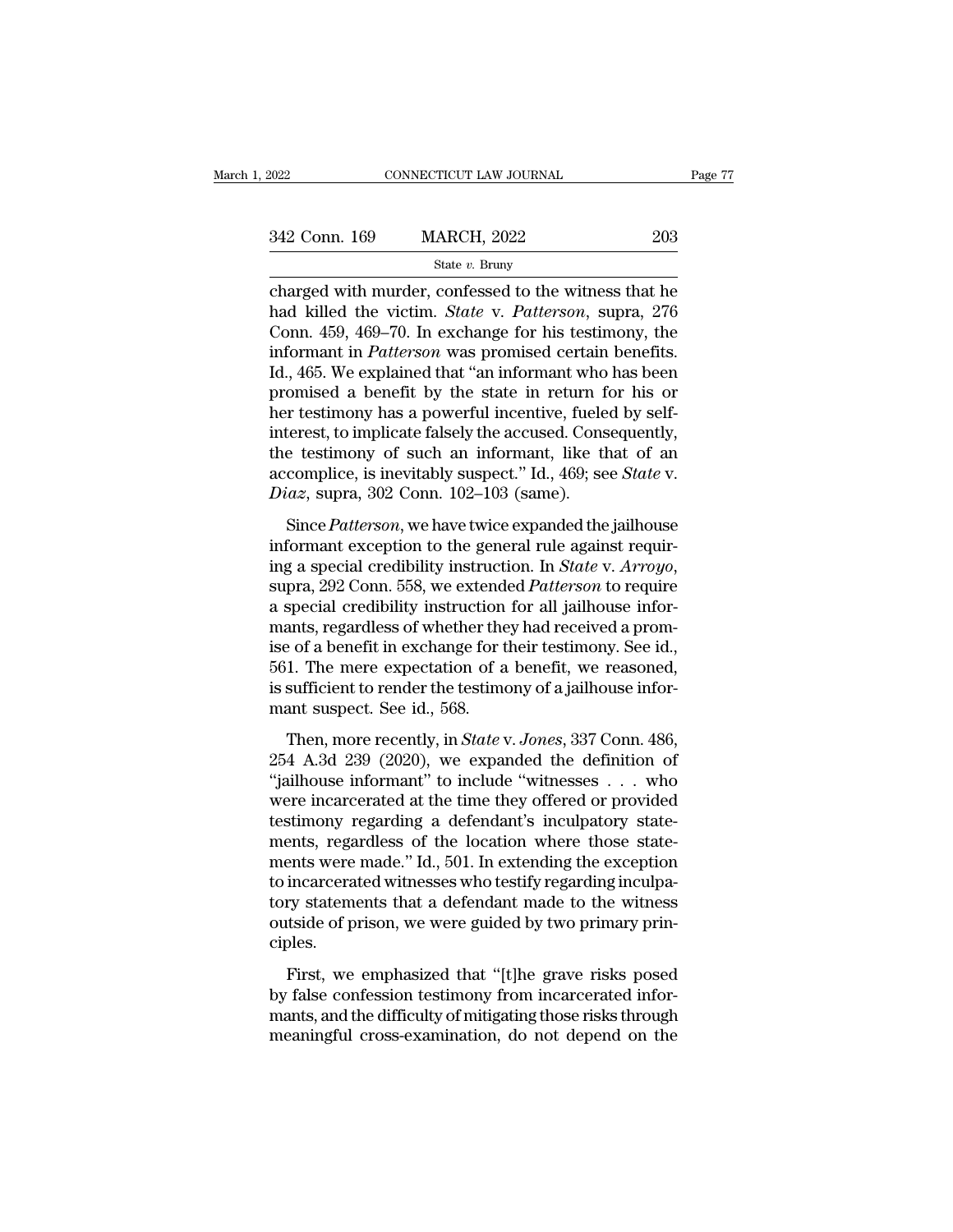|     | CONNECTICUT LAW JOURNAL |               | March 1, 2022 |
|-----|-------------------------|---------------|---------------|
|     |                         |               |               |
| 204 | <b>MARCH, 2022</b>      | 342 Conn. 169 |               |
|     | State $v$ . Bruny       |               |               |

CONNECTICUT LAW JOURNAL March 1, 2<br>
204 MARCH, 2022 342 Conn. 169<br>
312 Conn. 169<br>
312 Conn. 169<br>
312 Conn. 169<br>
312 Conn. 169<br>
312 Conn. 169<br>
312 Conn. 169<br>
312 Conn. 169<br>
312 Conn. 169<br>
312 Conn. 169<br>
312 Connection occur 204 MARCH, 2022 342 Conn. 169<br>
State v. Bruny<br>
Docation where the allegedly false confession occurs."<br>
Id., 502. False confession evidence, we explained, "is<br>
difficult to impeach effectively because it is invariably<br>
of 204 MARCH, 2022 342 Conn. 169<br>
State v. Bruny<br>
location where the allegedly false confession occurs."<br>
Id., 502. False confession evidence, we explained, "is<br>
difficult to impeach effectively because it is invariably<br>
of 204 MARCH, 2022 342 Conn. 169<br>
State v. Bruny<br>
Iocation where the allegedly false confession occurs."<br>
Id., 502. False confession evidence, we explained, "is<br>
difficult to impeach effectively because it is invariably<br>
of State v. Bruny<br>
State v. Bruny<br>
location where the allegedly false confession occurs."<br>
Id., 502. False confession evidence, we explained, "is<br>
difficult to impeach effectively because it is invariably<br>
of the he said-she state v. Bruny<br>
location where the allegedly false confession occurs."<br>
Id., 502. False confession evidence, we explained, "is<br>
difficult to impeach effectively because it is invariably<br>
of the he said-she said variety. A location where the allegedly false confession occurs."<br>Id., 502. False confession evidence, we explained, "is<br>difficult to impeach effectively because it is invariably<br>of the he said-she said variety. As long as the [inca Id., 502. False confession evidence, we explained, "is<br>difficult to impeach effectively because it is invariably<br>of the he said-she said variety. As long as the [incarcer-<br>ated informant] can plausibly testify that he had difficult to impeach effectively because it is invar<br>of the he said-she said variety. As long as the [inca<br>ated informant] can plausibly testify that he ha<br>opportunity—no matter how fleeting—to speak<br>the defendant, the [in the he said-site said variety. As long as the incarcen-<br>ed informant] can plausibly testify that he had an<br>portunity—no matter how fleeting—to speak with<br>e defendant, the [informant's] claim that the defen-<br>nt confessed to ated mormant can plausibly testily that he had an<br>opportunity—no matter how fleeting—to speak with<br>the defendant, the [informant's] claim that the defen-<br>dant confessed to him is practically unverifiable."<br>(Internal quotat

opportunty—no matter now neeting—to speak with<br>the defendant, the [informant's] claim that the defen-<br>dant confessed to him is practically unverifiable."<br>(Internal quotation marks omitted.) Id., 503.<br>Second, we recognized the defendant, the [mormant s] claim that the defen-<br>dant confessed to him is practically unverifiable."<br>(Internal quotation marks omitted.) Id., 503.<br>Second, we recognized the wisdom of harmonizing<br>our definition of jailh (Internal quotation marks omitted.) Id., 503.<br>Second, we recognized the wisdom of harmonizing<br>our definition of jailhouse informants with the legisla-<br>ture's recent definition of a "jailhouse witness" as "a<br>person who off Second, we recognized the wisdom of harmonizing<br>our definition of jailhouse informants with the legisla-<br>ture's recent definition of a "jailhouse witness" as "a<br>person who offers or provides testimony concerning<br>statements Second, we recognized the wisdom of harmonizing<br>our definition of jailhouse informants with the legisla-<br>ture's recent definition of a "jailhouse witness" as "a<br>person who offers or provides testimony concerning<br>statements our definition of jailhouse informants with the legislature's recent definition of a "jailhouse witness" as "a<br>person who offers or provides testimony concerning<br>statements made to such person by another person with<br>whom h *is sure is recent definition of a "jailhouse witness" as "a*<br>person who offers or provides testimony concerning<br>statements made to such person by another person with<br>whom he or she was incarcerated, or an incarcerated<br>per person who offers or provides testimony concerning<br>statements made to such person by another person with<br>whom he or she was incarcerated, *or an incarcerated*<br>person who offers or provides testimony concerning<br>statements m statements made to such person by another person with<br>whom he or she was incarcerated, *or an incarcerated*<br>*person who offers or provides testimony concerning*<br>*statements made to such person by another person who*<br>*is su* whom he or she was incarcerated, *or an incarcerated*<br>person who offers or provides testimony concerning<br>statements made to such person by another person who<br>is suspected of or charged with committing a criminal<br>offense." person who offers or p<br>statements made to suck<br>is suspected of or charge<br>offense." (Emphasis ir<br>marks omitted.) Id., 506<br>No. 19-132, §6, codifie<br>2020) § 54-86o (d).<br>In summary, since ou In surface to sach person by another person and<br>suspected of or charged with committing a criminal<br>fense." (Emphasis in original; internal quotation<br>arks omitted.) Id., 506–507, quoting Public Acts 2019,<br>0. 19-132, § 6, co *cs suspected of or charged with committing a criminal offense.*" (Emphasis in original; internal quotation marks omitted.) Id., 506–507, quoting Public Acts 2019, No. 19-132, § 6, codified at General Statutes (Supp. 2020

by ense. (Emphasis in original, internal quotation<br>marks omitted.) Id., 506–507, quoting Public Acts 2019,<br>No. 19-132, § 6, codified at General Statutes (Supp.<br>2020) § 54-86o (d).<br>In summary, since our initial recognition that is officient include. The include informal statutes (Supp. 2020) § 54-860 (d).<br>In summary, since our initial recognition that a special credibility instruction should be required for jailhouse informants, we have exp Fig. 13-132, 8 0, counted at defieral statutes (supp.<br>
2020)  $\S$  54-860 (d).<br>
In summary, since our initial recognition that a special credibility instruction should be required for jail-<br>
house informants, we have expand In summary, since our initial recognition that a special credibility instruction should be required for jail-<br>house informants, we have expanded that requirement<br>to include informants who receive no promise of bene-<br>fits In summary, since our initial recognition that a special credibility instruction should be required for jail-<br>house informants, we have expanded that requirement<br>to include informants who receive no promise of bene-<br>fits f cial credibility instruction should be required for jail-<br>house informants, we have expanded that requirement<br>to include informants who receive no promise of bene-<br>fits from the state in exchange for their testimony and<br>in house informants, we have expanded that requirement<br>to include informants who receive no promise of bene-<br>fits from the state in exchange for their testimony and<br>incarcerated witnesses who testify that the defendant<br>confes to include informants who receive no promise of bene-<br>fits from the state in exchange for their testimony and<br>incarcerated witnesses who testify that the defendant<br>confessed or made inculpatory statements to them out-<br>side fits from the state in exchange for their testimony and<br>incarcerated witnesses who testify that the defendant<br>confessed or made inculpatory statements to them out-<br>side of prison. Just as important as understanding what<br>ha incarcerated witnesses who testify that the defendant<br>confessed or made inculpatory statements to them out-<br>side of prison. Just as important as understanding what<br>has changed in our definition of jailhouse informants,<br>ho confessed or made inculpatory statements to them out-<br>side of prison. Just as important as understanding what<br>has changed in our definition of jailhouse informants,<br>however, is understanding what has not. For purposes<br>of t side of prison. Just as important as understanding what<br>has changed in our definition of jailhouse informants,<br>however, is understanding what has not. For purposes<br>of the exception to the general rule against requiring<br>spe has changed in our definition of jailhouse informants,<br>however, is understanding what has not. For purposes<br>of the exception to the general rule against requiring<br>special credibility instructions, as harmonized with the<br>de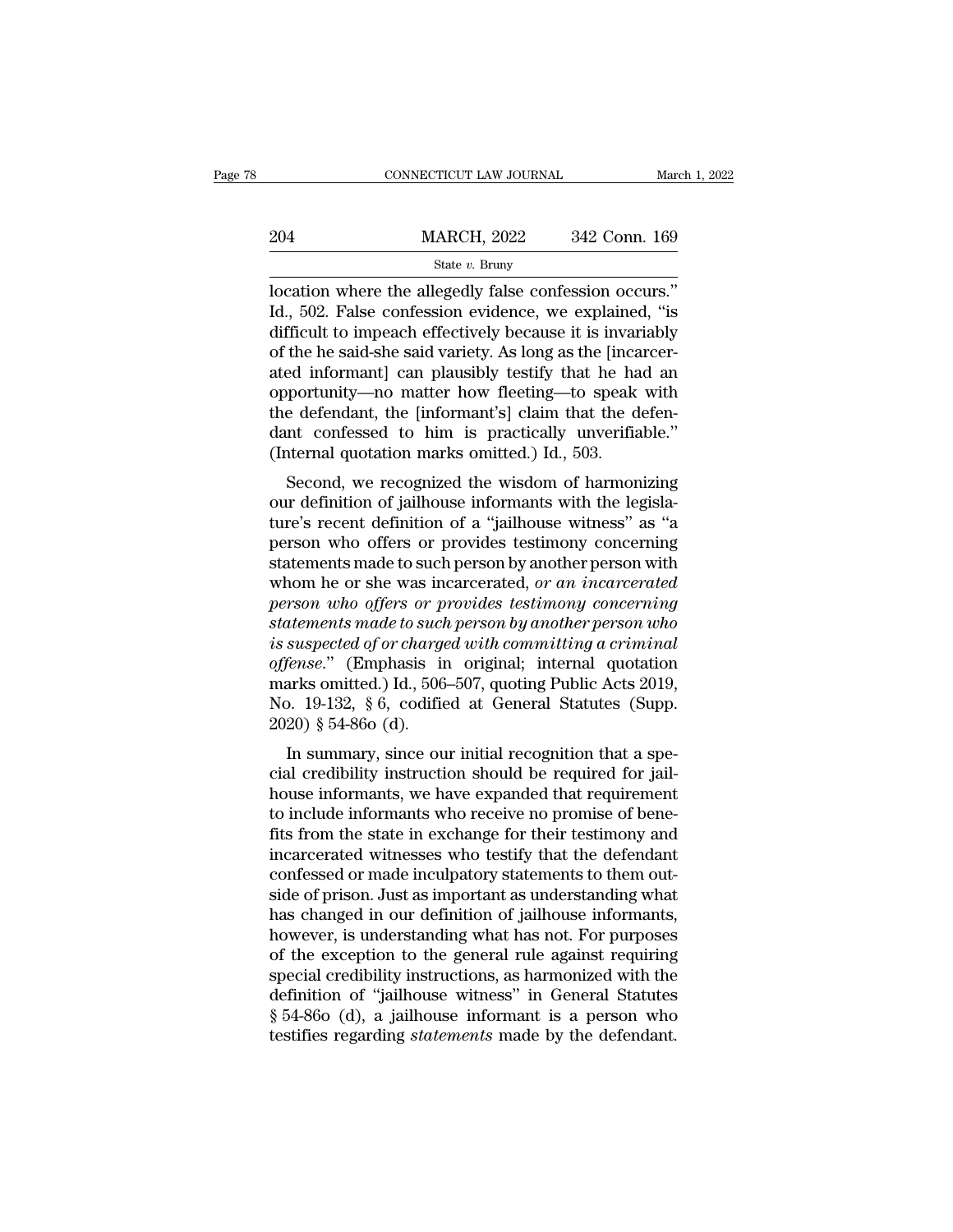| 2022             | CONNECTICUT LAW JOURNAL                                                                                                                                                  | Page 79 |
|------------------|--------------------------------------------------------------------------------------------------------------------------------------------------------------------------|---------|
|                  |                                                                                                                                                                          |         |
| 342 Conn. 169    | <b>MARCH, 2022</b><br>205                                                                                                                                                |         |
|                  | State $v$ . Bruny                                                                                                                                                        |         |
| observed events. | That is, the rule does not extend to testimony regarding                                                                                                                 |         |
|                  | Limiting the requirement for a special credibility<br>instruction to jailhouse informant testimony concerning<br>a defendant's inculpatory statements is consistent with |         |

342 Conn. 169 MARCH, 2022 205<br>
State v. Bruny<br>
That is, the rule does not extend to testimony regarding<br>
observed events.<br>
Limiting the requirement for a special credibility<br>
instruction to jailhouse informant testimony c State v. Bruny<br>
That is, the rule does not extend to testimony regarding<br>
observed events.<br>
Limiting the requirement for a special credibility<br>
instruction to jailhouse informant testimony concerning<br>
a defendant's inculp That is, the rule does not extend to testimony regarding<br>observed events.<br>Limiting the requirement for a special credibility<br>instruction to jailhouse informant testimony concerning<br>a defendant's inculpatory statements is c rnat is, the rule does not extend to testintiny regarding<br>observed events.<br>Limiting the requirement for a special credibility<br>instruction to jailhouse informant testimony concerning<br>a defendant's inculpatory statements is Uniting the requirement for a special credibility<br>instruction to jailhouse informant testimony concerning<br>a defendant's inculpatory statements is consistent with<br>one of the rationales underlying our adoption of the<br>rule. W Limiting the requirement for a special credibility<br>instruction to jailhouse informant testimony concerning<br>a defendant's inculpatory statements is consistent with<br>one of the rationales underlying our adoption of the<br>rule. instruction to jailhouse informant testimony concerning<br>a defendant's inculpatory statements is consistent with<br>one of the rationales underlying our adoption of the<br>rule. We repeatedly have emphasized "[t]he grave risks<br>po a defendant's inculpatory statements is consistent with<br>one of the rationales underlying our adoption of the<br>rule. We repeatedly have emphasized "[t]he grave risks<br>posed by false confession testimony" of jailhouse infor-<br> one of the rationales underlying our adoption of the<br>rule. We repeatedly have emphasized "[t]he grave risks<br>posed by false confession testimony" of jailhouse infor-<br>mants. *State* v. *Jones*, supra, 337 Conn. 502. Indeed, rule. We repeatedly have emphasized "[t]he grave risks<br>posed by false confession testimony" of jailhouse infor-<br>mants. *State* v. *Jones*, supra, 337 Conn. 502. Indeed,<br>in *Patterson*, we recognized that "testimony about a posed by false confession testimony" of jailhouse informants. *State v. Jones*, supra, 337 Conn. 502. Indeed, in *Patterson*, we recognized that "testimony about an admission of guilt by the accused may be the most damagi In *State* v. *Jones*, supra, 357 Conn. 302. Indeed,<br> *Patterson*, we recognized that "testimony about an<br>
mission of guilt by the accused may be the most<br>
maging evidence of all . . . . " (Internal quotation<br>
arks omitted In *Tatterson*, we recognized that testimony about and<br>admission of guilt by the accused may be the most<br>damaging evidence of all  $\ldots$ ." (Internal quotation<br>marks omitted.) *State* v. *Patterson*, supra, 276 Conn.<br>470 n.

damaging evidence of all  $\ldots$ ." (Internal quotation<br>marks omitted.) *State* v. *Patterson*, supra, 276 Conn.<br>470 n.11.<br>In *State* v. *Diaz*, supra, 302 Conn. 93, we delineated<br>some limitations as to how far we will expan damaging evidence of an  $\cdot \cdot \cdot$  (internal quotation<br>marks omitted.) *State* v. *Patterson*, supra, 276 Conn.<br>470 n.11.<br>In *State* v. *Diaz*, supra, 302 Conn. 93, we delineated<br>some limitations as to how far we will expan that is officiently state v. Tatterson, supra, 270 Comit.<br>470 n.11.<br>In *State* v. *Diaz*, supra, 302 Conn. 93, we delineated<br>some limitations as to how far we will expand the jail-<br>house informant exception. See id., 106– In *State v. Diaz*, supra, 302 Conn. 93, we delineated<br>some limitations as to how far we will expand the jail-<br>house informant exception. See id., 106–13. In that case,<br>we declined to expand the jailhouse informant excep-In *State* v. *Diaz*, supra, 302 Conn. 93, we delineated<br>some limitations as to how far we will expand the jail-<br>house informant exception. See id., 106–13. In that case,<br>we declined to expand the jailhouse informant exce some limitations as to how far we will expand the jail-<br>house informant exception. See id., 106–13. In that case,<br>we declined to expand the jailhouse informant excep-<br>tion to "whenever a witness in a criminal case is incar house informant exception. See id., 106–13. In that case,<br>we declined to expand the jailhouse informant excep-<br>tion to "whenever a witness in a criminal case is incar-<br>cerated or is serving out a sentence, or otherwise is we declined to expand the jailhouse informant exception to "whenever a witness in a criminal case is incarcerated or is serving out a sentence, or otherwise is in a position to receive a benefit from the state in exchange tion to "whenever a witness in a criminal case is incarcerated or is serving out a sentence, or otherwise is in a position to receive a benefit from the state in exchange for testifying, as long as there is some additional cerated or is serving out a sentence, or otherwise is in<br>a position to receive a benefit from the state in exchange<br>for testifying, as long as there is some additional evi-<br>dence indicating that the witness is not wholly a position to receive a benefit from the state in exchange<br>for testifying, as long as there is some additional evi-<br>dence indicating that the witness is not wholly reliable<br>or that he expects some benefit from this testim for testifying, as long as there is some additional evi-<br>dence indicating that the witness is not wholly reliable<br>or that he expects some benefit from this testimony."<br>Id., 106. We specifically declined in *Diaz* to expan dence indicating that the witness is not wholly reliable<br>or that he expects some benefit from this testimony."<br>Id., 106. We specifically declined in  $Diaz$  to expand the<br>exception to include the testimony of "witnesses who<br> or that he expects some benefit from this testimony."<br>Id., 106. We specifically declined in *Diaz* to expand the<br>exception to include the testimony of "witnesses who<br>are not classic jailhouse informants because they have<br> Id., 106. We specifically declined in *Diaz* to expand the exception to include the testimony of "witnesses who are not classic jailhouse informants because they have testified about events that they observed rather than exception to include the testimony of "witnesses who<br>are not classic jailhouse informants because they have<br>testified about events that they observed rather than<br>inculpatory statements made by the defendant." Id.,<br>107. We are not classic jailhouse informants because they have<br>testified about events that they observed rather than<br>inculpatory statements made by the defendant." Id.,<br>107. We agreed with the defendant that some of the<br>same conce testified about events that they observed rather than<br>inculpatory statements made by the defendant." Id.,<br>107. We agreed with the defendant that some of the<br>same concerns about reliability are present for wit-<br>nesses who a inculpatory statements made by the defendant." Id., 107. We agreed with the defendant that some of the same concerns about reliability are present for witnesses who are involved with the criminal justice system, yet are no 107. We agreed with the defendant that some of the same concerns about reliability are present for witnesses who are involved with the criminal justice system, yet are not treated as jailhouse informants because they test same concerns about reliability are present for witnesses who are involved with the criminal justice system, yet are not treated as jailhouse informants because they testify about observed events rather than the defendant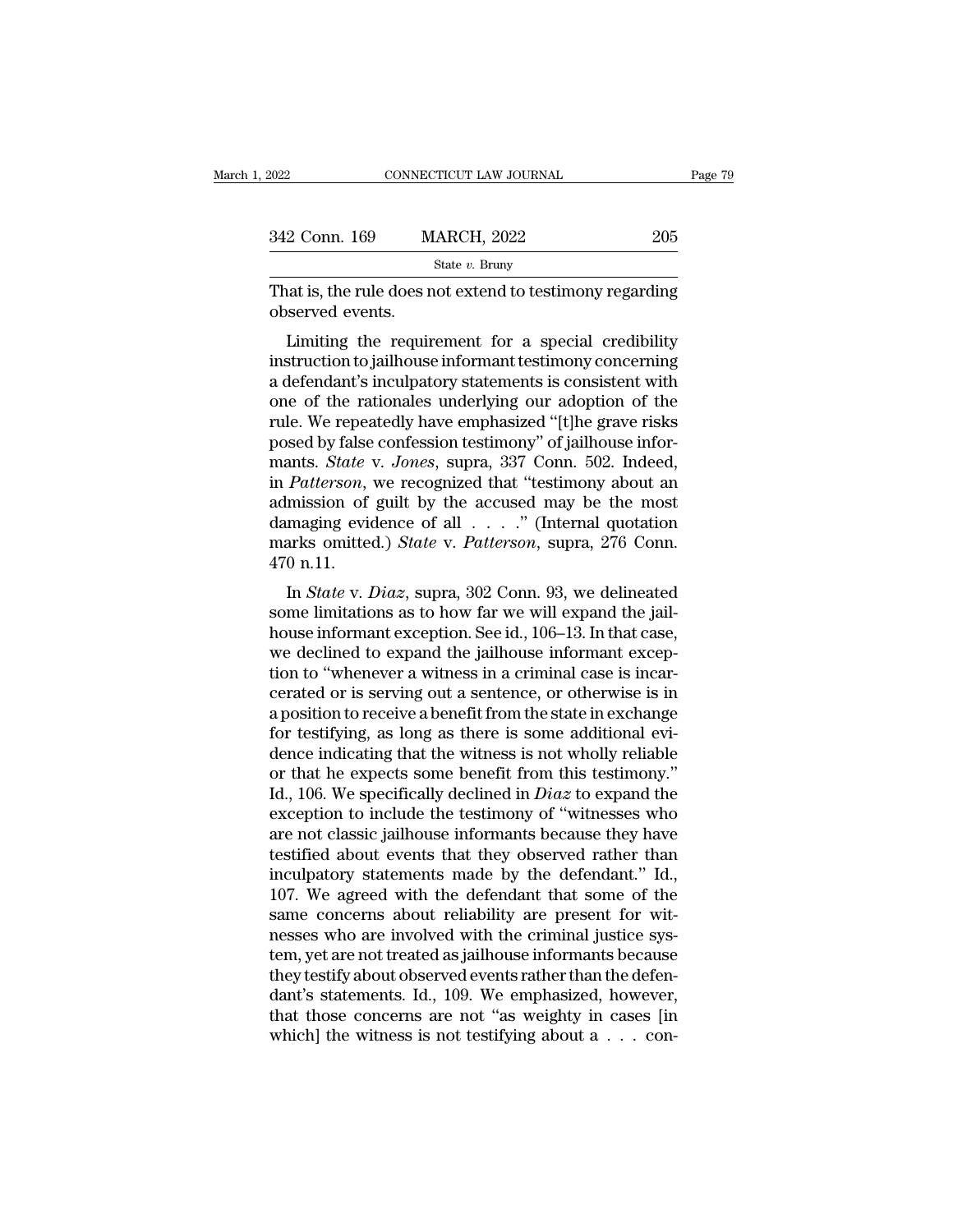|     | CONNECTICUT LAW JOURNAL                                                                                                                                      | March 1, 2022 |
|-----|--------------------------------------------------------------------------------------------------------------------------------------------------------------|---------------|
| 206 | <b>MARCH, 2022</b>                                                                                                                                           | 342 Conn. 169 |
|     | State $v$ . Bruny                                                                                                                                            |               |
|     | fession, but is testifying about events concerning the<br>crime that the witness observed." Id.                                                              |               |
|     | We explained: "Testimony by a jailhouse informant<br>about a confession is inherently suspect because<br>of the ease with which such testimony can be fabri- |               |

206 MARCH, 2022 342 Conn. 169<br>
State v. Bruny<br>
fession, but is testifying about events concerning the<br>
crime that the witness observed." Id.<br>
We explained: "Testimony by a jailhouse informant<br>
about a . . . confession is State v. Bruny<br>
fession, but is testifying about events concerning the<br>
crime that the witness observed." Id.<br>
We explained: "Testimony by a jailhouse informant<br>
about a . . . confession is inherently suspect because<br>
of fession, but is testifying about events concerning the<br>crime that the witness observed." Id.<br>We explained: "Testimony by a jailhouse informant<br>about a . . . confession is inherently suspect because<br>of the ease with which s such that the witness observed." Id.<br>
We explained: "Testimony by a jailhouse informant<br>
about a  $\dots$  confession is inherently suspect because<br>
of the ease with which such testimony can be fabri-<br>
cated, the difficulty in We explained: "Testimony by a jailhouse informant<br>about a  $\dots$  confession is inherently suspect because<br>of the ease with which such testimony can be fabri-<br>cated, the difficulty in subjecting witnesses who give<br>such testi We explained: "Testimony by a jailhouse informant<br>about a  $\dots$  confession is inherently suspect because<br>of the ease with which such testimony can be fabri-<br>cated, the difficulty in subjecting witnesses who give<br>such testi about a  $\ldots$  confession is inherently suspect because<br>of the ease with which such testimony can be fabri-<br>cated, the difficulty in subjecting witnesses who give<br>such testimony to meaningful cross-examination and<br>the grea of the ease with which such testimony can be fabricated, the difficulty in subjecting witnesses who give such testimony to meaningful cross-examination and the great weight that juries tend to give to confession evidence. cated, the difficulty in subjecting witnesses who give<br>such testimony to meaningful cross-examination and<br>the great weight that juries tend to give to confession<br>evidence.  $\dots$  In contrast, when a witness testifies<br>about such testimony to meaningful cross-examination and<br>the great weight that juries tend to give to confession<br>evidence. . . . . In contrast, when a witness testifies<br>about events surrounding the crime that the witness<br>observ the great weight that juries tend to give to confession<br>evidence.  $\dots$  . In contrast, when a witness testifies<br>about events surrounding the crime that the witness<br>observed, the testimony can be compared with the testi-<br>mo evidence.  $\ldots$  . In contrast, when a witness testifies<br>about events surrounding the crime that the witness<br>observed, the testimony can be compared with the testi-<br>mony of other witnesses about those events, and the<br>abili about events surrounding the crime that the witness<br>observed, the testimony can be compared with the testi-<br>mony of other witnesses about those events, and the<br>ability of the witness to observe and remember the<br>events can observed, the testimony can be compared with the testimony of other witnesses about those events, and the ability of the witness to observe and remember the events can be tested. Accordingly, cross-examination and argument mony of other witnesses a<br>ability of the witness to<br>events can be tested. Acc<br>and argument by counsel a<br>quate tools for exposing t<br>in cases involving jailhou<br>omitted.) Id., 109–10.<br>We therefore reject th may of the whates to observe that remember the<br>ents can be tested. Accordingly, cross-examination<br>d argument by counsel are far more likely to be ade-<br>ate tools for exposing the truth in these cases than<br>cases involving ja and argument by counsel are far more likely to be ade-<br>quate tools for exposing the truth in these cases than<br>in cases involving jailhouse confessions." (Citations<br>omitted.) Id., 109–10.<br>We therefore reject the defendant's

and argument by counser are far indice interpreted on the detection in cases than in cases involving jailhouse confessions." (Citations omitted.) Id., 109–10.<br>We therefore reject the defendant's invitation to adopt a rule metals in cases involving jailhouse confessions." (Citations<br>omitted.) Id., 109–10.<br>We therefore reject the defendant's invitation to<br>adopt a rule requiring trial courts to give a special credi-<br>bility instruction in the p metals intering jamiouse concessions. (critically contributed.) Id., 109–10.<br>We therefore reject the defendant's invitation to adopt a rule requiring trial courts to give a special credibility instruction in the present co We therefore reject the defendant's invitation to<br>adopt a rule requiring trial courts to give a special credi-<br>bility instruction in the present context. In so holding,<br>we do not foreclose the possibility that a trial cour We therefore reject the defendant's invitation to<br>adopt a rule requiring trial courts to give a special credi-<br>bility instruction in the present context. In so holding,<br>we do not foreclose the possibility that a trial cour adopt a rule requiring trial courts to give a special credibility instruction in the present context. In so holding, we do not foreclose the possibility that a trial court may exercise its discretion to give a special cred bility instruction in the present context. In so holding, we do not foreclose the possibility that a trial court may exercise its discretion to give a special credibility instruction even when the jailhouse informant's tes we do not foreclose the possibility that a trial court<br>may exercise its discretion to give a special credibility<br>instruction even when the jailhouse informant's testi-<br>mony relates to an event rather than a statement. For<br> It is well established that "it is within the discretion of the statement" is testi-<br>
in a statement. For ample, if the trial court in the present case had deter-<br>
ined that a special credibility instruction was war-<br>
inte mony relates to an event rather than a statement. For<br>example, if the trial court in the present case had deter-<br>mined that a special credibility instruction was war-<br>ranted as to Pruden, it had the discretion to give one.

mony relates to an event riance and a statement. To<br>example, if the trial court in the present case had deter-<br>mined that a special credibility instruction was war-<br>ranted as to Pruden, it had the discretion to give one.<br>I Example; it are and court in the present case had determined that a special credibility instruction was warranted as to Pruden, it had the discretion to give one.<br>It is well established that "it is within the discretion of ranted as to Pruden, it had the discretion to give one.<br>It is well established that "it is within the discretion<br>of a trial court to give a cautionary instruction to the jury<br>whenever the court reasonably believes that a w It is well established that "it is within the discretion of a trial court to give a cautionary instruction to the jury<br>whenever the court reasonably believes that a witness'<br>testimony may be particularly unreliable because It is well established that "it is within the discretion<br>of a trial court to give a cautionary instruction to the jury<br>whenever the court reasonably believes that a witness'<br>testimony may be particularly unreliable because of a trial court to give a cautionary instruction to the jury<br>whenever the court reasonably believes that a witness'<br>testimony may be particularly unreliable because the<br>witness has a special interest in testifying for the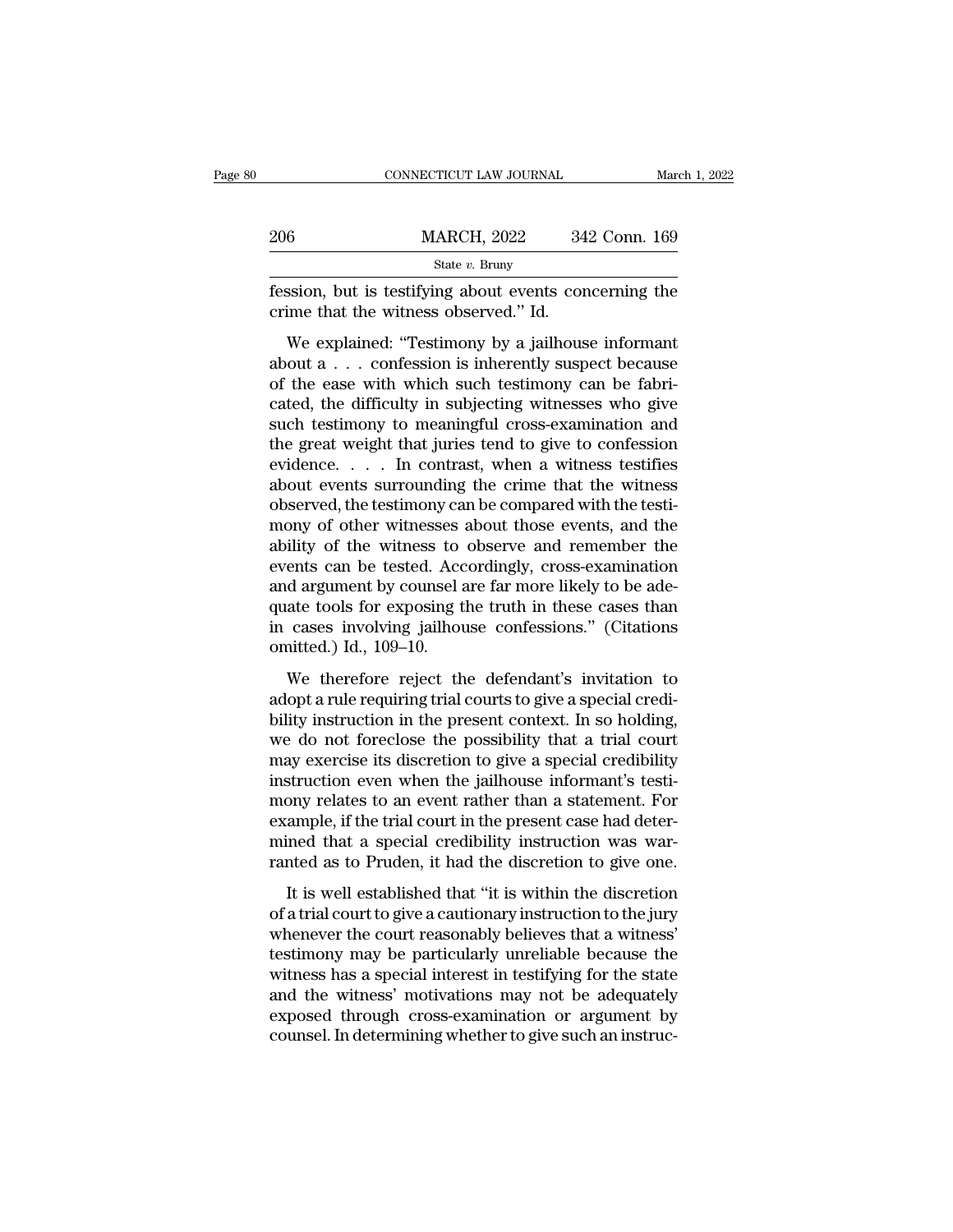| 2022          | CONNECTICUT LAW JOURNAL | Page 81 |  |
|---------------|-------------------------|---------|--|
| 342 Conn. 169 | <b>MARCH, 2022</b>      | 207     |  |
|               | State $v$ . Bruny       |         |  |

EXERCT 2022 ENRICH CONNECTICUT LAW JOURNAL Page 81<br>  $\frac{342 \text{ Conn. } 169}{\text{State } v. \text{ Bruny}}$ <br>  $\frac{\text{State } v. \text{ Bruny}}{\text{tion, the trial court may consider the circumstances} }$ <br>
under which the witness came forward; the seriousness<br>
of the leximesl with which the witness has been  $\frac{342 \text{ Conn. } 169}{\text{State } v. \text{ Bruny}}$ <br>  $\frac{342 \text{ Conn. } 169}{\text{State } v. \text{ Bruny}}$ <br>
tion, the trial court may consider the circumstances<br>
under which the witness came forward; the seriousness<br>
of the [crimes] with which the witness has 342 Conn. 169 MARCH, 2022 207<br>
State v. Bruny<br>
tion, the trial court may consider the circumstances<br>
under which the witness came forward; the seriousness<br>
of the [crimes] with which the witness has been charged<br>
or convi 342 Conn. 169 MARCH, 2022 207<br>
State v. Bruny<br>
tion, the trial court may consider the circumstances<br>
under which the witness came forward; the seriousness<br>
of the [crimes] with which the witness has been charged<br>
or convi State v. Bruny<br>
State v. Bruny<br>
tion, the trial court may consider the circumstances<br>
under which the witness came forward; the seriousness<br>
of the [crimes] with which the witness has been charged<br>
or convicted [of]; the state v. Bruny<br>tion, the trial court may consider the circumstances<br>under which the witness came forward; the seriousness<br>of the [crimes] with which the witness has been charged<br>or convicted [of]; the extent to which the tion, the trial court may consider the circumstances<br>under which the witness came forward; the seriousness<br>of the [crimes] with which the witness has been charged<br>or convicted [of]; the extent to which the state is in a<br>po under which the witness came forward; the seriousness<br>of the [crimes] with which the witness has been charged<br>or convicted [of]; the extent to which the state is in a<br>position to provide a benefit to the witness and the<br>po of the [crimes] with which the witness has been charged<br>or convicted [of]; the extent to which the state is in a<br>position to provide a benefit to the witness and the<br>potential magnitude of any such benefit; the extent to<br>w Education to provide a benefit to the witness and the<br>tential magnitude of any such benefit; the extent to<br>nich the witness' testimony is corroborated by other<br>idence; the importance of the witness' testimony to<br>e state's position to provide a benefit to the witness and the<br>potential magnitude of any such benefit; the extent to<br>which the witness' testimony is corroborated by other<br>evidence; the importance of the witness' testimony to<br>the st

potential magnitude of any such benefit, the extent to<br>which the witness' testimony is corroborated by other<br>evidence; the importance of the witness' testimony to<br>the state's case; and any other relevant factor." Id., 113. which the whiess testimoly is corroborated by other<br>evidence; the importance of the witness' testimony to<br>the state's case; and any other relevant factor." Id., 113.<br>Because Pruden's testimony did not relate to a state-<br>me evidence, the importance of the whitess testimoly to<br>the state's case; and any other relevant factor." Id., 113.<br>Because Pruden's testimony did not relate to a state-<br>ment made by the defendant, the trial court acted withi Interestate Scase, and any other rerevant ractor. Td., 115.<br>Because Pruden's testimony did not relate to a state-<br>ment made by the defendant, the trial court acted within<br>its discretion in declining to give a special credi Because Pruden's testimony did not relate to a statement made by the defendant, the trial court acted within<br>its discretion in declining to give a special credibility<br>instruction. Pruden did not testify that the defendant<br> ment made by the defendant, the trial court acted within<br>its discretion in declining to give a special credibility<br>instruction. Pruden did not testify that the defendant<br>made any statement, incriminating or otherwise, to h its discretion in declining to give a special credibility<br>instruction. Pruden did not testify that the defendant<br>made any statement, incriminating or otherwise, to him.<br>Indeed, he could not, because the events to which Pru instruction. Pruden did not testify that the defendant<br>made any statement, incriminating or otherwise, to him.<br>Indeed, he could not, because the events to which Pru-<br>den testified occurred prior to the shooting. Although<br>h made any statement, incriminating or otherwise, to him.<br>Indeed, he could not, because the events to which Pru-<br>den testified occurred prior to the shooting. Although<br>he was incarcerated when he testified, Pruden did not<br>te Indeed, he could not, because the events to which Pru-<br>den testified occurred prior to the shooting. Although<br>he was incarcerated when he testified, Pruden did not<br>testify that the defendant confessed to him. Instead,<br>Prud den testified occurred prior to the shooting. Although<br>he was incarcerated when he testified, Pruden did not<br>testify that the defendant confessed to him. Instead,<br>Pruden testified that he saw the defendant in possession<br>of he was incarcerated when he testified, Pruden did not<br>testify that the defendant confessed to him. Instead,<br>Pruden testified that he saw the defendant in possession<br>of a handgun approximately one month before the<br>shooting. testify that the<br>Pruden testified<br>of a handgun :<br>shooting. Thus,<br>Jones, which inv<br>made by the de<br>Conn. 488.<br>Moreover, def a handgun approximately one month before the<br>ooting. Thus, the present case is distinguishable from<br>*nes*, which involved testimony concerning statements<br>ade by the defendant. See *State* v. Jones, supra, 337<br>pnn. 488.<br>Mor or a nandgun approximately one month before the<br>shooting. Thus, the present case is distinguishable from<br>*Jones*, which involved testimony concerning statements<br>made by the defendant. See *State v. Jones*, supra, 337<br>Conn.

shooting. Thus, the present case is usunguishable from<br>Jones, which involved testimony concerning statements<br>made by the defendant. See *State* v. Jones, supra, 337<br>Conn. 488.<br>Moreover, defense counsel impeached Pruden's c somes, which involved testimoly concerning statements<br>made by the defendant. See *State v. Jones*, supra, 337<br>Conn. 488.<br>Moreover, defense counsel impeached Pruden's cred-<br>ibility effectively during cross-examination. Defe that he was arrested, more than six months after the heard about the was arrested, more than six months after he was arrested, more than six months after he heard about the shooting. Defense counsel also elicited to heard Moreover, defense counsel impeached Pruden's cred-<br>ibility effectively during cross-examination. Defense<br>counsel elicited testimony from Pruden that he did not<br>come forward with the information until the very day<br>that he w Moreover, defense counsel impeached Pruden's cred-<br>ibility effectively during cross-examination. Defense<br>counsel elicited testimony from Pruden that he did not<br>come forward with the information until the very day<br>that he w ibility effectively during cross-examination. Defense<br>counsel elicited testimony from Pruden that he did not<br>come forward with the information until the very day<br>that he was arrested, more than six months after he<br>heard ab counsel elicited testimony from Pruden that he did not<br>come forward with the information until the very day<br>that he was arrested, more than six months after he<br>heard about the shooting. Defense counsel also elicited<br>testim come forward with the information until the very day<br>that he was arrested, more than six months after he<br>heard about the shooting. Defense counsel also elicited<br>testimony from Pruden that, when he reached out to<br>law enforc that he was arrested, more than six months after he<br>heard about the shooting. Defense counsel also elicited<br>testimony from Pruden that, when he reached out to<br>law enforcement, he knew he was facing a possible<br>thirty years heard about the shooting. Defense counsel also elicited<br>testimony from Pruden that, when he reached out to<br>law enforcement, he knew he was facing a possible<br>thirty years of imprisonment on drug charges and five<br>years of im testimony from Pruden that, when he reached out to law enforcement, he knew he was facing a possible thirty years of imprisonment on drug charges and five years of imprisonment for failing to appear. Pruden admitted that h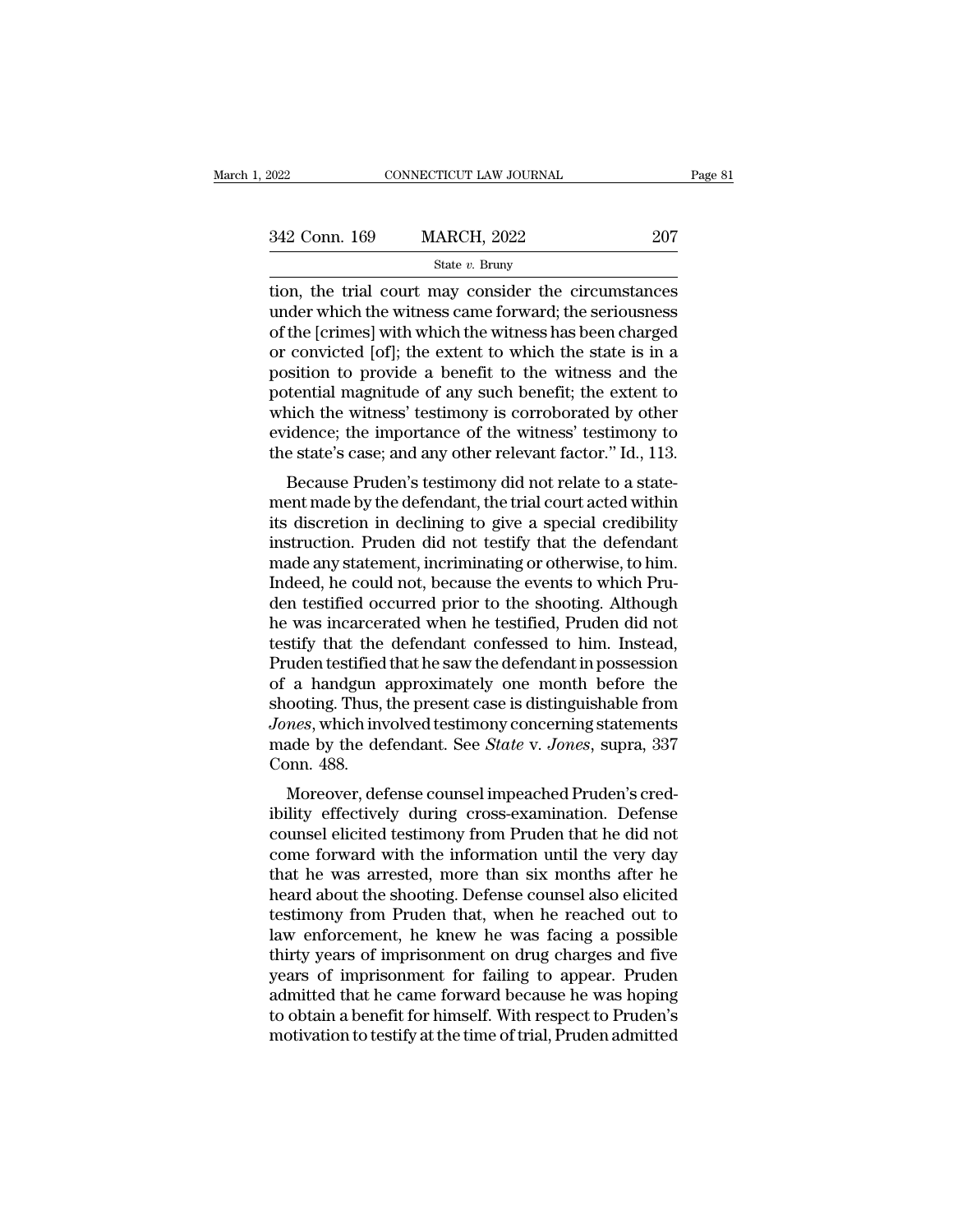|     | CONNECTICUT LAW JOURNAL                                                                                                                                                      | March 1, 2022 |
|-----|------------------------------------------------------------------------------------------------------------------------------------------------------------------------------|---------------|
| 208 | <b>MARCH, 2022</b>                                                                                                                                                           | 342 Conn. 169 |
|     | State $v$ . Bruny                                                                                                                                                            |               |
|     | that, although he was already sentenced, he was aware<br>of the possibility of a sentence modification.                                                                      |               |
|     | Defense counsel presented testimony from an expert<br>witness who testified about the unreliability of jailhouse<br>informants and specifically tostified regarding benefits |               |

208 MARCH, 2022 342 Conn. 169<br>
State v. Bruny<br>
that, although he was already sentenced, he was aware<br>
of the possibility of a sentence modification.<br>
Defense counsel presented testimony from an expert<br>
witness who testifi State  $v$ . Bruny<br>
that, although he was already sentenced, he was aware<br>
of the possibility of a sentence modification.<br>
Defense counsel presented testimony from an expert<br>
witness who testified about the unreliability of that, although he was already sentenced, he was aware<br>of the possibility of a sentence modification.<br>Defense counsel presented testimony from an expert<br>witness who testified about the unreliability of jailhouse<br>informants mant, antiough the was already sentenced, the was aware<br>of the possibility of a sentence modification.<br>Defense counsel presented testimony from an expert<br>witness who testified about the unreliability of jailhouse<br>informant or the possibility of a sentence modification.<br>Defense counsel presented testimony from an expert<br>witness who testified about the unreliability of jailhouse<br>informants and specifically testified regarding benefits,<br>such as Defense counsel presented testimony from an expert<br>witness who testified about the unreliability of jailhouse<br>informants and specifically testified regarding benefits,<br>such as sentence modification, that incarcerated infor witness who testified about the unreliability of jailhouse<br>informants and specifically testified regarding benefits,<br>such as sentence modification, that incarcerated infor-<br>mants who are already sentenced may receive. Defe informants and specifically testified regarding benefits,<br>such as sentence modification, that incarcerated infor-<br>mants who are already sentenced may receive. Defense<br>counsel highlighted the problem during closing argu-<br>me such as sentence modification, that incarcerated informants who are already sentenced may receive. Defense counsel highlighted the problem during closing argument, saying of Pruden, "it is the hope for benefits that causes mony.'' Figure the problem during closing arguent, saying of Pruden, "it is the hope for benefits that<br>uses the problem, the unreliability. Pruden had an<br>centive to lie that is different from an ordinary wit-<br>ss; that's why you ne ment, saying of Frudent, and is different from an ordinary with<br>causes the problem, the unreliability. Pruden had an<br>incentive to lie that is different from an ordinary with<br>ness; that's why you need to look carefully at t

transfer that is different from an ordinary witness; that's why you need to look carefully at this testimony."<br>In light of this record and our applicable precedent, we conclude that the trial court acted within its discret Pruden. In light of this record and our applicable precedent,<br>
a conclude that the trial court acted within its discre-<br>
in declining to give a cautionary instruction as to<br>
uden.<br>
IV<br>
The defendant next claims that the trial cour

### IV

we conclude that the trial court acted within its discretion in declining to give a cautionary instruction as to<br>Pruden.<br>IV<br>The defendant next claims that the trial court improp-<br>erly denied the defendant's motion to suppr tion in declining to give a cautionary instruction as to<br>Pruden.<br>IV<br>The defendant next claims that the trial court improp-<br>erly denied the defendant's motion to suppress the out-<br>of-court and in-court identifications of th IV<br>IV<br>The defendant next claims that the trial court improp-<br>erly denied the defendant's motion to suppress the out-<br>of-court and in-court identifications of the defendant<br>made by Watts. Even if we assume, without deciding IV The defendant next claims that the trial court improperly denied the defendant's motion to suppress the out-<br>of-court and in-court identifications of the defendant<br>made by Watts. Even if we assume, without deciding,<br>th The defendant next claims that the trial court imperly denied the defendant's motion to suppress the of-court and in-court identifications of the defendance by Watts. Even if we assume, without decident that the identific The defendant hext claims that the that Court improp-<br>ly denied the defendant's motion to suppress the out-<br>court and in-court identifications of the defendant<br>ade by Watts. Even if we assume, without deciding,<br>at the iden erly defined the defendant s motion to suppress the out-<br>of-court and in-court identifications of the defendant<br>made by Watts. Even if we assume, without deciding,<br>that the identifications should have been suppressed,<br>we c

of-court and in-court dentifications of the defendant<br>made by Watts. Even if we assume, without deciding,<br>that the identifications should have been suppressed,<br>we conclude that any error was harmless.<sup>16</sup><br>The following add final by watts. Even if we assume, whilout declaring,<br>that the identifications should have been suppressed,<br>we conclude that any error was harmless.<sup>16</sup><br>The following additional facts and procedural back-<br>ground are relev making and internal making and that any error was harmless.<sup>16</sup><br>The following additional facts and procedural background are relevant to our resolution of this issue. The<br>defendant moved to suppress Watts' out-of-court id We conclude that any error was narifiess.<br>The following additional facts and procedural back-<br>ground are relevant to our resolution of this issue. The<br>defendant moved to suppress Watts' out-of-court identi-<br>fication of the efendant moved to suppress Watts' out-of-court identi-<br>cation of the defendant and to preclude him from<br>aking an in-court identification, claiming that the iden-<br>fications resulted from unduly suggestive procedures.<br><sup>16</sup> B fication of the defendant and to preclude him from<br>making an in-court identification, claiming that the iden-<br>tifications resulted from unduly suggestive procedures.<br> $\frac{16}{16}$  Because we resolve the defendant's claim on

making an in-court identification, claiming that the identifications resulted from unduly suggestive procedures.<br>
<sup>16</sup> Because we resolve the defendant's claim on the basis that any error was harmless, we need not address trifications resulted from unduly suggestive procedures.<br>  $\frac{16}{16}$  Because we resolve the defendant's claim on the basis that any error was harmless, we need not address the parties' arguments regarding whether this co <sup>16</sup> Because we resolve the defendant's claim on the basis that any error was harmless, we need not address the parties' arguments regarding whether this court should revisit its holding in *State v. Holliman*, 214 Conn. <sup>16</sup> Because we resolve the defendant's claim on the basis that was harmless, we need not address the parties' arguments regardithis court should revisit its holding in *State v. Holliman*, 214 Co 570 A.2d 680 (1990), tha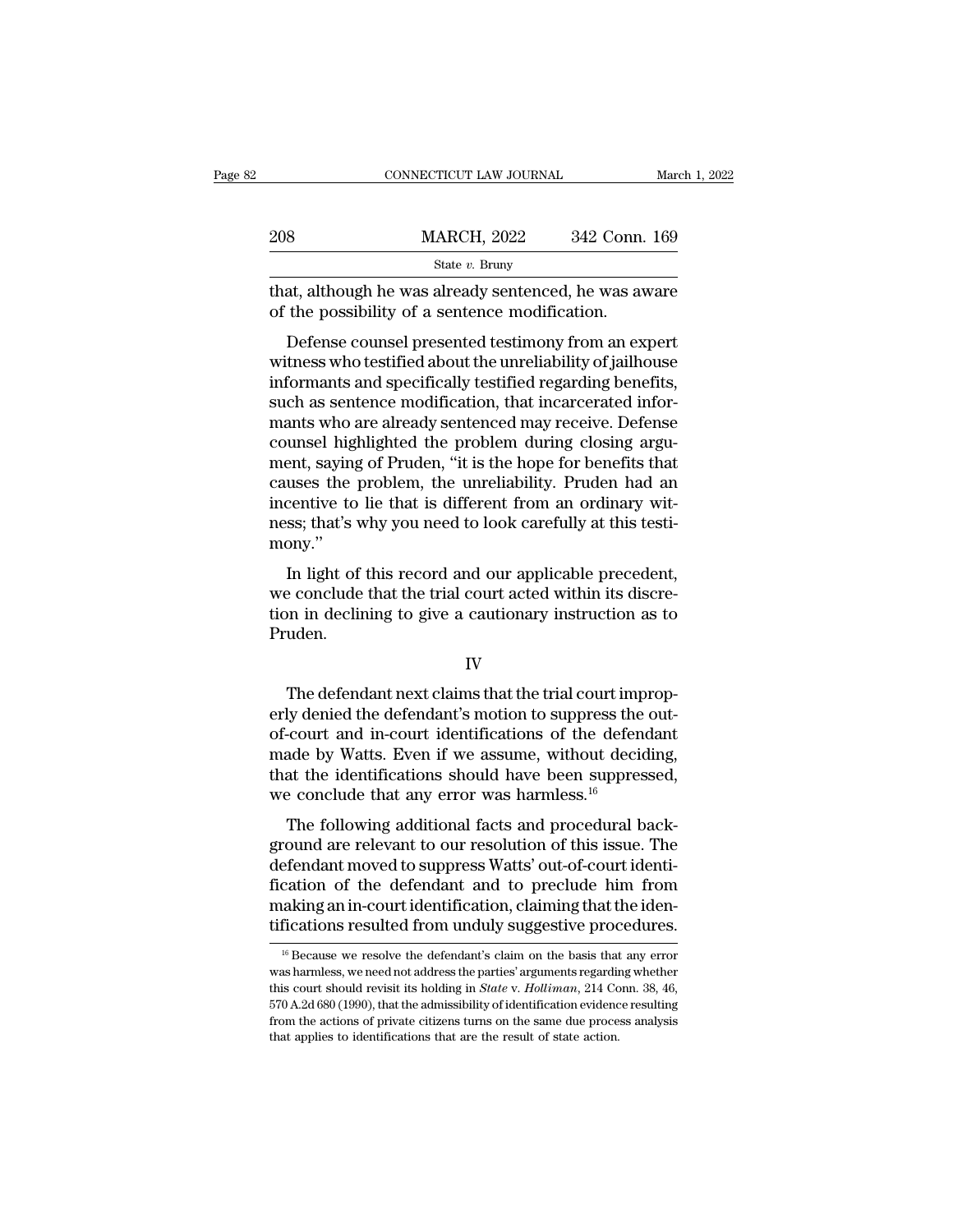| 2022          | CONNECTICUT LAW JOURNAL                                                                                                                                                      | Page 83 |
|---------------|------------------------------------------------------------------------------------------------------------------------------------------------------------------------------|---------|
| 342 Conn. 169 | <b>MARCH, 2022</b>                                                                                                                                                           | 209     |
|               | State $v$ . Bruny                                                                                                                                                            |         |
|               | The trial court conducted a hearing on the motion prior<br>to trial but continued it until the day that Watts was<br>cahoduled to testify During the begring the court beard |         |

 $\begin{array}{r} \text{342 Conn. 169} \text{169} \text{168} \text{169} \text{160} \text{160} \text{160} \text{160} \text{160} \text{160} \text{160} \text{160} \text{160} \text{160} \text{160} \text{160} \text{160} \text{160} \text{160} \text{160} \text{160} \text{160} \text{160} \text{160} \text{160} \text{160} \text{160} \text{160} \text{160} \text{1$ 342 Conn. 169 MARCH, 2022 209<br>
State v. Bruny<br>
The trial court conducted a hearing on the motion prior<br>
to trial but continued it until the day that Watts was<br>
scheduled to testify. During the hearing, the court heard<br>
te 342 Conn. 169 MARCH, 2022 209<br>
State v. Bruny<br>
The trial court conducted a hearing on the motion prior<br>
to trial but continued it until the day that Watts was<br>
scheduled to testify. During the hearing, the court heard<br>
te summarize. is the trial court conducted a hearing on the motion prior<br>trial but continued it until the day that Watts was<br>heduled to testify. During the hearing, the court heard<br>stimony from Watts and Detective Zaweski, which we<br>mmar The that contributed it until the day that Watts was<br>scheduled to testify. During the hearing, the court heard<br>testimony from Watts and Detective Zaweski, which we<br>summarize.<br>Zaweski first spoke to Watts on the night of th

to and but continued it until the day that wates was<br>scheduled to testify. During the hearing, the court heard<br>testimony from Watts and Detective Zaweski, which we<br>summarize.<br>Zaweski first spoke to Watts on the night of th sencuated to testify. During the hearing, the court heard<br>testimony from Watts and Detective Zaweski, which we<br>summarize.<br>Zaweski first spoke to Watts on the night of the shoot-<br>ing. At that time, Watts told Zaweski only t summarize.<br>
Zaweski first spoke to Watts on the night of the shot<br>
ing. At that time, Watts told Zaweski only that he<br>
the victim had arrived at the club minutes before W.<br>
heard a gunshot. Watts ran out of the club and re Zaweski first spoke to Watts on the night of the shoot-<br>g. At that time, Watts told Zaweski only that he and<br>e victim had arrived at the club minutes before Watts<br>ard a gunshot. Watts ran out of the club and realized<br>ly af Later and the victim had arrived at the club minutes before Watts<br>heard a gunshot. Watts ran out of the club and realized<br>only afterward that the victim had been shot.<br>Zaweski next interviewed Watts more than one year<br>late

ing. The that thee, wates tool zaweshi only that he that<br>the victim had arrived at the club minutes before Watts<br>heard a gunshot. Watts ran out of the club and realized<br>only afterward that the victim had been shot.<br>Zaweski ing the vient had arrived as the ends himates service wates<br>heard a gunshot. Watts ran out of the club and realized<br>only afterward that the victim had been shot.<br>Zaweski next interviewed Watts more than one year<br>later, on had a galaxies. Wates rarived of the club and relationary<br>only afterward that the victim had been shot.<br>Zaweski next interviewed Watts more than one year<br>later, on November 18, 2014, when Watts had been<br>subpoenaed to testi Zaweski next interviewed Watts more than one year<br>later, on November 18, 2014, when Watts had been<br>subpoenaed to testify before a federal grand jury. Dur-<br>ing this interview, Watts told Zaweski that his group<br>had just arri Zaweski next interviewed Watts more than one year<br>later, on November 18, 2014, when Watts had been<br>subpoenaed to testify before a federal grand jury. Dur-<br>ing this interview, Watts told Zaweski that his group<br>had just arri later, on November 18, 2014, when Watts had been<br>subpoenaed to testify before a federal grand jury. Dur-<br>ing this interview, Watts told Zaweski that his group<br>had just arrived at the club and that they were waiting<br>at the subpoenaed to testify before a federal grand jury. During this interview, Watts told Zaweski that his group<br>had just arrived at the club and that they were waiting<br>at the bar for their drinks when Watts saw Hall, whom<br>he r ing this interview, Watts told Zaweski that his group<br>had just arrived at the club and that they were waiting<br>at the bar for their drinks when Watts saw Hall, whom<br>he recognized. Hall saw Watts' group, left the Cheetah<br>roo had just arrived at the club and that they were waiting<br>at the bar for their drinks when Watts saw Hall, whom<br>he recognized. Hall saw Watts' group, left the Cheetah<br>room through the patio door, and returned minutes<br>later w at the bar for their drinks when Watts saw Hall, whom<br>he recognized. Hall saw Watts' group, left the Cheetah<br>room through the patio door, and returned minutes<br>later with a number of people who Watts claimed he<br>did not reco he recognized. Hall saw Watts' group, left the Cheetah<br>room through the patio door, and returned minutes<br>later with a number of people who Watts claimed he<br>did not recognize. Hall held a bottle in his hand. He<br>splashed liq room through the patio door, and returned minutes<br>later with a number of people who Watts claimed he<br>did not recognize. Hall held a bottle in his hand. He<br>splashed liquid at the victim, who asked Watts to give<br>him his knif later with a number of people who Watts claimed he<br>did not recognize. Hall held a bottle in his hand. He<br>splashed liquid at the victim, who asked Watts to give<br>him his knife, which Watts had on his person. With the<br>excepti did not recognize. Hall held a bottle in his hand. He<br>splashed liquid at the victim, who asked Watts to give<br>him his knife, which Watts had on his person. With the<br>exception of a man wearing a red shirt, the men with<br>Hall splashed liquid at the victim, who asked Watts to give<br>him his knife, which Watts had on his person. With the<br>exception of a man wearing a red shirt, the men with<br>Hall began to form a semicircle in front of Watts' group.<br>T him his knife, which Watts had on his person. With the exception of a man wearing a red shirt, the men with Hall began to form a semicircle in front of Watts' group.<br>The man in the red shirt, who was with Hall's group, mov exception of a man wearing a red sh<br>Hall began to form a semicircle in fron<br>The man in the red shirt, who was v<br>moved away from his associates and p<br>near the emergency exit door. He wo<br>brim low over his face, obscuring it. In Began to form a schlieffield in front of wates group.<br>
In Began to form a schlieffield in front of wates group,<br>
Dividend himself<br>
ar the emergency exit door. He wore a hat with the<br>
im low over his face, obscuring it. The man in the red sint, who was with rian s group,<br>moved away from his associates and positioned himself<br>near the emergency exit door. He wore a hat with the<br>brim low over his face, obscuring it. When Watts heard<br>the shot

moved and y nontrins associates and postabled rimser<br>mear the emergency exit door. He wore a hat with the<br>brim low over his face, obscuring it. When Watts heard<br>the shot, he ran out of the club.<br>In January, 2017, Watts, wh that are emergency extracted. He wore a national the brim low over his face, obscuring it. When Watts heard<br>the shot, he ran out of the club.<br>In January, 2017, Watts, who was in custody at the<br>time on pending criminal matt shin fow over his face, ossealing for when wates heard<br>the shot, he ran out of the club.<br>In January, 2017, Watts, who was in custody at the<br>time on pending criminal matters, told Zaweski that he<br>wanted to cooperate. During In January, 2017, Watts, who was in custody at the<br>time on pending criminal matters, told Zaweski that he<br>wanted to cooperate. During a meeting with Zaweski<br>that month, Watts told him that, a few days after the<br>shooting, w In January,<br>time on pendin<br>wanted to coo<br>that month, W<br>shooting, when<br>an acquaintane<br>the defendant.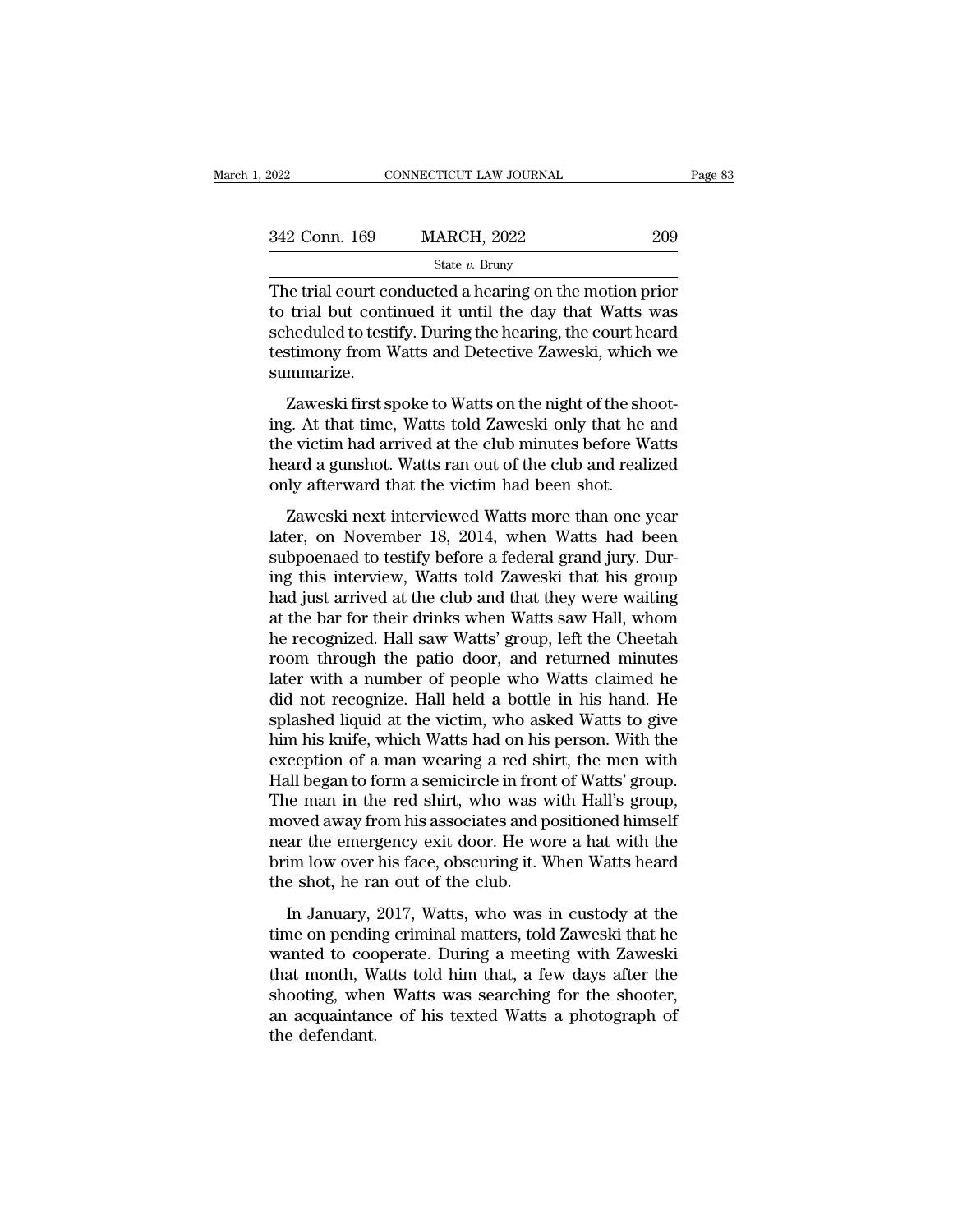|     | CONNECTICUT LAW JOURNAL |               | March 1, 2022 |
|-----|-------------------------|---------------|---------------|
|     |                         |               |               |
| 210 | <b>MARCH, 2022</b>      | 342 Conn. 169 |               |
|     | State $v$ . Bruny       |               |               |

CONNECTICUT LAW JOURNAL March 1, 2022<br>
On July 26, 2017, Zaweski met with Watts for a fourth<br>
On July 26, 2017, Zaweski met with Watts for a fourth<br>
ne. For the meeting, Watts was transported to the<br>
uurthouse from prison 210 MARCH, 2022 342 Conn. 169<br>
State v. Bruny<br>
On July 26, 2017, Zaweski met with Watts for a fourth<br>
time. For the meeting, Watts was transported to the<br>
courthouse from prison and then placed in the court-<br>
house lockup 210 MARCH, 2022 342 Conn. 169<br>
State v. Bruny<br>
On July 26, 2017, Zaweski met with Watts for a fourth<br>
time. For the meeting, Watts was transported to the<br>
courthouse from prison and then placed in the court-<br>
house lockup 210 MARCH, 2022 342 Conn. 169<br>
State v. Bruny<br>
On July 26, 2017, Zaweski met with Watts for a fourth<br>
time. For the meeting, Watts was transported to the<br>
courthouse from prison and then placed in the court-<br>
house lockup State v. Bruny<br>State v. Bruny<br>On July 26, 2017, Zaweski met with Watts for a fourth<br>time. For the meeting, Watts was transported to the<br>courthouse from prison and then placed in the court-<br>house lockup. On that same day, State v. Bruny<br>
On July 26, 2017, Zaweski met with Watts for a fourth<br>
time. For the meeting, Watts was transported to the<br>
courthouse from prison and then placed in the court-<br>
house lockup. On that same day, the defenda On July 26, 2017, Zaweski met with Watts for a fourth<br>time. For the meeting, Watts was transported to the<br>courthouse from prison and then placed in the court-<br>house lockup. On that same day, the defendant, who<br>was in custo time. For the meeting, Watts was transported to the courthouse from prison and then placed in the courthouse lockup. On that same day, the defendant, who was in custody for the murder of the victim, also was being transpor courthouse from prison and then placed in the court-<br>house lockup. On that same day, the defendant, who<br>was in custody for the murder of the victim, also was<br>being transported to the same courthouse. When Watts<br>was being p house lockup. On that same day, the defendant, who was in custody for the murder of the victim, also was being transported to the same courthouse. When Watts was being placed in his cell in the lockup, the defendant was al was in custody for the murder of the victim, also was<br>being transported to the same courthouse. When Watts<br>was being placed in his cell in the lockup, the defendant<br>was already there, in another cell. Although the defen-<br>d being transported to the same courthouse. When Watts<br>was being placed in his cell in the lockup, the defendant<br>was already there, in another cell. Although the defen-<br>dant attempted to hide his face, Watts saw him, and he<br> was being placed in his cell in the lockup, the defendant was already there, in another cell. Although the defendant attempted to hide his face, Watts saw him, and he recognized the defendant from the night of the shootin as already there, in another cell. Although the defendent<br>int attempted to hide his face, Watts saw him, and he<br>cognized the defendant from the night of the shooting.<br>though Watts consistently stated that he did not see<br>e dant attempted to hide his face, watts saw him, and he<br>recognized the defendant from the night of the shooting.<br>Although Watts consistently stated that he did not see<br>the shooting, he claimed that he was certain that the<br>d

recognized the defendant from the night of the shooting.<br>Although Watts consistently stated that he did not see<br>the shooting, he claimed that he was certain that the<br>defendant was the person who shot the victim.<br>When Watts Although Watts consistently stated that he did not see<br>the shooting, he claimed that he was certain that the<br>defendant was the person who shot the victim.<br>When Watts arrived at the meeting with Zaweski, he<br>informed him tha the shooting, he claimed that he was certain that the<br>defendant was the person who shot the victim.<br>When Watts arrived at the meeting with Zaweski, he<br>informed him that he had just seen the defendant. He<br>told Zaweski that detendant was the person who shot the victim.<br>
When Watts arrived at the meeting with Zaweski, he<br>
informed him that he had just seen the defendant. He<br>
told Zaweski that he now realized that he had seen the<br>
defendant not When Watts arrived at the meeting with Zaweski, he<br>informed him that he had just seen the defendant. He<br>told Zaweski that he now realized that he had seen the<br>defendant not only on the night of the shooting, but<br>also on a informed him that he had just seen the defendant. He<br>told Zaweski that he now realized that he had seen the<br>defendant not only on the night of the shooting, but<br>also on a prior occasion. In July, 2013, Watts attended<br>a mem told Zaweski that he now realized that he had seen the defendant not only on the night of the shooting, but also on a prior occasion. In July, 2013, Watts attended a memorial service in Waterbury. As Watts sat in his car, defendant not only on the night of the shooting, but<br>also on a prior occasion. In July, 2013, Watts attended<br>a memorial service in Waterbury. As Watts sat in his<br>car, about to leave the event, the defendant approached<br>the also on a prior occasion. In July, 2013, Watts attended<br>a memorial service in Waterbury. As Watts sat in his<br>car, about to leave the event, the defendant approached<br>the passenger door and looked into the vehicle. It was<br>ni a memorial service in Waterbury. As Watts sat in his<br>car, about to leave the event, the defendant approached<br>the passenger door and looked into the vehicle. It was<br>nighttime, but there were streetlights, so Watts could<br>see car, about to leave the event, the defendant approached<br>the passenger door and looked into the vehicle. It was<br>nighttime, but there were streetlights, so Watts could<br>see the defendant's face clearly. At that moment, the<br>po the passenger door and looked into the vehicle. It was<br>nighttime, but there were streetlights, so Watts could<br>see the defendant's face clearly. At that moment, the<br>police were driving down the street, so the defendant<br>walk mighttime, but there were streetlights, so Watts could<br>see the defendant's face clearly. At that moment, the<br>police were driving down the street, so the defendant<br>walked away. Watts told Zaweski that the person he<br>saw at t see the defendant's face clearly. At that moment,<br>police were driving down the street, so the defend<br>walked away. Watts told Zaweski that the person<br>saw at the memorial service was the same person<br>saw at the Cheetah Club w ince were arrying aown the street, so the derendant<br>alked away. Watts told Zaweski that the person he<br>w at the memorial service was the same person he<br>w at the Cheetah Club wearing a red shirt and hat.<br>atts was not shown a walked away. Watts told Zaweski that the person he<br>saw at the memorial service was the same person he<br>saw at the Cheetah Club wearing a red shirt and hat.<br>Watts was not shown any photographs or any portion<br>of the surveill

saw at the memorial service was the same person he<br>saw at the Cheetah Club wearing a red shirt and hat.<br>Watts was not shown any photographs or any portion<br>of the surveillance video during this meeting.<br>On August 29, 2017, saw at the Cheetan Club wearing a red shirt and nat.<br>Watts was not shown any photographs or any portion<br>of the surveillance video during this meeting.<br>On August 29, 2017, Zaweski showed Watts a photo-<br>graphic array. Becau On August 29, 2017, Zaweski showed Watts a photo-<br>raphic array. Because Zaweski was the investigating<br>fficer for the case, he conducted the array using a<br>rocedure called the blind folder shuffle method.<sup>17</sup> Dur-<br><sup>17</sup> See graphic array. Because Zaweski was the investigating officer for the case, he conducted the array using a procedure called the blind folder shuffle method.<sup>17</sup> Dur-<br><sup>17</sup> See General Statutes § 54-1p (c) (2) ("[t]he identi

officer for the case, he conducted the array using a procedure called the blind folder shuffle method.<sup>17</sup> Dur-<br><sup>17</sup> See General Statutes § 54-1p (c) (2) ("[t]he identification procedure shall be conducted in such a manne procedure called the blind folder shuffle method.<sup>17</sup> Dur-<br><sup>17</sup> See General Statutes § 54-1p (c) (2) ("[t]he identification procedure<br>shall be conducted in such a manner that the person conducting the proce-<br>dure does not <sup>17</sup> See General Statutes § 54-1p (c) (2) ("[t]he identification procedure shall be conducted in such a manner that the person conducting the procedure does not know which person in the photo lineup or live lineup is susp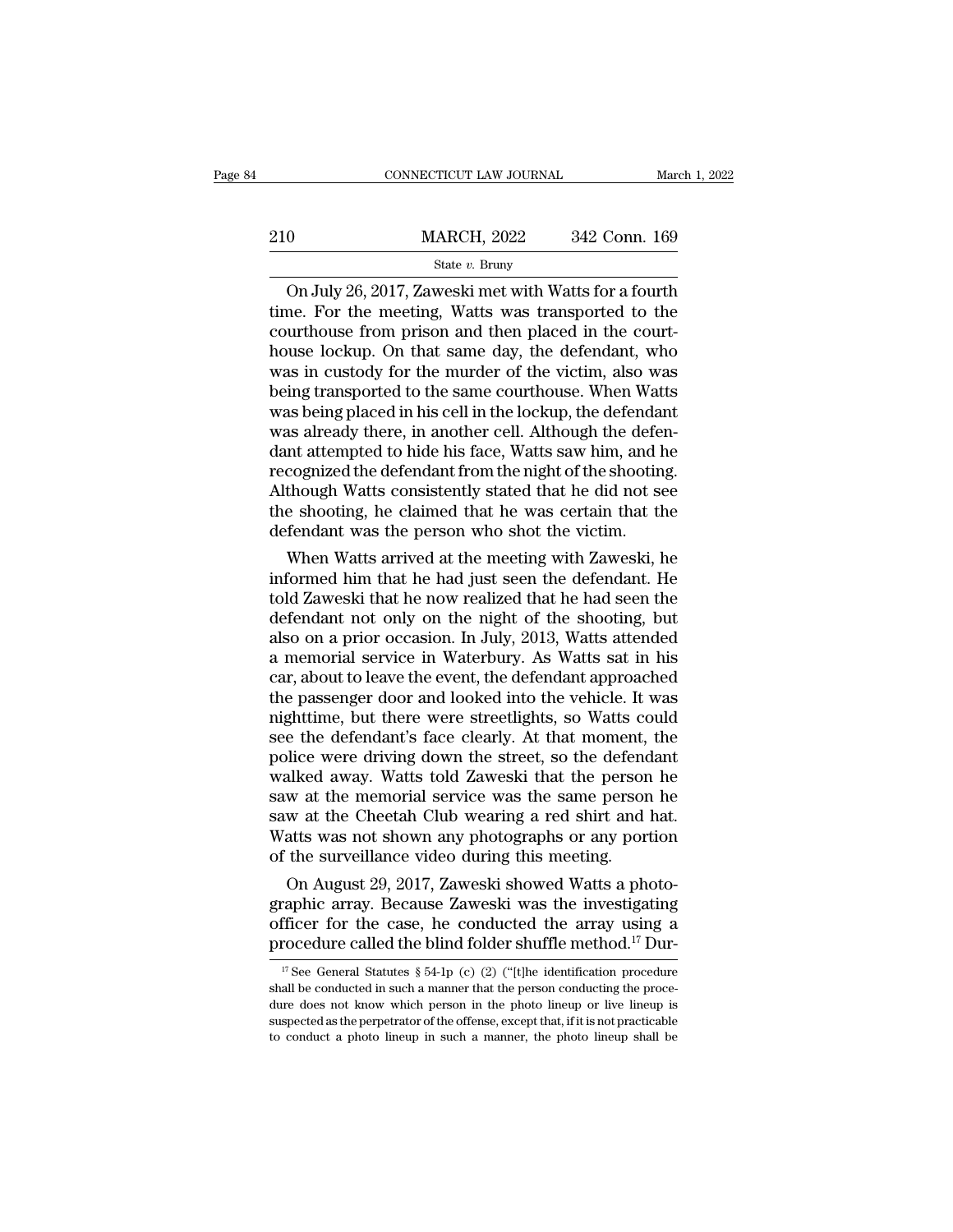| 2022          | CONNECTICUT LAW JOURNAL | Page 85 |  |
|---------------|-------------------------|---------|--|
| 342 Conn. 169 | <b>MARCH, 2022</b>      | 211     |  |
|               | State $v$ . Bruny       |         |  |

EXERCT 2022<br>
In the procedure, which was not recorded, Watts identified the defendant. On the defendant's photograph, Watts<br>
EXERCT: The vary contains this person lilled my cousing<br>
EXERCT: The vary contains this person li 342 Conn. 169 MARCH, 2022 211<br>
State v. Bruny<br>
ing the procedure, which was not recorded, Watts identified the defendant. On the defendant's photograph, Watts<br>
wrote, "I'm very certain this person killed my cousin, 342 Conn. 169 MARCH, 2022 211<br>
State v. Bruny<br>
ing the procedure, which was not recorded, Watts identified the defendant. On the defendant's photograph, Watts<br>
wrote, "I'm very certain this person killed my cousin,<br>
Augus 342 Conn. 169<br>
Ing the procedure, whi<br>
tified the defendant. On<br>
wrote, "I'm very certa<br>
August 11, 2013."<br>
During the August, State  $v$ . Bruny<br>
g the procedure, which was not recorded, Watts iden-<br>
ied the defendant. On the defendant's photograph, Watts<br>
rote, "I'm very certain this person killed my cousin,<br>
gust 11, 2013."<br>
During the August, 2 ing the procedure, which was not recorded, Watts identified the defendant. On the defendant's photograph, Watts<br>wrote, "I'm very certain this person killed my cousin,<br>August 11, 2013."<br>During the August, 2017 interview, Wa

tified the defendant. On the defendant's photograph, Watts<br>wrote, "I'm very certain this person killed my cousin,<br>August 11, 2013."<br>During the August, 2017 interview, Watts likely also<br>viewed, for the first time, the enhan wrote, "I'm very certain this person killed my cousin,<br>August 11, 2013."<br>During the August, 2017 interview, Watts likely also<br>viewed, for the first time, the enhanced video created<br>by Imel. Although Watts could not recall August 11, 2013."<br>
During the August, 2017 interview, Watts likely also<br>
viewed, for the first time, the enhanced video created<br>
by Imel. Although Watts could not recall whether he<br>
was shown the video during the July or t During the August, 2017 interview, Watts likely also<br>viewed, for the first time, the enhanced video created<br>by Imel. Although Watts could not recall whether he<br>was shown the video during the July or the August,<br>2017 meeti During the August, 2017 interview, Watts likely also<br>viewed, for the first time, the enhanced video created<br>by Imel. Although Watts could not recall whether he<br>was shown the video during the July or the August,<br>2017 meetin viewed, for the first time, the enhanced video created<br>by Imel. Although Watts could not recall whether he<br>was shown the video during the July or the August,<br>2017 meeting, he acknowledged that he viewed it during<br>one of th by Imel. Although Watts could not recall whether he<br>was shown the video during the July or the August,<br>2017 meeting, he acknowledged that he viewed it during<br>one of the two meetings. Detective Zaweski testified<br>that Watts was shown the video during the July or the August,<br>2017 meeting, he acknowledged that he viewed it during<br>one of the two meetings. Detective Zaweski testified<br>that Watts was not shown any video surveillance foot-<br>age durin 2017 meeting, he acknowledged that he<br>one of the two meetings. Detective Z<br>that Watts was not shown any video s<br>age during the July 26, 2017 meeting.<br>that, by the time of trial, he had viewe<br>video an additional three or fo at Watts was not shown any video surveillance foot-<br>e during the July 26, 2017 meeting. Watts admitted<br>at, by the time of trial, he had viewed the enhanced<br>deo an additional three or four times during meetings<br>th the prose age during the July 26, 2017 meeting. Watts admitted<br>that, by the time of trial, he had viewed the enhanced<br>video an additional three or four times during meetings<br>with the prosecutors in the case.<br>The trial court allowed

that, by the time of trial, he had viewed the enhanced<br>video an additional three or four times during meetings<br>with the prosecutors in the case.<br>The trial court allowed Watts to testify regarding the<br>identifications but pr video an additional three or four times during meetings<br>with the prosecutors in the case.<br>The trial court allowed Watts to testify regarding the<br>identifications but precluded him from referring to the<br>defendant as "the sho with the prosecutors in the case.<br>The trial court allowed Watts to testive identifications but precluded him from<br>defendant as "the shooter." The trial<br>that the defendant's objections to the ide<br>to their weight, not admiss The trial court allowed Watts to testify regarding the<br>entifications but precluded him from referring to the<br>fendant as "the shooter." The trial court reasoned<br>at the defendant's objections to the identifications went<br>thei identifications but precluded him from referring to the<br>defendant as "the shooter." The trial court reasoned<br>that the defendant's objections to the identifications went<br>to their weight, not admissibility.<br>Even if we assume

defendant as "the shooter." The trial court reasoned<br>that the defendant's objections to the identifications went<br>to their weight, not admissibility.<br>Even if we assume, without deciding, that the trial<br>court abused its disc that the defendant's objections to the identifications went<br>to their weight, not admissibility.<br>Even if we assume, without deciding, that the trial<br>court abused its discretion in admitting Watts' identifi-<br>cation of the de to their weight, not admissibility.<br>
Even if we assume, without deciding, that the trial<br>
court abused its discretion in admitting Watts' identifi-<br>
cation of the defendant, we conclude that any error<br>
was harmless. We are Even if we assume, without deciding, that the trial<br>court abused its discretion in admitting Watts' identifi-<br>cation of the defendant, we conclude that any error<br>was harmless. We are not persuaded that the jury's<br>verdict w Even if we assume, without deciding, that the trial<br>court abused its discretion in admitting Watts' identifi-<br>cation of the defendant, we conclude that any error<br>was harmless. We are not persuaded that the jury's<br>verdict w court abused its discretion in admitting Watts' identification of the defendant, we conclude that any error was harmless. We are not persuaded that the jury's verdict was swayed by the claimed error. See, e.g., *State* v. cation of the defendant, we conclude that any error<br>was harmless. We are not persuaded that the jury's<br>verdict was swayed by the claimed error. See, e.g., *State*<br>v. *Fernando V.*, supra, 331 Conn. 215. As we explained<br>in was harmless. We are not persuaded that the jury's<br>verdict was swayed by the claimed error. See, e.g., *State*<br>v. Fernando V., supra, 331 Conn. 215. As we explained<br>in part II B of this opinion, the state's case was strong verdict was swayed by the claimed error. See, e.g., *State* v. *Fernando V.*, supra, 331 Conn. 215. As we explained in part II B of this opinion, the state's case was strong—we need not reiterate that portion of our analys v. *Fernando V*., supra, 331 Conn. 215. As we explained<br>in part II B of this opinion, the state's case was strong—<br>we need not reiterate that portion of our analysis. We<br>emphasize, however, that the strength of the state's emphasize, nowever, that the strength of the state s case<br>did not stem from the testimony of any eyewitnesses.<br>to the shooting. There were no such eyewitnesses. The<br>overwhelming nature of the state's case hinged, instead,<br> did not stem from the testimony of any eyewitnesses<br>to the shooting. There were no such eyewitnesses. The<br>overwhelming nature of the state's case hinged, instead,<br>conducted by the use of a folder shuffle method, computer p

to the shooting. There were no such eyewitnesses. The overwhelming nature of the state's case hinged, instead, conducted by the use of a folder shuffle method, computer program or other comparable method so that the person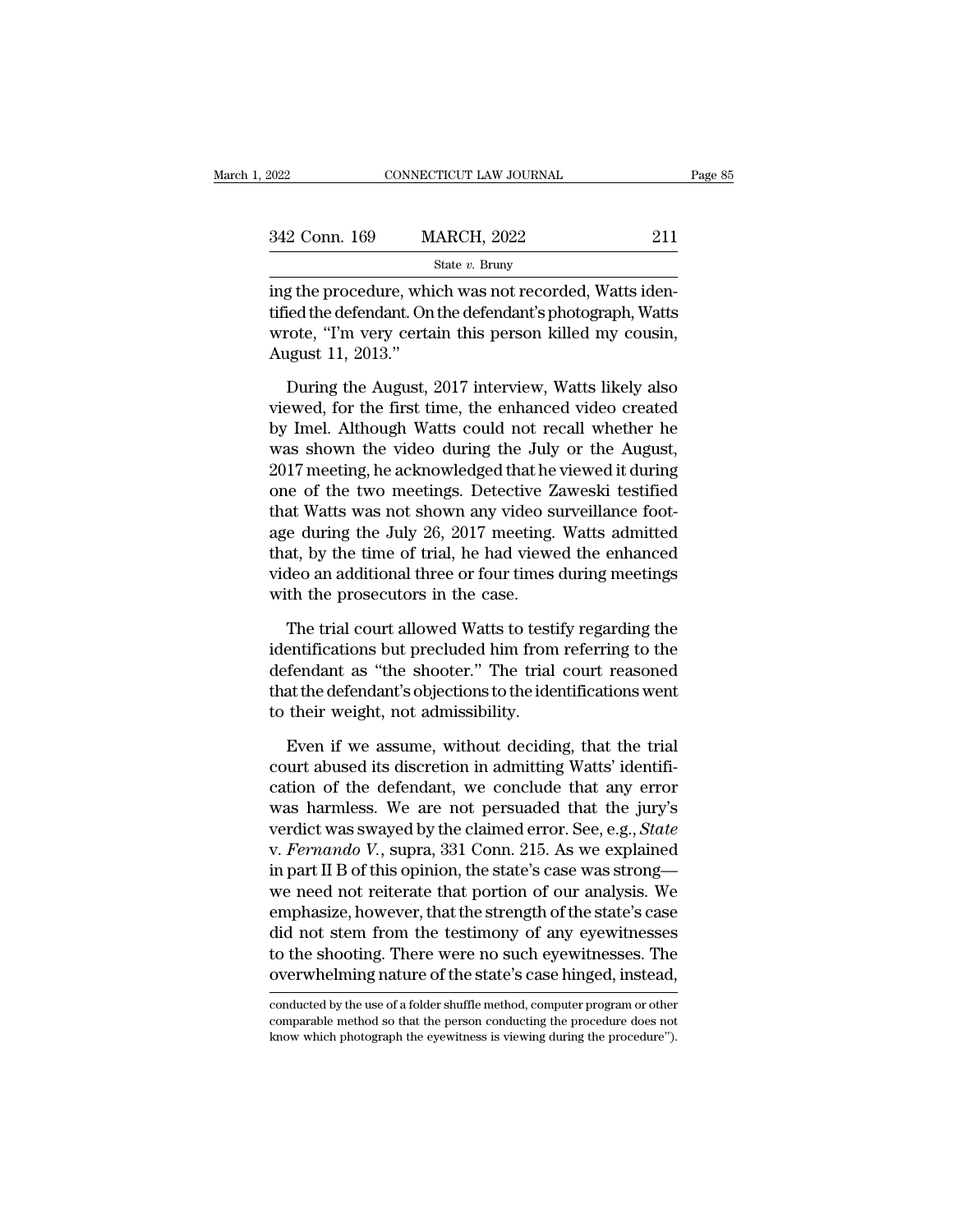|     | CONNECTICUT LAW JOURNAL                                                                                                                                             | March 1, 2022 |
|-----|---------------------------------------------------------------------------------------------------------------------------------------------------------------------|---------------|
|     |                                                                                                                                                                     |               |
| 212 | <b>MARCH, 2022</b>                                                                                                                                                  | 342 Conn. 169 |
|     | State $v$ . Bruny                                                                                                                                                   |               |
|     | on the fact that the defendant was captured on the<br>surveillance video shooting the victim.                                                                       |               |
|     | Defense counsel impeached Watts' credibility thor-<br>oughly and effectively during cross-examination, high-<br>lighting the many inconsistencies in Wetts' various |               |

212 MARCH, 2022 342 Conn. 169<br>
State v. Bruny<br>
on the fact that the defendant was captured on the<br>
surveillance video shooting the victim.<br>
Defense counsel impeached Watts' credibility thor-<br>
oughly and effectively during State v. Bruny<br>
on the fact that the defendant was captured on the<br>
surveillance video shooting the victim.<br>
Defense counsel impeached Watts' credibility thor-<br>
oughly and effectively during cross-examination, high-<br>
ligh on the fact that the defendant was captured on the<br>surveillance video shooting the victim.<br>Defense counsel impeached Watts' credibility thor-<br>oughly and effectively during cross-examination, high-<br>lighting the many inconsi on the fact that the determant was captured on the<br>surveillance video shooting the victim.<br>Defense counsel impeached Watts' credibility thor-<br>oughly and effectively during cross-examination, high-<br>lighting the many inconsi Surventance video shooting the vietini.<br>Defense counsel impeached Watts' credibility thor-<br>oughly and effectively during cross-examination, high-<br>lighting the many inconsistencies in Watts' various<br>stories as they evolved Defense counsel impeached Watts' credibility thoroughly and effectively during cross-examination, high-<br>lighting the many inconsistencies in Watts' various<br>stories as they evolved each time he met with law<br>enforcement. Def oughly and effectively during cross-examination, high-<br>lighting the many inconsistencies in Watts' various<br>stories as they evolved each time he met with law<br>enforcement. Defense counsel particularly emphasized<br>Watts' testi lighting the many inconsistencies in Watts' various<br>stories as they evolved each time he met with law<br>enforcement. Defense counsel particularly emphasized<br>Watts' testimony before a federal grand jury in Novem-<br>ber, 2014, d stories as they evolved each time he met with law<br>enforcement. Defense counsel particularly emphasized<br>Watts' testimony before a federal grand jury in Novem-<br>ber, 2014, during which Watts stated that, with the<br>exception of enforcement. Defense counsel particularly emphasized<br>Watts' testimony before a federal grand jury in November, 2014, during which Watts stated that, with the<br>exception of Hall, he had never seen anyone in the<br>defendant's g Watts' testimony before a federal grand jury in November, 2014, during which Watts stated that, with the exception of Hall, he had never seen anyone in the defendant's group before.<sup>18</sup> Before the grand jury, Watts made no ber, 2014, during which Watts stated that, with the exception of Hall, he had never seen anyone in the defendant's group before.<sup>18</sup> Before the grand jury, Watts made no mention either of receiving a text message with the Eleption of Hail, he had never seen anyone in the fendant's group before.<sup>18</sup> Before the grand jury, Watts ade no mention either of receiving a text message th the defendant's photograph, or of seeing the defendant at a me shot, he saw the defendant is group before. Before the grand jury, watted made no mention either of receiving a text message with the defendant at a memorial service. He also testified before the grand jury that the shoote

made no included charge of receiving a text inessage<br>with the defendant's photograph, or of seeing the defen-<br>dant at a memorial service. He also testified before the<br>grand jury that the shooter wore a brimmed, black hat.<br> what are detendant s photograph, or or seeing the deter-<br>dant at a memorial service. He also testified before the<br>grand jury that the shooter wore a brimmed, black hat.<br>At trial, Watts claimed that, after he heard the gun<br> dant at a included servect. The also testined before the<br>grand jury that the shooter wore a brimmed, black hat.<br>At trial, Watts claimed that, after he heard the gun<br>shot, he saw the defendant run and fall. When the defen-<br> stand jury that the shooter wore a brinnined, black half.<br>At trial, Watts claimed that, after he heard the gun<br>shot, he saw the defendant run and fall. When the defen-<br>dant fell, Watts saw that the defendant held a gun in<br> At trial, Watts claimed that, after he heard the gun<br>shot, he saw the defendant run and fall. When the defen-<br>dant fell, Watts saw that the defendant held a gun in<br>his hand. Watts admitted during cross-examination,<br>however shot, he saw the deferment fell, Watts saw<br>his hand. Watts ad<br>however, that he sa<br>seeing a gun on the n<br>ted that, by the time<br>multiple times.<br>Defense counsel a In ten, wates saw that the defendant field a gun in<br>s hand. Watts admitted during cross-examination,<br>wever, that he said nothing to the grand jury about<br>eing a gun on the night of the shooting. He also admit-<br>d that, by th Instructure and interest and the grand jury about<br>seeing a gun on the night of the shooting. He also admitted that, by the time of trial, he had viewed the video<br>multiple times.<br>Defense counsel also highlighted, during cro

nowever, that it said nothing to the graint jury about<br>seeing a gun on the night of the shooting. He also admit-<br>ted that, by the time of trial, he had viewed the video<br>multiple times.<br>Defense counsel also highlighted, dur beenig a gan on the hight of the shooting. The also durint<br>ted that, by the time of trial, he had viewed the video<br>multiple times.<br>Defense counsel also highlighted, during cross-exam-<br>ination, that Watts waited for approxi haist transfer and the visit of the simultiple times.<br>
Defense counsel also highlighted, during cross-examination, that Watts waited for approximately three and<br>
one-half years to come forward, even though the victim<br>
was nualpet antes.<br>
Defense counsel also highlighted, during cross-examination, that Watts waited for approximately three and<br>
one-half years to come forward, even though the victim<br>
was his "favorite little cousin," whom he h Defense counsel also highlighted, during cross-examination, that Watts waited for approximately three and<br>one-half years to come forward, even though the victim<br>was his "favorite little cousin," whom he had known<br>his entir ination, that Watts waited for approximately three and<br>one-half years to come forward, even though the victim<br>was his "favorite little cousin," whom he had known<br>his entire life. When Watts finally came forward, he was<br>inc one-half years to come forward, even though the victim<br>was his "favorite little cousin," whom he had known<br>his entire life. When Watts finally came forward, he was<br>incarcerated for various offenses, including assault in<br>th was his "favorite little cousin," whom he had known<br>his entire life. When Watts finally came forward, he was<br>incarcerated for various offenses, including assault in<br>the first degree, criminal possession of a firearm and<br>vi his entire life. When Watts finally came forward, he was incarcerated for various offenses, including assault in the first degree, criminal possession of a firearm and violation of probation—he admitted he could have rece violation of probation—he admitted he could have<br>received up to forty years of imprisonment for the<br>charges. Defense counsel emphasized Watts' motive to<br>lie because Watts was testifying pursuant to a coopera-<br><sup>18</sup> At the t lie because Watts was testifying pursuant to a coopera-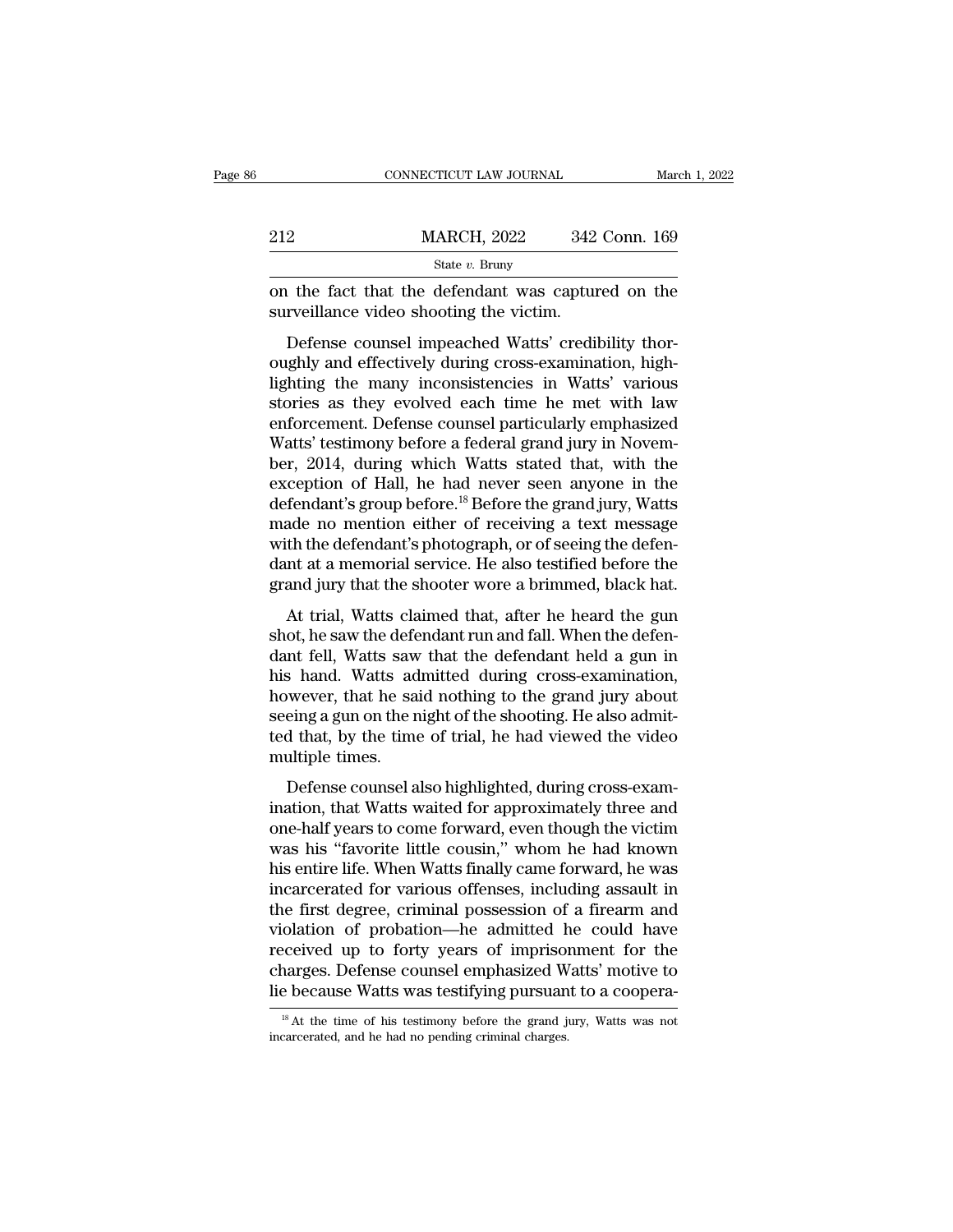| 2022          | CONNECTICUT LAW JOURNAL                                                                                                                                        | Page 87 |
|---------------|----------------------------------------------------------------------------------------------------------------------------------------------------------------|---------|
|               |                                                                                                                                                                |         |
| 342 Conn. 169 | <b>MARCH, 2022</b>                                                                                                                                             | 213     |
|               | State $v$ . Bruny                                                                                                                                              |         |
|               | tion agreement, had not yet been sentenced and expected<br>that the prosecutor would inform the sentencing court<br>about his cooperation in the present case. |         |
|               | The testimony of the defendant's expert witness on                                                                                                             |         |

 $\frac{\text{State } v. \text{ Bruny}}{\text{State } v. \text{ Bruny}}$ <br>
In agreement, had not yet been sentenced and expected<br>
at the prosecutor would inform the sentencing court<br>
out his cooperation in the present case.<br>
The testimony of the defendant's expert

 $\frac{1}{100}$ <br>
state v. Bruny<br>
tion agreement, had not yet been sentenced and expected<br>
that the prosecutor would inform the sentencing court<br>
about his cooperation in the present case.<br>
The testimony of the defendant's exp tion agreement, had not yet been sentenced and expected<br>that the prosecutor would inform the sentencing court<br>about his cooperation in the present case.<br>The testimony of the defendant's expert witness on<br>the unreliability ness also described in the prosecutor would inform the sentencing court<br>about his cooperation in the present case.<br>The testimony of the defendant's expert witness on<br>the unreliability of jailhouse informant testimony fur-<br> manta the prosection women informative schemeng countable about his cooperation in the present case.<br>The testimony of the defendant's expert witness on the unreliability of jailhouse informant testimony further reinforced The testimony of the defendant's expert witness on<br>the unreliability of jailhouse informant testimony fur-<br>ther reinforced Watts' motivation to lie. The expert wit-<br>ness also described the ways in which jailhouse infor-<br>ma The testimony of the defendant's expert witness on<br>the unreliability of jailhouse informant testimony fur-<br>ther reinforced Watts' motivation to lie. The expert wit-<br>ness also described the ways in which jailhouse infor-<br>ma the unreliability of jailhouse informant testimony fur-<br>ther reinforced Watts' motivation to lie. The expert wit-<br>ness also described the ways in which jailhouse infor-<br>mants are able to learn information about a defendant ther reinforced Watts' motivation to lie. The expert witness also described the ways in which jailhouse informants are able to learn information about a defendant's case that the informant may use to his benefit. During cl ness also described the ways in which jailhouse informants are able to learn information about a defendant's case that the informant may use to his benefit. During closing argument, defense counsel once again laid out the mants are able to learn information about a de<br>case that the informant may use to his benef<br>closing argument, defense counsel once agai<br>the many inconsistencies in Watts' various st<br>emphasized the correspondence between th So that the mormant may use to his benefit. Burnts<br>
Ssing argument, defense counsel once again laid out<br>
e many inconsistencies in Watts' various stories and<br>
uphasized the correspondence between the change<br>
Watts' version as the many inconsistencies in Watts' various stories and<br>the many inconsistencies in Watts' various stories and<br>emphasized the correspondence between the change<br>in Watts' version of events and his need for assistance<br>with

and many mechanismic and makes various stories and<br>emphasized the correspondence between the change<br>in Watts' version of events and his need for assistance<br>with his own pending criminal matters.<br>The trial court gave a spec in Watts' version of events and his need for assistance<br>with his own pending criminal matters.<br>The trial court gave a special credibility instruction<br>as to Watts, reminding the jury that Watts was testifying<br>pursuant to a In whis consistent of events and his freed for assistance<br>with his own pending criminal matters.<br>The trial court gave a special credibility instruction<br>as to Watts, reminding the jury that Watts was testifying<br>pursuant to The trial court gave a special credibility instruction<br>as to Watts, reminding the jury that Watts was testifying<br>pursuant to a cooperation agreement: "A witness who<br>has entered into such an agreement has an interest in<br>thi The trial court gave a special credibility instruction<br>as to Watts, reminding the jury that Watts was testifying<br>pursuant to a cooperation agreement: "A witness who<br>has entered into such an agreement has an interest in<br>thi as to Watts, reminding the jury that Watts was testifying<br>pursuant to a cooperation agreement: "A witness who<br>has entered into such an agreement has an interest in<br>this case different from any ordinary witness. A witness<br>w pursuant to a cooperation agreement: "A witness who<br>has entered into such an agreement has an interest in<br>this case different from any ordinary witness. A witness<br>who realizes that he may be able to receive a lighter<br>sente has entered into such an agreement has an interest in<br>this case different from any ordinary witness. A witness<br>who realizes that he may be able to receive a lighter<br>sentence by giving testimony favorable to the state has<br>a this case different from any ordinary witness. A witness<br>who realizes that he may be able to receive a lighter<br>sentence by giving testimony favorable to the state has<br>a motive to testify falsely. You must examine his testi who realizes that he may be able to receive a lighter<br>sentence by giving testimony favorable to the state has<br>a motive to testify falsely. You must examine his testi-<br>mony with caution and weigh it with great care. If, aft sentence by giva<br>a motive to tes<br>mony with caut<br>scrutinizing his<br>may give it wh<br>all of these are<br>the facts.''<br>Watts' testim Mourt the testim makes of the test in the test of the search only with caution and weigh it with great care. If, after rutinizing his testimony, you decide to accept it, you ay give it whatever weight you find it deserves, persuasive evidence. As we already observed, the video surveillance footage displayed the video surveillance footage displayed the defendant shooting<br>the video surveillance footage displayed the defendant shooting<br>the vide

secularizing his cesantory, you decide to decept  $\alpha$ , you<br>may give it whatever weight you find it deserves, and<br>all of these are factors that you may consider in finding<br>the facts."<br>Watts' testimony was also cumulative of the victim. Three witnesses, including the facts."<br>Watts' testimony was also cumulative of other, more<br>persuasive evidence. As we already observed, the video<br>surveillance footage displayed the defendant shooting<br>the victim for the facts."<br>
Watts' testimony was also cumulative of other, more<br>
persuasive evidence. As we already observed, the video<br>
surveillance footage displayed the defendant shooting<br>
the victim. Three witnesses, including th Watts' testimony was also cumulative of other, more<br>persuasive evidence. As we already observed, the video<br>surveillance footage displayed the defendant shooting<br>the victim. Three witnesses, including the defendant's<br>foster Watts' testimony was also cumulative of other, more<br>persuasive evidence. As we already observed, the video<br>surveillance footage displayed the defendant shooting<br>the victim. Three witnesses, including the defendant's<br>foster persuasive evidence. As we already observed, the video<br>surveillance footage displayed the defendant shooting<br>the victim. Three witnesses, including the defendant's<br>foster mother and his cousin, who had both known him<br>for n surveillance footage displayed the defendant shooting<br>the victim. Three witnesses, including the defendant's<br>foster mother and his cousin, who had both known him<br>for nine years, identified the defendant in the video<br>footag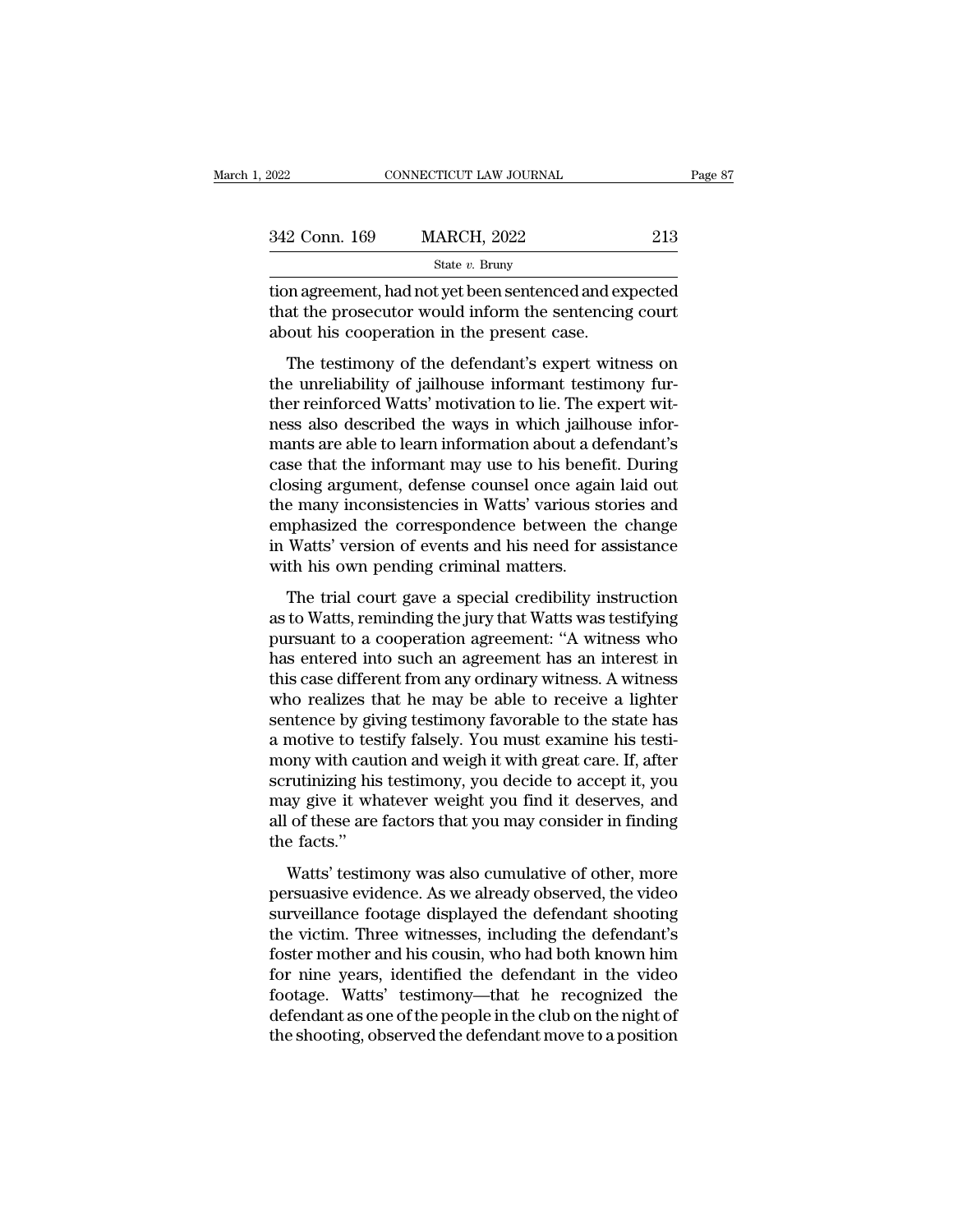|     | CONNECTICUT LAW JOURNAL                                                                                                                                                 |               | March 1, 2022 |
|-----|-------------------------------------------------------------------------------------------------------------------------------------------------------------------------|---------------|---------------|
| 214 | <b>MARCH, 2022</b>                                                                                                                                                      | 342 Conn. 169 |               |
|     | State $v$ . Bruny                                                                                                                                                       |               |               |
|     | behind the victim and saw a gun in the defendant's hand<br>when he fell while running out of the Cheetah room—<br>morely achood what the jurors saw with their own eves |               |               |

214 MARCH, 2022 342 Conn. 169<br>
state v. Bruny<br>
behind the victim and saw a gun in the defendant's hand<br>
when he fell while running out of the Cheetah room—<br>
merely echoed what the jurors saw with their own eyes.<br>
Fixon if 214 MARCH, 2022 342 Conn. 169<br>
State v. Bruny<br>
behind the victim and saw a gun in the defendant's hand<br>
when he fell while running out of the Cheetah room—<br>
merely echoed what the jurors saw with their own eyes.<br>
Even if 214 MARCH, 2022 342 Conn. 169<br>
State v. Bruny<br>
behind the victim and saw a gun in the defendant's hand<br>
when he fell while running out of the Cheetah room—<br>
merely echoed what the jurors saw with their own eyes.<br>
Even if State *v*. Bruny<br>
State *v*. Bruny<br>
behind the victim and saw a gun in the defendant's hand<br>
when he fell while running out of the Cheetah room—<br>
merely echoed what the jurors saw with their own eyes.<br>
Even if we assume t  $less<sup>19</sup>$ erely echoed what the jurors saw with their own eyes.<br>
Then if we assume that the trial court admitted the ident-<br>
cations in an abuse of discretion, any error was harm-<br>
SS.<sup>19</sup><br>
V<br>
Finally, we address the defendant's cla

V

Even if we assume that the trial court admitted the identifications in an abuse of discretion, any error was harm-<br>less.<sup>19</sup><br>V<br>Finally, we address the defendant's claim that there<br>was insufficient evidence to support his ifications in an abuse of discretion, any error was harm-<br>less.<sup>19</sup><br>V<br>Finally, we address the defendant's claim that there<br>was insufficient evidence to support his conviction for<br>criminal possession of a pistol or revolve <sup>19</sup><br>
V<br>
Finally, we address the defendant's claim that there<br>
was insufficient evidence to support his conviction for<br>
criminal possession of a pistol or revolver in violation of<br>
§ 53a-217c (a) (1). Specifically, the de V<br>Finally, we address the defendant's claim that there<br>was insufficient evidence to support his conviction for<br>criminal possession of a pistol or revolver in violation of<br>§ 53a-217c (a) (1). Specifically, the defendant con Finally, we address the defendant's claim that there was insufficient evidence to support his conviction for criminal possession of a pistol or revolver in violation of  $\S$  53a-217c (a) (1). Specifically, the defendant co Finally, we address insufficient every<br>criminal possessios<br> $\S$  53a-217c (a) (1).<br>that the state fails<br>shooting had a bar<br>We disagree.<br>We begin with the is insumediate to support ins conviction for<br>iminal possession of a pistol or revolver in violation of<br>53a-217c (a) (1). Specifically, the defendant contends<br>at the state failed to prove that the gun used in the<br>ooting had  $\S$  53a-217c (a) (1). Specifically, the defendant contends<br>
that the state failed to prove that the gun used in the<br>
shooting had a barrel length of less than twelve inches.<br>
We disagree.<br>
We begin with the well establish

 $\frac{1}{2}$  s boa-211C (a) (1). Specifically, the detendant contends<br>that the state failed to prove that the gun used in the<br>shooting had a barrel length of less than twelve inches.<br>We disagree.<br>We begin with the well estab ficiency of the evidence to support a criminal convictions.<br>We disagree.<br>We begin with the well established principles governing our review of a claim that there is insufficient evidence to support a conviction. "In review Shooting had a barter tength of ress than twerve incress.<br>We disagree.<br>We begin with the well established principles governing our review of a claim that there is insufficient evi-<br>dence to support a conviction. "In review We begin with the well established principles governing our review of a claim that there is insufficient evidence to support a conviction. "In reviewing the sufficiency of the evidence to support a criminal conviction we a We begin with the well established principles governing our review of a claim that there is insufficient evidence to support a conviction. "In reviewing the sufficiency of the evidence to support a criminal conviction we a ing our review of a claim that there is insufficient evidence to support a conviction. "In reviewing the sufficiency of the evidence to support a criminal conviction we apply a [two part] test. First, we construe the evide e apply a [two part] test. First, we construe the evi-<br>ence in the light most favorable to sustaining the<br>ury's] verdict [or the trial court's finding]. Second, we<br>etermine whether upon the facts so construed and the<br><sup>19</sup> dence in the light most favorable to sustaining the [jury's] verdict [or the trial court's finding]. Second, we determine whether upon the facts so construed and the  $\frac{10}{10}$  The defendant also claims that Watts' ident

<sup>[</sup>jury's] verdict [or the trial court's finding]. Second, we<br>determine whether upon the facts so construed and the<br><sup>19</sup> The defendant also claims that Watts' identification of the defendant<br>was "so unreliable that it depriv determine whether upon the facts so construed and the<br>
<sup>19</sup> The defendant also claims that Watts' identification of the defendant<br>
was "so unreliable that it deprived [the defendant] of his due process right<br>
to a fair tr <sup>19</sup> The defendant also claims that Watts' identification of the defendant was "so unreliable that it deprived [the defendant] of his due process right to a fair trial." *State* v. *Johnson*, 312 Conn. 687, 705 n.20, 94 A. was "so unreliable that it deprived [the defendant] of his due process right to a fair trial." *State v. Johnson*, 312 Conn. 687, 705 n.20, 94 A.3d 1173 (2014). For claims of constitutional magnitude, the state bears the successfully attacked Watts' credibility on numerous fronts during cross-<br>examinational magnitude, the state bears the burden of proving<br>that any error was harmless beyond a reasonable doubt. See, e.g., *State v.*<br>Joseph For claims of constitutional magnitude, the state bears the burden of proving that any error was harmless beyond a reasonable doubt. See, e.g., *State* v. *Joseph A.*, 336 Conn. 247, 268, 245 A.3d 785 (2020). We conclude that any error was harmless beyond a reasonable doubt. See, e.g., *State v.* Joseph A., 336 Conn. 247, 268, 245 A.3d 785 (2020). We conclude that that standard has been met in the present case. As we explained, defense co *Joseph A.*, 336 Conn. 247, 268, 245 A.3d 785 (2020). We conclude that that standard has been met in the present case. As we explained, defense counsel successfully attacked Watts' credibility on numerous fronts during cr standard has been met in the present case. As we explained, defense counsel<br>successfully attacked Watts' credibility on numerous fronts during cross-<br>examination and in closing argument. The defendant's expert witness cast successfully attacked Watts' credibility on numerous fronts during cross-<br>examination and in closing argument. The defendant's expert witness cast<br>further doubt on Watts' testimony, and the trial court gave a special credi examination and in closing argument. The defendant's expert witness cast further doubt on Watts' testimony, and the trial court gave a special credibility instruction as to Watts. More important, the persuasive force of Wa examination and in closing argument. The defendant's expert witness cast further doubt on Watts' testimony, and the trial court gave a special credibility instruction as to Watts. More important, the persuasive force of Wa ity instruction as to Watts. More important, the persuasive force of Watts' cumulative testimony paled in comparison to the video surveillance footage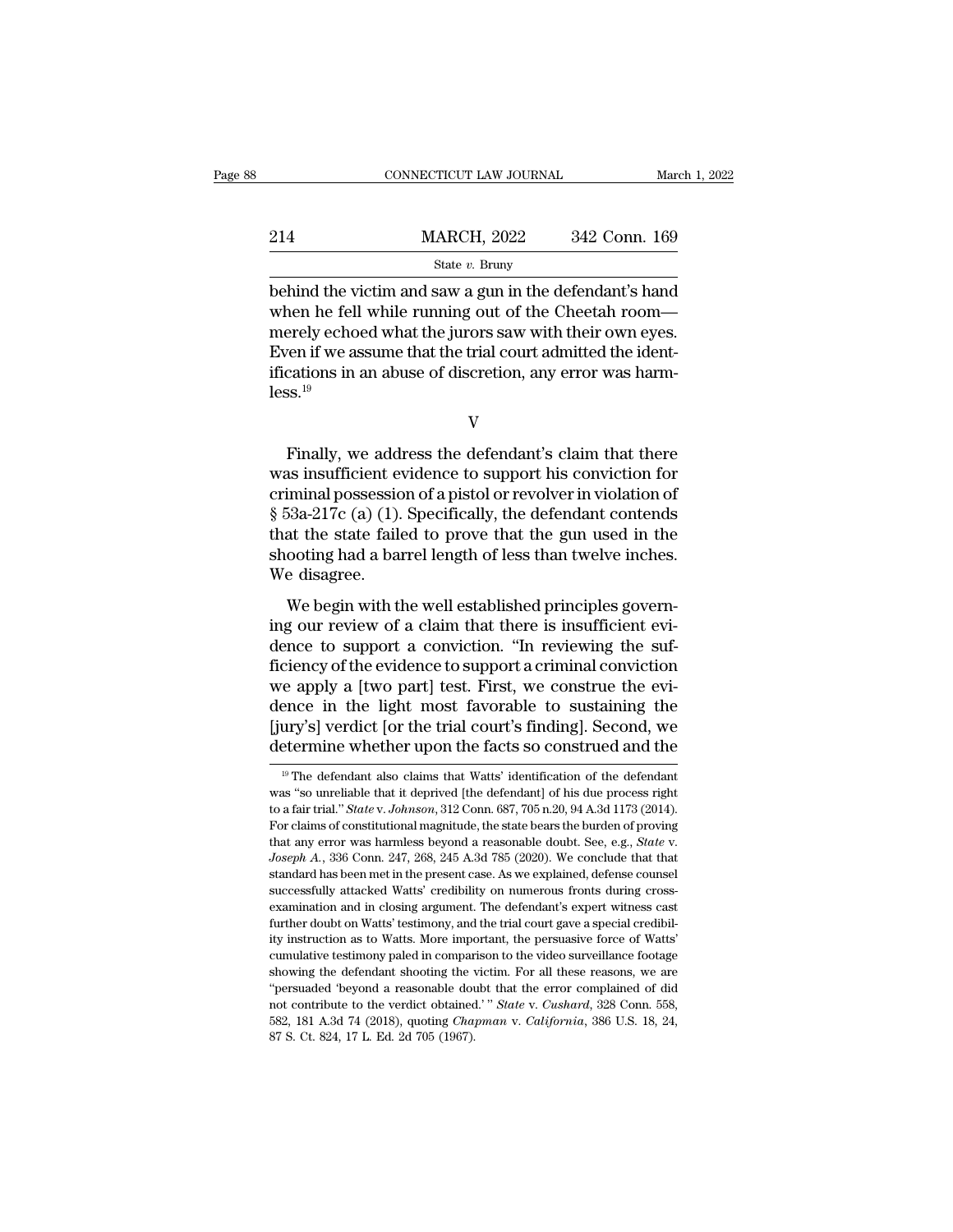| 2022          | CONNECTICUT LAW JOURNAL |     | Page 89 |
|---------------|-------------------------|-----|---------|
|               |                         |     |         |
| 342 Conn. 169 | <b>MARCH, 2022</b>      | 215 |         |
|               | State $v$ . Bruny       |     |         |

inferences reasonably drawn therefrom the [finder of  $\begin{array}{ll} \text{342 Conn.} \text{ 169} & \text{MARCH, 2022} & \text{215} \\ \text{State } v. \text{ Bruny} \end{array}$ <br>inferences reasonably drawn therefrom the [finder of fact] reasonably could have concluded that the cumula-<br>tive force of the evidence established guilt 342 Conn. 169 MARCH, 2022 215<br>
State v. Bruny<br>
inferences reasonably drawn therefrom the [finder of<br>
fact] reasonably could have concluded that the cumula-<br>
tive force of the evidence established guilt beyond a<br>
reasonabl 342 Conn. 169 MARCH, 2022 215<br>
State v. Bruny<br>
inferences reasonably drawn therefrom the [finder of<br>
fact] reasonably could have concluded that the cumula-<br>
tive force of the evidence established guilt beyond a<br>
reasonabl State *v*. Bruny<br> *State v. Bruny*<br>
inferences reasonably drawn therefrom the [finder of<br>
fact] reasonably could have concluded that the cumula-<br>
tive force of the evidence established guilt beyond a<br>
reasonable doubt." (I Ferences reasonably drawn therefrom the [finder of ct] reasonably could have concluded that the cumulative force of the evidence established guilt beyond a asonable doubt." (Internal quotation marks omitted.) ate v. Davis merences reasonably drawn dieteriont the finder of<br>fact] reasonably could have concluded that the cumula-<br>tive force of the evidence established guilt beyond a<br>reasonable doubt." (Internal quotation marks omitted.)<br>State v

ract) reasonably could have concluded that the cultura-<br>tive force of the evidence established guilt beyond a<br>reasonable doubt." (Internal quotation marks omitted.)<br> $State$  v. Davis, 324 Conn. 782, 793, 155 A.3d 221 (2017).<br>A tive force of the evidence established guilt beyond a<br>
reasonable doubt." (Internal quotation marks omitted.)<br> *State v. Davis*, 324 Conn. 782, 793, 155 A.3d 221 (2017).<br>
As we noted previously in this opinion, the crimin *State v. Davis,* 324 Conn. 782, 793, 155 A.3d 221 (2017).<br>
As we noted previously in this opinion, the criminal<br>
possession of a pistol or revolver count was tried to<br>
the court. Section 53a-217c provides in relevant par State v. Davis, 324 Conn. 182, 195, 155 A.5d 221 (2011).<br>
As we noted previously in this opinion, the criminal<br>
possession of a pistol or revolver count was tried to<br>
the court. Section 53a-217c provides in relevant part: As we noted previously in this opinion, the criminal possession of a pistol or revolver count was tried to the court. Section 53a-217c provides in relevant part: "(a) A person is guilty of criminal possession of a pistol possession of a pistol or revolver count was tried to<br>the court. Section 53a-217c provides in relevant part:<br>"(a) A person is guilty of criminal possession of a pistol<br>or revolver when such person possesses a pistol or<br>re the court. Section 53a-217c provides in relevant part:<br>
"(a) A person is guilty of criminal possession of a pistol<br>
or revolver when such person possesses a pistol or<br>
revolver, as defined in section 29-27, and (1) has be "(a) A person is guilty of criminal possession of a pistol<br>or revolver when such person possesses a pistol or<br>revolver, as defined in section 29-27, and (1) has been<br>convicted of a felony . . . . " General Statutes § 29-2 or revolver when such person possesses a pistol or<br>revolver, as defined in section 29-27, and (1) has been<br>convicted of a felony . . . . " General Statutes § 29-27<br>defines "pistol" or "revolver" as "any firearm having a<br>b revolver, as defined in section 29-27, and (1) has been<br>convicted of a felony . . . . " General Statutes § 29-27<br>defines "pistol" or "revolver" as "any firearm having a<br>barrel less than twelve inches in length." The parti convicted of a felony . . . . ." General Statutes § 29-27<br>defines "pistol" or "revolver" as "any firearm having a<br>barrel less than twelve inches in length." The parties<br>stipulated to the trial court that the defendant was defines "pistol" or "revolver" as "any firearm having a<br>barrel less than twelve inches in length." The parties<br>stipulated to the trial court that the defendant was a<br>convicted felon prior to August 11, 2013. The court<br>add barrel less than twelve inches in length." The parties<br>stipulated to the trial court that the defendant was a<br>convicted felon prior to August 11, 2013. The court<br>addressed the criminal possession of a pistol or revolver<br>c stipulated to the trial court that the defendant was a<br>convicted felon prior to August 11, 2013. The court<br>addressed the criminal possession of a pistol or revolver<br>count after the jury had found the defendant guilty of<br>mu convicted felon prior to August 11, 2013. The court<br>addressed the criminal possession of a pistol or revolver<br>count after the jury had found the defendant guilty of<br>murdering the victim in the shooting on August 11, 2013. addressed the criminal posses<br>count after the jury had foun<br>murdering the victim in the sh<br>Therefore, to secure a convic<br>(1), the state was required t<br>defendant used in the shooti<br>less than twelve inches.<br>In addressing a d Unit after the jury had found the defendant guity of<br>urdering the victim in the shooting on August 11, 2013.<br>lerefore, to secure a conviction under § 53a-217c (a)<br>), the state was required to prove that the gun the<br>fendan Therefore, to secure a conviction under  $\S$  53a-217c (a)<br>(1), the state was required to prove that the gun the<br>defendant used in the shooting had a barrel length of<br>less than twelve inches.<br>In addressing a defendant's suf

Therefore, to secure a conviction under  $\S$  55a-211c (a)<br>(1), the state was required to prove that the gun the<br>defendant used in the shooting had a barrel length of<br>less than twelve inches.<br>In addressing a defendant's suf (1), the state was required to prove that the gun the defendant used in the shooting had a barrel length of less than twelve inches.<br>
In addressing a defendant's sufficiency of the evidence challenge to a conviction for c detendant used in the shooting had a barter length of<br>less than twelve inches.<br>In addressing a defendant's sufficiency of the evi-<br>dence challenge to a conviction for carrying of a pistol<br>or revolver without a permit in vi In addressing a defendant's sufficiency of the evidence challenge to a conviction for carrying of a pistol<br>or revolver without a permit in violation of  $\S$  29-35 (a),<br>we expressly have held that "direct, numerical evidenc In addressing a defendant's sufficiency of the evidence challenge to a conviction for carrying of a pistol or revolver without a permit in violation of  $\S$  29-35 (a), we expressly have held that "direct, numerical evidenc dence challenge to a conviction for carrying of a pistol<br>or revolver without a permit in violation of  $\S$  29-35 (a),<br>we expressly have held that "direct, numerical evidence<br>is not required to prove barrel length.  $\dots$  In or revolver without a permit in violation of  $\S 29-35$  (a),<br>we expressly have held that "direct, numerical evidence<br>is not required to prove barrel length. . . . . In the<br>absence of direct, numerical evidence of barrel le we expressly have held that "direct, numerical evidence<br>is not required to prove barrel length. . . . . In the<br>absence of direct, numerical evidence of barrel length,<br>this element may be satisfied by evidence that is suff is not required to prove barrel length. . . . . In the absence of direct, numerical evidence of barrel length, this element may be satisfied by evidence that is sufficiently indicative of the size of the firearm so as to absence of direct, numerical evidence of barrel length,<br>this element may be satisfied by evidence that is suffi-<br>ciently indicative of the size of the firearm so as to<br>permit the jury to reasonably and logically infer beyo this element may be satisfied by evidence that is sufficiently indicative of the size of the firearm so as to permit the jury to reasonably and logically infer beyond a reasonable doubt that its barrel is less than twelve ciently indicative of the size of the firearm so as to<br>permit the jury to reasonably and logically infer beyond<br>a reasonable doubt that its barrel is less than twelve<br>inches in length." (Citation omitted; emphasis omitted.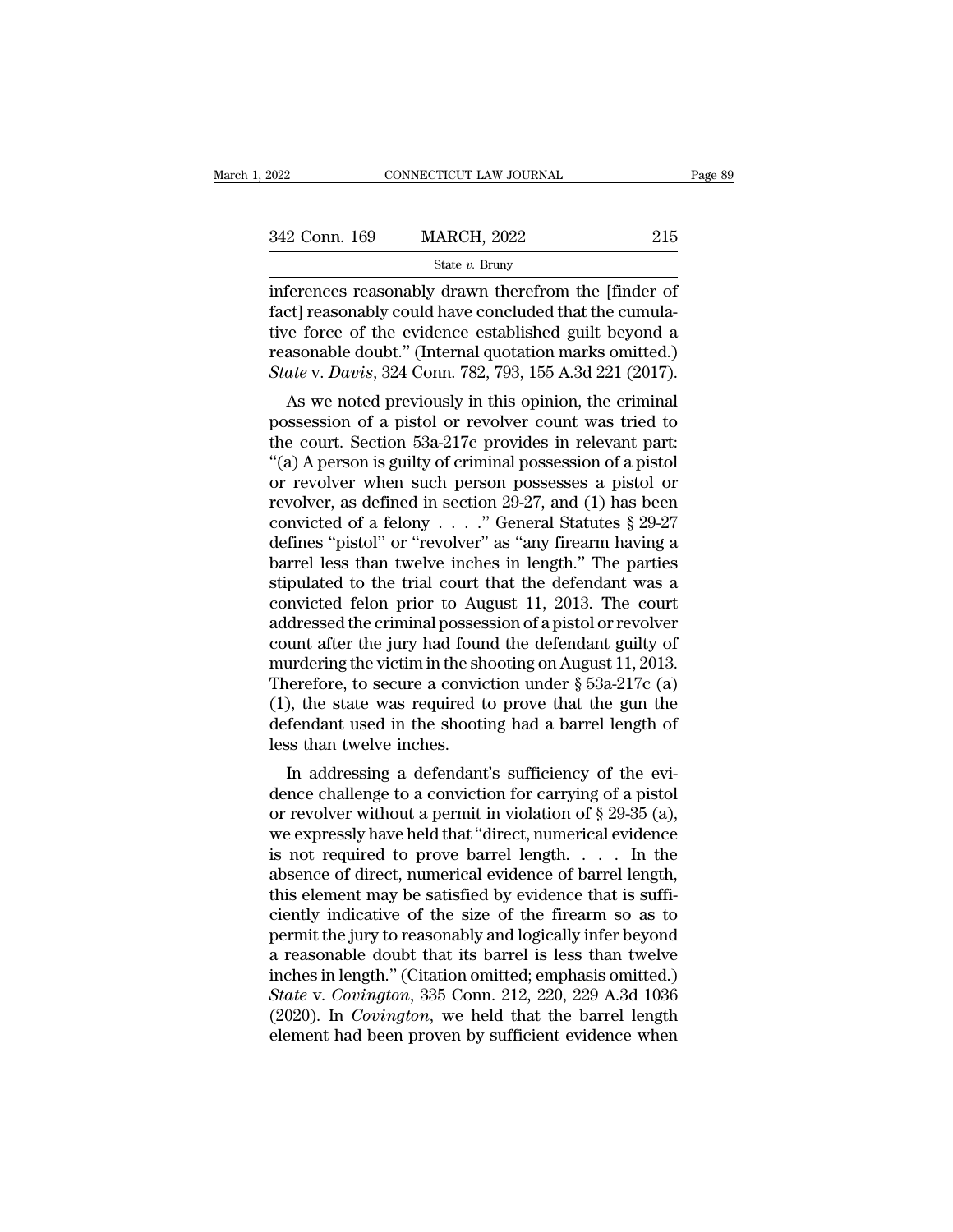|         | CONNECTICUT LAW JOURNAL |               | March 1, 2022 |
|---------|-------------------------|---------------|---------------|
|         |                         |               |               |
| $216\,$ | <b>MARCH, 2022</b>      | 342 Conn. 169 |               |
|         | State $v$ . Bruny       |               |               |

CONNECTICUT LAW JOURNAL March 1, 2022<br>
216 MARCH, 2022 342 Conn. 169<br>  $\frac{\text{State } v. \text{ Bruny}}{\text{the state presented testimony from a witness who observed}}$ <br>
the gun in question inside an average sized glove compartment in a sodan and later observed the defendant's 216 MARCH, 2022 342 Conn. 169<br>
State v. Bruny<br>
the state presented testimony from a witness who observed<br>
the gun in question inside an average sized glove com-<br>
partment in a sedan and later observed the defendant's<br>
fri 216 MARCH, 2022 342 Conn. 169<br>
State v. Bruny<br>
the state presented testimony from a witness who observed<br>
the gun in question inside an average sized glove com-<br>
partment in a sedan and later observed the defendant's<br>
fri Friend pull the gun in question of the gun in question inside an average sized glove compartment in a sedan and later observed the defendant's friend pull the gun "out of his waistband and hand it to the defendant." (Inte State v. Bruny<br>
State v. Bruny<br>
the state presented testimony from a witness who observed<br>
the gun in question inside an average sized glove com-<br>
partment in a sedan and later observed the defendant's<br>
friend pull the gu state *v*. Bruny<br>the state presented testimony from a witness who observed<br>the gun in question inside an average sized glove com-<br>partment in a sedan and later observed the defendant's<br>friend pull the gun "out of his waist the state presented testimony from a witness who observed<br>the gun in question inside an average sized glove com-<br>partment in a sedan and later observed the defendant's<br>friend pull the gun "out of his waistband and hand it<br> the gun in question inside an average sized glove compartment in a sedan and later observed the defendant's<br>friend pull the gun "out of his waistband and hand it<br>to the defendant." (Internal quotation marks omitted.)<br>Id., partment in a sedan and later observed the defendant's<br>friend pull the gun "out of his waistband and hand it<br>to the defendant." (Internal quotation marks omitted.)<br>Id., 221–22; see, e.g., *State* v. *Williams*, 231 Conn. 2 friend pull the gun "out of his waistband and hand it<br>to the defendant." (Internal quotation marks omitted.)<br>Id., 221–22; see, e.g., *State* v. *Williams*, 231 Conn. 235,<br>252, 645 A.2d 999 (1994) (evidence was sufficient to the defendant." (Internal quotation marks omitted.)<br>Id., 221–22; see, e.g., *State* v. *Williams*, 231 Conn. 235,<br>252, 645 A.2d 999 (1994) (evidence was sufficient to<br>prove barrel length was less than twelve inches when Id., 221–22; see, e.g., *State* v. *Williams*, 231 Conn. 235, 252, 645 A.2d 999 (1994) (evidence was sufficient to prove barrel length was less than twelve inches when state presented witnesses who testified that defendant 252, 645 A.2d 999 (1994) (evidence was sufficient to<br>prove barrel length was less than twelve inches when<br>state presented witnesses who testified that defendant<br>pulled "'small handgun'" from his "'waist length<br>jacket'''), prove barrel length was less than twelve inches when<br>state presented witnesses who testified that defendant<br>pulled "'small handgun'" from his "'waist length<br>jacket'''), overruled in part on other grounds by *State*<br>v. *Mur* state presented witnesses who testified that defendant<br>pulled "'small handgun'" from his "'waist length<br>jacket'"), overruled in part on other grounds by *State*<br>v. *Murray*, 254 Conn. 472, 757 A.2d 578 (2000); *State*<br>v. pulled "'small handgun'" from his "'waist lyeaket'"), overruled in part on other grounds by<br>v. *Murray*, 254 Conn. 472, 757 A.2d 578 (2000);<br>v. *Miles*, 97 Conn. App. 236, 242, 903 A.2d 675 (<br>evidence was sufficient to pro Murray, 254 Conn. 472, 757 A.2d 578 (2000); *State Miles*, 97 Conn. App. 236, 242, 903 A.2d 675 (2006) vidence was sufficient to prove barrel length was less an twelve inches when witnesses testified that they we defendant evidence that the barrel length of the gun was less than twelve inches when witnesses testified that they saw defendant with small, silver handgun).<br>In the present case, the state produced sufficient evidence that the bar

(evidence was sufficient to prove barrel length was less<br>than twelve inches when witnesses testified that they<br>saw defendant with small, silver handgun).<br>In the present case, the state produced sufficient<br>evidence that th than twelve inches when witnesses testified that they<br>saw defendant with small, silver handgun).<br>In the present case, the state produced sufficient<br>evidence that the barrel length of the gun was less than<br>twelve inches. Al saw defendant with small, silver handgun).<br>In the present case, the state produced sufficient<br>evidence that the barrel length of the gun was less than<br>twelve inches. Although the gun was not introduced<br>into evidence and no In the present case, the state produced sufficient<br>evidence that the barrel length of the gun was less than<br>twelve inches. Although the gun was not introduced<br>into evidence and no person testified that he or she<br>saw the gu In the present case, the state produced sufficient<br>evidence that the barrel length of the gun was less than<br>twelve inches. Although the gun was not introduced<br>into evidence and no person testified that he or she<br>saw the gu evidence that the barrel length of the gun was less than<br>twelve inches. Although the gun was not introduced<br>into evidence and no person testified that he or she<br>saw the gun on the night of the shooting, the gun can<br>be seen twelve inches. Although the gun was not introduced<br>into evidence and no person testified that he or she<br>saw the gun on the night of the shooting, the gun can<br>be seen in the video surveillance footage. Specifically,<br>in the into evidence and no person testified that he or she<br>saw the gun on the night of the shooting, the gun can<br>be seen in the video surveillance footage. Specifically,<br>in the video, when the shooter aims the gun at the<br>victim' saw the gun on the night of the shooting, the gun can<br>be seen in the video surveillance footage. Specifically,<br>in the video, when the shooter aims the gun at the<br>victim's head, the weapon is visible in the shooter's<br>hand a be seen in the video surveillance footage. Specifically,<br>in the video, when the shooter aims the gun at the<br>victim's head, the weapon is visible in the shooter's<br>hand and appears to be approximately the size of his<br>hand. J in the video, when the shooter aims the gun at the victim's head, the weapon is visible in the shooter's hand and appears to be approximately the size of his hand. James Stephenson, a firearm and tool mark examiner at the victim's head, the weapon is visible in the shooter's<br>hand and appears to be approximately the size of his<br>hand. James Stephenson, a firearm and tool mark exam-<br>iner at the state's forensics lab, examined the bullet<br>fragme hand and appears to be approximately the size of his<br>hand. James Stephenson, a firearm and tool mark exam-<br>iner at the state's forensics lab, examined the bullet<br>fragments that were removed from the victim's body.<br>He testi hand. James Stephenson, a firearm and tool mark examiner at the state's forensics lab, examined the bullet fragments that were removed from the victim's body.<br>He testified that the rifling characteristics of the bullet jac iner at the state's forensics lab, examined the bullet<br>fragments that were removed from the victim's body.<br>He testified that the rifling characteristics of the bullet<br>jacket were consistent with that of a .38 caliber firea fragments that were removed from the victim's body.<br>He testified that the rifling characteristics of the bullet<br>jacket were consistent with that of a .38 caliber firearm.<br>He further testified that he entered the lands and<br> He testified that the rifling characteristics of the bullet<br>jacket were consistent with that of a .38 caliber firearm.<br>He further testified that he entered the lands and<br>grooves on the surface of the bullet, as well as the jacket were consistent with that of a .38 caliber firearm.<br>He further testified that he entered the lands and<br>grooves on the surface of the bullet, as well as the<br>diameter of the bullet, into a general rifling characteris-He further testified that he entered the lands and<br>grooves on the surface of the bullet, as well as the<br>diameter of the bullet, into a general rifling characteris-<br>tics file compiled by the FBI, which yielded a nonex-<br>haus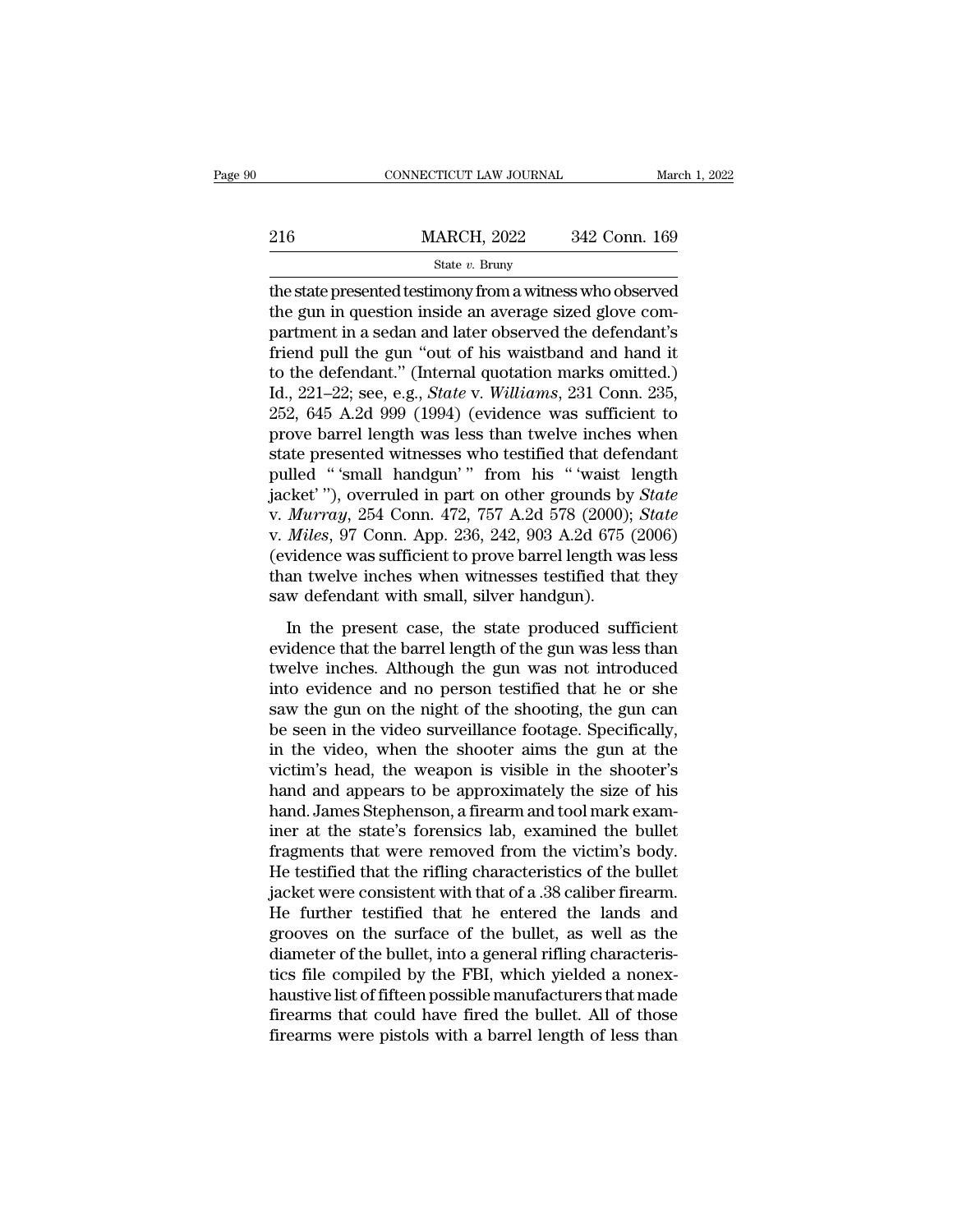|               | State $v$ . Bruny       |         |
|---------------|-------------------------|---------|
| 342 Conn. 169 | <b>MARCH, 2022</b>      | 217     |
| 2022          | CONNECTICUT LAW JOURNAL | Page 91 |

 $t_{\text{2022}}$  connectricut LAW JOURNAL<br>  $t_{\text{2022}}$  217<br>  $t_{\text{202}}$  342 Conn. 169<br>  $t_{\text{202}}$  State *v*. Bruny<br>  $t_{\text{202}}$  and  $t_{\text{202}}$ <br>  $t_{\text{217}}$ <br>  $t_{\text{22}}$ <br>  $t_{\text{22}}$ <br>  $t_{\text{22}}$ <br>  $t_{\text{217}}$ <br>  $t_{\text{22}}$ <br>  $t_{\$  $\frac{342 \text{ Conn. } 169}{342 \text{ Conn. } 169}$  MARCH, 2022 217<br>State v. Bruny<br>twelve inches. Finally, the state introduced the testi-<br>mony of Pruden, who testified that, approximately one<br>month prior to the shooting, he saw the defend 342 Conn. 169 MARCH, 2022 217<br>
State v. Bruny<br>
twelve inches. Finally, the state introduced the testi-<br>
mony of Pruden, who testified that, approximately one<br>
month prior to the shooting, he saw the defendant in<br>
possessi 342 Conn. 169 MARCH, 2022 217<br>
State v. Bruny<br>
twelve inches. Finally, the state introduced the testi-<br>
mony of Pruden, who testified that, approximately one<br>
month prior to the shooting, he saw the defendant in<br>
possessi  $\frac{\text{State } v. \text{ Bru}}{\text{twelve inches. Finally, the stat  
many of Pruden, who testified  
month prior to the shooting, h  
possession of a semiautomatic  
ger than [Pruden's] hand."  
From this evidence, the trial$ relve inches. Finally, the state introduced the testi-<br>ony of Pruden, who testified that, approximately one<br>onth prior to the shooting, he saw the defendant in<br>ssession of a semiautomatic handgun, "[a] little big-<br>r than [ Inferior Inchestor That the barrel of the barrel of the shooting, he saw the defendant in possession of a semiautomatic handgun, "[a] little bigger than [Pruden's] hand."<br>From this evidence, the trial court reasonably coul

month prior to the shooting, he saw the defendant in<br>possession of a semiautomatic handgun, "[a] little big-<br>ger than [Pruden's] hand."<br>From this evidence, the trial court reasonably could<br>infer that the barrel of the hand month phot to the shooting, he saw the defendant in<br>possession of a semiautomatic handgun, "[a] little big-<br>ger than [Pruden's] hand."<br>From this evidence, the trial court reasonably could<br>infer that the barrel of the handg possession of a schiladionate handgan, [a] fitte bigger than [Pruden's] hand."<br>From this evidence, the trial court reasonably could<br>infer that the barrel of the handgun used by the defen-<br>dant was less than twelve inches l From this evidence, the trial court reasonably could<br>infer that the barrel of the handgun used by the defen-<br>dant was less than twelve inches long. It is highly<br>unlikely that Pruden would describe the gun as a little<br>bigge From this evidence, the trial court reasonably could<br>infer that the barrel of the handgun used by the defen-<br>dant was less than twelve inches long. It is highly<br>unlikely that Pruden would describe the gun as a little<br>bigge infer that the barrel of the handgun used by the defen-<br>dant was less than twelve inches long. It is highly<br>unlikely that Pruden would describe the gun as a little<br>bigger than his hand if the barrel was more than one foot<br> dant was less than twelve inches long. It is highly<br>unlikely that Pruden would describe the gun as a little<br>bigger than his hand if the barrel was more than one foot<br>long. Stephenson's testimony, although not conclusive,<br>d unlikely that Pruden would describe the gun as a little<br>bigger than his hand if the barrel was more than one foot<br>long. Stephenson's testimony, although not conclusive,<br>does provide additional support for the finding that<br> bigger than his hand if the barrel was more than one foot<br>long. Stephenson's testimony, although not conclusive,<br>does provide additional support for the finding that<br>the gun barrel was the requisite length. This finding is long. Stephenson's testimony, although not conclusive,<br>does provide additional support for the finding that<br>the gun barrel was the requisite length. This finding is<br>further supported by the video surveillance footage,<br>whic does provide additional support<br>the gun barrel was the requisite l<br>further supported by the video<br>which shows the shooter wieldi<br>Accordingly, we conclude that the<br>cient evidence to prove the b:<br>beyond a reasonable doubt.<br>T Equivalent was the requisite reference in<br>the supported by the video<br>icordingly, we conclude that the<br>ent evidence to prove the bayond a reasonable doubt.<br>The judgment is affirmed.<br>In this opinion ROBINSON, C. ich shows the shooter wielding a small handgun.<br>
Ecordingly, we conclude that the state produced suffi-<br>
ent evidence to prove the barrel length element<br>
yond a reasonable doubt.<br>
The judgment is affirmed.<br>
In this opinion Accordingly, we conclude that the state produced sucient evidence to prove the barrel length element<br>beyond a reasonable doubt.<br>The judgment is affirmed.<br>In this opinion ROBINSON, C. J., and McDONAI<br>D'AURIA, KAHN and KELLE

yond a reasonable doubt.<br>The judgment is affirmed.<br>In this opinion ROBINSON, C. J., and McDONALD,<br>AURIA, KAHN and KELLER, Js., concurred.<br>ECKER, J., concurring. I agree with, and join, parts<br>II and IV of the majority opini The judgment is affirmed.<br>
In this opinion ROBINSON, C. J., and McDONALD,<br>
D'AURIA, KAHN and KELLER, Js., concurred.<br>
ECKER, J., concurring. I agree with, and join, parts<br>
I, II and IV of the majority opinion, and I concur In this opinion ROBINSON, C. J., and McDONALD,<br>D'AURIA, KAHN and KELLER, Js., concurred.<br>ECKER, J., concurring. I agree with, and join, parts<br>I, II and IV of the majority opinion, and I concur in<br>the result reached in part In this opinion ROBINSON, C. J., and MCDONALD,<br>D'AURIA, KAHN and KELLER, Js., concurred.<br>ECKER, J., concurring. I agree with, and join, parts<br>I, II and IV of the majority opinion, and I concur in<br>the result reached in part D'AUKIA, KAHIN and KELLER, Js., concurred.<br>ECKER, J., concurring. I agree with, and join, parts<br>I, II and IV of the majority opinion, and I concur in<br>the result reached in part III regarding the trial court's<br>failure to is ECKER, J., concurring. I agree with, and join, parts<br>I, II and IV of the majority opinion, and I concur in<br>the result reached in part III regarding the trial court's<br>failure to issue a special credibility instruction with<br> ECKER, J., concurring. I agree with, and join, parts<br>I, II and IV of the majority opinion, and I concur in<br>the result reached in part III regarding the trial court's<br>failure to issue a special credibility instruction with<br> I, II and IV of the majority opinion, and I concur in<br>the result reached in part III regarding the trial court's<br>failure to issue a special credibility instruction with<br>respect to the state's witness, Leon Pruden. In my v the result reached in part III regarding the trial court's<br>failure to issue a special credibility instruction with<br>respect to the state's witness, Leon Pruden. In my view,<br>the trial court should have instructed the jury t failure to issue a special credibility instruction with<br>respect to the state's witness, Leon Pruden. In my view,<br>the trial court should have instructed the jury that Pru-<br>den was a jailhouse informant whose testimony shoul respect to the state's witness, Leon Pruden. In my view,<br>the trial court should have instructed the jury that Pru-<br>den was a jailhouse informant whose testimony should<br>be examined with greater scrutiny than that of an ordi the trial court should have instructed the jury that Pruden was a jailhouse informant whose testimony should<br>be examined with greater scrutiny than that of an ordi-<br>nary witness because, as Justice Palmer explained in<br>his den was a jailhouse informant whose testimony should<br>be examined with greater scrutiny than that of an ordi-<br>nary witness because, as Justice Palmer explained in<br>his concurring opinion in *State* v. *Diaz*, 302 Conn. 93,<br> be examined with greater scrutiny than that of an ordinary witness because, as Justice Palmer explained in his concurring opinion in *State* v. *Diaz*, 302 Conn. 93, 121, 25 A.3d 594 (2011), "informers seeking a benefit f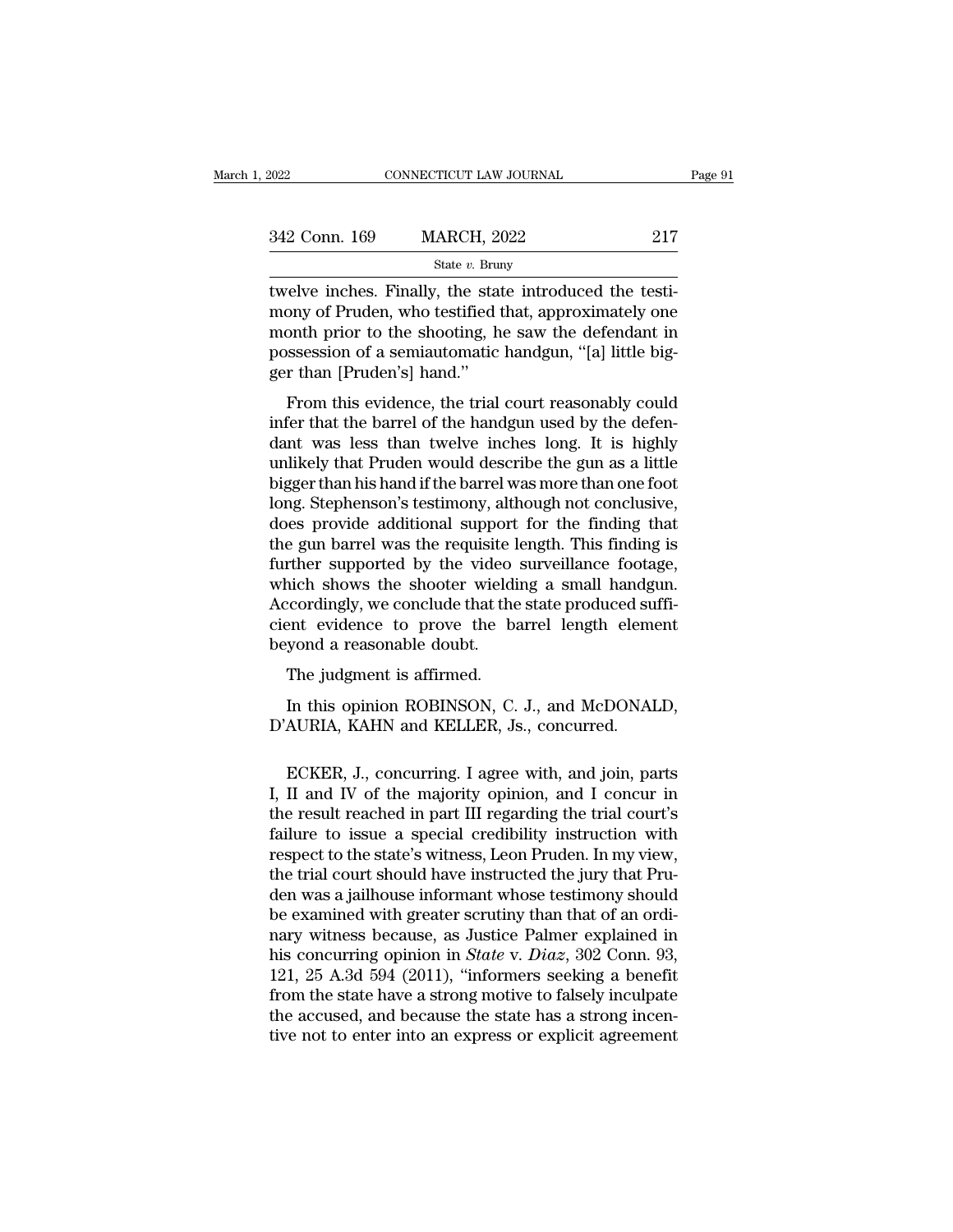|     | CONNECTICUT LAW JOURNAL |               | March 1, 2022 |
|-----|-------------------------|---------------|---------------|
|     |                         |               |               |
| 218 | <b>MARCH, 2022</b>      | 342 Conn. 169 |               |
|     | State $v$ . Bruny       |               |               |

CONNECTICUT LAW JOURNAL March 1, 2022<br>
218 MARCH, 2022 342 Conn. 169<br>
312 State v. Bruny<br>
312 State v. Bruny<br>
218 MARCH, 2022 342 Conn. 169<br>
312 State v. Bruny<br>
218 March 2022 342 Conn. 169<br>
312 Connel State v. Bruny<br>
312 218 MARCH, 2022 342 Conn. 169<br>
State v. Bruny<br>
with such witnesses, preferring, instead, to keep any<br>
such understanding unstated . . . .'' Nonetheless, I<br>
conclude that the instructional error was harmless on<br>
the presen 218 MARCH, 2022 342 Conn. 169<br>
State v. Bruny<br>
with such witnesses, preferring, instead, to keep any<br>
such understanding unstated . . . . ." Nonetheless, I<br>
conclude that the instructional error was harmless on<br>
the prese 218 MARCH, 2022 342 Conn. 169<br>
State v. Bruny<br>
with such witnesses, preferring, instead, to keep any<br>
such understanding unstated . . . . ." Nonetheless, I<br>
conclude that the instructional error was harmless on<br>
the prese State v. Bruny<br>State v. Bruny<br>with such witnesses, preferring, instead, to keep any<br>such understanding unstated . . . . " Nonetheless, I<br>conclude that the instructional error was harmless on<br>the present factual record, an affirmed. In such witnesses, preferring, instead, to keep any<br>ch understanding unstated  $\ldots$ ." Nonetheless, I<br>nclude that the instructional error was harmless on<br>e present factual record, and I therefore agree with<br>e majority that such understanding unstated  $\ldots$  . . . . Nonetheless, 1<br>conclude that the instructional error was harmless on<br>the present factual record, and I therefore agree with<br>the majority that the judgment of conviction should be<br>

conclude that the instructional error was narmless on<br>the present factual record, and I therefore agree with<br>the majority that the judgment of conviction should be<br>affirmed.<br>The majority grounds its decision in part III on for the present factual record, and I therefore agree with<br>the majority that the judgment of conviction should be<br>affirmed.<br>The majority grounds its decision in part III on the<br>putative distinction between a jailhouse info the majority that the judgment of conviction should be<br>affirmed.<br>The majority grounds its decision in part III on the<br>putative distinction between a jailhouse informant who<br>hopes for beneficial treatment from the state in amirmed.<br>The majority grounds its decision in part III on the<br>putative distinction between a jailhouse informant who<br>hopes for beneficial treatment from the state in exchange<br>for testimony "regarding *statements* made [to The majority grounds its decision in part III on the<br>putative distinction between a jailhouse informant who<br>hopes for beneficial treatment from the state in exchange<br>for testimony "regarding *statements* made [to the infor putative distinction between a jailhouse informant who<br>hopes for beneficial treatment from the state in exchange<br>for testimony "regarding *statements* made [to the infor-<br>mant] by the defendant," on the one hand, and an in hopes for beneficial treatment from the state in exchange<br>for testimony "regarding *statements* made [to the infor-<br>mant] by the defendant," on the one hand, and an infor-<br>mant who seeks the very same benefit in exchange f for testimony "regarding *statements* made [to the informant] by the defendant," on the one hand, and an informant who seeks the very same benefit in exchange for testimony regarding "events" that were "observed" by the i mant] by the defendant," on the one hand, and an informant who seeks the very same benefit in exchange for testimony regarding "events" that were "observed" by the informant, on the other. (Emphasis in original.) Part III mant who seeks the very same benefit in exchange for<br>testimony regarding "events" that were "observed" by<br>the informant, on the other. (Emphasis in original.) Part<br>III of the majority opinion. The majority points out that<br> testimony regarding "events" that were "observed" by<br>the informant, on the other. (Emphasis in original.) Part<br>III of the majority opinion. The majority points out that<br>this distinction derives from the majority opinion in the informant, on the other. (Emphasis in original.) Part<br>III of the majority opinion. The majority points out that<br>this distinction derives from the majority opinion in<br>*State* v. *Diaz*, supra, 302 Conn. 93, which conclu III of the majority opinion. The majority points out that<br>this distinction derives from the majority opinion in<br>*State* v. *Diaz*, supra, 302 Conn. 93, which concluded that<br>it was not plain error for the trial court to fa this distinction derives from the majority opinion in *State* v. *Diaz*, supra, 302 Conn. 93, which concluded that it was not plain error for the trial court to fail to give a special credibility instruction, in the absenc *State* v. *Diaz*, supra, 302 Conn. 93, which concluded that<br>it was not plain error for the trial court to fail to give a<br>special credibility instruction, in the absence of a request<br>by the defendant, if the informants "te it was not plain error for the trial court to fail to give a<br>special credibility instruction, in the absence of a request<br>by the defendant, if the informants "testified only about<br>the events surrounding the shooting" as op special credibility instruction, in the absence of a request<br>by the defendant, if the informants "testified only about<br>the events surrounding the shooting" as opposed to the<br>defendant's statements about those events. Id., by the defendant, if the informants "testified only about<br>the events surrounding the shooting" as opposed to the<br>defendant's statements about those events. Id., 104. The<br> $Diaz$  majority also declined to exercise its supervi the events sue<br>defendant's s<br>*Diaz* majority<br>authority to r<br>all incarcerat<br>surrounding<br>Id., 110.<br>Despite the Fendant's statements about those events. Id., 104. The  $iaz$  majority also declined to exercise its supervisory thority to require a special credibility instruction for incarcerated informants who testify about "events rro *Draz* majority also declined to exercise its supervisory<br>authority to require a special credibility instruction for<br>all incarcerated informants who testify about "events<br>surrounding the crime that [they] observed  $\ldots$ ."

authority to require a special credibility instruction for<br>all incarcerated informants who testify about "events<br>surrounding the crime that [they] observed  $\ldots$ ."<br>Id., 110.<br>Despite the broad language in *Diaz*, our holdi all incarcerated informants who testify about "events<br>surrounding the crime that [they] observed . . . ."<br>Id., 110.<br>Despite the broad language in  $Diaz$ , our holding in<br>that case was quite narrow—a trial court is not requir surrounding the crime that [they] observed  $\ldots$   $\ddot{\ldots}$ <br>Id., 110.<br>Despite the broad language in *Diaz*, our holding in<br>that case was quite narrow—a trial court is not required,<br>sua sponte, to issue a special credibilit 1 Interior 1 The defendant.<sup>1</sup> The present appear that the trial court is not required, sua sponte, to issue a special credibility instruction for incarcerated witnesses who testify about events they observed if such an i 1 1 I understand that this court stated in *Diaz* that "the trial court's failure in the defendant.<sup>1</sup> The present appeal is distinguishable  $\frac{1}{1}$  understand that this court stated in *Diaz* that "the trial court's fa incarcerated witnesses who testify about events they<br>observed if such an instruction has not been requested<br>by the defendant.<sup>1</sup> The present appeal is distinguishable<br><sup>1</sup>I understand that this court stated in *Diaz* that

observed if such an instruction has not been requested<br>by the defendant.<sup>1</sup> The present appeal is distinguishable<br> $\frac{1}{1}$  understand that this court stated in *Diaz* that "the trial court's failure<br>to give a special cre <sup>1</sup>I understand that this court stated in *Diaz* that "the trial court's failure to give a special credibility instruction  $\ldots$  would not have been improper even if the defendant had requested such an instruction"; *Stat*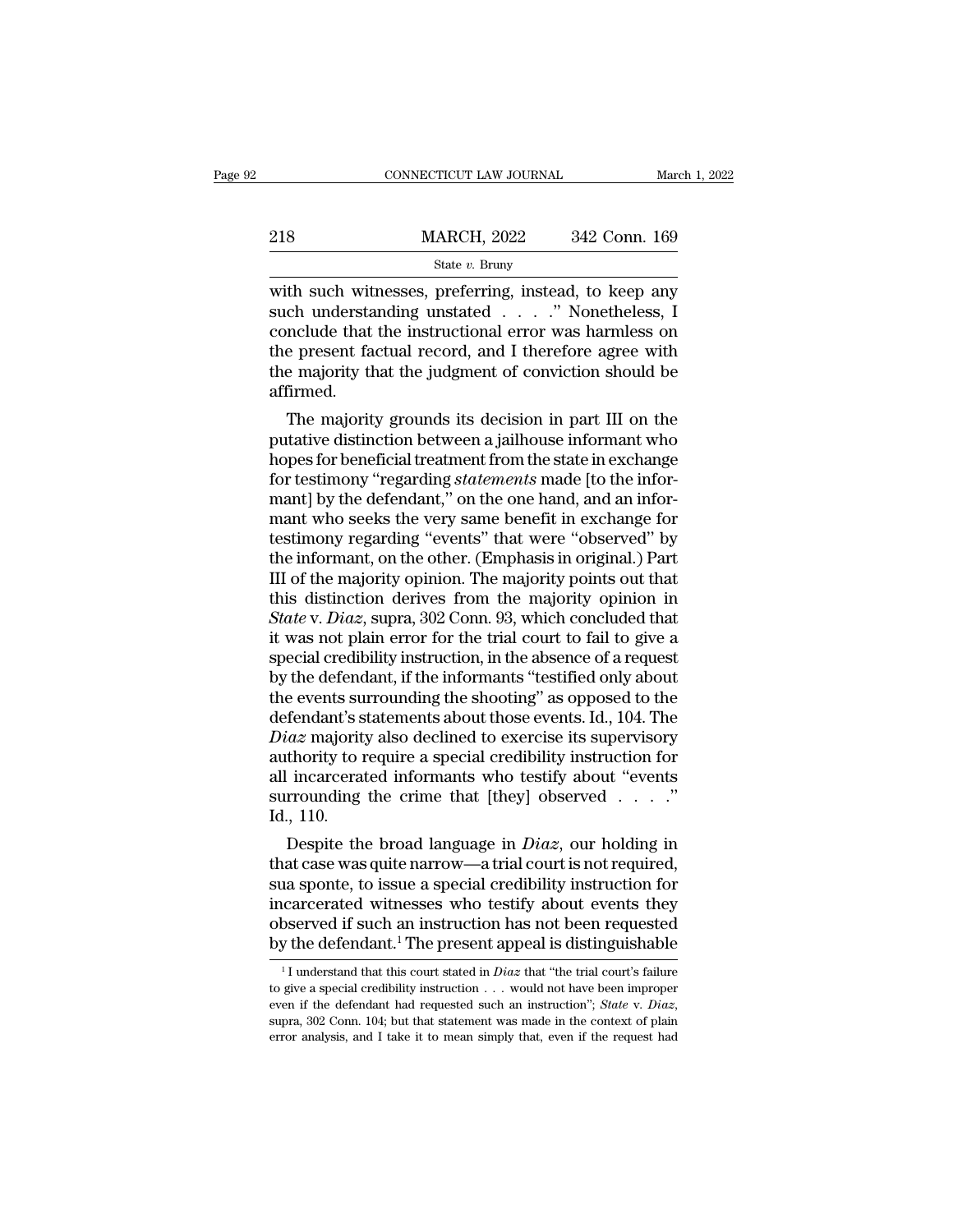EXECTIVE CONNECTICUT LAW JOURNAL Page 93<br>342 Conn. 169 MARCH, 2022 219<br>342 State v. Bruny

### State *v.* Bruny

From 169 MARCH, 2022 219<br>
State *v*. Bruny<br>
from *Diaz* because the defendant in this case, unlike<br>
the defendant in *Diaz*, filed a timely and otherwise  $\frac{342 \text{ Conn. } 169}{\text{State } v. \text{ Bruny}}$ <br>  $\frac{\text{State } v. \text{ Bruny}}{\text{from } \text{Diaz} \text{ because the defendant in this case, unlike}}$ <br>
the defendant in *Diaz*, filed a timely and otherwise<br>
proper request for a special credibility instruction at<br>
trial and therefore does not so 342 Conn. 169 MARCH, 2022 219<br>
State v. Bruny<br>
from *Diaz* because the defendant in this case, unlike<br>
the defendant in *Diaz*, filed a timely and otherwise<br>
proper request for a special credibility instruction at<br>
trial 342 Conn. 169 MARCH, 2022 219<br>
State v. Bruny<br>
from *Diaz* because the defendant in this case, unlike<br>
the defendant in *Diaz*, filed a timely and otherwise<br>
proper request for a special credibility instruction at<br>
trial State v. Bruny<br>
from *Diaz* because the defendant in this case, unlike<br>
the defendant in *Diaz*, filed a timely and otherwise<br>
proper request for a special credibility instruction at<br>
trial and, therefore, does not seek r state *v*. Bruny<br>
from *Diaz* because the defendant in this case, unlike<br>
the defendant in *Diaz*, filed a timely and otherwise<br>
proper request for a special credibility instruction at<br>
trial and, therefore, does not seek from *Diaz* because the defendant in this case, unlike<br>the defendant in *Diaz*, filed a timely and otherwise<br>proper request for a special credibility instruction at<br>trial and, therefore, does not seek relief on appeal und the defendant in  $Diaz$ , filed a timely and otherwise<br>proper request for a special credibility instruction at<br>trial and, therefore, does not seek relief on appeal under<br>either the plain error or supervisory authority doctri proper request for a special credibility instruction at<br>trial and, therefore, does not seek relief on appeal under<br>either the plain error or supervisory authority doctrine.<br>The procedural point is significant because rever trial and, therefore, does not seek relief on appeal under<br>either the plain error or supervisory authority doctrine.<br>The procedural point is significant because reversal for<br>plain error "is reserved for truly extraordinar either the plain error or supervisory authority doctrine.<br>The procedural point is significant because reversal for<br>plain error "is reserved for truly extraordinary situa-<br>tions [in which] the existence of the error is so o The procedural point is significant because reversal for<br>plain error "is reserved for truly extraordinary situa-<br>tions [in which] the existence of the error is so obvious<br>that it affects the fairness and integrity of and p plain error "is reserved for truly extraordinary situations [in which] the existence of the error is so obvious<br>that it affects the fairness and integrity of and public<br>confidence in the judicial proceedings." (Internal q tions [in which] the existence of the error is so obvious<br>that it affects the fairness and integrity of and public<br>confidence in the judicial proceedings." (Internal quota-<br>tion marks omitted.) *State* v. *Fagan*, 280 Conn that it affects the fairness and integrity of and public<br>confidence in the judicial proceedings." (Internal quota-<br>tion marks omitted.) *State v. Fagan*, 280 Conn. 69, 87,<br>905 A.2d 1101 (2006), cert. denied, 549 U.S. 1269 confidence in the judicial proceedings." (Internal quotation marks omitted.) *State* v. *Fagan*, 280 Conn. 69, 87, 905 A.2d 1101 (2006), cert. denied, 549 U.S. 1269, 127 S. Ct. 1491, 167 L. Ed. 2d 236 (2007). Again, a defe 905 A.2d 1101 (2006), cert. denied, 549 U.S. 1269, 127<br>S. Ct. 1491, 167 L. Ed. 2d 236 (2007). Again, a defendant<br>cannot establish plain error when, as in *Diaz*, the sub-<br>stantive legal right urged by the defendant would S. Ct. 1491, 167 L. Ed. 2d 236 (2007). Again, a defendant<br>cannot establish plain error when, as in *Diaz*, the substantive legal right urged by the defendant would have<br>required an *extension* of existing law. See *State* cannot establish plain error when, as in *Diaz*, the substantive legal right urged by the defendant would have required an *extension* of existing law. See *State* v. *Diaz*, supra, 302 Conn. 104 n.8 ("[i]t is axiomatic t stantive legal right urged by the defendant would have<br>required an *extension* of existing law. See *State* v. *Diaz*,<br>supra, 302 Conn. 104 n.8 ("[i]t is axiomatic that the trial<br>court's proper application of the law exist required an *extension* of existing law. See *State* v. *Diaz*, supra, 302 Conn. 104 n.8 ("[i]t is axiomatic that the trial court's proper application of the law existing at the time of trial cannot constitute reversible e supra, 302 Conn. 104 n.8 ("[i]t is axiomatic that the trial<br>court's proper application of the law existing at the<br>time of trial cannot constitute reversible error under the<br>plain error doctrine"). Likewise, the majority's court's proper application of the law existing at the<br>time of trial cannot constitute reversible error under the<br>plain error doctrine"). Likewise, the majority's refusal<br>to exercise its supervisory authority in *Diaz* doe time of trial cannot constitute reversible error under the plain error doctrine"). Likewise, the majority's refusal to exercise its supervisory authority in *Diaz* does not determine the result here because this court's su plain error doctrine"). Likewise, the majority's refusal<br>to exercise its supervisory authority in *Diaz* does not<br>determine the result here because this court's supervi-<br>sory powers represent "an extraordinary remedy that<br> to exercise its supervisory authority in *Diaz* does not<br>determine the result here because this court's supervi-<br>sory powers represent "an extraordinary remedy that<br>should be used sparingly . . . . ." (Internal quotation<br> determine the result here because this court's supervisory powers represent "an extraordinary remedy that should be used sparingly . . . . ." (Internal quotation marks omitted.) *State v. Edwards*, 314 Conn. 465, 498, 102 marks omitted.) *State* v. *Edwards*, 314 Conn. 465, 498, 102 A.3d 52 (2014). *Diaz*, in short, does not control the open issue of whether a trial court must give a special credibility instruction when requested by a defe 102 A.3d 52 (2014). *Diaz*, in short, does not control the open issue of whether a trial court must give a special credibility instruction when requested by a defendant in been made by the defendant, an adverse ruling by t

open issue of whether a trial court must give a special<br>credibility instruction when requested by a defendant in<br>been made by the defendant, an adverse ruling by the trial court would not<br>have been improper *under existing* credibility instruction when requested by a defendant in<br>been made by the defendant, an adverse ruling by the trial court would not<br>have been improper *under existing law*. See id., 104 n.8 ("[i]t is axiomatic<br>that the tri been made by the defendant, an adverse ruling by the trial court would not have been improper *under existing law*. See id., 104 n.8 ("[i]t is axiomatic that the trial court's proper application of the law existing at the been made by the defendant, an adverse ruling by the trial court would not have been improper *under existing law*. See id., 104 n.8 ("[i]t is axiomatic that the trial court's proper application of the law existing at the have been improper *under existing law*. See id., 104 n.8 ("[i]t is axiomatic that the trial court's proper application of the law existing at the time of trial cannot constitute reversible error under the plain error doc that the trial court's proper application of the law existing at the time of trial cannot constitute reversible error under the plain error doctrine"). To the extent that the quoted language was intended to signal that th trial cannot constitute reversible error under the plain error doctrine"). To<br>the extent that the quoted language was intended to signal that this court<br>would have rejected the defendant's argument for an extension of the<br> the extent that the quoted language was intended to signal that this court would have rejected the defendant's argument for an extension of the existing law if, hypothetically, his claim had been properly preserved for app would have rejected the defendant's argument for an extension of the existing law if, hypothetically, his claim had been properly preserved for appellate review, the statement was pure dictum and does not bind us. See, e.g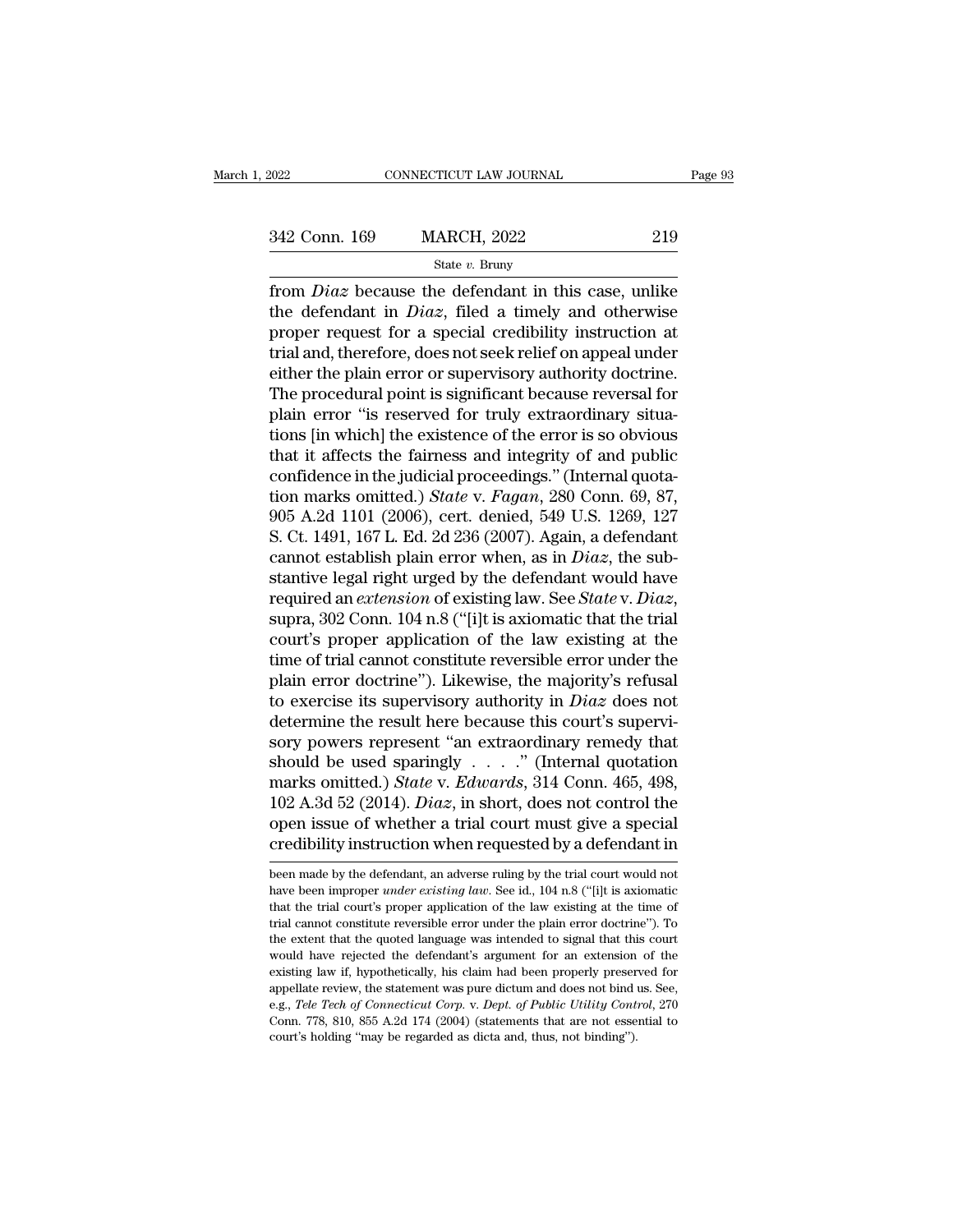|     | CONNECTICUT LAW JOURNAL                                                                                                                                                | March 1, 2022 |
|-----|------------------------------------------------------------------------------------------------------------------------------------------------------------------------|---------------|
| 220 | <b>MARCH, 2022</b>                                                                                                                                                     | 342 Conn. 169 |
|     | State $v$ . Bruny                                                                                                                                                      |               |
|     | the case of an informant who hopes to obtain favorable<br>treatment from the state in exchange for testimony<br>about an event that he or she claims to have witnessed |               |

220 MARCH, 2022 342 Conn. 169<br>
State v. Bruny<br>
the case of an informant who hopes to obtain favorable<br>
treatment from the state in exchange for testimony<br>
about an event that he or she claims to have witnessed. 220 MARCH, 2022 342 Conn. 169<br>  $\frac{\text{State } v. \text{ Bruny}}{\text{the case of an informat who hopes to obtain favorable}\atop \text{treatment from the state in exchange for testimony}\n\text{about an event that he or she claims to have witnessed.}\n\nTurning to that open issue, I do not find the distinctive.$  $\frac{\text{MARCH}}{\text{State } v. \text{ Bruny}}$ <br>  $\frac{\text{State } v. \text{ Bruny}}{\text{State } v. \text{ Bruny}}$ <br>
e case of an informant who hopes to obtain favorable<br>
eatment from the state in exchange for testimony<br>
out an event that he or she claims to have witnessed.<br>
Tu

State  $v$ . Bruny<br>the case of an informant who hopes to obtain favorable<br>treatment from the state in exchange for testimony<br>about an event that he or she claims to have witnessed.<br>Turning to that open issue, I do not find the case of an informant who hopes to obtain favorable<br>treatment from the state in exchange for testimony<br>about an event that he or she claims to have witnessed.<br>Turning to that open issue, I do not find the distinc-<br>tion treatment from the state in exchange for testimony<br>about an event that he or she claims to have witnessed.<br>Turning to that open issue, I do not find the distinc-<br>tion between informants who testify about events per-<br>ceive From the state in exercisy about an event that he or she claims to have witnessed.<br>Turning to that open issue, I do not find the distinction between informants who testify about events perceived and those who testify abou Turning to that open issue, I do not find the distinction between informants who testify about events perceived and those who testify about statements overhead to be a persuasive basis on which to deny a timely requested s Turning to that open issue, I do not find the distinction between informants who testify about events perceived and those who testify about statements overhead to be a persuasive basis on which to deny a timely requested tion between informants who testify about events per-<br>ceived and those who testify about statements overhead<br>to be a persuasive basis on which to deny a timely<br>requested special credibility instruction. The *Diaz*<br>majorit ceived and those who testify about statements overhead<br>to be a persuasive basis on which to deny a timely<br>requested special credibility instruction. The *Diaz*<br>majority cited absolutely *no* authority in support of this<br>d to be a persuasive basis on which to deny a timely<br>requested special credibility instruction. The *Diaz*<br>majority cited absolutely *no* authority in support of this<br>distinction, and my research has uncovered none.<sup>2</sup> In<br>l requested special credibility instruction. The *Diaz* majority cited absolutely *no* authority in support of this distinction, and my research has uncovered none.<sup>2</sup> In language quoted and adopted by the majority in this majority cited absolutely *no* authority in support of this<br>distinction, and my research has uncovered none.<sup>2</sup> In<br>language quoted and adopted by the majority in this<br>case; see part III of the majority opinion; the majori distinction, and my research has uncovered none.<sup>2</sup> In language quoted and adopted by the majority in this case; see part III of the majority opinion; the majority in *Diaz* baldly asserted that "[t]estimony by a jailhous language quoted and adopted by the majority in this case; see part III of the majority opinion; the majority in *Diaz* baldly asserted that "[t]estimony by a jailhouse informant about a  $\dots$  confession is inherently suspe case; see part III of the majority opinion; the majority<br>in *Diaz* baldly asserted that "[t]estimony by a jailhouse<br>informant about a  $\dots$  confession is inherently sus-<br>pect because of the ease with which such testimony<br>c in *Diaz* baldly asserted that "[t]estimony by a jailhouse<br>informant about a  $\dots$  confession is inherently sus-<br>pect because of the ease with which such testimony<br>can be fabricated, the difficulty in subjecting witnesses<br> informant about a  $\ldots$  confession is inherently sus-<br>pect because of the ease with which such testimony<br>can be fabricated, the difficulty in subjecting witnesses<br>who give such testimony to meaningful cross-examina-<br>tion pect because of the ease with which such testimony<br>can be fabricated, the difficulty in subjecting witnesses<br>who give such testimony to meaningful cross-examina-<br>tion and the great weight that juries tend to give to<br>confes *the testimony to meaningful cross-examination and the great weight that juries tend to give to confession evidence.* . . . *In contrast, when a witness testifies about events surrounding the crime that the witness observe* who give such testimony to meaningful cross-examination and the great weight that juries tend to give to confession evidence. . . . In contrast, when a witness testifies about events surrounding the crime that the witness *tion and the great weight that juries tend to give to*<br>confession evidence. . . . *In contrast, when a witness*<br>*testifies about events surrounding the crime that the*<br>witness observed, the testimony can be compared with<br> confession evidence. . . . In contrast, when a witness<br>testifies about events surrounding the crime that the<br>witness observed, the testimony can be compared with<br>the testimony of other witnesses about those events,<br>and the *bestifies about events surrounding the crime that the*<br>witness observed, the testimony can be compared with<br>the testimony of other witnesses about those events,<br>and the ability of the witness to observe and remember<br>the e *to the testimony can be compared with*<br>the testimony of other witnesses about those events,<br>and the ability of the witness to observe and remember<br>the events can be tested. Accordingly, cross-examina-<br>tion and argument by the events can be tested. Accordingly, cross-examination and argument by counsel are far more likely to be adequate tools for exposing the truth in these cases than in cases involving jailhouse confessions." (Cita-<br><sup>2</sup> Th *State w. 337 Connet by counsel are far more likely to*<br>*State v. Joness involving jailhouse confessions.*" (Cita-<br><sup>2</sup> The other cases on which the majority in the present case relies, namely,<br>*State* v. *Jones*, 337 Conn.

be adequate tools for exposing the truth in these cases<br>than in cases involving jailhouse confessions." (Cita-<br> $^2$ The other cases on which the majority in the present case relies, namely,<br>State v. Jones, 337 Conn. 486, 2 175 L. Ed. 2d 1086 (2010), and *State* v. *Patterson*, 276 Conn. 452, 886 A.2d 177 (2005), lend no support to its conclusion that a special credibility instructions, 176 L. Ed. 2d 1086 (2010), and *State* v. *Patterson*, 2 The other cases on which the majority in the present case relies, namely,  $State$  v.  $Jones$ ,  $337$  Conn. 486, 254 A.3d 239 (2020),  $State$  v.  $Arrow$ , 292 Conn. 558, 973 A.2d 1254 (2009), cert. denied, 559 U.S. 911, 130 S. Ct. 1296, 175 <sup>2</sup> The other cases on which the majority in the present case relies, namely, *State* v. *Jones*, 337 Conn. 486, 254 A.3d 239 (2020), *State* v. *Arroyo*, 292 Conn. 558, 973 A.2d 1254 (2009), cert. denied, 559 U.S. 911, 1 State v. Jones, 337 Conn. 486, 254 A.3d 239 (2020), State v. Arroyo, 292<br>Conn. 558, 973 A.2d 1254 (2009), cert. denied, 559 U.S. 911, 130 S. Ct. 1296,<br>Conn. 558, 973 A.2d 1254 (2009), cert. denied, 559 U.S. 911, 130 S. Ct. Conn. 558, 973 A.2d 1254 (2009), cert. denied, 559 U.S. 911, 130 S. Ct. 1296, 175 L. Ed. 2d 1086 (2010), and *State* v. *Patterson*, 276 Conn. 452, 886 A.2d 777 (2005), lend no support to its conclusion that a special cre 175 L. Ed. 2d 1086 (2010), and *State* v. *Patterson*, 276 Conn. 452, 886 A.2d 777 (2005), lend no support to its conclusion that a special credibility instruction is unnecessary when an incarcerated informant testifies a <sup>277</sup> (2005), lend no support to its conclusion that a special credibility instruction is unnecessary when an incarcerated informant testifies about an event rather than a statement. These cases did not involve or discuss informant testimony regarding an event; they involved only jailhouse informant testimony regarding a defendant's statements and hold that a special credibility instruction is necessary in that context. Nothing in *Jones*,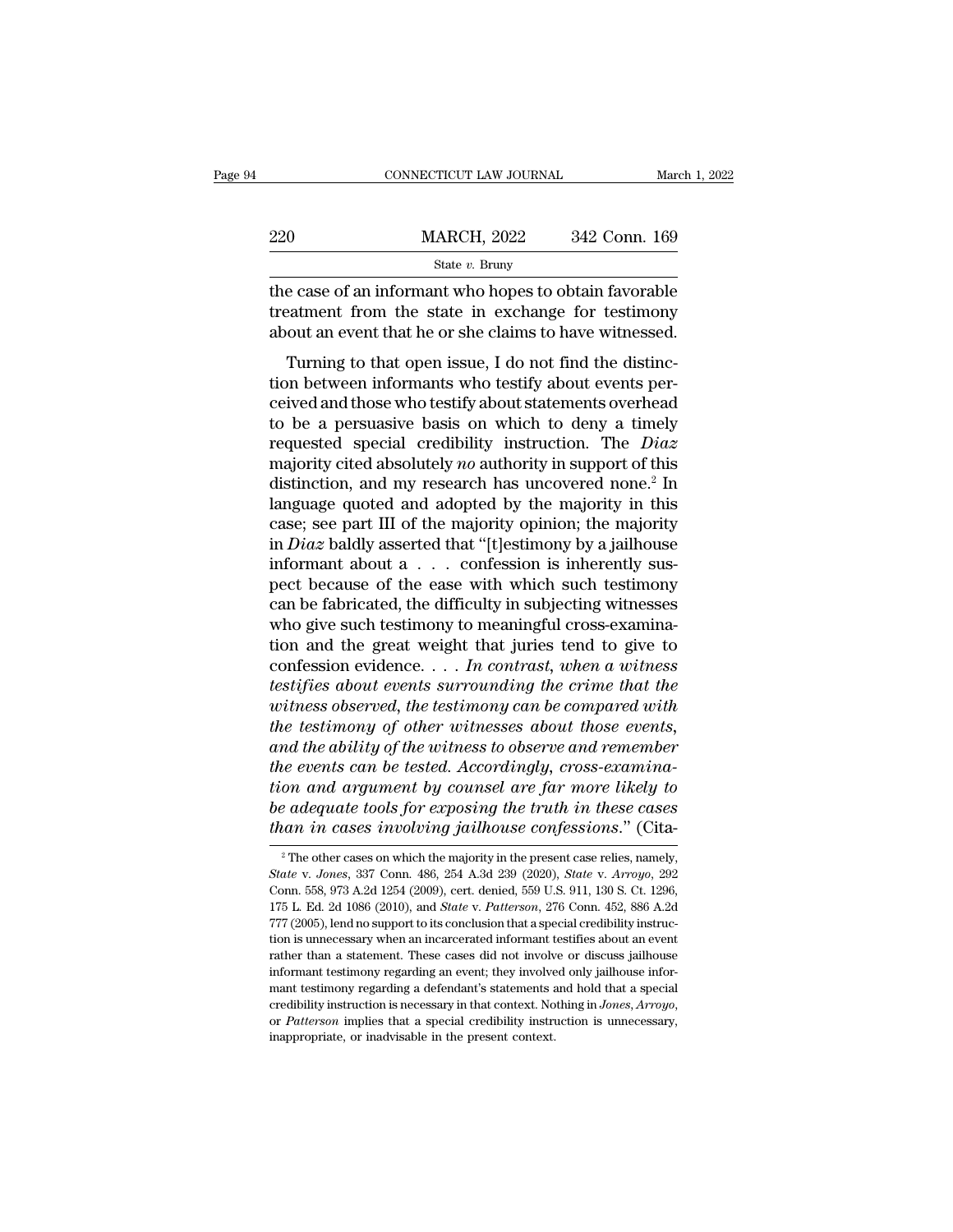| 2022              | CONNECTICUT LAW JOURNAL                                                                                                                                                          | Page 95 |
|-------------------|----------------------------------------------------------------------------------------------------------------------------------------------------------------------------------|---------|
|                   |                                                                                                                                                                                  |         |
| 342 Conn. 169     | <b>MARCH, 2022</b>                                                                                                                                                               | 221     |
|                   | State $v$ . Bruny                                                                                                                                                                |         |
| 302 Conn. 109–10. | tions omitted; emphasis added.) State v. Diaz, supra,                                                                                                                            |         |
|                   | Again, <i>Diaz</i> provided no legal authority to establish<br>the truth or accuracy of the italicized assertion. Nor<br>does the mojesty in the present ease identify ony hesis |         |

SHZ COHII. 109 MARCH, 2022<br>
State v. Bruny<br>
tions omitted; emphasis added.) State v. Diaz, supra,<br>
302 Conn. 109–10.<br>
Again, Diaz provided no legal authority to establish<br>
the truth or accuracy of the italicized assertion State v. Bruny<br>
tions omitted; emphasis added.) State v. Diaz, supra,<br>
302 Conn. 109–10.<br>
Again, Diaz provided no legal authority to establish<br>
the truth or accuracy of the italicized assertion. Nor<br>
does the majority in tions omitted; emphasis added.) *State v. Diaz*, supra,<br>302 Conn. 109–10.<br>Again, *Diaz* provided no legal authority to establish<br>the truth or accuracy of the italicized assertion. Nor<br>does the majority in the present case 302 Conn. 109–10.<br>Again, *Diaz* provided no legal authority to establish<br>the truth or accuracy of the italicized assertion. Nor<br>does the majority in the present case identify any basis<br>for the conclusion. It is, of course, Again, *Diaz* provided no legal authority to establish<br>the truth or accuracy of the italicized assertion. Nor<br>does the majority in the present case identify any basis<br>for the conclusion. It is, of course, true that testimo Again, *Diaz* provided no legal authority to establish<br>the truth or accuracy of the italicized assertion. Nor<br>does the majority in the present case identify any basis<br>for the conclusion. It is, of course, true that testimo the truth or accuracy of the italicized assertion. Nor<br>does the majority in the present case identify any basis<br>for the conclusion. It is, of course, true that testimony<br>about a confession *sometimes* may be more difficult does the majority in the present case identify any basis<br>for the conclusion. It is, of course, true that testimony<br>about a confession *sometimes* may be more difficult<br>to verify or to discredit than testimony about an even for the conclusion. It is, of course, true that testimony<br>about a confession *sometimes* may be more difficult<br>to verify or to discredit than testimony about an event.<br>But the converse is also true: testimony about an even about a confession *sometimes* may be more difficult<br>to verify or to discredit than testimony about an event.<br>But the converse is also true: testimony about an event<br>may be more difficult to verify or to discredit than<br>tes to verify or to discredit than testimony about an event.<br>But the converse is also true: testimony about an event<br>may be more difficult to verify or to discredit than<br>testimony about a statement. This should not surprise<br>us But the converse is also true: testimony about an event<br>may be more difficult to verify or to discredit than<br>testimony about a statement. This should not surprise<br>us because a statement *is* an event, and the ease or<br>diffi may be more difficult to verify or to discredit than<br>testimony about a statement. This should not surprise<br>us because a statement *is* an event, and the ease or<br>difficulty of proving any event will depend on the cir-<br>cumst testimony about a statement. This should not surprise<br>us because a statement *is* an event, and the ease or<br>difficulty of proving any event will depend on the cir-<br>cumstances. Spoken words are intangible and evanes-<br>cent, us because a statement *is* an event, and the ease or<br>difficulty of proving any event will depend on the cir-<br>cumstances. Spoken words are intangible and evanes-<br>cent, and they leave no mark unless recorded. Many<br>events—i difficulty of proving any event will depend on the cir-<br>cumstances. Spoken words are intangible and evanes-<br>cent, and they leave no mark unless recorded. Many<br>events—including the momentary display of a gun in<br>a private sp cumstances. Spoken words are intangible and evanescent, and they leave no mark unless recorded. Many<br>events—including the momentary display of a gun in<br>a private space, which allegedly occurred in Pruden's<br>presence—are equ cent, and they leave no mark unless recorded. Many<br>events—including the momentary display of a gun in<br>a private space, which allegedly occurred in Pruden's<br>presence—are equally impermanent. The relative diffi-<br>culty of tes events—including the momentary display of a gun in<br>a private space, which allegedly occurred in Pruden's<br>presence—are equally impermanent. The relative diffi-<br>culty of testing the credibility of an informant who<br>testifies a private space, which allegedly occurred in Pruden's<br>presence—are equally impermanent. The relative diffi-<br>culty of testing the credibility of an informant who<br>testifies regarding such statements or events will<br>depend on presence—are equally impermanent. The relative difficulty of testing the credibility of an informant who testifies regarding such statements or events will depend on the underlying factual circumstances. Was it physically culty of testing the credibility of an informant who<br>testifies regarding such statements or events will<br>depend on the underlying factual circumstances. Was<br>it physically possible that the informant was in the<br>particular lo testifies regarding such statements or events will<br>depend on the underlying factual circumstances. Was<br>it physically possible that the informant was in the<br>particular location at the particular time of the alleged<br>statemen depend on the underlying factual circumstances. Was<br>it physically possible that the informant was in the<br>particular location at the particular time of the alleged<br>statement or event? Was there anyone else present to<br>corrob it physically possible that the informant was in the<br>particular location at the particular time of the alleged<br>statement or event? Was there anyone else present to<br>corroborate the informant's testimony? Does the con-<br>tent particular location at the particular time of the alleged<br>statement or event? Was there anyone else present to<br>corroborate the informant's testimony? Does the con-<br>tent of the informant's testimony (including the level<br>of statement or event? Was there anyone else present to<br>corroborate the informant's testimony? Does the con-<br>tent of the informant's testimony (including the level<br>of detail, corroborating facts, etc.) help establish or<br>under corroborate the informant's testimony? Does the con-<br>tent of the informant's testimony (including the level<br>of detail, corroborating facts, etc.) help establish or<br>undermine the claim of veracity? Did the informant<br>make a tent of the informant's testimony (including the level<br>of detail, corroborating facts, etc.) help establish or<br>undermine the claim of veracity? Did the informant<br>make a record or tell anyone about the statement or<br>event so of detail, corroborating facts, etc.) help establish or<br>undermine the claim of veracity? Did the informant<br>make a record or tell anyone about the statement or<br>event soon after its occurrence? In more concrete<br>terms, if Pru undermine the claim of veracity? Did the informant<br>make a record or tell anyone about the statement or<br>event soon after its occurrence? In more concrete<br>terms, if Pruden testified that he had heard the defen-<br>dant confess make a record or tell anyone about the statement or<br>event soon after its occurrence? In more concrete<br>terms, if Pruden testified that he had heard the defen-<br>dant confess one month after the shooting instead of<br>testifying event soon after its occurrence? In more concrete<br>terms, if Pruden testified that he had heard the defen-<br>dant confess one month after the shooting instead of<br>testifying that he had seen the defendant's gun one<br>month befor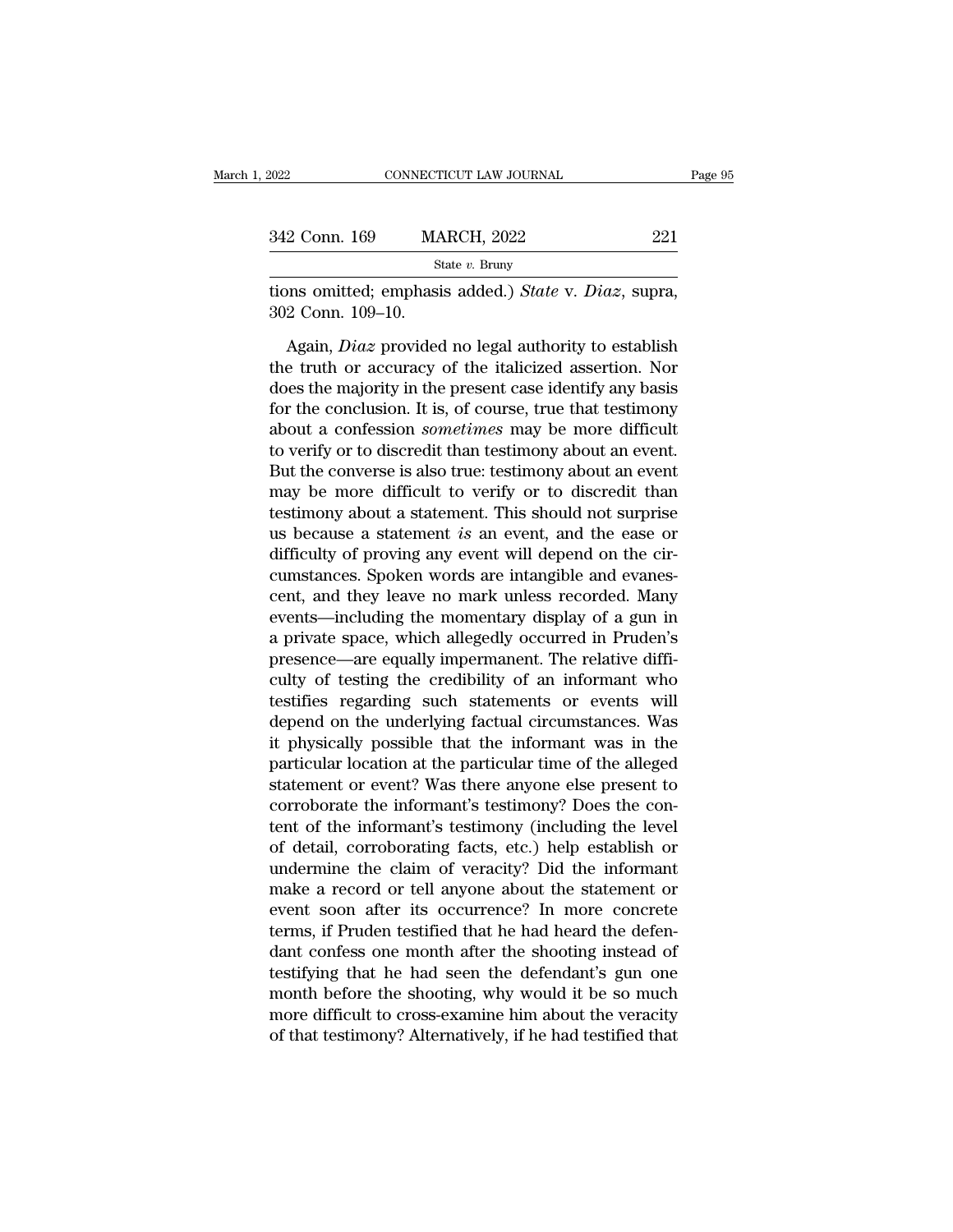|     | CONNECTICUT LAW JOURNAL | March 1, 2022 |
|-----|-------------------------|---------------|
| 222 | <b>MARCH, 2022</b>      | 342 Conn. 169 |
|     | State $v$ . Bruny       |               |

222 MARCH, 2022 342 Conn. 169<br>
State v. Bruny<br>
The saw the defendant in possession of the gun when no<br>
one else was present, why would it be any less difficult<br>
to cross-examine him about the veracity of that testi-<br>
mony 222 MARCH, 2022 342 Conn. 169<br>
State v. Bruny<br>
he saw the defendant in possession of the gun when no<br>
one else was present, why would it be any less difficult<br>
to cross-examine him about the veracity of that testi-<br>
mony? 222 MARCH, 2022 342 Conn. 169<br>
State v. Bruny<br>
he saw the defendant in possession of the gun when no<br>
one else was present, why would it be any less difficult<br>
to cross-examine him about the veracity of that testi-<br>
mony? State *v*. Bruny<br>State *v*. Bruny<br>the saw the defendant in possession of the gun when no<br>one else was present, why would it be any less difficult<br>to cross-examine him about the veracity of that testi-<br>mony? These question state v. Bruny<br>he saw the defendant in possession of the gun when no<br>one else was present, why would it be any less difficult<br>to cross-examine him about the veracity of that testi-<br>mony? These questions may help to explai he saw the defenda<br>one else was prese<br>to cross-examine l<br>mony? These ques<br>distinction articula<br>on by the majority<br>ing authority.<br>Even accepting, cross-examine him about the veracity of that testi-<br>ony? These questions may help to explain why the<br>stinction articulated by the majority in *Diaz* and relied<br>is by the majority in the present case lacks support-<br>g autho co cross examine rain associate vertacity or and economy? These questions may help to explain why the distinction articulated by the majority in *Diaz* and relied on by the majority in the present case lacks supporting au

then, it is a distinction articulated by the majority in  $Diaz$  and relied<br>on by the majority in the present case lacks support-<br>ing authority.<br>Even accepting, purely for the sake of argument, the<br>claim that testimony about statement and the majority in the present case lacks support-<br>on by the majority in the present case lacks support-<br>ing authority.<br>Even accepting, purely for the sake of argument, the<br>claim that testimony about past statem ing authority.<br>
Even accepting, purely for the sake of argument, the<br>
claim that testimony about past statements is harder<br>
to disprove than testimony about past events, I would<br>
still disagree that this thin distinction Even accepting, purely for the sake of argument, the<br>claim that testimony about past statements is harder<br>to disprove than testimony about past events, I would<br>still disagree that this thin distinction justifies a differ-Even accepting, purely for the sake of argument, the<br>claim that testimony about past statements is harder<br>to disprove than testimony about past events, I would<br>still disagree that this thin distinction justifies a differ-<br> claim that testimony about past statements is harder<br>to disprove than testimony about past events, I would<br>still disagree that this thin distinction justifies a differ-<br>ent rule governing special credibility instructions. to disprove than testimony about past events, I would<br>still disagree that this thin distinction justifies a differ-<br>ent rule governing special credibility instructions. For<br>the reasons explained in Justice Palmer's compel still disagree that this thin distinction justifies a different rule governing special credibility instructions. For<br>the reasons explained in Justice Palmer's compelling<br>concurring opinion in *Diaz; State* v. *Diaz*, supra ent rule governing special credibility instructions. For<br>the reasons explained in Justice Palmer's compelling<br>concurring opinion in *Diaz*; *State* v. *Diaz*, supra, 302<br>Conn. 115–22 (*Palmer*, *J*., concurring); the major the reasons explained in Justice Palmer's compelling<br>concurring opinion in *Diaz*; *State* v. *Diaz*, supra, 302<br>Conn. 115–22 (*Palmer*, *J*., concurring); the majority is<br>mistaken when it asserts that the central rational concurring opinion in *Diaz*; *State v. Diaz*, supra, 302<br>Conn. 115–22 (*Palmer*, *J.*, concurring); the majority is<br>mistaken when it asserts that the central rationale ani-<br>mating the cases adopting the special credibili Conn. 115–22 (*Palmer*, *J.*, concurring); the majority is<br>mistaken when it asserts that the central rationale ani-<br>mating the cases adopting the special credibility instruc-<br>tion is inapplicable in the present context. S mistaken when it asserts that the central rationale ani-<br>mating the cases adopting the special credibility instruc-<br>tion is inapplicable in the present context. See part III<br>of the majority opinion. This misapprehension de mating the cases adopting the special credibility instruction is inapplicable in the present context. See part III of the majority opinion. This misapprehension derives from a misidentification of that rationale. The need tion is inapplicable in the present context. See part III<br>of the majority opinion. This misapprehension derives<br>from a misidentification of that rationale. The need for<br>a special credibility instruction is not driven prima of the majority opinion. This misapprehension derives<br>from a misidentification of that rationale. The need for<br>a special credibility instruction is not driven primarily<br>by concerns about the relative difficulty involved in from a misidentification of that rationale. The need for<br>a special credibility instruction is not driven primarily<br>by concerns about the relative difficulty involved in<br>disproving the informant's testimony. Rather, as we<br> a special credibility instruction is not driven primarily<br>by concerns about the relative difficulty involved in<br>disproving the informant's testimony. Rather, as we<br>explained in *State* v. *Patterson*, 276 Conn. 452, 886 A. by concerns about the relative difficulty involved in<br>disproving the informant's testimony. Rather, as we<br>explained in *State* v. *Patterson*, 276 Conn. 452, 886 A.2d<br>777 (2005), the primary and predominant concern at<br>stak disproving the informant's testimony. Rather, as we<br>explained in *State* v. *Patterson*, 276 Conn. 452, 886 A.2d<br>777 (2005), the primary and predominant concern at<br>stake is that "an informant who has been promised a<br>benefi explained in *State* v. *Patterson*, 276 Conn. 452, 886 A.2d<br>777 (2005), the primary and predominant concern at<br>stake is that "an informant who has been promised a<br>benefit by the state in return for his or her testimony ha 777 (2005), the primary and predominant concern at<br>stake is that "an informant who has been promised a<br>benefit by the state in return for his or her testimony has<br>a powerful incentive, fueled by self-interest, to implicat take is that "an informant who has been promised a<br>enefit by the state in return for his or her testimony has<br>powerful incentive, fueled by self-interest, to implicate<br>alsely the accused. Consequently, the testimony of<br>uch benefit by the state in return for his or her testimony has<br>a powerful incentive, fueled by self-interest, to implicate<br>falsely the accused. Consequently, the testimony of<br>such an informant, like that of an accomplice, is

a powerful incentive, fueled by self-interest, to implicate<br>falsely the accused. Consequently, the testimony of<br>such an informant, like that of an accomplice, is inevita-<br>bly suspect. As the United States Supreme Court ob falsely the accused. Consequently, the testimony of<br>such an informant, like that of an accomplice, is inevita-<br>bly suspect. As the United States Supreme Court observed<br>... years ago, [t]he use of informers, accessories,<br>ac such an informant, like that of an accomplice, is inevita-<br>bly suspect. As the United States Supreme Court observed<br> $\ldots$  years ago, [t]he use of informers, accessories,<br>accomplices, false friends, or any of the other bet bly suspect. As the United States Supreme Court observed  $\ldots$  years ago, [t]he use of informers, accessories, accomplices, false friends, or any of the other betrayals which are dirty business may raise serious questions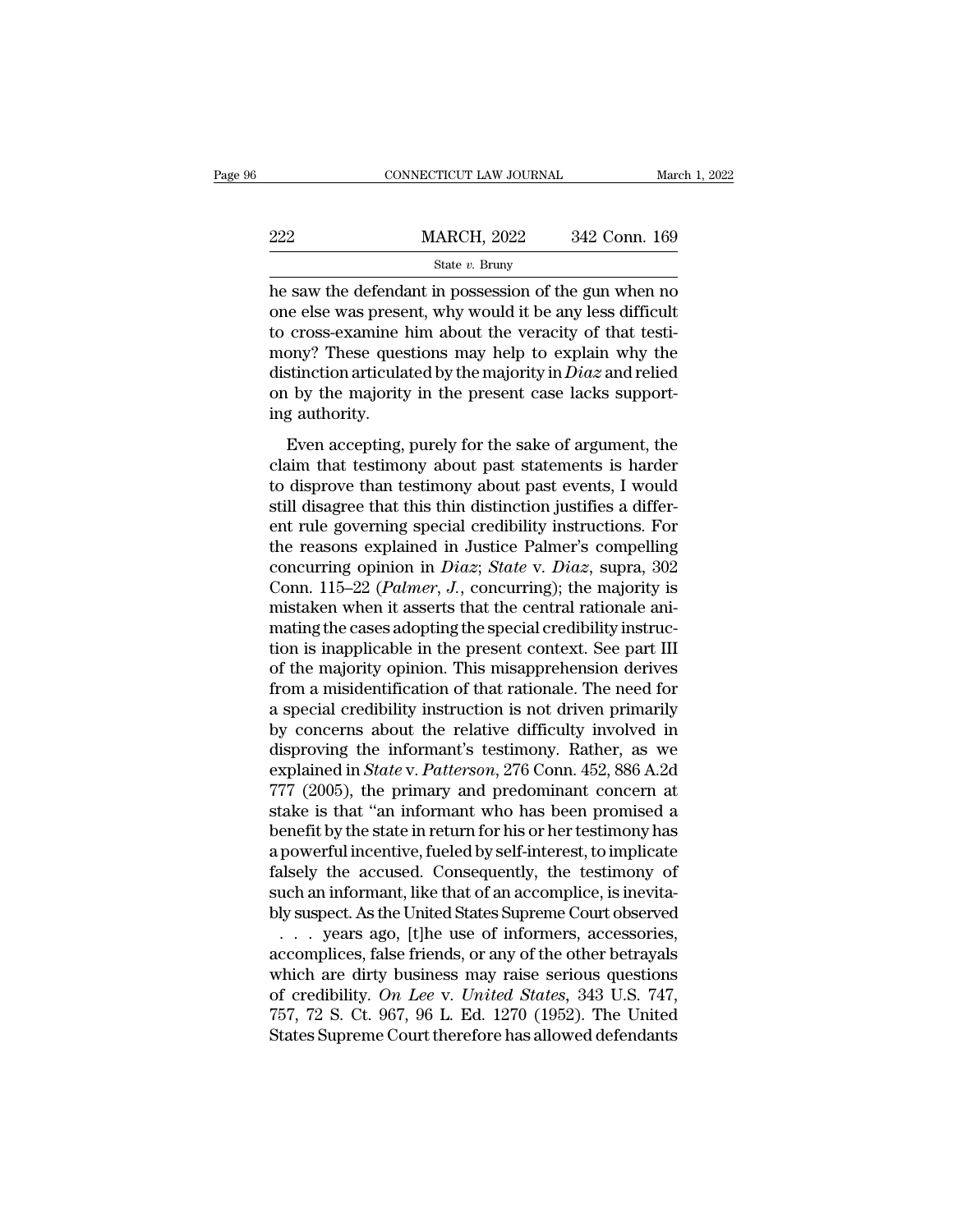## State *v.* Bruny

 $\begin{array}{ccc}\n & \text{COMRECTICUT LAW JOURNAL} & \text{Page 97} \\
 \hline\n 342 \text{ Conn. } 169 & \text{MARCH, } 2022 & 223 \\
 \hline\n & \text{State } v. \text{ Bruny} & \text{broad latitude to probe [informants'] credibility by cross-examination and ha[s] coundsled submission of the credibility issue to the jury with careful interview.\n\end{array}$ 342 Conn. 169 MARCH, 2022 223<br>
State v. Bruny<br>
broad latitude to probe [informants'] credibility by<br>
cross-examination and ha[s] counseled submission of<br>
the credibility issue to the jury with careful instruc-<br>
tions 342 Conn. 169 MARCH, 2022 223<br>
<sup>State v. Bruny</sup><br>
broad latitude to probe [informants'] credibility by<br>
cross-examination and ha[s] counseled submission of<br>
the credibility issue to the jury *with careful instruc-*<br>
tions. *tions*. 169 **MARCH**, 2022 223<br> *tions tions tions tions tions examination and ha[s] counseled submission of the credibility issue to the jury with careful instructions. . . . <i>Banks* v. *Dretke*, 540 U.S. 668, 7 State v. Bruny<br>
State v. Bruny<br>
broad latitude to probe [informants'] credibility by<br>
cross-examination and ha[s] counseled submission of<br>
the credibility issue to the jury with careful instruc-<br>
tions.... Banks v. Dretke, *State v. Bruny*<br> *United States, United States, United States, Credibility supercorss-examination and ha[s] counseled submission of*<br> *United States, 157 L. Ed. 2d 1166 (2004), quoting <i>On Lee v.*<br> *United States,* broad latitude to probe [informants'] credibility by<br>cross-examination and ha[s] counseled submission of<br>the credibility issue to the jury *with careful instruc-*<br>tions. . . . *Banks* v. *Dretke*, 540 U.S. 668, 702, 124 S. cross-examination and ha[s] counseled submission of<br>the credibility issue to the jury *with careful instruc-<br>tions....* Banks v. Dretke, 540 U.S. 668, 702, 124 S.<br>Ct. 1256, 157 L. Ed. 2d 1166 (2004), quoting *On Lee v.*<br>U the credibility issue to the jury *with careful instructions.* . . . *Banks v. Dretke*, 540 U.S. 668, 702, 124 S.<br>Ct. 1256, 157 L. Ed. 2d 1166 (2004), quoting *On Lee v.*<br>*United States*, supra, 757; see *Hoffa v. United* tions. . . . Banks v. Dretke, 540 U.S. 668, 702, 124 S.<br>Ct. 1256, 157 L. Ed. 2d 1166 (2004), quoting On Lee v.<br>United States, supra, 757; see Hoffa v. United States,<br>385 U.S. 293, 311–12, 87 S. Ct. 408, 17 L. Ed. 2d 374<br>( Ct. 1256, 157 L. Ed. 2d 1166 (2004), quoting *On Lee v.*<br> *United States*, supra, 757; see *Hoffa v. United States*,<br>
385 U.S. 293, 311–12, 87 S. Ct. 408, 17 L. Ed. 2d 374<br>
(1966). Indeed, the court recently has characteri United States, supra, 757; see Hoffa v. United States, 385 U.S. 293, 311–12, 87 S. Ct. 408, 17 L. Ed. 2d 374 (1966). Indeed, the court recently has characterized such instructions as one of the customary, truth-promoting 385 U.S. 293, 311–12, 87 S. Ct. 408, 17 L. Ed. 2d 374 (1966). Indeed, the court recently has characterized such instructions as one of the customary, truth-promoting precautions that generally accompany the testimony of i (1966). Indeed, the court recently has characterized such instructions as one of the customary, truth-promoting precautions that generally accompany the testimony of informants. *Banks v. Dretke*, supra, 701. Because the instructions as one of the customary, truth-promoting<br>precautions that generally accompany the testimony of<br>informants. *Banks v. Dretke*, supra, 701. Because the<br>testimony of an informant who expects to receive a<br>benefit precautions that generally accompany the testimony of<br>informants. *Banks v. Dretke*, supra, 701. Because the<br>testimony of an informant who expects to receive a<br>benefit from the state in exchange for his or her cooper-<br>atio informants. *Banks v. Dretke*, supra, 701. Because the<br>testimony of an informant who expects to receive a<br>benefit from the state in exchange for his or her cooper-<br>ation is no less suspect than the testimony of an accom-<br> testimony of an informant who expects to receive a<br>benefit from the state in exchange for his or her cooper-<br>ation is no less suspect than the testimony of an accom-<br>plice who expects leniency from the state  $\dots$  the<br>defe benefit from the state in exchange for his or her contrained.) and a plice who expects leniency from the state . . . defendant was entitled to an instruction substandin accord with the one that he had sought." (Empire orig ion is no less suspect than the testimony of an accom-<br>ice who expects leniency from the state  $\dots$  the<br>fendant was entitled to an instruction substantially<br>accord with the one that he had sought." (Emphasis<br>original; foo plice who expects leniency from the state  $\ldots$  the defendant was entitled to an instruction substantially in accord with the one that he had sought." (Emphasis in original; footnote omitted; internal quotation marks omit

defendant was entitled to an instruction substantially<br>in accord with the one that he had sought." (Emphasis<br>in original; footnote omitted; internal quotation marks<br>omitted.) State v. Patterson, supra, 469–70.<br>This fundame in accord with the one that he had sought." (Emphasis<br>in original; footnote omitted; internal quotation marks<br>omitted.) *State* v. *Patterson*, supra, 469–70.<br>This fundamental rationale applies when an incarcer-<br>ated info in original; footnote omitted; internal quotation marks<br>
omitted.) *State* v. *Patterson*, supra, 469–70.<br>
This fundamental rationale applies when an incarcer-<br>
ated informant, hoping for a benefit from the state in<br>
exch omitted.) *State* v. *Patterson*, supra, 469–70.<br>This fundamental rationale applies when an incarcer-<br>ated informant, hoping for a benefit from the state in<br>exchange for his or her testimony, testifies about any<br>past event This fundamental rationale applies when an incarcer-<br>ated informant, hoping for a benefit from the state in<br>exchange for his or her testimony, testifies about any<br>past event, whether it be a statement or some other<br>alleged ated informant, hoping for a benefit from the state in exchange for his or her testimony, testifies about any past event, whether it be a statement or some other alleged occurrence. "A special credibility instruction, whic exchange for his or her testimony, testifies about any<br>past event, whether it be a statement or some other<br>alleged occurrence. "A special credibility instruction,<br>which cautions the jury to review the testimony of such<br>an past event, whether it be a statement or some other<br>alleged occurrence. "A special credibility instruction,<br>which cautions the jury to review the testimony of such<br>an informer with particular scrutiny and to weigh his<br>or h alleged occurrence. "A special credibility instruction,<br>which cautions the jury to review the testimony of such<br>an informer with particular scrutiny and to weigh his<br>or her testimony with greater care than the testimony o which cautions the jury to review the testimony of such<br>an informer with particular scrutiny and to weigh his<br>or her testimony with greater care than the testimony of<br>an ordinary witness, is important in such circumstances an informer with particular scrutiny and to weigh his<br>or her testimony with greater care than the testimony of<br>an ordinary witness, is important in such circumstances<br>because a defendant has a strong interest in ensuring<br>t or her testimony with grand ordinary witness, is in<br>because a defendant has<br>that the jury appreciat<br>false testimony due to the<br>v.  $Diaz$ , supra, 302 Con<br>It is that simple.<sup>3</sup> at the jury appreciates the potential that exists for<br>lse testimony due to the informer's self-interest." State<br> $Diaz$ , supra, 302 Conn. 115 (*Palmer*, *J*., concurring).<br>is that simple.<sup>3</sup><br><sup>3</sup>The second ground on which the false testimony due to the informer's self-interest." State<br>v. Diaz, supra, 302 Conn. 115 (Palmer, J., concurring).<br>It is that simple.<sup>3</sup><br><sup>3</sup>The second ground on which the majority relies is "the wisdom of<br>harmonizing our

v. *Diaz*, supra, 302 Conn. 115 (*Palmer*, *J*., concurring).<br>It is that simple.<sup>3</sup><br><sup>3</sup>The second ground on which the majority relies is "the wisdom of<br>harmonizing our definition of jailhouse informants with the legislatu The second ground on which the majority relies is "the wisdom of<br> $\frac{1}{3}$  The second ground on which the majority relies is "the wisdom of<br>harmonizing our definition of jailhouse informants with the legislature's<br>recent It IS that SIIIIpne.<br>
<sup>3</sup> The second ground on which the majority relies is "the wisdom of harmonizing our definition of jailhouse informants with the legislature's recent definition of a 'jailhouse witness' as 'a person w <sup>3</sup> The second ground on which the majority relies is "the wisdom of harmonizing our definition of jailhouse informants with the legislature's recent definition of a 'jailhouse witness' as 'a person who offers or provides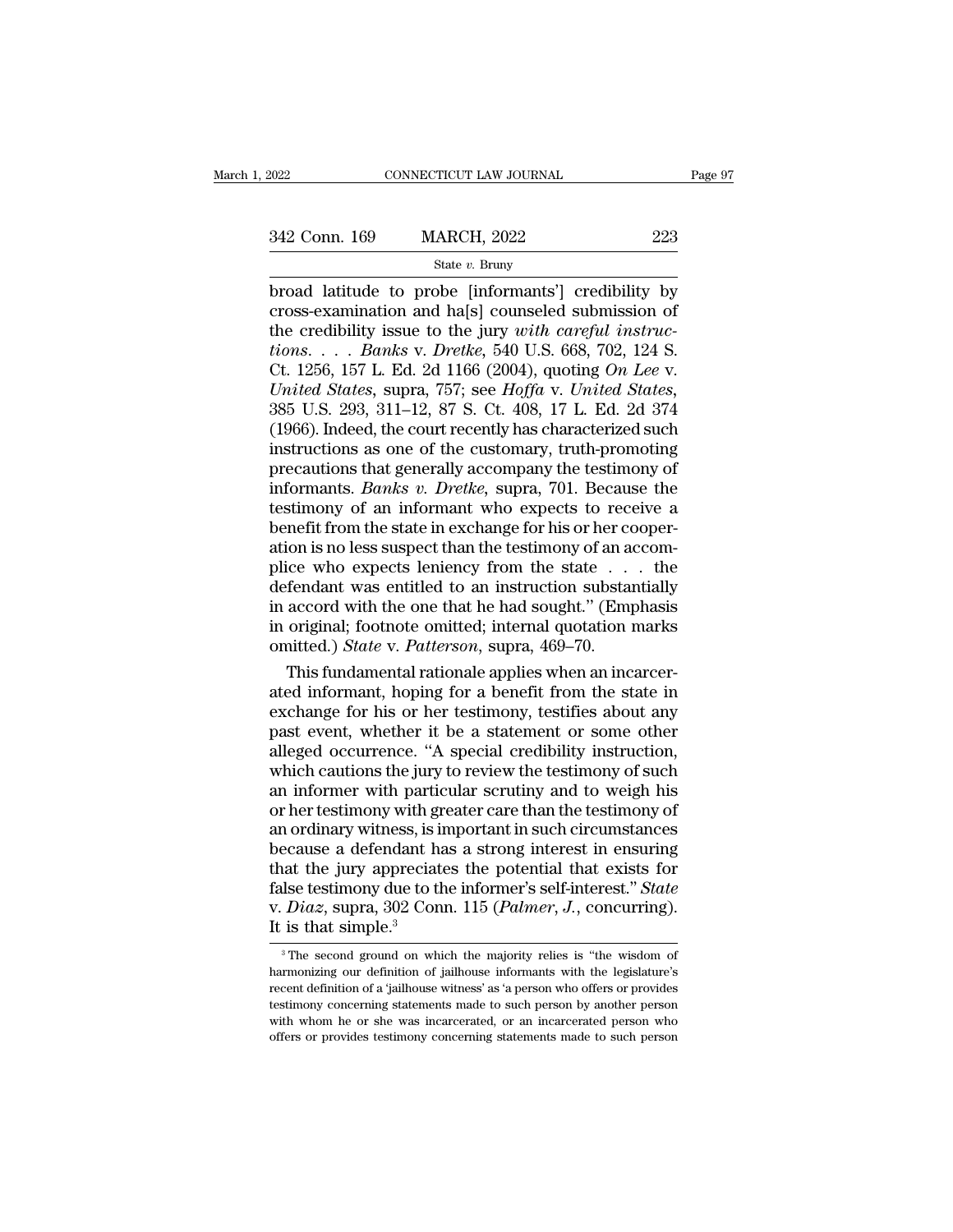|     | CONNECTICUT LAW JOURNAL                                                                                                                                                   | March 1, 2022 |
|-----|---------------------------------------------------------------------------------------------------------------------------------------------------------------------------|---------------|
| 224 | <b>MARCH, 2022</b>                                                                                                                                                        | 342 Conn. 169 |
|     | State $v$ . Bruny                                                                                                                                                         |               |
|     | Applying these principles to the present case, I con-<br>clude that Pruden was a jailhouse informant and, there-<br>fore that the defendant was entitled to the requested |               |

224 MARCH, 2022 342 Conn. 169<br>
State v. Bruny<br>
Applying these principles to the present case, I conclude that Pruden was a jailhouse informant and, there-<br>
fore, that the defendant was entitled to the requested<br>
special c  $\frac{\text{MARCH, 2022}}{\text{State } v. \text{ Bruny}}$ <br>Applying these principles to the present case, I conclude that Pruden was a jailhouse informant and, therefore, that the defendant was entitled to the requested special credibility instructi  $\begin{array}{c} \text{MARCH, 2022} \qquad 342 \text{ Conn. } 169 \\ \text{State } v. \text{ Bruny} \end{array}$  Applying these principles to the present case, I conclude that Pruden was a jailhouse informant and, therefore, that the defendant was entitled to the requested s  $\frac{\text{State } v. \text{ Brunv}}{\text{Applying these principles to the present case, I conclude that Pruden was a jailhouse information, therefore, that the defendant was entitled to the requested special credibility instruction. Pruden observed the defendant with a semiautomatic, black handgun one month before the shooting, but he did not approach the police with this incubatory information until March 5-2014—$ State v. Bruny<br>
Applying these principles to the present case, I conclude that Pruden was a jailhouse informant and, there-<br>
fore, that the defendant was entitled to the requested<br>
special credibility instruction. Pruden Applying these principles to the present case, I conclude that Pruden was a jailhouse informant and, therefore, that the defendant was entitled to the requested special credibility instruction. Pruden observed the defendan clude that Pruden was a jailhouse informant and, therefore, that the defendant was entitled to the requested<br>special credibility instruction. Pruden observed the defendant with a semiautomatic, black handgun one month<br>befo fore, that the defendant was entitled to the requested<br>special credibility instruction. Pruden observed the defen-<br>dant with a semiautomatic, black handgun one month<br>before the shooting, but he did not approach the police<br> special credibility instruction. Pruden observed the defendant with a semiautomatic, black handgun one month<br>before the shooting, but he did not approach the police<br>with this inculpatory information until March 5, 2014—<br>th dant with a semiautomatic, black handgun one month<br>before the shooting, but he did not approach the police<br>with this inculpatory information until March 5, 2014—<br>the day he was arrested in connection with a pending<br>drug ca before the shooting, but he did not approach the police<br>with this inculpatory information until March 5, 2014—<br>the day he was arrested in connection with a pending<br>drug case. Pruden admitted that he hoped that, by shar-<br>in with this inculpatory information until March 5, 2014—<br>the day he was arrested in connection with a pending<br>drug case. Pruden admitted that he hoped that, by shar-<br>ing this information with the police, he would receive<br>fa the day he was arrested in connection with a pending<br>drug case. Pruden admitted that he hoped that, by shar-<br>ing this information with the police, he would receive<br>favorable treatment in his own criminal proceeding.<br>Under drug case. Pruden admitted that he hoped that, by sharing this information with the police, he would receive favorable treatment in his own criminal proceeding. Under these circumstances, it is beyond dispute that Pruden h favorable treatment in his own criminal proceeding.<br>Under these circumstances, it is beyond dispute that<br>Pruden had "a powerful incentive, fueled by self-inter-<br>est, to implicate falsely the accused," and his testimony,<br>th Under these circumstances, it is beyond dispute that<br>Pruden had "a powerful incentive, fueled by self-inter-<br>est, to implicate falsely the accused," and his testimony,<br>therefore, was "inevitably suspect." *State v. Patters* uden had "a powerful incentive, fueled by self-inter-<br>t, to implicate falsely the accused," and his testimony,<br>erefore, was "inevitably suspect." *State* v. *Patterson*,<br>pra, 276 Conn. 469. Accordingly, I would hold that<br>e est, to implicate falsely the accused," and his testimony,<br>therefore, was "inevitably suspect." *State* v. *Patterson*,<br>supra, 276 Conn. 469. Accordingly, I would hold that<br>the trial court abused its discretion in denying

the trial court abused its discretion in denying the defendant's request for a special credibility instruction.<br>Nonetheless, I also would conclude that the trial court's failure to issue the requested instruction was<br>by an

dant's request for a special credibility instruction.<br>
Nonetheless, I also would conclude that the trial<br>
court's failure to issue the requested instruction was<br>
by another person who is suspected of or charged with commit Nonetheless, I also would conclude that the trial<br>court's failure to issue the requested instruction was<br>by another person who is suspected of or charged with committing a criminal<br>offense." (Internal quotation marks omitt court's failure to issue the requested instruction was<br>by another person who is suspected of or charged with committing a criminal<br>offense." (Internal quotation marks omitted.) Part III of the majority opinion,<br>quoting *St* COUIT S TallIUF TO ISSUE THE TEQUESTED INSTITUCTION WAS<br>by another person who is suspected of or charged with committing a criminal<br>offense." (Internal quotation marks omitted.) Part III of the majority opinion,<br>quoting *S* by another person who is suspected of or charged with committing a criminal offense." (Internal quotation marks omitted.) Part III of the majority opinion, quoting *State* v. *Jones*, 337 Conn. 486, 506–507, 254 A.3d 239 offense." (Internal quotation marks omitted.) Part III of the majority opino, quoting *State v. Jones*, 337 Conn. 486, 506–507, 254 A.3d 239 (2020). The court in *Jones* expanded the definition of a jailhouse informant fo quoting *State* v. *Jones*, 337 Conn. 486, 506–507, 254 A.3d 239 (2020). The court in *Jones* expanded the definition of a jailhouse informant for purposes of a special credibility jury instruction and explained that one r desing basis (1. 90ks), 351 USH. 136, 363 USH, 251 HSd 256 (2029). The<br>court in *Jones* expanded the definition of a jailhouse informant for purposes<br>of a special credibility jury instruction and explained that one reason *definition to a general statutes* and explained that one reason to do so was to adopt a definition matching the legislative definition of a "jailhouse witness" set forth in § 6 of No. 19-132 of the 2019 Public Acts, which *same policy concern, namely, the potential unreliability of a 'jailhouse*<br>*so* was to adopt a definition matching the legislative definition of a ''jailhouse<br>witness'' set forth in § 6 of No. 19-132 of the 2019 Public Ac *witness''* set forth in § 6 of No. 19-132 of the 2019 Public Acts, which is codified at General Statutes § 54-86o (d). See *State v. Jones*, supra, 505–507. In *Jones*, however, we could "think of no reason to employ a *m* codified at General Statutes § 54-860 (d). See *State v*. Jones, supra, 505-507. In Jones, however, we could "think of no reason to employ a *more restrictive definition than the one adopted by the legislature to address* In Jones, however, we could "think of no reason to employ a more restrictive definition than the one adopted by the legislature to address precisely the same policy concern, namely, the potential unreliability of a jailho definition than the one adopted by the legislature to address precisely the same policy concern, namely, the potential unreliability of a jailhouse witness' testimony . . . ." (Emphasis added.) Id., 507 n.12. Nothing in t same policy concern, namely, the potential unreliability of a jailhouse witness' testimony. . . . " (Emphasis added.) Id., 507 n.12. Nothing in the logic or reasoning of *Jones* requires the rule to remain forever frozen logic or reasoning of *Jones* requires the rule to remain forever frozen thereafter or prevents the legislature or this court from adopting a more expansive definition of "jailhouse informant" or "jailhouse witness" to pr after or prevents the legislature or this court from adopting a more expansive definition of "jailhouse informant" or "jailhouse witness" to protect against the potential unreliability of such a witness' testimony. Indeed definition of "jailhouse informant" or "jailhouse witness" to protect against<br>the potential unreliability of such a witness' testimony. Indeed, in *Jones*,<br>we recognized that it was not "necessary to harmonize the definiti the potential unreliability of such a witness' testimony. Indeed, in *Jones*, we recognized that it was not "necessary to harmonize the definitions" but that it was "preferable to do so unless there is a good reason" to d we recognized that it was not "necessary to harmonize the definitions" but<br>that it was "preferable to do so unless there is a good reason" to depart<br>from the legislative definition. (Emphasis omitted.) Id. In my view, ther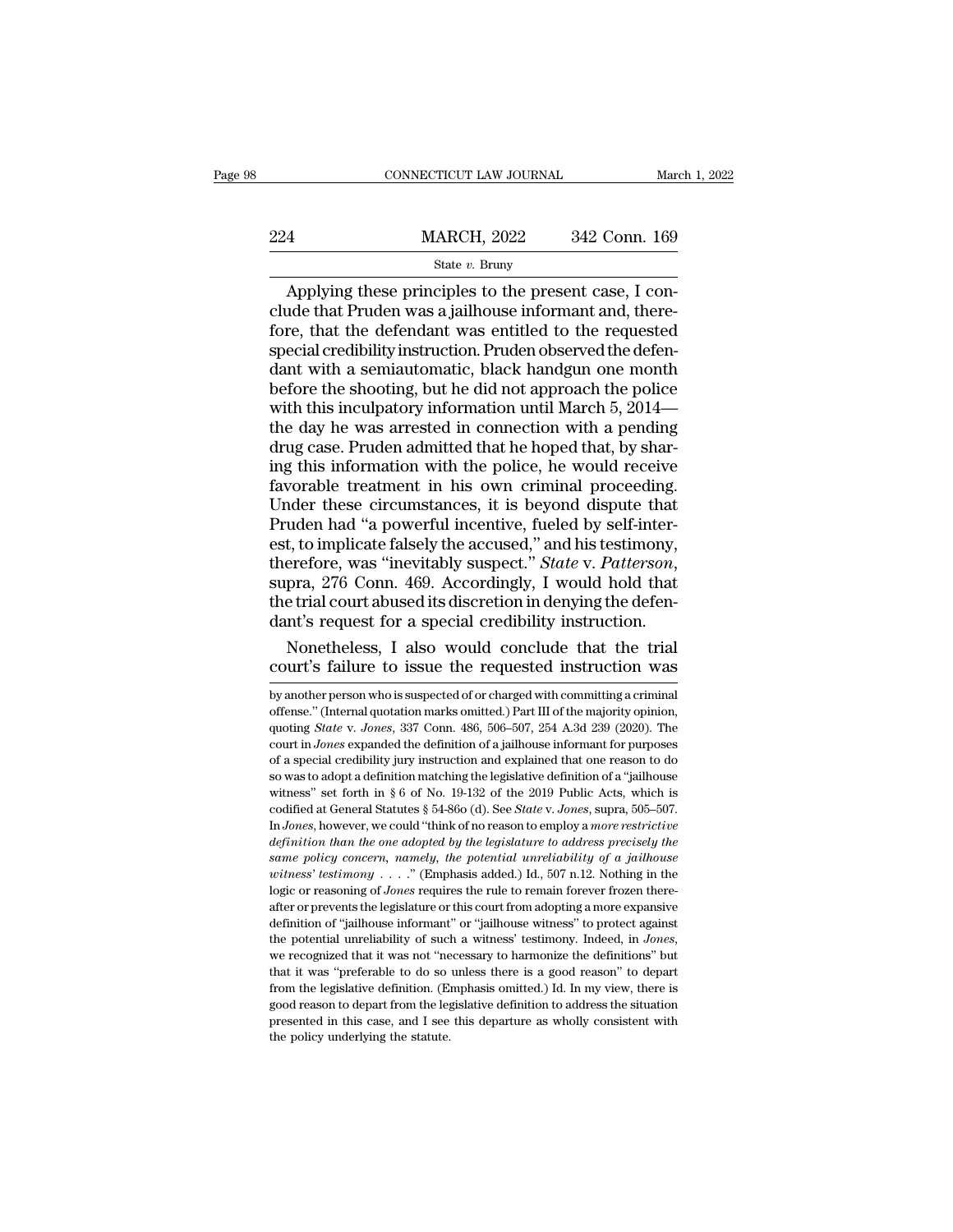| 2022          | CONNECTICUT LAW JOURNAL |     | Page 99 |
|---------------|-------------------------|-----|---------|
|               |                         |     |         |
| 342 Conn. 169 | <b>MARCH, 2022</b>      | 225 |         |
|               | State $v$ . Bruny       |     |         |

 $\begin{array}{r|l} \text{1: } \text{1: } \text{1: } \text{1: } \text{1: } \text{1: } \text{1: } \text{1: } \text{1: } \text{1: } \text{1: } \text{1: } \text{1: } \text{1: } \text{1: } \text{1: } \text{1: } \text{1: } \text{1: } \text{1: } \text{1: } \text{1: } \text{1: } \text{1: } \text{1: } \text{1: } \text{1: } \text{1: } \text{1: } \text{1: } \text{1: } \text{1: } \text{1: } \text{1: } \text{1: } \$ 342 Conn. 169 MARCH, 2022 225<br>
State v. Bruny<br>
harmless. Such an error "is harmless when an appellate<br>
court has a fair assurance that the error did not substan-<br>
tially affect the verdict. . . . . Several factors guide o 342 Conn. 169 MARCH, 2022 225<br>
State v. Bruny<br>
harmless. Such an error "is harmless when an appellate<br>
court has a fair assurance that the error did not substantially affect the verdict. . . . . Several factors guide our<br> 342 Conn. 169 MARCH, 2022 225<br>
State v. Bruny<br>
harmless. Such an error "is harmless when an appellate<br>
court has a fair assurance that the error did not substan-<br>
tially affect the verdict. . . . . Several factors guide o State v. Bruny<br>
State v. Bruny<br>
harmless. Such an error "is harmless when an appellate<br>
court has a fair assurance that the error did not substan-<br>
tially affect the verdict. . . . Several factors guide our<br>
determination state v. Bruny<br>harmless. Such an error "is harmless when an appellate<br>court has a fair assurance that the error did not substan-<br>tially affect the verdict. . . . . Several factors guide our<br>determination of whether the tr harmless. Such an error "is harmless when an appellate<br>court has a fair assurance that the error did not substan-<br>tially affect the verdict. . . . . Several factors guide our<br>determination of whether the trial court's fai court has a fair assurance that the error did not substantially affect the verdict. . . . . Several factors guide our determination of whether the trial court's failure to give the requested instruction was harmful. These tially affect the verdict.  $\dots$  Several factors guide our determination of whether the trial court's failure to give<br>the requested instruction was harmful. These consider-<br>ations include: (1) the extent to which [the jail determination of whether the trial court's failure to give<br>the requested instruction was harmful. These consider-<br>ations include: (1) the extent to which [the jailhouse<br>informant's] apparent motive for falsifying his testi the requested instruction was harmful. These considerations include: (1) the extent to which [the jailhouse informant's] apparent motive for falsifying his testimony was brought to the attention of the jury, by cross-exami ations include: (1) the extent to which [the jailhouse<br>informant's] apparent motive for falsifying his testimony<br>was brought to the attention of the jury, by cross-exami-<br>nation or otherwise; (2) the nature of the court's informant's] apparent motive for falsifying his testimony<br>was brought to the attention of the jury, by cross-exami-<br>nation or otherwise; (2) the nature of the court's instruc-<br>tions on witness credibility; (3) whether [th was brought to the attention of the jury, by cross-exami-<br>nation or otherwise; (2) the nature of the court's instruc-<br>tions on witness credibility; (3) whether [the informant's]<br>testimony was corroborated by substantial in nation or otherwise; (2) the<br>tions on witness credibility<br>testimony was corroborate<br>evidence; and (4) the rela<br>mant's] testimony to the :<br>tion marks omitted.) State<br>254 A.3d 239 (2020).<br>As the majority points Fils on whiless credibility, (3) whether [the informalit s]<br>stimony was corroborated by substantial independent<br>idence; and (4) the relative importance of [the infor-<br>ant's] testimony to the state's case." (Internal quotatestimony was corroborated by substantian independent<br>evidence; and (4) the relative importance of [the infor-<br>mant's] testimony to the state's case." (Internal quota-<br>tion marks omitted.) State v. Jones, 337 Conn. 486, 50

evidence, and (4) the relative importance of [the informant's] testimony to the state's case." (Internal quotation marks omitted.) State v. Jones, 337 Conn. 486, 509, 254 A.3d 239 (2020).<br>As the majority points out, "defe mant s<sub>J</sub> testmony to the state's case. (miterial quotation marks omitted.) *State* v. *Jones*, 337 Conn. 486, 509, 254 A.3d 239 (2020).<br>
As the majority points out, "defense counsel effectively impeached the credibility 254 A.3d 239 (2020).<br>
As the majority points out, "defense counsel effec-<br>
tively impeached the credibility of Pruden during cross-<br>
examination" by eliciting "testimony from Pruden that<br>
he did not come forward with this  $254$  A.5d  $259$  ( $2020$ ).<br>As the majority points out, "defense counsel effec-<br>tively impeached the credibility of Pruden during cross-<br>examination" by eliciting "testimony from Pruden that<br>he did not come forward with th As the majority points out, "defense counsel effec-<br>tively impeached the credibility of Pruden during cross-<br>examination" by eliciting "testimony from Pruden that<br>he did not come forward with this information until the<br>ver tively impeached the credibility of Pruden during cross-<br>examination" by eliciting "testimony from Pruden that<br>he did not come forward with this information until the<br>very day that he was arrested, seven months after he<br>he examination" by eliciting "testimony from Pruden that<br>he did not come forward with this information until the<br>very day that he was arrested, seven months after he<br>heard about the shooting," and that he only "came for-<br>ward he did not come forward with this information until the<br>very day that he was arrested, seven months after he<br>heard about the shooting," and that he only "came for-<br>ward because he was hoping to obtain a benefit for<br>himself very day that he was arrested, seven months after he<br>ard about the shooting," and that he only "came for-<br>ward because he was hoping to obtain a benefit for<br>himself." Part III of the majority opinion. Indeed, the<br>defendant heard about the shooting," and that he only "came for-<br>ward because he was hoping to obtain a benefit for<br>himself." Part III of the majority opinion. Indeed, the<br>defendant presented expert testimony regarding the unre-<br>lia ward because he was hoping to obtain a benefit for<br>himself." Part III of the majority opinion. Indeed, the<br>defendant presented expert testimony regarding the unre-<br>liability of jailhouse informant testimony, and "[d]efense himself." Part III of the majority opinion. Indeed, the defendant presented expert testimony regarding the unreliability of jailhouse informant testimony, and "[d]efense counsel highlighted the problem during closing argum defendant presented expert testimony regarding the unreliability of jailhouse informant testimony, and "[d]efense counsel highlighted the problem during closing argument, saying of Pruden, 'it is the hope for benefits that liability of jailhouse informant testimony, and "[d]efense<br>counsel highlighted the problem during closing argu-<br>ment, saying of Pruden, 'it is the hope for benefits that<br>causes the problem, the unreliability. Pruden had an counsel highlighted the problem durinent, saying of Pruden, 'it is the hope f<br>causes the problem, the unreliability.<br>incentive to lie that is different from a<br>ness; that's why you need to look carefu<br>mony.' " Id. The jury Fin, saying of Fruden, it is the hope for benefits that<br>uses the problem, the unreliability. Pruden had an<br>centive to lie that is different from an ordinary wit-<br>ss; that's why you need to look carefully at this testi-<br>ony transfer that is different from an ordinary wit-<br>ness; that's why you need to look carefully at this testi-<br>mony.'" Id. The jury was made well aware of Pruden's<br>apparent motive to testify falsely.<br>The trial court also gave

meentive to he that is unferent front an ordinary wheness; that's why you need to look carefully at this testi-<br>mony.'" Id. The jury was made well aware of Pruden's<br>apparent motive to testify falsely.<br>The trial court also ress, that s why you need to look carefully at this tesu-<br>mony.'" Id. The jury was made well aware of Pruden's<br>apparent motive to testify falsely.<br>The trial court also gave a general credibility instruc-<br>tion that directed apparent motive to testify falsely.<br>The trial court also gave a general credibility instruction that directed the jury to consider, among other<br>things, whether a witness had "an interest in the out-<br>come of the case or any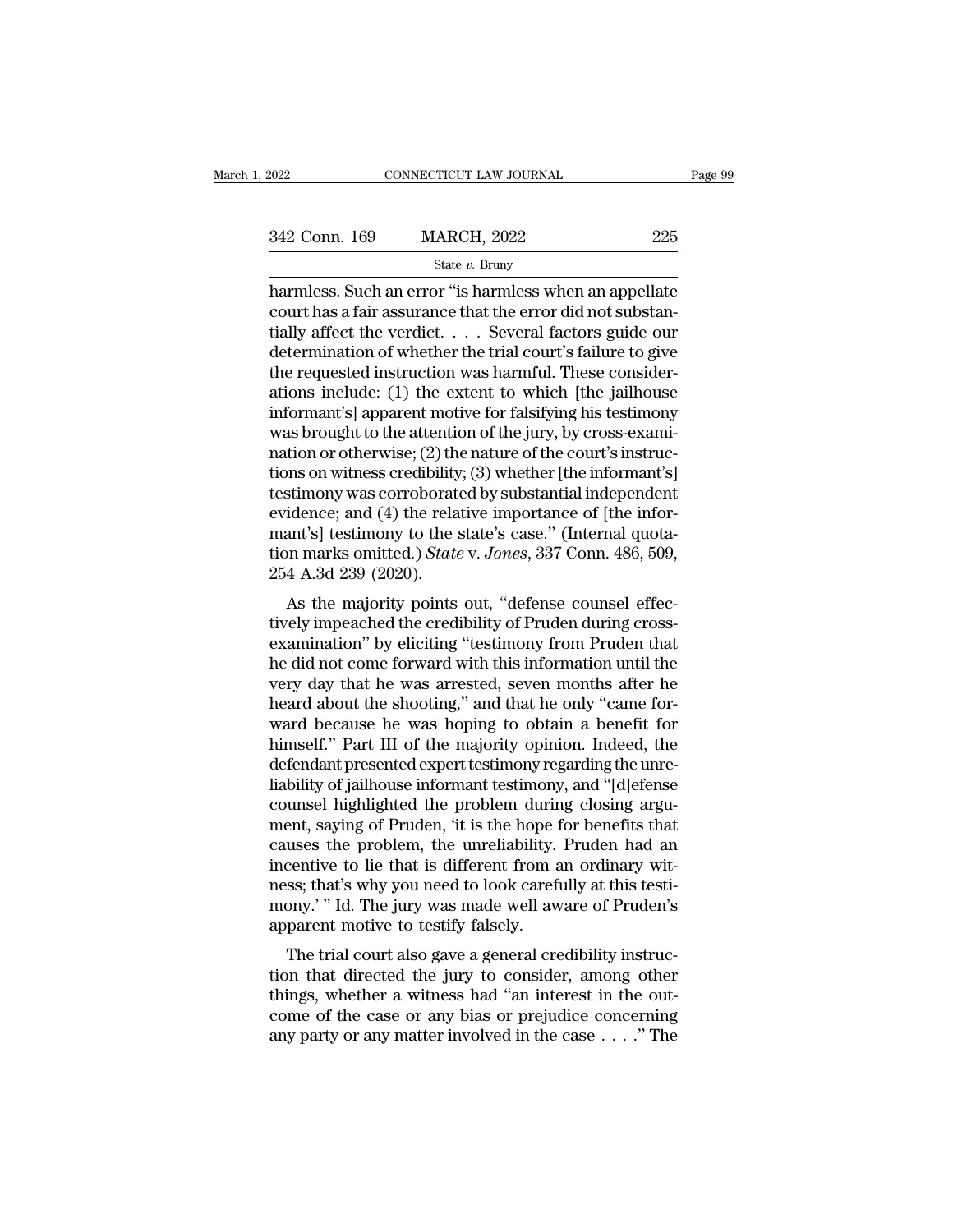| )0 |     | CONNECTICUT LAW JOURNAL | March 1, 2022 |
|----|-----|-------------------------|---------------|
|    | 226 | <b>MARCH, 2022</b>      | 342 Conn. 226 |
|    |     | Caverly v. State        |               |

226 MARCH, 2022 342 Conn. 226<br>Caverly v. State<br>trial court did not name Pruden in its special credibility<br>instruction, but it did instruct the jury on the dangers<br>posed by jailhouse informant testimony, and the expert<br>witn 226 MARCH, 2022 342 Conn. 226<br>
Caverly v. State<br>
trial court did not name Pruden in its special credibility<br>
instruction, but it did instruct the jury on the dangers<br>
posed by jailhouse informant testimony, and the expert 226 MARCH, 2022 342 Conn. 226<br>  $\frac{C_{\text{averly }v. \text{ State}}}{2}$ <br>
trial court did not name Pruden in its special credibility<br>
instruction, but it did instruct the jury on the dangers<br>
posed by jailhouse informant testimony, and th Caverly v. State<br>
trial court did not name Pruden in its special credibility<br>
instruction, but it did instruct the jury on the dangers<br>
posed by jailhouse informant testimony, and the expert<br>
witness and defense counsel b Caverly v. State<br>
trial court did not name Pruden in its special credibility<br>
instruction, but it did instruct the jury on the dangers<br>
posed by jailhouse informant testimony, and the expert<br>
witness and defense counsel b trial court did not name Pruden in its special credibility<br>instruction, but it did instruct the jury on the dangers<br>posed by jailhouse informant testimony, and the expert<br>witness and defense counsel both urged the jury to<br> instruction, but it did instruct the jury on the dangers<br>posed by jailhouse informant testimony, and the expert<br>witness and defense counsel both urged the jury to<br>consider these dangers when assessing the credibility<br>of Pr posed by jailhouse informant testimony, and the expert<br>witness and defense counsel both urged the jury to<br>consider these dangers when assessing the credibility<br>of Pruden's testimony. In combination with the other<br>informati witness and defense counsel both urged the jury to<br>consider these dangers when assessing the credibility<br>of Pruden's testimony. In combination with the othe<br>information made available to the jury regarding the<br>potential un matter these dangers when assessing the credibility<br>Pruden's testimony. In combination with the other<br>formation made available to the jury regarding the<br>tential unreliability of this testimony, the jury had<br>e tools at its of Pruden's testimony. In combination with the other<br>information made available to the jury regarding the<br>potential unreliability of this testimony, the jury had<br>the tools at its disposal to scrutinize Pruden's testimony<br>m

information made available to the jury regarding the<br>potential unreliability of this testimony, the jury had<br>the tools at its disposal to scrutinize Pruden's testimony<br>more carefully than that of an ordinary witness.<br>Admit potential unreliability of this testimony, the jury had<br>the tools at its disposal to scrutinize Pruden's testimony<br>more carefully than that of an ordinary witness.<br>Admittedly, Pruden's testimony regarding the defen-<br>dant's the tools at its disposal to scrutinize Pruden's testimony<br>more carefully than that of an ordinary witness.<br>Admittedly, Pruden's testimony regarding the defen-<br>dant's possession of a gun one month before the shoot-<br>ing was more carefully than that of an ordinary witness.<br>Admittedly, Pruden's testimony regarding the defen-<br>dant's possession of a gun one month before the shoot-<br>ing was not corroborated, but Pruden was not an<br>eyewitness to the Admittedly, Pruden's testimony regarding the defen-<br>dant's possession of a gun one month before the shoot-<br>ing was not corroborated, but Pruden was not an<br>eyewitness to the crime, nor was his testimony neces-<br>sary to convi dant's possession of a gun one month before the shooting was not corroborated, but Pruden was not an eyewitness to the crime, nor was his testimony necessary to convict the defendant. Indeed, Pruden's testimony was relativ ing was not corroborated, but Pruden was not an eyewitness to the crime, nor was his testimony necessary to convict the defendant. Indeed, Pruden's testimony was relatively unimportant to the state's case, which relied pre eyewitness to the crime, nor was his testimony necessary to convict the defendant. Indeed, Pruden's testimony was relatively unimportant to the state's case, which relied predominately on the video footage of the Cheetah C sary to convict the defendant. Indeed, Pruden's testi-<br>mony was relatively unimportant to the state's case,<br>which relied predominately on the video footage of<br>the Cheetah Club, as well as the eyewitness and DNA<br>evidence pl mony was relatively unimportant to the state's case,<br>which relied predominately on the video footage of<br>the Cheetah Club, as well as the eyewitness and DNA<br>evidence placing the defendant at the club on the night<br>of the mur which relied predominately on the video footage of<br>the Cheetah Club, as well as the eyewitness and DNA<br>evidence placing the defendant at the club on the night<br>of the murder, despite the defendant's contrary state-<br>ments to the Cheetah Club,<br>evidence placing th<br>of the murder, des<br>ments to the police<br>the trial court's fai<br>credibility instruct<br>jury's verdict.<br>For the foregoing idence placing the defendant at the club on the night<br>the murder, despite the defendant's contrary state-<br>ents to the police. On the whole, I am confident that<br>e trial court's failure to issue the requested special<br>edibili of the murder, despite the detendant's<br>ments to the police. On the whole, I am<br>the trial court's failure to issue the rec<br>credibility instruction did not substant<br>jury's verdict.<br>For the foregoing reasons, I concur in th<br>i

# redibility instruction did not substantially affect the<br>ury's verdict.<br>For the foregoing reasons, I concur in the result reached<br>n part III of the majority opinion.<br>RONALD G. CAVERLY, ADMINISTRATOR (ESTATE<br>OF JAMES B. CAVE dict.<br>
foregoing reasons, I concur in the result reached<br>
I of the majority opinion.<br>
OG. CAVERLY, ADMINISTRATOR (ESTATE<br>
OF JAMES B. CAVERLY) *v.* STATE<br>
OF CONNECTICUT<br>
(SC 20577) g reasons, I concur in the result rea<br>
majority opinion.<br>
VERLY, ADMINISTRATOR (EST.<br>
ES B. CAVERLY) v. STATE<br>
OF CONNECTICUT<br>
(SC 20577) Frity opinion.<br>The Manus Communistration of the ST 20577)<br>S. CAVERLY) v. ST<br>CONNECTICUT<br>(SC 20577)<br>J., and McDonald, D'Auri RONALD G. CAVERLY, ADMINISTRATOR (ESTATE<br>OF JAMES B. CAVERLY)  $v$ . STATE<br>OF CONNECTICUT<br>(SC 20577)<br>Robinson, C. J., and McDonald, D'Auria,<br>Mullins, Kahn and Ecker, Js. OF JAMES B. CAVERLY)  $v$ . STATE

### *Syllabus*

(SC 20577)<br>
Robinson, C. J., and McDonald, D'Auria,<br>
Mullins, Kahn and Ecker, Js.<br>
Syllabus<br>
Pursuant to statute ((Rev. to 2017) § 4-160b (a)), "[t]he Office of the Claims<br>
Commissioner shall not accept or pay any subroga Robinson, C. J., and McDonald, D'Auria,<br>Mullins, Kahn and Ecker, Js.<br>Syllabus<br>suant to statute ((Rev. to 2017) § 4-160b (a)), "[t]he Office of the Claims<br>Commissioner shall not accept or pay any subrogated claim or any cl Pursuant to statute ((Rev. to 2017) § 4-160b (a)), "[t]he Office of the Claims<br>Commissioner shall not accept or pay any subrogated claim or any claim<br>directly or indirectly paid by or assigned to a third party."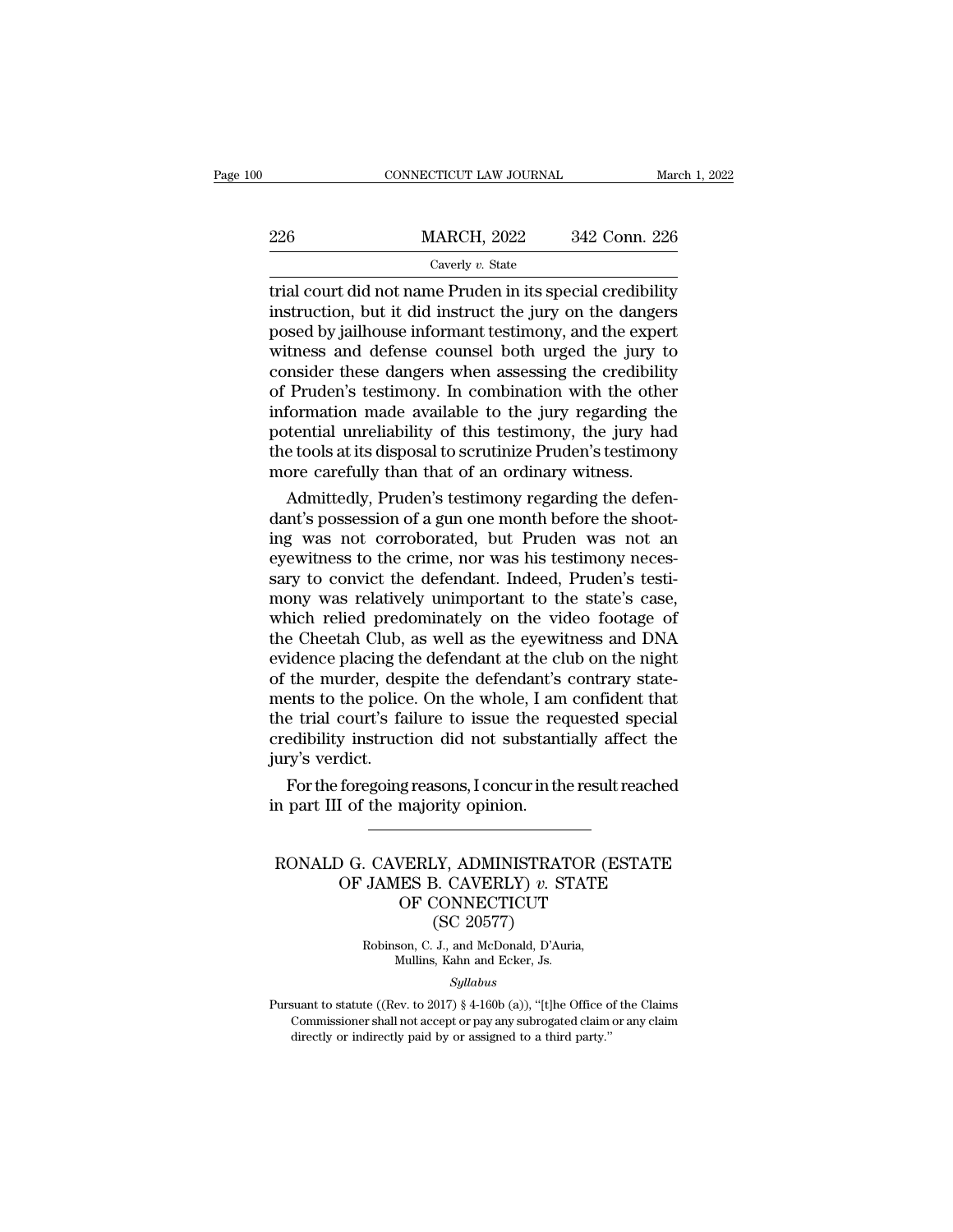# EXECTIVE CONNECTICUT LAW JOURNAL Page 101<br>342 Conn. 226 MARCH, 2022 227<br>Caverly v. State

### Caverly *v.* State

342 Conn. 226 MARCH, 2022 227<br>Caverly v. State<br>The plaintiff, the administrator of the estate of the decedent, J, sought to<br>recover damages from the state for the allegedly wrongful death of J, 2 Conn. 226 MARCH, 2022 227<br>Caverly v. State<br>plaintiff, the administrator of the estate of the decedent, J, sought to<br>recover damages from the state for the allegedly wrongful death of J,<br>who died while under the medical c 227<br>Caverly v. State<br>plaintiff, the administrator of the estate of the decedent, J, sought to<br>recover damages from the state for the allegedly wrongful death of J,<br>who died while under the medical care of certain of the st Caverly  $v$ . State<br>
plaintiff, the administrator of the estate of the decedent, J, sought to<br>
recover damages from the state for the allegedly wrongful death of J,<br>
who died while under the medical care of certain of the The plaintiff, the administrator of the estate of the decedent, J, sought to recover damages from the state for the allegedly wrongful death of J, who died while under the medical care of certain of the state's employees a plaintiff, the administrator of the estate of the decedent, J, sought to<br>recover damages from the state for the allegedly wrongful death of J,<br>who died while under the medical care of certain of the state's employees<br>at a recover damages from the state for the allegedly wrongful death of J, who died while under the medical care of certain of the state's employees at a state university hospital. The plaintiff had filed a notice of claim with who died while under the medical care of certain of the state's employees<br>at a state university hospital. The plaintiff had filed a notice of claim<br>with the claims commissioner, seeking permission to bring a medical<br>malpra at a state university hospital. The plaintiff had filed a notice of claim<br>with the claims commissioner, seeking permission to bring a medical<br>malpractice action against the state for the alleged negligence of those<br>state e with the claims commissioner, seeking permission to bring a medical malpractice action against the state for the alleged negligence of those state employees in prescribing certain medications to J, which allegedly resulted mal<br>practice action against the state for the alleged negligence of those<br>state employees in prescribing certain medications to J, which allegedly<br>resulted in J's death. Before the plaintiff received a decision from the<br>c state employees in prescribing certain medications to J, which allegedly<br>resulted in J's death. Before the plaintiff received a decision from the<br>claims commissioner, however, he filed a separate negligence action<br>against resulted in J's death. Before the plaintiff received a decision from the claims commissioner, however, he filed a separate negligence action against the pharmacy that had filled J's prescriptions, C Co., and certain of C C claims commissioner, however, he filed a separate negligence action<br>against the pharmacy that had filled J's prescriptions, C Co., and certain<br>of C Co.'s corporate affiliates. Thereafter, the plaintiff received authori-<br>za against the pharmacy that had filled J's prescriptions, C Co., and certain of C Co.'s corporate affiliates. Thereafter, the plaintiff received authorization from the claims commissioner and commenced the present action. S of C Co.'s corporate affiliates. Thereafter, the plaintiff received authorization from the claims commissioner and commenced the present action.<br>Subsequently, the plaintiff's action against C Co. was settled for \$2 millio zation from the claims commissioner and commenced the present action.<br>Subsequently, the plaintiff's action against C Co. was settled for \$2<br>million. The state then moved to dismiss the present action for lack of<br>subject m Subsequently, the plaintiff's action against C Co. was settled for \$2 million. The state then moved to dismiss the present action for lack of subject matter jurisdiction on the ground of sovereign immunity, claiming that, million. The state then moved to dismiss the present action for lack of subject matter jurisdiction on the ground of sovereign immunity, claiming that, in light of the settlement with C Co., the medical malpractice claim subject matter jurisdiction on the ground of sovereign immunity, claim-<br>ing that, in light of the settlement with C Co., the medical malpractice<br>claim against the state had been "indirectly paid by  $\ldots$  a third party"<br>wi ing that, in light of the settlement with C Co., the medical malpractice<br>claim against the state had been "indirectly paid by  $\ldots$  a third party"<br>within the meaning of § 4-160b (a). The trial court denied the state's<br>mot claim against the state had been "indirectly paid by . . . a third party" within the meaning of  $\S 4-160b$  (a). The trial court denied the state's motion to dismiss, concluding that  $\S 4-160b$  (a) applies only to subrogat within the meaning of  $\S$  4-160b (a). The trial court denied the state's motion to dismiss, concluding that  $\S$  4-160b (a) applies only to subrogated or assigned claims and not to payments made by joint tortfeasors. On ap motion to dismiss, concluding that  $\S$  4-160b (a) applies only to subrogated or assigned claims and not to payments made by joint tortfeasors.<br>On appeal from the trial court's denial of the state's motion to dismiss, *hel* gated or assigned claims and not to payments made by joint tortfeasors.<br>On appeal from the trial court's denial of the state's motion to dismiss,<br>*held* that the trial court correctly determined that the plaintiff's medic On appeal from the trial court's denial of the state's motion to dismiss, *held* that the trial court correctly determined that the plaintiff's medical malpractice claim against the state was not "indirectly paid by  $\dots$  held that the trial court correctly determined that the plaintiff's medical malpractice claim against the state was not "indirectly paid by  $\ldots$  a third party" within the meaning of § 4-160b (a) by virtue of the plaintif malpractice claim against the state was not "indirectly paid by  $\ldots$  a<br>third party" within the meaning of § 4-160b (a) by virtue of the plaintiff's<br>settlement with C Co., and, accordingly, this court upheld the trial cou third party" within the meaning of  $\S$  4-160b (a) by virtue of the plaintiff's<br>settlement with C Co., and, accordingly, this court upheld the trial court's<br>denial of the state's motion to dismiss: the plaintiff's medical settlement with C Co., and, accordingly, this court upheld the trial court's<br>denial of the state's motion to dismiss: the plaintiff's medical malpractice<br>claim against the state was not paid indirectly by a third party whe denial of the state's motion to dismiss: the plaintiff's medical malpractice<br>claim against the state was not paid indirectly by a third party when C<br>Co. paid the plaintiff \$2 million to settle the plaintiff's action again claim against the state was not paid indirectly by a third party when C<br>Co. paid the plaintiff \$2 million to settle the plaintiff's action against C<br>Co., as this court previously had concluded that the term "claim," which Co. paid the plaintiff \$2 million to settle the plaintiff's action against C Co., as this court previously had concluded that the term "claim," which is defined in relevant part by statute  $(\S 4-141 (1))$  as "a petition for Co., as this court previously had concluded that the term "claim," which<br>is defined in relevant part by statute ( $\S$  4-141 (1)) as "a petition for the<br>payment or refund of monety by the state," must be read to refer to<br>cl is defined in relevant part by statute ( $\S$  4-141 (1)) as "a petition for the payment or refund of money by the state," must be read to refer to claims for monetary damages against the state, the negligence action against payment or refund of money by the state," must be read to refer to claims for monetary damages against the state, the negligence action against C Co. was not a "claim," as defined by  $\S 4-141$  (1), because it was an attem claims for monetary damages against the state, the negligence action<br>against C Co. was not a "claim," as defined by  $\S$  4-141 (1), because it<br>was an attempt to recover monetary damages from a private corporation<br>for its o against C Co. was not a "claim," as defined by  $\S$  4-141 (1), because it was an attempt to recover monetary damages from a private corporation for its own independent acts of alleged negligence in causing  $J$ 's death inst was an attempt to recover monetary damages from a private corporation<br>for its own independent acts of alleged negligence in causing  $J$ 's death<br>instead of a request for monetary damages from the state, and the<br>settlement for its own independent acts of alleged negligence in causing  $J$ 's death instead of a request for monetary damages from the state, and the settlement proceeds the plaintiff received in the plaintiff's action against  $C$  instead of a request for monetary damages from the state, and the settlement proceeds the plaintiff received in the plaintiff's action against C Co. constituted a direct payment to the plaintiff in satisfaction of the plai settlement proceeds the plaintiff received in the plaintiff's action against C Co. constituted a direct payment to the plaintiff in satisfaction of the plaintiff's separate and distinct claim for monetary damages against C C Co. constituted a direct payment to the plaintiff in satisfaction of the plaintiff's separate and distinct claim for monetary damages against C Co.; moreover, the common-law prohibition against double recovery, which pre plaintiff's separate and distinct claim for monetary damages against C<br>Co.; moreover, the common-law prohibition against double recovery,<br>which precludes a plaintiff from recovering twice for a single loss, did<br>not bar the Co.; moreover, the common-law prohibition against double recovery, which precludes a plaintiff from recovering twice for a single loss, did not bar the plaintiff's claim against the state, as the amount of the plaintiff's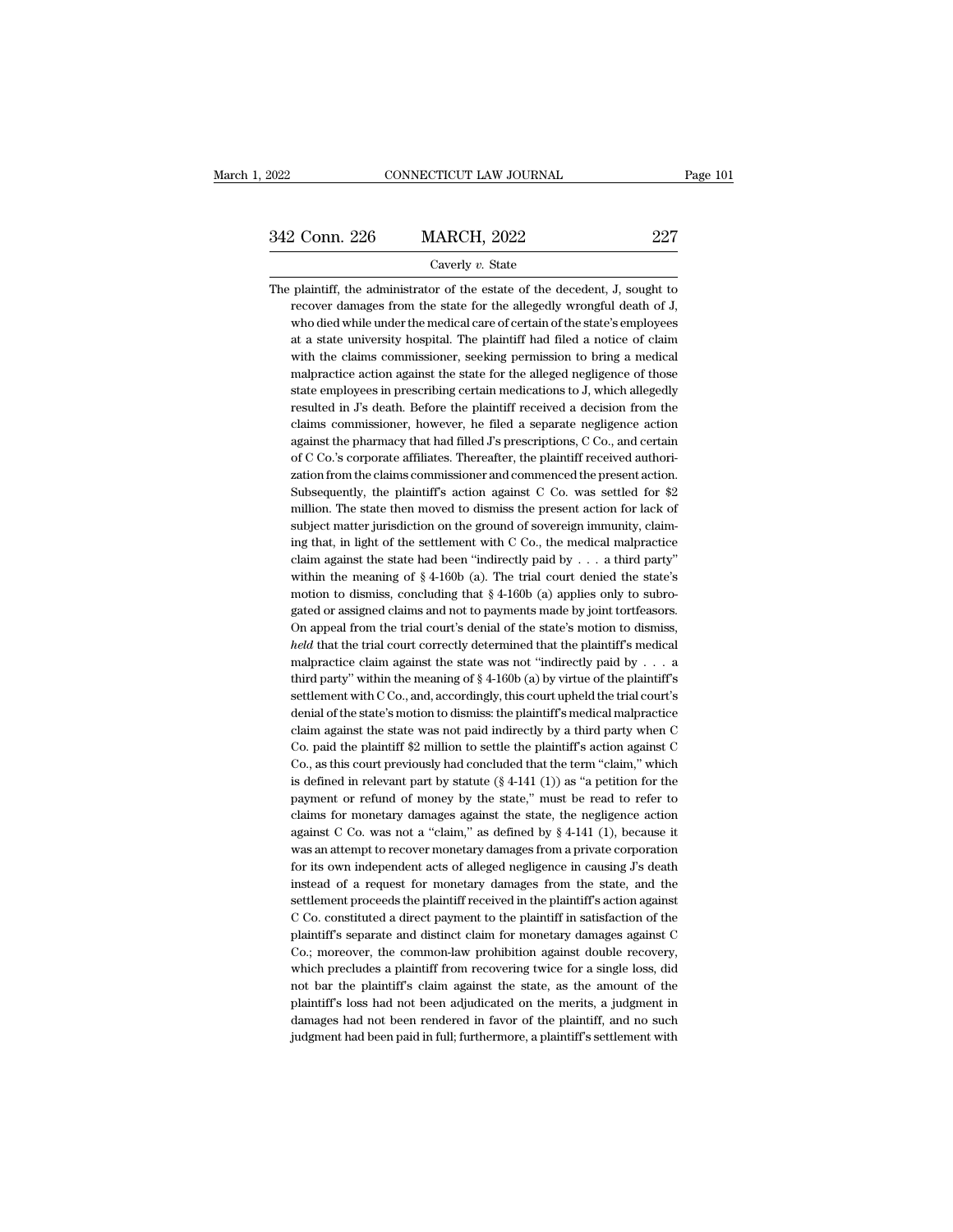| )2  | CONNECTICUT LAW JOURNAL                                                                                                                                                                                                          | March 1, 2022 |
|-----|----------------------------------------------------------------------------------------------------------------------------------------------------------------------------------------------------------------------------------|---------------|
| 228 | <b>MARCH, 2022</b>                                                                                                                                                                                                               | 342 Conn. 226 |
|     | Caverly v. State                                                                                                                                                                                                                 |               |
|     | one torteasor does not necessarily represent the plaintiff's fair, just<br>and reasonable damages or constitute full compensation for the entire<br>amount of his loss, and, to the extent the state believed that the plaintiff |               |

amount of his loss, and, to the extent the state believed that the plaintiff Caverly  $v$ . State<br>
one tortfeasor does not necessarily represent the plaintiff's fair, just<br>
and reasonable damages or constitute full compensation for the entire<br>
amount of his loss, and, to the extent the state believe Caverly  $v$ . State<br>
one tortfeasor does not necessarily represent the plaintiff's fair, just<br>
and reasonable damages or constitute full compensation for the entire<br>
amount of his loss, and, to the extent the state believe one tortfeasor does not necessarily represent the plaid and reasonable damages or constitute full compensation<br>amount of his loss, and, to the extent the state believed had been fully compensated for J's death in light of<br> and reasonable dantages of constant in compensation for the entire<br>mount of his loss, and, to the extent the state believed that the plaintiff<br>ad been fully compensated for J's death in light of the settlement<br>tih C Co., t had been fully compensated for *J*'s death in light of the settlement<br>with C Co., the state could file a notice of apportionment or introduce<br>evidence of that settlement in a trial to the court.<br>Argued October 18, 2021—off

with C Co., the state could file a notice of apportionment or introduce<br>evidence of that settlement in a trial to the court.<br>Argued October 18, 2021—officially released February 9, 2022\*<br>*Procedural History*<br>Action to reco evidence of that settlement in a trial to the court.<br>
Argued October 18, 2021—officially released February 9, 2022\*<br>
Procedural History<br>
Action to recover damages for the defendant's alleged<br>
negligence, brought to the Sup Argued October 18, 2021—officially released February 9, 2022\*<br>
Procedural History<br>
Action to recover damages for the defendant's alleged<br>
negligence, brought to the Superior Court in the judicial<br>
district of Hartford, whe Procedural History<br>Action to recover damages for the defendant's alleged<br>negligence, brought to the Superior Court in the judicial<br>district of Hartford, where the court, *Noble*, J., denied<br>the defendant's motion to dismis appealed. *Affirmed.* Action to recover damages for the defendant's alleged<br>gligence, brought to the Superior Court in the judicial<br>strict of Hartford, where the court, *Noble, J.*, denied<br>e defendant's motion to dismiss, and the defendant<br>peal *D. Silva*, brought to the Superior Court in the district of Hartford, where the court, *Noble*, the defendant's motion to dismiss, and the appealed. *Affirmed.*<br>*Michael G. Rigg*, with whom, on the brief, v. *D. Silva*, f

*March Character*, where the codit, *Proste,* 9.1, defined<br>a defendant's motion to dismiss, and the defendant<br>pealed. *Affirmed.*<br>*Michael G. Rigg*, with whom, on the brief, was *Robert*<br>*Silva*, for the appellant (defenda *Gold McPadden* and *Adele R. Jacobs*, for the appellee (*B. Rigg*, with whom, on the brief, was *Robert D. Silva*, for the appellant (defendant).<br>*Marc J. Ubaldi*, with whom, on the brief, were *Leslie Gold McPadden* (plaintiff). Marc J. Ubaldi, with whom, on the brief, were Leslie<br>
bld McPadden and Adele R. Jacobs, for the appellee<br>
laintiff).<br>
Common B. Caverly, died while<br>
der the medical care of the employees of the John<br>
proposed Homital at th

### *Opinion*

Gold McPadden and Adele R. Jacobs, for the appellee<br>
(plaintiff).<br>
Universe of the medical care of the employees of the John<br>
Dempsey Hospital at the University of Connecticut<br>
Hospital Contor The plaintiff Bonald C. Cayor Opinion<br>
CHE CONCRETER, J. The decedent, James B. Caverly, died while<br>
under the medical care of the employees of the John<br>
Dempsey Hospital at the University of Connecticut<br>
Health Center. The plaintiff, Ronald G. Caverly Opinion<br>
ECKER, J. The decedent, James B. Caverly, died while<br>
under the medical care of the employees of the John<br>
Dempsey Hospital at the University of Connecticut<br>
Health Center. The plaintiff, Ronald G. Caverly, admini Opinion<br>
ECKER, J. The decedent, James B. Caverly, died while<br>
under the medical care of the employees of the John<br>
Dempsey Hospital at the University of Connecticut<br>
Health Center. The plaintiff, Ronald G. Caverly, admini ECKER, J. The decedent, James B. Caverly, died while<br>under the medical care of the employees of the John<br>Dempsey Hospital at the University of Connecticut<br>Health Center. The plaintiff, Ronald G. Caverly, adminis-<br>trator of ECKER, J. The decedent, James B. Caverly, died while<br>under the medical care of the employees of the John<br>Dempsey Hospital at the University of Connecticut<br>Health Center. The plaintiff, Ronald G. Caverly, adminis-<br>trator of under the medical care of the employees of the John<br>Dempsey Hospital at the University of Connecticut<br>Health Center. The plaintiff, Ronald G. Caverly, adminis-<br>trator of the decedent's estate, subsequently received<br>author Dempsey Hospital at the University of Connecticut<br>Health Center. The plaintiff, Ronald G. Caverly, adminis-<br>trator of the decedent's estate, subsequently received<br>authorization from the Office of the Claims Commis-<br>sioner Health Center. The plaintiff, Ronald G. Caverly, administrator of the decedent's estate, subsequently received authorization from the Office of the Claims Commissioner to file a medical malpractice action against the defen trator of the decedent's estate, subsequently received<br>authorization from the Office of the Claims Commis-<br>sioner to file a medical malpractice action against the<br>defendant, the state of Connecticut, doing business as<br>UCO UCONN Health Center/John Dempsey Hospital, pursu-<br>ant to General Statutes (Rev. to 2017) § 4-160 (b).<sup>1</sup> The<br>plaintiff filed the present medical malpractice action,<br>\*February 9, 2022, the date that this decision was relea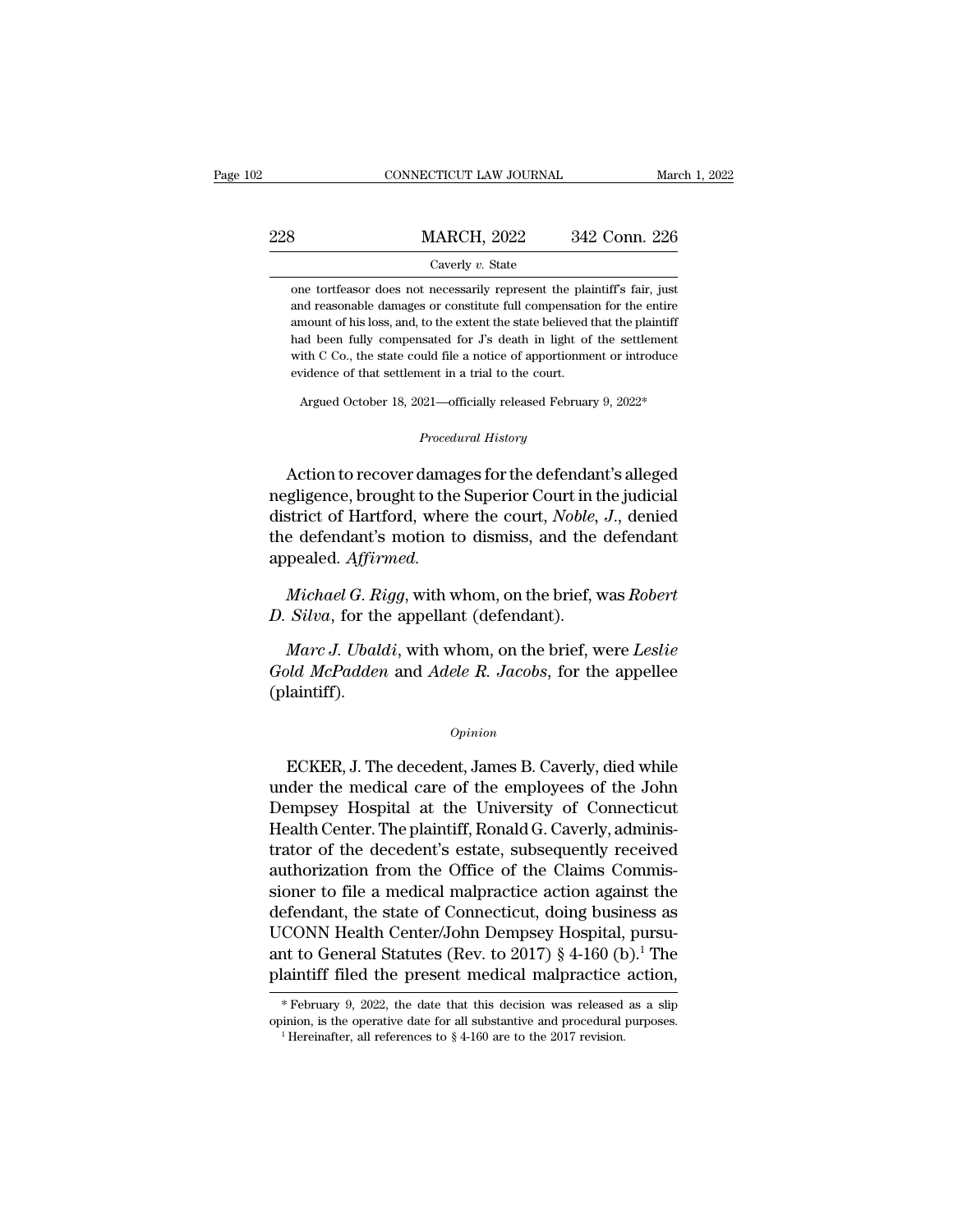| 2022          | CONNECTICUT LAW JOURNAL | Page $103$ |
|---------------|-------------------------|------------|
| 342 Conn. 226 | <b>MARCH, 2022</b>      | 229        |
|               | Caverly $v$ . State     |            |

which the state moved to dismiss on the basis of sover-342 Conn. 226 MARCH, 2022 229<br>Caverly v. State<br>which the state moved to dismiss on the basis of sover-<br>eign immunity. The state argued that, because the plain-<br>tiff had received a settlement payment from a joint 342 Conn. 226 MARCH, 2022 229<br>Caverly v. State<br>which the state moved to dismiss on the basis of sover-<br>eign immunity. The state argued that, because the plain-<br>tiff had received a settlement payment from a joint<br>tortfeaso tortfeasor<sup>2</sup> in connection with the decedent's death, the 226 MARCH, 2022 229<br>
Caverly v. State<br>
state moved to dismiss on the basis of sover-<br>
ity. The state argued that, because the plain-<br>
ceived a settlement payment from a joint<br>
in connection with the decedent's death, the<br> Caverly v. State<br>
which the state moved to dismiss on the basis of sover-<br>
eign immunity. The state argued that, because the plain-<br>
tiff had received a settlement payment from a joint<br>
tortfeasor<sup>2</sup> in connection with th which the state moved to dismiss on the basis of sover-<br>eign immunity. The state argued that, because the plain-<br>tiff had received a settlement payment from a joint<br>tortfeasor<sup>2</sup> in connection with the decedent's death, t which the state moved to dismiss on the basis of sover-<br>eign immunity. The state argued that, because the plain-<br>tiff had received a settlement payment from a joint<br>tortfeasor<sup>2</sup> in connection with the decedent's death, t eign immunity. The state argued that, because the plain-<br>tiff had received a settlement payment from a joint<br>tortfeasor<sup>2</sup> in connection with the decedent's death, the<br>plaintiff's action was barred by General Statutes § 4turn had received a settlement payment from a joint<br>tortfeasor<sup>2</sup> in connection with the decedent's death, the<br>plaintiff's action was barred by General Statutes § 4-<br>160b (a), which provides that "[t]he Office of the Clai tortreasor in connection with the decedent s death, the<br>plaintiff's action was barred by General Statutes § 4-<br>160b (a), which provides that "[t]he Office of the Claims<br>Commissioner shall not accept or pay any subrogated<br> plaintiff s action was barred by General statutes § 4-<br>160b (a), which provides that "[t]he Office of the Claims<br>Commissioner shall not accept or pay any subrogated<br>claim or any claim directly or indirectly paid by or assi 1600 (a), which provides that "[t]ne Office of the Claims<br>Commissioner shall not accept or pay any subrogated<br>claim or any claim directly or indirectly paid by or assigned<br>to a third party." The trial court denied the sta Commissioner snall not accept or pay any s<br>claim or any claim directly or indirectly paid by  $\alpha$ <br>to a third party." The trial court denied the stat<br>to dismiss on the ground that § 4-160b (a) at<br>to subrogated or assigned c a third party." The trial court denied the state's motion<br>dismiss on the ground that  $\S$  4-160b (a) applies only<br>subrogated or assigned claims and not to payments<br>ade by joint tortfeasors. We affirm the trial court's<br>mial to dismiss on the ground that  $\S$  4-160b (a) applies only<br>to subrogated or assigned claims and not to payments<br>made by joint tortfeasors. We affirm the trial court's<br>denial of the state's motion to dismiss.<br>The operative

to subrogated or assigned claims and not to payments<br>made by joint tortfeasors. We affirm the trial court's<br>denial of the state's motion to dismiss.<br>The operative complaint alleges the following rele-<br>vant facts.<sup>3</sup> On Dec made by joint tortfeasors. We affirm the trial court's<br>denial of the state's motion to dismiss.<br>The operative complaint alleges the following rele-<br>vant facts.<sup>3</sup> On December 5, 2016, the doctors and/or<br>nurses at John Demp denial of the state's motion to dismiss.<br>The operative complaint alleges the following relevant facts.<sup>3</sup> On December 5, 2016, the doctors and/or<br>nurses at John Dempsey Hospital prescribed warfarin,<br>an anticoagulant medica The operative complaint alleges the following relevant facts.<sup>3</sup> On December 5, 2016, the doctors and/or nurses at John Dempsey Hospital prescribed warfarin, an anticoagulant medication, to the decedent. The prescription w The operative complaint alleges the following relevant facts.<sup>3</sup> On December 5, 2016, the doctors and/or<br>nurses at John Dempsey Hospital prescribed warfarin,<br>an anticoagulant medication, to the decedent. The pre-<br>scription vant racts." On December 5, 2016, the doctors and/or<br>nurses at John Dempsey Hospital prescribed warfarin,<br>an anticoagulant medication, to the decedent. The pre-<br>scription was filled at a CVS Pharmacy in Mansfield.<br>Accordin nurses at John Dempsey Hospital prescribed warrarin,<br>an anticoagulant medication, to the decedent. The pre-<br>scription was filled at a CVS Pharmacy in Mansfield.<br>According to the instructions printed on the prescrip-<br>tion l an anticoagulant medication, to the decedent. The pre-<br>scription was filled at a CVS Pharmacy in Mansfield.<br>According to the instructions printed on the prescrip-<br>tion label, the decedent was directed to "take four and<br>one scription was filled at a CVS Pharmacy in Mansfield.<br>According to the instructions printed on the prescription label, the decedent was directed to "take four and<br>one-half 3 milligram tablets on Monday and Thursday<br>and thre According to the instructions printed on the prescription label, the decedent was directed to "take four and one-half 3 milligram tablets on Monday and Thursday and three 3 milligram tablets on the other days of the week." uon label, the decedent was directed to take four and<br>one-half 3 milligram tablets on Monday and Thursday<br>and three 3 milligram tablets on the other days of the<br>week." On December 8, 2016, the decedent was seen<br>at the anti one-nair 3 milligram tablets on M<br>and three 3 milligram tablets on t<br>week." On December 8, 2016, the<br>at the anticoagulation clinic at Joh<br>at which time "he was directed to<br>milligram, four days per week, and<br>ligram three da The anticoaguration cinne at John Dempsey Hospital,<br>
which time "he was directed to take the warfarin 3<br>
lligram, four days per week, and the warfarin [4.5] mil-<br>
ram three days per week."<br>
"Joint tortfeasors are persons w at which time "he was directed to take the warfarin 3<br>milligram, four days per week, and the warfarin [4.5] mil-<br>ligram three days per week."<br><sup>2</sup> "Joint tortfeasors are persons who have acted in concert in committing<br>the w

 $2$  " Ioint milligram, four days per week, and the warfarin [4.5] mil-<br>ligram three days per week."<br><sup>2</sup> "Joint tortfeasors are persons who have acted in concert in committing<br>the wrong or have engaged in independent conduct that has u ligram three days per week."<br>
<sup>2</sup> "Joint tortfeasors are persons who have acted in concert in committing<br>
the wrong or have engaged in independent conduct that has united to cause<br>
a single injury, thus making them jointly Figure 111 EV Cays per with a single injury, thus making them<br>conduct." Robbins v. Physicians<br> $720-21$ , 90 A.3d 925 (2014).<br> $3^{3}$  The reviewing a denial of a "Joint tortfeasors are persons who have acted in concert in committing wrong or have engaged in independent conduct that has united to cause ngle injury, thus making them jointly and severally liable for the wrongfulduct. conduct." Robbins v. Physicians for Women's Health, LLC, 311 Conn. 707,

the wrong or have engaged in independent conduct that has united to cause a single injury, thus making them jointly and severally liable for the wrongful conduct." *Robbins v. Physicians for Women's Health, LLC*, 311 Conn a single injury, thus making them jointly and severally liable for the wrongful conduct." *Robbins v. Physicians for Women's Health, LLC*, 311 Conn. 707, 720–21, 90 A.3d 925 (2014).<br><sup>3</sup> "In reviewing a denial of a motion expressly set forth, and necessarily implied, in the plaintiff's complaint,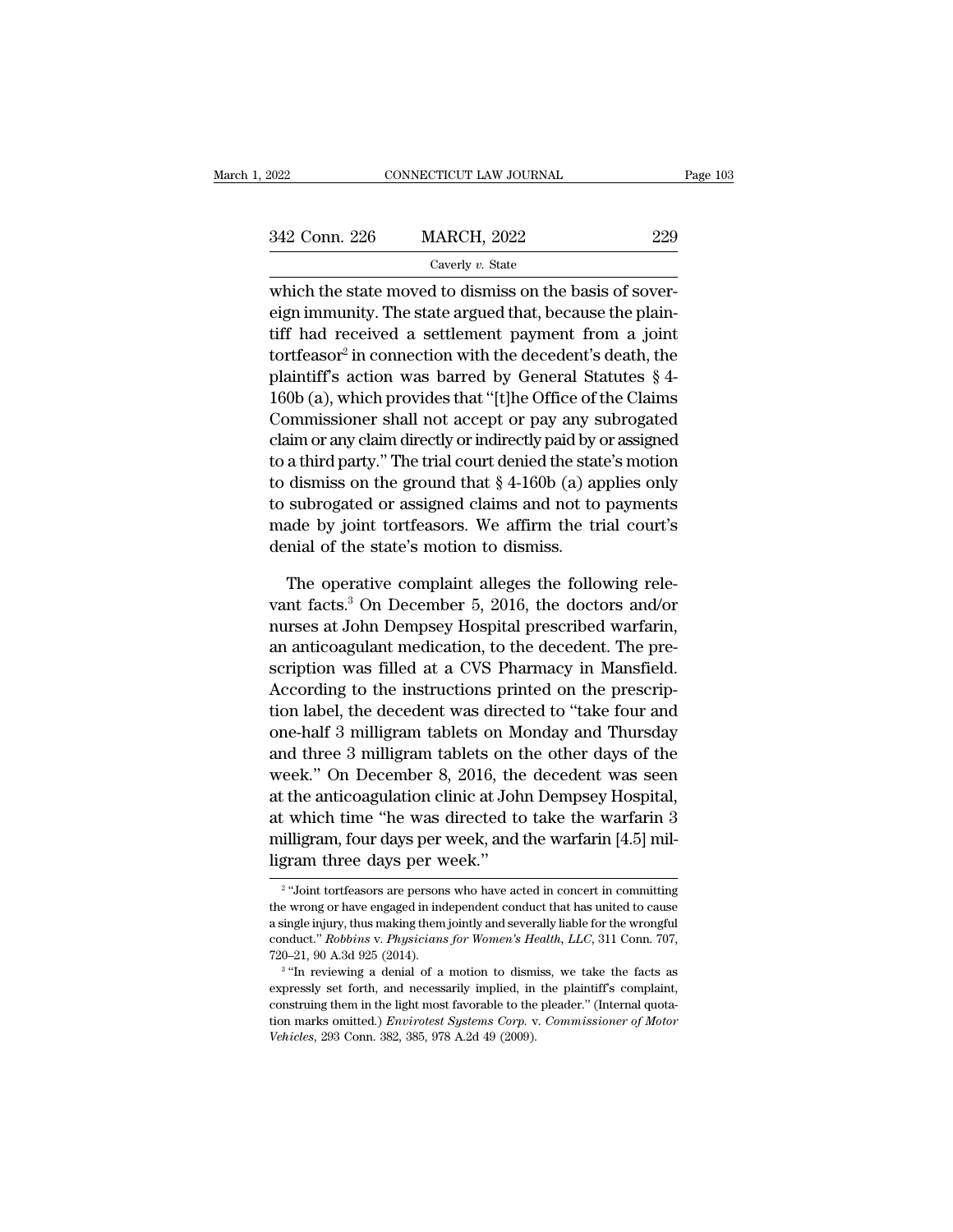|     | CONNECTICUT LAW JOURNAL | March 1, 2022 |
|-----|-------------------------|---------------|
| 230 | <b>MARCH, 2022</b>      | 342 Conn. 226 |
|     | Caverly $v$ . State     |               |

CONNECTICUT LAW JOURNAL March 1, 2022<br>
On MARCH, 2022 342 Conn. 226<br>
Caverly v. State<br>
On December 16, 2016, the decedent returned to the<br>
ticoagulation clinic, complaining of "bruising and swell-230 MARCH, 2022 342 Conn. 226<br>  $\frac{CaveRy v. State}{2016, the decoder returned to the anticoagulation clinic, combining of "bruising andswelling on his arm and elbow, indicative of recent bleeding." The decoder to determine the original normalized ratio  $(NIP)^4$ .$  $\frac{\text{X230}}{\text{Caverly } v. \text{ State}}$ <br>
On December 16, 2016, the decedent returned to the<br>
anticoagulation clinic, complaining of "bruising and swell-<br>
ing on his arm and elbow, indicative of recent bleeding."<br>
The decedent's intern 230 MARCH, 2022 342 Conn. 226<br>
Caverly v. State<br>
On December 16, 2016, the decedent returned to the<br>
anticoagulation clinic, complaining of "bruising and swell-<br>
ing on his arm and elbow, indicative of recent bleeding."<br> Caverly v. State<br>
On December 16, 2016, the decedent returned to the<br>
anticoagulation clinic, complaining of "bruising and swell-<br>
ing on his arm and elbow, indicative of recent bleeding."<br>
The decedent's international no Cavery v. state<br>
On December 16, 2016, the decedent returned to the<br>
anticoagulation clinic, complaining of "bruising and swell-<br>
ing on his arm and elbow, indicative of recent bleeding."<br>
The decedent's international nor On December 16, 2016, the decedent returned to the<br>anticoagulation clinic, complaining of "bruising and swell-<br>ing on his arm and elbow, indicative of recent bleeding."<br>The decedent's international normalized ratio  $(INR)^4$ anticoagulation clinic, complaining of "bruising and swell-<br>ing on his arm and elbow, indicative of recent bleeding."<br>The decedent's international normalized ratio  $(INR)^4$ <br>was tested, "which revealed that his INR was grea ing on his arm and elbow, indicative of recent bleeding."<br>The decedent's international normalized ratio  $\rm (INR)^4$ <br>was tested, "which revealed that his INR was greater<br>than 8, with normal limits considered to be between 2<br> The decedent's international normalized ratio  $(INR)^4$ <br>was tested, "which revealed that his INR was greater<br>than 8, with normal limits considered to be between 2<br>and 3." The decedent underwent a second blood test<br>to ascert was tested, "which revealed that his INR was greater<br>than 8, with normal limits considered to be between 2<br>and 3." The decedent underwent a second blood test<br>to ascertain a more specific INR value. "The [second]<br>blood tes than 8, with normal limits considered to be between 2 and 3." The decedent underwent a second blood test to ascertain a more specific INR value. "The [second] blood test documented an INR result that was dangerously high and 3." The decedent underwent a second blood test<br>to ascertain a more specific INR value. "The [second]<br>blood test documented an INR result that was danger-<br>ously high at 14.1. . . . As a result of the dangerously<br>high IN to ascertain a more specific INR value. "The [second]<br>blood test documented an INR result that was danger-<br>ously high at 14.1.  $\ldots$  As a result of the dangerously<br>high INR level, the  $\ldots$  decedent was instructed to<br>[sto blood test documented an INR result that was danger-<br>ously high at 14.1.  $\ldots$  As a result of the dangerously<br>high INR level, the  $\ldots$  decedent was instructed to<br>[stop taking] the warfarin and to return to the anticoaguously high at 14.1. . . . . As a result of the dangerously<br>high INR level, the . . . . decedent was instructed to<br>[stop taking] the warfarin and to return to the anticoagu-<br>lation clinic on December 19, 2016, for a repeat high INR level, the . . . decedent was instructed to<br>[stop taking] the warfarin and to return to the anticoagu-<br>lation clinic on December 19, 2016, for a repeat INR<br>test, and to go to the emergency room if any bleeding<br>eve [stop taking] the warfarin and to return to the anticoagulation clinic on December 19, 2016, for a repeat INR<br>test, and to go to the emergency room if any bleeding<br>event occurred." Additionally, the decedent was pre-<br>scrib lation clinic on December 19, 2016, for a repeat INR<br>test, and to go to the emergency room if any bleeding<br>event occurred." Additionally, the decedent was pre-<br>scribed one 5 milligram dose of vitamin K. Two days later,<br>aft test, and to go to the emergency room if and event occurred." Additionally, the deceder scribed one 5 milligram dose of vitamin K. Two after taking the vitamin K, the decedent "was tgently to Hartford Hospital," where he " The done 5 milligram dose of vitamin K. Two days later,<br>rer taking the vitamin K, the decedent "was taken emer-<br>ntly to Hartford Hospital," where he "died from hem-<br>rhagic complications of Coumadin/warfarin adminis-<br>tion f Extract one's manigram associated in the days axes,<br>after taking the vitamin K, the decedent "was taken emer-<br>gently to Hartford Hospital," where he "died from hem-<br>orrhagic complications of Coumadin/warfarin adminis-<br>trat

ently to Hartford Hospital," where he "died from hemorrhagic complications of Coumadin/warfarin administration from his blood being too thin."<br>On December 14, 2017, the plaintiff filed a notice of claim with the claims com orrhagic complications of Coumadin/warfarin administration from his blood being too thin."<br>On December 14, 2017, the plaintiff filed a notice of<br>claim with the claims commissioner, alleging that "employ-<br>ees of the state o France Compressions of Columbular mathematics traditions from the state of claim with the claims commissioner, alleging that "employ-<br>ees of the state of Connecticut employed by the John<br>Dempsey Hospital at the University on December 14, 2017, the plaintiff filed a notice of<br>claim with the claims commissioner, alleging that "employ-<br>ees of the state of Connecticut employed by the John<br>Dempsey Hospital, at the University of Connecticut<br>Healt On December 14, 2017, the plaintiff filed a notice of<br>claim with the claims commissioner, alleging that "employ-<br>ees of the state of Connecticut employed by the John<br>Dempsey Hospital at the University of Connecticut<br>Healt claim with the claims commissioner, alleging that "employ-<br>ees of the state of Connecticut employed by the John<br>Dempsey Hospital at the University of Connecticut<br>Health Center deviated from the standard of care . . .<br>while ees of the state of Connecticut employed by the John<br>Dempsey Hospital at the University of Connecticut<br>Health Center deviated from the standard of care . . .<br>while [the decedent] was a patient [at] the hospital,"<br>resulting Dempsey Hospital at the University of Connecticut<br>Health Center deviated from the standard of care . . .<br>while [the decedent] was a patient [at] the hospital,"<br>resulting "in the decedent experiencing a hemorrhage<br>that caus Health Center deviated from the standard of care . . . while [the decedent] was a patient [at] the hospital,"<br>resulting "in the decedent experiencing a hemorrhage<br>that caused his death." Attached to the plaintiff's notice while [the decedent] was a patient [at] the hospital,"<br>resulting "in the decedent experiencing a hemorrhage<br>that caused his death." Attached to the plaintiff's notice<br>of claim was "a certificate of good faith and an opinio resulting "in the decedent experiencing a hemorrhage<br>that caused his death." Attached to the plaintiff's notice<br>of claim was "a certificate of good faith and an opinion<br>letter in accordance with [General Statutes] § 52-190 tter in accordance with [General Statutes] § 52-190a."<br>he claims commissioner granted the plaintiff "permis-<br>on to sue the state of Connecticut for damages of up<br>\$5 million for acts of alleged medical negligence" in<br> $^{4}$ I The claims commissioner granted the plaintiff "permission to sue the state of Connecticut for damages of up to \$5 million for acts of alleged medical negligence" in  $4$  INR "is the standard by which the anticoagulant acti

sion to sue the state of Connecticut for damages of up<br>to \$5 million for acts of alleged medical negligence" in<br><sup>4</sup>INR "is the standard by which the anticoagulant activity of warfarin<br>therapy is monitored." K. Anderson & K to \$5 million for acts of<br>
<sup>4</sup> INR "is the standard by wherapy is monitored." K. Ander<br>
platelet Agents," in Lippincott III<br>
et al. eds., 7th Ed. 2019) p. 279.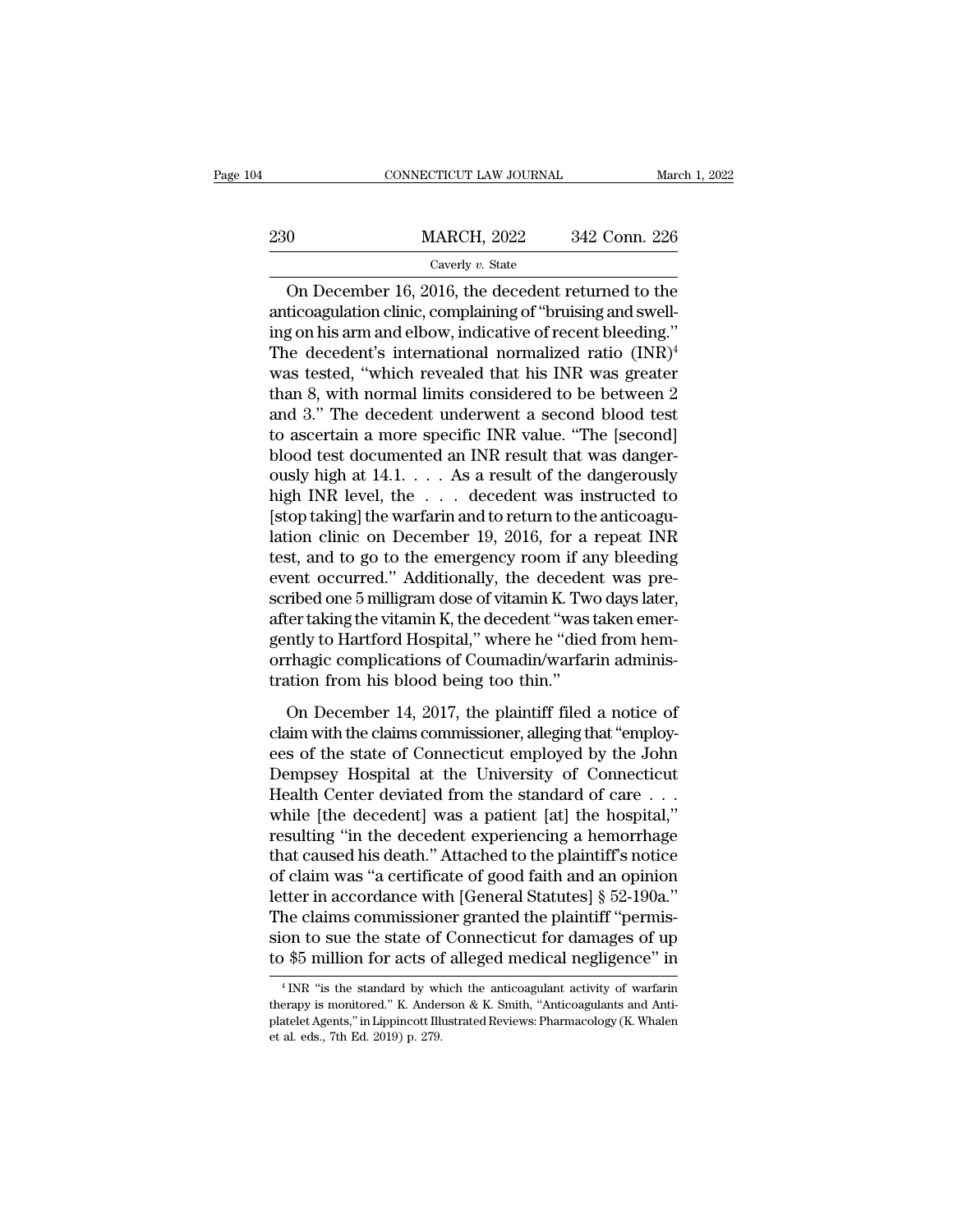| 2022          | CONNECTICUT LAW JOURNAL                                                                                              | Page 105 |
|---------------|----------------------------------------------------------------------------------------------------------------------|----------|
| 342 Conn. 226 | <b>MARCH, 2022</b>                                                                                                   | 231      |
|               | Caverly v. State                                                                                                     |          |
| atot          | accordance with $\S$ 4-160 (b). The plaintiff thereafter<br>filed the present medical malpractice action against the |          |

Filed the present medical malpractice action against the state. state.  $\frac{C_{\text{A}}}{251}$ <br>Caverly v. State<br>Cordance with § 4-160 (b). The plaintiff thereafter<br>ed the present medical malpractice action against the<br>atte.<br>Meanwhile, in March, 2019, prior to receiving a deci-<br>on from the claims c

Caverly v. State<br>
accordance with  $\S 4{\text -}160$  (b). The plaintiff thereafter<br>
filed the present medical malpractice action against the<br>
state.<br>
Meanwhile, in March, 2019, prior to receiving a deci-<br>
sion from the claims c accordance with  $\S$  4-160 (b). The plaintiff thereafter<br>filed the present medical malpractice action against the<br>state.<br>Meanwhile, in March, 2019, prior to receiving a deci-<br>sion from the claims commissioner, the plaintif filed the present medical malpractice action against the state.<br>
Meanwhile, in March, 2019, prior to receiving a decision from the claims commissioner, the plaintiff had<br>
filed an action in the Superior Court against CVS P state.<br>
Meanwhile, in March, 2019, prior to receiving a decision from the claims commissioner, the plaintiff had<br>
filed an action in the Superior Court against CVS Pharmacy<br>
macy and certain of its corporate affiliates (co Meanwhile, in March, 2019, prior to receiving a decision from the claims commissioner, the plaintiff had<br>filed an action in the Superior Court against CVS Phar-<br>macy and certain of its corporate affiliates (collectively,<br>C Meanwhile, in March, 2019, prior to receiving a decision from the claims commissioner, the plaintiff had<br>filed an action in the Superior Court against CVS Phar-<br>macy and certain of its corporate affiliates (collectively,<br>C sion from the claims commissioner, the plaintiff had<br>filed an action in the Superior Court against CVS Phar-<br>macy and certain of its corporate affiliates (collectively,<br>CVS Pharmacy), alleging that CVS Pharmacy's negli-<br>ge filed an action in the Superior Court against CVS Pharmacy and certain of its corporate affiliates (collectively, CVS Pharmacy), alleging that CVS Pharmacy's negligence in filling the decedent's warfarin and vitamin K pres macy and certain of its corporate affiliates (collectively,<br>CVS Pharmacy), alleging that CVS Pharmacy's negli-<br>gence in filling the decedent's warfarin and vitamin K<br>prescriptions caused the decedent's death. See *Caverly* CVS Pharmacy), alleging that CVS Pharmacy's negligence in filling the decedent's warfarin and vitamin K prescriptions caused the decedent's death. See *Caverly* v. *CVS Health Corp.*, Superior Court, judicial district of R gence in filling<br>prescriptions ca<br>v. *CVS Health*<br>of Rockville, Do<br>22, 2019) (CVS<br>removed to fed<br>\$2 million.<br>On June 30, CVS Health Corp., Superior Court, judicial district<br>Rockville, Docket No. TTD-CV19-6017238-S (March<br>, 2019) (CVS action). The CVS action, which was<br>moved to federal court, settled in January, 2020, for<br>million.<br>On June 30, of Rockville, Docket No. TTD-CV19-6017238-S (March<br>22, 2019) (CVS action). The CVS action, which was<br>removed to federal court, settled in January, 2020, for<br>\$2 million.<br>On June 30, 2020, the state moved to dismiss the<br>pres

22, 2019) (CVS action). The CVS action, which was<br>removed to federal court, settled in January, 2020, for<br>\$2 million.<br>On June 30, 2020, the state moved to dismiss the<br>present case for lack of subject matter jurisdiction,<br>a removed to federal court, settled in January, 2020, for<br>\$2 million.<br>On June 30, 2020, the state moved to dismiss the<br>present case for lack of subject matter jurisdiction,<br>arguing that the plaintiff's receipt of the settlem \$2 million.<br>
On June 30, 2020, the state moved to dismiss the<br>
present case for lack of subject matter jurisdiction,<br>
arguing that the plaintiff's receipt of the settlement<br>
funds in the CVS action vitiated the claims com On June 30, 2020, the state moved to dismiss the<br>present case for lack of subject matter jurisdiction,<br>arguing that the plaintiff's receipt of the settlement<br>funds in the CVS action vitiated the claims commission-<br>er's gra On June 30, 2020, the state moved to dismiss the<br>present case for lack of subject matter jurisdiction,<br>arguing that the plaintiff's receipt of the settlement<br>funds in the CVS action vitiated the claims commission-<br>er's gr present case for lack of subject matter jurisdiction,<br>arguing that the plaintiff's receipt of the settlement<br>funds in the CVS action vitiated the claims commission-<br>er's grant of authorization allowing the plaintiff to su arguing that the plaintiff's receipt of the settlement<br>funds in the CVS action vitiated the claims commission-<br>er's grant of authorization allowing the plaintiff to sue<br>the state. Specifically, the state claimed that, in 's grant of authorization allowing the plaintiff to sue<br>e state. Specifically, the state claimed that, in light<br>the settlement, the plaintiff's medical malpractice<br>aim against the state had been "indirectly paid by<br>a thir the state. Specifically, the state claimed that, in light<br>of the settlement, the plaintiff's medical malpractice<br>claim against the state had been "indirectly paid by<br> $\dots$  a third party" within the meaning of  $\S 4-160b$  (a

of the settlement, the plaintiff's medical malpractice<br>claim against the state had been "indirectly paid by<br>... a third party" within the meaning of  $\S 4$ -160b (a).<br>The plaintiff opposed the state's motion to dismiss,<br>arg claim against the state had been "indirectly paid by<br>  $\dots$  a third party" within the meaning of § 4-160b (a).<br>
The plaintiff opposed the state's motion to dismiss,<br>
arguing that § 4-160b (a) was inapplicable to the presen ... a third party" within the meaning of  $\S$  4-160b (a).<br>The plaintiff opposed the state's motion to dismiss,<br>arguing that  $\S$  4-160b (a) was inapplicable to the present<br>case because the plaintiff's medical malpractice cl The plaintiff opposed the state's motion to dismiss,<br>arguing that  $\S$  4-160b (a) was inapplicable to the present<br>case because the plaintiff's medical malpractice claim<br>against the state had not been subrogated or assigned The plaintiff opposed the state's motion to dismiss,<br>arguing that  $\S$  4-160b (a) was inapplicable to the present<br>case because the plaintiff's medical malpractice claim<br>against the state had not been subrogated or assigned arguing that § 4-160b (a) was inapplicable to the present<br>case because the plaintiff's medical malpractice claim<br>against the state had not been subrogated or assigned<br>to a third party and was separate and distinct from its case because the plaintiff's medical malpractice claim<br>against the state had not been subrogated or assigned<br>to a third party and was separate and distinct from its<br>claim against CVS Pharmacy. Alternatively, the plaintiff<br> against the state had not been subrogated or assigned<br>to a third party and was separate and distinct from its<br>claim against CVS Pharmacy. Alternatively, the plaintiff<br>argued that the timing of the claims commissioner's<br>aut to a third party and was separate and distinct from its<br>claim against CVS Pharmacy. Alternatively, the plaintiff<br>argued that the timing of the claims commissioner's<br>authorization to sue the state was dispositive of the sta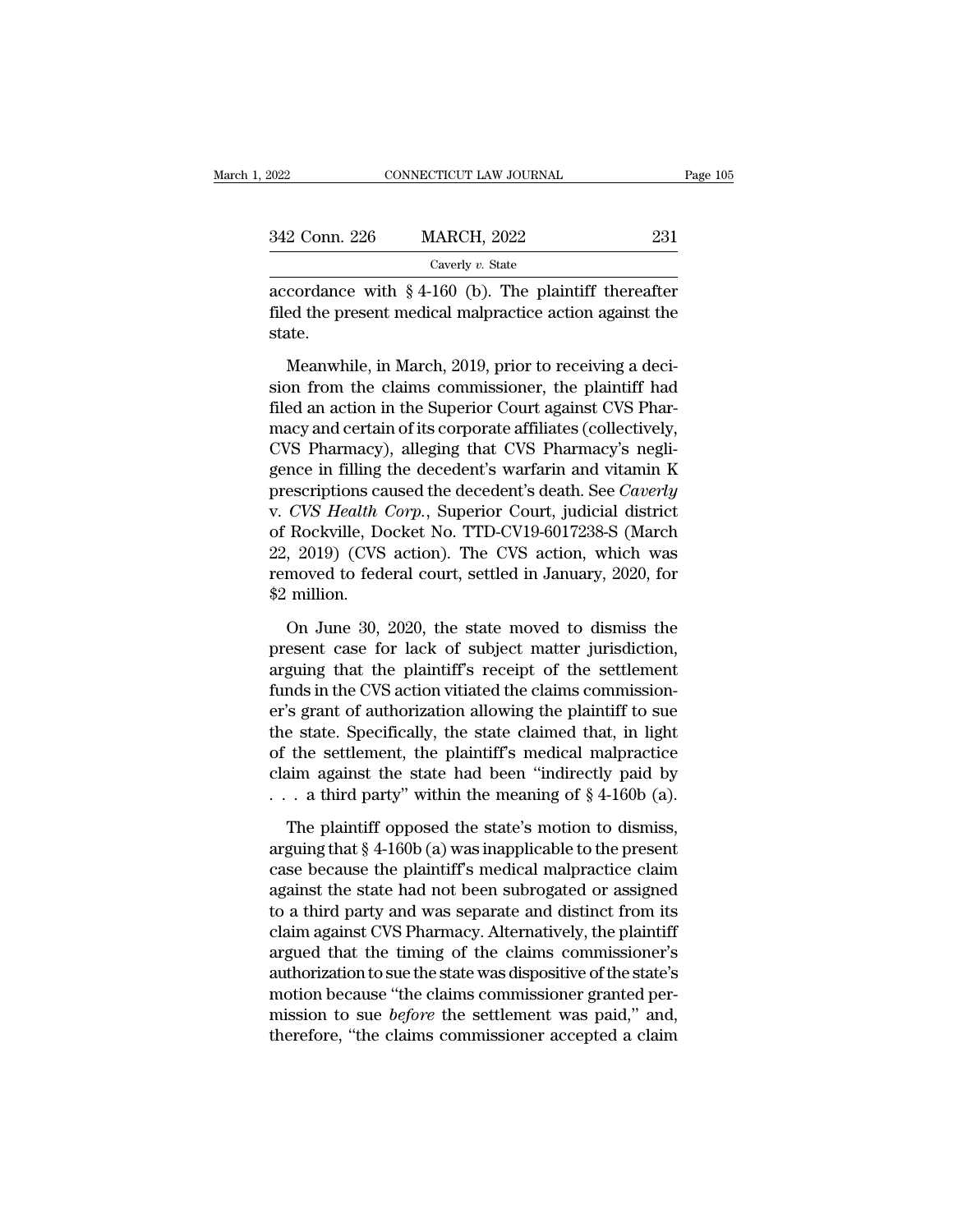|     | CONNECTICUT LAW JOURNAL | March 1, 2022 |
|-----|-------------------------|---------------|
|     |                         |               |
| 232 | <b>MARCH, 2022</b>      | 342 Conn. 226 |
|     | Caverly $v$ . State     |               |

CONNECTICUT LAW JOURNAL March 1, 2022<br>232 MARCH, 2022 342 Conn. 226<br>Caverly v. State<br>that was at the most payable, rather than paid,'' under<br> $\frac{1}{2}$ 4-160b (a). (Emphasis in original.) <sup>232</sup> MARCH, 2022 342<br>
<sup>Caverly v. State</sup><br>
that was at the most payable, rather than pa<br>
§ 4-160b (a). (Emphasis in original.)<br>
The trial court denied the state's motion t

MARCH, 2022 342 Conn. 226<br>
Caverly v. State<br>
at was at the most payable, rather than paid," under<br>
4-160b (a). (Emphasis in original.)<br>
The trial court denied the state's motion to dismiss.<br>
he court found that the plain The court found that the plain language of § 4-160b (a).<br>The trial court denied the state's motion to dismiss.<br>The court found that the plain language of § 4-160b (a)<br>demonstrated "that the legislature meant simply to lim Caverly v. State<br>that was at the most payable, rather than paid," under<br> $§$  4-160b (a). (Emphasis in original.)<br>The trial court denied the state's motion to dismiss.<br>The court found that the plain language of  $§$  4-160b ( that was at the most payable, rather than paid," under  $§$  4-160b (a). (Emphasis in original.)<br>The trial court denied the state's motion to dismiss.<br>The court found that the plain language of  $§$  4-160b (a)<br>demonstrated "  $\S$  4-160b (a). (Emphasis in original.)<br>The trial court denied the state's motion to dismiss.<br>The court found that the plain language of  $\S$  4-160b (a)<br>demonstrated "that the legislature meant simply to limit<br>its waiver o The trial court denied the state's motion to dismiss.<br>The court found that the plain language of  $\S 4$ -160b (a)<br>demonstrated "that the legislature meant simply to limit<br>its waiver of sovereign immunity by excluding from i The trial court denied the state's motion to dismiss.<br>The court found that the plain language of  $\S$  4-160b (a)<br>demonstrated "that the legislature meant simply to limit<br>its waiver of sovereign immunity by excluding from i The court found that the plain language of  $\S$  4-160b (a)<br>demonstrated "that the legislature meant simply to limit<br>its waiver of sovereign immunity by excluding from its<br>application subrogees and assignees of claims." The demonstrated "that the legislature meant simply to limit<br>its waiver of sovereign immunity by excluding from its<br>application subrogees and assignees of claims." The<br>trial court observed that "[t]he statute is silent as to<br>a its waiver of sovereign immunity by excluding from its<br>application subrogees and assignees of claims." The<br>trial court observed that "[t]he statute is silent as to<br>any subsequent forfeiture or revocation of the claim<br>upon application subrogees and assignees of claims." The<br>trial court observed that "[t]he statute is silent as to<br>any subsequent forfeiture or revocation of the claim<br>upon payment by a joint tortfeasor" and concluded that,<br>"if trial court observed that "[t]he statute is silent as to<br>any subsequent forfeiture or revocation of the claim<br>upon payment by a joint tortfeasor" and concluded that,<br>"if the legislature intended to either require the absen any subsequent forfeiture or revocation of the claim<br>upon payment by a joint tortfeasor" and concluded that,<br>"if the legislature intended to either require the absence<br>of joint tortfeasors before a claim is accepted, or to upon payment by a joint tortfeasor" and concluded that,<br>"if the legislature intended to either require the absence<br>of joint tortfeasors before a claim is accepted, or to<br>withdraw a waiver of sovereign immunity upon the<br>pay "if the legislature intended to either require the absence<br>of joint tortfeasors before a claim is accepted, or to<br>withdraw a waiver of sovereign immunity upon the<br>payment of a common harm or injury by such joint<br>tortfeasor of joint tortfeasors before a claim is accepted, or to<br>withdraw a waiver of sovereign immunity upon the<br>payment of a common harm or injury by such joint<br>tortfeasor, it could have done so but did not." Accord-<br>ingly, the tr withdraw a waiver of sovereign immunity upon the<br>payment of a common harm or injury by such joint<br>tortfeasor, it could have done so but did not." Accord-<br>ingly, the trial court concluded that the plaintiff's medi-<br>cal mal payment of a common harm or injury by such joint<br>tortfeasor, it could have done so but did not." Accord-<br>ingly, the trial court concluded that the plaintiff's medi-<br>cal malpractice action was not barred by the doctrine<br>of tortfeasor, it could have done so but did not." Accordingly, the trial court concluded that the plaintiff's medical malpractice action was not barred by the doctrine of sovereign immunity. The state appealed from the deci I malpractice action was not barred by the doctrine<br>sovereign immunity. The state appealed from the<br>cision of the trial court to the Appellate Court, and<br>e transferred the appeal to this court pursuant to<br>eneral Statutes % of sovereign immunity. The state appealed from the decision of the trial court to the Appellate Court, and we transferred the appeal to this court pursuant to General Statutes  $\S 51-199$  (c) and Practice Book  $\S 65-1$ .<sup></sup> decision of the trial court to the Appellate Court, and<br>we transferred the appeal to this court pursuant to<br>General Statutes § 51-199 (c) and Practice Book § 65-1.<sup>5</sup><br>It is well established that "[t]he doctrine of soverei

It is well established that "[t]he doctrine of sovereign<br>amunity implicates subject matter jurisdiction and is<br>erefore a basis for granting a motion to dismiss  $\dots$ <br><sup>5</sup> Although the denial of a motion to dismiss generally It is well established that "[t]he doctrine of sovereign<br>immunity implicates subject matter jurisdiction and is<br>therefore a basis for granting a motion to dismiss  $\dots$ <br> $\frac{1}{5}$  Although the denial of a motion to dismiss

immunity implicates subject matter jurisdiction and is<br>therefore a basis for granting a motion to dismiss. . . .<br> $\frac{1}{100}$  Although the denial of a motion to dismiss generally is a nonappealable<br>interlocutory ruling, "[ therefore a basis for granting a motion to dismiss.  $\ldots$  shares therefore a basis for granting a motion to dismiss generally is a nonappealable interlocutory ruling, "[t]he denial of a motion to dismiss based on a colora Further a basis for granting a filotion to dismiss.  $\cdot \cdot \cdot$ <br>
<sup>5</sup> Although the denial of a motion to dismiss generally is a nonappealable interlocutory ruling, "[t]he denial of a motion to dismiss based on a colorable cla <sup>5</sup> Although the denial of a motion to dismiss generally is a nonappealable interlocutory ruling, "[t]he denial of a motion to dismiss based on a colorable claim of sovereign immunity, by contrast, is an immediately appea interlocutory ruling, "[t]he denial of a motion to dismiss based on a colorable claim of sovereign immunity, by contrast, is an immediately appealable final judgment because the order or action so concludes the rights of claim of sovereign immunity, by contrast, is an immediately appealable final judgment because the order or action so concludes the rights of the parties that further proceedings cannot affect them." (Internal quotation ma be colorable, the defendant need not concludes the rights of the parties<br>indigment because the order or action so concludes the rights of the parties<br>that further proceedings cannot affect them." (Internal quotation marks share that further proceedings cannot affect them." (Internal quotation marks omitted.) *Miller* v. *Egan*, 265 Conn. 301, 303 n.2, 828 A.2d 549 (2003). We have explained that "a colorable claim is one that is superficiall omitted.) *Miller* v. *Egan*, 265 Conn. 301, 303 n.2, 828 A.2d 549 (2003). We have explained that "a colorable claim is one that is superficially well founded but that may ultimately be deemed invalid . . . . For a claim have explained that "a colorable claim is one that is superficially well founded but that may ultimately be deemed invalid . . . . For a claim to be colorable, the defendant need not convince the . . . court that he neces Founded but that may ultimately be deemed invalid  $\ldots$ . For a claim to be colorable, the defendant need not convince the  $\ldots$  court that he necessarily will prevail; he must demonstrate simply that he *might* prevail." sarily will prevail; he must demonstrate simply that he  $might$  prevail."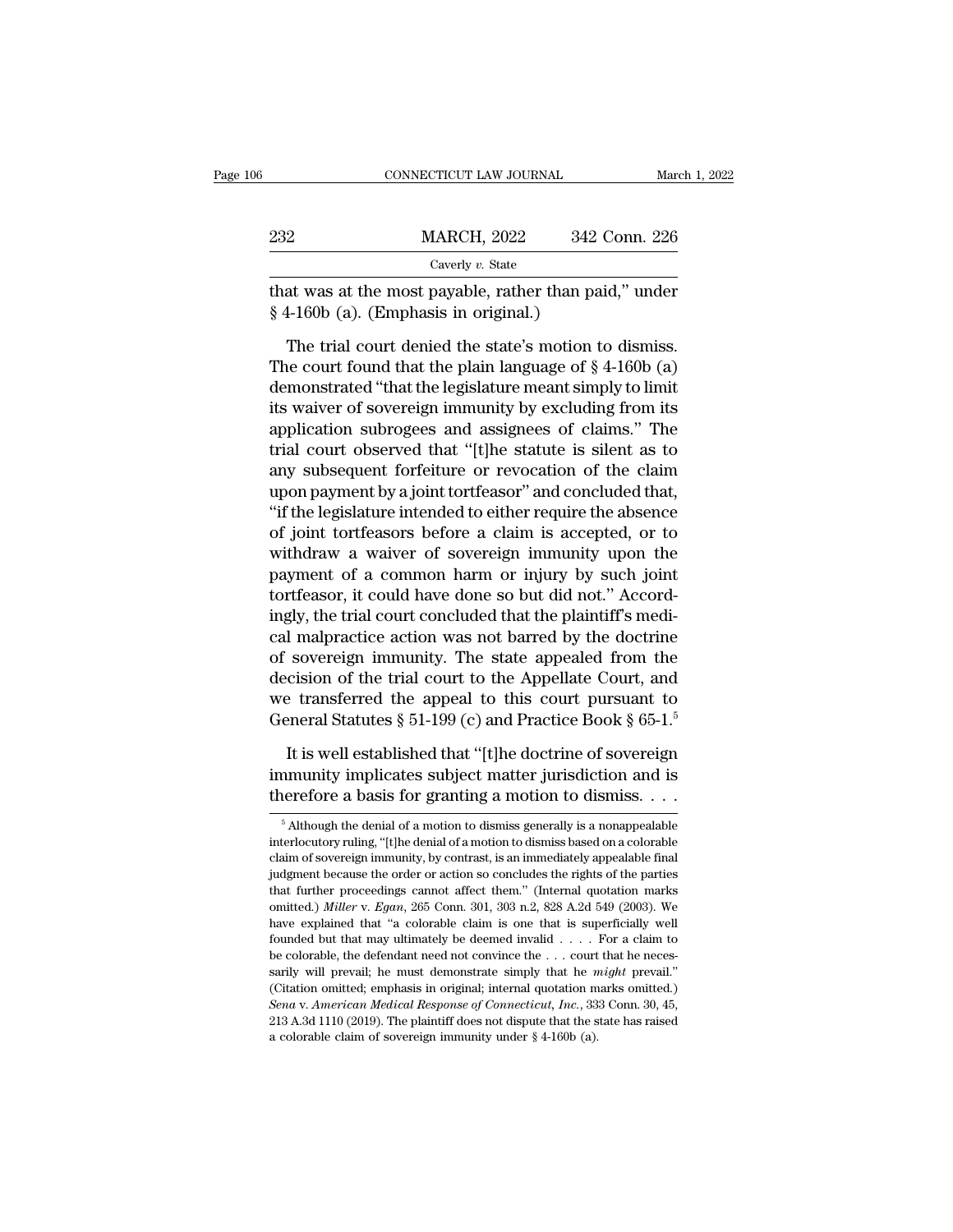| 2022          | CONNECTICUT LAW JOURNAL | Page 107 |  |
|---------------|-------------------------|----------|--|
|               |                         |          |  |
| 342 Conn. 226 | <b>MARCH, 2022</b>      | 233      |  |
|               | Caverly $v$ . State     |          |  |

CONNECTICUT LAW JOURNAL Page 107<br>
2342 Conn. 226 MARCH, 2022 233<br>
Caverly v. State<br>
A determination regarding a trial court's subject matter<br>
jurisdiction is a question of law," over which we exer-342 Conn. 226 MARCH, 2022 233<br>
Caverly v. State<br>
A determination regarding a trial court's subject matter<br>
jurisdiction is a question of law," over which we exer-<br>
cise plenary review. (Citation omitted; internal quota-<br> 342 Conn. 226 MARCH, 2022 233<br>
Caverly v. State<br>
A determination regarding a trial court's subject matter<br>
jurisdiction is a question of law," over which we exer-<br>
cise plenary review. (Citation omitted; internal quota-<br> 1942 Conn. 226 MARCH, 2022 233<br>
Caverly v. State<br>
A determination regarding a trial court's subject matter<br>
jurisdiction is a question of law," over which we exer-<br>
cise plenary review. (Citation omitted; internal quota-<br> Caverly v. State<br>
A determination regarding a trial court's subject matter<br>
jurisdiction is a question of law," over which we exer-<br>
cise plenary review. (Citation omitted; internal quota-<br>
tion marks omitted.) *Miller* v A determination regarding a trial court's subject matter<br>jurisdiction is a question of law," over which we exercise plenary review. (Citation omitted; internal quota-<br>tion marks omitted.) *Miller* v. *Egan*, 265 Conn. 301 A determination regarding a trial court's subject matter<br>jurisdiction is a question of law," over which we exer-<br>cise plenary review. (Citation omitted; internal quota-<br>tion marks omitted.) Miller v. Egan, 265 Conn. 301, jurisdiction is a question of law," over which we exercise plenary review. (Citation omitted; internal quotation marks omitted.) *Miller* v. *Egan*, 265 Conn. 301, 313, 828 A.2d 549 (2003). More specifically, whether  $\S$  cise plenary review. (Citation omitted; internal quotation marks omitted.) *Miller* v. *Egan*, 265 Conn. 301, 313, 828 A.2d 549 (2003). More specifically, whether  $\S$  4-160b (a) waives the state's sovereign immunity with tion marks omitted.) *Miller* v. *Egan*, 265 Conn. 301, 313, 828 A.2d 549 (2003). More specifically, whether  $\S$  4-160b (a) waives the state's sovereign immunity with respect to a claim for damages against the state when 828 A.2d 549 (2003). More specifically, whether § 4-160b<br>(a) waives the state's sovereign immunity with respect<br>to a claim for damages against the state when the plain-<br>tiff has received or will receive compensation for hi (a) waives the state's sovereign immunity with respect<br>to a claim for damages against the state when the plain-<br>tiff has received or will receive compensation for his<br>or her loss by way of a settlement with a joint tortfe to a claim for damages against the state when the plain-<br>tiff has received or will receive compensation for his<br>or her loss by way of a settlement with a joint tortfeasor<br>is a question of law subject to plenary review. See tiff has received or will receive compensation for his<br>or her loss by way of a settlement with a joint tortfeasor<br>is a question of law subject to plenary review. See,<br>e.g., *Graham v. Commissioner of Transportation*, 330<br>C or her loss by way of a settlement with a joint t<br>is a question of law subject to plenary rev<br>e.g., *Graham* v. *Commissioner of Transporta*<br>Conn. 400, 416, 195 A.3d 664 (2018) (whether<br>operates as waiver of sovereign immu g., *Graham v. Commissioner of Transportation*, 330<br>pnn. 400, 416, 195 A.3d 664 (2018) (whether statute<br>erates as waiver of sovereign immunity is "a question<br>statutory construction that constitutes a question of<br>w over wh Conn. 400, 416, 195 A.3d 664 (2018) (whether statute<br>operates as waiver of sovereign immunity is "a question<br>of statutory construction that constitutes a question of<br>law over which our review is plenary").<br>To ascertain th

operates as waiver of sovereign immunity is "a question<br>of statutory construction that constitutes a question of<br>law over which our review is plenary").<br>To ascertain the meaning of § 4-160b (a), we apply the<br>principles of of statutory construction that constitutes a question of<br>law over which our review is plenary").<br>To ascertain the meaning of  $\S 4$ -160b (a), we apply the<br>principles of statutory construction set forth in General<br>Statutes law over which our review is plenary").<br>
To ascertain the meaning of  $\S 4$ -160b (a), we apply the<br>
principles of statutory construction set forth in General<br>
Statutes  $\S 1$ -2z. See, e.g., *Boisvert* v. *Gavis*, 332 Conn.<br> To ascertain the meaning of  $\S$  4-160b (a), we apply the<br>principles of statutory construction set forth in General<br>Statutes  $\S$  1-2z. See, e.g., *Boisvert* v. *Gavis*, 332 Conn.<br>115, 141–42, 210 A.3d 1 (2019). We are also To ascertain the meaning of § 4-160b (a), we apply the<br>principles of statutory construction set forth in General<br>Statutes § 1-2z. See, e.g., *Boisvert v. Gavis*, 332 Conn.<br>115, 141-42, 210 A.3d 1 (2019). We are also guide principles of statutory construction set forth in General<br>Statutes § 1-2z. See, e.g., *Boisvert v. Gavis*, 332 Conn.<br>115, 141–42, 210 A.3d 1 (2019). We are also guided by<br>the "principle that statutes in derogation of sove Statutes § 1-2z. See, e.g., *Botsvert v. Gavis*, 332 Conn.<br>115, 141–42, 210 A.3d 1 (2019). We are also guided by<br>the "principle that statutes in derogation of sovereign<br>immunity should be strictly construed.... [When]<br>the 115, 141–42, 210 A.3d 1 (2019). We are also guided by<br>the "principle that statutes in derogation of sovereign<br>immunity should be strictly construed. . . . [When]<br>there is any doubt about their meaning or intent they<br>are gi the "principle that statutes in derogation of sovereign<br>immunity should be strictly construed. . . . [When]<br>there is any doubt about their meaning or intent they<br>are given the effect [that] makes the least rather than<br>the mmunty should be strictly construed.<br>
there is any doubt about their meaning<br>
are given the effect [that] makes the lea<br>
the most change in sovereign immunity<br>
omitted; internal quotation marks omitte<br>
Systems Corp. v. Com e given the effect [that] makes the least rather than<br>
e most change in sovereign immunity." (Emphasis<br>
inted; internal quotation marks omitted.) *Envirotest*<br> *stems Corp.* v. *Commissioner of Motor Vehicles*, 293<br>
pon. 3 the most change in sovereign immunity." (Emphasis<br>
comitted; internal quotation marks omitted.) *Envirotest*<br>
Systems Corp. v. Commissioner of Motor Vehicles, 293<br>
Conn. 382, 388, 978 A.2d 49 (2009).<br>
Section 4-160b (a) pr

omitted; internal quotation marks omitted.) *Envirotest*<br> *Systems Corp.* v. *Commissioner of Motor Vehicles*, 293<br>
Conn. 382, 388, 978 A.2d 49 (2009).<br>
Section 4-160b (a) provides that "[t]he Office of the<br>
Claims Commiss Systems Corp. v. Commissioner of Motor Vehicles, 293<br>Conn. 382, 388, 978 A.2d 49 (2009).<br>Section 4-160b (a) provides that "[t]he Office of the<br>Claims Commissioner shall not accept or pay any subrogated claim or any claim d Conn. 382, 388, 978 A.2d 49 (2009).<br>
Section 4-160b (a) provides that "[t]he Office of the<br>
Claims Commissioner shall not accept or pay any subro-<br>
gated claim or any claim directly or indirectly paid by<br>
or assigned to a Section 4-160b (a) provides that "[t]he Office of the Claims Commissioner shall not accept or pay any subrogated claim or any claim directly or indirectly paid by or assigned to a third party." It is undisputed that the pl Section 4-1606 (a) provides that "[t]he Office of the Claims Commissioner shall not accept or pay any subrogated claim or any claim directly or indirectly paid by or assigned to a third party." It is undisputed that the pl Claims Commissioner shall not accept or pay any subrogated claim or any claim directly or indirectly paid by<br>or assigned to a third party." It is undisputed that the<br>plaintiff's medical malpractice claim against the state<br>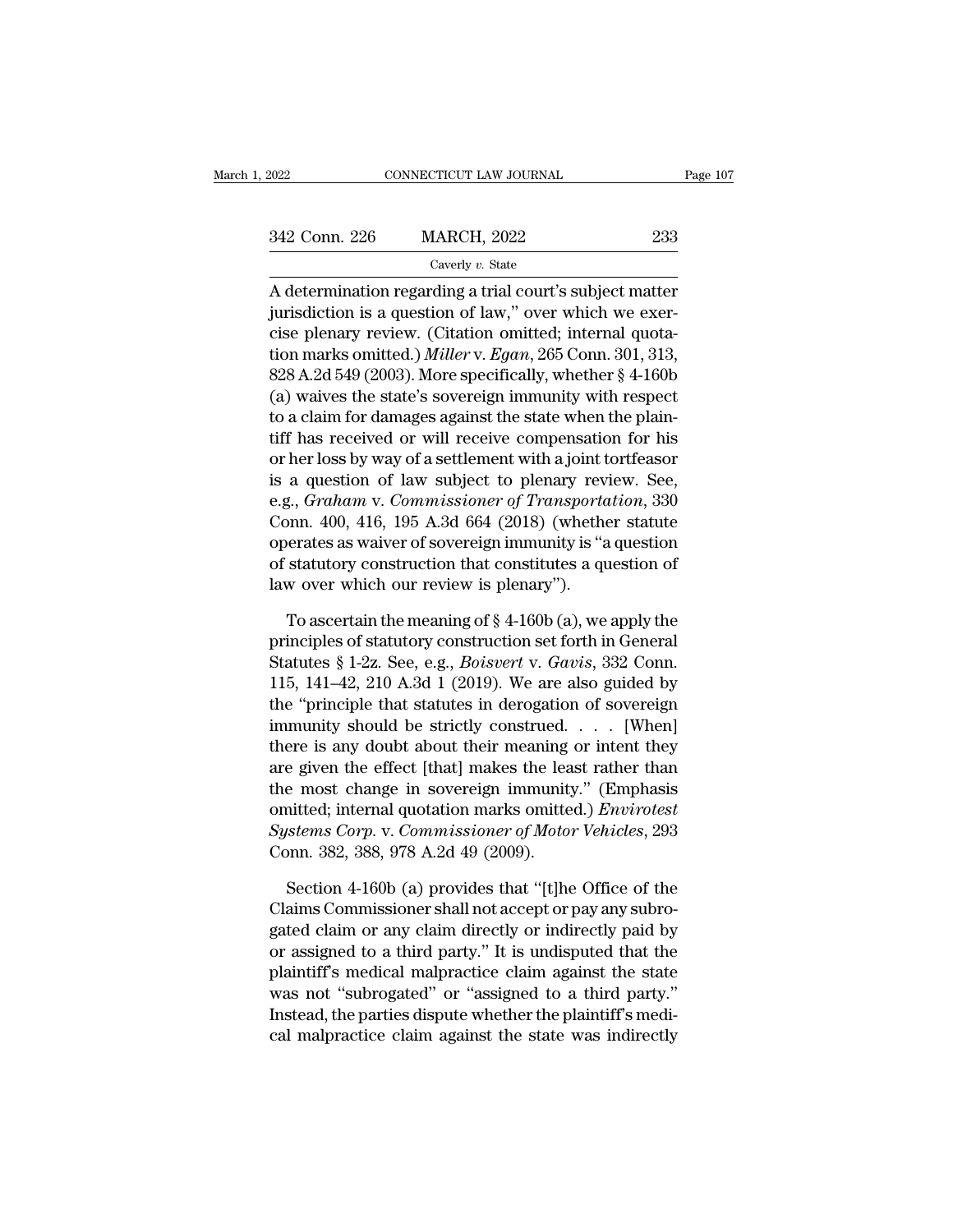| 08  | CONNECTICUT LAW JOURNAL                                                                                                                                                   | March 1, 2022 |
|-----|---------------------------------------------------------------------------------------------------------------------------------------------------------------------------|---------------|
| 234 | <b>MARCH, 2022</b>                                                                                                                                                        | 342 Conn. 226 |
|     | Caverly $v$ . State                                                                                                                                                       |               |
|     | paid by a third party when CVS Pharmacy paid the<br>plaintiff \$2 million to settle the CVS action. $6$                                                                   |               |
|     | Chapter 53 of the General Statutes, entitled "Claims"<br>Against the State," defines the term "claim" as "a peti-<br>tion for the narmont or refund of money by the state |               |

234 MARCH, 2022 342 Conn. 226<br>
Caverly v. State<br>
paid by a third party when CVS Pharmacy paid the<br>
plaintiff \$2 million to settle the CVS action.<sup>6</sup><br>
Chapter 53 of the General Statutes, entitled "Claims<br>
Against the State Caverly *v*. State<br>
paid by a third party when CVS Pharmacy paid the<br>
plaintiff \$2 million to settle the CVS action.<sup>6</sup><br>
Chapter 53 of the General Statutes, entitled "Claims<br>
Against the State," defines the term "claim" a paid by a third party when CVS Pharmacy paid the<br>plaintiff \$2 million to settle the CVS action.<sup>6</sup><br>Chapter 53 of the General Statutes, entitled "Claims<br>Against the State," defines the term "claim" as "a peti-<br>tion for the plaintiff \$2 million to settle the CVS action.<sup>6</sup><br>Chapter 53 of the General Statutes, entitled "Claims<br>Against the State," defines the term "claim" as "a peti-<br>tion for the payment or refund of money by the state<br>or for p Chapter 53 of the General Statutes, entitled "Claims<br>Against the State," defines the term "claim" as "a peti-<br>tion for the payment or refund of money by the state<br>or for permission to sue the state  $\ldots$ " (Emphasis<br>added. Chapter 53 of the General Statutes, entitled "Claims<br>Against the State," defines the term "claim" as "a peti-<br>tion for the payment or refund of money by the state<br>or for permission to sue the state  $\ldots$ ." (Emphasis<br>added Against the State," defines the term "claim" as "a petition for the payment or refund of money by the state<br>or for permission to sue the state . . . . ." (Emphasis<br>added.) General Statutes  $\S 4-141 (1)$ ;<sup>7</sup> see General Sta tion for the payment or refund of money by the state<br>or for permission to sue the state . . . . " (Emphasis<br>added.) General Statutes § 4-141 (1);<sup>7</sup> see General Stat-<br>utes § 4-141 (2) (defining "just claim" as "a claim wh or for permission to sue *the state* . . . ." (Emphasis added.) General Statutes § 4-141 (1);<sup>7</sup> see General Statutes § 4-141 (2) (defining "just claim" as "a claim which in equity and justice *the state should pay*, prov added.) General Statutes § 4-141 (1);<sup>7</sup> see General Statutes § 4-141 (2) (defining "just claim" as "a claim which<br>in equity and justice *the state should pay*, provided *the*<br>*state* caused damage or injury or has receiv utes § 4-141 (2) (defining "just claim" as "a claim which<br>in equity and justice *the state should pay*, provided *the*<br>*state* caused damage or injury or has received a benefit"<br>(emphasis added)); see also General Statute in equity and justice *the state should pay*, provided *the*<br>state caused damage or injury or has received a benefit"<br>(emphasis added)); see also General Statutes  $\S 4$ -165<br>(a) (providing that "[a]ny person having a compl *state* caused damage or injury or has received a benefit"<br>(emphasis added)); see also General Statutes § 4-165<br>(a) (providing that "[a]ny person having a complaint<br>for" damage caused by state officer or employee "in<br>the d (emphasis added)); see also General Statutes  $\S$  4-165<br>
(a) (providing that "[a]ny person having a complaint<br>
for" damage caused by state officer or employee "in<br>
the discharge of his or her duties or within the scope<br>
of (a) (providing that "[a]ny person having a complaint<br>for" damage caused by state officer or employee "in<br>the discharge of his or her duties or within the scope<br>of his or her employment  $\dots$  shall present it as *a*<br>claim a for" damage caused by state officer or employee "in<br>the discharge of his or her duties or within the scope<br>of his or her employment . . . . shall present it as *a*<br>claim against the state under the provisions of this<br>chap the discharge of his or her duties or within the scope<br>of his or her employment . . . shall present it as a<br>claim against the state under the provisions of this<br>chapter" (emphasis added)). As we explained in *Bloom*<br>v. *G* of his or her employment  $\ldots$  shall present it as a<br>claim against the state under the provisions of this<br>chapter" (emphasis added)). As we explained in *Bloom*<br>v. *Gershon*, 271 Conn. 96, 856 A.2d 335 (2004), "chapter<br>53 claim against the state under the provisions of this<br>chapter" (emphasis added)). As we explained in *Bloom*<br>v. *Gershon*, 271 Conn. 96, 856 A.2d 335 (2004), "chapter<br>53 pertains exclusively to claims for monetary damages<br>a chapter" (emphasis added)). As we explained in *Bloom*<br>v. *Gershon*, 271 Conn. 96, 856 A.2d 335 (2004), "chapter<br>53 pertains exclusively to claims for monetary damages<br>against the state, and, therefore, any reference to th v. *Gershon*, 271 Conn. 96, 856 A.2d 335 (2004), "chapter 53 pertains exclusively to claims for monetary damages against the state, and, therefore, any reference to the word 'claim' in chapter 53 must be read to refer to 53 pertains exclusively to claims for monetary damages<br>against the state, and, therefore, any reference to the<br>word 'claim' in chapter 53 must be read to refer to claims<br>for monetary damages" against the state. Id., 112. against the state, and, therefore, any reference to the<br>word 'claim' in chapter 53 must be read to refer to claims<br>for monetary damages" against the state. Id., 112. Thus,<br>"§ 4-141 [1], which defines the word 'claim' as a word 'claim' in chapter 53 must be read to refer to claims<br>for monetary damages" against the state. Id., 112. Thus,<br>"\\$ 4-141 [1], which defines the word 'claim' as a petition<br>"for permission to sue the state," as well as 'for permission to sue the state,' as well as a petition<br>for the payment or refund of money by the state, by<br>virtue of pertaining to the provisions of chapter 53,<br>necessarily means a petition for permission to sue the<br> $\frac$ for the payment or refund of money by the state, by<br>virtue of pertaining to the provisions of chapter 53,<br>necessarily means a petition for permission to sue the<br> $\sqrt[6]{\frac{1}{\pi}}$  we note that § 4-160b applies only to the cl

virtue of pertaining to the provisions of chapter 53,<br>necessarily means a petition for permission to sue the<br> $\sqrt{w}$  we note that § 4-160b applies only to the claims commissioner's "accep-<br>t[ance] or pay[ment]" of a claim is a perfect to the present case only to the claims commissioner's "acception" of a claim. General Statutes  $\S$  4-160b (a). The claims commissioner did not pay the plaintiff's claim, and, therefore, the statute is applica The existency integrals a pertition for pertitismont to sue the  $\frac{1}{2}$  of we note that § 4-160b applies only to the claims commissioner's "acceptioner did not pay the plaintiff's claim, and, therefore, the statute is a <sup>6</sup> We note that § 4-160b applies only to the claims commissioner's "accepted tance] or pay[ment]" of a claim. General Statutes § 4-160b (a). The claims commissioner did not pay the plaintiff's claim, and, therefore, the t[ance] or pay[ment]" of a claim. General Statutes  $\S$  4-160b (a). The claims commissioner did not pay the plaintiff's claim, and, therefore, the statute is applicable to the present case only if the claims commissioner a commissioner did not pay the plaintiff's claim, and, therefore, the statute<br>is applicable to the present case only if the claims commissioner accepted<br>the plaintiff's claim. The plaintiff does not challenge the state's co is applicable to the present case only if the claims commissioner accepted<br>the plaintiff's claim. The plaintiff does not challenge the state's contention<br>that the claims commissioner accepted the plaintiff's claim by gran that the claims commissioner accepted the plaintiff's claim by granting the plaintiff authorization to sue the state. There is no occasion for us to address the state's argument that permission to sue the state constitute plaintiff authorization to sue the state. There is no occasion for us to address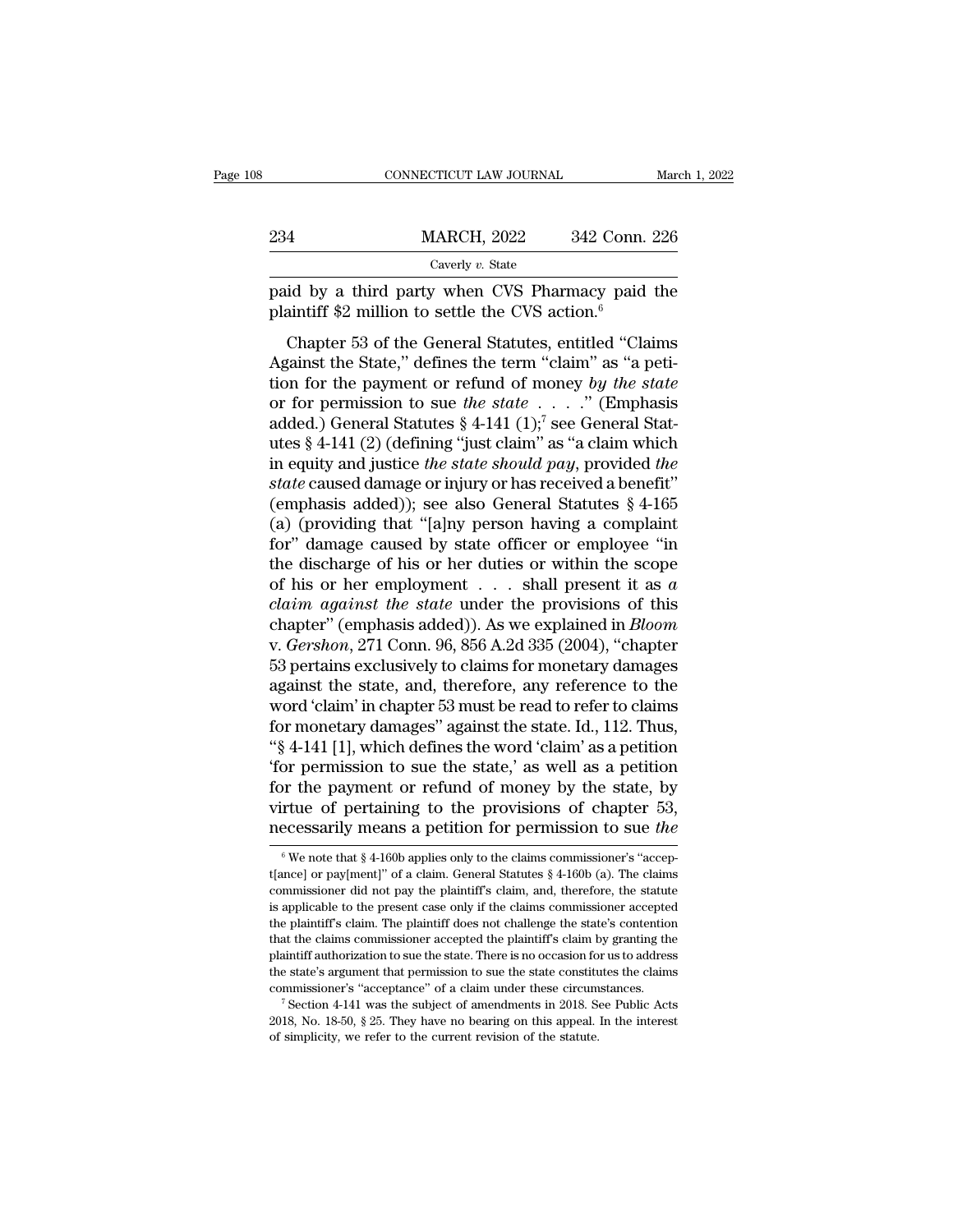| 2022                   | CONNECTICUT LAW JOURNAL                                                                                                                                                          | Page 109 |
|------------------------|----------------------------------------------------------------------------------------------------------------------------------------------------------------------------------|----------|
|                        |                                                                                                                                                                                  |          |
| 342 Conn. 226          | <b>MARCH, 2022</b>                                                                                                                                                               | 235      |
|                        | Caverly v. State                                                                                                                                                                 |          |
| altered.) Id., 112–13. | <i>state</i> for the payment or refund of money." (Emphasis                                                                                                                      |          |
|                        | The plaintiff's negligence action against CVS Phar-<br>macy was not a "claim," as defined by $\S 4-141(1)$ , because<br>it was not a roquest for monotary damages from the state |          |

342 Conn. 226 MARCH, 2022 235<br>
Caverly v. State<br>
state for the payment or refund of money." (Emphasis<br>
altered.) Id., 112–13.<br>
The plaintiff's negligence action against CVS Phar-<br>
macy was not a "claim," as defined by § 4 Caverly v. State<br>
state for the payment or refund of money." (Emphasis<br>
altered.) Id., 112–13.<br>
The plaintiff's negligence action against CVS Phar-<br>
macy was not a "claim," as defined by  $\S 4$ -141 (1), because<br>
it was not state for the payment or refund of money." (Emphasis<br>altered.) Id., 112–13.<br>The plaintiff's negligence action against CVS Phar-<br>macy was not a "claim," as defined by  $\S 4-141$  (1), because<br>it was not a request for monetar state for the payment or refund of money. (Emphasis<br>altered.) Id., 112–13.<br>The plaintiff's negligence action against CVS Phar-<br>macy was not a "claim," as defined by § 4-141 (1), because<br>it was not a request for monetary da altered.) Id., 112–15.<br>
The plaintiff's negligence action against CVS Phar-<br>
macy was not a "claim," as defined by § 4-141 (1), because<br>
it was not a request for monetary damages from the state.<br>
Instead, in the CVS action The plaintiff's negligence action against CVS Pharmacy was not a "claim," as defined by  $\S$  4-141 (1), because it was not a request for monetary damages from the state. Instead, in the CVS action, the plaintiff sought mon macy was not a "claim," as defined by § 4-141 (1), because<br>it was not a request for monetary damages from the state.<br>Instead, in the CVS action, the plaintiff sought monetary<br>damages from CVS Pharmacy, a private corporatio it was not a request for monetary damages from the state.<br>Instead, in the CVS action, the plaintiff sought monetary<br>damages from CVS Pharmacy, a private corporation,<br>for its own independent acts of alleged negligence in<br>ca Instead, in the CVS action, the plaintiff sought monetary<br>damages from CVS Pharmacy, a private corporation,<br>for its own independent acts of alleged negligence in<br>causing the decedent's death. Thus, the settlement pro-<br>ceed damages from CVS Pharmacy, a private corporation,<br>for its own independent acts of alleged negligence in<br>causing the decedent's death. Thus, the settlement pro-<br>ceeds that the plaintiff received in the CVS action did<br>not co for its own independent acts of alleged negligence in causing the decedent's death. Thus, the settlement proceeds that the plaintiff received in the CVS action did not constitute an indirect payment of the plaintiff's clai causing the decedent's death. Thus, the settlement proceeds that the plaintiff received in the CVS action did<br>not constitute an indirect payment of the plaintiff's claim<br>for monetary damages against the state but, rather,<br> ceeds that the plaintiff received in the CVS action did<br>not constitute an indirect payment of the plaintiff's claim<br>for monetary damages against the state but, rather,<br>constituted a direct payment to the plaintiff in satis not constitute an indirect payment of the plaintiff's claim<br>for monetary damages against the state but, rather,<br>constituted a direct payment to the plaintiff in satisfac-<br>tion of the plaintiff's claim for monetary damages for monetary damages against the state but, rather,<br>constituted a direct payment to the plaintiff in satisfac-<br>tion of the plaintiff's claim for monetary damages against<br>CVS Pharmacy. Because the plaintiff's claims agains constituted a direct payment to the plaintiff in satisfaction of the plaintiff's claim for monetary damages against CVS Pharmacy. Because the plaintiff's claims against CVS Pharmacy and the state are separate and distinct The state contends that the plaintiff's claims against<br>
The state conclude that the plaintiff's claims against<br>
The state conclude that the plaintiff's medical malpractice<br>
aim in the present case was not "indirectly paid CVS Pharmacy. Because the plaintiff's claims against<br>CVS Pharmacy and the state are separate and distinct,<br>we conclude that the plaintiff's medical malpractice<br>claim in the present case was not "indirectly paid by<br> $\dots$  a

CVS Pharmacy and the state are separate and distinct,<br>we conclude that the plaintiff's medical malpractice<br>claim in the present case was not "indirectly paid by<br> $\dots$  a third party" within the meaning of § 4-160b (a).<br>The we conclude that the plaintiff s medical malpractice<br>claim in the present case was not "indirectly paid by<br>... a third party" within the meaning of  $\S 4-160b$  (a).<br>The state contends that the term "claim" in  $\S 4-160b$ <br>(a The state contends that the term "claim" in § 4-160b<br>
a) must be construed consistently with the common-<br>
w prohibition on double recovery, which precludes a<br>
laintiff from recovering twice for a single loss.<sup>8</sup> We<br>
<sup>8</sup>Th (a) must be construed consistently with the common-<br>law prohibition on double recovery, which precludes a<br>plaintiff from recovering twice for a single loss.<sup>8</sup> We<br><sup>8</sup>The state also claims that  $§4-160b$  (a) should be cons

law prohibition on double recovery, which precludes a<br>plaintiff from recovering twice for a single loss.<sup>8</sup> We<br><sup>8</sup>The state also claims that § 4-160b (a) should be construed to preserve<br>the common-law rule that "a release mature promission on totalist recovery, which precides a plaintiff from recovering twice for a single loss.<sup>8</sup> We  $\frac{1}{8}$  The state also claims that  $\frac{6}{4}$  +160b (a) should be construed to preserve the common-law rul **PRIGUIT IF COVETING UNICE TOT A SINGLE IOSS.** We<br>
<sup>8</sup> The state also claims that § 4-160b (a) should be construed to preserve<br>
the common-law rule that "a release of one joint tortfeasor operated as a<br>
release of all joi <sup>8</sup> The state also claims that  $\S$  4-160b (a) should be construed to preserve the common-law rule that "a release of one joint tortfeasor operated as a release of all joint tortfeasors." *Sims v. Honda Motor Co., Ltd.*, 2 the common-law rule that "a release of one joint tortfeasor operated as a release of all joint tortfeasors." *Sims v. Honda Motor Co., Ltd.*, 225 Conn. 401, 406, 623 A.2d 995 (1993). The state recognizes that this commonrelease of all joint tortfeasors." *Sims* v. *Honda Motor Co., Ltd.*, 225 Conn. 401, 406, 623 A.2d 995 (1993). The state recognizes that this common-law rule was abrogated by General Statutes § 52-572e, which provides in 401, 406, 623 A.2d 995 (1993). The state recognizes that this common-law<br>trule was abrogated by General Statutes § 52-572e, which provides in relevant<br>part that a release of one joint tortfeasor "does not discharge the ot rule was abrogated by General Statutes § 52-572e, which provides in relevant part that a release of one joint tortfeasor "does not discharge the other tortfeasors unless, and only to the extent, the release so provides"; part that a release of one joint tortfeasor "does not discharge the other tortfeasors unless, and only to the extent, the release so provides"; General Statutes § 52-572e (b); but contends that the legislature, in enactin for the assors unless, and only to the extent, the release so provides"; General Statutes § 52-572e (b); but contends that the legislature, in enacting § 4-160b (a), intended to exempt the claims commissioner's waiver of Statutes § 52-572e (b); but contends that the legislature, in enacting § 4-160b (a), intended to exempt the claims commissioner's waiver of sovereign immunity from the operation of § 52-572e. We reject this claim because, cal, intended to exempt the claims commissioner's waiver of sovereign immunity from the operation of § 52-572e. We reject this claim because, as we previously explained, the term "claim" in § 4-160b (a) plainly and unambi immunity from the operation of § 52-572e. We reject this claim because, as we previously explained, the term "claim" in § 4-160b (a) plainly and unambiguously refers only to a plaintiff's request for monetary damages from as we previously explained, the term "claim" in § 4-160b (a) plainly and unambiguously refers only to a plaintiff's request for monetary damages from the state for injury or loss caused by the state through the action or as we previously explained, the term "claim" in § 4-160b (a) plainly and unambiguously refers only to a plaintiff's request for monetary damages from the state for injury or loss caused by the state through the action or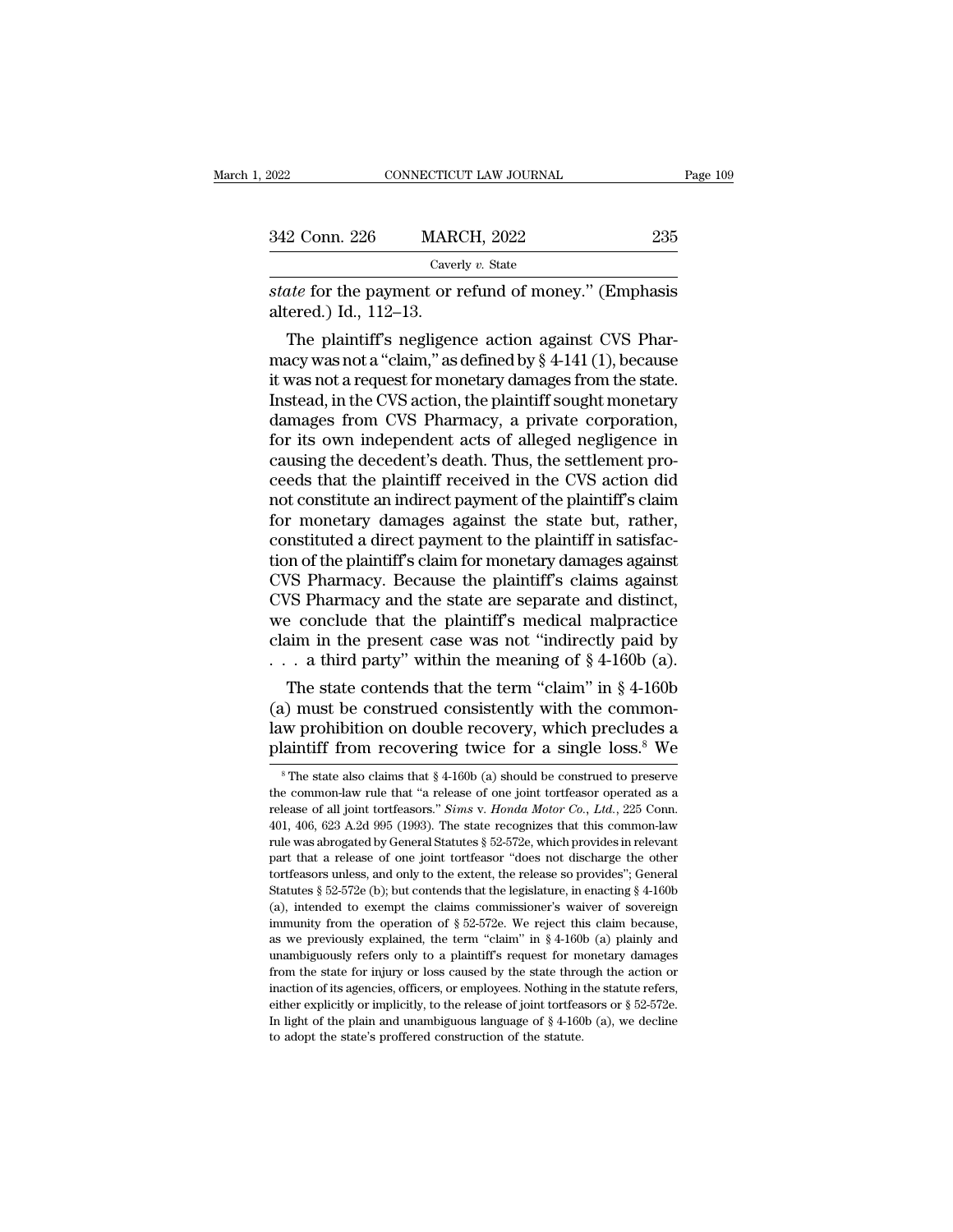| 0 |     | CONNECTICUT LAW JOURNAL | March 1, 2022 |
|---|-----|-------------------------|---------------|
|   | 236 | <b>MARCH, 2022</b>      | 342 Conn. 226 |
|   |     | Caverly v. State        |               |

236 MARCH, 2022 342 Conn. 226<br>
Caverly v. State<br>
agree with the state that the plaintiff may not recover<br>
double damages for the death of the decedent under<br>
"the simple and time-honored maxim that [a] plaintiff<br>
may be co  $\frac{236}{236}$  MARCH, 2022 342 Conn. 226<br>  $\frac{236}{236}$  Caverly v. State<br>
agree with the state that the plaintiff may not recover<br>
double damages for the death of the decedent under<br>
"the simple and time-honored maxim that 236 MARCH, 2022 342 Conn. 226<br>
Caverly v. State<br>
agree with the state that the plaintiff may not recover<br>
double damages for the death of the decedent under<br>
"the simple and time-honored maxim that [a] plaintiff<br>
may be c Caverly v. State<br>
agree with the state that the plaintiff may not recover<br>
double damages for the death of the decedent under<br>
"the simple and time-honored maxim that [a] plaintiff<br>
may be compensated only once for his ju *Gaveny v. state*<br> *Gaveny v. state*<br> *Giongle damages for the death of the decedent under*<br> *Giongle and time-honored maxim that* [a] plaintiff<br>
may be compensated only once for his just damages for<br>
the same injury." (In agree with the state that the plaintiff may not recover<br>double damages for the death of the decedent under<br>"the simple and time-honored maxim that [a] plaintiff<br>may be compensated only once for his just damages for<br>the sa double damages for the death of the decedent under<br>
"the simple and time-honored maxim that [a] plaintiff<br>
may be compensated only once for his just damages for<br>
the same injury." (Internal quotation marks omitted.)<br> *Gio* ay be compensated only once for his just damages for<br>e same injury." (Internal quotation marks omitted.)<br>*ionfriddo v. Gartenhaus Cafe*, 211 Conn. 67, 71, 557<br>2d 540 (1989). We disagree, however, that our con-<br>ruction of § the same injury." (Internal quotation marks omitted.)<br> *Gionfriddo* v. *Gartenhaus Cafe*, 211 Conn. 67, 71, 557<br>
A.2d 540 (1989). We disagree, however, that our construction of § 4-160b (a) permits a double recovery.<br>
As w

Gionfriddo v. Gartenhaus Cafe, 211 Conn. 67, 71, 557<br>A.2d 540 (1989). We disagree, however, that our construction of § 4-160b (a) permits a double recovery.<br>As we recently explained in *Meribear Productions*,<br>Inc. v. Fran A.2d 540 (1989). We disagree, however, that our construction of  $\S$  4-160b (a) permits a double recovery.<br>As we recently explained in *Meribear Productions*,<br>*Inc.* v. *Frank*, 340 Conn. 711, A.3d (2021), "[p]lain-<br>tiffs struction of  $\S$  4-160b (a) permits a double recovery.<br>
As we recently explained in *Meribear Productions*,<br> *Inc.* v. *Frank*, 340 Conn. 711, A.3d (2021), "[p]laintiffs are not foreclosed from suing multiple defendants,<br> As we recently explained in *Meribear Productions*,<br>*Inc. v. Frank*, 340 Conn. 711, A.3d (2021), "[p]lain-<br>tiffs are not foreclosed from suing multiple defendants,<br>either jointly or separately, for injuries for which each As we recently explained in *Meribear Productions*,<br> *Inc. v. Frank*, 340 Conn. 711, A.3d (2021), "[p]lain-<br>
tiffs are not foreclosed from suing multiple defendants,<br>
either jointly or separately, for injuries for which e *Inc.* v. *Frank*, 340 Conn. 711, A.3d (2021), "[p]laintiffs are not foreclosed from suing multiple defendants, either jointly or separately, for injuries for which each is liable, nor are they foreclosed from obtaining m tiffs are not foreclosed from suing multiple defendants,<br>either jointly or separately, for injuries for which each<br>is liable, nor are they foreclosed from obtaining multiple<br>judgments against joint [or successive] tortfeas either jointly or separately, for injuries for which each<br>is liable, nor are they foreclosed from obtaining multiple<br>judgments against joint [or successive] tortfeasors.<br>. . . This rule is based on the sound policy that se is liable, nor are they foreclosed from obtaining multiple<br>judgments against joint [or successive] tortfeasors.<br>. . . This rule is based on the sound policy that seeks<br>to ensure that parties will recover for their damages. judgments against joint [or successive] tortfeasors.<br>  $\ldots$  This rule is based on the sound policy that seeks<br>
to ensure that parties will recover for their damages.<br>  $\ldots$  The possible rendition of multiple judgments doe Fig. . . . This rule is based on the sound policy that seeks<br>to ensure that parties will recover for their damages.<br>. . . The possible rendition of multiple judgments does<br>not, however, defeat the proposition that a litig to ensure that parties will recover for their damages.<br>
. . . The possible rendition of multiple judgments does<br>
not, however, defeat the proposition that a litigant may<br>
recover just damages only once. . . . Double recov . . . The possible rendition of multiple judgments does<br>not, however, defeat the proposition that a litigant may<br>recover just damages only once. . . . Double recovery<br>is foreclosed by the rule that only one satisfaction m not, however, defeat the proposition that a litigant may<br>recover just damages only once. . . . Double recovery<br>is foreclosed by the rule that only one satisfaction may<br>be obtained for a loss that is the subject of two or m recover just damages only once. . . . Double recovery<br>is foreclosed by the rule that only one satisfaction may<br>be obtained for a loss that is the subject of two or more<br>judgments. . . . In general, a loss is satisfied when is foreclosed by the rule that only one satisfaction may<br>be obtained for a loss that is the subject of two or more<br>judgments. . . . . In general, a loss is satisfied when a<br>judgment . . . rendered in favor of the plaintiff be obtained for a loss that is the subject of two or more<br>judgments. . . . In general, a loss is satisfied when a<br>judgment . . . rendered in favor of the plaintiff in com-<br>pensation for the loss has been paid in full." (C judgments. . . . . In general, a loss is satisfied when a<br>judgment . . . rendered in favor of the plaintiff in com-<br>pensation for the loss has been paid in full." (Citations<br>omitted; internal quotation marks omitted.) Id. judgment . . . rendered in favor of the plaintiff in compensation for the loss has been paid in full." (Citations<br>omitted; internal quotation marks omitted.) Id., 749–50.<br>In the present case, the amount of the plaintiff's pensation for the loss has been paid in full." (Citations<br>omitted; internal quotation marks omitted.) Id., 749–50.<br>In the present case, the amount of the plaintiff's loss has<br>not been adjudicated on the merits, a damages j omitted; internal quotation marks omitted.) Id., 749–50.<br>In the present case, the amount of the plaintiff's loss has<br>not been adjudicated on the merits, a damages judgment<br>has not been rendered in favor of the plaintiff, a In the present case, the amount of the plaintiff's loss has<br>not been adjudicated on the merits, a damages judgment<br>has not been rendered in favor of the plaintiff, and no<br>such judgment has been paid in full. Compare id.,<br> not been adjudicated on the merits, a damages judgment<br>has not been rendered in favor of the plaintiff, and no<br>such judgment has been paid in full. Compare id.,<br>751–52 (plaintiff's action against coobligors was not<br>barred has not been rendered in favor of the plaintiff, and no<br>such judgment has been paid in full. Compare id.,<br>751–52 (plaintiff's action against coobligors was not<br>barred by double recovery rule because "[i]t is undis-<br>puted t such judgment has been paid in full. Compare id.,<br>751–52 (plaintiff's action against coobligors was not<br>barred by double recovery rule because "[i]t is undis-<br>puted that the plaintiff's loss was wholly unsatisfied<br>when th  $751-52$  (plaintiff's action against coobligors was not barred by double recovery rule because "[i]t is undisputed that the plaintiff's loss was wholly unsatisfied when the trial court rendered judgment"), with *Gionfridd*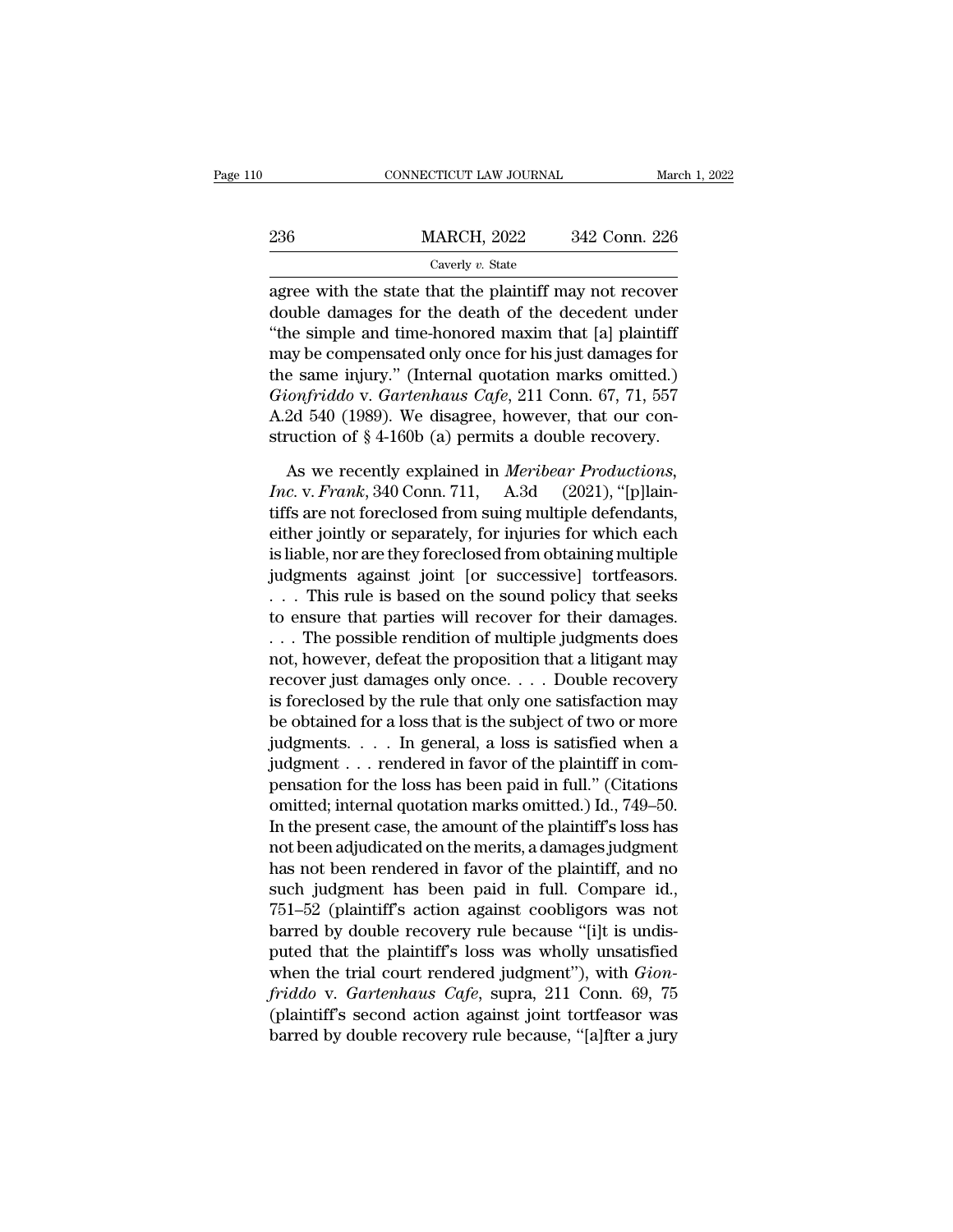| 2022          | CONNECTICUT LAW JOURNAL                                                                                                                                      | Page 111 |
|---------------|--------------------------------------------------------------------------------------------------------------------------------------------------------------|----------|
|               |                                                                                                                                                              |          |
| 342 Conn. 226 | <b>MARCH, 2022</b>                                                                                                                                           | 237      |
|               | Caverly v. State                                                                                                                                             |          |
|               | trial, the plaintiff received compensatory, exemplary<br>and treble damages in the amount of $$1,187,763$<br>and the defendants therein estigfied that judge |          |

342 Conn. 226 MARCH, 2022 237<br>Caverly v. State<br>trial, the plaintiff received compensatory, exemplary<br>and treble damages in the amount of \$1,187,763 . . .<br>and the defendants therein . . . satisfied that judg-<br>mont in full" 342 Conn. 226 MARCH, 2022 237<br>
Caverly v. State<br>
trial, the plaintiff received compensatory, exemplary<br>
and treble damages in the amount of \$1,187,763 ...<br>
and the defendants therein ... satisfied that judg-<br>
ment in full 342 Conn. 226 MARCH, 2022 237<br>Caverly v. State<br>trial, the plaintiff received compensatory, exemplary<br>and treble damages in the amount of \$1,187,763 ...<br>and the defendants therein ... satisfied that judg-<br>ment in full" (ci Caverly v. State<br>
trial, the plaintiff received compensatory, exemplary<br>
and treble damages in the amount of \$1,187,763 . . .<br>
and the defendants therein . . . satisfied that judg-<br>
ment in full" (citation omitted)). Acco Extery *v.* state<br>trial, the plaintiff received compensatory, exemplary<br>and treble damages in the amount of \$1,187,763 . . .<br>and the defendants therein . . . satisfied that judg-<br>ment in full" (citation omitted)). Accordi d treble damages in the amount of \$1,187,763 . . .<br>d the defendants therein . . . satisfied that judgent in full" (citation omitted)). Accordingly, the prohi-<br>tion against double recovery does not bar the<br>aintiff's medica and the defendants therein  $\ldots$  satisfied that judg-<br>ment in full" (citation omitted)). Accordingly, the prohi-<br>bition against double recovery does not bar the<br>plaintiff's medical malpractice claim against the state.<br>We

and the decedent in full" (citation omitted)). Accordingly, the prohibition against double recovery does not bar the plaintiff's medical malpractice claim against the state.<br>We recognize that the plaintiff received \$2 mill sorten that the plaintiff's medical malpractice claim against the state.<br>
We recognize that the plaintiff received \$2 million<br>
from CVS Pharmacy as compensation for the death of<br>
the decedent. "A plaintiff's settlement wit plaintiff's medical malpractice claim against the state.<br>We recognize that the plaintiff received \$2 million<br>from CVS Pharmacy as compensation for the death of<br>the decedent. "A plaintiff's settlement with one tortfea-<br>sor We recognize that the plaintiff received \$2 million<br>from CVS Pharmacy as compensation for the death of<br>the decedent. "A plaintiff's settlement with one tortfea-<br>sor in a multitortfeasor context, however, does not nec-<br>essa We recognize that the plaintiff received \$2 million<br>from CVS Pharmacy as compensation for the death of<br>the decedent. "A plaintiff's settlement with one tortfea-<br>sor in a multitortfeasor context, however, does not nec-<br>essa from CVS Pharmacy as compensation for the death of<br>the decedent. "A plaintiff's settlement with one tortfea-<br>sor in a multitortfeasor context, however, does not nec-<br>essarily represent a claimant's fair, just and reasonab the decedent. "A plaintiff's settlement with one tortfeasor in a multitortfeasor context, however, does not necessarily represent a claimant's fair, just and reasonable damages but, rather, represents, in part, the parties *Collinson context, however, does not necessarily represent a claimant's fair, just and reasonable damages but, rather, represents, in part, the parties' assessments of the risks of litigation. Once having undertaken to ba* essarily represent a claimant's fair, just and reasonable<br>damages but, rather, represents, in part, the parties'<br>assessments of the risks of litigation. Once having<br>undertaken to bargain regarding those risks, the plain-<br>t damages but, rather, represents, in part, the parties'<br>assessments of the risks of litigation. Once having<br>undertaken to bargain regarding those risks, the plain-<br>tiff receives the benefit or burden of the settlement."<br>Col assessments of the risks of litigation. Once having<br>undertaken to bargain regarding those risks, the plain-<br>tiff receives the benefit or burden of the settlement."<br>Collins v. Colonial Penn Ins. Co., 257 Conn. 718, 735–36, undertaken to bargain regarding those risks, the plain-<br>tiff receives the benefit or burden of the settlement."<br>*Collins* v. *Colonial Penn Ins. Co.*, 257 Conn. 718, 735–36,<br>778 A.2d 899 (2001); see *Black* v. *Goodwin, L* tiff receives the benefit or burden of the settlement."<br>Collins v. Colonial Penn Ins. Co., 257 Conn. 718, 735–36,<br>778 A.2d 899 (2001); see *Black v. Goodwin, Loomis &*<br>Britton, Inc., 239 Conn. 144, 168, 681 A.2d 293 (1996) Collins v. Colonial Penn Ins. Co., 257 Conn. 718, 735–36,<br>778 A.2d 899 (2001); see *Black v. Goodwin, Loomis &*<br>*Britton, Inc.*, 239 Conn. 144, 168, 681 A.2d 293 (1996)<br>("[w]hen an award is made pursuant to a settlement<br>.. 778 A.2d 899 (2001); see *Black v. Goodwin, Loomis &*<br>*Britton, Inc.*, 239 Conn. 144, 168, 681 A.2d 293 (1996)<br>("[w]hen an award is made pursuant to a settlement<br>... the underlying issues have not been fully and fairly<br>li *Britton, Inc.*, 239 Conn. 144, 168, 681 A.2d 293 (1996)<br>("[w]hen an award is made pursuant to a settlement<br>... the underlying issues have not been fully and fairly<br>litigated, and, therefore, the earlier award can have no ("[w]hen an award is made pursuant to a settlement<br>  $\ldots$  the underlying issues have not been fully and fairly<br>
litigated, and, therefore, the earlier award can have no<br>
preclusive effect on a subsequent action"). A negot . . . the underlying issues have not been fully and fairly<br>litigated, and, therefore, the earlier award can have no<br>preclusive effect on a subsequent action"). A negotiated<br>settlement "represent[s] a surrender of a cause o litigated, and, therefore, the earlier award can have no<br>preclusive effect on a subsequent action"). A negotiated<br>settlement "represent[s] a surrender of a cause of action,<br>perhaps for a consideration less than the injury preclusive effect on a subsequent action"). A negotiated<br>settlement "represent[s] a surrender of a cause of action,<br>perhaps for a consideration less than the injury received";<br>it does not equate to a satisfaction of a judg settlement "represent[s] a surrender of a cause of action,<br>perhaps for a consideration less than the injury received";<br>it does not equate to a satisfaction of a judgment "repre-<br>sent[ing] full compensation for injuries." perhaps for a consideration less than the injury is<br>it does not equate to a satisfaction of a judgme<br>sent[ing] full compensation for injuries." *Gior<br>Gartenhaus Cafe*, supra, 211 Conn. 74 n.8. Acc<br>the settlement the plaint Internal and the extent that the state believes that the deceration of the external and the state believes that the plaintiff state believes that the plaintiff shows.<br>To the extent that the state believes that the plaintif *Gartenhaus Cafe*, supra, 211 Conn. 74 n.8. Accordingly, the settlement the plaintiff received in the CVS action does not necessarily constitute full compensation for the entire amount of the plaintiff's loss.<br>To the exte

the settlement the plaintiff received in the CVS action<br>does not necessarily constitute full compensation for<br>the entire amount of the plaintiff's loss.<br>To the extent that the state believes that the plaintiff<br>has been ful does not necessarily constitute full compensation for<br>the entire amount of the plaintiff's loss.<br>To the extent that the state believes that the plaintiff<br>has been fully compensated for the death of the dece-<br>dent, it is no for the entire amount of the plaintiff's loss.<br>To the extent that the state believes that the plaintiff<br>has been fully compensated for the death of the dece-<br>dent, it is not without recourse. The state, like any<br>other liti To the extent that the state believes that the plaintiff<br>has been fully compensated for the death of the dece-<br>dent, it is not without recourse. The state, like any<br>other litigant in a negligence action seeking damages<br>for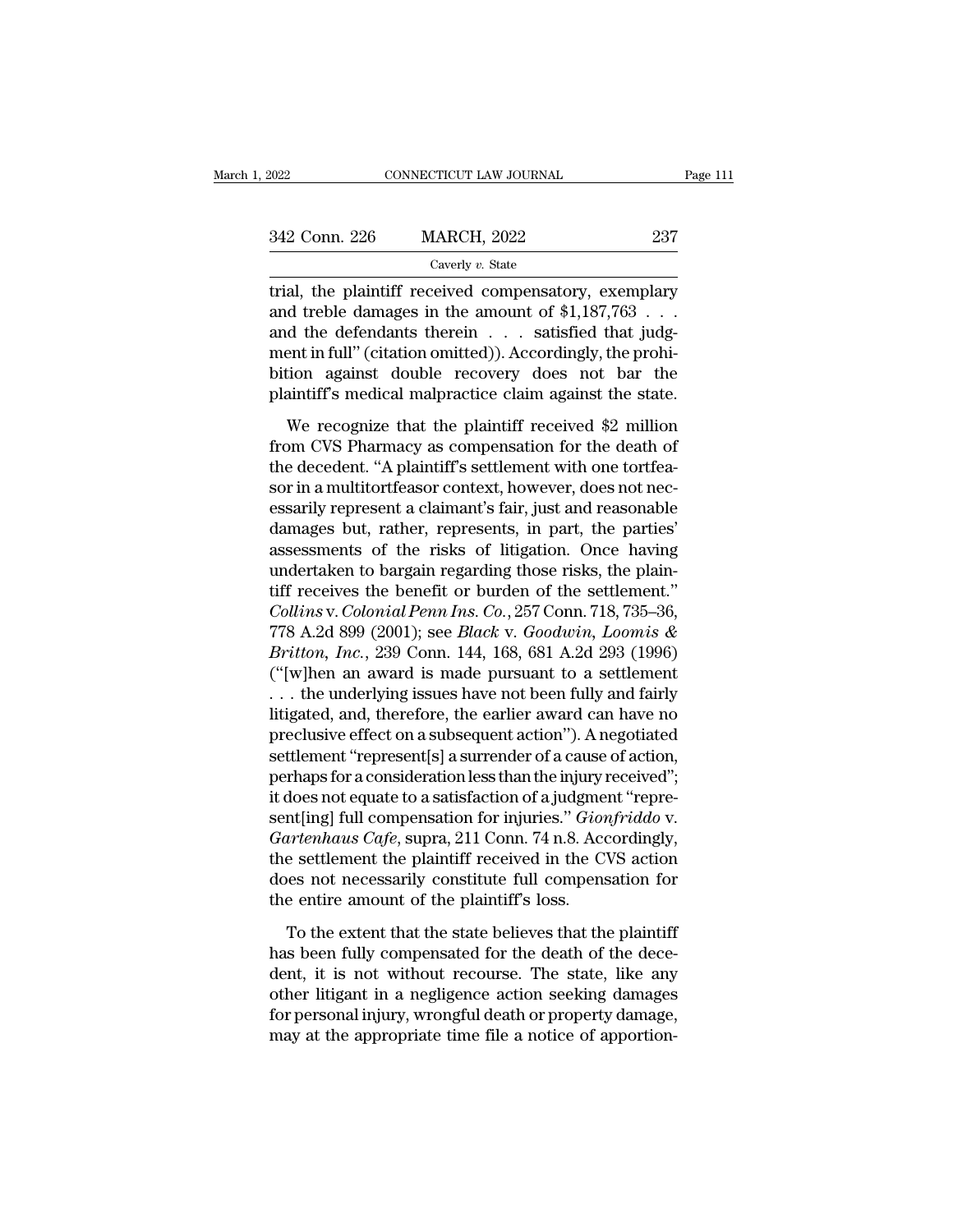# EXECUTE CONNECTICUT LAW JOURNAL March 1, 2022<br>238 MARCH, 2022 342 Conn. 226<br>Caverly v. State

### Caverly *v.* State

CONNECTICUT LAW JOURNAL March 1, 2022<br>
238 MARCH, 2022 342 Conn. 226<br>
Caverly v. State<br>
ment pursuant to General Statutes §§ 52-572h (c)<sup>9</sup> and<br>
52-102b (c),<sup>10</sup> or introduce evidence of the plaintiff's<br>
settlement with a 238 MARCH, 2022 342 Conn. 226<br>
Caverly v. State<br>
ment pursuant to General Statutes §§ 52-572h (c)<sup>9</sup> and<br>
52-102b (c),<sup>10</sup> or introduce evidence of the plaintiff's<br>
settlement with a joint tortfeasor in a trial to the cou **SET ASSET MARCH, 2022** 342 Conn. 226<br>
Severly v. State<br>
Settlement pursuant to General Statutes §§ 52-572h (c)<sup>9</sup> and<br>
52-102b (c),<sup>10</sup> or introduce evidence of the plaintiff's<br>
settlement with a joint tortfeasor in a tr 238 MARCH, 2022 342 Conn. 226<br>
Caverly v. State<br>
ment pursuant to General Statutes §§ 52-572h (c)<sup>9</sup> and<br>
52-102b (c),<sup>10</sup> or introduce evidence of the plaintiff's<br>
settlement with a joint tortfeasor in a trial to the cou ent pursuant to General Statutes §§ 52-572h (c)<sup>9</sup> and<br>2-102b (c),<sup>10</sup> or introduce evidence of the plaintiff's<br>ttlement with a joint tortfeasor in a trial to the court<sup>11</sup><br>ursuant to General Statutes §52-216a.<sup>12</sup> We the 52-102b (c),<sup>10</sup> or introduce evidence of the plaintiff's<br>settlement with a joint tortfeasor in a trial to the court<sup>11</sup><br>pursuant to General Statutes  $$52-216a.<sup>12</sup> We therefore  
\n<sup>9</sup> General Statistics  $$52-572h$  (c) provides that, "[i]n a negative action  
\nto recovery occurring on or after October 1,$ 

each party against whom recovery is allowed shall be liable to the claimant<br>each party against whom recovery is allowed shall be liable to the claimant<br>only for such party's proportionate share of the recoverable economic only for such party's proportionate share of the recoverable economic dam-<br>ages and the recoverable noneconomic damages except as provided in<br>subsection (g) of this section."<br>The state contends that, pursuant to *Bloom v.* and the recoverable noneconomic damages except as provided in subsection (g) of this section."<br>The state contends that, pursuant to *Bloom v. Gershon*, supra, 271 Conn.<br>96, it is precluded from filing a notice of apportio subsection (g) of this section."<br>
The state contends that, pursuant to *Bloom v. Gershon*, supra, 271 Conn.<br>
96, it is precluded from filing a notice of apportionment against CVS Phar-<br>
macy. The state misconstrues our hol The state contends that, pursuant to *Bloom* v. *Gershon*, supra, 271 Conn.<br>96, it is precluded from filing a notice of apportionment against CVS Phar-<br>macy. The state misconstrues our holding in *Bloom*. In *Bloom*, we h 96, it is precluded from filing a notice of apportionment against CVS Pharmacy. The state misconstrues our holding in *Bloom*. In *Bloom*, we held that the claims commissioner lacks jurisdiction "to waive the state's sove macy. The state misconstrues our holding in *Bloom*. In *Bloom*, we held that the claims commissioner lacks jurisdiction "to waive the state's sovereign immunity and [to] grant a claimant permission to file an apportionme the claims commissioner lacks jurisdiction "to waive the state's sovereign<br>immunity and [to] grant a claimant permission to file an apportionment<br>complaint . . . *against* the state of Connecticut in the Superior Court";<br> from claims for monetary damages." Id., 110. *Bloom* thus holds that apportionment complaint . . . *against* the state of Connecticut in the Superior Court"; (emphasis added; footnote omitted) id., 99; because "the commiss complaint complaint complaint and sensitive state of Connecticut in the Superior Court";<br>(emphasis added; footnote omitted) id., 99; because "the commissioner's<br>jurisdiction to authorize suit against the state extends only complasts added; footnote omitted) id., 99; because "the commissioner's jurisdiction to authorize suit against the state extends only to claims for monetary damages"; id., 111; and because "apportionment claims are claims jurisdiction to authorize suit against the state extends only to claims for monetary damages"; id., 111; and because "apportionment claims are claims for monetary damages." Id., 110. *Bloom* thus holds that apportionment monetary damages"; id., 111; and because "apportionment claims are claims<br>for the apportionment of liability and are, therefore, separate and distinct<br>from claims for monetary damages." Id., 110. *Bloom* thus holds that a settlement and release agreement. Indeed, in *Babes* and distinct from claims for monetary damages." Id., 110. *Bloom* thus holds that apportionment claims *against the state* are barred by the doctrine of sovereign immuni From claims for monetary damages." Id., 110. *Bloom* thus holds that apportionment claims *against the state* are barred by the doctrine of sovereign immunity; it contains no suggestion that the state is barred from filin tionment claims *against the state* are barred by the doctrine of sovereign<br>immunity; it contains no suggestion that the state is barred from filing a<br>notice of apportionment against a joint tortfeasor who was not made a immunity; it contains no suggestion that the state is barred from filing a<br>include of apportionment against a joint tortfeasor who was not made a party<br>to the action and with whom the plaintiff previously had entered into motice of apportionment against a joint tortfeasor who was not made a party<br>to the action and with whom the plaintiff previously had entered into a<br>settlement and release agreement. Indeed, in *Babes* v. *Bennett*, 247 Co from the action and with whom the plaintiff previously had entered into a settlement and release agreement. Indeed, in *Babes* v. *Bennett*, 247 Conn. 256, 721 A.2d 511 (1998), we recognized that "the legislature intended settlement and release agreement. Indeed, in *Babes v. Bennett*, 247 Conn.<br>256, 721 A.2d 511 (1998), we recognized that "the legislature intended that<br>the state be permitted to apportion damages to other liable codefendan 256, 721 A.2d 511 (1998), we recognized that "the legislature intended that<br>the state be permitted to apportion damages to other liable codefendants<br>the state be permitted to apportion damages to other liable codefendants Let us the state be permitted to apportion damages to other liable codefendants pursuant to  $\S 52-572h$  (c) . . . ." Id., 268; see *Rodriguez* v. *State*, 155 Conn. App. 462, 468, 110 A.3d 467 (in negligence action agains state from filing a notice of apportionment against CVS Pharmacy in the present and those filed a notice of apportionment against [the joint tortfeasors], alleging . . . that any damages should be apportioned between the App. 462, 468, 110 A.3d 467 (in negligence action against state, "the state filed a notice of apportionment against [the joint tortfeasors], alleging ... that any damages should be apportioned between the state and those that any damages should be apportioned between the state and those nonparties"), cert. granted, 316 Conn. 916, 113 A.3d 71 (2015) (appeal withdrawn, December 15, 2015). Our holding in *Bloom*, in short, would not bar the

action, was a proximated, 316 Conn. 916, 113 A.3d 71 (2015) (appeal withdrawn,<br>December 15, 2015). Our holding in *Bloom*, in short, would not bar the<br>state from filing a notice of apportionment against CVS Pharmacy in the December 15, 2015). Our holding in *Bloom*, in short, would not bar the state from filing a notice of apportionment against CVS Pharmacy in the present case.<br>
<sup>10</sup> General Statutes § 52-102b (c) provides in relevant part: state from filing a notice of apportionment against CVS Pharmacy in the<br>present case.<br><sup>10</sup> General Statutes § 52-102b (c) provides in relevant part: "If a defendant<br>claims that the negligence of any person, who was not mad present case.<br>
<sup>10</sup> General Statutes § 52-102b (c) provides in relevant part: "If a defendant<br>
claims that the negligence of any person, who was not made a party to the<br>
action, was a proximate cause of the plaintiff's inj <sup>10</sup> General Statutes § 52-102b (c) provides in relevant part: "If a defendant claims that the negligence of any person, who was not made a party to the action, was a proximate cause of the plaintiff's injuries or damage claims that the negligence of any person, who was not made a party to the action, was a proximate cause of the plaintiff's injuries or damage and the plaintiff has previously settled or released the plaintiff's claims aga action, was a proximate cause of the plaintiff's injuries or damage and the plaintiff has previously settled or released the plaintiff's claims against such person, then a defendant may cause such person's liability to be plaintiff has previously settled or released the plaintiff's claims against such<br>person, then a defendant may cause such person's liability to be apportioned<br>by filing a notice specifically identifying such person by name by filing a notice specifically identifying such person by name and last-<br>known address and the fact that the plaintiff's claims against such person<br>have been settled or released. Such notice shall also set forth the fact known address and the fact that the plaintiff's claims against such person<br>have been settled or released. Such notice shall also set forth the factual<br>basis of the defendant's claim that the negligence of such person was

settlement with a joint tortfeasor in a trial to the court<sup>11</sup><br>pursuant to General Statutes  $$52-216a.<sup>12</sup>$  We therefore<br> $\overline{ }$ <br> $\overline{ }$  <sup>9</sup> General Statutes  $$52-572h$  (c) provides that, "[i]n a negligence action<br>to r settlement with a joint tortleasor in a trial to the court<sup>11</sup><br>pursuant to General Statutes  $\S52-216a^{12}$  We therefore<br> $\frac{1}{\sqrt{2}}$  (ceneral statutes  $\S52-572h$  (c) provides that, "[i]n a negligence action<br>to recover dam pursuant to General Statutes  $\S52-216a$ .<sup>12</sup> We therefore<br>
<sup>9</sup> General Statutes  $\S 52-572h$  (c) provides that, "[i]n a negligence action<br>
to recover damages resulting from personal injury, wrongful death or damage<br>
to pro **Particular CO OCTETAL DEACACCE SOLUTE.** We difference at the such that, "[i] in a negligence action to recover damages resulting from personal injury, wrongful death or damage to property occurring on or after October 1, <sup>9</sup> General Statutes § 52-572h (c) provides that, "[i]n a negligence action<br>to recover damages resulting from personal injury, wrongful death or damage<br>to property occurring on or after October 1, 1987, if the damages are to recover damages resulting from performance of the property occurring on or after Occurring on or after Occurring on or after Occurring of the protocomers and the recoverable nonecor subsection (g) of this section."<br>The Property occurring on or after October 1, 1987, if the damages are deter-<br>need to be proximately caused by the negligence of more than one party,<br>ch party against whom recovery is allowed shall be liable to the claimant<br>ly mined to be proximately caused by the negligence of more than one party,<br>each party against whom recovery is allowed shall be liable to the claimant<br>only for such party's proportionate share of the recoverable economic da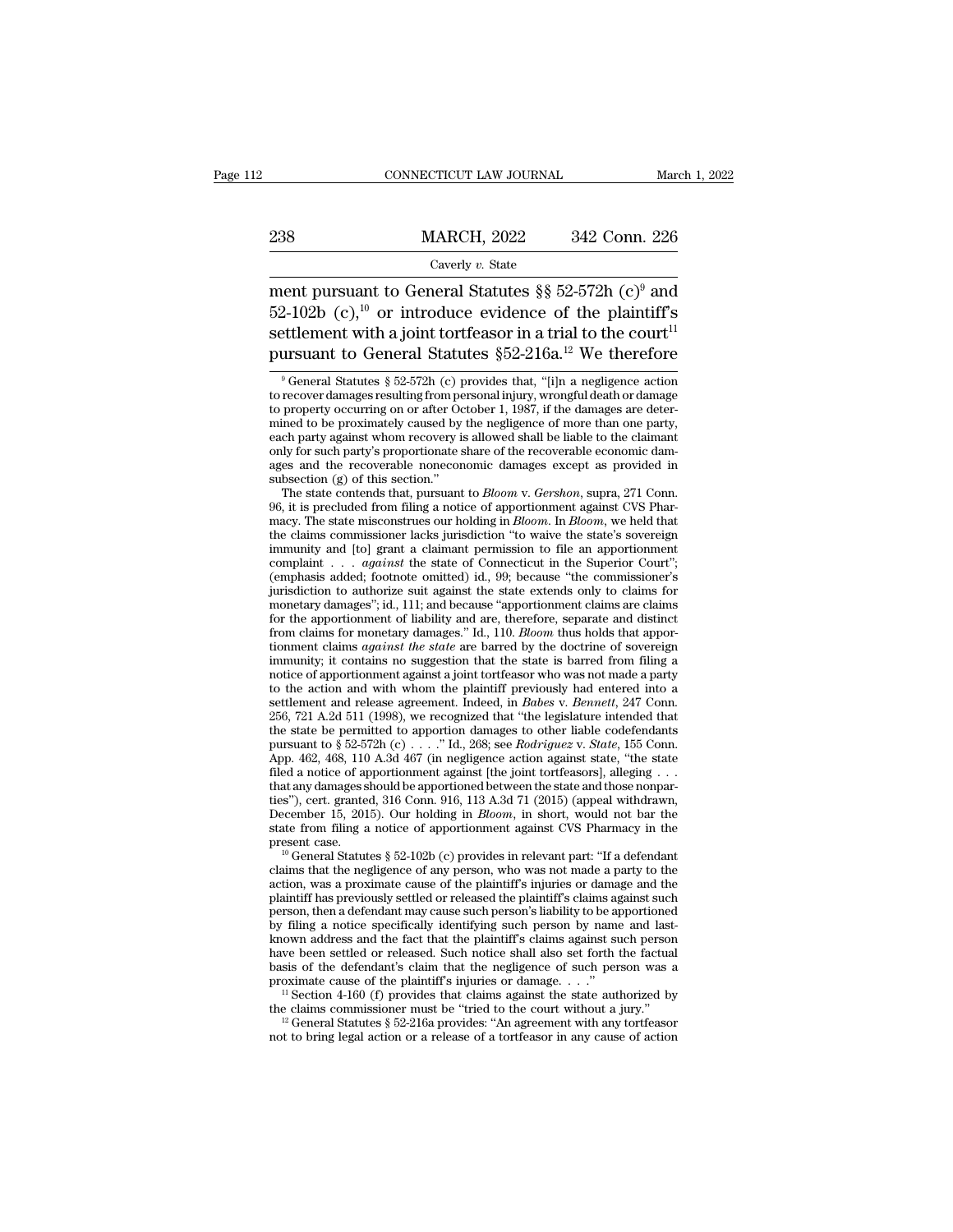| <b>MARCH, 2022</b><br>239 |                                                          |
|---------------------------|----------------------------------------------------------|
| State $v$ . Fisher        |                                                          |
|                           | reject the state's argument that our construction of §4- |

342 Conn. 239 MARCH, 2022 239<br>
State v. Fisher<br>
Treject the state's argument that our construction of § 4-<br>
160b (a) permits the plaintiff to recover twice for a<br>
single loss, in violation of the prohibition against dou-342 Conn. 239 MARCH, 2022 239<br>
State v. Fisher<br>
reject the state's argument that our construction of  $\S$  4-<br>
160b (a) permits the plaintiff to recover twice for a<br>
single loss, in violation of the prohibition against dou-342 Conn. 239<br>
reject the state's a<br>
160b (a) permits<br>
single loss, in viol.<br>
ble recovery.<br>
The trial court's State v. Fisher<br>
iect the state's argument that our construction of § 4-<br>
0b (a) permits the plaintiff to recover twice for a<br>
igle loss, in violation of the prohibition against dou-<br>
e recovery.<br>
The trial court's denial reject the state's<br>160b (a) permits<br>single loss, in vio<br>ble recovery.<br>The trial court'<br>is affirmed.<br>In this opinior Ob (a) permits the plaintiff to recover twice for<br>ngle loss, in violation of the prohibition against do<br>e recovery.<br>The trial court's denial of the state's motion to dismi<br>affirmed.<br>In this opinion the other justices concu

### Final court's denial of the state's motion to dismiss<br>med.<br>is opinion the other justices concurred.<br>STATE OF CONNECTICUT *v*. MELINDA<br>CHANTEA FISHER the other justices concurred.<br>
CONNECTICUT v. MELINDA<br>
CHANTEA FISHER<br>
(SC 20559) other justices conce<br>
MNECTICUT v. ME<br>
NTEA FISHER<br>
(SC 20559)<br>
J., and McDonald, D'Auri STATE OF CONNECTICUT  $v$ . MELINDA<br>CHANTEA FISHER<br>(SC 20559)<br>Robinson, C. J., and McDonald, D'Auria,<br>Kahn, Ecker and Keller, Js.

Robinson, C. J., and McDonald, D'Auria,

### *Syllabus*

Robinson, C. J., and McDonald, D'Auria,<br>Kahn, Ecker and Keller, Js.<br>Syllabus<br>Convicted of the crime of assault in the second degree in connection with<br>an incident in which she attacked the victim, causing her to suffer a Robinson, C. J., and McDonald, D'Auria,<br>Kahn, Ecker and Keller, Js.<br>Syllabus<br>victed of the crime of assault in the second degree in connection with<br>an incident in which she attacked the victim, causing her to suffer a<br>conc Convicted of the crime of assault in the second degree in connection with an incident in which she attacked the victim, causing her to suffer a concussion and facial disfigurement, the defendant appealed, claiming, inter a *Syllabus*<br>victed of the crime of assault in the second degree in connection with<br>an incident in which she attacked the victim, causing her to suffer a<br>concussion and facial disfigurement, the defendant appealed, claiming, symmus symmus symmus symmus symmus symmus symmus symmus and facing that there are concussion and facial disfigurement, the defendant appealed, claiming, inter alia, that there was insufficient evidence to support her convi Convicted of the crime of assault in the second degree in connection with<br>
an incident in which she attacked the victim, causing her to suffer a<br>
concussion and facial disfigurement, the defendant appealed, claiming,<br>
int an incident in which she attacked the victim, causing her to suffer a<br>concussion and facial disfigurement, the defendant appealed, claiming,<br>inter alia, that there was insufficient evidence to support her conviction<br>on the

concussion and facial disfigurement, the defendant appealed, claiming,<br>inter alia, that there was insufficient evidence to support her conviction<br>on the ground that there was no evidence that she intended to cause<br>shall no inter alia, that there was insufficient evidence to support her conviction<br>on the ground that there was no evidence that she intended to cause<br>shall not be read to a jury or in any other way introduced in evidence by<br>eithe on the ground that there was no evidence that she intended to cause<br>shall not be read to a jury or in any other way introduced in evidence by<br>either party at any time during the trial of the cause of action against any<br>oth on the ground that there was no evidence that she interded to class.<br>
Shall not be read to a jury or in any other way introduced in evidence by<br>
either party at any time during the trial of the cause of action against any<br> shall not be read to a jury or in any other way introduced in evidence by<br>either party at any time during the trial of the cause of action against any<br>other joint tortfeasors, nor shall any other agreement not to sue or re shall never that we way in the court and order to react the cause of action against any other joint tortfeasors, nor shall any other agreement not to sue or release of claim among any plaintiffs or defendants in the action other joint tordeasors, nor shall any other agreement not to sue or release<br>of claim among any plaintiffs or defendants in the action be read or in any<br>other way introduced to a jury. If the court at the conclusion of the order an additur, and upon failure of the party so ordered to a discussed or in any other way introduced to a jury. If the court at the conclusion of the trial concludes that the verdict is excessive as a matter of law, i ordered by the court, it shall set aside the verdiction of the trial concludes that the verdict is excessive as a matter of law, it shall order a remittitur and, upon failure of the party so ordered to remit the amount or concludes that the verdict is excessive as a matter of law, it shall order a<br>remittitur and, upon failure of the party so ordered to remit the amount<br>ordered by the court, it shall set aside the verdict and order a new tri Femilitiur and, upon failure of the party so order<br> *i*n a trial of the party so order<br> *i*n a trial of the court, it shall set aside the verdict<br> *i*t the court concludes that the verdict is inadequate as<br>
ordered by the dered by the court, it shall set aside the verdict and order a new trial. If<br>e court concludes that the verdict is inadequate as a matter of law, it shall<br>der an additur, and upon failure of the party so ordered to add the the court concludes that the verdict is inadequate as a matter of law, it shall<br>order an additur, and upon failure of the party so ordered to add the amount<br>ordered by the court, it shall set aside the verdict and order a

order an additur, and upon failure of the party so ordered to add the amount<br>ordered by the court, it shall set aside the verdict and order a new trial.<br>This section shall not prohibit the introduction of such agreement o ordered by the court, it shall set aside the verdict and order a new trial.<br>This section shall not prohibit the introduction of such agreement or release<br>in a trial to the court." (Emphasis added.)<br>As this court observed This section shall not prohibit the introduction of such agreement or release<br>in a trial to the court." (Emphasis added.)<br>As this court observed in Peck v. Jacquemin, 196 Conn. 53, 491 A.2d 1043<br>(1985), "[i]t is readily a in a trial to the court." (Emphasis added.)<br>As this court observed in Peck v. Jacquemin, 196 Conn. 53, 491 A.2d 1043 (1985), "[i]t is readily apparent that, in cases tried to the court to which this statute applies, the l As this court observed in *Peck v. Jacquemin*, 196 Conn. 53, 491 A.2d 1043 (1985), "[i]t is readily apparent that, in cases tried to the court to which this statute applies, the legislature intended . . . to permit the in The same of the contract that which is readily apparent that, in cases tried to the court to which this statute applies, the legislature intended . . . to permit the introduction of any such agreement or release" with a j this statute applies, the legislature intended . . . to permit the introduction of any such agreement or release" with a joint tortfeasor to "[assist] the court . . . in arriving at an award of fair and just compensation and solution of any such agreement or release" with a joint tortfeasor to "[assist] the court . . . in arriving at an award of fair and just compensation where liability is found . . . . "Id., 73; see id. (because "it is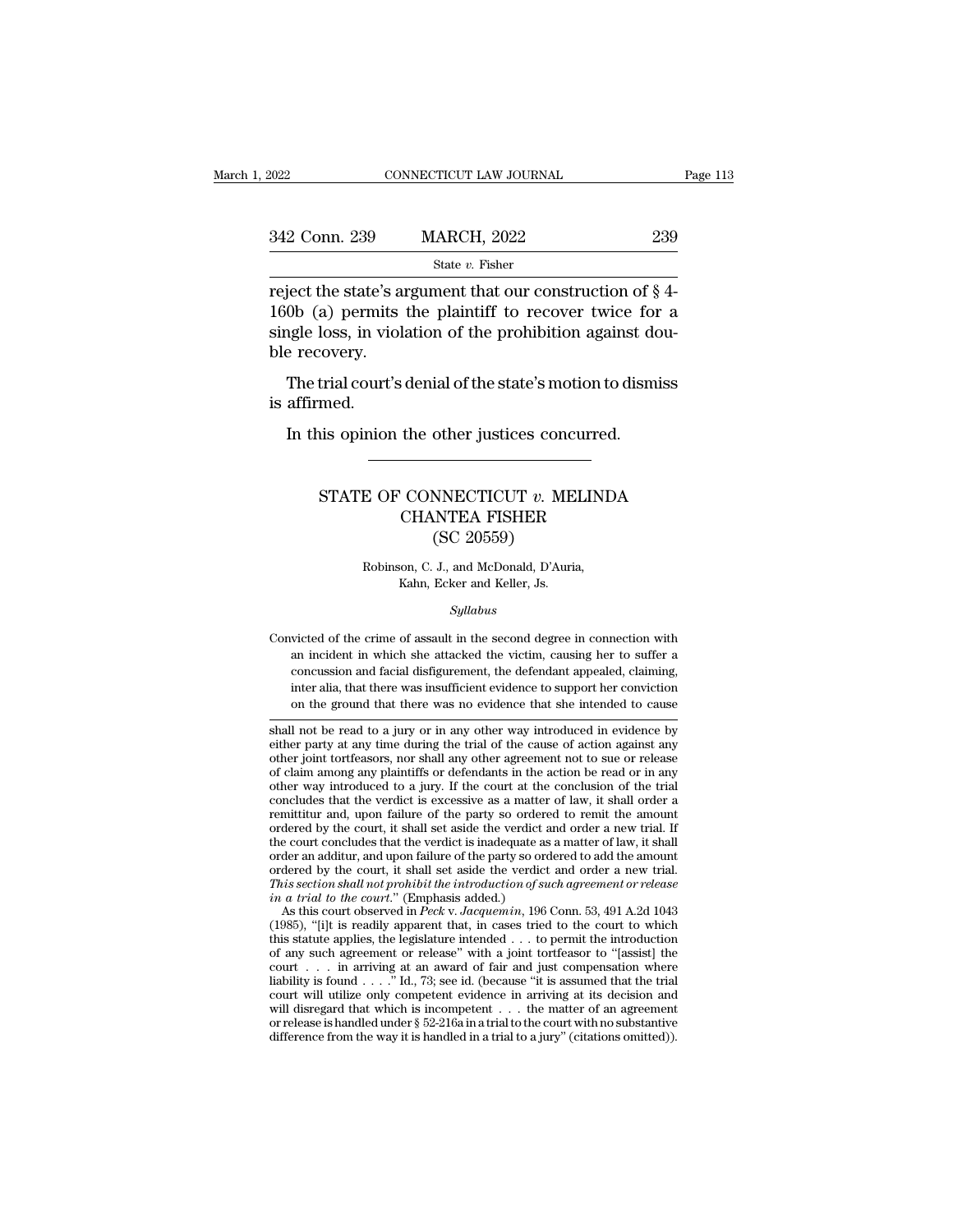### EXECUTE CONNECTICUT LAW JOURNAL March 1, 2022<br>240 MARCH, 2022 342 Conn. 239<br>240 State v. Fisher State *v.* Fisher MARCH, 2022 342 Conn. 239<br>
State v. Fisher<br>
the victim serious physical injury. The defendant had been employed<br>
as a technology assistant at a school, and the victim was her supervisor.

MARCH, 2022 342 Conn. 239<br>
State v. Fisher<br>
the victim serious physical injury. The defendant had been employed<br>
as a technology assistant at a school, and the victim was her supervisor.<br>
On the day of the incident, the de MARCH, 2022 342 Conn. 239<br>State v. Fisher<br>the victim serious physical injury. The defendant had been employed<br>as a technology assistant at a school, and the victim was her supervisor.<br>On the day of the incident, the defend State  $v$ . Fisher<br>the victim serious physical injury. The defendant had been employed<br>as a technology assistant at a school, and the victim was her supervisor.<br>On the day of the incident, the defendant arrived late to wor State v. Fisher<br>the victim serious physical injury. The defendant had been employed<br>as a technology assistant at a school, and the victim was her supervisor.<br>On the day of the incident, the defendant arrived late to work a the victim serious physical injury. The defendant had been employed<br>as a technology assistant at a school, and the victim was her supervisor.<br>On the day of the incident, the defendant arrived late to work and was<br>informed as a technology assistant at a school, and the victim was her supervisor.<br>On the day of the incident, the defendant arrived late to work and was<br>informed that the victim had the key to the information technology<br>laboratory On the day of the incident, the defendant arrived late to work and was informed that the victim had the key to the information technology laboratory. When the defendant located the victim in a hallway, the victim asked her informed that the victim had the key to the information technology<br>laboratory. When the defendant located the victim in a hallway, the<br>victim asked her if she just arrived at work and advised her that, if she<br>was having tr informed that the victim had the key to the information technology<br>laboratory. When the defendant located the victim in a hallway, the<br>victim asked her if she just arrived at work and advised her that, if she<br>was having t victim asked her if she just arrived at work and advised her that, if she<br>was having trouble getting to work on time, they could arrange a different<br>schedule for her. The defendant became agitated and, putting her face<br>dir was having trouble getting to work on time, they could arrange a different schedule for her. The defendant became agitated and, putting her face directly in the victim's face, stated that she was not "going to kill herself schedule for her. The defendant became agitated and, putting her face directly in the victim's face, stated that she was not "going to kill herself" to get to work on time. When the victim told the defendant to "get out of directly in the victim's face, stated that she was not "going to kill herself"<br>to get to work on time. When the victim told the defendant to "get out<br>of [her] face," the defendant called the victim a "fucking bitch," punch to get to work on time. When the victim told the defendant to "get out of [her] face," the defendant called the victim a "fucking bitch," punched her in the nose, and threw a cup of coffee at her. The victim tried to get a of [her] face," the defendant called the victim a "fucking bitch," punched<br>her in the nose, and threw a cup of coffee at her. The victim tried to<br>get away from the defendant, but the defendant pursued her down the<br>hallway her in the nose, and threw a cup of coffee at her. The victim tried to get away from the defendant, but the defendant pursued her down the hallway and, when the defendant caught up with her, began to scratch and punch the get away from the defendant, but the defendant pursued her down the hallway and, when the defendant caught up with her, began to scratch and punch the victim, as the victim pleaded with her to stop. When the victim fell to hallway and, when the defendant caught up with her, began to scratch<br>and punch the victim, as the victim pleaded with her to stop. When the<br>victim fell to the floor, the defendant grabbed her by the hair and<br>repeatedly sla and punch the victim, as the victim pleaded with her to stop. When the victim fell to the floor, the defendant grabbed her by the hair and repeatedly slammed her head against a cinder block wall, causing the victim to blac victim fell to the floor, the defendant grabbed her by the hair and repeatedly slammed her head against a cinder block wall, causing the victim to black out. The defendant then stood over the victim and repeatedly kicked h victim fell to the floor, the defendant grabbed her by the hair and repeatedly slammed her head against a cinder block wall, causing the victim to black out. The defendant then stood over the victim and repeatedly kicked victim to black out. The defendant then stood over the victim and repeatedly kicked her in the side. Eventually, M, a paramedic who had just dropped off his son at the school, was able to pull the defendant off of the vict repeatedly kicked her in the side. Eventually, M, a paramedic who had<br>just dropped off his son at the school, was able to pull the defendant<br>off of the victim, after which the defendant became compliant and<br>cooperative. Th just dropped off his son at the school, was able to pull the defendant<br>off of the victim, after which the defendant became compliant and<br>cooperative. The victim was subsequently diagnosed by medical person-<br>nel with a nond off of the victim, after which the defendant became compliant and cooperative. The victim was subsequently diagnosed by medical personnel with a nondisplaced fracture of the right nasal bone, a concussion, and severe postc cooperative. The victim was subsequently diagnosed by medical person-<br>nel with a nondisplaced fracture of the right nasal bone, a concussion,<br>and severe postconcussion syndrome. At trial, the defendant testified<br>that it wa nel with a nondisplaced fracture of the right nasal bone, a concussion, and severe postconcussion syndrome. At trial, the defendant testified that it was never her intention to cause the victim serious physical injury, exp and severe postconcussion syndrome. At trial, the defendant testified that it was never her intention to cause the victim serious physical injury, explaining that, on the day of the incident, she was tired and experiencing that it was never her intention to cause the victim serious physical<br>injury, explaining that, on the day of the incident, she was tired and<br>experiencing considerable physical pain, that, when the victim, with<br>whom she did experiencing considerable physical pain, that, when the victim, with whom she did not get along, confronted her in the hallway about being late, she became enraged, and that she could not recall most of what had transpired

whom she did not get along, confronted her in the hallway about being<br>late, she became enraged, and that she could not recall most of what<br>had transpired during the incident because she had blacked out. *Held*:<br>he evidence late, she became enraged, and that she could not recall most of what<br>had transpired during the incident because she had blacked out. *Held*:<br>the evidence was sufficient to support the defendant's conviction of<br>assault in t had transpired during the incident because she had blacked out. *Held*:<br>the evidence was sufficient to support the defendant's conviction of<br>assault in the second degree, as the jury reasonably could have found<br>beyond a re The evidence was sufficient to support the defendant's conviction of assault in the second degree, as the jury reasonably could have found beyond a reasonable doubt that the defendant had intended to cause the victim to su assault in the second degree, as the jury reasonably could have found<br>beyond a reasonable doubt that the defendant had intended to cause<br>the victim to suffer serious physical injury and, acting with such intent,<br>caused her assault in the second degree, as the jury reasonably could have found beyond a reasonable doubt that the defendant had intended to cause the victim to suffer serious physical injury and, acting with such intent, caused her the victim to suffer serious physical injury and, acting with such intent, caused her to suffer two such injuries, namely, a concussion and facial disfigurement: there was sufficient circumstantial evidence to support the caused her to suffer two such injuries, namely, a concussion and facial disfigurement: there was sufficient circumstantial evidence to support the jury's finding that the defendant had intended to cause the victim to suffe disfigurement: there was sufficient circumstantial evidence to support<br>the jury's finding that the defendant had intended to cause the victim<br>to suffer serious physical injury, as the defendant, after expressing anger<br>towa the jury's finding that the defendant had intended to cause the victim<br>to suffer serious physical injury, as the defendant, after expressing anger<br>toward the victim and calling her a "fucking bitch," committed numerous<br>act to suffer serious physical injury, as the defendant, after expressing anger toward the victim and calling her a "fucking bitch," committed numerous acts that indicated such intent, including punching the victim in the nose toward the victim and calling her a "fucking bitch," committed numerous<br>acts that indicated such intent, including punching the victim in the<br>nose, throwing coffee at her, scratching the victim, grabbing the victim<br>by the acts that indicated such intent, including punching the victim in the nose, throwing coffee at her, scratching the victim, grabbing the victim by the hair and repeatedly slamming her head against a cinder block wall, and k nose, throwing coffee at her, scratching the victim, grabbing the victim by the hair and repeatedly slamming her head against a cinder block wall, and kicking the victim while she was knocked down; moreover, the jury was n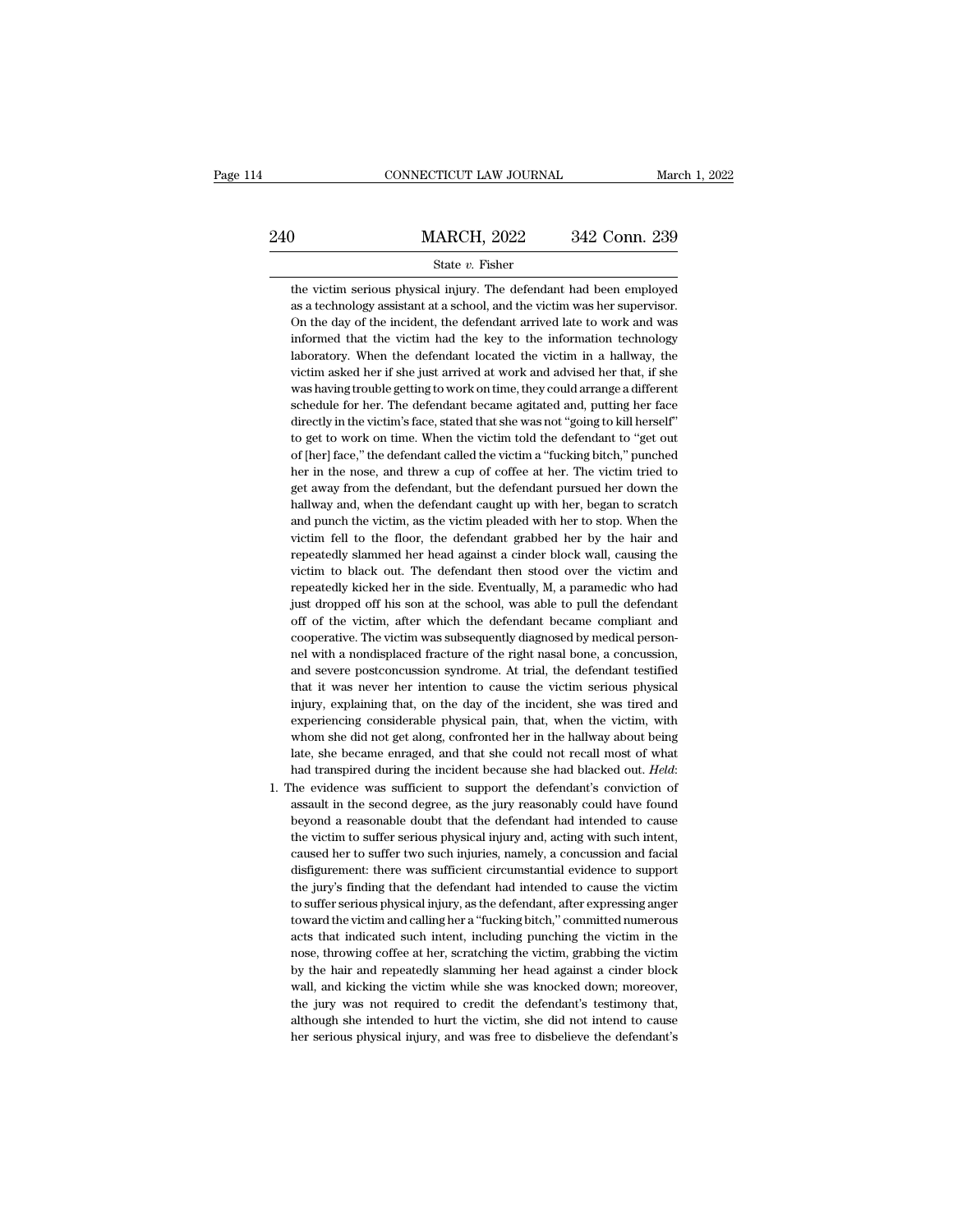| 2022          | CONNECTICUT LAW JOURNAL | Page 115 |  |
|---------------|-------------------------|----------|--|
|               |                         |          |  |
| 342 Conn. 239 | <b>MARCH, 2022</b>      | 241      |  |
|               | State $v$ . Fisher      |          |  |

2 Conn. 239 MARCH, 2022 241<br>
State v. Fisher<br>
testimony that she did not recall most of what transpired after the<br>
assault began because she blacked out or because she was seized by 241<br>
assault began because she blacked out or because she was seized by<br>
assault began because she blacked out or because she was seized by<br>
ducontrollable rage. testimony that she did not recall most of what transpired after the assault began because she blacked out or because she was seized by uncontrollable rage.<br>2. The defendant could not prevail on her claim that the trial cou 2. The defendant could not prevail on her claim that the trial court improperly<br>2. The defendant could not prevail on her claim that the trial court improperly<br>2. The defendant could not prevail on her claim that the tria

State *v*. Fisher<br>lestimony that she did not recall most of what transpired after the<br>assault began because she blacked out or because she was seized by<br>uncontrollable rage.<br>le defendant could not prevail on her claim that testimony that she did not recall most of what transpired after the assault began because she blacked out or because she was seized by uncontrollable rage.<br>
he defendant could not prevail on her claim that the trial court assault began because she blacked out or because she was seized by<br>uncontrollable rage.<br>he defendant could not prevail on her claim that the trial court improperly<br>limited defense counsel's cross-examination of the victim pending civil action against the defendant, which arose out of the same<br>incident that gave rise to the defendant's conviction, and improperly<br>declined to admit into evidence the complaint in that civil action:<br>a. Contrary he defendant could not prevail on her claim that the trial court improperly<br>limited defense counsel's cross-examination of the victim regarding her<br>pending civil action against the defendant's conviction, and improperly<br>de limited defense counsel's cross-examination of the victim regarding her pending civil action against the defendant's conviction, and improperly declined to admit into evidence the complaint in that civil action:<br>a. Contrar

pending civil action against the defendant, which arose out of the same incident that gave rise to the defendant's conviction, and improperly declined to admit into evidence the complaint in that civil action:<br>a. Contrary incident that gave rise to the defendant's conviction, and improperly declined to admit into evidence the complaint in that civil action:<br>a. Contrary to the defendant's claim, the trial court's alleged error was not of con declined to admit into evidence the complaint in that civil action:<br>a. Contrary to the defendant's claim, the trial court's alleged error was<br>not of constitutional magnitude, as the defendant's right to cross-exami-<br>nation a. Contrary to the defendant's claim, the trial court's alleged error was not of constitutional magnitude, as the defendant's right to cross-examination was not unduly restricted under either the federal or state constitut not of constitutional magnitude, as the defendant's right to cross-examination was not unduly restricted under either the federal or state constitution: defense counsel was permitted to question the victim about the fact t nation was not unduly restricted under either the federal or state constitution: defense counsel was permitted to question the victim about the fact that she had filed a civil action against the defendant seeking money dam tion: defense counsel was permitted to question the victim about the fact that she had filed a civil action against the defendant seeking money damages, about the allegations in the civil complaint pertaining to both the a fact that she had filed a civil action against the defendant seeking money damages, about the allegations in the civil complaint pertaining to both the assault and her physical injuries, and about any inconsistencies betwe damages, about the allegations in the civil complaint pertaining to both<br>the assault and her physical injuries, and about any inconsistencies<br>between those allegations and her statements to the police and her<br>testimony at the assault and her physical injuries, and about any inconsistencies<br>between those allegations and her statements to the police and her<br>testimony at trial; accordingly, the jury was able to appropriately draw<br>inferences re between those allegations and her statements to the police and her testimony at trial; accordingly, the jury was able to appropriately draw inferences relating to the victim's credibility and reliability as a witness, as w testimony at trial; accordingly, the jury was able to appropriately draw<br>inferences relating to the victim's credibility and reliability as a witness,<br>as well as any financial interest that she may have had in the outcome<br> inferences relating to the victim's credibility and reliability as a witness,<br>as well as any financial interest that she may have had in the outcome<br>of the case; moreover, there was no merit to the defendant's claim that<br>t as well as any financial interest that she may have had in the outcome<br>of the case; moreover, there was no merit to the defendant's claim that<br>the alleged error was of constitutional magnitude insofar as the trial<br>court di of the case; moreover, there was no merit to the defendant's claim that<br>the alleged error was of constitutional magnitude insofar as the trial<br>court did not permit defense counsel to question the victim about the<br>amount of the alleged error was of constitutional magnitude insofar as the trial court did not permit defense counsel to question the victim about the amount of damages that she sought in her civil action, as this court and the Appe court did not permit defereed<br>amount of damages that sl<br>the Appellate Court prev:<br>cross-examination regardi<br>circumstances that precip<br>dants in those cases.<br>b. The trial court did no amount of damages that she sought in her civil action, as this court and<br>the Appellate Court previously have sustained similar limitations on<br>cross-examination regarding civil actions that arose out of the same<br>circumstanc the Appellate Court previously have sustained similar limitations on cross-examination regarding civil actions that arose out of the same circumstances that precipitated the criminal charges against the defendants in those

cross-examination regarding civil actions that arose out of the same<br>circumstances that precipitated the criminal charges against the defen-<br>dants in those cases.<br>b. The trial court did not abuse its discretion in precludi circumstances that precipitated the criminal charges against the defendants in those cases.<br>b. The trial court did not abuse its discretion in precluding defense counsel from questioning the victim more extensively about t dants in those cases.<br>
b. The trial court did not abuse its discretion in precluding defense<br>
counsel from questioning the victim more extensively about the specific<br>
details of the victim's civil action against the defend b. The trial court did not abuse its discretion in precluding defense counsel from questioning the victim more extensively about the specific details of the victim's civil action against the defendant, as it reasonably cou counsel from questioning the victim more extensively about the specific<br>details of the victim's civil action against the defendant, as it reasonably<br>could have determined that allowing defense counsel to probe the victim<br>r details of the victim's civil action against the defendant, as it reasonably could have determined that allowing defense counsel to probe the victim regarding the specific dollar amount claimed in the civil action and to i could have determined that allowing defense counsel to probe the victim<br>regarding the specific dollar amount claimed in the civil action and to<br>introduce the complaint itself into evidence could have led to a more<br>extensiv regarding the specific dollar amount claimed in the civil action and to introduce the complaint itself into evidence could have led to a more extensive inquiry by both parties regarding the basis for the victim's damages c introduce the complaint itself into evidence could have led to a more extensive inquiry by both parties regarding the basis for the victim's damages claims, thereby opening the door to collateral evidence concerning the vi extensive inquiry by both parties regarding the basis for the victim's damages claims, thereby opening the door to collateral evidence concerning the victim's claims for past and future medical expenses, lost earnings and damages claims, thereby opening the door to collateral evidence concerning the victim's claims for past and future medical expenses, lost earnings and earning capacity, pain and suffering, and emotional distress, the latte ing the victim's claims for past and future medical expenses, lost earnings<br>and earning capacity, pain and suffering, and emotional distress, the latter<br>a subject that the defendant herself sought to preclude the admission and earning capacity, pain and suffering, and emotional distress, the latter<br>a subject that the defendant herself sought to preclude the admission<br>of, in her prior motion in limine, due to the prejudicial nature of that<br>ev a subject that the defendant herself sought to preclude the admission<br>of, in her prior motion in limine, due to the prejudicial nature of that<br>evidence; accordingly, the trial court struck an appropriate balance<br>between th of, in her prior motion in limine, due to the prejudicial nature of that evidence; accordingly, the trial court struck an appropriate balance between the defendant's right to cross-examination and her own effort to preclud evidence; accordingly,<br>between the defendant'<br>to preclude evidence of<br>and her family, and de<br>sufficient to establish tl<br>in testifying as she did.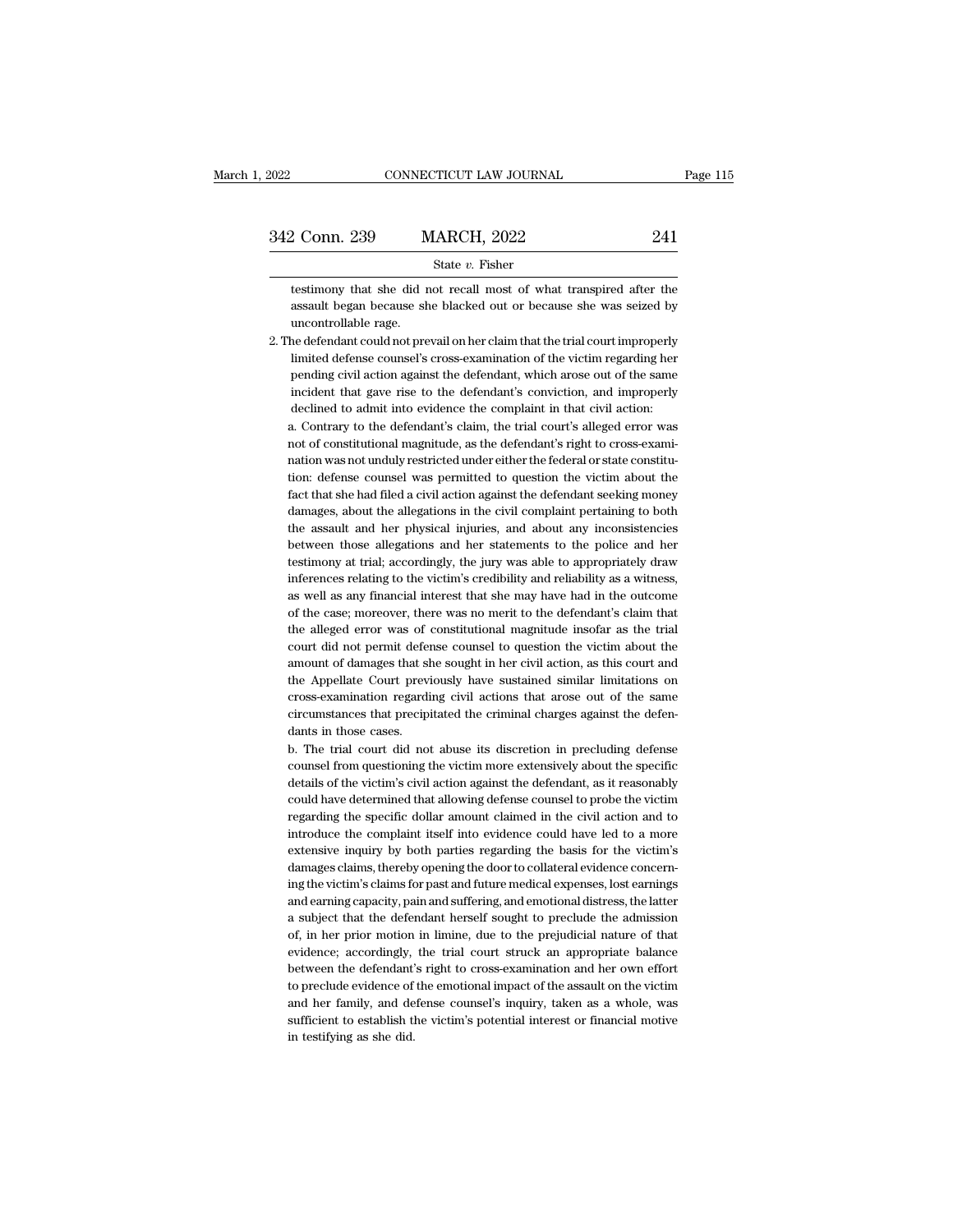|     | CONNECTICUT LAW JOURNAL                                                                                                                                                                                                                                                      | March 1, 2022 |
|-----|------------------------------------------------------------------------------------------------------------------------------------------------------------------------------------------------------------------------------------------------------------------------------|---------------|
| 242 | <b>MARCH, 2022</b>                                                                                                                                                                                                                                                           | 342 Conn. 239 |
|     | State $v$ . Fisher                                                                                                                                                                                                                                                           |               |
|     | 3. The trial court correctly determined that M, a paramedic with ten years<br>of experience and special training in diagnosing concussions, was quali-<br>records and the second contract of the second contract of the second contract of the second contract of the second |               |

3. The trial court correctly determined that M, a paramedic with ten years of experience and special training in diagnosing concussions, was quali-fied to testify as an expert witness regarding signs a paramedic looks for MARCH, 2022 342 Conn. 239<br>
State v. Fisher<br>
the trial court correctly determined that M, a paramedic with ten years<br>
of experience and special training in diagnosing concussions, was quali-<br>
fied to testify as an expert wi State v. Fisher<br>for a court correctly determined that M, a paramedic with ten years<br>of experience and special training in diagnosing concussions, was quali-<br>fied to testify as an expert witness regarding signs a paramedic State v. Fisher<br>he trial court correctly determined that M, a paramedic with ten years<br>of experience and special training in diagnosing concussions, was quali-<br>fied to testify as an expert witness regarding signs a paramed the trial court correctly determined that M, a paramedic with ten years of experience and special training in diagnosing concussions, was qualified to testify as an expert witness regarding signs a paramedic looks for in e serious physical injury as a result of the defendant's attack on her, and the fact the defendant of experience and special training in diagnosing concussions, was qualified to testify as an expert witness regarding signs a fied to testify as an expert witness regarding signs a paramedic looks<br>for in evaluating a patient for a concussion: the court acted within is<br>discretion in concluding that M had special knowledge suitable to aiding<br>the ju for in evaluating a patient for a concussion: the court acted within is discretion in concluding that M had special knowledge suitable to aiding the jury in deciding the issue of whether the victim had sustained a serious abused in a concluding that M had special knowledge suitable to aiding the jury in deciding that M had special knowledge suitable to aiding the jury in deciding the issue of whether the victim had sustained a serious physi the jury in deciding the issue of whether the victim had sustained a serious physical injury as a result of the defendant's attack on her, and the fact that M did not physically examine the victim did not render his expert the jury in deciding the issue of whether the victim had sustained a serious physical injury as a result of the defendant's attack on her, and the fact that M did not physically examine the victim did not render his exper he fact that M did not physically examine the victim did not render his sypert testimony inadmissible; moreover, even if the trial court had bused its discretion in admitting M's expert testimony, any error was armless, as % abused its discretion in admitting M's expert testimony, any error was harmless, as M's testimony was merely cumulative of the testimony of three other expert witnesses.<br>Argued October 22, 2021—officially released Febru expert testmony madmissible; moreover, even if the trial court had<br>abused its discretion in admitting M's expert testimony, any error was<br>harmless, as M's testimony was merely cumulative of the testimony of<br>three other exp

abused its discretion in admitting in s expert testimoly, any error was<br>harmless, as M's testimony was merely cumulative of the testimony of<br>three other expert witnesses.<br>Argued October 22, 2021—officially released Februar three other expert witnesses.<br>
Argued October 22, 2021—officially released February 10, 2022\*<br>
Procedural History<br>
Substitute information charging the defendant with<br>
two counts of assault in the first degree, one count of Argued October 22, 2021—officially released February 10, 2022\*<br> *Procedural History*<br>
Substitute information charging the defendant with<br>
two counts of assault in the first degree, one count of<br>
attempt to commit assault i *Procedural History*<br>Substitute information charging the defendant with<br>two counts of assault in the first degree, one count of<br>attempt to commit assault in the first degree, and three<br>counts of assault in the second degre two counts of assault in the first degree, one count of<br>attempt to commit assault in the first degree, and three<br>counts of assault in the second degree, brought to the<br>Superior Court in the judicial district of New Britain Substitute information charging the defendant with<br>two counts of assault in the first degree, one count of<br>attempt to commit assault in the first degree, and three<br>counts of assault in the second degree, brought to the<br>Su two counts of assault in the first degree, one count of<br>attempt to commit assault in the first degree, and three<br>counts of assault in the second degree, brought to the<br>Superior Court in the judicial district of New Britain attempt to commit assault in the first degree, and three<br>counts of assault in the second degree, brought to the<br>Superior Court in the judicial district of New Britain<br>and tried to the jury before *Oliver*, *J*.; verdict an counts of assault in the second degree, brought to the Superior Court in the judicial district of New Britain and tried to the jury before *Oliver*, *J*.; verdict and judgment of guilty of two counts of assault in the seco and tried to the jury before *Ottver*, and tried to the jury before *Ottver*, and the distribution as to one count of assault is and the defendant appealed. Affire James B. Streeto, senior assista for the appellant (defend *gree; thereafter, the court conditionally vacated the mviction as to one count of assault in the second degree, d the defendant appealed. Affirmed.<br>James B. Streeto, senior assistant public defender, r the appellant (defe* 

conviction as to one count of assault in the second degree,<br>
and the defendant appealed. *Affirmed.*<br> *James B. Streeto*, senior assistant public defender,<br>
for the appellant (defendant).<br> *Denise B. Smoker*, senior assist and the defendant appealed. *Affirmed.*<br>James B. Streeto, senior assistant public defender,<br>for the appellant (defendant).<br>Denise B. Smoker, senior assistant state's attorney,<br>with whom, on the brief, were Brian W. Prelesk James B. Streeto, senior assistant public defend<br>for the appellant (defendant).<br>Denise B. Smoker, senior assistant state's attorney<br>with whom, on the brief, were Brian W. Preleski, stattorney, and Ronald Dearstyne, former Denise B. Smoker, senior assistant state's attorney,<br>th whom, on the brief, were Brian W. Preleski, state's<br>torney, and Ronald Dearstyne, former senior assis-<br>at state's attorney, for the appellee (state).<br> $o_{pinion}$ <br>KELLER, with whom, on the brief, were *Brian W. Preleski*, state's<br>attorney, and *Ronald Dearstyne*, former senior assis-<br>tant state's attorney, for the appellee (state).<br> $o_{pinion}$ <br>KELLER, J. The defendant, Melinda Chantea Fisher,<br>a

### *Opinion*

opinion, is the operative date for all substantive and procedural purposes.

*Opinion*<br>
KELLER, J. The defendant, Melinda Chantea Fisher,<br>
appeals<sup>1</sup> from the judgment of conviction, rendered fol-<br>
\*February 10, 2022, the date that this decision was released as a slip<br>
opinion, is the operative da KELLER, J. The defendant, Melinda Chantea Fisher,<br>appeals<sup>1</sup> from the judgment of conviction, rendered fol-<br>\*February 10, 2022, the date that this decision was released as a slip<br>opinion, is the operative date for all sub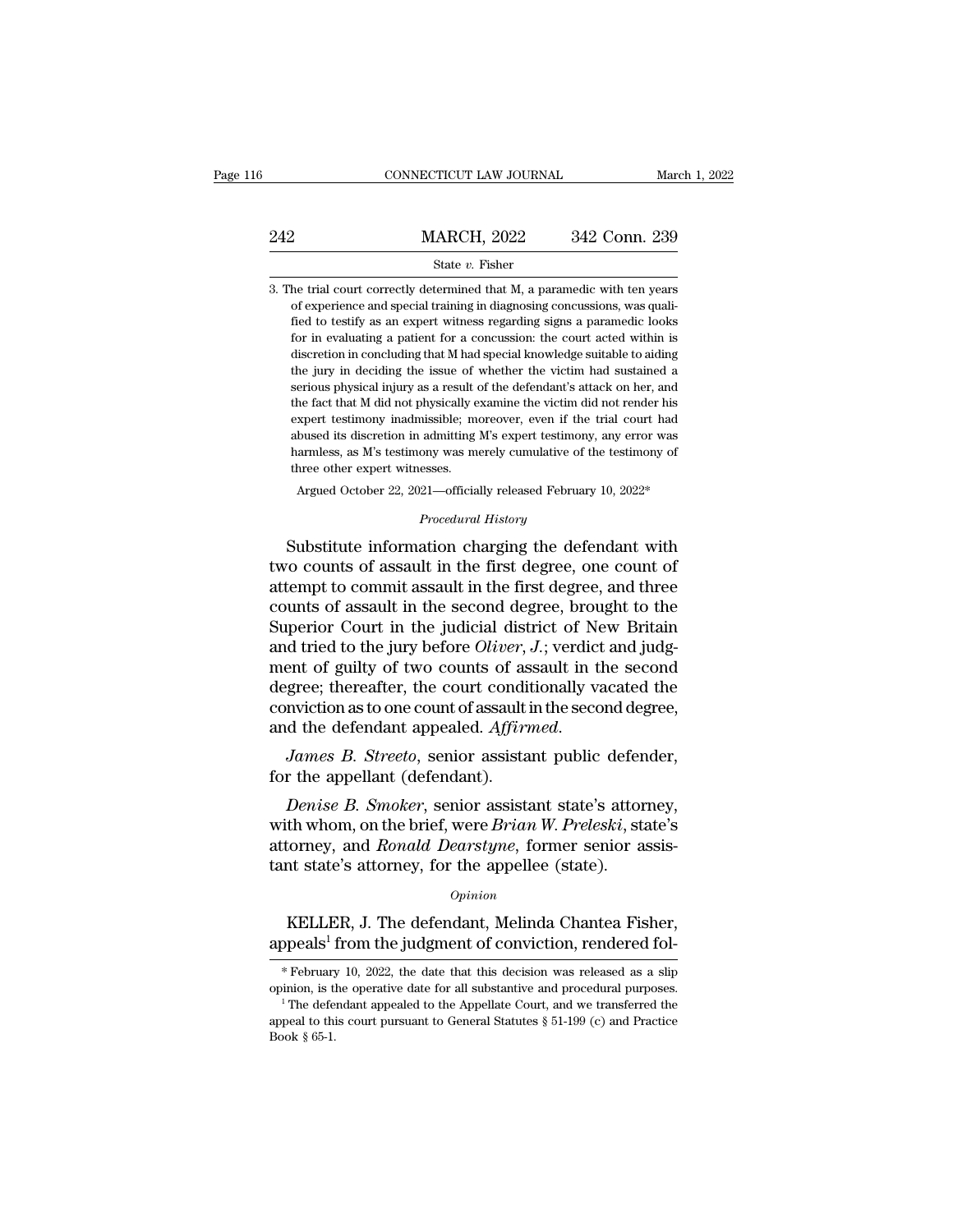| 2022          | CONNECTICUT LAW JOURNAL                                                   | Page 117 |
|---------------|---------------------------------------------------------------------------|----------|
|               |                                                                           |          |
| 342 Conn. 239 | <b>MARCH, 2022</b>                                                        | 243      |
|               | State v. Fisher                                                           |          |
|               | lowing a jury trial, of two counts of assault in the second               |          |
|               | degree in violation of General Statutes $\S$ 53a-60 (a) (1). <sup>2</sup> |          |
|               | The defendant claims that $(1)$ there wes insufficient                    |          |

342 Conn. 239 MARCH, 2022 243<br>
State v. Fisher<br>
lowing a jury trial, of two counts of assault in the second<br>
degree in violation of General Statutes § 53a-60 (a) (1).<sup>2</sup><br>
The defendant claims that (1) there was insufficie 342 Conn. 239 MARCH, 2022 243<br>
State v. Fisher<br>
lowing a jury trial, of two counts of assault in the second<br>
degree in violation of General Statutes § 53a-60 (a) (1).<sup>2</sup><br>
The defendant claims that (1) there was insufficie 342 Conn. 239 MARCH, 2022 243<br>
State v. Fisher<br>
lowing a jury trial, of two counts of assault in the second<br>
degree in violation of General Statutes § 53a-60 (a) (1).<sup>2</sup><br>
The defendant claims that (1) there was insufficie State v. Fisher<br>
lowing a jury trial, of two counts of assault in the second<br>
degree in violation of General Statutes § 53a-60 (a) (1).<sup>2</sup><br>
The defendant claims that (1) there was insufficient<br>
evidence to sustain the jur state v. Fisher<br>
lowing a jury trial, of two counts of assault in the second<br>
degree in violation of General Statutes § 53a-60 (a) (1).<sup>2</sup><br>
The defendant claims that (1) there was insufficient<br>
evidence to sustain the jur lowing a jury trial, of two counts of assault in the second<br>degree in violation of General Statutes  $\S$  53a-60 (a) (1).<sup>2</sup><br>The defendant claims that (1) there was insufficient<br>evidence to sustain the jury's verdict of gui degree in violation of General Statutes § 53a-60 (a) (1).<sup>2</sup><br>The defendant claims that (1) there was insufficient<br>evidence to sustain the jury's verdict of guilty of assault<br>in the second degree,<sup>3</sup> (2) the trial court er The defendant claims that (1) there was insufficient<br>evidence to sustain the jury's verdict of guilty of assault<br>in the second degree,<sup>3</sup> (2) the trial court erred in denying<br>the defendant's request to cross-examine the v evidence to sustain the jury's verdict of guilty of assault<br>in the second degree,<sup>3</sup> (2) the trial court erred in denying<br>the defendant's request to cross-examine the victim<br>more extensively regarding her civil action agai in the second degree,<sup>3</sup> (2) the trial court erred in denying<br>the defendant's request to cross-examine the victim<br>more extensively regarding her civil action against the<br>defendant, and (3) the trial court erred in allowin the defendant's reque<br>more extensively regaredefendant, and (3) the<br>paramedic, testifying a<br>ing symptoms of a cor<br>of these claims and, a<br>of the trial court.<br>The record reveals the Fendant, and (3) the trial court erred in allowing a<br>fendant, and (3) the trial court erred in allowing a<br>ramedic, testifying as a fact witness, to testify regard-<br>g symptoms of a concussion. We disagree with each<br>these c paramedic, testifying as a fact witness, to testify regard-<br>ing symptoms of a concussion. We disagree with each<br>of these claims and, accordingly, affirm the judgment<br>of the trial court.<br>The record reveals the following rel

parametare, essarying as a race wratess), to testary regard<br>ing symptoms of a concussion. We disagree with each<br>of these claims and, accordingly, affirm the judgment<br>of the trial court.<br>The record reveals the following rel employed as a technology assistant for the South Find Figures are employed as a technology assistant for the Southington public schools for approximately five weeks. That morning she was assigned to work at South Find Flem of the trial court.<br>
The record reveals the following relevant facts, which<br>
the jury reasonably could have found, and procedural<br>
history. On April 21, 2016, the defendant had been<br>
employed as a technology assistant for The record reveals the following relevant facts, which<br>the jury reasonably could have found, and procedural<br>history. On April 21, 2016, the defendant had been<br>employed as a technology assistant for the Southington<br>public The record reveals the following relevant facts, which<br>the jury reasonably could have found, and procedural<br>history. On April 21, 2016, the defendant had been<br>employed as a technology assistant for the Southington<br>public s the jury reasonably could have found, and procedural<br>history. On April 21, 2016, the defendant had been<br>employed as a technology assistant for the Southington<br>public schools for approximately five weeks. That morn-<br>ing, sh history. On April 21, 2016, the defendant had been<br>employed as a technology assistant for the Southington<br>public schools for approximately five weeks. That morn-<br>ing, she was assigned to work at South End Elementary<br>School employed as a technology assistant for the Southington<br>public schools for approximately five weeks. That morn-<br>ing, she was assigned to work at South End Elementary<br>School (school). Although she was supposed to report<br>to chool (school). Although she was supposed to report<br>  $\alpha$  work at 8 a.m., she did not arrive until around 8:15<br>
m. due to a prior work commitment and because she<br>
as experiencing considerable dental pain. Upon arrival,<br> to work at 8 a.m., she did not arrive until around 8:15 a.m. due to a prior work commitment and because she was experiencing considerable dental pain. Upon arrival,<br><sup>2</sup> General Statutes § 53a-60 (a) provides in relevant p

a.m. due to a prior work commitment and because she<br>was experiencing considerable dental pain. Upon arrival,<br> $\frac{1}{2}$  General Statutes § 53a-60 (a) provides in relevant part: "A person is<br>guilty of assault in the second was experiencing considerable dental pain. Upon arrival,<br>
<sup>2</sup> General Statutes § 53a-60 (a) provides in relevant part: "A person is<br>
guilty of assault in the second degree when: (1) With intent to cause serious<br>
physical <sup>2</sup> General Statutes § 53a-60 (a) provides in relevant part: "A person is guilty of assault in the second degree when: (1) With intent to cause serious physical injury to another person, the actor causes such injury to su <sup>2</sup> General Statutes § 53a-60 (a) provides in relevant part: "A person is guilty of assault in the second degree when: (1) With intent to cause serious physical injury to another person, the actor causes such injury to su

shows a matter of the actor causes such injury to such person or to a third person . . . ."<br><sup>3</sup> Count four of the operative information alleged that the defendant committed assault in the second degree when, with the inten second degree when, with the intent to cause serious physical injury to serial absolute of the operative information alleged that the defendant committed assault in the second degree when, with the intent to cause serious <sup>a</sup> Count four of the operative information alleged that the defendant committed assault in the second degree when, with the intent to cause serious physical injury to another person, she caused the victim to suffer a con mitted assault in the second degree when, with the intent to cause serious physical injury to another person, she caused the victim to suffer a concussion, and count five alleged that the defendant committed assault in the physical injury to another person, she caused the victim to suffer a concus-<br>sion, and count five alleged that the defendant committed assault in the<br>second degree when, with the intent to cause serious physical injury to<br> four and count five alleged that the defendant committed assault in the second degree when, with the intent to cause serious physical injury to another person, she caused the victim's face to be disfigured. The trial court second degree when, with the intent to cause serious physical injury to another person, she caused the victim's face to be disfigured. The trial court vacated the conviction as to count five pursuant to *State v. Polanco* another person, she caused the victim's face to be disfigured. The trial court vacated the conviction as to count five pursuant to  $State$  v.  $Polarco$ , 308 Conn. 242, 61 A.3d 1084 (2013), "subject to being reinstated should coun wacated the conviction as to count five pursuant to *State* v. Polanco, 308 Conn. 242, 61 A.3d 1084 (2013), "subject to being reinstated should count four be overturned on appeal," and sentenced the defendant on only coun Conn. 242, 61 A.3d 1084 (2013), "subject to being reinstated should count four be overturned on appeal," and sentenced the defendant on only count four. Nevertheless, the defendant argues that, because count five also requ four be overturned on appeal," and sentenced the defendant on only count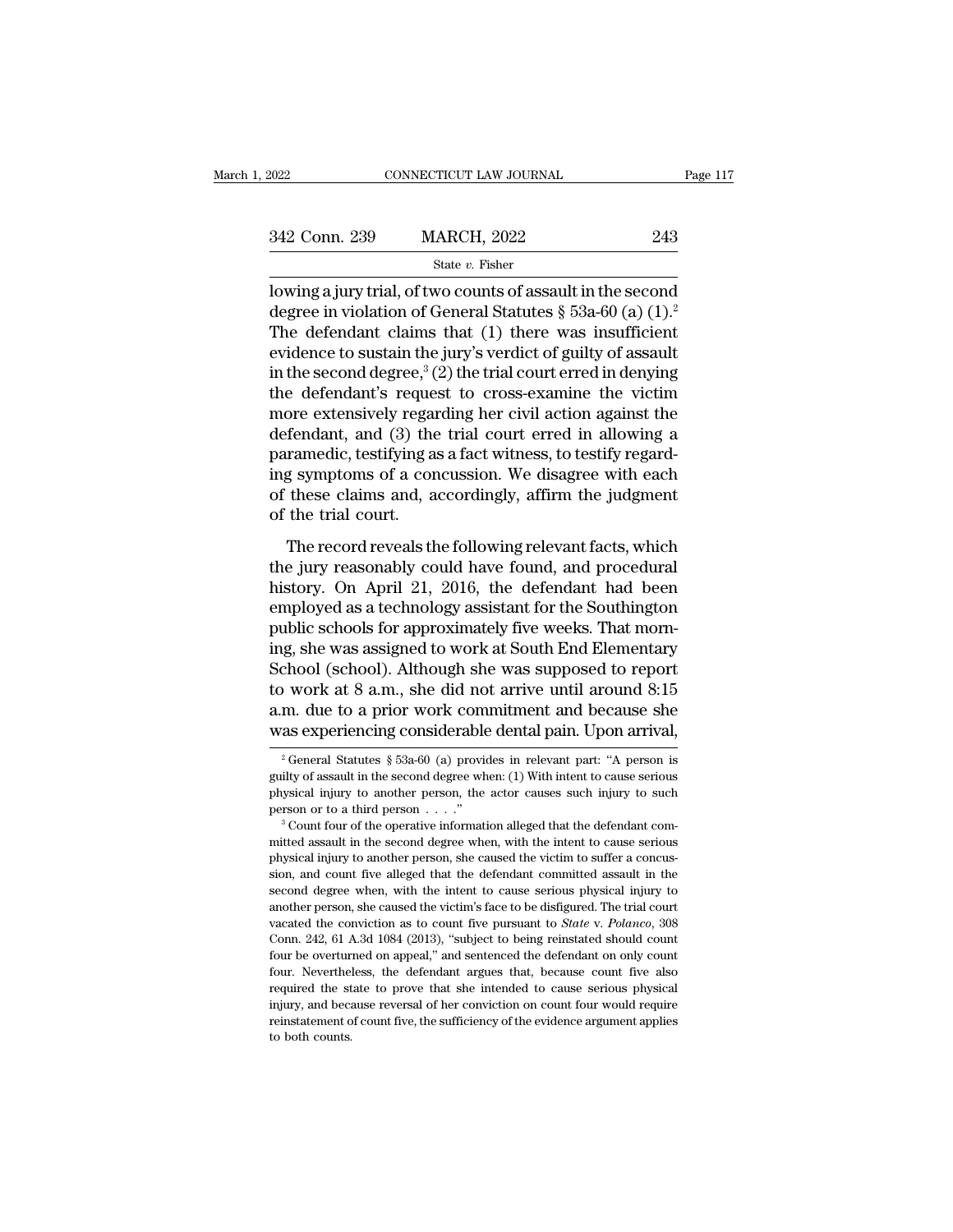|     | CONNECTICUT LAW JOURNAL                                                                                                                                                    | March 1, 2022 |
|-----|----------------------------------------------------------------------------------------------------------------------------------------------------------------------------|---------------|
| 244 | <b>MARCH, 2022</b>                                                                                                                                                         | 342 Conn. 239 |
|     | State $v$ . Fisher                                                                                                                                                         |               |
|     | the defendant went to the main office to get the key<br>for the information technology laboratory (lab) but was<br>told that her supervisor Lure Termse the victim in this |               |

244 MARCH, 2022 342 Conn. 239<br>
State v. Fisher<br>
the defendant went to the main office to get the key<br>
for the information technology laboratory (lab) but was<br>
told that her supervisor, Lura Terrace, the victim in this<br>
ca 244 MARCH, 2022 342 Conn. 239<br>
State v. Fisher<br>
the defendant went to the main office to get the key<br>
for the information technology laboratory (lab) but was<br>
told that her supervisor, Lura Terrace, the victim in this<br>
ca 244 MARCH, 2022 342 Conn. 239<br>  $\frac{\text{State } v. \text{ Fisher}}{\text{the defendant went to the main office to get the key}}$ <br>
for the information technology laboratory (lab) but was<br>
told that her supervisor, Lura Terrace, the victim in this<br>
case, had the key. Melanie Krupinski, a State v. Fisher<br>
the defendant went to the main office to get the key<br>
for the information technology laboratory (lab) but was<br>
told that her supervisor, Lura Terrace, the victim in this<br>
case, had the key. Melanie Krupin state  $v$ . Fisher<br>the defendant went to the main office to get the key<br>for the information technology laboratory (lab) but was<br>told that her supervisor, Lura Terrace, the victim in this<br>case, had the key. Melanie Krupinsk the defendant went to the main office to get the key<br>for the information technology laboratory (lab) but was<br>told that her supervisor, Lura Terrace, the victim in this<br>case, had the key. Melanie Krupinski, a second grade<br>t for the information technology laboratory (lab) but was<br>told that her supervisor, Lura Terrace, the victim in this<br>case, had the key. Melanie Krupinski, a second grade<br>teacher at the school, saw the defendant outside the<br>l told that her supervisor, Lura Terrace, the victim in this<br>case, had the key. Melanie Krupinski, a second grade<br>teacher at the school, saw the defendant outside the<br>locked lab and offered to let her leave her things in<br>Kru case, had the key. Melanie Krupinski, a second grade<br>teacher at the school, saw the defendant outside the<br>locked lab and offered to let her leave her things in<br>Krupinski's classroom while she looked for the key to<br>the lab. teacher at the school, saw the defendant outside the<br>locked lab and offered to let her leave her things in<br>Krupinski's classroom while she looked for the key to<br>the lab. The defendant told Krupinski how angry and<br>upset she locked lab and offered to let her leave her things in Krupinski's classroom while she looked for the key to the lab. The defendant told Krupinski how angry and upset she was that her "boss"<sup>4</sup> had insisted that she come to dphiski s classroom while site looked for the key to<br>e lab. The defendant told Krupinski how angry and<br>set she was that her "boss"<sup>4</sup> had insisted that she<br>me to work, despite her dental pain. While speaking<br>Krupinski, the the lab. The defendant told Krupinski how angry and<br>upset she was that her "boss"<sup>4</sup> had insisted that she<br>come to work, despite her dental pain. While speaking<br>to Krupinski, the defendant appeared quite angry and<br>stated t

upset she was that her boss That histsted that she<br>come to work, despite her dental pain. While speaking<br>to Krupinski, the defendant appeared quite angry and<br>stated that "she didn't want to see [the victim's] face."<br>After From the work, despite the definition. While speaking<br>to Krupinski, the defendant appeared quite angry and<br>stated that "she didn't want to see [the victim's] face."<br>After leaving Krupinski's classroom, the defendant<br>found trouble getting in the distribution of the distribution of the set of the victim's and the victim in the hallway outside of the gymnasium. The victim asked the defendant if she had just arrived at work and advised her that After leaving Krupinski's classroom, the defendant<br>found the victim in the hallway outside of the gymna-<br>sium. The victim asked the defendant if she had just<br>arrived at work and advised her that, if she was having<br>trouble After leaving Krupinski's classroom, the defendant<br>found the victim in the hallway outside of the gymna-<br>sium. The victim asked the defendant if she had just<br>arrived at work and advised her that, if she was having<br>trouble found the victim in the hallway outside of the gymna-<br>sium. The victim asked the defendant if she had just<br>arrived at work and advised her that, if she was having<br>trouble getting to work on time, they could try to figure<br>o sium. The victim asked the defendant if she had just<br>arrived at work and advised her that, if she was having<br>trouble getting to work on time, they could try to figure<br>out a different work schedule for her. At that point,<br>t arrived at work and advised her that, if she was having<br>trouble getting to work on time, they could try to figure<br>out a different work schedule for her. At that point,<br>the defendant became "agitated" and, putting her face<br> trouble getting to work on time, they could try to figure<br>out a different work schedule for her. At that point,<br>the defendant became "agitated" and, putting her face<br>directly in the victim's face, stated that "she wasn't<br>g out a different work schedule for her. At that point,<br>the defendant became "agitated" and, putting her face<br>directly in the victim's face, stated that "she wasn't<br>going to kill herself" to get to work on time. When the<br>vic the defendant became "agitated" and, putting her face<br>directly in the victim's face, stated that "she wasn't<br>going to kill herself" to get to work on time. When the<br>victim told the defendant to "get out of [her] face," the directly in the victim's face, stated that "she wasn't<br>going to kill herself" to get to work on time. When the<br>victim told the defendant to "get out of [her] face," the<br>defendant responded by calling her a "fucking bitch"<br> going to kill herself" to get to work on time. When the victim told the defendant to "get out of [her] face," the defendant responded by calling her a "fucking bitch" and punching her in the nose with her right fist. The d victim told the defendant to "get out of [her] face," the<br>defendant responded by calling her a "fucking bitch"<br>and punching her in the nose with her right fist. The<br>defendant, who until this point had been holding a cup<br>of defendant responded by calling her a "fucking bitch"<br>and punching her in the nose with her right fist. The<br>defendant, who until this point had been holding a cup<br>of coffee and a laptop in her left hand, threw the laptop<br>to and punching her in the nose with her right fist. The<br>defendant, who until this point had been holding a cup<br>of coffee and a laptop in her left hand, threw the laptop<br>to the ground, causing it to break, and then threw the<br> defendant, who until this point had been holding a cup<br>of coffee and a laptop in her left hand, threw the laptop<br>to the ground, causing it to break, and then threw the<br>cup of coffee at the victim. The victim tried to get<br>a 1 applies of collect at the victim. The victim tried to get<br>way from the defendant, but the defendant pursued<br>er down the hallway. When the defendant caught up<br>ith her, she began punching and scratching the victim,<br><sup>4</sup> Kru away from the defendant, but the defendant pursued<br>her down the hallway. When the defendant caught up<br>with her, she began punching and scratching the victim,<br><sup>4</sup> Krupinski testified that she was not sure who the defendant'

her down the hallway. When the defendant caught up<br>with her, she began punching and scratching the victim,<br><sup>4</sup> Krupinski testified that she was not sure who the defendant's boss was<br>at the time. The victim, however, who ha with her, she began punching and scratching the victim,<br>  $\frac{4}{4}$  Krupinski testified that she was not sure who the defendant's boss was<br>
at the time. The victim, however, who had worked for the Southington<br>
public schoo with tier, site began punctung and scratching the victim,<br>
<sup>4</sup> Krupinski testified that she was not sure who the defendant's boss was<br>
at the time. The victim, however, who had worked for the Southington<br>
public school dis <sup>4</sup> Krupinski testified that she was not sure who the defendant's boss was at the time. The victim, however, who had worked for the Southington public school district for sixteen years, testified that she supervised only at the time. The victim, however, who had worked for the Southington public school district for sixteen years, testified that she supervised only one employee at the time, and that was the defendant. Moreover, the school's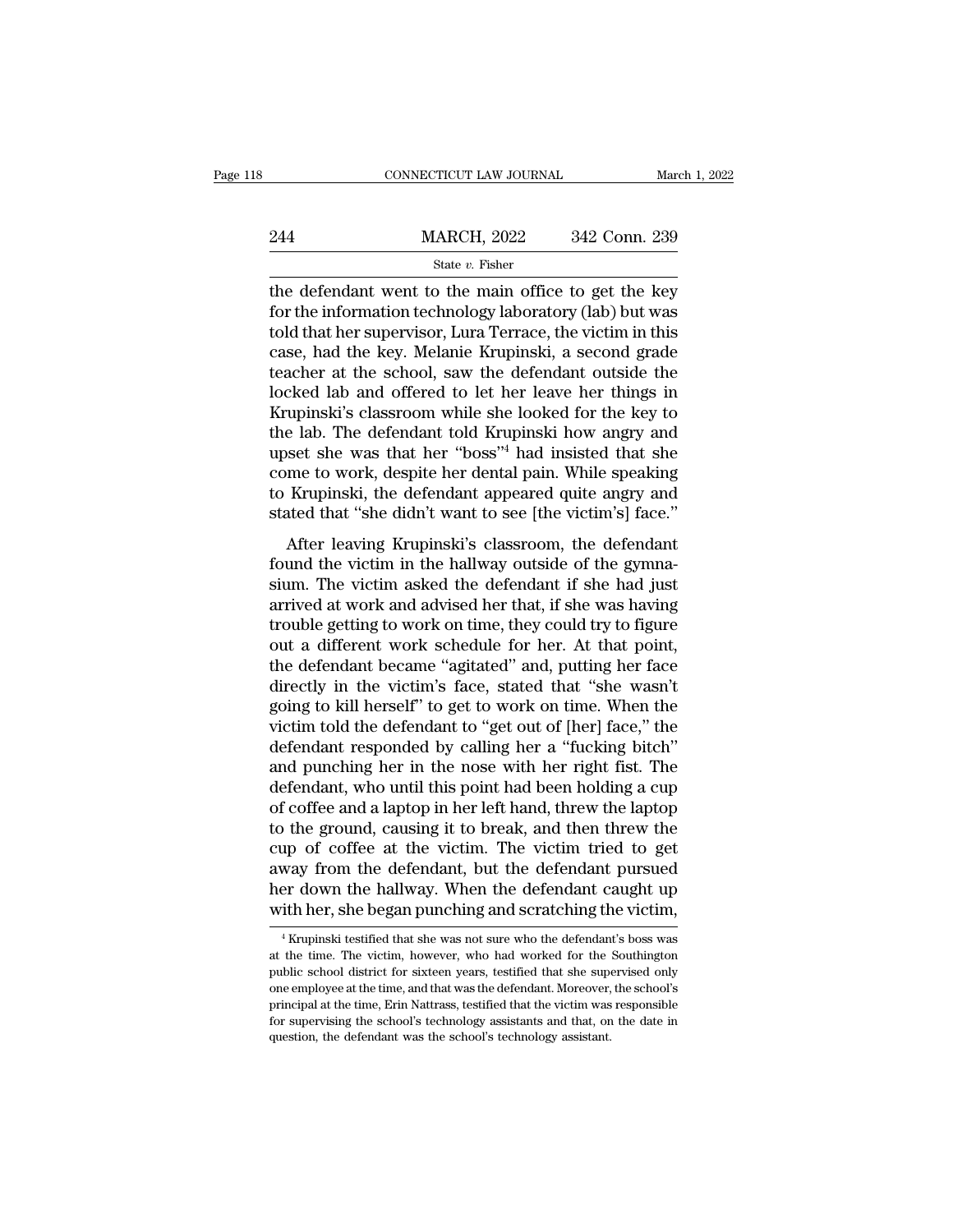| 2022          | CONNECTICUT LAW JOURNAL                                                                                                                                               | Page 119 |
|---------------|-----------------------------------------------------------------------------------------------------------------------------------------------------------------------|----------|
| 342 Conn. 239 | <b>MARCH, 2022</b>                                                                                                                                                    | 245      |
|               | State v. Fisher                                                                                                                                                       |          |
|               | while the victim pleaded with her to stop. When the<br>victim fell to the floor, the defendant grabbed her by<br>the heir and clammed her head exeinct a cinder block |          |

342 Conn. 239 MARCH, 2022 245<br>
State v. Fisher<br>
while the victim pleaded with her to stop. When the<br>
victim fell to the floor, the defendant grabbed her by<br>
the hair and slammed her head against a cinder block<br>
well equai 342 Conn. 239 MARCH, 2022 245<br>
State v. Fisher<br>
while the victim pleaded with her to stop. When the<br>
victim fell to the floor, the defendant grabbed her by<br>
the hair and slammed her head against a cinder block<br>
wall, caus 342 Conn. 239 MARCH, 2022 245<br>
State v. Fisher<br>
while the victim pleaded with her to stop. When the<br>
victim fell to the floor, the defendant grabbed her by<br>
the hair and slammed her head against a cinder block<br>
wall, caus State  $v$ . Fisher<br>while the victim pleaded with her to stop. When the<br>victim fell to the floor, the defendant grabbed her by<br>the hair and slammed her head against a cinder block<br>wall, causing the victim to black out. When siate  $v$ . Fisher<br>while the victim pleaded with her to s<br>victim fell to the floor, the defendant  $\xi$ <br>the hair and slammed her head against<br>wall, causing the victim to black out. W<br>came to, the defendant was standing<br>repe Erin fell to the floor, the defendant grabbed her by<br>
e hair and slammed her head against a cinder block<br>
all, causing the victim to black out. When the victim<br>
me to, the defendant was standing over her and<br>
peatedly kick the hair and slammed her head against a cinder block<br>wall, causing the victim to black out. When the victim<br>came to, the defendant was standing over her and<br>repeatedly kicking her in the side.<br>Erin Nattrass, the school's p

wall, causing the victim to black out. When the victim<br>came to, the defendant was standing over her and<br>repeatedly kicking her in the side.<br>Erin Nattrass, the school's principal, and Patrick J.<br>Myers, a parent, witnessed t came to, the defendant was standing over her and<br>repeatedly kicking her in the side.<br>Erin Nattrass, the school's principal, and Patrick J.<br>Myers, a parent, witnessed the attack. Nattrass testified<br>at trial that she was sta repeatedly kicking her in the side.<br>
Erin Nattrass, the school's principal, and Patrick J.<br>
Myers, a parent, witnessed the attack. Nattrass testified<br>
at trial that she was standing in a classroom doorway<br>
talking to a tea Erin Nattrass, the school's principal, and Patrick J.<br>Myers, a parent, witnessed the attack. Nattrass testified<br>at trial that she was standing in a classroom doorway<br>talking to a teacher when she saw the defendant pursu-<br>i Erin Nattrass, the school's principal, and Patrick J.<br>Myers, a parent, witnessed the attack. Nattrass testified<br>at trial that she was standing in a classroom doorway<br>talking to a teacher when she saw the defendant pursu-<br>i Myers, a parent, witnessed the attack. Nattrass testified<br>at trial that she was standing in a classroom doorway<br>talking to a teacher when she saw the defendant pursu-<br>ing the victim down the hallway. The victim was walking at trial that she was standing in a classroom doorway<br>talking to a teacher when she saw the defendant pursu-<br>ing the victim down the hallway. The victim was walking<br>away from the defendant with her hands up, saying<br>things talking to a teacher when she saw the defendant pursu-<br>ing the victim down the hallway. The victim was walking<br>away from the defendant with her hands up, saying<br>things like "[s]top, get away from me," but the defendant<br>kep ing the victim down the hallway. The victim was walking<br>away from the defendant with her hands up, saying<br>things like "[s]top, get away from me," but the defendant<br>kept hitting her in her face, neck, and arms. When the<br>vic away from the defendant with her hands up, saying<br>things like "[s]top, get away from me," but the defendant<br>kept hitting her in her face, neck, and arms. When the<br>victim fell to the ground, the defendant grabbed her by<br>the things like "[s]top, get away from me," but<br>kept hitting her in her face, neck, and ar<br>victim fell to the ground, the defendant g<br>the hair and slammed her head into the<br>twice and then started kicking her. Althe<br>attempted t The state of the ground, the defendant grabbed her by<br>
the hair and slammed her head into the wall at least<br>
ice and then started kicking her. Although Nattrass<br>
tempted to intervene both verbally and physically,<br>
e was un the hair and slammed her head into the wall at least<br>twice and then started kicking her. Although Nattrass<br>attempted to intervene both verbally and physically,<br>she was unable to stop the assault.<br>Myers, who was a paramedic

twice and then started kicking her. Although Nattrass<br>attempted to intervene both verbally and physically,<br>she was unable to stop the assault.<br>Myers, who was a paramedic, testified that he had<br>just dropped off his son at p attempted to intervene both verbally and physically,<br>she was unable to stop the assault.<br>Myers, who was a paramedic, testified that he had<br>just dropped off his son at preschool when he heard<br>the defendant and the victim ye she was unable to stop the assault.<br>
Myers, who was a paramedic, testified that he had<br>
just dropped off his son at preschool when he heard<br>
the defendant and the victim yelling at one another in<br>
the hallway and saw the d Myers, who was a paramedic, testified that he had<br>just dropped off his son at preschool when he heard<br>the defendant and the victim yelling at one another in<br>the hallway and saw the defendant throw her coffee at<br>the victim. Myers, who was a paramedic, testified that he had<br>just dropped off his son at preschool when he heard<br>the defendant and the victim yelling at one another in<br>the hallway and saw the defendant throw her coffee at<br>the victim. just dropped off his son at preschool when he heard<br>the defendant and the victim yelling at one another in<br>the hallway and saw the defendant throw her coffee at<br>the victim. As Myers approached the two women, the<br>defendant the defendant and the victim yelling at one another in<br>the hallway and saw the defendant throw her coffee at<br>the victim. As Myers approached the two women, the<br>defendant threw the victim to the ground and started<br>kicking h the hallway and saw the defendant throw her coffee at<br>the victim. As Myers approached the two women, the<br>defendant threw the victim to the ground and started<br>kicking her. Myers then saw the defendant bang the<br>victim's head the victim. As Myers approached the two women, the<br>defendant threw the victim to the ground and started<br>kicking her. Myers then saw the defendant bang the<br>victim's head into the wall several times. Eventually,<br>Myers was ab defendant threw the victim to the ground and started<br>kicking her. Myers then saw the defendant bang the<br>victim's head into the wall several times. Eventually,<br>Myers was able to pull the defendant off the victim,<br>at which p kicking her. Myers then saw the defendant bang the<br>victim's head into the wall several times. Eventually,<br>Myers was able to pull the defendant off the victim,<br>at which point the defendant became compliant and<br>cooperative.<sup></sup> at which point the defendant became compliant and<br>cooperative.<sup>5</sup> The defendant told Myers that she had<br>done what she had done because "[the victim] was<br>harassing her," "she was very sick and should not have<br> $\frac{1}{100}$ <br>cooperative.<sup>5</sup> The defendant told Myers that she had done what she had done because "[the victim] was harassing her," "she was very sick and should not have  $\frac{5}{5}$  Myers testified that, as he removed the defendant fro

done what she had done because "[the victim] was harassing her," "she was very sick and should not have  $\frac{1}{\sqrt{2}}$  Myers testified that, as he removed the defendant from the victim, she turned and saw his paramedic unif harassing her," "she was very sick and should not have<br>  $\frac{1}{100}$   $\frac{1}{100}$   $\frac{1}{100}$   $\frac{1}{100}$   $\frac{1}{100}$   $\frac{1}{100}$   $\frac{1}{100}$   $\frac{1}{100}$   $\frac{1}{100}$   $\frac{1}{100}$   $\frac{1}{100}$   $\frac{1}{100}$   $\frac{1}{100}$ .  $\frac{1}{10$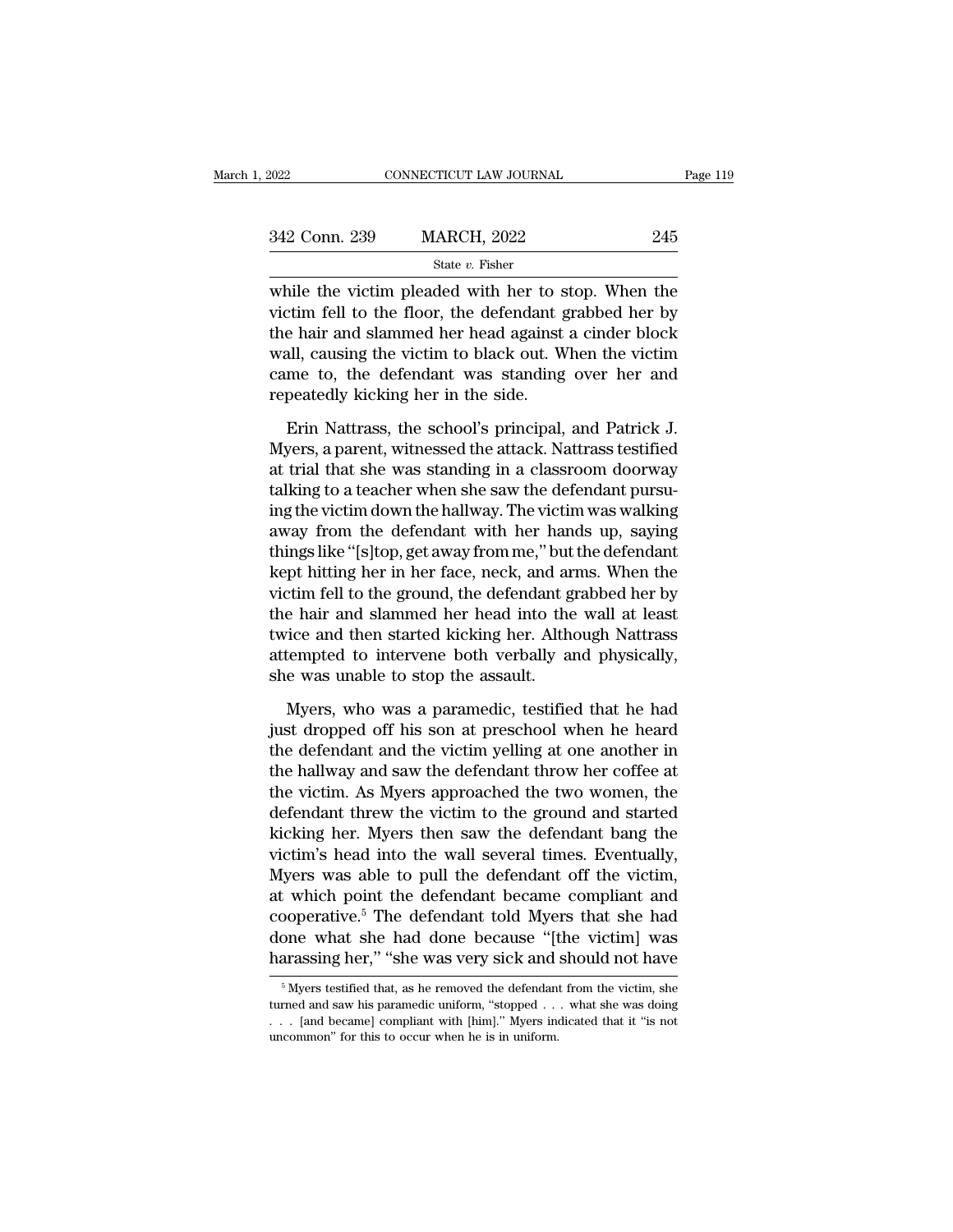|     | CONNECTICUT LAW JOURNAL                                                                                                                                                       | March 1, 2022 |
|-----|-------------------------------------------------------------------------------------------------------------------------------------------------------------------------------|---------------|
|     |                                                                                                                                                                               |               |
| 246 | <b>MARCH, 2022</b>                                                                                                                                                            | 342 Conn. 239 |
|     | State $v$ . Fisher                                                                                                                                                            |               |
|     | been at work in the first place," and "she [was] working<br>multiple jobs and [was] extremely tired."                                                                         |               |
|     | After the assault, Nattrass helped the victim off the<br>floor and escorted her to the nurse's office. There, Nat-<br>trace observed scratches on the victim's neck and chest |               |

 $\begin{array}{r} \text{MARCH, 2022} \ \text{342 Conn. 239} \ \text{State } v. \text{ Fisher} \end{array}$ <br>been at work in the first place," and "she [was] working<br>multiple jobs and [was] extremely tired."<br>After the assault, Nattrass helped the victim off the<br>floor and esco State  $v$ . Fisher<br>been at work in the first place," and "she [was] working<br>multiple jobs and [was] extremely tired."<br>After the assault, Nattrass helped the victim off the<br>floor and escorted her to the nurse's office. Ther been at work in the first place," and "she [was] working<br>multiple jobs and [was] extremely tired."<br>After the assault, Nattrass helped the victim off the<br>floor and escorted her to the nurse's office. There, Nat-<br>trass obser been at work in the first place, and she [was] working<br>multiple jobs and [was] extremely tired."<br>After the assault, Nattrass helped the victim off the<br>floor and escorted her to the nurse's office. There, Nat-<br>trass observe After the assault, Nattrass helped the victim off the<br>floor and escorted her to the nurse's office. There, Nat-<br>trass observed scratches on the victim's neck and chest,<br>and blood on her ear. Nattrass then returned to where After the assault, Nattrass helped the victim off the<br>floor and escorted her to the nurse's office. There, Nat-<br>trass observed scratches on the victim's neck and chest,<br>and blood on her ear. Nattrass then returned to where floor and escorted her to the nurse's office. There, Nattrass observed scratches on the victim's neck and chest, and blood on her ear. Nattrass then returned to where the defendant and Myers were waiting and asked them to trass observed scratches on the victim's neck and chest,<br>and blood on her ear. Nattrass then returned to where<br>the defendant and Myers were waiting and asked them<br>to accompany her to her office, which they did. When<br>the po At the hospital, the victim was treated by Douglas<br>hospital, the victim was accompany her to her office, which they did. When<br>e police and paramedics arrived, the defendant was<br>aced under arrest, and the victim, based on h In the decrivation and myers were watching and asked them<br>to accompany her to her office, which they did. When<br>the police and paramedics arrived, the defendant was<br>placed under arrest, and the victim, based on her injur-<br>i

the police and paramedics arrived, the defendant was<br>placed under arrest, and the victim, based on her injur-<br>ies, was transported by ambulance to a hospital.<br>At the hospital, the victim was treated by Douglas<br>Whipple, the make pole and parameters arrived, are detendant was<br>placed under arrest, and the victim, based on her injur-<br>ies, was transported by ambulance to a hospital.<br>At the hospital, the victim was treated by Douglas<br>Whipple, the ies, was transported by ambulance to a hospital.<br>
At the hospital, the victim was treated by Douglas<br>
Whipple, the supervising emergency room physician.<br>
Whipple's initial triage notes indicated that the victim<br>
was "very she denied by the supervision was treated by Douglas<br>Whipple, the supervising emergency room physician.<br>Whipple's initial triage notes indicated that the victim<br>was "very shaken up and . . . crying," that she had<br>"generali At the hospital, the victim was treated by Douglas<br>Whipple, the supervising emergency room physician.<br>Whipple's initial triage notes indicated that the victim<br>was "very shaken up and . . . crying," that she had<br>"generalize Whipple, the supervising emergency room physician.<br>Whipple's initial triage notes indicated that the victim<br>was "very shaken up and  $\ldots$  crying," that she had<br>"generalized achiness and facial discomfort," and that<br>she de Whipple's initial triage notes indicated that the victim<br>was "very shaken up and  $\ldots$  crying," that she had<br>"generalized achiness and facial discomfort," and that<br>she denied loss of consciousness. Whipple ordered a<br>compu was "very shaken up and  $\ldots$  crying," that she had "generalized achiness and facial discomfort," and that she denied loss of consciousness. Whipple ordered a computerized tomography scan to assess if there was bleeding o "generalized achiness and facial discomfort," and that<br>she denied loss of consciousness. Whipple ordered a<br>computerized tomography scan to assess if there was<br>bleeding or skull or facial fractures, which came back<br>negative she denied loss of consciousness. Whipple ordered a<br>computerized tomography scan to assess if there was<br>bleeding or skull or facial fractures, which came back<br>negative. Whipple nevertheless diagnosed the victim<br>with a nond computerized tomography scan to assess if there was<br>bleeding or skull or facial fractures, which came back<br>negative. Whipple nevertheless diagnosed the victim<br>with a nondisplaced fracture of the right nasal bone at<br>the jun bleeding or skull or facial fractures, which came back<br>negative. Whipple nevertheless diagnosed the victim<br>with a nondisplaced fracture of the right nasal bone at<br>the junction with the maxilla and soft tissue swelling<br>in t negative. Whipple nevertheless diagnosed the victim<br>with a nondisplaced fracture of the right nasal bone at<br>the junction with the maxilla and soft tissue swelling<br>in the right infraorbital region. He instructed her to<br>retu with a nondisplaced fracture of the right nasal bone at<br>the junction with the maxilla and soft tissue swelling<br>in the right infraorbital region. He instructed her to<br>return to the hospital if her headache worsened or if<br>sh the junction with the maxilla<br>in the right infraorbital regi<br>return to the hospital if her<br>she experienced vomiting or<br>symptoms of a "delayed blee<br>recommended that she follo<br>and not return to work.<br>That evening, the victim That evening of the victim woke up with severe dizzi-<br>turn to the hospital if her headache worsened or if<br>e experienced vomiting or dizziness, all of which are<br>mptoms of a "delayed bleed" or concussion. He also<br>commended t ness, all of which are<br>symptoms of a "delayed bleed" or concussion. He also<br>recommended that she follow up with a neurologist<br>and not return to work.<br>That evening, the victim woke up with severe dizzi-<br>ness, vomiting, and

she experienced voluting or dizamess, an or which are<br>symptoms of a "delayed bleed" or concussion. He also<br>recommended that she follow up with a neurologist<br>and not return to work.<br>That evening, the victim woke up with sev is a mean of the emergency room visit and about her symptoms of a delayed sector of conclusions. The discontinued about her about the visited her primary care physician, Pei Sun, informing Sun of the emergency room visit a symptoms, the victim woke up with severe dizzi-<br>ness, vomiting, and a worsened headache. The next day,<br>she visited her primary care physician, Pei Sun, inform-<br>ing Sun of the emergency room visit and about her<br>symptoms, wh That evening, the victim woke up with severe dizzi-<br>ness, vomiting, and a worsened headache. The next day,<br>she visited her primary care physician, Pei Sun, inform-<br>ing Sun of the emergency room visit and about her<br>symptoms That evening, the victim woke up with severe dizziness, vomiting, and a worsened headache. The next day, she visited her primary care physician, Pei Sun, informing Sun of the emergency room visit and about her symptoms, wh ness, vomiting, and a worsened headache. The next day, she visited her primary care physician, Pei Sun, informing Sun of the emergency room visit and about her symptoms, which included vomiting, dizziness, headache, and an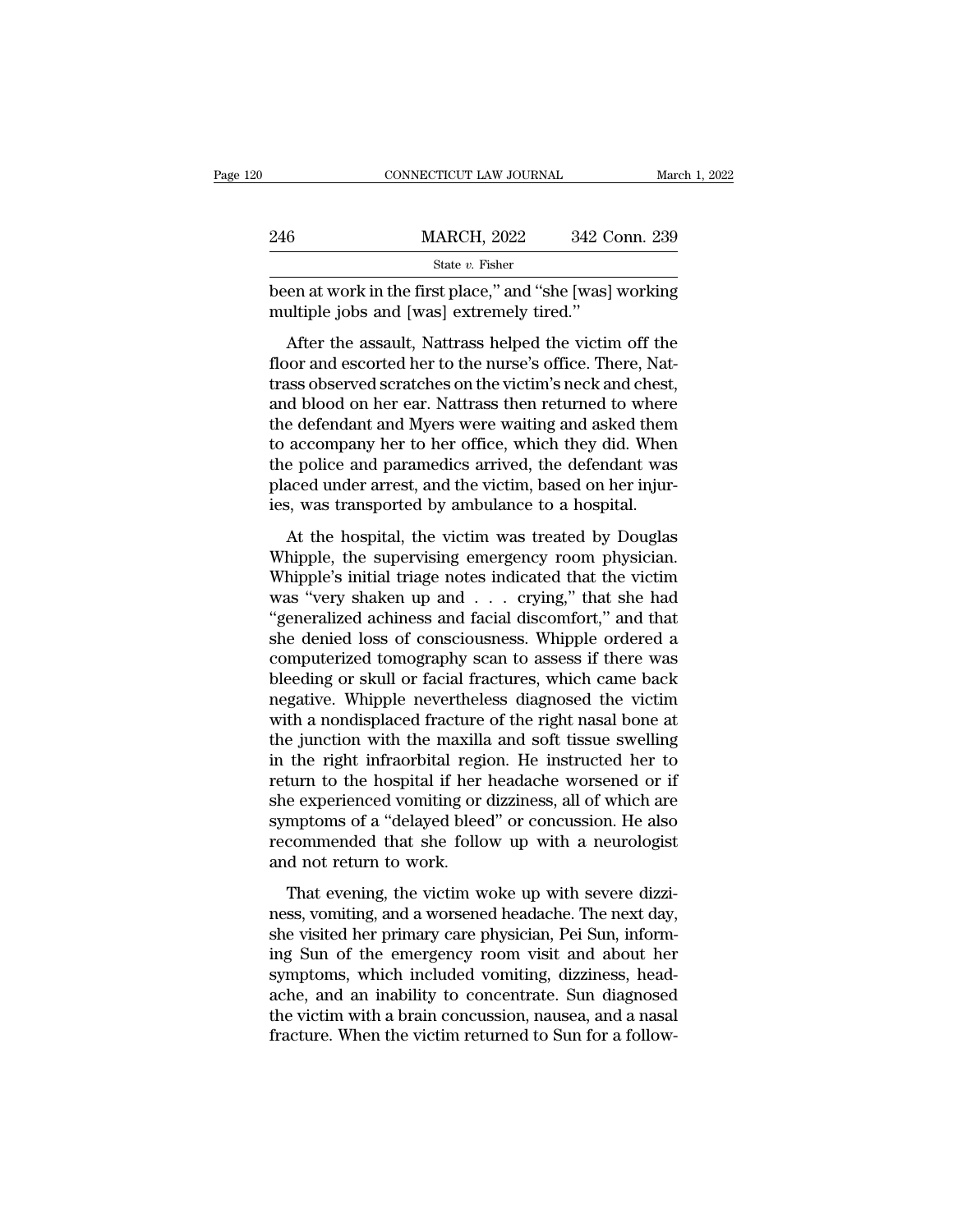| 2022          | CONNECTICUT LAW JOURNAL                                                                                                                                                        | Page 121 |
|---------------|--------------------------------------------------------------------------------------------------------------------------------------------------------------------------------|----------|
| 342 Conn. 239 | <b>MARCH, 2022</b>                                                                                                                                                             | 247      |
|               | State $v$ . Fisher                                                                                                                                                             |          |
|               | up visit on May 3, 2016, she was experiencing nausea,<br>headaches, and new lower back pain, so Sun referred<br>$\alpha$ to Kwame $\alpha$ Agente, a head injury specialist at |          |

342 Conn. 239 MARCH, 2022 247<br>
State v. Fisher<br>
up visit on May 3, 2016, she was experiencing nausea,<br>
headaches, and new lower back pain, so Sun referred<br>
her to Kwame O. Asante, a head injury specialist at<br>
Hartford Hos 342 Conn. 239 MARCH, 2022 247<br>
State v. Fisher<br>
up visit on May 3, 2016, she was experiencing nausea,<br>
headaches, and new lower back pain, so Sun referred<br>
her to Kwame O. Asante, a head injury specialist at<br>
Hartford Hos 342 Conn. 239 MARCH, 2022 247<br>
State v. Fisher<br>
up visit on May 3, 2016, she was experiencing nausea,<br>
headaches, and new lower back pain, so Sun referred<br>
her to Kwame O. Asante, a head injury specialist at<br>
Hartford Hos Since 2014, 200<br>
State v. Fisher<br>
up visit on May 3, 2016, she was experiencing nausea,<br>
headaches, and new lower back pain, so Sun referred<br>
her to Kwame O. Asante, a head injury specialist at<br>
Hartford Hospital. The vic state v. Fisher<br>up visit on May 3, 2016, she was experiencing nausea,<br>headaches, and new lower back pain, so Sun referred<br>her to Kwame O. Asante, a head injury specialist at<br>Hartford Hospital. The victim saw Asante on May up visit on May 3, 2016, she was experiencing nausea,<br>headaches, and new lower back pain, so Sun referred<br>her to Kwame O. Asante, a head injury specialist at<br>Hartford Hospital. The victim saw Asante on May 6, 2016,<br>and, af headaches, and new lower back pain,<br>her to Kwame O. Asante, a head inju<br>Hartford Hospital. The victim saw Asante<br>and, after performing a number of tests c<br>neurological, sensory, and cranial nerv<br>tion examinations, Asante d It to Kwalle O. Asalte, a flead hijury specialist at<br>artford Hospital. The victim saw Asante on May 6, 2016,<br>d, after performing a number of tests on her, including<br>urological, sensory, and cranial nerve accommoda-<br>no exa rlational rospital. The victim saw Asame on May 0, 2010,<br>and, after performing a number of tests on her, including<br>neurological, sensory, and cranial nerve accommoda-<br>tion examinations, Asante diagnosed the victim with<br>se

and, are performing a number of essis of the *i*, including<br>neurological, sensory, and cranial nerve accommoda-<br>tion examinations, Asante diagnosed the victim with<br>severe postconcussion syndrome.<br>On the basis of the afore reurological, sensory, and crainal nerve accommodation examinations, Asante diagnosed the victim with<br>severe postconcussion syndrome.<br>On the basis of the aforementioned events, the defen-<br>dant was charged with one count o don examinations, Asante diagnosed the victim with<br>severe postconcussion syndrome.<br>On the basis of the aforementioned events, the defen-<br>dant was charged with one count of assault in the first<br>degree in violation of Gener Severe postconcussion syntatome.<br>
On the basis of the aforementioned events, the defendant was charged with one count of assault in the first<br>
degree in violation of General Statutes § 53a-59 (a) (1),<br>
one count of attemp On the basis of the aforementioned events, the defen-<br>dant was charged with one count of assault in the first<br>degree in violation of General Statutes  $\S$  53a-59 (a) (1),<br>one count of attempt to commit assault in the first dant was charged with one count of assault in the first<br>degree in violation of General Statutes § 53a-59 (a) (1),<br>one count of attempt to commit assault in the first<br>degree in violation of General Statutes §§ 53a-49 (a) ( degree in violation of General Statutes § 53a-59 (a) (1),<br>one count of attempt to commit assault in the first<br>degree in violation of General Statutes §§ 53a-49 (a) (2)<br>and 53a-59 (a) (1), one count of assault in the first one count of attempt to commit assault in the first<br>degree in violation of General Statutes §§ 53a-49 (a) (2)<br>and 53a-59 (a) (1), one count of assault in the first<br>degree in violation of § 53a-59 (a) (2), two counts of<br>as degree in violation of General Statutes §§ 53a-49 (a) (2)<br>and 53a-59 (a) (1), one count of assault in the first<br>degree in violation of § 53a-59 (a) (2), two counts of<br>assault in the second degree in violation of § 53a-60 and 53a-59 (a) (1), one count of assault in the first<br>degree in violation of  $\S$  53a-59 (a) (2), two counts of<br>assault in the second degree in violation of  $\S$  53a-60 (a)<br>(1), and one count of assault in the second degree degree in violation of § 53a-59 (a) (2), two counts of assault in the second degree in violation of § 53a-60 (a) (1), and one count of assault in the second degree in violation of § 53a-60 (a) (2). A jury trial was held b Sault in the second degree in violation of  $\S$  53a-00 (a),<br>
), and one count of assault in the second degree in<br>
plation of  $\S$  53a-60 (a) (2). A jury trial was held before<br>
e trial court. At the conclusion of the state's (1), and one count of assaut in the second degree in<br>violation of  $\S$  53a-60 (a) (2). A jury trial was held before<br>the trial court. At the conclusion of the state's case-in-<br>chief, the defendant filed motions for a judgme

violation of y 53a-00 (a) (2). A jury that was held before<br>the trial court. At the conclusion of the state's case-in-<br>chief, the defendant filed motions for a judgment of<br>acquittal as to all five charges, which the court the that court. At the conclusion of the state's case-in-<br>chief, the defendant filed motions for a judgment of<br>acquittal as to all five charges, which the court denied.<br>At trial, the defendant testified in her own defense<br> the defendant med motions for a judgment of<br>acquittal as to all five charges, which the court denied.<br>At trial, the defendant testified in her own defense<br>that it was never her intention to cause the victim seri-<br>ous physi acquitual as to an live charges, which the court defined.<br>At trial, the defendant testified in her own defense<br>that it was never her intention to cause the victim seri-<br>ous physical injury. She explained that she was tired At trial, the defendant testified in her own defense<br>that it was never her intention to cause the victim seri-<br>ous physical injury. She explained that she was tired<br>and in a great deal of physical pain when she arrived<br>to that it was never her intention to cause the victim serious physical injury. She explained that she was tired<br>and in a great deal of physical pain when she arrived<br>to work on the day in question. She further stated that,<br>a ous physical injury. She explained that she was tired<br>and in a great deal of physical pain when she arrived<br>to work on the day in question. She further stated that,<br>although she had been employed by the Southington<br>public and in a great deal of physical pain when she arrived<br>to work on the day in question. She further stated that,<br>although she had been employed by the Southington<br>public school district for only a brief period of time,<br>she a to work on the day in question. She further stated that,<br>although she had been employed by the Southington<br>public school district for only a brief period of time,<br>she and the victim had already been in prior "verbal<br>alterc although she had been employed by the Southington<br>public school district for only a brief period of time,<br>she and the victim had already been in prior "verbal<br>altercations," during which the victim called her<br>"names" and w public school district for only a brief period of time,<br>she and the victim had already been in prior "verbal<br>altercations," during which the victim called her<br>"names" and was "very verbally abusive." The defen-<br>dant also a she and the victim had already been in prior "verbal altercations," during which the victim called her "names" and was "very verbally abusive." The defendant also accused the victim of saying "mean things to other people" altercations," during which the victim called her<br>"names" and was "very verbally abusive." The defen-<br>dant also accused the victim of saying "mean things to<br>other people" about her. The defendant testified that,<br>when she f "names" and was "very verbally abusive." The defendant also accused the victim of saying "mean things to other people" about her. The defendant testified that, when she found the victim in the hallway that morning, another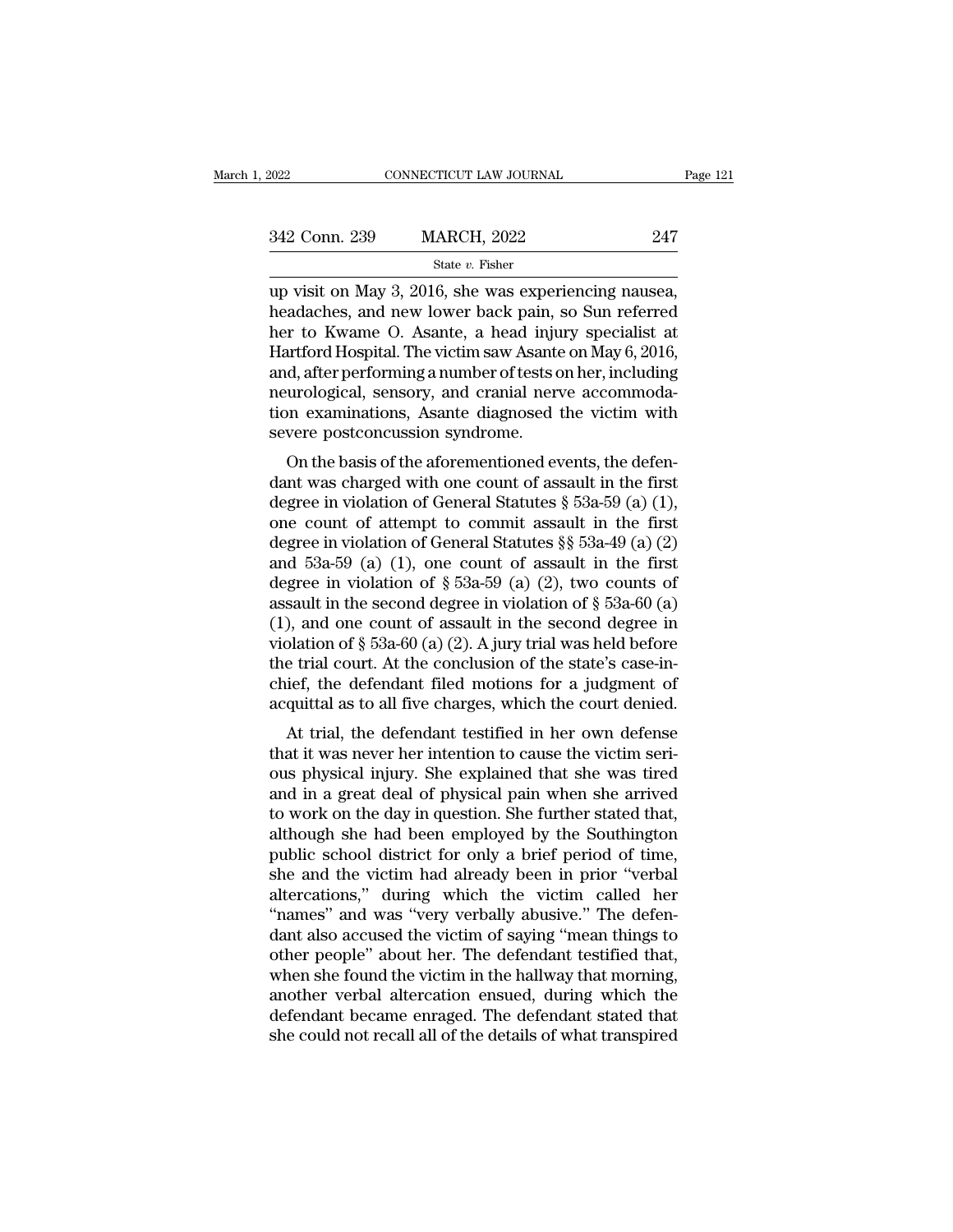|     | CONNECTICUT LAW JOURNAL                                                                                                                                                      | March 1, 2022 |
|-----|------------------------------------------------------------------------------------------------------------------------------------------------------------------------------|---------------|
| 248 | <b>MARCH, 2022</b>                                                                                                                                                           | 342 Conn. 239 |
|     | State $v$ . Fisher                                                                                                                                                           |               |
|     | during the altercation because she "blacked out" but<br>that she was certain it was not her intention to disfigure<br>the victim, Although the defendant admitted to wanting |               |

248 MARCH, 2022 342 Conn. 239<br>
State v. Fisher<br>
during the altercation because she "blacked out" but<br>
that she was certain it was not her intention to disfigure<br>
the victim. Although the defendant admitted to wanting<br>
to 248 MARCH, 2022 342 Conn. 239<br>
State v. Fisher<br>
during the altercation because she "blacked out" but<br>
that she was certain it was not her intention to disfigure<br>
the victim. Although the defendant admitted to wanting<br>
to 248 MARCH, 2022 342 Conn. 239<br>
State v. Fisher<br>
during the altercation because she "blacked out" but<br>
that she was certain it was not her intention to disfigure<br>
the victim. Although the defendant admitted to wanting<br>
to State v. Fisher<br>
and State v. Fisher<br>
during the altercation because she "blacked out" but<br>
that she was certain it was not her intention to disfigure<br>
the victim. Although the defendant admitted to wanting<br>
to hurt the v state<br>during the altercation be<br>that she was certain it was<br>the victim. Although the d<br>to hurt the victim during<br>any recollection of kickir<br>head against a wall.<br>The jury returned a vero The jury returned a verdict of guilty on the remaining counts.<br>
The jury returned a verdict of guilty on the two counts<br>
assault in the second degree in violation of § 53a-<br>
(3) (1) and not guilty on the remaining counts. that sne was certain it was not her intention to disigure<br>the victim. Although the defendant admitted to wanting<br>to hurt the victim during the altercation,<sup>6</sup> she denied<br>any recollection of kicking the victim or slamming

the victim. Although the defendant admitted to wanting<br>to hurt the victim during the altercation,<sup>6</sup> she denied<br>any recollection of kicking the victim or slamming her<br>head against a wall.<br>The jury returned a verdict of gu February recollection of kicking the attercation," she denied<br>any recollection of kicking the victim or slamming her<br>head against a wall.<br>The jury returned a verdict of guilty on the two counts<br>of assault in the second de any recollection of kicking the victim or slamming her<br>head against a wall.<br>The jury returned a verdict of guilty on the two counts<br>of assault in the second degree in violation of  $\S$  53a-<br>60 (a) (1) and not guilty on the nead against a wall.<br>The jury returned a verdict of guilty on the two counts<br>of assault in the second degree in violation of  $\S$  53a-<br>60 (a) (1) and not guilty on the remaining counts. On<br>February 1, 2019, the trial court The jury returned a verdict of guilty on the two cc<br>of assault in the second degree in violation of  $\S$ <br>60 (a) (1) and not guilty on the remaining counts<br>February 1, 2019, the trial court sentenced the d<br>dant to a term of assault in the second degree in violation of  $\S$  53a-<br>(a) (1) and not guilty on the remaining counts. On<br>bruary 1, 2019, the trial court sentenced the defen-<br>nt to a term of ten years of imprisonment, execution<br>spended af b0 (a) (1) and not guilty on the remaining counts. On<br>February 1, 2019, the trial court sentenced the defen-<br>dant to a term of ten years of imprisonment, execution<br>suspended after two and one-half years, and five years<br>of

February 1, 2019, the trial court sentenced the defendant to a term of ten years of imprisonment, execution suspended after two and one-half years, and five years of probation. See footnote 3 of this opinion.<br>On appeal, th dant to a term of ten years of imprisonment, execution<br>suspended after two and one-half years, and five years<br>of probation. See footnote 3 of this opinion.<br>On appeal, the defendant claims that (1) there was<br>insufficient e suspended after two and one-half years, and five years<br>of probation. See footnote 3 of this opinion.<br>On appeal, the defendant claims that (1) there was<br>insufficient evidence to support the jury's verdict of<br>guilty of assau of probation. See footnote 3 of this opinion.<br>
On appeal, the defendant claims that (1) there was<br>
insufficient evidence to support the jury's verdict of<br>
guilty of assault in the second degree, (2) the trial court<br>
erred On appeal, the defendant claims that (1) there was<br>insufficient evidence to support the jury's verdict of<br>guilty of assault in the second degree, (2) the trial court<br>erred in denying the defendant's request to cross-exam-<br> insufficient evidence to support the jury's verdict of<br>guilty of assault in the second degree, (2) the trial court<br>erred in denying the defendant's request to cross-exam-<br>ine the victim more extensively regarding her civil Example 2012 and we extensively regarding her civil<br>tion against the defendant, and (3) the trial court<br>red in allowing Myers, a paramedic testifying as a fact<br>tness, to testify regarding symptoms of a concussion.<br>I<br>We beg Figure 1.1 The defendant, and (3) the trial court<br>erred in allowing Myers, a paramedic testifying as a fact<br>witness, to testify regarding symptoms of a concussion.<br> $I$ <br>We begin with the defendant's claim that there was<br>in

I and the set of  $\mathbf{I}$ 

I<br>We begin with the defendant's claim that there was<br>sufficient evidence to support the jury's verdict of<br><sup>6</sup>On cross-examination, the following exchange took place between the<br>osecutor and the defendant: We begin with the deferent<br>insufficient evidence to s<br> $\frac{1}{6}$  On cross-examination, the follow<br>prosecutor and the defendant:<br>"Q. Okay. Did you pursue [the vi We begin with the defendant's claim that there was sufficient evidence to support the jury's verdict of  $\,^6$ On cross-examination, the following exchange took place between the osecutor and the defendant: "Q. Okay. Did y

 $\frac{1}{\sqrt{2}}$  insufficient evid<br>  $\frac{1}{\sqrt{2}}$  on cross-examinat<br>
prosecutor and the de<br>  $\frac{1}{\sqrt{2}}$  Okay. Did you p<br>
to get away?<br>
"A. Yes. Sumclem<br>
6 On cross-ex<br>
osecutor and<br>
"Q. Okay. Did<br>
get away?<br>"A. Yes. you  $^6$  On cross-examination, the following exchange took place between the prosecutor and the defendant:<br>"Q. Okay. Did you pursue [the victim] down the hallway when she tried to get away? "A. Yes. "Q. Yes, you went after he osecutor and<br>"Q. Okay. Die<br>get away?"<br>"A. Yes.<br>"Q. Yes, you<br>"A. Yes.<br>"Q. And when "Q. Okay. Did you pursue [the victim] down the hallway when she tried get away?<br>"A. Yes.<br>"A. Yes.<br>"Q. Yes, you went after her. Is that correct?<br>"A. Yes.<br>"Q. And when you went at her, were you still swinging your arms at he

et away?<br>"A. Yes.<br>"Q. Yes, you<br>"A. Yes.<br>"Q. And when<br>"A. Yes.<br>"Q. You were "A. Yes.<br>"4. Yes.<br>"Q. Yes, you went after her. Is that correct?<br>"A. Yes.<br>"Q. And when you went at her, were you still :<br>"A. Yes.<br>"Q. You were very angry, yes or no?<br>"A. At that point, yes. "Q. Yes, you went after he:<br>"A. Yes.<br>"Q. And when you went at<br>"A. Yes.<br>"Q. You were very angry, y"A. At that point, yes.<br>"Q. Yes. And you wanted to

<sup>&</sup>quot;A. Yes.<br>"A. Yes.<br>"Q. And when you went at her, were you still swinging your arms at her?<br>"A. Yes.<br>"Q. You were very angry, yes or no?<br>"A. At that point, yes.<br>"Q. Yes. And you wanted to hurt her, did you not? You just punc "Q. And when you went at her, were you still swinging your arms at her?<br>"Q. You were very angry, yes or no?<br>"A. At that point, yes.<br>"Q. Yes. And you wanted to hurt her, did you not? You just punched her<br>in the nose, she wa 4. Yes.<br>
"A. Yes.<br>
"Q. You were very angry, yes or no?<br>
"A. At that point, yes.<br>
"Q. Yes. And you wanted to hurt her, did you not? You just punched her<br>
in the nose, she was trying to get away, you continued to go at her w "A. Yes.<br>
"Q. You were very angry, yes or no?<br>
"A. At that point, yes.<br>
"Q. Yes. And you wanted to hurt her, did you not? You just punched her<br>
in the nose, she was trying to get away, you continued to go at her with<br>
your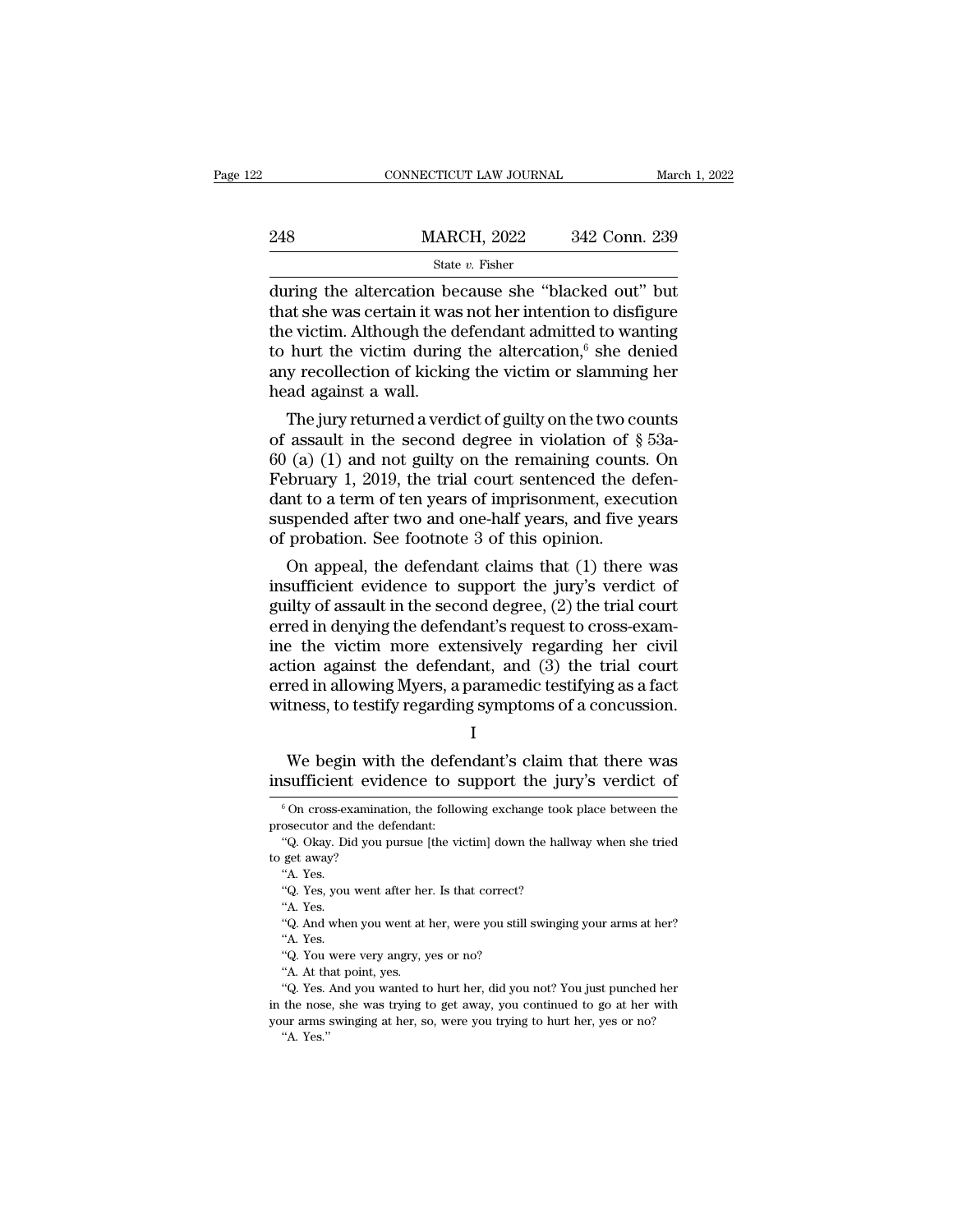| 2022          | CONNECTICUT LAW JOURNAL | Page 123 |  |
|---------------|-------------------------|----------|--|
|               |                         |          |  |
| 342 Conn. 239 | <b>MARCH, 2022</b>      | 249      |  |
|               | State $v$ . Fisher      |          |  |

 $\begin{array}{cccc}\n & \text{COMRECTICUT LAW JOURNAL} & \text{Page 123}\n\hline\n & & \text{State } v. \text{ Fisher} & \text{State } v. \text{ Fisher} & \text{guity of assault in the second degree. See footnote 3}\n\end{array}$  $\begin{array}{r} \text{342 Conn. 239} \text{} \text{MARCH, 2022} \text{} \text{549} \\ \text{State } v. \text{ Fisher} \text{} \end{array}$  and  $\begin{array}{r} \text{State } v. \text{ Fisher} \end{array}$  and  $\begin{array}{r} \text{501} \\ \text{249} \end{array}$  and  $\begin{array}{r} \text{51} \\ \text{52} \end{array}$  and  $\begin{array}{r} \text{53} \\ \text{54} \end{array}$  and  $\begin{array}{r} \text{56} \\ \$ 342 Conn. 239 MARCH, 2022 249<br>
State v. Fisher<br>
guilty of assault in the second degree. See footnote 3<br>
of this opinion. The defendant contends that, although<br>
the evidence supported a finding that she caused the<br>
victim 342 Conn. 239 MARCH, 2022 249<br>
State v. Fisher<br>
guilty of assault in the second degree. See footnote 3<br>
of this opinion. The defendant contends that, although<br>
the evidence supported a finding that she caused the<br>
victim State *v*. Fisher<br>
guilty of assault in the second degree. See footnote 3<br>
of this opinion. The defendant contends that, although<br>
the evidence supported a finding that she caused the<br>
victim serious physical injury, there state v. Fisher<br>guilty of assault in the second degree. See footnote 3<br>of this opinion. The defendant contends that, although<br>the evidence supported a finding that she caused the<br>victim serious physical injury, there was guilty of assault in the second degree. See footnote 3<br>of this opinion. The defendant contends that, although<br>the evidence supported a finding that she caused the<br>victim serious physical injury, there was no evidence—<br>circ of this opinion. The defendant contends that, although<br>the evidence supported a finding that she caused the<br>victim serious physical injury, there was no evidence—<br>circumstantial or direct—that she *intended* to cause<br>her the evidence supported a finding that she caused the victim serious physical injury, there was no evidence—<br>circumstantial or direct—that she *intended* to cause<br>her serious physical injury, as required by § 53a-60 (a)<br>(1) victim serious physical injury, there was no evidence—<br>circumstantial or direct—that she *intended* to cause<br>her serious physical injury, as required by  $\S$  53a-60 (a)<br>(1). The defendant argues that, in fact, there was un circumstantial or direct—that she *intended* to cause<br>her serious physical injury, as required by § 53a-60 (a)<br>(1). The defendant argues that, in fact, there was uncon-<br>troverted direct evidence—the defendant's own testi-<br> her serious physical injury, as required by § 53a-60 (a) (1). The defendant argues that, in fact, there was uncontroverted direct evidence—the defendant's own testimony—that she did not intend to cause such injury. The sta (1). The defendant argues that, in fact, there was uncontroverted direct evidence—the defendant's own testimony—that she did not intend to cause such injury.<br>The state responds that the evidence was more than sufficient to troverted direct evidence—the defendant's own testi-<br>mony—that she did not intend to cause such injury.<br>The state responds that the evidence was more than<br>sufficient to support the defendant's conviction, arguing<br>that "[t] mony—that she did not intend to cause such injury.<br>The state responds that the evidence was more than<br>sufficient to support the defendant's conviction, arguing<br>that "[t]he jury could reasonably have inferred that the<br>defen The state responds that the evidence was more than<br>sufficient to support the defendant's conviction, arguing<br>that "[t]he jury could reasonably have inferred that the<br>defendant intended to cause [the victim] serious physi-<br> Instead to support the detendant is conviction, argung<br>at "[t]he jury could reasonably have inferred that the<br>fendant intended to cause [the victim] serious physi-<br>1 injury when she punched [the victim] in the face,<br>shed h dia the evidence of the victim serious physical injury when she punched [the victim] in the face, pushed her to the ground, and repeatedly banged her head into a cinder block wall." We agree with the state.<br>
"When a crimin

rechains methacd to classe [the victing serious physical injury when she punched [the victim] in the face, pushed her to the ground, and repeatedly banged her head into a cinder block wall." We agree with the state.<br>
"When ear myary when she punched [are vierning in the race,<br>pushed her to the ground, and repeatedly banged her<br>head into a cinder block wall." We agree with the state.<br>"When a criminal conviction is reviewed for the suffi-<br>cien passion for to the ground, and repeatedly bulged for the state.<br>
"When a criminal conviction is reviewed for the sufficiency of the evidence, we apply a well established [two<br>
part] test. First, we construe the evidence in "When a criminal conviction is reviewed for the suffi-<br>ciency of the evidence, we apply a well established [two<br>part] test. First, we construe the evidence in the light<br>most favorable to sustaining the verdict. Second, we<br> "When a criminal conviction is reviewed for the sufficiency of the evidence, we apply a well established [two part] test. First, we construe the evidence in the light most favorable to sustaining the verdict. Second, we d ciency of the evidence, we apply a well established [two<br>part] test. First, we construe the evidence in the light<br>most favorable to sustaining the verdict. Second, we<br>determine whether upon the facts so construed and<br>the part] test. First, we construe the evidence in the light<br>most favorable to sustaining the verdict. Second, we<br>determine whether upon the facts so construed and<br>the inferences reasonably drawn therefrom the [jury]<br>reasonabl most favorable to sustaining the verdict. Second, we<br>determine whether upon the facts so construed and<br>the inferences reasonably drawn therefrom the [jury]<br>reasonably could have concluded that the cumulative<br>force of the e determine whether upon the facts so construed and<br>the inferences reasonably drawn therefrom the [jury]<br>reasonably could have concluded that the cumulative<br>force of the evidence established guilt beyond a reason-<br>able doubt the inferences reasonably drawn therefrom the [jury]<br>reasonably could have concluded that the cumulative<br>force of the evidence established guilt beyond a reason-<br>able doubt." (Internal quotation marks omitted.) *State*<br>v. reasonably could have concluded that the cumulative<br>force of the evidence established guilt beyond a reason-<br>able doubt." (Internal quotation marks omitted.) *State*<br>v. *James E.*, 327 Conn. 212, 218, 173 A.3d 380 (2017). force of the evidence established guilt beyond a reasonable doubt." (Internal quotation marks omitted.) *State* v. *James E.*, 327 Conn. 212, 218, 173 A.3d 380 (2017). As we previously have explained, "proof beyond a reas able doubt." (Internal quotation marks omitted.) *State* v. *James E.*, 327 Conn. 212, 218, 173 A.3d 380 (2017). As we previously have explained, "proof beyond a reasonable doubt does not mean proof beyond all possible do v. James E., 327 Conn. 212, 218, 173 A.3d 380 (2017).<br>As we previously have explained, "proof beyond a reasonable doubt does not mean proof beyond all possible doubt . . . nor does proof beyond a reasonable doubt require As we previously have explained, "proof beyond a reasonable doubt does not mean proof beyond all possible<br>doubt . . . nor does proof beyond a reasonable doubt<br>require acceptance of every hypothesis of innocence<br>posed by t sonable doubt does not mean proof beyond all possible<br>doubt . . . nor does proof beyond a reasonable doubt<br>require acceptance of every hypothesis of innocence<br>posed by the defendant that, had it been found credible<br>by the doubt . . . nor does proof beyond a reasonable doubt<br>require acceptance of every hypothesis of innocence<br>posed by the defendant that, had it been found credible<br>by the [finder of fact], would have resulted in an acquit-<br>ta require acceptance of every hypothesis of innocence<br>posed by the defendant that, had it been found credible<br>by the [finder of fact], would have resulted in an acquit-<br>tal. . . . On appeal, we do not ask whether there is a<br> posed by the defendant that, had it been found credible<br>by the [finder of fact], would have resulted in an acquit-<br>tal. . . . On appeal, we do not ask whether there is a<br>reasonable view of the evidence that would support a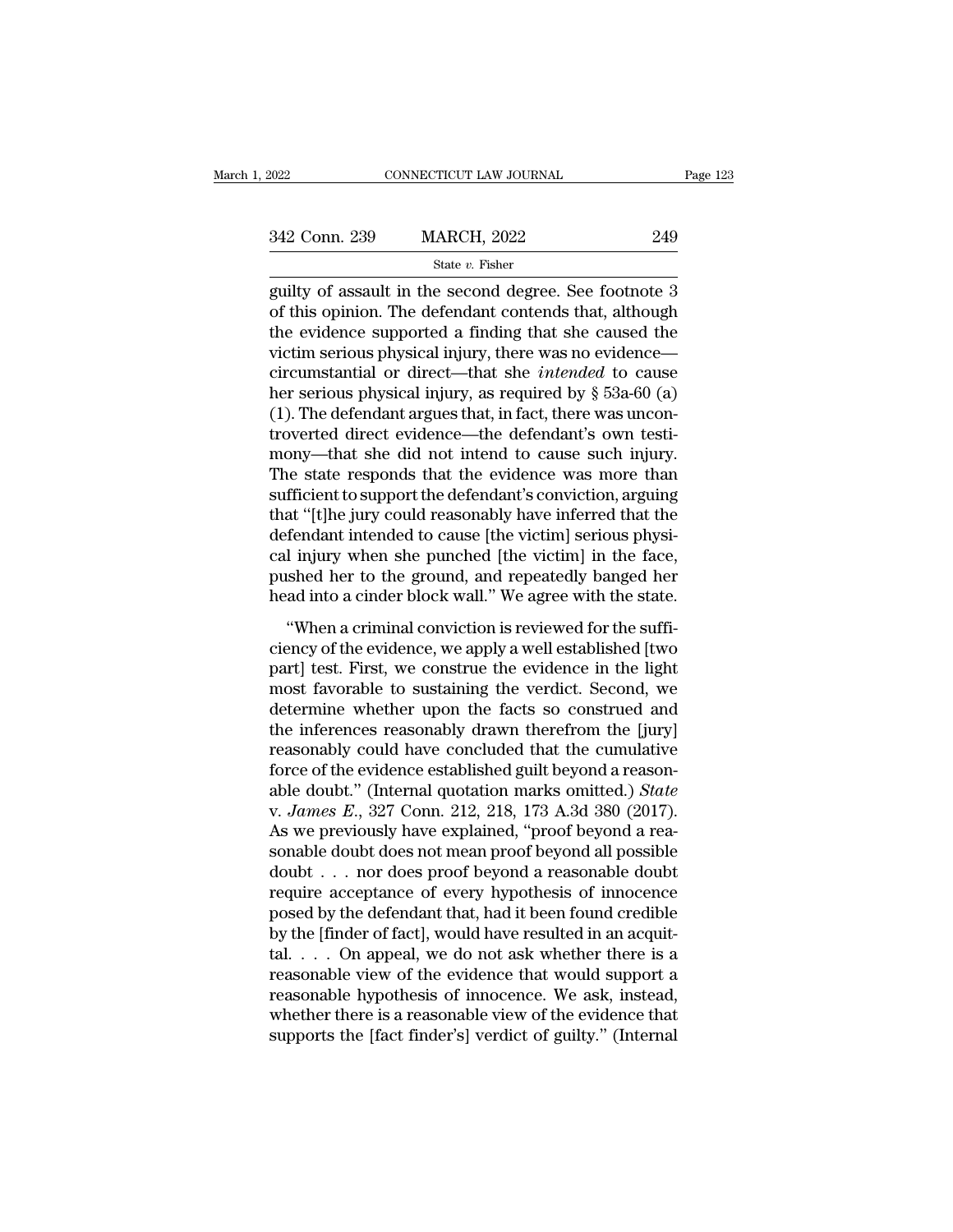|     | CONNECTICUT LAW JOURNAL                                                                                                                      | March 1, 2022 |
|-----|----------------------------------------------------------------------------------------------------------------------------------------------|---------------|
| 250 | <b>MARCH, 2022</b>                                                                                                                           | 342 Conn. 239 |
|     | State v. Fisher                                                                                                                              |               |
|     | quotation marks omitted.) State v. Taupier, 330 Conn.<br>149, 187, 193 A.3d 1 (2018), cert. denied,<br>120 S C t 1188 202 J Ed 2d 202 (2010) | U.S.          |

149, 187, 193 A.3d 1 (2018), cert. denied, U.S. (2019).<br>
149, 187, 193 A.3d 1 (2018), cert. denied, U.S. , 139 S. Ct. 1188, 203 L. Ed. 2d 202 (2019). MARCH, 2022 342 Co.<br>
State v. Fisher<br>
quotation marks omitted.) State v. Taupier, 33<br>
149, 187, 193 A.3d 1 (2018), cert. denied, I<br>
139 S. Ct. 1188, 203 L. Ed. 2d 202 (2019).<br>
To convict the defendant of assault in the MARCH, 2022 342 Conn. 239<br>
State v. Fisher<br>
otation marks omitted.) State v. Taupier, 330 Conn.<br>
9, 187, 193 A.3d 1 (2018), cert. denied, U.S.<br>
9 S. Ct. 1188, 203 L. Ed. 2d 202 (2019).<br>
To convict the defendant of assault

State v. Fisher<br>
quotation marks omitted.) *State v. Taupier*, 330 Conn.<br>
149, 187, 193 A.3d 1 (2018), cert. denied, U.S.<br>
139 S. Ct. 1188, 203 L. Ed. 2d 202 (2019).<br>
To convict the defendant of assault in the second<br>
deg quotation marks omitted.) *State* v. *Taupier*, 330 Conn.<br>149, 187, 193 A.3d 1 (2018), cert. denied, U.S., 139 S. Ct. 1188, 203 L. Ed. 2d 202 (2019).<br>To convict the defendant of assault in the second<br>degree under  $\S$  53aquotation marks omated.) State  $\cdot$ . Tatapool, 888 conti.<br>149, 187, 193 A.3d 1 (2018), cert. denied, U.S., 139 S. Ct. 1188, 203 L. Ed. 2d 202 (2019).<br>To convict the defendant of assault in the second<br>degree under § 53a-60 139 S. Ct. 1188, 203 L. Ed. 2d 202 (2019).<br>To convict the defendant of assault in the second<br>degree under  $\S$  53a-60 (a) (1), the state was required to<br>prove that (1) the defendant intended to cause serious<br>physical injur To convict the defendant of assault in the second<br>degree under  $\S$  53a-60 (a) (1), the state was required to<br>prove that (1) the defendant intended to cause serious<br>physical injury to another person, and (2) acting with<br>su To convict the defendant of assault in the second<br>degree under  $\S$  53a-60 (a) (1), the state was required to<br>prove that (1) the defendant intended to cause serious<br>physical injury to another person, and (2) acting with<br>su degree under § 53a-60 (a) (1), the state was required to<br>prove that (1) the defendant intended to cause serious<br>physical injury to another person, and (2) acting with<br>such intent, the defendant caused serious physical<br>inju prove that (1) the defendant intended to cause serious<br>physical injury to another person, and (2) acting with<br>such intent, the defendant caused serious physical<br>injury to that person. For purposes of that statute, "seri-<br> physical injury to another person, and (2) acting with<br>such intent, the defendant caused serious physical<br>injury to that person. For purposes of that statute, "seri-<br>ous physical injury" means "physical injury which cre-<br> such intent, the defendant caused serious physical<br>injury to that person. For purposes of that statute, "seri-<br>ous physical injury" means "physical injury which cre-<br>ates a substantial risk of death, or which causes seriou injury to that person. For purposes of that statute, "seri-<br>ous physical injury" means "physical injury which cre-<br>ates a substantial risk of death, or which causes serious<br>disfigurement, serious impairment of health or s ous physical injury" means "physical injury which creates a substantial risk of death, or which causes serious<br>disfigurement, serious impairment of health or serious<br>loss or impairment of the function of any bodily organ<br> ates a substantial risk of death, or which causes serious<br>disfigurement, serious impairment of health or serious<br>loss or impairment of the function of any bodily organ<br> $\ldots$ ." General Statutes § 53a-3 (4). A person acts w disfigurement, serious impairment of health or serious<br>loss or impairment of the function of any bodily organ<br>...." General Statutes  $\S$  53a-3 (4). A person acts with<br>the requisite intent under  $\S$  53a-60 (a) (1) when tha loss or impairment of the function of any bodily organ ...." General Statutes § 53a-3 (4). A person acts with the requisite intent under § 53a-60 (a) (1) when that person's "conscious objective" is to cause serious physic . . . . . " General Statutes § 53a-3 (4). A person acts with<br>the requisite intent under § 53a-60 (a) (1) when that<br>person's "conscious objective" is to cause serious physi-<br>cal injury. General Statutes § 53a-3 (11). "[T]h the requisite intent under § 53a-60 (a) (1) when that<br>person's "conscious objective" is to cause serious physi-<br>cal injury. General Statutes § 53a-3 (11). "[T]he state<br>of mind of one accused of a crime is often the most<br>s person's "conscious objective" is to cause serious physical injury. General Statutes § 53a-3 (11). "[T]he state<br>of mind of one accused of a crime is often the most<br>significant and, at the same time, the most elusive ele-<br>m cal injury. General Statutes § 53a-3 (11). "[T]he state<br>of mind of one accused of a crime is often the most<br>significant and, at the same time, the most elusive ele-<br>ment of the crime charged. . . . Because it is practi-<br>c of mind of one accused of a crime is often the most<br>significant and, at the same time, the most elusive ele-<br>ment of the crime charged. . . . Because it is practi-<br>cally impossible to know what someone is thinking or<br>inte significant and, at the same time, the most elusive ele-<br>ment of the crime charged. . . . Because it is practi-<br>cally impossible to know what someone is thinking or<br>intending at any given moment, [in the absence of] an<br>out cally impossible to know what someone is thinking or<br>intending at any given moment, [in the absence of] an<br>outright declaration of intent, a person's state of mind<br>is usually [proven] by circumstantial evidence  $\dots$ ."<br>(In intending at any given moment, [in the absence of] an<br>outright declaration of intent, a person's state of mind<br>is usually [proven] by circumstantial evidence  $\dots$ ."<br>(Internal quotation marks omitted.) *State* v. *Bonilla* outright declaration of intent, a person's state of mind<br>is usually [proven] by circumstantial evidence  $\dots$ ."<br>(Internal quotation marks omitted.) *State v. Bonilla*,<br>317 Conn. 758, 766, 120 A.3d 481 (2015). We previously is usually [proven] by circumstantial evidence  $\ldots$ ."<br>(Internal quotation marks omitted.) *State* v. *Bonilla*,<br>317 Conn. 758, 766, 120 A.3d 481 (2015). We previously<br>have explained that a defendant's state of mind may b (Internal quotation marks omitted.) *State* v. *Bonilla*, 317 Conn. 758, 766, 120 A.3d 481 (2015). We previously have explained that a defendant's state of mind may be proven by, for example, "his conduct before, during a 317 Conn. 758, 766, 120 A.3d 481 (2015). We previously<br>have explained that a defendant's state of mind may be<br>proven by, for example, "his conduct before, during<br>and after [an assault]" because "[s]uch conduct yields<br>fact have explained that a defendant's state of mind may be<br>proven by, for example, "his conduct before, during<br>and after [an assault]" because "[s]uch conduct yields<br>facts and inferences that demonstrate a pattern of<br>behavior proven by, for example, "his conduct before, during<br>and after [an assault]" because "[s]uch conduct yields<br>facts and inferences that demonstrate a pattern of<br>behavior and attitude toward the victim by the defen-<br>dant that and after [an assault]" because "[s]uch conduct yields<br>facts and inferences that demonstrate a pattern of<br>behavior and attitude toward the victim by the defen-<br>dant that is probative of the defendant's mental state."<br>(Int facts and inferences that demonstrate a pattern of<br>behavior and attitude toward the victim by the defen-<br>dant that is probative of the defendant's mental state."<br>(Internal quotation marks omitted.) *State* v. *Bennett*,<br>3 behavior and attitude toward the victim by the defendant that is probative of the defendant's mental state."<br>(Internal quotation marks omitted.) *State* v. *Bennett*, 307 Conn. 758, 766, 59 A.3d 221 (2013). Indeed, "[i]nt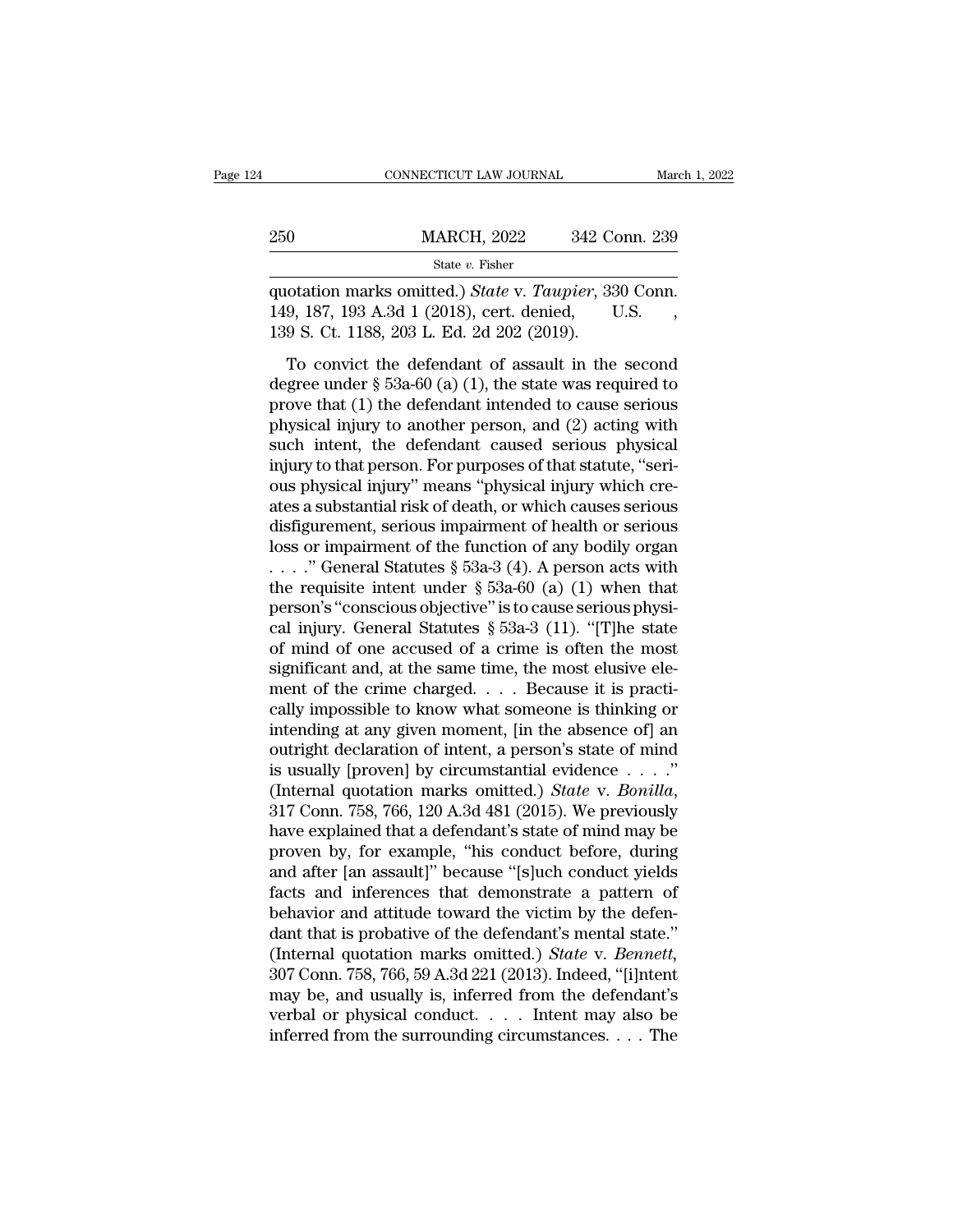| 2022          | CONNECTICUT LAW JOURNAL | Page 125 |
|---------------|-------------------------|----------|
| 342 Conn. 239 | <b>MARCH, 2022</b>      | 251      |
|               | State $v$ . Fisher      |          |

EXECTE CONNECTICUT LAW JOURNAL Page 125<br>  $\frac{342 \text{ Conn. } 239 \text{ MARCH, } 2022} \qquad \frac{251}{251}$ <br>
State v. Fisher<br>
use of inferences based on circumstantial evidence is<br>
necessary because direct evidence of the accused's<br>
state of 342 Conn. 239 MARCH, 2022 251<br>
State v. Fisher<br>
use of inferences based on circumstantial evidence is<br>
necessary because direct evidence of the accused's<br>
state of mind is rarely available.... Furthermore, it<br>
is a pormis 342 Conn. 239 MARCH, 2022 251<br>
State v. Fisher<br>
use of inferences based on circumstantial evidence is<br>
necessary because direct evidence of the accused's<br>
state of mind is rarely available. . . . Furthermore, it<br>
is a per 342 Conn. 239 MARCH, 2022 251<br>
State v. Fisher<br>
use of inferences based on circumstantial evidence is<br>
necessary because direct evidence of the accused's<br>
state of mind is rarely available.... Furthermore, it<br>
is a permis Since the numerical state  $v$ . Fisher<br>
use of inferences based on circumstantial evidence is<br>
necessary because direct evidence of the accused's<br>
state of mind is rarely available. . . . Furthermore, it<br>
is a permissible, state v. Fisher<br>
use of inferences based on circumstantial evidence is<br>
necessary because direct evidence of the accused's<br>
state of mind is rarely available.... Furthermore, it<br>
is a permissible, albeit not a necessary o use of inferences based on circumstantial evidence is<br>necessary because direct evidence of the accused's<br>state of mind is rarely available.... Furthermore, it<br>is a permissible, albeit not a necessary or mandatory,<br>inferenc are of films is farely available. . . . . Furthermore, it<br>a permissible, albeit not a necessary or mandatory,<br>ference that a defendant intended the natural conse-<br>ences of his voluntary conduct." (Emphasis omitted;<br>ternal is a permissione, about not a necessary of manuatory,<br>inference that a defendant intended the natural consequences of his voluntary conduct." (Emphasis omitted;<br>internal quotation marks omitted.) *State v. Lamantia*,<br>336

merence that a defendant intended the hatural consequences of his voluntary conduct." (Emphasis omitted; internal quotation marks omitted.) State v. Lamantia, 336 Conn. 747, 756–57, 250 A.3d 648 (2020).<br>The defendant conce quences of fils voluntary conduct. (Emphasis officed,<br>internal quotation marks omitted.) *State v. Lamantia*,<br>336 Conn. 747, 756–57, 250 A.3d 648 (2020).<br>The defendant concedes that, if the jury credited the<br>medical eviden mernar quotation makes omitted.) State v. Lamantia,<br>336 Conn. 747, 756–57, 250 A.3d 648 (2020).<br>The defendant concedes that, if the jury credited the<br>medical evidence and testimony indicating that the vic-<br>tim suffered a s The defendant concedes that, if the jury credited the<br>medical evidence and testimony indicating that the vic-<br>tim suffered a severe concussion and facial disfigure-<br>ment as a result of the assault, then it reasonably coul The defendant concedes that, if the jury credited the<br>medical evidence and testimony indicating that the vic-<br>tim suffered a severe concussion and facial disfigure-<br>ment as a result of the assault, then it reasonably could medical evidence and testimony indicating that the victim suffered a severe concussion and facial disfigurement as a result of the assault, then it reasonably could have found that the defendant caused serious physical inj tim suffered a severe concussion and facial disfigurement as a result of the assault, then it reasonably could<br>have found that the defendant caused serious physical<br>injury to the victim. She contends, however, that the<br>jur ment as a result of the assault, then it reasonably could<br>have found that the defendant caused serious physical<br>injury to the victim. She contends, however, that the<br>jury could not reasonably have found that she *intended* have found that the defendant caused serious physical<br>injury to the victim. She contends, however, that the<br>jury could not reasonably have found that she *intended*<br>to cause such injury. Specifically, she contends that,<br>" in<br>jury to the victim. She contends, however, that the jury could not reasonably have found that she *intended*<br>to cause such injury. Specifically, she contends that,<br>"[w]hile the evidence shows [that she] and the victim<br> jury could not reasonably have found that she *intended*<br>to cause such injury. Specifically, she contends that,<br>"[w]hile the evidence shows [that she] and the victim<br>engaged in a fracas, [her] actions were clearly not the<br> to cause such injury. Specifically, she contends that,<br>"[w]hile the evidence shows [that she] and the victim<br>engaged in a fracas, [her] actions were clearly not the<br>result of calculated planning but, rather, a spontaneous<br> "[w]hile the evidence shows [that she] and the victim<br>engaged in a fracas, [her] actions were clearly not the<br>result of calculated planning but, rather, a spontaneous<br>outburst of anger and loss of control . . . [that] cons engaged in a fracas, [her] actions were clearly not the<br>result of calculated planning but, rather, a spontaneous<br>outburst of anger and loss of control . . . [that] consti-<br>tute[s] 'recklessly' causing serious physical inju result of calculated planning but, rather, a spontaneous<br>outburst of anger and loss of control . . . [that] consti-<br>tute[s] 'recklessly' causing serious physical injury (assault<br>in the third degree), not intentionally caus outburst of anger and loss of control . . . [that] constitute[s] 'recklessly' causing serious physical injury (assault<br>in the third degree), not intentionally causing it (assault<br>in the second degree)." In support of this tute[s] 'recklessly' causing serious physical injury (assault<br>in the third degree), not intentionally causing it (assault<br>in the second degree)." In support of this contention,<br>the defendant relies primarily on her own tes in the third degree), not intentionally causing it (assault<br>in the second degree)." In support of this contention,<br>the defendant relies primarily on her own testimony<br>concerning her physical exhaustion and the extreme<br>pain in the second degree)." In support of this contention,<br>the defendant relies primarily on her own testimony<br>concerning her physical exhaustion and the extreme<br>pain that she was in on the morning in question, factors<br>that sh re defendant renes printarily on her own destinting<br>incorring her physical exhaustion and the extreme<br>in that she was in on the morning in question, factors<br>at she contends combined to provoke "an extreme<br>action" when the Following the physical exhaustion and the extreme<br>pain that she was in on the morning in question, factors<br>that she contends combined to provoke "an extreme<br>reaction" when the victim, with whom she did not get<br>along, conf

pair that she was in on the morning in question, factors<br>that she contends combined to provoke "an extreme<br>reaction" when the victim, with whom she did not get<br>along, confronted her in the hallway about being late.<br>Notwith relation" when the victim, with whom she did not get<br>along, confronted her in the hallway about being late.<br>Motwithstanding the defendant's contentions, the jury-<br>jywas not required to credit her testimony regarding<br>her st reaction when the victini, with whold she did not get<br>along, confronted her in the hallway about being late.<br>Notwithstanding the defendant's contentions, the jury-<br>jywas not required to credit her testimony regarding<br>her s along, comfonted her in the hanway about being fate.<br>
Notwithstanding the defendant's contentions, the jury-<br>
jywas not required to credit her testimony regarding<br>
her state of mind on the morning in question. See, e.g.,<br> Notwithstanding the defendant's contentions, the jury-<br>jywas not required to credit her testimony regarding<br>her state of mind on the morning in question. See, e.g.,<br>*State* v. *Ayala*, 333 Conn. 225, 237, 215 A.3d 116 (201 iywas not required to credit her testimony regarding<br>her state of mind on the morning in question. See, e.g.,<br>State v. Ayala, 333 Conn. 225, 237, 215 A.3d 116 (2019)<br>("[i]t is the exclusive province of the trier of fact to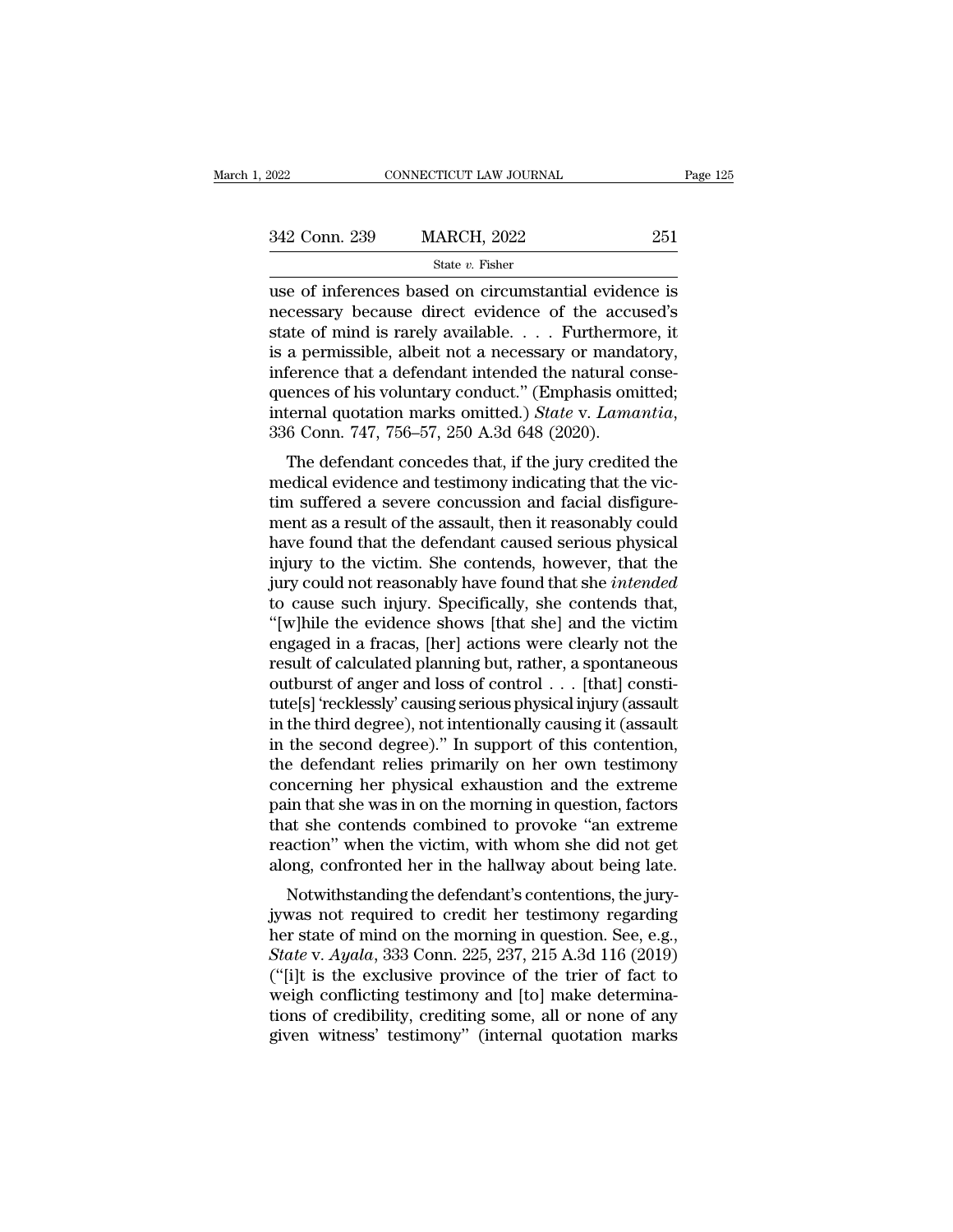|     | CONNECTICUT LAW JOURNAL | March 1, 2022 |
|-----|-------------------------|---------------|
|     |                         |               |
| 252 | <b>MARCH, 2022</b>      | 342 Conn. 239 |
|     | State $v$ . Fisher      |               |

CONNECTICUT LAW JOURNAL March 1, 2022<br>
252 MARCH, 2022 342 Conn. 239<br>
342 Conn. 239<br>
342 Conn. 239<br>
342 Conn. 239<br>
252 MARCH, 2022 342 Conn. 239<br>
342 Conn. 239<br>
342 Conn. 239<br>
252 March 2022 barral Connecticular<br>
342 Conn 252 MARCH, 2022 342 Conn. 239<br>
State v. Fisher<br>
omitted)). In particular, the jury was not required to<br>
credit her testimony that, although she intended to hurt<br>
the victim, she did not intend to cause her serious physi-<br>  $\begin{array}{r} \text{252} & \text{MARCH, 2022} & \text{342 Conn. 239} \\ \text{State } v. \text{ Fisher} \end{array}$  comitted)). In particular, the jury was not required to credit her testimony that, although she intended to hurt the victim, she did not intend to cause her se 252 MARCH, 2022 342 Conn. 239<br>  $\frac{\text{State } v. \text{ Fisher}}{\text{omitted}}}$ <br>
comitted)). In particular, the jury was not required to<br>
credit her testimony that, although she intended to hurt<br>
the victim, she did not intend to cause her serious  $\begin{array}{l} \text{State }v. \text{ Fisher} \\\hline \text{omitted)}. \text{ In particular, the jury was not required to credit her testimony that, although she intended to hurt the victim, she did not intend to cause her serious physical injury. The jury also was free to disbelieve the defendant's testimony that she did not recall most of what transpired after the assault began, either because she "blaled out" or because she was oriented by uncontrolled.} \end{array}$ state v. Fisher<br>
omitted)). In particular, the jury was not required to<br>
credit her testimony that, although she intended to hurt<br>
the victim, she did not intend to cause her serious physi-<br>
cal injury. The jury also was omitted)). In particular, the jury was not required to credit her testimony that, although she intended to hurt<br>the victim, she did not intend to cause her serious physical injury. The jury also was free to disbelieve the credit her testimony that, although she intended to hurt<br>the victim, she did not intend to cause her serious physi-<br>cal injury. The jury also was free to disbelieve the defen-<br>dant's testimony that she did not recall most the victim, she did not intend to cause her serious physical injury. The jury also was free to disbelieve the defendant's testimony that she did not recall most of what transpired after the assault began, either because sh cal injury. The jury also was free to disbelieve the defendant's testimony that she did not recall most of what<br>transpired after the assault began, either because she<br>"blacked out" or because she was seized by uncontrolladant's testimony that she did not recall most of what<br>transpired after the assault began, either because she<br>"blacked out" or because she was seized by uncontrolla-<br>ble rage. Certainly, it is quite likely that the jury did transpired after the assault began, either because she<br>"blacked out" or because she was seized by uncontrolla-<br>ble rage. Certainly, it is quite likely that the jury did<br>believe that the defendant flew into an unanticipated "blacked out" or because she was seized by uncontrolla-<br>ble rage. Certainly, it is quite likely that the jury did<br>believe that the defendant flew into an unanticipated<br>and uncontrolled rage when confronted by the victim.<br>T ble rage. Certainly, it is quite likely that the jury did<br>believe that the defendant flew into an unanticipated<br>and uncontrolled rage when confronted by the victim.<br>The fact that the defendant became so enraged, how-<br>ever, believe that the defendant flew into an unanticipated<br>and uncontrolled rage when confronted by the victim.<br>The fact that the defendant became so enraged, how-<br>ever, did not preclude a finding that the defendant<br>intended to and uncontrolled rage when confronted by the victim.<br>The fact that the defendant became so enraged, how-<br>ever, did not preclude a finding that the defendant<br>intended to inflict serious physical injury on the victim.<br>To the The fact that the defendant became so enraged, how-<br>ever, did not preclude a finding that the defendant<br>intended to inflict serious physical injury on the victim.<br>To the contrary, uncontrolled rage precedes or gives<br>rise t ever, did not preclude a finding that the defendant<br>intended to inflict serious physical injury on the victim.<br>To the contrary, uncontrolled rage precedes or gives<br>rise to many assaults of this nature, with the rage precip intended to inflict serious physical injury on the victim.<br>To the contrary, uncontrolled rage precedes or gives<br>rise to many assaults of this nature, with the rage precip-<br>itating the intent. Our courts previously have hel To the contrary, uncontrolled rage precedes or gives<br>rise to many assaults of this nature, with the rage precip-<br>itating the intent. Our courts previously have held that<br>evidence of a defendant's anger or rage toward a vi rise to many assaults of this nature, with the rage precipitating the intent. Our courts previously have held that evidence of a defendant's anger or rage toward a victim—which the defendant admitted was significant in thi itating the intent. Our courts previously have held that<br>evidence of a defendant's anger or rage toward a vic-<br>tim—which the defendant admitted was significant in<br>this case—supported the jury's finding that a defendant<br>int evidence of a defendant's anger or rage toward a vic-<br>tim—which the defendant admitted was significant in<br>this case—supported the jury's finding that a defendant<br>intended to inflict serious physical injury on the victim.<br>S tim—which the defendant admitted was significant in<br>this case—supported the jury's finding that a defendant<br>intended to inflict serious physical injury on the victim.<br>See, e.g., *State* v. *Perugini*, 153 Conn. App. 773, 7 this case—supported the jury's finding that a defendant<br>intended to inflict serious physical injury on the victim.<br>See, e.g., *State* v. *Perugini*, 153 Conn. App. 773, 782–83,<br>107 A.3d 435 (2014) (evidence of intent was intended to inflict serious physical injury on the victim.<br>See, e.g., *State* v. *Perugini*, 153 Conn. App. 773, 782–83,<br>107 A.3d 435 (2014) (evidence of intent was sufficient<br>to support defendant's conviction of assault i See, e.g., *State* v. *Perugini*, 153 Conn. App. 773, 782–83,<br>107 A.3d 435 (2014) (evidence of intent was sufficient<br>to support defendant's conviction of assault in second<br>degree when record reflected that defendant " 'was 107 A.3d 435 (2014) (evidence of intent was sufficient<br>to support defendant's conviction of assault in second<br>degree when record reflected that defendant " 'wasn't<br>happy' " about victim's statements to defendant's fian-<br>c to support defendant's conviction of assault in second<br>degree when record reflected that defendant " 'wasn't<br>happy' " about victim's statements to defendant's fian-<br>cée, sped to bar where victim was working, threw beer<br>bo degree when record reflected that defendant " 'wasn't<br>happy' " about victim's statements to defendant's fian-<br>cée, sped to bar where victim was working, threw beer<br>bottle at wall near victim, slammed victim into table,<br>pun happy'" about victim's statements to defendant's fiance-<br>cée, sped to bar where victim was working, threw beer<br>bottle at wall near victim, slammed victim into table,<br>punched and choked victim, hit victim with mop handle,<br>a cée, sped to bar where victim was working, threw beer<br>bottle at wall near victim, slammed victim into table,<br>punched and choked victim, hit victim with mop handle,<br>and left without summoning medical assistance), cert.<br>deni bottle at wall near victim, slammed victim into table,<br>punched and choked victim, hit victim with mop handle,<br>and left without summoning medical assistance), cert.<br>denied, 315 Conn. 911, 106 A.3d 305 (2015); *State* v.<br>Avi punched and choked victim, hit victim with mop handle,<br>and left without summoning medical assistance), cert.<br>denied, 315 Conn. 911, 106 A.3d 305 (2015); *State* v.<br>Aviles, 107 Conn. App. 209, 218–19, 944 A.2d 994 (evi-<br>den and left without summoning medical assistance), cert.<br>denied, 315 Conn. 911, 106 A.3d 305 (2015); *State v.*<br>Aviles, 107 Conn. App. 209, 218–19, 944 A.2d 994 (evi-<br>dence of intent was sufficient to support defendant's<br>con denied, 315 Conn. 911, 106 A.3d 305 (2015); *State v.*<br>Aviles, 107 Conn. App. 209, 218–19, 944 A.2d 994 (evi-<br>dence of intent was sufficient to support defendant's<br>conviction of murder when record reflected that defen-<br>dan Aviles, 107 Conn. App. 209, 218–19, 944 A.2d 994 (evidence of intent was sufficient to support defendant's conviction of murder when record reflected that defendant was angry at victim for taking his money and refusing to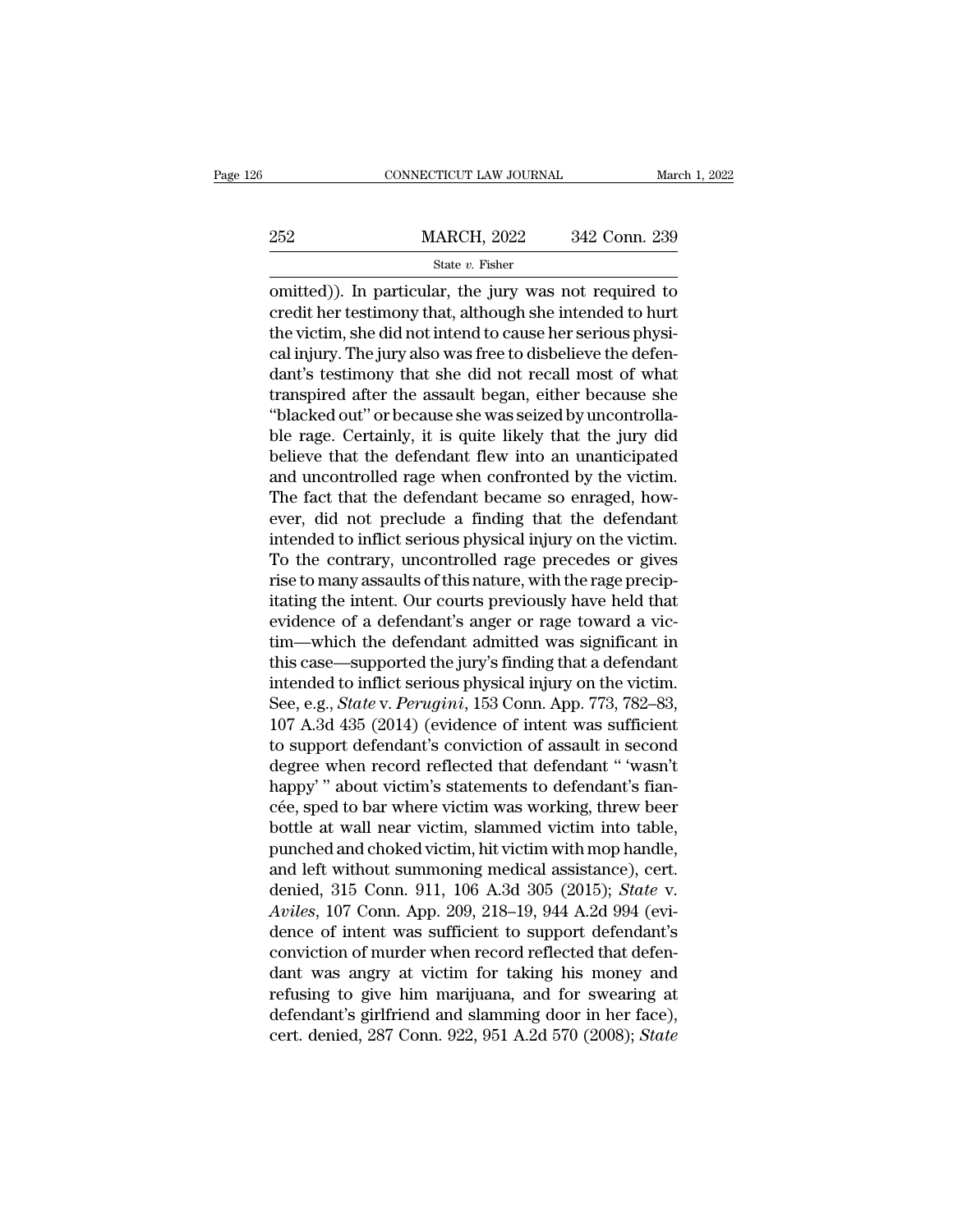| 2022          | CONNECTICUT LAW JOURNAL | Page 127 |
|---------------|-------------------------|----------|
| 342 Conn. 239 | <b>MARCH, 2022</b>      | 253      |
|               | State $v$ . Fisher      |          |

v. 2022<br>
CONNECTICUT LAW JOURNAL<br>
CONNECTICUT LAW JOURNAL<br>
CONNECTICUT LAW JOURNAL<br>
CONNECTICUT LAW JOURNAL<br>
CONNECTICUT 2622<br>
State v. Fisher<br>
V. *Corona*, 69 Conn. App. 267, 269, 277–79, 794 A.2d 565<br>
(evidence of intent (evidence of intent was sufficient to support defendant was sufficient to support defendant was sufficient to support defendant is conviction of manslaughter in first degree when record reflected that defendant was another 342 Conn. 239 MARCH, 2022 253<br>
State v. Fisher<br>
v. Corona, 69 Conn. App. 267, 269, 277–79, 794 A.2d 565<br>
(evidence of intent was sufficient to support defendant's conviction of manslaughter in first degree when<br>
record re 342 Conn. 239 MARCH, 2022 253<br>
State v. Fisher<br>
v. Corona, 69 Conn. App. 267, 269, 277–79, 794 A.2d 565<br>
(evidence of intent was sufficient to support defendant's conviction of manslaughter in first degree when<br>
record re SECTRIM SECTRIM SECTRIM SECTRIM SECTRIM SET STATES THE WALLOCAL CONDITATION CONTROLLY CONTROLLY CONTROLLY CONTROLLY CONTROLLY CONTROLLY CONTROLLY CONTROLLY CONTROLLY A CONTROLLY AND THE SUBJEMENTATION CONTROLLY WAS SET SU state v. Fisher<br>v. Corona, 69 Conn. App. 267, 269, 277–79, 794 A.2d 565<br>(evidence of intent was sufficient to support defen-<br>dant's conviction of manslaughter in first degree when<br>record reflected that defendant was angry v. *Corona*, 69 Conn. App. 267, 269, 277–79, 794 A.2d 565<br>(evidence of intent was sufficient to support defendant's conviction of manslaughter in first degree when<br>record reflected that defendant was angry at victim for<br>te (evidence of intent was sufficient to support defendant's conviction of manslaughter in first degree when<br>record reflected that defendant was angry at victim for<br>telling defendant's girlfriend to "shut up," was initial<br>agg dant's conviction of manslaughter in first degree when<br>record reflected that defendant was angry at victim for<br>telling defendant's girlfriend to "shut up," was initial<br>aggressor, approached victim in threatening manner<br>wit record reflected that defendant was angry at victim for<br>telling defendant's girlfriend to "shut up," was initial<br>aggressor, approached victim in threatening manner<br>with his hands in fists, knocked victim to ground, kicked<br> telling defendant's girlfriend to "shut up," was<br>aggressor, approached victim in threatening n<br>with his hands in fists, knocked victim to ground,<br>and punched victim, and subsequently renew<br>attack while victim was unsteady gressor, approached victim in threatening manner<br>th his hands in fists, knocked victim to ground, kicked<br>d punched victim, and subsequently renewed his<br>tack while victim was unsteady on his feet and not<br>aking any effort to with his hands in fists, knocked victim to ground, kicked<br>and punched victim, and subsequently renewed his<br>attack while victim was unsteady on his feet and not<br>making any effort to struggle or resist attack), cert.<br>denied,

and punched victim, and subsequently renewed his<br>attack while victim was unsteady on his feet and not<br>making any effort to struggle or resist attack), cert.<br>denied, 260 Conn. 935, 802 A.2d 88 (2002).<br>In every such case, it attack while victim was unsteady on his feet and not<br>making any effort to struggle or resist attack), cert.<br>denied, 260 Conn. 935, 802 A.2d 88 (2002).<br>In every such case, it is the role of the jury to deter-<br>mine whether t making any effort to struggle or resist attack), cert.<br>
denied, 260 Conn. 935, 802 A.2d 88 (2002).<br>
In every such case, it is the role of the jury to deter-<br>
mine whether the state has proven beyond a reasonable<br>
doubt th denied, 260 Conn. 935, 802 A.2d 88 (2002).<br>
In every such case, it is the role of the jury to deter-<br>
mine whether the state has proven beyond a reasonable<br>
doubt that the defendant both intended to and did cause<br>
serious In every such case, it is the role of the jury to deter-<br>mine whether the state has proven beyond a reasonable<br>doubt that the defendant both intended to and did cause<br>serious or deadly physical injury to the victim. Our on mine whether the state has proven beyond a reasonable<br>doubt that the defendant both intended to and did cause<br>serious or deadly physical injury to the victim. Our only<br>task on appeal is to determine whether, on the basis<br>o doubt that the defendant both intended to and did cause<br>serious or deadly physical injury to the victim. Our only<br>task on appeal is to determine whether, on the basis<br>of the record before us, the jury reasonably could have serious or deadly physical injury to the victim. Our only task on appeal is to determine whether, on the basis of the record before us, the jury reasonably could have found as it did. See, e.g., *State* v. *Taupier*, supra task on appeal is to determine whether, on the basis<br>of the record before us, the jury reasonably could have<br>found as it did. See, e.g., *State* v. *Taupier*, supra, 330<br>Conn. 187. Performing that task here, we conclude th of the record before us, the jury reasonably could have<br>found as it did. See, e.g., *State v. Taupier*, supra, 330<br>Conn. 187. Performing that task here, we conclude that<br>the jury reasonably could have found that, after exp found as it did. See, e.g., *State* v. *Taupier*, supra, 330<br>Conn. 187. Performing that task here, we conclude that<br>the jury reasonably could have found that, after express-<br>ing anger toward the victim and calling her a "f Conn. 187. Performing that task here, we conclude that<br>the jury reasonably could have found that, after express-<br>ing anger toward the victim and calling her a "fucking<br>bitch," the defendant committed numerous acts that<br>fur the jury reasonably could have found that, after expressing anger toward the victim and calling her a "fucking<br>bitch," the defendant committed numerous acts that<br>further indicated her intent to cause the victim serious<br>phy ing anger toward the victim and calling her a "fucking<br>bitch," the defendant committed numerous acts that<br>further indicated her intent to cause the victim serious<br>physical injury. Specifically, after she punched the vic-<br>t bitch," the defendant committed numerous acts that<br>further indicated her intent to cause the victim serious<br>physical injury. Specifically, after she punched the vic-<br>tim in the nose and threw coffee at her, the defendant<br>c further indicated her intent to cause the victim serious<br>physical injury. Specifically, after she punched the vic-<br>tim in the nose and threw coffee at her, the defendant<br>chased the victim down the hallway, punched and<br>scra physical injury. Specifically, after she punched the victim in the nose and threw coffee at her, the defendant chased the victim down the hallway, punched and scratched the victim repeatedly, and, most significantly, grabb tim in the nose and threw coffee at her, the defendant<br>chased the victim down the hallway, punched and<br>scratched the victim repeatedly, and, most significantly,<br>grabbed the victim by the hair, slammed her head<br>repeatedly i chased the victim down the hallway, punched and<br>scratched the victim repeatedly, and, most significantly,<br>grabbed the victim by the hair, slammed her head<br>repeatedly into a cinder block wall, and kicked the<br>victim while sh scratched the victim repeatedly, and, most significantly, grabbed the victim by the hair, slammed her head repeatedly into a cinder block wall, and kicked the victim while she was knocked down, all while ignoring the victi grabbed the victim by the hair, slammed her head<br>repeatedly into a cinder block wall, and kicked the<br>victim while she was knocked down, all while ignoring<br>the victim's pleas to stop and Nattrass' attempts to<br>intervene. The repeatedly into a cinder block wall, and kicked the victim while she was knocked down, all while ignoring the victim's pleas to stop and Nattrass' attempts to intervene. These acts provide sufficient circumstantial evidenc E victint's pleas to stop and ivatually attempts to<br>tervene. These acts provide sufficient circumstantial<br>idence to support the jury's finding that the defendant<br>tended the natural consequence of those actions,<br>mely, the v intervene. These acts provide sunficient chromistantial<br>evidence to support the jury's finding that the defendant<br>intended the natural consequence of those actions,<br>namely, the victim's two serious physical injuries.<br>II<br>Th

II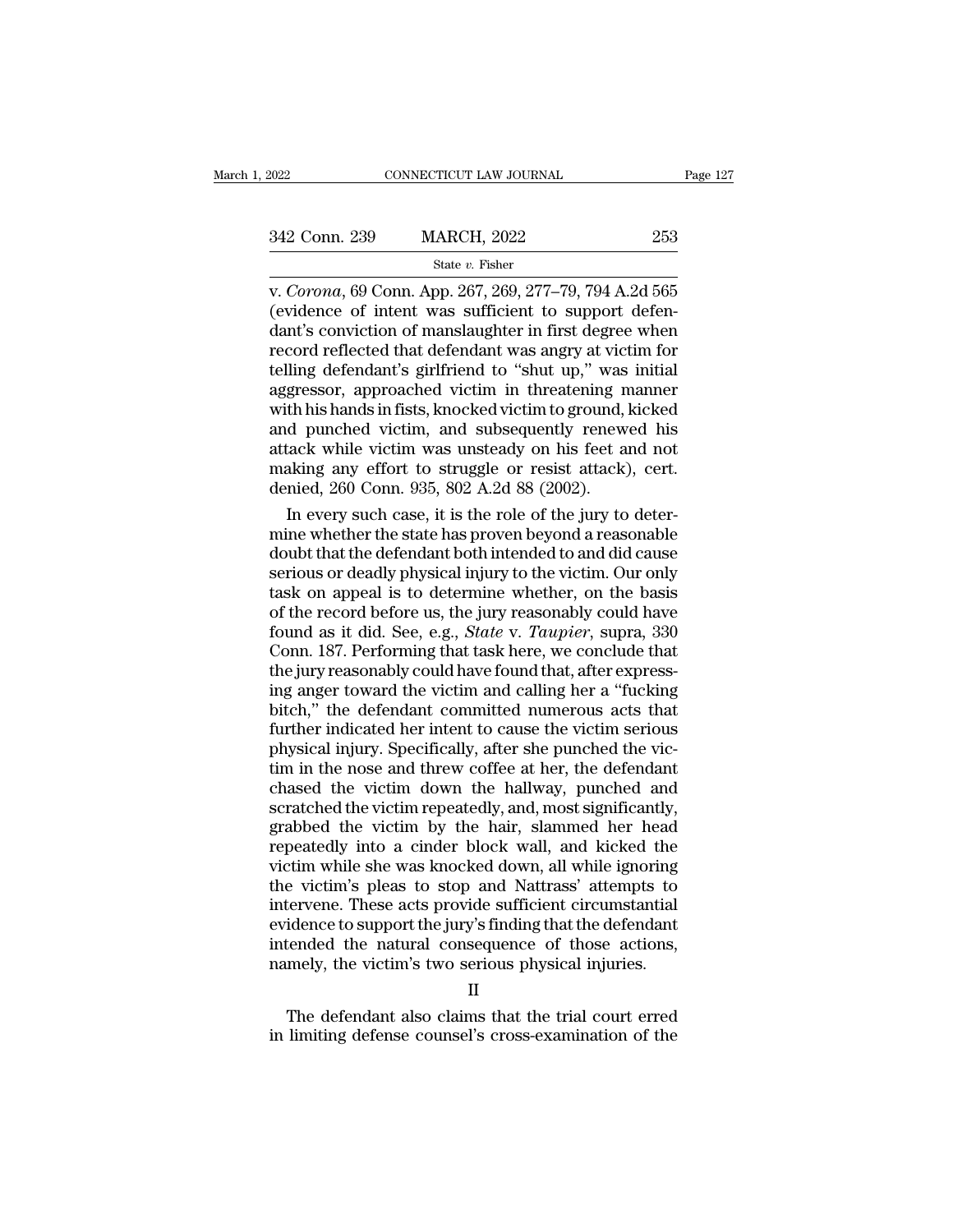|     | CONNECTICUT LAW JOURNAL                                                                                                                                                   | March 1, 2022 |
|-----|---------------------------------------------------------------------------------------------------------------------------------------------------------------------------|---------------|
|     |                                                                                                                                                                           |               |
| 254 | <b>MARCH, 2022</b>                                                                                                                                                        | 342 Conn. 239 |
|     | State $v$ . Fisher                                                                                                                                                        |               |
|     | victim regarding her pending civil action against the<br>defendant arising out of the same incident and in pre-<br>eluding admission of the complaint in that action. Spe |               |

254 MARCH, 2022 342 Conn. 239<br>
State v. Fisher<br>
victim regarding her pending civil action against the<br>
defendant arising out of the same incident and in pre-<br>
cifically, the defendant claims that she was provented 254 MARCH, 2022 342 Conn. 239<br>
State v. Fisher<br>
victim regarding her pending civil action against the<br>
defendant arising out of the same incident and in pre-<br>
cluding admission of the complaint in that action. Spe-<br>
cific 254 MARCH, 2022 342 Conn. 239<br>
State v. Fisher<br>
victim regarding her pending civil action against the<br>
defendant arising out of the same incident and in pre-<br>
cluding admission of the complaint in that action. Spe-<br>
cific  $\frac{1}{2}$  state *v*. Fisher<br>wictim regarding her pending civil action against the<br>defendant arising out of the same incident and in pre-<br>cluding admission of the complaint in that action. Spe-<br>cifically, the defendant cla state  $v$ . Fisher<br>victim regarding her pending civil action against the<br>defendant arising out of the same incident and in pre-<br>cluding admission of the complaint in that action. Spe-<br>cifically, the defendant claims that s victim regarding her pending civil action against the<br>defendant arising out of the same incident and in pre-<br>cluding admission of the complaint in that action. Spe-<br>cifically, the defendant claims that she was prevented<br>fr defendant arising out of the same incident and in pre-<br>cluding admission of the complaint in that action. Spe-<br>cifically, the defendant claims that she was prevented<br>from adducing evidence regarding the amount of dam-<br>ages cluding admission of the complaint in that action. Specifically, the defendant claims that she was prevented from adducing evidence regarding the amount of damages sought in the civil action and the fact that the complaint cifically, the defendant claims that she was prevented<br>from adducing evidence regarding the amount of dam-<br>ages sought in the civil action and the fact that the<br>complaint included claims for pain and suffering and<br>for puni from adducing evidence regarding the amount of dam-<br>ages sought in the civil action and the fact that the<br>complaint included claims for pain and suffering and<br>for punitive damages. The defendant contends that the<br>absence o ages sought in the civil action and the fact that the<br>complaint included claims for pain and suffering and<br>for punitive damages. The defendant contends that the<br>absence of this evidence impaired her ability to demon-<br>strat complaint included claims for pain and suffering and<br>for punitive damages. The defendant contends that the<br>absence of this evidence impaired her ability to demon-<br>strate that the victim had a significant financial motive<br>t for punitive damages. The defendant contends that the absence of this evidence impaired her ability to demonstrate that the victim had a significant financial motive to exaggerate the extent of her injuries to her treating absence of this evidence impaired her ability to demonstrate that the victim had a significant financial motive<br>to exaggerate the extent of her injuries to her treating<br>physicians, who relied on her reported symptoms to<br>di strate that the victim had a significant financial motive<br>to exaggerate the extent of her injuries to her treating<br>physicians, who relied on her reported symptoms to<br>diagnose her concussion, and to the jury in her testi-<br>m to exaggerate the extent of her injuries to her treating<br>physicians, who relied on her reported symptoms to<br>diagnose her concussion, and to the jury in her testi-<br>mony at the criminal trial. Because the issue of whether<br>th physicians, who relied on her reported symptoms to diagnose her concussion, and to the jury in her testimony at the criminal trial. Because the issue of whether the victim sustained *serious* physical injury was an essenti diagnose her concussio<br>mony at the criminal tria<br>the victim sustained *se*<br>essential element in dis<br>contends that the trial<br>abuse of discretion but a<br>tude. We disagree.<br>The following addition The following additional facts are relevant to our view of this claim.<br>The following additional facts are relevant only an use of discretion but an error of constitutional magni-<br>de. We disagree.<br>The following additional f review substantial element in dispute in the case, the defendant<br>contends that the trial court's ruling was not only an<br>abuse of discretion but an error of constitutional magni-<br>tude. We disagree.<br>The following additional

Essential efertient in dispute in the case, the defendant<br>contends that the trial court's ruling was not only an<br>abuse of discretion but an error of constitutional magni-<br>tude. We disagree.<br>The following additional facts a contends that the that court's rumig was not only an<br>abuse of discretion but an error of constitutional magni-<br>tude. We disagree.<br>The following additional facts are relevant to our<br>review of this claim. Prior to trial, the abuse of discretion but an error of constitutional magnitude. We disagree.<br>The following additional facts are relevant to our<br>review of this claim. Prior to trial, the defendant filed<br>a motion in limine to preclude evidenc The following additional facts are relevant to our<br>review of this claim. Prior to trial, the defendant filed<br>a motion in limine to preclude evidence from the victim<br>pertaining to the emotional impact of the assault on<br>her The following additional facts are relevant to our<br>review of this claim. Prior to trial, the defendant filed<br>a motion in limine to preclude evidence from the victim<br>pertaining to the emotional impact of the assault on<br>her review of this claim. Prior to trial, the defendant filed<br>a motion in limine to preclude evidence from the victim<br>pertaining to the emotional impact of the assault on<br>her and her family, arguing that such evidence was<br>undu a motion in limine to preclude evidence from the victim<br>pertaining to the emotional impact of the assault on<br>her and her family, arguing that such evidence was<br>unduly prejudicial and would outweigh any probative<br>value. The pertaining to the emotional impact of the assault on<br>her and her family, arguing that such evidence was<br>unduly prejudicial and would outweigh any probative<br>value. The trial court granted the motion in part, agree-<br>ing with her and her family, arguing that such evidence was<br>unduly prejudicial and would outweigh any probative<br>value. The trial court granted the motion in part, agree-<br>ing with the defendant that testimony relating to the<br>emotion unduly prejudicial and would outweigh any probative<br>value. The trial court granted the motion in part, agree-<br>ing with the defendant that testimony relating to the<br>emotional impact of the assault would be unduly preju-<br>dic value. The trial court granted the motion in part, agreeing with the defendant that testimony relating to the emotional impact of the assault would be unduly prejudicial but clarifying that it would still allow testimony f ing with the defendant that te<br>emotional impact of the assaul<br>dicial but clarifying that it wo<br>from the victim and her husbai<br>of the victim's injuries on her al<br>because such evidence was re<br>element . . . in dispute."<br>After Followial impact of the assault would be unduly preju-<br>cial but clarifying that it would still allow testimony<br>bom the victim and her husband relating to the impact<br>the victim's injuries on her ability to do certain thing ness stand, the prosecutor sought a ruling from the victim and her husband relating to the impact<br>of the victim's injuries on her ability to do certain things<br>because such evidence was relevant and "an essential<br>element .

From the victim and her husband relating to the infpact of the victim's injuries on her ability to do certain things because such evidence was relevant and "an essential element  $\dots$  in dispute."<br>After trial began, and be of the victim s figures of her ability to do certain times<br>because such evidence was relevant and "an essential<br>element . . . in dispute."<br>After trial began, and before the victim took the wit-<br>ness stand, the prosecutor s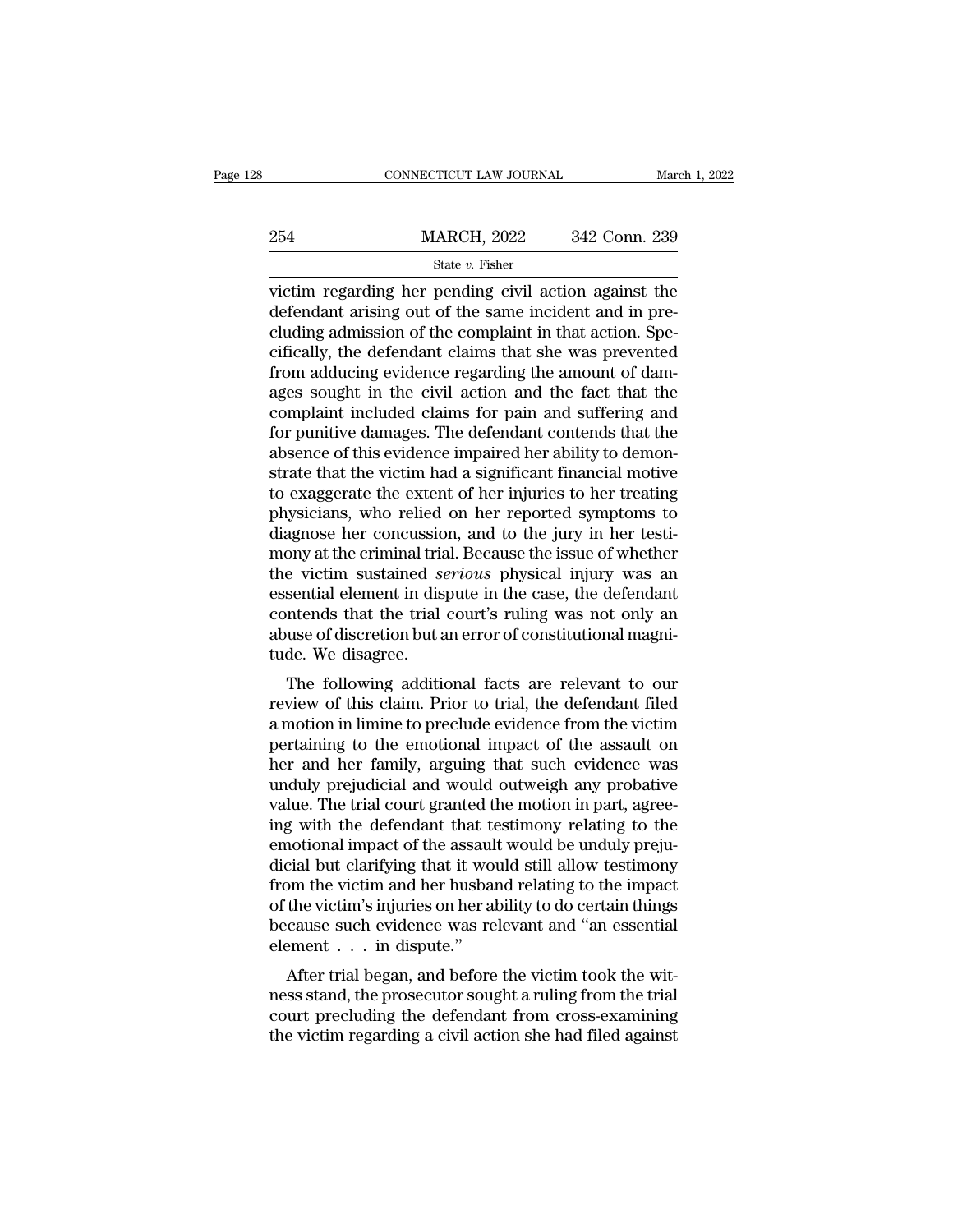| Page 129 |
|----------|
|          |
|          |
|          |
|          |
|          |

342 Conn. 239 MARCH, 2022 255<br>
State  $v$ . Fisher<br>
the defendant pertaining to the same incident underly-<br>
ing the criminal case, or at least limiting the inquiry to<br>
the sole question of whether there was a civil action<br> 342 Conn. 239 MARCH, 2022 255<br>
State v. Fisher<br>
the defendant pertaining to the same incident underly-<br>
ing the criminal case, or at least limiting the inquiry to<br>
the sole question of whether there was a civil action<br>
pe  $\frac{342 \text{ Conn. } 239}{\text{State } v. } \frac{\text{State } v. } \text{Fisher}}$ <br>the defendant pertaining to the same incident underly-<br>ing the criminal case, or at least limiting the inquiry to<br>the sole question of whether there was a civil action<br>pending. State v. Fisher<br>the defendant pertaining to the same incident underly-<br>ing the criminal case, or at least limiting the inquiry to<br>the sole question of whether there was a civil action<br>pending. Defense counsel argued that  $\frac{1}{2}$  and  $\frac{1}{2}$  and  $\frac{1}{2}$  and  $\frac{1}{2}$  and  $\frac{1}{2}$  and  $\frac{1}{2}$  and  $\frac{1}{2}$  and  $\frac{1}{2}$  and  $\frac{1}{2}$  and  $\frac{1}{2}$  and  $\frac{1}{2}$  and  $\frac{1}{2}$  and  $\frac{1}{2}$  and  $\frac{1}{2}$  and  $\frac{1}{2}$  and  $\frac{1}{2}$  a the defendant pertaining to the same incident underly-<br>ing the criminal case, or at least limiting the inquiry to<br>the sole question of whether there was a civil action<br>pending. Defense counsel argued that he should be pering the criminal case, or at least limiting the inquiry to<br>the sole question of whether there was a civil action<br>pending. Defense counsel argued that he should be per-<br>mitted to expose any inconsistencies between the state the sole question of whether there was a civil action<br>pending. Defense counsel argued that he should be per-<br>mitted to expose any inconsistencies between the state-<br>ments made in the victim's civil complaint and other<br>stat pending. Defense counsel argued that he should be permitted to expose any inconsistencies between the statements made in the victim's civil complaint and other statements made in connection with the criminal proceedings, t mitted to expose any inconsistencies between the statements made in the victim's civil complaint and other statements made in connection with the criminal proceedings, that the civil action was a proper basis for cross-exa ments made in the victim's civil complaint and other<br>statements made in connection with the criminal pro-<br>ceedings, that the civil action was a proper basis for<br>cross-examination with respect to bias, and that the<br>complain statements made in connection with the criminal pro-<br>ceedings, that the civil action was a proper basis for<br>cross-examination with respect to bias, and that the<br>complaint itself should be allowed into evidence as<br>a "judici ceedings, that the civil action was a proper basis for<br>cross-examination with respect to bias, and that the<br>complaint itself should be allowed into evidence as<br>a "judicial pleading."<sup>7</sup> The court agreed with defense<br>counse cross-examination with respect to bias, and tha<br>complaint itself should be allowed into eviden-<br>a "judicial pleading."<sup>7</sup> The court agreed with de<br>counsel that the existence of the civil action v<br>proper subject for cross-e "judicial pleading."<sup>7</sup> The court agreed with defense<br>unsel that the existence of the civil action was a<br>oper subject for cross-examination, as it would tend<br>expose any potential bias;<sup>8</sup> however, it reserved judg-<br>ent on counsel that the existence of the civil action was a<br>proper subject for cross-examination, as it would tend<br>to expose any potential bias;<sup>8</sup> however, it reserved judg-<br>ment on specific questions until they arose.<br>During th

proper subject for cross-examination, as it would tend<br>to expose any potential bias;<sup>8</sup> however, it reserved judg-<br>ment on specific questions until they arose.<br>During the victim's ensuing testimony, she admitted<br>on cross-e to expose any potential bias;<sup>8</sup> however, it reserved judgment on specific questions until they arose.<br>During the victim's ensuing testimony, she admitted on cross-examination that she had filed a civil action against the During the victim's ensuing testimony, she admitted<br>in cross-examination that she had filed a civil action<br>gainst the defendant and had hired an attorney to<br>present her in that action. Defense counsel thereafter<br><sup>7</sup>The def on cross-examination that she had filed a civil action<br>against the defendant and had hired an attorney to<br>represent her in that action. Defense counsel thereafter<br><sup>7</sup>The defendant also asserts that the trial court erred in

against the defendant and had hired an attorney to<br>represent her in that action. Defense counsel thereafter<br> $\frac{1}{\pi}$  The defendant also asserts that the trial court erred in failing to take<br>"judicial notice" of the civi the complaint accordingly, we view the former to be subsumed in the latter "interest indical notice" of the civil complaint but provides no analysis of that issue independent of her claim that the court improperly preclude The defendant also asserts that the trial court erred in failing to take "judicial notice" of the civil complaint but provides no analysis of that issue independent of her claim that the court improperly precluded admissi

<sup>&</sup>quot;judicial notice" of the civil complaint but provides no analysis of that issue independent of her claim that the court improperly precluded admission of the complaint. Accordingly, we view the former to be subsumed in the independent of her claim that the court improperly precluded admission of the complaint. Accordingly, we view the former to be subsumed in the latter.<br>
<sup>8</sup> At trial, the trial court and the parties used the terms "bias" an metally, we view the former to be subsumed in the latter.<br>
<sup>8</sup> At trial, the trial court and the parties used the terms "bias" and "interest"<br>
interchangeably to refer to the victim's alleged motivation to exaggerate<br>
her <sup>th</sup> At trial, the trial court and the parties used the terms "bias" and "interest" interchangeably to refer to the victim's alleged motivation to exaggerate her injuries during her testimony in this case. The parties also interchangeably to refer to the victim's alleged motivation to exaggerate her injuries during her testimony in this case. The parties also use the terms interchangeably in their briefs to this court in referring to the vic Their individually the rest moving in this case. The parties also use the terms interchangeably in their briefs to this court in referring to the victim's alleged motive to testify falsely regarding the extent of her inju interchangeably in their briefs to this court in referring to the victim's alleged motive to testify falsely regarding the extent of her injuries. Although the terms have been used interchangeably, we note that they have s motive to testify falsely regarding the extent of her injuries. Although the terms have been used interchangeably, we note that they have slightly different meanings and that, in the present context, any motivation the vi terms have been used interchangeably, we note that they have slightly different meanings and that, in the present context, any motivation the victim may have had to exaggerate her testimony or to testify falsely for financ different meanings and that, in the present context, any motivation the victim may have had to exaggerate her testimony or to testify falsely for financial gain would, in our view, be indicative of her *interest*, not her wictim may have had to exaggerate her testimony or to testify falsely for financial gain would, in our view, be indicative of her *interest*, not her bias. See Conn. Code Evid. § 6-5 ("[t]he credibility of a witness may b Transmission would, in our view, be indicative of her *interest*, not her bias.<br>See Conn. Code Evid. § 6-5 ("[t]he credibility of a witness may be impeached<br>by evidence showing bias for, prejudice against, or interest in Example 2012. The complete of the credibility of a witness may be impeached by evidence showing bias for, prejudice against, or interest in any person or matter that might cause the witness to testify falsely); Conn. Code by evidence showing bias for, prejudice against, or interest in any person or matter that might cause the witness to testify falsely); Conn. Code Evid.  $\S$  6-5, commentary ("[a] witness may be biased by having a friendly or matter that might cause the witness to testify falsely); Conn. Code Evid.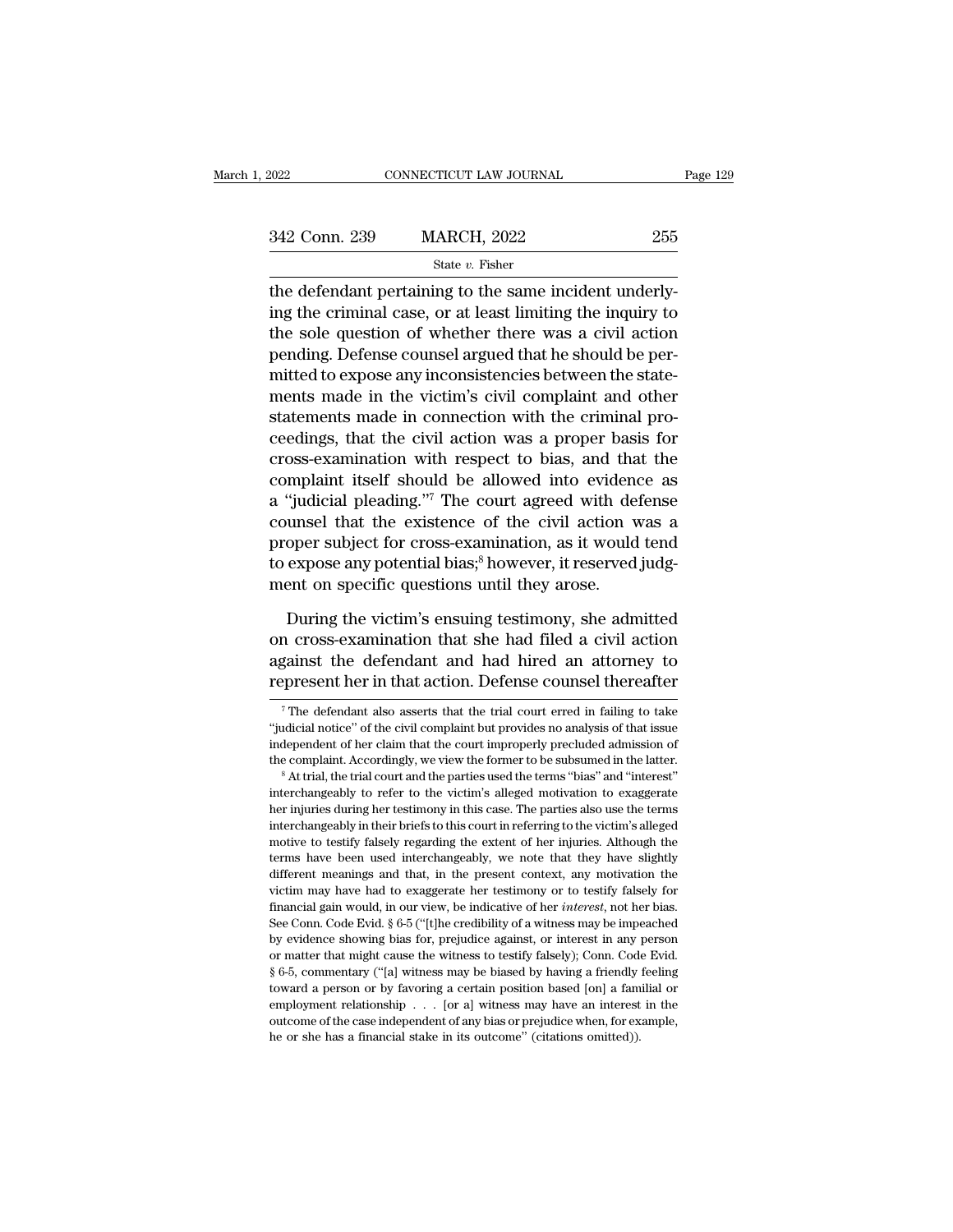|                                                                                                                                                                            | CONNECTICUT LAW JOURNAL                  |               | March 1, 2022 |
|----------------------------------------------------------------------------------------------------------------------------------------------------------------------------|------------------------------------------|---------------|---------------|
|                                                                                                                                                                            |                                          | 342 Conn. 239 |               |
|                                                                                                                                                                            | <b>MARCH, 2022</b><br>State $v$ . Fisher |               |               |
| asked the court to take judicial notice of the complaint<br>filed in that action. The prosecutor objected, and the<br>court oversed the jury to hear argument on the issue |                                          |               |               |

256 MARCH, 2022 342 Conn. 239<br>  $\frac{\text{State } v. \text{ Fisher}}{\text{asked the court to take judicial notice of the complaint}}$ <br>
filed in that action. The prosecutor objected, and the court excused the jury to hear argument on the issue. 256 MARCH, 2022 342 Conn. 239<br>
State v. Fisher<br>
asked the court to take judicial notice of the complaint<br>
filed in that action. The prosecutor objected, and the<br>
court excused the jury to hear argument on the issue.<br>
Defe 256 MARCH, 2022 342 Conn. 239<br>  $\frac{\text{State } v. \text{ Fisher}}{\text{asked the court to take judicial notice of the complaint}}$ <br>
asked the court to take judicial notice of the complaint<br>
filed in that action. The prosecutor objected, and the<br>
court excused the jury to hear argument on State v. Fisher<br>shows the court to take judicial notice of the complaint<br>filed in that action. The prosecutor objected, and the<br>court excused the jury to hear argument on the issue.<br>Defense counsel argued that the entiret state v. Fisher<br>asked the court to take judicial notice of the complaint<br>filed in that action. The prosecutor objected, and the<br>court excused the jury to hear argument on the issue.<br>Defense counsel argued that the entiret asked the court to take judicial notice of the complaint<br>filed in that action. The prosecutor objected, and the<br>court excused the jury to hear argument on the issue.<br>Defense counsel argued that the entirety of the civil<br>co filed in that action. The prosecutor objected, and the court excused the jury to hear argument on the issue.<br>Defense counsel argued that the entirety of the civil complaint should be made an exhibit because it was a proper court excused the jury to hear argument on the issue.<br>Defense counsel argued that the entirety of the civil<br>complaint should be made an exhibit because it was a<br>proper area of cross-examination as to bias and it also<br>conta Defense counsel argued that the entirety of the civil<br>complaint should be made an exhibit because it was a<br>proper area of cross-examination as to bias and it also<br>contained some inconsistent statements. He further<br>argued t complaint should be made an exhibit because it was a<br>proper area of cross-examination as to bias and it also<br>contained some inconsistent statements. He further<br>argued that the specific fact that the victim was seeking<br>dama proper area of cross-examination as to bias and it also<br>contained some inconsistent statements. He further<br>argued that the specific fact that the victim was seeking<br>damages from the defendant in excess of \$15,000 was<br>relev contained some inconsistent statements. He further<br>argued that the specific fact that the victim was seeking<br>damages from the defendant in excess of \$15,000 was<br>relevant because it demonstrated the victim's bias in<br>the for argued that the specific fact that the victim was seeking<br>damages from the defendant in excess of \$15,000 was<br>relevant because it demonstrated the victim's bias in<br>the form of a financial interest. Defense counsel asserted damages from the defendant in excess of \$15,000 was<br>relevant because it demonstrated the victim's bias in<br>the form of a financial interest. Defense counsel asserted<br>that "the jury has the right to know that there is a [civ relevant because it demonstrated the victim's bias in<br>the form of a financial interest. Defense counsel asserted<br>that "the jury has the right to know that there is a [civil<br>action] pending in this case, that [the victim] i the form of a financial interest. Defense counsel asserted<br>that "the jury has the right to know that there is a [civil<br>action] pending in this case, that [the victim] is suing<br>[the defendant] for a large sum of money, and that "the jury has the right to know that there is a [civil action] pending in this case, that [the victim] is suing [the defendant] for a large sum of money, and that she has an interest in her testimony today showing tha action] pending in this case, that [the victim] is suing<br>[the defendant] for a large sum of money, and that she<br>has an interest in her testimony today showing that her<br>injuries are quite significant because she has a finan [the defendant] for a large sum of money, and that she<br>has an interest in her testimony today showing that her<br>injuries are quite significant because she has a financial<br>interest in that with regard to a civil [action]." I has an interest in her testimony today showing that her<br>injuries are quite significant because she has a financial<br>interest in that with regard to a civil [action]." In<br>response, the prosecutor acknowledged that the court<br> injuries are quite significant because she has a financial<br>interest in that with regard to a civil [action]." In<br>response, the prosecutor acknowledged that the court<br>could allow the defendant to ask some follow-up ques-<br>ti interest in that with regard to a civil [action]." In response, the prosecutor acknowledged that the court could allow the defendant to ask some follow-up questions regarding the action but contended that it would not be a response, the prosecutor acknowledged that the court<br>could allow the defendant to ask some follow-up ques-<br>tions regarding the action but contended that it would<br>not be appropriate to question the victim extensively<br>about could allow the defendant to ask some follow-up questions regarding the action but contended that it would<br>not be appropriate to question the victim extensively<br>about it or to enter the complaint itself into evidence.<br>The tions regarding the action but contended that it would<br>not be appropriate to question the victim extensively<br>about it or to enter the complaint itself into evidence.<br>The prosecutor pointed out that, because the complaint<br>a not be appropriate to question the victim extensively<br>about it or to enter the complaint itself into evidence.<br>The prosecutor pointed out that, because the complaint<br>asserted a claim for intentional infliction of emotional about it or to enter the complaint itself into evidence.<br>The prosecutor pointed out that, because the complaint<br>asserted a claim for intentional infliction of emotional<br>distress, its admission would conflict with the court The prosecutor pointed out that, because the complaint<br>asserted a claim for intentional infliction of emotional<br>distress, its admission would conflict with the court's<br>earlier ruling granting the defendant's motion in limi stress, its admission would conflict with the court's<br>rlier ruling granting the defendant's motion in limine<br>preclude testimony regarding the emotional impact<br>the assault on the victim and her family on the ground<br>at such ask the victim certain questions in limination in the victim certain defendant's motion in limine<br>to preclude testimony regarding the emotional impact<br>of the assault on the victim and her family on the ground<br>that such evi

Frame Training graining are accordance incorect in matter to preclude testimony regarding the emotional impact of the assault on the victim and her family on the ground that such evidence would be unduly prejudicial.<br>The t complete the assault on the victim and her family on the ground<br>that such evidence would be unduly prejudicial.<br>The trial court then ruled that defense counsel could<br>ask the victim certain questions regarding the contents<br> that such evidence would be unduly prejudicial.<br>The trial court then ruled that defense counsel could<br>ask the victim certain questions regarding the contents<br>of the civil complaint but that it would not allow the<br>complain The trial court then ruled that defense counsel could<br>ask the victim certain questions regarding the contents<br>of the civil complaint but that it would not allow the<br>complaint itself to come into evidence. Specifically, the The trial court then ruled that defense counsel could<br>ask the victim certain questions regarding the contents<br>of the civil complaint but that it would not allow the<br>complaint itself to come into evidence. Specifically, the ask the victim certain questions regarding the contents<br>of the civil complaint but that it would not allow the<br>complaint itself to come into evidence. Specifically, the<br>court permitted defense counsel to ask the victim abo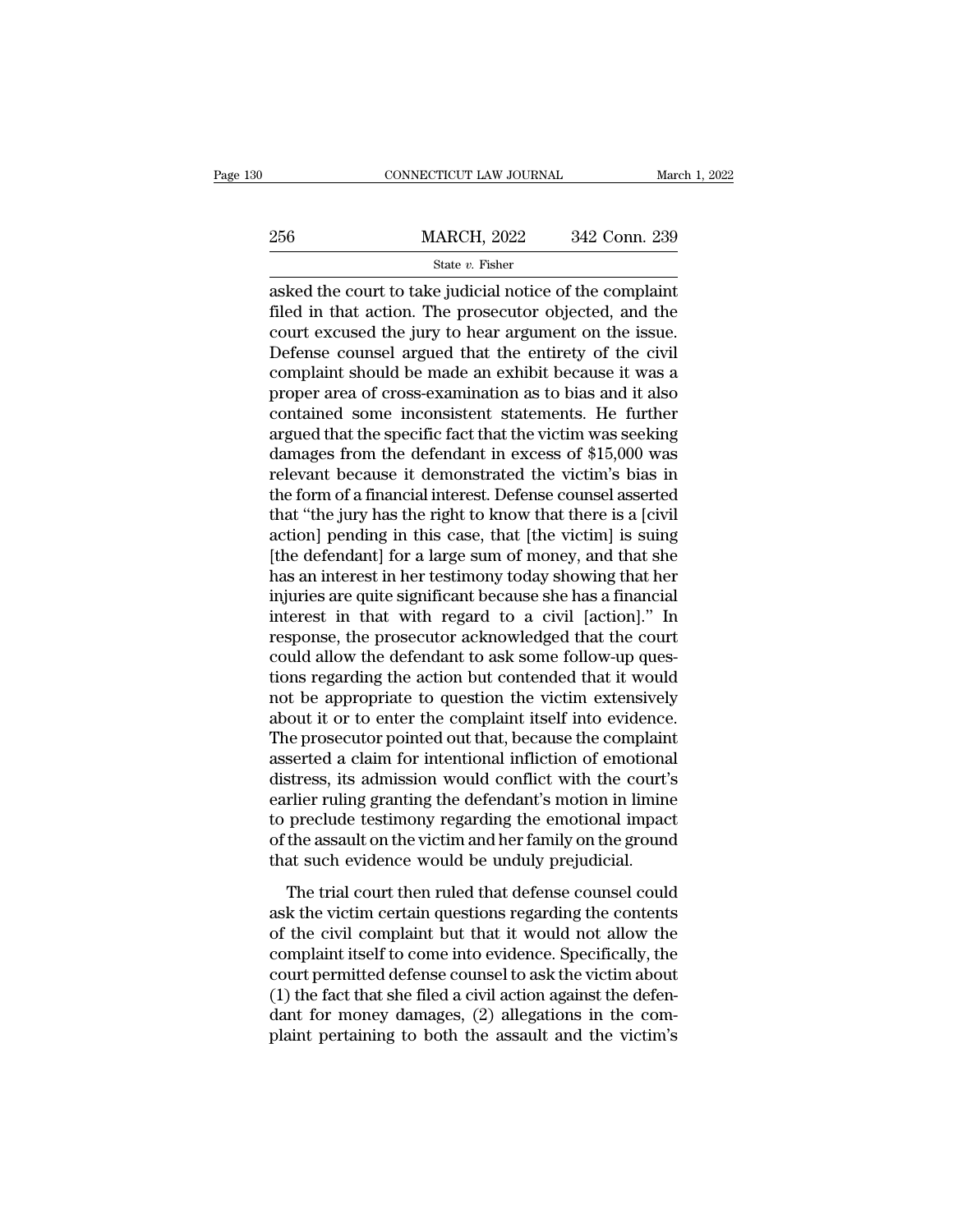| 2022          | CONNECTICUT LAW JOURNAL                                                                                                                                                             | Page 131 |
|---------------|-------------------------------------------------------------------------------------------------------------------------------------------------------------------------------------|----------|
|               |                                                                                                                                                                                     |          |
| 342 Conn. 239 | <b>MARCH, 2022</b>                                                                                                                                                                  | 257      |
|               | State $v$ . Fisher                                                                                                                                                                  |          |
|               | injuries, and (3) any inconsistencies between her testi-<br>mony at the criminal trial, her statements to the police,<br>and the allocations in her givil complaint. The court made |          |

 $\frac{342 \text{ Conn. } 239}{\text{State } v. } \frac{\text{Kat} \times 2022}{\text{State } v. } \frac{257}{\text{Kat} \times 2022}$  and  $\frac{30 \text{ any inconsistencies between her testi-}}{\text{moving at the criminal trial, her statements to the police, and the allegations in her civil complaint. The court made closer however, that defines quasely equal in quir. } \frac{1}{\text{Sat} \times 20000}$ 342 Conn. 239 MARCH, 2022 257<br>
State v. Fisher<br>
injuries, and (3) any inconsistencies between her testi-<br>
mony at the criminal trial, her statements to the police,<br>
and the allegations in her civil complaint. The court ma 342 Conn. 239 MARCH, 2022 257<br>
state  $v$ . Fisher<br>
injuries, and (3) any inconsistencies between her testi-<br>
mony at the criminal trial, her statements to the police,<br>
and the allegations in her civil complaint. The court State v. Fisher<br>
injuries, and (3) any inconsistencies between her testi-<br>
mony at the criminal trial, her statements to the police,<br>
and the allegations in her civil complaint. The court made<br>
clear, however, that defens  $\begin{array}{l} \text{state }v\text{.~risher} \\ \text{injuries, and (3) any inconsistencies between her testi-} \\ \text{many at the criminal trial, her statements to the police, \\ \text{and the allegations in her civil complaint. The court made clear, however, that defense counts cloud inquire only  
about the claim for money damages, not the fact that the victim was seeking compensatory and punitive damages in excess of $15,000. The court further cautioned that defines caused could address the allocations of the data. \end{array}$ injuries, and (3) any inconsistencies between her testi-<br>mony at the criminal trial, her statements to the police,<br>and the allegations in her civil complaint. The court made<br>clear, however, that defense counsel could inqui mony at the criminal trial, her statements to the police,<br>and the allegations in her civil complaint. The court made<br>clear, however, that defense counsel could inquire only<br>about the claim for money damages, not the fact t and the allegations in her civil complaint. The court made<br>clear, however, that defense counsel could inquire only<br>about the claim for money damages, not the fact that<br>the victim was seeking compensatory and punitive dam-<br> clear, however, that defense counsel could inquire only<br>about the claim for money damages, not the fact that<br>the victim was seeking compensatory and punitive dam-<br>ages in excess of \$15,000. The court further cautioned<br>that about the claim for money damages, not the factor the victim was seeking compensatory and punitive ages in excess of \$15,000. The court further cause that defense counsel could address the allegation in and suffering but t e victim was seeking compensatory and puntuve dan-<br>es in excess of \$15,000. The court further cautioned<br>at defense counsel could address the allegations of<br>in and suffering but that doing so would "open the<br>or" to matters ages in excess or \$15,000. The court rurther cautioned<br>that defense counsel could address the allegations of<br>pain and suffering but that doing so would "open the<br>door" to matters that the court had precluded in its<br>ruling

man and suffering but that doing so would "open the<br>door" to matters that the court had precluded in its<br>ruling on the defendant's motion in limine.<br>When the victim returned to the witness stand, she<br>again acknowledged tha pair and suffering but that doing so would "open the<br>door" to matters that the court had precluded in its<br>ruling on the defendant's motion in limine.<br>When the victim returned to the witness stand, she<br>again acknowledged th about the defendant's motion in limine.<br>The set of the witness stand, she again acknowledged that she had filed a civil action<br>against the defendant seeking money damages. She<br>acknowledged that the complaint alleged that s Fulling on the defendant s hiotion in influite.<br>
When the victim returned to the witness stand, she<br>
again acknowledged that she had filed a civil action<br>
against the defendant seeking money damages. She<br>
acknowledged that When the victim returned to the witness stand, she<br>again acknowledged that she had filed a civil action<br>against the defendant seeking money damages. She<br>acknowledged that the complaint alleged that she lost<br>consciousness a again acknowledged that she had filed a civil action<br>against the defendant seeking money damages. She<br>acknowledged that the complaint alleged that she lost<br>consciousness and sustained scars on her face and lips,<br>and that t against the defendant seeking money damages. She<br>acknowledged that the complaint alleged that she lost<br>consciousness and sustained scars on her face and lips,<br>and that the defendant threw hot coffee on her face<br>and body. T acknowledged that the complaint alleged that she lost<br>consciousness and sustained scars on her face and lips,<br>and that the defendant threw hot coffee on her face<br>and body. The victim further admitted that, although<br>she bel consciousness and sustained scars on her face and lips,<br>and that the defendant threw hot coffee on her face<br>and body. The victim further admitted that, although<br>she believed that she told the police that she thought<br>she ha and that the defendant threw hot coffee on her face<br>and body. The victim further admitted that, although<br>she believed that she told the police that she thought<br>she had lost consciousness or blacked out during the<br>incident, and body. The victim further admitted that, although<br>she believed that she told the police that she thought<br>she had lost consciousness or blacked out during the<br>incident, no such statement was reflected in her written<br>stat she believed that she told the police that she thought<br>she had lost consciousness or blacked out during the<br>incident, no such statement was reflected in her written<br>statement to the police. In closing argument, defense<br>cou she had lost consciousness or blacked out during the<br>incident, no such statement was reflected in her written<br>statement to the police. In closing argument, defense<br>counsel conceded that the victim had been injured but<br>argu incident, no such statement was reflected in her written<br>statement to the police. In closing argument, defense<br>counsel conceded that the victim had been injured but<br>argued that there was a reasonable doubt that the head<br>in statement to the police. In closing argument, defense<br>counsel conceded that the victim had been injured but<br>argued that there was a reasonable doubt that the head<br>injury she sustained resulted in a condition sufficient<br>to counsel con<br>argued that<br>injury she s<br>to support<br>interest in t<br>of her syn<br>Our anal gued that there was a reasonable doubt that the head<br>iury she sustained resulted in a condition sufficient<br>support the criminal charges, given her financial<br>terest in the civil action and the fact that the severity<br>her sym the sustained resulted in a condition sufficient<br>to support the criminal charges, given her financial<br>interest in the civil action and the fact that the severity<br>of her symptoms "seem[ed] to increase over time<br>..."<br>Our ana

to support the criminal charges, given her inflancial<br>interest in the civil action and the fact that the severity<br>of her symptoms "seem[ed] to increase over time<br> $\cdots$ "<br>Our analysis of the defendant's claim is guided by<br>t Therest in the civil action and the fact that the severtly<br>of her symptoms "seem[ed] to increase over time<br>..."<br>Our analysis of the defendant's claim is guided by<br>the following well settled legal principles. "[A] defen-<br>d or her symptoms seemped to increase over time<br>  $\cdots$ ."<br>
Our analysis of the defendant's claim is guided by<br>
the following well settled legal principles. "[A] defen-<br>
dant has the right to confront witnesses against him as Our analysis of the defendant's claim is guided by<br>the following well settled legal principles. "[A] defen-<br>dant has the right to confront witnesses against him as<br>guaranteed by the confrontation clauses of both our<br>federa Our analysis of the defendant's claim is guided by<br>the following well settled legal principles. "[A] defen-<br>dant has the right to confront witnesses against him as<br>guaranteed by the confrontation clauses of both our<br>feder the following well settled legal principles. "[A] defendant has the right to confront witnesses against him as guaranteed by the confrontation clauses of both our federal and state constitutions." (Internal quotation mark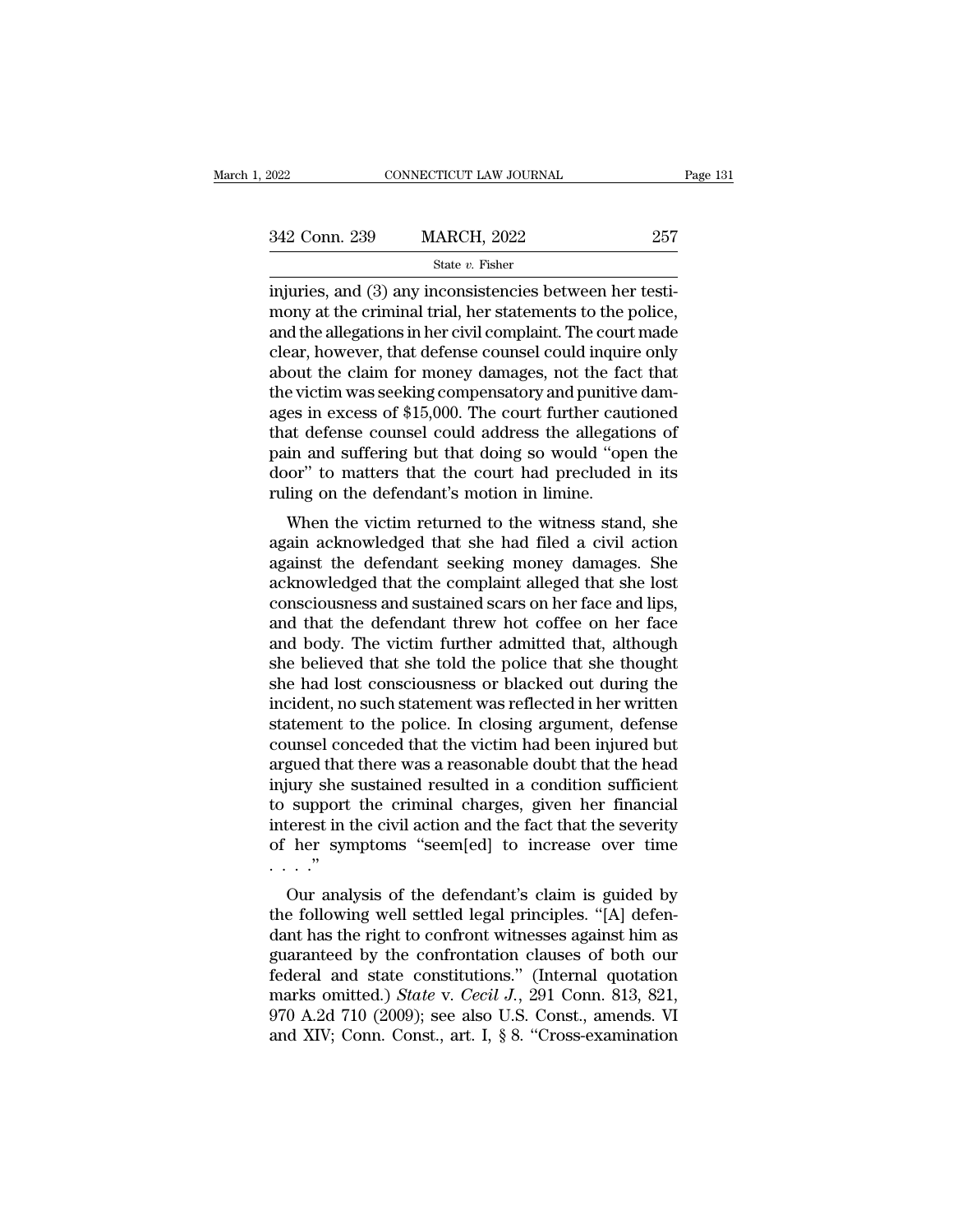## EXECUTE CONNECTICUT LAW JOURNAL March 1, 2022<br>258 MARCH, 2022 342 Conn. 239<br>258 State v. Fisher State *v.* Fisher

CONNECTICUT LAW JOURNAL March 1, 202<br>
258 MARCH, 2022 342 Conn. 239<br>
342 Conn. 239<br>
342 Conn. 239<br>
342 Conn. 239<br>
342 Conn. 239<br>
342 Conn. 239<br>
342 Conn. 239<br>
342 Conn. 239<br>
342 Conn. 239<br>
342 Conn. 239<br>
342 Conn. 239<br>
342 258 MARCH, 2022 342 Conn. 239<br>
<sup>State v</sup>. Fisher<br>
[to elicit facts tending to show] motive, bias, interest<br>
and prejudice is a matter of right and may not be *unduly*<br>
restricted." (Emphasis added.) *State v. Milum*, 197<br> The State v. Fisher<br>
State v. Fisher<br>
The elicit facts tending to show] motive, bias, interest<br>
and prejudice is a matter of right and may not be *unduly*<br>
restricted." (Emphasis added.) *State* v. *Milum*, 197<br>
Conn. 602, 258 MARCH, 2022 342 Conn. 239<br>
State v. Fisher<br>
[to elicit facts tending to show] motive, bias, interest<br>
and prejudice is a matter of right and may not be *unduly*<br>
restricted." (Emphasis added.) *State v. Milum*, 197<br>
C State v. Fisher<br>
[to elicit facts tending to show] motive, bias, interest<br>
and prejudice is a matter of right and may not be *unduly*<br>
restricted." (Emphasis added.) *State v. Milum*, 197<br>
Conn. 602, 609, 500 A.2d 555 (19 state v. Fisher<br>
[to elicit facts tending to show] motive, bias, interest<br>
and prejudice is a matter of right and may not be *unduly*<br>
restricted." (Emphasis added.) *State* v. *Milum*, 197<br>
Conn. 602, 609, 500 A.2d 555 ( [to elicit facts tending to show] motive, bias, interest<br>and prejudice is a matter of right and may not be *unduly*<br>restricted." (Emphasis added.) *State* v. *Milum*, 197<br>Conn. 602, 609, 500 A.2d 555 (1985). Notwithstandi and prejudice is a matter of right and may not be *unduly*<br>restricted." (Emphasis added.) *State* v. *Milum*, 197<br>Conn. 602, 609, 500 A.2d 555 (1985). Notwithstanding<br>this important right, however, "the right to confront<br>a restricted." (Emphasis added.) *State* v. *Milum*, 197<br>Conn. 602, 609, 500 A.2d 555 (1985). Notwithstanding<br>this important right, however, "the right to confront<br>and to cross-examine is not absolute and may, in appro-<br>pria Conn. 602, 609, 500 A.2d 555 (1985). Notwithstanding<br>this important right, however, "the right to confront<br>and to cross-examine is not absolute and may, in appro-<br>priate cases, bow to accommodate other legitimate<br>interest this important right, however, "the right to confront<br>and to cross-examine is not absolute and may, in appro-<br>priate cases, bow to accommodate other legitimate<br>interests in the criminal trial process." (Internal quota-<br>ti and to cross-examine is not absolute and may, in appropriate cases, bow to accommodate other legitimate interests in the criminal trial process." (Internal quotation marks omitted.) *State* v. *Cecil J*., supra, 822. "[T] priate cases, bow to accommodate other legitimate<br>interests in the criminal trial process." (Internal quota-<br>tion marks omitted.) *State* v. *Cecil J*., supra, 822. "[T]rial<br>judges retain wide latitude insofar as the [c]o interests in the criminal trial process." (Internal quotation marks omitted.) *State* v. *Cecil J.*, supra, 822. "[T]rial judges retain wide latitude insofar as the [c]onfrontation [c]lause is concerned to impose reasonab tion marks omitted.) *State* v. *Cecil J.*, supra, 822. "[T]rial<br>judges retain wide latitude insofar as the [c]onfronta-<br>tion [c]lause is concerned to impose reasonable limits<br>on . . . cross-examination based on concerns judges retain wide latitude insofar as the [c]onfrontation [c]lause is concerned to impose reasonable limits<br>on  $\dots$  cross-examination based on concerns about,<br>among other things, harassment, prejudice, confusion<br>of the i tion [c]lause is concerned to impose reasonable limits<br>on  $\dots$  cross-examination based on concerns about,<br>among other things, harassment, prejudice, confusion<br>of the issues, the witness' safety, or interrogation that<br>is r on . . . cross-examination based on concerns about,<br>among other things, harassment, prejudice, confusion<br>of the issues, the witness' safety, or interrogation that<br>is repetitive or only marginally relevant. . . . . [T]he<br>[ among other things, harassment, prejudice, confusion<br>of the issues, the witness' safety, or interrogation that<br>is repetitive or only marginally relevant. . . . . [T]he<br>[c]onfrontation [c]lause guarantees an opportunity fo of the issues, the witness' safety, or interrogation that<br>is repetitive or only marginally relevant. . . . . [T]he<br>[c]onfrontation [c]lause guarantees an opportunity for<br>effective cross-examination, not cross-examination t is repetitive or only<br>[c]onfrontation [c]lau<br>effective cross-examin<br>is effective in whatev<br>the defense might w<br>omitted.) *State* v. *Be*:<br>A.3d (2021).<br>In reviewing claims Information [efficials] guarantees an opportunity for<br>
Ifective cross-examination, not cross-examination that<br>
effective in whatever way, and to whatever extent,<br>
e defense might wish." (Internal quotation marks<br>
mitted.) is effective in whatever way, and to whatever extent,<br>the defense might wish." (Internal quotation marks<br>omitted.) *State* v. *Bermudez*, 341 Conn. 233, 271,<br>A.3d (2021).<br>In reviewing claims of this nature, "[t]he general

are discretive in whatever way, and is whatever extent,<br>the defense might wish." (Internal quotation marks<br>omitted.) *State v. Bermudez*, 341 Conn. 233, 271,<br>A.3d (2021).<br>In reviewing claims of this nature, "[t]he general omitted.) *State* v. *Bermudez*, 341 Conn. 233, 271,<br>A.3d (2021).<br>In reviewing claims of this nature, "[t]he general rule<br>is that restrictions on the scope of cross-examination<br>are within the sound discretion of the trial A.3d (2021).<br>
In reviewing claims of this nature, "[t]he general rule<br>
is that restrictions on the scope of cross-examination<br>
are within the sound discretion of the trial judge . . .<br>
but this discretion comes into play In reviewing claims of this nature, "[t]he general rule<br>is that restrictions on the scope of cross-examination<br>are within the sound discretion of the trial judge  $\dots$ <br>but this discretion comes into play only after the def In reviewing claims of this nature, "[t]he general rule<br>is that restrictions on the scope of cross-examination<br>are within the sound discretion of the trial judge  $\dots$ <br>but this discretion comes into play only after the def is that restrictions on the scope of cross-examination<br>are within the sound discretion of the trial judge  $\dots$ <br>but this discretion comes into play only after the defen-<br>dant has been permitted cross-examination sufficient are within the sound discretion of the trial judge . . . but this discretion comes into play only after the defendant has been permitted cross-examination sufficient to satisfy the sixth amendment. . . . The constitutiona but this discretion comes into play only after the defendant has been permitted cross-examination sufficient<br>to satisfy the sixth amendment. . . . The constitutional<br>standard is met when defense counsel is permitted to<br>exp dant has been permitted cross-examination sufficient<br>to satisfy the sixth amendment. . . . The constitutional<br>standard is met when defense counsel is permitted to<br>expose to the jury the facts from which [the] jurors, as<br>th to satisfy the sixth amendment. . . . The constitutional<br>standard is met when defense counsel is permitted to<br>expose to the jury the facts from which [the] jurors, as<br>the sole triers of fact and credibility, could appropr standard is met when defense counsel is permitted to<br>expose to the jury the facts from which [the] jurors, as<br>the sole triers of fact and credibility, could appropri-<br>ately draw inferences relating to the reliability of th expose to the jury the facts from which [the] jurors, as<br>the sole triers of fact and credibility, could appropri-<br>ately draw inferences relating to the reliability of the<br>witness....Therefore, a claim that the trial court the sole triers of fact and credibility, could appropriately draw inferences relating to the reliability of the witness. . . . Therefore, a claim that the trial court unduly restricted cross-examination generally involves ately draw inferences relating to the reliability of the witness. . . . Therefore, a claim that the trial court unduly restricted cross-examination generally involves a two-pronged analysis: whether the aforementioned cons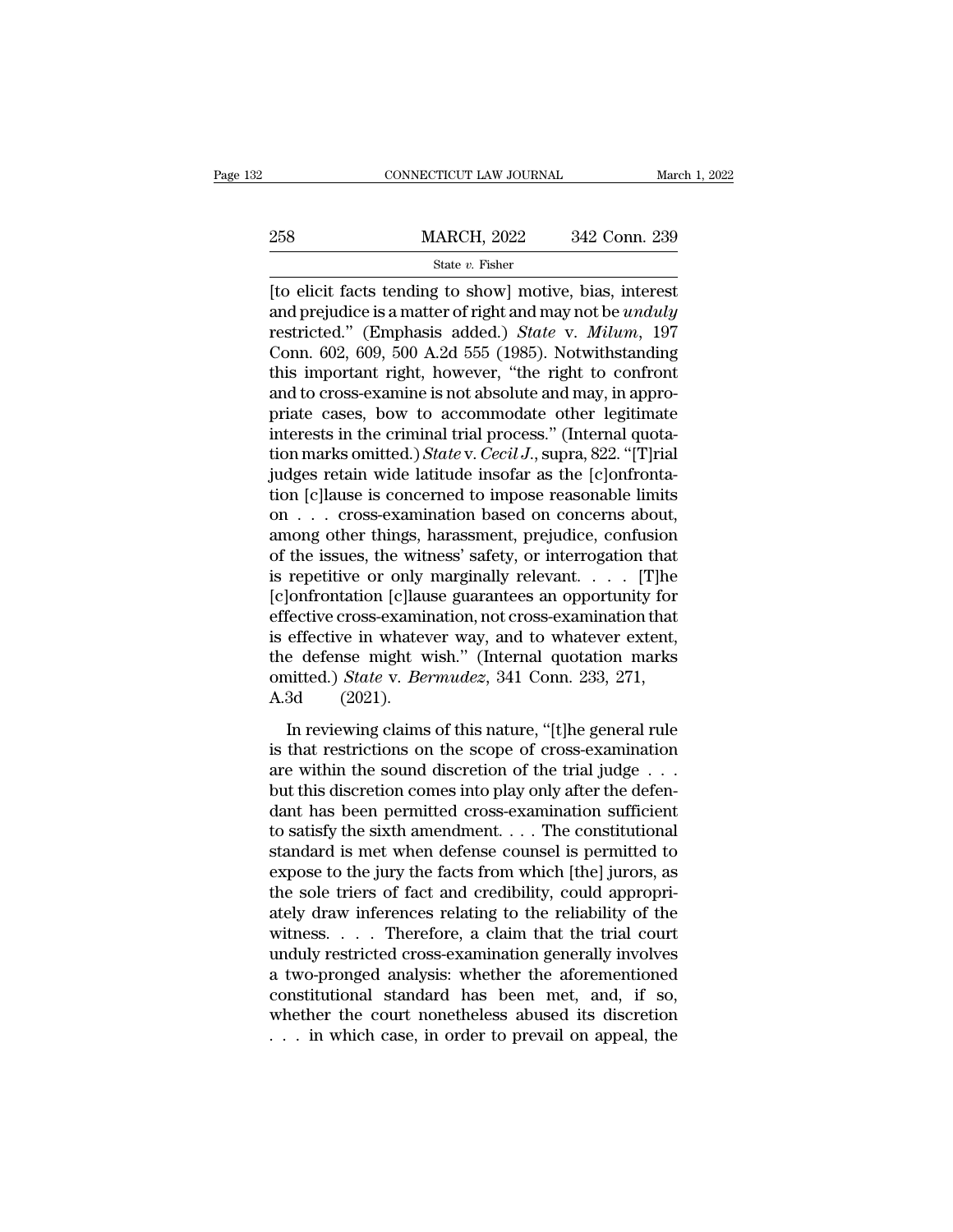EXECTIVE CONNECTICUT LAW JOURNAL Page 133<br>342 Conn. 239 MARCH, 2022 259<br>342 State v. Fisher

### State *v.* Fisher

 $\begin{array}{ccc}\n & \text{COMRECTICUT LAW JOURNAL} & \text{Page 13:}\n \end{array}$ <br>  $\begin{array}{ccc}\n & \text{MARCH, 2022} & \text{259}\n \end{array}$ <br>  $\begin{array}{ccc}\n & \text{State } v. \text{ Fisher} \\
 \text{defendant must show that the restrictions imposed [on] \\
 \text{the cross-examination were clearly prejudicial." (Cita-  
tions omitted; internal question marks omitted.) State\n \end{array}$ 342 Conn. 239 MARCH, 2022 259<br>
State v. Fisher<br>
defendant must show that the restrictions imposed [on]<br>
the cross-examination were clearly prejudicial.'' (Cita-<br>
tions omitted; internal quotation marks omitted.) State<br>
v. 342 Conn. 239 MARCH, 2022 259<br>
State v. Fisher<br>
defendant must show that the restrictions imposed [on]<br>
the cross-examination were clearly prejudicial." (Cita-<br>
tions omitted; internal quotation marks omitted.) *State*<br>
v. <sup>342</sup> Conn. 239 MARCH, 2022 259<br>
<sup>State v. Fisher<br>
defendant must show that the restrictions imposed [on]<br>
the cross-examination were clearly prejudicial." (Cita-<br>
tions omitted; internal quotation marks omitted.) *State*<br></sup> State v. Fisher<br>
State v. Fisher<br>
defendant must show that the restrictions imposed [on]<br>
the cross-examination were clearly prejudicial." (Cita-<br>
tions omitted; internal quotation marks omitted.) State<br>
v. Clark, 260 Con defendant must show that the restrictions imposed [on]<br>the cross-examination were clearly prejudicial." (Cita-<br>tions omitted; internal quotation marks omitted.) State<br>v. Clark, 260 Conn. 813, 826–27, 801 A.2d 718 (2002).<br> defendant must show that the restrictions imposed [on]<br>the cross-examination were clearly prejudicial." (Cita-<br>tions omitted; internal quotation marks omitted.) *State*<br>v. *Clark*, 260 Conn. 813, 826–27, 801 A.2d 718 (2002 the cross-examination were clearly prejudicial." (Citations omitted; internal quotation marks omitted.) *State* v. *Clark*, 260 Conn. 813, 826–27, 801 A.2d 718 (2002). Specifically, in determining whether a restriction on tions omitted; internal quotation marks omitted.) State<br>v. Clark, 260 Conn. 813, 826–27, 801 A.2d 718 (2002).<br>Specifically, in determining whether a restriction on<br>cross-examination violates the constitutional protec-<br>tion v. *Clark*, 260 Conn. 813, 826–27, 801 A.2d 718 (2002).<br>Specifically, in determining whether a restriction on<br>cross-examination violates the constitutional protec-<br>tion of the confrontation clause, we look at a number<br>of f Specifically, in determining whether a restriction on<br>cross-examination violates the constitutional protec-<br>tion of the confrontation clause, we look at a number<br>of factors, including "the nature of the excluded inquiry,<br>w cross-examination violates the constitutional protection of the confrontation clause, we look at a number<br>of factors, including "the nature of the excluded inquiry,<br>whether the field of inquiry was adequately covered<br>by ot tion of the confrontation clause, we look at a number<br>of factors, including "the nature of the excluded inquiry,<br>whether the field of inquiry was adequately covered<br>by other questions that were allowed, and the overall<br>qua of factors, including "the nature of the excluded inquiry,<br>whether the field of inquiry was adequately covered<br>by other questions that were allowed, and the overall<br>quality of the cross-examination viewed in relation to<br>th whether the field of inquiry was adequately covered<br>by other questions that were allowed, and the overall<br>quality of the cross-examination viewed in relation to<br>the issues actually litigated at trial." (Internal quotation<br> by other questions that were allowed, and the overall<br>quality of the cross-examination viewed in relation to<br>the issues actually litigated at trial." (Internal quotation<br>marks omitted.) Id., 828. If this constitutional sta quality of the cross-examination viewed in relation to<br>the issues actually litigated at trial." (Internal quotation<br>marks omitted.) Id., 828. If this constitutional standard<br>has been met, the defendant must, in order to pr the issues actually litigated at trial." (Internal quotation<br>marks omitted.) Id., 828. If this constitutional standard<br>has been met, the defendant must, in order to prevail<br>on appeal, "show that the restrictions imposed b marks omitted.) Id., 828. If this constitutional standard<br>has been met, the defendant must, in order to prevail<br>on appeal, "show that the restrictions imposed by the<br>trial court were harmful.... In order to do so, the<br>def has been met, the defendant must, in order to prevail<br>on appeal, "show that the restrictions imposed by the<br>trial court were harmful.... In order to do so, the<br>defendant must establish that the impropriety was so<br>prejudic on appeal, "show that the restrictions imposed by the<br>trial court were harmful. . . . In order to do so, the<br>defendant must establish that the impropriety was so<br>prejudicial as to undermine confidence in the fairness<br>of t trial court were harmful. . . . . In order to do so, the<br>defendant must establish that the impropriety was so<br>prejudicial as to undermine confidence in the fairness<br>of the verdict . . . . . " (Citation omitted; internal q defendant must establish that the impropriety was so<br>prejudicial as to undermine confidence in the fairness<br>of the verdict  $\dots$ ." (Citation omitted; internal quota-<br>tion marks omitted.) Id., 830. Alternatively, if the con prejudicial as to undermine confidence in the fairness<br>of the verdict . . . ." (Citation omitted; internal quota-<br>tion marks omitted.) Id., 830. Alternatively, if the consti-<br>tutional standard is not met, and "an [evident of the verdict . . . ." (Citation omitted; internal quotation marks omitted.) Id., 830. Alternatively, if the constitutional standard is not met, and "an [evidentiary] impropriety is of constitutional proportions, the stat tion marks omitted.) I<br>tutional standard is<br>impropriety is of con<br>bears the burden of pr<br>beyond a reasonable omitted.) *State* v. Ea<br>A.3d 504 (2020). ars the burden of proving that the error was harmless<br>
syond a reasonable doubt." (Internal quotation marks<br>
inted.) *State v. Edwards*, 334 Conn. 688, 706, 224<br>
3d 504 (2020).<br>
A<br>
As a general rule, "cross-examination of

A

beyond a reasonable doubt." (Internal quotation marks<br>
omitted.) *State* v. *Edwards*, 334 Conn. 688, 706, 224<br>
A.3d 504 (2020).<br>
A<br>
As a general rule, "cross-examination of the prosecut-<br>
ing witness should be allowed to existence and status of [a] civil actions. 688, 706, 224<br>A.3d 504 (2020).<br>A<br>As a general rule, "cross-examination of the prosecut-<br>ing witness should be allowed to show the pendency,<br>existence and status of [a] civil actio A.3d 504 (2020).<br>
A<br>
As a general rule, "cross-examination of the prosecut-<br>
ing witness should be allowed to show the pendency,<br>
existence and status of [a] civil action  $\dots$  arising out<br>
of the same set of circumstances A<br>
As a general rule, "cross-examination of the prosecut-<br>
ing witness should be allowed to show the pendency,<br>
existence and status of [a] civil action . . . arising out<br>
of the same set of circumstances as those [that] As a general rule, "cross-examination of the prosecut-<br>ing witness should be allowed to show the pendency,<br>existence and status of [a] civil action . . . arising out<br>of the same set of circumstances as those [that] served<br> As a general rule, "cross-examination of the prosecuting witness should be allowed to show the pendency, existence and status of [a] civil action . . . arising out of the same set of circumstances as those [that] served as ing witness should be allowed to show the pendency,<br>existence and status of [a] civil action . . . arising out<br>of the same set of circumstances as those [that] served<br>as the basis for the criminal prosecution." (Internal<br>q existence and status of [a] civil action . . . arising out<br>of the same set of circumstances as those [that] served<br>as the basis for the criminal prosecution." (Internal<br>quotation marks omitted.) *State v. Milum*, supra, 1 of the same set of circumstances as those [that] served<br>as the basis for the criminal prosecution." (Internal<br>quotation marks omitted.) *State* v. *Milum*, supra, 197<br>Conn. 610; see *State* v. *Arline*, 223 Conn. 52, 61, 6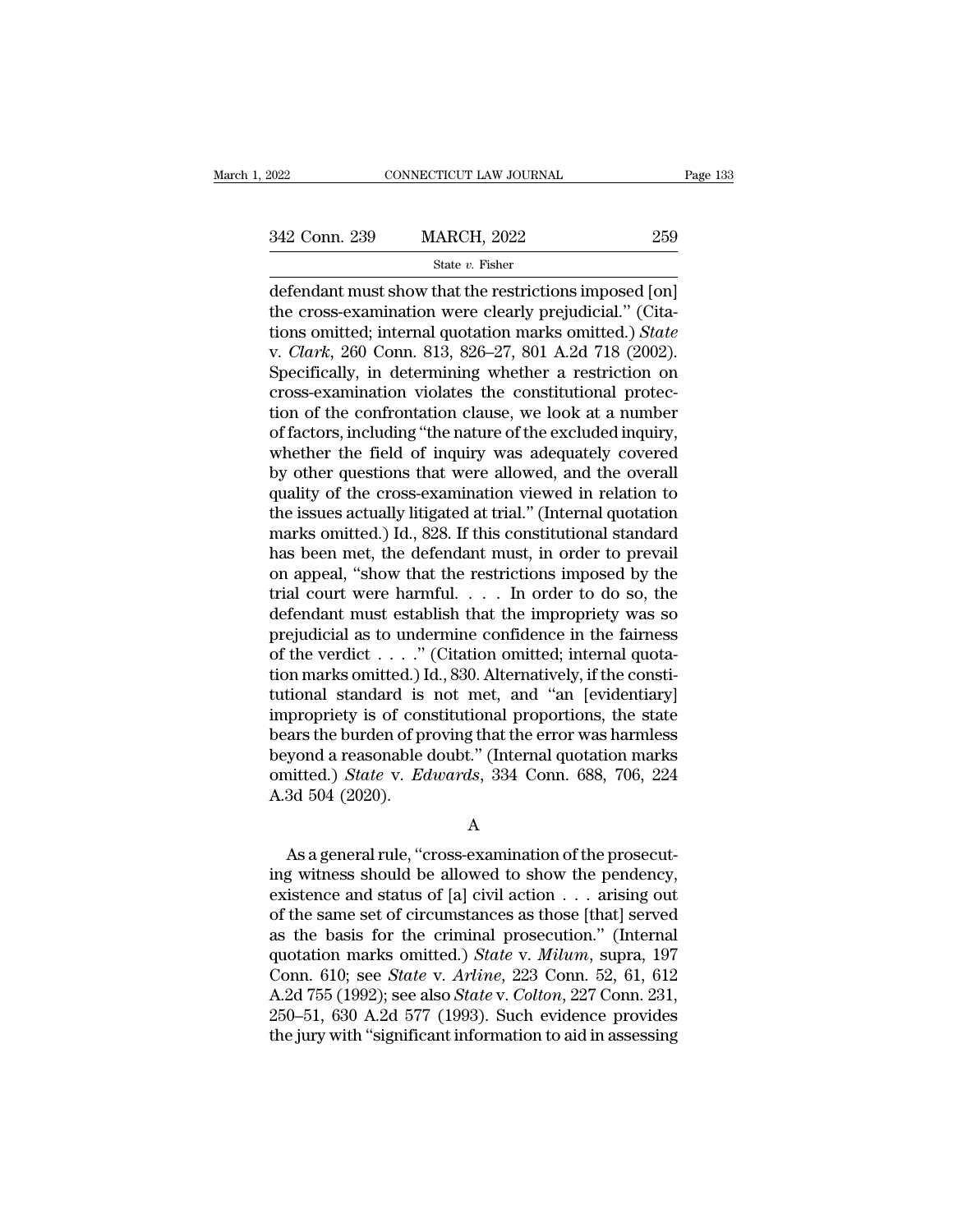|     | CONNECTICUT LAW JOURNAL                                                                                           | March 1, 2022 |
|-----|-------------------------------------------------------------------------------------------------------------------|---------------|
|     |                                                                                                                   |               |
| 260 | <b>MARCH, 2022</b>                                                                                                | 342 Conn. 239 |
|     | State v. Fisher                                                                                                   |               |
|     | the bias, motive, interest and prejudice of the victim<br>for testifying as she did." State v. Milum, supra, 609. |               |
|     | In the present case, defense counsel was permitted                                                                |               |
|     | to adduce not only all of this essential information but<br>also to probo the particulars of the allogations made |               |

Example 1200 MARCH, 2022 342 Conn. 239<br>
State v. Fisher<br>
the bias, motive, interest and prejudice of the victim<br>
for testifying as she did." State v. Milum, supra, 609.<br>
In the present case, defense counsel was permitted<br> State v. Fisher<br>the bias, motive, interest and prejudice of the victim<br>for testifying as she did." State v. Milum, supra, 609.<br>In the present case, defense counsel was permitted<br>to adduce not only all of this essential in the bias, motive, interest and prejudice of the victim<br>for testifying as she did." *State* v. *Milum*, supra, 609.<br>In the present case, defense counsel was permitted<br>to adduce not only all of this essential information but for testifying as she did." *State v. Milum*, supra, 609.<br>In the present case, defense counsel was permitted<br>to adduce not only all of this essential information but<br>also to probe the particulars of the allegations made<br>in In the present case, defense counsel was permitted<br>to adduce not only all of this essential information but<br>also to probe the particulars of the allegations made<br>in the pending civil action as to the victim's claims<br>conce In the present case, defense counsel was permitted<br>to adduce not only all of this essential information but<br>also to probe the particulars of the allegations made<br>in the pending civil action as to the victim's claims<br>concer to adduce not only all of this essential information but<br>also to probe the particulars of the allegations made<br>in the pending civil action as to the victim's claims<br>concerning physical injuries, all of which were proba-<br>ti also to probe the particulars of the allegations made<br>in the pending civil action as to the victim's claims<br>concerning physical injuries, all of which were proba-<br>tive of the credibility and reliability of the victim's tes in the pending civil action as to the victim's claims<br>concerning physical injuries, all of which were proba-<br>tive of the credibility and reliability of the victim's testi-<br>mony. See *State* v. *Clark*, supra, 260 Conn. 827 concerning physical injuries, all of which were probative of the credibility and reliability of the victim's testimony. See *State* v. *Clark*, supra, 260 Conn. 827. Defense counsel, through cross-examination, was allowed tive of the credibility and reliability of the victim's testi-<br>mony. See *State* v. *Clark*, supra, 260 Conn. 827. Defense<br>counsel, through cross-examination, was allowed to<br>question the victim to establish that the victim mony. See *State* v. *Clark*, supra, 260 Conn. 827. Defense<br>counsel, through cross-examination, was allowed to<br>question the victim to establish that the victim's civil<br>action sought money damages for her alleged injuries.<br> counsel, through cross-examination, was allowed to<br>question the victim to establish that the victim's civil<br>action sought money damages for her alleged injuries.<br>He was also permitted to ask the victim about the allega-<br>ti question the victim to establish that the victim's civil<br>action sought money damages for her alleged injuries.<br>He was also permitted to ask the victim about the allega-<br>tions in her complaint and any inconsistencies betwee action sought money damages for her alleged injuries.<br>He was also permitted to ask the victim about the allega-<br>tions in her complaint and any inconsistencies between<br>those allegations and her statements regarding the inci He was also permitted to ask the victim about the allegations in her complaint and any inconsistencies between<br>those allegations and her statements regarding the incident to the police and in court. On the basis of these<br>f tions in her complaint and any inconsistencies between<br>those allegations and her statements regarding the inci-<br>dent to the police and in court. On the basis of these<br>facts, and taking into account all relevant considera-<br> those allegations and her statements regarding the incident to the police and in court. On the basis of these facts, and taking into account all relevant considerations; see id., 828; we cannot conclude that the defendant' dent to the police and in court. On the basis of these facts, and taking into account all relevant considerations; see id., 828; we cannot conclude that the defendant's right to cross-examination was unduly restricted unde facts, and taking into account all relevant considerations; see id., 828; we cannot conclude that the defendant's right to cross-examination was unduly restricted under either the United States constitution or the Connecti tions; see id., 828; we cannot conclude that the defen-<br>dant's right to cross-examination was unduly restricted<br>under either the United States constitution or the Con-<br>necticut constitution. From the inquiries allowed, it dant's right to cross-examination was undu<br>under either the United States constitution<br>necticut constitution. From the inquiries a<br>clear that the jury was able to appropriately<br>ences relating to the victim's credibility an cticut constitution. From the inquiries allowed, it is<br>ear that the jury was able to appropriately draw infer-<br>ces relating to the victim's credibility and reliability<br>a witness, as well as any financial interest she may<br>w clear that the jury was able to appropriately draw inferences relating to the victim's credibility and reliability<br>as a witness, as well as any financial interest she may<br>have had in the outcome of the case.<br>Conceding that

ences relating to the victim's credibility and reliability<br>as a witness, as well as any financial interest she may<br>have had in the outcome of the case.<br>Conceding that "[t]his case does not involve a com-<br>plete bar of evide as a witness, as well as any financial interest she may<br>have had in the outcome of the case.<br>Conceding that "[t]his case does not involve a com-<br>plete bar of evidence concerning the civil [action]," the<br>defendant neverthel have had in the outcome of the case.<br>
Conceding that "[t]his case does not involve a com-<br>
plete bar of evidence concerning the civil [action]," the<br>
defendant nevertheless argues that the claimed error<br>
is of constitutio Conceding that "[t]his case does not involve a com-<br>plete bar of evidence concerning the civil [action]," the<br>defendant nevertheless argues that the claimed error<br>is of constitutional magnitude because the trial court<br>"de Conceding that "[t]his case does not involve a com-<br>plete bar of evidence concerning the civil [action]," the<br>defendant nevertheless argues that the claimed error<br>is of constitutional magnitude because the trial court<br>"de plete bar of evidence concerning the civil [action]," the<br>defendant nevertheless argues that the claimed error<br>is of constitutional magnitude because the trial court<br>"declined to allow the defense to question the victim<br>co defendant nevertheless argues that the claimed error<br>is of constitutional magnitude because the trial court<br>"declined to allow the defense to question the victim<br>concerning the *amount* of damages sought . . . ."<br>(Emphasis is of constitutional magnitude because the trial court<br>
"declined to allow the defense to question the victim<br>
concerning the *amount* of damages sought  $\dots$ ."<br>
(Emphasis added.) In particular, the defendant con-<br>
tends t "declined to allow the defense to question the victim<br>concerning the *amount* of damages sought  $\dots$ ."<br>(Emphasis added.) In particular, the defendant con-<br>tends that the scope of examination permitted defense<br>counsel to i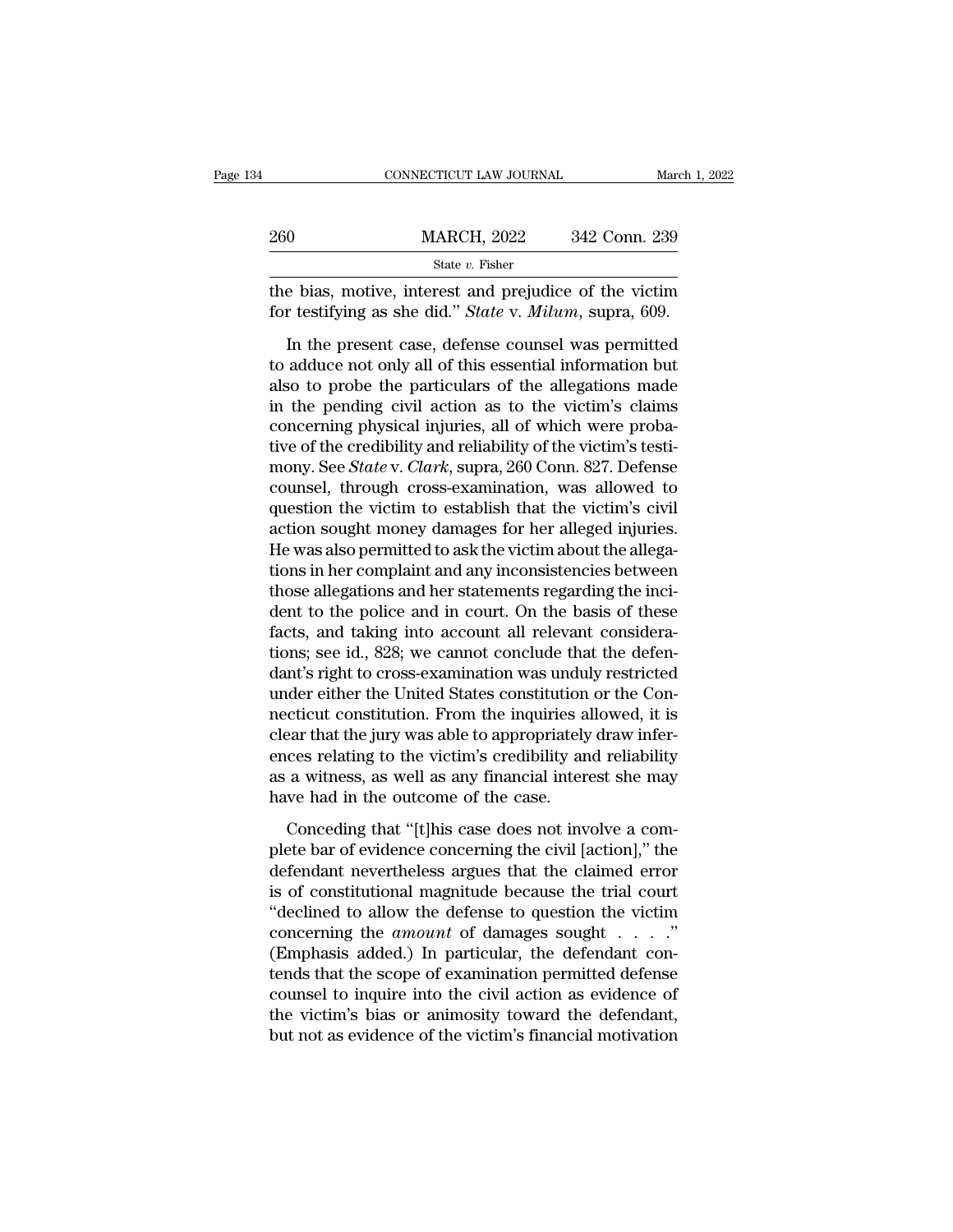| 2022                  | CONNECTICUT LAW JOURNAL                                                                                                                                               | Page 135 |
|-----------------------|-----------------------------------------------------------------------------------------------------------------------------------------------------------------------|----------|
|                       |                                                                                                                                                                       |          |
| 342 Conn. 239         | <b>MARCH, 2022</b>                                                                                                                                                    | 261      |
|                       | State v. Fisher                                                                                                                                                       |          |
| We are not persuaded. | for portraying her symptoms as severely as possible.                                                                                                                  |          |
|                       | Our appellate courts previously have sustained simi-<br>lar limitations on cross-examination regarding civil<br>actions that aroso out of the same giroupstances that |          |

342 Conn. 239 MARCH, 2022 261<br>
State v. Fisher<br>
for portraying her symptoms as severely as possible.<br>
We are not persuaded.<br>
Our appellate courts previously have sustained simi-<br>
lar limitations on cross-examination regar State v. Fisher<br>
for portraying her symptoms as severely as possible.<br>
We are not persuaded.<br>
Our appellate courts previously have sustained simi-<br>
lar limitations on cross-examination regarding civil<br>
actions that arose For portraying her symptoms as severely as possible.<br>We are not persuaded.<br>Our appellate courts previously have sustained simi-<br>lar limitations on cross-examination regarding civil<br>actions that arose out of the same circum For portraying her symptoms as severely as possible.<br>
We are not persuaded.<br>
Our appellate courts previously have sustained simi-<br>
lar limitations on cross-examination regarding civil<br>
actions that arose out of the same ci our appellate courts previously have sustained simi-<br>lar limitations on cross-examination regarding civil<br>actions that arose out of the same circumstances that<br>precipitated the criminal case against the defendant. In<br>*Stat* Our appellate courts previously have sustained similar<br>lar limitations on cross-examination regarding civil<br>actions that arose out of the same circumstances that<br>precipitated the criminal case against the defendant. In<br>*St* lar limitations on cross-examination regarding civil<br>actions that arose out of the same circumstances that<br>precipitated the criminal case against the defendant. In<br>*State* v. *Ballas*, 180 Conn. 662, 433 A.2d 989 (1980), actions that arose out of the same circumstances that<br>precipitated the criminal case against the defendant. In<br>State v. Ballas, 180 Conn. 662, 433 A.2d 989 (1980), this<br>court held that the defendant was adequately "permitprecipitated the criminal case against the defendant. In<br> *State* v. *Ballas*, 180 Conn. 662, 433 A.2d 989 (1980), this<br>
court held that the defendant was adequately "permit-<br>
ted to impugn the credibility and [to] explore State v. Ballas, 180 Conn. 662, 433 A.2d 989 (1980), this<br>court held that the defendant was adequately "permit-<br>ted to impugn the credibility and [to] explore the bias<br>of the [prosecuting] witnesses when the [trial] court court held that the defendant was adequately "permitted to impugn the credibility and [to] explore the bias<br>of the [prosecuting] witnesses when the [trial] court<br>permitted [one of them] to testify on cross-examination<br>tha ted to impugn the credibility and [to] explore the bias<br>of the [prosecuting] witnesses when the [trial] court<br>permitted [one of them] to testify on cross-examination<br>that a civil action was pending"; id., 676–77; despite of the [prosecuting] witnesses when the [trial] court<br>permitted [one of them] to testify on cross-examination<br>that a civil action was pending"; id., 676–77; despite the<br>trial court's refusal to permit cross-examination of permitted [one of them] to testify on cross-examination<br>that a civil action was pending"; id., 676–77; despite the<br>trial court's refusal to permit cross-examination of him<br>with regard to the specific amount sought in damag that a civil action was pending"; id., 676–77; despite the<br>trial court's refusal to permit cross-examination of him<br>with regard to the specific amount sought in damages<br>in the civil action against the defendant. Id., 676. trial court's refusal to permit cross-examination of him<br>with regard to the specific amount sought in damages<br>in the civil action against the defendant. Id., 676. In<br>State v. Reis, 33 Conn. App. 521, 636 A.2d 872, cert.<br>de with regard to the specific amount sought in damages<br>in the civil action against the defendant. Id., 676. In<br>State v. Reis, 33 Conn. App. 521, 636 A.2d 872, cert.<br>denied, 229 Conn. 901, 640 A.2d 118 (1994), the Appel-<br>late in the civil action against the defendant. Id., 676. In  $State$  v.  $Reis$ , 33 Conn. App. 521, 636 A.2d 872, cert.<br>denied, 229 Conn. 901, 640 A.2d 118 (1994), the Appellate Court deemed cross-examination constitutionally<br>adequat State v. Reis, 33 Conn. App. 521, 636 A.2d 872, cert.<br>denied, 229 Conn. 901, 640 A.2d 118 (1994), the Appel-<br>late Court deemed cross-examination constitutionally<br>adequate when the trial court permitted the defendant<br>to cro denied, 229 Conn. 901, 640 A.2d 118 (1994), the Appellate Court deemed cross-examination constitutionally adequate when the trial court permitted the defendant to cross-examine the victim regarding the fact that the victim late Court deemed cross-examination constitutionally<br>adequate when the trial court permitted the defendant<br>to cross-examine the victim regarding the fact that the<br>victim had retained a lawyer to bring an action against<br>the adequate when the trial court permitted the defendant<br>to cross-examine the victim regarding the fact that the<br>victim had retained a lawyer to bring an action against<br>the defendant "to get his [medical] bills paid and to be to cross-examine the victim regarding the fact that the victim had retained a lawyer to bring an action against<br>the defendant "to get his [medical] bills paid and to be<br>compensated for his pain and suffering," but did not<br> victim had retained a lawyer to bring an action against<br>the defendant "to get his [medical] bills paid and to be<br>compensated for his pain and suffering," but did not<br>allow the defendant "to expose the extent of [the vic-<br>t the defendant "to get his [medical] bills paid and to be compensated for his pain and suffering," but did not allow the defendant "to expose the extent of [the victim's] pecuniary interest by cross-examination concerning t compensated for his pain and suffering," but did not<br>allow the defendant "to expose the extent of [the vic-<br>tim's] pecuniary interest by cross-examination concern-<br>ing the amount of damages [he] was seeking." Id., 524.<br>The allow the defendant "to expose the extent of [the victim's] pecuniary interest by cross-examination concerning the amount of damages [he] was seeking." Id., 524.<br>The Appellate Court determined that the limitation did<br>not v tim's] pecuniary interest by cross-examination concerning the amount of damages [he] was seeking." Id., 524.<br>The Appellate Court determined that the limitation did<br>not violate the defendant's constitutional rights because<br> If the defendant attempts to distinguish *Reis* and *Bal-*<br>to distribute the defendant's constitutional rights because<br>the issue of the victim's [interest] arising from his civil<br>ction] against the defendant was adequately The Appenate Court determined that the initiation did<br>
mot violate the defendant's constitutional rights because<br>
"the issue of the victim's [interest] arising from his civil<br>
[action] against the defendant was adequately

from violate the defendant s'constitutional rights because<br>
"the issue of the victim's [interest] arising from his civil<br>
[action] against the defendant was adequately covered<br>
by other questions allowed by the [trial] cou The issue of the victim's [interest] arising from his civil<br>[action] against the defendant was adequately covered<br>by other questions allowed by the [trial] court." Id., 526.<br>The defendant attempts to distinguish *Reis* and [action] against the defendant was adequately covered<br>by other questions allowed by the [trial] court." Id., 526.<br>The defendant attempts to distinguish *Reis* and *Bal-*<br>las by arguing that evidence of the civil actions in by other questions anowed by the [that] court. The defendant attempts to distinguish *Reis* and *Ballas* by arguing that evidence of the civil actions in those cases was only relevant to show bias against the defendants, n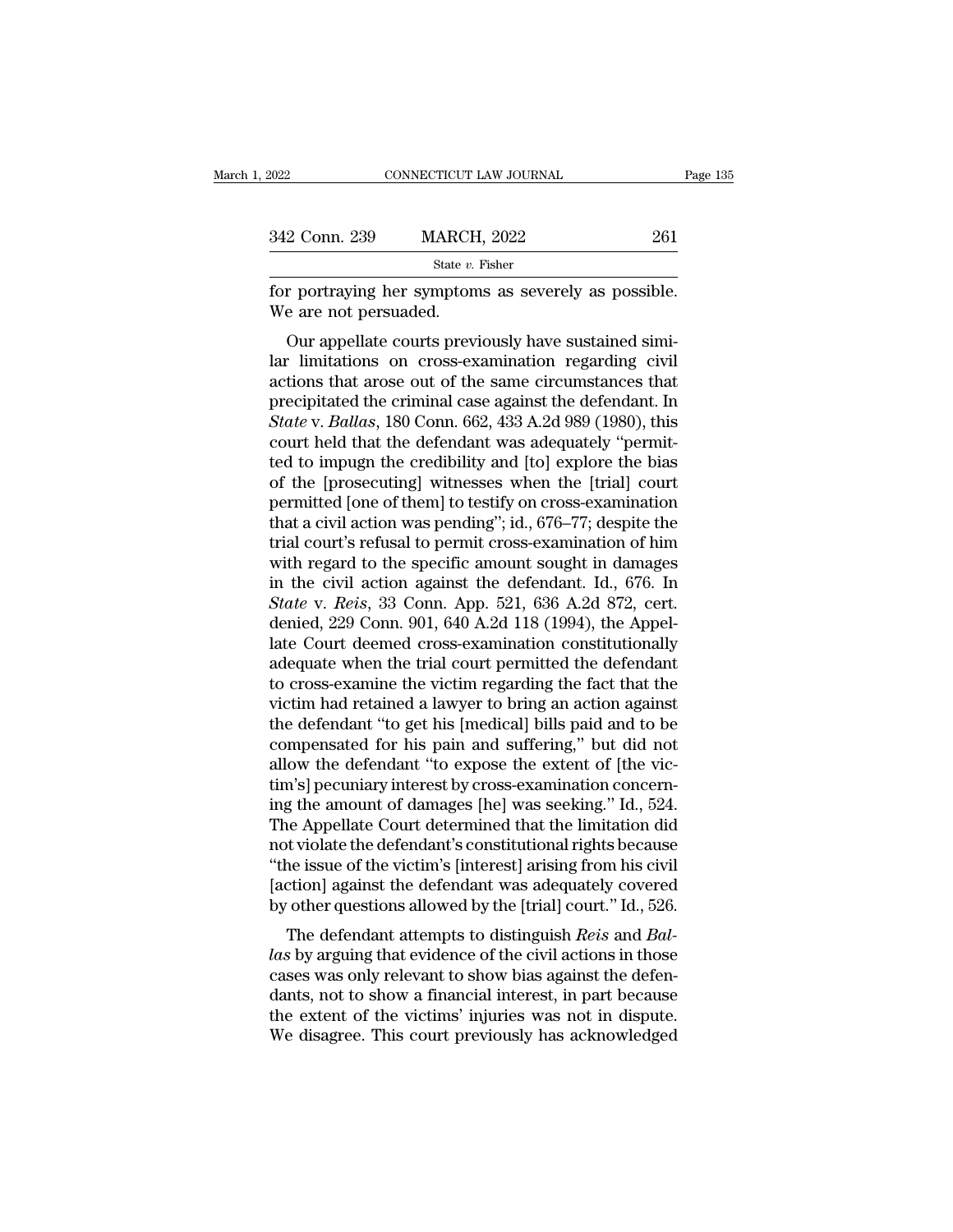|     | CONNECTICUT LAW JOURNAL | March 1, 2022 |  |
|-----|-------------------------|---------------|--|
|     |                         |               |  |
| 262 | <b>MARCH, 2022</b>      | 342 Conn. 239 |  |
|     | State $v$ . Fisher      |               |  |

CONNECTICUT LAW JOURNAL March 1, 2022<br>
262 MARCH, 2022 342 Conn. 239<br>  $\frac{\text{State } v. \text{ Fisher}}{\text{that } \text{[a] pending civil [action], or even a contemplated [action], arising out of the same incident that gave rise to the criminal charges is *almost always* relevant to$ 262 MARCH, 2022 342 Conn. 239<br>  $\frac{\text{State } v. \text{ Fisher}}{\text{that } \text{``[a] pending civil [action], or even a contemplated [action], arising out of the same incident that gave rise to the criminal charges is *almost always* relevant to the *cardibility of a* processing witness because it gives$ 262 MARCH, 2022 342 Conn. 239<br>
State v. Fisher<br>
that "[a] pending civil [action], or even a contemplated<br>
[action], arising out of the same incident that gave rise<br>
to the criminal charges is *almost always* relevant to<br> 262 MARCH, 2022 342 Conn. 239<br>  $\frac{\text{State } v. \text{ Fisher}}{\text{that } (a)}$  bending civil [action], or even a contemplated [action], arising out of the same incident that gave rise<br>
to the criminal charges is *almost always* relevant to the State v. Fisher<br>
here is the v. Fisher<br>
that "[a] pending civil [action], or even a contemplated<br>
[action], arising out of the same incident that gave rise<br>
to the criminal charges is *almost always* relevant to<br>
the cred state  $v$ . Fisher<br>that "[a] pending civil [action], or even a contemplated<br>[action], arising out of the same incident that gave rise<br>to the criminal charges is *almost always* relevant to<br>the credibility of a prosecuting that "[a] pending civil [action], or even a contemplated [action], arising out of the same incident that gave rise<br>to the criminal charges is *almost always* relevant to<br>the credibility of a prosecuting witness because it [action], arising out of the same incident that gave rise<br>to the criminal charges is *almost always* relevant to<br>the credibility of a prosecuting witness because it gives<br>her a financial interest in the outcome of the crim to the criminal charges is *almost always* relevant to<br>the credibility of a prosecuting witness because it gives<br>her a financial interest in the outcome of the criminal<br>prosecution. Such evidence has great probative value<br> the credibility of a prosecuting witness because it gives<br>her a financial interest in the outcome of the criminal<br>prosecution. Such evidence has great probative value<br>because it shows that the state's prosecuting witness<br>m her a financial interest in the outcome of the criminal<br>prosecution. Such evidence has great probative value<br>because it shows that the state's prosecuting witness<br>may have been actuated by personal considerations<br>instead o prosecution. Such evidence has great probative value<br>because it shows that the state's prosecuting witness<br>may have been actuated by personal considerations<br>instead of [by] altruistic interest generated solely from<br>motives because it shows that the state's prosecuting witness<br>may have been actuated by personal considerations<br>instead of [by] altruistic interest generated solely from<br>motives in the public interest to bring a criminal to<br>justic may have been actuated by personal considerations<br>instead of [by] altruistic interest generated solely from<br>motives in the public interest to bring a criminal to<br>justice." (Emphasis added; internal quotation marks<br>omitted. instead of [by] altruistic interest generated solely from<br>motives in the public interest to bring a criminal to<br>justice." (Emphasis added; internal quotation marks<br>omitted.) *State* v. *Milum*, supra, 197 Conn. 611–12. Tha motives in the public interest to bring a criminal to<br>justice." (Emphasis added; internal quotation marks<br>omitted.) *State* v. *Milum*, supra, 197 Conn. 611–12. That<br>the extent of the prosecuting witness' injuries was not<br> justice." (Emphasis added; internal quotation marks<br>omitted.) *State* v. *Milum*, supra, 197 Conn. 611–12. That<br>the extent of the prosecuting witness' injuries was not<br>a contested issue in *Reis* and *Ballas* was not, in omitted.) *State* v. *Milum*, supra, 197 Conn. 611–12. That<br>the extent of the prosecuting witness' injuries was not<br>a contested issue in *Reis* and *Ballas* was not, in our<br>view, outcome determinative for the courts in dec the extent of the prosecuting witness' injuries was not<br>a contested issue in *Reis* and *Ballas* was not, in our<br>view, outcome determinative for the courts in deciding<br>these cases. Rather, the courts in both cases consider a contested issue in *Reis* and *Ballas* was not, in c<br>view, outcome determinative for the courts in decidi<br>these cases. Rather, the courts in both cases consider<br>the defendants to have had a right to cross-exami<br>the witne Example are continuated for the counts in declaring<br>the defendants to have had a right to cross-examine<br>e witnesses regarding financial interest, which they<br>equately were permitted to do, just as the defendant<br>as adequatel the defendants to have had a right to cross-examine<br>the witnesses regarding financial interest, which they<br>adequately were permitted to do, just as the defendant<br>was adequately able to do in the present case.<br>The defendant

the witnesses regarding financial interest, which they<br>adequately were permitted to do, just as the defendant<br>was adequately able to do in the present case.<br>The defendant also argues that, "to the degree that<br>this court sh and ware variesses regarding matical metrics), which are a<br>adequately were permitted to do, just as the defendant<br>was adequately able to do in the present case.<br>The defendant also argues that, "to the degree that<br>this cour solution was adequately able to do in the present case.<br>The defendant also argues that, "to the degree that<br>this court should hold that [*Reis* or *Ballas*] stands for<br>the proposition that the admission of a complaint or<br>a The defendant also argues that, "to the degree that<br>this court should hold that [*Reis* or *Ballas*] stands for<br>the proposition that the admission of a complaint or<br>an inquiry into the exact amount or type of damages<br>soug The defendant also argues that, "to the degree that<br>this court should hold that [*Reis* or *Ballas*] stands for<br>the proposition that the admission of a complaint or<br>an inquiry into the exact amount or type of damages<br>sough this court should hold that [*Reis* or *Ballas*] stands for<br>the proposition that the admission of a complaint or<br>an inquiry into the exact amount or type of damages<br>sought in a civil [action] is always precluded, the defen the proposition that the admission of a complaint or<br>an inquiry into the exact amount or type of damages<br>sought in a civil [action] is always precluded, the defen-<br>dant would respectfully request that that case be over-<br>r an inquiry into the exact amount or type of damages<br>sought in a civil [action] is always precluded, the defen-<br>dant would respectfully request that that case be over-<br>ruled." We do not read either case to stand for any<br>su sought in a civil [action] is always precluded, the defendant would respectfully request that that case be over-<br>ruled." We do not read either case to stand for any<br>such proposition. Rather, in each case, the court merely<br> dant would respectfully request that that case be over-<br>ruled." We do not read either case to stand for any<br>such proposition. Rather, in each case, the court merely<br>concluded that the cross-examination permitted was<br>consti ruled." We do not read either case to stand for any<br>such proposition. Rather, in each case, the court merely<br>concluded that the cross-examination permitted was<br>constitutionally sufficient in light of the circumstances<br>of t such proposition. Rather, in each case, the court merely<br>concluded that the cross-examination permitted was<br>constitutionally sufficient in light of the circumstances<br>of the case. See *State* v. *Ballas*, supra, 180 Conn. 6 concluded that the cross-examination permitted was<br>constitutionally sufficient in light of the circumstances<br>of the case. See *State* v. *Ballas*, supra, 180 Conn. 676–77;<br>*State* v. *Reis*, supra, 33 Conn. App. 524–26. It constitutionally sufficient in light of the circumstances<br>of the case. See *State* v. *Ballas*, supra, 180 Conn. 676–77;<br>*State* v. *Reis*, supra, 33 Conn. App. 524–26. It could<br>very well be that, in certain circumstances of the case. See *State* v. *Ballas*, supra, 180 Conn. 676–77;<br>*State* v. *Reis*, supra, 33 Conn. App. 524–26. It could<br>very well be that, in certain circumstances and cases<br>to come, the allegations in a civil complaint re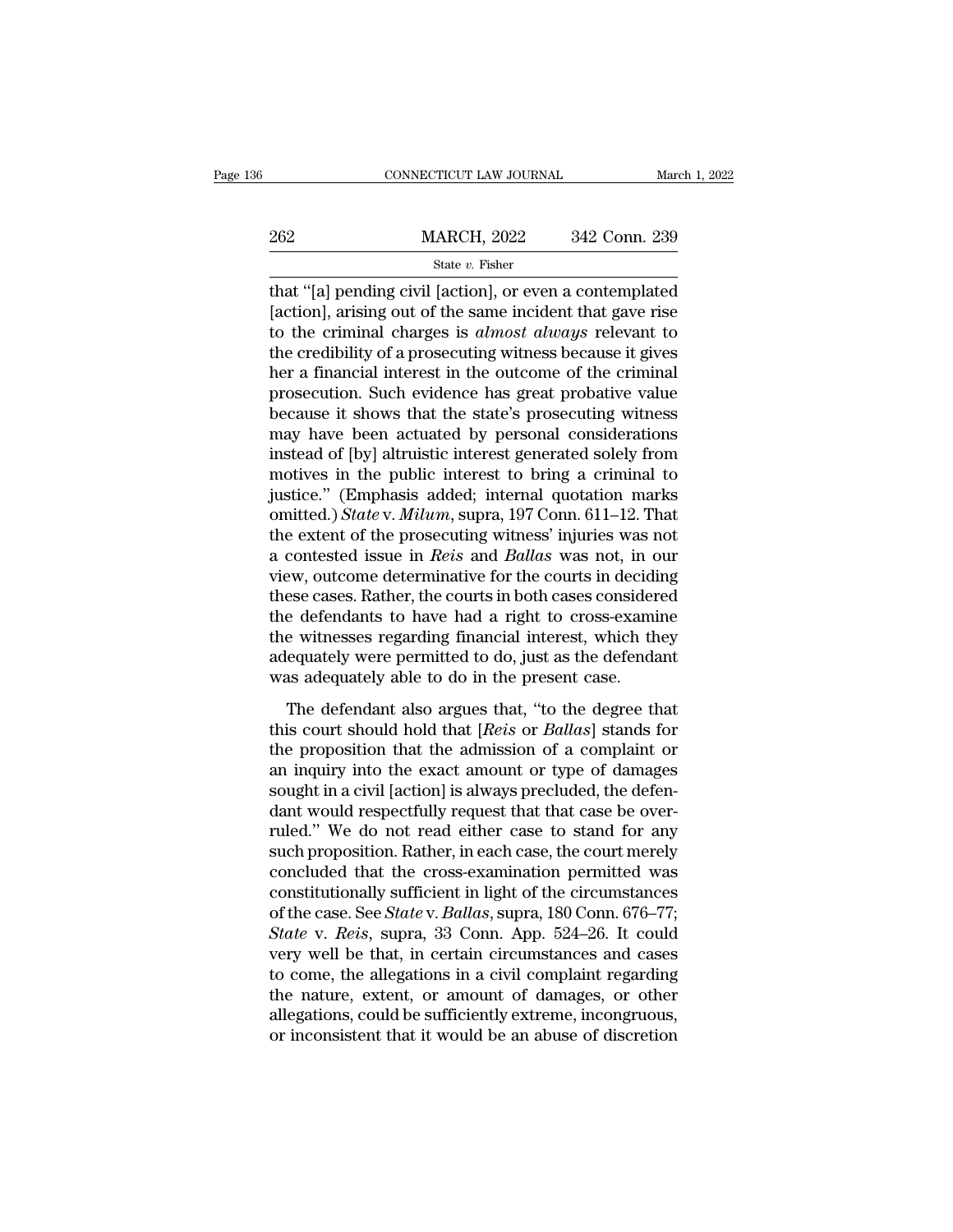| 2022          | CONNECTICUT LAW JOURNAL                                                                                                                                                 | Page 137 |
|---------------|-------------------------------------------------------------------------------------------------------------------------------------------------------------------------|----------|
|               |                                                                                                                                                                         |          |
| 342 Conn. 239 | <b>MARCH, 2022</b>                                                                                                                                                      | 263      |
|               | State v. Fisher                                                                                                                                                         |          |
| such a case.  | or an error of constitutional magnitude not to permit<br>cross-examination as to those issues. This simply is not                                                       |          |
|               | The defendant also cites three cases for the proposi-<br>tion that the right to confront prosecuting witnesses<br>includes the right to put into evidence the amount of |          |

State  $v$ . Fisher<br>
or an error of constitutional magnitude not to permit<br>
cross-examination as to those issues. This simply is not<br>
such a case.<br>
The defendant also cites three cases for the proposi-<br>
tion that the right or an error of constitutional magnitude not to permit<br>cross-examination as to those issues. This simply is not<br>such a case.<br>The defendant also cites three cases for the proposi-<br>tion that the right to confront prosecuting or an error or constructional magnitude not to permit<br>cross-examination as to those issues. This simply is not<br>such a case.<br>The defendant also cites three cases for the proposi-<br>tion that the right to confront prosecuting ross-examination as to those issues. This simply is not<br>such a case.<br>The defendant also cites three cases for the proposi-<br>tion that the right to confront prosecuting witnesses<br>includes the right to put into evidence the a such a case.<br>The defendant also cites three cases for the proposition that the right to confront prosecuting witnesses<br>includes the right to put into evidence the amount of<br>damages sought in the civil action or the complai The defendant also cites three cases for the proposition that the right to confront prosecuting witnesses<br>includes the right to put into evidence the amount of<br>damages sought in the civil action or the complaint. In<br>none tion that the right to confront prosecuting witnesses<br>includes the right to put into evidence the amount of<br>damages sought in the civil action or the complaint. In<br>none of these cases did the court conclude that exclud-<br>in includes the right to put into evidence the amount of damages sought in the civil action or the complaint. In none of these cases did the court conclude that excluding evidence of the amount of damages was itself reversibl ing evidence of the amount of damages was itself revers-<br>ible error, and, in two of the cases, the defendant was<br>not permitted *any* cross-examination on the subject of<br>the victim's pending action. See *United States v. Co* ible error, and, in two of the cases, the defendant was<br>not permitted *any* cross-examination on the subject of<br>the victim's pending action. See *United States* v. *Cohen*,<br>163 F.2d 667, 668–69 (3d Cir. 1947); *Maslin* v. not permitted *any* cross-examination on the subject of<br>the victim's pending action. See *United States v. Cohen*,<br>163 F.2d 667, 668–69 (3d Cir. 1947); *Maslin v. State*,<br>124 Md. App. 535, 541–42, 723 A.2d 490, cert. denie the victim's pending action. See United States v. Cohen, 163 F.2d 667, 668–69 (3d Cir. 1947); *Maslin v. State*, 124 Md. App. 535, 541–42, 723 A.2d 490, cert. denied, 354 Md. 115, 729 A.2d 406 (1999). The third case, *Sta* 163 F.2d 667, 668–69 (3d Cir. 1947); *Maslin v. State*, 124 Md. App. 535, 541–42, 723 A.2d 490, cert. denied, 354 Md. 115, 729 A.2d 406 (1999). The third case, *State* v. *Murdick*, 23 Conn. App. 692, 583 A.2d 1318, cert. 124 Md. App. 535, 541–42, 723 A.2d 490, cert. denied, 354 Md. 115, 729 A.2d 406 (1999). The third case, *State* v. *Murdick*, 23 Conn. App. 692, 583 A.2d 1318, cert. denied, 217 Conn. 809, 585 A.2d 1233 (1991), is entirel 354 Md. 115, 729 A.2d 406 (1999). The third case, *State* v. *Murdick*, 23 Conn. App. 692, 583 A.2d 1318, cert. denied, 217 Conn. 809, 585 A.2d 1233 (1991), is entirely distinguishable. In that case, the Appellate Court co v. *Murdick*, 23 Conn. App. 692, 583 A.2d 1318, cert.<br>denied, 217 Conn. 809, 585 A.2d 1233 (1991), is entirely<br>distinguishable. In that case, the Appellate Court con-<br>cluded that there was no abuse of discretion in allowin denied, 217 Conn. 809, 585 A.2d 1233 (1991), is entirely<br>distinguishable. In that case, the Appellate Court con-<br>cluded that there was no abuse of discretion in allowing<br>evidence of a civil action—filed before the conduct distinguishable. In that case, the Appellate Court concluded that there was no abuse of discretion in allowing<br>evidence of a civil action—filed before the conduct that<br>led to the criminal charges and not arising out of the cluded that there was no abuse of discretion in allowing<br>evidence of a civil action—filed before the conduct that<br>led to the criminal charges and not arising out of the<br>same circumstances as the criminal case—to be intro-<br> evidence of a civil action—filed before the conduct that<br>led to the criminal charges and not arising out of the<br>same circumstances as the criminal case—to be intro-<br>duced because "[e]vidence of motive is a highly relevant<br> led to the criminal charges and not arising out of the<br>same circumstances as the criminal case—to be intro-<br>duced because "[e]vidence of motive is a highly relevant<br>factor for assessing the guilt or innocence of a defen-<br>d same circumstances as the criminal case—to be intro-<br>duced because "[e]vidence of motive is a highly relevant<br>factor for assessing the guilt or innocence of a defen-<br>dant." Id., 696. Because the civil action did not arise<br> duced because "[e]vidence of motive is a highly relevant<br>factor for assessing the guilt or innocence of a defen-<br>dant." Id., 696. Because the civil action did not arise<br>from the same circumstances as the criminal proceed-<br> factor for assessing the guilt or innocence of a defendant." Id., 696. Because the civil action did not arise from the same circumstances as the criminal proceedings, and because the evidence was admitted to show the defen Int. Tu., 090. Because the civil action did not arise<br>bm the same circumstances as the criminal proceed-<br>gs, and because the evidence was admitted to show<br>e defendant's motive for *committing the crime*, not<br>e victim's mot from the same circumstances as the criminal proceed-<br>ings, and because the evidence was admitted to show<br>the defendant's motive for *committing the crime*, not<br>the victim's motive to lie or exaggerate injuries for<br>financia

the defendant's motive for *committing the crime*, not<br>the victim's motive to lie or exaggerate injuries for<br>financial gain, we find *Murdick* wholly inapposite.<br>Finally, the defendant cites *State* v. *Tiernan*, 941 A.2d<br> the victim's motive for *committing the crime*, not<br>the victim's motive to lie or exaggerate injuries for<br>financial gain, we find *Murdick* wholly inapposite.<br>Finally, the defendant cites *State v. Tiernan*, 941 A.2d<br>129 ( the victint's involve to the of exaggerate injuries for<br>financial gain, we find *Murdick* wholly inapposite.<br>Finally, the defendant cites *State* v. *Tiernan*, 941 A.2d<br>129 (R.I. 2008), for the proposition that other juris Finally, the defendant cites *State* v. *Tiernan*, 941 A.2d<br>129 (R.I. 2008), for the proposition that other jurisdic-<br>tions "have acknowledged that a financial interest will<br>justify an inquiry into the details, including t Finally, the defendant cites *State* v. *Tiernan*, 941 A.2d 129 (R.I. 2008), for the proposition that other jurisdictions "have acknowledged that a financial interest will justify an inquiry into the details, including the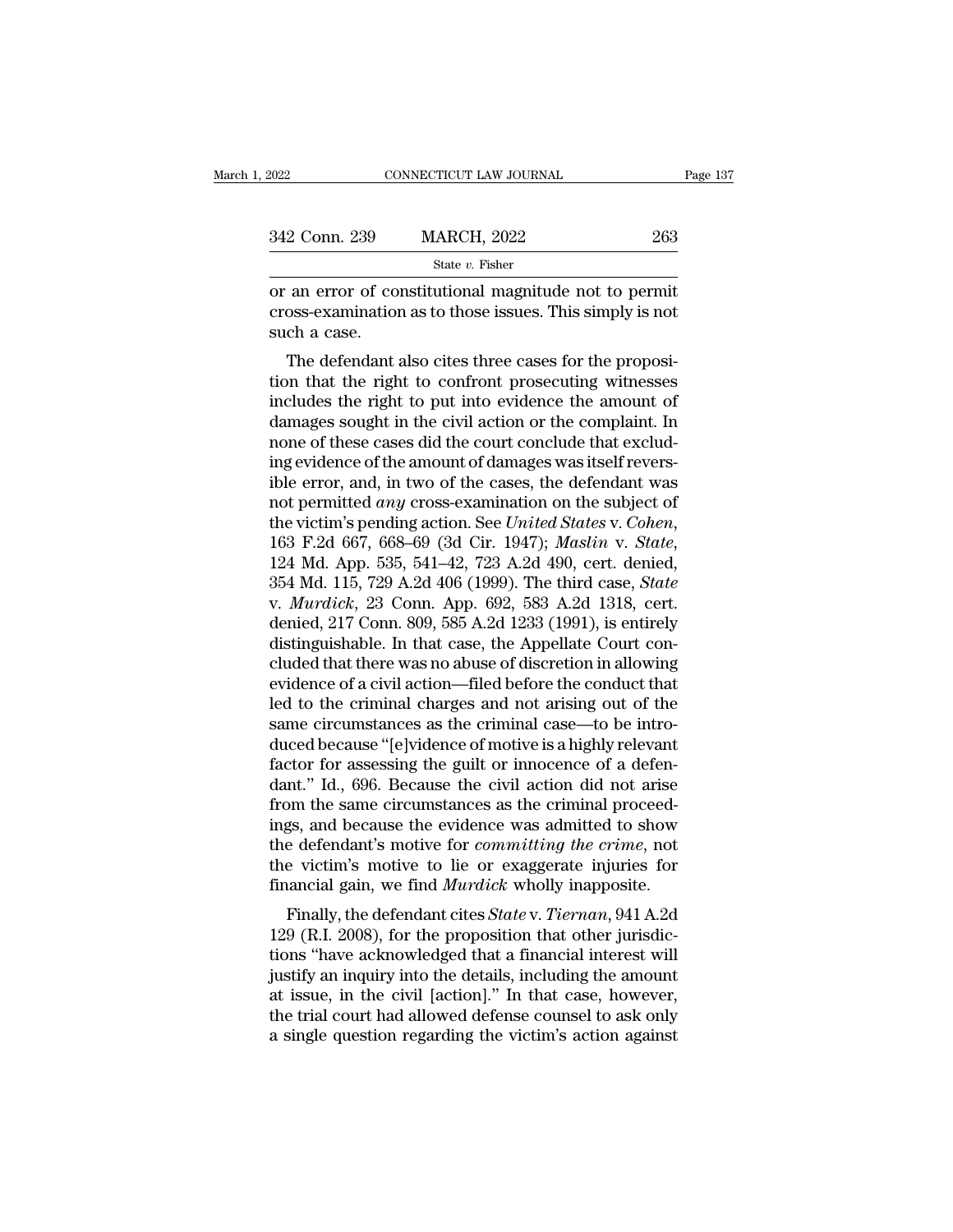|     | CONNECTICUT LAW JOURNAL | March 1, 2022 |  |
|-----|-------------------------|---------------|--|
|     |                         |               |  |
| 264 | <b>MARCH, 2022</b>      | 342 Conn. 239 |  |
|     | State $v$ . Fisher      |               |  |

CONNECTICUT LAW JOURNAL March 1, 2022<br>
264 MARCH, 2022 342 Conn. 239<br>
36 State v. Fisher<br>
1. 2022 342 Conn. 239<br>
2. The defendant, namely, "whether or not he had filed or<br>
2. The defendant, namely, "whether or not he had f 264 MARCH, 2022 342 Conn. 239<br>
State v. Fisher<br>
the defendant, namely, "whether or not he had filed or<br>
intended to file a civil [action] as a result of the events<br>
that occurred . . . . " Id., 132. On appeal, the Rhode<br> 264 MARCH, 2022 342 Conn. 239<br>
State v. Fisher<br>
the defendant, namely, "whether or not he had filed or<br>
intended to file a civil [action] as a result of the events<br>
that occurred . . . . ." Id., 132. On appeal, the Rhode<br> 264 MARCH, 2022 342 Conn. 239<br>
State v. Fisher<br>
the defendant, namely, "whether or not he had filed or<br>
intended to file a civil [action] as a result of the events<br>
that occurred . . . . ." Id., 132. On appeal, the Rhode<br> State v. Fisher<br>
State v. Fisher<br>
the defendant, namely, "whether or not he had filed or<br>
intended to file a civil [action] as a result of the events<br>
that occurred . . . . " Id., 132. On appeal, the Rhode<br>
Island Supreme state v. Fisher<br>the defendant, namely, "whether or not he had filed or<br>intended to file a civil [action] as a result of the events<br>that occurred  $\ldots$ ." Id., 132. On appeal, the Rhode<br>Island Supreme Court held that "the s the defendant, namely, "whether or not he had filed or<br>intended to file a civil [action] as a result of the events<br>that occurred  $\ldots$ ." Id., 132. On appeal, the Rhode<br>Island Supreme Court held that "the scope of cross-<br>e intended to file a civil [action] as a result of the events<br>that occurred . . . ." Id., 132. On appeal, the Rhode<br>Island Supreme Court held that "the scope of cross-<br>examination that the trial [court] allowed—just one<br>ques that occurred  $\ldots$ ." Id., 132. On appeal, the Rhode<br>Island Supreme Court held that "the scope of cross-<br>examination that the trial [court] allowed—just one<br>question—was so limited as to be insufficient under<br>both the [s] Island Supreme Court held that "the scope of cross-<br>examination that the trial [court] allowed—just one<br>question—was so limited as to be insufficient under<br>both the [s]ixth [a]mendment to the United States [c]on-<br>stitution examination that the trial [court] allowed—just one<br>question—was so limited as to be insufficient under<br>both the [s]ixth [a]mendment to the United States [c]on-<br>stitution and [the confrontation clause] of the Rhode<br>Island question—was so limited as to be insufficient under<br>both the [s]ixth [a]mendment to the United States [c]on-<br>stitution and [the confrontation clause] of the Rhode<br>Island [c]onstitution. A defendant in a situation such<br>as t both the [s]ixth [a]mendment to the United States [c]onstitution and [the confrontation clause] of the Rhode<br>Island [c]onstitution. A defendant in a situation such<br>as this must be provided as a matter of right the opportustitution and [the confrontation clause] of the Rhode<br>Island [c]onstitution. A defendant in a situation such<br>as this must be provided as a matter of right the opportu-<br>nity to engage in not just some minimal cross-examina-Island [c]onstitution. A defendant in a situation such<br>as this must be provided as a matter of right the opportu-<br>nity to engage in not just some minimal cross-examina-<br>tion, but rather sufficient cross-examination." (Emph as this must be provided as a matter of right the opportunity to engage in not just some minimal cross-examination, but rather sufficient cross-examination." (Emphasis omitted; footnote omitted.) Id., 137. In the present c number of purints and the actions, but rather sufficient cross-examination." (Emphasis omitted; footnote omitted.) Id., 137. In the present case, however, as we explained, the defendant was not limited to a single question tion, but rather sufficient cross-examination." (Emphasis omitted; footnote omitted.) Id., 137. In the present case, however, as we explained, the defendant was not limited to a single question about the existence of the c omitted; footnote omitted.) Id., 137. In the present case,<br>however, as we explained, the defendant was not lim-<br>ited to a single question about the existence of the civil<br>action but, rather, was permitted to ask the victim inapposite. mber of questions regarding the action, as well as to<br>obe her for any inconsistencies between her testi-<br>ony and her civil complaint. Therefore, *Tiernan* is<br>apposite.<br>B<br>Having determined that the trial court's exclusion o

### B

probe her for any inconsistencies between her testi-<br>mony and her civil complaint. Therefore, *Tiernan* is<br>inapposite.<br>B<br>Having determined that the trial court's exclusion of<br>the evidence was not of constitutional proporti mony and her civil complaint. Therefore, *Tiernan* is<br>inapposite.<br>B<br>Having determined that the trial court's exclusion of<br>the evidence was not of constitutional proportions, we<br>must now determine whether the trial court ne B<br>
B<br>
Having determined that the trial court's exclusion of<br>
the evidence was not of constitutional proportions, we<br>
must now determine whether the trial court neverthe-<br>
less abused its discretion by precluding defense co B<br>Having determined that the trial court's exclusion of<br>the evidence was not of constitutional proportions, we<br>must now determine whether the trial court neverthe-<br>less abused its discretion by precluding defense counsel<br>f Having determined that the trial court's exclusion of<br>the evidence was not of constitutional proportions, we<br>must now determine whether the trial court neverthe-<br>less abused its discretion by precluding defense counsel<br>fro Having determined that the<br>the evidence was not of con<br>must now determine wheth<br>less abused its discretion by<br>from questioning the victim<br>her civil action against the d<br>the trial court did not.<br>Section 6-5 of the Connect and the Connecticut Code of Evidence pro-<br>Section 6-5 of the Connection of the Court neverthe-<br>Section 6-5 of the Connecticut Code of Evidence pro-<br>Jest that "[t]he credibility of a witness may be impeached<br>continue to the ricast flow determine wheater are and coald heverale<br>less abused its discretion by precluding defense counsel<br>from questioning the victim more extensively regarding<br>her civil action against the defendant. We conclude that<br>

beso as asset as anset above. By preciding determined the from questioning the victim more extensively regarding<br>ther civil action against the defendant. We conclude that<br>the trial court did not.<br>Section 6-5 of the Connec From questioning the vient more extensively regarding<br>ther civil action against the defendant. We conclude that<br>the trial court did not.<br>Section 6-5 of the Connecticut Code of Evidence pro-<br>vides that "[t]he credibility o the trial court did not.<br>
Section 6-5 of the Connecticut Code of Evidence pro-<br>
vides that "[t]he credibility of a witness may be impeached<br>
by evidence showing bias for, prejudice against, or inter-<br>
est in any person or Section 6-5 of the Connecticut Code of Evidence provides that "[t]he credibility of a witness may be impeached<br>by evidence showing bias for, prejudice against, or inter-<br>est in any person or matter that might cause the wi Section 6-5 of the Connecticut Code of Evidence provides that "[t]he credibility of a witness may be impeached by evidence showing bias for, prejudice against, or interest in any person or matter that might cause the witn vides that "[t]he credibility of a witness may be impeached<br>by evidence showing bias for, prejudice against, or inter-<br>est in any person or matter that might cause the witness<br>to testify falsely." The commentary to § 6-5,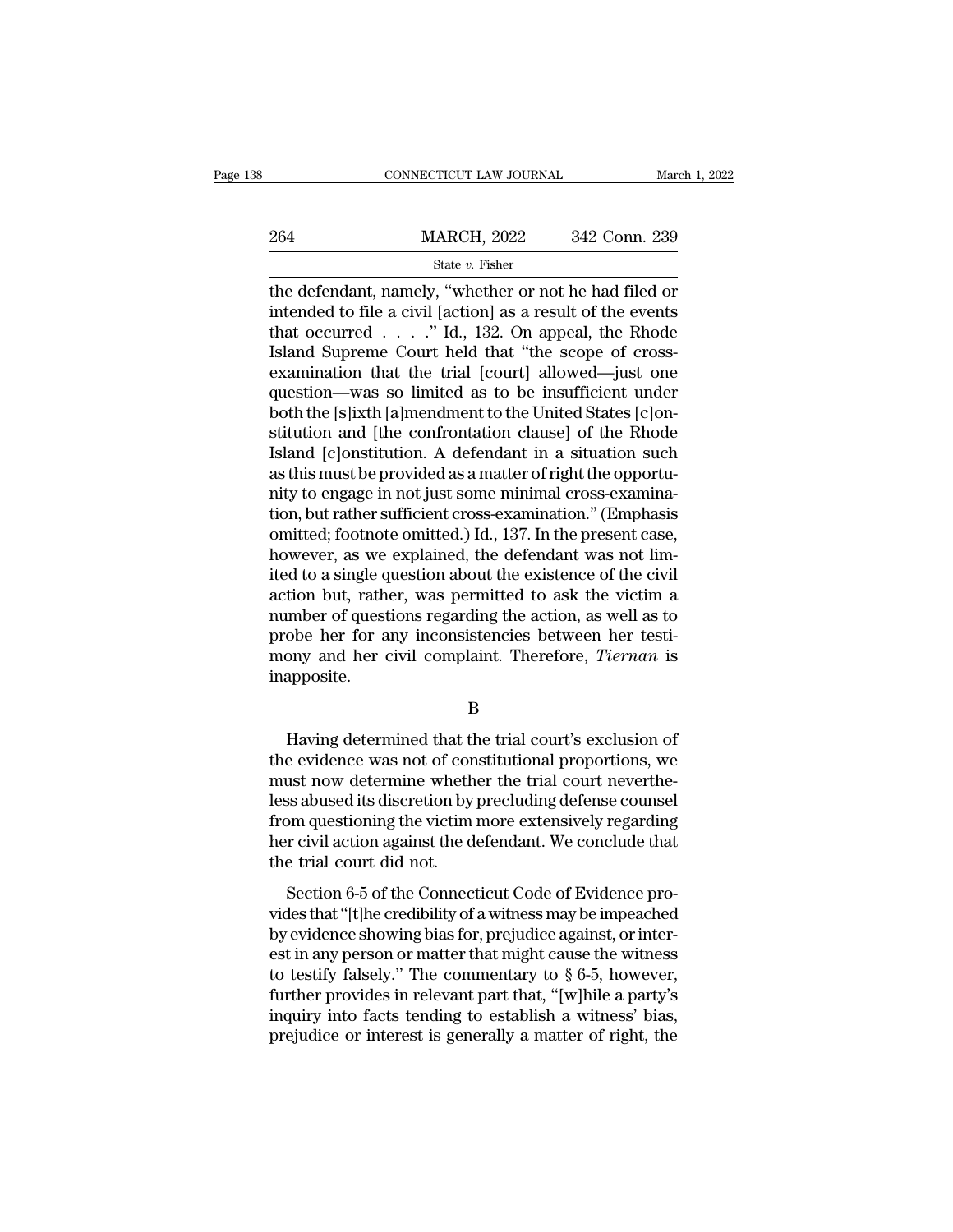| 2022          | CONNECTICUT LAW JOURNAL | Page 139 |
|---------------|-------------------------|----------|
| 342 Conn. 239 | <b>MARCH, 2022</b>      | 265      |
|               | State $v$ . Fisher      |          |

Figure 2022<br>
State v. Fisher<br>
Scope of examination and extent of proof on these<br>
matters are subject to judicial discretion. . . . " Conn.<br>
Code Frid, 8.6.5, commontory, It is well ostablished 342 Conn. 239 MARCH, 2022 265<br>
State v. Fisher<br>
scope of examination and extent of proof on these<br>
matters are subject to judicial discretion. . . ." Conn.<br>
Code Evid. § 6-5, commentary. It is well established<br>
that "othe 342 Conn. 239 MARCH, 2022 265<br>
State v. Fisher<br>
State v. Fisher<br>
Scope of examination and extent of proof on these<br>
matters are subject to judicial discretion. . . . " Conn.<br>
Code Evid. § 6-5, commentary. It is well estab 342 Conn. 239 MARCH, 2022 265<br>
State v. Fisher<br>
Scope of examination and extent of proof on these<br>
matters are subject to judicial discretion. . . . " Conn.<br>
Code Evid. § 6-5, commentary. It is well established<br>
that "oth State *v*. Fisher<br>
scope of examination and extent of proof on these<br>
matters are subject to judicial discretion. . . . ." Conn.<br>
Code Evid. § 6-5, commentary. It is well established<br>
that "otherwise [r]elevant evidence m state v. Fisher<br>scope of examination and extent of proof on these<br>matters are subject to judicial discretion. . . . ." Conn.<br>Code Evid. § 6-5, commentary. It is well established<br>that "otherwise [r]elevant evidence may be scope of examination and extent of proof on these<br>matters are subject to judicial discretion. . . ." Conn.<br>Code Evid. § 6-5, commentary. It is well established<br>that "otherwise [r]elevant evidence may be excluded if<br>its pr matters are subject to judicial discretion. . . ." Conn.<br>Code Evid. § 6-5, commentary. It is well established<br>that "otherwise [r]elevant evidence may be excluded if<br>its probative value is outweighed by the danger of unfai Code Evid. § 6-5, commentary. It is well established<br>that "otherwise [r]elevant evidence may be excluded if<br>its probative value is outweighed by the danger of unfair<br>prejudice or surprise, confusion of the issues, or misthat "otherwise [r]elevant evidence may be excluded if<br>its probative value is outweighed by the danger of unfair<br>prejudice or surprise, confusion of the issues, or mis-<br>leading the jury, or by considerations of undue delay its probative value<br>prejudice or surp<br>leading the jury,<br>waste of time or<br>evidence." (Emph<br>omitted.) State v.<br>1224 (2005).<br>We conclude t Maing the jury, or by considerations of undue delay,<br>aste of time or needless presentation of cumulative<br>idence." (Emphasis omitted; internal quotation marks<br>nitted.) State v. Brown, 273 Conn. 330, 342, 869 A.2d<br>24 (2005) waste of time or needless presentations of unulative<br>evidence." (Emphasis omitted; internal quotation marks<br>omitted.) State v. Brown, 273 Conn. 330, 342, 869 A.2d<br>1224 (2005).<br>We conclude that the trial court did not abus

Fractionic ST interaction of calculation of calculations evidence." (Emphasis omitted; internal quotation marks omitted.) *State v. Brown*, 273 Conn. 330, 342, 869 A.2d 1224 (2005).<br>We conclude that the trial court did no omitted.) *State* v. *Brown*, 273 Conn. 330, 342, 869 A.2d<br>1224 (2005).<br>We conclude that the trial court did not abuse its<br>discretion by precluding defense counsel from ques-<br>tioning the victim more extensively about the s 1224 (2005).<br>We conclude that the trial court did not abuse its<br>discretion by precluding defense counsel from ques-<br>tioning the victim more extensively about the specific<br>details of her pending civil action against the de We conclude that the trial court did not abuse its<br>discretion by precluding defense counsel from ques-<br>tioning the victim more extensively about the specific<br>details of her pending civil action against the defendant.<br>As we We conclude that the trial court did not abuse its<br>discretion by precluding defense counsel from ques-<br>tioning the victim more extensively about the specific<br>details of her pending civil action against the defendant.<br>As we discretion by precluding defense counsel from questioning the victim more extensively about the specific<br>details of her pending civil action against the defendant.<br>As we explained, our trial courts have wide discretion<br>in tioning the victim more extensively about the specific<br>details of her pending civil action against the defendant.<br>As we explained, our trial courts have wide discretion<br>in limiting a defendant's cross-examination, as long details of her pending civil action against the defendant.<br>As we explained, our trial courts have wide discretion<br>in limiting a defendant's cross-examination, as long as<br>the defendant has been permitted sufficient cross-<br>e As we explained, our trial courts have wide discretion<br>in limiting a defendant's cross-examination, as long as<br>the defendant has been permitted sufficient cross-<br>examination to satisfy constitutional requirements. See,<br>e. in limiting a defendant's cross-examination, as long as<br>the defendant has been permitted sufficient cross-<br>examination to satisfy constitutional requirements. See,<br>e.g., *State* v. *Clark*, supra, 260 Conn. 826. Here, we c the defendant has been permitted sufficient cross-<br>examination to satisfy constitutional requirements. See,<br>e.g., *State* v. *Clark*, supra, 260 Conn. 826. Here, we can-<br>not say that the trial court abused its discretion i examination to satisfy constitutional requirements. See,<br>e.g., *State* v. *Clark*, supra, 260 Conn. 826. Here, we can-<br>not say that the trial court abused its discretion in<br>restricting the scope of defense counsel's cross e.g., *State* v. *Clark*, supra, 260 Conn. 826. Here, we cannot say that the trial court abused its discretion in restricting the scope of defense counsel's cross-examination of the victim. The trial court, acting under t not say that the trial court abused its discretion in<br>restricting the scope of defense counsel's cross-exami-<br>nation of the victim. The trial court, acting under the<br>specific circumstances present in this case, reasonably<br> restricting the scope of defense counsel's cross-exami-<br>nation of the victim. The trial court, acting under the<br>specific circumstances present in this case, reasonably<br>could have determined that allowing defense counsel<br>to nation of the victim. The trial court, acting under the<br>specific circumstances present in this case, reasonably<br>could have determined that allowing defense counsel<br>to probe the victim regarding the specific dollar amount<br>c specific circumstances present in this case, reasonably<br>could have determined that allowing defense counsel<br>to probe the victim regarding the specific dollar amount<br>claimed in the civil action<sup>9</sup> and to introduce the com-<br> could have determined that allowing defense counsel<br>to probe the victim regarding the specific dollar amount<br>claimed in the civil action<sup>9</sup> and to introduce the com-<br>plaint itself into evidence could have led to a more<br>ext to probe the victim regarding the specific dollar amount<br>claimed in the civil action<sup>9</sup> and to introduce the com-<br>plaint itself into evidence could have led to a more<br>extensive inquiry by both parties regarding the basis<br>f claimed in the civil action<sup>9</sup> and to introduce the complaint itself into evidence could have led to a more extensive inquiry by both parties regarding the basis for the victim's damages claims, thereby opening the door t or the victim's damages claims, thereby opening the<br>oor to collateral evidence concerning the claims in the<br>cition for, inter alia, past and future medical expenses,<br>st earnings and earning capacity, pain and suffering,<br><sup>9</sup> door to collateral evidence concerning the claims in the action for, inter alia, past and future medical expenses, lost earnings and earning capacity, pain and suffering,<br><sup>9</sup> We note that the amount claimed in the civil ac

action for, inter alia, past and future medical expenses,<br>lost earnings and earning capacity, pain and suffering,<br><sup>9</sup>We note that the amount claimed in the civil action—\$15,000 or more—<br>merely conformed to the jurisdiction was seeking and earning capace<br>
<sup>9</sup> We note that the amount claimed in the merely conformed to the jurisdictional pleader<br>
General Statutes § 52-91, and, therefore, there was seeking a particular amount of money.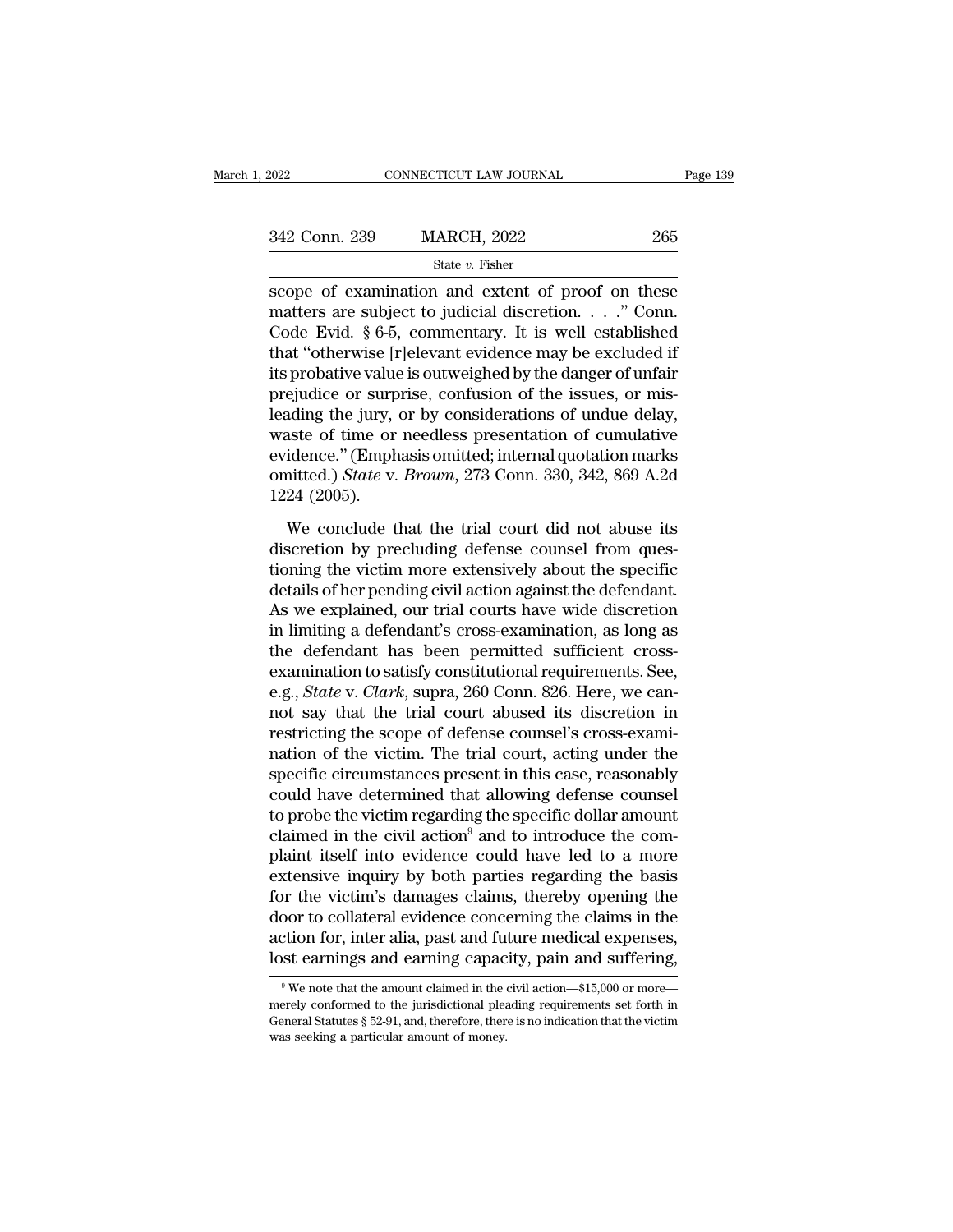|     | CONNECTICUT LAW JOURNAL                                                                                                                                                       | March 1, 2022 |
|-----|-------------------------------------------------------------------------------------------------------------------------------------------------------------------------------|---------------|
| 266 | <b>MARCH, 2022</b>                                                                                                                                                            | 342 Conn. 239 |
|     | State $v$ . Fisher                                                                                                                                                            |               |
|     | and emotional distress—the latter a subject the defen-<br>dant herself sought to preclude in her motion in limine<br>duo to the projudicial pature of that ovidence. In light |               |

 $\begin{array}{r} \text{266} \text{MARCH, 2022} \text{342 Conn. 239} \\ \text{State } v. \text{ Fisher} \end{array}$  and emotional distress—the latter a subject the defendant herself sought to preclude in her motion in limine due to the prejudicial nature of that evidence. In l 266 MARCH, 2022 342 Conn. 239<br>
State v. Fisher<br>
and emotional distress—the latter a subject the defendant herself sought to preclude in her motion in limine<br>
due to the prejudicial nature of that evidence. In light<br>
of th 266 MARCH, 2022 342 Conn. 239<br>
State v. Fisher<br>
and emotional distress—the latter a subject the defendant herself sought to preclude in her motion in limine<br>
due to the prejudicial nature of that evidence. In light<br>
of th State v. Fisher<br>
State v. Fisher<br>
and emotional distress—the latter a subject the defendant herself sought to preclude in her motion in limine<br>
due to the prejudicial nature of that evidence. In light<br>
of the foregoing, w state v. Fisher<br>and emotional distress—the latter a subject the defen-<br>dant herself sought to preclude in her motion in limine<br>due to the prejudicial nature of that evidence. In light<br>of the foregoing, we conclude that th and emotional distress—the latter a subject the defendant herself sought to preclude in her motion in limine<br>due to the prejudicial nature of that evidence. In light<br>of the foregoing, we conclude that the trial court, in<br>l dant herself sought to preclude in her motion in limine<br>due to the prejudicial nature of that evidence. In light<br>of the foregoing, we conclude that the trial court, in<br>limiting defense counsel's inquiry into the particular due to the prejudicial nature of that evidence. In light<br>of the foregoing, we conclude that the trial court, in<br>limiting defense counsel's inquiry into the particulars of<br>the victim's civil action, struck an appropriate ba of the foregoing, we conclude that the trial court, in<br>limiting defense counsel's inquiry into the particulars of<br>the victim's civil action, struck an appropriate balance<br>between the defendant's right to cross-examination limiting defense counsel's inquiry into the particulars of<br>the victim's civil action, struck an appropriate balance<br>between the defendant's right to cross-examination and<br>her own effort to exclude evidence of the emotional the victim's civil action, struck an appropriate balance<br>between the defendant's right to cross-examination and<br>her own effort to exclude evidence of the emotional<br>impact of the assault on the victim and her family. In<br>sum between the defendan<br>her own effort to exampact of the assault<br>sum, and as we previo<br>inquiry, taken as a w<br>victim's potential inte<br>fying as she did. Finally, taken as a whole, was sufficient to show the<br>tim's potential interest or financial motive in testi-<br>ing as she did.<br>III<br>Finally, we turn to the defendant's claim that the trial<br>urt erred in allowing Myers, a param

III

Example in a set of process and solely separate of the solel indication is potential interest or financial motive in testifying as she did.<br>
III<br>
Finally, we turn to the defendant's claim that the trial<br>
court erred in all Figures), there is a factorical motive in testi-<br>victim's potential interest or financial motive in testi-<br>fying as she did.<br>III<br>Finally, we turn to the defendant's claim that the trial<br>court erred in allowing Myers, a par media is a she did.<br>
III<br>
Finally, we turn to the defendant's claim that the trial<br>
court erred in allowing Myers, a paramedic testifying<br>
as a fact witness, to testify concerning the signs a para-<br>
medic looks for in dete Finally, we turn to the defendant's claim that the trial<br>court erred in allowing Myers, a paramedic testifying<br>as a fact witness, to testify concerning the signs a para-<br>medic looks for in determining whether a patient mig Finally, we turn to the defendant's claim that the trial<br>court erred in allowing Myers, a paramedic testifying<br>as a fact witness, to testify concerning the signs a para-<br>medic looks for in determining whether a patient mig Finally, we turn to the defendant's claim that the trial<br>court erred in allowing Myers, a paramedic testifying<br>as a fact witness, to testify concerning the signs a para-<br>medic looks for in determining whether a patient mi court erred in allowing Myers, a paramedic testifying<br>as a fact witness, to testify concerning the signs a para-<br>medic looks for in determining whether a patient might<br>have a concussion. The defendant contends that, becaus as a fact witness, to testify concerning the signs a para-<br>medic looks for in determining whether a patient might<br>have a concussion. The defendant contends that, because<br>Myers did not personally examine the victim followin contention. 10 The defendant also appears to argue that Myers could not properly have uniforms of a concussion.<sup>10</sup> We find no merit in this ontention.<br><sup>10</sup> The defendant also appears to argue that Myers could not properly have stifi in his capacity as a paramedic regarding the general symptoms of a concussion.<sup>10</sup> We find no merit in this contention.<br>
<sup>10</sup> The defendant also appears to argue that Myers could not properly have testified as both a fact

symptoms of a concussion.<sup>10</sup> We find no merit in this contention.<br>
<sup>10</sup> The defendant also appears to argue that Myers could not properly have testified as both a fact witness and an expert witness. To the extent that th **Contention.**<br><sup>10</sup> The defendant also appears to argue that Myers could not properly have testified as both a fact witness and an expert witness. To the extent that this is the defendant's contention, it is wholly lacking Fortention.<br>
<sup>10</sup> The defendant also appears to argue that Myers could not properly have testified as both a fact witness and an expert witness. To the extent that this is the defendant's contention, it is wholly lacking <sup>10</sup> The defendant also appears to argue that Myers could not properly have testified as both a fact witness and an expert witness. To the extent that this is the defendant's contention, it is wholly lacking in merit. See, testified as both a fact witness and an expert witness. To the extent that<br>this is the defendant's contention, it is wholly lacking in merit. See, e.g.,<br>*State v. Tomlinson*, 340 Conn. 533, 553 n.7, 264 A.3d 950 (2021) (n this is the defendant's contention, it is wholly lacking in merit. See, e.g., *State* v. *Tomlinson*, 340 Conn. 533, 553 n.7, 264 A.3d 950 (2021) (noting that expert witnesses often testify in dual capacity as both expert expert witnesses often testify in dual capacity as both expert and fact witness); see also, e.g., *State* v. *Dawson*, 340 Conn. 136, 141 nn.7 and 8, 263 A.3d 779 (2021) (police officer who testified as fact witness regard teriors. See also, e.g., *State v. Dawson*, 340 Conn. 136, 141 nn.7 and 8, 263<br>A.3d 779 (2021) (police officer who testified as fact witness regarding what<br>he observed also testified as expert on criminal behavior generall A.3d 779 (2021) (police officer who testified as fact witness regarding what he observed also testified as expert on criminal behavior generally); *State* v. *Collins*, 206 Conn. App. 438, 443–44, 260 A.3d 507 (police off The observed also testified as expert on criminal behavior generally); *State* v. *Collins*, 206 Conn. App. 438, 443–44, 260 A.3d 507 (police officer who testified as fact witness regarding his execution of search warrant explicit offer and acceptance of a witness as an expert in order for the witness to be reach warrant also testified as fact witness regarding his execution of search warrant also testified as expert witness about items tha testified as fact witness regarding his execution of search warrant also<br>testified as expert witness about items that crack cocaine and heroin dealers<br>usually have in their homes), cert. denied, 339 Conn. 914, 262 A.3d 135 usually have in their homes), cert. denied, 339 Conn. 914, 262 A.3d 135 (2021).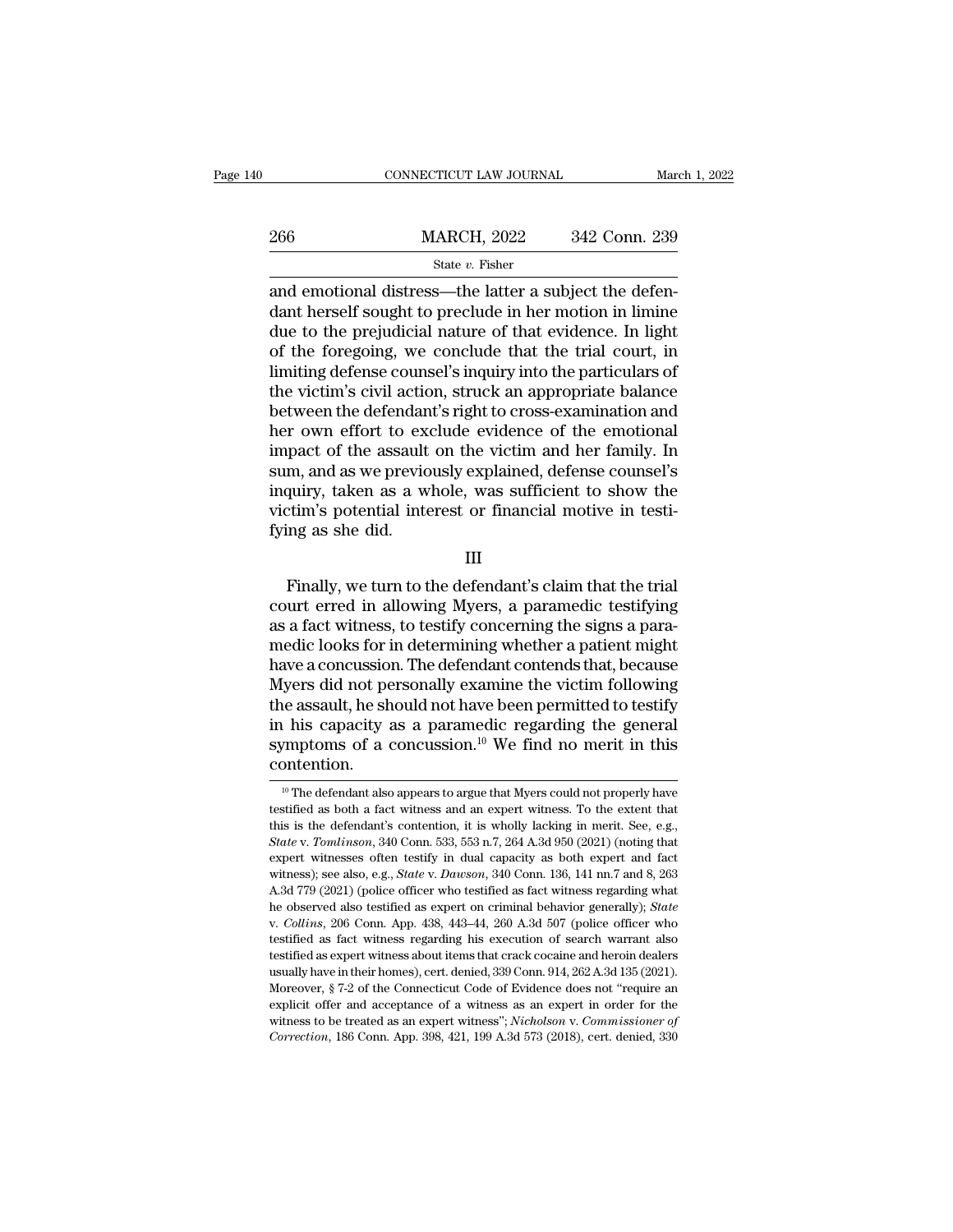| 2022          | CONNECTICUT LAW JOURNAL                                                                                                                                                   | Page 141 |
|---------------|---------------------------------------------------------------------------------------------------------------------------------------------------------------------------|----------|
|               |                                                                                                                                                                           |          |
| 342 Conn. 239 | <b>MARCH, 2022</b>                                                                                                                                                        | 267      |
|               | State $v$ . Fisher                                                                                                                                                        |          |
|               | The following additional facts are relevant to our<br>review of this claim. Prior to Myers' taking the witness<br>stand the trial court indicated that it understood that |          |

342 Conn. 239 MARCH, 2022 267<br>
State  $v$ . Fisher<br>
The following additional facts are relevant to our<br>
review of this claim. Prior to Myers' taking the witness<br>
stand, the trial court indicated that it understood that<br>
Mye  $\frac{342 \text{ Conn. } 239 \qquad \text{MARCH, } 2022 \qquad \qquad 267 \qquad \text{State } v. \text{ Fisher}}{\text{The following additional facts are relevant to our review of this claim. Prior to Myers' taking the witness stand, the trial court indicated that it understood that Myers might testing regarding not only what he had witnessed but also about conversion symptoms as they.}$ 342 Conn. 239 MARCH, 2022 267<br>
State v. Fisher<br>
The following additional facts are relevant to our<br>
review of this claim. Prior to Myers' taking the witness<br>
stand, the trial court indicated that it understood that<br>
Myers State  $v$ . Fisher<br>
The following additional facts are relevant to our<br>
review of this claim. Prior to Myers' taking the witness<br>
stand, the trial court indicated that it understood that<br>
Myers might testify regarding not State v. Fisher<br>The following additional facts are relevant to our<br>review of this claim. Prior to Myers' taking the witness<br>stand, the trial court indicated that it understood that<br>Myers might testify regarding not only w The following additional facts are relevant to our<br>review of this claim. Prior to Myers' taking the witness<br>stand, the trial court indicated that it understood that<br>Myers might testify regarding not only what he had<br>witnes review of this claim. Prior to Myers' taking the witness<br>stand, the trial court indicated that it understood that<br>Myers might testify regarding not only what he had<br>witnessed, but also about concussion symptoms as they<br>rel stand, the trial court indicated that it understood that<br>Myers might testify regarding not only what he had<br>witnessed, but also about concussion symptoms as they<br>relate to his duties as a paramedic. The court further<br>state Myers might testify regarding not only<br>witnessed, but also about concussion syn<br>relate to his duties as a paramedic. The<br>stated that, before any such questions w<br>prosecutor must lay the factual foundat:<br>expert testimony, a After his initial testimony regarding his observation and the secution of the court further<br>ated that, before any such questions were asked, the<br>osecutor must lay the factual foundation for Myers'<br>pert testimony, at which Folder that data as a parameter of the court rate of stated that, before any such questions were asked, the prosecutor must lay the factual foundation for Myers' expert testimony, at which time the court would take up any

prosecutor must lay the factual foundation for Myers'<br>expert testimony, at which time the court would take<br>up any objection from the defense.<br>After his initial testimony regarding his observation<br>of the altercation, Myers expert testimony, at which time the court would take<br>up any objection from the defense.<br>After his initial testimony regarding his observation<br>of the altercation, Myers testified on direct examination<br>that he had been emplo media technician (EMT) and the last ten as a para-<br>media testimony regarding his observation<br>of the altercation, Myers testified on direct examination<br>that he had been employed in emergency medical ser-<br>vices for fourteen After his initial testimony regarding his observation<br>of the altercation, Myers testified on direct examination<br>that he had been employed in emergency medical ser-<br>vices for fourteen years, the first four as an emergency<br>m After his initial testimony regarding his observation<br>of the altercation, Myers testified on direct examination<br>that he had been employed in emergency medical ser-<br>vices for fourteen years, the first four as an emergency<br>m of the altercation, Myers testified on direct examination<br>that he had been employed in emergency medical ser-<br>vices for fourteen years, the first four as an emergency<br>medical technician (EMT) and the last ten as a para-<br>me that he had been employed in emergency medical services for fourteen years, the first four as an emergency medical technician (EMT) and the last ten as a paramedic. Myers testified that a paramedic has much more training t vices for fourteen years, the first four as an emergency<br>medical technician (EMT) and the last ten as a para-<br>medic. Myers testified that a paramedic has much more<br>training than an EMT. To become an EMT, he had to<br>undergo medical technician (EMT) and the last ten as a para-<br>medic. Myers testified that a paramedic has much more<br>training than an EMT. To become an EMT, he had to<br>undergo a six month training program. Then, he had to<br>respond to undergo a six month training program. Then, he had to<br>respond to a certain number of calls as an EMT before<br>he could apply to paramedic school. Once accepted<br>into paramedic school, he underwent a one year long<br> $\overline{\text{Conn. 96$ spond to a certain number of calls as an EMT before<br>could apply to paramedic school. Once accepted<br>o paramedic school, he underwent a one year long<br>nn. 961, 199 A.3d 19, cert. denied sub nom. *Nicholson* v. Cook, U.S.<br>140

he could apply to paramedic school. Once accepted<br>into paramedic school, he underwent a one year long<br>Conn. 961, 199 A.3d 19, cert. denied sub nom. *Nicholson v. Cook*, U.S.<br>, 140 S. Ct. 70, 205 L. Ed. 2d 76 (2019); and, t into paramedic school, he underwent a one year long<br>Conn. 961, 199 A.3d 19, cert. denied sub nom. *Nicholson v. Cook*, U.S.<br>, 140 S. Ct. 70, 205 L. Ed. 2d 76 (2019); and, therefore, the trial court did<br>not err in treating Conn. 961, 199 A.3d 19, cert. denied sub nom. *Nicholson v. Cook*, U.S.<br>
140 S. Ct. 70, 205 L. Ed. 2d 76 (2019); and, therefore, the trial court did<br>
not err in treating Myers as an expert witness—notwithstanding the fact<br> Conn. 961, 199 A.3d 19, cert. denied sub nom. *Nicholson* v. Cook, U.S.<br>, 140 S. Ct. 70, 205 L. Ed. 2d 76 (2019); and, therefore, the trial court did<br>not err in treating Myers as an expert witness—notwithstanding the fact<br> , 140 S. Ct. 70, 205 L. Ed. 2d 76 (2019); and, therefore, the trial court did not err in treating Myers as an expert witness—notwithstanding the fact that he was originally testifying as a fact witness—note his qualificat of the twisted of the defendant of the fact that he was originally testifying as a fact witness—notwithstanding the fact that he was originally testifying as a fact witness—nore his qualifications were established on the The value of the was originally testifying as a fact witness—once his qualifications were established on the record. We note, finally, that the defendant does not claim that the state failed to provide her adequate *notic* were established on the record. We note, finally, that the defendant does not claim that the state failed to provide her adequate *notice* of its intent to call Myers as an expert witness. Pursuant to Practice Book § 40-1 not claim that the state failed to provide her adequate *notice* of its intent to call Myers as an expert witness. Pursuant to Practice Book § 40-11 (a) (3), upon written request by the defendant, the state is required to for use by the prosecuting authority as evidence in chief at the trial . . . .'' (3), upon written request by the defendant, the state is required to disclose "[a]ny reports or statements of experts made in connection with the offense charged including results of  $\ldots$  scientific tests, experiments or (a) up the interests of experts made in connection with the offense charged including results of . . . scientific tests, experiments or comparisons which are material to the preparation of the defense or are intended for can be interesting assess to the preparation of the defense or are intended for use by the prosecuting authority as evidence in chief at the trial  $\ldots$ ."<br>See also *State v. Jackson*, 334 Conn. 793, 812, 224 A.3d 886 (202 sons which are material to the preparation of the defense or are intended for use by the prosecuting authority as evidence in chief at the trial  $\ldots$ ."<br>See also *State* v. *Jackson*, 334 Conn. 793, 812, 224 A.3d 886 (202 for use by the prosecuting authority as evidence in chief at the trial . . . ."<br>See also *State* v. *Jackson*, 334 Conn. 793, 812, 224 A.3d 886 (2020) (it was<br>abuse of discretion for trial court to allow state's late disc See also *State* v. *Jackson*, 334 Conn. 793, 812, 224 A.3d 886 (2020) (it was abuse of discretion for trial court to allow state's late disclosed expert witness to testify without first granting defendant reasonable cont witness to testify without first granting defendant reasonable continuance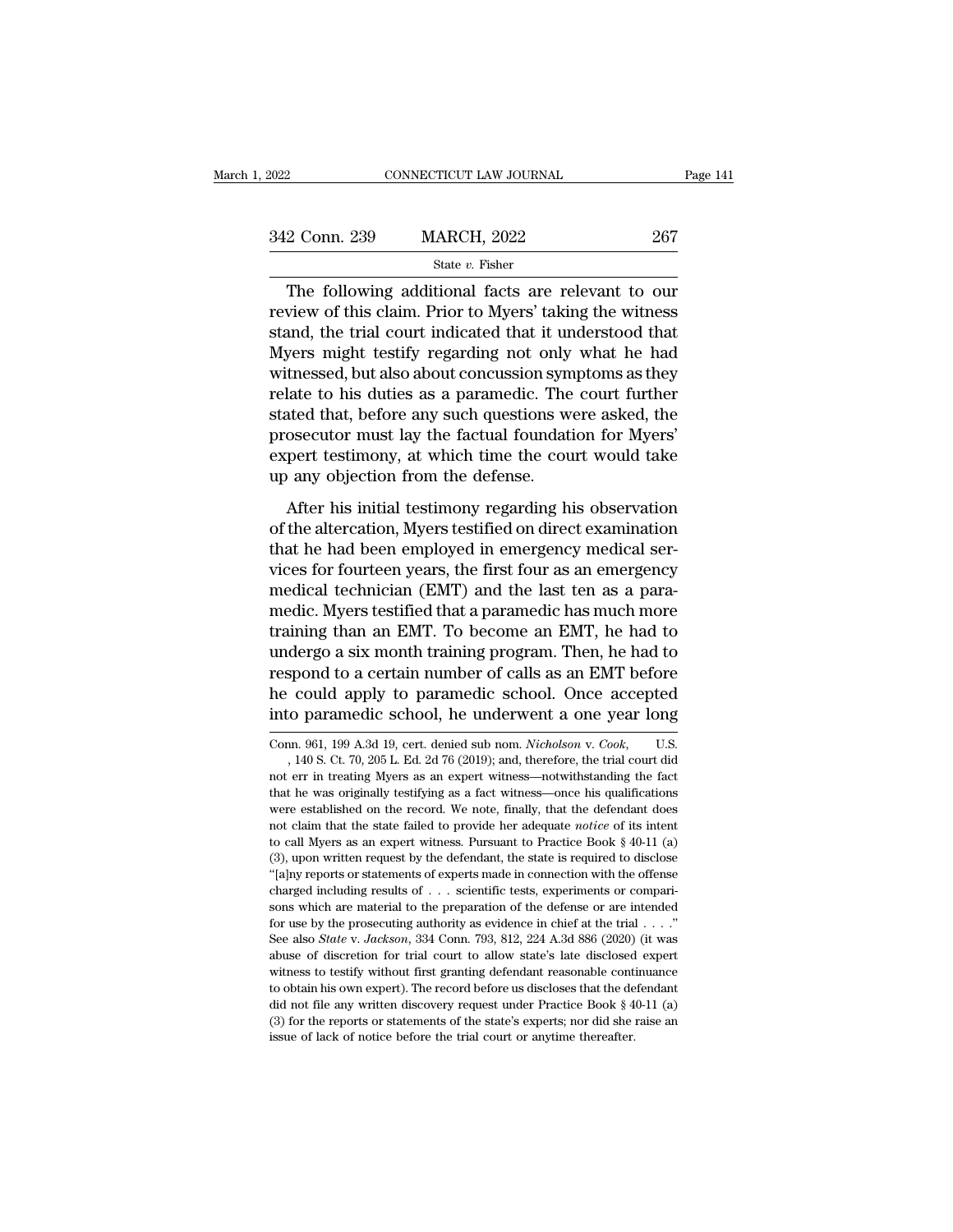|     | CONNECTICUT LAW JOURNAL                                                                                                                                                       | March 1, 2022 |
|-----|-------------------------------------------------------------------------------------------------------------------------------------------------------------------------------|---------------|
| 268 | <b>MARCH, 2022</b>                                                                                                                                                            | 342 Conn. 239 |
|     | State $v$ . Fisher                                                                                                                                                            |               |
|     | program, which included "in excess of 200 hours" of<br>clinical rotations at Saint Francis Hospital and Medical<br>Contor Myors further tostified that as next of his conting |               |

268 MARCH, 2022 342 Conn. 239<br>
State v. Fisher<br>
program, which included "in excess of 200 hours" of<br>
clinical rotations at Saint Francis Hospital and Medical<br>
Center. Myers further testified that, as part of his continuing 268 MARCH, 2022 342 Conn. 239<br>
State v. Fisher<br>
program, which included "in excess of 200 hours" of<br>
clinical rotations at Saint Francis Hospital and Medical<br>
Center. Myers further testified that, as part of his contin-<br> 268 MARCH, 2022 342 Conn. 239<br>  $\frac{\text{State } v. \text{ Fisher}}{\text{program, which included "in excess of 200 hours" of  
\nclinical rotations at Saint Francis Hospital and Medical  
\nCenter. Myers further testified that, as part of his continuing medical education, he was required to complete  
\nthirty-six hours of training each year and that he had  
\nto maintain certificates in cardioullmany results.$ State v. Fisher<br>
State v. Fisher<br>
program, which included "in excess of 200 hours" of<br>
clinical rotations at Saint Francis Hospital and Medical<br>
Center. Myers further testified that, as part of his contin-<br>
uing medical e state v. Fisher<br>program, which included "in excess of 200 hours" of<br>clinical rotations at Saint Francis Hospital and Medical<br>Center. Myers further testified that, as part of his contin-<br>uing medical education, he was requi program, which included "in excess of 200 hours" of clinical rotations at Saint Francis Hospital and Medical Center. Myers further testified that, as part of his continuing medical education, he was required to complete th clinical rotations at Saint Francis Hospital and Medical<br>Center. Myers further testified that, as part of his contin-<br>uing medical education, he was required to complete<br>thirty-six hours of training each year and that he h Center. Myers further testified that, as part of his contin-<br>uing medical education, he was required to complete<br>thirty-six hours of training each year and that he had<br>to maintain certifications in cardiopulmonary resuscit uing medical education, he was required to complete<br>thirty-six hours of training each year and that he had<br>to maintain certifications in cardiopulmonary resuscita-<br>tion, advanced cardiovascular life support, and pediat-<br>ri thirty-six hours of training each year and that he had<br>to maintain certifications in cardiopulmonary resuscita-<br>tion, advanced cardiovascular life support, and pediat-<br>ric advanced life support. Myers then testified that, to maintain certifications in cardiopulmonary resuscitation, advanced cardiovascular life support, and pediatric advanced life support. Myers then testified that, in responding to calls involving motor vehicle accidents or tion, advanced cardiving<br>ric advanced life sup<br>responding to calls i<br>or falls, he deals with<br>"a regular basis." He<br>medic school, he was<br>of concussions.<br>At this point, the p Fatter and support. Myers then testined that, in<br>sponding to calls involving motor vehicle accidents<br>falls, he deals with the possibility of concussions on<br>regular basis." He also indicated that, during para-<br>edic school, responding to cans involving motor venicle accidents<br>or falls, he deals with the possibility of concussions on<br>"a regular basis." He also indicated that, during para-<br>medic school, he was trained in the signs and symptoms<br>

or rans, he deals with the possibility of concussions on<br>"a regular basis." He also indicated that, during para-<br>medic school, he was trained in the signs and symptoms<br>of concussions.<br>At this point, the prosecutor asked My a regular basis. The also indicated that, during para-<br>medic school, he was trained in the signs and symptoms<br>of concussions.<br>At this point, the prosecutor asked Myers what signs<br>he would look for if he were to respond to medic school, he was trained in the signs and symptonts<br>of concussions.<br>At this point, the prosecutor asked Myers what signs<br>he would look for if he were to respond to a scene where<br>the patient may have suffered a concussi and diagnoses of a concussions.<br>
At this point, the prosecutor asked Myers what signs<br>
he would look for if he were to respond to a scene where<br>
the patient may have suffered a concussion. Defense<br>
counsel objected to the At this point, the prosecutor asked Myers what signs<br>he would look for if he were to respond to a scene where<br>the patient may have suffered a concussion. Defense<br>counsel objected to the line of questioning, arguing that<br>My he would look for if he were to respond to a scene where<br>the patient may have suffered a concussion. Defense<br>counsel objected to the line of questioning, arguing that<br>Myers was not "in a position to opine on the symptoms<br>a the patient may have suffered a concussion. Defense<br>counsel objected to the line of questioning, arguing that<br>Myers was not "in a position to opine on the symptoms<br>and diagnoses of a concussion." The prosecutor, in<br>respons counsel objected to the line of questioning, arguing that<br>Myers was not "in a position to opine on the symptoms<br>and diagnoses of a concussion." The prosecutor, in<br>response, argued that he was not attempting to ask<br>Myers wh Myers was not "in a position to opine on the symptoms<br>and diagnoses of a concussion." The prosecutor, in<br>response, argued that he was not attempting to ask<br>Myers whether the victim sustained a concussion, but,<br>rather, he o Myers the testified that he was not attempting to ask<br>yers whether the victim sustained a concussion, but,<br>ther, he only intended to ask him about concussion<br>mptoms generally. The court overruled defense coun-<br>l's objectio response, argued that he was not attempting to ask<br>Myers whether the victim sustained a concussion, but,<br>rather, he only intended to ask him about concussion<br>symptoms generally. The court overruled defense coun-<br>sel's obje

myers whether the victint sustained a concussion, but,<br>rather, he only intended to ask him about concussion<br>symptoms generally. The court overruled defense coun-<br>sel's objection and allowed Myers to continue testifying.<br>My Fainer, he only intended to ask film about concussion<br>symptoms generally. The court overruled defense coun-<br>sel's objection and allowed Myers to continue testifying.<br>Myers then testified that, although the signs and symp-<br> symptoms generally. The court overruled defense counsel's objection and allowed Myers to continue testifying.<br>Myers then testified that, although the signs and symptoms vary, typically, someone with a concussion would<br>expe ser's objection and anowed myers to continue testirying.<br>
Myers then testified that, although the signs and symptoms vary, typically, someone with a concussion would<br>
experience nausea, headache, and dizziness. He also<br>
te Myers then testified that, although the signs and symptoms vary, typically, someone with a concussion would experience nausea, headache, and dizziness. He also testified that there can be other symptoms in addition to thos toms vary, typically, someone with a concussion would<br>experience nausea, headache, and dizziness. He also<br>testified that there can be other symptoms in addition<br>to those and that symptoms can sometimes manifest<br>later on in experience nausea, headache, and dizziness. He also<br>testified that there can be other symptoms in addition<br>to those and that symptoms can sometimes manifest<br>later on instead of immediately. Finally, Myers testified<br>that he testified that there can be other symptoms in addition<br>to those and that symptoms can sometimes manifest<br>later on instead of immediately. Finally, Myers testified<br>that he did not assess or treat the victim in any way<br>on th to those and that symptoms can sometimes manifest<br>later on instead of immediately. Finally, Myers testified<br>that he did not assess or treat the victim in any way<br>on the day in question. He did not opine as to whether<br>the v later on instead of immediately. Finally, Myers testified<br>that he did not assess or treat the victim in any way<br>on the day in question. He did not opine as to whether<br>the victim sustained a concussion or exhibited any<br>symp defendant.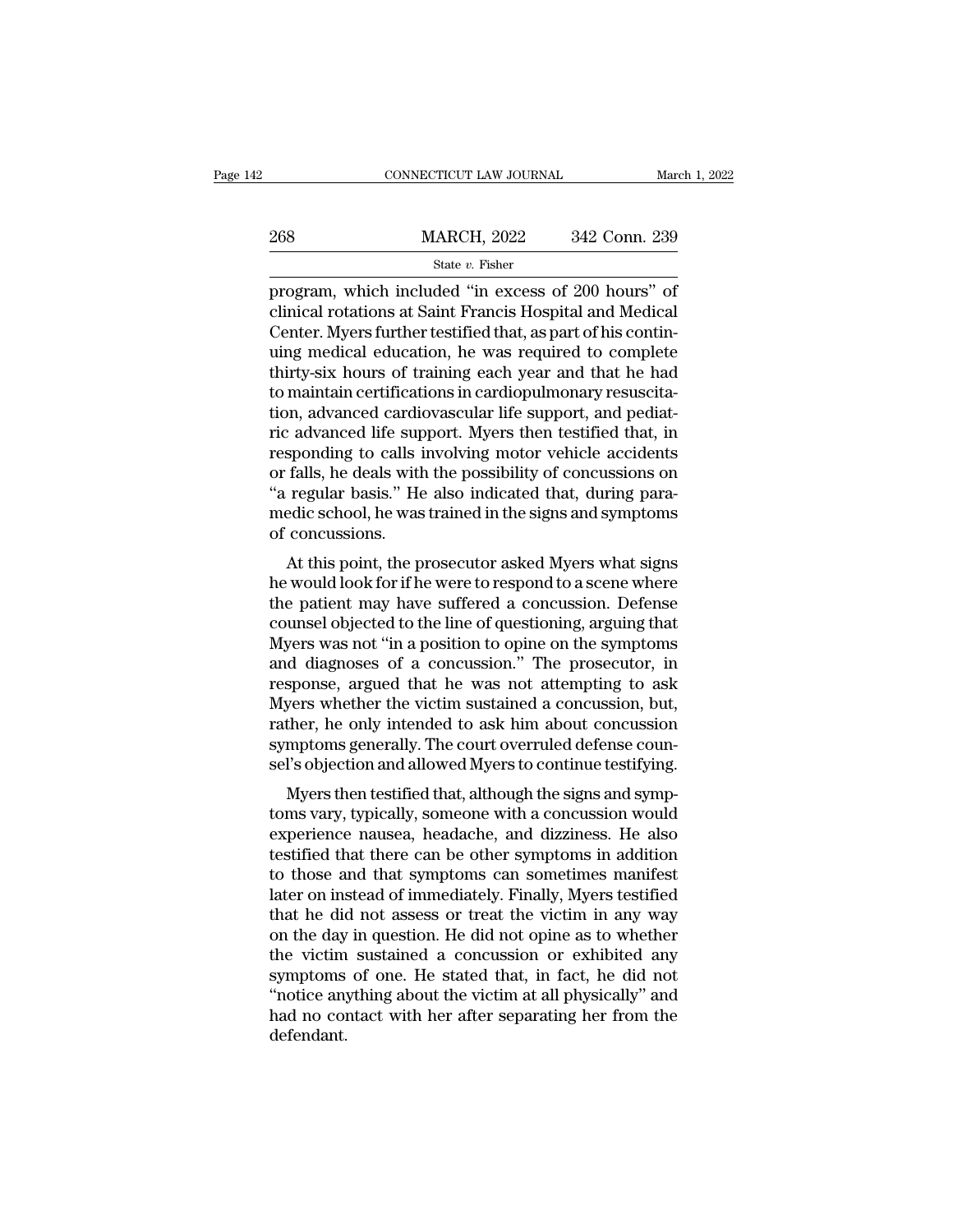| 2022          | CONNECTICUT LAW JOURNAL                                                                                                                                            | Page 143 |
|---------------|--------------------------------------------------------------------------------------------------------------------------------------------------------------------|----------|
|               |                                                                                                                                                                    |          |
| 342 Conn. 239 | <b>MARCH, 2022</b>                                                                                                                                                 | 269      |
|               | State $v$ . Fisher                                                                                                                                                 |          |
|               | "We review a trial court's decision to preclude [or<br>admit expert testimony for an abuse of discretion<br>We afford our trial courts wide discretion in determin |          |

342 Conn. 239 MARCH, 2022 269<br>
State v. Fisher<br>
"We review a trial court's decision to preclude [or admit] expert testimony for an abuse of discretion. . . .<br>
We afford our trial courts wide discretion in determining whet 342 Conn. 239 MARCH, 2022 269<br>
State v. Fisher<br>
"We review a trial court's decision to preclude [or<br>
admit] expert testimony for an abuse of discretion. . . .<br>
We afford our trial courts wide discretion in determin-<br>
ing 342 Conn. 239 MARCH, 2022 269<br>
state v. Fisher<br>
"We review a trial court's decision to preclude [or<br>
admit] expert testimony for an abuse of discretion. . . .<br>
We afford our trial courts wide discretion in determin-<br>
ing 342 Conn. 239 MARCH, 2022 269<br>
State v. Fisher<br>
"We review a trial court's decision to preclude [or admit] expert testimony for an abuse of discretion....<br>
We afford our trial courts wide discretion in determining whether state v. Fisher<br>
"We review a trial court's decision to preclude [or<br>
admit] expert testimony for an abuse of discretion....<br>
We afford our trial courts wide discretion in determin-<br>
ing whether to admit expert testimony "We review a trial court's decision to preclude [or admit] expert testimony for an abuse of discretion. . . . We afford our trial courts wide discretion in determining whether to admit expert testimony and, unless the tri admit] expert testimony for an abuse of discretion. . . .<br>We afford our trial courts wide discretion in determining whether to admit expert testimony and, unless the<br>trial court's decision is unreasonable, made on untena-We afford our trial courts wide discretion in determining whether to admit expert testimony and, unless the trial court's decision is unreasonable, made on untenable grounds . . . or involves a clear misconception of the l ing whether to admit expert testimony and, unless the<br>trial court's decision is unreasonable, made on untena-<br>ble grounds . . . or involves a clear misconception of<br>the law, we will not disturb its decision. . . . Even [i trial court's decision is unreasonable, made on untenable grounds . . . or involves a clear misconception of the law, we will not disturb its decision. . . . Even [i]f we determine that a court acted improperly with respe  $\epsilon$  law, we will not disturb its decision.  $\ldots$  Even [i]f<br>  $\epsilon$  determine that a court acted improperly with respect<br>
the admissibility of expert testimony, we will reverse<br>
e trial court's judgment and grant a new tria we determine that a court acted improperly with respect<br>to the admissibility of expert testimony, we will reverse<br>the trial court's judgment and grant a new trial only if the<br>impropriety was harmful to the appealing party

we determine and court detect improperty with respect to the admissibility of expert testimony, we will reverse the trial court's judgment and grant a new trial only if the impropriety was harmful to the appealing party. the trial court's judgment and grant a new trial only if the<br>the trial court's judgment and grant a new trial only if the<br>impropriety was harmful to the appealing party.  $\dots$ <br>"The standards for admitting expert testimony impropriety was harmful to the appealing party.  $\dots$ <br>
"The standards for admitting expert testimony are<br>
well established. Expert testimony should be admitted<br>
when: (1) the witness has a special skill or knowledge<br>
direc "The standards for admitting expert testimony are<br>well established. Expert testimony should be admitted<br>when: (1) the witness has a special skill or knowledge<br>directly applicable to a matter in issue, (2) that skill or<br>kn "The standards for admitting expert testimony are<br>well established. Expert testimony should be admitted<br>when: (1) the witness has a special skill or knowledge<br>directly applicable to a matter in issue, (2) that skill or<br>kn well established. Expert testimony should be admitted<br>when: (1) the witness has a special skill or knowledge<br>directly applicable to a matter in issue, (2) that skill or<br>knowledge is not common to the average person, and<br>( when: (1) the witness has a special skill or knowledge<br>directly applicable to a matter in issue, (2) that skill or<br>knowledge is not common to the average person, and<br>(3) the testimony would be helpful to the court or jury directly applicable to a matter in issue, (2) that skill or<br>knowledge is not common to the average person, and<br>(3) the testimony would be helpful to the court or jury<br>in considering the issues. . . . [T]o render an expert knowledge is not common to the average person, and<br>
(3) the testimony would be helpful to the court or jury<br>
in considering the issues.  $\ldots$  [T]o render an expert<br>
opinion the witness must be qualified to do so and there (3) the testimony would be helpful to the court or jury<br>in considering the issues. . . . [T]o render an expert<br>opinion the witness must be qualified to do so and there<br>must be a factual basis for the opinion. . . . . [See in considering the issues. . . . . [T]o render an expert<br>opinion the witness must be qualified to do so and there<br>must be a factual basis for the opinion. . . . [See]<br>Conn. Code Evid. § 7-2 ([a] witness qualified as an<br>ex opinion the witness must be qualified to do so and there<br>must be a factual basis for the opinion. . . . . [See]<br>Conn. Code Evid. § 7-2 ([a] witness qualified as an<br>expert by knowledge, skill, experience, training, educa-<br> must be a factual basis for the opinion. . . . . [See]<br>Conn. Code Evid. § 7-2 ([a] witness qualified as an<br>expert by knowledge, skill, experience, training, educa-<br>tion or otherwise may testify in the form of an opinion<br>o Conn. Code Evid. § 7-2 ([a] witness qualified as an expert by knowledge, skill, experience, training, education or otherwise may testify in the form of an opinion or otherwise concerning scientific, technical or other spe expert by knowledge, skill, experience, training, education or otherwise may testify in the form of an opinion<br>or otherwise concerning scientific, technical or other<br>specialized knowledge, if the testimony will assist the<br> tion or otherwise may testify in the form of an opinion<br>or otherwise concerning scientific, technical or other<br>specialized knowledge, if the testimony will assist the<br>trier of fact in understanding the evidence or determin or otherwise concerning scientific, technical or other<br>specialized knowledge, if the testimony will assist the<br>trier of fact in understanding the evidence or determin-<br>ing a fact in issue)." (Citations omitted; internal qu specialized knowledge, if the testimony will assist the<br>trier of fact in understanding the evidence or determin-<br>ing a fact in issue)." (Citations omitted; internal quota-<br>tion marks omitted.) *State* v. *Williams*, 317 Co trier of fact in understanding the evidence or determining a fact in issue)." (Citations omitted; internal quotation marks omitted.) *State* v. *Williams*, 317 Conn. 691, 701–702, 119 A.3d 1194 (2015). "[T]he true test of ing a fact in issue)." (Citations omitted; internal quotation marks omitted.) *State* v. *Williams*, 317 Conn. 691, 701–702, 119 A.3d 1194 (2015). "[T]he true test of the admissibility of [expert] testimony is not whether tion marks omitted.) *State v. Williams*, 317 Conn. 691, 701–702, 119 A.3d 1194 (2015). "[T]he true test of the admissibility of [expert] testimony is not whether the subject matter is common or uncommon, or whether many p 701–702, 119 A.3d 1194 (2015). "[T]he true test of the<br>admissibility of [expert] testimony is not whether the<br>subject matter is common or uncommon, or whether<br>many persons or few have some knowledge of the mat-<br>ter; but it admissibility of [expert] testimony is not whether the<br>subject matter is common or uncommon, or whether<br>many persons or few have some knowledge of the mat-<br>ter; but it is whether the witnesses offered as experts<br>have any p subject matter is common or uncommon, or whether<br>many persons or few have some knowledge of the mat-<br>ter; but it is whether the witnesses offered as experts<br>have any peculiar knowledge or experience, not com-<br>mon to the wo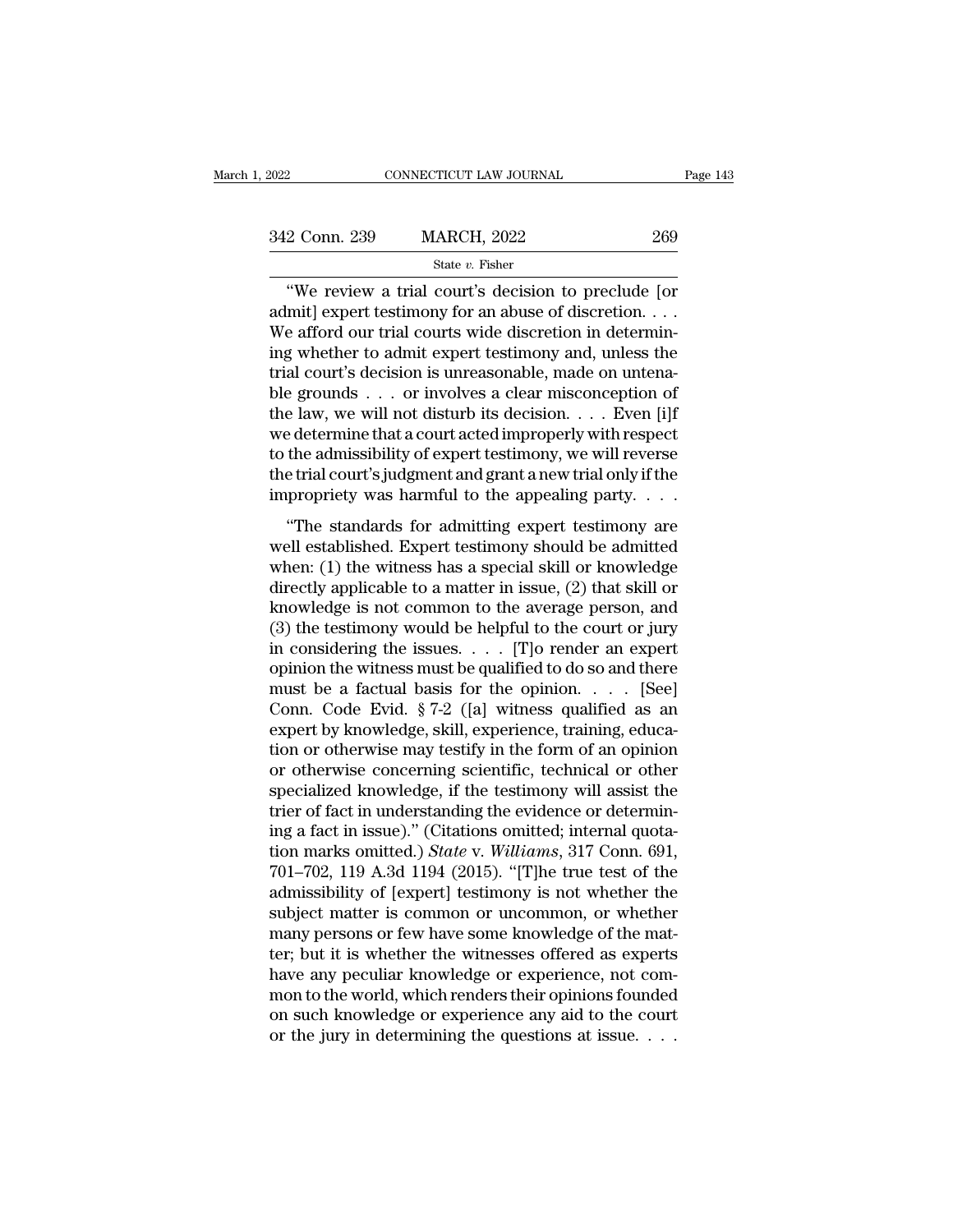|     | CONNECTICUT LAW JOURNAL | March 1, 2022 |  |
|-----|-------------------------|---------------|--|
|     |                         |               |  |
| 270 | <b>MARCH, 2022</b>      | 342 Conn. 239 |  |
|     | State $v$ . Fisher      |               |  |

CONNECTICUT LAW JOURNAL March 1, 202:<br>  $\begin{array}{r}\n 270 \hspace{1.5cm} \text{MARCH, 2022} \hspace{1.5cm} 342 \text{ Conn. } 239 \\
 \hline\n \text{State } v. \text{ Fisher} \\
 \hline\n \end{array}$ Implicit in this standard is the requirement . . . that<br>
the expert's knowledge or experience . 270 MARCH, 2022 342 Conn. 239<br>
State v. Fisher<br>
Implicit in this standard is the requirement . . . that<br>
the expert's knowledge or experience . . . be directly<br>
applicable to the matter specifically in issue." (Internal<br> 270 MARCH, 2022 342 Conn. 239<br>
State v. Fisher<br>
Implicit in this standard is the requirement . . . that<br>
the expert's knowledge or experience . . . be directly<br>
applicable to the matter specifically in issue.'' (Internal<br>  $\frac{\text{MARCH, 2022}}{\text{State } v. \text{ Fisher}}$ <br>
Implicit in this standard is the requirement . . . that<br>
the expert's knowledge or experience . . . be directly<br>
applicable to the matter specifically in issue." (Internal<br>
quotation marks om  $\begin{array}{c}\n\hline\n\text{State } v. \text{ Fisher} \\
\hline\n\text{Implicit in this standard is the re-} \\
\hline\n\text{Implicit in this standard is the re-} \\
\hline\n\text{applied to the matter specified} \\
\text{quotation marks omitted.}) \text{State v.} \\
\hline\n\text{218, 230, 49 A.3d 705 (2012).} \\
\hline\n\text{Applying these principles to the p-} \\
\hline\n\end{array}$ plicit in this standard is the requirement . . . that<br>e expert's knowledge or experience . . . be directly<br>plicable to the matter specifically in issue." (Internal<br>otation marks omitted.) *State* v. *Guilbert*, 306 Conn.<br> miphot in this standard is the requirement  $\ldots$  that<br>the expert's knowledge or experience  $\ldots$  be directly<br>applicable to the matter specifically in issue." (Internal<br>quotation marks omitted.) *State* v. *Guilbert*, 306

detect a subwedge of experience  $\ldots$  be different applicable to the matter specifically in issue." (Internal quotation marks omitted.) *State v. Guilbert*, 306 Conn. 218, 230, 49 A.3d 705 (2012).<br>Applying these principle applicable to the matter specifically in issue. (internation marks omitted.) *State v. Guilbert*, 306 Conn.<br>218, 230, 49 A.3d 705 (2012).<br>Applying these principles to the present case, we have<br>no difficulty concluding that quotation marks omitted.) state v. Outlook, 300 Conn.<br>218, 230, 49 A.3d 705 (2012).<br>Applying these principles to the present case, we have<br>no difficulty concluding that the trial court correctly<br>determined that Myers, a p Applying these principles to the present case, we have<br>no difficulty concluding that the trial court correctly<br>determined that Myers, a paramedic with ten years of<br>experience and special training in diagnosing concus-<br>sio Applying these principles to the present case, we have<br>no difficulty concluding that the trial court correctly<br>determined that Myers, a paramedic with ten years of<br>experience and special training in diagnosing concus-<br>sion no difficulty concluding that the trial court correctly<br>determined that Myers, a paramedic with ten years of<br>experience and special training in diagnosing concus-<br>sions, was qualified to testify as an expert witness<br>regard determined that Myers, a paramedic with ten years of<br>experience and special training in diagnosing concus-<br>sions, was qualified to testify as an expert witness<br>regarding signs a paramedic looks for in evaluating a<br>patient experience and special training in diagnosing concus-<br>sions, was qualified to testify as an expert witness<br>regarding signs a paramedic looks for in evaluating a<br>patient for a concussion. We cannot perceive, and the<br>defenda sions, was qualified to testify as an expert witness<br>regarding signs a paramedic looks for in evaluating a<br>patient for a concussion. We cannot perceive, and the<br>defendant does not explain, why the fact that Myers did<br>not p regarding signs a paramedic looks for in evaluating a<br>patient for a concussion. We cannot perceive, and the<br>defendant does not explain, why the fact that Myers did<br>not physically examine the victim following the assault<br>re patient for a concussion. We cannot perceive, and the<br>defendant does not explain, why the fact that Myers did<br>not physically examine the victim following the assault<br>renders his expert testimony on the symptoms of a<br>concus defendant does not explain, why the fact that Myers did<br>not physically examine the victim following the assault<br>renders his expert testimony on the symptoms of a<br>concussion inadmissible. One issue before the jury was<br>wheth not physically examine the victim following the assault<br>renders his expert testimony on the symptoms of a<br>concussion inadmissible. One issue before the jury was<br>whether the victim sustained a serious physical injury—<br>to wi renders his expert testimony on the symptoms of a concussion inadmissible. One issue before the jury was whether the victim sustained a serious physical injury—<br>to wit, a concussion—as a result of the defendant's assault incussion madities<br>are the victim sustained a serious physical injury—<br>wit, a concussion—as a result of the defendant's<br>sault on her. The trial court acted well within its<br>scretion in concluding that Myers had special know whether the victim sustained a serious physical nijury—<br>to wit, a concussion—as a result of the defendant's<br>assault on her. The trial court acted well within its<br>discretion in concluding that Myers had special knowl-<br>edge

looks for when evaluating a patient for a concussion and absorption in concluding that Myers had special knowledge suitable to aiding the jury in deciding that issue.<sup>11</sup><br>Even if the trial court had abused its discretion i discretion in concluding that Myers had special knowledge suitable to aiding the jury in deciding that issue.<sup>11</sup><br>Even if the trial court had abused its discretion in<br>admitting Myers' testimony regarding the symptoms he<br>l Even if the trial court had abused its discretion in<br>dmitting Myers' testimony regarding the symptoms he<br>ooks for when evaluating a patient for a concussion,<br>ne error was entirely harmless. Myers' testimony was<br><sup>11</sup> The de

admitting Myers' testimony regarding the symptoms he<br>looks for when evaluating a patient for a concussion,<br>the error was entirely harmless. Myers' testimony was<br><sup>675</sup>, cert. denied, 297 Conn. 906, 995 A.2d 634 (2010), and the error was entirely harmless. Myers' testimony was  $\frac{1}{1}$  The defendant cites *Kairon v. Burnham*, 120 Conn. App. 291, 991 A.2d 675, cert. denied, 297 Conn. 906, 995 A.2d 634 (2010), and *State v. Pjura*, 68 Conn. A <sup>11</sup> The defendant cites *Kairon* v. *Burnham*, 120 Conn. App. 291, 991 A.2d 675, cert. denied, 297 Conn. 906, 995 A.2d 634 (2010), and *State* v. *Pjura*, 68 Conn. App. 119, 789 A.2d 1124 (2002), in support of his claim t <sup>11</sup> The defendant cites *Kairon* v. *Burnham*, 120 Conn. App. 291, 991 A.2d 675, cert. denied, 297 Conn. 906, 995 A.2d 634 (2010), and *State* v. *Pjura*, 68 Conn. App. 119, 789 A.2d 1124 (2002), in support of his claim 675, cert. denied, 297 Conn. 906, 995 A.2d 634 (2010), and *State v. Pjura*, 68 Conn. App. 119, 789 A.2d 1124 (2002), in support of his claim that the trial court's decision to admit Myers' testimony was error. We disagre 68 Conn. App. 119, 789 A.2d 1124 (2002), in support of his claim that the trial court's decision to admit Myers' testimony was error. We disagree that either case supports the defendant's claim. *Kairon* and *Pjura* both d band was intoxicated in *Pjura*. See *State* v. *Pjura*, suppose that the expected in either case supports the defendant's claim. *Kairon* and *Pjura* both dealt with experts who were called on to opine on the ultimate iss either case supports the defendant's claim. *Kairon* and *Pjura* both dealt with experts who were called on to opine on the ultimate issue in the case, namely, whether the defendant had committed medical malpractice in *K* with experts who were called on to opine on the ultimate issue in the case, namely, whether the defendant had committed medical malpractice in *Kairon*; see *Kairon* v. *Burnham*, supra, 295–96; and whether the defendant case, namely, whether the defendant had committed medical malpractice<br>in *Kairon*; see *Kairon* v. *Burnham*, supra, 295–96; and whether the defen-<br>dant was intoxicated in *Pjura*. See *State* v. *Pjura*, supra, 121. In t in Kairon; see Kairon v. Burnham, supra, 295-96; and whether the defendant was intoxicated in Pjura. See State v. Pjura, supra, 121. In the present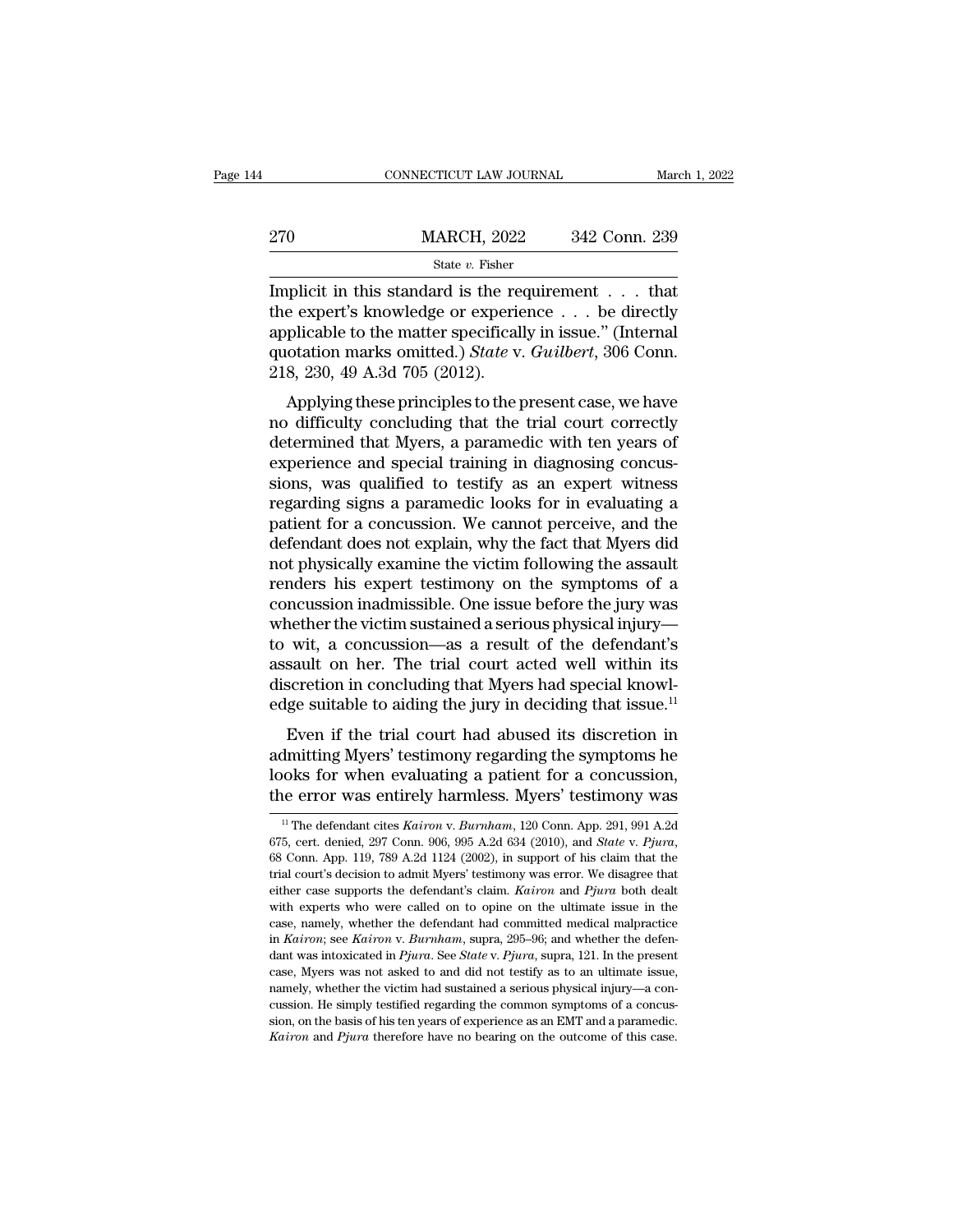# EXECUTE CONNECTICUT LAW JOURNAL Page 145<br>342 Conn. 271 MARCH, 2022 271<br>In re Petition of Reapportionment Commission Ex Rel. EXERCTICUT LAW JOURNAL<br>
271 MARCH, 2022 271<br>
In re Petition of Reapportionment Commission Ex Rel.<br>
271<br>
merely cumulative of the testimony of three other wit-

merely cumulative of the testimony of three other wit-342 Conn. 271 MARCH, 2022 271<br>
In re Petition of Reapportionment Commission Ex Rel.<br>
merely cumulative of the testimony of three other wit-<br>
nesses—Whipple, Sun, and Asante—all of whom testi-<br>
fied similarly on the general  $\frac{342 \text{ Conn. } 271}{\text{In re Petition of Reaporationment Commission Ex Rel.}}$ <br>
In re Petition of Reapportionment Commission Ex Rel.<br>
merely cumulative of the testimony of three other wit-<br>
nesses—Whipple, Sun, and Asante—all of whom testi-<br>
fied similarly on the 342 Conn. 271 MARCH, 2022 271<br>
In re Petition of Reapportionment Commission Ex Rel.<br>
merely cumulative of the testimony of three other wit-<br>
nesses—Whipple, Sun, and Asante—all of whom testi-<br>
fied similarly on the general In re Petition of Reapportionment Commission Ex Rel.<br>
merely cumulative of the testimony of three other wit-<br>
nesses—Whipple, Sun, and Asante—all of whom testi-<br>
fied similarly on the general presenting symptoms of a<br>
conc In re Petition of Reapportionment Commission Ex Rel.<br>
merely cumulative of the testimony of three other wit-<br>
nesses—Whipple, Sun, and Asante—all of whom testi-<br>
fied similarly on the general presenting symptoms of a<br>
conc merely cumulative of the testimony of three other witnesses—Whipple, Sun, and Asante—all of whom testified similarly on the general presenting symptoms of a concussion. In addition, Sun and Asante, both of whom examined th nesses—Whipple, Sun, and Asante—all of whom testi-<br>fied similarly on the general presenting symptoms of a<br>concussion. In addition, Sun and Asante, both of whom<br>examined the victim following the assault, testified that,<br>in fied similarly on the general presenting symptoms of a<br>concussion. In addition, Sun and Asante, both of whom<br>examined the victim following the assault, testified that,<br>in their expert opinions, the victim sustained a concu concussion. In addition,<br>examined the victim foll<br>in their expert opinions<br>sion as a result of the a<br>the defendant cannot pr<br>court's admission of M<br>her to a new trial.<br>The judgment is affir animed the vientifibliowing the<br>their expert opinions, the victin<br>on as a result of the assault. In l<br>e defendant cannot prevail on h<br>urt's admission of Myers' expe<br>r to a new trial.<br>The judgment is affirmed.<br>In this opini In this are result of the assault. In light of the foregoine defendant cannot prevail on her claim that the trurt's admission of Myers' expert testimony entitly in the judgment is affirmed.<br>The judgment is affirmed.<br>In thi

### o a new trial.<br>
e judgment is affirmed.<br>
this opinion the other justices concurred.<br>
IN RE PETITION OF REAPPORTIONMENT<br>
COMMISSION EX REL.<br>
(SC 20661) t is affirmed.<br>
In the other justices concurrent<br>
COMMISSION EX REL.<br>
(SC 20661) Other justices conce<br>
V OF REAPPORTIC<br>
IISSION EX REL.<br>
(SC 20661)<br>
J., and McDonald, D'Auri PETITION OF REAPPORTIONME<br>COMMISSION EX REL.<br>(SC 20661)<br>Robinson, C. J., and McDonald, D'Auria,<br>Mullins, Kahn and Ecker, Js. COMMISSION EX REL.<br>
(SC 20661)<br>
Robinson, C. J., and McDonald, D'Auria,<br>
Mullins, Kahn and Ecker, Js. COMMISSION EX REL.<br>
(SC 20661)<br>
Robinson, C. J., and McDonald, D'Auria,<br>
Mullins, Kahn and Ecker, Js.<br>
Argued January 27—officially released February 10, 2022\*

Argued January 27—officially released February 10, 2022\*<br>*Procedural History*<br>Submission by the special master appointed by this Robinson, C. J., and McDonald, D'Auria,<br>Mullins, Kahn and Ecker, Js.<br>Argued January 27—officially released February 10, 2022\*<br>*Procedural History*<br>Submission by the special master appointed by this<br>urt for the adoption of Robinson, C. J., and McDonald, D'Auria,<br>Mullins, Kahn and Ecker, Js.<br>Argued January 27—officially released February 10, 2022\*<br>*Procedural History*<br>Submission by the special master appointed by this<br>court for the adoption o Argued January 27—officially released February 10, 2022\*<br> *Procedural History*<br>
Submission by the special master appointed by this<br>
court for the adoption of the special master's report<br>
and plan for the redistricting of t Argued January 27—officially released February 10, 2022\*<br>
Procedural History<br>
Submission by the special master appointed by this<br>
court for the adoption of the special master's report<br>
and plan for the redistricting of the *Procedural History*<br>
Submission by the special master appointed by this<br>
court for the adoption of the special master's report<br>
and plan for the redistricting of the state's congressional<br>
districts pursuant to the consti Submission by the special master appointed by this<br>court for the adoption of the special master's report<br>and plan for the redistricting of the state's congressional<br>districts pursuant to the constitutional requirement of<br>d Submission by the special master appointed by this<br>court for the adoption of the special master's report<br>and plan for the redistricting of the state's congressional<br>districts pursuant to the constitutional requirement of<br>d court for the adoption of the special master's report<br>and plan for the redistricting of the state's congressional<br>districts pursuant to the constitutional requirement of<br>decennial reapportionment, brought to this court, wh briefs. *Prolog K. Das, for the Republican members* of the Connecticut Reapportionment Commission and the Democratic members of e Connecticut Reapportionment Commission filed iefs.<br>*Prolog K. Das, for the Republican members of the* The Republican members of the Connecticut Reapportionment Commission and the Democratic members of the Connecticut Reapportionment Commission filed briefs.<br>Proloy K. Das, for the Republican members of the Connecticut Reapp

**Proloy K. Das, for the Republican members of the Connecticut Reapportionment Commission.**<br>
\*February 10, 2022, the date that this order was issued, is the operative date for all substantive and procedural purposes.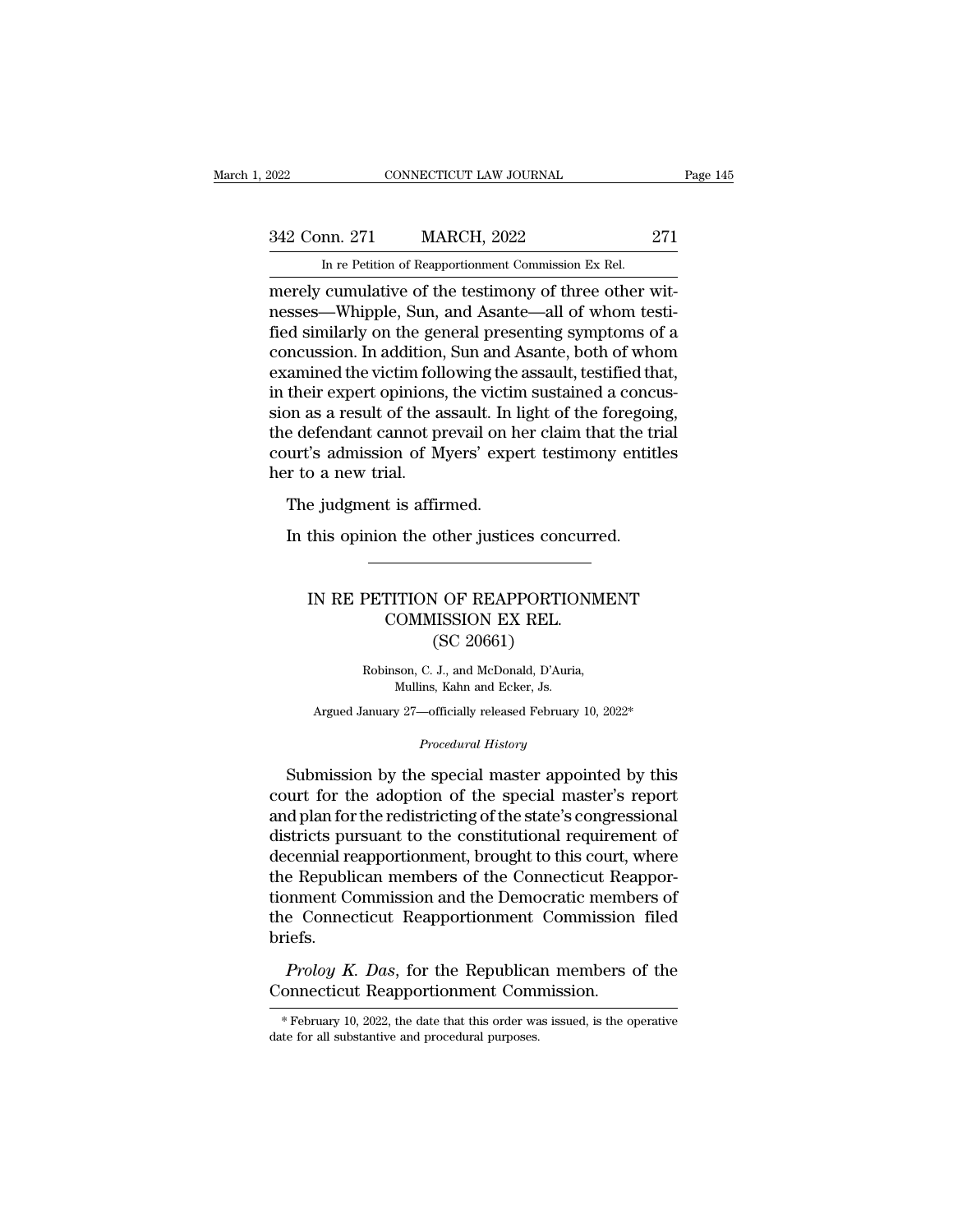|     | CONNECTICUT LAW JOURNAL                                  |               | March 1, 2022 |
|-----|----------------------------------------------------------|---------------|---------------|
|     |                                                          |               |               |
| 272 | <b>MARCH, 2022</b>                                       | 342 Conn. 271 |               |
|     | In re Petition of Reapportionment Commission Ex Rel.     |               |               |
|     | <i>Aaron S. Bayer</i> with whom was <i>Payl Tuchmann</i> |               |               |

*CONNECTICUT LAW JOURNAL March 1, 2*<br> *Aaron S. Bayer*, with whom was *Paul Tuchmann*, for the Democratic members of the Connecticut Reapportionment Commission. MARCH, 20<br>
In re Petition of Reapportionment<br> *Aaron S. Bayer*, with whom<br>
for the Democratic members of<br>
portionment Commission.<br> *Opinion* In re Petition of Reapportionment Commission Ex Rel.<br>
Aaron S. Bayer, with whom was Paul Tuchmann,<br>
r the Democratic members of the Connecticut Reap-<br>
volument Commission.<br>
Opinion<br>
PER CURIAM. Pursuant to the authority c

### *Opinion*

Aaron S. Bayer, with whom was Paul Tuchmann,<br>for the Democratic members of the Connecticut Reapportionment Commission.<br> $opinion$ <br>PER CURIAM. Pursuant to the authority conferred<br>by article third, § 6, of the constitution of Conn for the Democratic members of the Connecticut Reapportionment Commission.<br>  $\phi_{pinion}$ <br>
PER CURIAM. Pursuant to the authority conferred<br>
by article third, § 6, of the constitution of Connecticut,<br>
as amended by articles XII, portionment Commission.<br>  $\omega_{pinion}$ <br>
PER CURIAM. Pursuant to the authority conferred<br>
by article third, § 6, of the constitution of Connecticut,<br>
as amended by articles XII, XVI, XXVI and XXX of the<br>
amendments, the Court h Opinion<br>
DER CURIAM. Pursuant to the authority conferred<br>
by article third, § 6, of the constitution of Connecticut,<br>
as amended by articles XII, XVI, XXVI and XXX of the<br>
amendments, the Court hereby adopts as the estab-<br> FER CURIAM. Pursuant to the authority conferred<br>by article third,  $\S$  6, of the constitution of Connecticut,<br>as amended by articles XII, XVI, XXVI and XXX of the<br>amendments, the Court hereby adopts as the estab-<br>lished pl PER CURIAM. Pursuant to the authority conferred<br>by article third, § 6, of the constitution of Connecticut,<br>as amended by articles XII, XVI, XXVI and XXX of the<br>amendments, the Court hereby adopts as the estab-<br>lished plan by article third, § 6, of the constitution of Connecticut,<br>as amended by articles XII, XVI, XXVI and XXX of the<br>amendments, the Court hereby adopts as the estab-<br>lished plan of congressional districting the plan depicted<br>a as amended by articles XII, XVI, XXVI and XXX of the<br>amendments, the Court hereby adopts as the estab-<br>lished plan of congressional districting the plan depicted<br>and described in exhibits 1 and 4 of the Report and Plan<br>of amendments, the Court hereb<br>lished plan of congressional dist<br>and described in exhibits 1 and of<br>the Special Master, Nathanie<br>18, 2022. The plan complies in<br>Order Appointing and Directi<br>dated December 23, 2021.<br>Appended he Hed plan of congressional districting the plan depicted<br>d described in exhibits 1 and 4 of the Report and Plan<br>the Special Master, Nathaniel Persily, dated January<br>, 2022. The plan complies in every respect with our<br>der Ap and described in exhibits 1 and 4 of the Report and 1 ian<br>of the Special Master, Nathaniel Persily, dated January<br>18, 2022. The plan complies in every respect with our<br>Order Appointing and Directing the Special Master,<br>dat

of the special master, Natifallier Fershy, taled January<br>18, 2022. The plan complies in every respect with our<br>Order Appointing and Directing the Special Master,<br>dated December 23, 2021.<br>Appended hereto is the Report and P Filed With the Secretary of the Special Master,<br>dated December 23, 2021.<br>Appended hereto is the Report and Plan of the Special<br>Master, including its appendix.<sup>1</sup> The foregoing material,<br>along with the census block equivale order Appointing and Directing the Special Master,<br>dated December 23, 2021.<br>Master, including its appendix.<sup>1</sup> The foregoing material,<br>along with the census block equivalency files, will be<br>filed with the Secretary of the dated December 25, 2021.<br>
Appended hereto is the Report and Plan of the Special<br>
Master, including its appendix.<sup>1</sup> The foregoing material,<br>
along with the census block equivalency files, will be<br>
filed with the Secretary Experiment referrots the Report and T lart of the Special aster, including its appendix.<sup>1</sup> The foregoing material, ong with the Secretary of the State on or before Tues-<br>gy, February 15, 2022. Upon publication, the plan master, including its appentix. The foregoing inaterial,<br>along with the census block equivalency files, will be<br>filed with the Secretary of the State on or before Tues-<br>day, February 15, 2022. Upon publication, the plan of

along with the Census block equivalency files, will be<br>filed with the Secretary of the State on or before Tues-<br>day, February 15, 2022. Upon publication, the plan of<br>congressional districting shall have the full force of l med with the secretary of the state off of before rues-<br>day, February 15, 2022. Upon publication, the plan of<br>congressional districting shall have the full force of law.<br>The Special Master has submitted to the Court an<br>ite to the part of Special Master has submitted to the Court and itemization of the fees and costs incurred in producing<br>the report and plan. Those charges total \$89,800, and amount that this Court finds to be reasonable. Purs Congressional districting shall have the full force of law.<br>The Special Master has submitted to the Court an<br>itemization of the fees and costs incurred in producing<br>the report and plan. Those charges total \$89,800, an<br>amou The Special Master has submitted to the Court an<br>itemization of the fees and costs incurred in producing<br>the report and plan. Those charges total \$89,800, an<br>amount that this Court finds to be reasonable. Pursuant<br>to this itemization of the fees and costs incurred in producing<br>the report and plan. Those charges total \$89,800, an<br>amount that this Court finds to be reasonable. Pursuant<br>to this Court's order of December 23, 2021, the charges<br>o the report and<br>amount that this<br>to this Court's of<br>of the Special 1<br>Reapportionmer<br>promptly remit<br>ter Persily.

<sup>1</sup> The Report and Plan of the Special Master and its appendix are contained <sup>1</sup> The Report and Plan of the Special Master and its appendix are contained in the file of this case in the Office of the Appellate Clerk and are provided on the website of the Office of the Secretary of the State.  $^1$  The Report and Plan of the Special Master and its appendix are contained in the file of this case in the Office of the Appellate Clerk and are provided on the website of the Office of the Secretary of the State.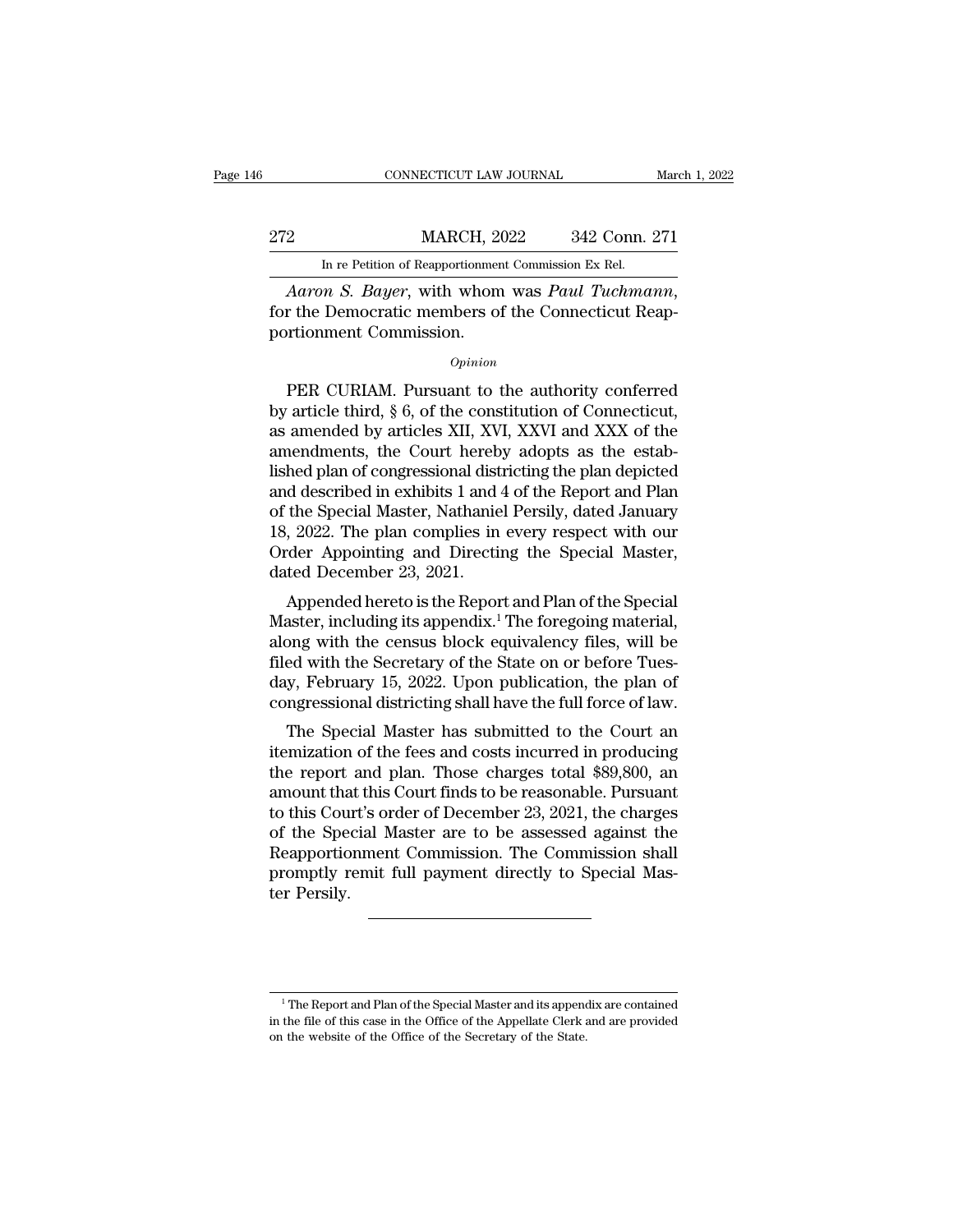1991 CONNECTICUT LAW JOURNAL<br>1st Alliance Lending, LLC *v.* Dept. of Banking<br>1991 Alliance Lending, LLC *v.* Dept. of Banking

### 1922 Conn. 273 MARCH, 2022 273<br>1st Alliance Lending, LLC *v.* Dept. of Banking<br>1ST ALLIANCE LENDING, LLC *v.* DEPARTMENT<br>1ST ALLIANCE LENDING, LLC *v.* DEPARTMENT<br>1ST ALLIANCE LENDING ET AL. MARCH, 2022<br>
nce Lending, LLC v. Dept. of Bankin<br>
E LENDING, LLC v. DEPA<br>
OF BANKING ET AL.<br>
(SC 20560) (ARCH, 2022)<br>
Maing, LLC v. Dept. of Ban<br>
NDING, LLC v. DE<br>
ANKING ET AL.<br>
(SC 20560)<br>
J., and McDonald, D'Auri NCE LENDING, LLC *v*. DEPART<br>
OF BANKING ET AL.<br>
(SC 20560)<br>
Robinson, C. J., and McDonald, D'Auria,<br>
Mullins, Kahn and Keller, Js. E LENDING, LLC *v*. DEP<br>OF BANKING ET AL.<br>(SC 20560)<br>son, C. J., and McDonald, D'Auria<br>Mullins, Kahn and Keller, Js.<br>Sullabus

### *Syllabus*

- Robinson, C. J., and McDonald, D'Auria,<br>Mullins, Kahn and Keller, Js.<br>Syllabus<br>Pursuant to statute (§ 36a-492 (c)), the Commissioner of Banking "shall<br>automatically suspend the [license] of a mortgage lender" on the date Robinson, C. J., and McDonald, D'Auria,<br>Mullins, Kahn and Keller, Js.<br>Syllabus<br>suant to statute (§ 36a-492 (c)), the Commissioner of Banking "shall<br>automatically suspend the [license] of a mortgage lender" on the date<br>that Mullins, Kahn and Keller, Js.<br>
Syllabus<br>
suant to statute (§ 36a-492 (c)), the Commissioner of Banking "shall<br>
automatically suspend the [license] of a mortgage lender" on the date<br>
that its surety bond is cancelled, but n *Syllabus*<br>
suant to statute (§ 36a-492 (c)), the Commissioner of Banking "shall<br>
automatically suspend the [license] of a mortgage lender" on the date<br>
that its surety bond is cancelled, but no automatic suspension shall *Syltabus*<br>Suant to statute (§ 36a-492 (c)), the Commissioner of Banking "shall<br>automatically suspend the [license] of a mortgage lender" on the date<br>that its surety bond is cancelled, but no automatic suspension shall occ suant to statute (§ 36a-492 (c)), the Commissioner of Banking "shall automatically suspend the [license] of a mortgage lender" on the date that its surety bond is cancelled, but no automatic suspension shall occur if, pri automatically suspend the [license] of a mortgage lender" on the date<br>that its surety bond is cancelled, but no automatic suspension shall occur<br>if, prior to that date, the lender either provides proof of reinstatement<br>of that its surety bond is cancelled, but no automatic suspension shall occur<br>if, prior to that date, the lender either provides proof of reinstatement<br>of the bond or secures a new bond, or the lender "has ceased business<br>an if, prior to that date, the lender either provides proof of reinstatement<br>of the bond or secures a new bond, or the lender "has ceased business<br>and has surrendered [its license] in accordance with subsection (a) of<br>sectio
- in the business are word, or the lender "has ceased business and has surrendered [its license] in accordance with subsection (a) of section  $36a-490...$ ".<br>
suant further to statute (§  $36a-490(a)(1)$ ), any mortgage lender tha and has surrendered [its license] in accordance with subsection (a) of section  $36a-490...$ .<br>
Suant further to statute (§  $36a-490$  (a) (1)), any mortgage lender that holds a mortgage lender license and intends to permanent section  $36a-490...$ ...."<br>
Pursuant further to statute (§  $36a-490$  (a) (1)), any mortgage lender that holds<br>
a mortgage lender license and intends to permanently cease engaging<br>
in the business of mortgage lending shall fi Pursuant further to statute (§ 36a-490 (a) (1)), any mortgage lender that holds<br>a mortgage lender license and intends to permanently cease engaging<br>in the business of mortgage lending shall file a request to surrender the a mortgage lender license and intends to permanently cease engaging<br>in the business of mortgage lending shall file a request to surrender the<br>license, and no surrender is effective until accepted by the Commissioner<br>of Ban
- in the business of mortgage lending shall file a request to surrender the license, and no surrender is effective until accepted by the Commissioner of Banking.<br>plaintiff, a mortgage lender, appealed from the trial court's ilcense, and no surrender is effective until accepted by the Commissioner<br>of Banking.<br>plaintiff, a mortgage lender, appealed from the trial court's dismissal<br>of its administrative appeal from the decision of the Commission of Banking.<br>
In an enforcement process to manifest provide that court's dismissal<br>
of its administrative appeal from the decision of the Commissioner of<br>
Banking to revoke the plaintiff's mortgage lender license. In 2018, plaintiff', a mortgage lender, appealed from the trial court's dismissal of its administrative appeal from the decision of the Commissioner of Banking to revoke the plaintiff's mortgage lender license. In 2018, the plainti particularly in the decision of the Commissioner of the derivative appeal from the decision of the Commissioner of Banking to revoke the plaintiff's mortgage lender license. In 2018, the plaintiff and the defendant Departm Banking to revoke the plaintiff's mortgage lender license. In 2018, the plaintiff and the defendant Department of Banking had been engaged in an enforcement proceeding that concerned the revocation of the plaintiff's licen plaintiff and the defendant Department of Banking had been engaged<br>in an enforcement proceeding that concerned the revocation of the<br>plaintiff's license for reasons unrelated to the present appeal. In May,<br>2019, the issuer paramet are are the proceeding that concerned the revocation of the plaintiff's license for reasons unrelated to the present appeal. In May, 2019, the issuer of the plaintiff's surety bond, which a lender is required to ha the department created a routine entry in the Nationwide Mortgage plaintiff's license for reasons unrelated to the present appeal. In May, 2019, the issuer of the plaintiff's surety bond, which a lender is required to have Particular System and Registry (NMLS), indicating the plaintiff's surely bond, which a lender is required to have in order to maintain its mortgage lender license, sent a notice to the plaintiff and the department, stating Failure in order to maintain its mortgage lender license, sent a notice to the plaintiff and the department, stating that the plaintiff's bond was going to be cancelled effective July 31, 2019. Upon receiving that notice, to the plaintiff and the department, stating that the plaintiff's bond was<br>going to be cancelled effective July 31, 2019. Upon receiving that notice,<br>the department created a routine entry in the Nationwide Mortgage<br>Licens sent a letter to the plaintiff on June 7, 2019, stating that notice, the department created a routine entry in the Nationwide Mortgage Licensing System and Registry (NMLS), indicating that the plaintiff's failure to replac bave a bond in effect on July 31, 2019, would result in the automatic factors and Registry (NMLS), indicating that the plaintiff's failure to replace or reinstate the bond would result in an automatic suspension and revoca Licensing System and Registry (NMLS), indicating that the plaintiff's<br>failure to replace or reinstate the bond would result in an automatic<br>suspension and revocation of the plaintiff's license. The department also<br>sent a l failure to replace or reinstate the bond would result in an automatic suspension and revocation of the plaintiff's license. The department also sent a letter to the plaintiff on June 7, 2019, stating that its failure to ha suspension and revocation of the plaintiff's license. The department also sent a letter to the plaintiff on June 7, 2019, stating that its failure to have a bond in effect on July 31, 2019, would result in the automatic s Super a letter to the plaintiff on June 7, 2019, stating that its failure to have a bond in effect on July 31, 2019, would result in the automatic suspension of its license. The plaintiff delayed in responding to the lett have a bond in effect on July 31, 2019, would result in the automatic suspension of its license. The plaintiff delayed in responding to the letter but ultimately sent an e-mail to the department on July 29, 2019, stating t suspension of its license. The plaintiff delayed in responding to the letter<br>but ultimately sent an e-mail to the department on July 29, 2019, stating<br>that it was voluntarily surrendering its license. The Commissioner of<br>B but ultimately sent an e-mail to the department on July 29, 2019, stating that it was voluntarily surrendering its license. The Commissioner of Banking did not accept the plaintiff's purported surrender of its license and, that it was voluntarily surrendering its license. The Commissioner of Banking did not accept the plaintiff's purported surrender of its license and, on July 31, 2019, made an online entry in the NMLS reflecting that the pl Banking did not accept the plaintiff's purported surrender of its license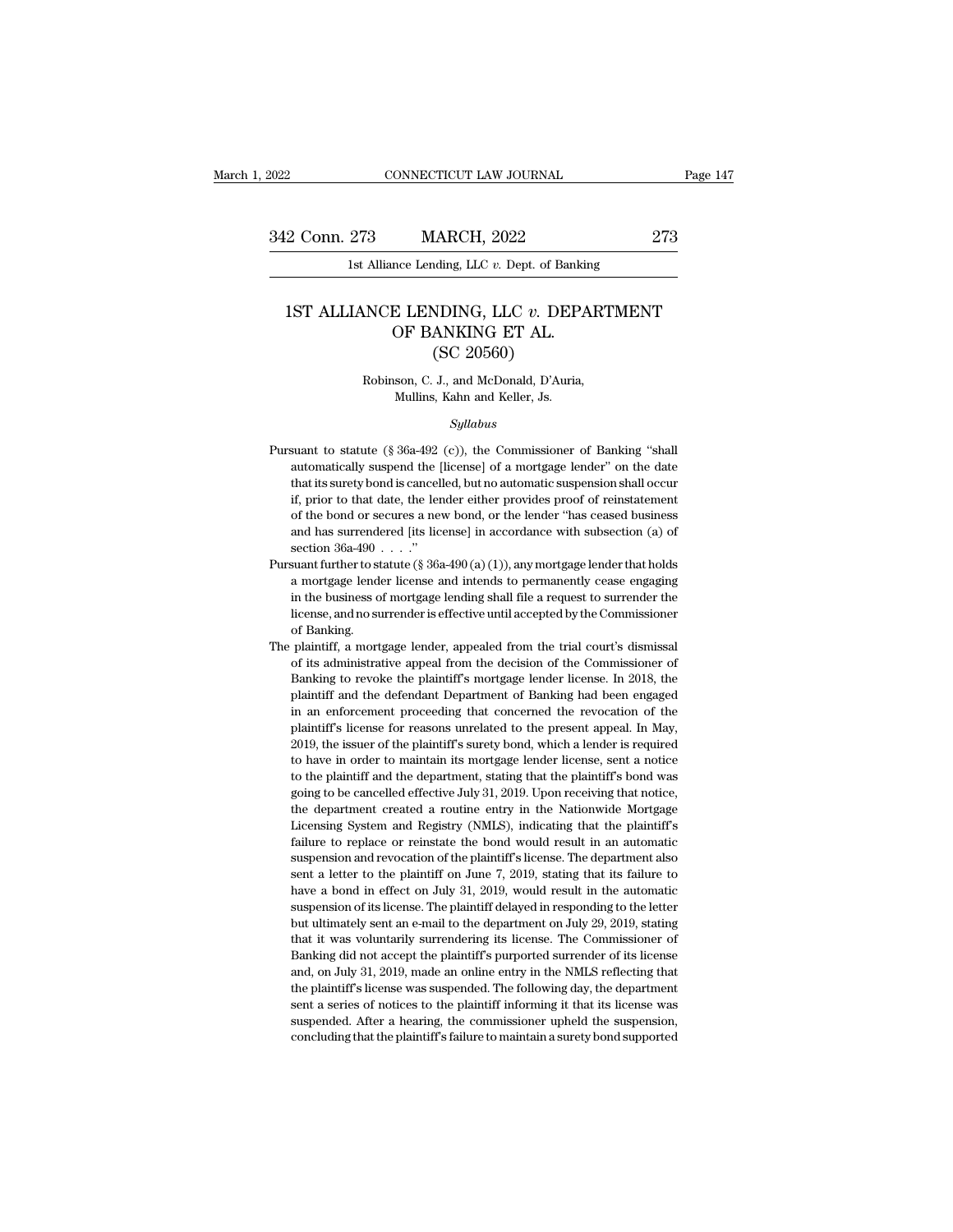### EXECUTE CONNECTICUT LAW JOURNAL March 1, 2022<br>274 MARCH, 2022 342 Conn. 273<br>1st Alliance Lending, LLC v. Dept. of Banking 1st Alliance Lending, LLC *v.* Dept. of Banking<br>
1st Alliance Lending, LLC *v.* Dept. of Banking<br>
1st Alliance Lending, LLC *v.* Dept. of Banking<br>
1st Alliance Lending, LLC *v.* Dept. of Banking<br>
1st Alliance I. In dismiss MARCH, 2022 342 Conn. 273<br>1st Alliance Lending, LLC v. Dept. of Banking<br>the license revocation. In dismissing the plaintiff's administrative appeal,<br>the trial court concluded, inter alia, that the commissioner had not

MARCH, 2022 342 Conn. 273<br>1st Alliance Lending, LLC v. Dept. of Banking<br>the license revocation. In dismissing the plaintiff's administrative appeal,<br>the trial court concluded, inter alia, that the commissioner had not<br>abus **1** MARCH, 2022 342 Conn. 273<br>
1st Alliance Lending, LLC  $v$ . Dept. of Banking<br>
the license revocation. In dismissing the plaintiff's administrative appeal,<br>
the trial court concluded, inter alia, that the commissioner ha Ist Alliance Lending, LLC  $v$ . Dept. of Banking<br>the license revocation. In dismissing the plaintiff's administrative appeal,<br>the trial court concluded, inter alia, that the commissioner had not<br>abused his discretion in de Ist Alliance Lending, LLC  $v$ . Dept. of Banking<br>the license revocation. In dismissing the plaintiff's administrative appeal,<br>the trial court concluded, inter alia, that the commissioner had not<br>abused his discretion in de the license revocation. In dismissing the plaintiff's administrative appeal,<br>the trial court concluded, inter alia, that the commissioner had not<br>abused his discretion in declining to accept the plaintiff's purported<br>surre the trial court concluded, inter alia, that the commissioner had not abused his discretion in declining to accept the plaintiff's purported surrender of its license. On the plaintiff's appeal from the trial court's judgme abused his discretion in declining to accept the plaintiff's purported<br>surrender of its license. On the plaintiff's appeal from the trial court's<br>judgment, *held* that § 36a-492 and the relevant statutory scheme granted<br>th surrender of its license. On the plaintiff's appeal from the trial court's<br>judgment, *held* that § 36a-492 and the relevant statutory scheme granted<br>the commissioner the legal authority to suspend and revoke the plaintiff' judgment, *held* that  $\S 36a-492$  and the relevant statutory scheme granted the commissioner the legal authority to suspend and revoke the plaintiff's mortgage lender license, and, accordingly, this court affirmed the tri the commissioner the legal authority to suspend and revoke the plaintiff's mortgage lender license, and, accordingly, this court affirmed the trial court's judgment: this court, having reviewed the text of  $\S$  36a-492 (c) the commissioner the legal authority to suspend and revoke the plaintiff's mortgage lender license, and, accordingly, this court affirmed the trial court's judgment: this court, having reviewed the text of  $\$ 36a-492 (c), court's judgment: this court, having reviewed the text of  $\S 36a-492$  (c), concluded that the use of the word "shall" in that statutory provision was mandatory, and, therefore, the commissioner is statutorily required to concluded that the use of the word "shall" in that statutory provision was mandatory, and, therefore, the commissioner is statutorily required to suspend a mortgage lender license in the event of a surety bond cancellatio was mandatory, and, therefore, the commissioner is statutorily required<br>to suspend a mortgage lender license in the event of a surety bond<br>cancellation unless the lender demonstrates that it had the bond rein-<br>stated or se to suspend a mortgage lender license in the event of a surety bond cancellation unless the lender demonstrates that it had the bond reinstated or secured a new bond, or that it ceased doing business and surrendered its li cancellation unless the lender demonstrates that it had the bond reinstated or secured a new bond, or that it ceased doing business and surrendered its license in accordance with § 36a-490 (a); in the present case, the com stated or secured a new bond, or that it ceased doing business and<br>surrendered its license in accordance with  $\S 36a-490$  (a); in the present<br>case, the commissioner was statutorily required to suspend the plaintiff's<br>lice surrendered its license in accordance with § 36a-490 (a); in the present case, the commissioner was statutorily required to suspend the plaintiff's license insofar as the plaintiff's surety bond was cancelled, the plaintif case, the commissioner was statutorily required to suspend the plaintiff's license insofar as the plaintiff's surety bond was cancelled, the plaintiff did not obtain a letter of reinstatement of the bond or secure a new bo license insofar as the plaintiff's surety bond was cancelled, the plaintiff<br>did not obtain a letter of reinstatement of the bond or secure a new bond,<br>and it did not effectively surrender its license before the cancellatio did not obtain a letter of reinstatement of the bond or secure a new bond, and it did not effectively surrender its license before the cancellation of the bond, because, even if this court construed the plaintiff's July 29 and it did not effectively surrender its license before the cancellation<br>of the bond, because, even if this court construed the plaintiff's July 29<br>e-mail to the department as a request to surrender, there was no evidence of the bond, because, even if this court construed the plaintiff's July 29<br>e-mail to the department as a request to surrender, there was no evidence<br>in the record that the commissioner accepted that surrender, which is<br>a p e-mail to the department as a request to surrender, there was no evidence<br>in the record that the commissioner accepted that surrender, which is<br>a prerequisite to the surrender of a license in accordance with  $\S$  36a-<br>490 in the record that the commissioner accepted that surrender, which is<br>a prerequisite to the surrender of a license in accordance with  $\S$  36a-490 (a) (1); moreover, in light of the ongoing enforcement proceeding<br>between t a prerequisite to the surrender of a license in accordance with § 36a-490 (a) (1); moreover, in light of the ongoing enforcement proceeding between the plaintiff and the department, any surrender or request to surrender w 490 (a) (1); moreover, in light of the ongoing enforcement proceeding<br>between the plaintiff and the department, any surrender or request to<br>surrender would not have been effective because, pursuant to statute<br>(§  $36a-51$  between the plaintiff and the department, any surrender or request to surrender would not have been effective because, pursuant to statute (§ 36a-51 (c) (1)), a surrender or request to surrender a license during an ongoing surrender would not have been effective because, pursuant to statute (§ 36a-51 (c) (1)), a surrender or request to surrender a license during an ongoing enforcement action does not become effective "except at such time and (§ 36a-51 (c) (1)), a surrender or request to surrender a license during<br>an ongoing enforcement action does not become effective "except at<br>such time and under such conditions as the commissioner by order<br>determines," and an ongoing enforcement action does not become effective "except at such time and under such conditions as the commissioner by order determines," and the commissioner never set the time or conditions for the plaintiff's sur such time and under such conditions as the commissioner by order determines," and the commissioner never set the time or conditions for the plaintiff's surrender or purported request to surrender its license; furthermore, determines," and the commissioner never set the time or conditions for<br>the plaintiff's surrender or purported request to surrender its license;<br>furthermore, there was no merit to the plaintiff's claim that the depart-<br>ment the plaintiff's surrender or purported request to surrender its license;<br>furthermore, there was no merit to the plaintiff's claim that the depart-<br>ment or the commissioner should not be permitted to decline to take<br>action furthermore, there was no merit to the plaintiff's claim that the department or the commissioner should not be permitted to decline to take<br>action on a request to surrender, and, in any event, there was no indica-<br>tion tha ment or the commissioner should not be permitted to decline to take<br>action on a request to surrender, and, in any event, there was no indica-<br>tion that the department unreasonably delayed in responding to the<br>plaintiff's p action on a request to surrender, and, in any event, there was no indication that the department unreasonably delayed in responding to the plaintiff's purported request to surrender; in addition, the trial court correctly tion that the department unreasonably delayed in responding to the plaintiff's purported request to surrender; in addition, the trial court correctly concluded that the department was not estopped from suspending and revok plaintiff's purported request to surrender; in addition, the trial court<br>correctly concluded that the department was not estopped from sus-<br>pending and revoking the plaintiff's license on the basis of representa-<br>tions the correctly concluded that the department was not estopped from suspending and revoking the plaintiff's license on the basis of representations the department made in its June 7 letter to the plaintiff, as it was not reason Entimate and Evoking the plaintin's necket of the basis of representa-<br>ions the department made in its June 7 letter to the plaintiff, as it was<br>ot reasonable for the plaintiff to interpret that letter as any type of<br>romis not reasonable for the plaintiff to interpret that letter as any type of<br>promise or to rely on the letter to the exclusion of the clearly applicable<br>statutory scheme, which was explicitly referenced in that letter.<br>Argued

promise or to rely on the letter to the exclusion of the clearly applicable<br>statutory scheme, which was explicitly referenced in that letter.<br>Argued October 21, 2021—officially released February 16, 2022\*<br>February 16, 2022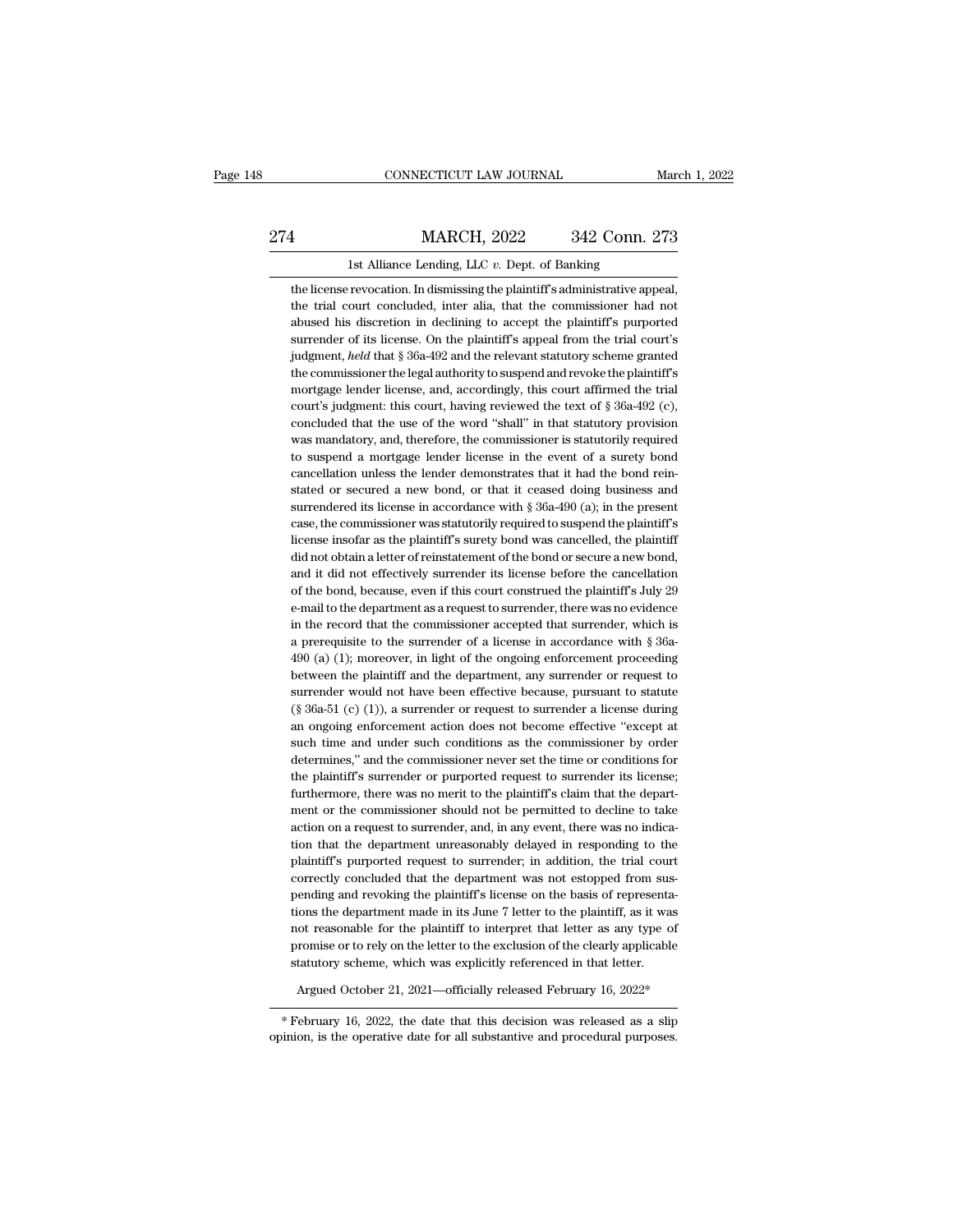| 2022          | CONNECTICUT LAW JOURNAL                                                                                                                                                   | Page 149 |
|---------------|---------------------------------------------------------------------------------------------------------------------------------------------------------------------------|----------|
|               |                                                                                                                                                                           |          |
| 342 Conn. 273 | <b>MARCH, 2022</b>                                                                                                                                                        | 275      |
|               | 1st Alliance Lending, LLC $v$ . Dept. of Banking                                                                                                                          |          |
|               | Procedural History                                                                                                                                                        |          |
|               | Appeal from the decision of the defendants revoking<br>the plaintiff's license to serve as a mortgage lender in<br>Connecticut, brought to the Superior Court in the judi |          |

342 Conn. 273 MARCH, 2022 275<br>
1st Alliance Lending, LLC v. Dept. of Banking<br>
Procedural History<br>
275<br>
Appeal from the decision of the defendants revoking<br>
the plaintiff's license to serve as a mortgage lender in<br>
Connecti 342 Conn. 273 MARCH, 2022 275<br>
1st Alliance Lending, LLC v. Dept. of Banking<br>
Procedural History<br>
Appeal from the decision of the defendants revoking<br>
the plaintiff's license to serve as a mortgage lender in<br>
Connecticut, Ist Alliance Lending, LLC v. Dept. of Banking<br>
Procedural History<br>
Appeal from the decision of the defendants revoking<br>
the plaintiff's license to serve as a mortgage lender in<br>
Connecticut, brought to the Superior Court i *Procedural History*<br> *Appeal from the decision of the defendants revoking*<br>
the plaintiff's license to serve as a mortgage lender in<br>
Connecticut, brought to the Superior Court in the judi-<br>
cial district of New Britain a Froceaural Fistory<br>the plaintiff's license to serve as a mortgage lender in<br>Connecticut, brought to the Superior Court in the judi-<br>cial district of New Britain and tried to the court, *Cor-*<br>dani, J.; judgment dismissing on the plant. The brief of Serve as a mortgage lender in<br>Connecticut, brought to the Superior Court in the judi-<br>cial district of New Britain and tried to the court, *Cor-*<br>dani, J.; judgment dismissing the plaintiff's app *Patrick of New Britain and tried to the court, Cor-*<br> *Patrick J.*; judgment dismissing the plaintiff's appeal,<br> *Patrick T. Garber*, with whom were *Seth R. Klein* and,<br> *Patrick T. Ring, assistant attorney general, with* 

dani, J.; judgment dismissing the plaintiff's appeal,<br>from which the plaintiff appealed. *Affirmed.*<br>*Ross H. Garber*, with whom were *Seth R. Klein* and,<br>on the brief, *Craig A. Raabe*, for the appellant (plaintiff).<br>*Pat* from which the plaintiff appealed. *Affirmed.*<br> *Ross H. Garber*, with whom were *Seth R. Klein* and,<br>
on the brief, *Craig A. Raabe*, for the appellant (plaintiff).<br> *Patrick T. Ring*, assistant attorney general, with<br>
wh Ross H. Garber, with whom were Seth R. Klein and,<br>on the brief, Craig A. Raabe, for the appellant (plaintiff).<br>Patrick T. Ring, assistant attorney general, with<br>whom were Joseph J. Chambers, deputy associate<br>attorney gener ross *H*. Garber, whit wholit were *Self R. I*<br>on the brief, *Craig A. Raabe*, for the appellant (<br>*Patrick T. Ring*, assistant attorney gene<br>whom were *Joseph J. Chambers*, deputy<br>attorney general, and, on the brief, *W* Norm were *Joseph J. Chambers*, deputy associate<br>torney general, and, on the brief, *William Tong*, attor-<br>y general, and *John Langmaid*, assistant attorney<br>neral, for the appellees (defendants).<br> $opinion$ <br>McDONALD, J. This ap

### *Opinion*

attorney general, and, on the brief, *William Tong*, attorney general, and *John Langmaid*, assistant attorney<br>general, for the appellees (defendants).<br>*Opinion*<br>McDONALD, J. This appeal requires us to consider,<br>for the fi ney general, and *John Langmaid*, assistant attorney<br>general, for the appellees (defendants).<br> $opinion$ <br>McDONALD, J. This appeal requires us to consider,<br>for the first time, the statutory scheme governing the<br>suspension and rev general, for the appellees (defendants).<br>
opinion<br>
McDONALD, J. This appeal requires us to consider,<br>
for the first time, the statutory scheme governing the<br>
suspension and revocation of a mortgage lender license.<br>
The pla opinion<br>
McDONALD, J. This appeal requires us to consider,<br>
for the first time, the statutory scheme governing the<br>
suspension and revocation of a mortgage lender license.<br>
The plaintiff, 1st Alliance Lending, LLC, appeals McDONALD, J. This appeal requires us to consider,<br>for the first time, the statutory scheme governing the<br>suspension and revocation of a mortgage lender license.<br>The plaintiff, 1st Alliance Lending, LLC, appeals from<br>the ju McDONALD, J. This appeal requires us to consider,<br>for the first time, the statutory scheme governing the<br>suspension and revocation of a mortgage lender license.<br>The plaintiff, 1st Alliance Lending, LLC, appeals from<br>the j for the first time, the statutory scheme governing the suspension and revocation of a mortgage lender license.<br>The plaintiff, 1st Alliance Lending, LLC, appeals from the judgment of the trial court dismissing its appeal<br>f suspension and revocation of a mortgage lender license.<br>The plaintiff, 1st Alliance Lending, LLC, appeals from<br>the judgment of the trial court dismissing its appeal<br>from the decision of the defendant Jorge Perez, the<br>Commi The plaintiff, 1st Alliance Lending, LLC, appeals from<br>the judgment of the trial court dismissing its appeal<br>from the decision of the defendant Jorge Perez, the<br>Commissioner of Banking, revoking the plaintiff's license<br>to the judgment of the trial court dismissing its appeal<br>from the decision of the defendant Jorge Perez, the<br>Commissioner of Banking, revoking the plaintiff's license<br>to serve as a mortgage lender in the state. The principal<br> from the decision of the defendant Jorge Perez, the<br>Commissioner of Banking, revoking the plaintiff's license<br>to serve as a mortgage lender in the state. The principal<br>issue on appeal is whether General Statutes § 36a-492<br> Commissioner of Banking, revoking the plaintiff's license<br>to serve as a mortgage lender in the state. The principal<br>issue on appeal is whether General Statutes § 36a-492<br>and the relevant statutory scheme granted the commis court. In the relevant statutory scheme granted the commis-<br>oner the legal authority to suspend and revoke the<br>aintiff's mortgage lender license. We conclude that they<br>d and, accordingly, affirm the judgment of the trial<br>urt.<br>The and the Felevalt statutory scheme granted the commissioner the legal authority to suspend and revoke the plaintiff's mortgage lender license. We conclude that they did and, accordingly, affirm the judgment of the trial cou

sioner the legal additority to suspend and revoke the<br>plaintiff's mortgage lender license. We conclude that they<br>did and, accordingly, affirm the judgment of the trial<br>court.<br>The record reveals the following undisputed fac plantin's shortgage ender identic. We conclude that they<br>did and, accordingly, affirm the judgment of the trial<br>court.<br>The record reveals the following undisputed facts<br>and procedural history. The commissioner, acting<br>thro residential mortgage loan industry in Connecticut.<br>The record reveals the following undisputed facts<br>and procedural history. The commissioner, acting<br>through the named defendant, the Department of Bank-<br>ing, is statutorily The record reveals the following undisputed facts<br>and procedural history. The commissioner, acting<br>through the named defendant, the Department of Bank-<br>ing, is statutorily authorized to license and regulate the<br>residential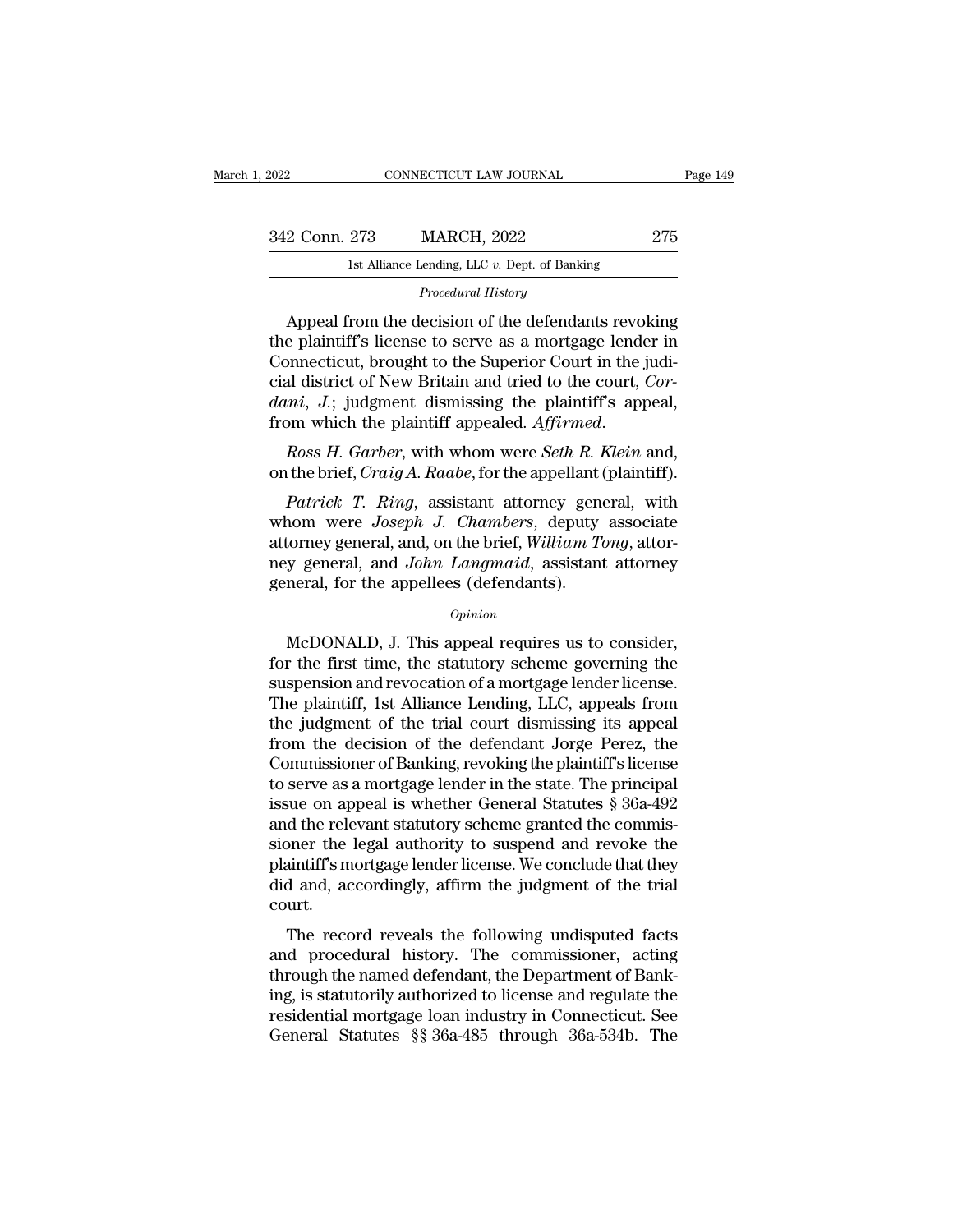|     | CONNECTICUT LAW JOURNAL                              | March 1, 2022 |
|-----|------------------------------------------------------|---------------|
| 276 | <b>MARCH, 2022</b>                                   | 342 Conn. 273 |
|     | 1st Alliance Lending, LLC $v$ . Dept. of Banking     |               |
|     | plaintiff has been licensed by the commissioner as a |               |

FRIENCH CONNECTICUT LAW JOURNAL March 1, 2022<br>
276 MARCH, 2022 342 Conn. 273<br>
1st Alliance Lending, LLC v. Dept. of Banking<br>
plaintiff has been licensed by the commissioner as a<br>
mortgage lender in Connecticut for many yea 276 MARCH, 2022 342 Conn. 273<br>
1st Alliance Lending, LLC v. Dept. of Banking<br>
plaintiff has been licensed by the commissioner as a<br>
mortgage lender in Connecticut for many years. During<br>
the period of time relevant to this 276 MARCH, 2022 342 Conn. 273<br>
1st Alliance Lending, LLC  $v$ . Dept. of Banking<br>
plaintiff has been licensed by the commissioner as a<br>
mortgage lender in Connecticut for many years. During<br>
the period of time relevant to t 276 MARCH, 2022 342 Conn. 273<br>
1st Alliance Lending, LLC  $v$ . Dept. of Banking<br>
plaintiff has been licensed by the commissioner as a<br>
mortgage lender in Connecticut for many years. During<br>
the period of time relevant to t Ist Alliance Lending, LLC v. Dept. of Banking<br>plaintiff has been licensed by the commissioner as a<br>mortgage lender in Connecticut for many years. During<br>the period of time relevant to this matter, the plaintiff<br>and the dep Ist Alliance Lending, LLC  $v$ . Dept. of Banking<br>plaintiff has been licensed by the commissioner as a<br>mortgage lender in Connecticut for many years. During<br>the period of time relevant to this matter, the plaintiff<br>and the plaintiff has been licensed by the commissioner as a<br>mortgage lender in Connecticut for many years. During<br>the period of time relevant to this matter, the plaintiff<br>and the department were engaged in an enforcement<br>proceed mortgage lender in Connecticut for many years. During<br>the period of time relevant to this matter, the plaintiff<br>and the department were engaged in an enforcement<br>proceeding, initiated by the commissioner in 2018, con-<br>cern the period of time relevant to this matter, the plaintiff<br>and the department were engaged in an enforcement<br>proceeding, initiated by the commissioner in 2018, con-<br>cerning the revocation of the plaintiff's license for reaand the department were engaged in an enforcement<br>proceeding, initiated by the commissioner in 2018, con-<br>cerning the revocation of the plaintiff's license for rea-<br>sons separate from and not relevant to this appeal.<br>Altho proceeding, initi<br>cerning the revo<br>sons separate f<br>Although the su<br>ceeding is not :<br>of that ongoing a<br>is relevant.<br>One of the rec Thing the revocation of the plantin s heefise for rea-<br>
in separate from and not relevant to this appeal.<br>
though the substance of the allegations in that pro-<br>
eding is not at issue in this appeal, the existence<br>
that on Sons separate from and not retevant to this appear.<br>Although the substance of the allegations in that pro-<br>ceeding is not at issue in this appeal, the existence<br>of that ongoing administrative enforcement proceeding<br>is rel

Francought the substance of the anegations in that pro-<br>ceeding is not at issue in this appeal, the existence<br>of that ongoing administrative enforcement proceeding<br>is relevant.<br>One of the requirements for maintaining a mor Eccuring is not at issue in this appeat, the existence<br>of that ongoing administrative enforcement proceeding<br>is relevant.<br>One of the requirements for maintaining a mortgage<br>lender license is that the mortgage lender mainta or that origonig administrative entorecritein proceeding<br>is relevant.<br>One of the requirements for maintaining a mortgage<br>lender license is that the mortgage lender maintain a<br>surety bond. See General Statutes §§ 36a-488 (b So Fetevalu.<br>
One of the requirements for maintaining a mortgage<br>
lender license is that the mortgage lender maintain a<br>
surety bond. See General Statutes  $\S$  36a-488 (b) and<br>
36a-492. The plaintiff's surety bond was issu One of the requirements for maintaining a mortgage<br>lender license is that the mortgage lender maintain a<br>surety bond. See General Statutes §§ 36a-488 (b) and<br>36a-492. The plaintiff's surety bond was issued by the<br>Hartford lender license is that the mortgage lender maintain a<br>surety bond. See General Statutes §§ 36a-488 (b) and<br>36a-492. The plaintiff's surety bond was issued by the<br>Hartford Fire Insurance Company (The Hartford). In<br>May, 2019 surety bond. See General Statutes §§ 36a-488 (b) and<br>36a-492. The plaintiff's surety bond was issued by the<br>Hartford Fire Insurance Company (The Hartford). In<br>May, 2019, The Hartford issued a notice of cancellation<br>of the 36a-492. The plaintiff's surety bond was issued by the Hartford Fire Insurance Company (The Hartford). In May, 2019, The Hartford issued a notice of cancellation of the plaintiff's surety bond, stating that the bond would Hartford Fire Insurance Company (The Hartford). In<br>May, 2019, The Hartford issued a notice of cancellation<br>of the plaintiff's surety bond, stating that the bond<br>would be cancelled, effective July 31, 2019. The notice<br>state May, 2019, The Hartford issued a notice of cancellation<br>of the plaintiff's surety bond, stating that the bond<br>would be cancelled, effective July 31, 2019. The notice<br>stated that the bond permitted The Hartford, as the<br>sure of the plaintiff's surety bond, stating that the bond<br>would be cancelled, effective July 31, 2019. The notice<br>stated that the bond permitted The Hartford, as the<br>surety, to terminate its suretyship by serving notice of<br>it would be cancelled, effective July 31, 2019. The notice<br>stated that the bond permitted The Hartford, as the<br>surety, to terminate its suretyship by serving notice of<br>its election to do so on the department, as the obligee.<br> stated that the bond permitted The Hartford, as the<br>surety, to terminate its suretyship by serving notice of<br>its election to do so on the department, as the obligee.<br>The Hartford sent notice of the cancellation to both the surety, to terminate its suretyship by serving notice of<br>its election to do so on the department, as the obligee.<br>The Hartford sent notice of the cancellation to both the<br>plaintiff, as the principal on the bond, and the de its election to do so on the department, as the obligee.<br>The Hartford sent notice of the cancellation to both the<br>plaintiff, as the principal on the bond, and the depart-<br>ment, as it was required to do by law. See General<br> The Hartford sent notice of the cancellation to both the<br>plaintiff, as the principal on the bond, and the depart-<br>ment, as it was required to do by law. See General<br>Statutes § 36a-492 (c). After receiving The Hartford's<br>n plaintiff, as the principal on the bond, and the department, as it was required to do by law. See General Statutes § 36a-492 (c). After receiving The Hartford's notice of cancellation, Amy Grillo, an administrative assista ment, as it was required to do by law. See General<br>Statutes § 36a-492 (c). After receiving The Hartford's<br>notice of cancellation, Amy Grillo, an administrative<br>assistant employed by the department, created a routine<br>entry ssistant employed by the department, created a routine<br>htry in the Nationwide Mortgage Licensing System and<br>egistry (NMLS),<sup>1</sup> stating that the notice of cancellation,<br>fective July 31, 2019, had been received, and that the entry in the Nationwide Mortgage Licensing System and<br>Registry (NMLS),<sup>1</sup> stating that the notice of cancellation,<br>effective July 31, 2019, had been received, and that the<br><sup>1</sup> The defendant's appellate brief notes that the

Registry (NMLS),<sup>1</sup> stating that the notice of cancellation,<br>effective July 31, 2019, had been received, and that the<br> $\frac{1}{1}$ The defendant's appellate brief notes that the NMLS is "a web based,<br>multistate platform for r effective July 31, 2019, had been received, and that the<br>
<sup>1</sup>The defendant's appellate brief notes that the NMLS is "a web based,<br>
multistate platform for regulatory agencies to administer initial license applications and The defendant's appellate brief notes that the NMLS is "a web based,<br>
The defendant's appellate brief notes that the NMLS is "a web based,<br>
multistate platform for regulatory agencies to administer initial license applicat <sup>1</sup> The defendant's appellate brief notes that the NMLS is "a web based, multistate platform for regulatory agencies to administer initial license applications and ongoing compliance requirements of persons in the mortgag industries'').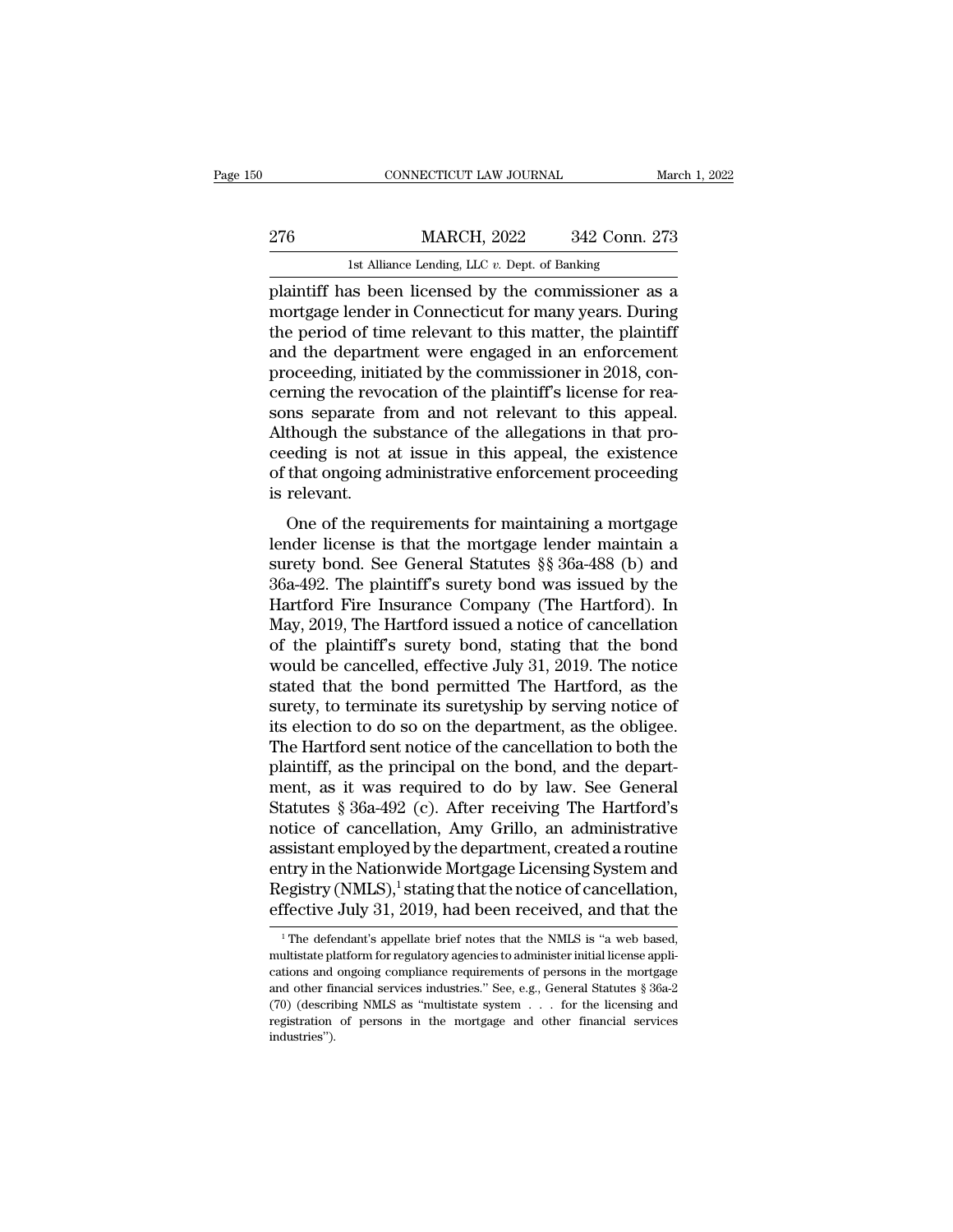EXECUTE CONNECTICUT LAW JOURNAL Page 151<br>342 Conn. 273 MARCH, 2022 277<br>1st Alliance Lending, LLC v. Dept. of Banking

EXECUTE 2022 CONNECTICUT LAW JOURNAL<br>
1st Alliance Lending, LLC *v.* Dept. of Banking<br>
1st Alliance Lending, LLC *v.* Dept. of Banking<br>
1st Alliance Lending, LLC *v.* Dept. of Banking Fage 151<br>
Fage 151<br>
1942 Conn. 273 MARCH, 2022 277<br>
1st Alliance Lending, LLC v. Dept. of Banking<br>
1st Alliance Lending, LLC v. Dept. of Banking<br>
1950 Failure to replace or reinstate the bond would result in<br>
1961 and an a 342 Conn. 273 MARCH, 2022 277<br>
1st Alliance Lending, LLC v. Dept. of Banking<br>
failure to replace or reinstate the bond would result in<br>
an automatic suspension and revocation of the plain-<br>
tiff's mortgage lender license. 342 Conn. 273 MARCH, 2022 277<br>
1st Alliance Lending, LLC  $v$ . Dept. of Banking<br>
failure to replace or reinstate the bond would result in<br>
an automatic suspension and revocation of the plain-<br>
tiff's mortgage lender licens 342 Conn. 273 MARCH, 2022 277<br>
1st Alliance Lending, LLC  $v$ . Dept. of Banking<br>
failure to replace or reinstate the bond would result in<br>
an automatic suspension and revocation of the plain-<br>
tiff's mortgage lender licens Ist Alliance Lending, LLC v. Dept. of Banking<br>
failure to replace or reinstate the bond would result in<br>
an automatic suspension and revocation of the plain-<br>
tiff's mortgage lender license. Grillo also sent an e-mail<br>
to Ist Alliance Lending, LLC v. Dept. of Banking<br>
failure to replace or reinstate the bond would result in<br>
an automatic suspension and revocation of the plaint-<br>
tiff's mortgage lender license. Grillo also sent an e-mail<br>
t failure to replace or reinstate the bond would result in<br>an automatic suspension and revocation of the plain-<br>tiff's mortgage lender license. Grillo also sent an e-mail<br>to Heather Sanchez, the plaintiff's chief compliance an automatic suspension and revocation of the plain-<br>tiff's mortgage lender license. Grillo also sent an e-mail<br>to Heather Sanchez, the plaintiff's chief compliance offi-<br>cer. Attached to the e-mail was a letter, dated Jun tiff's mortgage lender license. Grillo also sent an e-mail<br>to Heather Sanchez, the plaintiff's chief compliance offi-<br>cer. Attached to the e-mail was a letter, dated June<br>7, 2019, stating that § 36a-492 required the plaint to Heather Sanchez, the plaintiff's chief compliance officer. Attached to the e-mail was a letter, dated June 7, 2019, stating that § 36a-492 required the plaintiff to maintain a surety bond running concurrently with the p cer. Attached to the e-mail was a letter, dated June<br>7, 2019, stating that § 36a-492 required the plaintiff to<br>maintain a surety bond running concurrently with the<br>period of the license for the plaintiff's main office, and 7, 2019, stating that  $\S$  36a-492 required the plaintiff to maintain a surety bond running concurrently with the period of the license for the plaintiff's main office, and that the plaintiff's failure to have a bond in ef maintain a surety bond running concurrently with the<br>period of the license for the plaintiff's main office, and<br>that the plaintiff's failure to have a bond in effect on July<br>31, 2019, would result in the commissioner's aut period of the license for the plaintiff's main office, and<br>that the plaintiff's failure to have a bond in effect on July<br>31, 2019, would result in the commissioner's automatic<br>suspension of the plaintiff's license and inac that the plaintiff's failure to have a bond in effect on July 31, 2019, would result in the commissioner's automatic<br>suspension of the plaintiff's license and inactivation of<br>the licenses of each Connecticut mortgage loan 31, 2019, would result in the commissioner's automatic<br>suspension of the plaintiff's license and inactivation of<br>the licenses of each Connecticut mortgage loan origina-<br>tor sponsored by the plaintiff. The June 7 letter wen suspension of the plaintiff's license and inactivation of<br>the licenses of each Connecticut mortgage loan origina-<br>tor sponsored by the plaintiff. The June 7 letter went<br>on to state, in relevant part, that, "[i]n order to a the licenses of each Connecticut mortgage loan originator sponsored by the plaintiff. The June 7 letter went<br>on to state, in relevant part, that, "[i]n order to avoid<br>these outcomes, you must submit a letter of reinstate-<br> tor sponsored by the plaintiff. The June 7 letter went<br>on to state, in relevant part, that, "[i]n order to avoid<br>these outcomes, you must submit a letter of reinstate-<br>ment of the bond from [The Hartford] or a new bond<br>fr on to state, in relevant part, that, "[i]n order to avoid<br>these outcomes, you must submit a letter of reinstate-<br>ment of the bond from [The Hartford] or a new bond<br>from a surety company, providing for an effective date<br>on these outcomes, you must submit a letter of reinstatement of the bond from [The Hartford] or a new bond<br>from a surety company, providing for an effective date<br>on or prior to the bond cancellation effective date [of<br>July 31 ment of the bond from [The Hartford] or a new bond<br>from a surety company, providing for an effective date<br>on or prior to the bond cancellation effective date [of<br>July 31, 2019], or cease doing business and surrender<br>the li from a surety company, providing for an effective date<br>on or prior to the bond cancellation effective date [of<br>July 31, 2019], or cease doing business and surrender<br>the license on the [NMLS] in accordance with [General<br>St on or prior to the bond cancellation effective date [of July 31, 2019], or cease doing business and surrender<br>the license on the [NMLS] in accordance with [General<br>Statutes §§] 36a-51 (c) and 36a-490  $\ldots$ ." The June 7<br>le July 31, 2019], or cease doing business and surrender<br>the license on the [NMLS] in accordance with [General<br>Statutes §§] 36a-51 (c) and 36a-490 . . . ." The June 7<br>letter further stated that, "[i]n the event of automatic<br>s the license on the [NMLS] in accordance with [General Statutes  $\S\S$ ] 36a-51 (c) and 36a-490 . . . ." The June 7<br>letter further stated that, "[i]n the event of automatic<br>suspension," the commissioner shall provide the requ Statutes §§] 36a-51 (c) and 36a-490  $\ldots$  ." The June 7<br>letter further stated that, "[i]n the event of automatic<br>suspension," the commissioner shall provide the required<br>notice and an opportunity for a hearing. The June 7 letter further stated that, "[i]n the event of automatic<br>suspension," the commissioner shall provide the required<br>notice and an opportunity for a hearing. The June 7<br>letter concluded by stating that, "if you fail to addres suspension," the commissioner shall provide the required<br>notice and an opportunity for a hearing. The June 7<br>letter concluded by stating that, "if you fail to address<br>this issue," the letter serves as notice required by Ge notice and an opportunity for a hearing. The June 7<br>letter concluded by stating that, "if you fail to address<br>this issue," the letter serves as notice required by Gen-<br>eral Statutes  $\S 4$ -182 (c) and "provides you an oppo commissioner. as assay, are received as node required by a circle and Statutes § 4-182 (c) and "provides you an opportu-<br>ty to show compliance with all lawful requirements<br>r the retention of your license." The June 7 letter was<br>gned by and balances  $\hat{J}$  1.121 (b) and provides  $\hat{J}$  of an opportunity to show compliance with all lawful requirements for the retention of your license." The June 7 letter was signed by a director of the department, on be

rative of the retention of your license." The June 7 letter was<br>signed by a director of the department, on behalf of the<br>commissioner.<br>Upon receipt of The Hartford's notice of cancellation<br>and the department's June 7 lette the recention of your nection. The cancel recent mass<br>signed by a director of the department, on behalf of the<br>commissioner.<br>Upon receipt of The Hartford's notice of cancellation<br>and the department's June 7 letter, the pla Equality and account of the department, on solution of commissioner.<br>
Upon receipt of The Hartford's notice of cancellation<br>
and the department's June 7 letter, the plaintiff's chief<br>
executive officer, John Dilorio, cons Upon receipt of The Hartford's notice of cancellation<br>and the department's June 7 letter, the plaintiff's chief<br>executive officer, John Dilorio, considered the plain-<br>tiff's options. The plaintiff, however, did not immedi-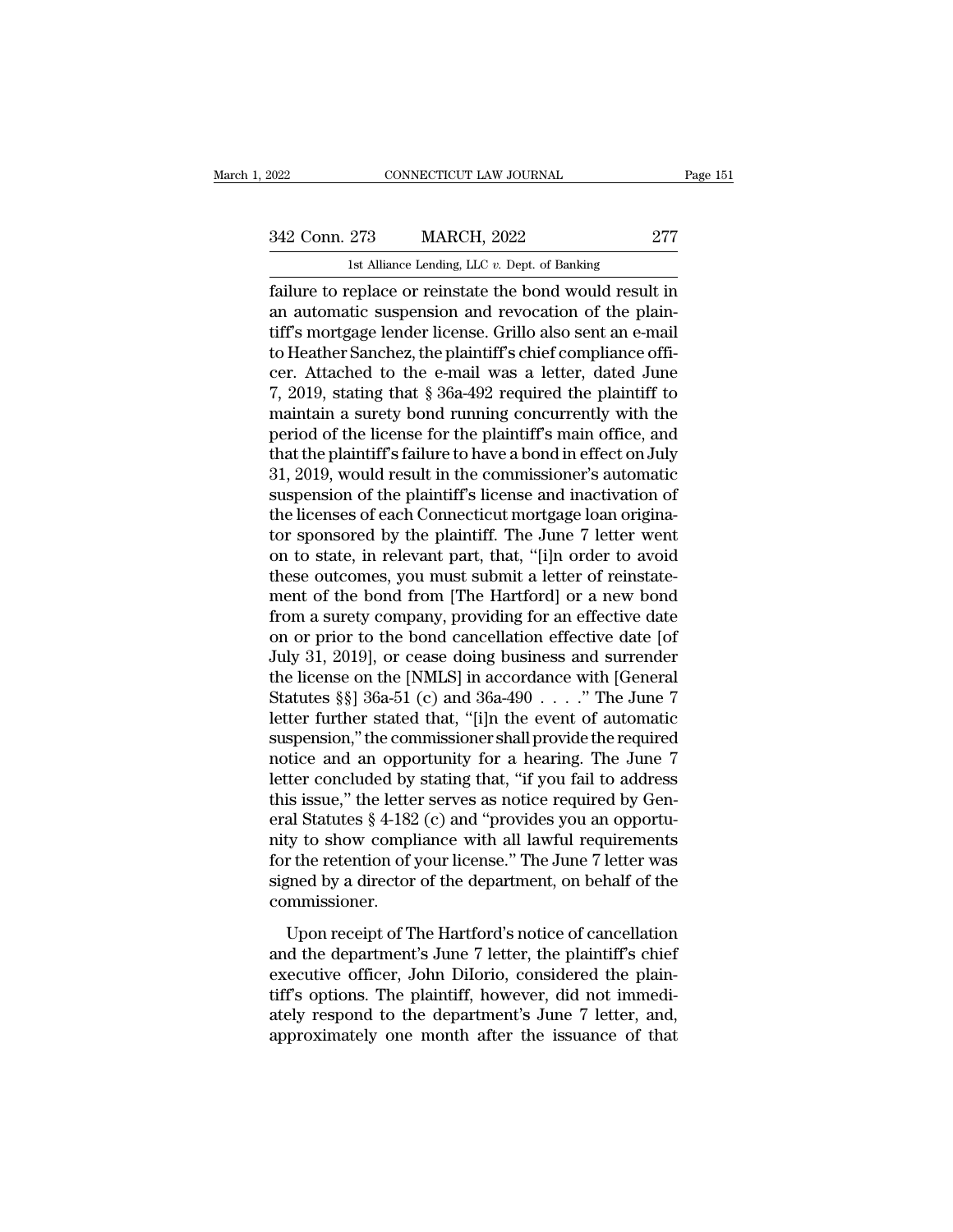# EXECUTE CONNECTICUT LAW JOURNAL March 1, 2022<br>278 MARCH, 2022 342 Conn. 273<br>1st Alliance Lending, LLC v. Dept. of Banking CONNECTICUT LAW JOURNAL March 1, 2022<br>278 MARCH, 2022 342 Conn. 273<br>1st Alliance Lending, LLC *v.* Dept. of Banking<br>etter, Grillo sent a follow-up e-mail to Sanchez, reminding

CONNECTICUT LAW JOURNAL March 1, 2022<br>
278 MARCH, 2022 342 Conn. 273<br>
1st Alliance Lending, LLC v. Dept. of Banking<br>
1st Alliance Lending, LLC v. Dept. of Banking<br>
1st Alliance Lending, LLC v. Dept. of Banking<br>
1st Allianc MARCH, 2022 342 Conn. 273<br>
1st Alliance Lending, LLC v. Dept. of Banking<br>
1st Alliance Lending, LLC v. Dept. of Banking<br>
1etter, Grillo sent a follow-up e-mail to Sanchez, reminding<br>
1st Alliance 7 letter, notifying her ab 278 MARCH, 2022 342 Conn. 273<br>
1st Alliance Lending, LLC  $v$ . Dept. of Banking<br>
letter, Grillo sent a follow-up e-mail to Sanchez, reminding<br>
her of the June 7 letter, notifying her about the bond<br>
requirements, and reque 278 MARCH, 2022 342 Conn. 273<br>
1st Alliance Lending, LLC  $v$ . Dept. of Banking<br>
letter, Grillo sent a follow-up e-mail to Sanchez, reminding<br>
her of the June 7 letter, notifying her about the bond<br>
requirements, and reque Ist Alliance Lending, LLC v. Dept. of Banking<br>
letter, Grillo sent a follow-up e-mail to Sanchez, reminding<br>
her of the June 7 letter, notifying her about the bond<br>
requirements, and requesting a response. The same day,<br>
D Ist Alliance Lending, LLC  $v$ . Dept. of Banking<br>letter, Grillo sent a follow-up e-mail to Sanchez, reminding<br>her of the June 7 letter, notifying her about the bond<br>requirements, and requesting a response. The same day,<br>Di letter, Grillo sent a follow-up e-mail to Sanchez, reminding<br>her of the June 7 letter, notifying her about the bond<br>requirements, and requesting a response. The same day,<br>Dilorio sent Grillo an e-mail, acknowledging receip her of the June 7 letter, notifying her about the bond requirements, and requesting a response. The same dapplication of Dilorio sent Grillo an e-mail, acknowledging receipt the June 7 letter and representing that the plai quirements, and requesting a response. The same day,<br>Iorio sent Grillo an e-mail, acknowledging receipt of<br>e June 7 letter and representing that the plaintiff was<br>nsidering its options, understood the relevant dead-<br>e, and Dhono sent Grino an e-mail, acknowledging receipt of<br>the June 7 letter and representing that the plaintiff was<br>considering its options, understood the relevant dead-<br>line, and would communicate its plan to the department<br>p

the sulter retter and representing that the plaintiff was<br>considering its options, understood the relevant dead-<br>line, and would communicate its plan to the department<br>prior to the close of business on July 30, 2019.<br>The p considering its options, understood the Felevant deadline, and would communicate its plan to the department<br>prior to the close of business on July 30, 2019.<br>The plaintiff explored the option of obtaining a replace-<br>ment s me, and would communicate its plant to the department<br>prior to the close of business on July 30, 2019.<br>The plaintiff explored the option of obtaining a replace-<br>ment surety bond but, on or about July 22 or 23, 2019,<br>ultima prior to the close of business on July 30, 2019.<br>The plaintiff explored the option of obtaining a replace-<br>ment surety bond but, on or about July 22 or 23, 2019,<br>ultimately decided to cease doing business in Connecti-<br>cut The plaintiff explored the option of obtaining a replacement surety bond but, on or about July 22 or 23, 2019, ultimately decided to cease doing business in Connecticut and to surrender its license. The plaintiff did not c ment surety bond but, on or about July 22 or 23, 2019,<br>ultimately decided to cease doing business in Connecti-<br>cut and to surrender its license. The plaintiff did not<br>communicate its intention to the department until sev-<br> ultimately decided to cease doing business in Connecticut and to surrender its license. The plaintiff did not<br>communicate its intention to the department until several days later. More precisely, on July 29, 2019, Dilorio<br> cut and to surrender its license. The plaintiff did not<br>communicate its intention to the department until sev-<br>eral days later. More precisely, on July 29, 2019, Dilorio<br>sent an e-mail to Grillo, stating that the plaintiff communicate its intention to the department until several days later. More precisely, on July 29, 2019, Dilorio<br>sent an e-mail to Grillo, stating that the plaintiff "is<br>voluntarily surrendering its license. Our licensing m eral days later. More precisely, on July 29, 201<br>sent an e-mail to Grillo, stating that the pla<br>voluntarily surrendering its license. Our licens<br>ager will enter the information into [the] NMI<br>[close of business on July 31, In an e-mail to Grino, stating that the plaintiff is<br>luntarily surrendering its license. Our licensing man-<br>er will enter the information into [the] NMLS before<br>lose of business on July 31, 2019]. The active pipeline<br>matai voluntarily surrendering its license. Our licensing manager will enter the information into [the] NMLS before<br>[close of business on July 31, 2019]. The active pipeline<br>contains no Connecticut consumers. Please confirm<br>rece

ager will enter the information into [the] NMLs before<br>[close of business on July 31, 2019]. The active pipeline<br>contains no Connecticut consumers. Please confirm<br>receipt of this message by reply e-mail."<br>The commissioner reflection of business of July 31, 2019]. The active pipeline<br>contains no Connecticut consumers. Please confirm<br>receipt of this message by reply e-mail."<br>The commissioner did not accept the plaintiff's pur-<br>ported surrende receipt of this message by reply e-mail."<br>The commissioner did not accept the plaintiff's pur-<br>ported surrender of its license, and, days later, on July<br>31, 2019, Grillo made an online entry in the NMLS<br>reflecting that the The commissioner did not accept the plaintiff's purported surrender of its license, and, days later, on July 31, 2019, Grillo made an online entry in the NMLS<br>reflecting that the plaintiff's mortgage lender license<br>was sus The commissioner did not accept the plaintiff's pur-<br>ported surrender of its license, and, days later, on July<br>31, 2019, Grillo made an online entry in the NMLS<br>reflecting that the plaintiff's mortgage lender license<br>was s ported surrender of its license, and, days later, on July<br>31, 2019, Grillo made an online entry in the NMLS<br>reflecting that the plaintiff's mortgage lender license<br>was suspended. The next day, the commissioner issued<br>the p 31, 2019, Grillo made an online entry in the NMLS<br>reflecting that the plaintiff's mortgage lender license<br>was suspended. The next day, the commissioner issued<br>the plaintiff a Notice of Automatic Suspension, Notice<br>of Inten reflecting that the plaintiff's mortgage lender license<br>was suspended. The next day, the commissioner issued<br>the plaintiff a Notice of Automatic Suspension, Notice<br>of Intent to Revoke Mortgage Lender License, and<br>Notice of was suspended. The next day, the commissioner issued<br>the plaintiff a Notice of Automatic Suspension, Notice<br>of Intent to Revoke Mortgage Lender License, and<br>Notice of Right to Hearing. Through the notices, the<br>commissioner the plaintiff a Notice of Automatic Suspension, Notice<br>of Intent to Revoke Mortgage Lender License, and<br>Notice of Right to Hearing. Through the notices, the<br>commissioner informed the plaintiff that its mortgage<br>lender lice of Intent to Revoke Mortgage Lender License, and<br>Notice of Right to Hearing. Through the notices, the<br>commissioner informed the plaintiff that its mortgage<br>lender license was automatically suspended on July 31,<br>2019, and a Notice of Right to Hearing. Through the notices, the commissioner informed the plaintiff that its mortgage lender license was automatically suspended on July 31, 2019, and apprised the plaintiff that it could request an ad commissioner informed the plaintiff that its mortgage<br>lender license was automatically suspended on July 31,<br>2019, and apprised the plaintiff that it could request an<br>administrative hearing on the allegations contained in<br> lender license was automatically suspended on July 31, 2019, and apprised the plaintiff that it could request an administrative hearing on the allegations contained in the notices. The plaintiff requested a hearing, which 2019, and apprised the plaintiff that it could request an administrative hearing on the allegations contained in the notices. The plaintiff requested a hearing, which was held in September, 2019. Following the hearing, the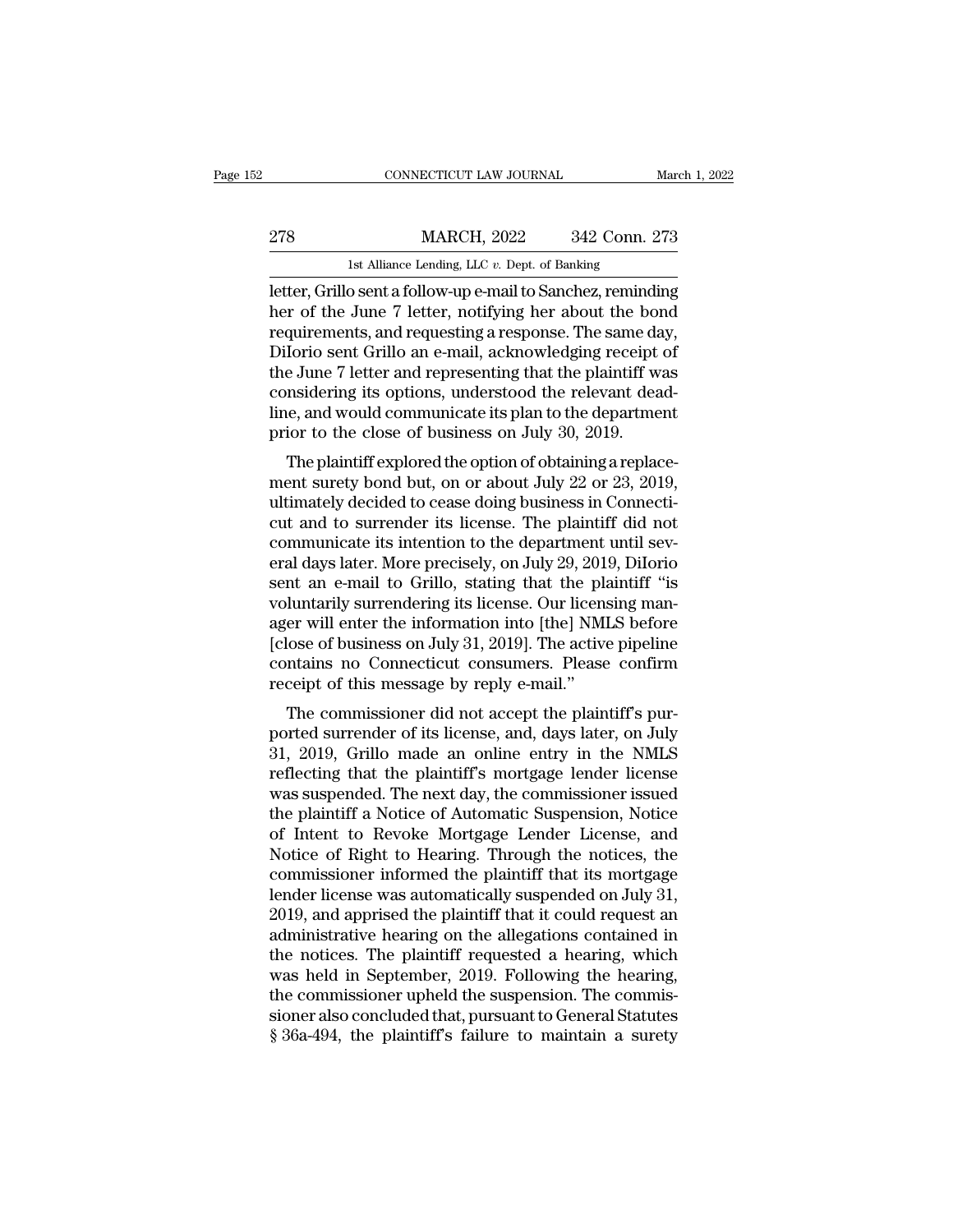| 2022          | CONNECTICUT LAW JOURNAL                                  | Page 153 |
|---------------|----------------------------------------------------------|----------|
| 342 Conn. 273 | <b>MARCH, 2022</b>                                       | 279      |
|               | 1st Alliance Lending, LLC $v$ . Dept. of Banking         |          |
|               | bond, as required by $\S$ 36a-492, supported the revoca- |          |

connecticut LAW JOURNAL<br>
342 Conn. 273 MARCH, 2022 279<br>
1st Alliance Lending, LLC v. Dept. of Banking<br>
bond, as required by § 36a-492, supported the revoca-<br>
tion of the plaintiff's mortgage lender license. Accord-<br>
ingly, 342 Conn. 273 MARCH, 2022 279<br>
1st Alliance Lending, LLC v. Dept. of Banking<br>
bond, as required by § 36a-492, supported the revocation<br>
of the plaintiff's mortgage lender license. Accord-<br>
ingly, the commissioner ordered t 342 Conn. 273 MARCH, 2022 279<br>
Ist Alliance Lending, LLC  $v$ . Dept. of Banking<br>
bond, as required by  $\S 36a-492$ , supported the revoca-<br>
tion of the plaintiff's mortgage lender license. Accord-<br>
ingly, the commissioner or 342 Conn. 273 MARCH, 2022 279<br>
1st Alliance Lending, LLC  $v$ . Dept. of Banking<br>
bond, as required by § 36a-492, supported the revoca-<br>
tion of the plaintiff's mortgage lender license. Accord-<br>
ingly, the commissioner orde 15 The Lemma Lie of the Rending, LLC v. Dept. of Banking<br>bond, as required by § 36a-492, supported the revoca-<br>tion of the plaintiff's mortgage lender license. Accord-<br>ingly, the commissioner ordered the revocation of the Ist Alliance Lending, LLC  $v$ . Dept. of Banking<br>bond, as required by § 36a-492, supported the revoca-<br>tion of the plaintiff's mortgage lender license. Accord-<br>ingly, the commissioner ordered the revocation of the<br>plaintif bond, as required by § 36a-492, supported the revocation of the plaintiff's mortgage lender license. Accordingly, the commissioner ordered the revocation of the plaintiff's mortgage lender license. The suspension and revoc tion of the plaintiff's mortgage lender license. Accordingly, the commissioner ordered the revocation of the plaintiff's mortgage lender license. The suspension and revocation had national ramifications for the plaintiff b ingly, the commissioner ordered the revocation of the plaintiff's mortgage lender license. The suspension and revocation had national ramifications for the plaintiff because they hampered its ability to conduct business in plaintiff's mortgage lender license. The<br>revocation had national ramifications<br>because they hampered its ability to c<br>in other states and could result in "a<br>defaults with other counterparties and<br>tions." A properly effectu Fraction had national radiffications for the plantification<br>cause they hampered its ability to conduct business<br>other states and could result in "a series of cross-<br>faults with other counterparties and [other] revoca-<br>ms." because they hampered its ability to conduct business<br>in other states and could result in "a series of cross-<br>defaults with other counterparties and [other] revoca-<br>tions." A properly effectuated surrender would not have<br>h

In other states and could result in a series of cross-<br>defaults with other counterparties and [other] revoca-<br>tions." A properly effectuated surrender would not have<br>had these negative ramifications.<br>The plaintiff filed a deratures with other counterparties and [other] revocations." A properly effectuated surrender would not have<br>had these negative ramifications.<br>The plaintiff filed an administrative appeal from the<br>commissioner's decision Final these negative ramifications.<br>
The plaintiff filed an administrative appeal from the<br>
commissioner's decision with the trial court, pursuant<br>
to the Uniform Administrative Procedure Act (UAPA),<br>
General Statutes § 4-The plaintiff filed an administrative appeal from the commissioner's decision with the trial court, pursuant to the Uniform Administrative Procedure Act (UAPA), General Statutes  $\S 4$ -166 et seq. See General Statutes  $\S 4$ The plaintiff filed an administrative appeal from the commissioner's decision with the trial court, pursuant to the Uniform Administrative Procedure Act (UAPA), General Statutes § 4-166 et seq. See General Statutes § 4-183 commissioner's decision with the trial court, pursuant<br>to the Uniform Administrative Procedure Act (UAPA),<br>General Statutes § 4-166 et seq. See General Statutes<br>§ 4-183. The plaintiff argued, among other things, that<br>the g to the Uniform Administrative Procedure Act (UAPA),<br>General Statutes § 4-166 et seq. See General Statutes<br>§ 4-183. The plaintiff argued, among other things, that<br>the governing statutory scheme precluded the depart-<br>ment fr General Statutes § 4-166 et seq. See General Statutes<br>§ 4-183. The plaintiff argued, among other things, that<br>the governing statutory scheme precluded the depart-<br>ment from suspending its license, and that the depart-<br>men  $§$  4-183. The plaintiff argued, among other things, that<br>the governing statutory scheme precluded the depart-<br>ment from suspending its license, and that the depart-<br>ment should be bound by the plain meaning of its June<br>7 the governing statutory scheme precluded the depart-<br>ment from suspending its license, and that the depart-<br>ment should be bound by the plain meaning of its June<br>7 letter. Following a hearing and postargument briefs,<br>the t ment from suspending its license, and that the department should be bound by the plain meaning of its June 7 letter. Following a hearing and postargument briefs, the trial court issued a memorandum of decision, affirming t ment should be bound by the plain meaning of its June<br>7 letter. Following a hearing and postargument briefs,<br>the trial court issued a memorandum of decision, affirming<br>the commissioner's decision and dismissing the plain-<br> 7 letter. Following a hearing and postargument briefs,<br>the trial court issued a memorandum of decision, affirming<br>the commissioner's decision and dismissing the plain-<br>tiff's appeal. The trial court concluded that (1) the the trial court issued a memorandum of decision, affirming<br>the commissioner's decision and dismissing the plain-<br>tiff's appeal. The trial court concluded that (1) the com-<br>missioner did not abuse his discretion in declinin the commissioner's decision and dismissing the plaintiff's appeal. The trial court concluded that (1) the commissioner did not abuse his discretion in declining to accept the plaintiff's license surrender, (2) the June 7 l tiff's appeal. The trial court concluded that (1) the com-<br>missioner did not abuse his discretion in declining to<br>accept the plaintiff's license surrender, (2) the June 7<br>letter did not constitute an offer from the defenda missioner did not abuse his discretion in declining to<br>accept the plaintiff's license surrender, (2) the June 7<br>letter did not constitute an offer from the defendants<br>for the plaintiff to surrender its license, and, theref accept the plaintiff's license surrender, (2) the June 7<br>letter did not constitute an offer from the defendants<br>for the plaintiff to surrender its license, and, therefore,<br>the commissioner was not compelled to accept the p letter did not constitute an offer from the defendants<br>for the plaintiff to surrender its license, and, therefore,<br>the commissioner was not compelled to accept the plain-<br>tiff's license surrender under contract principles, for the plaintiff to surrender its license, and, therefore,<br>the commissioner was not compelled to accept the plain-<br>tiff's license surrender under contract principles, and<br>(3) the commissioner was not estopped from declini the commissioner was not c<br>tiff's license surrender uno<br>(3) the commissioner was it<br>to accept the plaintiff's lice<br>was no representation or p<br>on which the plaintiff court This appeal followed.<br>On appeal, the plaintiff or The commissioner was not estopped from declining<br>accept the plaintiff's license surrender because there<br>as no representation or promise by the commissioner<br>which the plaintiff could have reasonably relied.<br>is appeal follo (3) the commissioner was not estopped from decining<br>to accept the plaintiff's license surrender because there<br>was no representation or promise by the commissioner<br>on which the plaintiff could have reasonably relied.<br>This a

for accept the plaintiff's incense surferider because there<br>was no representation or promise by the commissioner<br>on which the plaintiff could have reasonably relied.<br>This appeal followed.<br>On appeal, the plaintiff contends was no representation of profiles by the commissioner<br>on which the plaintiff could have reasonably relied.<br>This appeal followed.<br>On appeal, the plaintiff contends that the governing<br>statutes do not permit the defendants to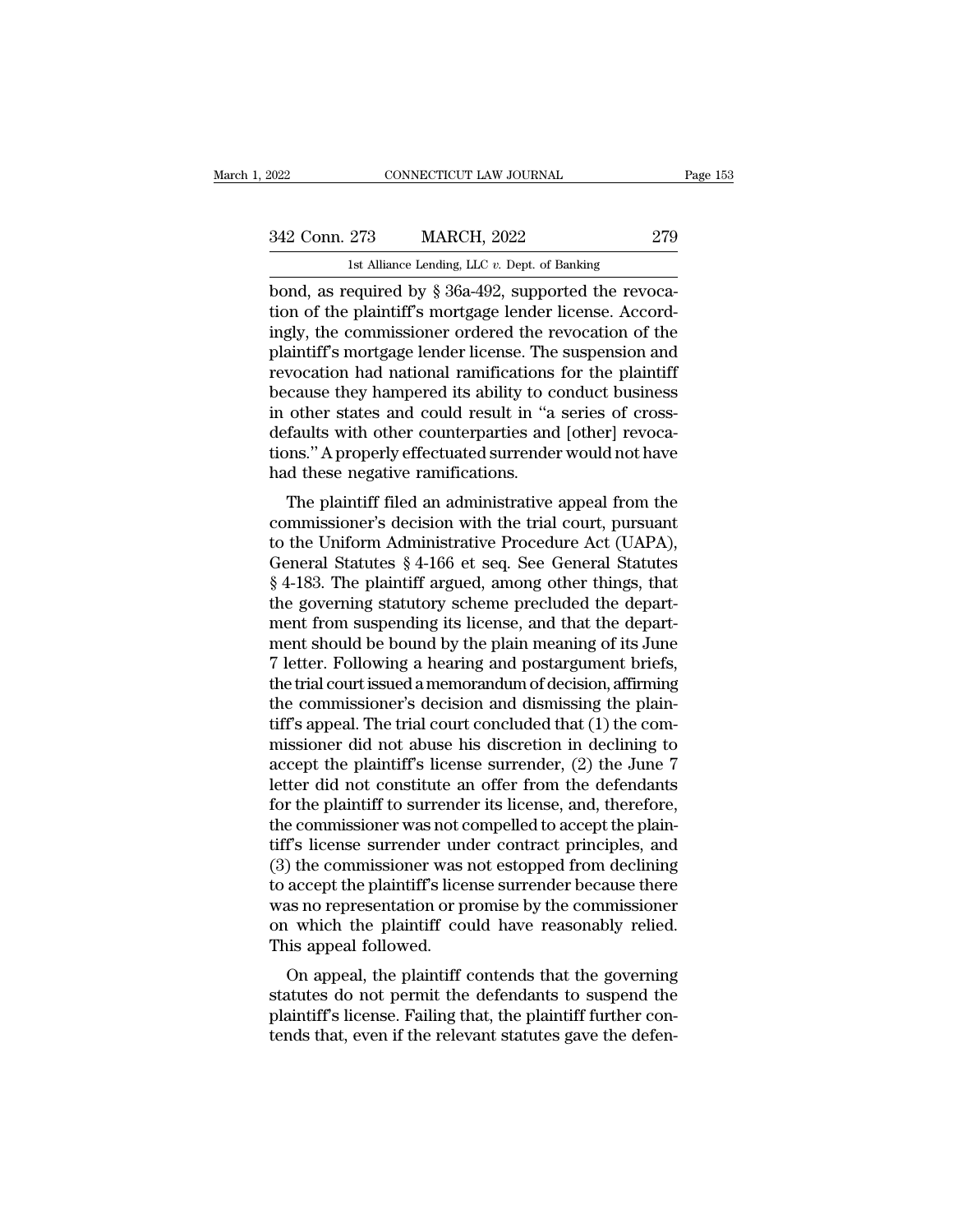|     | CONNECTICUT LAW JOURNAL                                 | March 1, 2022 |
|-----|---------------------------------------------------------|---------------|
|     |                                                         |               |
| 280 | <b>MARCH, 2022</b>                                      | 342 Conn. 273 |
|     | 1st Alliance Lending, LLC $v$ . Dept. of Banking        |               |
|     | dants discretion to suspend its license the trial court |               |

CONNECTICUT LAW JOURNAL March 1, 202<br>
280 MARCH, 2022 342 Conn. 273<br>
1st Alliance Lending, LLC v. Dept. of Banking<br>
dants discretion to suspend its license, the trial court<br>
incorrectly concluded that the commissioner lawf MARCH, 2022 342 Conn. 273<br>
1st Alliance Lending, LLC v. Dept. of Banking<br>
dants discretion to suspend its license, the trial court<br>
incorrectly concluded that the commissioner lawfully<br>
exercised his discretion. Finally, t  $\begin{tabular}{ll} \bf 280 & \tt MARCH, 2022 & \tt 342 Conn. 273 \\ & \tt 1st Alliance Lending, LLC. v. Dept. of Banking \\ \bf dants discretion to suspend its license, the trial court incorrectly concluded that the commissioner lawfully \\ \bf exercised his discretion. Finally, the plaintiff also contends that the defendants were estopped from suspend-  
ing the plaintiff's license. \end{tabular}$  $\begin{tabular}{ll} 280 & MARCH, 2022 & 342 Conn. 273 \\ & \rule{0pt}{3.5mm} \textcolor{red}{_{1}} \textcolor{black}{_{1}} \textcolor{black}{_{1}} \textcolor{black}{_{1}} \textcolor{black}{_{1}} \textcolor{black}{_{1}} \textcolor{black}{_{2}} \textcolor{black}{_{2}} \textcolor{black}{_{1}} \textcolor{black}{_{2}} \textcolor{black}{_{3}} \textcolor{black}{_{3}} \textcolor{black}{_{4}} \textcolor{black}{_{5}} \textcolor{black}{_{5}} \textcolor{black}{_{6}} \textcolor{black}{_{7}} \textcolor{black}{_{7}} \textcolor{black}{_{8}} \textcolor{$ Ist Alliance Lending, LLC  $i$ <br>dants discretion to suspend it:<br>incorrectly concluded that the<br>exercised his discretion. Finall<br>tends that the defendants were<br>ing the plaintiff's license.<br>"We begin by articulating th nts discretion to suspend its license, the trial court<br>correctly concluded that the commissioner lawfully<br>ercised his discretion. Finally, the plaintiff also con-<br>nds that the defendants were estopped from suspend-<br>g the p review incorrectly concluded that the commissioner lawfully<br>exercised his discretion. Finally, the plaintiff also con-<br>tends that the defendants were estopped from suspend-<br>ing the plaintiff's license.<br>"We begin by articul

exercised his discretion. Finally, the plaintiff also contends that the defendants were estopped from suspending the plaintiff's license.<br>
"We begin by articulating the applicable standard of review in an appeal from the d tends that the defendants were estopped from suspending the plaintiff's license.<br>
"We begin by articulating the applicable standard of<br>
review in an appeal from the decision of an administra-<br>
tive agency. Judicial review ing the plaintiff's license.<br>
"We begin by articulating the applicable standard of<br>
review in an appeal from the decision of an administra-<br>
tive agency. Judicial review of [an administrative agency's]<br>
action is governed "We begin by articulating the applicable standard of<br>review in an appeal from the decision of an administra-<br>tive agency. Judicial review of [an administrative agency's]<br>action is governed by the [UAPA]  $\dots$  and the scope "We begin by articulating the applicable standard of<br>review in an appeal from the decision of an administra-<br>tive agency. Judicial review of [an administrative agency's]<br>action is governed by the [UAPA]  $\dots$  and the scope review in an appeal from the decision of an administrative agency's]<br>tive agency. Judicial review of [an administrative agency's]<br>action is governed by the [UAPA]  $\ldots$  and the scope<br>of that review is very restricted.  $\ld$ tive agency. Judicial review of [an administrative agency's]<br>action is governed by the [UAPA] . . . and the scope<br>of that review is very restricted. . . . With regard to<br>questions of fact, it is neither the function of the action is governed by the [UAPA]  $\ldots$  and the scope<br>of that review is very restricted.  $\ldots$  With regard to<br>questions of fact, it is neither the function of the trial<br>court nor of this court to retry the case or to subst of that review is very restricted. . . . With regard to<br>questions of fact, it is neither the function of the trial<br>court nor of this court to retry the case or to substitute<br>its judgment for that of the administrative agen questions of fact, it is neither the function of the trial court nor of this court to retry the case or to substitute its judgment for that of the administrative agency....<br>Judicial review of the conclusions of law reache court nor of this court to retry the case or to substitute<br>its judgment for that of the administrative agency. . . .<br>Judicial review of the conclusions of law reached<br>administratively is also limited. The court's ultimate its judgment for that of the administrative agency.  $\dots$ <br>Judicial review of the conclusions of law reached<br>administratively is also limited. The court's ultimate<br>duty is only to decide whether, in light of the evidence,<br>t Judicial review of the conclusions of law reached<br>administratively is also limited. The court's ultimate<br>duty is only to decide whether, in light of the evidence,<br>the [agency] has acted unreasonably, arbitrarily, ille-<br>gal administratively is also limited. The court's ultimate<br>duty is only to decide whether, in light of the evidence,<br>the [agency] has acted unreasonably, arbitrarily, ille-<br>gally, or in abuse of its discretion. . . . Conclusi duty is only to decide whether, in light of the evidence,<br>the [agency] has acted unreasonably, arbitrarily, ille-<br>gally, or in abuse of its discretion.... Conclusions of<br>law reached by the administrative agency must stand the [agency] has acted unreasonably, arbitrarily, illegally, or in abuse of its discretion. . . . Conclusions of<br>law reached by the administrative agency must stand<br>if the court determines that they resulted from a correct gally, or in abuse of its discretion. . . . . Conclusions of<br>law reached by the administrative agency must stand<br>if the court determines that they resulted from a correct<br>application of the law to the facts found and could law reached by the administrative agency must stand<br>if the court determines that they resulted from a correct<br>application of the law to the facts found and could<br>reasonably and logically follow from such facts." (Cita-<br>tio if the court determines that they resulted from a correct<br>application of the law to the facts found and could<br>reasonably and logically follow from such facts." (Cita-<br>tions omitted; internal quotation marks omitted.) *Cele* application of the law to the facts found and could<br>reasonably and logically follow from such facts." (Cita-<br>tions omitted; internal quotation marks omitted.) *Celen-*<br>tano v. Rocque, 282 Conn. 645, 652, 923 A.2d 709 (2007 reasonably and logically follow from such facts." (Citations omitted; internal quotation marks omitted.) *Celentano* v. Rocque, 282 Conn. 645, 652, 923 A.2d 709 (2007). "Cases that present pure questions of law, however, tions omitted; internal quotation marks omitted.) *Celentano* v. *Rocque*, 282 Conn. 645, 652, 923 A.2d 709 (2007).<br>
"Cases that present pure questions of law, however,<br>
invoke a broader standard of review than is ordinar *tano* v. *Rocque*, 282 Conn. 645, 652, 923 A.2d 709 (2007).<br>
"Cases that present pure questions of law, however,<br>
invoke a broader standard of review than is ordinarily<br>
involved in deciding whether, in light of the evid "Cases that present pure questions of law, however,<br>invoke a broader standard of review than is ordinarily<br>involved in deciding whether, in light of the evidence,<br>the agency has acted unreasonably, arbitrarily, illegally<br> invoke a broader standard of review than is ordinarily<br>involved in deciding whether, in light of the evidence,<br>the agency has acted unreasonably, arbitrarily, illegally<br>or in abuse of its discretion. . . . We have determi involved in deciding whether, in light of the evidence,<br>the agency has acted unreasonably, arbitrarily, illegally<br>or in abuse of its discretion.... We have determined,<br>therefore, that the traditional deference accorded to the agency has acted unreasonably, arbitrarily, illegally<br>or in abuse of its discretion. . . . We have determined,<br>therefore, that the traditional deference accorded to an<br>agency's interpretation of a statutory term is un or in abuse of its discretion. . . . We have determined,<br>therefore, that the traditional deference accorded to an<br>agency's interpretation of a statutory term is unwar-<br>ranted when the construction of a statute . . . has no therefore, that the traditional deference accorded to an agency's interpretation of a statutory term is unwarranted when the construction of a statute . . . has not previously been subjected to judicial scrutiny [or to] . agency's interpretation of a statutory term is unwarranted when the construction of a statute . . . has not previously been subjected to judicial scrutiny [or to] . . . a governmental agency's time-tested interpretation .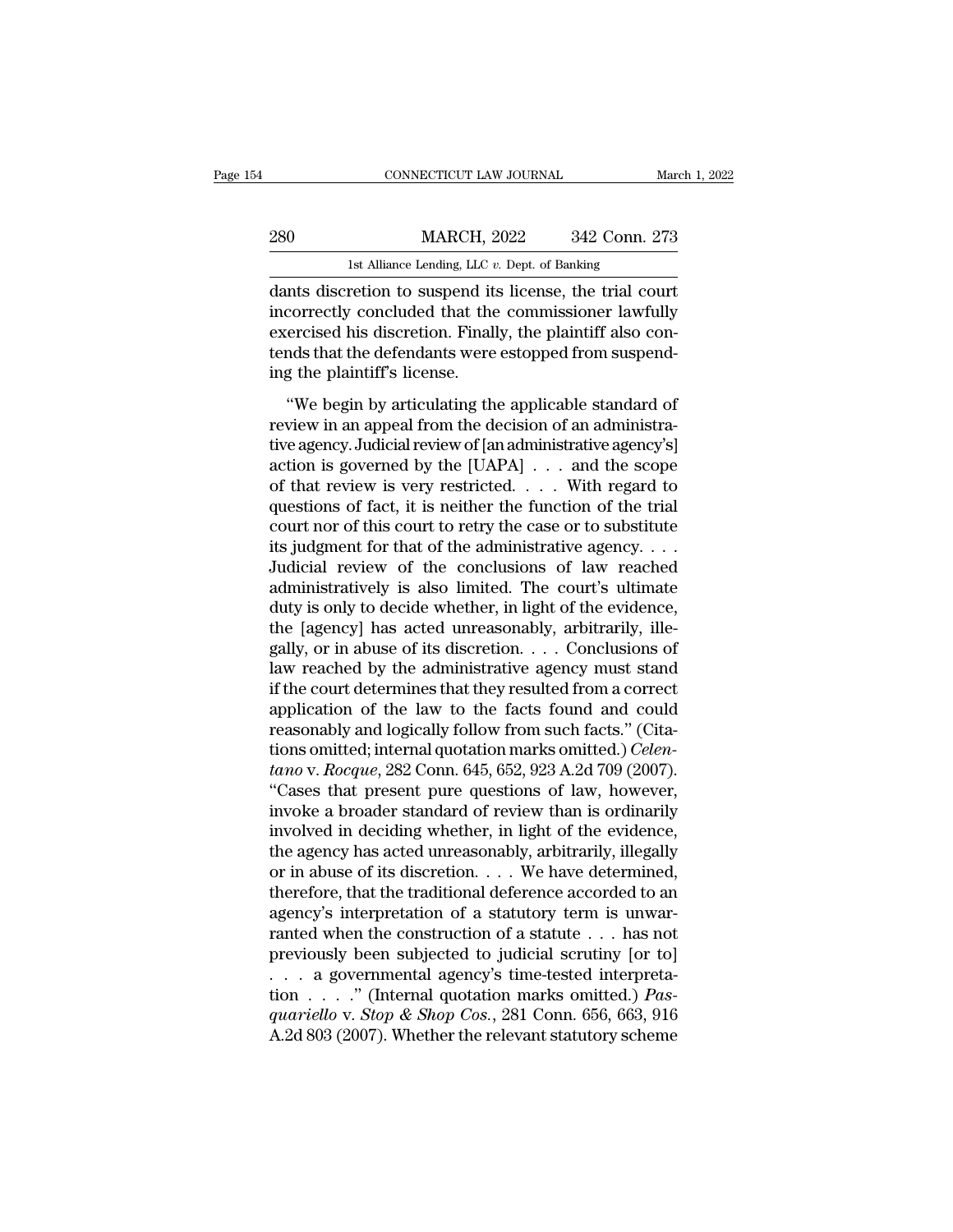| 2022          | CONNECTICUT LAW JOURNAL                          | Page 155 |
|---------------|--------------------------------------------------|----------|
| 342 Conn. 273 | <b>MARCH, 2022</b>                               | 281      |
|               | 1st Alliance Lending, LLC $v$ . Dept. of Banking |          |

EXERCITY LAW JOURNAL<br>
2022 281<br>
1st Alliance Lending, LLC *v.* Dept. of Banking<br>
281<br>
281<br>
273 MARCH, 2022<br>
281<br>
281<br>
281<br>
273 Dept. of Banking EXERCT 2022 EXERCT CONNECTICUT LAW JOURNAL Page 155<br>
342 Conn. 273 MARCH, 2022 231<br>
1st Alliance Lending, LLC v. Dept. of Banking<br>
281<br>
27 Started the commissioner the legal authority to suspend<br>
28 and revoke the plaintif  $\begin{array}{r} \text{342 Conn. 273} \quad \text{MARCH, 2022} \quad \text{281} \ \text{1st Alliance Lending, LLC v. Dept. of Banking} \ \text{granted the commissioner the legal authority to suspend and revoke the plaintiff's mortgage lender license is a question of statutory interpretation over which our review is, planary. So, a.g., LaFrame & V. Lodmell. 322 Conn. \end{array}$ 342 Conn. 273 MARCH, 2022 281<br>
1st Alliance Lending, LLC v. Dept. of Banking<br>
granted the commissioner the legal authority to suspend<br>
and revoke the plaintiff's mortgage lender license is a<br>
question of statutory interpr 342 Conn. 273 MARCH, 2022 231<br>
Ist Alliance Lending, LLC v. Dept. of Banking<br>
granted the commissioner the legal authority to suspend<br>
and revoke the plaintiff's mortgage lender license is a<br>
question of statutory interpre Ist Alliance Lending, LLC v. Dept. of Banking<br>
granted the commissioner the legal authority to suspend<br>
and revoke the plaintiff's mortgage lender license is a<br>
question of statutory interpretation over which our review<br>
i Ist Alliance Lending, LLC v. Dept. of Banking<br>granted the commissioner the legal authority to suspend<br>and revoke the plaintiff's mortgage lender license is a<br>question of statutory interpretation over which our review<br>is p granted the commissioner the legal authority to suspend<br>and revoke the plaintiff's mortgage lender license is a<br>question of statutory interpretation over which our review<br>is plenary. See, e.g., *LaFrance* v. *Lodmell*, 322 and revoke the plaintiff's mortgage lender license is a<br>question of statutory interpretation over which our review<br>is plenary. See, e.g., *LaFrance* v. *Lodmell*, 322 Conn.<br>828, 833–34, 144 A.3d 373 (2016). We review § 36a question of statutory interpretation over which our review<br>is plenary. See, e.g., *LaFrance v. Lodmell*, 322 Conn.<br>828, 833–34, 144 A.3d 373 (2016). We review § 36a-492<br>and the relevant statutory scheme in accordance with<br> is plenary. See, e.g.,  $LaFn$ <br>828, 833–34, 144 A.3d 373 (<br>and the relevant statutory<br>General Statutes § 1-2z an<br>statutory construction. See,<br>ical Response of Connectic<br>213 A.3d 1110 (2019).<br>We have never had occas o, 855–54, 144 A.5d 575 (2010). We feview § 50a–452<br>d the relevant statutory scheme in accordance with<br>eneral Statutes § 1-2z and our familiar principles of<br>atutory construction. See, e.g., *Sena* v. *American Med-<br>al Res* and the Ferevalt statutory scheme in accordance will<br>General Statutes § 1-2z and our familiar principles of<br>statutory construction. See, e.g., *Sena* v. American Med-<br>ical Response of Connecticut, Inc., 333 Conn. 30, 45–46

General statutes y 1-22 and our familiar principles of<br>statutory construction. See, e.g., *Sena* v. *American Med-<br>ical Response of Connecticut*, *Inc.*, 333 Conn. 30, 45–46,<br>213 A.3d 1110 (2019).<br>We have never had occasio statutory construction: see, e.g., send v. American mea-<br>ical Response of Connecticut, Inc., 333 Conn. 30, 45–46,<br>213 A.3d 1110 (2019).<br>We have never had occasion to consider the statutory<br>scheme governing the suspension a *lead Response of Connecticut, Inc.*, 335 Collif. 30, 43–40, 213 A.3d 1110 (2019).<br>We have never had occasion to consider the statutory scheme governing the suspension and revocation of a mortgage lender license. Accordin 215 A.5d 1110 (2019).<br>
We have never had occasion to consider the statutory<br>
scheme governing the suspension and revocation of a<br>
mortgage lender license. Accordingly, a review of the<br>
relevant statutes is foundational to We have never had occasion to consider the statutory<br>scheme governing the suspension and revocation of a<br>mortgage lender license. Accordingly, a review of the<br>relevant statutes is foundational to our analysis. The<br>plaintif scheme governing the suspension and revocation of a<br>mortgage lender license. Accordingly, a review of the<br>relevant statutes is foundational to our analysis. The<br>plaintiff does not dispute that, in order to engage in the<br>bu mortgage lender license. Accordingly, a review of the relevant statutes is foundational to our analysis. The plaintiff does not dispute that, in order to engage in the business of mortgage lending in Connecticut, it was re relevant statutes is foundational to our analysis. The<br>plaintiff does not dispute that, in order to engage in the<br>business of mortgage lending in Connecticut, it was<br>required to maintain a surety bond. Specifically, Genera plaintiff does not dispute that, in order to engage in the<br>business of mortgage lending in Connecticut, it was<br>required to maintain a surety bond. Specifically, General<br>Statutes (Rev. to 2019) § 36a-486 (a) prohibits a lim business of mortgage lending in Connecticut, it was<br>required to maintain a surety bond. Specifically, General<br>Statutes (Rev. to 2019) § 36a-486 (a) prohibits a limited<br>liability company, or other "person," from making resi required to maintain a surety bond. Specifically, General<br>Statutes (Rev. to 2019) § 36a-486 (a) prohibits a limited<br>liability company, or other "person," from making resi-<br>dential mortgage loans unless that company has fir Statutes (Rev. to 2019) § 36a-486 (a) prohibits a limited<br>liability company, or other "person," from making resi-<br>dential mortgage loans unless that company has first<br>obtained a license from the commissioner. Section 36aliability company, or other "person," from making residential mortgage loans unless that company has first obtained a license from the commissioner. Section 36a-488 sets forth the conditions for obtaining and maintaining dential mortgage loans unlobtained a license from the<br>488 sets forth the condition<br>taining a license, and, more<br>of that statute requires the n<br>a surety bond, as specified<br>Statutes § 36a-488 (b).<br>Section 36a-492 sets forth Section 36a-492 sets forth the conditions for obtaining and main-<br>
Section 36a-48 sets forth the conditions for obtaining and main-<br>
ining a license, and, more specifically, subsection (b)<br>
that statute requires the mortg Fraction and intervals of botaning and mani-<br>taining a license, and, more specifically, subsection (b)<br>of that statute requires the mortgage lender to maintain<br>a surety bond, as specified in  $\S 36a-492$ . See General<br>Statu

Equivalently, subsection (b)<br>of that statute requires the mortgage lender to maintain<br>a surety bond, as specified in § 36a-492. See General<br>Statutes § 36a-488 (b).<br>Section 36a-492 sets forth the requirement for main-<br>tain a surety bond, as specified in § 36a-492. See General<br>Statutes § 36a-488 (b).<br>Section 36a-492 sets forth the requirement for main-<br>taining a surety bond; General Statutes § 36a-492 (a);<br>permits the surety company to cance a surety bond, as specified in  $\S$  50a-492. See General Statutes  $\S$  36a-488 (b).<br>Section 36a-492 sets forth the requirement for maintaining a surety bond; General Statutes  $\S$  36a-492 (a); permits the surety company to c Statutes 8 50a-403 (b).<br>
Section 36a-492 sets forth the requirement for main-<br>
taining a surety bond; General Statutes § 36a-492 (a);<br>
permits the surety company to cancel the surety bond<br>
at any time, provided it complie Section 36a-492 sets forth the requirement for main-<br>taining a surety bond; General Statutes § 36a-492 (a);<br>permits the surety company to cancel the surety bond<br>at any time, provided it complies with certain notice<br>requir taining a surety bond; General Statutes § 36a-492 (a);<br>permits the surety company to cancel the surety bond<br>at any time, provided it complies with certain notice<br>requirements; General Statutes § 36a-492 (c); and pro-<br>vide permits the surety company to cancel the surety bond<br>at any time, provided it complies with certain notice<br>requirements; General Statutes § 36a-492 (c); and pro-<br>vides for the automatic suspension of a license in the<br>event at any time, provided it complies with certain notice<br>requirements; General Statutes § 36a-492 (c); and pro-<br>vides for the automatic suspension of a license in the<br>event of surety bond cancellation. General Statutes<br>§ 36arequirements; General Statutes § 36a-492 (c); and provides for the automatic suspension of a license in the event of surety bond cancellation. General Statutes § 36a-492 (c). In particular, subsection (c) provides in relev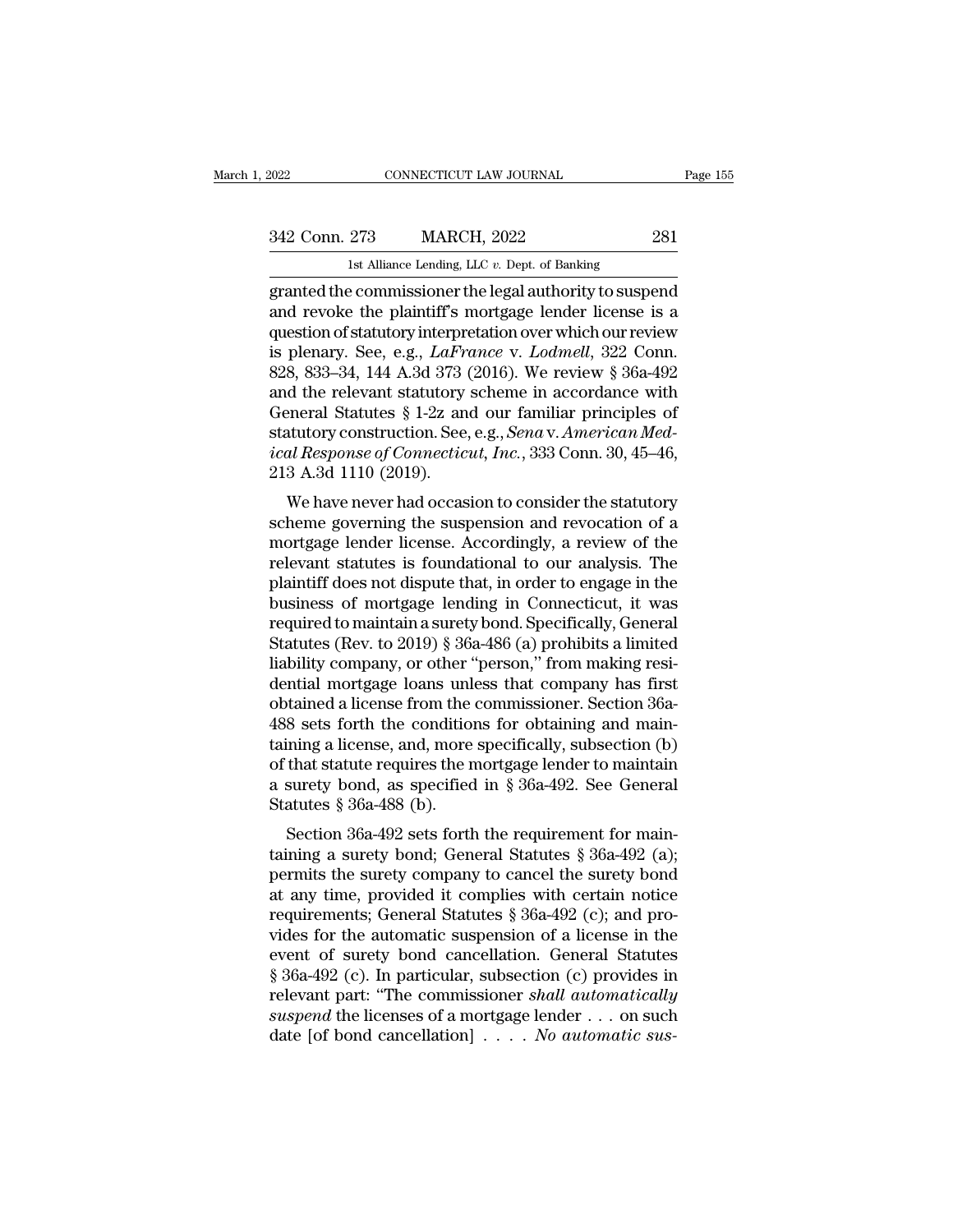|         | CONNECTICUT LAW JOURNAL                          |               | March 1, 2022 |
|---------|--------------------------------------------------|---------------|---------------|
|         |                                                  |               |               |
| 282     | <b>MARCH, 2022</b>                               | 342 Conn. 273 |               |
|         | 1st Alliance Lending, LLC $v$ . Dept. of Banking |               |               |
| nension | shall occur if prior to the date that the        |               |               |

*pension* . . . *shall occur if*, prior to the date that the bond cancellation shall take effect, (1) the principal submits a letter of rejected ment of the bond from the  $\begin{array}{ll}\n & \text{MARCH, 2022} & \text{342 Conn. 273} \\
 \hline\n & \text{1st Alliance Lending, LLC } v. \text{ Dept. of Banking} \\
 \hline\n \text{pension . . . } \text{shall occur if, prior to the date that the bond cancellation shall take effect, (1) the principal submits a letter of reinstant of the bond from the surface of the body.}\n \end{array}$  $\begin{array}{lll}\n & \text{MARCH, 2022} & \text{342 Conn. 273} \\
 & \text{1st Alliance Lending, LLC } v. \text{ Dept. of Banking} \\
 \hline \text{pension . . . } shall \text{ occur if, prior to the date that the bond cancellation shall take effect, (1) the principal submits a letter of reinstatement of the bond from the survey company or a new bond, [or] (2) the mortgage ladder. \end{array}$  $\begin{tabular}{ll} \multicolumn{1}{l}{{\bf 282}} & {\bf {MARCH, 2022}} & {\bf 342 Conn. 273} \end{tabular}$  <br> Ist Alliance Lending, LLC v. Dept. of Banking<br> *pension* . . . *shall occur if*, prior to the date that the<br>
bond cancellation shall take effect, (1) the prin 1st Alliance Lending, LLC v. Dept. of Banking<br>
pension . . . shall occur if, prior to the date that the<br>
bond cancellation shall take effect, (1) the principal<br>
submits a letter of reinstatement of the bond from the<br>
sure Ist Alliance Lending, LLC v. Dept. of Banking<br>
pension . . . shall occur if, prior to the date that the<br>
bond cancellation shall take effect, (1) the principal<br>
submits a letter of reinstatement of the bond from the<br>
suret *pension* . . . *shall occur if*, prior to the date that the bond cancellation shall take effect, (1) the principal submits a letter of reinstatement of the bond from the surety company or a new bond, [or] (2) the mortgage bond cancellation shall<br>submits a letter of reins<br>surety company or a ne<br>lender . . . has ceased<br>all licenses in accordar<br>tion  $36a-490$  . . . ." (I<br>utes  $\S 36a-492$  (c).<br>We have explained tl refly company or a new bond, [or] (2) the mortgage<br>nder . . . has ceased business and has surrendered<br>licenses in accordance with subsection (a) of sec-<br> $m 36a-490...$ ." (Emphasis added.) General Stat-<br>es § 36a-492 (c).<br>We Lender . . . has ceased business and has surrendered<br>all licenses in accordance with subsection (a) of sec-<br>tion 36a-490 . . . ." (Emphasis added.) General Stat-<br>utes § 36a-492 (c).<br>We have explained that, "[i]n interpret

shall licenses *in accordance with subsection (a) of section 36a-490* . . . ." (Emphasis added.) General Statures § 36a-492 (c).<br>We have explained that, "[i]n interpreting statutory text, this court has often stated that ion  $36a-490$ ...." (Emphasis added.) General Statures § 36a-492 (c).<br>We have explained that, "[i]n interpreting statutory<br>text, this court has often stated that the use of the word<br>shall, though significant, does not inva where  $\frac{1}{2}$  and  $\frac{1}{2}$  (c).<br>We have explained that, "[i]n interpreting statutory<br>text, this court has often stated that the use of the word<br>shall, though significant, does not invariably create a<br>mandatory duty.... We have explained that, "[i]n interpreting statutory<br>text, this court has often stated that the use of the word<br>shall, though significant, does not invariably create a<br>mandatory duty.... The usual rule, however, is that<br>[ We have explained that, "[i]n interpreting statutory<br>text, this court has often stated that the use of the word<br>shall, though significant, does not invariably create a<br>mandatory duty.... The usual rule, however, is that<br>[ *text*, this court has often stated that the use of the word<br>shall, though significant, does not invariably create a<br>mandatory duty.... The usual rule, however, is that<br>[t]he ... use of the word shall generally evidences a shall, though significant, does not invariably create a<br>mandatory duty.... The usual rule, however, is that<br>[t]he ... use of the word shall generally evidences an<br>intent that the statute be interpreted as mandatory."<br>(Int mandatory duty. . . . The usual rule, however, is that<br>[t]he . . . use of the word shall generally evidences an<br>intent that the statute be interpreted as mandatory."<br>(Internal quotation marks omitted.) *Dept. of Transpor-*[t]he . . . use of the word shall generally evidences an intent that the statute be interpreted as mandatory."<br>(Internal quotation marks omitted.) *Dept. of Transportation* v. White Oak Corp., 332 Conn. 776, 785, 213 A.3d intent that the statute be interpreted as mandatory."<br>(Internal quotation marks omitted.) *Dept. of Transportation v. White Oak Corp.*, 332 Conn. 776, 785, 213 A.3d<br>459 (2019). "The fact that [a statute] uses the term 'sh (Internal quotation marks omitted.) *Dept. of Transportation v. White Oak Corp.*, 332 Conn. 776, 785, 213 A.3d 459 (2019). "The fact that [a statute] uses the term 'shall' in conjunction with the term 'unless' provides fu *tation* v. *White Oak Corp.*, 332 Conn. 776, 785, 213 A.3d<br>459 (2019). "The fact that [a statute] uses the term 'shall'<br>in conjunction with the term 'unless' provides further<br>support for our understanding that it creates 459 (2019). "The fact that [a statute] uses the term 'shall'<br>in conjunction with the term 'unless' provides further<br>support for our understanding that it creates a manda-<br>tory obligation on the part of the [agency]  $\ldots$ . in conjunction with the term 'unless' provides further<br>support for our understanding that it creates a manda-<br>tory obligation on the part of the [agency]  $\ldots$ ." Id.<br>"The test to be applied in determining whether a statut support for our understanding that it creates a manda-<br>tory obligation on the part of the [agency]  $\ldots$ ." Id.<br>"The test to be applied in determining whether a statute<br>is mandatory or directory is whether the prescribed<br>m tory obligation on the part of the [agency]  $\ldots$  ." Id.<br>"The test to be applied in determining whether a statute<br>is mandatory or directory is whether the prescribed<br>mode of action is the essence of the thing to be accom-"The test to be applied in determining whether a statute<br>is mandatory or directory is whether the prescribed<br>mode of action is the essence of the thing to be accom-<br>plished, or in other words, whether it relates to a matt is mandatory or directory is whether the prescribed<br>mode of action is the essence of the thing to be accom-<br>plished, or in other words, whether it relates to a matter<br>of substance or a matter of convenience.... If it is<br>a mode of action is the essence of the thing to be accomplished, or in other words, whether it relates to a matter of substance or a matter of convenience. . . . . If it is a matter of substance, the statutory provision is plished, or in other words, whether it relates to a matter<br>of substance or a matter of convenience.... If it is<br>a matter of substance, the statutory provision is manda-<br>tory." (Internal quotation marks omitted.) Id., 786. of substance or a matter of convenience. . . . If it is<br>a matter of substance, the statutory provision is manda-<br>tory." (Internal quotation marks omitted.) Id., 786.<br>Although the relevant language in § 36a-492 (c) does<br>no a matter of substance, the statutory provision is manda-<br>tory." (Internal quotation marks omitted.) Id., 786.<br>Although the relevant language in § 36a-492 (c) does<br>not contain the word "unless," the legislature did use<br>the tory." (Internal quotation marks omitted.) Id., 786.<br>Although the relevant language in  $\S$  36a-492 (c) does<br>not contain the word "unless," the legislature did use<br>the word "if," and we see no functional difference as<br>to t Although the relevant language in § 36a-492 (c) does<br>not contain the word "unless," the legislature did use<br>the word "if," and we see no functional difference as<br>to the mandatory nature of the obligation because the<br>statu not contain the word "unless," the legislature did use<br>the word "if," and we see no functional difference as<br>to the mandatory nature of the obligation because the<br>statutory provision establishes the procedure the com-<br>mis the word "if," and we see no functional difference as<br>to the mandatory nature of the obligation because the<br>statutory provision establishes the procedure the com-<br>missioner must follow regarding the automatic suspen-<br>sion to the mandatory nature of the obligation because the statutory provision establishes the procedure the commissioner must follow regarding the automatic suspension of a mortgage lender license unless, prior to the surety b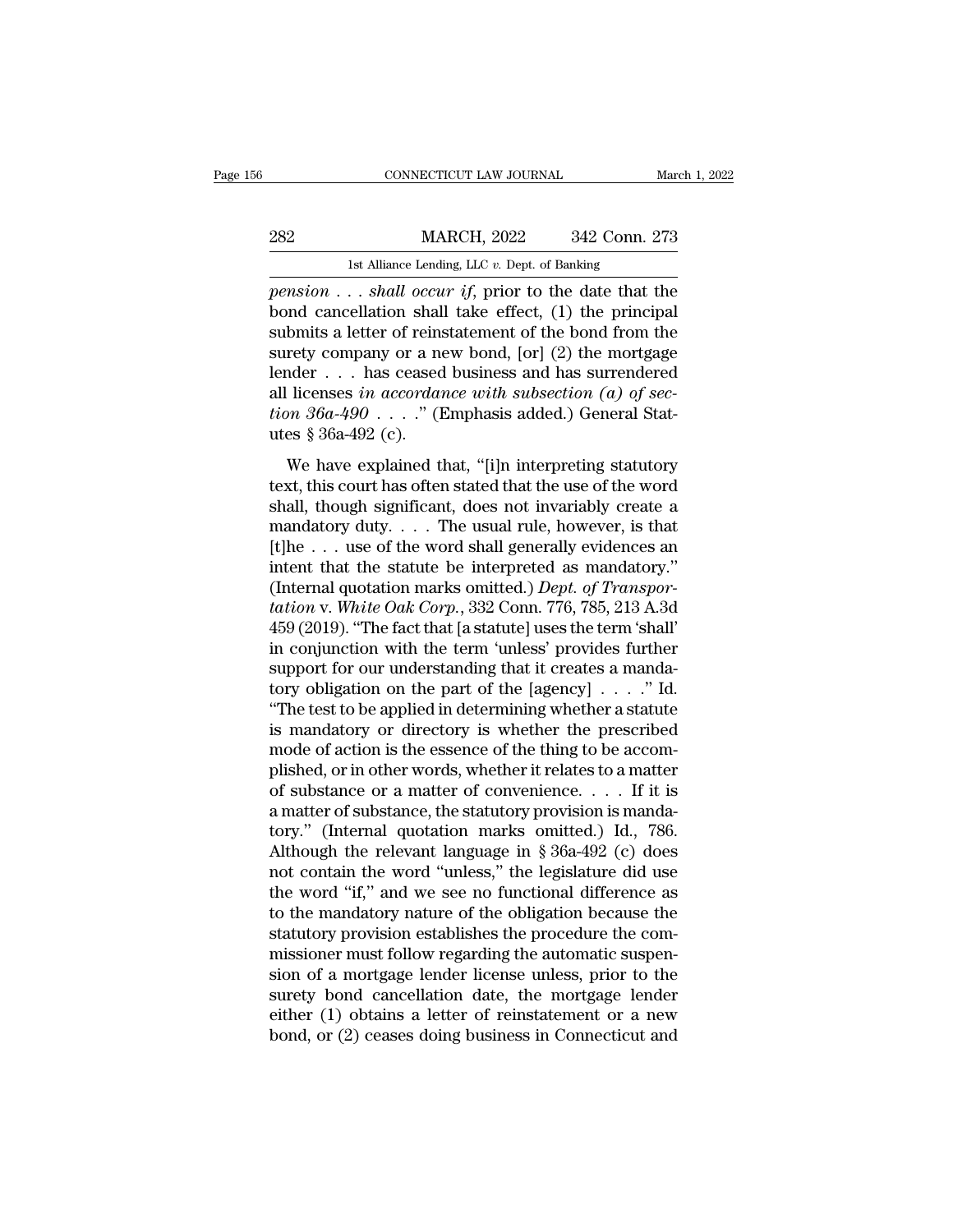# EXECUTE CONNECTICUT LAW JOURNAL Page 157<br>342 Conn. 273 MARCH, 2022 283<br>1st Alliance Lending, LLC v. Dept. of Banking

EXECUTE LAW JOURNAL<br>
2022 283<br>
1st Alliance Lending, LLC *v.* Dept. of Banking<br>
surrenders its license in accordance with § 36a-490 (a). Fage<br>
surrenders its license in accordance with § 36a-490 (a).<br>
The legislature's use of the words "automatically" and<br>
surrenders its license in accordance with § 36a-490 (a).<br>
The legislature's use of the words "automati 342 Conn. 273 MARCH, 2022 283<br>
1st Alliance Lending, LLC v. Dept. of Banking<br>
surrenders its license in accordance with § 36a-490 (a).<br>
The legislature's use of the words "automatically" and<br>
"automatic" reinforces the man 342 Conn. 273 MARCH, 2022 283<br>
Ist Alliance Lending, LLC v. Dept. of Banking<br>
surrenders its license in accordance with § 36a-490 (a).<br>
The legislature's use of the words "automatically" and<br>
"automatic" reinforces the ma 342 Conn. 273 MARCH, 2022 283<br>
Ist Alliance Lending, LLC v. Dept. of Banking<br>
surrenders its license in accordance with § 36a-490 (a).<br>
The legislature's use of the words "automatically" and<br>
"automatic" reinforces the man 15 DE COME 210 MERCH, 2022<br>
1st Alliance Lending, LLC v. Dept. of Banking<br>
surrenders its license in accordance with § 36a-490 (a).<br>
The legislature's use of the words "automatically" and<br>
"automatic" reinforces the manda <sup>1st Alliance Lending, LLC v. Dept. of Banking<br>
surrenders its license in accordance with § 36a-490 (a).<br>
The legislature's use of the words "automatically" and<br>
"automatic" reinforces the mandatory nature of the<br>
obligati</sup> surrenders its license in accordance with § 36a-490 (a).<br>The legislature's use of the words "automatically" and<br>"automatic" reinforces the mandatory nature of the<br>obligation. See, e.g., Webster's Third New International<br>Di The legislature's use of the words "automatically" and<br>"automatic" reinforces the mandatory nature of the<br>obligation. See, e.g., Webster's Third New International<br>Dictionary (2002) p. 148 (defining "automatically" as "in<br>a "automatic" reinforces the mandatory nature of the obligation. See, e.g., Webster's Third New International Dictionary  $(2002)$  p. 148 (defining "automatically" as "in an automatic manner" or "without thought or conscious obligation. See, e.g., Webster's Third New International<br>Dictionary (2002) p. 148 (defining "automatically" as "in<br>an automatic manner" or "without thought or conscious<br>intention"); see also, e.g., id. (defining "automatic Dictionary (2002) p. 148 (defining "automatically" as "in<br>an automatic manner" or "without thought or conscious<br>intention"); see also, e.g., id. (defining "automatic" as,<br>among other things, "involuntary either wholly or t an automatic manner" or "without thought or conscious<br>intention"); see also, e.g., id. (defining "automatic" as,<br>among other things, "involuntary either wholly or to a<br>major extent so that any activity of the will is large intention"); see also, e.g., id. (defining "automatic" as,<br>among other things, "involuntary either wholly or to a<br>major extent so that any activity of the will is largely<br>negligible"). Moreover, the authority to suspend a among other things, "involuntary either wholly or to a<br>major extent so that any activity of the will is largely<br>negligible"). Moreover, the authority to suspend a mort-<br>gage lender license goes to an essential aspect of th major extent so that any activity of the will is largely<br>negligible"). Moreover, the authority to suspend a mort-<br>gage lender license goes to an essential aspect of the<br>commissioner's duty to license and regulate the resid negligible"). Moreover, the authority to suspend a mortgage lender license goes to an essential aspect of the commissioner's duty to license and regulate the residential mortgage loan industry in Connecticut. See generally gage lender license goes to an essential aspect of the commissioner's duty to license and regulate the residential mortgage loan industry in Connecticut. See generally General Statutes §§ 36a-485 through 36a-534b. Thus, we commissioner's duty to license and regulate the residential mortgage loan industry in Connecticut. See generally General Statutes §§ 36a-485 through 36a-534b. Thus, we conclude, and the plaintiff does not dispute, that the tial mortgage loan industry in Connecticut. See generally General Statutes §§ 36a-485 through 36a-534b. Thus,<br>we conclude, and the plaintiff does not dispute, that<br>the use of the word "shall" in § 36a-492 (c) is mandatory ally General Statutes §§ 36a-485 through 36a-534b. Thus,<br>we conclude, and the plaintiff does not dispute, that<br>the use of the word "shall" in § 36a-492 (c) is mandatory,<br>and, as a result, the commissioner is statutorily re we conclude, and the plaint<br>the use of the word "shall" in §<br>and, as a result, the commissic<br>to suspend a mortgage lende<br>surety bond cancellation unl<br>satisfies one of the two except<br>automatic suspension.<sup>2</sup><br><sup>2</sup> We note th 2 We note that, although mortgage lender license in the event of urety bond cancellation unless the mortgage lender thatisfies one of the two exceptions to the requirement of utomatic suspension.<sup>2</sup><br><sup>2</sup> We note that, alth surety bond cancellation unless the mortgage lender<br>satisfies one of the two exceptions to the requirement of<br>automatic suspension.<sup>2</sup><br><sup>2</sup> We note that, although mortgage lender licensing requirements through-<br>out the Uni

satisfies one of the two exceptions to the requirement of automatic suspension.<sup>2</sup><br> $\cdot$ <sup>2</sup> We note that, although mortgage lender licensing requirements throughout the United States have become more uniform in the wake of automatic suspension.<sup>2</sup><br>
<sup>2</sup> We note that, although mortgage lender licensing requirements throughout the United States have become more uniform in the wake of the Secure and Fair Enforcement for Mortgage Licensing Act o state-specific. Cf. L. Wilson, ''All Things Considered: The Contribution of National Pair Enforcement for Mortgage Licensing Act of 2008 (SAFE Act), 12 U.S.C. § 5101 et seq., revocation and suspension of licenses remains l <sup>2</sup> We note that, although mortgage lender licensing requirements throughout the United States have become more uniform in the wake of the Secure and Fair Enforcement for Mortgage Licensing Act of 2008 (SAFE Act), 12 U.S. out the United States have become more uniform in the wake of the Secure and Fair Enforcement for Mortgage Licensing Act of 2008 (SAFE Act), 12 U.S.C. § 5101 et seq., revocation and suspension of licenses remains largely s and Fair Enforcement for Mortgage Licensing Act of 2008 (SAFE Act), 12 U.S.C. § 5101 et seq., revocation and suspension of licenses remains largely state-specific. Cf. L. Wilson, "All Things Considered: The Contribution o L.S.C. § 5101 et seq., revocation and suspension of licenses remains largely state-specific. Cf. L. Wilson, "All Things Considered: The Contribution of the National Mortgage Licensing System to the Battle Against Predator state-specific. Cf. L. Wilson, "All Things Considered: The Contribution of the National Mortgage Licensing System to the Battle Against Predatory Lending," 24 Ga. St. U. L. Rev. 415, 419 (2007) ("[i]t is undeniable . . . t the National Mortgage Licensing System to the Battle Against Predatory Lending," 24 Ga. St. U. L. Rev. 415, 419 (2007) ("[i]t is undeniable . . . that the [NMLS'] accommodation of jurisdiction-specific licensing requireme Lending," 24 Ga. St. U. L. Rev. 415, 419 (2007) ("[i]t is undeniable . . . that<br>the [NMLS'] accommodation of jurisdiction-specific licensing requirements<br>compromises the goal of uniformity for the license application and r the [NMLS'] accommodation of jurisdiction-specific licensing requirements compromises the goal of uniformity for the license application and renewal forms'). The federal regulations that were issued to implement the SAFE compromises the goal of uniformity for the license application and renewal forms"). The federal regulations that were issued to implement the SAFE Act require that states "maintain a loan originator licensing, supervisory forms"). The federal regulations that were issued to implement the SAFE Act require that states "maintain a loan originator licensing, supervisory, and oversight authority"; 12 C.F.R. § 1008.111 (a) (2021); and give state Extra for the states "maintain a loan originator licensing, supervisory, and oversight authority"; 12 C.F.R. § 1008.111 (a) (2021); and give states the authority "[t]o suspend, terminate, and refuse renewal of a loan orig and oversight authority"; 12 C.F.R. § 1008.111 (a) (2021); and give states the authority "[t]o suspend, terminate, and refuse renewal of a loan originator license for violation of state or [f]ederal law  $\ldots$ . "Id., § 100 authority "[t]o suspend, terminate, and refuse renewal of a loan originator<br>license for violation of state or [f]ederal law . . . . " Id., § 1008.111 (b) (5).<br>The applicable federal regulations also require that the super noticense for violation of state or [f]ederal law  $\ldots$ ." Id., § 1008.111 (b) (5).<br>The applicable federal regulations also require that the supervisory authority<br>created by the state "discipline loan originator licensees The applicable federal regulations also require that the supervisory authority created by the state "discipline loan originator licensees with appropriate enforcement actions, such as license suspensions or revocations  $\$ created by the state "discipline loan originator licensees with appropriate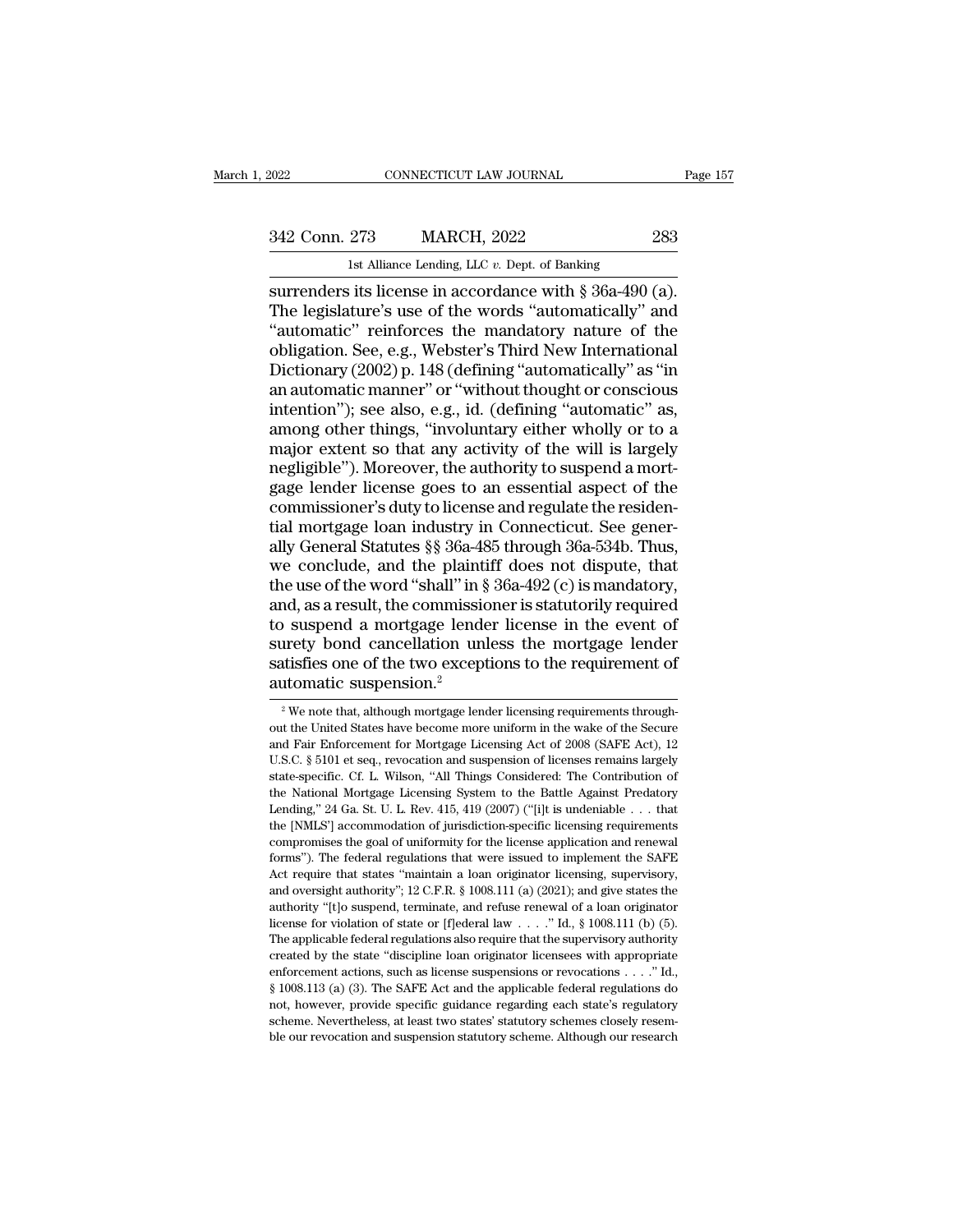# EXECUTE CONNECTICUT LAW JOURNAL March 1, 2022<br>284 MARCH, 2022 342 Conn. 273<br>1st Alliance Lending, LLC v. Dept. of Banking CONNECTICUT LAW JOURNAL March 1, 2022<br>
1st Alliance Lending, LLC *v.* Dept. of Banking<br>
1st Alliance Lending, LLC *v.* Dept. of Banking<br>
1st Alliance Lending, LLC *v.* Dept. of Banking

CONNECTICUT LAW JOURNAL March 1, 2022<br>
4<br>
1 MARCH, 2022 342 Conn. 273<br>
1 Ist Alliance Lending, LLC v. Dept. of Banking<br>
1 There is no dispute that, in this case, the plaintiff did<br>
1 to obtain a letter of reinstatement fro 284 MARCH, 2022 342 Conn. 273<br>
1st Alliance Lending, LLC  $v$ . Dept. of Banking<br>
There is no dispute that, in this case, the plaintiff did<br>
not obtain a letter of reinstatement from The Hartford or<br>
a new surety bond. Thus 284 MARCH, 2022 342 Conn. 273<br>
1st Alliance Lending, LLC v. Dept. of Banking<br>
There is no dispute that, in this case, the plaintiff did<br>
not obtain a letter of reinstatement from The Hartford or<br>
a new surety bond. Thus, 284 MARCH, 2022 342 Conn. 273<br>
1st Alliance Lending, LLC  $v$ . Dept. of Banking<br>
There is no dispute that, in this case, the plaintiff did<br>
not obtain a letter of reinstatement from The Hartford or<br>
a new surety bond. Thus 1st Alliance Lending, LLC v. Dept. of Banking<br>
There is no dispute that, in this case, the plaintiff did<br>
not obtain a letter of reinstatement from The Hartford or<br>
a new surety bond. Thus, the commissioner was required<br> There is no dispute that, in this case, the plaintiff did<br>not obtain a letter of reinstatement from The Hartford or<br>a new surety bond. Thus, the commissioner was required<br>to suspend the plaintiff's license, pursuant to  $\S$ There is no dispute that, in this case, the plaintiff did<br>not obtain a letter of reinstatement from The Hartford or<br>a new surety bond. Thus, the commissioner was required<br>to suspend the plaintiff's license, pursuant to  $\S$ not obtain a letter of reinstatement from The Hartford or<br>a new surety bond. Thus, the commissioner was required<br>to suspend the plaintiff's license, pursuant to § 36a-<br>492 (c), unless the plaintiff ceased doing business in a new surety bond. Thus, the commissioner was required<br>to suspend the plaintiff's license, pursuant to  $\S$  36a-<br>492 (c), unless the plaintiff ceased doing business in<br>Connecticut and effectively surrendered its license in to suspend the plaintiff's license, pursuant to  $\S$  36a-492 (c), unless the plaintiff ceased doing business in Connecticut and effectively surrendered its license in accordance with  $\S$  36a-490 (a). In order to effectivel 492 (c), unless the plaintiff ceased doing business in<br>Connecticut and effectively surrendered its license in<br>accordance with § 36a-490 (a). In order to effectively<br>surrender its license, a mortgage lender must request<br>pe Connecticut and effectively surrendered its license in<br>accordance with § 36a-490 (a). In order to effectively<br>surrender its license, a mortgage lender must request<br>permission to surrender its license. Specifically, § 36aaccordance with § 36a-490 (a). In order to effectively<br>surrender its license, a mortgage lender must request<br>permission to surrender its license. Specifically, § 36a-<br>490 (a) (1) provides in relevant part: "Any licensee w surrender its license, a mortgage lender must request<br>permission to surrender its license. Specifically, § 36a-<br>490 (a) (1) provides in relevant part: "Any licensee who<br>intends to permanently cease engaging in the business permission to surrender its license. Specifically, § 36a-490 (a) (1) provides in relevant part: "Any licensee who intends to permanently cease engaging in the business of making residential mortgage loans  $\ldots$  at any tim 490 (a) (1) provides in relevant part: "Any licensee who<br>intends to permanently cease engaging in the business<br>of making residential mortgage loans  $\dots$  at any time<br>during a license period for any cause  $\dots$  shall file a<br> intends to permanently cease engaging in the business<br>of making residential mortgage loans . . . at any time<br>during a license period for any cause . . . shall file a<br>*request* to surrender the license for each office at wh of making residential mortgage loans . . . at any time<br>during a license period for any cause . . . shall file a<br>*request* to surrender the license for each office at which<br>the licensee intends to cease to do business, on t during a license period for any cause . . . shall file a<br>*request* to surrender the license for each office at which<br>the licensee intends to cease to do business, on the<br>system, not later than fifteen days after the date o request to surrender the license for each office at which<br>the licensee intends to cease to do business, on the<br>system, not later than fifteen days after the date of such<br>cessation . . . . No surrender shall be effective un the licensee intends to cease to do l<br>system, not later than fifteen days after<br>cessation  $\ldots$ . No surrender shall b<br>accepted by the commissioner." (Emp<br>a result, a mortgage lender may requ<br>its license but the surrender ssation . . . . No surrender shall be effective until<br>cepted by the commissioner." (Emphasis added.) As<br>result, a mortgage lender may request to surrender<br>license but the surrender is effective only upon the<br>mmissioner's accepted by the commissioner." (Emphasis added.) As<br>a result, a mortgage lender may request to surrender<br>its license but the surrender is effective only upon the<br>commissioner's acceptance of it.<br>Important to the present ca a result, a mortgage lender may *request* to surrender<br>its license but the surrender is effective only upon the<br>commissioner's acceptance of it.<br>Important to the present case,  $\S 36a-51$  further restricts<br>a mortgage lende

its license but the surrender is effective only upon the<br>commissioner's acceptance of it.<br>Important to the present case,  $\S$  36a-51 further restricts<br>a mortgage lender's ability to surrender its license when<br>that lender i commissioner's acceptance of it.<br>
Important to the present case, § 36a-51 further restricts<br>
a mortgage lender's ability to surrender its license when<br>
that lender is subject to an ongoing administrative enforce-<br>
ment act Important to the present case, § 36a-51 further restricts<br>a mortgage lender's ability to surrender its license when<br>that lender is subject to an ongoing administrative enforce-<br>ment action by the commissioner. Specifically ment action by the commissioner. Specifically, "[*i*]f . . . . *prior to the filing of a request to surrender a license, the commissioner has instituted a proceeding* has not revealed any cases in those states interpretin ment action by the commissioner. Specifically, "[*i*]f<br>
. . . *prior to the filing of a request to surrender a*<br> *license, the commissioner has instituted a proceeding*<br>
has not revealed any cases in those states interpre

<sup>...</sup> prior to the filing of a request to surrender a license, the commissioner has instituted a proceeding has not revealed any cases in those states interpreting their statutes, both statutory schemes also require suspens license, the commissioner has instituted a proceeding<br>has not revealed any cases in those states interpreting their statutes, both<br>statutory schemes also require suspension of a mortgage lender license in<br>the event of sure EXECTIVE COMMISSSIONET TRUS CHISTENTIE OF DIVOCEDING<br>has not revealed any cases in those states interpreting their statutes, both<br>statutory schemes also require suspension of a mortgage lender license in<br>the event of suret has not revealed any cases in those states interpreting their statutes, both statutory schemes also require suspension of a mortgage lender license in the event of surety bond cancellation. See N.J. Stat. Ann.  $\S 17:16F-3$ statutory schemes also require suspension of a mortgage lender license in<br>the event of surety bond cancellation. See N.J. Stat. Ann. § 17:16F-34 d.<br>(West Cum. Supp. 2020) ("[t]he commissioner shall suspend the license of<br>a between of surety bond cancellation. See N.J. Stat. Ann. § 17:16F-34 d. (West Cum. Supp. 2020) ("[t]he commissioner shall suspend the license of a mortgage servicer on [the date of surety bond cancellation]" unless lender Livent <sup>or</sup> a mortgage servicer on [the date of surety bond cancellation]" unless lender a mortgage servicer on [the date of surety bond cancellation]" unless lender obtains reinstatement of its bond or new bond or ceases a mortgage servicer on [the date of surety bond cancellation]" unless lender obtains reinstatement of its bond or new bond or ceases doing business in state and effectively surrenders its license); Haw. Rev. Stat.  $§$  454 obtains reinstatement of its bond or new bond or ceases doing business in state and effectively surrenders its license); Haw. Rev. Stat.  $\frac{8}{454M-4}$  (*l*) (Cum. Supp. 2019) ("[t]he commissioner shall automatically susp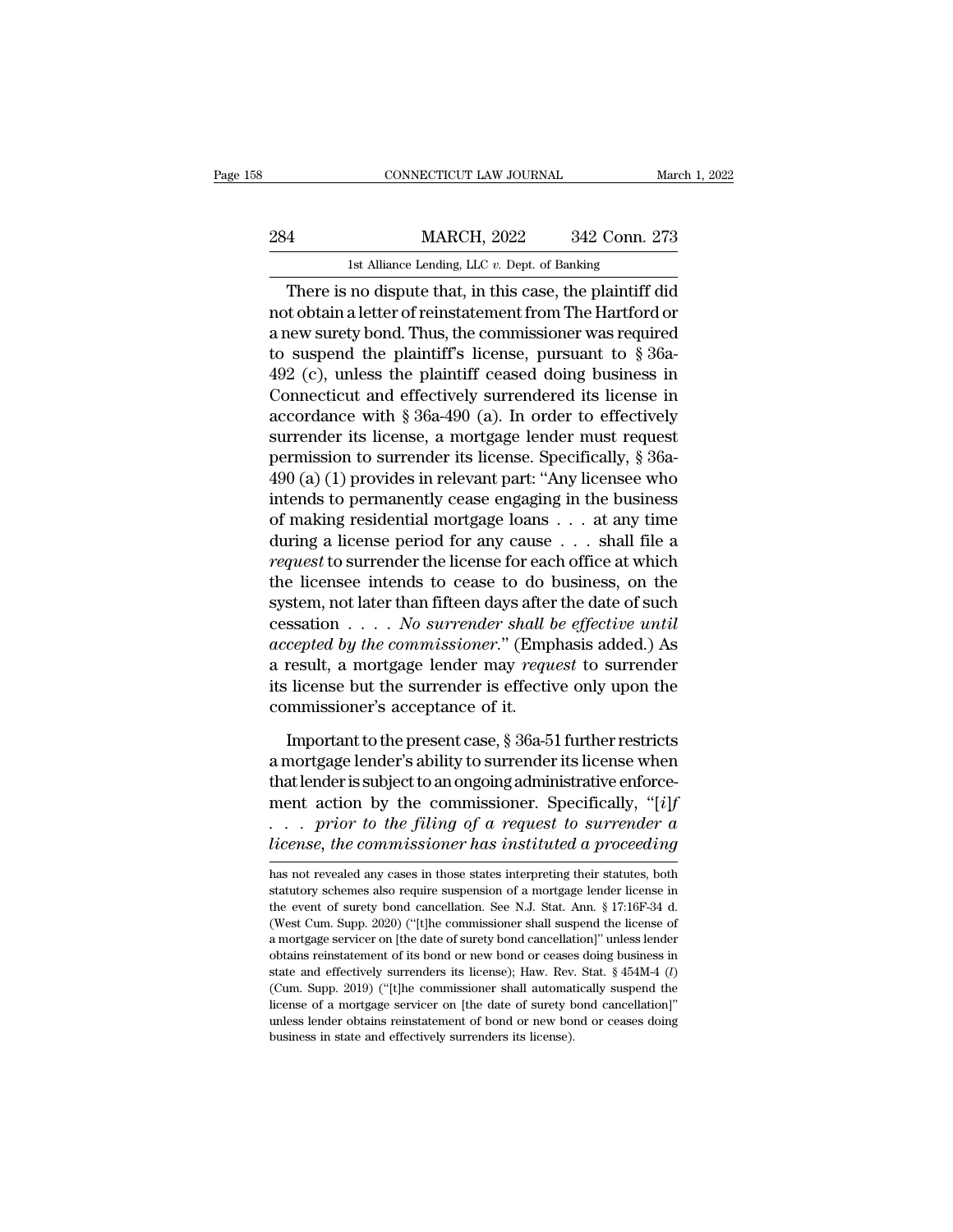| 2022          | CONNECTICUT LAW JOURNAL                             | Page 159 |
|---------------|-----------------------------------------------------|----------|
| 342 Conn. 273 | <b>MARCH, 2022</b>                                  | 285      |
|               | 1st Alliance Lending, LLC $v$ . Dept. of Banking    |          |
|               | to suspend, revoke or refuse to renew such license, |          |

to suspend, revoke or refuse or refuse or refuse of the come of the surface of the surface of  $\frac{1}{100}$  and  $\frac{1}{100}$  and  $\frac{1}{100}$  and  $\frac{1}{100}$  and  $\frac{1}{100}$  and  $\frac{1}{100}$  and  $\frac{1}{100}$  and  $\frac{1}{100}$  and 342 Conn. 273 MARCH, 2022 285<br>
1st Alliance Lending, LLC v. Dept. of Banking<br>
to suspend, revoke or refuse to renew such license,<br>
such surrender or *request to surrender will not become*<br> *effective except at such time an* <sup>242</sup> Conn. 273 MARCH, 2022 285<br>
<sup>1st Alliance Lending, LLC v. Dept. of Banking<br>
to suspend, revoke or refuse to renew such license,<br>
such surrender or *request to surrender will not become*<br> *effective except at such time</sup>* <sup>342</sup> Conn. 273 MARCH, 2022 285<br>
<sup>1st Alliance Lending, LLC v. Dept. of Banking<br>
to suspend, revoke or refuse to renew such license,<br>
such surrender or *request to surrender will not become*<br> *effective except at such time</sup>* 1st Alliance Lending, LLC  $v$ . Dept. of Banking<br>to suspend, revoke or refuse to renew such<br>such surrender or *request to surrender will not*<br>effective except at such time and under such con<br>as the commissioner by order de suspend, revoke or refuse to renew such license,<br>ch surrender or *request to surrender will not become*<br>fective except at such time and under such conditions<br>the commissioner by order determines."<sup>3</sup> (Emphasis<br>ded.) Gener such surrender or *request to surrender will not become*<br>effective except at such time and under such conditions<br>as the commissioner by order determines."<sup>3</sup> (Emphasis<br>added.) General Statutes § 36a-51 (c) (1).<br>In short, w

effective except at such time and under such conditions<br>as the commissioner by order determines."<sup>3</sup> (Emphasis<br>added.) General Statutes § 36a-51 (c) (1).<br>In short, whenever a mortgage lender wants to sur-<br>render its licens as the commissioner by order determines."<sup>3</sup> (Emphasis added.) General Statutes  $\S$  36a-51 (c) (1).<br>In short, whenever a mortgage lender wants to sur-<br>render its license, it must request to surrender it. In<br>the event of a added.) General Statutes  $\S 36a-51$  (c) (1).<br>In short, whenever a mortgage lender wants to sur-<br>render its license, it must request to surrender it. In<br>the event of an ongoing administrative enforcement<br>proceeding, the re In short, whenever a mortgage lender wants to sur-<br>render its license, it must request to surrender it. In<br>the event of an ongoing administrative enforcement<br>proceeding, the request is not effective except at the<br>time and In short, whenever a mortgage lender wants to sur-<br>render its license, it must request to surrender it. In<br>the event of an ongoing administrative enforcement<br>proceeding, the request is not effective except at the<br>time and render its license, it must request to surrender it. In<br>the event of an ongoing administrative enforcement<br>proceeding, the request is not effective except at the<br>time and under the conditions the commissioner deter-<br>mines. the event of an ongoing administrative enforcement<br>proceeding, the request is not effective except at the<br>time and under the conditions the commissioner deter-<br>mines. In all other situations, the surrender is not effec-<br>ti proceeding, the request is not effective except at the<br>time and under the conditions the commissioner deter-<br>mines. In all other situations, the surrender is not effec-<br>tive until accepted by the commissioner. In either ci time and under the conditions the commissioner deter-<br>mines. In all other situations, the surrender is not effec-<br>tive until accepted by the commissioner. In either circum-<br>stance, the commissioner is always required to ta mines. In all other situations, the surrender is not effec-<br>tive until accepted by the commissioner. In either circum-<br>stance, the commissioner is always required to take<br>some action before the surrender of the license is tive until accepted by the commissioner. In either circum-<br>stance, the commissioner is always required to take<br>some action before the surrender of the license is effec-<br>tive. Indeed, given that both §§ 36a-490 and 36a-51 u stance, the commissioner is always required to take<br>some action before the surrender of the license is effec-<br>tive. Indeed, given that both §§ 36a-490 and 36a-51 use<br>the word "request," it is clear that the statutory schem some action before the surrender of the license is effective. Indeed, given that both §§ 36a-490 and 36a-51 use<br>the word "request," it is clear that the statutory scheme<br>does not contemplate a unilateral surrender on behal tive. Indeed, given that both §§ 36a-490 and 36a-51 use<br>the word "request," it is clear that the statutory scheme<br>does not contemplate a unilateral surrender on behalf<br>of the mortgage lender. See, e.g., The American Herita the word "request," it is clear that the statutory scheme<br>does not contemplate a unilateral surrender on behalf<br>of the mortgage lender. See, e.g., The American Heritage<br>College Dictionary (4th Ed. 2007) p. 1182 (defining<br>" thing''). "request" as "[t]o express a desire for" or to "ask for");<br>Ballentine's Law Dictionary (3d Ed. 1969) p. 1098 (defin-<br>ing "request" as "[t]o ask or express a wish for some-<br>thing").<br> $\frac{1}{3}$ Although neither party draws ou Ballentine's Law Dictionary (3d Ed. 1969) p. 1098 (defining "request" as "[t]o ask or express a wish for some-<br>thing").<br><sup>3</sup> Although neither party draws our attention to it, we note that § 36a-51<br>(c) (1) references both a

ing "request" as "[t]o ask or express a wish for some-<br>thing").<br> $\frac{1}{3}$ Although neither party draws our attention to it, we note that  $\frac{2}{3}$  36a-51<br>(c) (1) references both a "surrender or request to surrender . . . . thing").<br>  $\frac{1}{3}$  Although neither party draws our attention to it, we note that § 36a-51<br>
(c) (1) references both a "surrender or request to surrender . . . . ." We<br>
have previously explained that "[t]he use of the dif <sup>3</sup> Although neither party draws our attention to it, we note that § 36a-51 (c) (1) references both a "surrender or request to surrender . . . ." We have previously explained that "[t]he use of the different terms . . . w <sup>3</sup> Although neither party draws our attention to it, we note that  $§ 36a-51$  (c) (1) references both a "surrender or request to surrender . . . ." We have previously explained that "[t]he use of the different terms . . . *ters of St. Francis of Connecticut, Inc. v. Historical terms inc. i. we have previously explained that "*[t]he use of the different terms . . . within the same statute suggests that the legislature acted with comple the same statute suggests that the legislature acted with complete awareness of their different meanings . . . and that it intended the terms to have different meanings . . . . "(Internal quotation marks omitted.) *Felici* of their different meanings . . . and that it intended the terms to have different meanings . . . ." (Internal quotation marks omitted.) *Felician Sisters of St. Francis of Connecticut, Inc.* v. *Historic District Commiss* different meanings . . .." (Internal quotation marks omitted.) *Felician Sisters of St. Francis of Connecticut, Inc.* v. *Historic District Commission*, 284 Conn. 838, 850, 937 A.2d 39 (2008). Section 36a-51 (c) (1) also e ters of St. Francis of Connecticut, Inc. v. Historic District Commission, 284 Conn. 838, 850, 937 A.2d 39 (2008). Section 36a-51 (c) (1) also explains, however, that, "in the case of a license issued through the system, a 284 Conn. 838, 850, 937 A.2d 39 (2008). Section 36a-51 (c) (1) also explains, however, that, "in the case of a license issued through the system, as defined in section 36a-2, such surrender shall be initiated by filing a subdivision (1) of § 36a-51 (c) requires a request to surrender because the system, as defined in section 36a-2, such surrender shall be initiated by filing a request to surrender on the system. No surrender on the system in section 36a-2, such surrender shall be initiated by filing a request to surrender on the system. No surrender on the system shall be effective until the request to surrender is accepted by the commissioner." The "syste surrender on the system. No surrender on the system shall be effective until the request to surrender is accepted by the commissioner." The "system" is defined as the NMLS. See General Statutes § 36a-2 (70). In this case,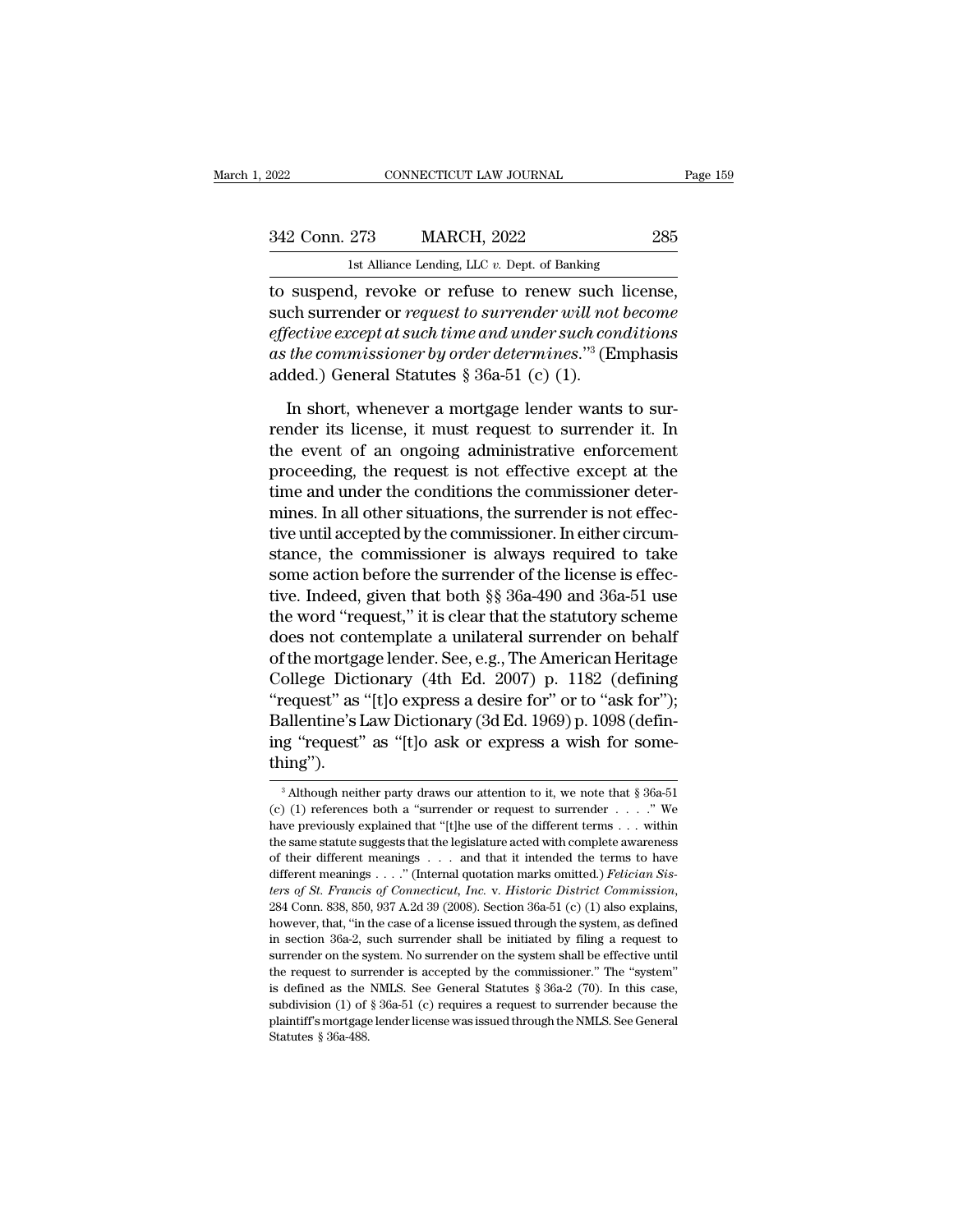# EXECUTE CONNECTICUT LAW JOURNAL March 1, 2022<br>286 MARCH, 2022 342 Conn. 273<br>1st Alliance Lending, LLC v. Dept. of Banking CONNECTICUT LAW JOURNAL March 1, 2022<br>
1st Alliance Lending, LLC *v.* Dept. of Banking<br>
1st Alliance Lending, LLC *v.* Dept. of Banking<br>
With this statutory scheme in mind, we turn to the

CONNECTICUT LAW JOURNAL March 1, 2022<br>
6 MARCH, 2022 342 Conn. 273<br>
1st Alliance Lending, LLC v. Dept. of Banking<br>
With this statutory scheme in mind, we turn to the<br>
cts of this case to determine whether the plaintiff<br>
fo 286 MARCH, 2022 342 Conn. 273<br>
1st Alliance Lending, LLC  $v$ . Dept. of Banking<br>
With this statutory scheme in mind, we turn to the<br>
facts of this case to determine whether the plaintiff<br>
effectively surrendered its licens 286 MARCH, 2022 342 Conn. 273<br>
Ist Alliance Lending, LLC v. Dept. of Banking<br>
With this statutory scheme in mind, we turn to the<br>
facts of this case to determine whether the plaintiff<br>
effectively surrendered its license <sup>286</sup><br>
<sup>1st Alliance Lending, LLC  $v$ . Dept. of Banking<br>
With this statutory scheme in mind, we turn to the<br>
facts of this case to determine whether the plaintiff<br>
effectively surrendered its license in accordance with<br>  $$ Ist Alliance Lending, LLC  $v$ . Dept. of Banking<br>With this statutory scheme in mind, we turn to the<br>facts of this case to determine whether the plaintiff<br>effectively surrendered its license in accordance with<br> $\S$  36a-490 a Is analise Lending, LLC  $v$ . Dept. of Banking<br>With this statutory scheme in mind, we turn to the<br>facts of this case to determine whether the plaintiff<br>effectively surrendered its license in accordance with<br> $\S$  36a-490 and With this statutory scheme in mind, we turn to the<br>facts of this case to determine whether the plaintiff<br>effectively surrendered its license in accordance with<br>§§ 36a-490 and 36a-51. Two days before its surety bond<br>was set facts of this case to determine whether the plaintiff<br>effectively surrendered its license in accordance with<br>§§ 36a-490 and 36a-51. Two days before its surety bond<br>was set to be cancelled, the plaintiff sent an e-mail to<br>t effectively surrendered its license in accordance with  $\S$ § 36a-490 and 36a-51. Two days before its surety bond was set to be cancelled, the plaintiff sent an e-mail to the department, stating that it was "voluntarily sur §§ 36a-490 and 36a-51. Two days before its surety bond<br>was set to be cancelled, the plaintiff sent an e-mail to<br>the department, stating that it was "voluntarily surren-<br>dering its license." In the proceedings before the de was set to be cancelled, the plaintiff sent an e-mail to<br>the department, stating that it was "voluntarily surren-<br>dering its license." In the proceedings before the depart-<br>ment's hearing officer, the plaintiff, through it the department, stating that it was "voluntarily surrendering its license." In the proceedings before the department's hearing officer, the plaintiff, through its counsel and officers, repeatedly emphasized that it had not dering its license." In the proceedings before the depart-<br>ment's hearing officer, the plaintiff, through its counsel<br>and officers, repeatedly emphasized that it had not sub-<br>mitted a *request to surrender* its license, as ment's hearing officer, the plaintiff, through its counsel<br>and officers, repeatedly emphasized that it had not sub-<br>mitted a *request to surrender* its license, as required<br>by §§ 36a-490 (a) and 36a-51, but, rather, had *s* and officers, repeatedly emphasized that it had not sub-<br>mitted a *request to surrender* its license, as required<br>by §§ 36a-490 (a) and 36a-51, but, rather, had *surrend-*<br>ered the license. For example, during his opening mitted a *request to surrender* its license, as required<br>by §§ 36a-490 (a) and 36a-51, but, rather, had *surrend-*<br>ered the license. For example, during his opening state-<br>ment before the hearing officer at the department' by §§ 36a-490 (a) and 36a-51, but, rather, had *surrend-*<br>ered the license. For example, during his opening state-<br>ment before the hearing officer at the department's<br>hearing, the plaintiff's counsel stated that "[the Jun ered the license. For example, during his opening statement before the hearing officer at the department's<br>hearing, the plaintiff's counsel stated that "[the June 7]<br>letter does not talk about offering to surrender [the<br>pl ment before the hearing officer at the department's<br>hearing, the plaintiff's counsel stated that "[the June 7]<br>letter does not talk about offering to surrender [the<br>plaintiff's] license; that letter does not talk about the *learing, the plaintiff's counsel stated that "[the June 7]*<br>*letter does not talk about offering to surrender [the*<br>*plaintiff's]* license; that letter does not talk about the<br>[commissioner's] needing to take a separate s letter does not talk about offering to surrender [the plaintiff's] license; that letter does not talk about the [commissioner's] needing to take a separate step of accepting an offer of a surrender. . . . . Prior to the ex plaintiff's] license; that letter does not talk about the<br>[commissioner's] needing to take a separate step of<br>accepting an offer of a surrender.... Prior to the<br>expiration of the bond, [the plaintiff] surrendered its<br>licen [commissioner's] needing to take a separate step of<br>accepting an offer of a surrender. . . . . Prior to the<br>expiration of the bond, [the plaintiff] surrendered its<br>license; [it] didn't offer to surrender its license, it s accepting an offer of a surrender. . . . . Prior to the<br>expiration of the bond, [the plaintiff] surrendered its<br>license; [it] didn't offer to surrender its license, it sur-<br>rendered its license to the department . . . ." ( expiration of the bond, [the plaintiff] surrendered its<br>license; [it] didn't offer to surrender its license, it sur-<br>rendered its license to the department  $\ldots$ ." (Empha-<br>sis added.) Dilorio testified that the department license; [it] didn't offer to surrender its license, it sur-<br>rendered its license to the department . . . ." (Empha-<br>sis added.) Dilorio testified that the department "offered<br>us to cease business and surrender our license rendered its license to the department  $\dots$ ." (Emphasis added.) Dilorio testified that the department "offered us to cease business and surrender our license—not offer to surrender, surrender our license—which we did." (E sis added.) Dilorio testified that the department "offered<br>us to cease business and surrender our license—*not*<br>offer to surrender, surrender our license—which we did."<br>(Emphasis added.) Similarly, during his closing arguus to cease business and surrender our license—not<br>offer to surrender, surrender our license—which we did."<br>(Emphasis added.) Similarly, during his closing argu-<br>ment at the hearing, the plaintiff's counsel explained:<br>"[T offer to surrender, surrender our license—which we did."<br>(Emphasis added.) Similarly, during his closing argument at the hearing, the plaintiff's counsel explained:<br>"[T]he statutes say what they say. The statutes do talk<br>a (Emphasis added.) Similarly, during his closing argument at the hearing, the plaintiff's counsel explained:<br>"[T]he statutes say what they say. The statutes do talk<br>about an offer to surrender a license. The June 7 letter, ment at the hearing, the plaintiff's counsel explained:<br>
"[T]he statutes say what they say. The statutes do talk<br>
about an offer to surrender a license. The June 7 letter,<br>
on the other hand, doesn't talk about an offer at "[T]he statutes say what they say. The statutes do talk<br>about an offer to surrender a license. The June 7 letter,<br>on the other hand, doesn't talk about an offer at all.<br>The June 7 letter talks about a surrender. Not an of about an offer to surrender a license. The June 7 letter,<br>on the other hand, doesn't talk about an offer at all.<br>The June 7 letter talks about a surrender. Not an offer<br>to surrender, a surrender.... And, specifically, you<br> on the other hand, doesn't talk about an offer at all.<br>The June 7 letter talks about a surrender. Not an offer<br>to surrender, a surrender.... And, specifically, you<br>heard testimony that [the plaintiff] did what the letter<br> The June 7 letter talks about a surrender. Not an offer<br>to surrender, a surrender. . . . And, specifically, you<br>heard testimony that [the plaintiff] did what the letter<br>instructed that it could do." As we discuss later in to surrender, a surrender..... And, specifically, you<br>heard testimony that [the plaintiff] did what the letter<br>instructed that it could do." As we discuss later in this<br>opinion, the plaintiff's argument at the department h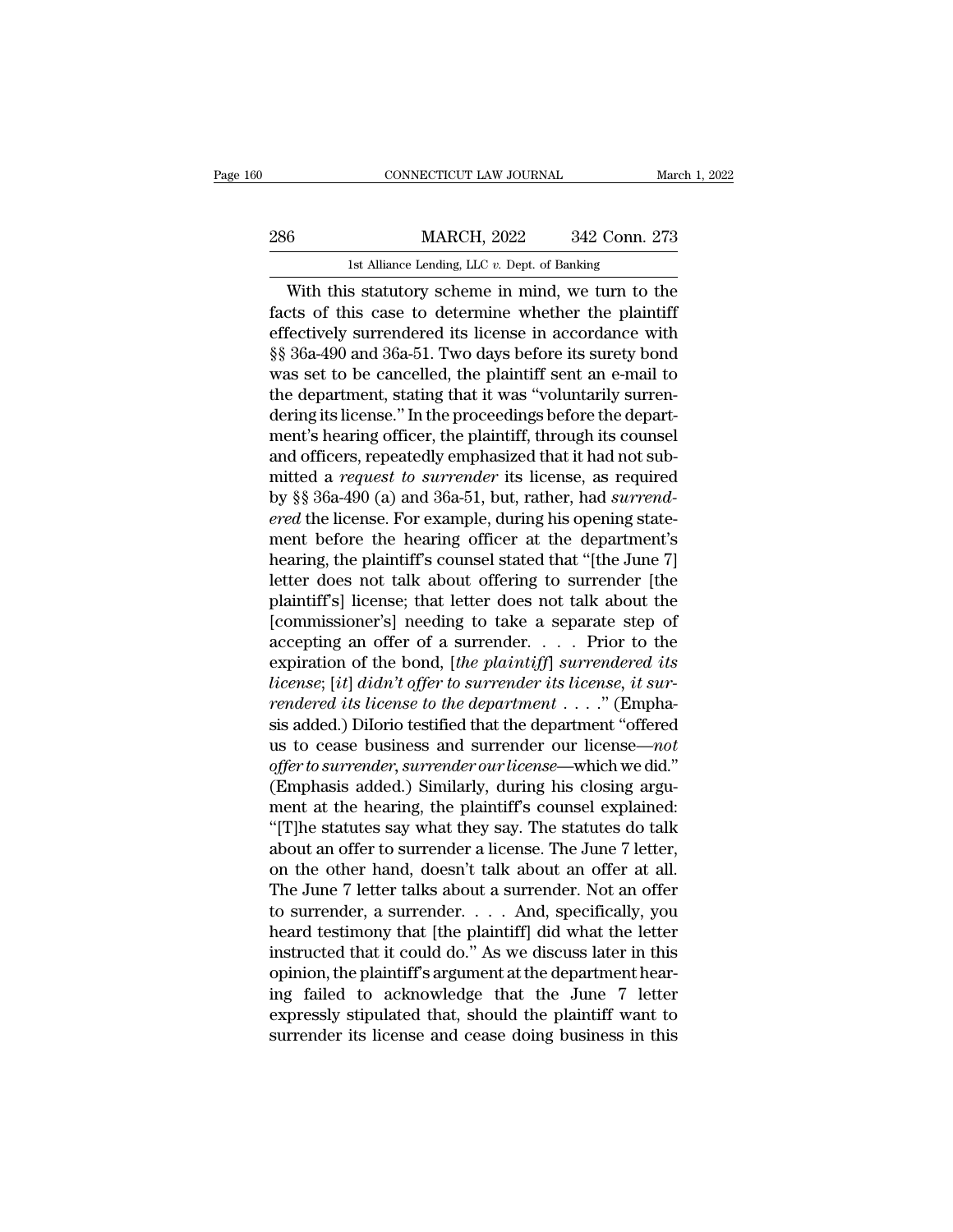| 2022          | CONNECTICUT LAW JOURNAL                          | Page 161 |  |
|---------------|--------------------------------------------------|----------|--|
|               |                                                  |          |  |
| 342 Conn. 273 | <b>MARCH, 2022</b>                               | 287      |  |
|               | 1st Alliance Lending, LLC $v$ . Dept. of Banking |          |  |

2022 CONNECTICUT LAW JOURNAL<br>
342 Conn. 273 MARCH, 2022 287<br>
1st Alliance Lending, LLC *v*. Dept. of Banking<br>
state, it had to do so "in accordance with [§§] 36a-51 (c) Figure 2022<br>
State, it had to do so "in accordance with [§§] 36a-51 (c)<br>
and 36a-490 . . . . " These statutory provisions clearly<br>
State, it had to do so "in accordance with [§§] 36a-51 (c)<br>
and 36a-490 . . . . " These sta 342 Conn. 273 MARCH, 2022 287<br>
1st Alliance Lending, LLC v. Dept. of Banking<br>
state, it had to do so "in accordance with [§§] 36a-51 (c)<br>
and 36a-490 . . . . " These statutory provisions clearly<br>
establish that no surrende 342 Conn. 273 MARCH, 2022 287<br>
Ist Alliance Lending, LLC v. Dept. of Banking<br>
state, it had to do so "in accordance with  $\lceil \S \S \rceil$  36a-51 (c)<br>
and 36a-490 . . . . " These statutory provisions clearly<br>
establish that no 342 Conn. 273 MARCH, 2022 287<br>
Ist Alliance Lending, LLC v. Dept. of Banking<br>
state, it had to do so "in accordance with [§§] 36a-51 (c)<br>
and 36a-490 . . . . " These statutory provisions clearly<br>
establish that no surrende plaintiff freely admits that it failed to properly submit and  $36a-490...$  "These statutory provisions clearly<br>establish that no surrender or request to surrender is<br>effective until accepted by the commissioner. Thus, the<br>plaintiff freely admits that it failed to properly submit<br>a Even if we assume that DiIorio's e-mail was a request<br>fablish that no surrender or request to surrender is<br>fective until accepted by the commissioner. Thus, the<br>aintiff freely admits that it failed to properly submit<br>requ and  $30a-450$ .... These statutory provisions clearly<br>establish that no surrender or request to surrender is<br>effective until accepted by the commissioner. Thus, the<br>plaintiff freely admits that it failed to properly submit

establish that ho surrender or request to surrender is<br>effective until accepted by the commissioner. Thus, the<br>plaintiff freely admits that it failed to properly submit<br>a request to surrender to the department.<br>Even if we enective until accepted by the commissioner. Thus, the<br>plaintiff freely admits that it failed to properly submit<br>a request to surrender to the department.<br>Even if we assume that Dilorio's e-mail was a request<br>to surrender, plantificant review and the discussed are request to surrender to the department.<br>
Even if we assume that Dilorio's e-mail was a request<br>
to surrender, there is no evidence in the record that<br>
the commissioner accepted the a request to surfender to the department.<br>
Even if we assume that Dilorio's e-mail was a request<br>
to surrender, there is no evidence in the record that<br>
the commissioner accepted the surrender. See General<br>
Statutes § 36a-Even if we assume that Dilorio's e-mail was a request<br>to surrender, there is no evidence in the record that<br>the commissioner accepted the surrender. See General<br>Statutes § 36a-490 (a) (1). Moreover, given the ongoing<br>2018 to surrender, there is no evidence in the record that<br>the commissioner accepted the surrender. See General<br>Statutes § 36a-490 (a) (1). Moreover, given the ongoing<br>2018 enforcement proceeding concerning the revoca-<br>tion of the commissioner accepted the surrender. See General<br>Statutes § 36a-490 (a) (1). Moreover, given the ongoing<br>2018 enforcement proceeding concerning the revoca-<br>tion of the plaintiff's license for reasons separate from<br>thi Statutes § 36a-490 (a) (1). Moreover, given the ongoing<br>2018 enforcement proceeding concerning the revocation of the plaintiff's license for reasons separate from<br>this surety bond issue, the request to surrender did not<br>be 2018 enforcement proceeding concerning the revocation of the plaintiff's license for reasons separate from this surety bond issue, the request to surrender did not become effective because the commissioner never set the ti tion of the plaintiff's license for reasons separate from<br>this surety bond issue, the request to surrender did not<br>become effective because the commissioner never set<br>the time or conditions for the request to surrender. S this surety bond issue, the request to surrender did not<br>become effective because the commissioner never set<br>the time or conditions for the request to surrender. See<br>General Statutes § 36a-51 (c) (1). As a result, even if become effective because the commissioner never set<br>the time or conditions for the request to surrender. See<br>General Statutes § 36a-51 (c) (1). As a result, even if the<br>plaintiff properly submitted a *request* to surrende the time or conditions for the request to surrender. See<br>General Statutes  $\S 36a-51$  (c) (1). As a result, even if the<br>plaintiff properly submitted a *request* to surrender, the<br>plaintiff failed to effectuate a surrender General Statutes § 36a-51 (c) (1). As plaintiff properly submitted a *reques* plaintiff failed to effectuate a surre before the effective date of its surety and, therefore, the commissioner was to suspend the plaintiff's Following the suspension commissioner and makes in the summarist failed to effectuate a surrender of its license fore the effective date of its surety bond cancellation, d, therefore, the commissioner was statutorily requ plantiff rafied to effectuate a surfender of its license<br>before the effective date of its surety bond cancellation,<br>and, therefore, the commissioner was statutorily required<br>to suspend the plaintiff's mortgage lender licen

before the enective date of its suffer bond cancenation,<br>and, therefore, the commissioner was statutorily required<br>to suspend the plaintiff's mortgage lender license. See<br>General Statutes § 36a-492 (c).<br>Following the suspe and, therefore, the commissioner was statutorly required<br>to suspend the plaintiff's mortgage lender license. See<br>General Statutes § 36a-492 (c).<br>Following the suspension, the commissioner pro-<br>vided the plaintiff with an o US suspend the plaintin's hiortgage lender incense. See<br>General Statutes § 36a-492 (c).<br>Following the suspension, the commissioner pro-<br>vided the plaintiff with an opportunity for a hearing, at<br>which it could present evide Following the suspension, the commissioner pro-<br>vided the plaintiff with an opportunity for a hearing, at<br>which it could present evidence and make argument.<br>In compliance with the procedures set forth in the<br>UAPA, the hea Following the suspension, the commissioner pro-<br>vided the plaintiff with an opportunity for a hearing, at<br>which it could present evidence and make argument.<br>In compliance with the procedures set forth in the<br>UAPA, the hear vided the plaintiff with an opportunity for a hearing, at<br>which it could present evidence and make argument.<br>In compliance with the procedures set forth in the<br>UAPA, the hearing was held, and the plaintiff presented<br>eviden which it could present evidence and make argument.<br>In compliance with the procedures set forth in the<br>UAPA, the hearing was held, and the plaintiff presented<br>evidence and argued why its license should not be<br>revoked. After In compliance with the procedures set forth in the<br>UAPA, the hearing was held, and the plaintiff presented<br>evidence and argued why its license should not be<br>revoked. After considering the substantial evidence in<br>the recor UAPA, the hearing was held, and the plaintiff presented<br>evidence and argued why its license should not be<br>revoked. After considering the substantial evidence in<br>the record, the commissioner revoked the plaintiff's<br>mortgag evidence and argued why its license should not be<br>revoked. After considering the substantial evidence in<br>the record, the commissioner revoked the plaintiff's<br>mortgage lender license. Given that the failure to main-<br>tain th evoked. After considering the substantial evidence in<br>the record, the commissioner revoked the plaintiff's<br>nortgage lender license. Given that the failure to main-<br>ain the required surety bond is sufficient cause to<br>evoke the record, the commissioner revoked the plaintiff's<br>mortgage lender license. Given that the failure to main-<br>tain the required surety bond is sufficient cause to<br>revoke a mortgage lender license; see General Statutes<br> $\$ mortgage lender license. Given that the failure to maintain the required surety bond is sufficient cause to revoke a mortgage lender license; see General Statutes  $§ 36a-494$  (a) (1) ("[t]he commissioner may . . . revoke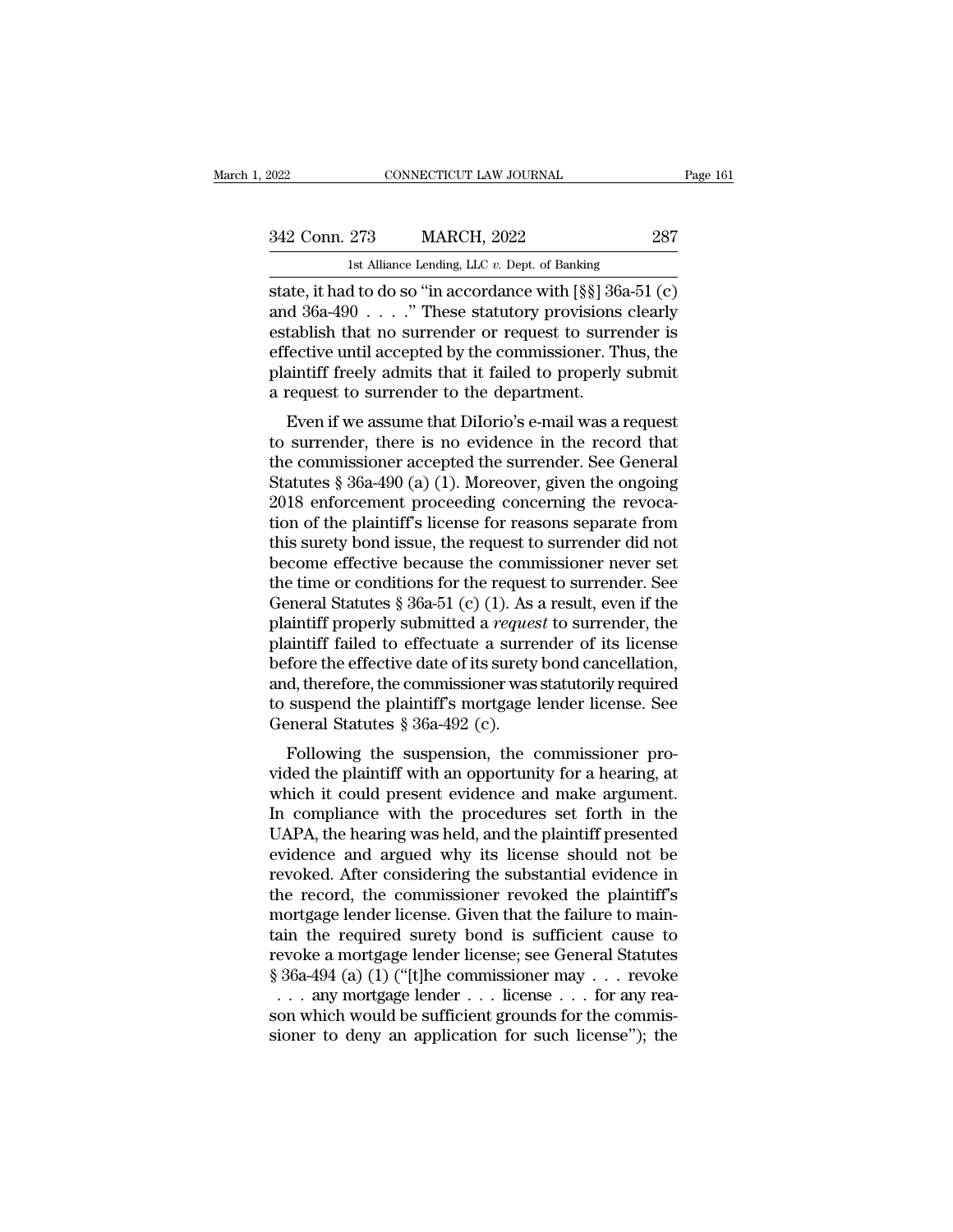CONNECTICUT LAW JOURNAL March 1, 2022<br>288 MARCH, 2022 342 Conn. 273<br>1st Alliance Lending, LLC *v.* Dept. of Banking<br>commissioner appropriately revoked the plaintiff's mortconnecticut LAW JOURNAL<br>
288 MARCH, 2022 342 Conn. 273<br>
1st Alliance Lending, LLC v. Dept. of Banking<br>
commissioner appropriately revoked the plaintiff's mort-<br>
gage lender license. See, e.g., *Board of Selectmen* v.<br>
Free 288 MARCH, 2022 342 Conn. 273<br>
1st Alliance Lending, LLC v. Dept. of Banking<br>
commissioner appropriately revoked the plaintiff's mort-<br>
gage lender license. See, e.g., *Board of Selectmen* v.<br> *Freedom of Information Commi Freedom of Information Commissioner* appropriately revoked the plaintiff's mortgage lender license. See, e.g., *Board of Selectmen* v.<br>*Freedom of Information Commission*, 294 Conn. 438, 453, 984 A.2d 748 (2010) ("[i]f th 288 MARCH, 2022 342 Conn. 273<br>
1st Alliance Lending, LLC  $v$ . Dept. of Banking<br>
commissioner appropriately revoked the plaintiff's mort-<br>
gage lender license. See, e.g., *Board of Selectmen* v.<br> *Freedom of Information Co* Ist Alliance Lending, LLC v. Dept. of Banking<br>
commissioner appropriately revoked the plaintiff's mort-<br>
gage lender license. See, e.g., *Board of Selectmen* v.<br> *Freedom of Information Commission*, 294 Conn. 438,<br>
453, 9 Ist Alliance Lending, LLC v. Dept. of Banking<br>
commissioner appropriately revoked the plaintiff's mort-<br>
gage lender license. See, e.g., *Board of Selectmen* v.<br> *Freedom of Information Commission*, 294 Conn. 438,<br>
453, 9 commissioner appropriately revoked the plaintiff's mortgage lender license. See, e.g., *Board of Selectmen v.*<br>Freedom of Information Commission, 294 Conn. 438, 453, 984 A.2d 748 (2010) ("[i]f the penalty meted out is with gage lender license. See, e.g., *Board of Selectmen* v.<br>Freedom of Information Commission, 294 Conn. 438,<br>453, 984 A.2d 748 (2010) ("[i]f the penalty meted out is<br>within the limits prescribed by law, the matter lies<br>within beation of *Highrmation Commission*, 294 Colin. 456, 3, 984 A.2d 748 (2010) ("[i]f the penalty meted out is thin the limits prescribed by law, the matter lies thin the exercise of the [agency's] discretion and mnot be succ  $\frac{435}{300}$ ,  $\frac{304}{100}$   $\frac{1}{100}$  ( $\frac{1}{101}$  the penaty ineted out is<br>within the limits prescribed by law, the matter lies<br>within the exercise of the [agency's] discretion and<br>cannot be successfully challenged un

within the mints prescribed by law, the matter hes<br>within the exercise of the [agency's] discretion and<br>cannot be successfully challenged unless the discretion<br>has been abused" (internal quotation marks omitted)).<br>The plai whim the exercise of the [agency s] uscretion and<br>cannot be successfully challenged unless the discretion<br>has been abused" (internal quotation marks omitted)).<br>The plaintiff nevertheless maintains that the commis-<br>sioner " cannot be successiumly channeliged unless the ulscretion<br>has been abused" (internal quotation marks omitted)).<br>The plaintiff nevertheless maintains that the commis-<br>sioner "had no legal discretion to suspend [the plain-<br>ti ras been abused (internal quotation marks onlited)).<br>The plaintiff nevertheless maintains that the commis-<br>sioner "had no legal discretion to suspend [the plain-<br>tiff's] license following [its] license surrender." This<br>arg The plaintiff nevertheless maintains that the commissioner "had no legal discretion to suspend [the plaintiff's] license following [its] license surrender." This argument is unavailing for two reasons. First, it assumes th sioner "had no legal discretion to suspend [the plain-<br>tiff's] license following [its] license surrender." This<br>argument is unavailing for two reasons. First, it assumes<br>that the plaintiff properly effectuated a surrender tiff's] license following [its] license surrender." This<br>argument is unavailing for two reasons. First, it assumes<br>that the plaintiff properly effectuated a surrender of its<br>license. As we discussed, given that the commiss argument is unavailing for two reasons. First, it assumes<br>that the plaintiff properly effectuated a surrender of its<br>license. As we discussed, given that the commissioner<br>never set the time or conditions for the surrender that the plaintiff properly effectuated a surrender of its<br>license. As we discussed, given that the commissioner<br>never set the time or conditions for the surrender and<br>never accepted the surrender, the plaintiff did not pr license. As we discussed, given that the commissioner<br>never set the time or conditions for the surrender and<br>never accepted the surrender, the plaintiff did not prop-<br>erly surrender its license before the expiration of th never set the time or conditions for the surrender and<br>never accepted the surrender, the plaintiff did not prop-<br>erly surrender its license before the expiration of the<br>surety bond, and, therefore, the commissioner was st never accepted the surrender, the plaintiff did not properly surrender its license before the expiration of the surety bond, and, therefore, the commissioner was statutorily required to suspend the plaintiff's license. The erly surrender its license before the expiration of the<br>surety bond, and, therefore, the commissioner was stat-<br>utorily required to suspend the plaintiff's license. The<br>plaintiff's position that it effectively surrendered surety bond, and, therefore, the commissioner was stat-<br>utorily required to suspend the plaintiff's license. The<br>plaintiff's position that it effectively surrendered its<br>license through its unilateral actions on July 29, utorily required to suspend the plaintiff's license. The plaintiff's position that it effectively surrendered its license through its unilateral actions on July 29, 2019, ignores the plain language of § 36a-492 (c), which plaintiff's position that it effectively surrendered its<br>license through its unilateral actions on July 29, 2019,<br>ignores the plain language of § 36a-492 (c), which<br>requires a mortgage lender to surrender its license "in<br>a license through its unilateral actions on July 29, 2019,<br>ignores the plain language of § 36a-492 (c), which<br>requires a mortgage lender to surrender its license "in<br>accordance with subsection (a) of section 36a-490<br>...." Th ignores the plain language of § 36a-492 (c), which<br>requires a mortgage lender to surrender its license "in<br>accordance with subsection (a) of section 36a-490<br> $\dots$ ." The plaintiff would have us read out the require-<br>ments o requires a mortgage lender to surrender its license "in accordance with subsection (a) of section  $36a-490$ <br>
...." The plaintiff would have us read out the require-<br>
ments of § 36a-490. We decline to do so. See, e.g., *Lo* accordance with subsection (a) of section 36a-490<br>
...." The plaintiff would have us read out the require-<br>
ments of § 36a-490. We decline to do so. See, e.g., *Lopa*<br>
v. *Brinker International, Inc.*, 296 Conn. 426, 433, . . . . . " The plaintiff would have us read out the requirements of § 36a-490. We decline to do so. See, e.g., *Lopa* v. *Brinker International, Inc.*, 296 Conn. 426, 433, 994<br>A.2d 1265 (2010) ("[I]n construing statutes, ments of § 36a-490. We decline to do so. See, e.g., *Lopa* v. *Brinker International, Inc.*, 296 Conn. 426, 433, 994<br>A.2d 1265 (2010) ("[I]n construing statutes, we presume that there is a purpose behind every sentence, c v. *Brinker International, Inc.*, 296 Conn. 426, 433, 994<br>A.2d 1265 (2010) ("[I]n construing statutes, we presume<br>that there is a purpose behind every sentence, clause,<br>or phrase used in an act and that no part of a statu A.2d 1265 (2010) ("[I]n construing statutes, we presume that there is a purpose behind every sentence, clause, or phrase used in an act and that no part of a statute is superfluous. . . . Because [e]very word and phrase [o that there is a purpose behind every sentence, clore phrase used in an act and that no part of a st<br>is superfluous. . . . Because [e]very word and p<br>[of a statute] is presumed to have meaning . . . [a<br>ute] must be constru phase used in an act and that no part of a statute<br>superfluous.... Because [e]very word and phrase<br>f a statute] is presumed to have meaning ... [a stat-<br>e] must be construed, if possible, such that no clause,<br>ntence or wo the commissioner was without discretion not to accept<br>the commissioner was without discretion of the construction sentence or word shall be superfluous, void or insignificant." (Internal quotation marks omitted.)).<br>Second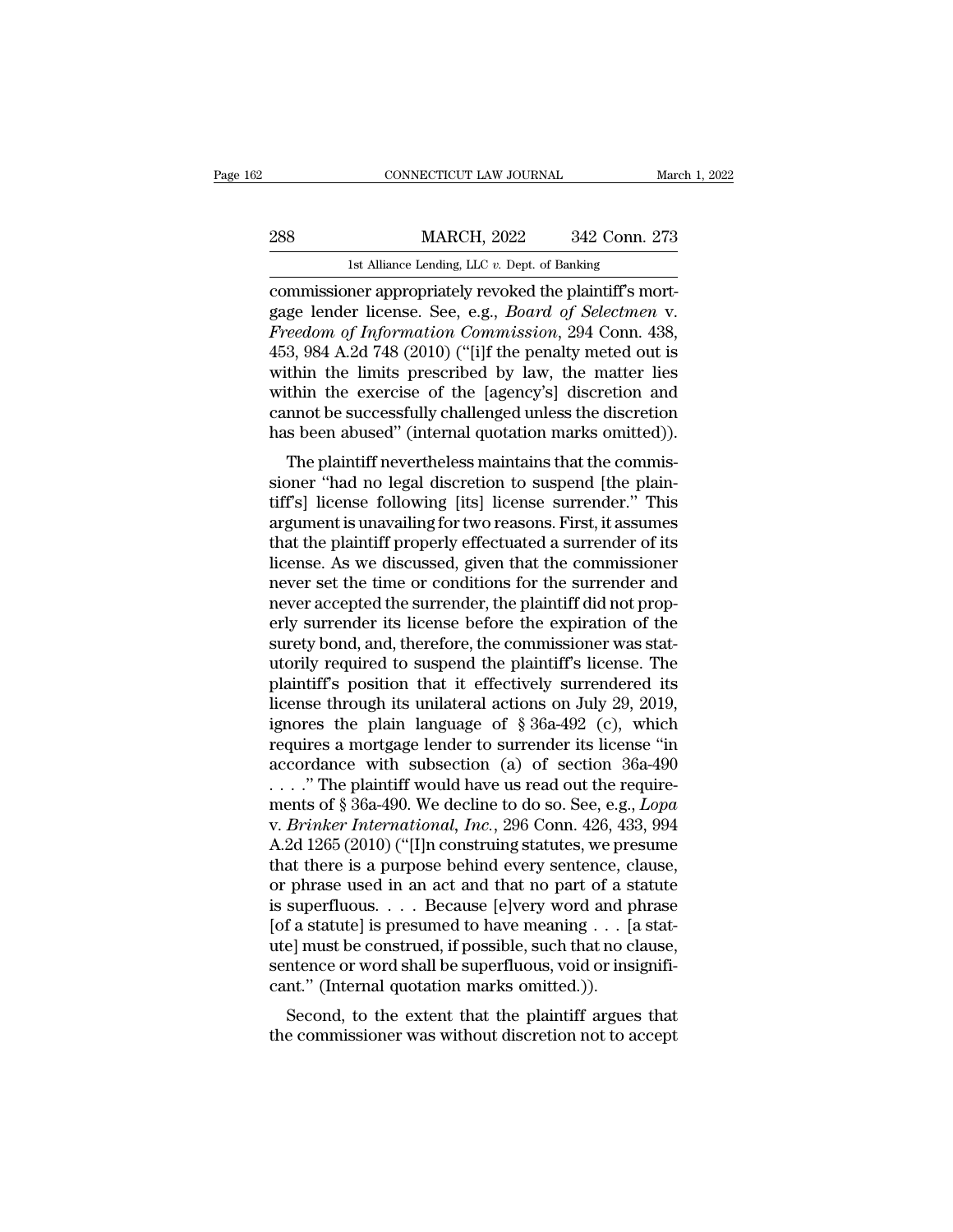EXECTIVE CONNECTICUT LAW JOURNAL Page 163<br>342 Conn. 273 MARCH, 2022 289<br>1st Alliance Lending, LLC v. Dept. of Banking

2022 CONNECTICUT LAW JOURNAL<br>
342 Conn. 273 MARCH, 2022 289<br>
1st Alliance Lending, LLC *v*. Dept. of Banking<br>
the license surrender, we are not persuaded. The com-CONNECTICUT LAW JOURNAL<br>
289<br>
342 Conn. 273 MARCH, 2022 289<br>
1st Alliance Lending, LLC v. Dept. of Banking<br>
the license surrender, we are not persuaded. The com-<br>
missioner did not accept the request to surrender expressly 342 Conn. 273 MARCH, 2022 289<br>
1st Alliance Lending, LLC v. Dept. of Banking<br>
the license surrender, we are not persuaded. The com-<br>
missioner did not accept the request to surrender expressly<br>
because of the ongoing 2018 342 Conn. 273 MARCH, 2022 289<br>
Ist Alliance Lending, LLC  $v$ . Dept. of Banking<br>
the license surrender, we are not persuaded. The com-<br>
missioner did not accept the request to surrender expressly<br>
because of the ongoing 20 342 Conn. 273 MARCH, 2022 289<br>
1st Alliance Lending, LLC  $v$ . Dept. of Banking<br>
the license surrender, we are not persuaded. The com-<br>
missioner did not accept the request to surrender expressly<br>
because of the ongoing 20 15 12 Cont. 219 11 Marteri, 2022<br>15 1st Alliance Lending, LLC v. Dept. of Banking<br>16 1 1 1 2022<br>16 1 1 2022<br>16 1 2022<br>16 1 2022<br>16 1 2022<br>16 1 2022<br>16 1 2022<br>16 1 2022<br>16 1 2022<br>16 10 10 10 10 10 10 2013<br>16 10 11 2023<br>16 <sup>1st Alliance Lending, LLC  $v$ . Dept. of Banking<br>the license surrender, we are not persuaded. The com-<br>missioner did not accept the request to surrender expressly<br>because of the ongoing  $2018$  enforcement proceeding<br>again</sup> the license surrender, we are not persuaded. The com-<br>missioner did not accept the request to surrender expressly<br>because of the ongoing 2018 enforcement proceeding<br>against the plaintiff. Section 36a-51 (c) (1) contemplate missioner did not accept the request to surrender expressly<br>because of the ongoing 2018 enforcement proceeding<br>against the plaintiff. Section 36a-51 (c) (1) contemplates<br>that, in the event of an ongoing administrative enfo because of the ongoing 2018 enforcement proceeding<br>against the plaintiff. Section 36a-51 (c) (1) contemplates<br>that, in the event of an ongoing administrative enforce-<br>ment proceeding, the request to surrender itself "will<br> against the plaintiff. Section 36a-51 (c) (1) contemplates<br>that, in the event of an ongoing administrative enforce-<br>ment proceeding, the request to surrender itself "will<br>not become effective except at such time and under that, in the event of an ongoing administrative enforcement proceeding, the request to surrender itself "will<br>not become effective except at such time and under such<br>conditions as the commissioner by order determines."<br>In ment proceeding, the request to surrender itself "will<br>not become effective except at such time and under such<br>conditions as the commissioner by order determines."<br>In other words, an ongoing enforcement proceeding<br>preclude not become effective except at such time and under such<br>conditions as the commissioner by order determines."<br>In other words, an ongoing enforcement proceeding<br>precludes a request to surrender from taking effect<br>upon submis conditions as the commissioner by order determines."<br>In other words, an ongoing enforcement proceeding<br>precludes a request to surrender from taking effect<br>upon submission, and the commissioner has discretion<br>not to accept In other words, an ongoing enforcement proceeding<br>precludes a request to surrender from taking effect<br>upon submission, and the commissioner has discretion<br>not to accept a request to surrender based solely on the<br>fact that precludes a request to surrender from taking effect<br>upon submission, and the commissioner has discretion<br>not to accept a request to surrender based solely on the<br>fact that there is an ongoing enforcement proceeding.<br>Indeed resolved.<sup>4</sup> It to accept a request to surrender based solely on the extract that there is an ongoing enforcement proceeding.<br>deed, the record reflects that it is standard practice the department that a request to surrender will not a fact that there is an ongoing enforcement proceeding.<br>Indeed, the record reflects that it is standard practice<br>at the department that a request to surrender will not<br>be accepted until an ongoing enforcement action is<br>reso

 $\text{e}^2$  accepted until an ongoing emorcement action is<br>solved.<sup>4</sup><br>The plaintiff also argues that the statutory scheme<br>nould not be interpreted to permit the department to<br> $\text{e}^4$  The defendants contend that permitting

resolved.<sup>4</sup><br>The plaintiff also argues that the statutory scheme<br>should not be interpreted to permit the department to<br><sup>4</sup>The defendants contend that permitting a mortgage lender that is subject<br>to an ongoing enforcement a The plaintiff also argues that the statutory scheme<br>should not be interpreted to permit the department to<br><sup>4</sup>The defendants contend that permitting a mortgage lender that is subject<br>to an ongoing enforcement action to unil should not be interpreted to permit the department to<br>
<sup>4</sup> The defendants contend that permitting a mortgage lender that is subject<br>
to an ongoing enforcement action to unilaterally surrender its license without<br>
terms or SHOUIG HOUP INTEPPETED TO PETHILL THE GEPARTIFIELD TO  $\frac{4}{1}$ . The defendants contend that permitting a mortgage lender that is subject to an ongoing enforcement action to unilaterally surrender its license without term <sup>4</sup> The defendants contend that permitting a mortgage lender that is subject to an ongoing enforcement action to unilaterally surrender its license without terms or conditions would frustrate the legislative intent of the to an ongoing enforcement action to unilaterally surrender its license without<br>terms or conditions would frustrate the legislative intent of the statutory<br>scheme by allowing the lender to avoid the consequences of its wron be the station of the stations would frustrate the legislative intent of the stationy scheme by allowing the lender to avoid the consequences of its wrongful conduct. The plaintiff contends that surrendering its license wo is scheme by allowing the lender to avoid the consequences of its wrongful<br>conduct. The plaintiff contends that surrendering its license would not have<br>any impact on an ongoing enforcement proceeding because § 36a-51 (c) sconduct. The plaintiff contends that surrendering its license would not have any impact on an ongoing enforcement proceeding because  $\S$  36a-51 (c) (1) provides in relevant part that "[s]urrender of a license shall not a scheme does not permit that "[s]urrender of a license \$36a-51 (c) (1) provides in relevant part that "[s]urrender of a license shall not affect the licensee's civil or criminal liability, or affect the commissioner's abil my ordes in relevant part that "[s]urrender of a license shall not affect the licensee's civil or criminal liability, or affect the commissioner's ability to impose an administrative penalty on the licensee pursuant to sec request of the commissioner sets, we need not decide the effect that such an interest of the commissioner's ability to impose an administrative penalty on the licensee pursuant to section 36a-50 for acts committed prior to menose an administrative penalty on the licensee pursuant to section 36a-<br>50 for acts committed prior to the surrender.  $\ldots$  " Given that the statutory<br>scheme does not permit the unilateral surrender on the part of a mor surrender would have on an ongoing enforcement proceeding. We note, scheme does not permit the unilateral surrender on the part of a mortgage lender, and that, in the event of an ongoing enforcement proceeding, a request to surrender is effective only at the time and under the conditions t lender, and that, in the event of an ongoing enforcement proceeding, a request to surrender is effective only at the time and under the conditions the commissioner sets, we need not decide the effect that such a unilatera request to surrender is effective only at the time and under the conditions<br>the commissioner sets, we need not decide the effect that such a unilateral<br>surrender would have on an ongoing enforcement proceeding. We note,<br>ho requires—indeed requires—residential mortgage lenders to comply with a unitateral surrender would have on an ongoing enforcement proceeding. We note, however, that, although General Statutes § 36a-50 permits the imposition surrender would have on an ongoing enforcement proceeding. We note, however, that, although General Statutes § 36a-50 permits the imposition of a civil penalty, it does not appear to provide for license revocation. It is l however, that, although General Statutes  $\S$  36a-50 permits the imposition of a civil penalty, it does not appear to provide for license revocation. It is logical that the legislature would have created a statutory scheme for what when the discussive of a civil penalty, it does not appear to provide for license revocation. It is logical that the legislature would have created a statutory scheme that encourages—indeed requires—residential mo logical that the legislature would have created a statutory scheme that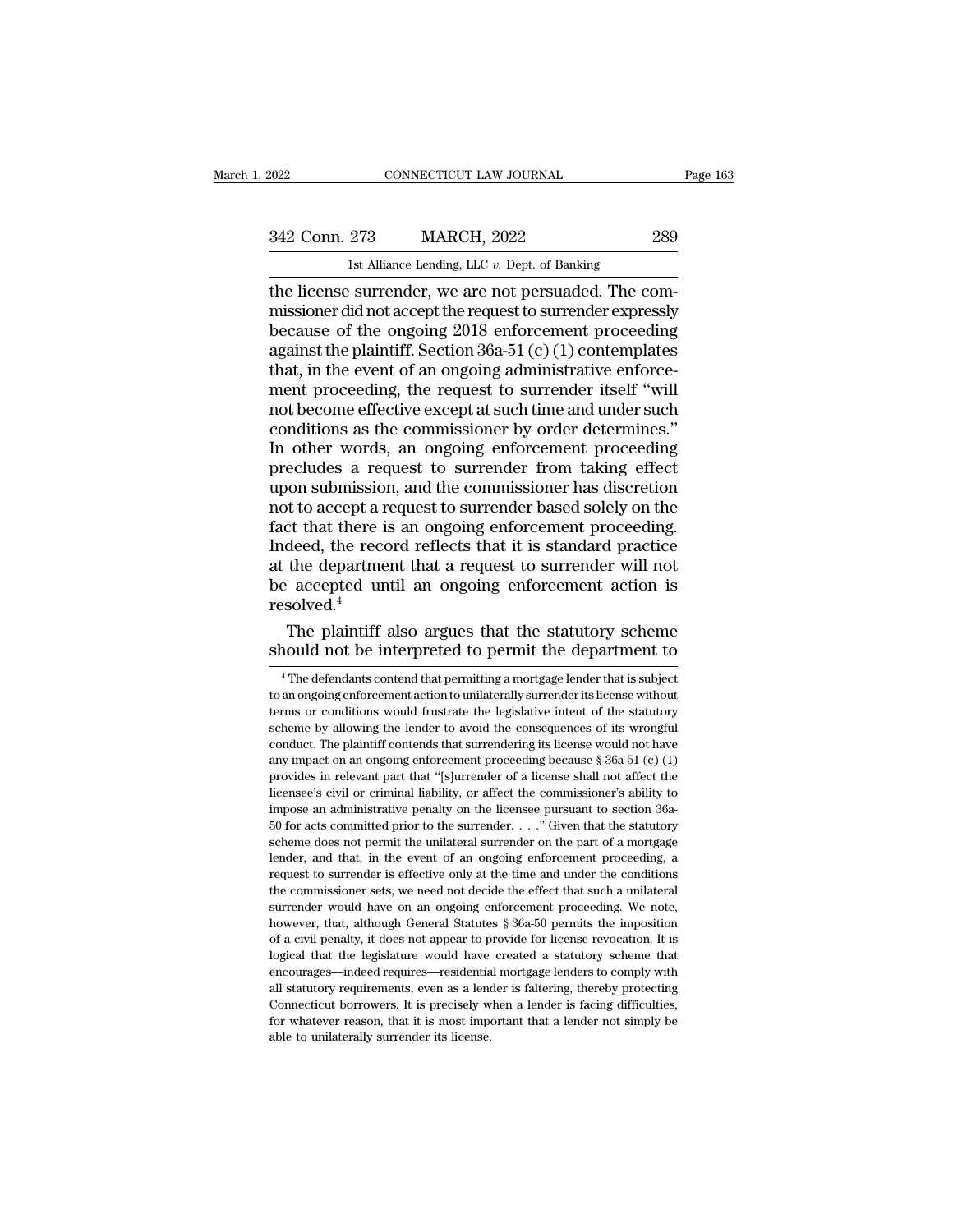# EXECUTE CONNECTICUT LAW JOURNAL March 1, 2022<br>290 MARCH, 2022 342 Conn. 273<br>1st Alliance Lending, LLC v. Dept. of Banking CONNECTICUT LAW JOURNAL March 1, 2022<br>290 MARCH, 2022 342 Conn. 273<br>1st Alliance Lending, LLC *v.* Dept. of Banking<br>decline to take action on a request to surrender, thereby

CONNECTICUT LAW JOURNAL March 1, 2022<br>
290 MARCH, 2022 342 Conn. 273<br>
1st Alliance Lending, LLC v. Dept. of Banking<br>
decline to take action on a request to surrender, thereby<br>
creating a situation in which the lender has a 290 MARCH, 2022 342 Conn. 273<br>
1st Alliance Lending, LLC v. Dept. of Banking<br>
decline to take action on a request to surrender, thereby<br>
creating a situation in which the lender has a license<br>
but no surety bond. In other  $\begin{array}{r} \text{290} \text{MARCH, 2022} \text{342 Conn. } \text{273} \ \hline \text{1st Alliance Lending, LLC } v. \text{ Dept. of Banking} \ \hline \text{decline to take action on a request to surrender, thereby creating a situation in which the lender has a license but no surely bond. In other words, the plaintiff contends, the department's own actions in failing to accept the license, curved, created the liesons is a collection of the license. } \end{array}$  $\begin{tabular}{l l l l} \multicolumn{1}{l}{{\bf{A}}{\bf{B}}{\bf{C}}{\bf{C}}{\bf{D}} & {\bf{M}}{\bf{A}}{\bf{C}}{\bf{C}}{\bf{C}}{\bf{C}}{\bf{D}} & {\bf{A}}{\bf{C}}{\bf{C}}{\bf{D}}{\bf{C}}{\bf{C}}{\bf{D}}{\bf{D}}{\bf{D}} \end{tabular} \begin{tabular}{l} \multicolumn{1}{l}{{\bf{A}}{\bf{B}}{\bf{C}}{\bf{C}}{\bf{C}}{\bf{D}} & {\bf{A}}{\bf{C}}{\bf{C}}{\bf{D}} & {\bf{A}}{\bf{C}}{\bf{D}} &$ Ist Alliance Lending, LLC v. Dept. of Banking<br>decline to take action on a request to surrender, thereby<br>creating a situation in which the lender has a license<br>but no surety bond. In other words, the plaintiff con-<br>tends, t Ist Alliance Lending, LLC v. Dept. of Banking<br>decline to take action on a request to surrender, thereby<br>creating a situation in which the lender has a license<br>but no surety bond. In other words, the plaintiff con-<br>tends, t decline to take action on a request to surrender, thereby<br>creating a situation in which the lender has a license<br>but no surety bond. In other words, the plaintiff con-<br>tends, the department's own actions in failing to acce creating a situation in which the lender has a license<br>but no surety bond. In other words, the plaintiff con-<br>tends, the department's own actions in failing to accept<br>the license surrender created the licensing violation.<br> but no surety bond. In other words, the plaintiff contends, the department's own actions in failing to accept<br>the license surrender created the licensing violation.<br>Neither the plaintiff's brief, nor our independent resear tends, the department's own actions in failing to accept<br>the license surrender created the licensing violation.<br>Neither the plaintiff's brief, nor our independent research,<br>however, indicates that the department is under a the license surrender created the licensing violation.<br>Neither the plaintiff's brief, nor our independent research,<br>however, indicates that the department is under any<br>statutory or regulatory obligation to take action on a Neither the plaintiff's brief, nor our independent research,<br>however, indicates that the department is under any<br>statutory or regulatory obligation to take action on a<br>request to surrender within a time certain following<br>r however, indicates that the department is under any statutory or regulatory obligation to take action on a request to surrender within a time certain following receipt of the request. Moreover, in this case, there is no in statutory or regulatory obligation to take action on a<br>request to surrender within a time certain following<br>receipt of the request. Moreover, in this case, there is<br>no indication in the record that the department unrea-<br>so request to surrender within a time certain following<br>receipt of the request. Moreover, in this case, there is<br>no indication in the record that the department unrea-<br>sonably delayed in taking action on the plaintiff's<br>reque receipt of the request. Moreover, in this case, there is<br>no indication in the record that the department unrea-<br>sonably delayed in taking action on the plaintiff's<br>request; rather, it was the plaintiff that waited to submi no indication in the record that the department unrea-<br>sonably delayed in taking action on the plaintiff's<br>request; rather, it was the plaintiff that waited to submit<br>its request to surrender until two days before its sure sonably delayed in taking action on the plaintiff's<br>request; rather, it was the plaintiff that waited to submit<br>its request to surrender until two days before its surety<br>bond was set to be cancelled. After not receiving a<br> request; rather, it was the plaintiff that waited to submit<br>its request to surrender until two days before its surety<br>bond was set to be cancelled. After not receiving a<br>response to its June 7 letter, the department even f its request to surrender until two days before its surety<br>bond was set to be cancelled. After not receiving a<br>response to its June 7 letter, the department even fol-<br>lowed up with the plaintiff. The plaintiff was well awar bond was set to be cancelled. After not receiving a<br>response to its June 7 letter, the department even fol-<br>lowed up with the plaintiff. The plaintiff was well aware<br>of the ongoing 2018 enforcement proceeding and of the<br>o response to its June 7 letter, the department even followed up with the plaintiff. The plaintiff was well aware<br>of the ongoing 2018 enforcement proceeding and of the<br>obligation to maintain a surety bond as long as it held lowed up with the plaintiff. The plaintiff was well aware<br>of the ongoing 2018 enforcement proceeding and of the<br>obligation to maintain a surety bond as long as it held<br>a license. At any time following The Hartford's notic of the ongoing 2018 enforcement proceeding and of the<br>obligation to maintain a surety bond as long as it held<br>a license. At any time following The Hartford's notice<br>of cancellation, the plaintiff could have reached out to<br> obligation to maintain a surety bond as long as it held<br>a license. At any time following The Hartford's notice<br>of cancellation, the plaintiff could have reached out to<br>the department to discuss the time and conditions for<br> a license. At any time following The Hartford's notice<br>of cancellation, the plaintiff could have reached out to<br>the department to discuss the time and conditions for<br>a request to surrender. See General Statutes § 36a-51<br>( of cancellation, the plaintiff could have reached out to<br>the department to discuss the time and conditions for<br>a request to surrender. See General Statutes § 36a-51<br>(c) (1). The plaintiff failed to do so. To the extent th the department to discuss the time and conditions for<br>a request to surrender. See General Statutes § 36a-51<br>(c) (1). The plaintiff failed to do so. To the extent that<br>the plaintiff wants to impose greater time constraints<br> a request to surrender. See General Statutes  $\S$  36a-51 (c) (1). The plaintiff failed to do so. To the extent that<br>the plaintiff wants to impose greater time constraints<br>on the department's response to a request to surren (c) (1). The plaintiff failed to do so. To the extent that<br>the plaintiff wants to impose greater time constraints<br>on the department's response to a request to surrender<br>a mortgage license, its recourse is with the General the plaintiff wants to impose greater time constraints<br>on the department's response to a request to surrender<br>a mortgage license, its recourse is with the General<br>Assembly, not this court. See, e.g., *Castro* v. *Viera*, on the department's response to a request to surrender<br>a mortgage license, its recourse is with the General<br>Assembly, not this court. See, e.g., *Castro* v. *Viera*, 207<br>Conn. 420, 435, 541 A.2d 1216 (1988) ("[I]t is up t a mortgage license, its recourse is with the General<br>Assembly, not this court. See, e.g., *Castro v. Viera*, 207<br>Conn. 420, 435, 541 A.2d 1216 (1988) ("[I]t is up to the<br>legislatures, not courts, to decide on the wisdom an Assembly, not this court. See, e.g., *C*<br>Conn. 420, 435, 541 A.2d 1216 (1988)<br>legislatures, not courts, to decide or<br>utility of legislation. . . . . [C]ourts<br>their social and economic beliefs fo<br>legislative bodies, who are Finally, the plaintiff contends that the trial court<br>gislatures, not courts, to decide on the wisdom and<br>ility of legislation. . . . . [C]<br>ourts do not substitute<br>eir social and economic beliefs for the judgment of<br>gislat increases, not solutely to allocate of the measurement untility of legislation.  $\ldots$  [C] ourts do not substitute their social and economic beliefs for the judgment of legislative bodies, who are elected to pass laws." (I their social and economic beliefs for the judgment of legislative bodies, who are elected to pass laws." (Internal quotation marks omitted.)).<br>Finally, the plaintiff contends that the trial court incorrectly determined th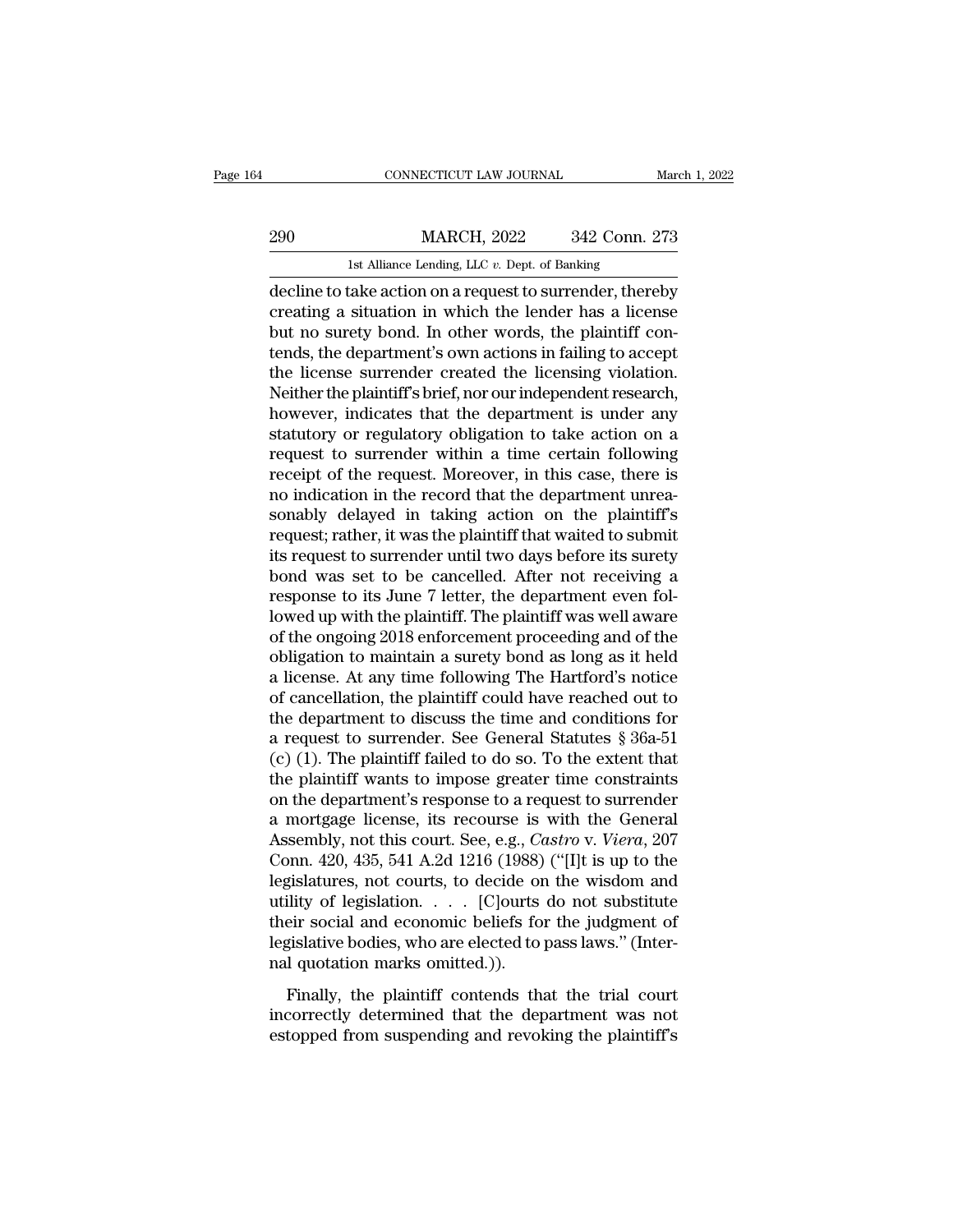1st Alliance Lending, LLC *v.* Dept. of Banking EXERCT 2022 ENRICH CONNECTICUT LAW JOURNAL Page 165<br>
342 Conn. 273 MARCH, 2022 291<br>
1st Alliance Lending, LLC v. Dept. of Banking<br>
291<br>
mortgage lender license based on the representations<br>
the department made in the June 342 Conn. 273 MARCH, 2022 291<br>
1st Alliance Lending, LLC v. Dept. of Banking<br>
mortgage lender license based on the representations<br>
the department made in the June 7 letter. Specifically,<br>
the plaintiff argues that the pla 342 Conn. 273 MARCH, 2022 291<br>
Ist Alliance Lending, LLC  $v$ . Dept. of Banking<br>
mortgage lender license based on the representations<br>
the department made in the June 7 letter. Specifically,<br>
the plaintiff argues that the 342 Conn. 273 MARCH, 2022 291<br>
1st Alliance Lending, LLC  $v$ . Dept. of Banking<br>
mortgage lender license based on the representations<br>
the department made in the June 7 letter. Specifically,<br>
the plaintiff argues that the 1st Alliance Lending, LLC  $v$ . Dept. of Banking<br>
mortgage lender license based on the representations<br>
the department made in the June 7 letter. Specifically,<br>
the plaintiff argues that the plain language of the June<br>
7 l Ist Anlance Lending, LLC  $v$ . Dept. of Banking<br>
mortgage lender license based on the representations<br>
the department made in the June 7 letter. Specifically,<br>
the plaintiff argues that the plain language of the June<br>
7 le mortgage lender license based on the representations<br>the department made in the June 7 letter. Specifically,<br>the plaintiff argues that the plain language of the June<br>7 letter provided the plaintiff with three options to av the department made in the June 7 letter. Specifically,<br>the plaintiff argues that the plain language of the June<br>7 letter provided the plaintiff with three options to avoid<br>license suspension, including permitting it to ce the plaintiff argues that the plain language of the June<br>7 letter provided the plaintiff with three options to avoid<br>license suspension, including permitting it to cease<br>doing business in Connecticut and to surrender its<br> 7 letter provided the plaintiff with three options to avoid<br>license suspension, including permitting it to cease<br>doing business in Connecticut and to surrender its<br>license on the NMLS. The plaintiff further contends that<br> license suspension, including permitting it to cease<br>doing business in Connecticut and to surrender its<br>license on the NMLS. The plaintiff further contends that<br>it chose this option in specifically induced reliance on<br>the doing business in Connecticut and to surrender its<br>license on the NMLS. The plaintiff further contends that<br>it chose this option in specifically induced reliance on<br>the June 7 letter. We have reviewed this claim and<br>concl license on the NMLS. The plaintiff further contends that<br>it chose this option in specifically induced reliance on<br>the June 7 letter. We have reviewed this claim and<br>conclude that it is without merit. The June 7 letter<br>was it chose this option in specifically induced reliance on<br>the June 7 letter. We have reviewed this claim and<br>conclude that it is without merit. The June 7 letter<br>was a form compliance letter required by § 4-182 (c),<br>directi the June 7 letter. We have reviewed this claim and<br>conclude that it is without merit. The June 7 letter<br>was a form compliance letter required by § 4-182 (c),<br>directing the plaintiff to comply with the applicable<br>statutory conclude that it is without merit. The June 7 letter<br>
was a form compliance letter required by § 4-182 (c),<br>
directing the plaintiff to comply with the applicable<br>
statutory provisions or risk losing its license. Despite<br> was a form compliance letter required by  $§$  4-182 (c), directing the plaintiff to comply with the applicable statutory provisions or risk losing its license. Despite the plaintiff's assertions to the contrary, the June 7 directing the plaintiff to comply with the applicable<br>statutory provisions or risk losing its license. Despite<br>the plaintiff's assertions to the contrary, the June 7<br>letter specifically provided that the plaintiff could<br>"c statutory provisions or risk losing its license. Despite<br>the plaintiff's assertions to the contrary, the June 7<br>letter specifically provided that the plaintiff could<br>"cease doing business and surrender the license on the<br> the plaintiff's assertions to the contrary, the June 7<br>letter specifically provided that the plaintiff could<br>"cease doing business and surrender the license on the<br>[NMLS] *in accordance with* [*§§*]  $36a-51$  (*c*) *and* letter specifically provided that the plaintiff could<br>
"cease doing business and surrender the license on the<br>
[NMLS] *in accordance with* [ $\$ §]  $36a-51$  (*c*) *and*  $36a-490$ ...." (Emphasis added.) As we discussed, the<br> "cease doing business and surrender the license on the [NMLS] *in accordance with* [ $\S\S$ ]  $36a-51$  *(c) and*  $36a-490$  . . . ." (Emphasis added.) As we discussed, the plaintiff did not surrender its license in accordance [NMLS] *in accordance with* [ $\S$ §]  $36a-51$  (*c*) *and*  $36a-490$  . . . . ." (Emphasis added.) As we discussed, the plaintiff did not surrender its license in accordance with  $\S$ §  $36a-51$  (*c*) and  $36a-490$ . The trial c 490 . . . . . " (Emphasis added.) As we discussed, the plaintiff did not surrender its license in accordance with  $\S$ § 36a-51 (c) and 36a-490. The trial court thus correctly concluded that it was not reasonable for the pl plaintiff did not surrender its license in accordance with<br>§§ 36a-51 (c) and 36a-490. The trial court thus correctly<br>concluded that it was not reasonable for the plaintiff<br>to interpret the June 7 letter as any type of prom §§ 36a-51 (c) and 36a-490. The trial court thus correctly<br>concluded that it was not reasonable for the plaintiff<br>to interpret the June 7 letter as any type of promise,<br>and it was not reasonable for the plaintiff to rely on concluded that it was not reasonable for the plaintiff<br>to interpret the June 7 letter as any type of promise,<br>and it was not reasonable for the plaintiff to rely on the<br>letter to the exclusion of the clearly applicable sta to interpret the June 7 letter as any type of promise,<br>and it was not reasonable for the plaintiff to rely on the<br>letter to the exclusion of the clearly applicable statutory<br>scheme that was explicitly referenced in the let and it was not reasonable for the plaintiff to rely on the<br>letter to the exclusion of the clearly applicable statutory<br>scheme that was explicitly referenced in the letter. See,<br>e.g., A.C. Consulting, LLC v. Alexion Pharmac letter to the exclusion of the clearly applicable statutory<br>scheme that was explicitly referenced in the letter. See,<br>e.g., A.C. Consulting, LLC v. Alexion Pharmaceuticals,<br>Inc., 194 Conn. App. 316, 333–34, 220 A.3d 890 (2 scheme that was explicitly referenced in the letter. See,<br>e.g., A.C. Consulting, LLC v. Alexion Pharmaceuticals,<br>Inc., 194 Conn. App. 316, 333–34, 220 A.3d 890 (2019)<br>("[i]t is axiomatic that to prevail on a claim of esto e.g., A.C. Consulting, LLC v. Alexion Pharmaceuticals,<br>
Inc., 194 Conn. App. 316, 333–34, 220 A.3d 890 (2019)<br>
("[i]t is axiomatic that to prevail on a claim of estoppel,<br>
it is not enough that a promise was made; reasona Inc., 194 Conn. App. 316, 333–34, 220 A.3d 890 (2019)<br>("[i]t is axiomatic that to prevail on a claim of estoppel,<br>it is not enough that a promise was made; reasonable<br>reliance thereon, resulting in some detriment to the<br>pa ("[i]t is axiomatic that to prevail on a claim of estoppel,<br>it is not enough that a promise was made; reasonable<br>reliance thereon, resulting in some detriment to the<br>party claiming the estoppel, also is required" (emphasi it is not enough that a promise was made; reasonable<br>reliance thereon, resulting in some detriment to the<br>party claiming the estoppel, also is required" (emphasis<br>omitted; internal quotation marks omitted)); see also,<br>e.g reliance thereon, resulting in some detriment to the<br>party claiming the estoppel, also is required" (emphasis<br>omitted; internal quotation marks omitted)); see also,<br>e.g., *Chotkowski* v. *State*, 240 Conn. 246, 268–69, 69 party claiming the estoppel, also is required" (emphasis omitted; internal quotation marks omitted)); see also, e.g., *Chotkowski* v. *State*, 240 Conn. 246, 268–69, 690 A.2d 368 (1997) ("estoppel against a public agency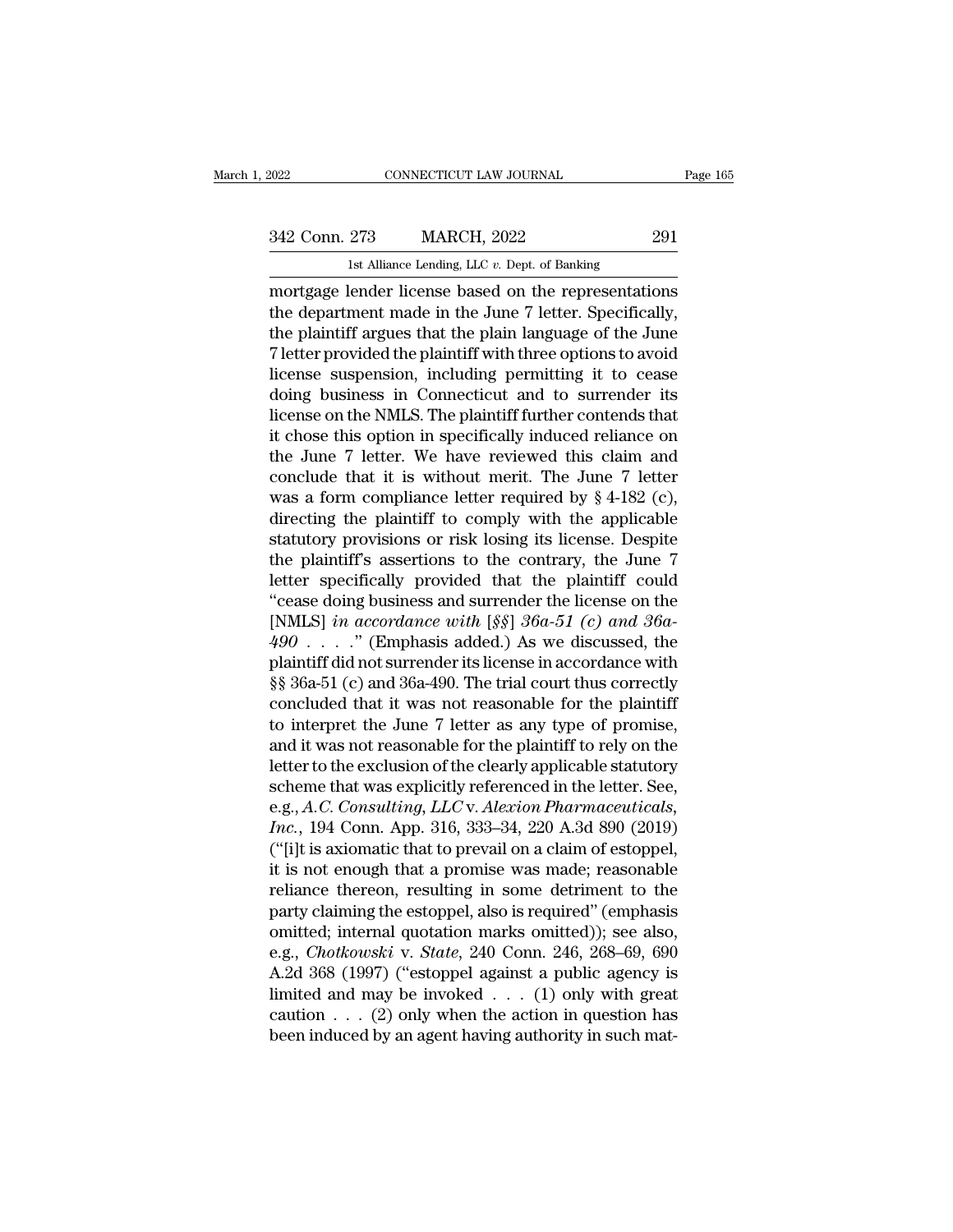|     | CONNECTICUT LAW JOURNAL                                                                                                                                           | March 1, 2022 |
|-----|-------------------------------------------------------------------------------------------------------------------------------------------------------------------|---------------|
| 292 | <b>MARCH, 2022</b>                                                                                                                                                | 342 Conn. 292 |
|     | Allstate Ins. Co. v. Tenn                                                                                                                                         |               |
|     | ters $\ldots$ and (3) only when special circumstances<br>make it highly inequitable or oppressive not to estop the<br>agonay" (internal quotation marks omitted)) |               |

MARCH, 2022 342 Conn. 292<br>Allstate Ins. Co. v. Tenn<br>Ters . . . and (3) only when special circumstances<br>make it highly inequitable or oppressive not to estop the<br>agency" (internal quotation marks omitted)). MARCH, 2022 342 Conn.<br>
Allstate Ins. Co. v. Tenn<br>
Lers . . . and (3) only when special circumstan<br>
make it highly inequitable or oppressive not to estop<br>
agency'' (internal quotation marks omitted)).<br>
The judgment is affir MARCH, 2023<br>
MARCH, 2023<br>
MIstate Ins. Co. v. T<br>
Trs . . . . and (3) only when sp<br>
ake it highly inequitable or oppre<br>
ency" (internal quotation mark<br>
The judgment is affirmed.<br>
In this opinion the other justic All Allistate ins. Co.  $v$ . Tenn<br>
In this object is concurred.<br>
In this opinion the other justices concurred.<br>
The judgment is affirmed.<br>
In this opinion the other justices concurred.

### % (internal quotation marks omitted)).<br>
udgment is affirmed.<br>
s opinion the other justices concurred.<br>
ALLSTATE INSURANCE COMPANY *v.*<br>
DONTE TENN ET AL.<br>
(SC 20586) In the other justices concurred<br>TE INSURANCE COMPANY<br>DONTE TENN ET AL.<br>(SC 20586) other justices concerned<br>
SURANCE COMPA<br>
TE TENN ET AL.<br>
(SC 20586)<br>
and McDonald, D'Auria, M LLSTATE INSURANCE COMPANY v.<br>DONTE TENN ET AL.<br>(SC 20586)<br>Robinson, C. J., and McDonald, D'Auria, Mullins,<br>Kahn, Ecker, and Keller, Js. THE INSURANCE COMPA<br>
FRICHT TENN ET AL.<br>
(SC 20586)<br>
C. J., and McDonald, D'Auria, My<br>
Kahn, Ecker, and Keller, Js.<br>
Sullabus

### *Syllabus*

Robinson, C. J., and McDonald, D'Auria, Mullins,<br>Kahn, Ecker, and Keller, Js.<br>Syllabus<br>The plaintiff insurance company brought the present declaratory judgment<br>action in the United States District Court for the District of Robinson, C. J., and McDonald, D'Auria, Mullins,<br>Kahn, Ecker, and Keller, Js.<br>Syllabus<br>plaintiff insurance company brought the present declaratory judgment<br>action in the United States District Court for the District of Con Kahn, Ecker, and Keller, Js.<br>Syllabus<br>plaintiff insurance company brought the present declaratory judgment<br>action in the United States District Court for the District of Connecticut,<br>seeking a determination that it was not  $Syllabus$ <br>
plaintiff insurance company brought the present declaratory judgment<br>
action in the United States District Court for the District of Connecticut,<br>
seeking a determination that it was not obligated to defend and ind Sylabus<br>plaintiff insurance company brought the present declaratory judgment<br>action in the United States District Court for the District of Connecticut,<br>seeking a determination that it was not obligated to defend and indem plaintiff insurance company brought the present declaratory judgment action in the United States District Court for the District of Connecticut, seeking a determination that it was not obligated to defend and indemnify the a plea of nolo contendere in a separate criminal prosecution in the United States District Court for the District of Connecticut, seeking a determination that it was not obligated to defend and indemnify the defendant T in seeking a determination that it was not obligated to defend and indemnify<br>the defendant T in connection with a civil action brought against T by<br>the defendant M. M's civil action stemmed from an incident in which<br>he sustai the defendant T in connection with a civil action brought against T by the defendant M. M's civil action stemmed from an incident in which he sustained injuries after T assaulted him. After the incident, T entered a plea o the defendant T in connection with a civil action brought against T by<br>the defendant M. M's civil action stemmed from an incident in which<br>he sustained injuries after T assaulted him. After the incident, T entered<br>a plea a homeomers insurance policy issued by the plaintiff to T's mother than the sustained injuries after T assaulted him. After the incident, T entered a plea of nolo contendere in a separate criminal prosecution to the charge a plea of nolo contendere in a separate criminal prosecution to the charge of first degree assault. The plaintiff filed a motion for summary judgment in the present action, claiming that T's plea of nolo contendere reliev charge of first degree assault. The plaintiff filed a motion for summary judgment in the present action, claiming that T's plea of nolo contendere relieved it of its duty to defend and indemnify T in M's civil action under independent in the present action, claiming that T's plea of nolo contendere relieved it of its duty to defend and indemnify T in M's civil action under a homeowners insurance policy issued by the plaintiff to T's mother i predieved it of its duty to defend and indemnify T in M's civil action under<br>relieved it of its duty to defend and indemnify T in M's civil action under<br>a homeowners insurance policy issued by the plaintiff to T's mother a homeowners insurance policy issued by the plaintiff to T's mother in light of a criminal acts exclusion in that policy. Thereafter, the District Court, pursuant to statute (§ 51-199b (d)) and the rules of practice (§ 82light of a criminal acts exclusion in that policy. Thereafter, the District Court, pursuant to statute ( $\S$  51-199b (d)) and the rules of practice ( $\S$  82-1), certified to this court the question of whether a plea of nolo Court, pursuant to statute (§ 51-199b (d)) and the rules of practice (§ 82-1), certified to this court the question of whether a plea of nolo contendere could be used by an insurance company in a declaratory judgment acti (§ 82-1), certified to this court the question of whether a plea of nolo contendere could be used by an insurance company in a declaratory judgment action to trigger a criminal acts exclusion to coverage. *Held* that T's contendere could be used by an insurance company in a declaratory<br>judgment action to trigger a criminal acts exclusion to coverage. Held<br>that T's plea of nolo contendere was inadmissible in the plaintiff's declar-<br>atory ju judgment action to trigger a criminal acts exclusion to coverage. Held<br>that T's plea of nolo contendere was inadmissible in the plaintiff's declar-<br>atory judgment action to prove the occurrence of a criminal act and,<br>there that T's plea of nolo contendere was inadmissible in the plaintiff's declaratory judgment action to prove the occurrence of a criminal act and, therefore, could not be used to trigger the criminal acts exclusion of the ho atory judgment action to prove the occurrence of a criminal act and, therefore, could not be used to trigger the criminal acts exclusion of the homeowners insurance policy: under this state's common law, as codified in th therefore, could not be used to trigger the criminal acts exclusion of the homeowners insurance policy: under this state's common law, as codified in the Connecticut Code of Evidence (§ 4-8A (a) (2)), a plea of nolo conten the homeowners insurance policy: under this state's common law, as codified in the Connecticut Code of Evidence (§ 4-8A (a) (2)), a plea of nolo contendere generally cannot be admitted in a subsequent proceeding to prove codified in the Connecticut Code of Evidence ( $\S$  4-8A (a) (2)), a plea of nolo contendere generally cannot be admitted in a subsequent proceeding to prove the occurrence of criminal act, and the court's holding in this c nolo contendere generally cannot be admitted in a subsequent proceeding to prove the occurrence of criminal act, and the court's holding in this case was harmonious with case law from numerous jurisdictions; moreover, the ing to prove the occurrence of criminal act, and the court's holding in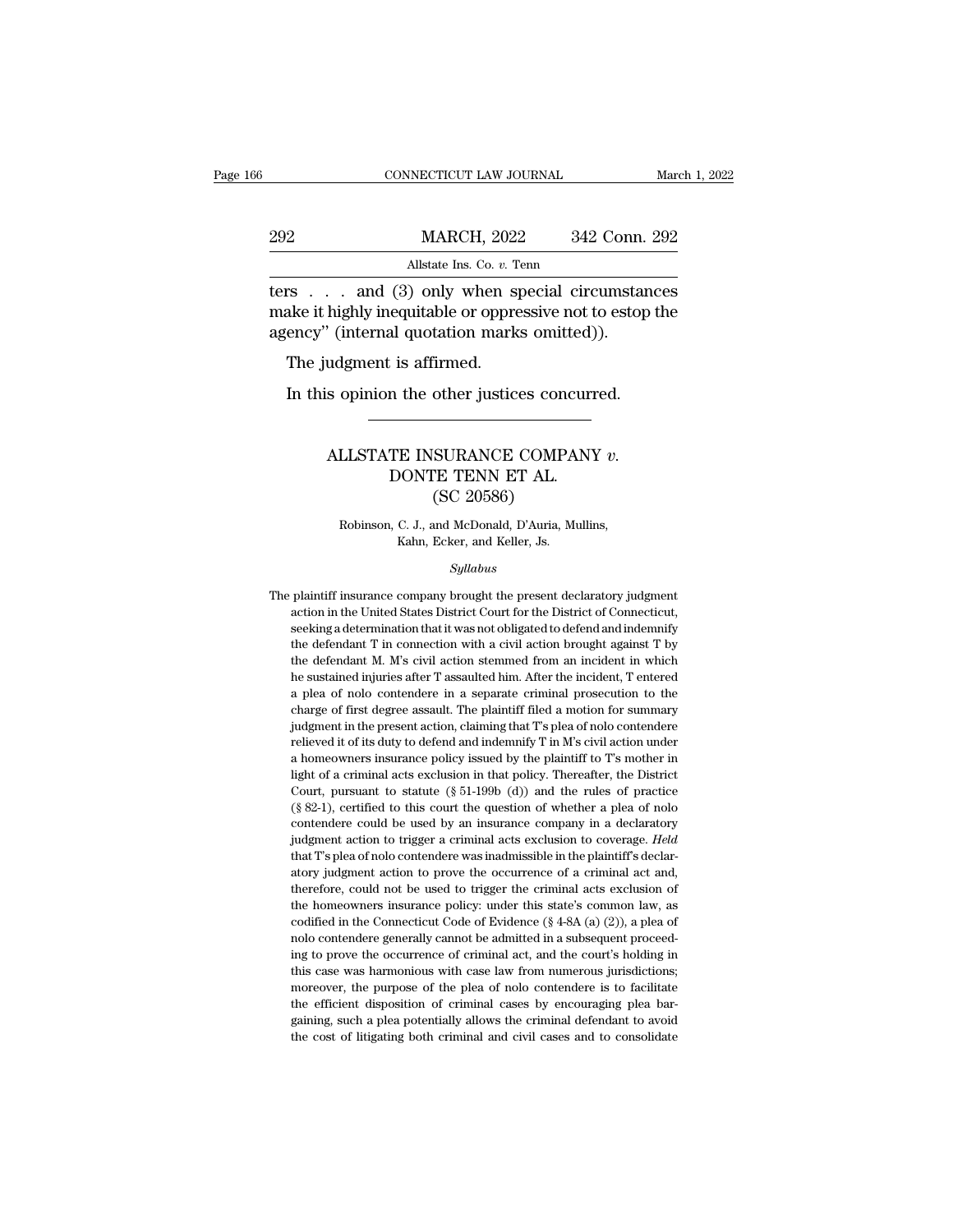| 2022          | CONNECTICUT LAW JOURNAL                                                 | Page 167 |
|---------------|-------------------------------------------------------------------------|----------|
|               |                                                                         |          |
| 342 Conn. 292 | <b>MARCH, 2022</b>                                                      | 293      |
|               | Allstate Ins. Co. v. Tenn                                               |          |
|               | resources in defense of only the latter, and allowing the use of a nolo |          |

2 Conn. 292 MARCH, 2022 293<br>Allstate Ins. Co. v. Tenn<br>resources in defense of only the latter, and allowing the use of a nolo<br>contendere plea as proof of underlying criminal conduct in subsequent contendere plea as proof of underlying criminal conduct in subsequent<br>contendere plea as proof of underlying criminal conduct in subsequent<br>civil litigation would undermine the very essence of such a plea; furthercivil litigation would undermine the very essence of such a plea; further-<br>resources in defense of only the latter, and allowing the use of a noto<br>contendere plea as proof of underlying criminal conduct in subsequent<br>civil Milistate Ins. Co.  $v$ . Tenn<br>resources in defense of only the latter, and allowing the use of a nolo<br>contendere plea as proof of underlying criminal conduct in subsequent<br>civil litigation would undermine the very essence Allstate Ins. Co. v. Tenn<br>resources in defense of only the latter, and allowing the use of a nolo<br>contendere plea as proof of underlying criminal conduct in subsequent<br>civil litigation would undermine the very essence of s resources in defense of only the latter, and allowing the use of a nolo contendere plea as proof of underlying criminal conduct in subsequent civil litigation would undermine the very essence of such a plea; furthermore, t contendere plea as proof of underlying criminal conduct in subsequent<br>civil litigation would undermine the very essence of such a plea; further-<br>more, the plaintiff could not prevail on its claim that it should be permit-<br> exivil litigation would undermine the very essence of such a plea; furthermore, the plaintiff could not prevail on its claim that it should be permitted to use T's nolo contendere plea to trigger the policy's criminal acts is more, the plaintiff could not prevail on its claim that it should be permitted to use T's nolo contendere plea to trigger the policy's criminal acts exclusion as a matter of public policy insofar as the general rule ag read to use T's nolo contendere plea to trigger the policy's criminal acts exclusion as a matter of public policy insofar as the general rule against using a such plea could be adequately safeguarded by enforcing the rule exclusion as a matter of public policy insofar as the general rule against using a such plea could be adequately safeguarded by enforcing the rule in M's civil action, and as T should be not be allowed to benefit from his using a such plea could be adequately safeguarded by enforcing the rule<br>in M's civil action, and as T should be not be allowed to benefit from his<br>illegal conduct, this court having concluded that there was no principled<br> in M's civil action, and as T should be not be allowed to benefit from his illegal conduct, this court having concluded that there was no principled reason to rigorously enforce the restrictions imposed by  $\S$  4-8A (a) (2 illegal conduct, this court having concluded that there was no principled reason to rigorously enforce the restrictions imposed by  $\S$  4-8A (a) (2) against the victim of a crime in a civil case while simultaneously ignori reason to rigorously enforce the restrictions imposed by  $\S$  4-8A (a) (2) against the victim of a crime in a civil case while simultaneously ignoring that rule for an insurance company in a declaratory judgment action ari examples are viewed as a crime in a civil case while simultaneously ignoring against the victim of a crime in a civil case while simultaneously ignoring that rule for an insurance company in a declaratory judgment action against the victim of a crime in a civil case while simultaneously ignoring that rule for an insurance company in a declaratory judgment action arising out of the same set of facts, and, although no one should be allowed arising out of the same set of facts, and, although no one should be allowed to profit from his or her own wrongdoing, the exclusion of T's plea in no way precluded the plaintiff from seeking to enforce the policy's crimi to profit from his or her own wrongdoing, the exclusion of 1<br>to profit from his or her own wrongdoing, the exclusion of 1<br>o way precluded the plaintiff from seeking to enforce the policy<br>acts exclusion in its declaratory j *i* ded the plaintiff from seeking to erected the plaintiff from seeking to erection.<br>In in its declaratory judgment act<br>T's criminal conduct, other than<br>of that exclusion.<br>*s concurring in part and disser<br>in part in one o* minal acts exclusion in its declaratory judgment action by presenting<br>dence concerning T's criminal conduct, other than T's plea, to estab-<br>the applicability of that exclusion.<br>(*Two justices concurring in part and dissent* 

*Procedural in part and dissent part in one opinion)*<br>*Part in one opinion*<br>*Procedural History*<br>*Procedural History*<br>Procedural History<br>**Procedural History** 

First the applicability of that exclusion.<br>
(Two justices concurring in part and dissenting<br>
in part in one opinion)<br>
Argued September 8—officially released February 23, 2022\*<br>
Procedural History<br>
Action for judgment decl The duty of the Universal of the Universal of the Number of the named states of the named defendant<br>the named defendant of the named defendant<br>in an action seeking to recover damages for injuries<br>sustained in an assault b in part in one opinion)<br>
Argued September 8—officially released February 23, 2022\*<br>
Procedural History<br>
Action for judgment declaring that the plaintiff had<br>
no duty to defend and indemnify the named defendant<br>
in an actio Argued September 8—officially released February 23, 2022\*<br>
Procedural History<br>
Action for judgment declaring that the plaintiff had<br>
no duty to defend and indemnify the named defendant<br>
in an action seeking to recover dama *Procedural History*<br>Action for judgment declaring that the plaintiff had<br>no duty to defend and indemnify the named defendant<br>in an action seeking to recover damages for injuries<br>sustained in an assault, brought to the Uni Action for judgment declaring that the plaintiff had<br>no duty to defend and indemnify the named defendant<br>in an action seeking to recover damages for injuries<br>sustained in an assault, brought to the United States<br>District C Action for judgment declaring that the plaintiff had<br>no duty to defend and indemnify the named defendant<br>in an action seeking to recover damages for injuries<br>sustained in an assault, brought to the United States<br>District C in an action seeking to recover damages for injuries<br>sustained in an assault, brought to the United States<br>District Court for the District of Connecticut, where<br>the court,  $Arterton$ ,  $J$ ., denied the plaintiff's motion for<br>su sustained in an assault, brought to the United States<br>District Court for the District of Connecticut, where<br>the court, Arterton, J., denied the plaintiff's motion for<br>summary judgment; thereafter, the court, Arterton, J.,<br> District Court for the District of<br>the court, *Arterton*, *J*., denied the<br>summary judgment; thereafter, therefore, therefore, therefore, the<br>vertified a question of law to the<br>whether a plea of nolo contend<br>conviction can *Paige D. Beisner*, with whom, on the brief, was<br>*Paige D. Beisner*, with whom, on the brief, was<br>*Paige D. Beisner*, with whom, on the brief, was<br>*Paige D. Beisner*, with whom, on the brief, was<br>*ichele C. Wojcik*, for th *Michele C. Wojcik*, force and the resulting on-<br>*Michele a* question of law to this court concerning<br>whether a plea of nolo contendere and the resulting<br>conviction can be used to trigger a criminal acts excl<br>sion in an in referred as plea of nolo contendere and the resulting<br> *Ronald S. Beisner*, with whom, on the brief, was<br> *Ronald S. Johnson*, for the appellee (named defen-<br> *Ronald S. Johnson*, for the appellee (named defen-<br> *Ronald S.* 

dant). Fichele C. Wojcik, for the appellant (plaintiff).<br>
Ronald S. Johnson, for the appellee (named defen-<br>
<sup>\*</sup> February 23, 2022, the date that this decision was released as a slip<br>
inion, is the operative date for all substant Michele C. Wojcik, for the appellant (plaintiff).<br>
Ronald S. Johnson, for the appellee (named defen-<br>
dant).<br>
\*February 23, 2022, the date that this decision was released as a slip<br>
opinion, is the operative date for all s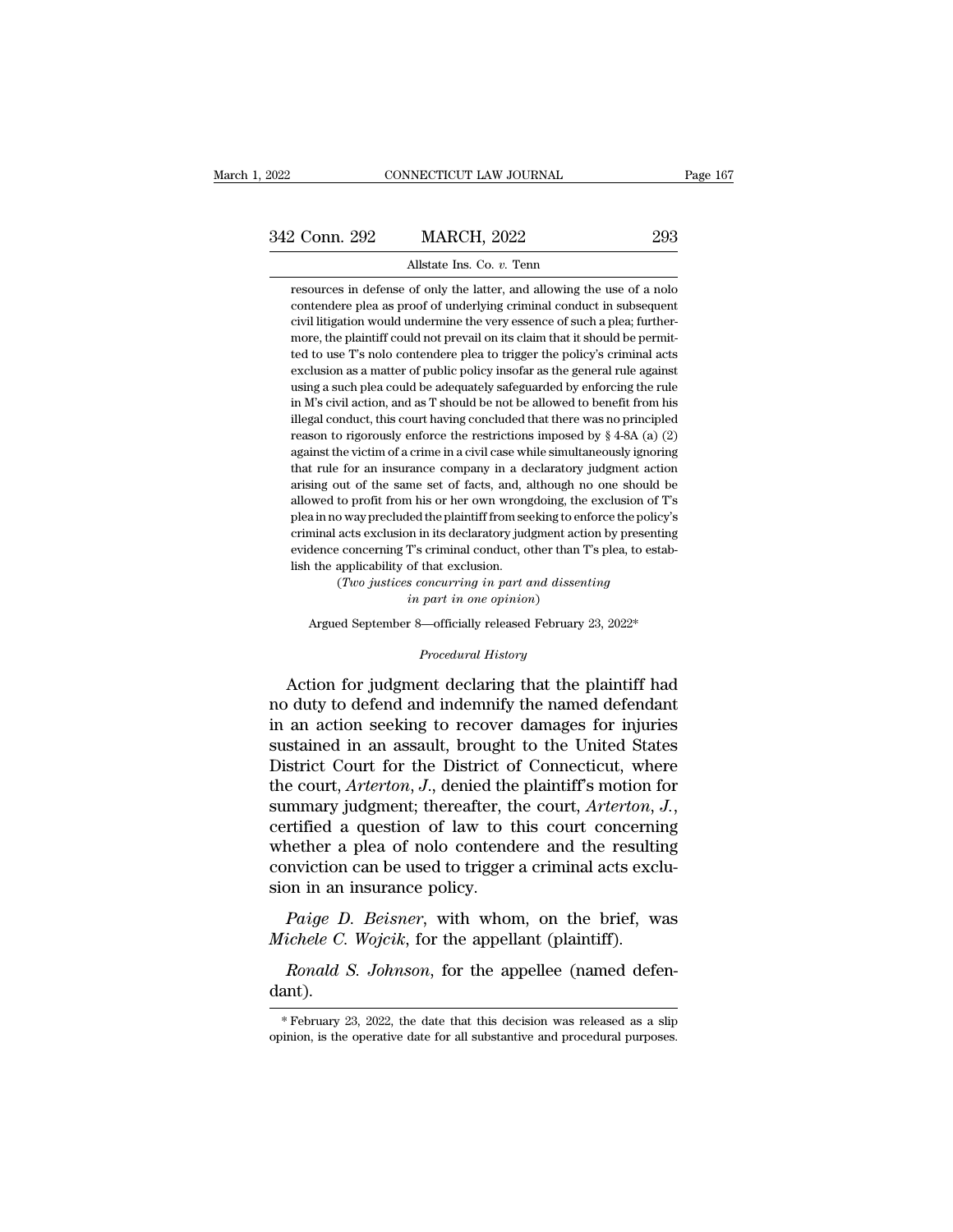|                   | CONNECTICUT LAW JOURNAL                                    | March 1, 2022 |
|-------------------|------------------------------------------------------------|---------------|
|                   |                                                            |               |
| 294               | <b>MARCH, 2022</b>                                         | 342 Conn. 292 |
|                   | Allstate Ins. Co. v. Tenn                                  |               |
|                   | <i>Eamon T. Donovan</i> , for the appellee (defendant Tai- |               |
| lan Moscaritolo). |                                                            |               |
|                   | Opinion                                                    |               |

Allstate Ins. Co. v. Tenn<br>
Eamon T. Donovan, for the appellee (defendant Tai-<br>
1 Moscaritolo).<br>
Opinion<br>
KAHN, J. The question in this case is whether the<br>
aintiff, Allstate Insurance Company (Allstate), can use<br>
plea of p Eamon T. Donovan, for the appellee (defendant Tai-<br>lan Moscaritolo).<br>*Opinion*<br>KAHN, J. The question in this case is whether the<br>plaintiff, Allstate Insurance Company (Allstate), can use<br>a plea of nolo contendere entered b Eamon T. Donovan, for the appellee (defendant Tai-<br>lan Moscaritolo).<br> $\frac{opinion}{D}$ <br>KAHN, J. The question in this case is whether the<br>plaintiff, Allstate Insurance Company (Allstate), can use<br>a plea of nolo contendere entered opinion<br>
opinion<br>
KAHN, J. The question in this case is whether the<br>
plaintiff, Allstate Insurance Company (Allstate), can use<br>
a plea of nolo contendere entered by the named defen-<br>
dant, Donte Tenn, to trigger a criminal **Example 19 Example 10** Company (Allstate plaintiff, Allstate Insurance Company (Allstate), can use a plea of nolo contendere entered by the named defendant, Donte Tenn, to trigger a criminal acts exclusion in a homeowners EXAHN, J. The question in this case is whether the plaintiff, Allstate Insurance Company (Allstate), can use a plea of nolo contendere entered by the named defendant, Donte Tenn, to trigger a criminal acts exclusion in a h KAHN, J. The question in this case is whether the plaintiff, Allstate Insurance Company (Allstate), can use a plea of nolo contendere entered by the named defendant, Donte Tenn, to trigger a criminal acts exclusion in a ho plaintiff, Allstate Insurance Company (Allstate), can use<br>a plea of nolo contendere entered by the named defen-<br>dant, Donte Tenn, to trigger a criminal acts exclusion<br>in a homeowners insurance policy governed by Con-<br>necti a plea of nolo contendere entered by the named defen-<br>dant, Donte Tenn, to trigger a criminal acts exclusion<br>in a homeowners insurance policy governed by Con-<br>necticut law. Allstate commenced the present action<br>against Ten dant, Donte Tenn, to trigger a criminal acts exclusion<br>in a homeowners insurance policy governed by Con-<br>necticut law. Allstate commenced the present action<br>against Tenn and another defendant, Tailan Moscari-<br>tolo, in the in a homeowners insurance policy governed by Connecticut law. Allstate commenced the present action against Tenn and another defendant, Tailan Moscaritolo, in the United States District Court for the District of Connecticu necticut law. Allstate commenced the present action<br>against Tenn and another defendant, Tailan Moscari-<br>tolo, in the United States District Court for the District<br>of Connecticut, seeking a judgment declaring that it has<br>no against Tenn and another defendant, Tailan Moscaritolo, in the United States District Court for the District<br>of Connecticut, seeking a judgment declaring that it has<br>no contractual duty either to defend or to indemnify<br>Ten tolo, in the United States District Court for the District<br>of Connecticut, seeking a judgment declaring that it has<br>no contractual duty either to defend or to indemnify<br>Tenn in a civil action brought against Tenn by Moscar of Connecticut, seeking a judgment declaring that it has<br>no contractual duty either to defend or to indemnify<br>Tenn in a civil action brought against Tenn by Moscari-<br>tolo in Connecticut Superior Court. Allstate subse-<br>quen no contractual duty either to defend or to indemnify<br>Tenn in a civil action brought against Tenn by Moscari-<br>tolo in Connecticut Superior Court. Allstate subse-<br>quently filed a motion for summary judgment in this<br>declarato Tenn in a civil action brought against Tenn by Moscaritolo in Connecticut Superior Court. Allstate subsequently filed a motion for summary judgment in this declaratory judgment action, arguing that Tenn's plea of nolo cont tolo in Connecticut Superior Court. Allstate subsequently filed a motion for summary judgment in this declaratory judgment action, arguing that Tenn's plea of nolo contendere relieved it of its duty both to defend and to i quently filed a motion for summary judgment in this<br>declaratory judgment action, arguing that Tenn's plea<br>of nolo contendere relieved it of its duty both to defend<br>and to indemnify him as a matter of law. The parties<br>agree declaratory judgment action, arguing that Tenn's plea<br>of nolo contendere relieved it of its duty both to defend<br>and to indemnify him as a matter of law. The parties<br>agreed that a ruling on Allstate's motion with respect<br>to of nolo contendere relieved it of its duty both to defend<br>and to indemnify him as a matter of law. The parties<br>agreed that a ruling on Allstate's motion with respect<br>to indemnification would be premature, and, as a result and to indemnify him as a matter of law. The parties<br>agreed that a ruling on Allstate's motion with respect<br>to indemnification would be premature, and, as a result,<br>the District Court denied Allstate's motion with respect<br> agreed that a ruling on Allstate's motion with respect<br>to indemnification would be premature, and, as a result,<br>the District Court denied Allstate's motion with respect<br>to that issue without prejudice. The only remaining<br>q to indemnification would be premature, and, as a result,<br>the District Court denied Allstate's motion with respect<br>to that issue without prejudice. The only remaining<br>question, which the District Court, in turn, certified t the District Court denied Allstate's motion with respect<br>to that issue without prejudice. The only remaining<br>question, which the District Court, in turn, certified to<br>this court pursuant to General Statutes § 51-199b (d)<br>a to that issue without prejudice. The only remaining<br>question, which the District Court, in turn, certified to<br>this court pursuant to General Statutes  $\S 51-199b$  (d)<br>and Practice Book  $\S 82-1$ , is whether Tenn's plea of<br>n question, which the District Court, in turn, certified to<br>this court pursuant to General Statutes § 51-199b (d)<br>and Practice Book § 82-1, is whether Tenn's plea of<br>nolo contendere relieved Allstate of its duty to defend<br>by this court pursuant to General Statutes  $\S 51-199b$  (d)<br>and Practice Book  $\S 82-1$ , is whether Tenn's plea of<br>nolo contendere relieved Allstate of its duty to defend<br>by triggering the policy's criminal acts exclusion as a and Practice Book  $\S 82-1$ , is whether Tenn's plea of<br>nolo contendere relieved Allstate of its duty to defend<br>by triggering the policy's criminal acts exclusion as a<br>matter of law. For the reasons that follow, we conclude exclusion. The following undisputed facts and procedural his-<br>taken over the occurrence of a criminal act and, therefore,<br>and the occurrence of a criminal act and, therefore,<br>mot be used to trigger the policy's criminal acts<br>clusion. that Tenn's plea of nolo contendere is inadmissible to<br>prove the occurrence of a criminal act and, therefore,<br>cannot be used to trigger the policy's criminal acts<br>exclusion.<br>The following undisputed facts and procedural hi and Tehr's piea of note contendere is madamissible to<br>prove the occurrence of a criminal act and, therefore,<br>cannot be used to trigger the policy's criminal acts<br>exclusion.<br>The following undisputed facts and procedural his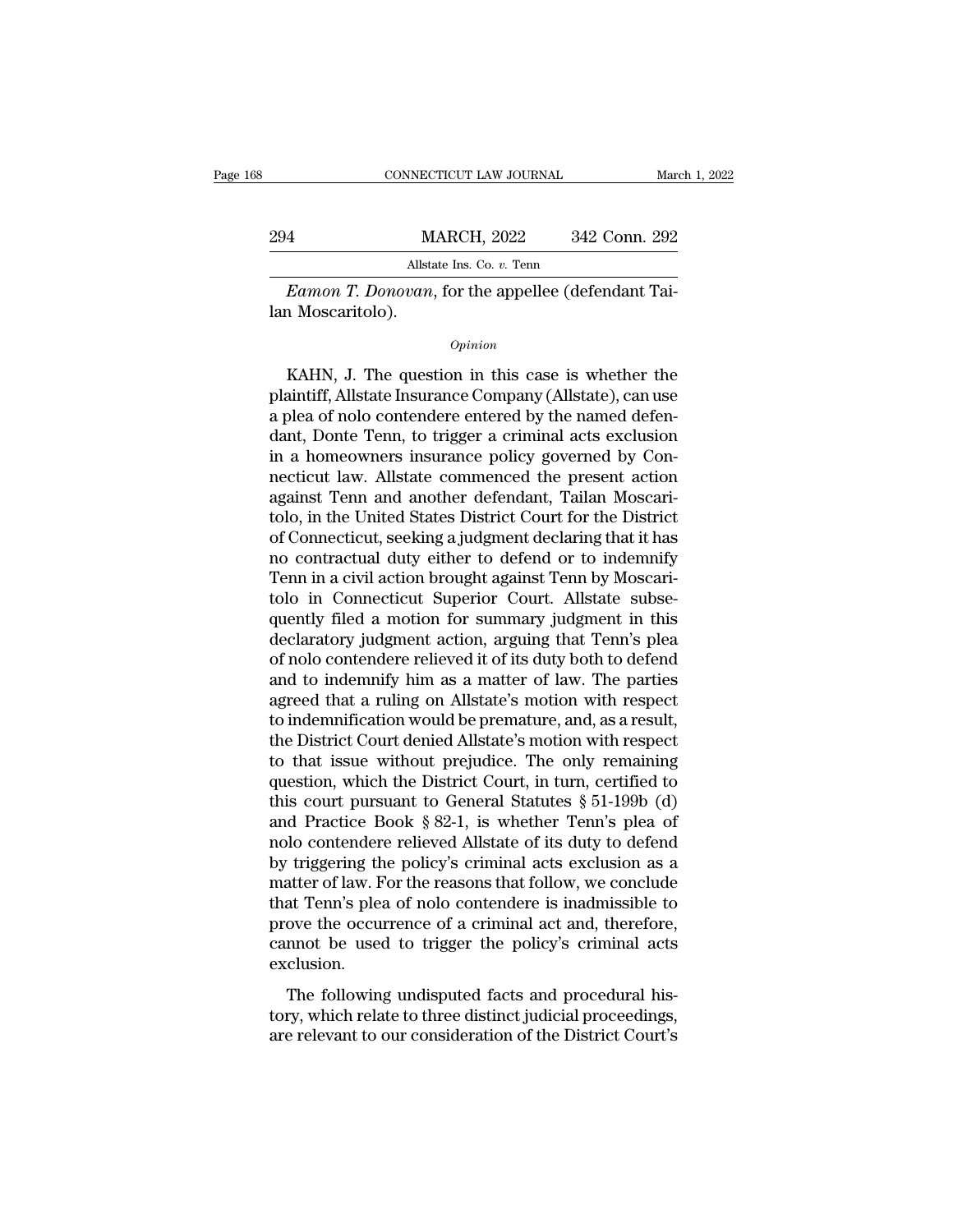| 2022          | CONNECTICUT LAW JOURNAL                                 | Page 169 |
|---------------|---------------------------------------------------------|----------|
| 342 Conn. 292 | <b>MARCH, 2022</b>                                      | 295      |
|               | Allstate Ins. Co. v. Tenn                               |          |
|               | certified question. Those three proceedings are (1) the |          |

connectricut LAW JOURNAL Page 169<br>
342 Conn. 292 MARCH, 2022 295<br>
Allstate Ins. Co. v. Tenn<br>
certified question. Those three proceedings are (1) the<br>
criminal case charging Tenn with an assault on Moscari-<br>
tolo: *State y.* 342 Conn. 292 MARCH, 2022 295<br>Allstate Ins. Co. v. Tenn<br>Certified question. Those three proceedings are (1) the<br>criminal case charging Tenn with an assault on Moscari-<br>tolo; *State v. Tenn*, Superior Court, judicial distri 342 Conn. 292 MARCH, 2022 295<br>Allstate Ins. Co. *v.* Tenn<br>certified question. Those three proceedings are (1) the<br>criminal case charging Tenn with an assault on Moscari-<br>tolo; *State* v. *Tenn*, Superior Court, judicial di 342 Conn. 292 MARCH, 2022 295<br>
Allstate Ins. Co. v. Tenn<br>
Certified question. Those three proceedings are (1) the<br>
criminal case charging Tenn with an assault on Moscari-<br>
tolo; *State* v. *Tenn*, Superior Court, judicial Allstate Ins. Co. *v.* Tenn<br>
certified question. Those three proceedings are (1) the<br>
criminal case charging Tenn with an assault on Moscari-<br>
tolo; *State* v. *Tenn*, Superior Court, judicial district of<br>
Middlesex, Docke Allstate Ins. Co. *v.* Tenn<br>certified question. Those three proceedings are (1) the<br>criminal case charging Tenn with an assault on Moscari-<br>tolo; *State* v. *Tenn*, Superior Court, judicial district of<br>Middlesex, Docket No certified question. Those three proceedings are (1) the<br>criminal case charging Tenn with an assault on Moscari-<br>tolo; *State* v. *Tenn*, Superior Court, judicial district of<br>Middlesex, Docket No. CR-16-0210490-T; (2) the c criminal case charging Tenn with an assault on Moscaritolo; *State v. Tenn*, Superior Court, judicial district of Middlesex, Docket No. CR-16-0210490-T; (2) the civil action brought by Moscaritolo against Tenn in the Supe tolo; *State* v. *Tenn*, Superior Court, judicial district of Middlesex, Docket No. CR-16-0210490-T; (2) the civil action brought by Moscaritolo against Tenn in the Superior Court, *Moscaritolo v. Tenn*, Superior Court, j Middlesex, Docket No. CR-16-0210490-T; (2) the civil<br>action brought by Moscaritolo against Tenn in the Superior Court, *Moscaritolo v. Tenn*, Superior Court, *judicial*<br>district of Middlesex, Docket No. CV-18-6023052-S; an action brought by Moscaritolo against Tenn in the Superior Court; *Moscaritolo* v. *Tenn*, Superior Court, judicial district of Middlesex, Docket No. CV-18-6023052-S; and (3) the present declaratory judgment action filed b rior Court; *Moscaritolo* v. *Tenn*, Superior Court, judicial<br>district of Middlesex, Docket No. CV-18-6023052-S; and<br>(3) the present declaratory judgment action filed by<br>Allstate against Tenn and Moscaritolo in federal cou district of Middlesex, Docket No. CV-18-<br>(3) the present declaratory judgment a<br>Allstate against Tenn and Moscaritolo in<br>See *Allstate Ins. Co. v. Tenn*, United<br>Court, Docket No. 3:19-cv-00432 (JBA) (I<br>18, 2021). For the s ) the present declaratory judgment action filed by<br>Istate against Tenn and Moscaritolo in federal court.<sup>1</sup><br>e *Allstate Ins. Co. v. Tenn*, United States District<br>burt, Docket No. 3:19-cv-00432 (JBA) (D. Conn. March<br>, 2021 Allstate against Tenn and Moscaritolo in federal court.<sup>1</sup><br>See *Allstate Ins. Co. v. Tenn*, United States District<br>Court, Docket No. 3:19-cv-00432 (JBA) (D. Conn. March<br>18, 2021). For the sake of clarity, we briefly review

See *Allstate Ins. Co.* v. *Tenn*, United States District Court, Docket No. 3:19-cv-00432 (JBA) (D. Conn. March 18, 2021). For the sake of clarity, we briefly review each of these three proceedings in turn.<br>The facts relat Court, Docket No. 3:19-cv-00432 (JBA) (D. Conn. March<br>18, 2021). For the sake of clarity, we briefly review each<br>of these three proceedings in turn.<br>The facts related to the criminal case against Tenn<br>are straightforward. 18, 2021). For the sake of clarity, we briefly review each<br>of these three proceedings in turn.<br>The facts related to the criminal case against Tenn<br>are straightforward. On October 10, 2016, Moscaritolo<br>was hit repeatedly w of these three proceedings in turn.<br>
The facts related to the criminal case against Tenn<br>
are straightforward. On October 10, 2016, Moscaritolo<br>
was hit repeatedly with a metal baseball bat while walk-<br>
ing on a public str The facts related to the criminal case against Tenn<br>are straightforward. On October 10, 2016, Moscaritolo<br>was hit repeatedly with a metal baseball bat while walk-<br>ing on a public street in the city of Middletown. Tenn<br>was are straightforward. On October 10, 2016, Moscaritolo was hit repeatedly with a metal baseball bat while walking on a public street in the city of Middletown. Tenn was identified by several witnesses as the perpetrator of was hit repeatedly with a metal baseball bat while walking on a public street in the city of Middletown. Tenn<br>was identified by several witnesses as the perpetrator<br>of that assault and, a few weeks later, was arrested by<br>t ing on a public street in the city of Middletown. Tenn<br>was identified by several witnesses as the perpetrator<br>of that assault and, a few weeks later, was arrested by<br>the police. On November 6, 2018, Tenn entered a plea<br>of was identified by several witnesses as the perpetrator<br>of that assault and, a few weeks later, was arrested by<br>the police. On November 6, 2018, Tenn entered a plea<br>of nolo contendere to the charge of assault in the first<br>d of that assault and, a few weeks later, was arrested by<br>the police. On November 6, 2018, Tenn entered a plea<br>of nolo contendere to the charge of assault in the first<br>degree in connection with that incident. At the plea<br>hea the police. On November 6, 2018, Tenn entered a plea<br>of nolo contendere to the charge of assault in the first<br>degree in connection with that incident. At the plea<br>hearing, the prosecutor summarized the evidence<br>related to of nolo contendere to the charge of assault in the first<br>degree in connection with that incident. At the plea<br>hearing, the prosecutor summarized the evidence<br>related to the assault and detailed the agreement the<br>state had degree in connection with that incident. At the plea<br>hearing, the prosecutor summarized the evidence<br>related to the assault and detailed the agreement the<br>state had reached with Tenn in exchange for his plea.<br>During the co hearing, the prosecutor summarized the evidence<br>related to the assault and detailed the agreement the<br>state had reached with Tenn in exchange for his plea.<br>During the court's subsequent canvass, Tenn confirmed<br>that he had During the court's subsequent canvass, Tenn confirmed<br>that he had heard the charge against him and the evi-<br>dence recited by the prosecutor, and stated that he<br>elected not to contest that charge.<sup>2</sup> Prior to the court's<br>that he had heard the charge against him and the evi-<br>dence recited by the prosecutor, and stated that he<br>elected not to contest that charge.<sup>2</sup> Prior to the court's<br><sup>1</sup>Records of these proceedings before the Superior Cour

elected not to contest that charge.<sup>2</sup> Prior to the court's<br>
<sup>1</sup> Records of these proceedings before the Superior Court are a proper<br>
subject of judicial notice. See, e.g., *Shirley P. v. Norman P.*, 329 Conn. 648,<br>
660, 1 dence recited by the prosecutor, and stated that he<br>elected not to contest that charge.<sup>2</sup> Prior to the court's<br> $\frac{1}{1}$ Records of these proceedings before the Superior Court are a proper<br>subject of judicial notice. See, subject of judicial notice. See, e.g., *Shirley P. v. Norman P.*, 329 Conn. 648, 660, 189 A.3d 89 (2018); *Karp v. Urban Redevelopment Commission*, 162 Conn. 525, 527–28, 294 A.2d 633 (1972).<br><sup>2</sup> The relevant portions of 2, 189 A.3d 89 (2018); *Karp v. Urban Redevelopment Commission*, 162<br>
2, 189 A.3d 89 (2018); *Karp v. Urban Redevelopment Commission*, 162<br>
<sup>2</sup> The relevant portions of the canvass conducted by the court, *Keegan*,<br>
inclu

Conn. 525, 527–28, 294 A.2d 633 (1<br>  $^2$  The relevant portions of the ca<br>
J., include the following:<br>
"The relevant portions of the ca<br>
J., include the following:<br>
"The Court: Now, is this going to<br>
"The Clerk: Donte Tenn

<sup>&</sup>quot;The Court: Now, is this going to be a straight guilty plea, nolo? "[Defense Counsel]: It's nolo. I filed here, Your Honor."<br>After confirming the terms of the agreement with Tenn, the cour<br>the clerk to put Tenn to plea:

<sup>&</sup>lt;sup>2</sup>The relevant portions of the canvass conducted by the court, *Keegan*, include the following:<br>
"The Court: Now, is this going to be a straight guilty plea, nolo?<br>
"[Defense Counsel]: It's nolo. I filed here, Your Honor "The Clerk: Donte Tenn, in Docket Number CR-16-0210490, to the charge of assault in the first degree, on or about October 10, 2016, in violation of Connecticut General Statutes  $\S$  53a-59, how do you plead? "The Court: Now, is this going to be a straight guilty ple "The Court: Now, is this going to be a straight guilty ple "[Defense Counsel]: It's nolo. I filed here, Your Honor." After confirming the terms of the agreement wi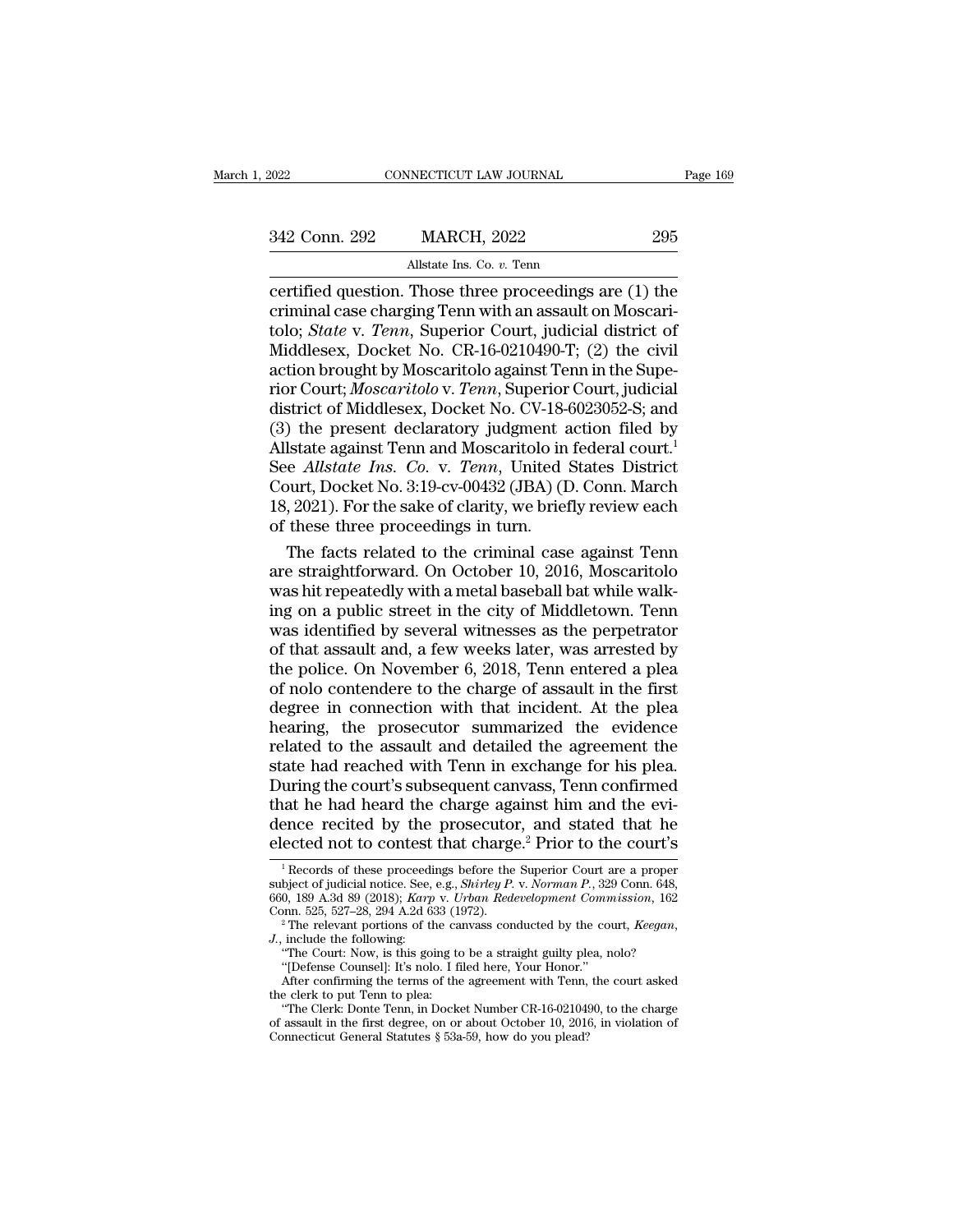|     | CONNECTICUT LAW JOURNAL                                                                                                                         | March 1, 2022 |
|-----|-------------------------------------------------------------------------------------------------------------------------------------------------|---------------|
|     |                                                                                                                                                 |               |
| 296 | <b>MARCH, 2022</b>                                                                                                                              | 342 Conn. 292 |
|     | Allstate Ins. Co. v. Tenn                                                                                                                       |               |
|     | canvass, the defendant completed, signed and submit-<br>ted the required Plea of Nolo Contendere Form (JD-<br>$CD \, \beta$ (1) which provided. |               |

296 MARCH, 2022 342 Conn. 292<br>Allstate Ins. Co. v. Tenn<br>Canvass, the defendant completed, signed and submitted the required Plea of Nolo Contendere Form (JD-<br>CR-60), which provides: MARCH,<br>
MARCH,<br>
allstate Ins. Co<br>
canvass, the defendant comp<br>
ted the required Plea of Nol<br>
CR-60), which provides:<br>
"I am the defendant in the Allstate Ins. Co. *v.* Tenn<br>
NUCHT, 2022 642 COMT. 2022<br>
NUCHT, 2022 642 COMT. 2022<br>
NUCHT, 2022 642 COMT. 2022<br>
NUCHT, 2022<br>
MISSION RUCHT, 2022<br>
MISSION RUCHT, 2022<br>
MISSION RUCHT, 2022<br>
MISSION RUCHT, 2022<br>
MISSION RUCH mass, the defendant completed, signed and submit-<br>
d the required Plea of Nolo Contendere Form (JD-<br>
7-60), which provides:<br>
"I am the defendant in the case named above and:<br>
"I have personally been in the court and have b between the required Plea of I<br>CR-60), which provides:<br>"I am the defendant in the "I have personally been<br>advised of my rights;<br>"I have had the complain

E-60), which provides:<br>
"I am the defendant in the case named above and:<br>
"I have personally been in the court and have been<br>
vised of my rights;<br>
"I have had the complaint in this case read to me or<br>
ve up my right to hav "I am the defendant in the case named above and:<br>"I have personally been in the court and have been<br>advised of my rights;<br>"I have had the complaint in this case read to me or<br>gave up my right to have the complaint read to "I have personally been in the court and have been<br>vised of my rights;<br>"I have had the complaint in this case read to me or<br>we up my right to have the complaint read to me;<br>"I do not want to contest the claims of the [s]ta Thave personally seen in the court directive seen<br>advised of my rights;<br>"I have had the complaint in this case read to me or<br>gave up my right to have the complaint read to me;<br>"I do not want to contest the claims of the [s "I have had the complaint in this case read to me or<br>we up my right to have the complaint read to me;<br>"I do not want to contest the claims of the [s]tate of<br>nnnecticut that are in the complaint; and<br>"I will not contend wit

Frace had are expansive up my right to<br>"I do not want to<br>Connecticut that are<br>"I will not contend<br>the complaint.<br>"By signing this t "I do not want to contest the claims of the [s]tate of<br>phase interval of the signing that are in the complaint; and<br>"I will not contend with the [s]tate of Connecticut about<br>e complaint.<br>"By signing this paper, I plead nol

Connecticut that are in the complaint; and<br>
"I will not contend with the [s]tate of Connecticut about<br>
the complaint.<br>
"By signing this paper, I plead nolo contendere (no<br>
contest) and put myself on the clemency of the cou

"I will not contend with the [s]tate of Connecticut about<br>e complaint.<br>"By signing this paper, I plead nolo contendere (no<br>ntest) and put myself on the clemency of the court."<br>During the canvass, the prosecutor informed th complaint.<br>
"By signing this paper, I plead nolo contendere (no<br>
contest) and put myself on the clemency of the court."<br>
During the canvass, the prosecutor informed the<br>
court that there was a pending civil case filed by t "By signing this paper, I plead nolo contendere (no<br>contest) and put myself on the clemency of the court."<br>During the canvass, the prosecutor informed the<br>court that there was a pending civil case filed by the<br>victim, Mosc "By signing this paper, I plead nolo contendere (no contest) and put myself on the clemency of the court."<br>During the canvass, the prosecutor informed the court that there was a pending civil case filed by the victim, Mosc contest) and put myself on the clemency of the court."<br>During the canvass, the prosecutor informed the<br>court that there was a pending civil case filed by the<br>victim, Moscaritolo, against Tenn and his mother's<br>insurance com During the canvass, the prosecutor informed the<br>court that there was a pending civil case filed by the<br>victim, Moscaritolo, against Tenn and his mother's<br>insurance company. He further advised the court that<br>Tenn was cooper During the canvass, the prosecutor informed the<br>court that there was a pending civil case filed by the<br>victim, Moscaritolo, against Tenn and his mother's<br>insurance company. He further advised the court that<br>Tenn was cooper court that there was a pending civil case filed by the<br>victim, Moscaritolo, against Tenn and his mother's<br>insurance company. He further advised the court that<br>Tenn was cooperating in that civil lawsuit, and, for that<br>reaso victim, Moscaritolo, against Tenn and his mother's<br>insurance company. He further advised the court that<br>Tenn was cooperating in that civil lawsuit, and, for that<br>reason, the victim was "not necessarily seeking much<br>jail ti insurance company. He further advised the court that<br>Tenn was cooperating in that civil lawsuit, and, for that<br>reason, the victim was "not necessarily seeking much<br>jail time" and that he may be monetarily indemnified<br>for t Tenn was cooperating in that civil lawsui<br>reason, the victim was "not necessarily<br>jail time" and that he may be monetaril<br>for the injuries he suffered. Ultimately,<br>a sentence of twelve years of imprisonm<br>suspended after tw r the myuries he su<br>sentence of twelve<br>uspended after two<br>connection with t<br>"[Tenn]: No contest."<br>After confirming with the<br>ply completed was in pro sentence of twelve years of imprisonment, execution<br>uspended after two years, and three years of probation<br>connection with this conviction.<br>"[Tenn]: No contest."<br>After confirming with the clerk that the nolo contendere ple

suspended after two years, and three years of probation<br>in connection with this conviction.<br>"(Tenn]: No contest."<br>After confirming with the clerk that the nolo contendere plea form typi-<br>cally completed was in proper form, suspended after two years, and three years of probation<br>in connection with this conviction.<br>The factual basis of the plea. The contendere plea form typically completed was in proper form, the court asked the prosecutor to<br> in connection with this conviction.<br>
"[Tenn]: No contest."<br>
After confirming with the clerk that the nolo contendere plea form typically completed was in proper form, the court asked the prosecutor to summarize the factual We "Tenn]: No contest."<br>
"Tenn]: No contest."<br>
After confirming with the clerk that the nolo contendere plea form typically completed was in proper form, the court asked the prosecutor to<br>
summarize the factual basis of th "[Tenn]: No contest."<br>
After confirming with the clerk that the nolo contendere plea form typically completed was in proper form, the court asked the prosecutor to summarize the factual basis of the plea. The court went o After confirming with the clerk that the nolo contendere plea form typically completed was in proper form, the court asked the prosecutor to summarize the factual basis of the plea. The court went on to conduct a full canv cally completed was in proper form, the court asked the prosection<br>summarize the factual basis of the plea. The court went on to contend<br>full canvass of Tenn to ensure that his decision not to contest the<br>was, indeed, volu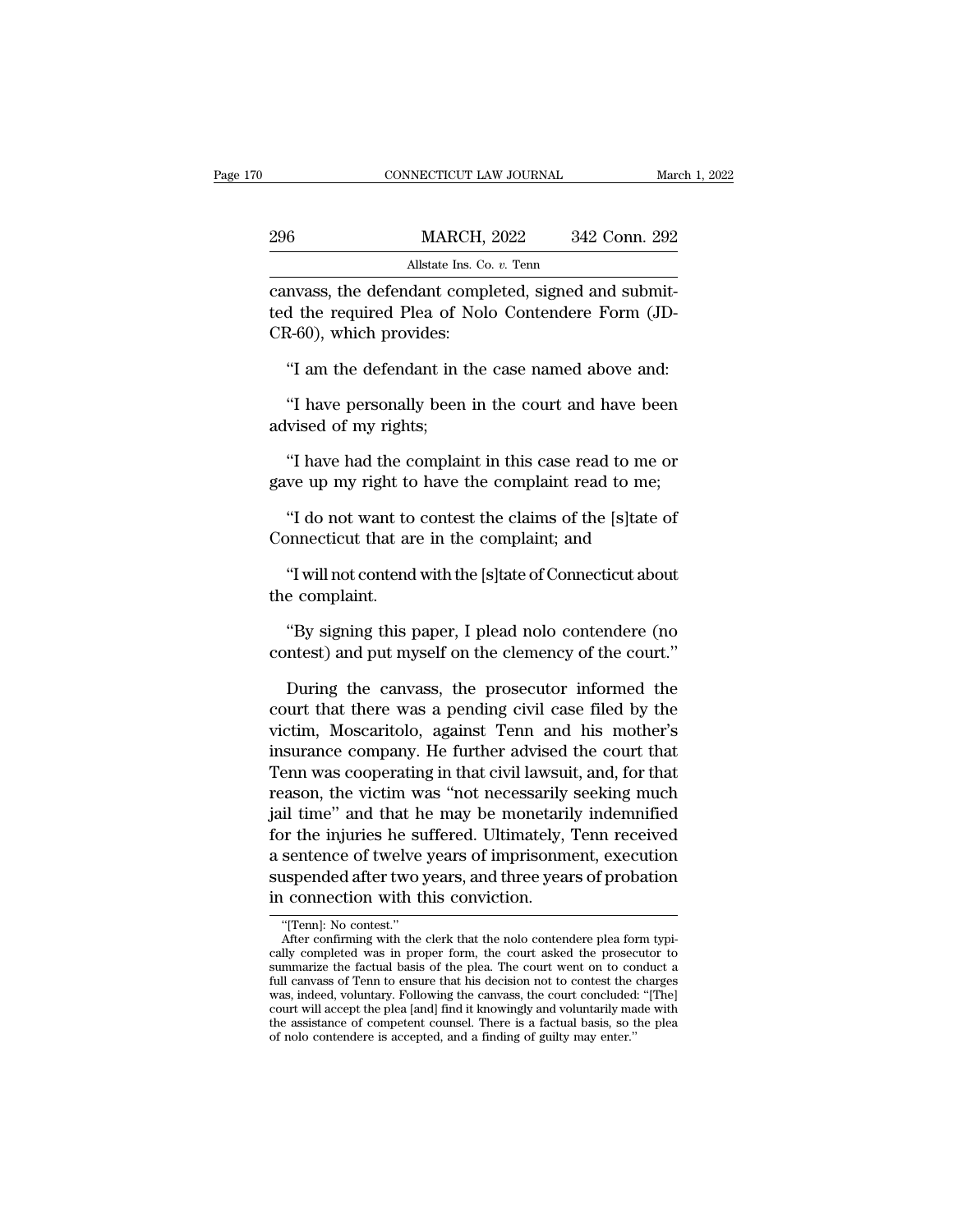| 2022          | CONNECTICUT LAW JOURNAL                                 | Page 171 |
|---------------|---------------------------------------------------------|----------|
| 342 Conn. 292 | <b>MARCH, 2022</b>                                      | 297      |
|               | Allstate Ins. Co. v. Tenn                               |          |
|               | Moscaritolo's senarate civil action against Tenn sought |          |

CONNECTICUT LAW JOURNAL Page 17<br>
2 Conn. 292 MARCH, 2022 297<br>
Allstate Ins. Co. v. Tenn<br>
Moscaritolo's separate civil action against Tenn sought<br>
recover damages for personal injuries resulting from 342 Conn. 292 MARCH, 2022 297<br>Allstate Ins. Co. v. Tenn<br>Moscaritolo's separate civil action against Tenn sought<br>to recover damages for personal injuries resulting from<br>the same assault.<sup>3</sup> That action, which is presently a 342 Conn. 292 MARCH, 2022 297<br>Allstate Ins. Co. v. Tenn<br>Moscaritolo's separate civil action against Tenn sought<br>to recover damages for personal injuries resulting from<br>the same assault.<sup>3</sup> That action, which is presently 342 Conn. 292 MARCH, 2022 297<br>Allstate Ins. Co. v. Tenn<br>Moscaritolo's separate civil action against Tenn sought<br>to recover damages for personal injuries resulting from<br>the same assault.<sup>3</sup> That action, which is presently Allstate Ins. Co. *v.* Tenn<br>
Moscaritolo's separate civil action against Tenn sought<br>
to recover damages for personal injuries resulting from<br>
the same assault.<sup>3</sup> That action, which is presently awaiting<br>
trial before the All tasks and Coleman and Moscaritolo's separate civil action against Tenn sought<br>to recover damages for personal injuries resulting from<br>the same assault.<sup>3</sup> That action, which is presently awaiting<br>trial before the Supe Moscaritolo's separate civil action against Tenn sought<br>to recover damages for personal injuries resulting from<br>the same assault.<sup>3</sup> That action, which is presently awaiting<br>trial before the Superior Court, contains four to recover damages for personal injuries resulting from<br>the same assault.<sup>3</sup> That action, which is presently awaiting<br>trial before the Superior Court, contains four counts: (1)<br>assault, (2) negligent assault, (3) intention the same assault.<sup>3</sup> That action, which is presently awaiting<br>trial before the Superior Court, contains four counts: (1)<br>assault, (2) negligent assault, (3) intentional infliction<br>of emotional distress, and (4) negligent i trial before the Superior Court, contains four counts: (1)<br>assault, (2) negligent assault, (3) intentional infliction<br>of emotional distress, and (4) negligent infliction of<br>emotional distress. The first and third counts al assault, (2) negligent assault, (3) intentional infliction<br>of emotional distress, and (4) negligent infliction of<br>emotional distress. The first and third counts allege<br>that Moscaritolo's injuries resulted from Tenn's "wil of emotional distress, and (4) negligent infliction of<br>emotional distress. The first and third counts allege<br>that Moscaritolo's injuries resulted from Tenn's "wilful,<br>wanton, intentional and malicious acts  $\ldots$ ." The sec emotional distress. The first and third counts allege<br>that Moscaritolo's injuries resulted from Tenn's "wilful,<br>wanton, intentional and malicious acts  $\dots$ ." The sec-<br>ond and fourth counts, by contrast, allege that Tenn<br>a that Moscaritolo's injuries resulted from Tenn'<br>wanton, intentional and malicious acts  $\dots$ ."<br>ond and fourth counts, by contrast, allege tl<br>acted negligently by swinging the baseball<br>Moscaritolo wildly and without warning  $\mu$  and fourth counts, by contrast, allege that Tenn<br>ted negligently by swinging the baseball bat near<br>oscaritolo wildly and without warning.<sup>4</sup> Allstate is<br>rrently providing a legal defense to Tenn in that civil<br>tion su ond and fourth counts, by contrast, andge that feminated negligently by swinging the baseball bat near Moscaritolo wildly and without warning.<sup>4</sup> Allstate is currently providing a legal defense to Tenn in that civil action

acted negligently by swinging the baseball bat heat<br>Moscaritolo wildly and without warning.<sup>4</sup> Allstate is<br>currently providing a legal defense to Tenn in that civil<br>action subject to a reservation of rights.<br>Allstate then moscaritolo whalf and without warning. All action subject to a reservation of rights.<br>action subject to a reservation of rights.<br>Allstate then commenced a third action in District<br>Court, seeking a judgment declaring that i ediretity providing a regardenties to Tellin in that evaluate<br>action subject to a reservation of rights.<br>Allstate then commenced a third action in District<br>Court, seeking a judgment declaring that it was not<br>contractually Court, seeking a judgment declaring that it was not contractually obligated to defend or to indemnify Tenn in Moscaritolo's civil action. Allstate conceded that Tenn qualified as an "insured person" within the mean-<br><sup>3</sup> Mo contractually obligated to defend or to indemnify Tenn<br>in Moscaritolo's civil action. Allstate conceded that<br>Tenn qualified as an "insured person" within the mean-<br><sup>3</sup>Moscaritolo alleged that the assault caused traumatic b

in Moscaritolo's civil action. Allstate conceded that<br>Tenn qualified as an "insured person" within the mean-<br><sup>3</sup>Moscaritolo alleged that the assault caused traumatic brain injuries, skull<br>fractures, an intracranial hemorrh headaches. <sup>3</sup> Moscaritolo alleged that the assault caused traumatic brain injuries, skull<br><sup>3</sup> Moscaritolo alleged that the assault caused traumatic brain injuries, skull<br>incluses, an intracranial hemorrhage, an epidural hematoma, a <sup>3</sup> Moscaritolo alleged that the assault caused traumatic brain injuries, skull fractures, an intracranial hemorrhage, an epidural hematoma, a left distal tibial shaft fracture, a concussion, posttraumatic stress disorder

Fractures, an intracranial hemorrhage, an epidural hematoma, a left distal<br>tibial shaft fracture, a concussion, posttraumatic stress disorder, and<br>headaches.<br>"We note that, in some jurisdictions, creative pleading alone ma The court conclusion, posttraumatic stress disorder, and headaches.<br>
<sup>4</sup> We note that, in some jurisdictions, creative pleading alone may not always suffice to avoid an award of summary judgment in favor of an insurer.<br>
Se headaches.<br>
<sup>4</sup> We note that, in some jurisdictions, creative pleading alone may not<br>
always suffice to avoid an award of summary judgment in favor of an insurer.<br>
See, e.g., *United National Ins. Co. v. Tunnel, Inc.*, 988 <sup>1</sup> We note that, in some jurisdictions, creative pleading alone may not always suffice to avoid an award of summary judgment in favor of an insurer. See, e.g., *United National Ins. Co. v. Tunnel, Inc.*, 988 F.2d 351, 35 source and in a mark of summary judgment in favor of an insure.<br>See, e.g., United National Ins. Co. v. Tunnel, Inc., 988 F.2d 351, 354–55 (2d<br>Cir. 1993) (The court concluded that, under New York law, an insurance<br>policy ex Exet e.g., United National Ins. Co. v. Tunnel, Inc., 988 F.2d 351, 354–55 (2d Cir. 1993) (The court concluded that, under New York law, an insurance policy exclusion barred coverage for injuries resulting from an assault Cir. 1993) (The court concluded that, under New York law, an insurance policy exclusion barred coverage for injuries resulting from an assault by a nightclub bouncer, notwithstanding the fact that the underlying pleading policy exclusion barred coverage for injuries resulting from an assault by a nightclub bouncer, notwithstanding the fact that the underlying pleading sounded in negligence, stating: "On a motion for summary judgment the co a mightclub bouncer, notwithstanding the fact that the underlying pleading sounded in negligence, stating: "On a motion for summary judgment the court must pierce through the pleadings and their adroit craftsmanship to get sounded in negligence, stating: "On a motion for summary judgment the court must pierce through the pleadings and their adroit craftsmanship to get at the substance of the claim.... [I]t is plain that [the victim] is alle From the must pierce through the pleadings and their adroit craftsmanship to get at the substance of the claim. . . . [I]t is plain that [the victim] is alleging that the bouncer intentionally struck him. And that makes i get at the substance of the claim.  $\dots$  [I]t is plain that [the victim] is alleging that the bouncer intentionally struck him. And that makes it a claim for battery—not covered by the insurance policy."); see also E. Pryo and that the bouncer intentionally struck him. And that makes it a claim for battery—not covered by the insurance policy."); see also E. Pryor, "The Stories We Tell: Intentional Harm and the Quest for Insurance Funding," 7 battery—not covered by the insurance policy."); see also E. Pryor, "The Stories We Tell: Intentional Harm and the Quest for Insurance Funding,"<br>75 Tex. L. Rev. 1721, 1728, 1735 n.45 (1997) (noting that "[m]erely adding an Stories We Tell: Intentional Harm and the Quest for Insurance Funding," 75 Tex. L. Rev. 1721, 1728, 1735 n.45 (1997) (noting that "[m]erely adding an allegation of negligence will not necessarily create a duty to defend" 75 Tex. L. Rev. 1721, 1728, 1735 n.45 (1997) (noting that "[m]erely adding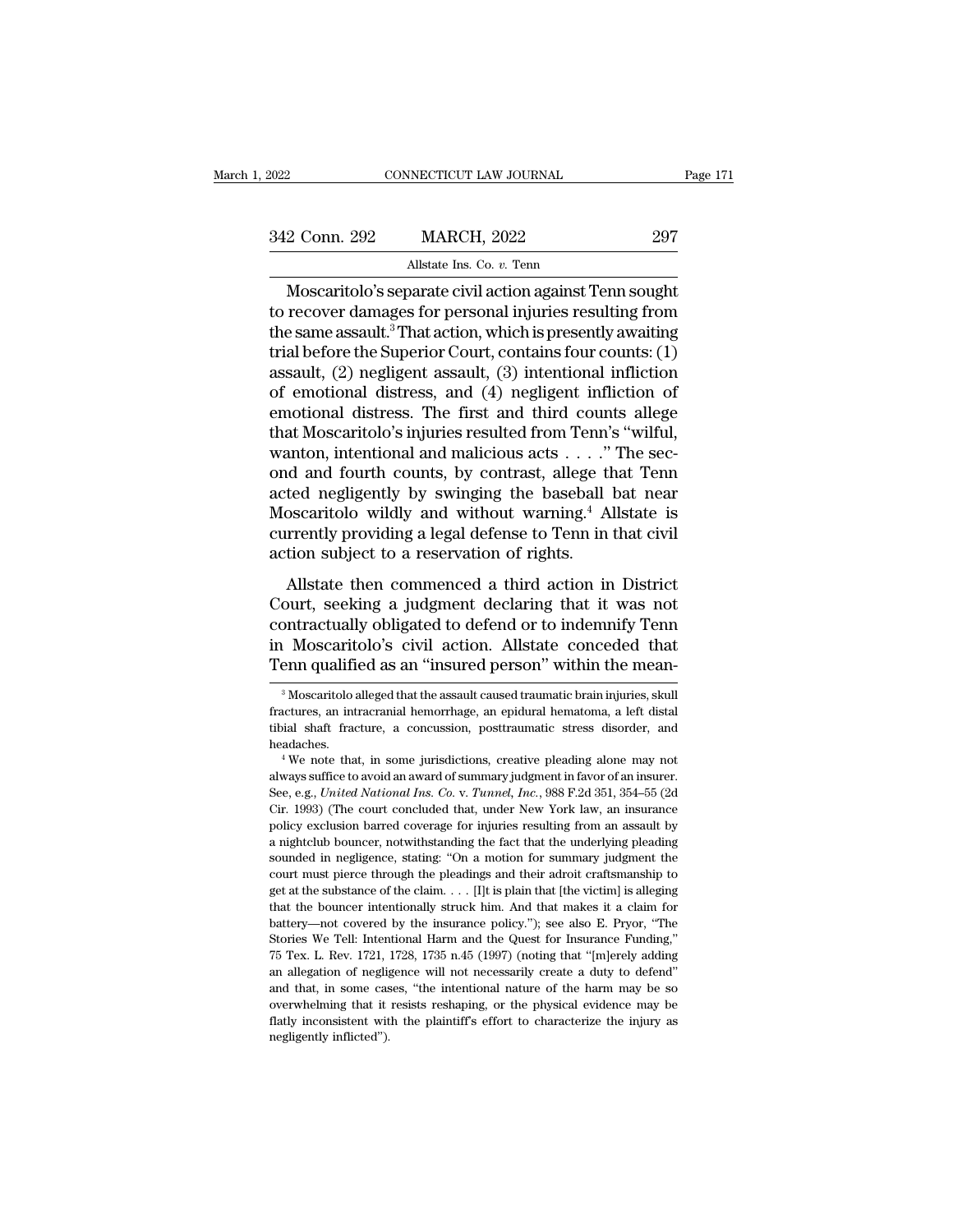|     | CONNECTICUT LAW JOURNAL                                                                                                                                              | March 1, 2022 |
|-----|----------------------------------------------------------------------------------------------------------------------------------------------------------------------|---------------|
| 298 | <b>MARCH, 2022</b>                                                                                                                                                   | 342 Conn. 292 |
|     | Allstate Ins. Co. v. Tenn                                                                                                                                            |               |
|     | ing of a homeowners insurance policy purchased by<br>Tenn's mother, Stephanie L. Patrick, that was in force<br>at the time of the assault (Internal quotation marks) |               |

MARCH, 2022 342 Conn. 292<br>Allstate Ins. Co. v. Tenn<br>ing of a homeowners insurance policy purchased by<br>Tenn's mother, Stephanie L. Patrick, that was in force<br>at the time of the assault. (Internal quotation marks<br>contribed i 298 MARCH, 2022 342 Conn. 292<br>Allstate Ins. Co.  $v$ . Tenn<br>ing of a homeowners insurance policy purchased by<br>Tenn's mother, Stephanie L. Patrick, that was in force<br>at the time of the assault. (Internal quotation marks<br>omit  $\frac{\text{MARCH, 2022}}{\text{Allstate Ins. Co. } v. \text{ Tenn}}$ <br>
ing of a homeowners insurance policy purchased by<br>
Tenn's mother, Stephanie L. Patrick, that was in force<br>
at the time of the assault. (Internal quotation marks<br>
omitted.) It also conce Allstate Ins. Co. *v.* Tenn<br>ing of a homeowners insurance policy purchased by<br>Tenn's mother, Stephanie L. Patrick, that was in force<br>at the time of the assault. (Internal quotation marks<br>omitted.) It also conceded that the All tasks and the set of a homeowners insurance policy purchased by<br>Tenn's mother, Stephanie L. Patrick, that was in force<br>at the time of the assault. (Internal quotation marks<br>omitted.) It also conceded that the terms of ing of a homeowners insurance policy purchased by<br>Tenn's mother, Stephanie L. Patrick, that was in force<br>at the time of the assault. (Internal quotation marks<br>omitted.) It also conceded that the terms of that policy<br>gener Tenn's mother, Stephanie L. Patrick, that was in force<br>at the time of the assault. (Internal quotation marks<br>omitted.) It also conceded that the terms of that policy<br>generally obligated it to pay "damages which an insured at the time of the assault. (Internal quotation marks<br>omitted.) It also conceded that the terms of that policy<br>generally obligated it to pay "damages which an insured<br>person becomes legally obligated to pay because of<br>bodi omitted.) It also conceded that the terms of that policy<br>generally obligated it to pay "damages which an insured<br>person-becomes-legally-obligated to pay because of<br>bodily injury or property damage arising from an occur-<br>r generally obligated it to pay "damages which an insured<br>person-becomes-legally-obligated to pay because of<br>bodily injury or property damage arising from an occur-<br>rence . . . . . " (Emphasis omitted; internal quotation<br>mar person becomes legally obligated to pay because of<br>bodily injury or property damage arising from an occur-<br>rence  $\ldots$ ..." (Emphasis omitted; internal quotation<br>marks omitted.) Allstate nonetheless alleged, inter alia,<sup>5</sup> bodily injury or property damage arising from an occurrence  $\ldots$  ." (Emphasis omitted; internal quotation marks omitted.) Allstate nonetheless alleged, inter alia,<sup>5</sup> that it had no duty to defend or to indemnify Tenn be rence  $\ldots$  ." (Emphasis omitted; internal quotation<br>marks omitted.) Allstate nonetheless alleged, inter alia,<sup>5</sup><br>that it had no duty to defend or to indemnify Tenn<br>because any coverage for his actions was precluded<br>under marks omitted.) Allstate nonetheless alleged, inter alia,<sup>5</sup> that it had no duty to defend or to indemnify Tenn because any coverage for his actions was precluded under the policy's criminal acts exclusion. That exclusion that it had no duty to defend or to indemnify Tenn<br>because any coverage for his actions was precluded<br>under the policy's criminal acts exclusion. That exclu-<br>sion provides in relevant part: "[Allstate does] not cover<br>bodil because any coverage for<br>under the policy's criminal<br>sion provides in relevant p<br>bodily injury or property of<br>may reasonably be expectional or criminal acts of the<br>sion applies even if:<br>"(a) such bodily injury on provides in relevant part: "[Allstate does] not cover<br>
dily injury or property damage intended by, or which<br>
ay reasonably be expected to result from the inten-<br>
and or criminal acts of the insured person. This exclu-<br> bodily injury or property damage intended by, or which<br>hay reasonably be expected to result from the inten-<br>tional or criminal acts of the insured person. This exclu-<br>sion applies even if:<br>"(a) such bodily injury or proper bodily hijdiy of property<br>may reasonably be expectional or criminal acts of the<br>sion applies even if:<br>"(a) such bodily injury<br>different kind or degree t<br>ably expected; or<br>"(b) such bodily injury

)<br>
and or criminal acts of the insured person. This exclu-<br>
on applies even if:<br>
"(a) such bodily injury or property damage is of a<br>
fferent kind or degree than that intended or reason-<br>
"(b) such bodily injury or property sion applies even if:<br>
"(a) such bodily injury or property damage is of a<br>
different kind or degree than that intended or reason-<br>
ably expected; or<br>
"(b) such bodily injury or property damage is sus-<br>
tained by a differen "(a) such bodily<br>different kind or de<br>ably expected; or<br>"(b) such bodily<br>tained by a differer<br>ably expected.<br>"This exclusion a

fferent kind or degree than that intended or reason-<br>ly expected; or<br>"(b) such bodily injury or property damage is sus-<br>ined by a different person than intended or reason-<br>ly expected.<br>"This exclusion applies regardless of

such ideally expected; or<br>
"(b) such bodily injury or property damage is sus-<br>
tained by a different person than intended or reason-<br>
ably expected.<br>
"This exclusion applies regardless of whether or not<br>
such insured perso "(b) such bodily injury or property damage is sus<br>tained by a different person than intended or reasor<br>ably expected.<br>"This exclusion applies regardless of whether or no<br>such insured person is actually charged with, or co Ined by a different person than intended or reason-<br>Iy expected.<br>"This exclusion applies regardless of whether or not<br>ch insured person is actually charged with, or con-<br>ted of a crime. . . . ." (Emphasis omitted.)<br>In its

ably expected.<br>
"This exclusion applies regardless of whether or not<br>
such insured person is actually charged with, or con-<br>
victed of a crime. . . . ." (Emphasis omitted.)<br>
In its motion for summary judgment, Allstate cla "This exclusion applies regardless of whether or not<br>such insured person is actually charged with, or con-<br>victed of a crime. . . . " (Emphasis omitted.)<br>In its motion for summary judgment, Allstate claimed<br>that there wer such insured person is actually charged with, or convicted of a crime. . . ." (Emphasis omitted.)<br>In its motion for summary judgment, Allstate claimed<br>that there were no genuine issues of material fact relat-<br>ing to the a In its motion for summary judgment, Allstate claimed<br>aat there were no genuine issues of material fact relat-<br>ig to the application of the criminal acts exclusion and<br>at, as a result, it was entitled to a declaratory ruli that there were no genuine issues of material fact relating to the application of the criminal acts exclusion and that, as a result, it was entitled to a declaratory ruling  $\frac{5}{10}$  Allstate also alleged that the assaul

ing to the application of the criminal acts exclusion and<br>that, as a result, it was entitled to a declaratory ruling<br><sup>5</sup> Allstate also alleged that the assault was intentional and, therefore, did<br>not qualify as an "occurre That, as a result, it was entitled to a declaratory ruling<br>
<sup>5</sup> Allstate also alleged that the assault was intentional and, therefore, did<br>
not qualify as an "occurrence" and that Tenn had failed to provide it with<br>
adequa Final, as a result, it was efficient to a declaratory rulligery of a state also alleged that the assault was intentional and, therefore, did not qualify as an "occurrence" and that Tenn had failed to provide it with adequ  $\overline{5}$  Allstate also alleged that the assault<br>not qualify as an "occurrence" and that<br>adequate notice. (Internal quotation ma<br>certified by the District Court relates sc<br>nolo contendere on the policy's criminal of<br>these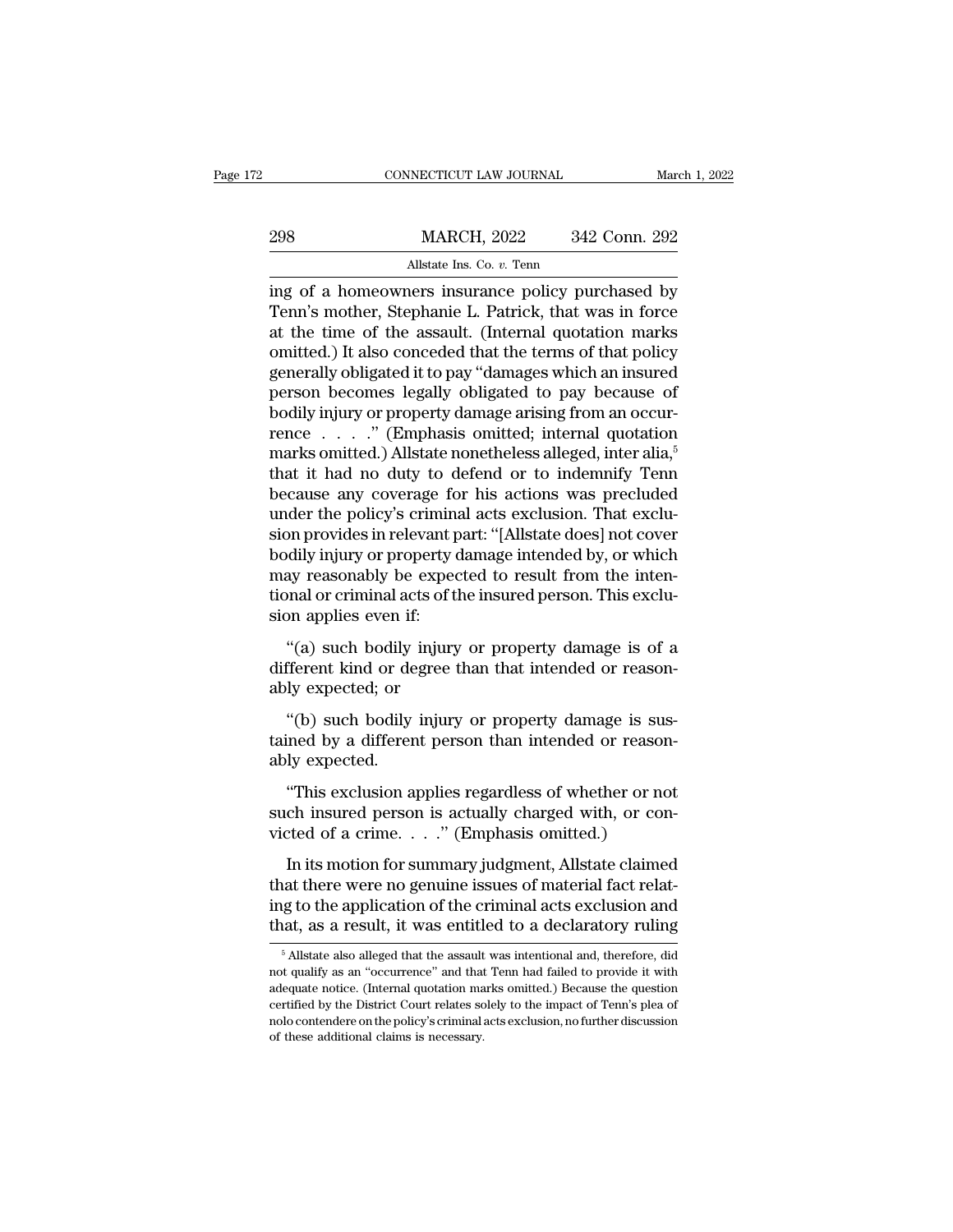| 2022          | CONNECTICUT LAW JOURNAL                               | Page 173 |
|---------------|-------------------------------------------------------|----------|
|               |                                                       |          |
| 342 Conn. 292 | <b>MARCH, 2022</b>                                    | 299      |
|               | Allstate Ins. Co. v. Tenn                             |          |
|               | harring coverage as a matter of law In advancing this |          |

barring coverage as a matter of law. In advancing this<br>arring coverage as a matter of law. In advancing this<br>argument, Allstate specifically argued that "Tenn's plea<br>of nolo contordoro procludes any argument that be 342 Conn. 292 MARCH, 2022 299<br>Allstate Ins. Co. v. Tenn<br>barring coverage as a matter of law. In advancing this<br>argument, Allstate specifically argued that "Tenn's plea<br>of nolo contendere precludes any argument that he<br>did 342 Conn. 292 MARCH, 2022 299<br>Allstate Ins. Co.  $v$ . Tenn<br>barring coverage as a matter of law. In advancing this<br>argument, Allstate specifically argued that "Tenn's plea<br>of nolo contendere precludes any argument that he<br>d 342 Conn. 292 MARCH, 2022 299<br>
Allstate Ins. Co. v. Tenn<br>
barring coverage as a matter of law. In advancing this<br>
argument, Allstate specifically argued that "Tenn's plea<br>
of nolo contendere precludes any argument that he<br> Allstate Ins. Co. *v.* Tenn<br>
barring coverage as a matter of law. In advancing this<br>
argument, Allstate specifically argued that "Tenn's plea<br>
of nolo contendere precludes any argument that he<br>
did not commit [a] crime." T All task in the following coverage as a matter of law. In advancing this argument, All state specifically argued that "Tenn's plea of nolo contendere precludes any argument that he did not commit [a] crime." The District C barring coverage as a matter of law. In advancing this<br>argument, Allstate specifically argued that "Tenn's plea<br>of nolo-contendere precludes any argument that he<br>did not commit [a] crime." The District Court reserved<br>decis argument, Allstate specifically argued that "Tenn's plea<br>of nolo contendere precludes any argument that he<br>did not commit [a] crime." The District Court reserved<br>decision on this point of law and subsequently certified<br>the of nolo contendere precludes any argument that he<br>did not commit [a] crime." The District Court reserved<br>decision on this point of law and subsequently certified<br>the following question to this court: "Whether a plea<br>of nol did not commit [a] crime." The<br>decision on this point of law an<br>the following question to this<br>of nolo contendere and the res<br>used to trigger a criminal acts e<br>policy." This court accepted tha<br>this proceeding followed.<br>The Esson of also point of aw and subsequently cerafied<br>e following question to this court: "Whether a plea<br>nolo contendere and the resulting conviction can be<br>ed to trigger a criminal acts exclusion in an insurance<br>hicy." Thi The distribution of a contract of insurance<br>
and the resulting conviction can be<br>
used to trigger a criminal acts exclusion in an insurance<br>
policy." This court accepted that certified question, and<br>
this proceeding follow

guestion of law . . . . This court accepted that certified question, and<br>this proceeding followed.<br>The applicable standard of review is well established.<br>"[C]onstruction of a contract of insurance presents a<br>question of la figure 3. This court accepted that certified question, and<br>this proceeding followed.<br>The applicable standard of review is well established.<br>"[C]onstruction of a contract of insurance presents a<br>question of law  $\dots$  [that] poney. This court accepted that ecclined question, and<br>this proceeding followed.<br>"[C]onstruction of a contract of insurance presents a<br>question of law  $\dots$  [that] this court reviews de novo.<br> $\dots$  The determinative questio The applicable standard of review is well established.<br>
"[C]onstruction of a contract of insurance presents a<br>
question of law . . . [that] this court reviews de novo.<br>
. . . The determinative question is the intent of th The applicable standard of review is well established.<br>
"[C]onstruction of a contract of insurance presents a<br>
question of law  $\ldots$  [that] this court reviews de novo.<br>  $\ldots$  The determinative question is the intent of th "[C]onstruction of a contract of insurance presents a<br>question of law . . . [that] this court reviews de novo.<br>. . . . The determinative question is the intent of the<br>parties, that is, what coverage the [insured] expected question of law . . . [that] this court reviews de novo.<br>
. . . The determinative question is the intent of the<br>
parties, that is, what coverage the [insured] expected<br>
to receive and what the [insurer] was to provide, as ... The determinative question is the intent of the parties, that is, what coverage the [insured] expected to receive and what the [insurer] was to provide, as disclosed by the provisions of the policy.... In evaluating t parties, that is, what coverage the [insured] expected<br>to receive and what the [insurer] was to provide, as<br>disclosed by the provisions of the policy. . . . In evalu-<br>ating the expectations of the parties, we are mindful<br> to receive and what the [insurer] was to provide, as<br>disclosed by the provisions of the policy. . . . In evalu-<br>ating the expectations of the parties, we are mindful<br>of the principle that provisions in insurance contracts disclosed by the provisions of the policy. . . . In evaluating the expectations of the parties, we are mindful of the principle that provisions in insurance contracts must be construed as laymen would understand [them] an ating the expectations of the parties, we are mindful<br>of the principle that provisions in insurance contracts<br>must be construed as laymen would understand [them]<br>and not according to the interpretation of sophisticated<br>und of the principle that provisions in insurance contracts<br>must be construed as laymen would understand [them]<br>and not according to the interpretation of sophisticated<br>underwriters and that the policyholder's expectations<br>sho must be construed as laymen would understand [them]<br>and not according to the interpretation of sophisticated<br>underwriters and that the policyholder's expectations<br>should be protected as long as they are objectively<br>reasona and not according to the interpretation of sophisticated<br>underwriters and that the policyholder's expectations<br>should be protected as long as they are objectively<br>reasonable from the layman's point of view. . . .<br>[W]hen t underwriters and that the policyholder's expectations<br>should be protected as long as they are objectively<br>reasonable from the layman's point of view. . . . .<br>[W]hen the words of an insurance contract are, without<br>violence should be protected as long as they are objectively<br>reasonable from the layman's point of view. . . . .<br>[W]hen the words of an insurance contract are, without<br>violence, susceptible of two [equally responsible] inter-<br>pret to exclusion clauses. . . . When construing exclusion [W]hen the words of an insurance contract are, without<br>violence, susceptible of two [equally responsible] inter-<br>pretations, that which will sustain the claim and cover<br>the loss must, in preference, be adopted. . . . . [T violence, susceptible of two [equally responsible] inter-<br>pretations, that which will sustain the claim and cover<br>the loss must, in preference, be adopted. . . . [T]his<br>rule of construction favorable to the insured extend pretations, that which will sustain the claim and cover<br>the loss must, in preference, be adopted. . . . [T]his<br>rule of construction favorable to the insured extends<br>to exclusion clauses. . . . When construing exclusion<br>cl the loss must, in preference, be adopted. . . . . [T]his<br>rule of construction favorable to the insured extends<br>to exclusion clauses. . . . When construing exclusion<br>clauses, the language should be construed in favor of<br>th rule of construction favorable to the insured extends<br>to exclusion clauses. . . . When construing exclusion<br>clauses, the language should be construed in favor of<br>the insured unless it has a high degree of certainty that<br>t to exclusion clauses. . . . When construing exclusion clauses, the language should be construed in favor of the insured unless it has a high degree of certainty that the policy language clearly and unambiguously excludes clauses, the language should be construed in favor of<br>the insured unless it has a high degree of certainty that<br>the policy language clearly and unambiguously excludes<br>the claim.... While the insured bears the burden of<br>pr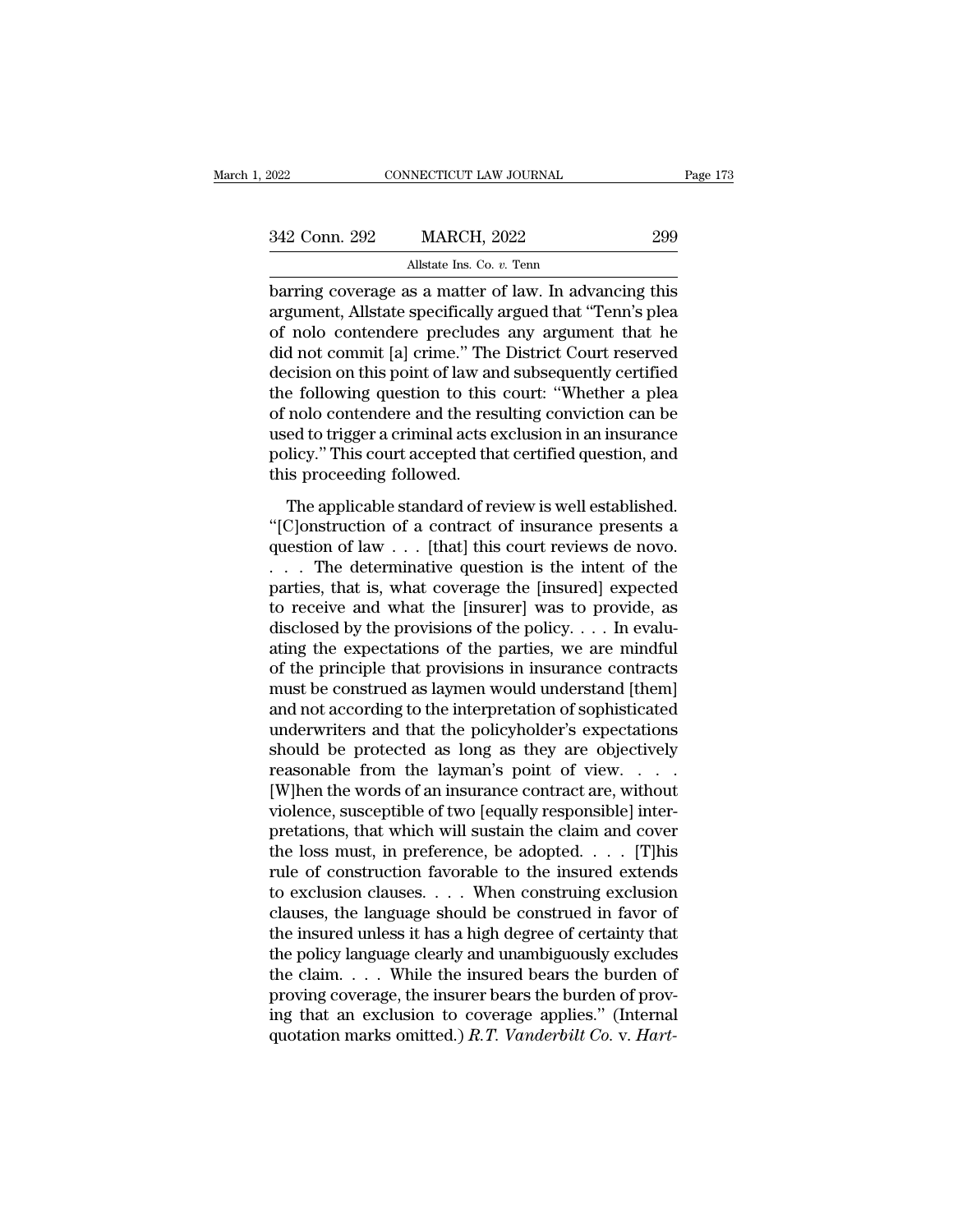|     | CONNECTICUT LAW JOURNAL                              | March 1, 2022 |
|-----|------------------------------------------------------|---------------|
|     |                                                      |               |
| 300 | <b>MARCH, 2022</b>                                   | 342 Conn. 292 |
|     | Allstate Ins. Co. v. Tenn                            |               |
|     | ford Accident & Indemnity Co., 333 Conn. 343, 364–65 |               |

*ford Accident & Indemnity Co.*, 333 Conn. 343, 364–65, 316 A.3d 629 (2019); see also *Misiti*, *LLC* v. *Travelers*<br>*Ford Accident & Indemnity Co.*, 333 Conn. 343, 364–65, 316 A.3d 629 (2019); see also *Misiti*, *LLC* v. 300 MARCH, 2022 342 Conn. 292<br>Allstate Ins. Co. v. Tenn<br>*ford Accident & Indemnity Co.*, 333 Conn. 343, 364–65,<br>216 A.3d 629 (2019); see also *Misiti, LLC* v. *Travelers*<br>*Property Casualty Co. of America*, 308 Conn. 146, *Property Casualty Co., 333 Conn. 292*<br>*Property Casualty Co., 333 Conn. 343, 364–65,*<br>*Property Casualty Co. of America, 308 Conn. 146, 154,*<br>*Property Casualty Co. of America, 308 Conn. 146, 154,*<br>*Property Casualty Co.* MAI<br>
MAI<br>
ford Accident & Indemn<br>
216 A.3d 629 (2019); see<br>
Property Casualty Co. 0<br>
61 A.3d 485 (2013).<br>
In this state, the gene All and Accident & Indemnity Co., 333 Conn. 343, 364–65,<br>
6 A.3d 629 (2019); see also *Misiti*, *LLC* v. *Travelers*<br>
operty Casualty Co. of America, 308 Conn. 146, 154,<br>
A.3d 485 (2013).<br>
In this state, the general rule ford Accident & Indemnity Co., 333 Conn. 343, 364–65,<br>216 A.3d 629 (2019); see also *Misiti, LLC* v. *Travelers*<br>*Property Casualty Co. of America*, 308 Conn. 146, 154,<br>61 A.3d 485 (2013).<br>In this state, the general rule

216 A.3d 629 (2019); see also *Misiti, LLC v. Travelers*<br>*Property Casualty Co. of America*, 308 Conn. 146, 154, 61 A.3d 485 (2013).<br>In this state, the general rule is that a plea of nolo contendere in a criminal case is and the *Groton*, see also *linearie*, and *v*. *I Tracteris*<br>*Property Casualty Co. of America*, 308 Conn. 146, 154,<br>61 A.3d 485 (2013).<br>In this state, the general rule is that a plea of nolo<br>contendere in a criminal ca Controlled and the set of the set of the set of the set of the set of the set of the set of the set of the set of the set of the set of the set of the set of the set of the set of the set of the set of the set of the set In this state, the general rule is that a plea of nolo contendere in a criminal case is inadmissible in a subsequent proceeding to prove the occurrence of a criminal act. See *Groton v. United Steelworkers of America*, 25 In this state, the general rule is that a plea of nolo contendere in a criminal case is inadmissible in a subsequent proceeding to prove the occurrence of a criminal act. See *Groton v. United Steelworkers of America*, 254 contendere in a criminal case is inadmissible in a subsequent proceeding to prove the occurrence of a criminal act. See *Groton v. United Steelworkers of America*, 254 Conn. 35, 51, 757 A.2d 501 (2000) ("under our law a p quent proceeding to prove the occurrence of a criminal<br>act. See *Groton* v. *United Steelworkers of America*, 254<br>Conn. 35, 51, 757 A.2d 501 (2000) ("under our law a<br>prior plea of nolo contendere and a conviction based<br>th act. See *Groton* v. *United Steelworkers of America*, 254<br>Conn. 35, 51, 757 A.2d 501 (2000) ("under our law a<br>prior plea of nolo contendere and a conviction based<br>thereon may not be admitted into evidence in a subse-<br>quen Conn. 35, 51, 757 A.2d 501 (2000) ("under our law a<br>prior plea of nolo contendere and a conviction based<br>thereon may not be admitted into evidence in a subse-<br>quent civil action or administrative proceeding to estab-<br>lish prior plea of nolo contendere and a conviction based<br>thereon may not be admitted into evidence in a subse-<br>quent civil action or administrative proceeding to estab-<br>lish either an admission of guilt or the fact of criminal thereon may not be admitted into evidence in a subsequent civil action or administrative proceeding to establish either an admission of guilt or the fact of criminal conduct"); see also *Lawrence* v. *Kozlowski*, 171 Conn. quent civil action or administrative proceeding to establish either an admission of guilt or the fact of criminal<br>conduct"); see also *Lawrence* v. *Kozlowski*, 171 Conn.<br>705, 711–12 n.4, 372 A.2d 110 (1976), cert. denied, lish either an admission of guilt or the fact of criminal<br>conduct"); see also *Lawrence* v. *Kozlowski*, 171 Conn.<br>705, 711–12 n.4, 372 A.2d 110 (1976), cert. denied, 431<br>U.S. 969, 97 S. Ct. 2930, 53 L. Ed. 2d 1066 (1977) *Conduct"*); see also *Lawrence v. Kozlowski*, 171 Conn.<br>
705, 711–12 n.4, 372 A.2d 110 (1976), cert. denied, 431<br>
U.S. 969, 97 S. Ct. 2930, 53 L. Ed. 2d 1066 (1977); *Krowka*<br> *v. Colt Patent Fire Arm Mfg. Co.*, 125 Conn. 705, 711–12 n.4, 372 A.2d 110 (1976), cert. denied, 431<br>U.S. 969, 97 S. Ct. 2930, 53 L. Ed. 2d 1066 (1977); Krowka<br>v. Colt Patent Fire Arm Mfg. Co., 125 Conn. 705, 713,<br>8 A.2d 5 (1939). Indeed, the operation of this princ U.S. 969, 97 S. Ct. 2930, 53 L. Ed. 2d 1066 (1977); Krowka<br>v. Colt Patent Fire Arm Mfg. Co., 125 Conn. 705, 713,<br>8 A.2d 5 (1939). Indeed, the operation of this principle<br>is what makes a plea of nolo contendere unique. See v. *Colt Patent Fire Arm Mfg. Co.*, 125 Conn. 705, 713, 8 A.2d 5 (1939). Indeed, the operation of this principle is what makes a plea of nolo contendere unique. See *State* v. *Martin*, 197 Conn. 17, 21 n.7, 495 A.2d 1028 8 A.2d 5 (1939). Indeed, the operation of this principle<br>is what makes a plea of nolo contendere unique. See<br>*State* v. *Martin*, 197 Conn. 17, 21 n.7, 495 A.2d 1028<br>(1985) ("[t]he only practical difference is that the ple is what makes a plea of nolo contendere unique. See<br> *State* v. *Martin*, 197 Conn. 17, 21 n.7, 495 A.2d 1028<br>
(1985) ("[t]he only practical difference is that the plea<br>
of nolo contendere may not be used against the defen *Council 4, Local 1565* v. *Dept. of Council 2008*<br> *Council 1985* ("[t]he only practical difference is that the plea<br>
of nolo contendere may not be used against the defen-<br>
dant as an admission in a subsequent criminal or (1985) ("[t]he only practical difference is that the plea<br>of nolo contendere may not be used against the defen-<br>dant as an admission in a subsequent criminal or civil<br>case"), overruled in part on other grounds by *State* of nolo contendere may not be used against the defendant as an admission in a subsequent criminal or civil<br>case"), overruled in part on other grounds by *State v.*<br>Das, 291 Conn. 356, 968 A.2d 367 (2009); *AFSCME*,<br>*Counci* dant as an admission in a subsequent criminal or civil<br>case"), overruled in part on other grounds by *State* v.<br>*Das*, 291 Conn. 356, 968 A.2d 367 (2009); *AFSCME*,<br>*Council 4, Local 1565* v. *Dept. of Correction*, 107 Con case"), overruled in part on other grounds by *State v.*<br> *Das*, 291 Conn. 356, 968 A.2d 367 (2009); *AFSCME*,<br> *Council 4, Local 1565 v. Dept. of Correction*, 107 Conn.<br>
App. 321, 328 n.7, 945 A.2d 494 (2008) ("A plea of Das, 291 Conn. 356, 968 A.2d 367 (2009); *AFSCME*, *Council* 4, *Local 1565* v. *Dept. of Correction*, 107 Conn. App. 321, 328 n.7, 945 A.2d 494 (2008) ("A plea of nolo contendere is a declaration by the accused that he w Council 4, Local 1565 v. Dept. of Correction, 107 Conn.<br>App. 321, 328 n.7, 945 A.2d 494 (2008) ("A plea of nolo<br>contendere is a declaration by the accused that he will<br>not contest the charge. Its inconclusive and ambiguou App. 321, 328 n.7, 945 A.2d 494 (2008) ("A plea of nolo<br>contendere is a declaration by the accused that he will<br>not contest the charge. Its inconclusive and ambiguous<br>nature dictates that it should be given no currency<br>bey contendere is a declaration by the accused that he will<br>not contest the charge. Its inconclusive and ambiguous<br>nature dictates that it should be given no currency<br>beyond the particular case in which it was entered."),<br>rev' not contest the charge. Its inconclusive and ambiguous<br>nature dictates that it should be given no currency<br>beyond the particular case in which it was entered."),<br>rev'd on other grounds, 298 Conn. 824, 6 A.3d 1142<br>(2010); nature dictates that it should be given no currency<br>beyond the particular case in which it was entered."),<br>rev'd on other grounds, 298 Conn. 824, 6 A.3d 1142<br>(2010); *State* v. *Bridgett*, 3 Conn. Cir. 206, 208–209, 210<br>A. beyond the particular case in which it was entered."),<br>rev'd on other grounds, 298 Conn. 824, 6 A.3d 1142<br>(2010); *State* v. *Bridgett*, 3 Conn. Cir. 206, 208–209, 210<br>A.2d 182 (1965) ("[t]he only basic characteristic of t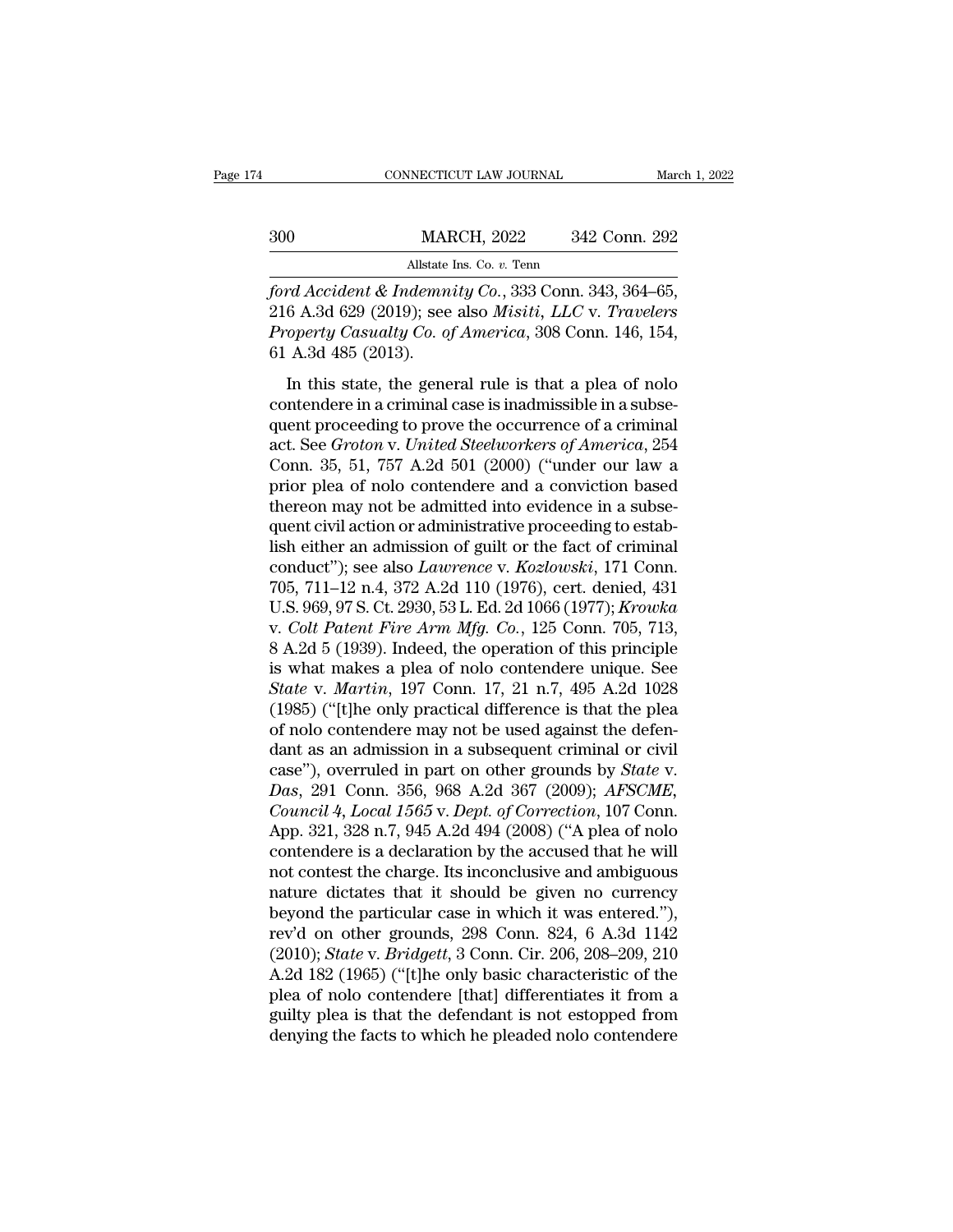NECTICUT LAW JOURNAL<br>MARCH, 2022<br>Allstate Ins. Co. *v.* Tenn<br>dicial civil proceeding")<sup>,</sup> E Fage<br>
1922 Conn. 292 MARCH, 2022 301<br>
1934 Conn. 292 MARCH, 2022 301<br>
1936 Allstate Ins. Co. v. Tenn<br>
1936 S. 13 5 (c) (2) n 532 ("A plan of polar contendoral is 342 Conn. 292 MARCH, 2022 301<br>Allstate Ins. Co. v. Tenn<br>in a subsequent judicial civil proceeding"); E. Prescott,<br>Tait's Handbook of Connecticut Evidence (6th Ed. 2019)<br>§ 8.13.5 (c) (2), p. 532 ("A plea of nolo contendere 342 Conn. 292 MARCH, 2022 301<br>Allstate Ins. Co. v. Tenn<br>in a subsequent judicial civil proceeding"); E. Prescott,<br>Tait's Handbook of Connecticut Evidence (6th Ed. 2019)<br>§ 8.13.5 (c) (2), p. 532 ("A plea of nolo contendere 342 Conn. 292 MARCH, 2022 301<br>
Allstate Ins. Co. v. Tenn<br>
in a subsequent judicial civil proceeding"); E. Prescott,<br>
Tait's Handbook of Connecticut Evidence (6th Ed. 2019)<br>
§ 8.13.5 (c) (2), p. 532 ("A plea of nolo conten Allstate Ins. Co. *v.* Tenn<br>in a subsequent judicial civil proceeding"); E. Prescott,<br>Tait's Handbook of Connecticut Evidence (6th Ed. 2019)<br>§ 8.13.5 (c) (2), p. 532 ("A plea of nolo contendere is<br>not a confession of guil Alistate ins. Co. v. Tenn<br>in a subsequent judicial civil proceeding"); E. Prescott,<br>Tait's Handbook of Connecticut Evidence (6th Ed. 2019)<br>§ 8.13.5 (c) (2), p. 532 ("A plea of nolo contendere is<br>not a confession of guilt, in a subsequent judicial civil proceeding"); E. Prescott,<br>Tait's Handbook of Connecticut Evidence (6th Ed. 2019)<br>§ 8.13.5 (c) (2), p. 532 ("A plea of nolo contendere is<br>not a confession of guilt, but just a plea that the Tait's Handbook of Connecticut Evidence (6th Ed. 2019)<br>
§ 8.13.5 (c) (2), p. 532 ("A plea of nolo contendere is<br>
not a confession of guilt, but just a plea that the accused<br>
will not contest the issue of guilt and will be § 8.13.5 (c) (2), p. 532 ("A plea of nolo contendere is<br>not a confession of guilt, but just a plea that the accused<br>will not contest the issue of guilt and will be sentenced<br>as a guilty person. . . . [It] is not an admissi not a confession of guilt, but just a plea that the accused<br>will not contest the issue of guilt and will be sentenced<br>as a guilty person. . . . [It] is not an admission of guilt<br>and cannot be used as an admission in a lat will not contest the issue of guilt and will be sentenced<br>as a guilty person. . . . [It] is not an admission of guilt<br>and cannot be used as an admission in a later proceed-<br>ing." (Internal quotation marks omitted.)); see as a guilty person. . . . [It] is not an admission of guilt<br>and cannot be used as an admission in a later proceed-<br>ing." (Internal quotation marks omitted.)); see also<br>*State* v. *Faraday*, 268 Conn. 174, 204–205 and n.17 and cannot be used as an admission in a later proceed-<br>ing." (Internal quotation marks omitted.)); see also<br>*State v. Faraday*, 268 Conn. 174, 204–205 and n.17, 842<br>A.2d 567 (2004) (concluding that defendant violated<br>term ing." (Internal quotation marks omitted.)); see also<br>*State* v. *Faraday*, 268 Conn. 174, 204–205 and n.17, 842<br>A.2d 567 (2004) (concluding that defendant violated<br>terms of probation imposed following *Alford*<sup>6</sup> plea by<br>f *State* v. *Faraday*, 268 Conn. 174, 204–205 and n.17, 842<br>A.2d 567 (2004) (concluding that defendant violated<br>terms of probation imposed following *Alford*<sup>6</sup> plea by<br>failing to admit to crime during course of treatment<br>a A.2d 567 (2004) (concluding that defendant violated<br>terms of probation imposed following  $Alford^6$  plea by<br>failing to admit to crime during course of treatment<br>and noting, in dictum, that plea of nolo contendere, like<br> $Alford$  p terms of probation imposed following  $Alford^6$  plea by<br>failing to admit to crime during course of treatment<br>and noting, in dictum, that plea of nolo contendere, like<br> $Alford$  plea, has "the same legal effect as a plea of guilty<br> failing to admit to crime during course of treatment<br>and noting, in dictum, that plea of nolo contendere, like<br>Alford plea, has "the same legal effect as a plea of guilty<br>on all further proceedings within the indictment" b and noting, in dictum, that plea of nolo contendere, like *Alford* plea, has "the same legal effect as a plea of guilty *on all further proceedings within the indictment*" but "may not be used against the defendant as an a Alford plea, has "the same legal effect as a plea of guilty<br>on all further proceedings within the indictment" but<br>"may not be used against the defendant as an admission<br>in a subsequent criminal or civil case" (emphasis ad on all further proceeding<br>"may not be used against<br>in a subsequent criminal<br>internal quotation mark:<br>Daly, Connecticut Evider<br>plea of nolo contendere<br>sion by a party").<sup>7</sup><br>This common-law rule as subsequent criminal or civil case" (emphasis added;<br>a subsequent criminal or civil case" (emphasis added;<br>ternal quotation marks omitted)); 2 B. Holden & J.<br>aly, Connecticut Evidence (1988) § 103f, p. 1030 ("[a]<br>ea of masassequent emining of erviredse (emphasis added,<br>internal quotation marks omitted)); 2 B. Holden & J.<br>Daly, Connecticut Evidence (1988) § 103f, p. 1030 ("[a]<br>plea of nolo contendere is not admissible as an admis-<br>sion b

Daly, Connecticut Evidence (1988) § 103f, p. 1030 ("[a]<br>plea of nolo contendere is not admissible as an admis-<br>sion by a party").<sup>7</sup><br>This common-law rule was ultimately codified in § 4-<br>8A (a) of the Connecticut Code of E plea of nolo contendere is not admissible as an admission by a party").<sup>7</sup><br>This common-law rule was ultimately codified in § 4-<br>8A (a) of the Connecticut Code of Evidence, which pro-<br>vides in relevant part: "Evidence of t sion by a party").<sup>7</sup><br>This common-law rule was ultimately codified in § 4-<br>8A (a) of the Connecticut Code of Evidence, which pro-<br>vides in relevant part: "Evidence of the following shall<br>not be admissible in a civil or cr 8A (a) of the Connecticut Code of Evidence, which provides in relevant part: "Evidence of the following shall not be admissible in a civil or criminal case against a person who has entered a plea of guilty or nolo contensi vides in relevant part: "Evidence of the following shall<br>not be admissible in a civil or criminal case against a<br>person who has entered a plea of guilty or nolo conten-<br> $\frac{6 \text{ North } Carolina \text{ v. } Alford, 400 \text{ U.S. } 25, 37, 91 \text{ S. Ct. }$ 

**person who has entered a plea of guilty or nolo conten-**<br><sup>6</sup> North Carolina v. Alford, 400 U.S. 25, 37, 91 S. Ct. 160, 27 L. Ed. 2d<br>162 (1970).<br><sup>7</sup> The use of a plea of nolo contendere, thus, in no way limits a trial cou **PERIOD WHO Has entered a prea Of guinty Of HOIO CORTERNATION**<br>
<sup>6</sup> North Carolina v. Alford, 400 U.S. 25, 37, 91 S. Ct. 160, 27 L. Ed. 2d<br>
<sup>6</sup> North Carolina v. Alford, 400 U.S. 25, 37, 91 S. Ct. 160, 27 L. Ed. 2d<br>
<sup>7</sup> T <sup>2</sup> The use of a plea of nolo contendere, thus, in no way limits a trial court's<br>
<sup>2</sup> The use of a plea of financial punishment, such as restitution, in the<br>
context of the criminal action in which the plea is entered. See ability to impose forms of financial punishment, such as restitution, in the context of the criminal action in which the plea is entered. See, e.g., *State* v. *Woodtke*, 130 Conn. App. 734, 737–38, 25 A.3d 699 (2011); *S* context of the criminal action in which the plea is entered. See, e.g., *State* v. *Woodtke*, 130 Conn. App. 734, 737–38, 25 A.3d 699 (2011); *State* v. *Daley*, 81 Conn. App. 641, 643 n.2, 841 A.2d 243, cert. denied, 269 v. *Woodtke*, 130 Conn. App. 734, 737–38, 25 A.3d 699 (2011); *State* v. *Daley*, 81 Conn. App. 641, 643 n.2, 841 A.2d 243, cert. denied, 269 Conn. 910, 852 A.2d 740 (2004); *State* v. *Klinger*, 50 Conn. App. 216, 217–18, A.2d 740 (2004); State v. Klinger, 50 Conn. App. 216, 217–18, 718 A.2d 446 (1998); cf. Fed. R. Crim. P. 11 (b) (1) ("[b]efore the court accepts a plea of ... nolo contendere ... the court must inform the defendant of ...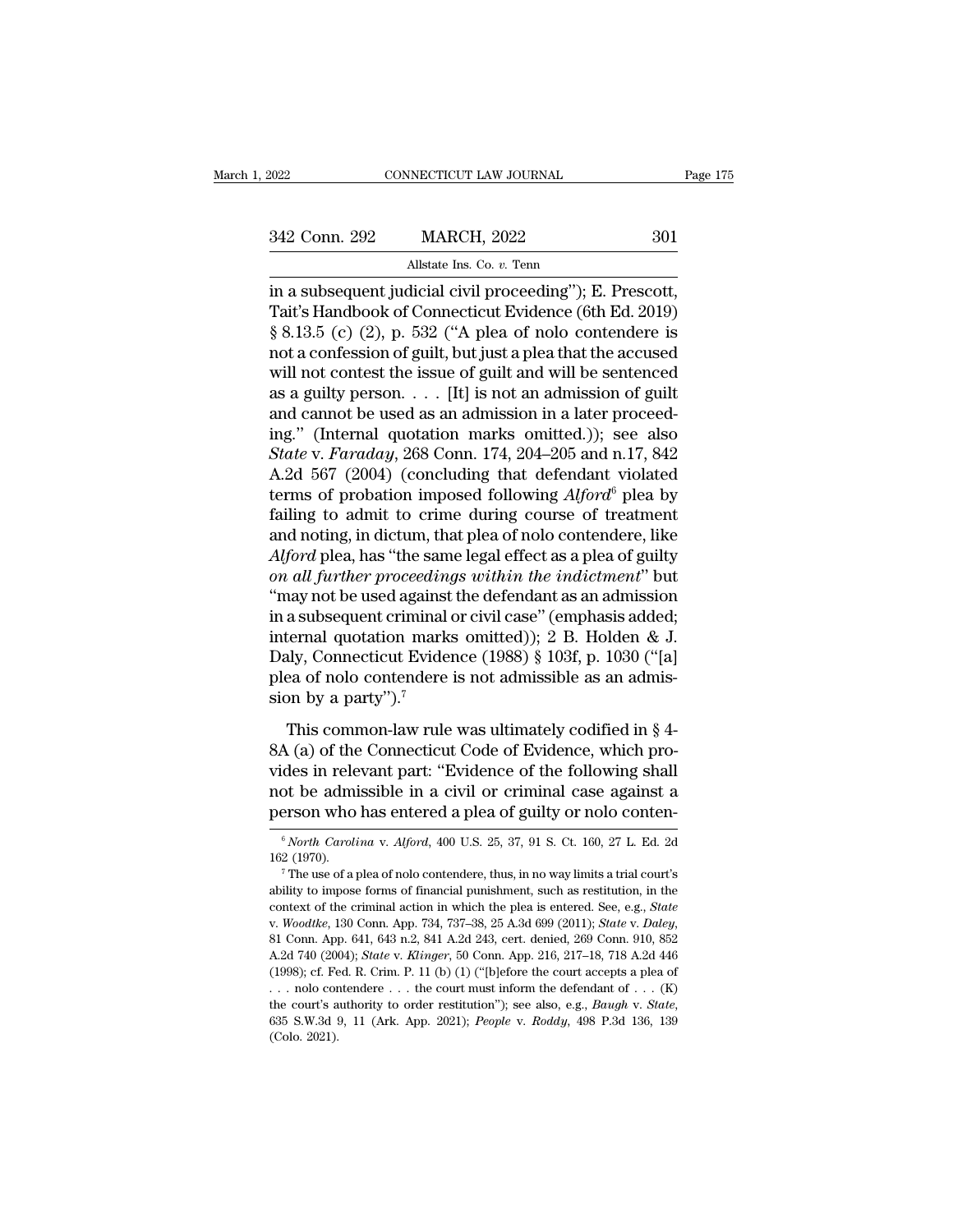|     | CONNECTICUT LAW JOURNAL                                  |               | March 1, 2022 |
|-----|----------------------------------------------------------|---------------|---------------|
|     |                                                          |               |               |
| 302 | <b>MARCH, 2022</b>                                       | 342 Conn. 292 |               |
|     | Allstate Ins. Co. v. Tenn                                |               |               |
|     | dere in a criminal case or narticinated in nlea negotia- |               |               |

CONNECTICUT LAW JOURNAL<br>
Mar<br>
2022 342 Conn. 292<br>
Allstate Ins. Co. v. Tenn<br>
2022 dere in a criminal case or participated in plea negotia-<br>
2010 tions in such case, whether or not a plea has been<br>
captared (2) a plea of po MARCH, 2022 342 Conn. 292<br>Allstate Ins. Co. v. Tenn<br>dere in a criminal case or participated in plea negotia-<br>tions in such case, whether or not a plea has been<br>entered . . . (2) a plea of nolo contendere . . . or any<br>state MARCH, 2022 342 Conn. 292<br>
Allstate Ins. Co. v. Tenn<br>
dere in a criminal case or participated in plea negotia-<br>
tions in such case, whether or not a plea has been<br>
entered . . . (2) a plea of nolo contendere . . . or any<br>  $\begin{array}{ll}\n & \text{MARCH, 2022} & \text{342 Conn. 292} \\
 \hline\n & \text{Allstate Ins. Co. } v. \text{ Tenn} \\
 \hline\n \text{dere in a criminal case or participated in plea negotia-} \\
 \text{tions in such case, whether or not a plea has been entered . . . (2) a plea of nolo contendere . . . or any statement made in conjunction with such a plea . . . ."\n\text{This language is similar to both the Federal Rules of\nFvidence and codes of evidence in a number of other\n}\n$ Allstate Ins. Co. v. Tenn<br>
dere in a criminal case or participated in plea negotia-<br>
tions in such case, whether or not a plea has been<br>
entered . . . (2) a plea of nolo contendere . . . or any<br>
statement made in conjunct All and content in a criminal case or participated in plea negotiations in such case, whether or not a plea has been<br>entered . . . (2) a plea of nolo contendere . . . or any<br>statement made in conjunction with such a plea dere in a criminal case or participated in plea negotiations in such case, whether or not a plea has been entered . . . (2) a plea of nolo contendere . . . or any statement made in conjunction with such a plea . . . ."<br>Th tions in such case, whether or not a plea has been<br>entered . . . (2) a plea of nolo contendere . . . or any<br>statement made in conjunction with such a plea . . . ."<br>This language is similar to both the Federal Rules of<br>Evi entered . . . (2) a plea of nolo contendere . . . or any<br>statement made in conjunction with such a plea . . . ."<br>This language is similar to both the Federal Rules of<br>Evidence and codes of evidence in a number of other<br>st statement made in conjunction with such a plea . . . ."<br>This language is similar to both the Federal Rules of<br>Evidence and codes of evidence in a number of other<br>states. See, e.g., Fed. R. Evid. 410 (a) (2); Me. R. Evid.<br>4 This language is<br>Evidence and co<br>states. See, e.g., 1<br>410; N.H. R. Evid.<br>Judicial Court Ae<br>Evidence Law, M:<br>§ 410, p. 47.<br>Consistent wit Fraence and codes of evidence in a number of other<br>ates. See, e.g., Fed. R. Evid. 410 (a) (2); Me. R. Evid.<br>0; N.H. R. Evid. 410; R.I. R. Evid. 410; see also Supreme<br>dicial Court Advisory Committee on Massachusetts<br>ridence states, see, e.g., red. R. Evid. 410 (a) (2), Me. R. Evid.<br>410; N.H. R. Evid. 410; R.I. R. Evid. 410; see also Supreme<br>Judicial Court Advisory Committee on Massachusetts<br>Evidence Law, Massachusetts Guide to Evidence (2021

410, N.H. R. EVII. 410, R.H. R. EVII. 410, see also supreme<br>Judicial Court Advisory Committee on Massachusetts<br>Evidence Law, Massachusetts Guide to Evidence (2021)<br> $\$ 10, p. 47.<br>Consistent with our common law and rules of Sudicial Court Advisory Committee on Massachusetts<br>Evidence Law, Massachusetts Guide to Evidence (2021)<br>§ 410, p. 47.<br>Consistent with our common law and rules of evi-<br>dence, our rules of practice vest Superior Court judges Evidence Law, massachusetts Guide to Evidence (2021)<br>
§ 410, p. 47.<br>
Consistent with our common law and rules of evidence, our rules of practice vest Superior Court judges<br>
with discretion to accept pleas of nolo contende g 410, p. 41.<br>
Consistent with our common law and rules of evi-<br>
dence, our rules of practice vest Superior Court judges<br>
with discretion to accept pleas of nolo contendere in<br>
criminal cases. See Practice Book § 37-7 and Consistent with our common law and rules of evi-<br>dence, our rules of practice vest Superior Court judges<br>with discretion to accept pleas of nolo contendere in<br>criminal cases. See Practice Book § 37-7 and 39-18.<br>Specificall dence, our rules of practice vest Superior Court judges<br>with discretion to accept pleas of nolo contendere in<br>criminal cases. See Practice Book §§37-7 and 39-18.<br>Specifically, Practice Book § 39-18 provides in relevant<br>par with discretion to accept pleas of nolo contendere in<br>criminal cases. See Practice Book §§§37-7 and 39-18.<br>Specifically, Practice Book § 39-18 provides in relevant<br>part that "[a] plea of nolo contendere shall be in writing criminal cases. See Practice Book §§ 37-7 and 39-18.<br>Specifically, Practice Book § 39-18 provides in relevant<br>part that "[a] plea of nolo contendere shall be in writing,<br>shall be signed by the defendant, and, when accepted Specifically, Practice Book § 39-18 provides in relevant<br>part that "[a] plea of nolo contendere shall be in writing,<br>shall be signed by the defendant, and, when accepted<br>by the judicial authority, shall be followed by a fi part that "[a] plea of nolo contendere shall be in writing,<br>shall be signed by the defendant, and, when accepted<br>by the judicial authority, shall be followed by a finding<br>of guilty." A plea of nolo contendere allows a defe shall be signed by the defendant, and, when accepted<br>by the judicial authority, shall be followed by a finding<br>of guilty." A plea of nolo contendere allows a defendant<br>to accept a punishment, often lighter, as if he or she by the judicial authority, shall be followed by a finding<br>of guilty." A plea of nolo contendere allows a defendant<br>to accept a punishment, often lighter, as if he or she<br>were guilty, and yet still maintain his or her innoc of guilty." A plea of nolo contendere allows a defendant<br>to accept a punishment, often lighter, as if he or she<br>were guilty, and yet still maintain his or her innocence.<br>See J. Kuss, Comment, "Endangered Species: A Plea<br>fo to accept a punishment, often lighter, as if he or she<br>were guilty, and yet still maintain his or her innocence.<br>See J. Kuss, Comment, "Endangered Species: A Plea<br>for the Preservation of *Nolo Contendere* in Alaska," 41<br>Go were guilty, and yet still maintain his or her innocence.<br>See J. Kuss, Comment, "Endangered Species: A Plea<br>for the Preservation of *Nolo Contendere* in Alaska," 41<br>Gonz. L. Rev. 539, 561–62 (2006) ("The plea was not an<br>ex See J. Kuss, Comment, "Endangered Species: A Plea<br>for the Preservation of *Nolo Contendere* in Alaska," 41<br>Gonz. L. Rev. 539, 561–62 (2006) ("The plea was not an<br>express admission of guilt, but rather was viewed as 'a<br>cons for the Preservation of *Nolo Contendere* in Alaska," 41<br>Gonz. L. Rev. 539, 561–62 (2006) ("The plea was not an<br>express admission of guilt, but rather was viewed as 'a<br>consent by the defendant that he may be punished as<br>if Gonz. L. Rev. 539, 561–62 (2006) ("The plea was not an express admission of guilt, but rather was viewed as 'a consent by the defendant that he may be punished as if he were guilty and a prayer for leniency.' It was 'a mer express admission of guilt, but rather was viewed as '<br>consent by the defendant that he may be punished a<br>if he were guilty and a prayer for leniency.' It was 'a mer<br>statement of unwillingness to contest and no more.' I<br>fa The single is a proportional matrix in the single of the single as<br>the were guilty and a prayer for leniency.' It was 'a mere<br>atement of unwillingness to contest and no more.' In<br>ct, the only time that a plea of nolo conte If he were guiny and a prayer for femency. It was a mere<br>statement of unwillingness to contest and no more.' In<br>fact, the only time that a plea of nolo contendere had<br>the same effect as a guilty plea was in the criminal ca

statement of unwinnighess to contest and no more. In<br>fact, the only time that a plea of nolo contendere had<br>the same effect as a guilty plea was in the criminal case<br>it which it was entered." (Footnotes omitted.)).<br>The sin ract, the only thre that a plea of noto contendere had<br>the same effect as a guilty plea was in the criminal case<br>it which it was entered." (Footnotes omitted.)).<br>The single, narrow question now before this court is<br>whether the same effect as a guity piea was in the criminal case<br>it which it was entered." (Footnotes omitted.)).<br>The single, narrow question now before this court is<br>whether, under Connecticut law, a plea of nolo conten-<br>dere can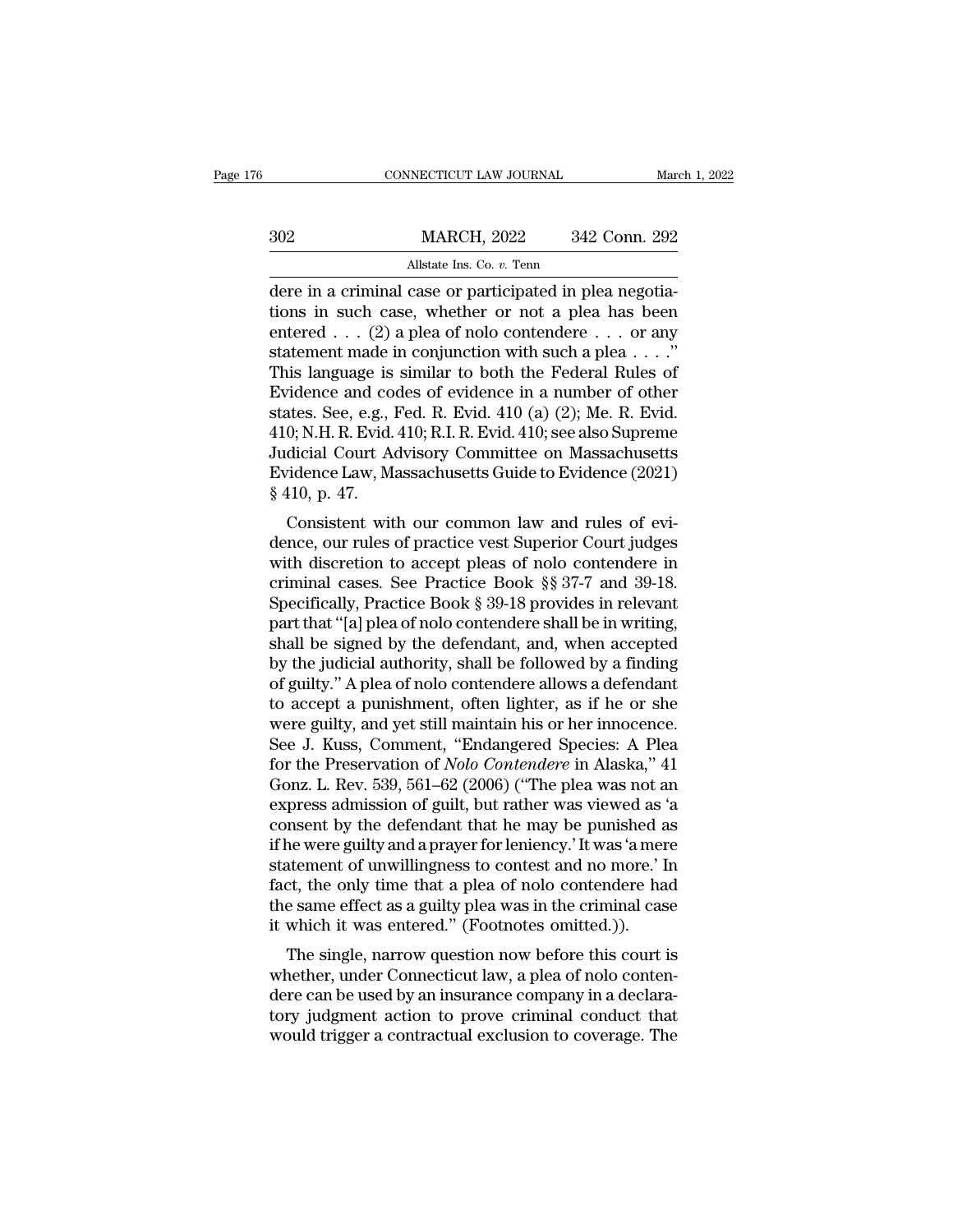| 2022          | CONNECTICUT LAW JOURNAL                                                                                                                                                        | Page 177 |
|---------------|--------------------------------------------------------------------------------------------------------------------------------------------------------------------------------|----------|
| 342 Conn. 292 | <b>MARCH, 2022</b>                                                                                                                                                             | 303      |
|               | Allstate Ins. Co. v. Tenn                                                                                                                                                      |          |
|               | simple answer to that question under our common law,<br>as codified in $\S 4-8A$ (a) of the Connecticut Code of Evi-<br>dongo is that a plan of nolo contandore cannot be used |          |

342 Conn. 292 MARCH, 2022 303<br>Allstate Ins. Co. v. Tenn<br>simple answer to that question under our common law,<br>as codified in § 4-8A (a) of the Connecticut Code of Evi-<br>dence, is that a plea of nolo contendere cannot be used 342 Conn. 292 MARCH, 2022 303<br>Allstate Ins. Co. v. Tenn<br>simple answer to that question under our common law,<br>as codified in § 4-8A (a) of the Connecticut Code of Evi-<br>dence, is that a plea of nolo contendere cannot be used 342 Conn. 292 MARCH, 2022<br>Allstate Ins. Co. v. Terminal conducts of the Connection and as codified in § 4-8A (a) of the Connection dence, is that a plea of nolo content as proof of criminal conduct.<br>Although neither the pa All and the parties nor the parties nor the parties nor the parties of the parties nor the question certified<br>proof of criminal conduct.<br>Although neither the parties nor the question certified<br>us by the District Court dou simple answer to that question under our common law,<br>as codified in  $\S 4-8A$  (a) of the Connecticut Code of Evi-<br>dence, is that a plea of nolo contendere cannot be used<br>as proof of criminal conduct.<br>Although neither the p

simple disort is and question direct of contributions,<br>as codified in § 4-8A (a) of the Connecticut Code of Evi-<br>dence, is that a plea of nolo contendere cannot be used<br>as proof of criminal conduct.<br>Although neither the pa dence, is that a plea of nolo contendere cannot be used<br>as proof of criminal conduct.<br>Although neither the parties nor the question certified<br>to us by the District Court doubts the wisdom of this<br>rule, we pause to observe as proof of criminal conduct.<br>
Although neither the parties nor the question certified<br>
to us by the District Court doubts the wisdom of this<br>
rule, we pause to observe the pragmatic and practical<br>
considerations underlyi Although neither the parties nor the question certified<br>to us by the District Court doubts the wisdom of this<br>rule, we pause to observe the pragmatic and practical<br>considerations underlying the plea itself. Its purpose, at Although neither the parties nor the question certified<br>to us by the District Court doubts the wisdom of this<br>rule, we pause to observe the pragmatic and practical<br>considerations underlying the plea itself. Its purpose, at to us by the District Court doubts the wisdom of this<br>rule, we pause to observe the pragmatic and practical<br>considerations underlying the plea itself. Its purpose, at<br>base, is to facilitate the efficient disposition of cri rule, we pause to observe the pragmatic and practical<br>considerations underlying the plea itself. Its purpose, at<br>base, is to facilitate the efficient disposition of criminal<br>cases by encouraging plea bargaining. See *Eleva* considerations underlying the plea itself. Its purpose, at<br>base, is to facilitate the efficient disposition of criminal<br>cases by encouraging plea bargaining. See *Elevators*<br>*Mutual Ins. Co. v. J. Patrick O'Flaherty's, Inc* base, is to facilitate the efficient disposition of criminal<br>cases by encouraging plea bargaining. See *Elevators*<br>*Mutual Ins. Co. v. J. Patrick O'Flaherty's, Inc.*, 125<br>Ohio St. 3d 362, 365, 928 N.E.2d 685 (2010); see al cases by encouraging plea bargaining. See *Elevators*<br> *Mutual Ins. Co. v. J. Patrick O'Flaherty's, Inc.*, 125<br>
Ohio St. 3d 362, 365, 928 N.E.2d 685 (2010); see also P.<br>
Healey, Note, "The Nature and Consequences of the<br>
P Mutual Ins. Co. v. J. Patrick O'Flaherty's, Inc., 125<br>Ohio St. 3d 362, 365, 928 N.E.2d 685 (2010); see also P.<br>Healey, Note, "The Nature and Consequences of the<br>Plea of Nolo Contendere," 33 Neb. L. Rev. 428, 433–34<br>(1954) Ohio St. 3d 362, 365, 928 N.E.2d 685 (2010); see also P.<br>Healey, Note, "The Nature and Consequences of the<br>Plea of Nolo Contendere," 33 Neb. L. Rev. 428, 433–34<br>(1954); 21 Am. Jur. 2d 797–98, Criminal Law § 655<br>(2016). It Healey, Note, "The Nature and Consequences of the<br>Plea of Nolo Contendere," 33 Neb. L. Rev. 428, 433–34<br>(1954); 21 Am. Jur. 2d 797–98, Criminal Law § 655<br>(2016). It provides criminal defendants with a means<br>to resolve the Plea of Nolo Contendere," 33 Neb. L. Rev. 428, 433–34<br>(1954); 21 Am. Jur. 2d 797–98, Criminal Law § 655<br>(2016). It provides criminal defendants with a means<br>to resolve the criminal case against them while avoiding<br>the pote (1954); 21 Am. Jur. 2d 797–98, Criminal Law § 655<br>(2016). It provides criminal defendants with a means<br>to resolve the criminal case against them while avoiding<br>the potentially harsher penalties occasioned when a<br>defendant (2016). It provides criminal defendants with a means<br>to resolve the criminal case against them while avoiding<br>the potentially harsher penalties occasioned when a<br>defendant proceeds to trial. See J. Kuss, supra, 41 Gonz.<br>L. to resolve the criminal case against them while avoiding<br>the potentially harsher penalties occasioned when a<br>defendant proceeds to trial. See J. Kuss, supra, 41 Gonz.<br>L. Rev. 560 ("a criminal defendant may just find it pre the potentially harsher penalties occasioned when a<br>defendant proceeds to trial. See J. Kuss, supra, 41 Gonz.<br>L. Rev. 560 ("a criminal defendant may just find it prefer-<br>able to accept a light punishment offered by the pro defendant proceeds to trial. See J. Kuss, supra, 41 Gonz.<br>L. Rev. 560 ("a criminal defendant may just find it prefer-<br>able to accept a light punishment offered by the prose-<br>cution in exchange for a nolo contendere plea, r L. Rev. 560 ("a criminal defendant may just find it preferable to accept a light punishment offered by the prosecution in exchange for a nolo contendere plea, rather than face far worse consequences both in terms of crimin able to accept a light punishment offered by the prose-<br>cution in exchange for a nolo contendere plea, rather<br>than face far worse consequences both in terms of<br>criminal punishment and civil liability" (internal quota-<br>tion cution in exchange for a nolo contendere plea, rather<br>than face far worse consequences both in terms of<br>criminal punishment and civil liability" (internal quota-<br>tion marks omitted)). The financial consequences<br>include the than face far worse consequences both in terms of<br>criminal punishment and civil liability" (internal quota-<br>tion marks omitted)). The financial consequences<br>include the costs of litigating both criminal and civil<br>cases, wh criminal punishment and civil liability" (internal quotation marks omitted)). The financial consequences<br>include the costs of litigating both criminal and civil<br>cases, which may lead a defendant who claims inno-<br>cence to a tion marks omitted)). The financial consequences<br>include the costs of litigating both criminal and civil<br>cases, which may lead a defendant who claims inno-<br>cence to accept a favorable plea in order to consolidate<br>resources include the costs of litigating both criminal and civil<br>cases, which may lead a defendant who claims inno-<br>cence to accept a favorable plea in order to consolidate<br>resources in defense of only the latter. Id. ("It is not<br>u cases, which may lead a defendant who claims inno-<br>cence to accept a favorable plea in order to consolidate<br>resources in defense of only the latter. Id. ("It is not<br>uncommon for a criminal defendant, even if innocent,<br>to p cence to accept a favorable plea in order to consolidate<br>resources in defense of only the latter. Id. ("It is not<br>uncommon for a criminal defendant, even if innocent,<br>to plead nolo-contendere—particularly if the over-<br>whel resources in defense of only the latter. Id. ("It is not<br>uncommon for a criminal defendant, even if innocent,<br>to plead nolo contendere—particularly if the over-<br>whelming strength of the state's case makes it futile to<br>go t uncommon for a criminal defendant, even if innocent,<br>to plead nolo contendere—particularly if the over-<br>whelming strength of the state's case makes it futile to<br>go to trial or if the defendant has no basis for pleading<br>gui to plead nolo contendere—particularly if the over-<br>whelming strength of the state's case makes it futile to<br>go to trial or if the defendant has no basis for pleading<br>guilty because she simply cannot remember committing<br>any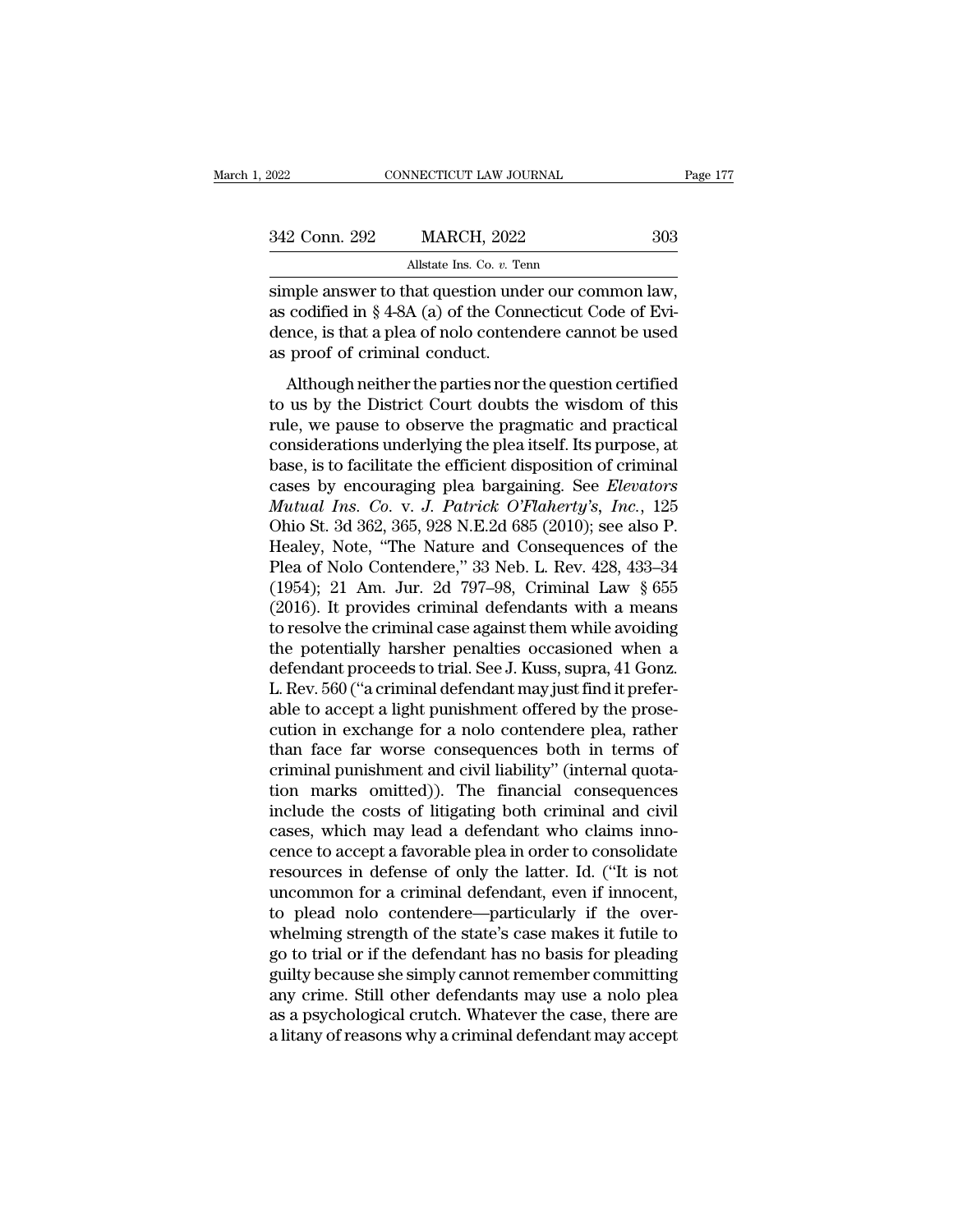|     | CONNECTICUT LAW JOURNAL                                                                                                                                                  | March 1, 2022 |
|-----|--------------------------------------------------------------------------------------------------------------------------------------------------------------------------|---------------|
| 304 | <b>MARCH, 2022</b>                                                                                                                                                       | 342 Conn. 292 |
|     | Allstate Ins. Co. v. Tenn                                                                                                                                                |               |
|     | a nolo plea and it should not be casually assumed that<br>a defendant has sufficient incentive to litigate merely<br>bogause she is gharged with a serious offense. From |               |

MARCH, 2022 342 Conn. 292<br>Allstate Ins. Co. v. Tenn<br>a nolo plea and it should not be casually assumed that<br>a defendant has sufficient incentive to litigate merely<br>because she is charged with a serious offense. Even<br>innocen  $\begin{array}{r} \text{MARCH, 2022} \\ \text{Allstate Ins. Co. } v. \text{ Tenn} \\ \text{a nolo plea and it should not be casually assumed that a defendant has sufficient incentive to litigate merely because she is charged with a serious offers. Even innocent defendants may have a broad range of motivations for entering a plea of pole contonders rather than.} \end{array}$  $\frac{\text{MARCH}}{\text{Allstate Ins. Co. } v. \text{ Tenn}}$ <br>
a nolo plea and it should not be casually assumed that<br>
a defendant has sufficient incentive to litigate merely<br>
because she is charged with a serious offense. Even<br>
innocent defendants may ha Allstate Ins. Co. v. Tenn<br>a nolo plea and it should not be casually assumed that<br>a defendant has sufficient incentive to litigate merely<br>because she is charged with a serious offense. Even<br>innocent defendants may have a b Allistate Ins. Co. *v.* Tenn<br>a nolo plea and it should not be casually assumed that<br>a defendant has sufficient incentive to litigate merely<br>because she is charged with a serious offense. Even<br>innocent defendants may have a a nolo plea and it should not be casually assumed that<br>a defendant has sufficient incentive to litigate merely<br>because she is charged with a serious offense. Even<br>innocent defendants may have a broad range of motiva-<br>tions a defendant has sufficient incentive to litigate merely<br>because she is charged with a serious offense. Even<br>innocent defendants may have a broad range of motiva-<br>tions for entering a plea of nolo contendere rather than<br>con because she is charged<br>innocent defendants<br>tions for entering a pl<br>contesting a charge."<br>tation marks omitted.<br>inal Procedure as a l<br>289, 320 (1983).<br>In addition to affo In addition to affording defendants the opportunity<br>and the afformal quotion marks omitted.)); see also F. Easterbrook, "Crim-<br>al Procedure as a Market System," 12 J. Legal Stud.<br>9, 320 (1983).<br>In addition to affording def to entering a piea of noto contendere rather than<br>contesting a charge." (Footnotes omitted; internal quo-<br>tation marks omitted.)); see also F. Easterbrook, "Crim-<br>inal Procedure as a Market System," 12 J. Legal Stud.<br>289,

contesting a charge. (Footnotes onlited, internal quo-<br>tation marks omitted.)); see also F. Easterbrook, "Crim-<br>inal Procedure as a Market System," 12 J. Legal Stud.<br>289, 320 (1983).<br>In addition to affording defendants the ration marks omitted.)), see also F. Easterbrook, Criminal Procedure as a Market System," 12 J. Legal Stud.<br>289, 320 (1983).<br>In addition to affording defendants the opportunity<br>to enter into a favorable plea agreement with The addition to affording defendants the opportunity<br>1239, 320 (1983).<br>The addition to affording defendants the opportunity<br>to enter into a favorable plea agreement without fearing<br>the financial consequences that would res 209, 320 (1903).<br>
In addition to affording defendants the opportunity<br>
to enter into a favorable plea agreement without fearing<br>
the financial consequences that would result from an<br>
admission of guilt, "the nolo plea faci In addition to affording defendants the opportunity<br>to enter into a favorable plea agreement without fearing<br>the financial consequences that would result from an<br>admission of guilt, "the nolo plea facilitates the expedi-<br>t to enter into a favorable plea agreement without fearing<br>the financial consequences that would result from an<br>admission of guilt, "the nolo plea facilitates the expedi-<br>tious administration of criminal justice." J. Kuss, s the financial consequences that would result from an admission of guilt, "the nolo plea facilitates the expeditious administration of criminal justice." J. Kuss, supra, 41 Gonz. L. Rev. 564; see also id. ("[t]he inherent u admission of guilt, "the nolo plea facilitates the expeditious administration of criminal justice." J. Kuss, supra, 41 Gonz. L. Rev. 564; see also id. ("[t]he inherent utility of the plea lies in the fact that it encourage tious administration of criminal justice." J. Kuss, supra,<br>41 Gonz. L. Rev. 564; see also id. ("[t]he inherent utility<br>of the plea lies in the fact that it encourages plea bar-<br>gaining and dispenses with lengthy and expens 41 Gonz. L. Rev. 564; see also id. ("[t]he inherent utility of the plea lies in the fact that it encourages plea bargaining and dispenses with lengthy and expensive trials" (internal quotation marks omitted)). Allowing the of the plea lies in the fact that it<br>gaining and dispenses with lengtl<br>als" (internal quotation marks on<br>use of nolo contendere pleas as<br>criminal conduct in subsequent of<br>thus, undermine the very essence<br>dere plea itself. Film and uspenses with lengthy and expensive the<br>s" (internal quotation marks omitted)). Allowing the<br>e of nolo contendere pleas as proof of underlying<br>iminal conduct in subsequent civil litigation would,<br>us, undermine the as (internal quotation marks ontitied)). Anowing the<br>use of nolo contendere pleas as proof of underlying<br>criminal conduct in subsequent civil litigation would,<br>thus, undermine the very essence of the nolo conten-<br>dere plea

dise of noto contendere pleas as proof of underlying<br>criminal conduct in subsequent civil litigation would,<br>thus, undermine the very essence of the nolo conten-<br>dere plea itself. See id., 562.<br>The parties accurately observ Emilia conduct in subsequent Civil Ingation would,<br>thus, undermine the very essence of the nolo conten-<br>dere plea itself. See id., 562.<br>The parties accurately observe that, notwithstanding<br>this evidentiary limitation and t collateral consequences triggered by the resulting this evidentiary limitation and the principles of public<br>policy underlying it, the use of a nolo contendere plea<br>does not always shelter criminal defendants from the<br>colla The parties accurately observe that, notwithstanding<br>this evidentiary limitation and the principles of public<br>policy underlying it, the use of a nolo contendere plea<br>does not always shelter criminal defendants from the<br>col The parties accurately observe that, notwithstanding<br>this evidentiary limitation and the principles of public<br>policy underlying it, the use of a nolo contendere plea<br>does not always shelter criminal defendants from the<br>col this evidentiary limitation and the principles of public<br>policy underlying it, the use of a nolo contendere plea<br>does not always shelter criminal defendants from the<br>collateral consequences triggered by the resulting crimi policy underlying it, the use of a nolo contendere plea<br>does not always shelter criminal defendants from the<br>collateral consequences triggered by the resulting crimi-<br>nal conviction. Courts have, for example, found that a<br> does not always shelter criminal defendants from the collateral consequences triggered by the resulting criminal conviction. Courts have, for example, found that a conviction of operating a vehicle under the influence foll collateral consequences triggered by the resulting criminal conviction. Courts have, for example, found that a conviction of operating a vehicle under the influence following a plea of nolo contendere can cause an administ nal conviction. Courts have, for example, found that a<br>conviction of operating a vehicle under the influence<br>following a plea of nolo contendere can cause an admin-<br>istrative suspension of a Connecticut driver's license.<br>S conviction of operating a vehicle under the influence<br>following a plea of nolo contendere can cause an administrative suspension of a Connecticut driver's license.<br>See, e.g., *Kostrzewski* v. *Commissioner of Motor Vehi-<br>c* following a plea of nolo contendere can cause an administrative suspension of a Connecticut driver's license.<br>See, e.g., *Kostrzewski* v. *Commissioner of Motor Vehicles*, 52 Conn. App. 326, 333–35, 727 A.2d 233, cert.<br>den istrative suspension of a Connecticut driver's license.<br>See, e.g., *Kostrzewski* v. *Commissioner of Motor Vehicles*, 52 Conn. App. 326, 333–35, 727 A.2d 233, cert.<br>denied, 249 Conn. 910, 733 A.2d 227 (1999). Similarly,<br>a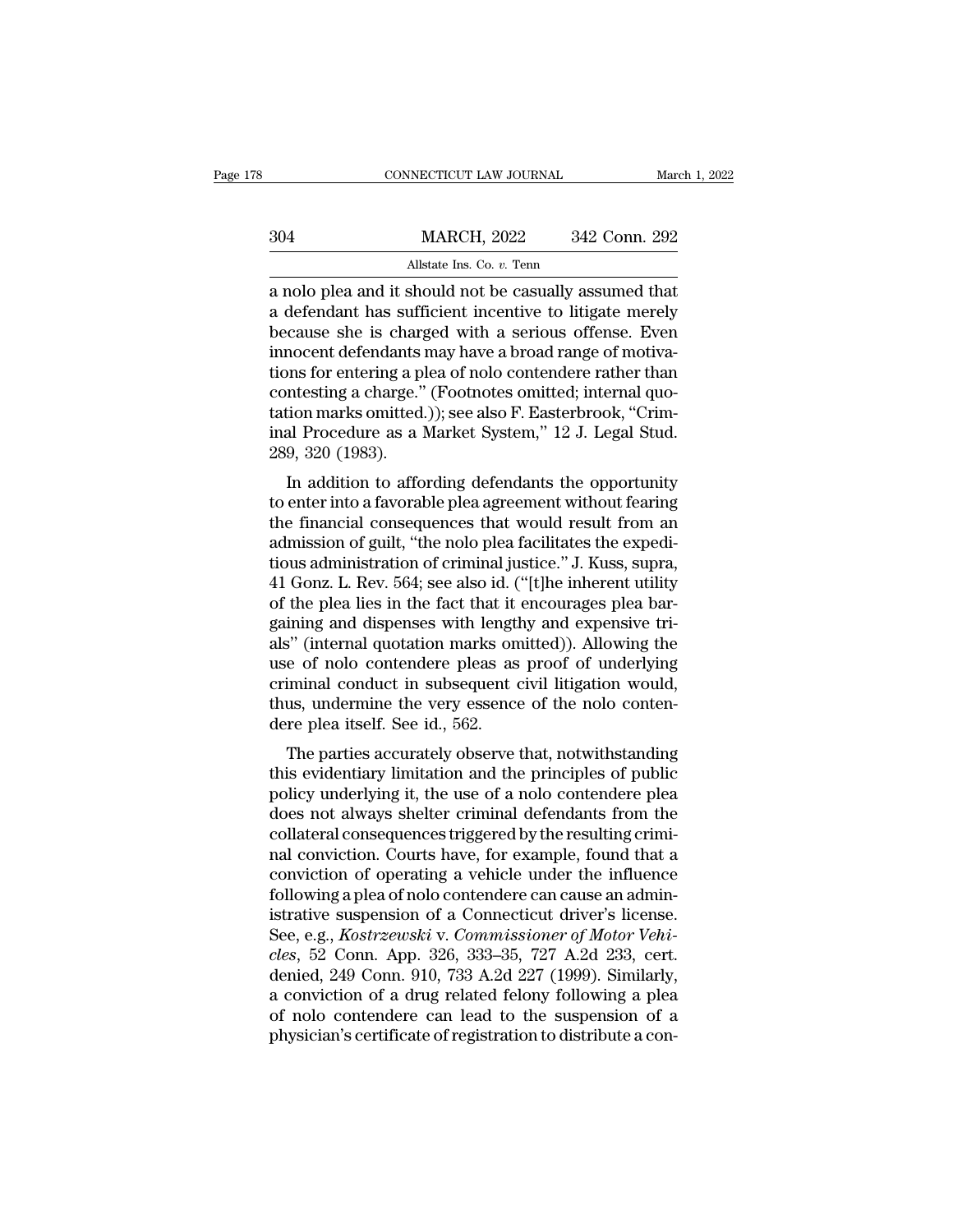MECTICUT LAW JOURNAL<br>MARCH, 2022<br>Allstate Ins. Co. *v.* Tenn<br>under the federal Contro FORD CONNECTICUT LAW JOURNAL<br>
342 Conn. 292 MARCH, 2022 305<br>
Allstate Ins. Co. v. Tenn<br>
4 trolled substance under the federal Controlled Sub-<br>
stances Act, 21 U.S.C. § 801 et seq. See, e.g., *Sokoloff*<br>
501 E 2d 571 574 75 342 Conn. 292 MARCH, 2022 305<br>Allstate Ins. Co. v. Tenn<br>Allstate Ins. Co. v. Tenn<br>Alstances Act, 21 U.S.C. § 801 et seq. See, e.g., *Sokoloff*<br>v. *Saxbe*, 501 F.2d 571, 574–75 (2d Cir. 1974). Still other<br>examples can be li 342 Conn. 292 MARCH, 2022 305<br>Allstate Ins. Co. *v.* Tenn<br>trolled substance under the federal Controlled Sub-<br>stances Act, 21 U.S.C. § 801 et seq. See, e.g., *Sokoloff*<br>v. *Saxbe*, 501 F.2d 571, 574–75 (2d Cir. 1974). Stil 842 Conn. 292 MARCH, 2022 305<br>
Allstate Ins. Co. v. Tenn<br>
Irolled substance under the federal Controlled Sub-<br>
stances Act, 21 U.S.C. § 801 et seq. See, e.g., *Sokoloff*<br>
v. *Saxbe*, 501 F.2d 571, 574–75 (2d Cir. 1974). St Allstate Ins. Co. v. Tenn<br>
Irolled substance under the federal Controlled Sub-<br>
stances Act, 21 U.S.C. § 801 et seq. See, e.g., *Sokoloff*<br>
v. *Saxbe*, 501 F.2d 571, 574–75 (2d Cir. 1974). Still other<br>
examples can be lis All tate ins. Co. v. Tenn<br>
1290 (1944) (The Sale of the federal Controlled Sub-<br>
1290 (1944) (T. 280 571, 574–75 (2d Cir. 1974). Still other<br>
1290 (1944) ("Is an individual who has entered a plea of<br>
1290 (1944) ("Is an i trolled substance under the federal Controlled Substances Act, 21 U.S.C. § 801 et seq. See, e.g., *Sokoloff* v. *Saxbe*, 501 F.2d 571, 574–75 (2d Cir. 1974). Still other examples can be listed. See, e.g., annot., "Plea of stances Act, 21 U.S.C. § 801 et seq. See, e.g., *Sokoloff*<br>v. *Saxbe*, 501 F.2d 571, 574–75 (2d Cir. 1974). Still other<br>examples can be listed. See, e.g., annot., "Plea of Nolo<br>Contendere or Non Vult Contendere," 152 A.L. v. *Saxbe*, 501 F.2d 571, 574–75 (2d Cir. 1974). Still other<br>examples can be listed. See, e.g., annot., "Plea of Nolo<br>Contendere or Non Vult Contendere," 152 A.L.R. 253,<br>290 (1944) ("Is an individual who has entered a ple examples can be listed. See, e.g., annot., "Plea of Nolo Contendere or Non Vult Contendere," 152 A.L.R. 253, 290 (1944) ("Is an individual who has entered a plea of nolo contendere in one proceeding a multi-offender after Contendere or Non Vult Contendere,"  $152$  A.L.R.  $253$ ,  $290$  (1944) ("Is an individual who has entered a plea of nolo-contendere in one proceeding a multi-offender after a subsequent conviction in another proceeding? The 290 (1944) ("Is an individual who has entered a plea of<br>nolo-contendere in one-proceeding a multi-offender<br>after a subsequent conviction in another proceeding?<br>The answer obviously is yes  $\dots$ .").<sup>8</sup> Recognizing the<br>uniqu nolo contendere in one proceeding a multi-offender<br>after a subsequent conviction in another proceeding?<br>The answer obviously is yes  $\dots$ .").<sup>8</sup> Recognizing the<br>unique nature of pleas of nolo contendere, our legisla-<br>ture after a subsequent conviction in another proceeding?<br>The answer obviously is yes  $\dots$ .").<sup>8</sup> Recognizing the<br>unique nature of pleas of nolo contendere, our legisla-<br>ture has expressly permitted, when deemed appro-<br>priate, The answer obviously is yes  $\dots$ .").<sup>8</sup> Recognizing the<br>unique nature of pleas of nolo contendere, our legisla-<br>ture has expressly permitted, when deemed appro-<br>priate, the existence of a conviction resulting from that<br>pl unique nature of pleas of nolo contendere, our legislature has expressly permitted, when deemed appropriate, the existence of a conviction resulting from that plea to have collateral consequences; see, e.g., General Statut ture has expressly permitted, when deemed appro-<br>priate, the existence of a conviction resulting from that<br>plea to have collateral consequences; see, e.g., General<br>Statutes § 36a-489 (a) (conviction following plea of nolo<br> priate, the existence of a conviction resulting from that<br>plea to have collateral consequences; see, e.g., General<br>Statutes § 36a-489 (a) (conviction following plea of nolo<br>contendere may preclude issuance of mortgage brok plea to have collateral consequences; see, e.g., General<br>Statutes § 36a-489 (a) (conviction following plea of nolo<br>contendere may preclude issuance of mortgage broker<br>license); and has compelled certain procedures govern-<br> Statutes § 36a-489 (a) (conviction following plea of nolo<br>contendere may preclude issuance of mortgage broker<br>license); and has compelled certain procedures govern-<br>ing its use. See, e.g., General Statutes § 54-1j (requiri contendere may preclude issuance of mortgage broker<br>license); and has compelled certain procedures governing its use. See, e.g., General Statutes § 54-1j (requiring<br>advisement relating to immigration and naturalization<br>con license); and has compelled certain procedures governing its use. See, e.g., General Statutes § 54-1j (requiring advisement relating to immigration and naturalization consequences resulting from plea of nolo contendere). ing its use. See, e.g., General Statutes § 54-1j (requiring<br>advisement relating to immigration and naturalization<br>consequences resulting from plea of nolo contendere).<br>The plea of nolo contendere, thus, does not act as an<br> advisement relating to immigration and naturalization<br>consequences resulting from plea of nolo contendere).<br>The plea of nolo contendere, thus, does not act as an<br>absolute privilege prohibiting all collateral conse-<br>quences consequences resulting from plea of nolo contendere).<br>The plea of nolo contendere, thus, does not act as an<br>absolute privilege prohibiting all collateral conse-<br>quences arising from the resulting criminal conviction.<br>See The plea of nolo contendere, thus, does not act as an absolute privilege prohibiting all collateral consequences arising from the resulting criminal conviction.<br>See *Sokoloff* v. *Saxbe*, supra, 574 ("[when]  $\ldots$  a statu absolute privilege prohibiting all collateral consequences arising from the resulting criminal conviction.<br>See *Sokoloff* v. *Saxbe*, supra, 574 ("[when] . . . a stat-<br>ute (or judicial rule) attaches legal consequences to quences arising from the resu<br>See *Sokoloff* v. *Saxbe*, supra,<br>ute (or judicial rule) attaches<br>fact of a conviction, the maje<br>that there is no valid distincti<br>upon a plea of nolo contende<br>a guilty plea or trial").<sup>9</sup> next of a conviction, the majority of courts have held<br>aat there is no valid distinction between a conviction<br>pon a plea of nolo contendere and a conviction after<br>guilty plea or trial").<sup>9</sup><br> $^8$ Although a plea of nolo con that there is no valid distinction between a conviction<br>upon a plea of nolo contendere and a conviction after<br>a guilty plea or trial").<sup>9</sup><br><sup>8</sup> Although a plea of nolo contendere can also be used by the state to<br>establish a

upon a plea of nolo contendere and a conviction after<br>a guilty plea or trial").<sup>9</sup><br><sup>8</sup> Although a plea of nolo contendere can also be used by the state to<br>establish a violation of probation; see *State* v. *Daniels*, 248 C a guilty piez of trial ).<br>
<sup>8</sup> Although a plea of nolo contendere can also be used by the state to establish a violation of probation; see *State v. Daniels*, 248 Conn. 64, 73, 726 A.2d 520 (1999), overruled in part on ot <sup>8</sup> Although a plea of nolo contendere can also be used by the state to establish a violation of probation; see *State v. Daniels*, 248 Conn. 64, 73, 726 A.2d 520 (1999), overruled in part on other grounds by *State v. Si* establish a violation of probation; see *State* v. *Daniels*, 248 Conn. 64, 73, 726 A.2d 520 (1999), overruled in part on other grounds by *State* v. *Singleton*, 274 Conn. 426, 876 A.2d 1 (2005); such a practice is not p 726 A.2d 520 (1999), overruled in part on other grounds by *State v. Singleton*, 274 Conn. 426, 876 A.2d 1 (2005); such a practice is not properly characterized as a policy based exception to the rule set forth in § 4-8A 274 Conn. 426, 876 A.2d 1 (2005); such a practice is not properly characterized as a policy based exception to the rule set forth in § 4-8A (a) of the Connecticut Code of Evidence. The admissibility of the plea in that pa as a policy based exception to the rule set forth in § 4-8A (a) of the Connecticut Code of Evidence. The admissibility of the plea in that particular context results, instead, from the inapplicability of the Code of Eviden results, instead, from the inapplicability of the Code of Evidence to probation matters. Conn. Code Evid. § 1-1 (d) ("[t]he [c]ode, other than with respect to privileges, does not apply in proceedings such as . . . (4) [p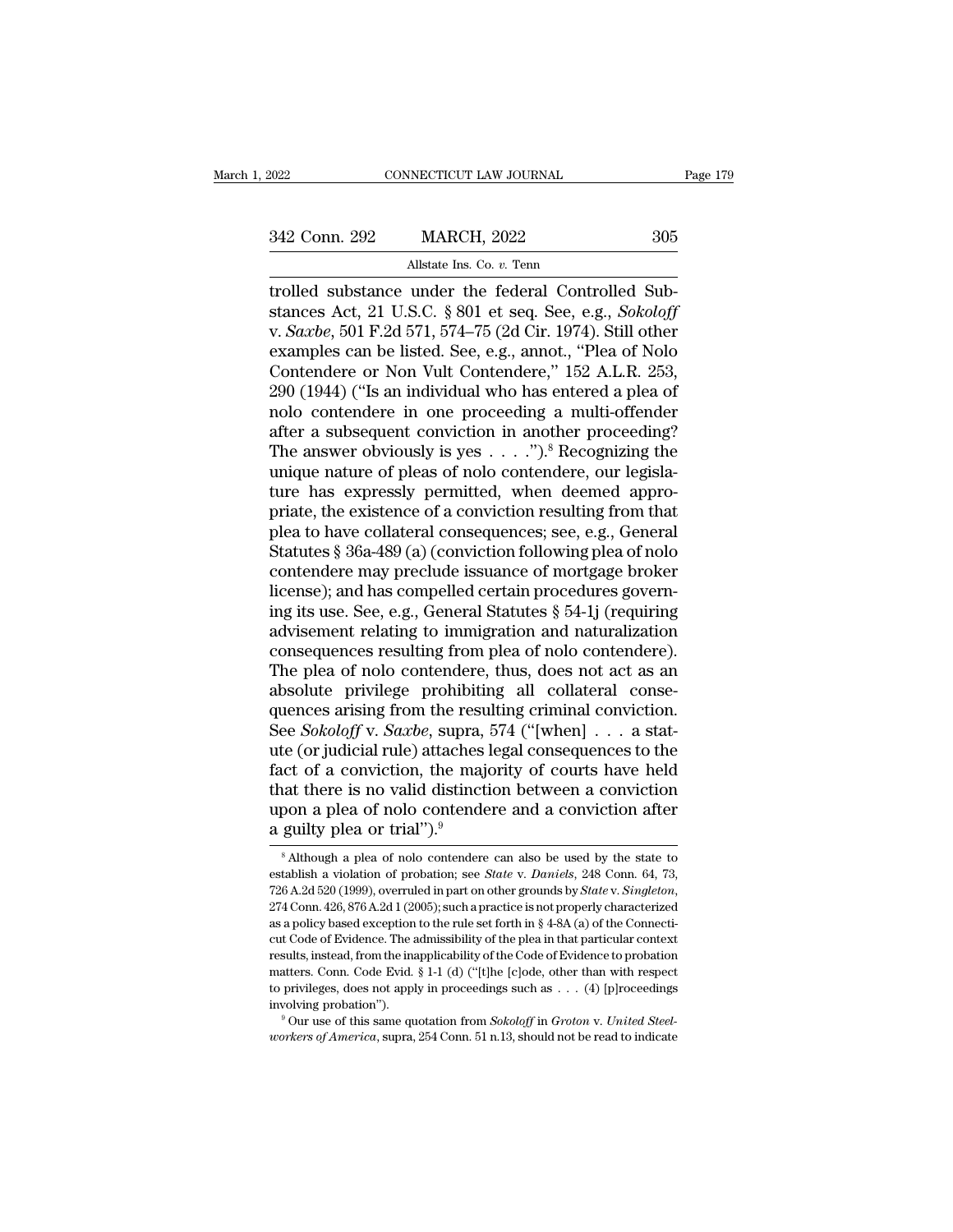|     | CONNECTICUT LAW JOURNAL                         |               | March 1, 2022 |
|-----|-------------------------------------------------|---------------|---------------|
| 306 | <b>MARCH, 2022</b>                              | 342 Conn. 292 |               |
|     | Allstate Ins. Co. v. Tenn                       |               |               |
|     | The present case does not however require us to |               |               |

CONNECTICUT LAW JOURNAL March 1, 2022<br>
6 MARCH, 2022 342 Conn. 292<br>
Allstate Ins. Co. v. Tenn<br>
The present case does not, however, require us to<br>
gage in a lengthy or detailed discussion of the permis-<br>
be collateral impac SOC MARCH, 2022 342 Conn. 292<br>Allstate Ins. Co. v. Tenn<br>The present case does not, however, require us to<br>engage in a lengthy or detailed discussion of the permis-<br>sible collateral impacts of convictions resulting from<br>ple  $\begin{array}{r} \text{306} & \text{MARCH, 2022} & \text{342 Conn. 292} \\ \hline \text{4llstate Ins. Co. } v. \text{ Tenn} \end{array}$ <br>
The present case does not, however, require us to engage in a lengthy or detailed discussion of the permissible collateral impacts of convictions res  $\frac{\text{MARCH, 2022}}{\text{Allstate Ins. Co. } v.\text{ Tenn}}$ <br>
The present case does not, however, require us to engage in a lengthy or detailed discussion of the permissible collateral impacts of convictions resulting from pleas of nolo contendere All take Ins. Co. v. Tenn<br>
The present case does not, however, require us to<br>
engage in a lengthy or detailed discussion of the permis-<br>
sible collateral impacts of convictions resulting from<br>
pleas of nolo contendere und All state Ins. Co.  $v$ . Tenn<br>
The present case does not, however, require us to<br>
engage in a lengthy or detailed discussion of the permis-<br>
sible collateral impacts of convictions resulting from<br>
pleas of nolo contendere The present case does not, however, require us to engage in a lengthy or detailed discussion of the permissible collateral impacts of convictions resulting from pleas of nolo contendere under Connecticut law because, quite engage in a lengthy or detailed discussion of the permis-<br>sible collateral impacts of convictions resulting from<br>pleas of nolo contendere under Connecticut law because,<br>quite simply, the contractual exclusion at issue does sible collateral impacts of convictions resulting from<br>pleas of nolo contendere under Connecticut law because,<br>quite simply, the contractual exclusion at issue does<br>not turn on the existence of a criminal conviction. To<br>t pleas of nolo contendere under Connecticut law because,<br>quite simply, the contractual exclusion at issue does<br>not turn on the existence of a criminal conviction. To<br>the contrary, the policy expressly states that this exclu quite simply, the contractual exclusion at issue does<br>not turn on the existence of a criminal conviction. To<br>the contrary, the policy expressly states that this exclu-<br>sion "applies *regardless of whether or not* such insu not turn on the existence of a criminal conviction. To<br>the contrary, the policy expressly states that this exclu-<br>sion "applies *regardless of whether or not* such insured<br>person is actually charged with, or convicted of a the contrary, the policy expressly states that this exclusion "applies *regardless of whether or not* such insured<br>person is actually charged with, or convicted of a<br>crime."<sup>10</sup> (Emphasis altered.) This plain and unambigu the contrary, the policy expressly states that this exclusion "applies *regardless of whether or not* such insured person is actually charged with, or convicted of a crime."<sup>10</sup> (Emphasis altered.) This plain and unambigu person is actually charged with, or convicted of a<br>crime."<sup>10</sup> (Emphasis altered.) This plain and unambigu-<br>ous language makes either the *existence or absence*<br>of a criminal conviction contractually irrelevant.<sup>11</sup> The<br>p crime."<sup>10</sup> (Emphasis altered.) This plain and unambiguous language makes either the *existence or absence* of a criminal conviction contractually irrelevant.<sup>11</sup> The provision, instead, is triggered by the commission of ous language makes either the *existence or absence*<br>of a criminal conviction contractually irrelevant.<sup>11</sup> The<br>provision, instead, is triggered by the commission of<br>the "intentional or criminal acts of [an] insured perso the "intentional or criminal acts of [an] insured person."<br>(Emphasis omitted.) Tenn's plea of nolo contendere is<br>inadmissible as proof of criminal acts under  $\S 4$ -8A (a)<br>of the Connecticut Code of Evidence and our case l (Emphasis omitted.) Tenn's plea of nolo contendere is<br>inadmissible as proof of criminal acts under  $\S 4$ -8A (a)<br>of the Connecticut Code of Evidence and our case law.<sup>12</sup><br>any specific disagreement with the legal reasoning

regardless of how that conviction was obtained. See *Sosinski* v. *Unum Life* that conviction was the subject of unanimous agreement among courts. <sup>10</sup> Criminal acts exclusions in other insurance policies have occasionally <sup>If</sup> Co. of America, 15 F. Supp. 3d 723, 727, 732 (E.D. Mich. 2014) (concluding that exclusion in long-term disability insurance policies have occasionally been drafted to turn explicitly on the existence of a criminal con the subject of unanimous agreement among courts.<br><sup>10</sup> Criminal acts exclusions in other insurance policies have occasionally<br>been drafted to turn explicitly on the existence of a criminal conviction,<br>regardless of how tha <sup>10</sup> Criminal acts exclusions in other insurance policies have occasionally been drafted to turn explicitly on the existence of a criminal conviction, regardless of how that conviction was obtained. See *Sosinski* v. *Unu* been drafted to turn explicitly on the existence of a criminal conviction, regardless of how that conviction was obtained. See *Sosinski* v. *Unum Life Ins. Co. of America*, 15 F. Supp. 3d 723, 727, 732 (E.D. Mich. 2014 regardless of how that conviction was obtained. See *Sosinski v. Unum Life Ins. Co. of America*, 15 F. Supp. 3d 723, 727, 732 (E.D. Mich. 2014) (concluding that exclusion in long-term disability insurance plan precluding *of Administrative Services*, 340 Ga. App. 534, 536, 798 S.E.2d 37 (2017)<br>*of Administrative Services*, 15 F. Supp. 3d 723, 727, 732 (E.D. Mich. 2014) (conclud-<br>ing that exclusion in long-term disability insurance plan pre me that exclusion in long-term disability insurance plan precluding coverage<br>for " 'disabilities caused by, contributed to by, or resulting from 'the 'commis-<br>sion of a crime for which you have been convicted' " was trigge ing that exclusion in long-term disability insurance plan precluding coverage for " disabilities caused by, contributed to by, or resulting from the 'commission of a crime for which you have been convicted' " was triggere the basis of a crime for which you have been convicted'" was triggered by conviction resulting from insured's plea of nolo contendere); *Key v. Dept.* of *Administrative Services*, 340 Ga. App. 534, 536, 798 S.E.2d 37 (20 conviction resulting from insured's plea of nolo contendere); *Key v. Dept.*<br>of *Administrative Services*, 340 Ga. App. 534, 536, 798 S.E.2d 37 (2017)<br>(referring to contractual provision excluding coverage for " any disho (referring to contractual provision excluding coverage for " 'any dishonest, fraudulent or criminal act or omission of any [c]overed [p]arty which forms the basis of a criminal conviction, whether by verdict, plea of guil

coverage. See *R.T. Vanderbilt Co.* v. *Hartford* Accident & Indemnity Constant Contendere' ").<br>
<sup>11</sup> Even if the language of the policy merely rendered the point ambiguous,<br>
our rules of construction would still compel us of nolo contendere' ").<br>
" Even if the language of the policy merely rendered the point ambiguous,<br>
our rules of construction would still compel us to adopt the reading favoring<br>
coverage. See *R.T. Vanderbilt Co. v. Hart* <sup>11</sup> Even if the language of the policy merely rendered the point ambiguous,<br>our rules of construction would still compel us to adopt the reading favoring<br>coverage. See *R.T. Vanderbilt Co.* v. *Hartford Accident & Indemn* our rules of construction would still complet us to adopt the reading favoring coverage. See *R.T. Vanderbilt Co. v. Hartford Accident & Indemnity Co.*, supra, 333 Conn. 365 ("the language [of exclusion clauses] should be coverage. See *R.T. Vanderbilt Co.* v. *Hartford Accident & Indemnity Co.*, supra, 333 Conn. 365 ("the language [of exclusion clauses] should be construed in favor of the insured unless it has a high degree of certainty t

inadmissible as proof of criminal acts under  $\S$  4-8A (a) of the Connecticut Code of Evidence and our case law.<sup>12</sup> any specific disagreement with the legal reasoning of the United States Court of Appeals for the Second C of the Connecticut Code of Evidence and our case law.<sup>12</sup> any specific disagreement with the legal reasoning of the United States Court of Appeals for the Second Circuit. Our remark merely recognized, as we do again today any specific disagreement with the legal reasoning of the United States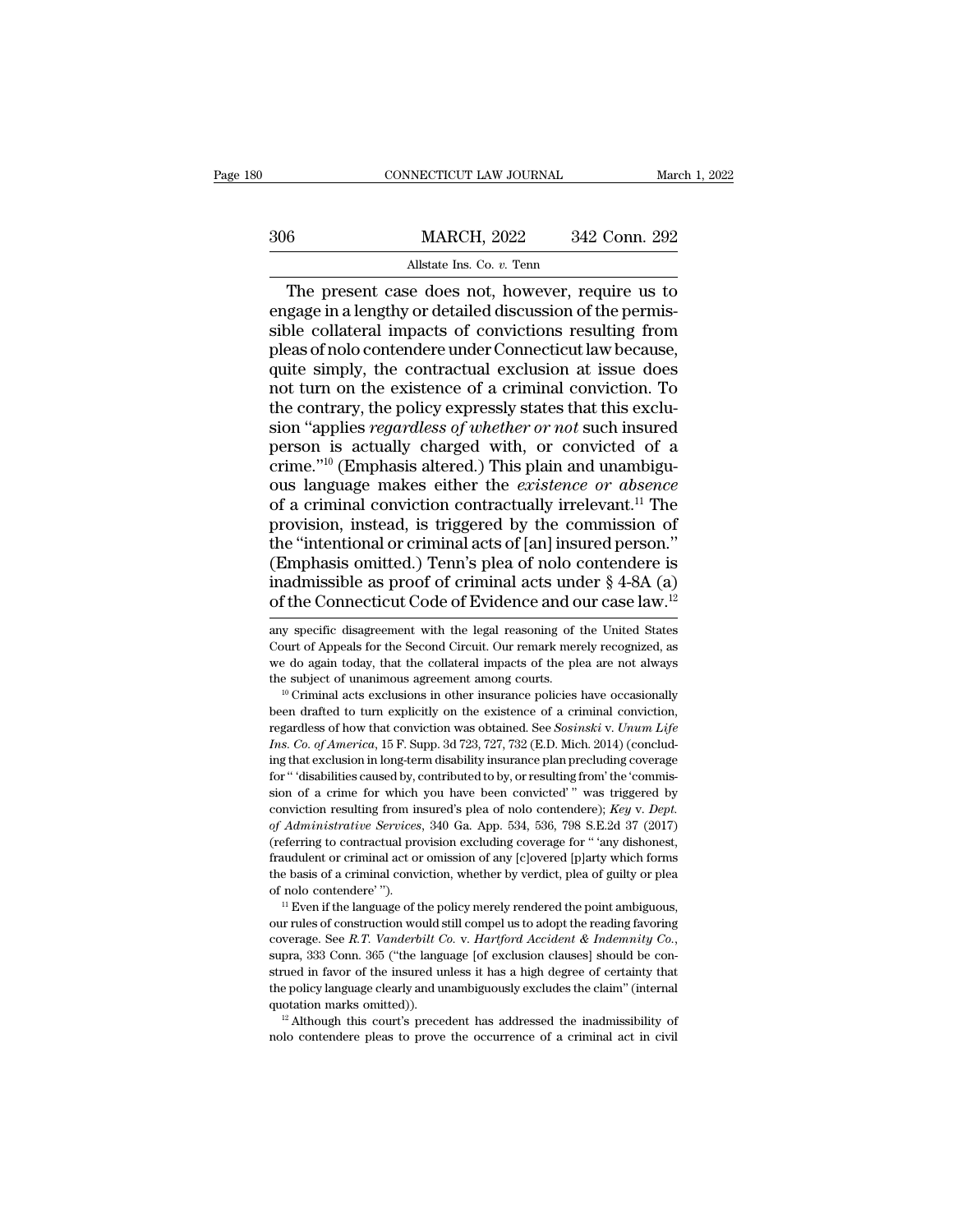| 2022          | CONNECTICUT LAW JOURNAL                        | Page 181 |
|---------------|------------------------------------------------|----------|
| 342 Conn. 292 | <b>MARCH, 2022</b>                             | 307      |
|               | Allstate Ins. Co. v. Tenn                      |          |
|               | See Lawrence y Kozlowski supra 171 Conn 711–13 |          |

Fage 181<br>
See *Lawrence* v. *Kozlowski*, supra, 171 Conn. 711–13<br>
(proof of nolo contendere plea and resulting conviction<br>
Next indicate the support factual finding of criminal support factual finding of criminal support f (proof of nolo contendere plea and resulting of criminal conduct)<br>  $\frac{1}{2}$  and resulting conviction<br>  $\frac{1}{2}$  and resulting conviction<br>  $\frac{1}{2}$  and resulting conviction<br>  $\frac{1}{2}$  and resulting conviction<br>  $\frac{1}{2}$  a 342 Conn. 292 MARCH, 2022 307<br>Allstate Ins. Co. v. Tenn<br>See *Lawrence* v. *Kozlowski*, supra, 171 Conn. 711–13<br>(proof of nolo contendere plea and resulting conviction<br>were inadmissible to support factual finding of crimi-342 Conn. 292<br>See *Lawrence* v. *I*<br>(proof of nolo cont<br>were inadmissible<br>nal conduct).<br>This result is hai All State Ins. Co. v. Tenn<br>
The *Lawrence* v. *Kozlowski*, supra, 171 Conn. 711–13<br>
This result is harmonious with case law from numer-<br>
I conduct).<br>
This result is harmonious with case law from numer-<br>
Is other jurisdict See *Lawrence* v. *Kozlowski*, supra, 171 Conn. 711–13<br>(proof of nolo contendere plea and resulting conviction<br>were inadmissible to support factual finding of crimi-<br>nal conduct).<br>This result is harmonious with case law fr

*noise Chautenics V. Hiszonian,* Bapta, 171 Coll. 711 15<br>
(proof of nolo contendere plea and resulting conviction<br>
were inadmissible to support factual finding of crimi-<br>
rail conduct).<br>
This result is harmonious with case were inadmissible to support factual finding of criminal conduct).<br>
This result is harmonious with case law from numer-<br>
ous other jurisdictions. See, e.g., *Safeco Ins. Co. of Illi-*<br> *nois* v. *Gasiorowski*, Docket No. mal conduct).<br>
This result is harmonious with case law from numer-<br>
ous other jurisdictions. See, e.g., *Safeco Ins. Co. of Illi-*<br> *nois* v. *Gasiorowski*, Docket No. 20-3877, 2021 WL<br>
2853255, \*3 (E.D. Pa. July 7, 2021) This result is harmonious with case law from numer-<br>ous other jurisdictions. See, e.g., *Safeco Ins. Co. of Illi-*<br>nois v. *Gasiorowski*, Docket No. 20-3877, 2021 WL<br>2853255, \*3 (E.D. Pa. July 7, 2021) (insured's plea of<br>n This result is harmonious with case law from numer-<br>ous other jurisdictions. See, e.g., *Safeco Ins. Co. of Illi-*<br>*nois* v. *Gasiorowski*, Docket No. 20-3877, 2021 WL<br>2853255, \*3 (E.D. Pa. July 7, 2021) (insured's plea of ous other jurisdictions. See, e.g., *Safeco Ins. Co. of Illinois v. Gasiorowski*, Docket No. 20-3877, 2021 WL<br>2853255, \*3 (E.D. Pa. July 7, 2021) (insured's plea of<br>nolo contendere did not trigger criminal acts exclusion<br>i nois v. Gasiorowski, Docket No. 20-3877, 2021 WL<br>2853255, \*3 (E.D. Pa. July 7, 2021) (insured's plea of<br>nolo contendere did not trigger criminal acts exclusion<br>in homeowners insurance policy); *Lichon* v. American<br>*Univers* 2853255, \*3 (E.D. Pa. July 7, 2021) (insured's plea of<br>nolo contendere did not trigger criminal acts exclusion<br>in homeowners insurance policy); *Lichon v. American*<br>*Universal Ins. Co.*, 435 Mich. 408, 414–15, 459 N.W.2d<br> nolo contendere did not trigger criminal acts exclusion<br>in homeowners insurance policy); *Lichon* v. *American*<br>*Universal Ins. Co.*, 435 Mich. 408, 414–15, 459 N.W.2d<br>288 (1990) (plea of nolo contendere and resulting conin homeowners insurance policy); *Lichon v. American Universal Ins. Co.*, 435 Mich. 408, 414–15, 459 N.W.2d 288 (1990) (plea of nolo contendere and resulting conviction were inadmissible in subsequent civil litigation to Universal Ins. Co., 435 Mich. 408, 414–15, 459 N.W.2d<br>288 (1990) (plea of nolo contendere and resulting con-<br>viction were inadmissible in subsequent civil litigation<br>to trigger insurance contract's antifraud exclusionary<br> 288 (1990) (plea of nolo contendere and resulting conviction were inadmissible in subsequent civil litigation<br>to trigger insurance contract's antifraud exclusionary<br>clause); *Safeco Ins. Co. of America* v. *Liss*, 303 Mon viction were inadmissible in subsequent civil litigation<br>to trigger insurance contract's antifraud exclusionary<br>clause); *Safeco Ins. Co. of America* v. *Liss*, 303 Mont.<br>519, 530–32, 16 P.3d 399 (2000) (previous nolo cont to trigger insurance contract's antifraud exclusionary<br>clause); *Safeco Ins. Co. of America v. Liss*, 303 Mont.<br>519, 530–32, 16 P.3d 399 (2000) (previous nolo conten-<br>dere plea to crime of assault did not preclude insured<br> clause); *Safeco Ins. Co. of America v. Liss*, 303 Mont.<br>519, 530–32, 16 P.3d 399 (2000) (previous nolo conten-<br>dere plea to crime of assault did not preclude insured<br>from contesting insurer's assertion that incident fell<br> 519, 530–32, 16 P.3d 399 (2000) (previous nolo contendere plea to crime of assault did not preclude insured from contesting insurer's assertion that incident fell within policy's criminal acts exclusion); *Elevators Mutua* dere plea to crime of assault did not preclude insured<br>from contesting insurer's assertion that incident fell<br>within policy's criminal acts exclusion); *Elevators*<br>*Mutual Ins. Co. v. J. Patrick O'Flaherty's*, *Inc.*, sup from contesting insurer's assertion that incident fell<br>within policy's criminal acts exclusion); *Elevators*<br>*Mutual Ins. Co. v. J. Patrick O'Flaherty's, Inc.*, supra,<br>125 Ohio St. 3d 367 (evidence of insured's no contest<br> within policy's criminal acts exclusion); *Elevators*<br>*Mutual Ins. Co.* v. *J. Patrick O'Flaherty's, Inc.*, supra,<br>125 Ohio St. 3d 367 (evidence of insured's no contest<br>pleas and subsequent convictions for arson and insur-Mutual Ins. Co. v. J. Patrick O'Flaherty's, Inc., supra, 125 Ohio St. 3d 367 (evidence of insured's no contest pleas and subsequent convictions for arson and insurance fraud was inadmissible in civil action to trigger cri ance fraud was madmissible in civil action to trigger<br>criminal acts exclusion); *Korsak v. Prudential Prop-*<br>erty & Casualty Ins. Co., 441 A.2d 832, 834 (R.I. 1982)<br>(rejecting argument that insured's plea of nolo conten-<br>

<sup>(</sup>rejecting argument that insured's plea of nolo conten-<br>actions for damages; see, e.g., *Krowka v. Colt Patent Fire Arm Mfg. Co.*,<br>supra, 125 Conn. 713–14; and certain administrative appeals; see, e.g., *Law-*<br>*rence v. K* extions for damages; see, e.g., *Krowka v. Colt Patent Fire Arm Mfg. Co.*, supra, 125 Conn. 713-14; and certain administrative appeals; see, e.g., *Lawrence v. Kozlowski*, supra, 171 Conn. 711-13; we have not yet addressed actions for damages; see, e.g., *Krowka v. Colt Patent Fire Arm Mfg. Co.*, supra, 125 Conn. 713–14; and certain administrative appeals; see, e.g., *Lawrence v. Kozlowski*, supra, 171 Conn. 711–13; we have not yet addressed rence v. *Kozlowski*, supra, 171 Conn. 711–13; we have not yet addressed the application of that rule to a criminal acts exclusion in an insurance policy. Superior Court decisions confronted with this particular question h the application of that rule to a criminal acts exclusion in an insurance policy. Superior Court decisions confronted with this particular question have taken divergent approaches. Compare *Allstate Ins. Co. v. Simansky*, have taken divergent approaches. Compare Allstate Ins. Co. v. Simansky, 45 Conn. Supp. 623, 630, 738 A.2d 231 (1998) (concluding that nolo contendere plea triggered criminal acts exclusion), with Allstate Ins. Co. v. Lina 45 Conn. Supp. 623, 630, 738 A.2d 231 (1998) (concluding that nolo contendere plea triggered criminal acts exclusion), with Allstate Ins. Co. v. Linarte,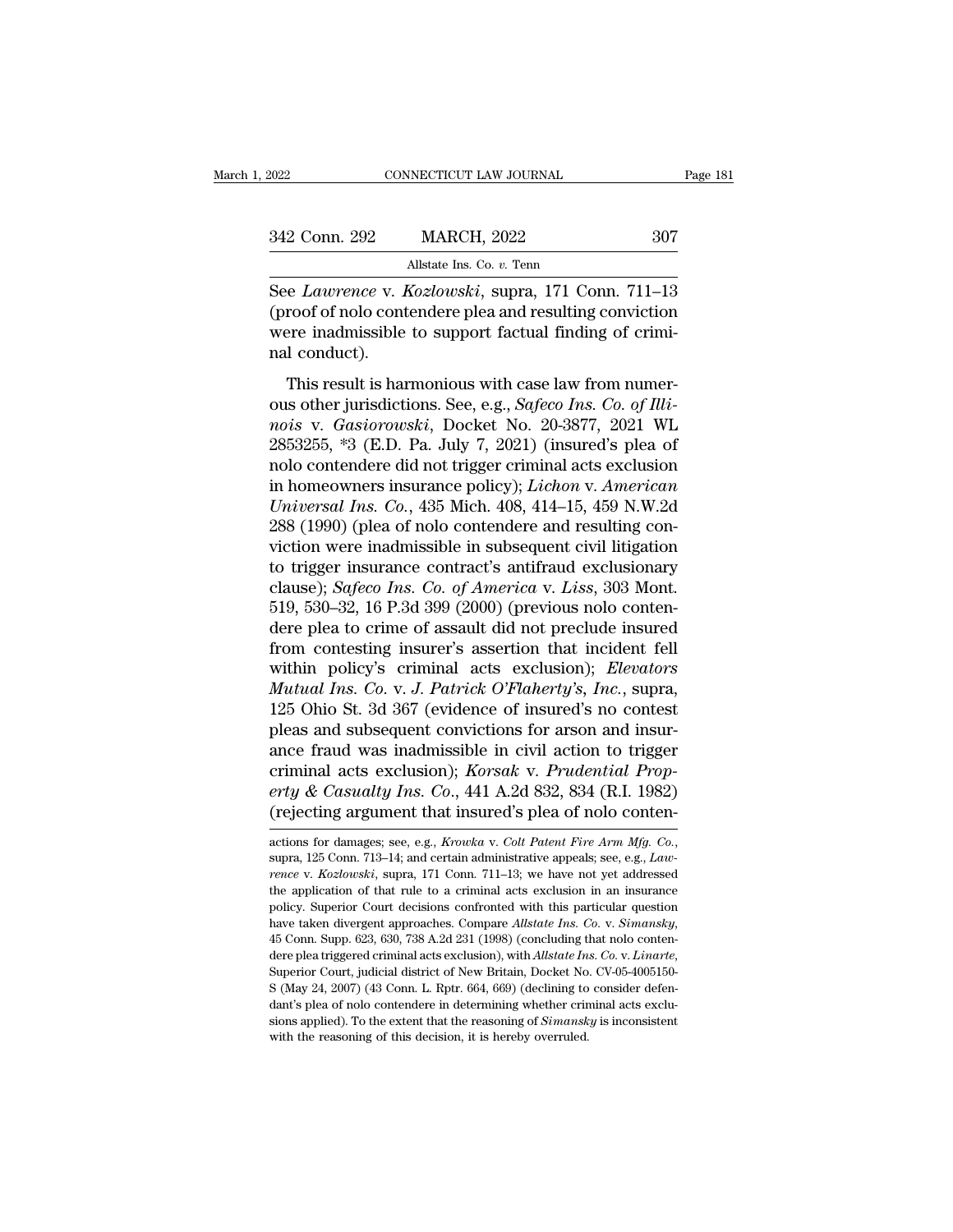|     | CONNECTICUT LAW JOURNAL                              |               | March 1, 2022 |
|-----|------------------------------------------------------|---------------|---------------|
|     |                                                      |               |               |
| 308 | <b>MARCH, 2022</b>                                   | 342 Conn. 292 |               |
|     | Allstate Ins. Co. $v$ . Tenn                         |               |               |
|     | dere entitled insurer to summary judøment); see also |               |               |

CONNECTICUT LAW JOURNAL March 1, 2022<br>
MARCH, 2022 342 Conn. 292<br>
Allstate Ins. Co. v. Tenn<br>
dere entitled insurer to summary judgment); see also<br>
Hopps v. Utica Mutual Ins. Co., 127 N.H. 508, 511, 506<br>
A 2d 204 (1985) (So *Hopps* v. *Utica Mutual Ins. Co. v. Tenn*<br>*Hopps v. Utica Mutual Ins. Co.*, 127 N.H. 508, 511, 506<br>*Hopps v. Utica Mutual Ins. Co.*, 127 N.H. 508, 511, 506<br>A.2d 294 (1985) (Souter, J.) ("a plea of nolo contendere<br>in an ea MARCH, 2022 342 Conn. 292<br>Allstate Ins. Co. v. Tenn<br>dere entitled insurer to summary judgment); see also<br>Hopps v. Utica Mutual Ins. Co., 127 N.H. 508, 511, 506<br>A.2d 294 (1985) (Souter, J.) ("a plea of nolo contendere<br>in an MARCH, 2022 342 Conn. 292<br>
Allstate Ins. Co. v. Tenn<br>
dere entitled insurer to summary judgment); see also<br> *Hopps v. Utica Mutual Ins. Co.*, 127 N.H. 508, 511, 506<br>
A.2d 294 (1985) (Souter, J.) ("a plea of nolo contendere All Solometer of the All Solometer of the All Solometer and dere entitled insurer to summary judgment); see also *Hopps v. Utica Mutual Ins. Co.*, 127 N.H. 508, 511, 506 A.2d 294 (1985) (Souter, J.) ("a plea of nolo conten Allstate Ins. Co. v. Tenn<br>dere entitled insurer to summary judgment); see also<br>*Hopps v. Utica Mutual Ins. Co.*, 127 N.H. 508, 511, 506<br>A.2d 294 (1985) (Souter, J.) ("a plea of nolo contendere<br>in an earlier criminal prose re entitled insurer to summary judgment); see also<br>ppps v. Utica Mutual Ins. Co., 127 N.H. 508, 511, 506<br>2d 294 (1985) (Souter, J.) ("a plea of nolo contendere<br>an earlier criminal prosecution will raise no estoppel,<br>nce t Hopps v. Utica Mutual Ins. Co., 127 N.H. 508, 511, 506<br>A.2d 294 (1985) (Souter, J.) ("a plea of nolo contendere<br>in an earlier criminal prosecution will raise no estoppel,<br>since that plea neither controverts nor confesses

A.2d 294 (1985) (Souter, J.) ("a plea of nolo contendere<br>in an earlier criminal prosecution will raise no estoppel,<br>since that plea neither controverts nor confesses the<br>facts [on] which the conviction must rest").<br>Cases c since that plea neither controverts nor confesses the<br>facts [on] which the conviction must rest").<br>Cases cited by Allstate reaching the opposite result<br>are distinguishable. Various decisions from the state of<br>California; s facts [on] which the conviction must rest").<br>
Cases cited by Allstate reaching the opposite result<br>
are distinguishable. Various decisions from the state of<br>
California; see, e.g., 20th Century Ins. Co. v. Schurtz,<br>
92 Ca Cases cited by Allstate reaching the opposite result<br>are distinguishable. Various decisions from the state of<br>California; see, e.g., 20th Century Ins. Co. v. Schurtz,<br>92 Cal. App. 4th 1188, 112 Cal. Rptr. 2d 547 (2001);<br>C are distinguishable. Various decisions from the state of California; see, e.g., 20th Century Ins. Co. v. Schurtz, 92 Cal. App. 4th 1188, 112 Cal. Rptr. 2d 547 (2001); Century-National Ins. Co. v. Glenn, 86 Cal. App. 4th 13 California; see, e.g., 20th Century Ins. Co. v. Schurtz,<br>92 Cal. App. 4th 1188, 112 Cal. Rptr. 2d 547 (2001);<br>Century-National Ins. Co. v. Glenn, 86 Cal. App. 4th<br>1392, 104 Cal. Rptr. 2d 73 (2001); are inapposite because<br> 92 Cal. App. 4th 1188, 112 Cal. Rptr. 2d 547 (2001);<br>Century-National Ins. Co. v. Glenn, 86 Cal. App. 4th<br>1392, 104 Cal. Rptr. 2d 73 (2001); are inapposite because<br>those cases involved the commission of felonies and<br>the l Century-National Ins. Co. v. Glenn, 86 Cal. App. 4th 1392, 104 Cal. Rptr. 2d 73 (2001); are inapposite because those cases involved the commission of felonies and the legislature of that state has, by statute, provided th 1392, 104 Cal. Rptr. 2d 73 (2001); are inapposite because<br>those cases involved the commission of felonies and<br>the legislature of that state has, by statute, provided<br>that a plea of nolo contendere to a felony "shall be the those cases involved the commission of felonies and<br>the legislature of that state has, by statute, provided<br>that a plea of nolo contendere to a felony "shall be the<br>same as that of a plea of guilty for all purposes." Cal.<br> the legislature of that state has, by statute, provided<br>that a plea of nolo contendere to a felony "shall be the<br>same as that of a plea of guilty for all purposes." Cal.<br>Penal Code § 1016 (Deering 2008). An unpublished dec that a plea of nolo contendere to a felony "shall be the<br>same as that of a plea of guilty for all purposes." Cal.<br>Penal Code § 1016 (Deering 2008). An unpublished deci-<br>sion from Kentucky; *Eberle* v. *Nationwide Mutual In* same as that of a plea of guilty for all purposes." Cal.<br>Penal Code § 1016 (Deering 2008). An unpublished decision from Kentucky; *Eberle* v. *Nationwide Mutual Ins.*<br>Co., Docket No. 2013-CA-000898-MR, 2016 WL 2609311<br>(Ky. Penal Code § 1016 (Deering 2008). An unpublished decision from Kentucky; *Eberle* v. *Nationwide Mutual Ins.*<br>Co., Docket No. 2013-CA-000898-MR, 2016 WL 2609311<br>(Ky. App. May 6, 2016), review denied, Kentucky<br>Supreme Court sion from Kentucky; *Eberle v. Nationwide Mutual Ins.*<br>*Co.*, Docket No. 2013-CA-000898-MR, 2016 WL 2609311<br>(Ky. App. May 6, 2016), review denied, Kentucky<br>Supreme Court, Docket No. 2016-SC-000299-D (Septem-<br>ber 15, 2016); Co., Docket No. 2013-CA-000898-MR, 2016 WL 2609311 (Ky. App. May 6, 2016), review denied, Kentucky Supreme Court, Docket No. 2016-SC-000299-D (September 15, 2016); is also unpersuasive because that case involved a plea en (Ky. App. May 6, 2016), review denied, Kentucky<br>Supreme Court, Docket No. 2016-SC-000299-D (Septem-<br>ber 15, 2016); is also unpersuasive because that case<br>involved a plea entered pursuant to *North Carolina* v.<br>Alford, 400 Supreme Court, Docket No. 2016-SC-000299-D (Septem-<br>ber 15, 2016); is also unpersuasive because that case<br>involved a plea entered pursuant to *North Carolina* v.<br>*Alford*, 400 U.S. 25, 37, 91 S. Ct. 160, 27 L. Ed. 2d 162<br>( ber 15, 2016); is also unpersuasive because that case<br>involved a plea entered pursuant to *North Carolina* v.<br>Alford, 400 U.S. 25, 37, 91 S. Ct. 160, 27 L. Ed. 2d 162<br>(1970). Although the applicable rule of evidence in th involved a plea entered pursuant to *North Carolina* v.<br>*Alford*, 400 U.S. 25, 37, 91 S. Ct. 160, 27 L. Ed. 2d 162<br>(1970). Although the applicable rule of evidence in that<br>state; see Ky. R. Evid. 410; was amended in 2007 t *Alford*, 400 U.S. 25, 37, 91 (1970). Although the applic state; see Ky. R. Evid. 41 allow for the admission of cases, that rule continues that rule continues and cases, that rule continues  $\frac{Ins. Co.$ , supra,  $*7.^{13}$ 21 allow for the admission of *Alford* pleas in subsequent<br>
cases, that rule continues to preclude the admission of<br>
rolo contendere pleas. *Eberle* v. *Nationwide Mutual*<br> *Ins. Co.*, supra, \*7.<sup>13</sup><br>
<sup>13</sup> We likewise reje cases, that rule continues to preclude the admission of<br>nolo contendere pleas. *Eberle* v. *Nationwide Mutual*<br>*Ins. Co.*, supra, \*7.<sup>13</sup><br><sup>13</sup> We likewise reject Allstate's reliance on *Auto Club Group Ins. Co.* v.<br>*Booth* 

*Ins.* Co., supra,  $*7.^{13}$ <br>
<sup>13</sup> We likewise reject Allstate's reliance on *Auto Club Group Ins.* Co. v.<br> *Booth*, 289 Mich. App. 606, 797 N.W.2d 695 (2010). Approximately one year<br>
after the Michigan Supreme Court's de **Co., Suppra, "** $\ell$ ."<br>
<sup>13</sup> We likewise reject Allstate's reliance on *Auto Club Group Ins. Co.* v.<br> *Booth*, 289 Mich. App. 606, 797 N.W.2d 695 (2010). Approximately one year<br>
after the Michigan Supreme Court's decision <sup>13</sup> We likewise reject Allstate's reliance on *Auto Club Group Ins. Co.* v. *Booth*, 289 Mich. App. 606, 797 N.W.2d 695 (2010). Approximately one year after the Michigan Supreme Court's decision in *Lichon*, rule 410 of t after the Michigan Supreme Court's decision in *Lichon*, rule 410 of the Michigan Code of Evidence was formally amended to allow use of nolo contendere pleas "to support a defense against a claim asserted by the person wh Michigan Code of Evidence was formally amended to allow use of nolo contendere pleas "to support a defense against a claim asserted by the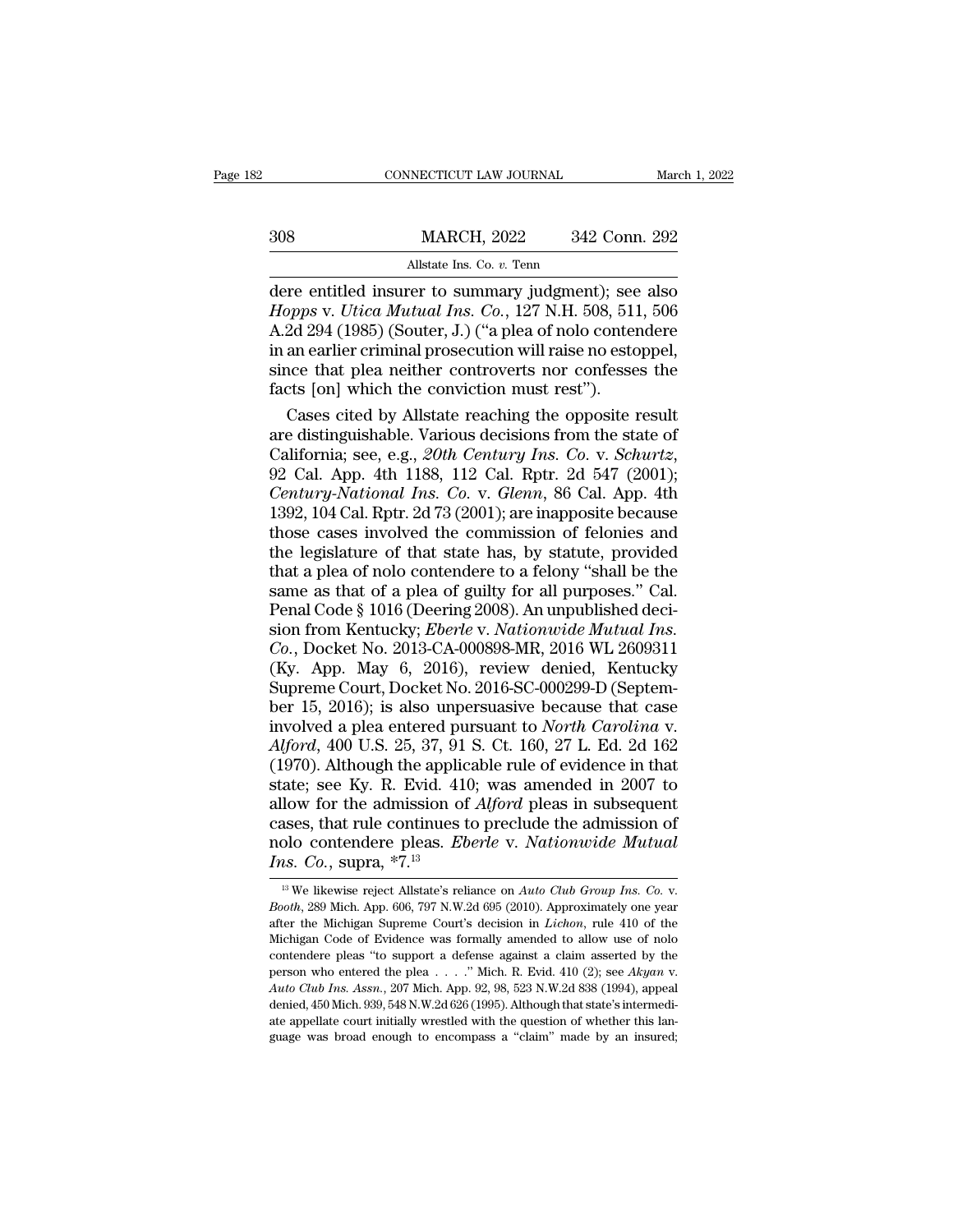| , 2022        | CONNECTICUT LAW JOURNAL                              | Page 183 |
|---------------|------------------------------------------------------|----------|
|               |                                                      |          |
| 342 Conn. 292 | <b>MARCH, 2022</b>                                   | 309      |
|               | Allstate Ins. Co. v. Tenn                            |          |
|               | Allstate contends that it should be permitted to use |          |

CONNECTICUT LAW JOURNAL Page 183<br>
2 Conn. 292 MARCH, 2022 309<br>
Allstate Ins. Co. v. Tenn<br>
Allstate contends that it should be permitted to use<br>
Page 183<br>
Allstate contends that it should be permitted to use<br>
Page 183<br>
Page  $\begin{array}{r} \n 342 \text{ Conn. } 292 \quad \text{MARCH, } 2022 \quad \text{309} \\
 \hline\n \text{Allstate} \text{ Ins. Co. } v. \text{ Tenn} \\
 \hline\n \text{Allstate contents that it should be permitted to use} \\
 \text{Tenn's plea of nolo contendere to trigger the policy's criminal acts exclusion as a matter of public policy.<sup>14</sup>\n\nSnegifically, Allstate arrays that (1), the general rule\n\n
$$
\begin{array}{r}\n 1 \\
 2 \\
 2 \\
 3\n \end{array}
$$$ 342 Conn. 292 MARCH, 2022 309<br>Allstate Ins. Co. v. Tenn<br>Allstate contends that it should be permitted to use<br>Tenn's plea of nolo contendere to trigger the policy's<br>criminal acts exclusion as a matter of public policy.<sup>14</sup>  $\frac{342 \text{ Conn. } 292}{\text{Allstate Ins. Co. } v. \text{ Tenn}}$ <br>Allstate contends that it should be permitted to use<br>Tenn's plea of nolo contendere to trigger the policy's<br>criminal acts exclusion as a matter of public policy.<sup>14</sup><br>Specifically, All Allstate contends that it should be permitted to use<br>Tenn's plea of nolo contendere to trigger the policy's<br>criminal acts exclusion as a matter of public policy.<sup>14</sup><br>Specifically, Allstate argues that (1) the general rule<br> Allstate contends that it should be permitted to use<br>Tenn's plea of nolo contendere to trigger the policy's<br>criminal acts exclusion as a matter of public policy.<sup>14</sup><br>Specifically, Allstate argues that (1) the general rule Allstate contends that it should be permitted to use<br>Tenn's plea of nolo contendere to trigger the policy's<br>criminal acts exclusion as a matter of public policy.<sup>14</sup><br>Specifically, Allstate argues that (1) the general rule<br> Tenn's plea of nolo contendere to trigger the policy's<br>criminal acts exclusion as a matter of public policy.<sup>14</sup><br>Specifically, Allstate argues that (1) the general rule<br>against using pleas of nolo contendere can be ade-<br>qu criminal acts exclusion as a matter of public policy.<sup>14</sup><br>Specifically, Allstate argues that (1) the general rule<br>against using pleas of nolo contendere can be ade-<br>quately safeguarded by simply enforcing that rule in<br>Mosc ainst using pleas of nolo contendere can be ade-<br>ately safeguarded by simply enforcing that rule in<br>oscaritolo's civil action before the Superior Court,<br>d (2) excluding proof of Tenn's nolo contendere plea<br>Il allow him to dependent reads and provide reason to reduce the reason and the metal monocaritolo's civil action before the Superior Court, and (2) excluding proof of Tenn's nolo contendere plea will allow him to benefit from his own ill

Moscaritolo's civil action before the Superior Court,<br>and (2) excluding proof of Tenn's nolo contendere plea<br>will allow him to benefit from his own illegal conduct.<br>We disagree on both points. First, we see no princi-<br>ple and (2) excluding proof of Tenn's nolo contendere plea<br>will allow him to benefit from his own illegal conduct.<br>We disagree on both points. First, we see no princi-<br>pled reason to rigorously enforce the restrictions impose will allow him to benefit from his own illegal conduct.<br>We disagree on both points. First, we see no princi-<br>pled reason to rigorously enforce the restrictions imposed<br>by  $\S 4-8A$  (a) of the Connecticut Code of Evidence o We disagree on both points. First, we see no principled reason to rigorously enforce the restrictions imposed<br>by  $\S$  4-8A (a) of the Connecticut Code of Evidence on<br>the victim of a crime in a tort case while simultaneousl We disagree on both points. First, we see no princi-<br>pled reason to rigorously enforce the restrictions imposed<br>by § 4-8A (a) of the Connecticut Code of Evidence on<br>the victim of a crime in a tort case while simultaneously pled reason to rigorously enforce the restrictions imposed<br>by § 4-8A (a) of the Connecticut Code of Evidence on<br>the victim of a crime in a tort case while simultaneously<br>ignoring that rule for a corporation in a declarator by § 4-8A (a) of the Connecticut Code of Evidence on<br>the victim of a crime in a tort case while simultaneously<br>ignoring that rule for a corporation in a declaratory<br>judgment action arising out of the very same set of<br>facts the victim of a crime in a tort case while simultaneously<br>ignoring that rule for a corporation in a declaratory<br>judgment action arising out of the very same set of<br>facts. The continued, uniform application of that rule<br>ens ignoring that rule for a corporation in a declaratory<br>judgment action arising out of the very same set of<br>facts. The continued, uniform application of that rule<br>ensures that the prospect of civil liability does not con-<br>tr judgment action arising out of the very same set of<br>facts. The continued, uniform application of that rule<br>ensures that the prospect of civil liability does not con-<br>trol the course of related criminal proceedings. Second, facts. The continued, uniform application of that rule<br>ensures that the prospect of civil liability does not con-<br>trol the course of related criminal proceedings. Second,<br>although we wholeheartedly endorse the well estab-<br> ensures that the prospect of civil liability does not control the course of related criminal proceedings. Second, although we wholeheartedly endorse the well established legal maxim that no one should be allowed to profit trol the course of related criminal proceedings. Second,<br>although we wholeheartedly endorse the well estab-<br>lished legal maxim that no one should be allowed to<br>profit from his or her own wrongdoing, the exclusion<br>of Tenn's although we wholeheartedly endorse the well established legal maxim that no one should be allowed to profit from his or her own wrongdoing, the exclusion of Tenn's plea of nolo contendere in no way precludes Allstate from lished legal maxim that no one should be allowed to<br>profit from his or her own wrongdoing, the exclusion<br>of Tenn's plea of nolo contendere in no way precludes<br>Allstate from vindicating that principle by seeking to<br>enforce Allstate from vindicating that principle by seeking to<br>enforce the criminal acts exclusion on the basis of the<br>evidence that led to Tenn's prosecution and conviction.<br>Indeed, Allstate is no less able to enforce the excepti

evidence that led to Tenn's prosecution and conviction.<br>Indeed, Allstate is no less able to enforce the exception<br>(internal quotation marks omitted) *Home-Owners Ins. Co.* v. *Bonnville*,<br>2006 WL 1566681, \*6 (Mich. App.) ( Indeed, Allstate is no less able to enforce the exception<br>
(internal quotation marks omitted) *Home-Owners Ins. Co. v. Bonnville*,<br>
2006 WL 1566681, <sup>\*6</sup> (Mich. App.) (Bandstra, J., concurring in part and<br>
dissenting in pa affirmative. See *Auto Club Ins. Assn.* v. *Andrzejewski*, 292 Mich. App. 365, 571, 808 N.W. 2d 537 (2011); *Auto Club Group Ins. Co. v. Bonnville,* 2006 WL 1566681, \*6 (Mich. App.) (Bandstra, J., concurring in part and di (internal quotation marks omitted) *Home-Owners Ins. Co.* v. *Bonnville*, 2006 WL 1566681, \*6 (Mich. App.) (Bandstra, J., concurring in part and dissenting in part), appeal denied, 477 Mich. 953, 723 N.W.2d 900 (2006); tha 2006 WL 1566681, \*6 (Mich. App.) (Bandstra, J., concurring in part and dissenting in part), appeal denied, 477 Mich. 953, 723 N.W.2d 900 (2006); that court now appears to have implicitly answered the question in the affir dissenting in part), appeal denied, 477 Mich. 953, 723 N.W.2d 900 (2006);<br>that court now appears to have implicitly answered the question in the<br>affirmative. See *Auto Club Ins. Assn.* v. *Andrzejewski*, 292 Mich. App. 565 that court now appears to have implicitly answered the question in the affirmative. See *Auto Club Ins. Assn.* v. *Andrzejewski*, 292 Mich. App. 565, 571, 808 N.W.2d 537 (2011); *Auto Club Group Ins. Co.* v. *Booth*, supr authority to amend the rules of evidence more closely resembles the text of the rule examined by the court in *Lichon*, we continue to view the reasoning of that decision to be most persuasive. <sup>14</sup> Allstate asserts, and w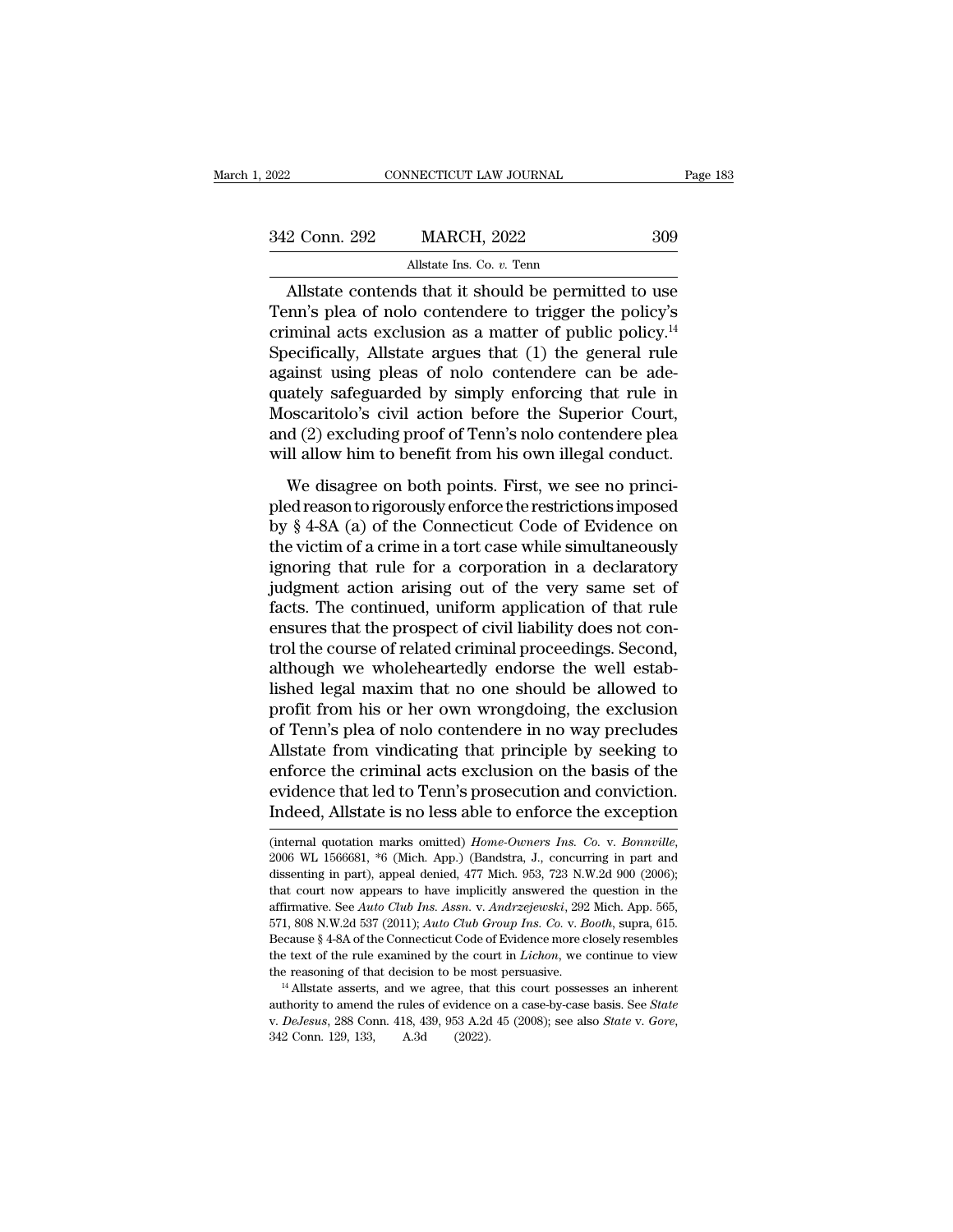| 34  | CONNECTICUT LAW JOURNAL                                                                                                                               | March 1, 2022 |
|-----|-------------------------------------------------------------------------------------------------------------------------------------------------------|---------------|
|     |                                                                                                                                                       |               |
| 310 | <b>MARCH, 2022</b>                                                                                                                                    | 342 Conn. 292 |
|     | Allstate Ins. Co. $v$ . Tenn                                                                                                                          |               |
|     | in this case than it would be in a case in which the<br>state declined to pursue a criminal prosecution of the<br>incured party in the first instance |               |

State declined to pursue a criminal prosecution of the insured party in the first instance.  $\begin{array}{c} \text{310} & \text{MARCH, 2022} \\ \text{4llstate Ins. Co. } v. \text{ Tenn} \\ \text{in this case than it would be in a cas state declined to pursue a criminal pro-  
insured party in the first instance. \\ \text{Of course, neither the District Court's} \end{array}$ MARCH, 2022 342 Conn. 292<br>
Allstate Ins. Co. v. Tenn<br>
this case than it would be in a case in which the<br>
tate declined to pursue a criminal prosecution of the<br>
sured party in the first instance.<br>
Of course, neither the Di

All state Ins. Co.  $v$ . Tenn<br>in this case than it would be in a case in which the<br>state declined to pursue a criminal prosecution of the<br>insured party in the first instance.<br>Of course, neither the District Court's denial in this case than it would be in a case in which the<br>state declined to pursue a criminal prosecution of the<br>insured party in the first instance.<br>Of course, neither the District Court's denial of sum-<br>mary judgment on the d in this case than it would be in a case in which the<br>state declined to pursue a criminal prosecution of the<br>insured party in the first instance.<br>Of course, neither the District Court's denial of sum-<br>mary judgment on the d insured party in the first instance.<br>
Of course, neither the District Court's denial of sum-<br>
mary judgment on the duty to defend nor the decision<br>
that this court reaches today will mark an end to All-<br>
state's ability to establish the same point at trial. For the reasons<br>wise, neither the District Court's denial of sum-<br>mary judgment on the duty to defend nor the decision<br>that this court reaches today will mark an end to All-<br>state's abili Of course, neither the District Court's denial of summary judgment on the duty to defend nor the decision<br>that this court reaches today will mark an end to All-<br>state's ability to seek further relief from liability. Allsta mary judgment on the duty to defend nor the decision<br>that this court reaches today will mark an end to All-<br>state's ability to seek further relief from liability. Allstate<br>may well still be able to marshal other evidence t that this court reaches today will mark an end to All-<br>state's ability to seek further relief from liability. Allstate<br>may well still be able to marshal other evidence to<br>establish the applicability of the criminal acts ex state's ability to seek further relief from liability. Allstate<br>may well still be able to marshal other evidence to<br>establish the applicability of the criminal acts exclusion<br>in a subsequent motion for summary judgment or may well still be<br>establish the appli<br>in a subsequent m<br>wise establish the<br>stated previously<br>of nolo contender<br>that burden.<br>The answer to The answer to the critical question is: No.<br>No costs shall be taken as well as the certified previously in this opinion, however, Tenn's p<br>nolo contendere cannot be used by Allstate to sati<br>at burden.<br>The answer to the cer se establish the same point at trial. For the reasons<br>ated previously in this opinion, however, Tenn's plea<br>nolo contendere cannot be used by Allstate to satisfy<br>at burden.<br>The answer to the certified question is: No.<br>No c nolo contendere cannot be used by Allstate to satisfy<br>at burden.<br>The answer to the certified question is: No.<br>No costs shall be taxed in this court to either party.<br>In this opinion ROBINSON, C. J., and MULLINS,<br>CKER and KE

That burden.<br>The answer to the certified question is:<br>No costs shall be taxed in this court to<br>In this opinion ROBINSON, C. J., and<br>ECKER and KELLER, Js., concurred.

In this opinion ROBINSON, C. J., and MULLINS,<br>In this opinion ROBINSON, C. J., and MULLINS,<br>EKER and KELLER, Js., concurred.<br>D'AURIA, J., with whom McDONALD, J., joins, con-<br>rring in part and dissenting in part. As the maj No costs shall be taxed in this court to either party.<br>
In this opinion ROBINSON, C. J., and MULLINS,<br>
ECKER and KELLER, Js., concurred.<br>
D'AURIA, J., with whom McDONALD, J., joins, concurring in part and dissenting in par In this opinion ROBINSON, C. J., and MULLINS,<br>ECKER and KELLER, Js., concurred.<br>D'AURIA, J., with whom McDONALD, J., joins, concurring in part and dissenting in part. As the majority<br>recounts, the question that the United IT dues opinion RODINGON, C. 3., and MCLIMES,<br>ECKER and KELLER, Js., concurred.<br>D'AURIA, J., with whom McDONALD, J., joins, con-<br>curring in part and dissenting in part. As the majority<br>recounts, the question that the Unite D'AURIA, J., with whom McDONALD, J., joins, concurring in part and dissenting in part. As the majority<br>recounts, the question that the United States District<br>Court for the District of Connecticut has asked this<br>court to an D'AURIA, J., with whom McDONALD, J., joins, concurring in part and dissenting in part. As the majority recounts, the question that the United States District Court for the District of Connecticut has asked this court to an D'AURIA, J., with whom McDONALD, J., joins, concurring in part and dissenting in part. As the majority<br>recounts, the question that the United States District<br>Court for the District of Connecticut has asked this<br>court to an curring in part and dissenting in part. As the majority<br>recounts, the question that the United States District<br>Court for the District of Connecticut has asked this<br>court to answer is "whether the plaintiff, Allstate Insurrecounts, the question that the United States District<br>Court for the District of Connecticut has asked this<br>court to answer is "whether the plaintiff, Allstate Insur-<br>ance Company (Allstate), can use a plea of nolo conten-Court for the District of Connecticut has asked this<br>court to answer is "whether the plaintiff, Allstate Insur-<br>ance Company (Allstate), can use a plea of nolo conten-<br>dere entered by the named defendant, Donte Tenn, to<br>tr court to answer is "whether the plaintiff, Allstate Insur-<br>ance Company (Allstate), can use a plea of nolo conten-<br>dere entered by the named defendant, Donte Tenn, to<br>trigger a criminal acts exclusion in a homeowners insur ance Company (Allstate), can use a plea of nolo conten-<br>dere entered by the named defendant, Donte Tenn, to<br>trigger a criminal acts exclusion in a homeowners insur-<br>ance policy governed by Connecticut law." The majority<br>ho dere entered by the named defendant, Donte Tenn, to<br>trigger a criminal acts exclusion in a homeowners insur-<br>ance policy governed by Connecticut law." The majority<br>holds that the defendant's "plea of nolo contendere is<br>*in* trigger a criminal acts exclusion in a homeowners insur-<br>ance policy governed by Connecticut law." The majority<br>holds that the defendant's "plea of nolo contendere is<br>inadmissible to prove the occurrence of a criminal act<br> ance policy governed by Connecticut law." The majority<br>holds that the defendant's "plea of nolo contendere is<br>inadmissible to prove the occurrence of a criminal act<br>and, therefore, cannot be used to trigger the policy's<br>cr holds that the defendant's "plea of nolo contendere is<br> *inadmissible* to prove the occurrence of a criminal act<br>
and, therefore, cannot be used to trigger the policy's<br>
criminal acts exclusion." (Emphasis added.) To the<br>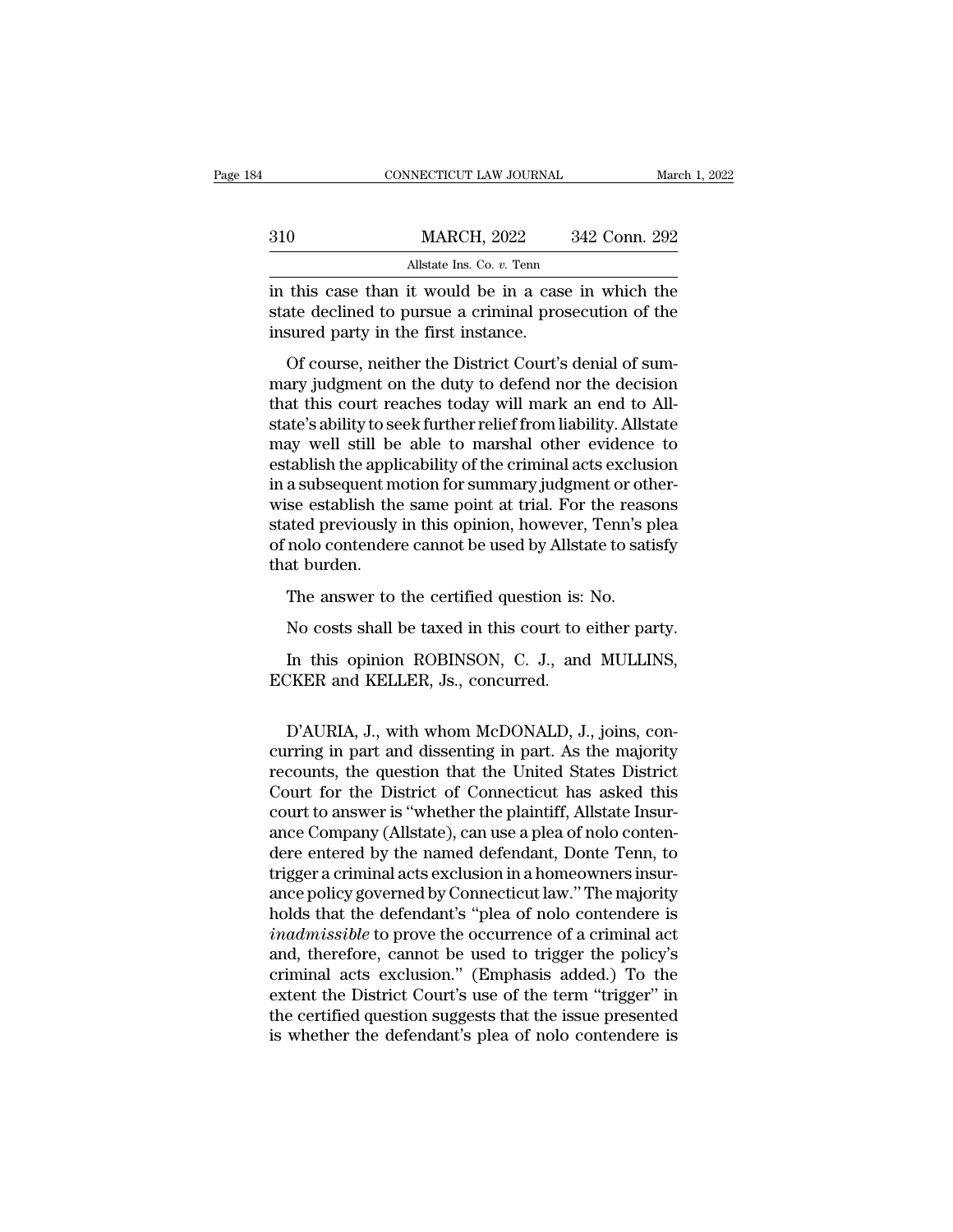| 2022          | CONNECTICUT LAW JOURNAL                                                                                                                                                      | Page 185 |
|---------------|------------------------------------------------------------------------------------------------------------------------------------------------------------------------------|----------|
|               |                                                                                                                                                                              |          |
| 342 Conn. 292 | <b>MARCH, 2022</b>                                                                                                                                                           | 311      |
|               | Allstate Ins. Co. $v$ . Tenn                                                                                                                                                 |          |
|               | dispositive of whether the policy's criminal acts exclu-<br>sion applies, I agree with the majority that it is not. I<br>digagree however with the majority that this conclu |          |

342 Conn. 292 MARCH, 2022 311<br>Allstate Ins. Co. v. Tenn<br>dispositive of whether the policy's criminal acts exclusion<br>applies, I agree with the majority that it is not. I<br>disagree, however, with the majority that this conclu 342 Conn. 292 MARCH, 2022 311<br>Allstate Ins. Co. v. Tenn<br>dispositive of whether the policy's criminal acts exclu-<br>sion applies, I agree with the majority that it is not. I<br>disagree, however, with the majority that this con 342 Conn. 292 MARCH, 2022 311<br>
allstate Ins. Co. v. Tenn<br>
dispositive of whether the policy's criminal acts exclusion<br>
applies, I agree with the majority that it is not. I<br>
disagree, however, with the majority that this c Allstate Ins. Co. v. Tenn<br>
dispositive of whether the policy's criminal acts exclusion<br>
applies, I agree with the majority that it is not. I<br>
disagree, however, with the majority that this conclu-<br>
sion is compelled by th All dispositive of whether the policy's criminal acts exclusion applies, I agree with the majority that it is not. I disagree, however, with the majority that this conclusion is compelled by the fact that the defendant's dispositive of whether the policy's criminal acts exclusion applies, I agree with the majority that it is not. I<br>disagree, however, with the majority that this conclusion is compelled by the fact that the defendant's plea<br> sion applies, I agree with the majority that it is not. I<br>disagree, however, with the majority that this conclu-<br>sion is compelled by the fact that the defendant's plea<br>of nolo contendere is inadmissible under § 4-8A (a) o disagree, however, with the majority that this conclusion is compelled by the fact that the defendant's plea<br>of nolo contendere is inadmissible under § 4-8A (a) of<br>the Connecticut Code of Evidence.<sup>1</sup> Because I believe<br>tha sion is compelled by the fact that the defendant's plea<br>of nolo contendere is inadmissible under § 4-8A (a) of<br>the Connecticut Code of Evidence.<sup>1</sup> Because I believe<br>that the policy underpinning the question of a nolo<br>plea of nolo contendere is inadmissible under § 4-8A (a) of<br>the Connecticut Code of Evidence.<sup>1</sup> Because I believe<br>that the policy underpinning the question of a nolo<br>plea's admissibility—encouraging plea bargaining—is<br>attenuat the Connecticut Code of Evidence.<sup>1</sup> Because I believe<br>that the policy underpinning the question of a nolo<br>plea's admissibility—encouraging plea bargaining—is<br>attenuated under the circumstances presented, and that<br>the poli that the policy underpinning the question of a nolo<br>plea's admissibility—encouraging plea bargaining—is<br>attenuated under the circumstances presented, and that<br>the policy of not defending or indemnifying an insured's<br>crimin plea's admissibility—encouraging plea bargaining—is<br>attenuated under the circumstances presented, and that<br>the policy of not defending or indemnifying an insured's<br>criminal conduct is squarely implicated, I would answer<br>th Example policy of not defending or indemnifying an insured's<br>
iminal conduct is squarely implicated, I would answer<br>
at, under the current state of our law, the defendant's<br>
lo plea is admissible, although not necessarily criminal conduct is squarely implicated, I would answer<br>that, under the current state of our law, the defendant's<br>nolo plea is admissible, although not necessarily dispos-<br>itive, evidence. Thus, I respectfully dissent in

that, under the current state of our law, the defendant's<br>nolo plea is admissible, although not necessarily dispos-<br>itive, evidence. Thus, I respectfully dissent in part.<br>In a lawsuit between an insurance company and an<br>in nolo plea is admissible, although not necessarily dispositive, evidence. Thus, I respectfully dissent in part.<br>In a lawsuit between an insurance company and an insured regarding whether a criminal acts exclusion applies,<sup>2</sup> itive, evidence. Thus, I respectfully dissent in part.<br>In a lawsuit between an insurance company and an<br>insured regarding whether a criminal acts exclusion<br>applies,<sup>2</sup> and, therefore, whether the insurer owes the<br>insured a In a lawsuit between an insurance company and an insured regarding whether a criminal acts exclusion applies,<sup>2</sup> and, therefore, whether the insurer owes the insured a duty (either to defend or indemnify), when an injured In a lawsuit between an insurance company and an<br>insured regarding whether a criminal acts exclusion<br>applies,<sup>2</sup> and, therefore, whether the insurer owes the<br>insured a duty (either to defend or indemnify), when<br>an injured sured a duty (either to defend or indemnity), when<br>
1 injured party has sued the insured, the insured's<br>
iminal conviction for the acts leading to the injury is<br>
by by position evidence. This includes a conviction<br>  $\frac{1}{$ an injured party has sued the insured, the insured's<br>criminal conviction for the acts leading to the injury is<br>obviously relevant evidence. This includes a conviction<br> $\frac{1}{1}$ Pursuant to General Statutes § 51-199b (k) an

criminal conviction for the acts leading to the injury is<br>obviously relevant evidence. This includes a conviction<br> $1\,\text{Pursuant to General Statistics § 51-199b (k) and the District Court's order, this court "may reformulate a question certified to it." Because I believe that, before determining whether a nolo plea is dissipative of whether the policy's criminal acts exclusion applies, we must first address the preliminary$ **Polynomially relevant evidence. This includes a conviction**<br> $\frac{1}{1}$  Pursuant to General Statutes § 51-199b (k) and the District Court's order, this court "may reformulate a question certified to it." Because I believe obviously relevant evidence. This includes a conviction  $\frac{1}{1}$  Pursuant to General Statutes § 51-199b (k) and the District Court's order, this court "may reformulate a question certified to it." Because I believe that, <sup>1</sup> Pursuant to General Statutes  $\S$  51-199b (k) and the District Court's order, this court "may reformulate a question certified to it." Because I believe that, before determining whether a nolo plea is dispositive of wh this court "may reformulate a question certified to it." Because I believe that, before determining whether a nolo plea is dispositive of whether the policy's criminal acts exclusion applies, we must first address the pre definited and the main of the admissible admissible administration of whether the policy's criminal acts exclusion applies, we must first address the preliminary question of whether a plea of nolo contendere is admissible policy's criminal acts exclusion applies, we must first address the preliminary question of whether a plea of nolo contendere is admissible as *evidence* of the occurrence of a criminal act in an insurance coverage dispute the occurrence of a criminal act in an insurance coverage dispute, we should divide the certified question into two reformulated questions: (1) is the defendant's plea of nolo contendere admissible, and (2) if so, is it di

divide the certified question into two reformulated questions: (1) is the defendant's plea of nolo contendere admissible, and (2) if so, is it dispositive of whether the policy's criminal acts exclusion applies.<br><sup>2</sup> The ex defendant's plea of nolo contendere admissible, and (2) if so, is it dispositive<br>of whether the policy's criminal acts exclusion applies.<br><sup>2</sup> The exclusion in this case provides in relevant part: "[Allstate does] not<br>cove whether the policy's criminal acts exclusion applies.<br>
<sup>2</sup> The exclusion in this case provides in relevant part: "[Allstate does] not wer bodily injury or property damage intended by, or which may reasonably expected to r The exclusion in this case provides in relevant part<br>
cover bodily injury or property damage intended by, or w<br>
cover bodily injury or property damage intended by, or w<br>
be expected to result from the intentional or crimin The bodily injury or property damage intended by, or which may reasonably<br>
ver bodily injury or property damage intended by, or which may reasonably<br>
respected to result from the intentional or criminal acts of the insured be expected to result from the intentional or criminal acts of the insured person. This exclusion applies even if:<br>
"(a) such bodily injury or property damage is of a different kind or degree than that intended or reasona

<sup>&</sup>quot;(a) such bodily injury or property damage is of a different kind or degree

This exclusion applies even if:<br>
"(a) such bodily injury or property damage is of a different kind or degree<br>
an that intended or reasonably expected; or<br>
"(b) such bodily injury or property damage is sustained by a diffe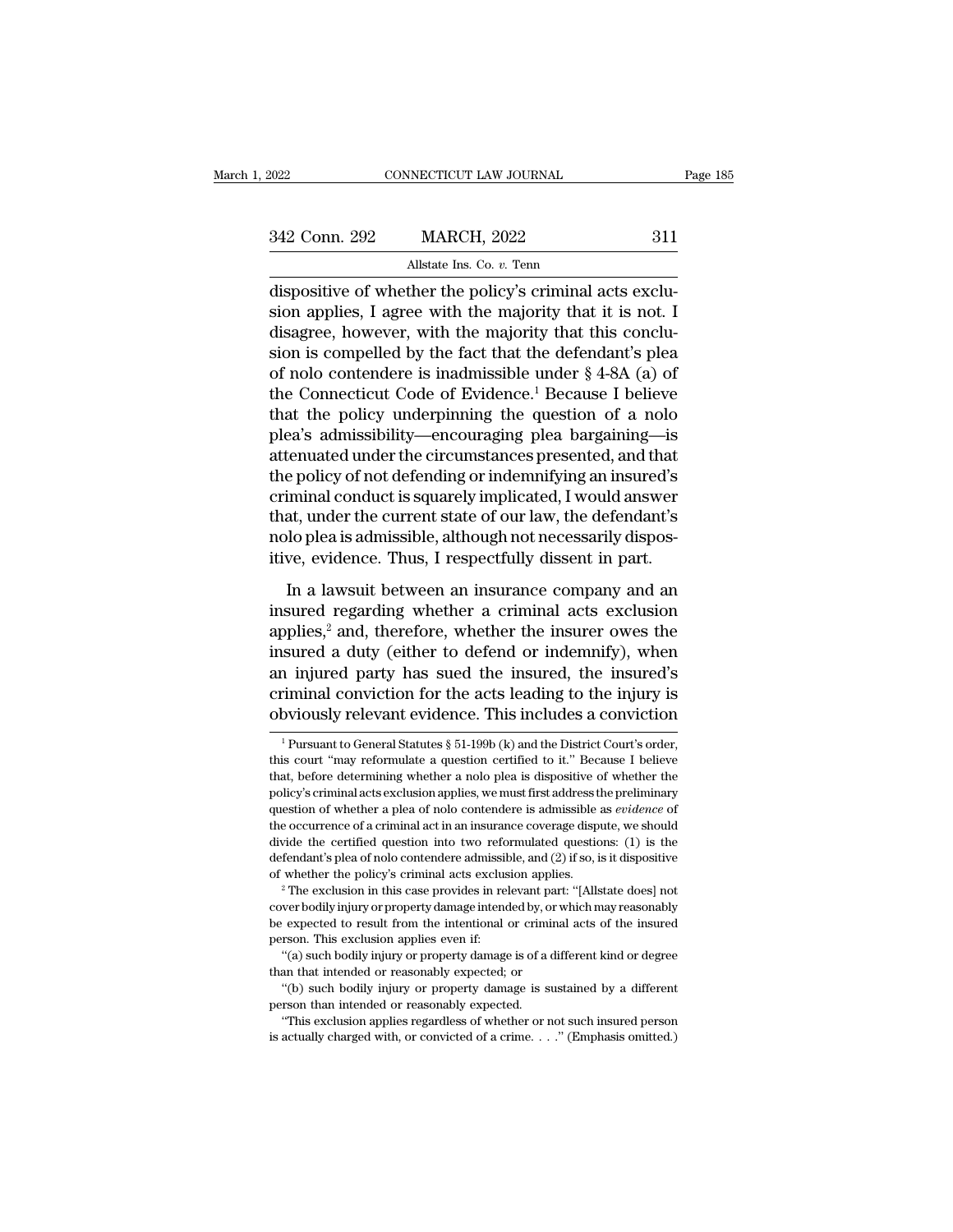|     | CONNECTICUT LAW JOURNAL                                  | March 1, 2022 |
|-----|----------------------------------------------------------|---------------|
|     |                                                          |               |
| 312 | <b>MARCH, 2022</b>                                       | 342 Conn. 292 |
|     | Allstate Ins. Co. v. Tenn                                |               |
|     | hased on a plea of nolo contendere, which, after a trial |               |

CONNECTICUT LAW JOURNAL March 1, 20<br>
Based on a plea of nolo contendere, which, after a trial<br>
court's finding of a factual basis for and acceptance<br>
of the plea is no less a criminal conviction than the MARCH, 2022 342 Conn. 292<br>Allstate Ins. Co. v. Tenn<br>based on a plea of nolo contendere, which, after a trial<br>court's finding of a factual basis for and acceptance<br>of the plea, is no less a criminal conviction than the<br>conv MARCH, 2022 342 Conn. 292<br>Allstate Ins. Co. v. Tenn<br>based on a plea of nolo contendere, which, after a trial<br>court's finding of a factual basis for and acceptance<br>of the plea, is no less a criminal conviction than the<br>con MARCH, 2022 342 Conn. 292<br>
MIstate Ins. Co. v. Tenn<br>
based on a plea of nolo contendere, which, after a trial<br>
court's finding of a factual basis for and acceptance<br>
of the plea, is no less a criminal conviction than the<br> Allstate Ins. Co. *v.* Tenn<br>based on a plea of nolo contendere, which, after a trial<br>court's finding of a factual basis for and acceptance<br>of the plea, is no less a criminal conviction than the<br>conviction that follows from *data is. Co. v. Tenn*<br>
based on a plea of nolo contendere, which, after a trial<br>
court's finding of a factual basis for and acceptance<br>
of the plea, is no less a criminal conviction than the<br>
conviction that follows from based on a plea of nolo contendere, which, after a trial court's finding of a factual basis for and acceptance of the plea, is no less a criminal conviction than the conviction that follows from either a straight guilty p court's finding of a factual basis for and acceptanc<br>of the plea, is no less a criminal conviction than the<br>conviction that follows from either a straight guilty ple<br>or a verdict of guilty after trial. See, e.g., *State v* Final matter, a court should admit relevant<br>as a verdict of guilty after trial. See, e.g., *State v. Fara-*<br> $y$ , 268 Conn. 174, 205 n.17, 842 A.2d 567 (2004) (plea<br>nolo contendere "has the same legal effect as a plea<br>guil conviction that follows from entiter a straight guilty piea<br>or a verdict of guilty after trial. See, e.g., *State v. Fara-*<br>day, 268 Conn. 174, 205 n.17, 842 A.2d 567 (2004) (plea<br>of nolo contendere "has the same legal ef

or a vertact or gainty arter trial. See, e.g., batte v. *Fura-day*, 268 Conn. 174, 205 n.17, 842 A.2d 567 (2004) (plea<br>of nolo contendere "has the same legal effect as a plea<br>of guilty" (internal quotation marks omitted)) truth seeking function. See *State* v. *Montgomery*, 254 Conn. 694, 724, 759 A.2d 907 (2004) (picarely of pully" (internal quotation marks omitted)).<sup>3</sup><br>As a general matter, a court should admit relevant evidence. See Conn of guilty" (internal quotation marks omitted)).<sup>3</sup><br>As a general matter, a court should admit relevant<br>evidence. See Conn. Code Evid. § 4-2. To keep relevant<br>evidence from the fact finder is to inhibit the court's<br>truth se As a general matter, a court should admit relevant<br>evidence. See Conn. Code Evid. § 4-2. To keep relevant<br>evidence from the fact finder is to inhibit the court's<br>truth seeking function. See *State v. Montgomery*, 254<br>Conn As a general matter, a court should admit relevant<br>evidence. See Conn. Code Evid. § 4-2. To keep relevant<br>evidence from the fact finder is to inhibit the court's<br>truth seeking function. See *State* v. *Montgomery*, 254<br>Co evidence. See Conn. Code Evid. § 4-2. To keep relevant evidence from the fact finder is to inhibit the court's truth seeking function. See *State* v. *Montgomery*, 254 Conn. 694, 724, 759 A.2d 995 (2000) (courts must appl evidence from the fact finder is to inhibit the court's<br>truth seeking function. See *State* v. *Montgomery*, 254<br>Conn. 694, 724, 759 A.2d 995 (2000) (courts must apply<br>privileges with circumspection, as withholding relevan truth seeking function. See *State* v. *Montgomery*, 254<br>Conn. 694, 724, 759 A.2d 995 (2000) (courts must apply<br>privileges with circumspection, as withholding relevant<br>evidence impedes truth seeking function of adjudicativ Conn. 694, 724, 759 A.2d 995 (2000) (courts must apply<br>privileges with circumspection, as withholding relevant<br>evidence impedes truth seeking function of adjudicative<br>process). Of course, not all relevant evidence is admi privileges with circumspection, as withholding relevant<br>evidence impedes truth seeking function of adjudicative<br>process). Of course, not all relevant evidence is admissi-<br>ble. See Conn. Code Evid. § 4-2. Our Code of Eviden evidence impedes truth seeking function of adjudicative<br>process). Of course, not all relevant evidence is admissi-<br>ble. See Conn. Code Evid. § 4-2. Our Code of Evidence<br>recites a number of rules that this court has recogni process). Of course, not all relevant evidence is admissible. See Conn. Code Evid. § 4-2. Our Code of Evidence<br>recites a number of rules that this court has recognized<br>as bearing on whether a trial court should not admit<br>o ble. See Conn. Code Evid. § 4-2. Our Code of Evidence<br>recites a number of rules that this court has recognized<br>as bearing on whether a trial court should not admit<br>otherwise relevant evidence to advance another judicial<br>or recites a number of rules that this court has recognized<br>as bearing on whether a trial court should not admit<br>otherwise relevant evidence to advance another judicial<br>or public policy. See, e.g., *Hicks* v. *State*, 287 Con as bearing on whether a trial court should not admit<br>otherwise relevant evidence to advance another judicial<br>or public policy. See, e.g., *Hicks v. State*, 287 Conn. 421,<br>440, 948 A.2d 982 (2008) ("[T]he rule barring evide otherwise relevant evidence to advance another judicial<br>or public policy. See, e.g., *Hicks v. State*, 287 Conn. 421,<br>440, 948 A.2d 982 (2008) ("[T]he rule barring evidence<br>of subsequent repairs in negligence actions is ba or public policy. See, e.g., *Hicks* v. *State*, 287 Conn. 421, 440, 948 A.2d 982 (2008) ("[T]he rule barring evidence of subsequent repairs in negligence actions is based on narrow public policy grounds, not on an eviden arrow public policy grounds, not on an evidentiary<br>firmity.... This policy fosters the public good by<br>lowing tortfeasors to repair hazards without fear of<br>aving the repair used as proof of negligence....."<br><sup>3</sup>Under our sta infirmity. . . . . This policy fosters the public good by<br>allowing tortfeasors to repair hazards without fear of<br>having the repair used as proof of negligence . . . ."<br><sup>3</sup> Under our state law, a nolo plea and an *Alford* p

*North Carolina* v. *Alford*, 400 U.S. 25, 91 S. Ct. 160, 27 L. Ed. 2d 162 (1970), having the repair used as proof of negligence . . . . ."<br>
<sup>3</sup> Under our state law, a nolo plea and an *Alford* plea are "functional equivalent[s] . . . . " State v. *Faraday*, supra, 268 Conn. 205 n.17. "Under *North Caro* purished as if the were guilty to avoid the risk of proceeding to trial.''<br>Contributional equivalent[s] . . . .'" State v. Faraday, supra, 268 Conn. 205 n.17. "Under North Carolina v. Alford, 400 U.S. 25, 91 S. Ct. 160, 2 <sup>3</sup> Under our state law, a nolo plea and an *Alford* plea are " functional equivalent[s] . . . . " State v. *Faraday*, supra, 268 Conn. 205 n.17. "Under *North Carolina* v. *Alford*, 400 U.S. 25, 91 S. Ct. 160, 27 L. Ed. 2 equivalent[s].<br> *North Carolina*<br>
a criminal defen<br>
punished as if l<br> *Commissioner*<br>
799 (1994).<br>
Although a pl orth Carolina v. Alford, 400 U.S. 25, 91 S. Ct. 160, 27 L. Ed. 2d 162 (1970), content Carolina v. Alford, 400 U.S. 25, 91 S. Ct. 160, 27 L. Ed. 2d 162 (1970), criminal defendant is not required to admit his guilt, but cons a criminal defendant is not required to admit his guilt, but consents to being<br>punished as if he were guilty to avoid the risk of proceeding to trial."<br>*Commissioner of Correction* v. *Gordon*, 228 Conn. 384, 385 n.1, 636

and, thus, the were guilty to avoid the risk of proceeding to trial."<br>
Commissioner of Correction v. Gordon, 228 Conn. 384, 385 n.1, 636 A.2d<br>
799 (1994).<br>
Although a plea of nolo contendere and an *Alford* plea are functi *Commissioner of Correction v. Gordon,* 228 Conn. 384, 385 n.1, 636 A.2d 799 (1994).<br>Although a plea of nolo contendere and an *Alford* plea are functionally equivalent, I recognize that the precise language of the pleas m equivalent, I recognize that the precise language of the pleas may differ, and, thus, to the extent the plea is admissible and offered as an opposing party's statement, the content of the statement may differ. See footnote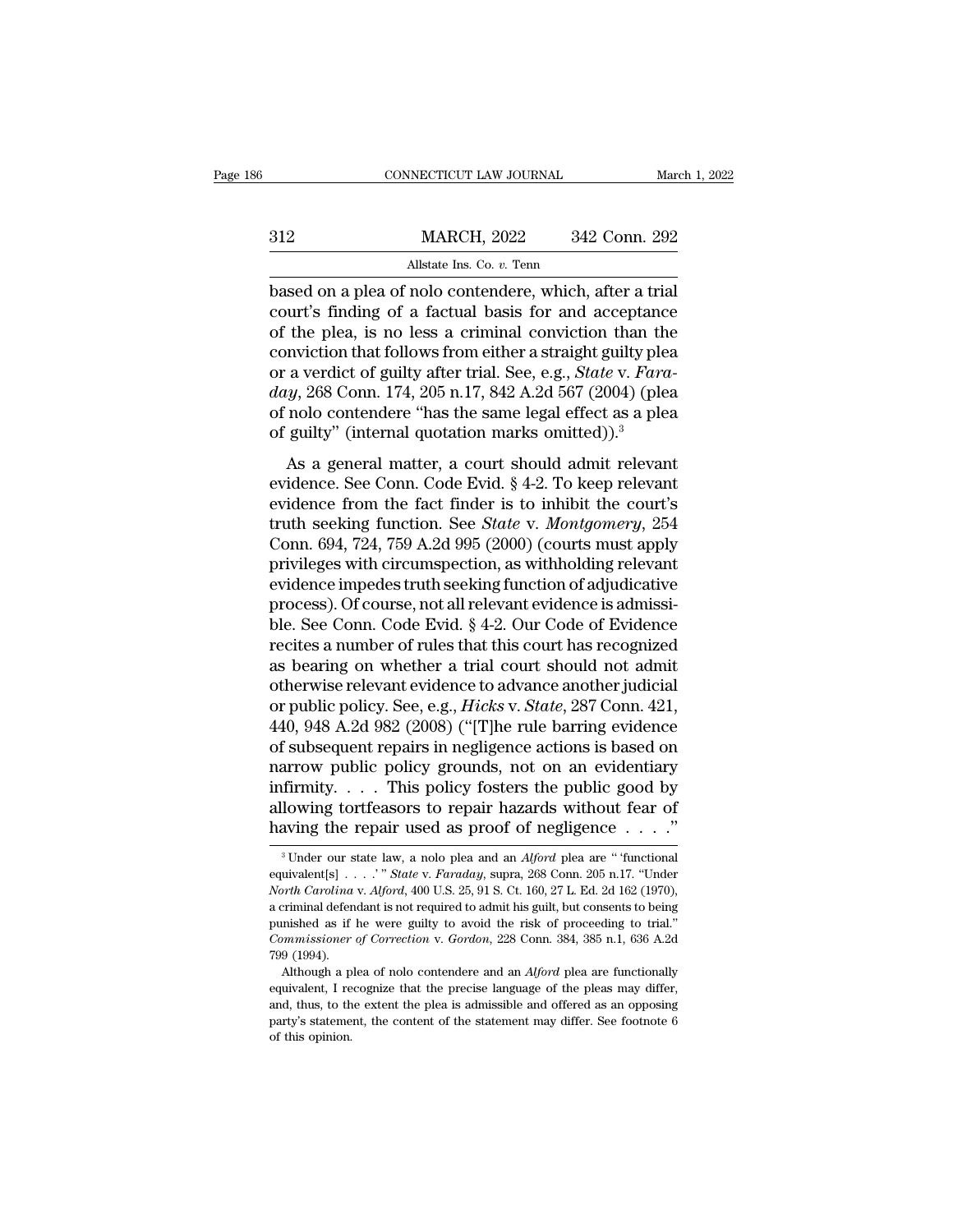| 2022          | CONNECTICUT LAW JOURNAL                                  | Page 187 |
|---------------|----------------------------------------------------------|----------|
| 342 Conn. 292 | <b>MARCH, 2022</b>                                       | 313      |
|               | Allstate Ins. Co. $v$ . Tenn                             |          |
|               | (Internal quotation marks omitted)). <i>Tomasso Bros</i> |          |

EXECUTE CONNECTICUT LAW JOURNAL Page 1<br>
1992 MARCH, 2022 313<br>
Allstate Ins. Co. v. Tenn<br>
(Internal quotation marks omitted.)); *Tomasso Bros.*,<br> *Inc.* v. *October Twenty-Four, Inc.*, 221 Conn. 194, 198,<br>
602 A 2d 1011 (19 *Inc.* 2022 *Inc. Inc. Inc. Inc. Inc. Inc. Inc. V. October Twenty-Four, Inc.*, 221 Conn. 194, 198, 602 A.2d 1011 (1992) ("[t]he general rule that evidence of settlement negotiations is not admissible at trial 342 Conn. 292 MARCH, 2022 313<br>Allstate Ins. Co. v. Tenn<br>(Internal quotation marks omitted.)); *Tomasso Bros.*,<br>*Inc.* v. *October Twenty-Four*, *Inc.*, 221 Conn. 194, 198,<br>602 A.2d 1011 (1992) ("[t]he general rule that ev 342 Conn. 292 MARCH, 2022 313<br>
Allstate Ins. Co. v. Tenn<br>
(Internal quotation marks omitted.)); *Tomasso Bros.*,<br> *Inc.* v. *October Twenty-Four*, *Inc.*, 221 Conn. 194, 198,<br>
602 A.2d 1011 (1992) ("[t]he general rule that Allstate Ins. Co. *v.* Tenn<br>
(Internal quotation marks omitted.)); *Tomasso Bros.*,<br> *Inc.* v. *October Twenty-Four*, *Inc.*, 221 Conn. 194, 198,<br>
602 A.2d 1011 (1992) ("[t]he general rule that evidence<br>
of settlement nego All State Ins. Co. v. Tenn<br>
(Internal quotation marks omitted.)); *Tomasso Bros.*,<br> *Inc.* v. *October Twenty-Four*, *Inc.*, 221 Conn. 194, 198,<br>
602 A.2d 1011 (1992) ("[t]he general rule that evidence<br>
of settlement negot ternal quotation marks omitted.)); *Tomasso Bros.*,<br>c. v. *October Twenty-Four*, *Inc.*, 221 Conn. 194, 198,<br>2 A.2d 1011 (1992) ("[t]he general rule that evidence<br>settlement negotiations is not admissible at trial is<br>sed [ Inc. v. October Twenty-Four, Inc., 221 Conn. 194, 198, 602 A.2d 1011 (1992) ("[t]he general rule that evidence of settlement negotiations is not admissible at trial is based [on] the public policy of promoting the settlem

602 A.2d 1011 (1992) ("[t]he general rule that evidence<br>of settlement negotiations is not admissible at trial is<br>based [on] the public policy of promoting the settlement<br>of disputes" (internal quotation marks omitted)).<br>T of settlement negotiations is not admissible at trial is<br>based [on] the public policy of promoting the settlement<br>of disputes" (internal quotation marks omitted)).<br>The inadmissibility of a plea of nolo contendere under<br>ce based [on] the public policy of promoting the settlement<br>of disputes" (internal quotation marks omitted)).<br>The inadmissibility of a plea of nolo contendere under<br>certain circumstances is one example. See Conn. Code<br>Evid. of disputes" (internal quotation marks omitted)).<br>The inadmissibility of a plea of nolo contendere under<br>certain circumstances is one example. See Conn. Code<br>Evid. § 4-8A (a) (plea of nolo contendere "shall not be<br>admissib The inadmissibility of a plea of nolo contendere under<br>certain circumstances is one example. See Conn. Code<br>Evid. § 4-8A (a) (plea of nolo contendere "shall not be<br>admissible in a civil or criminal case against a person<br>w certain circumstances is one example. See Conn. Code<br>Evid. § 4-8A (a) (plea of nolo contendere "shall not be<br>admissible in a civil or criminal case against a person<br>who has entered a plea of . . . nolo contendere in a<br>crim Evid.  $\S$  4-8A (a) (plea of nolo contendere "shall not be admissible in a civil or criminal case against a person who has entered a plea of  $\ldots$  nolo contendere in a criminal case"). The majority accurately describes the admissible in a civil or criminal case against a person<br>who has entered a plea of  $\ldots$  nolo contendere in a<br>criminal case"). The majority accurately describes the<br>limited "pragmatic and practical considerations" under-<br>l who has entered a plea of  $\ldots$  nolo contendere in a criminal case"). The majority accurately describes the limited "pragmatic and practical considerations" underlying the criminal justice system's permitting of a nolo pl criminal case"). The majority accurately describes the<br>limited "pragmatic and practical considerations" under-<br>lying the criminal justice system's permitting of a nolo<br>plea at all. The majority states: "A plea of nolo cont limited "pragmatic and practical considerations" underlying the criminal justice system's permitting of a nolo<br>plea at all. The majority states: "A plea of nolo conten-<br>dere allows a defendant to accept a punishment, often lying the criminal justice system's permitting of a nolo<br>plea at all. The majority states: "A plea of nolo conten-<br>dere allows a defendant to accept a punishment, often<br>lighter, as if he or she were guilty, and yet still m plea at all. The majority states: "A plea of nolo contendere allows a defendant to accept a punishment, often lighter, as if he or she were guilty, and yet still maintain his or her innocence." The nolo plea may afford the dere allows a defendant to accept a punishment, often<br>lighter, as if he or she were guilty, and yet still maintain<br>his or her innocence." The nolo plea may afford the<br>accused the psychological advantage of not having to<br>ad lighter, as if he or she were guilty, and yet still maintain<br>his or her innocence." The nolo plea may afford the<br>accused the psychological advantage of not having to<br>admit guilt—to himself or to others—or the very real<br>fis his or her innocence." The nolo plea may afford the accused the psychological advantage of not having to admit guilt—to himself or to others—or the very real fiscal advantage of resolving a criminal charge while still deny accused the psychological advantage of not having to<br>admit guilt—to himself or to others—or the very real<br>fiscal advantage of resolving a criminal charge while<br>still denying civil liability. A victim must still prove his<br>c admit guilt—to himself or to others—or the very real<br>fiscal advantage of resolving a criminal charge while<br>still denying civil liability. A victim must still prove his<br>civil case in court against a defendant who has pleade fiscal advantage of resolving a criminal charge while<br>still denying civil liability. A victim must still prove his<br>civil case in court against a defendant who has pleaded<br>nolo contendere and, as the majority puts it, has p still denying civil liability. A victim must still prove his<br>civil case in court against a defendant who has pleaded<br>nolo contendere and, as the majority puts it, has pre-<br>served or "consolidate[d]" his resources in defens civil case in court against a defendant who has pleaded<br>nolo contendere and, as the majority puts it, has pre-<br>served or "consolidate[d]" his resources in defense of<br>his property. Certain goals of the criminal justice sys nolo contendere and, as the majority puts it, has preserved or "consolidate[d]" his resources in defense of<br>his property. Certain goals of the criminal justice sys-<br>tem—including restitution to victims or the admission<br>of served or "consolidate[d]" his resources in defense of<br>his property. Certain goals of the criminal justice sys-<br>tem—including restitution to victims or the admission<br>of guilt as a step toward rehabilitation—are thereby<br>com his property. Certain goals of the criminal justice system—including restitution to victims or the admission<br>of guilt as a step toward rehabilitation—are thereby<br>compromised to some extent in each case in which a<br>nolo ple tem—including restitution to victims or the admission<br>of guilt as a step toward rehabilitation—are thereby<br>compromised to some extent in each case in which a<br>nolo plea is accepted. See *State* v. Fowlkes, 283 Conn.<br>735, 7 olo plea is accepted. See *State v. Fowlkes*, 283 Conn.<br>35, 744, 930 A.2d 644 (2007) (restitution serves state's<br>thabilitative interest in having defendant take respon-<br>bility for his conduct by making victim whole);<sup>4</sup> se 735, 744, 930 A.2d 644 (2007) (restitution serves state's rehabilitative interest in having defendant take responsibility for his conduct by making victim whole);<sup>4</sup> see  $\frac{4}{1}$  The majority notes that a trial court, in

rehabilitative interest in having defendant take responsibility for his conduct by making victim whole);<sup>4</sup> see<br><sup>4</sup>The majority notes that a trial court, in accepting a nolo plea, is not<br>prevented from ordering restitutio sibility for his conduct by making victim whole);<sup>4</sup> see<br><sup>4</sup>The majority notes that a trial court, in accepting a nolo plea, is not<br>prevented from ordering restitution to the victim. The accuracy of this point<br>is obvious, SIDIIIIV TOF THIS CONDUCT DY INTERTUAL WHOLE  $j$ ; see<br>
<sup>4</sup> The majority notes that a trial court, in accepting a nolo plea, is not<br>
prevented from ordering restitution to the victim. The accuracy of this point<br>
is obvious prevented from ordering restitution to the victim. The accuracy of this point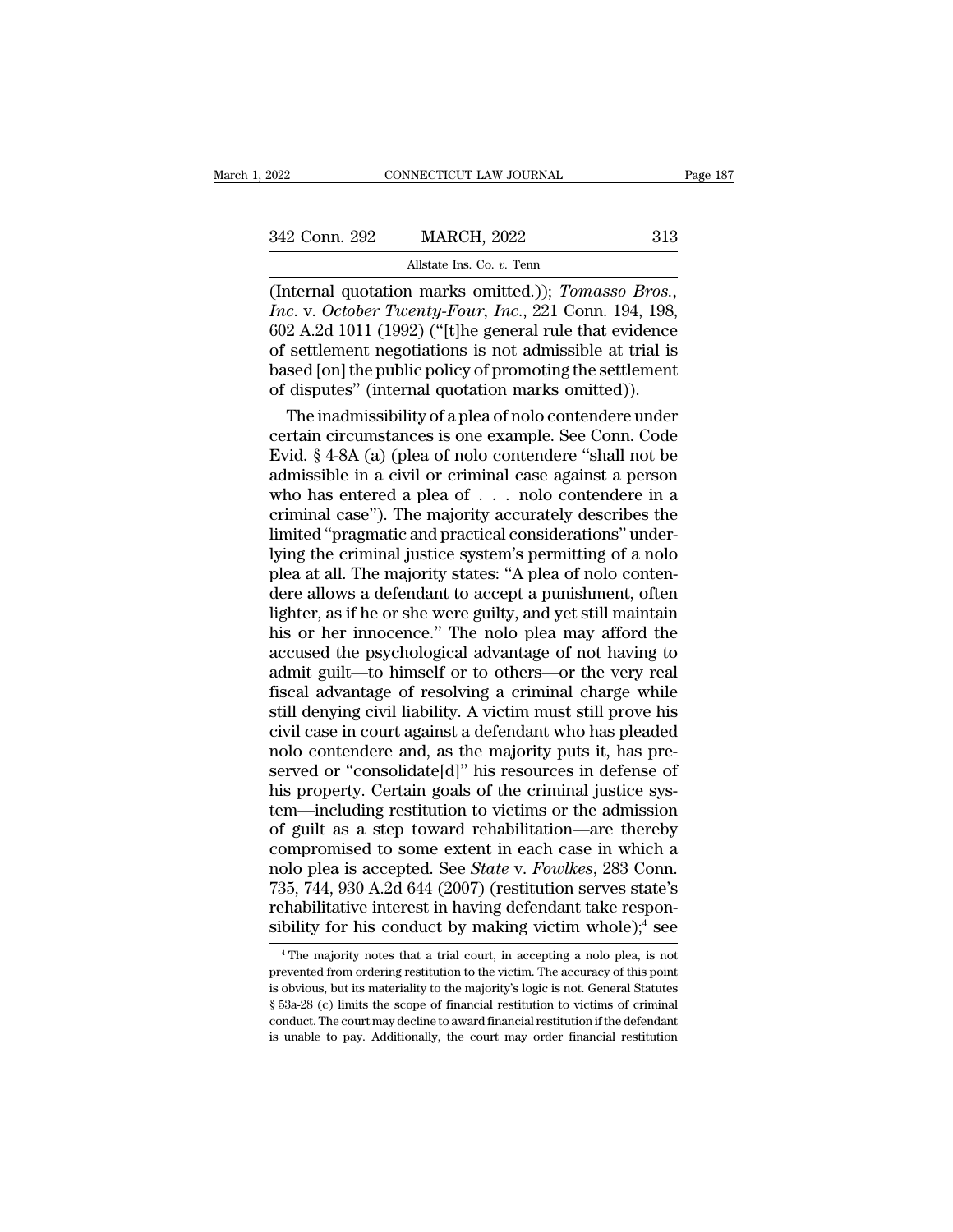|     | CONNECTICUT LAW JOURNAL                                | March 1, 2022 |
|-----|--------------------------------------------------------|---------------|
|     |                                                        |               |
| 314 | <b>MARCH, 2022</b>                                     | 342 Conn. 292 |
|     | Allstate Ins. Co. v. Tenn                              |               |
|     | also <i>State y McCleese</i> 333 Conn 378 408 215 A 3d |               |

connectricut LAW JOURNAL March 1, 2022<br> **Also** *State* v. *McCleese*, 333 Conn. 378, 408, 215 A.3d<br> **Also** *State* v. *McCleese*, 333 Conn. 378, 408, 215 A.3d<br> **Also** *State* v. *McCleese*, 333 Conn. 378, 408, 215 A.3d<br> **A** MARCH, 2022 342 Conn. 292<br>Allstate Ins. Co. v. Tenn<br>also *State* v. *McCleese*, 333 Conn. 378, 408, 215 A.3d<br>1154 (2019) (acknowledging that legitimate penal goals<br>include deterrence, retribution, incapacitation, and reha-MARCH, 2022 342 Conn. 292<br>
allstate Ins. Co. v. Tenn<br>
also *State* v. *McCleese*, 333 Conn. 378, 408, 215 A.3d<br>
1154 (2019) (acknowledging that legitimate penal goals<br>
include deterrence, retribution, incapacitation, and r MARCH, 2022 342 Conn. 292<br>
allstate Ins. Co. v. Tenn<br>
also *State* v. *McCleese*, 333 Conn. 378, 408, 215 A.3d<br>
1154 (2019) (acknowledging that legitimate penal goals<br>
include deterrence, retribution, incapacitation, and r Allstate Ins. Co. v. Tenn<br>also *State* v. *McCleese*, 333 Conn. 378, 408, 215 A.3d<br>1154 (2019) (acknowledging that legitimate penal goals<br>include deterrence, retribution, incapacitation, and reha-<br>bilitation). These goals Ansiate ins. Co. *v.* 1em<br>also *State* v. *McCleese*, 333 Conn. 378, 408, 215 A.3d<br>1154 (2019) (acknowledging that legitimate penal goals<br>include deterrence, retribution, incapacitation, and reha-<br>bilitation). These goals also *State* v. *McCleese*, 333 Conn. 378, 408, 215 A.3d<br>1154 (2019) (acknowledging that legitimate penal goals<br>include deterrence, retribution, incapacitation, and reha-<br>bilitation). These goals are sacrificed for the sal 1154 (2019) (acknowledging that legitimate penal goals<br>include deterrence, retribution, incapacitation, and reha-<br>bilitation). These goals are sacrificed for the salutary<br>purpose of the "efficient disposition of criminal include deterrence, retribution, incapacitation, and reha-<br>bilitation). These goals are sacrificed for the salutary<br>purpose of the "efficient disposition of criminal cases<br>by encouraging plea bargaining." The majority tell bilitation). These goals are sacrificed for the salutary<br>purpose of the "efficient disposition of criminal cases<br>by encouraging plea bargaining." The majority tells us<br>that "[a]llowing the use of nolo contendere pleas as<br>p purpose of the "efficient disposition of criminal cases<br>by encouraging plea bargaining." The majority tells us<br>that "[a]llowing the use of nolo contendere pleas as<br>proof of underlying criminal conduct in subsequent civil<br>l by encouraging plea bargaining." The majority tells us<br>that "[a]llowing the use of nolo contendere pleas as<br>proof of underlying criminal conduct in subsequent civil<br>litigation *would*, *thus*, *undermine the very essence o* that "[a]llowing the use of nolo contendere pleas as<br>proof of underlying criminal conduct in subsequent civil<br>litigation *would*, *thus*, *undermine the very essence of*<br>*the nolo contendere plea itself.*" (Emphasis added proof of underlying criminal conduct in subsequent civil<br>litigation *would*, *thus*, *undermine the very essence of*<br>*the nolo contendere plea itself.*" (Emphasis added.),<br>citing J. Kuss, Comment, "Endangered Species: A P litigation *would, thus, undermine the very essence of*<br>the nolo contendere plea itself." (Emphasis added.),<br>citing J. Kuss, Comment, "Endangered Species: A Plea<br>for the Preservation of *Nolo Contendere* in Alaska," 41<br>Go ing J. Kuss, Comment, "Endangered Species: A Plear<br>or the Preservation of *Nolo Contendere* in Alaska," 41<br>onz. L. Rev. 539, 562 (2006).<sup>5</sup> Thus has developed the<br>identiary rule that now has been codified at § 4-8A<br>of the for the Preservation of *Nolo Contendere* in Alaska," 41<br>Gonz. L. Rev. 539, 562 (2006).<sup>5</sup> Thus has developed the<br>evidentiary rule that now has been codified at § 4-8A<br>(a) of the Connecticut Code of Evidence.<br>I have no qu

Gonz. L. Rev. 539, 562 (2006).<sup>5</sup> Thus has developed the evidentiary rule that now has been codified at  $\S$  4-8A (a) of the Connecticut Code of Evidence.<br>I have no quarrel with the policy of permitting defendants who plea evidentiary rule that now has been codified at  $§$  4-8A (a) of the Connecticut Code of Evidence.<br>
I have no quarrel with the policy of permitting defendants who plead nolo contendere to prevent the admission of that plea (a) of the Connecticut Code of Evidence.<br>
I have no quarrel with the policy of permitting defendants who plead nolo contendere to prevent the admission of that plea from being used to establish civil liability against them I have no quarrel with the policy of permitting defendants who plead nolo contendere to prevent the admission of that plea from being used to establish civil liability against them in subsequent litigation brought by their sion of that plea from being used to establish civil hability against them in subsequent litigation brought by<br>their alleged victims. This case, certified to us from<br>the United States District Court, requires us to deter-<br> ity against them in subsequent litigation brought by<br>their alleged victims. This case, certified to us from<br>the United States District Court, requires us to deter-<br>only for "easily ascertainable damages for injury or loss

their alleged victims. This case, certified to us from<br>the United States District Court, requires us to deter-<br>only for "easily ascertainable damages for injury or loss of property, actual<br>expenses incurred for treatment f the United States District Court, requires us to deter-<br>only for "easily ascertainable damages for injury or loss of property, actual<br>expenses incurred for treatment for injury to persons and lost wages<br>resulting from inju The Critical Statures District Court, requires us to deter-<br>only for "easily ascertainable damages for injury or loss of property, actual<br>expenses incurred for treatment for injury to persons and lost wages<br>resulting from only for "easily ascertainable damages for injury or loss of property, actual expenses incurred for treatment for injury to persons and lost wages resulting from injury. Restitution shall not include reimbursement for dam are<br>sulting from injury. Restitution shall not include reimbursement for dam-<br>ages for mental anguish, pain and suffering or other intangible losses . . . ."<br>General Statutes § 53a-28 (c). As a result, even if the court o

relies on in and suffering or other intangible losses  $\ldots$ ."<br>General Statutes § 53a-28 (c). As a result, even if the court orders financial<br>restitution, the victim may still bring a civil suit for these excluded damages. General Statutes § 53a-28 (c). As a result, even if the court orders financial General Statutes § 53a-28 (c). As a result, even if the court orders financial restitution, the victim may still bring a civil suit for these restitution, the victim may still bring a civil suit for these excluded damages.<br>  $\delta$  As I note subsequently in this opinion, I believe that the majority's admonition, quoted in the text, is an overstatement. Even the au <sup>5</sup> As I note subsequently in this opinion, I believe that the majority's admonition, quoted in the text, is an overstatement. Even the authority it relies on is overstated. See footnote 10 of this opinion. In particular, admonition, quoted in the text, is an overstatement. Even the authority it relies on is overstated. See footnote 10 of this opinion. In particular, the footnotes associated with the particular pages of the law review artic are<br>existed the control of this opinion. In particular, the<br>footnotes associated with the particular pages of the law review article the<br>majority cites make clear that the main purpose of the rule prohibiting the<br>admission Footnotes associated with the particular pages of the law review article the majority cites make clear that the main purpose of the rule prohibiting the admission of a plea of nolo contendere in later proceedings is to per majority cites make clear that the main purpose of the rule prohibiting the admission of a plea of nolo contendere in later proceedings is to permit the defendant to avoid making an admission of guilt and to retain the abi stances would making an admission of a plea of nolo contendere in later proceedings is to permit the defendant to avoid making an admission of guilt and to retain the ability to present evidence of his innocence in subsequ defendant to avoid making an admission of guilt and to retain the ability<br>defendant to avoid making an admission of guilt and to retain the ability<br>to present evidence of his innocence in subsequent litigation. See J. Kuss to present evidence of his innocence in subsequent litigation. See J. Kuss, supra, 41 Gonz. L. Rev. 561–62 and nn.181–82. As I discuss in this opinion, admission of a defendant's plea of nolo contendere under the present c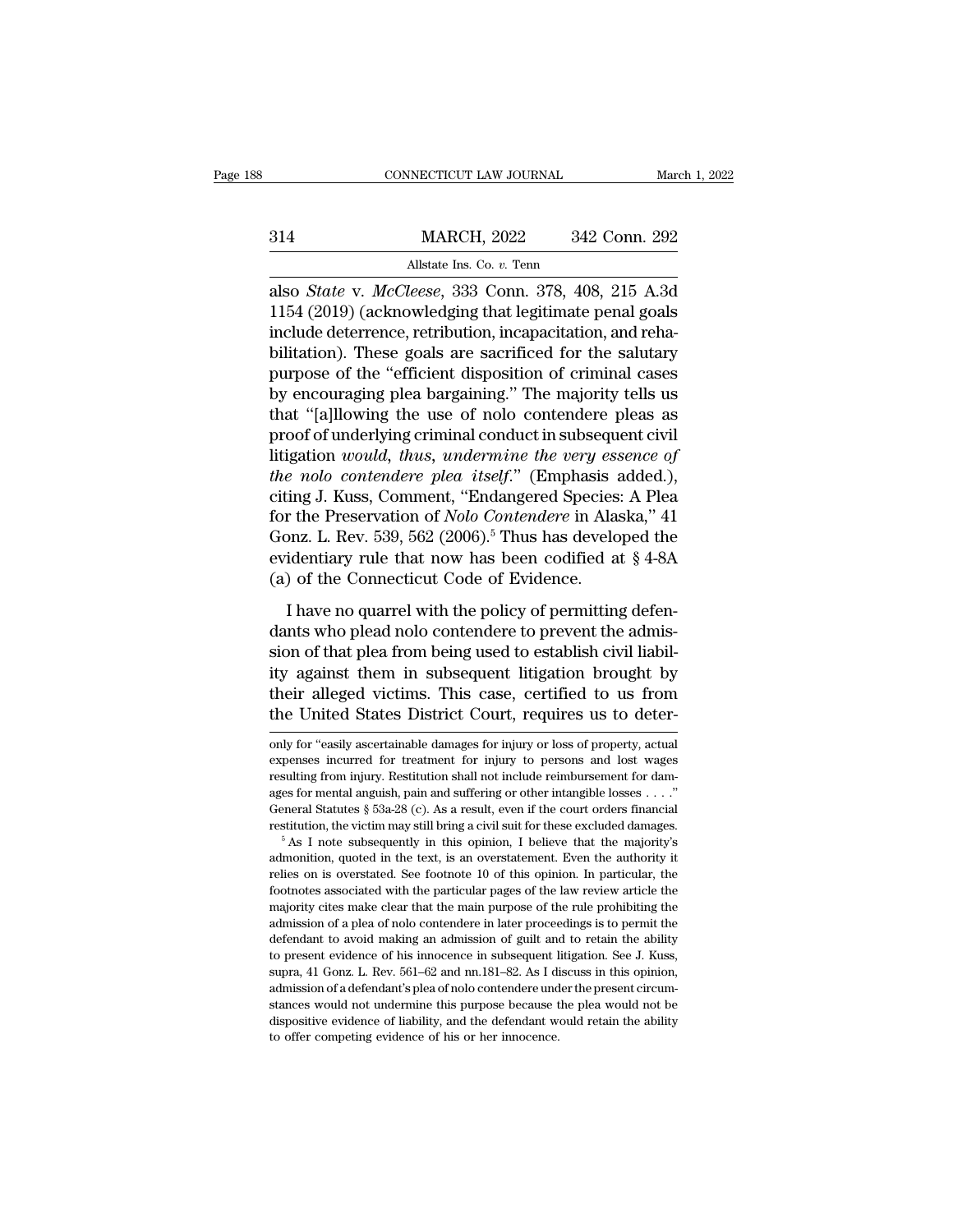| 2022          | CONNECTICUT LAW JOURNAL                         | Page 189 |
|---------------|-------------------------------------------------|----------|
|               |                                                 |          |
| 342 Conn. 292 | <b>MARCH, 2022</b>                              | 315      |
|               | Allstate Ins. Co. v. Tenn                       |          |
|               | mine how far this noticy extends namely to what |          |

EXERCT CONNECTICUT LAW JOURNAL Page 18:<br>
2022 2023 2022 2023<br>
2022 2023 2022 2023<br>
2016 2017 Allstate Ins. Co. v. Tenn<br>
2016 2017 MARCH, 2022<br>
2016 2017 March 2017 2022<br>
2016 2017 March 2017 March 2018 2021 2022 2023<br>
2016 342 Conn. 292 MARCH, 2022 315<br>Allstate Ins. Co. v. Tenn<br>mine how far this policy extends, namely, to what<br>lengths must the judiciary, through its rules of evidence,<br>go to encourage plea bargaining and thereby deprive<br>one o 342 Conn. 292 MARCH, 2022 315<br>Allstate Ins. Co.  $v$ . Tenn<br>mine how far this policy extends, namely, to what<br>lengths must the judiciary, through its rules of evidence,<br>go to encourage plea bargaining and thereby deprive<br>on 342 Conn. 292 MARCH, 2022 315<br>
Allstate Ins. Co.  $v$ . Tenn<br>
mine how far this policy extends, namely, to what<br>
lengths must the judiciary, through its rules of evidence,<br>
go to encourage plea bargaining and thereby depriv Allstate Ins. Co.  $v$ . Tenn<br>
mine how far this policy extends, namely, to what<br>
lengths must the judiciary, through its rules of evidence,<br>
go to encourage plea bargaining and thereby deprive<br>
one or more forums of releva Allstate Ins. Co. v. Tenn<br>mine how far this policy extends, namely, to what<br>lengths must the judiciary, through its rules of evidence,<br>go to encourage plea bargaining and thereby deprive<br>one or more forums of relevant evid mine how far this policy extends, namely, to what<br>lengths must the judiciary, through its rules of evidence,<br>go to encourage plea bargaining and thereby deprive<br>one or more forums of relevant evidence to resolve a<br>subseque lengths must the judiciary, through its is<br>go to encourage plea bargaining and<br>one or more forums of relevant evide<br>subsequent controversy? Is it always tr<br>a nolo plea in any subsequent civil li<br>of criminal conduct will "u In the encourage plea bargaining and thereby deprive<br>
i.e or more forums of relevant evidence to resolve a<br>
bsequent controversy? Is it always true that admitting<br>
molo plea in any subsequent civil litigation as proof<br>
cr one or more forums of<br>subsequent controversy<br>a nolo plea in any sub<br>of criminal conduct wil<br>of the nolo plea? I am<br>In my view, by hold<br>nolo contendere<sup>6</sup> is not<br>versy, today's decision<br>of inadmissibility beyon is not relevant evidence to resolve a<br>oversy? Is it always true that admitting<br>in the proof act will "undermine the very essence"<br>I am skeptical.<br>I holding that the defendant's plea of<br>is not admissible in the present cont

subsequent controversy? Is it always true that admitting<br>a nolo plea in any subsequent civil litigation as proof<br>of criminal conduct will "undermine the very essence"<br>of the nolo plea? I am skeptical.<br>In my view, by holdi a nolo plea in any subsequent civil litigation as proof<br>of criminal conduct will "undermine the very essence"<br>of the nolo plea? I am skeptical.<br>In my view, by holding that the defendant's plea of<br>nolo contendere<sup>6</sup> is not of criminal conduct will "undermine the very essence"<br>of the nolo plea? I am skeptical.<br>In my view, by holding that the defendant's plea of<br>nolo contendere<sup>6</sup> is not admissible in the present contro-<br>versy, today's decisi of the nolo plea? I am skeptical.<br>In my view, by holding that the defendant's plea of<br>nolo contendere<sup>6</sup> is not admissible in the present contro-<br>versy, today's decision unnecessarily extends the rule<br>of inadmissibility b In my view, by holding that the defendant's plea of<br>nolo contendere<sup>6</sup> is not admissible in the present contro-<br>versy, today's decision unnecessarily extends the rule<br>of inadmissibility beyond the scope of its intended pu f inadmissibility beyond the scope of its intended pur-<br>ose—to encourage plea bargaining—to ensure victim<br>ompensation, which, although laudable, is not the pur-<br>ose of this rule.<sup>7</sup> Despite its protestation to the con-<br> $\$ pose—to encourage plea bargaining—to ensure victim<br>compensation, which, although laudable, is not the pur-<br>pose of this rule.<sup>7</sup> Despite its protestation to the con-<br><sup>6</sup>Inote that, to plead nolo contendere, a defendant mus

compensation, which, although laudable, is not the purpose of this rule.<sup>7</sup> Despite its protestation to the con-<br><sup>6</sup> Inote that, to plead nolo contendere, a defendant must submit a standard form, available on the Judicial pose of this rule.<sup>7</sup> Despite its protestation to the con-<br>  $\overline{\phantom{a}}$  I note that, to plead nolo contendere, a defendant must submit a standard<br>
form, available on the Judicial Branch website, which provides in relevant part: "I do not want to contest the claims of the [s]tate of Connecticut that are in the complaint; and, I will not contend with the [s]tate of Connecticut about the complaint." Additionally, at the defendant's underlying <sup>6</sup> I note that, to plead nolo contendere, a defendant must submit a standard form, available on the Judicial Branch website, which provides in relevant part: "I do not want to contest the claims of the [s]tate of Connect Thote that, to plead noto contendere, a detendant must submit a standard form, available on the Judicial Branch website, which provides in relevant part: "I do not want to contest the claims of the [s]tate of Connecticut from, available on the Judicial Branch website, which provides in relevant<br>part: "I do not want to contest the claims of the [s]tate of Connecticut that<br>are in the complaint," Additionally, at the defendant's underlying pl opinion. For the complaint; and, I will not contend with the [s]<br>fate of Connecticut out the complaint." Additionally, at the defendant's underlying plea pro-<br>edings, when asked how he plead to "the charge of assault in the first<br> about the complaint. Additionally, at the defendant s underlying piea proceedings, when asked how he plead to "the charge of assault in the first degree, on or about October [10] . . . 2016, in violation of General Statute

ceedings, when asked now ne plead to 'the charge or assault in the first degree, on or about October [10] . . . 2016, in violation of General Statutes § 53a-59," the defendant responded, "[n]o contest." See footnote 8 of t degree, on or about October [10] . . . 2016, in violation of General statutes § 53a-59," the defendant responded, "[n]o contest." See footnote 8 of this opinion.<br>
<sup>7</sup> It is not debatable that today's decision, rather than <sup>7</sup> It is not debatable that today's decision, rather than applying or interpreting existing law, extends the scope of this evidentiary rule at issue. The majority candidly admits as much in footnote 12 of its opinion whe <sup>7</sup> It is not debatable that today's decision, rather than applying or interpreting existing law, extends the scope of this evidentiary rule at issue. The majority candidly admits as much in footnote 12 of its opinion whe It is not debatable that today's decision, rather than applying or interpreting existing law, extends the scope of this evidentiary rule at issue. The majority candidly admits as much in footnote 12 of its opinion when it times existing law, extends the scope of this evidentiary rule at issue. The<br>majority candidly admits as much in footnote 12 of its opinion when it<br>acknowledges that "we have not yet addressed" the issue at hand. The<br>major majority cantumy atmins as much in footnote 12 of its option when it acknowledges that "we have not yet addressed" the issue at hand. The majority resolves a split of authority among our trial courts and finds itself comp acknowledges that "we have not yet addressed" the issue at hand. The<br>majority resolves a split of authority among our trial courts and finds itself<br>compelled to overrule the older of the two trial court precedents making<br>u majority resolves a split or authority among our trial courts and imas itself<br>compelled to overrule the older of the two trial court precedents making<br>up that split of authority. Compare *Allstate Ins. Co. v. Simansky*, 45 compelled to overrule the older of the two trial court precedents making<br>up that split of authority. Compare *Allstate Ins. Co.* v. *Simansky*, 45 Conn.<br>Supp. 623, 630, 738 A.2d 231 (1998), with *Allstate Ins. Co.* v. *Lin* up that split of authority. Compare Austate Ins. Co. v. Simansky, 45 Conn.<br>Supp. 623, 630, 738 A.2d 231 (1998), with Allstate Ins. Co. v. Linarte, Superior<br>Court, judicial district of New Britain, Docket No. CV-05-4005150supp. 623, 630, 738 A.2d 231 (1998), with *Austate rns.* Co. v. *Linarie*, superior Court, judicial district of New Britain, Docket No. CV-05-4005150-S (May 24, 2007) (43 Conn. L. Rptr. 664, 669). Nor is this a situation i Court, judicial district of New Britain, Docket No. Cv-05-4005150-S (May 24, 2007) (43 Conn. L. Rptr. 664, 669). Nor is this a situation in which we are construing the terms of our Code of Evidence to apply to the issue pr 24, 2007) (43 Conn. L. Kpur. 604, 609). Nor is thus a shuation in which we<br>are construing the terms of our Code of Evidence to apply to the issue<br>presented. We are not bound by the wording of the rule, as contained either are construing the terms of our Code of Evidence to apply to the issue<br>presented. We are not bound by the wording of the rule, as contained either<br>in our Code of Evidence or in our prior case law. As this court has explain in our Code of Evidence or in our prior case law. As this court has explained, the Code of Evidence "was not intended to displace, supplant or supersede common-law evidentiary rules or their development via common-law adj In our Code of Evidence or in our prior case law. As this court has explained, the Code of Evidence "was not intended to displace, supplant or supersede common-law evidentiary rules or their development via common-law adj common-law evidentiary rules or their development via common-law adjudi-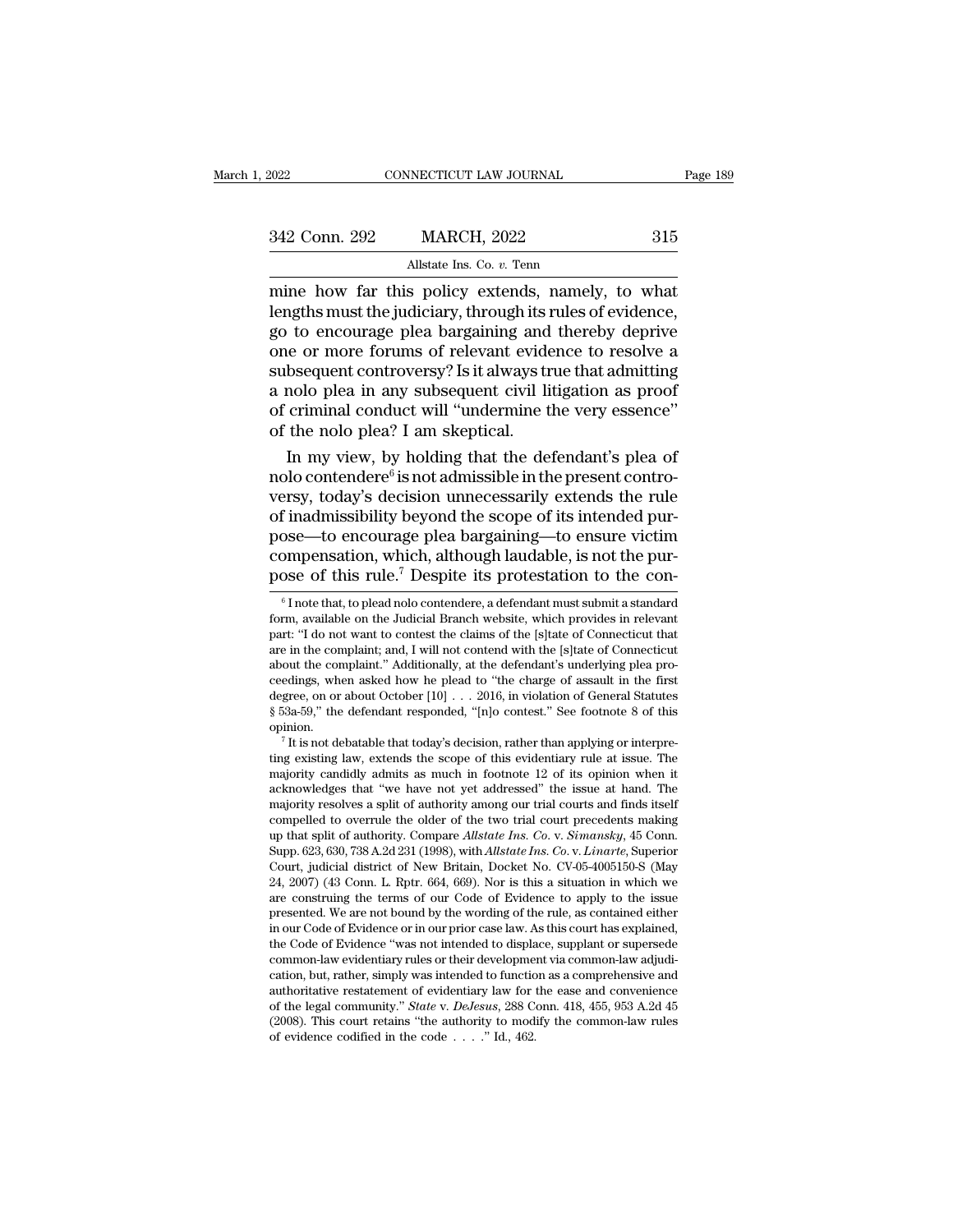|     | CONNECTICUT LAW JOURNAL                                                                                                                                                         |               | March 1, 2022 |
|-----|---------------------------------------------------------------------------------------------------------------------------------------------------------------------------------|---------------|---------------|
| 316 | <b>MARCH, 2022</b>                                                                                                                                                              | 342 Conn. 292 |               |
|     | Allstate Ins. Co. v. Tenn                                                                                                                                                       |               |               |
|     | trary, the majority treats the rule codified at $\S 4-8A$<br>(a) (2) as akin to an absolute privilege that cannot be<br>piereed. Let not believe that "the year essence" of the |               |               |

(a)  $\frac{1316}{20}$  and  $\frac{1316}{20}$  and  $\frac{1316}{20}$  and  $\frac{131}{20}$  and  $\frac{131}{20}$  are akin to an absolute privilege that cannot be pierced. I do not believe that "the very essence" of the molo ploquits it will be un 316 MARCH, 2022 342 Conn. 292<br>Allstate Ins. Co. v. Tenn<br>trary, the majority treats the rule codified at  $\S 4-8A$ <br>(a) (2) as akin to an absolute privilege that cannot be<br>pierced. I do not believe that "the very essence" of 316 MARCH, 2022 342 Conn. 292<br>
Allstate Ins. Co. v. Tenn<br>
trary, the majority treats the rule codified at  $\S$  4-8A<br>
(a) (2) as akin to an absolute privilege that cannot be<br>
pierced. I do not believe that "the very essence Allstate Ins. Co. v. Tenn<br>
trary, the majority treats the rule codified at  $\S$  4-8A<br>
(a) (2) as akin to an absolute privilege that cannot be<br>
pierced. I do not believe that "the very essence" of the<br>
nolo plea itself will All transitions the rule codified at  $\S$  4-8A (a) (2) as akin to an absolute privilege that cannot be pierced. I do not believe that "the very essence" of the nolo plea itself will be undermined if the defendant's plea is trary, the majority treats the rule codified at  $\S$  4 (a) (2) as akin to an absolute privilege that cannopierced. I do not believe that "the very essence" of nolo plea itself will be undermined if the defendance is admitt  $(2)$  as akin to an absolute privilege that cannot be<br>erced. I do not believe that "the very essence" of the<br>lo plea itself will be undermined if the defendant's<br>ea is admitted into evidence in the insurance coverage<br>sput pierced. I do not believe that "the very essence" of the<br>nolo plea itself will be undermined if the defendant's<br>plea is admitted into evidence in the insurance coverage<br>dispute pending in District Court. Nor do I believe t

molo piea itself will be undermined if the defendant s<br>plea is admitted into evidence in the insurance coverage<br>dispute pending in District Court. Nor do I believe that<br>our case law supports the majority's holding.<br>Like m plea is admitted into evidence in the insurance coverage<br>dispute pending in District Court. Nor do I believe that<br>our case law supports the majority's holding.<br>Like many rules of evidence, the rule that evidence<br>of a conv dispute pending in District Court. Nor do I believe that<br>our case law supports the majority's holding.<br>Like many rules of evidence, the rule that evidence<br>of a conviction based on a plea of nolo contendere is<br>inadmissible our case law supports the majority s notaing.<br>
Like many rules of evidence, the rule that evidence<br>
of a conviction based on a plea of nolo contendere is<br>
inadmissible is far from absolute. Connecticut courts,<br>
courts in o Like many rules of evidence, the rule that evidence<br>of a conviction based on a plea of nolo contendere is<br>inadmissible is far from absolute. Connecticut courts,<br>courts in other jurisdictions, and our legislature have<br>reco bout is in other jurisdictions, and our legislature have ecognized or created exceptions to  $\S$  4-8A (a) (2), or s equivalent, beyond those found in  $\S$  4-8A (b) of the onnecticut Code of Evidence.<sup>8</sup> In each of these con recognized or created exceptions to  $\S$  4-8A (a) (2), or<br>its equivalent, beyond those found in  $\S$  4-8A (b) of the<br>Connecticut Code of Evidence.<sup>8</sup> In each of these con-<br><sup>8</sup>I note that the rule barring the admission of pl

For example, the current state of our law, it is unclear whether this rule applies only when a party seeks to admit a not plear "against a person" For example, under the current state of our law, it is unclear whether thi Connecticut Code of Evidence.<sup>8</sup> In each of these con-<br><sup>8</sup>I note that the rule barring the admission of pleas of nolo contendere<br>has been inconsistently phrased, adding to the confusion regarding its scope.<br>For example, u Connecticut Code of Evidence.<sup>8</sup> In each of these con-<br><sup>8</sup>I note that the rule barring the admission of pleas of nolo contendere<br>has been inconsistently phrased, adding to the confusion regarding its scope.<br>For example, u <sup>8</sup> I note that the rule barring the admission of pleas of nolo contendere has been inconsistently phrased, adding to the confusion regarding its scope. For example, under the current state of our law, it is unclear wheth <sup>1</sup> I note that the rule barring the admission of pleas of noio contendere has been inconsistently phrased, adding to the confusion regarding its scope. For example, under the current state of our law, it is unclear whethe has been inconsistently phrased, adding to the contusion regarding its scope.<br>For example, under the current state of our law, it is unclear whether this<br>rule applies only when a party seeks to admit a nolo plea "against a *For example, under the current state of our law, it is unclear whether this* rule applies only when a party seeks to admit a nolo plea "against a person who has entered" into the plea agreement, in this case, the defendan rule applies only when a party seeks to admit a nolo plea against a person<br>who has entered" into the plea agreement, in this case, the defendant. Conn.<br>Code Evid. § 4-8A (a). By its very terms, § 4-8A (a) bars admission on who has entered into the piea agreement, in this case, the defendant. Conn.<br>Code Evid. § 4-8A (a). By its very terms, § 4-8A (a) bars admission only<br>under those circumstances. See *State* v. *Martin*, 197 Conn. 17, 21 n.7 Code Evid.  $\S$  4-8A (a). By its very terms,  $\S$  4-8A (a) bars admission only under those circumstances. See *State v. Martin*, 197 Conn. 17, 21 n.7, 495 A.2d 1028 (1985) ("the plea of nolo contendere may not be used *agai* under those circumstances. See *State V. Martun*, 197 Conn. 17, 21 n.7, 495<br>A.2d 1028 (1985) ("the plea of nolo contendere may not be used *against the*<br>defendant as an admission in a subsequent criminal or civil case" (e A.2d 1028 (1985) (The plea of nolo contendere may not be used *against the* defendant as an admission in a subsequent criminal or civil case" (emphasis added)), overruled in part on other grounds by *State v. Das*, 291 Co *defendant* as an admission in a subsequent criminal or civil case (empnasis added)), overruled in part on other grounds by *State* v. *Das*, 291 Conn. 356, 968 A.2d 367 (2009). This strongly suggests that the plea would b added)), overruled in part on other grounds by *State v. Das*, 291 Conn. 356, 968 A.2d 367 (2009). This strongly suggests that the plea would be admissible if the individual who entered into the plea agreement was not a pa 968 A.2d 36 *(* (2009). This strongly suggests that the piea would be admissible<br>if the individual who entered into the plea agreement was not a party to<br>the subsequent litigation. By contrast, our courts at times have sta If the matviaual who entered into the piea agreement was not a party to<br>the subsequent litigation. By contrast, our courts at times have stated the<br>rule more broadly: "[A] prior plea of nolo contendere and a conviction ba the subsequent ingation. By contrast, our courts at times have stated the rule more broadly: "[A] prior plea of nolo contendere and a conviction based thereon may not be admitted into evidence in a subsequent civil action rule more broadly: [A] prior plea of noio contendere and a conviction based<br>thereon may not be admitted into evidence in a subsequent civil action or<br>administrative proceeding to establish either an admission of guilt or thereon may not be admitted into evidence in a subsequent civil action or<br>administrative proceeding to establish either an admission of guilt or the<br>fact of criminal conduct." *Groton v. United Steelworkers of America*, 2 administrative proceeding to establish either an admission of guilt or the<br>fact of criminal conduct." *Groton v. United Steelworkers of America*, 254<br>Conn. 35, 51, 757 A.2d 501 (2000); see also E. Prescott, Tait's Handboo Conn. 35, 51, 757 A.2d 501 (2000); see also E. Prescott, Tait's Handbook of Connecticut Evidence (6th Ed. 2019) § 8.13.5 (c) (2), p. 532 ("A plea of nolo contendere is not a confession of guilt, but just a plea that the a Inh. 35, 31, 157 A.2d 301 (2000); see also E. Prescout, Talt's Handbook of innecticut Evidence (6th Ed. 2019) § 8.13.5 (c) (2), p. 532 ("A plea of nolo intendere is not a confession of guilt, but just a plea that the accu contendere is not a confession of guilt, but just a plea that the accused will not contest the issue of guilt and will be sentenced as a guilty person. . . . [It] is not an admission of guilt and cannot be used as an admi

contendere is not a contession of guilt, but just a piea that the accused will<br>not contest the issue of guilt and will be sentenced as a guilty person. . . .<br>[It] is not an admission of guilt and cannot be used as an admis not contest the issue of guilt and will be sentenced as a guilty person.  $\ldots$  [It] is not an admission of guilt and cannot be used as an admission in a later proceeding." (Internal quotation marks omitted.)).<br>It is also [It] is not an admission of guilt and cannot be used as an admission in a<br>later proceeding." (Internal quotation marks omitted.)).<br>It is also unclear whether this rule applies only when the opposing party<br>seeks to establi sum proceeding. (Internal quotation marks omitted.)).<br>It is also unclear whether this rule applies only when the opposing party<br>seeks to establish the defendant's civil liability, which is not the case here.<br>See *Elevator* It is also unclear whether this rule applies only when the opposing party<br>seeks to establish the defendant's civil liability, which is not the case here.<br>See *Elevators Mutual Ins. Co. v. J. Patrick O'Flaherty's, Inc.*, 12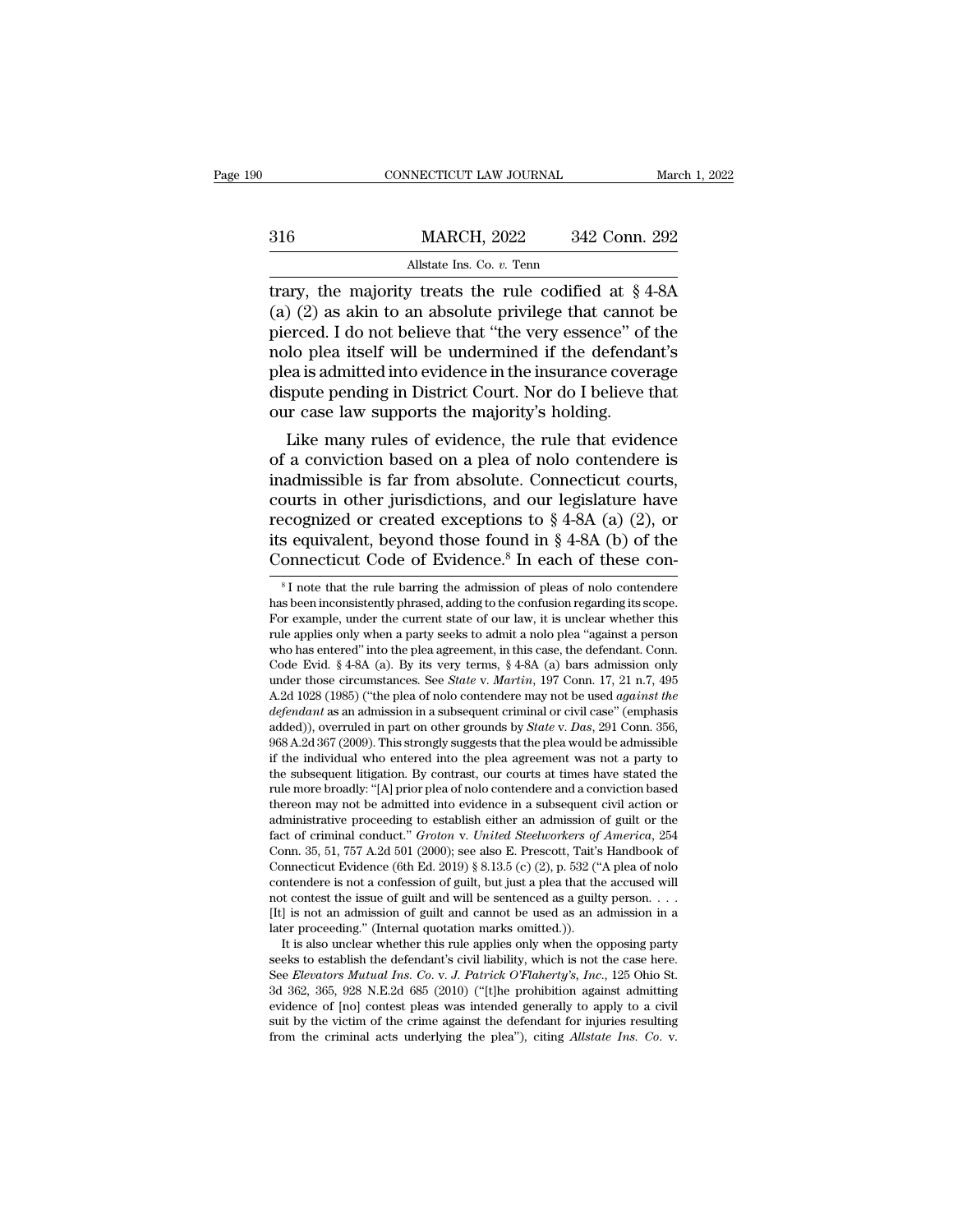| 2022          | CONNECTICUT LAW JOURNAL                                                                                                                                                                                           | Page 191 |
|---------------|-------------------------------------------------------------------------------------------------------------------------------------------------------------------------------------------------------------------|----------|
|               |                                                                                                                                                                                                                   |          |
| 342 Conn. 292 | <b>MARCH, 2022</b>                                                                                                                                                                                                | 317      |
|               | Allstate Ins. Co. $v$ . Tenn                                                                                                                                                                                      |          |
|               | texts, it has been determined that the policy of encour-<br>aging plea bargaining should yield to a competing public<br>and 12 and an encourage of the state on the company after the best constituents on a comp |          |

 $\frac{342 \text{ Conn. } 292}{\text{Allstate Ins. Co. } v. \text{ Tenn}}$ <br>Allstate Ins. Co.  $v$ . Tenn<br>texts, it has been determined that the policy of encour-<br>aging plea bargaining should yield to a competing public<br>policy, presumably either because the int 342 Conn. 292 MARCH, 2022 317<br>Allstate Ins. Co. v. Tenn<br>texts, it has been determined that the policy of encour-<br>aging plea bargaining should yield to a competing public<br>policy, presumably either because the interest in en  $\frac{\text{342 Conn. 292}}{\text{Allstate Ins. Co. } v.\text{ Tenn}}$ <br>
Exts, it has been determined that the policy of encour-<br>
aging plea bargaining should yield to a competing public<br>
policy, presumably either because the interest in encour-<br>
aging plea Allstate Ins. Co. v. Tenn<br>texts, it has been determined that the policy of encour-<br>aging plea bargaining should yield to a competing public<br>policy, presumably either because the interest in encour-<br>aging plea bargaining ha texts, it has been determining shipplicy, presumably either<br>policy, presumably either aging plea bargaining has particular context or<br>is more powerful.<br>For example, in Gra ing plea bargaining should yield to a competing public<br>licy, presumably either because the interest in encour-<br>ing plea bargaining has become more attenuated in<br>particular context or because the competing policy<br>more power policy, presumably either because the interest in encouraging plea bargaining has become more attenuated in<br>a particular context or because the competing policy<br>is more powerful.<br>For example, in *Groton* v. *United Steelwo* 

aging plea bargaining has become more attenuated in<br>a particular context or because the competing policy<br>is more powerful.<br>For example, in *Groton* v. *United Steelworkers of*<br>*America*, 254 Conn. 35, 757 A.2d 501 (2000), a particular context or because the competing policy<br>is more powerful.<br>For example, in *Groton v. United Steelworkers of*<br>*America*, 254 Conn. 35, 757 A.2d 501 (2000), an arbitra-<br>tor reinstated the employment of "an empl is more powerful.<br>
For example, in *Groton v. United Steelworkers of*<br> *America*, 254 Conn. 35, 757 A.2d 501 (2000), an arbitra-<br>
tor reinstated the employment of "an employee who<br>
[had] been terminated following his conv For example, in *Groton* v. *United Steelworkers of*<br>*America*, 254 Conn. 35, 757 A.2d 501 (2000), an arbitrator reinstated the employment of "an employee who<br>[had] been terminated following his conviction [of lar-<br>ceny b For example, in Groton v. Critical Steetworkers of<br>America, 254 Conn. 35, 757 A.2d 501 (2000), an arbitra-<br>tor reinstated the employment of "an employee who<br>[had] been terminated following his conviction [of lar-<br>ceny by Examerica, 254 Coluit 35, 757 A.2d 301 (2000), an arbitrator reinstated the employment of "an employee who [had] been terminated following his conviction [of larceny by embezzlement, on] the basis of  $\dots$  a plea [of nolo for remstated the employment of an employee who<br>
[had] been terminated following his conviction [of lar-<br>
ceny by embezzlement, on] the basis of  $\dots$  a plea [of<br>
nolo contendere], of embezzling the employer's funds<br>  $\dots$ . [naq] been terminated following his conviction [of far-<br>ceny by embezzlement, on] the basis of  $\dots$  a plea [of<br>nolo contendere], of embezzling the employer's funds<br> $\dots$ ." Id., 48. Notwithstanding this court's recognition<br> ceny by embezziement, on] the basis of  $\ldots$  a plea [of nolo contendere], of embezzling the employer's funds  $\ldots$ ." Id., 48. Notwithstanding this court's recognition that it had "stated in the context of litigation and a arbitration award in the context of litigation and administrative rulings that a prior conviction and administrative rulings that a prior conviction based [on] a nolo contendere plea may have no currency beyond the case in that it had "stated in the context of litigation and administrative rulings that a prior conviction based [on] a nolo contendere plea may have no currency beyond the case in which it was rendered," we held that the arbitr that it had stated in the context of hugation and administrative rulings that a prior conviction based [on] a<br>nolo contendere plea may have no currency beyond<br>the case in which it was rendered," we held that the<br>arbitratio approving that a prior conviction based [on] a<br>nolo contendere plea may have no currency beyond<br>the case in which it was rendered," we held that the<br>arbitration award violated public policy; id., 49; and<br>therefore upheld molo contendere piea may have no currency beyond<br>the case in which it was rendered," we held that the<br>arbitration award violated public policy; id., 49; and<br>therefore upheld the trial court's vacatur of the award<br>because the case in which it was rendered, we neid that the<br>arbitration award violated public policy; id., 49; and<br>therefore upheld the trial court's vacatur of the award<br>because "the parties cannot expect an arbitration award<br>app arbitration award violated public policy; id., 49; and<br>therefore upheld the trial court's vacatur of the award<br>because "the parties cannot expect an arbitration award<br>approving conduct [that] is illegal or contrary to publ therefore upheld the trial court s vacatur of the award<br>because "the parties cannot expect an arbitration award<br>approving conduct [that] is illegal or contrary to public<br>policy to receive judicial endorsement . . . . " (I because the parties cannot expect an arbitration award<br>approving conduct [that] is illegal or contrary to public<br>policy to receive judicial endorsement . . . . " (Internal<br>quotation marks omitted.) Id., 45, quoting *Water* approving conduct [that] is inegal or contrary to public<br>policy to receive judicial endorsement  $\dots$ ." (Internal<br>quotation marks omitted.) Id., 45, quoting *Watertown*<br>*Police Union Local 541* v. *Watertown*, 210 Conn. 33 policy to receive judicial endosement  $\ldots$  (internal quotation marks omitted.) Id., 45, quoting *Watertown*<br>*Police Union Local 541* v. *Watertown*, 210 Conn. 333, 339, 555 A.2d 406 (1989). We thereby recognized that<br>the public police *Union Local* 541 v. Watertown, 210 Conn. 333, 339, 555 A.2d 406 (1989). We thereby recognized that the policy favoring nolo pleas as a means of encouraging plea bargaining may give way in some instances whe *Folice Union Local 341 V. Watertown, 210 Colin. 333,*<br>339, 555 A.2d 406 (1989). We thereby recognized that<br>the policy favoring nolo pleas as a means of encouraging<br>plea bargaining may give way in some instances when<br>anoth *America*, supraming notice is competible to reinstances when the policy favoring noto pleas as a means of encouraging plea bargaining may give way in some instances when another "strong public policy" is at issue, such as the policy favoring noto pleas as a means of encouraging<br>plea bargaining may give way in some instances when<br>another "strong public policy" is at issue, such as the<br>public policy against embezzlement. (Internal quotation<br>m public policy against embezzlement. (Internal quotation marks omitted.) *Groton* v. *United Steelworkers of America*, supra, 45. This included "the policy that an employer should not be compelled to reinstate an  $Simansky$ , 45 marks omitted.) *Groton* v. *United Steelworkers of*<br>America, supra, 45. This included "the policy that an<br>employer should not be compelled to reinstate an<br> $Simansky$ , 45 Conn. Supp. 623, 628, 738 A.2d 231 (1998); see also J.

*America*, supra, 45. Thi<br>employer should not b<br>simansky, 45 Conn. Supp. 623, 6<br>supra, 41 Gonz. L. Rev. 565 (prosp<br>of related criminal proceedings).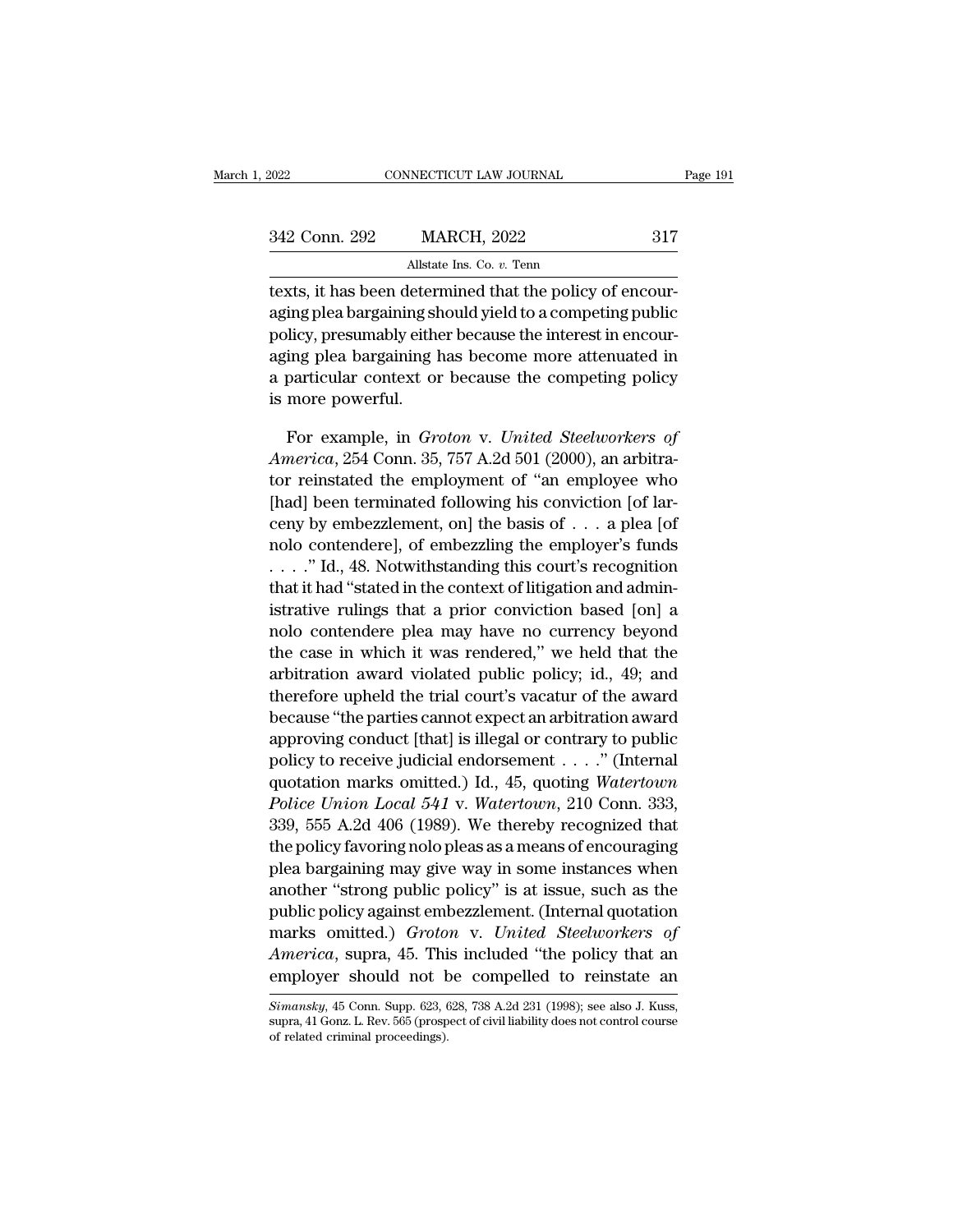|     | CONNECTICUT LAW JOURNAL                                                         |               | March 1, 2022 |
|-----|---------------------------------------------------------------------------------|---------------|---------------|
|     |                                                                                 |               |               |
| 318 | <b>MARCH, 2022</b>                                                              | 342 Conn. 292 |               |
|     | Allstate Ins. Co. $v$ . Tenn                                                    |               |               |
|     | employee who has been convicted of embezzling the<br>employer's funds "Id., 48. |               |               |
|     | Additionally, in <i>State v. Daniels</i> , 248 Conn. 64, 726                    |               |               |

MARCH, 2022 342 Conn. 292<br>Allstate Ins. Co. *v.* Tenn<br>ployee who has been convicted of embezzling the<br>pployer's funds . . . . ." Id., 48.<br>Additionally, in *State* v. *Daniels*, 248 Conn. 64, 726<br>2d 520 (1999), overruled in Allstate Ins. Co. v. Tenn<br>
Allstate Ins. Co. v. Tenn<br>
employee who has been convicted of embezzling the<br>
employer's funds . . . . " Id., 48.<br>
Additionally, in *State* v. *Daniels*, 248 Conn. 64, 726<br>
A.2d 520 (1999), over *State Ins. Co. v. Tenn*<br> **State V. 274 Connected of embezzing the**<br> **State v.** *State* **v.** *Daniels***, 248 Conn. 64, 726<br>
A.2d 520 (1999), overruled in part on other grounds by<br>** *State* **v.** *Singleton***, 274 Conn. 426, 876 A.2** employee who has been convicted of embezzling the<br>employer's funds . . . ." Id., 48.<br>Additionally, in *State* v. *Daniels*, 248 Conn. 64, 726<br>A.2d 520 (1999), overruled in part on other grounds by<br>*State* v. *Singleton*, employer's funds  $\ldots$ ." Id., 48.<br>
Additionally, in *State* v. *Daniels*, 248 Conn. 64, 726<br>
A.2d 520 (1999), overruled in part on other grounds by<br> *State* v. *Singleton*, 274 Conn. 426, 876 A.2d 1 (2005),<br>
the defendant Additionally, in *State v. Daniels*, 248 Conn. 64, 726<br>A.2d 520 (1999), overruled in part on other grounds by<br>*State v. Singleton*, 274 Conn. 426, 876 A.2d 1 (2005),<br>the defendant appealed from the trial court's revocatio Additionally, in *State* v. *Daniels*, 248 Conn. 64, 726<br>A.2d 520 (1999), overruled in part on other grounds by<br>*State* v. *Singleton*, 274 Conn. 426, 876 A.2d 1 (2005),<br>the defendant appealed from the trial court's revoca A.2d 520 (1999), overruled in part on other grounds by<br> *State* v. *Singleton*, 274 Conn. 426, 876 A.2d 1 (2005),<br>
the defendant appealed from the trial court's revocation<br>
of his probation pursuant to General Statutes (R State v. Singleton, 274 Conn. 426, 876 A.2d 1 (2005),<br>the defendant appealed from the trial court's revocation<br>of his probation pursuant to General Statutes (Rev.<br>to 1995) § 53a-32, based on his arrest for burglary for<br>br the defendant appealed from the trial court's revocation<br>of his probation pursuant to General Statutes (Rev.<br>to 1995) § 53a-32, based on his arrest for burglary for<br>breaking into an automobile. *State* v. *Daniels*, supra, to 1995) § 53a-32, based on his arrest for burglary for<br>breaking into an automobile. *State* v. *Daniels*, supra,<br>65, 67–68. The state claimed that the defendant's appeal<br>was moot because, after the revocation of his proba breaking into an automobile. *State* v. *Daniels*, supra, 65, 67–68. The state claimed that the defendant's appeal was moot because, after the revocation of his probation, he entered a plea pursuant to *North Carolina* v. 65, 67–68. The state claimed that the defendant's appeal<br>was moot because, after the revocation of his probation,<br>he entered a plea pursuant to *North Carolina* v. *Alford*,<br>400 U.S. 25, 91 S. Ct. 160, 27 L. Ed. 2d 162 (1 was moot because, after the revocation of his probation,<br>he entered a plea pursuant to *North Carolina v. Alford*,<br>400 U.S. 25, 91 S. Ct. 160, 27 L. Ed. 2d 162 (1970),<br>to the underlying charge. *State v. Daniels*, supra, he entered a plea pursuant to *North Carolina* v. *Alford*,<br>400 U.S. 25, 91 S. Ct. 160, 27 L. Ed. 2d 162 (1970),<br>to the underlying charge. *State* v. *Daniels*, supra, 69.<br>According to the state, "the trial court [could] g 400 U.S. 25, 91 S. Ct. 160, 27 L. Ed. 2d 162 (1970),<br>to the underlying charge. *State* v. *Daniels*, supra, 69.<br>According to the state, "the trial court [could] grant the<br>defendant no practical relief . . . [because, even to the underlying charge. *State* v. *Daniels*, supra, 69.<br>According to the state, "the trial court [could] grant the<br>defendant no practical relief . . . [because, even] if the<br>court were to agree with the defendant's clai According to the state, "the trial court [could] grant the<br>defendant no practical relief . . . [because, even] if the<br>court were to agree with the defendant's claims on<br>appeal, [and thus] the defendant [was] granted a new defendant no practical relief  $\ldots$  [because, even] if the court were to agree with the defendant's claims on appeal, [and thus] the defendant [was] granted a new probation revocation hearing  $\ldots$  the defendant's plea of court were to agree with the defendant's claims on<br>appeal, [and thus] the defendant [was] granted a new<br>probation revocation hearing . . . the defendant's plea<br>of guilty under the *Alford* doctrine would estop him<br>from as appeal, [and thus] the defendant [was] granted a new<br>probation revocation hearing . . . the defendant's plea<br>of guilty under the  $Alford$  doctrine would estop him<br>from asserting his innocence at the new hearing." Id., 70.<br>Thi probation revocation hearing . . . the defendant's plea<br>of guilty under the *Alford* doctrine would estop him<br>from asserting his innocence at the new hearing." Id., 70.<br>This court held that the appeal was not moot because, of guilty under the *Alford* doctrine would estop him<br>from asserting his innocence at the new hearing." Id., 70.<br>This court held that the appeal was not moot because,<br>if it reversed the judgment, it could afford the defend from asserting his innocence at the new hearing." Id., 70.<br>This court held that the appeal was not moot because,<br>if it reversed the judgment, it could afford the defendant<br>practical relief. See id., 73. Specifically, we c This court held that the appeal was not moot because,<br>if it reversed the judgment, it could afford the defendant<br>practical relief. See id., 73. Specifically, we concluded<br>that, although the *Alford* plea would be admissibl if it reversed the judgment, it could afford the defendant<br>practical relief. See id., 73. Specifically, we concluded<br>that, although the *Alford* plea would be admissible as<br>evidence at a new probation hearing, the trial co practical relief. See id., 73. Specifically, we concluded<br>that, although the *Alford* plea would be admissible as<br>evidence at a new probation hearing, the trial court<br>would have broad discretion to determine whether to<br>rev that, although the *Alford* plea would be admissible as<br>evidence at a new probation hearing, the trial court<br>would have broad discretion to determine whether to<br>revoke probation, perhaps arriving at a different dispo-<br>siti evidence at a new probation hearing, the trial court<br>would have broad discretion to determine whether to<br>revoke probation, perhaps arriving at a different dispo-<br>sition. See id. ("the defendant's conviction based on his<br> $Al$ would have broad discretion to determine whether to<br>revoke probation, perhaps arriving at a different dispo-<br>sition. See id. ("the defendant's conviction based on his<br>*Alford* plea would establish a violation of the condit revoke probation, perhaps arriving at a different disposition. See id. ("the defendant's conviction based on his *Alford* plea would establish a violation of the conditions of the defendant's probation"). The trial court's sition. See id. ("the defendant's conviction based on his *Alford* plea would establish a violation of the conditions of the defendant's probation"). The trial court's broad discretion necessarily would include considerati Alford plea would establish a violation of the conditions<br>of the defendant's probation"). The trial court's broad<br>discretion necessarily would include consideration of<br>the defendant's Alford plea, which meant both that the of the defendant's probation"). The trial court's broad<br>discretion necessarily would include consideration of<br>the defendant's *Alford* plea, which meant both that the<br>defendant had been convicted and that he might be<br>innoc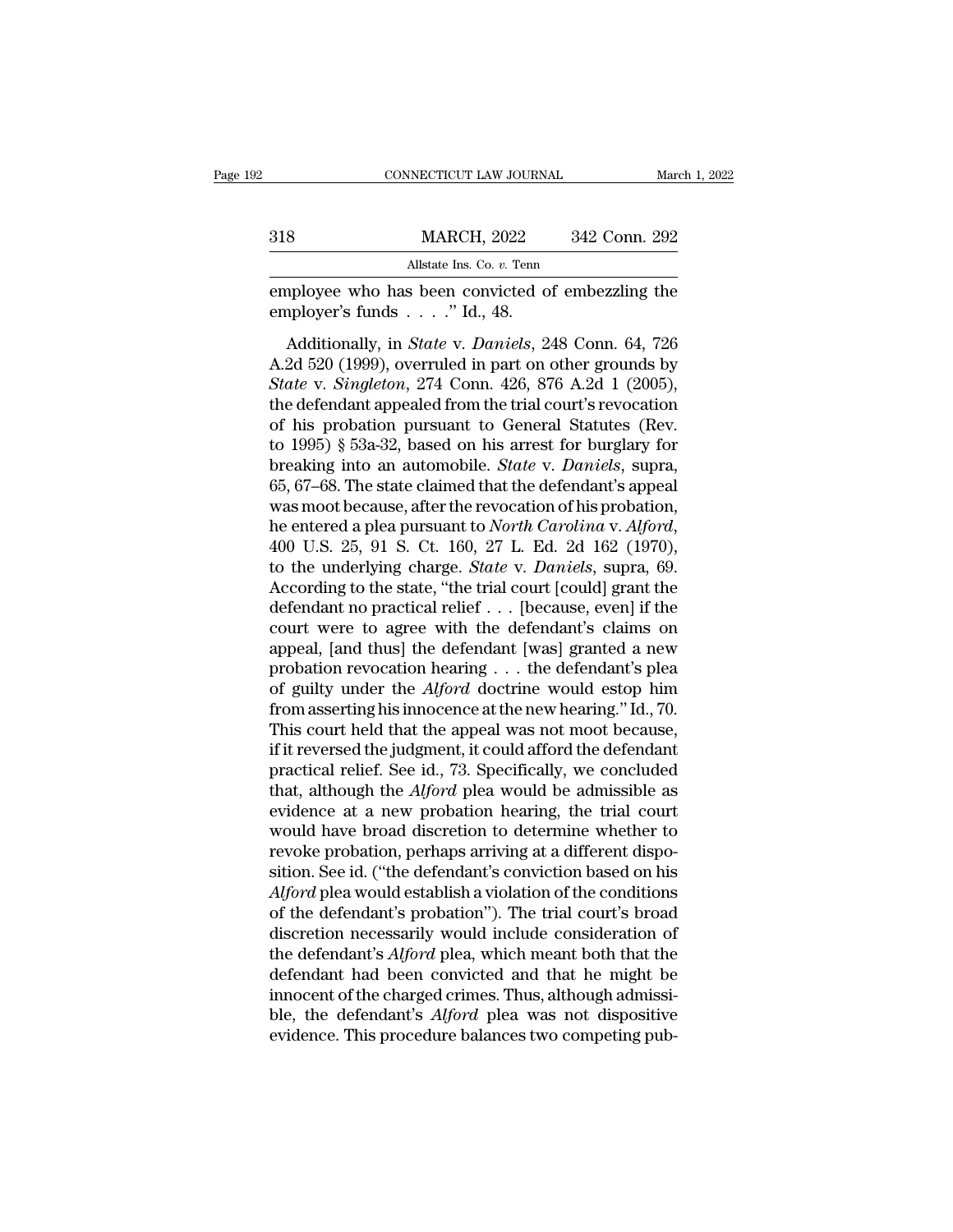| 2022          | CONNECTICUT LAW JOURNAL                                | Page 193 |
|---------------|--------------------------------------------------------|----------|
|               |                                                        |          |
| 342 Conn. 292 | <b>MARCH, 2022</b>                                     | 319      |
|               | Allstate Ins. Co. v. Tenn                              |          |
|               | lic policies—encouraging plea bargaining and providing |          |

CONNECTICUT LAW JOURNAL Page 193<br>
342 Conn. 292 MARCH, 2022 319<br>
Allstate Ins. Co. v. Tenn<br>
Incepolicies—encouraging plea bargaining and providing<br>
the court with the discretion necessary to ensure that<br>
individuals on pro 342 Conn. 292 MARCH, 2022 319<br>Allstate Ins. Co. v. Tenn<br>lic policies—encouraging plea bargaining and providing<br>the court with the discretion necessary to ensure that<br>individuals on probation abide by the terms of their<br>re 342 Conn. 292 MARCH, 2022 319<br>Allstate Ins. Co. v. Tem<br>lic policies—encouraging plea bargaining and providing<br>the court with the discretion necessary to ensure that<br>individuals on probation abide by the terms of their<br>rel 342 Conn. 292 MARCH, 2022<br>
Allstate Ins. Co. v. Ten<br>
lic policies—encouraging plea barga<br>
the court with the discretion neces<br>
individuals on probation abide by<br>
release into the community.<sup>9</sup><br>
Similarly, in *Godin* v. *G* Allstate Ins. Co. *v.* Tenn<br>
policies—encouraging plea bargaining and providing<br>
e court with the discretion necessary to ensure that<br>
dividuals on probation abide by the terms of their<br>
lease into the community.<sup>9</sup><br>
Simil lic policies—encouraging plea bargaining and providing<br>the court with the discretion necessary to ensure that<br>individuals on probation abide by the terms of their<br>release into the community.<sup>9</sup><br>Similarly, in *Godin* v. *Go* 

the court with the discretion necessary to ensure that<br>individuals on probation abide by the terms of their<br>release into the community.<sup>9</sup><br>Similarly, in *Godin* v. *Godin*, Docket No. FA-93-53345-<br>S, 1995 WL 491420 (Conn. mate solar what the distributed the best individuals on probation abide by the terms of their release into the community.<sup>9</sup><br>Similarly, in *Godin* v. *Godin*, Docket No. FA-93-53345-<br>S, 1995 WL 491420 (Conn. Super. August solution matrix and be community.<sup>9</sup><br>Similarly, in *Godin* v. *Godin*, Docket No. FA-93-53345-<br>S, 1995 WL 491420 (Conn. Super. August 8, 1995), aff'd,<br>43 Conn. App. 918, 684 A.2d 1225 (1996), the trial court<br>prioritized t Similarly, in *Godin* v. *Godin*, Docket No. FA-93-53345-<br>S, 1995 WL 491420 (Conn. Super. August 8, 1995), aff'd,<br>43 Conn. App. 918, 684 A.2d 1225 (1996), the trial court<br>prioritized the best interest of the children in a Similarly, in *Godin* v. *Godin*, Docket No. FA-93-53345-<br>S, 1995 WL 491420 (Conn. Super. August 8, 1995), aff'd,<br>43 Conn. App. 918, 684 A.2d 1225 (1996), the trial court<br>prioritized the best interest of the children in a S, 1995 WL 491420 (Conn. Super. August 8, 1995), aff'd,<br>43 Conn. App. 918, 684 A.2d 1225 (1996), the trial court<br>prioritized the best interest of the children in a postdis-<br>solution matter over the public policy underlying 43 Conn. App. 918, 684 A.2d 1225 (1996), the trial court<br>prioritized the best interest of the children in a postdis-<br>solution matter over the public policy underlying pleas<br>under the *Alford* doctrine. Specifically, after prioritized the best interest of the children in a postdis-<br>solution matter over the public policy underlying pleas<br>under the *Alford* doctrine. Specifically, after the trial<br>court granted the parties shared custody of th solution matter over the public policy underlying pleas<br>under the *Alford* doctrine. Specifically, after the trial<br>court granted the parties shared custody of their chil-<br>dren, the plaintiff entered an *Alford* plea to tw under the *Alford* doctrine. Specifically, after the trial court granted the parties shared custody of their children, the plaintiff entered an *Alford* plea to two counts of sexual assault based on his having had contact court granted the parties shared custody of their children, the plaintiff entered an  $Alford$  plea to two counts of sexual assault based on his having had contact with the intimate areas of his two older children. Id., \*1–2. dren, the plaintiff entered an *Alford* plea to two counts<br>of sexual assault based on his having had contact with<br>the intimate areas of his two older children. Id., \*1–2.<br>The defendant then moved for sole custody premised of sexual assault based on his having had contact with<br>the intimate areas of his two older children. Id., \*1–2.<br>The defendant then moved for sole custody premised<br>on this change of circumstances. Id., \*2. The trial court<br>g the intimate areas of his two older children. Id., \*1–2.<br>The defendant then moved for sole custody premised<br>on this change of circumstances. Id., \*2. The trial court<br>granted the motion based on the children's best interes The defendant then moved for sole custody premised<br>on this change of circumstances. Id.,  $*2$ . The trial court<br>granted the motion based on the children's best interest,<br>notwithstanding the nature of the pleas: "The fact t on this change of circumstances. Id.,  $*2$ . The trial court<br>granted the motion based on the children's best interest,<br>notwithstanding the nature of the pleas: "The fact that<br>[the plaintiff] entered '[*A*]lford' pleas to t granted the motion based on the children's best interest,<br>notwithstanding the nature of the pleas: "The fact that<br>[the plaintiff] entered '[*A*]*lford*' pleas to these charges<br>does not alter the fact of conviction. The con notwithstanding the nature of the pleas: "The fact that<br>[the plaintiff] entered '[*A*]lford' pleas to these charges<br>does not alter the fact of conviction. The conviction is<br>a material change in circumstances since the divo [the plaintiff] entered '[*A*] $l$ *ford*' pleas to these charges<br>does not alter the fact of conviction. The conviction is<br>a material change in circumstances since the divorce<br>was granted and this [c]ourt cannot conclude th does not alter the fact of conviction. The conviction is<br>a material change in circumstances since the divorce<br>was granted and this [c]ourt cannot conclude that the<br>best interest[s] of these children would be facilitated<br>by a material change i<br>was granted and thi<br>best interest[s] of t<br>by their [abuser's]<br>acknowledged that<br>by the husband, bu<br>be at risk.'' Id.<br>Connecticut is n Example is the interest[s] of these children would be facilitated<br>
their [abuser's] being in a custodial position. It is<br>
knowledged that the youngest child was not abused<br>
the husband, but it is logical to assume she coul by their [abuser's] being in a custodial position. It is acknowledged that the youngest child was not abused<br>by the husband, but it is logical to assume she could<br>be at risk." Id.<br>Connecticut is not unique in balancing com of a plead of that the youngest child was not abused<br>by the husband, but it is logical to assume she could<br>be at risk." Id.<br>Connecticut is not unique in balancing competing<br>policy considerations in determining the admissib

Connecticut is not unique in balancing competing<br>olicy considerations in determining the admissibility<br>f a plea of nolo contendere. Other jurisdictions like-<br> $\frac{9}{9}$  Although the majority is correct that the rules of ev Connecticut is not unique in balancing competing<br>policy considerations in determining the admissibility<br>of a plea of nolo contendere. Other jurisdictions like-<br><sup>9</sup> Although the majority is correct that the rules of evidenc

policy considerations in determining the admissibility<br>of a plea of nolo contendere. Other jurisdictions like-<br><sup>9</sup> Although the majority is correct that the rules of evidence do not apply<br>in revocation of probation proceed of a plea of nolo contendere. Other jurisdictions like-<br><sup>9</sup> Although the majority is correct that the rules of evidence do not apply<br>in revocation of probation proceedings, the court in *Daniels* nonetheless<br>had to conside or a prea or nono content<br>ere. Other jurisdictions ince-<br> $\frac{1}{2}$  although the majority is correct that the rules of evidence do not apply<br>in revocation of probation proceedings, the court in *Daniels* nonetheless<br>had to <sup>9</sup> Although the majority is correct that the rules of evidence do not apply in revocation of probation proceedings, the court in *Daniels* nonetheless had to consider the policy implications of admitting pleas of nolo co in revocation of probation proceedings, the court in *Daniels* nonetheless had to consider the policy implications of admitting pleas of nolo contendere under those circumstances. See *State* v. *Daniels*, supra, 248 Conn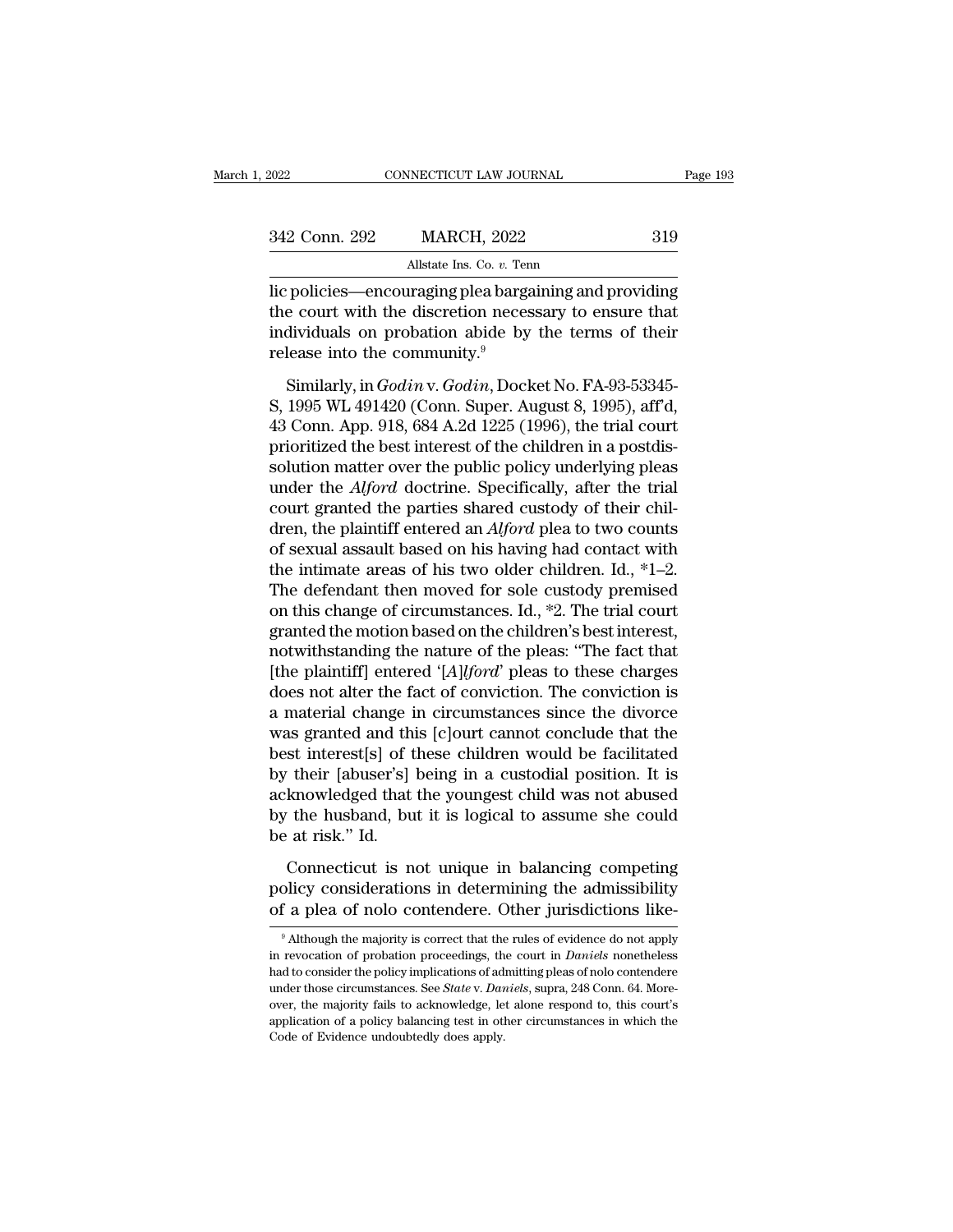|     | CONNECTICUT LAW JOURNAL                                                                                                                                                | March 1, 2022 |
|-----|------------------------------------------------------------------------------------------------------------------------------------------------------------------------|---------------|
| 320 | <b>MARCH, 2022</b>                                                                                                                                                     | 342 Conn. 292 |
|     | Allstate Ins. Co. v. Tenn                                                                                                                                              |               |
|     | wise have held such pleas admissible when balanced<br>against competing public policies, noting that the policy<br>in favor of plans of polo contandore remains integr |               |

MARCH, 2022 342 Conn. 292<br>Allstate Ins. Co. v. Tenn<br>wise have held such pleas admissible when balanced<br>against competing public policies, noting that the policy<br>in favor of pleas of nolo contendere remains intact<br>because t  $\begin{array}{r}\n 320 \text{ MARCH, } 2022 \text{ 342 Conn. } 292 \\
 \hline\n \text{Mlstate Ins. Co. } v. \text{ Tenn} \\
 \text{wise have held such pleast admissible when balanced} \\
 \text{against competing public policies, noting that the policy} \\
 \text{in favor of pleast of nolo} \text{contentedere remains intact} \\
 \text{because the defendant still may assert his or her innocence, as the ples is not dispositive evidence of criminal} \n\end{array}$  $\begin{array}{ll} \text{MARCH, 2022} & 342 \text{ Conn. } 292 \\ \hline \end{array}$ <br>
wise have held such pleas admissible when balanced<br>
against competing public policies, noting that the policy<br>
in favor of pleas of nolo contendere remains intact<br>
because th Allstate Ins. Co. *v.* Tenn<br>wise have held such pleas admissible when balanced<br>against competing public policies, noting that the policy<br>in favor of pleas of nolo contendere remains intact<br>because the defendant still may a Allistate ins. Co. *v.* Tenn<br>wise have held such pleas admissible when balanced<br>against competing public policies, noting that the policy<br>in favor of pleas of nolo contendere remains intact<br>because the defendant still may wise have held such pleas admissible when balanced<br>against competing public policies, noting that the policy<br>in favor of pleas of nolo contendere remains intact<br>because the defendant still may assert his or her inno-<br>cence against competing public policies, noting that the policy<br>in favor of pleas of nolo contendere remains intact<br>because the defendant still may assert his or her inno-<br>cence, as the plea is not dispositive evidence of crimin in favor of pleas of nolo contendere remains intact<br>because the defendant still may assert his or her inno-<br>cence, as the plea is not dispositive evidence of criminal<br>conduct. See, e.g., *State* v. *Ruby*, 650 P.2d 412, 4 because the defendant still may assert his or her inno-<br>cence, as the plea is not dispositive evidence of criminal<br>conduct. See, e.g., *State* v. *Ruby*, 650 P.2d 412, 414<br>(Alaska App. 1982) (plea of nolo contendere was ad cence, as the plea is not dispositive evidence of criminal<br>conduct. See, e.g., *State* v. *Ruby*, 650 P.2d 412, 414<br>(Alaska App. 1982) (plea of nolo contendere was admis-<br>sible in revocation of probation proceedings but, c (Alaska App. 1982) (plea of nolo contendere was admissible in revocation of probation proceedings but, consistent with purpose of pleading nolo, admission does not collaterally estop defendant from asserting his innocence sible in revocation of probation proceedings but, consistent with purpose of pleading nolo, admission does not collaterally estop defendant from asserting his innocence); *State ex rel. Oklahoma Bar Assn.* v. *Bradley*, 74 tent with purpose of pleading nolo, admission does not collaterally estop defendant from asserting his inno-<br>cence); *State ex rel. Oklahoma Bar Assn.* v. *Bradley*,<br>746 P.2d 1130, 1134 (Okla. 1987) (because of important<br>p collaterally estop defendant from asserting his inno-<br>cence); *State ex rel. Oklahoma Bar Assn.* v. *Bradley*,<br>746 P.2d 1130, 1134 (Okla. 1987) (because of important<br>purpose of regulating attorneys, "the fact that the ple cence); *State ex rel. Oklahoma Bar Assn.* v. *Bradley*, 746 P.2d 1130, 1134 (Okla. 1987) (because of important purpose of regulating attorneys, "the fact that the plea entered was nolo contendere, and not admissible in a 746 P.2d 1130, 1134 (Okla. 1987) (because of important<br>purpose of regulating attorneys, "the fact that the plea<br>entered was nolo contendere, and not admissible in a<br>civil action would not preclude it from being admitted<br>as purpose of regulating attorneys, "the fact that the plea<br>entered was nolo contendere, and not admissible in a<br>civil action would not preclude it from being admitted<br>as evidence in a proceeding in a disciplinary matter<br>agai entered was nolo contendere, and not admissible in a<br>civil action would not preclude it from being admitted<br>as evidence in a proceeding in a disciplinary matter<br>against a member of the bar"); *Turton* v. *State Bar*, 775<br>S civil action would not preclude it from being admitted<br>as evidence in a proceeding in a disciplinary matter<br>against a member of the bar"); *Turton* v. *State Bar*, 775<br>S.W.2d 712, 715 (Tex. App. 1989, writ denied) (despite as evidence in a proceeding in a disciplinary matter<br>against a member of the bar"); *Turton* v. *State Bar*, 775<br>S.W.2d 712, 715 (Tex. App. 1989, writ denied) (despite<br>rule prohibiting admission of plea of nolo contendere<br>  $W.2d$  712, 715 (Tex. App. 1989, writ denied) (despite<br>le prohibiting admission of plea of nolo contendere<br>civil cases against individual who entered plea, rule<br>quiring suspension of attorney's law license for com-<br>titing  $\alpha$ . The competitive competitive and other competition and the competition and the competiting suspension of attorney's law license for committing serious crime applied regardless of type of plea.<br>In these cases, our cou

rate promoting admission of pical of note contendere<br>in civil cases against individual who entered plea, rule<br>requiring suspension of attorney's law license for com-<br>mitting serious crime applied regardless of type of plea the civil cases against matricular who entered prea, the requiring suspension of attorney's law license for committing serious crime applied regardless of type of plea).<br>In these cases, our courts and other courts have bal requiring suspension of distortery 5 naw need to the committing serious crime applied regardless of type of plea).<br>In these cases, our courts and other courts have bal-<br>anced the competing public policies to determine the<br> In these cases, our courts and other courts have bal-<br>anced the competing public policies to determine the<br>admissibility of a plea of nolo contendere. Once admit-<br>ted, the nolo plea constituted evidence of a conviction,<br>al In these cases, our courts and other courts have bal-<br>anced the competing public policies to determine the<br>admissibility of a plea of nolo contendere. Once admit-<br>ted, the nolo plea constituted evidence of a conviction,<br>al anced the competing public policies to determine the<br>admissibility of a plea of nolo contendere. Once admit-<br>ted, the nolo plea constituted evidence of a conviction,<br>although not an admission to the underlying facts. See,<br> admissibility of a plea of nolo contendere. Once admitted, the nolo plea constituted evidence of a conviction, although not an admission to the underlying facts. See, e.g., *Groton v. United Steelworkers of America*, supra ted, the nolo plea constituted evidence of a conviction,<br>although not an admission to the underlying facts. See,<br>e.g., *Groton v. United Steelworkers of America*, supra,<br>254 Conn. 52 (in holding that nolo plea was admissib although not an admission to the underlying facts. See,<br>e.g., *Groton v. United Steelworkers of America*, supra,<br>254 Conn. 52 (in holding that nolo plea was admissible,<br>this court concluded that nolo plea "may be viewed, a e.g., *Groton v. United Steelworkers of America*, supra,<br>254 Conn. 52 (in holding that nolo plea was admissible,<br>this court concluded that nolo plea "may be viewed, as<br>in the present case, as a conviction for embezzlement<br> 254 Conn. 52 (in holding that nolo plea was admissible,<br>this court concluded that nolo plea "may be viewed, as<br>in the present case, as a conviction for embezzlement<br>of the employer's funds"); *State* v. *Daniels*, supra, this court concluded that nolo plea "may be viewed, as<br>in the present case, as a conviction for embezzlement<br>of the employer's funds"); *State* v. *Daniels*, supra, 248<br>Conn. 73 ("the defendant's conviction based on his *A* in the present case, as a conviction for embezzlement<br>of the employer's funds"); *State* v. *Daniels*, supra, 248<br>Conn. 73 ("the defendant's conviction based on his *Alford*<br>plea would establish a violation of the conditi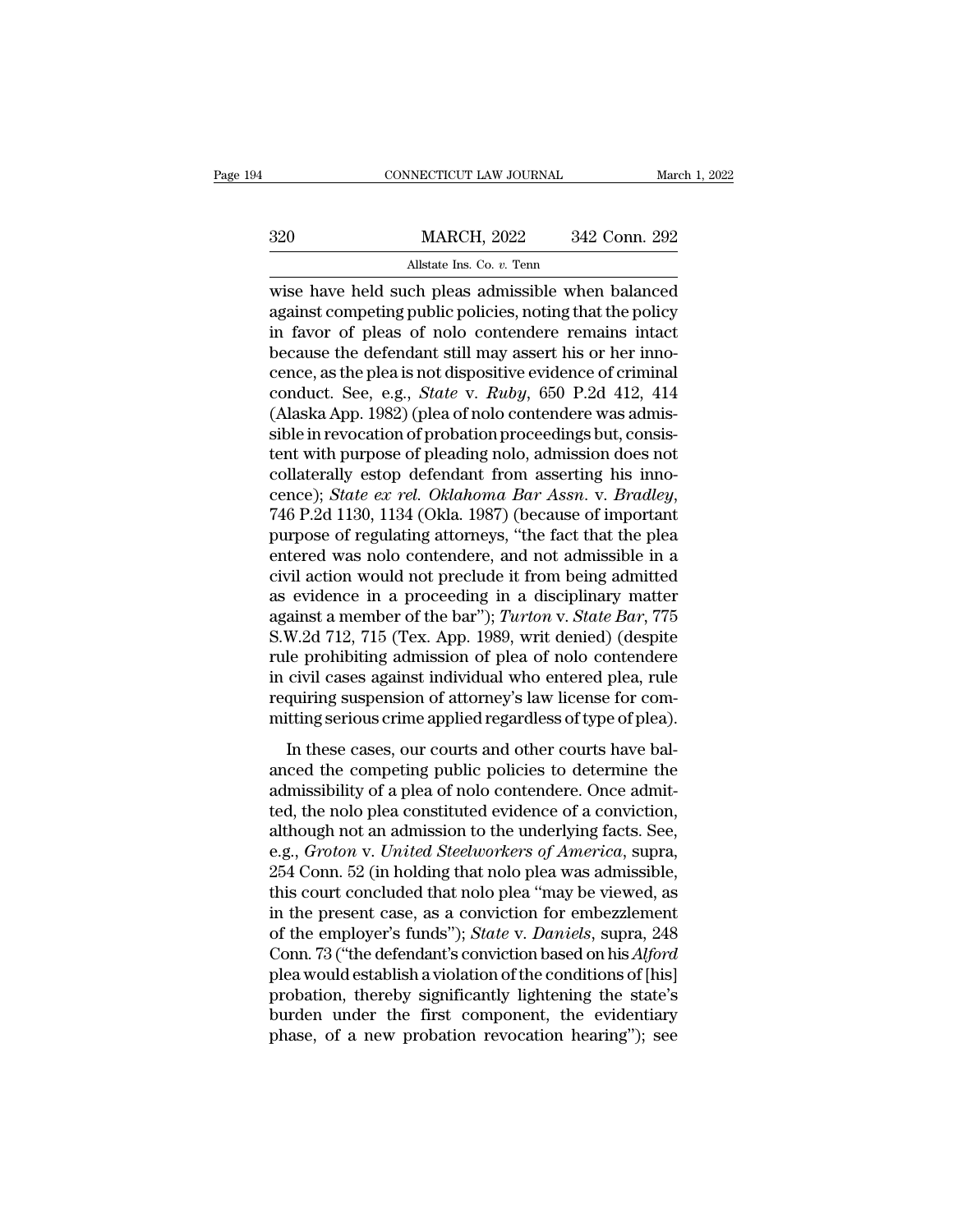| 2022          | CONNECTICUT LAW JOURNAL                            | Page 195 |
|---------------|----------------------------------------------------|----------|
| 342 Conn. 292 | <b>MARCH, 2022</b>                                 | 321      |
|               | Allstate Ins. Co. v. Tenn                          |          |
|               | also Sokoloff v Sarbe, 501 F 2d 571 574–75 (2d Cir |          |

Fage<br>
also *Sokoloff* v. *Saxbe*, 501 F.2d 571, 574–75 (2d Cir.<br>
1974) (plea used as admission of guilt); *State* v. *Ruby*,<br>
1974) (plea used as admission of guilt); *State* v. *Ruby*, 1974) (plea used as admission of guilt); *State* v. *Ruby*, supra, 650 P.2d 414 ("allowing use of a no contest plea to establish a violation of law"). 342 Conn. 292 MARCH, 2022<br>Allstate Ins. Co. v. Tenn<br>also *Sokoloff* v. *Saxbe*, 501 F.2d 571,<br>1974) (plea used as admission of guil-<br>supra, 650 P.2d 414 ("allowing use of a<br>to establish a violation of law").<br>Such evidence, Allstate Ins. Co. v. Tenn<br>
So *Sokoloff* v. *Saxbe*, 501 F.2d 571, 574–75 (2d Cir.<br>
74) (plea used as admission of guilt); *State* v. *Ruby*,<br>
pra, 650 P.2d 414 ("allowing use of a no contest plea<br>
establish a violation o also *Sokoloff* v. *Saxbe*, 501 F.2d 571, 574–75 (2d Cir.<br>1974) (plea used as admission of guilt); *State* v. *Ruby*, supra, 650 P.2d 414 ("allowing use of a no contest plea to establish a violation of law").<br>Such evidenc

also *Sokoloff* v. *Saloe*, 301 F.2d 371, 374–75 (2d Cfl. 1974) (plea used as admission of guilt); *State v. Ruby*, supra, 650 P.2d 414 ("allowing use of a no contest plea to establish a violation of law").<br>Such evidence, to rebut this evidence with competing video  $R_{\text{2D}}$  and  $R_{\text{2D}}$  and  $R_{\text{2D}}$  are  $\sigma$  and  $\sigma$  contest plear to establish a violation of law").<br>Such evidence, however, was not necessarily dispositive of whether th *Supra, 650 F.2d 414 (allowing use of a no contest piea*<br>*to establish a violation of law").*<br>*Such evidence, however, was not necessarily dispositive of whether the insured committed an intentional<br>or criminal act; rather Ruch evidence, however, was not necessarily dispositive of whether the insured committed an intentional or criminal act; rather, the insured had the opportunity to rebut this evidence with competing evidence. See <i>State v* Such evidence, however, was not necessarily dispositive of whether the insured committed an intentional<br>or criminal act; rather, the insured had the opportunity<br>to rebut this evidence with competing evidence. See<br>*State* tive of whether the insured committed an intentional<br>or criminal act; rather, the insured had the opportunity<br>to rebut this evidence with competing evidence. See<br>*State* v. *Daniels*, supra, 248 Conn. 73; see also *State* or criminal act; rather, the insured had the opportunity<br>to rebut this evidence with competing evidence. See<br>State v. *Daniels*, supra, 248 Conn. 73; see also *State* v.<br>*Ruby*, supra, 650 P.2d 414. But if the insured offe to rebut this evidence with competing evidence. See<br>State v. *Daniels*, supra, 248 Conn. 73; see also State v.<br>*Ruby*, supra, 650 P.2d 414. But if the insured offered<br>no competing evidence, the plea of nolo contendere<br>was State v. Daniels, supra, 248 Conn. 73; see also *State* v.<br>Ruby, supra, 650 P.2d 414. But if the insured offered<br>no competing evidence, the plea of nolo contendere<br>was sufficient to establish the insured's commission of<br>th Ruby, supra, 650 P.2d 414. But if the insured offered<br>no competing evidence, the plea of nolo contendere<br>was sufficient to establish the insured's commission of<br>the crime. See, e.g., *State* v. *Daniels*, supra, 73; see<br>al dere. is suincient to establish the insufed s continission of<br>e crime. See, e.g., *State v. Daniels*, supra, 73; see<br>so *State v. Ruby*, supra, 414. As a result, courts have<br>plied a burden shifting approach when determining<br>nat general rule barring see, e.g., *state v. Dantets*, supra, 15, see<br>also *State v. Ruby*, supra, 414. As a result, courts have<br>applied a burden shifting approach when determining<br>what weight to afford admissible pleas of no

also *State v. Kuoy*, supra, 414. As a result, courts have<br>applied a burden shifting approach when determining<br>what weight to afford admissible pleas of nolo conten-<br>dere.<br>Our legislature has enacted other exceptions to th applied a buiden sinting approach when determining<br>what weight to afford admissible pleas of nolo conten-<br>dere.<br>Our legislature has enacted other exceptions to the<br>general rule barring the admission of pleas of nolo con-<br>t what weight to anoto admissible pleas of noto contendere.<br>
Our legislature has enacted other exceptions to the<br>
general rule barring the admission of pleas of noto con-<br>
tendere. See, e.g., General Statutes § 1-110a (a) ( Our legislature has enacted other exceptions to the<br>general rule barring the admission of pleas of nolo con-<br>tendere. See, e.g., General Statutes § 1-110a (a) (permit-<br>ting attorney general to apply to Superior Court to<br>r Our legislature has enacted other exceptions to the<br>general rule barring the admission of pleas of nolo con-<br>tendere. See, e.g., General Statutes  $\S 1-110a$  (a) (permit-<br>ting attorney general to apply to Superior Court to general rule barring the admission of pleas of nolo con-<br>tendere. See, e.g., General Statutes § 1-110a (a) (permit-<br>ting attorney general to apply to Superior Court to<br>revoke or reduce pension of public officials or state tendere. See, e.g., General Statutes § 1-110a (a) (permitting attorney general to apply to Superior Court to revoke or reduce pension of public officials or state or municipal employees who plead nolo contendere to any cr ting attorney general to apply to Superior Court to<br>revoke or reduce pension of public officials or state or<br>municipal employees who plead nolo contendere to any<br>crime related to state office); General Statutes § 38a-<br>720m revoke or reduce pension of public officials or state or<br>municipal employees who plead nolo contendere to any<br>crime related to state office); General Statutes § 38a-<br>720m (b) (5) (D) (allowing for suspension or revocation<br> municipal employees who plead nolo contendere to any<br>crime related to state office); General Statutes § 38a-<br>720m (b) (5) (D) (allowing for suspension or revocation<br>of license of third-party administrator after hearing<br>whe crime related to state office); General Statutes § 38a-<br>720m (b) (5) (D) (allowing for suspension or revocation<br>of license of third-party administrator after hearing<br>when its agent has plead nolo contendere); General<br>Stat 720m (b) (5) (D) (allowing for suspension or revocation<br>of license of third-party administrator after hearing<br>when its agent has plead nolo contendere); General<br>Statutes § 54-1q ("[t]he court shall not accept a plea of<br>gu of license of third-party administrator after hearing<br>when its agent has plead nolo contendere); General<br>Statutes § 54-1q ("[t]he court shall not accept a plea of<br>guilty or nolo contendere from a person in a proceeding<br>wit when its agent has plead nolo contendere); General<br>Statutes § 54-1q ("[t]he court shall not accept a plea of<br>guilty or nolo contendere from a person in a proceeding<br>with respect to a violation of section 14-110, subsectio Statutes § 54-1q ("[t]he court shall not accept a plea of<br>guilty or nolo contendere from a person in a proceeding<br>with respect to a violation of section 14-110, subsection<br>(b) or (c) of section 14-147, section 14-215, sub guilty or nolo contendere from a person in a proceeding<br>with respect to a violation of section 14-110, subsection<br>(b) or (c) of section 14-147, section 14-215, subsection<br>(a) of section 14-222, subsection (a) or (b) of sec with respect to a violation of section 14-110, subsection<br>(b) or (c) of section 14-147, section 14-215, subsection<br>(a) of section 14-222, subsection (a) or (b) of section<br>14-224 or section 53a-119b unless the court advises (b) or (c) of section 14-147, section 14-215, subsection (a) of section 14-222, subsection (a) or (b) of section 14-224 or section 53a-119b unless the court advises such person that conviction of the offense for which suc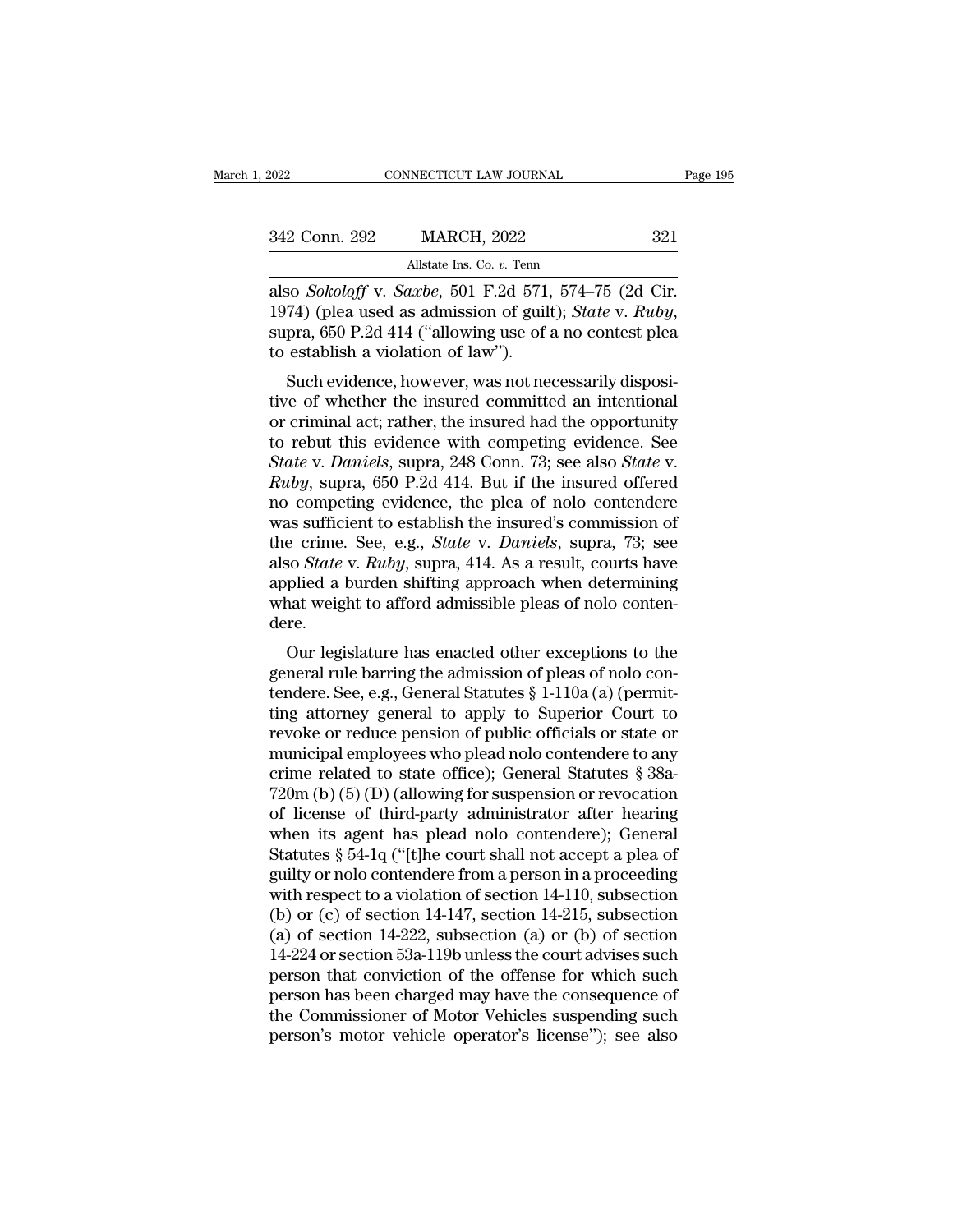MARCH, 2022 342 Conn. 292<br>Allstate Ins. Co. v. Tenn<br>Sokoloff v. Saxbe, supra, 501 F.2d 574–75. The majority<br>lumps many of these legislative exceptions together<br>into a category that it labels "collateral consequences"<br>of a  $\begin{array}{r} \text{MARCH, 2022} \quad \text{342 Conn. 292} \ \hline \text{Allstate Ins. Co. } v. \text{ Tenn} \ \text{Sokoloff v. Saxbe, supra, 501 F.2d 574–75. The majority  
lumps many of these legislative exceptions together into a category that it labels "collateral consequences" of a criminal conviction based on a nolo plea. The majority assumes us it recognizes that a criminal cofendent.} \end{array}$  $\frac{\text{MARCH}}{\text{Mlstate Ins. Co. } v. \text{ Tenn}}$ <br>  $\frac{\text{Sokoloff v.} \text{Saxbe, supra, 501 F.2d 574–75.} \text{The majority  
lumps many of these legislative exceptions together  
into a category that it labels "collateral consequences"  
of a criminal conviction based on a nolo plea. The major-  
ity assures us it recognizes that a criminal defendant  
cannot fully be protected against every such overall$ Allstate Ins. Co. v. Tenn<br>
Sokoloff v. Saxbe, supra, 501 F.2d 574–75. The majority<br>
lumps many of these legislative exceptions together<br>
into a category that it labels "collateral consequences"<br>
of a criminal conviction ba All Sokoloff v. Saxbe, supra, 501 F.2d 574–75. The majority<br>lumps many of these legislative exceptions together<br>into a category that it labels "collateral consequences"<br>of a criminal conviction based on a nolo plea. The ma Sokoloff v. Saxbe, supra, 501 F.2d 574–75. The majority<br>lumps many of these legislative exceptions together<br>into a category that it labels "collateral consequences"<br>of a criminal conviction based on a nolo plea. The majorlumps many of these legislative exceptions together<br>into a category that it labels "collateral consequences"<br>of a criminal conviction based on a nolo plea. The major-<br>ity assures us it recognizes that a criminal defendant<br> into a category that it labels "collateral consequences"<br>of a criminal conviction based on a nolo plea. The major-<br>ity assures us it recognizes that a criminal defendant<br>cannot fully be protected against every such eventua of a criminal conviction based on a nolo plea. The majority assures us it recognizes that a criminal defendant<br>cannot fully be protected against every such eventual-<br>ity. And that is my point. Whether called "collateral"<br>o ity assures us it recognizes that a criminal defendant<br>cannot fully be protected against every such eventual-<br>ity. And that is my point. Whether called "collateral"<br>or by some other descriptor, these evidentiary conse-<br>que cannot fully be protected against every such eventual-<br>ity. And that is my point. Whether called "collateral"<br>or by some other descriptor, these evidentiary conse-<br>quences are permitted only because it has been deter-<br>mine ity. And that is my point. Whether called<br>or by some other descriptor, these evider<br>quences are permitted only because it has<br>mined in that particular circumstance—<br>legislature or other body—that a more co-<br>icy outweighs t by some other descriptor, these evidentiary conse-<br>ences are permitted only because it has been deter-<br>ined in that particular circumstance—by a court,<br>gislature or other body—that a more compelling pol-<br>y outweighs the ju quences are permitted only because it has been deter-<br>mined in that particular circumstance—by a court,<br>legislature or other body—that a more compelling pol-<br>icy outweighs the judicial policy favoring nolo pleas as<br>a way t

himed in that particular circumstance—by a court,<br>legislature or other body—that a more compelling pol-<br>icy outweighs the judicial policy favoring nolo pleas as<br>a way to encourage plea bargaining.<br>The case before the Unite for the public of the public state of other body—utat a filter compening policy outweighs the judicial policy favoring nolo pleas as<br>a way to encourage plea bargaining.<br>The case before the United States District Court invo rey outwerghs the judicial policy favoring noto pleas as<br>a way to encourage plea bargaining.<br>The case before the United States District Court involves<br>an insurance policy with a criminal acts exclusion; see<br>footnote 2 of t a way to encourage piea barganting.<br>The case before the United States District Court involves<br>an insurance policy with a criminal acts exclusion; see<br>footnote 2 of this opinion; when the defendant was sued<br>civilly for the The case before the United States District Court involves<br>an insurer's duty to defend the defendant pursuant to<br>an insurance policy with a criminal acts exclusion; see<br>footnote 2 of this opinion; when the defendant was sue an insurer's duty to defend the defendant pursuant to<br>an insurance policy with a criminal acts exclusion; see<br>footnote 2 of this opinion; when the defendant was sued<br>civilly for the same conduct that led to his plea of nol an insurance policy with a criminal acts exclusion; see<br>footnote 2 of this opinion; when the defendant was sued<br>civilly for the same conduct that led to his plea of nolo<br>contendere to an assault charge. Under these circumfootnote 2 of this opinion; when the defendant was sued<br>civilly for the same conduct that led to his plea of nolo<br>contendere to an assault charge. Under these circum-<br>stances, I find the link between the present dispute in civilly for the same conduct that led to his plea of nolo contendere to an assault charge. Under these circumstances, I find the link between the present dispute in the District Court and the judicial policy of encouraging contendere to an assault charge. Under these circum-<br>stances, I find the link between the present dispute in<br>the District Court and the judicial policy of encouraging<br>plea bargaining significantly weaker than the direct li stances, I find the link between the present dispute in<br>the District Court and the judicial policy of encouraging<br>plea bargaining significantly weaker than the direct link<br>between the criminal forum, in which the defendant the District Court and the judicial policy of encouraging<br>plea bargaining significantly weaker than the direct link<br>between the criminal forum, in which the defendant<br>pleaded nolo, and the civil forum in which Tailan Moscplea bargaining significantly weaker than the direct link<br>between the criminal forum, in which the defendant<br>pleaded nolo, and the civil forum in which Tailan Mosc-<br>aritolo, the alleged victim in the underlying incident,<br>s between the criminal forum, in which the defendant<br>pleaded nolo, and the civil forum in which Tailan Moscaritolo, the alleged victim in the underlying incident,<br>sued the defendant. At the same time, recognizing an<br>exceptio pleaded nolo, and the civil forum in which Tailan Moscaritolo, the alleged victim in the underlying incident,<br>sued the defendant. At the same time, recognizing an<br>exception to the general rule of inadmissibility of nolo<br>pl aritolo, the alleged victim in the underlying incident,<br>sued the defendant. At the same time, recognizing an<br>exception to the general rule of inadmissibility of nolo<br>pleas under the circumstances of this case ensures the<br>v sued the defendant. At the same<br>exception to the general rule of<br>pleas under the circumstances of<br>vindication of a public policy that<br>in my view, overtakes—the polic<br>bargaining, namely, the policy<br>insureds for criminal act ception to the general rule of magnitudity of noto<br>eas under the circumstances of this case ensures the<br>ndication of a public policy that competes with—and,<br>my view, overtakes—the policy of encouraging plea<br>rgaining, namel pleas under the circumstances of this case ensures the<br>vindication of a public policy that competes with—and,<br>in my view, overtakes—the policy of encouraging plea<br>bargaining, namely, the policy of not indemnifying<br>insureds

vindication of a public policy that completes with—and,<br>in my view, overtakes—the policy of encouraging plea<br>bargaining, namely, the policy of not indemnifying<br>insureds for criminal acts.<br>To my first point, it is not at al In my view, overtakes—the policy of encouraging piear<br>bargaining, namely, the policy of not indemnifying<br>insureds for criminal acts.<br>To my first point, it is not at all evident that, in an<br>insurance coverage dispute, admit baryanting, hallery, the policy of not indentifying<br>insureds for criminal acts.<br>To my first point, it is not at all evident that, in an<br>insurance coverage dispute, admitting a defendant's<br>plea of nolo contendere as evidenc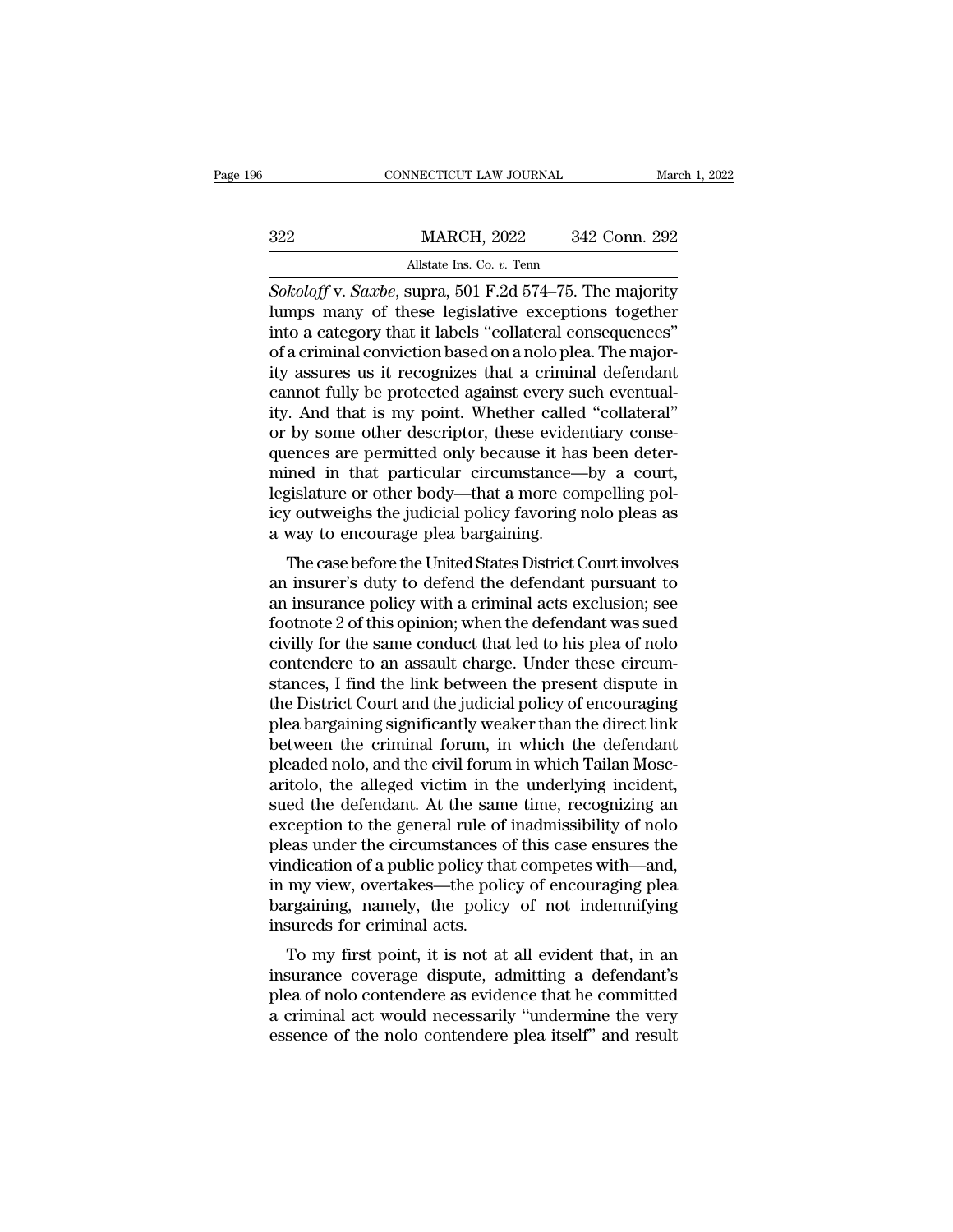| , 2022        | CONNECTICUT LAW JOURNAL                                | Page 197 |
|---------------|--------------------------------------------------------|----------|
| 342 Conn. 292 | <b>MARCH, 2022</b>                                     | 323      |
|               | Allstate Ins. Co. v. Tenn                              |          |
|               | in less plea hargaining. To just say it would does not |          |

Fage 19<br>
1922 Conn. 292 MARCH, 2022 323<br>
1934 Conn. 292 MARCH, 2022 323<br>
1935 Allstate Ins. Co. v. Tenn<br>
1935 Pea bargaining. To just say it would does not<br>
1936 The principal advantage to a defendant<br>
1936 The principal a 342 Conn. 292 MARCH, 2022 323<br>Allstate Ins. Co. v. Tenn<br>in less plea bargaining. To just say it would does not<br>make it so. The principal advantage to a defendant<br>of being allowed to plead nolo contendere is that his<br>convic 342 Conn. 292 MARCH, 2022 323<br>Allstate Ins. Co.  $v$ . Tenn<br>in less plea bargaining. To just say it would does not<br>make it so. The principal advantage to a defendant<br>of being allowed to plead nolo contendere is that his<br>con 342 Conn. 292 MARCH, 2022 323<br>
allstate Ins. Co.  $v$ . Tenn<br>
in less plea bargaining. To just say it would does not<br>
make it so. The principal advantage to a defendant<br>
of being allowed to plead nolo contendere is that his Allstate Ins. Co. *v.* Tenn<br>in less plea bargaining. To just say it would does not<br>make it so. The principal advantage to a defendant<br>of being allowed to plead nolo contendere is that his<br>conviction may not be used as evid Allistate Ins. Co. *v.* Tenn<br>in less plea bargaining. To just say it would does not<br>make it so. The principal advantage to a defendant<br>of being allowed to plead noto contendere is that his<br>conviction may not be used as evi in less plea bargaining. To just say it would does not<br>make it so. The principal advantage to a defendant<br>of being allowed to plead nolo contendere is that his<br>conviction may not be used as evidence against him<br>in his alle make it so. The principal advantage to a defendant<br>of being allowed to plead nolo contendere is that his<br>conviction may not be used as evidence against him<br>in his alleged victim's civil lawsuit for damages. That<br>benefit of of being allowed to plead nolo contendere is that his conviction may not be used as evidence against him<br>in his alleged victim's civil lawsuit for damages. That<br>benefit of his plea bargain would not be upset in the<br>present conviction may not be used as evidence against him<br>in his alleged victim's civil lawsuit for damages. That<br>benefit of his plea bargain would not be upset in the<br>present case by entering the defendant's conviction into<br>the in his alleged victim's civil lawsuit for damages. That<br>benefit of his plea bargain would not be upset in the<br>present case by entering the defendant's conviction into<br>the record in the District Court controversy. To prove<br> benefit of his plea bargain would not be upseupresent case by entering the defendant's conviction the record in the District Court controversy. This case against the defendant in Superior Couraritolo will still have to pro Essent case by entering the defendant s' conviction mio<br>
e record in the District Court controversy. To prove<br>
s' case against the defendant in Superior Court, Mosc-<br>
itolo will still have to prove that the defendant's<br>
ti the record in the District Court Controversy. To prove<br>his case against the defendant in Superior Court, Moscaritolo will still have to prove that the defendant's<br>actions—negligent or intentional—were both action-<br>able and

It is case against the defendant in Superior Court, Moscaritolo will still have to prove that the defendant's<br>actions—negligent or intentional—were both action-<br>able and caused his injury and damages.<br>It is only by chance antolo win still have to prove that the defendant s<br>actions—negligent or intentional—were both action-<br>able and caused his injury and damages.<br>It is only by chance that the crime the defendant was<br>convicted of committing t actions—negingent of intentional—were bout action-<br>able and caused his injury and damages.<br>It is only by chance that the crime the defendant was<br>convicted of committing took place under circum-<br>stances that even arguably c able and caused its figury and damages.<br>It is only by chance that the crime the defendant was<br>convicted of committing took place under circum-<br>stances that even arguably could be covered by insur-<br>ance, in this case, under It is only by chance that the crime the defendant was<br>convicted of committing took place under circum-<br>stances that even arguably could be covered by insur-<br>ance, in this case, under his mother's homeowners<br>insurance polic convicted of committing took place under circum-<br>stances that even arguably could be covered by insur-<br>ance, in this case, under his mother's homeowners<br>insurance policy. Innumerable criminal defendants plead<br>nolo contende stances that even arguably could be covered by insurance, in this case, under his mother's homeowners<br>insurance policy. Innumerable criminal defendants plead<br>nolo contendere without any hope of insurance cover-<br>age. I am n ance, in this case, under his mother's homeowners<br>insurance policy. Innumerable criminal defendants plead<br>nolo contendere without any hope of insurance cover-<br>age. I am not convinced that admitting a defendant's<br>conviction versy. For the against what, under these circumstances,<br>a more convinced that admitting a defendant's<br>nviction into evidence in a coverage dispute will<br>sult in so many fewer plea bargains that it merits<br>cluding relevant evidence and interest in a coverage dispute will<br>result in so many fewer plea bargains that it merits<br>excluding relevant evidence from this collateral contro-<br>versy.<br>Balanced against what, under these circumstances,<br>is a more atten

Fraction into evidence in a coverage uspute wind<br>result in so many fewer plea bargains that it merits<br>excluding relevant evidence from this collateral contro-<br>versy.<br>Balanced against what, under these circumstances,<br>is a m policyholders who pay premiums in a triments<br>excluding relevant evidence from this collateral contro-<br>versy.<br>Balanced against what, under these circumstances,<br>is a more attenuated interest in encouraging plea bar-<br>gains is Excluding relevant evidence from this conateral contro-<br>versy.<br>Balanced against what, under these circumstances,<br>is a more attenuated interest in encouraging plea bar-<br>gains is the shared interest of the public, insurers, Balanced against what, under these circumstances,<br>is a more attenuated interest in encouraging plea bar-<br>gains is the shared interest of the public, insurers, and<br>policyholders who pay premiums in not permitting<br>those who Balanced against what, under these circumstances,<br>is a more attenuated interest in encouraging plea bar-<br>gains is the shared interest of the public, insurers, and<br>policyholders who pay premiums in not permitting<br>those who is a more attenuated interest in encouraging plea bargains is the shared interest of the public, insurers, and policyholders who pay premiums in not permitting those who commit criminal acts to be indemnified against liabi gains is the shared interest of the public, insurers, and<br>policyholders who pay premiums in not permitting<br>those who commit criminal acts to be indemnified<br>against liability for damages caused by those acts. See,<br>e.g., *Au* policyholders who pay premiums in not permitting<br>those who commit criminal acts to be indemnified<br>against liability for damages caused by those acts. See,<br>e.g., *Auto Club Group Ins. Co. v. Daniel*, 254 Mich. App.<br>1, 5, 65 those who commit criminal acts to be indemnified<br>against liability for damages caused by those acts. See,<br>e.g., *Auto Club Group Ins. Co. v. Daniel*, 254 Mich. App.<br>1, 5, 658 N.W.2d 193 (2002) ("as a matter of public<br>poli against liability for damages caused by those acts. See,<br>e.g., *Auto Club Group Ins. Co.* v. *Daniel*, 254 Mich. App.<br>1, 5, 658 N.W.2d 193 (2002) ("as a matter of public<br>policy, an insurance policy that excludes coverage f *Farm Fire & Casualty Co. v. Daniel*, 254 Mich. App.<br>1, 5, 658 N.W.2d 193 (2002) ("as a matter of public<br>policy, an insurance policy that excludes coverage for<br>a person's criminal acts serves to deter crime, while a<br>policy 1, 5, 658 N.W.2d 193 (2002) ("as a matter of public policy, an insurance policy that excludes coverage for a person's criminal acts serves to deter crime, while a policy that provides benefits to those who commit crimes w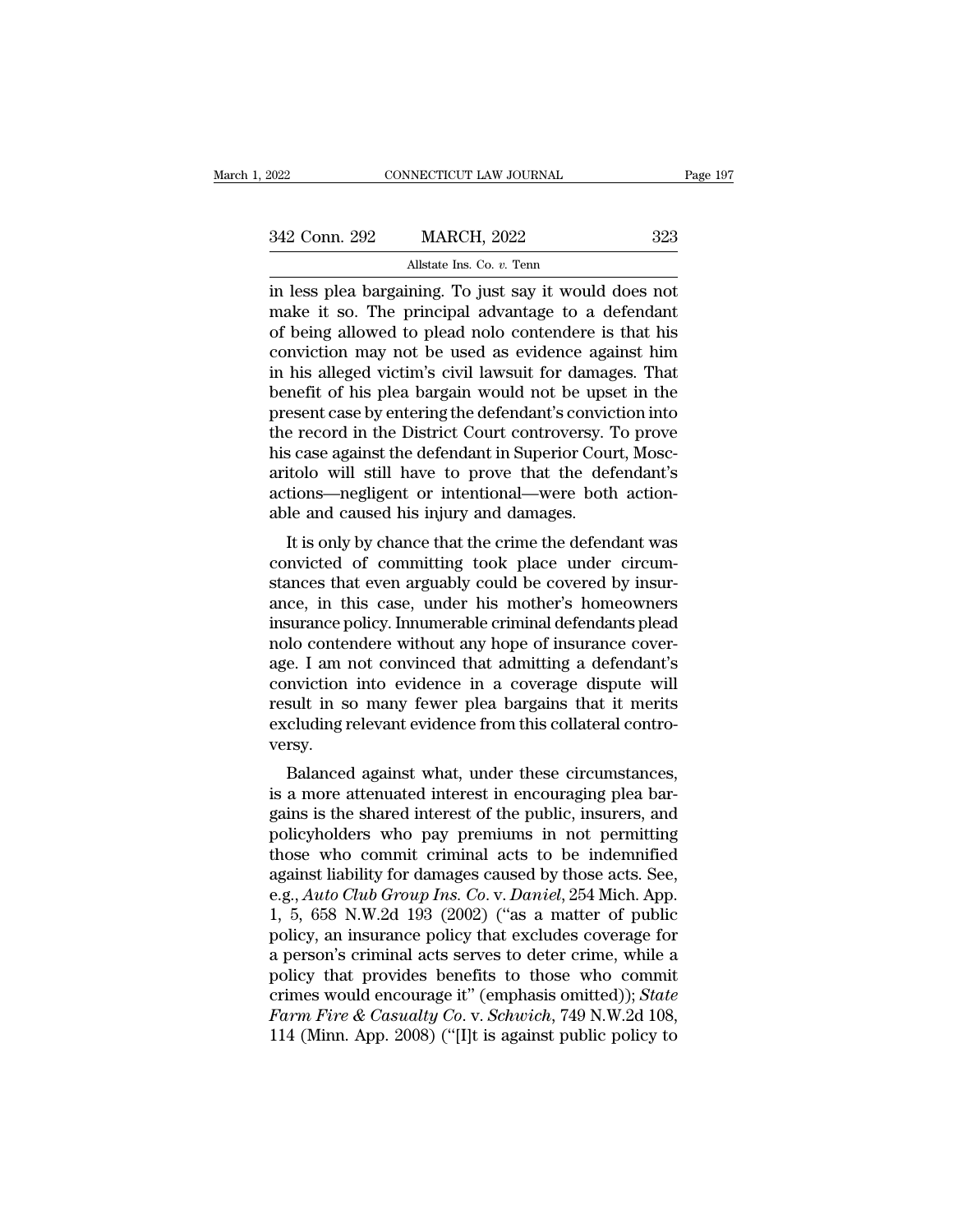## EXECUTE CONNECTICUT LAW JOURNAL March 1, 2022<br>324 MARCH, 2022 342 Conn. 292<br>Allstate Ins. Co. v. Tenn NECTICUT LAW JOURNAL<br>MARCH, 2022 342<br>Allstate Ins. Co. *v.* Tenn<br>al and unlawful harmful a

CONNECTICUT LAW JOURNAL March 1, 2<br>
324 MARCH, 2022 342 Conn. 292<br>
Allstate Ins. Co. v. Tenn<br>
Iicens[e] intentional and unlawful harmful act[s]. . . .<br>
Minnesota courts have repeatedly declined to find liability<br>
coverage MARCH, 2022 342 Conn. 292<br>Allstate Ins. Co. v. Tenn<br>licens[e] intentional and unlawful harmful act[s]. . . . .<br>Minnesota courts have repeatedly declined to find liabil-<br>ity coverage for unlawful conduct and serious crimina 324 MARCH, 2022 342 Conn. 292<br>Allstate Ins. Co. v. Tenn<br>licens[e] intentional and unlawful harmful act[s]. . . .<br>Minnesota courts have repeatedly declined to find liabil-<br>ity coverage for unlawful conduct and serious crim 324 MARCH, 2022 342 Conn. 292<br>
Allstate Ins. Co. v. Tenn<br>
licens[e] intentional and unlawful harmful act[s]. . . .<br>
Minnesota courts have repeatedly declined to find liabil-<br>
ity coverage for unlawful conduct and serious c All state Ins. Co. *v.* Tenn<br>
licens[e] intentional and unlawful harmful act[s]. . . . .<br>
Minnesota courts have repeatedly declined to find liabil-<br>
ity coverage for unlawful conduct and serious criminal<br>
acts." (Citation All state ins. Co. v. Tenn<br>
licens[e] intentional and unlawful harmful act[s]. . . .<br>
Minnesota courts have repeatedly declined to find liabil-<br>
ity coverage for unlawful conduct and serious criminal<br>
acts." (Citation omi licens[e] intentional and unlawful harmful act[s]. . . . Minnesota courts have repeatedly declined to find liability coverage for unlawful conduct and serious criminal acts." (Citation omitted; internal quotation marks omi Minnesota courts have repeatedly declined to find liability coverage for unlawful conduct and serious criminal<br>acts." (Citation omitted; internal quotation marks omit-<br>ted.)); *Litrenta v. Republic Ins.*, 245 App. Div. 2d ity coverage for unlawful conduct and serious criminal<br>acts." (Citation omitted; internal quotation marks omit-<br>ted.)); *Litrenta v. Republic Ins.*, 245 App. Div. 2d 344,<br>345, 665 N.Y.S.2d 679 (1997) ("it is contrary to pu acts." (Citation omitted; internal quotation marks omit-<br>ted.)); *Litrenta v. Republic Ins.*, 245 App. Div. 2d 344,<br>345, 665 N.Y.S.2d 679 (1997) ("it is contrary to public<br>policy to insure against liability arising directl ted.)); *Litrenta v. Republic Ins.*, 245 App. Div. 2d 344, 345, 665 N.Y.S.2d 679 (1997) ("it is contrary to public policy to insure against liability arising directly against an insured from his violation of a criminal st 345, 665 N.Y.S.2d 679 (1997) ("it is contrary to public<br>policy to insure against liability arising directly against<br>an insured from his violation of a criminal statute");<br>State Farm Mutual Automobile Ins. Co. v. Martin, 4 policy to insure against liability arising directly against<br>an insured from his violation of a criminal statute");<br>State Farm Mutual Automobile Ins. Co. v. Martin, 442<br>Pa. Super. 442, 445, 660 A.2d 66 (1995) ("a person sho an insured from his violation of a criminal statute");<br>
State Farm Mutual Automobile Ins. Co. v. Martin, 442<br>
Pa. Super. 442, 445, 660 A.2d 66 (1995) ("a person should<br>
not be indemnified by insurance against the conse-<br>
q State Farm Mutual Automobile Ins. Co. v. Martin, 442<br>Pa. Super. 442, 445, 660 A.2d 66 (1995) ("a person should<br>not be indemnified by insurance against the conse-<br>quences of his [wilful], criminal assault" (internal quota-Pa. Super. 442, 445, 660 A.2d 66 (1995) ("a person should<br>not be indemnified by insurance against the conse-<br>quences of his [wilful], criminal assault" (internal quota-<br>tion marks omitted)), appeal denied, 544 Pa. 676, 678 not be indemnified by insurance against the consequences of his [wilful], criminal assault" (internal quotation marks omitted)), appeal denied, 544 Pa. 676, 678<br>A.2d 366 (1996). A minority of jurisdictions have not follow quences of his [wilful], criminal assault" (internal quotation marks omitted)), appeal denied, 544 Pa. 676, 678<br>A.2d 366 (1996). A minority of jurisdictions have not<br>followed the general rule barring coverage for criminal tion marks omitted)), appeal denied, 544 Pa. 676, 678<br>A.2d 366 (1996). A minority of jurisdictions have not<br>followed the general rule barring coverage for criminal<br>or intentional acts. "The more lenient view . . . finds<br>t A.2d 366 (1996). A minority of jurisdictions have not followed the general rule barring coverage for criminal or intentional acts. "The more lenient view . . . finds that the public interest in having victims recover for t *nellowed the general rule barring coverage for criminal*<br>
or intentional acts. "The more lenient view . . . finds<br>
that the public interest in having victims recover for<br>
their injuries outweighs the public interest in fo or intentional acts. "The more lenient view . . . finds<br>that the public interest in having victims recover for<br>their injuries outweighs the public interest in forcing<br>the [wilful] wrongdoer to pay the consequences of the<br>w that the public interest in having victims recover for<br>their injuries outweighs the public interest in forcing<br>the [wilful] wrongdoer to pay the consequences of the<br>wrongdoing." (Internal quotation marks omitted.)  $Grin$ -<br>n their injuries outweighs the public interest in forcing<br>the [wilful] wrongdoer to pay the consequences of the<br>wrongdoing." (Internal quotation marks omitted.) *Grin-<br>nell Mutual Reinsurance Co.* v. *Jungling*, 654 N.W.2d<br>5 the [wilful] wrongdoer to pay the consequences of the<br>wrongdoing." (Internal quotation marks omitted.) *Grin-<br>nell Mutual Reinsurance Co. v. Jungling*, 654 N.W.2d<br>530, 538–39 (Iowa 2002); see id. (discussing minority<br>appro wrongdoing." (Internal quotation marks omitted.) *Grin-*<br>nell Mutual Reinsurance Co. v. Jungling, 654 N.W.2d<br>530, 538–39 (Iowa 2002); see id. (discussing minority<br>approach). Other jurisdictions have adopted a multifac-<br>tor nell Mutual Reinsurance Co. v. Jungling, 654 N.W.2d<br>530, 538–39 (Iowa 2002); see id. (discussing minority<br>approach). Other jurisdictions have adopted a multifac-<br>tor balancing test to determine which of the competing<br>publi 530, 538–39 (Iowa 2002); see id. (discussing minority<br>approach). Other jurisdictions have adopted a multifac-<br>tor balancing test to determine which of the competing<br>public policies should prevail. See, e.g., id., 539 ("[c] approach). Other jurisdictions have adopted a multifactor balancing test to determine which of the competing<br>public policies should prevail. See, e.g., id., 539 ("[c]ourts<br>in Florida, Pennsylvania, and Oregon engage in a s tor balancing test to determine which of the competing<br>public policies should prevail. See, e.g., id., 539 ("[c]ourts<br>in Florida, Pennsylvania, and Oregon engage in a spe-<br>cific analysis to determine whether coverage of a public policies should prevail. See, e.g., id., 539 ("[c]ourts<br>in Florida, Pennsylvania, and Oregon engage in a spe-<br>cific analysis to determine whether coverage of a partic-<br>ular act is against public policy [when] the po in Florida, Pennsylvania, and Oregon engage in a specific analysis to determine whether coverage of a particular act is against public policy [when] the policy has<br>no intentional-acts exclusion"). Although this court has<br>n cific analysis to determine whether coverage of a partic-<br>ular act is against public policy [when] the policy has<br>no intentional-acts exclusion"). Although this court has<br>not expressly adopted either the majority or minori ular act is against public policy [when] the policy has<br>no intentional-acts exclusion"). Although this court has<br>not expressly adopted either the majority or minority<br>rule, the analysis evident in our case law, at the very no intentional-acts exclusion"). Although this court has<br>not expressly adopted either the majority or minority<br>rule, the analysis evident in our case law, at the very<br>least, would prefer a balancing approach. See *Groton*<br> not expressly adopted either the majority of rule, the analysis evident in our case law, a least, would prefer a balancing approach. So v. United Steelworkers of America, supra, 51–52 (acknowledging general rule at issue b Ie, the analysis evident in our case law, at the very<br>ast, would prefer a balancing approach. See *Groton*<br>United Steelworkers of America, supra, 254 Conn.<br>-52 (acknowledging general rule at issue but holding<br>at public pol reast, would prefer a balancing approach. See *Groton*<br>v. *United Steelworkers of America*, supra, 254 Conn.<br>51–52 (acknowledging general rule at issue but holding<br>that public policy concerns unique to case justified<br>admis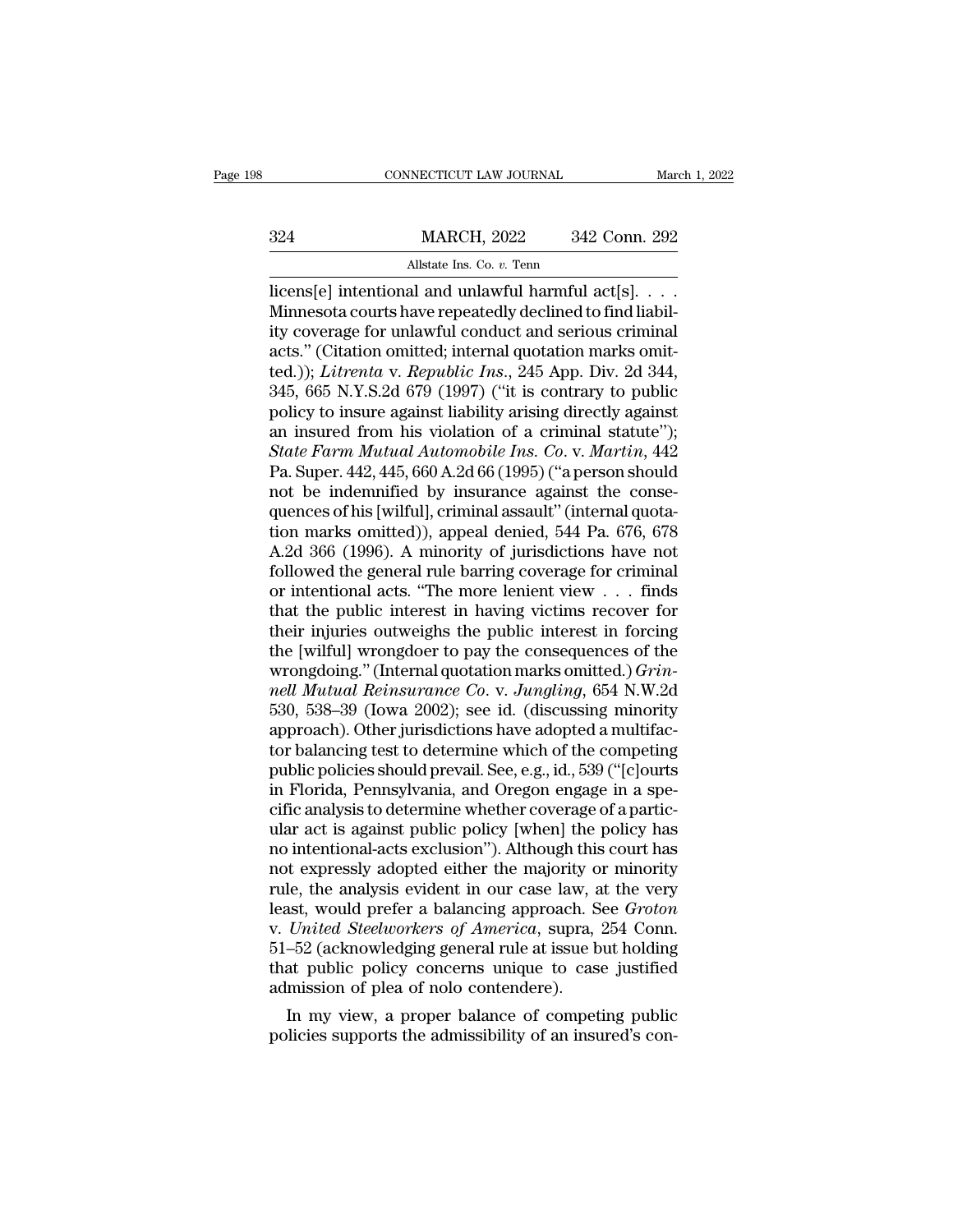NECTICUT LAW JOURNAL<br>MARCH, 2022<br>Allstate Ins. Co. *v.* Tenn<br>a plea of polo contendere viction based on a plea of nolo contendere in a case<br>such as the one certified to us—a declaratory judgment<br>action brought by an insurant determine the applicabil-342 Conn. 292 MARCH, 2022 325<br>Allstate Ins. Co. v. Tenn<br>viction based on a plea of nolo contendere in a case<br>such as the one certified to us—a declaratory judgment<br>action brought by an insurer to determine the applicabil-342 Conn. 292 MARCH, 2022 325<br>Allstate Ins. Co. v. Tenn<br>viction based on a plea of nolo contendere in a case<br>such as the one certified to us—a declaratory judgment<br>action brought by an insurer to determine the applicabil-342 Conn. 292 MARCH, 2022 325<br>
allstate Ins. Co. v. Tenn<br>
viction based on a plea of nolo contendere in a case<br>
such as the one certified to us—a declaratory judgment<br>
action brought by an insurer to determine the applica Allstate Ins. Co. v. Tenn<br>
viction based on a plea of nolo contendere in a case<br>
such as the one certified to us—a declaratory judgment<br>
action brought by an insurer to determine the applicabil-<br>
ity of a criminal acts ex All state Ins. Co. *v.* Tenn<br>viction based on a plea of nolo contendere in a case<br>such as the one certified to us—a declaratory judgment<br>action brought by an insurer to determine the applicabil-<br>ity of a criminal acts exc viction based on a plea of nolo contendere in a case<br>such as the one certified to us—a declaratory judgment<br>action brought by an insurer to determine the applicabil-<br>ity of a criminal acts exclusion in an insurance policy. such as the one certified to us—a declaratory judgment<br>action brought by an insurer to determine the applicabil-<br>ity of a criminal acts exclusion in an insurance policy.<sup>10</sup><br>That is not to say, however, that evidence of th action brought by an insurer to determine the applicabil-<br>ity of a criminal acts exclusion in an insurance policy.<sup>10</sup><br>That is not to say, however, that evidence of the convic-<br>tion is dispositive of the question of whethe ity of a criminal acts exclusion in an insurance policy.<sup>10</sup><br>That is not to say, however, that evidence of the conviction is dispositive of the question of whether the criminal acts exclusion prevails in the case before t That is not to say, however, that evidence of the conviction is dispositive of the question of whether the criminal acts exclusion prevails in the case before the District Court. See, e.g., *State v. Daniels*, supra, 248 That is not to say, however, that evidence of the conviction is dispositive of the question of whether the criminal acts exclusion prevails in the case before the District Court. See, e.g., *State* v. *Daniels*, supra, 248 nal acts exclusion prevails in the case before the District<br>Court. See, e.g., *State v. Daniels*, supra, 248 Conn. 73<br>and n.11 (recognizing admissibility of *Alford* plea in<br>violation of probation proceeding but not determ Court. See, e.g., *State* v. *Daniels*, supra, 248 Conn. 73<br>and n.11 (recognizing admissibility of *Alford* plea in<br>violation of probation proceeding but not determining<br>whether plea constituted conclusive proof of violati and n.11 (recognizing admissibility of *Alford* plea in violation of probation proceeding but not determining whether plea constituted conclusive proof of violation of probation); id., 84–86 (*McDonald*, *J*., concurring) violation of probation proceeding but not determining<br>whether plea constituted conclusive proof of violation<br>of probation); id., 84–86 (*McDonald*, *J*., concurring) (agree-<br>ing that *Alford* plea, which is equivalent to n whether plea constituted conclusive proof of violation<br>of probation); id., 84–86 (*McDonald*, *J*., concurring) (agree-<br>ing that *Alford* plea, which is equivalent to nolo plea,<br>is admissible in violation of probation proc of probation); id., 84–86 (*McDonald*, *J*., concurring) (agreeing that *Alford* plea, which is equivalent to nolo plea, is admissible in violation of probation proceeding but not conclusive of guilt given public policy u ing that *Alford* plea, which is equivalent to nolo plea,<br>is admissible in violation of probation proceeding but<br>not conclusive of guilt given public policy underlying<br>plea). In other words, the insured could seek to pres is admissible in violation of probation proceeding but<br>not conclusive of guilt given public policy underlying<br>plea). In other words, the insured could seek to present<br>admissible evidence to contest his or her guilt and, th not conclusive of guilt given public policy underlying<br>plea). In other words, the insured could seek to present<br>admissible evidence to contest his or her guilt and, thus,<br>may raise the possibility of coverage, which, in a plea). In other words, the insured could seek to present<br>admissible evidence to contest his or her guilt and, thus,<br>may raise the possibility of coverage, which, in a dispute<br>over the duty to defend, might arguably trigger ver the duty to defend, might arguably trigger an insur-<br>
"S broad duty. See *Nash Street*, *LLC* v. *Main Street*<br> *merica Assurance Co.*, 337 Conn. 1, 9–10, 251 A.3d<br>  $10$  (2020).<sup>11</sup> In this way, the rule I suggest wou er's broad duty. See *Nash Street, LLC* v. *Main Street*<br>America Assurance Co., 337 Conn. 1, 9–10, 251 A.3d<br>600 (2020).<sup>11</sup> In this way, the rule I suggest would vindi-<br><sup>10</sup> Although the majority is correct that courts in

America Assurance Co., 337 Conn. 1, 9–10, 251 A.3d<br>600 (2020).<sup>11</sup> In this way, the rule I suggest would vindi-<br><sup>10</sup> Although the majority is correct that courts in some jurisdictions have<br>held that pleas of nolo contender 2021 W. Particle Co., 867 Collit. 1, 8 10, 251 T1.5d 600 (2020).<sup>11</sup> In this way, the rule I suggest would vindi-<br><sup>10</sup> Although the majority is correct that courts in some jurisdictions have held that pleas of nolo conten <sup>10</sup> Although the majority is correct that courts in some jurisdictions have held that pleas of nolo contendere are not admissible in insurance policy disputes; see *Safeco Ins. Co. of Illinois v. Gasiorowski*, Docket No. held that pleas of notocontendere are not admissible in insurance policy disputes; see *Safeco Ins. Co. of Illinois v. Gasiorowski*, Docket No. 20-3877, 2021 WL 2853255, \*3 (E.D. Pa. July 7, 2021); *Elevators Mutual Ins.* disputes; see *Safeco Ins. Co. of Illinois v. Gasiorowski*, Docket No. 20-3877, 2021 WL 2853255, \*3 (E.D. Pa. July 7, 2021); *Elevators Mutual Ins. Co. v.* J. Patrick O'Flaherty's, Inc., 125 Ohio St. 3d 362, 365, 928 N.E. 2021 WL 2853255, \*3 (E.D. Pa. July 7, 2021); *Elevators Mutual Ins. Co. v.*<br>2021 WL 2853255, \*3 (E.D. Pa. July 7, 2021); *Elevators Mutual Ins. Co. v.*<br>*J. Patrick O'Flaherty's, Inc.*, 125 Ohio St. 3d 362, 365, 928 N.E.2d **1. Patrick O'Flaherty's, Inc., 125 Ohio St. 3d 362, 365, 928 N.E.2d 685 (2010);**<br>*Korsak v. Prudential Property & Casualty Ins. Co.*, 441 A.2d 832, 834 (R.I.<br>1982); some of the cases the majority cites did not involve the *Lichon v. American Universal Ins. Co.*, 435 Mich. 408, 431, 459 N.W.2d 288 (1990); Some of the cases the majority cites did not involve the issue presented here—the admissibility of the nolo plea in the subsequent action— 1992); some of the cases the majority cites did not involve the issue presented<br>here—the admissibility of the nolo plea in the subsequent action—but,<br>instead, concerned whether the nolo plea estopped individuals who entere here—the admissibility of the nolo plea in the subsequent action—but, instead, concerned whether the nolo plea estopped individuals who entered the pleas from challenging their liability in a subsequent civil action. See the pleas from challenging their liability in a subsequent civil action. See *Lichon v. American Universal Ins. Co.*, 435 Mich. 408, 431, 459 N.W.2d 288 (1990); *Safeco Ins. Co. of America v. Liss*, 303 Mont. 519, 533, 16

the pleas from challenging their liability in a subsequent civil action. See *Lichon v. American Universal Ins. Co.*, 435 Mich. 408, 431, 459 N.W.2d 288 (1990); *Safeco Ins. Co. of America v. Liss*, 303 Mont. 519, 533, 16 (1990); *Safeco Ins. Co. of America v. Liss*, 303 Mont. 519, 533, 16 P.3d 399 (2000); *Hopps v. Utica Mutual Ins. Co.*, 127 N.H. 508, 511, 506 A.2d 294 (1985). <sup>11</sup> "[T]he duty to defend is triggered whenever a complaint (2000); *Hopps v. Utica Mutual Ins. Co.*, 127 N.H. 508, 511, 506 A.2d 294 (1985).<br><sup>11</sup> "[T]he duty to defend is triggered whenever a complaint alleges facts  $\frac{11}{2}$  "[T]he duty to defend is triggered whenever a complai <sup>11</sup> "[T]he duty to defend is triggered whenever a complaint alleges facts that potentially could fall within the scope of coverage, whereas the duty to indemnify arises only if the evidence adduced at trial establishes t that potentially could fall within the scope of coverage, whereas the duty<br>to indemnify arises only if the evidence adduced at trial establishes that<br>the conduct actually was covered by the policy. Because the duty to def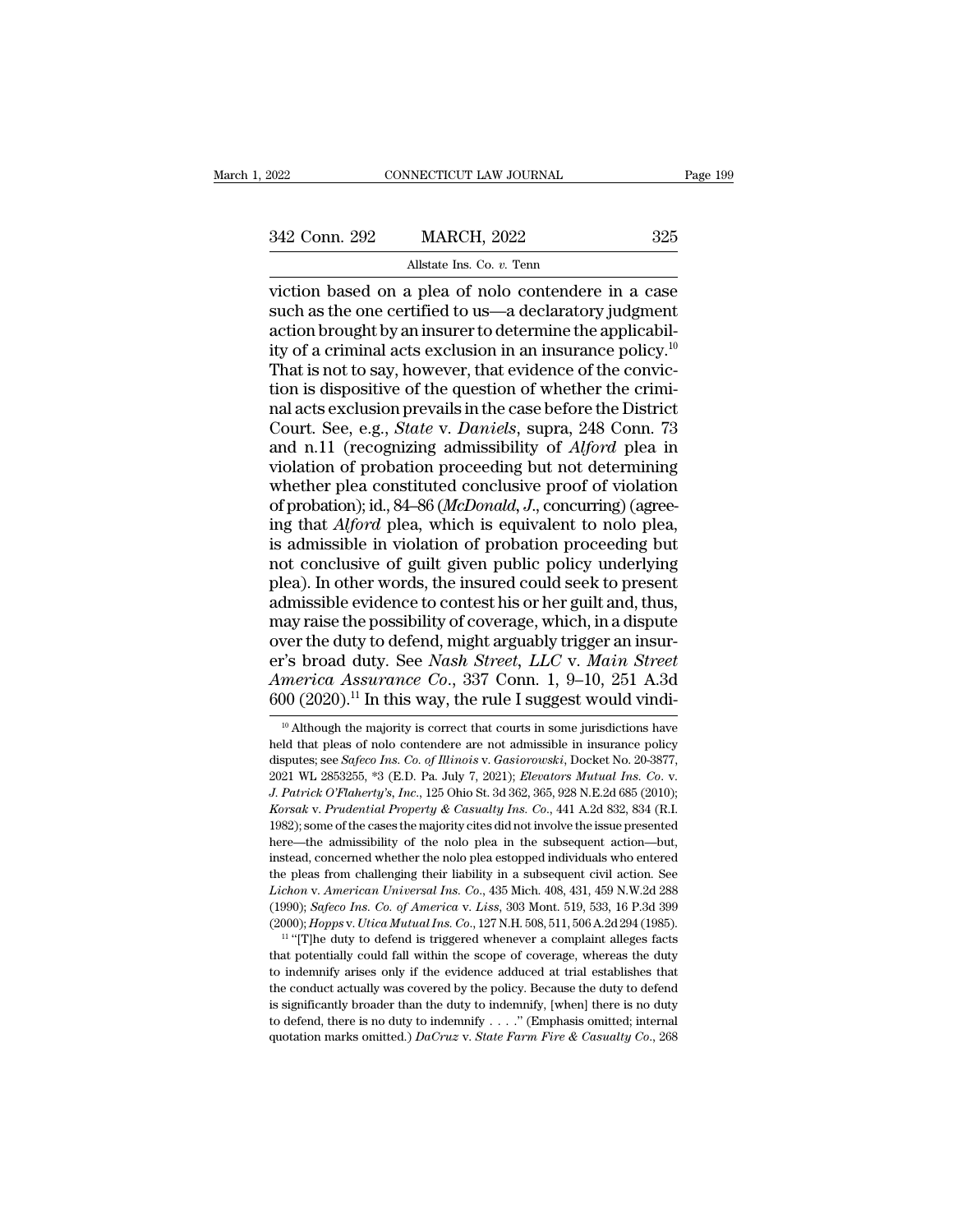|     | CONNECTICUT LAW JOURNAL                                | March 1, 2022 |
|-----|--------------------------------------------------------|---------------|
| 326 | <b>MARCH, 2022</b>                                     | 342 Conn. 292 |
|     | Allstate Ins. Co. v. Tenn                              |               |
|     | cate the public policy that disfavors insuring against |               |

CONNECTICUT LAW JOURNAL March 1, 202<br>
2326 MARCH, 2022 342 Conn. 292<br>
Allstate Ins. Co. v. Tenn<br>
2326 Conn. 292<br>
2342 Conn. 292<br>
2342 Conn. 292<br>
2342 Conn. 292<br>
2342 Conn. 292<br>
2342 Conn. 292<br>
2342 Conn. 292<br>
2342 Conn. 29 MARCH, 2022 342 Conn. 292<br>Allstate Ins. Co. v. Tenn<br>cate the public policy that disfavors insuring against<br>criminal conduct by requiring the insured to establish<br>at least a possibility of coverage; see *St. Paul Fire &*<br>Ma MARCH, 2022 342 Conn. 292<br>
Allstate Ins. Co. v. Tenn<br>
cate the public policy that disfavors insuring against<br>
criminal conduct by requiring the insured to establish<br>
at least a possibility of coverage; see *St. Paul Fire & MARCH, 2022* 342 Conn. 292<br> *Allstate Ins. Co. v. Tenn*<br> *Cate the public policy that disfavors insuring against*<br>
criminal conduct by requiring the insured to establish<br>
at least a possibility of coverage; see *St. Paul* Allstate Ins. Co. v. Tenn<br>
cate the public policy that disfavors insuring against<br>
criminal conduct by requiring the insured to establish<br>
at least a possibility of coverage; see *St. Paul Fire &*<br> *Marine Ins. Co. v. Sher* All and the public policy that disfavors insuring against<br>criminal conduct by requiring the insured to establish<br>at least a possibility of coverage; see *St. Paul Fire &*<br>*Marine Ins. Co. v. Shernow*, 222 Conn. 823, 832, cate the public policy that disfavors insuring against<br>criminal conduct by requiring the insured to establish<br>at least a possibility of coverage; see *St. Paul Fire &*<br>*Marine Ins. Co. v. Shernow*, 222 Conn. 823, 832, 610 criminal conduct by requiring the insured to establish<br>at least a possibility of coverage; see *St. Paul Fire &*<br>*Marine Ins. Co. v. Shernow*, 222 Conn. 823, 832, 610<br>A.2d 1281 (1992) ("[w]here [as here] no finding of an<br> at least a possibility of coverage; see *St. Paul Fire &*<br> *Marine Ins. Co.* v. *Shernow*, 222 Conn. 823, 832, 610<br>
A.2d 1281 (1992) ("[w]here [as here] no finding of an<br>
intent to injure has been made, nothing in the publ *Marine Ins. Co.* v. *Shernow*, 222 Conn. 823, 832, 610<br>A.2d 1281 (1992) ("[w]here [as here] no finding of an<br>intent to injure has been made, nothing in the public<br>policy of this [s]tate precludes indemnity for compensa-<br> A.2d 1281 (1992) ("[w]here [as here] no finding of an<br>intent to injure has been made, nothing in the public<br>policy of this [s]tate precludes indemnity for compensa-<br>tory damages flowing from [the] defendant's volitional<br>ac intent to injure has been made, nothing in the public<br>policy of this [s]tate precludes indemnity for compensa-<br>tory damages flowing from [the] defendant's volitional<br>act" (emphasis omitted; internal quotation marks omit-<br>t policy of this [s]tate precludes indemnity for compensa-<br>tory damages flowing from [the] defendant's volitional<br>act" (emphasis omitted; internal quotation marks omit-<br>ted)); while preserving the defendant's ability to main tory damages flowing from [the] defendant's volitional<br>act" (emphasis omitted; internal quotation marks omit-<br>ted)); while preserving the defendant's ability to main-<br>tain his innocence. See *State* v. *Bridgett*, 3 Conn. act" (emphasis omitted; internal quotation marks omit-<br>ted)); while preserving the defendant's ability to main-<br>tain his innocence. See *State* v. *Bridgett*, 3 Conn. Cir.<br>206, 208–209, 210 A.2d 182 (1965) ("[t]he only bas ted)); while preserving the defendant's ability to maintain his innocence. See *State* v. *Bridgett*, 3 Conn. Cir. 206, 208–209, 210 A.2d 182 (1965) ("[t]he only basic characteristic of the plea of nolo contendere [that] d ing''). teristic of the plea of nolo contendere [that] differenti-<br>es it from a guilty plea is that the defendant is not<br>topped from denying the facts to which he pleaded<br>lo contendere in a subsequent judicial civil proceed-<br>g").<br> ates it from a guilty plea is that the defendant is not<br>estopped from denying the facts to which he pleaded<br>nolo contendere in a subsequent judicial civil proceed-<br>ing").<br>For at least two reasons, this rule would not under

estopped from denying the facts to which he pleaded<br>nolo contendere in a subsequent judicial civil proceed-<br>ing").<br>For at least two reasons, this rule would not under-<br>mine the "very essence" of the public policy underpinrepresent in a subsequent judicial civil proceed-<br>ing").<br>For at least two reasons, this rule would not under-<br>mine the "very essence" of the public policy underpin-<br>ning pleas of nolo contendere: encouraging plea bargain-<br> ing").<br>
For at least two reasons, this rule would not under-<br>
mine the "very essence" of the public policy underpin-<br>
ning pleas of nolo contendere: encouraging plea bargain-<br>
ing. First, Moscaritolo still cannot use the d For at least two reasons, this rule would not under-<br>mine the "very essence" of the public policy underpin-<br>ning pleas of nolo contendere: encouraging plea bargain-<br>ing. First, Moscaritolo still cannot use the defendant's<br> For at least two reasons, this rule would not under-<br>mine the "very essence" of the public policy underpin-<br>ning pleas of nolo contendere: encouraging plea bargain-<br>ing. First, Moscaritolo still cannot use the defendant's<br> Ing. FITST, MOSCATITOIO STIII CANNOT USE The defendant S<br>nolo plea in the lawsuit he has brought against him,<br>alleging civil liability premised on the same facts as<br>those underlying the defendant's conviction. See, e.g.,<br>C nolo plea in the lawsuit he has brought against him,<br>alleging civil liability premised on the same facts as<br>those underlying the defendant's conviction. See, e.g.,<br>Conn. 675, 688, 846 A.2d 849 (2004). I note that, although

alleging civil liability premised on the same facts as<br>those underlying the defendant's conviction. See, e.g.,<br>Conn. 675, 688, 846 A.2d 849 (2004). I note that, although the certified<br>question involves only the duty to def alleging civil liability premised on the same facts as those underlying the defendant's conviction. See, e.g., Conn. 675, 688, 846 A.2d 849 (2004). I note that, although the certified question involves only the duty to de From authority presently available on this question. In fact, the last time and federal content of the duty to defend, my same reasoning would apply in the duty to indemnify context. The plea of nolo contendere would be a Conn. 675, 688, 846 A.2d 849 (2004). I note that, although the certified question involves only the duty to defend, my same reasoning would apply in the duty to indemnify context. The plea of nolo contendere would be admis in the duty to indemnify context. The plea of nolo contendere would be admissible but not dispositive. Notably, the rule I suggest would not depart from authority presently available on this question. In fact, the last tim admissible but not dispositive. Notably, the rule I suggest would not depart<br>from authority presently available on this question. In fact, the last time a<br>federal court certified this question to this court; see *Northfiel* a from authority presently available on this question. In fact, the last time a federal court certified this question to this court; see *Northfield Ins. Co.* v. *Derma Clinic, Inc.*, 440 F.3d 86, 93 (2d Cir. 2006); the on federal court certified this question to this court; see *Northfield Ins. Co. v.*<br>*Derma Clinic, Inc.*, 440 F.3d 86, 93 (2d Cir. 2006); the only Connecticut case to address the question held that a conviction based on a pl Derma Clinic, Inc., 440 F.3d 86, 93 (2d Cir. 2006); the only Connecticut case to address the question held that a conviction based on a plea of nolo contendere is admissible to "trigger" a similar policy exclusion and defe Electrical case to address the question held that a conviction based on a plea of nolo contendere is admissible to "trigger" a similar policy exclusion and defeat a duty to indemnify the insured. See *Allstate Ins. Co. v.* contendere is admissible to "trigger" a similar policy exclusion and defeat a duty to indemnify the insured. See *Allstate Ins. Co.* v. *Simansky*, 45 Conn. Supp. 623, 629, 738 A.2d 231 (1998) ("For purposes of the exclus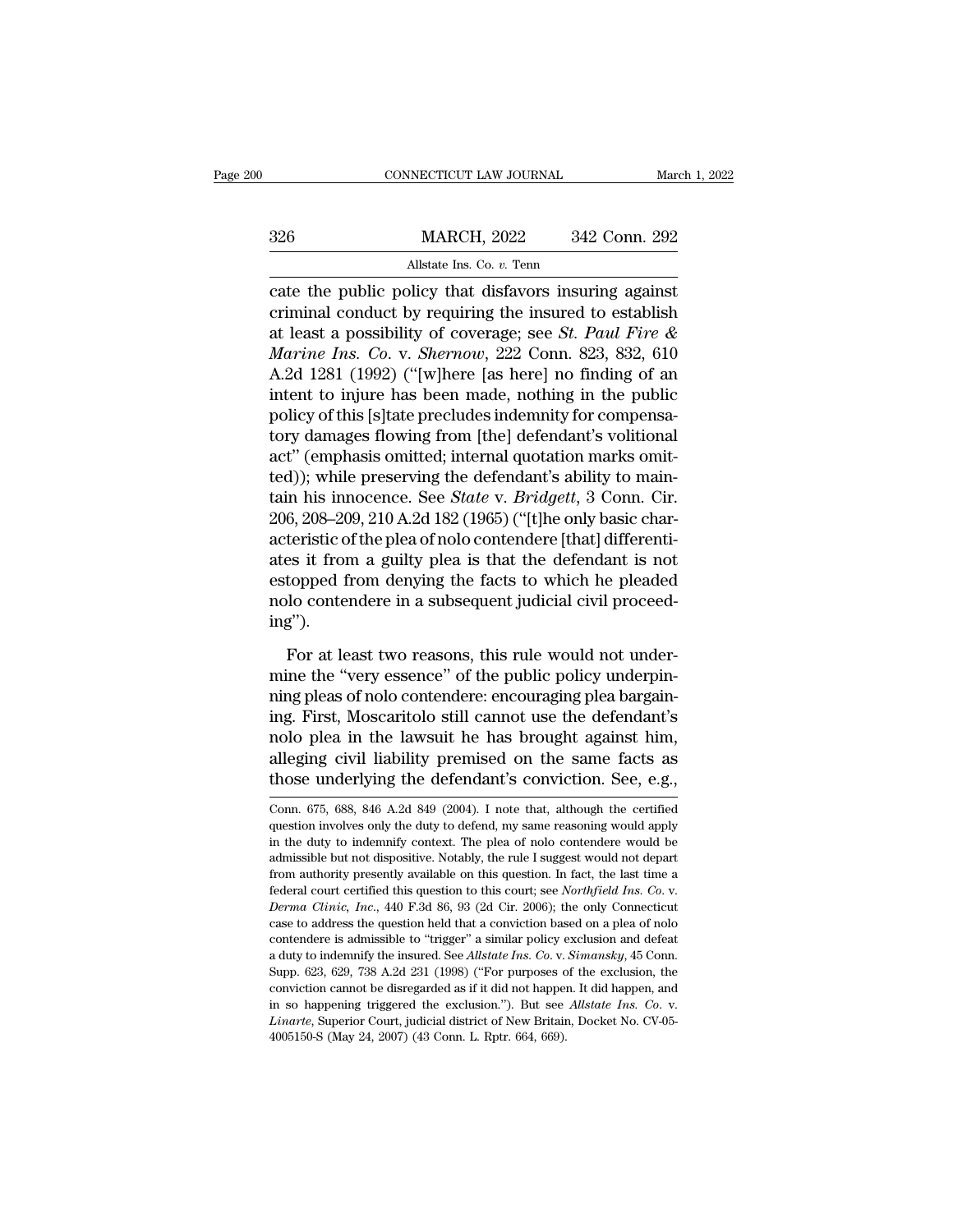| 2022          | CONNECTICUT LAW JOURNAL                            | Page 201 |
|---------------|----------------------------------------------------|----------|
|               |                                                    |          |
| 342 Conn. 292 | <b>MARCH, 2022</b>                                 | 327      |
|               | Allstate Ins. Co. v. Tenn                          |          |
|               | Elevators Mutual Ins. Co y J. Patrick O'Flabertu's |          |

Elevators Mutual Ins. Co. v. *J. Patrick O'Flaherty's*,<br> *Elevators Mutual Ins. Co. v. J. Patrick O'Flaherty's,*<br> *Elevators Mutual Ins. Co. v. J. Patrick O'Flaherty's,*<br> *Inc.*, 125 Ohio St. 3d 362, 365, 928 N.E.2d 685 (2 *Inc.*, 125 Ohio St. 3d 362, 365, 928 N.E.2d 685 (2010)<br>*Inc.*, 125 Ohio St. 3d 362, 365, 928 N.E.2d 685 (2010)<br>*I* ("[t]he prohibition against admitting evidence of [no]<br>contest place was intended sonorally to apply to a (342 Conn. 292 MARCH, 2022 327<br>
Allstate Ins. Co. v. Tenn<br>
Elevators Mutual Ins. Co. v. J. Patrick O'Flaherty's,<br>
Inc., 125 Ohio St. 3d 362, 365, 928 N.E.2d 685 (2010)<br>
("[t]he prohibition against admitting evidence of [no 342 Conn. 292 MARCH, 2022 327<br>
Allstate Ins. Co. v. Tenn<br>
Elevators Mutual Ins. Co. v. J. Patrick O'Flaherty's,<br>
Inc., 125 Ohio St. 3d 362, 365, 928 N.E.2d 685 (2010)<br>
("[t]he prohibition against admitting evidence of [no] Allstate Ins. Co. v. Tenn<br>Elevators Mutual Ins. Co. v. J. Patrick O'Flaherty's,<br>Inc., 125 Ohio St. 3d 362, 365, 928 N.E.2d 685 (2010)<br>("[t]he prohibition against admitting evidence of [no]<br>contest pleas was intended genera Allistate Ins. Co. v. Tenn<br>Elevators Mutual Ins. Co. v. J. Patrick O'Flaherty's,<br>Inc., 125 Ohio St. 3d 362, 365, 928 N.E.2d 685 (2010)<br>("[t]he prohibition against admitting evidence of [no]<br>contest pleas was intended gener Elevators Mutu<br>Inc., 125 Ohio !<br>("[t]he prohibiti<br>contest pleas w:<br>suit by the vict<br>for injuries resu<br>the plea").<br>Second, I do  $\mathcal{L}$ , 125 Office 3t. 3d 302, 305, 926 N.E.2d 065 (2010)<br>
(t]he prohibition against admitting evidence of [no]<br>
intest pleas was intended generally to apply to a civil<br>
it by the victim of the crime against the defenda (Fine promotion against admitting evidence of [ho]<br>contest pleas was intended generally to apply to a civil<br>suit by the victim of the crime against the defendant<br>for injuries resulting from the criminal acts underlying<br>th

collest pleas was intended generally to apply to a civil<br>suit by the victim of the crime against the defendant<br>for injuries resulting from the criminal acts underlying<br>the plea").<br>Second, I do not believe that the Distric suit by the victim of the crime against the defendant<br>for injuries resulting from the criminal acts underlying<br>the plea").<br>Second, I do not believe that the District Court, by<br>entering the plea of nolo contendere into evid for figures resulting from the criminal acts underlying<br>the plea").<br>Second, I do not believe that the District Court, by<br>entering the plea of nolo contendere into evidence in<br>a declaratory judgment action, would be admitti Second, I do not believe that the District Court, by<br>entering the plea of nolo contendere into evidence in<br>a declaratory judgment action, would be admitting the<br>plea "against" the defendant in the way § 4-8A (a) (2)<br>conte Second, I do not believe that the District Court, by<br>entering the plea of nolo contendere into evidence in<br>a declaratory judgment action, would be admitting the<br>plea "against" the defendant in the way § 4-8A (a) (2)<br>conte entering the plea of nolo contendere into evidence in<br>a declaratory judgment action, would be admitting the<br>plea "against" the defendant in the way § 4-8A (a) (2)<br>contemplates. The majority does not appreciate how<br>the "mer a declaratory judgment action, would be admitting the<br>plea "against" the defendant in the way § 4-8A (a) (2)<br>contemplates. The majority does not appreciate how<br>the "mere procedural device" of a declaratory judgment<br>action plea "against" the defendant in the way § 4-8A (a) (2)<br>contemplates. The majority does not appreciate how<br>the "mere procedural device" of a declaratory judgment<br>action has skewed its reasoning. (Internal quotation<br>marks om contemplates. The majority does not appreciate how<br>the "mere procedural device" of a declaratory judgment<br>action has skewed its reasoning. (Internal quotation<br>marks omitted.) Wilson v. Kelley, 224 Conn. 110, 115–16,<br>617 A. omitted)). tion has skewed its reasoning. (Internal quotation<br>arks omitted.) *Wilson v. Kelley*, 224 Conn. 110, 115–16,<br>7 A.2d 433 (1992); see id. ("[d]eclaratory relief is a mere<br>ocedural device by which various types of substantiv filar as officiently without v. Retteg, 224 Coluit. 110, 115–10,<br>617 A.2d 433 (1992); see id. ("[d]eclaratory relief is a mere<br>procedural device by which various types of substantive<br>claims may be vindicated" (internal qu

or  $r$  A.2d 455 (1992), see id. ( [d]eclaratory refler is a filter<br>procedural device by which various types of substantive<br>claims may be vindicated" (internal quotation marks<br>omitted)).<br>This failure is revealed most promi procedural device by which various types of substantive<br>claims may be vindicated" (internal quotation marks<br>omitted)).<br>This failure is revealed most prominently in the major-<br>ity's statement that it sees "no principled rea claims may be vindicated (internal quotation marks<br>omitted)).<br>This failure is revealed most prominently in the major-<br>ity's statement that it sees "no principled reason to<br>rigorously enforce the restrictions imposed by § This failure is revealed most prominently in the majority's statement that it sees "no principled reason to rigorously enforce the restrictions imposed by  $\S$  4-8A (a) of the Connecticut Code of Evidence on the victim of This failure is revealed most prominently in the major-<br>ity's statement that it sees "no principled reason to<br>rigorously enforce the restrictions imposed by  $\S$  4-8A<br>(a) of the Connecticut Code of Evidence on the victim<br>o ity's statement that it sees "no principled reason to<br>rigorously enforce the restrictions imposed by § 4-8A<br>(a) of the Connecticut Code of Evidence on the victim<br>of a crime in a tort case [i.e., Moscaritolo] while simultarigorously enforce the restrictions imposed by § 4-8A<br>
(a) of the Connecticut Code of Evidence on the victim<br>
of a crime in a tort case [i.e., Moscaritolo] while simulta-<br>
neously ignoring that rule for a corporation [i.e. (a) of the Connecticut Code of Evidence on the victim<br>of a crime in a tort case [i.e., Moscaritolo] while simulta-<br>neously ignoring that rule for a corporation [i.e., an<br>insurance company] in a declaratory judgment action<br> of a crime in a tort case [i.e., Moscaritolo] while simulta-<br>neously ignoring that rule for a corporation [i.e., an<br>insurance company] in a declaratory judgment action<br>arising out of the very same set of facts." The princi neously ignoring that rule for a corporation [i.e., an<br>insurance company] in a declaratory judgment action<br>arising out of the very same set of facts." The principled<br>reason for the distinction, of course, lies in the admit insurance company] in a declaratory judgment action<br>arising out of the very same set of facts." The principled<br>reason for the distinction, of course, lies in the admitted<br>purpose of the rule itself: to encourage plea barga arising out of the very same set of facts." The principled<br>reason for the distinction, of course, lies in the admitted<br>purpose of the rule itself: to encourage plea bargaining.<br>Not surprisingly, this goal is impacted diffe reason for the distinction, of course, lies in the admitted<br>purpose of the rule itself: to encourage plea bargaining.<br>Not surprisingly, this goal is impacted differently by the<br>two different litigation postures the majorit purpose of the rule itself: to encourage plea bargaining.<br>Not surprisingly, this goal is impacted differently by the<br>two different litigation postures the majority compares.<br>The purpose of the rule is not implicated direct Not surprisingly, this goal is impacted differently by the<br>two different litigation postures the majority compares.<br>The purpose of the rule is not implicated directly (or<br>by its terms, at all) in a declaratory judgment act two different litigation postures the majority compares.<br>The purpose of the rule is not implicated directly (or<br>by its terms, at all) in a declaratory judgment action to<br>resolve an insurance coverage dispute in the same wa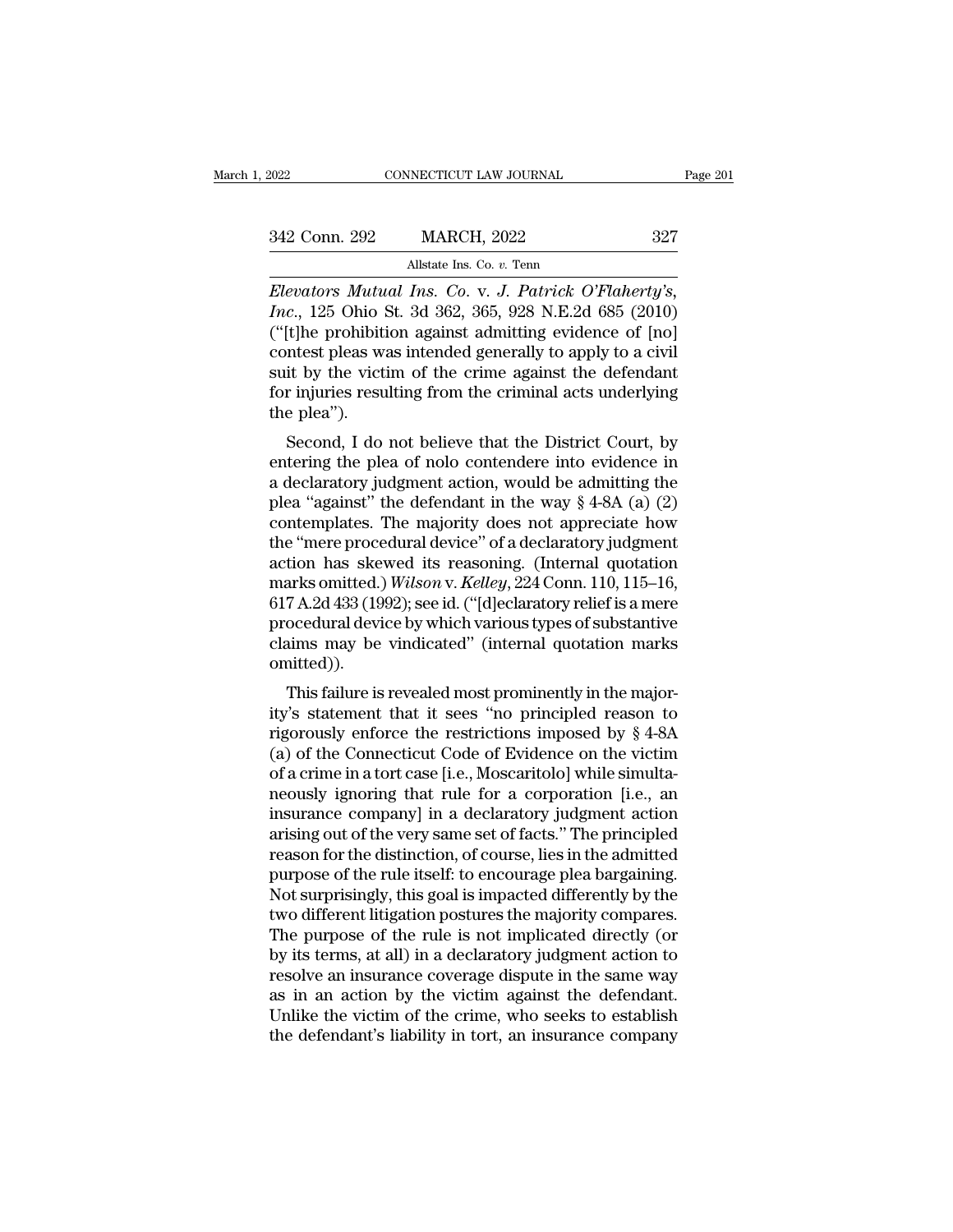|     | CONNECTICUT LAW JOURNAL                                 | March 1, 2022 |
|-----|---------------------------------------------------------|---------------|
|     |                                                         |               |
| 328 | <b>MARCH, 2022</b>                                      | 342 Conn. 292 |
|     | Allstate Ins. Co. v. Tenn                               |               |
|     | in a declaratory indoment action seeks a very different |               |

CONNECTICUT LAW JOURNAL March 1, 202<br>
328 MARCH, 2022 342 Conn. 292<br>
Allstate Ins. Co. v. Tenn<br>
in a declaratory judgment action seeks a very different<br>
remedy: an adjudication of the parties' contractual<br>
rights. See e.g. MARCH, 2022 342 Conn. 292<br>Allstate Ins. Co. v. Tenn<br>in a declaratory judgment action seeks a very different<br>remedy: an adjudication of the parties' contractual<br>rights. See, e.g., *Walker* v. *Schaeffer*, 854 F.2d 138, 143<br> MARCH, 2022 342 Conn. 292<br>
Allstate Ins. Co. *v.* Tenn<br>
in a declaratory judgment action seeks a very different<br>
remedy: an adjudication of the parties' contractual<br>
rights. See, e.g., *Walker* v. *Schaeffer*, 854 F.2d 138  $\frac{\text{MARCH, 2022}}{\text{Alstate Ins. Co. } v.\text{ Tenn}}$ <br>
in a declaratory judgment action seeks a very different<br>
remedy: an adjudication of the parties' contractual<br>
rights. See, e.g., *Walker* v. *Schaeffer*, 854 F.2d 138, 143<br>
(6th Cir. 1988 Allstate Ins. Co. *v.* Tenn<br>in a declaratory judgment action seeks a very different<br>remedy: an adjudication of the parties' contractual<br>rights. See, e.g., *Walker* v. *Schaeffer*, 854 F.2d 138, 143<br>(6th Cir. 1988) ("We fin Figure 1.1 and declaratory judgment action seeks a very different<br>remedy: an adjudication of the parties' contractual<br>rights. See, e.g., *Walker* v. *Schaeffer*, 854 F.2d 138, 143<br>(6th Cir. 1988) ("We find a material diff in a declaratory judgment action seeks a very different<br>remedy: an adjudication of the parties' contractual<br>rights. See, e.g., *Walker* v. *Schaeffer*, 854 F.2d 138, 143<br>(6th Cir. 1988) ("We find a material difference betw remedy: an adjudication of the parties' contractual<br>rights. See, e.g., *Walker* v. *Schaeffer*, 854 F.2d 138, 143<br>(6th Cir. 1988) ("We find a material difference between<br>using the nolo contendere plea to subject a former<br>c rights. See, e.g., *Walker v. Schaeffer*, 854 F.2d 138, 143<br>(6th Cir. 1988) ("We find a material difference between<br>using the nolo contendere plea to subject a former<br>criminal defendant to subsequent civil or criminal liab (6th Cir. 1988) ("We find a material difference between<br>using the nolo-contendere plea to subject a former<br>criminal defendant to subsequent civil or criminal liabil-<br>ity and using the plea as a defense against those submi using the nolo contendere plea to subject a former<br>criminal defendant to subsequent civil or criminal liabil-<br>ity and using the plea as a defense against those submit-<br>ting a plea interpreted to be an admission [that] woul criminal defendant to subsequent civil or criminal liability and using the plea as a defense against those submitting a plea interpreted to be an admission [that] would preclude liability. Rule 410 [of the Federal Rules of ity and using the plea as a defense against those submit-<br>ting a plea interpreted to be an admission [that] would<br>preclude liability. Rule 410 [of the Federal Rules of<br>Evidence] was intended to protect a criminal defen-<br>da ting a plea interpreted to be an admission [that] would<br>preclude liability. Rule 410 [of the Federal Rules of<br>Evidence] was intended to protect a criminal defen-<br>dant's use of the nolo contendere plea to defend himself<br>fro preclude liability. Rule 410 [of the Federal Rules of Evidence] was intended to protect a criminal defendant's use of the nolo contendere plea to defend himself from future civil liability. We decline to interpret the rul Evidence] was intended to protec<br>dant's use of the nolo contendere pl<br>from future civil liability. We decl<br>rule so as to allow the former defen<br>offensively, in order to obtain da<br>admitted facts [that] would indic:<br>....." ( om future civil liability. We decline to interpret the<br>le so as to allow the former defendants to use the plea<br>fensively, in order to obtain damages, after having<br>mitted facts [that] would indicate no civil liability<br>..." rule so as to allow the former defendants to use the plea<br>offensively, in order to obtain damages, after having<br>admitted facts [that] would indicate no civil liability<br> $\ldots$ ." (Emphasis omitted.)).<br>To illustrate this poin

offensively, in order to obtain damages, after having<br>admitted facts [that] would indicate no civil liability<br> $\ldots$  ." (Emphasis omitted.)).<br>To illustrate this point, consider the sequence of events<br>that would lead to a s admitted facts [that] would indicate no civil liability<br>
....." (Emphasis omitted.)).<br>
To illustrate this point, consider the sequence of events<br>
that would lead to a subrogation action by Moscaritolo<br>
against the plaintif  $\cdots$ ." (Emphasis omitted.)).<br>To illustrate this point, consider the sequence of events<br>that would lead to a subrogation action by Moscaritolo<br>against the plaintiff insurer under these facts. When the<br>defendant agreed to To illustrate this point, consider the sequence of events<br>that would lead to a subrogation action by Moscaritolo<br>against the plaintiff insurer under these facts. When the<br>defendant agreed to plead nolo contendere to a char To illustrate this point, consider the sequence of events<br>that would lead to a subrogation action by Moscaritolo<br>against the plaintiff insurer under these facts. When the<br>defendant agreed to plead nolo contendere to a char that would lead to a subrogation action by Moscaritolo<br>against the plaintiff insurer under these facts. When the<br>defendant agreed to plead nolo contendere to a charge<br>of assault in the first degree, Moscaritolo already had against the plaintiff insurer under these facts. When the<br>defendant agreed to plead nolo contendere to a charge<br>of assault in the first degree, Moscaritolo already had<br>sued him in Superior Court. Assume that, after the<br>def defendant agreed to plead nolo contendere to a charge<br>of assault in the first degree, Moscaritolo already had<br>sued him in Superior Court. Assume that, after the<br>defendant's plea, Moscaritolo pursued and obtained a<br>judgment of assault in the first degree, Moscaritolo already had<br>sued him in Superior Court. Assume that, after the<br>defendant's plea, Moscaritolo pursued and obtained a<br>judgment against him. If the plaintiff refused to indem-<br>nify sued him in Superior Court. Assume that, after the<br>defendant's plea, Moscaritolo pursued and obtained a<br>judgment against him. If the plaintiff refused to indem-<br>nify the defendant for the judgment rendered against<br>him, Mo defendant's plea, Moscaritolo pursued and obtained a<br>judgment against him. If the plaintiff refused to indem-<br>nify the defendant for the judgment rendered against<br>him, Moscaritolo would have the right to bring a subro-<br>gat judgment against him. If the plaintiff refused to indem-<br>nify the defendant for the judgment rendered against<br>him, Moscaritolo would have the right to bring a subro-<br>gation action against the plaintiff insurer under Genera nify the defendant for the judgment rendered against<br>him, Moscaritolo would have the right to bring a subro-<br>gation action against the plaintiff insurer under General<br>Statutes § 38a-321, standing in the shoes of the insure him, Moscaritolo would have the right to bring a subro-<br>gation action against the plaintiff insurer under General<br>Statutes § 38a-321, standing in the shoes of the insured,<br>the defendant, who would not be a party to that ac gation action against the plaintiff insurer under General<br>Statutes § 38a-321, standing in the shoes of the insured,<br>the defendant, who would not be a party to that action.<br>Section 4-8A (a) (2) of the Connecticut Code of Ev Statutes § 38a-321, standing in the shoes of the insured,<br>the defendant, who would not be a party to that action.<br>Section 4-8A (a) (2) of the Connecticut Code of Evi-<br>dence prohibits the admission of a plea of nolo conten the defendant, who would not be a party to that action.<br>Section 4-8A (a) (2) of the Connecticut Code of Evi-<br>dence prohibits the admission of a plea of nolo conten-<br>dere only if it is sought to be used "against a person<br>wh Section 4-8A (a) (2) of the Connecticut Code of Evidence prohibits the admission of a plea of nolo contendere only if it is sought to be used "against a person who has entered" the plea. By its terms, the rule would there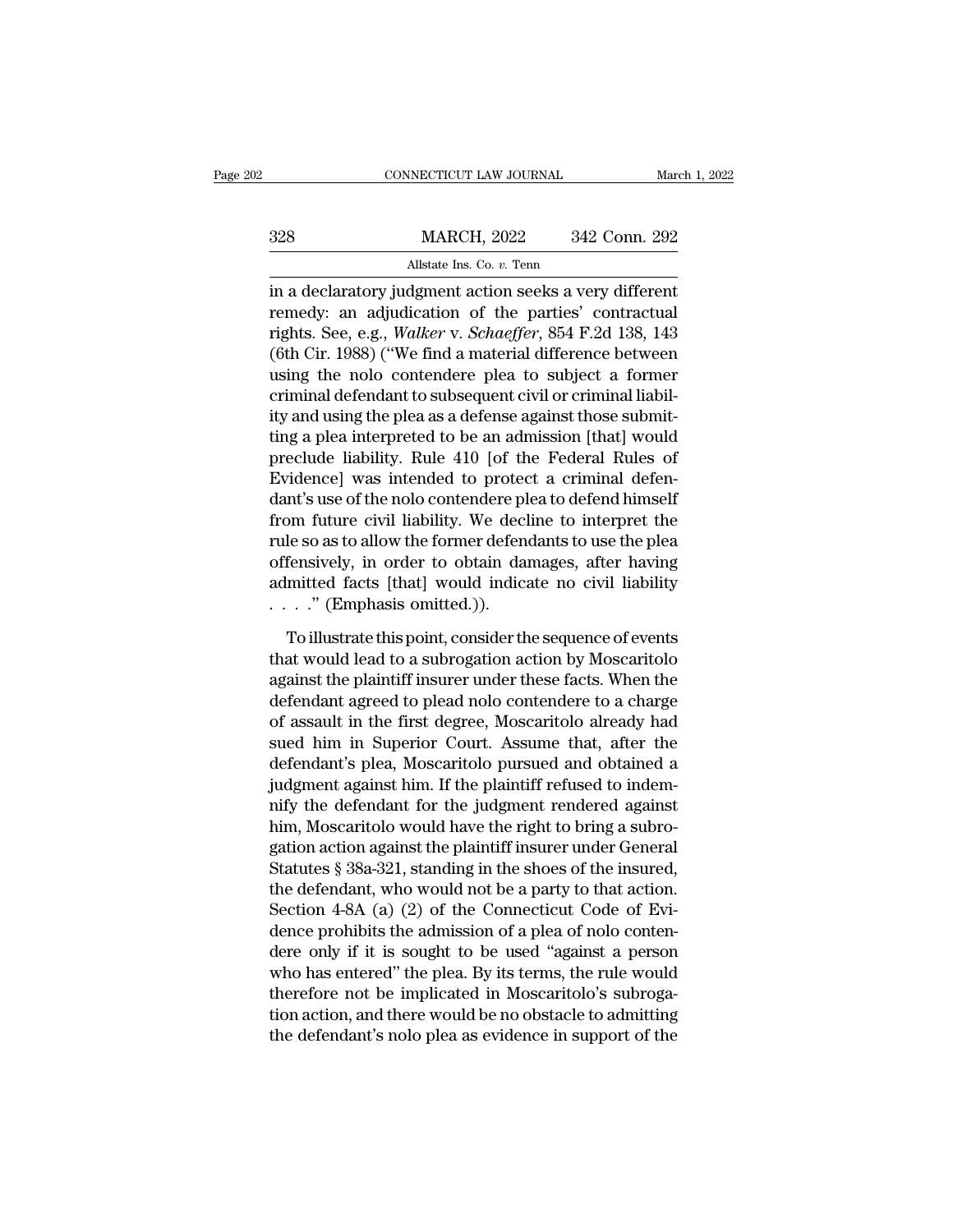| 2022          | CONNECTICUT LAW JOURNAL                                                                                                                                                 | Page 203 |
|---------------|-------------------------------------------------------------------------------------------------------------------------------------------------------------------------|----------|
|               |                                                                                                                                                                         |          |
| 342 Conn. 292 | <b>MARCH, 2022</b>                                                                                                                                                      | 329      |
|               | Allstate Ins. Co. v. Tenn                                                                                                                                               |          |
|               | plaintiff insurer's defense that the criminal acts exclu-<br>sion of the insurance policy applies.                                                                      |          |
|               | The fact that, in the subrogation action, Moscaritolo<br>would stand in the defendant's shoes does not alter the<br>outcomo bocauso 8.280.291 grants only a subrogation |          |

342 Conn. 292 MARCH, 2022 329<br>
allstate Ins. Co. v. Tenn<br>
plaintiff insurer's defense that the criminal acts exclu-<br>
sion of the insurance policy applies.<br>
The fact that, in the subrogation action, Moscaritolo<br>
would stan All state Ins. Co. v. Tenn<br>plaintiff insurer's defense that the criminal acts exclusion of the insurance policy applies.<br>The fact that, in the subrogation action, Moscaritolo<br>would stand in the defendant's shoes does not plaintiff insurer's defense that the criminal acts exclusion of the insurance policy applies.<br>The fact that, in the subrogation action, Moscaritolo would stand in the defendant's shoes does not alter the outcome because § Frame in the insurance policy applies.<br>
The fact that, in the subrogation action, Moscaritolo<br>
would stand in the defendant's shoes does not alter the<br>
outcome because  $\S 38a-321$  grants only a subrogation<br>
plaintiff the The fact that, in the subrogation action, Moscaritolo would stand in the defendant's shoes does not alter the outcome because § 38a-321 grants only a subrogation plaintiff the same rights as the insured under the policy—t The fact that, in the subrogation action, Moscaritolo would stand in the defendant's shoes does not alter the outcome because  $\S 38a-321$  grants only a subrogation plaintiff the same rights as the insured under the policy *Colume is a action in the defendant's shoes does not alter the* outcome because § 38a-321 grants only a subrogation plaintiff the same rights as the insured under the policy—that is, the right to assert "any claim or defe outcome because § 38a-321 grants only a subrogation<br>plaintiff the same rights as the insured under the pol-<br>icy—that is, the right to assert "any claim or defense<br>that [the insured] himself could have raised had [the<br>insu plaintiff the same rights as the insured under the policy—that is, the right to assert "any claim or defense<br>that [the insured] himself could have raised had [the<br>insured] brought suit against [the insurer]." *Home Ins.*<br> icy—that is, the right to assert "any claim or defense<br>that [the insured] himself could have raised had [the<br>insured] brought suit against [the insurer]." *Home Ins.*<br>Co. v. Aetna Life & Casualty Co., 235 Conn. 185, 198,<br>6 that [the insured] himself could have raised had [the<br>insured] brought suit against [the insurer]." *Home Ins.*<br>Co. v. Aetna Life & Casualty Co., 235 Conn. 185, 198,<br>663 A.2d 1001 (1995). A subrogation plaintiff steps into insured] brought suit against [the insurer]." *Home Ins.* Co. v. *Aetna Life & Casualty Co.*, 235 Conn. 185, 198, 663 A.2d 1001 (1995). A subrogation plaintiff steps into the insured's shoes as to any right of the insured Co. v. Aetna Life & Casualty Co., 235 Conn. 185, 198, 663 A.2d 1001 (1995). A subrogation plaintiff steps into the insured's shoes as to any right of the insured that arises out of the insurance policy but not as to any r 663 A.2d 1001 (1995). A subrogation plaintiff steps into<br>the insured's shoes as to any right of the insured that<br>arises out of the insurance policy but not as to any right<br>that arises *outside of* the insurance policy. Se the insured's shoes as to any right of the insured that<br>arises out of the insurance policy but not as to any right<br>that arises *outside of* the insurance policy. See, e.g., id.<br>("Because [the insured's] right to maintain arises out of the insurance policy but not as to any right<br>that arises *outside of* the insurance policy. See, e.g., id.<br>("Because [the insured's] right to maintain the confiden-<br>tiality of communications with his psychiat privilege''). Because [are moarca s] right to maintain the connact.<br>
lity of communications with his psychiatrist arises<br>
nder [General Statutes] § 52-146e and not under his<br>
ntract of insurance with [the defendant], § 38a-321<br>
es not e admy of communications with this psychiatrics affects<br>under [General Statutes] § 52-146e and not under his<br>contract of insurance with [the defendant], § 38a-321<br>does not empower [the plaintiff] to waive [the insured's]<br>pr

contract of insurance with [the defendant], § 38a-321<br>does not empower [the plaintiff] to waive [the insured's]<br>privilege").<br>In the present controversy, the defendant's "right"<br>not to have a nolo plea admitted "against" h the declarator of mistratic what the determinity,  $\frac{1}{3}$  or  $\frac{1}{3}$  does not empower [the plaintiff] to waive [the insured's]<br>privilege").<br>In the present controversy, the defendant's "right"<br>not to have a nolo plea a privilege").<br>
In the present controversy, the defendant's "right"<br>
not to have a nolo plea admitted "against" him is not<br>
a right contained in the insurance policy at issue in<br>
the declaratory judgment action but is a com In the present controversy, the defendant's "right"<br>not to have a nolo plea admitted "against" him is not<br>a right contained in the insurance policy at issue in<br>the declaratory judgment action but is a common-law<br>evidentia In the present controversy, the defendant's "right"<br>not to have a nolo plea admitted "against" him is not<br>a right contained in the insurance policy at issue in<br>the declaratory judgment action but is a common-law<br>evidentia not to have a nolo plea admitted "against" him is not<br>a right contained in the insurance policy at issue in<br>the declaratory judgment action but is a common-law<br>evidentiary rule that is codified in our Code of Evidence.<br>As a right contained in the insurance policy at issue in<br>the declaratory judgment action but is a common-law<br>evidentiary rule that is codified in our Code of Evidence.<br>As a result, in a subrogation action under § 38a-321<br>brou the declaratory judgment action but is a common-law<br>evidentiary rule that is codified in our Code of Evidence.<br>As a result, in a subrogation action under § 38a-321<br>brought by Moscaritolo against the plaintiff insurer,<br>Mosc evidentiary rule<br>As a result, ir<br>brought by M<br>Moscaritolo co<br>defendant's ple<br>vant to whethe<br>this case.<br>The insurer, The insurer, however, has cut to the chase—responsition to rescaly and reasonably—by filing a declaratory judgment to whether the criminal acts exclusion applies in the insurer, however, has cut to the chase—responsition a bly and reasonably discussed in the admission of the<br>defendant's plea of nolo contendere. It is plainly rele-<br>vant to whether the criminal acts exclusion applies in<br>this case.<br>The insurer, however, has cut to the chase—res

defendant's plea of nolo contendere. It is plainly relevant to whether the criminal acts exclusion applies in<br>this case.<br>The insurer, however, has cut to the chase—responsi-<br>bly and reasonably—by filing a declaratory judg which remains a piece of the solutionate regardless of this case.<br>The insurer, however, has cut to the chase—responsi-<br>bly and reasonably—by filing a declaratory judgment<br>action to resolve all parties' rights and obligatio related the critical acts exclusion applies in this case.<br>The insurer, however, has cut to the chase—responsi-<br>bly and reasonably—by filing a declaratory judgment<br>action to resolve all parties' rights and obligations,<br>whic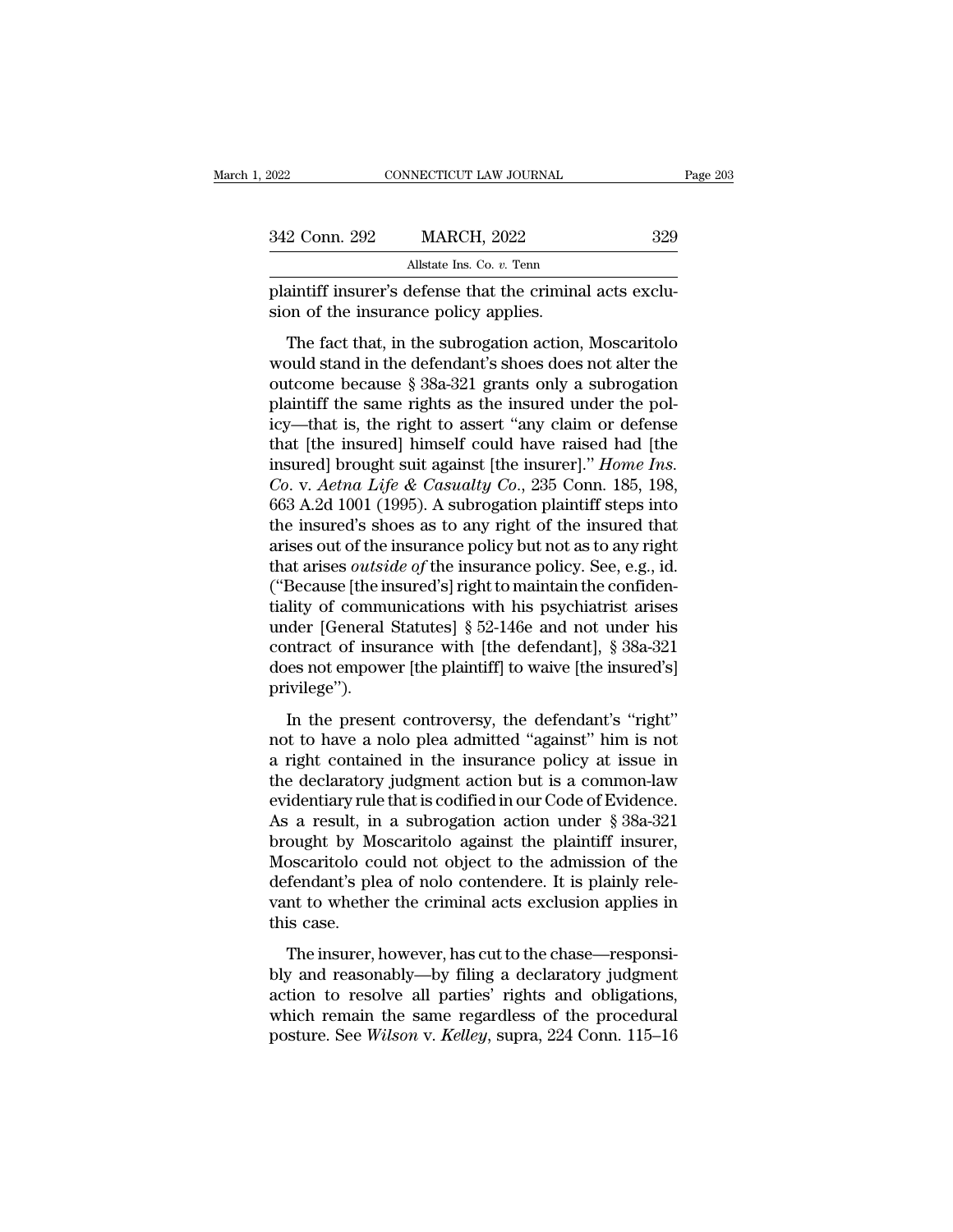|     | CONNECTICUT LAW JOURNAL                               | March 1, 2022 |
|-----|-------------------------------------------------------|---------------|
| 330 |                                                       | 342 Conn. 292 |
|     | <b>MARCH, 2022</b><br>Allstate Ins. Co. v. Tenn       |               |
|     | ("Idleclaratory relief is a mere procedural device by |               |

(CONNECTICUT LAW JOURNAL March 1, 2022)<br>
330 MARCH, 2022 342 Conn. 292<br>
Allstate Ins. Co. v. Tenn<br>
("[d]eclaratory relief is a mere procedural device by<br>
which various types of substantive claims may be vindi-<br>
cated" (int MARCH, 2022 342 Conn. 292<br>Allstate Ins. Co. v. Tenn<br>("[d]eclaratory relief is a mere procedural device by<br>which various types of substantive claims may be vindi-<br>cated" (internal quotation marks omitted)). If we pro-<br>hibit  $\begin{array}{ll} \text{MARCH, 2022} & \text{342 Conn. 292} \ \hline \text{Allstate Ins. Co. } v. \text{ Tenn} \ \hline \end{array}$  ("[d]eclaratory relief is a mere procedural device by which various types of substantive claims may be vindicated" (internal quotation marks omitted)). If  $\frac{\text{MARCH}}{\text{(4)}}$  allstate Ins. Co. v. Tenn<br>
("[d]eclaratory relief is a mere procedural device by<br>
which various types of substantive claims may be vindi-<br>
cated" (internal quotation marks omitted)). If we pro-<br>
hibit insu All state Ins. Co. v. Tenn<br>
("[d]eclaratory relief is a mere procedural device by<br>
which various types of substantive claims may be vindi-<br>
cated" (internal quotation marks omitted)). If we pro-<br>
hibit insurers from admit All tast instant in the coverage and to which various types of substantive claims may be vindicated" (internal quotation marks omitted)). If we prohibit insurers from admitting nolo pleas in declaratory judgment actions s ("[d]eclaratory relief is a mere procedural device by<br>which various types of substantive claims may be vindi-<br>cated" (internal quotation marks omitted)). If we pro-<br>hibit insurers from admitting nolo pleas in declaratory<br>j which various types of substantive claims may be vindicated" (internal quotation marks omitted)). If we prohibit insurers from admitting nolo pleas in declaratory judgment actions such as this case, insurers may decide to cated" (internal quotation marks omitted)). If we prohibit insurers from admitting nolo pleas in declaratory judgment actions such as this case, insurers may decide to deny coverage and to wait for any potential subrogatio hibit insurers from adequent actions such<br>to deny coverage and the deny coverage and the sense of nolo contendere wo<br>sible. This would defequent action.<br>Further, under the dgment actions such as this case, insurers may decide<br>deny coverage and to wait for any potential subroga-<br>on action under  $\S$  38a-321, in which the insured's plea<br>nolo contendere would, in my view, clearly be admis-<br>ple. to deny coverage and to wait for any potential subrogation action under  $\S$  38a-321, in which the insured's plea of nolo contendere would, in my view, clearly be admissible. This would defeat the purpose of a declaratory

tion action under § 38a-321, in which the insured's plea<br>of nolo contendere would, in my view, clearly be admis-<br>sible. This would defeat the purpose of a declaratory<br>judgment action.<br>Further, under the regime the majority of nolo contendere would, in my view, clearly be admissible. This would defeat the purpose of a declaratory<br>judgment action.<br>Further, under the regime the majority prescribes,<br>without the benefit of the nolo plea to prove sible. This would deteat the purpose of a declaratory<br>judgment action.<br>Further, under the regime the majority prescribes,<br>without the benefit of the nolo plea to prove the defen-<br>dant's criminal actions and the applicatio judgment action.<br>Further, under the regime the majority prescribes,<br>without the benefit of the nolo plea to prove the defen-<br>dant's criminal actions and the application of the exclu-<br>sion, the insurance company will be lef Further, under the regime the majority prescribes,<br>without the benefit of the nolo plea to prove the defen-<br>dant's criminal actions and the application of the exclu-<br>sion, the insurance company will be left to parse polic on, the insurance company will be left to parse police<br>ports and to seek cooperation from witnesses to an<br>cident to which it was not a party and that it did not<br>westigate in the first instance.<sup>12</sup> Police officers and<br><sup>12</sup> reports and to seek cooperation from witnesses to an incident to which it was not a party and that it did not investigate in the first instance.<sup>12</sup> Police officers and  $\frac{12}{12}$  The majority states that the language of

incident to which it was not a party and that it did not<br>investigate in the first instance.<sup>12</sup> Police officers and<br> $\frac{12}{\text{The majority states that the language of the policy—that the exclusion  
"applies regardless of whether or not such insured person is actually charged  
with, or convicted of a crime"—makes "either the existence or absence of  
a criminal conviction contractually irrelevant." (Emphasis omitted.) Text$ investigate in the first instance.<sup>12</sup> Police officers and<br>
<sup>12</sup> The majority states that the language of the policy—that the exclusion<br>
"applies regardless of whether or not such insured person is actually charged<br>
with, Investigate in the first instance.<sup>--</sup> Fonce officers and  $\frac{12}{12}$  The majority states that the language of the policy—that the exclusion "applies regardless of whether or not such insured person is actually charged wi <sup>12</sup> The majority states that the language of the policy—that the exclusion "applies regardless of whether or not such insured person is actually charged with, or convicted of a crime"—makes "either the existence or absen <sup>2</sup>x applies regardless of whether or not such insured person is actually charged with, or convicted of a crime"—makes "either the existence or absence of a criminal conviction contractually irrelevant." (Emphasis omitted. with, or convicted of a crime"—makes "either the existence or absence of a criminal conviction contractually irrelevant." (Emphasis omitted.) Text accompanying footnote 11 of the majority opinion. Contractually irrelevant a criminal conviction contractually irrelevant." (Emphasis omitted.) Text accompanying footnote 11 of the majority opinion. Contractually irrelevant, maybe. But it does not make the existence of the criminal conviction irr accompanying footnote 11 of the majority opinion. Contractually irrelevant, maybe. But it does not make the existence of the criminal conviction irrelevant *as an evidentiary matter*. Surely, the defendant's conviction of vant *as an evidentiary matter*. Surely, the defendant's conviction of first degree assault makes it "more probable" that he in fact committed a criminal assault, which is clearly "material to the determination of the pro may as an evidentiary matter. Surely, the defendant's conviction of first degree assault makes it "more probable" that he in fact committed a criminal assault, which is clearly "material to the determination of the procee degree assault makes it "more probable" that he in fact committed a criminal assault, which is clearly "material to the determination of the proceeding": whether the criminal acts exclusion applies. Conn. Code Evid. § 4-1 assault, which is clearly "material to the determination of the proceeding":<br>whether the criminal acts exclusion applies. Conn. Code Evid. § 4-1 (defining<br>"relevant evidence"). If the majority means to suggest that insuran whether the criminal acts exclusion applies. Conn. Code Evid. § 4-1 (defining "relevant evidence"). If the majority means to suggest that insurance companies can solve the admissibility question by using different contrac Freevant evidence"). If the majority means to suggest that insurance companies can solve the admissibility question by using different contract language, such as a criminal acts exclusion that turns explicitly on the exis nies can solve the admissibility question by using different contract language, such as a criminal acts exclusion that turns explicitly on the existence of a criminal conviction, regardless of how that conviction was obtai such as a criminal acts exclusion that turns explicitly on the existence of a criminal conviction, regardless of how that conviction was obtained, I am not convinced. As long as the majority is sticking to an interpretati a criminal conviction, regardless of how that conviction was obtained, I am not convinced. As long as the majority is sticking to an interpretation of  $\S$  4-8A of the Connecticut Code of Evidence that strictly prohibits t of not convinced. As long as the majority is sticking to an interpretation of  $\$ 4-8A of the Connecticut Code of Evidence that strictly prohibits the admissibility of nolo pleas in subsequent civil proceedings, I do not se  $§$  4-8A of the Connecticut Code of Evidence that strictly prohibits the admissibility of nolo pleas in subsequent civil proceedings, I do not see how different contract language affects the admissibility of the defendant simity of nolo pleas in subsequent civil proceedings, I do not see how<br>sibility of nolo pleas in subsequent civil proceedings, I do not see how<br>different contract language affects the admissibility of the defendant's plea. different contract language affects the admissibility of the defendant's plea.<br>Rather, such a change in the policy language might affect whether the plea<br>of nolo contendere was dispositive, even if it were ruled admissible Examples are has been a conviction, including a conviction pursuant to a contender was dispositive, even if it were ruled admissible. The defendant conceded as much at oral argument before this court when his counsel agree of nolo contendere was dispositive, even if it were ruled admissible. The defendant conceded as much at oral argument before this court when his counsel agreed that the nolo plea still would be inadmissible even if the po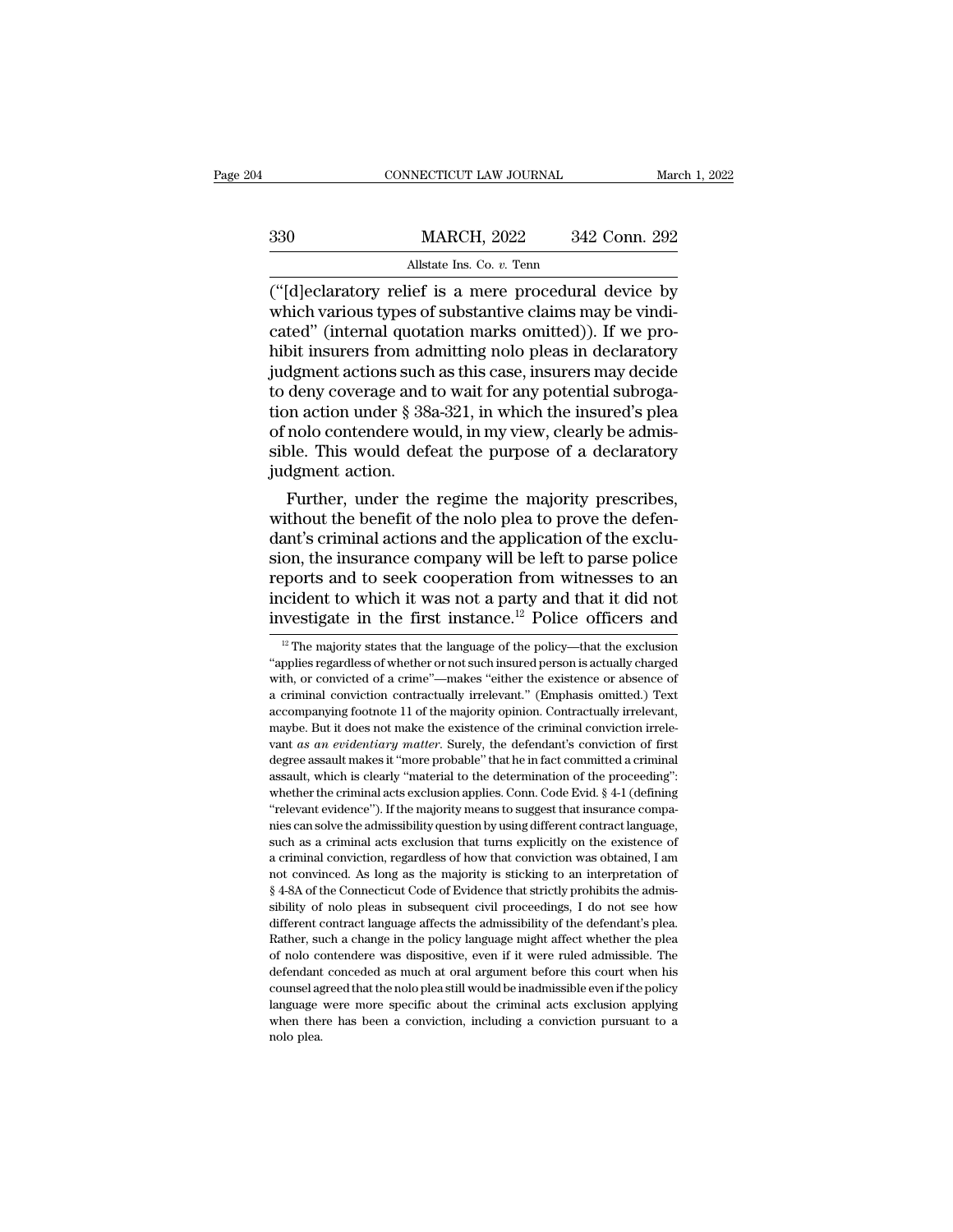| 2022          | CONNECTICUT LAW JOURNAL                                                                                                                                                       | Page 205 |
|---------------|-------------------------------------------------------------------------------------------------------------------------------------------------------------------------------|----------|
| 342 Conn. 292 | <b>MARCH, 2022</b>                                                                                                                                                            | 331      |
|               | Allstate Ins. Co. v. Tenn                                                                                                                                                     |          |
|               | detectives will be subpoenaed, not to a criminal trial<br>or even to the ensuing civil trial brought by the victim,<br>but to an incurango governo trial at which the incurer |          |

342 Conn. 292 MARCH, 2022 331<br>Allstate Ins. Co.  $v$ . Tenn<br>detectives will be subpoenaed, not to a criminal trial<br>or even to the ensuing civil trial brought by the victim,<br>but to an insurance coverage trial at which the in  $\frac{342 \text{ Conn. } 292}{\text{Altstate Ins. Co. } v. \text{ Tenn}}$ <br>
All and the insurance coverage trial at which the insurer<br>
but to an insurance coverage trial at which the insurer<br>
stands in the shoes of the prosecutor trying to prove a<br>
crime was  $\frac{342 \text{ Conn. } 292}{\text{Allstate Ins. Co. } v. \text{ Tenn}}$ <br>
detectives will be subpoenaed, not to a criminal trial<br>
or even to the ensuing civil trial brought by the victim,<br>
but to an insurance coverage trial at which the insurer<br>
stands in Allstate Ins. Co. *v.* Tenn<br>detectives will be subpoenaed, not to a criminal trial<br>or even to the ensuing civil trial brought by the victim,<br>but to an insurance coverage trial at which the insurer<br>stands in the shoes of th All tasks to  $v$ . Tenn<br>detectives will be subpoenaed, not to a criminal trial<br>or even to the ensuing civil trial brought by the victim,<br>but to an insurance coverage trial at which the insurer<br>stands in the shoes of the pr detectives will be subpoenaed, not to a criminal trial<br>or even to the ensuing civil trial brought by the victim,<br>but to an insurance coverage trial at which the insurer<br>stands in the shoes of the prosecutor trying to prove or even to the ensuing civil trial brought by the victim,<br>but to an insurance coverage trial at which the insurer<br>stands in the shoes of the prosecutor trying to prove a<br>crime was committed. Even less than the defendant<br>hi but to an insurance coverage trial at which the insurer<br>stands in the shoes of the prosecutor trying to prove a<br>crime was committed. Even less than the defendant<br>himself, the victim likely would no longer have any<br>interest Finally, the majority's insistence on evidentiary equiver<br>Finally, the victim likely would no longer have any<br>terest in proving a crime was committed, which would<br>sure the application of the exclusion. The truth seek-<br>g fu Finally, the victim likely would no longer have any<br>interest in proving a crime was committed, which would<br>ensure the application of the exclusion. The truth seek-<br>ing function will have been turned upside down.<sup>13</sup><br>Finall

missen, the victim likely would no longer have any<br>interest in proving a crime was committed, which would<br>ensure the application of the exclusion. The truth seek-<br>ing function will have been turned upside down.<sup>13</sup><br>Finally reveals a determination of the exclusion. The truth seeking function will have been turned upside down.<sup>13</sup><br>Finally, the majority's insistence on evidentiary equivalency between a tort action brought by a victim and<br>a decl ing function will have been turned upside down.<sup>13</sup><br>Finally, the majority's insistence on evidentiary equiv-<br>alency between a tort action brought by a victim and<br>a declaratory judgment action brought by an insurer<br>reveals Finally, the majority's insistence on evidentiary equivalency between a tort action brought by a victim and a declaratory judgment action brought by an insurer reveals a determination to advance a very different policy (co declaratory judgment action brought by an insurer<br>veals a determination to advance a very different pol-<br>y (compensating victims of criminal activity) than that<br>hich the rule purports to advance (favoring plea bar-<br>To the reveals a determination to advance a very different policy (compensating victims of criminal activity) than that which the rule purports to advance (favoring plea bar-<br>To the extent the majority is suggesting that, by ente

icy (compensating victims of criminal activity) than that<br>which the rule purports to advance (favoring plea bar-<br>To the extent the majority is suggesting that, by entering into an insurance<br>policy agreement that explicitly and the number of the nonlocating countries of the non-<br>advance (favoring plea bar-<br>To the extent the majority is suggesting that, by entering into an insurance<br>policy agreement that explicitly excludes coverage when the i To the extent the purports to advance (Tavornig prea bar-<br>To the extent the majority is suggesting that, by entering into an insurance<br>policy agreement that explicitly excludes coverage when the insured pleads<br>nolo contend To the extent the majority is suggesting that, by entering into an insurance policy agreement that explicitly excludes coverage when the insured pleads nolo contendere, the insured waives his or her evidentiary right to ba policy agreement that explicitly excludes coverage when the insured pleads<br>nolo contendere, the insured waives his or her evidentiary right to bar the<br>admissibility of the nolo plea, I do not believe case law is clear on t From probability of the notice evidentiary right to bar the admissibility of the noto plea, I do not believe case law is clear on this issue. See C. Paulson, "Evaluating Contracts for Customized Litigation by the Norms Un issue. See C. Paulson, "Evaluating Contracts for Customized Litigation by the Norms Underlying Civil Procedure,"  $45$  Ariz. St. L.J.  $471$ ,  $515-22$  (2013) (noting that some courts have been hesitant to uphold contractual

the Norms Underlying Civil Procedure," 45 Ariz. St. L.J. 471, 515–22 (2013)<br>(noting that some courts have been hesitant to uphold contractual provisions<br>that waive evidentiary rules or alter evidentiary presumptions).<br><sup>13</sup> the Norms Underlying Civil Procedure," 45 Ariz. St. L.J. 471, 515–22 (2013) (noting that some courts have been hesitant to uphold contractual provisions that waive evidentiary rules or alter evidentiary presumptions).<br><sup>13</sup> that wave evidentiary rules or alter evidentiary presumptions).<br>
<sup>13</sup> Indeed, the majority candidly alludes to exactly such inverted motiva-<br>
<sup>13</sup> Indeed, the majority candidly alludes to exactly such inverted motiva-<br>
tio <sup>13</sup> Indeed, the majority candidly alludes to exactly such inverted motivations, with the state at least tacitly complicit: "During the [trial court's] canvass [of the defendant], the prosecutor informed the court that the reason, with the state at least tacitly complicit: "During the [trial court's] canvass [of the defendant], the prosecutor informed the court that there was a pending civil case filed by the victim, Moscaritolo, against [th canvass [of the defendant], the prosecutor informed the court that there was a pending civil case filed by the victim, Moscaritolo, against [the defendant] and his mother's insurance company. He further advised the court t was a pending civil case filed by the victim, Moscaritolo, against [the defendant] and his mother's insurance company. He further advised the court that [the defendant] was cooperating in that civil lawsuit, and, for that man particularly and his mother's insurance company. He further advised the court that [the defendant] was cooperating in that civil lawsuit, and, for that reason, the victim was 'not necessarily seeking much jail time' an that [the defendant] was cooperating in that civil lawsuit, and, for that reason, the victim was 'not necessarily seeking much jail time' and that he may be monetarily indemnified for the injuries he suffered." The defenda reason, the victim was 'not necessarily seeking much jail time' and that he may be monetarily indemnified for the injuries he suffered." The defendant received a sentence of twelve years of imprisonment, execution suspende "'may be monetarily indemnified for the injuries he suffered." The defendant received a sentence of twelve years of imprisonment, execution suspended after two years, and three years of probation. Inasmuch as the defendant has granted the parties and three parties of imprisonment, execution suspended after two years, and three years of probation. Inasmuch as the defendant lived with his mother, whose homeowners insurance policy is the policy net two years, and three years of probation. Inasmuch as the defendant lived with his mother, whose homeowners insurance policy is the policy implicated, it appears clear that it was not the defendant who was going to "mon lived with his mother, whose homeomers insurance policy is the policy implicated, it appears clear that it was not the defendant who was going to "monetarily indemnif[y]" Moscaritolo. Moreover, given that the trial court h implicated, it appears clear that it was not the defendant who was going to implicated, it appears clear that it was not the defendant who was going to "monetarily indemnif[y]" Moscaritolo. Moreover, given that the trial c ""monetarily indemnif[y]" Moscaritolo. Moreover, given that the trial court<br>has granted the parties an indefinite continuance in Moscaritolo's civil action<br>during the pendency of the federal declaratory judgment action, it has granted the parties an indefinite continuance in Moscaritolo's civil action<br>during the pendency of the federal declaratory judgment action, it appears<br>clear that part of the resolution of the criminal case, and part of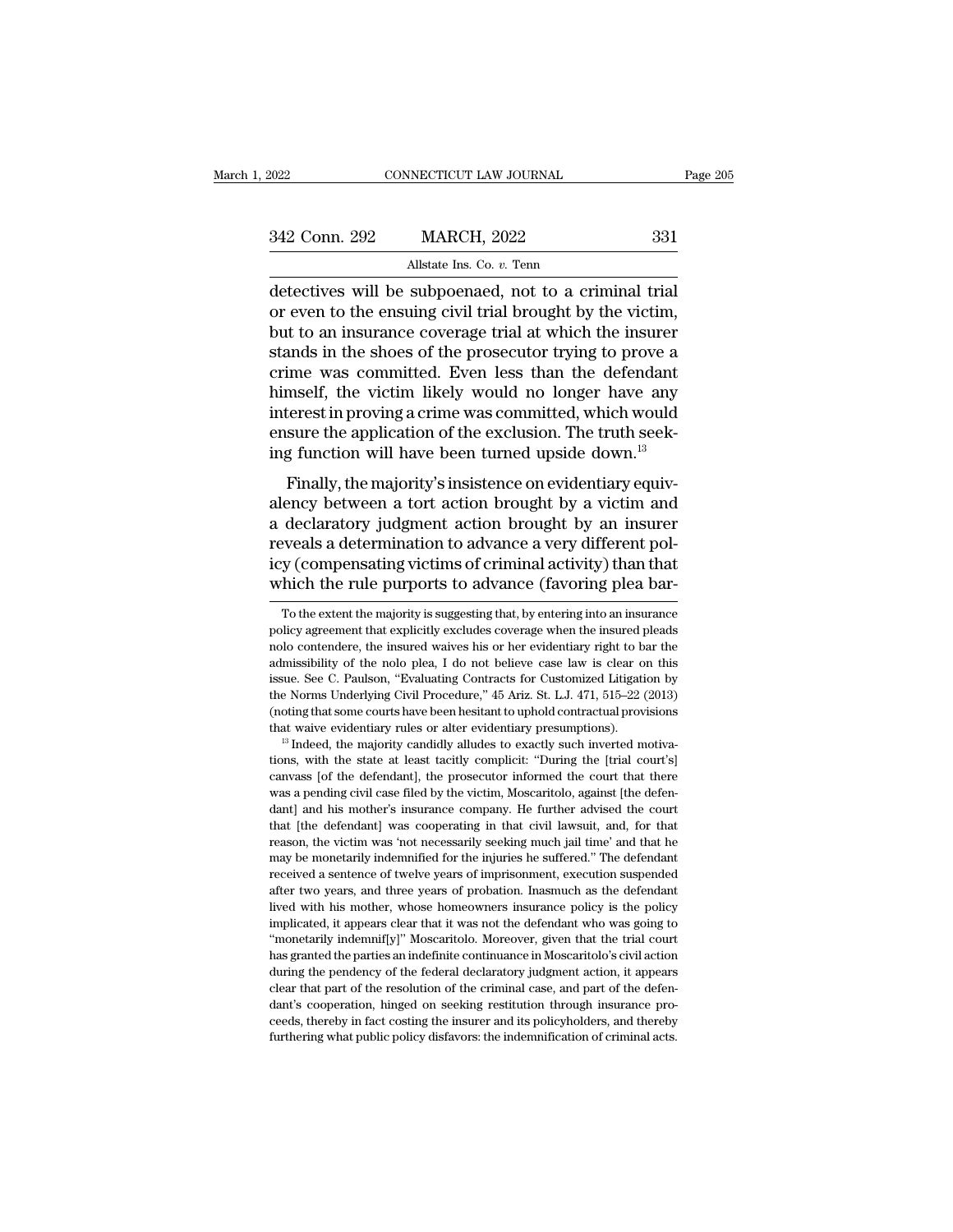|     | CONNECTICUT LAW JOURNAL                                                                                                                                                     | March 1, 2022 |
|-----|-----------------------------------------------------------------------------------------------------------------------------------------------------------------------------|---------------|
| 332 | <b>MARCH, 2022</b>                                                                                                                                                          | 342 Conn. 292 |
|     | Allstate Ins. Co. v. Tenn                                                                                                                                                   |               |
|     | gaining). A policy that favors compensating victims of<br>crime may be a laudable one, and our state has enacted<br>a number of provisions to advance this policy including |               |

MARCH, 2022 342 Conn. 292<br>Allstate Ins. Co. v. Tenn<br>gaining). A policy that favors compensating victims of<br>crime may be a laudable one, and our state has enacted<br>a number of provisions to advance this policy, including<br>the  $\frac{\text{MARCH, 2022}}{\text{Altstate Ins. Co. } v.\text{ Tenn}}$ <br>
allstate Ins. Co.  $v.\text{ Tenn}$ <br>
gaining). A policy that favors compensating victims of<br>
crime may be a laudable one, and our state has enacted<br>
a number of provisions to advance this policy, MARCH, 2022 342 Conn. 292<br>
Allstate Ins. Co. v. Tenn<br>
gaining). A policy that favors compensating victims of<br>
crime may be a laudable one, and our state has enacted<br>
a number of provisions to advance this policy, includin Allstate Ins. Co. *v.* Tenn<br>
gaining). A policy that favors compensating victims of<br>
crime may be a laudable one, and our state has enacted<br>
a number of provisions to advance this policy, including<br>
the victim's rights ame All and the Res. Co. *v.* Tenn<br>gaining). A policy that favors compensating victims of<br>crime may be a laudable one, and our state has enacted<br>a number of provisions to advance this policy, including<br>the victim's rights ame gaining). A policy that favors compensating victims of<br>crime may be a laudable one, and our state has enacted<br>a number of provisions to advance this policy, including<br>the victim's rights amendment to the state constitution crime may be a laudable one, and our state has enacted<br>a number of provisions to advance this policy, including<br>the victim's rights amendment to the state constitution<br>and subsequent enforcement legislation. See Conn.<br>Con a number of provisions to advance this policy, including<br>the victim's rights amendment to the state constitution<br>and subsequent enforcement legislation. See Conn.<br>Const., amend. XXIX (b) (9) ("the right to restitution");<br> the victim's rights amendment to the state constitution<br>and subsequent enforcement legislation. See Conn.<br>Const., amend. XXIX (b) (9) ("the right to restitution");<br>General Statutes § 54-215 ("Office of Victim Services<br>shal and subsequent enforcement legislation. See Conn.<br>Const., amend. XXIX (b) (9) ("the right to restitution");<br>General Statutes § 54-215 ("Office of Victim Services<br>shall establish a Criminal Injuries Compensation Fund<br>for th Const., amend. XXIX (b) (9) ("the right to restitution");<br>General Statutes § 54-215 ("Office of Victim Services<br>shall establish a Criminal Injuries Compensation Fund<br>for the purpose of funding the compensation services<br>pr General Statutes § 54-215 ("Office of Victim Services<br>shall establish a Criminal Injuries Compensation Fund<br>for the purpose of funding the compensation services<br>provided for by sections 54-201 to 54-218, inclusive").<br>Anne shall establish a Criminal Injuries Compensation Fund<br>for the purpose of funding the compensation services<br>provided for by sections 54-201 to 54-218, inclusive").<br>Annexing this policy to § 4-8A of the Connecticut Code<br>of E for the purpose of funding the compensation services<br>provided for by sections 54-201 to 54-218, inclusive").<br>Annexing this policy to  $\S$  4-8A of the Connecticut Code<br>of Evidence, which was intended to facilitate plea barprovided for by sections 54-201 to 54-218, inclusive").<br>Annexing this policy to  $\S$  4-8A of the Connecticut Code<br>of Evidence, which was intended to facilitate plea bar-<br>gaining, and enforcing it in an insurance contract d Annexing this policy to § 4-8A of the Connecticut Code<br>of Evidence, which was intended to facilitate plea bar-<br>gaining, and enforcing it in an insurance contract dis-<br>pute, requires us to import far more in the way of pol of Evidence, which was intended to facilitate plea bargaining, and enforcing it in an insurance contract dis-<br>pute, requires us to import far more in the way of policy<br>into this rule than a mere evidentiary rule should—or gaining, and enforcing it in an insurance contract dis-<br>pute, requires us to import far more in the way of policy<br>into this rule than a mere evidentiary rule should—or<br>in my view, was intended to—bear. "Connecticut law<br>has pute, requires us to import far more in the way of policy<br>into this rule than a mere evidentiary rule should—or<br>in my view, was intended to—bear. "Connecticut law<br>has long upheld policy exclusions that have the effect<br>of d into this rule than a mere evidentiary rule should—or<br>in my view, was intended to—bear. "Connecticut law<br>has long upheld policy exclusions that have the effect<br>of depriving an innocent victim of the benefit of the<br>tortfeas in my view, was intended to—bear. "Connecticut law<br>has long upheld policy exclusions that have the effect<br>of depriving an innocent victim of the benefit of the<br>tortfeasor's liability insurance." Allstate Ins. Co. v. Simanhas long upheld policy exclusions that have the effect<br>of depriving an innocent victim of the benefit of the<br>tortfeasor's liability insurance." Allstate Ins. Co. v. Siman-<br>sky, 45 Conn. Supp. 623, 627, 738 A.2d 231 (1998). lature. *y*, 45 Conn. Supp. 623, 627, 738 A.2d 231 (1998). I<br>buld leave the balancing of any further implications<br>d impacts—to victims, insureds, insurers and policy-<br>lders whose premiums are affected—to the legis-<br>ure.<br>As a resu the defendant's plear that he did not context the<br>
and impacts—to victims, insureds, insurers and policy-<br>
holders whose premiums are affected—to the legis-<br>
lature.<br>
As a result, I believe that, under our current case law

modal care are stataneing of any farater impredations<br>and impacts—to victims, insureds, insurers and policy-<br>holders whose premiums are affected—to the legis-<br>lature.<br>As a result, I believe that, under our current case law and inputes the vielants, instances, instances and points<br>holders whose premiums are affected—to the legis-<br>lature.<br>As a result, I believe that, under our current case law,<br>the defendant's plea of nolo contendere is admiss complaint charging the defendant<br>atture.<br>As a result, I believe that, under our current case law,<br>the defendant's plea of nolo contendere is admissible<br>in the present case to prove his conviction and as an<br>opposing party s As a result, I believe that, under our current case law,<br>the defendant's plea of nolo contendere is admissible<br>in the present case to prove his conviction and as an<br>opposing party statement that he did not contest the<br>crim As a result, I believe that, under our current case law,<br>the defendant's plea of nolo contendere is admissible<br>in the present case to prove his conviction and as an<br>opposing party statement that he did not contest the<br>crim the defendant's plea of nolo contendere is admissible<br>in the present case to prove his conviction and as an<br>opposing party statement that he did not contest the<br>criminal complaint charging him with first degree<br>assault. Se in the present case to prove his conviction and as an opposing party statement that he did not contest the criminal complaint charging him with first degree assault. See footnote 6 of this opinion. Although the policy excl opposing party statement that he did not contest the<br>criminal complaint charging him with first degree<br>assault. See footnote 6 of this opinion. Although the policy<br>exclusion at issue does not require that the defendant<br>be criminal complaint charging him with first degree<br>assault. See footnote 6 of this opinion. Although the policy<br>exclusion at issue does not require that the defendant<br>be "charged with, or convicted of a crime"; see footnot assault. See footnote 6 of this opinion. Although the policy<br>exclusion at issue does not require that the defendant<br>be "charged with, or convicted of a crime"; see footnote<br>2 of this opinion; the fact of the conviction an exclusion at issue does not require that the defendant<br>be "charged with, or convicted of a crime"; see footnote<br>2 of this opinion; the fact of the conviction and his<br>admission that he did not contest the criminal charges<br>